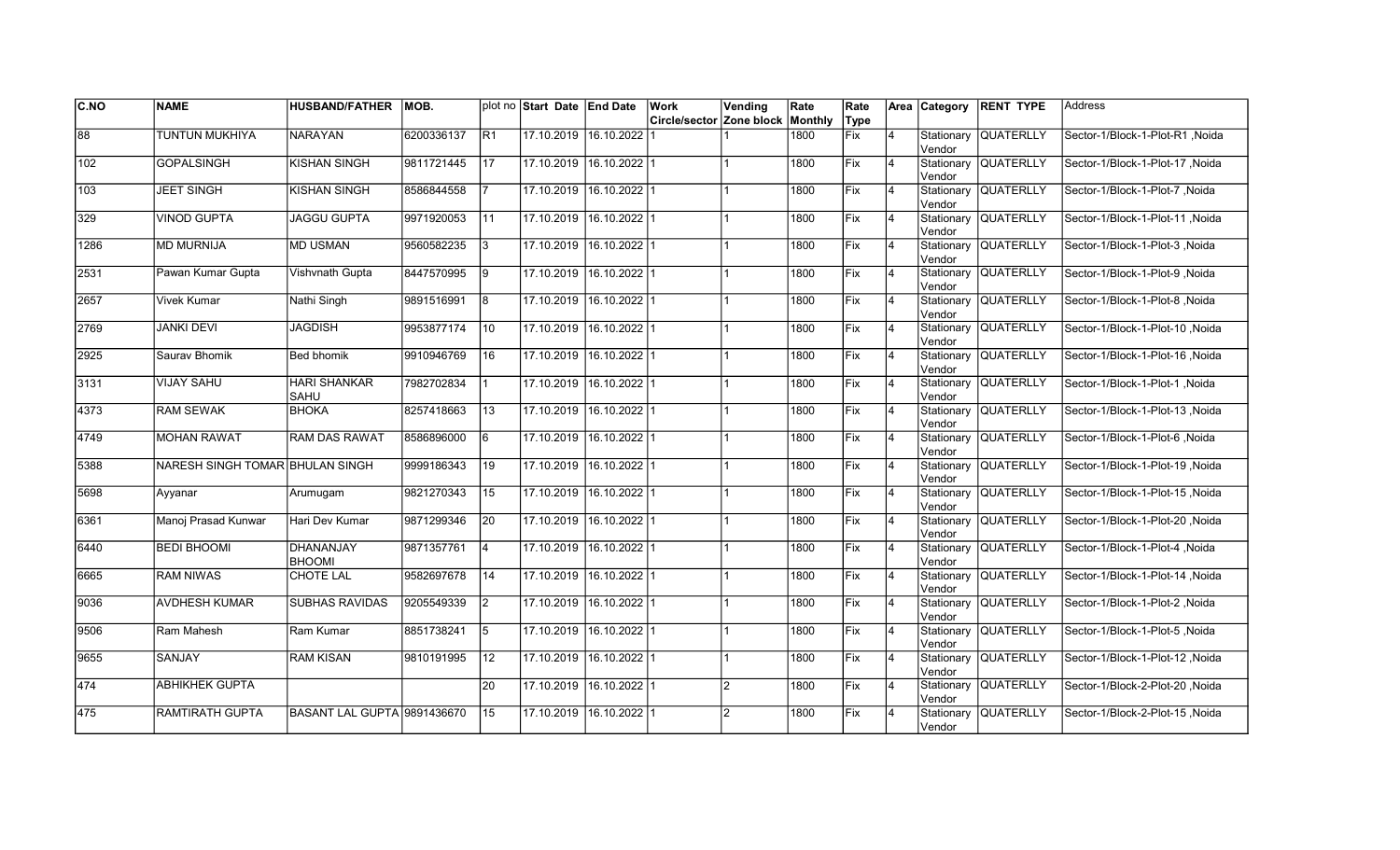| CNO               | <b>NAME</b>                             | <b>HUSBAND/FATHER</b>         | IMOB.      |                 | plot no Start Date End Date |                         | Work                     | Vending        | Rate    | Rate        |                | Area Category         | <b>RENT TYPE</b>     | <b>Address</b>                  |
|-------------------|-----------------------------------------|-------------------------------|------------|-----------------|-----------------------------|-------------------------|--------------------------|----------------|---------|-------------|----------------|-----------------------|----------------------|---------------------------------|
|                   |                                         |                               |            |                 |                             |                         | Circle/sector Zone block |                | Monthly | Type        |                |                       |                      |                                 |
| 540               | <b>RAJKUMAR SETH</b>                    | <b>BHANGUN SETH</b>           | 8527801840 | 19              |                             | 17.10.2019 16.10.2022   |                          |                | 1800    | <b>Fix</b>  | $\overline{4}$ | Stationary<br>Vendor  | <b>QUATERLLY</b>     | Sector-1/Block-2-Plot-19, Noida |
| 1855              | <b>DHARMENDRA KUMAR</b><br><b>SINGH</b> | <b>RAMJEET SINGH</b>          | 9899844879 | 17              | 17.10.2019 16.10.2022 1     |                         |                          | $\overline{2}$ | 1800    | Fix         | 4              | Vendor                | Stationary QUATERLLY | Sector-1/Block-2-Plot-17, Noida |
| 2464              | Sampuran Kumar<br>Upadhyay              | Ram Pratap<br>Upadhyay        | 7678410636 | 12              | 17.10.2019 16.10.2022 1     |                         |                          | $\overline{2}$ | 1800    | <b>IFix</b> | 4              | Vendor                | Stationary QUATERLLY | Sector-1/Block-2-Plot-12 .Noida |
| 2592              | <b>RAGHUVEER</b>                        | <b>BHOJRAJ</b>                | 9617465984 | 4               | 17.10.2019 16.10.2022 1     |                         |                          | $\overline{2}$ | 1800    | Fix         | $\overline{4}$ | Vendor                | Stationary QUATERLLY | Sector-1/Block-2-Plot-4, Noida  |
| 2740              | Lalmani Mishra                          | Girja Shankar Mishra          | 9540021428 | 8               | 17.10.2019 16.10.2022 1     |                         |                          | $\overline{2}$ | 1800    | Fix         | $\overline{4}$ | lVendor               | Stationary QUATERLLY | Sector-1/Block-2-Plot-8, Noida  |
| $\overline{2741}$ | <b>Bhikam Singh</b>                     | jai Singh                     | 9811381935 | $\overline{25}$ |                             | 17.10.2019 16.10.2022 1 |                          | $\overline{2}$ | 1800    | Fix         | $\overline{4}$ | Vendor                | Stationary QUATERLLY | Sector-1/Block-2-Plot-25, Noida |
| 2757              | <b>ANAND SINGH</b>                      | <b>VIJAY SINGH</b>            | 8448935040 | 10              | 17.10.2019 16.10.2022 1     |                         |                          | $\overline{2}$ | 1800    | Fix         | 4              | Vendor                | Stationary QUATERLLY | Sector-1/Block-2-Plot-10, Noida |
| 3235              | Ravi Gupta                              | Sudhir Gupta                  | 9810950755 | 18              | 17.10.2019 16.10.2022 1     |                         |                          | 2              | 1800    | Fix         | 4              | Vendor                | Stationary QUATERLLY | Sector-1/Block-2-Plot-18, Noida |
| 3442              | <b>ARUN SHA</b>                         | <b>JAMUN SHA</b>              | 7482550954 | 6               | 17.10.2019                  | $16.10.2022$   1        |                          | $\overline{2}$ | 1800    | Fix         | 4              | Stationary<br>Vendor  | <b>QUATERLLY</b>     | Sector-1/Block-2-Plot-6, Noida  |
| 3608              | <b>NARENDRA RATHAUR</b>                 | <b>SURESH CHANDRA</b>         | 8527801915 | 16              | 17.10.2019                  | $16.10.2022$ 1          |                          | $\overline{2}$ | 1800    | Fix         | $\overline{4}$ | Stationary<br>Vendor  | <b>QUATERLLY</b>     | Sector-1/Block-2-Plot-16, Noida |
| 4372              | <b>ANIRUDH RANA</b>                     | PURANDAR RANA                 | 9910054488 |                 |                             | 17.10.2019 16.10.2022 1 |                          | $\mathfrak{p}$ | 1800    | Fix         | $\overline{4}$ | Stationary<br>Vendor  | <b>QUATERLLY</b>     | Sector-1/Block-2-Plot-7, Noida  |
| 4868              | Rajesh Kumar                            | Kameshwar Chudhary 7838516655 |            | 2               | 17.10.2019 16.10.2022 1     |                         |                          | $\overline{2}$ | 1800    | Fix         | $\overline{4}$ | Vendor                | Stationary QUATERLLY | Sector-1/Block-2-Plot-2, Noida  |
| 4949              | JOGENDERA YADAV                         | RAM SURAT YADAV 9650582981    |            | 9               | 17.10.2019 16.10.2022 1     |                         |                          | $\overline{2}$ | 1800    | Fix         | $\overline{4}$ | Vendor                | Stationary QUATERLLY | Sector-1/Block-2-Plot-9, Noida  |
| 5036              | Mohammad Jahur                          | Jan Mohammad                  | 9582259396 | 5               | 17.10.2019                  | $16.10.2022$ 1          |                          | $\overline{2}$ | 1800    | Fix         | $\overline{4}$ | Stationary<br>lVendor | <b>QUATERLLY</b>     | Sector-1/Block-2-Plot-5, Noida  |
| 5760              | NAMSHAD ALAM                            | <b>GULAM HASAIN</b>           | 9958652688 | 22              | 17.10.2019 16.10.2022 1     |                         |                          | $\overline{2}$ | 1800    | Fix         | 4              | lVendor               | Stationary QUATERLLY | Sector-1/Block-2-Plot-22, Noida |
| 5777              | <b>GULAB</b>                            | <b>BABU LAL</b>               | 9873129046 | 23              | 17.10.2019 16.10.2022 1     |                         |                          | 2              | 1800    | <b>Fix</b>  | 4              | Vendor                | Stationary QUATERLLY | Sector-1/Block-2-Plot-23, Noida |
| 5843              | <b>NIRESH KUMAR</b>                     | <b>AMAR SINGH</b>             | 9456203097 | 1               | 17.10.2019 16.10.2022 1     |                         |                          | <u> 2</u>      | 1800    | Fix         | 4              | Vendor                | Stationary QUATERLLY | Sector-1/Block-2-Plot-1, Noida  |
| 5934              | <b>MANOJ KUMAR</b>                      | <b>VINOD KUMAR</b>            | 8700894404 | 21              | 17.10.2019 16.10.2022 1     |                         |                          | 2              | 1800    | <b>IFix</b> | $\overline{4}$ | Vendor                | Stationary QUATERLLY | Sector-1/Block-2-Plot-21, Noida |
| 5935              | AMINUDDIN KHAN                          | <b>ABDULLAH KHAN</b>          | 9136691670 | $\overline{13}$ |                             | 17.10.2019 16.10.2022 1 |                          | $\overline{2}$ | 1800    | Fix         | $\overline{4}$ | Stationary<br>Vendor  | <b>QUATERLLY</b>     | Sector-1/Block-2-Plot-13 .Noida |
| 6242              | ROOPA DEVI                              | <b>RAM DEV YADAV</b>          | 9199381842 | 3               | 17.10.2019 16.10.2022 1     |                         |                          | $\overline{2}$ | 1800    | Fix         | $\overline{4}$ | Vendor                | Stationary QUATERLLY | Sector-1/Block-2-Plot-3, Noida  |
| 8983              | Kalu Agrawal                            | Suresh Chand<br>Agrawal       | 7999606628 | 11              | 17.10.2019                  | $16.10.2022$ 1          |                          | $\overline{2}$ | 1800    | Fix         | $\overline{4}$ | Vendor                | Stationary QUATERLLY | Sector-1/Block-2-Plot-11, Noida |
| 8985              | Meghnath                                | Jay Singh                     | 9456646580 | 24              | 17.10.2019                  | $16.10.2022$ 1          |                          | $\overline{2}$ | 1800    | Fix         | 4              | Stationary<br>Vendor  | <b>QUATERLLY</b>     | Sector-1/Block-2-Plot-24, Noida |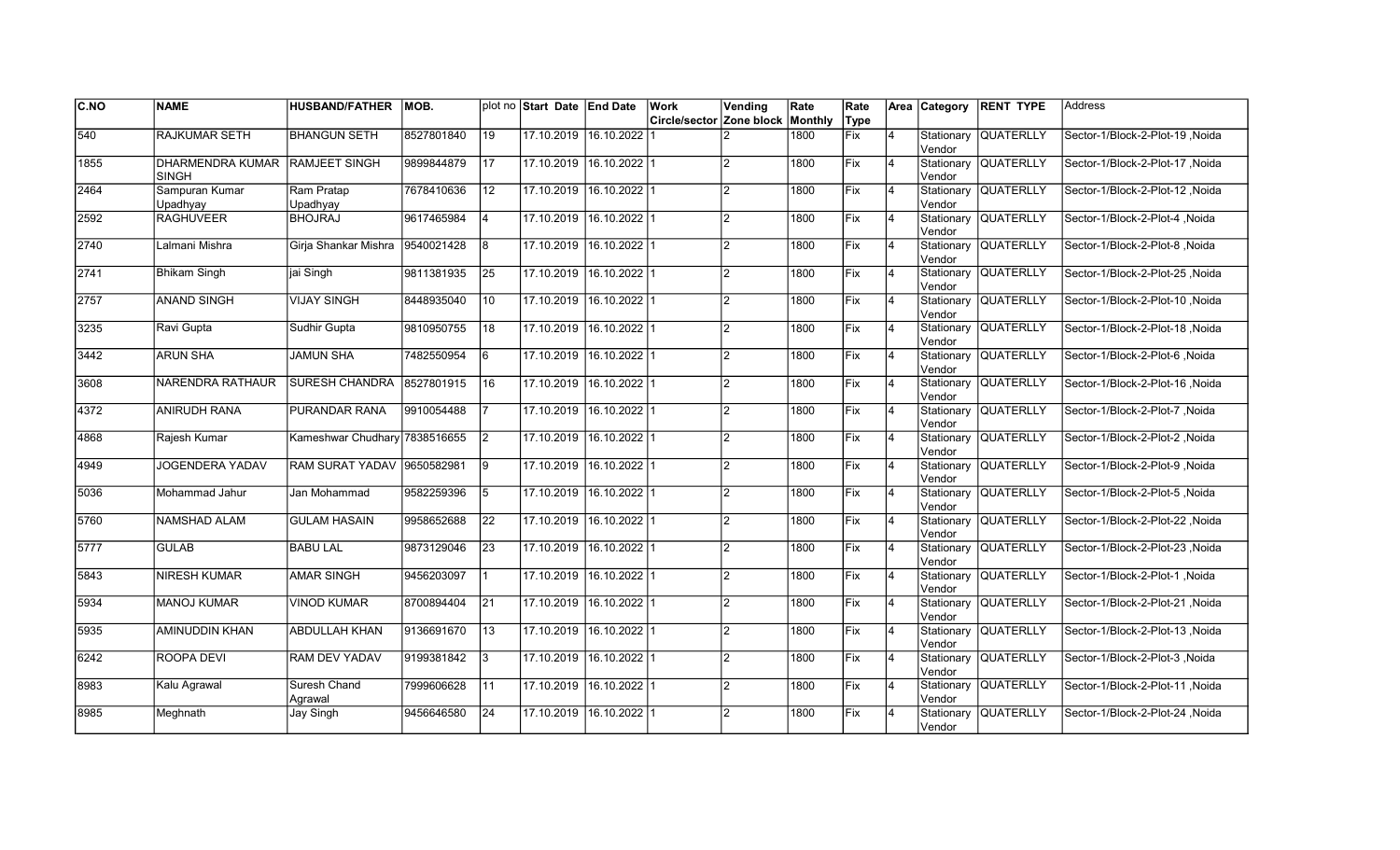| CNO              | <b>NAME</b>                  | <b>HUSBAND/FATHER</b>                | IMOB.      |                 | plot no Start Date End Date |                         | Work                     | Vending                 | Rate    | Rate        |                | Area Category         | <b>RENT TYPE</b>     | <b>Address</b>                  |
|------------------|------------------------------|--------------------------------------|------------|-----------------|-----------------------------|-------------------------|--------------------------|-------------------------|---------|-------------|----------------|-----------------------|----------------------|---------------------------------|
|                  |                              |                                      |            |                 |                             |                         | Circle/sector Zone block |                         | Monthly | Type        |                |                       |                      |                                 |
| 9758             | Hamumant                     | Pohape                               | 8750135376 | $\overline{14}$ |                             | 17.10.2019 16.10.2022   |                          |                         | 1800    | <b>Fix</b>  | $\overline{4}$ | Stationary<br>Vendor  | <b>QUATERLLY</b>     | Sector-1/Block-2-Plot-14, Noida |
| 180              | <b>SUSHIL KUMAR</b>          | <b>MOHAN LAL</b>                     | 8802629298 | 20              | 17.10.2019 16.10.2022 1     |                         |                          | 3                       | 1800    | Fix         | 4              | Vendor                | Stationary QUATERLLY | Sector-1/Block-3-Plot-20, Noida |
| 124              | <b>PANKAJ</b>                | <b>SURESH CHANDRA</b>                | 9555385849 | 11              | 17.10.2019 16.10.2022 1     |                         |                          | 3                       | 1800    | Fix         | 4              | Vendor                | Stationary QUATERLLY | Sector-1/Block-3-Plot-11, Noida |
| 347              | Jasveer                      | <b>Badan Singh</b>                   | 7011638801 | 16              | 17.10.2019 16.10.2022 1     |                         |                          | 3                       | 1800    | Fix         | $\overline{4}$ | Vendor                | Stationary QUATERLLY | Sector-1/Block-3-Plot-16, Noida |
| 537              | <b>MUNNA LAL SONI</b>        | <b>GULAB CHAND</b><br>SONI           | 9211713250 | 14              |                             | 17.10.2019 16.10.2022 1 |                          | 3                       | 1800    | Fix         | $\overline{4}$ | Vendor                | Stationary QUATERLLY | Sector-1/Block-3-Plot-14, Noida |
| 822              | PANKAJ KUMAR                 | <b>GANESH KUMAR</b>                  | 8700218403 | $\overline{17}$ |                             | 17.10.2019 16.10.2022 1 |                          | 3                       | 1800    | Fix         | $\overline{4}$ | Stationary<br>Vendor  | <b>QUATERLLY</b>     | Sector-1/Block-3-Plot-17, Noida |
| 1175             | <b>VINEET KUMAR</b>          | <b>DINANATH SINGH</b>                | 7530870685 | 18              | 17.10.2019 16.10.2022 1     |                         |                          | 3                       | 1800    | Fix         | 4              | Vendor                | Stationary QUATERLLY | Sector-1/Block-3-Plot-18, Noida |
| 2152             | CHHATU MAHAMANDAL KAMIJUDDIN |                                      | 8178650310 | 15              | 17.10.2019 16.10.2022 1     |                         |                          | 3                       | 1800    | Fix         | 4              | Vendor                | Stationary QUATERLLY | Sector-1/Block-3-Plot-15, Noida |
| 2283             | Jasim Ansari                 | Usman Ansari                         | 9811500908 | 8               | 17.10.2019                  | $16.10.2022$ 1          |                          | 3                       | 1800    | Fix         | $\overline{4}$ | Stationary<br>lVendor | <b>QUATERLLY</b>     | Sector-1/Block-3-Plot-8, Noida  |
| 2439             | Tilak Sahu                   | Jagdish Sahu                         | 7042282331 | 10              | 17.10.2019                  | $16.10.2022$ 1          |                          | 3                       | 1800    | Fix         | $\overline{4}$ | lVendor               | Stationary QUATERLLY | Sector-1/Block-3-Plot-10, Noida |
| 2808             | Ram Phool                    | Mange Lal                            | 9810664696 | Ι9              |                             | 17.10.2019 16.10.2022 1 |                          | 3                       | 1800    | Fix         | 4              | lVendor               | Stationary QUATERLLY | Sector-1/Block-3-Plot-9, Noida  |
| 2943             | SATRUGHAN MAJHI              | SHOBHA LAL MAJHI 9818169234          |            | I2              | 17.10.2019 16.10.2022 1     |                         |                          | 3                       | 1800    | Fix         | 4              | Vendor                | Stationary QUATERLLY | Sector-1/Block-3-Plot-2, Noida  |
| 3926             | SHANKER MUKHIYA              | <b>VINDESHWARI</b><br><b>MUKHIYA</b> | 8471034361 | l6              | 17.10.2019 16.10.2022 1     |                         |                          | Ι3                      | 1800    | Fix         | 4              | Vendor                | Stationary QUATERLLY | Sector-1/Block-3-Plot-6, Noida  |
| 4839             | Durga Prasad                 | Dewnarayan Sah                       | 9818539612 |                 | 17.10.2019                  | $16.10.2022$ 1          |                          | 3                       | 1800    | <b>IFix</b> | $\overline{4}$ | Stationary<br>Vendor  | <b>QUATERLLY</b>     | Sector-1/Block-3-Plot-1, Noida  |
| 5570             | SHAHNAWAZ AHMAD              | <b>NASIM AHMAD</b>                   | 9810392875 | 13              | 17.10.2019 16.10.2022 1     |                         |                          | 3                       | 1800    | Fix         | $\overline{4}$ | Vendor                | Stationary QUATERLLY | Sector-1/Block-3-Plot-13, Noida |
| 5701             | <b>AMIT KUMAR RAI</b>        | <b>GANESH RAI</b>                    | 7533029743 | 14              | 17.10.2019 16.10.2022 1     |                         |                          | 3                       | 1800    | Fix         | $\overline{4}$ | Vendor                | Stationary QUATERLLY | Sector-1/Block-3-Plot-4, Noida  |
| 5908             | ASHOK KUMAR YADAV            | <b>SIYARAM YADAV</b>                 | 9015959754 | 12              | 17.10.2019 16.10.2022 1     |                         |                          | 3                       | 1800    | Fix         | 4              | Vendor                | Stationary QUATERLLY | Sector-1/Block-3-Plot-12, Noida |
| 6128             | MANOJ YADAV                  | KAMESWAR YADAV  9871972860           |            | 5               | 17.10.2019 16.10.2022 1     |                         |                          | 3                       | 1800    | Fix         | 4              | Vendor                | Stationary QUATERLLY | Sector-1/Block-3-Plot-5, Noida  |
| 6246             | DAYA SHANKAR                 | RAJ BHADUR                           | 8944214675 | 3               | 17.10.2019                  | $16.10.2022$   1        |                          | 3                       | 1800    | Fix         | $\overline{4}$ | Stationary<br>Vendor  | <b>QUATERLLY</b>     | Sector-1/Block-3-Plot-3, Noida  |
| 9673             | <b>BACCHA MISHRA</b>         | <b>KANT MISHRA</b>                   | 9971376468 |                 | 17.10.2019 16.10.2022 1     |                         |                          | 3                       | 1800    | Fix         | $\overline{4}$ | Vendor                | Stationary QUATERLLY | Sector-1/Block-3-Plot-7, Noida  |
| $\overline{126}$ | <b>KAILASH</b>               | <b>RAJ BAHRAN</b>                    | 9953044003 | 99              | 17.10.2019 16.10.2022 1     |                         |                          | $\overline{A}$          | 1800    | Fix         | $\overline{4}$ | Vendor                | Stationary QUATERLLY | Sector-1/Block-4-Plot-99, Noida |
| $\overline{174}$ | Dayaram Ahirwar              | Asharam Ahirwar                      | 9953701550 | 23              |                             | 17.10.2019 16.10.2022 1 |                          | $\overline{\mathbf{A}}$ | 1800    | Fix         | 4              | Stationary<br>Vendor  | <b>QUATERLLY</b>     | Sector-1/Block-4-Plot-23, Noida |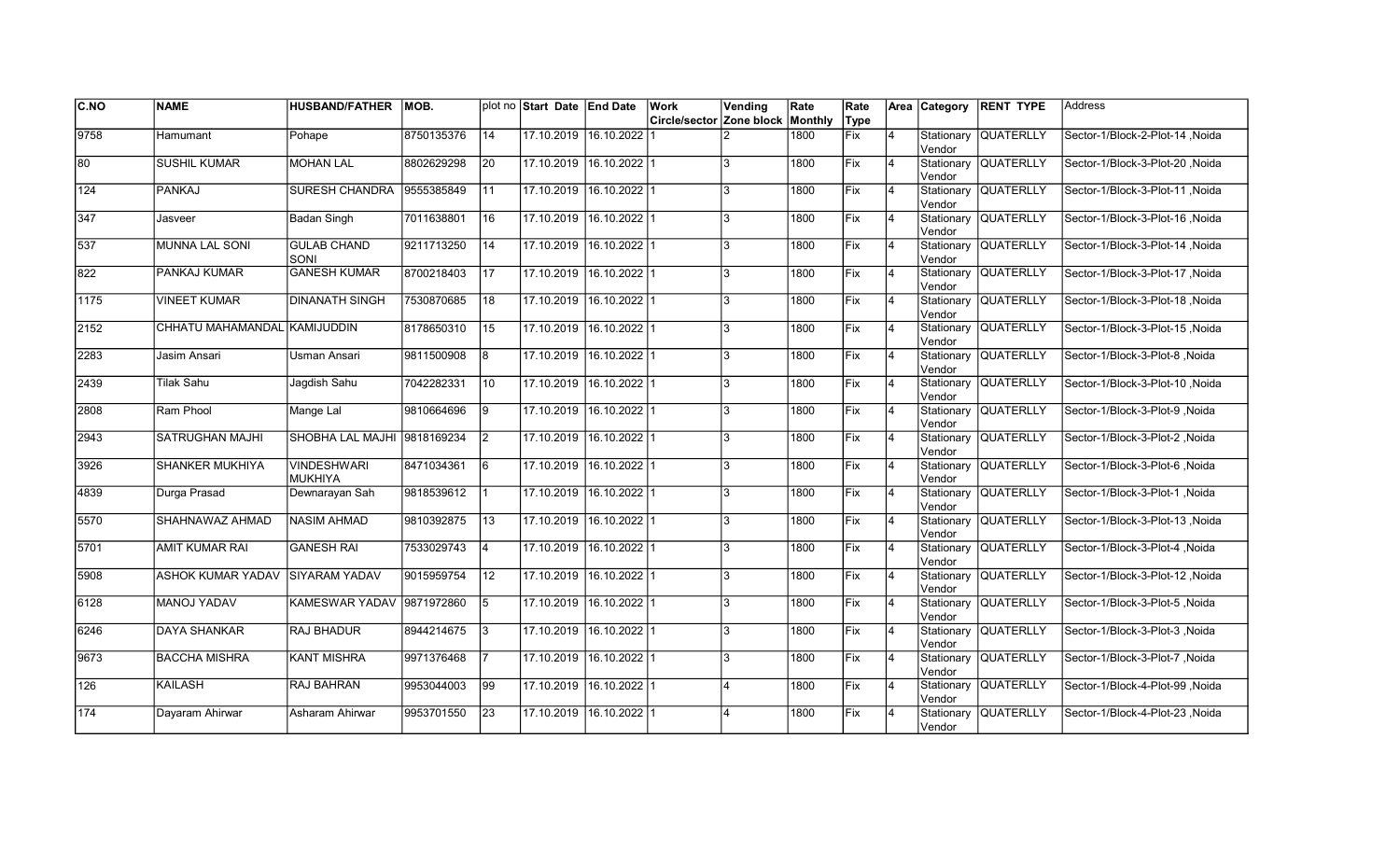| C.NO             | <b>NAME</b>                        | <b>HUSBAND/FATHER</b>  | IMOB.      |                 | plot no Start Date End Date |                         | Work                     | Vending                 | Rate    | Rate        |                | Area Category         | <b>RENT TYPE</b>     | <b>Address</b>                   |
|------------------|------------------------------------|------------------------|------------|-----------------|-----------------------------|-------------------------|--------------------------|-------------------------|---------|-------------|----------------|-----------------------|----------------------|----------------------------------|
|                  |                                    |                        |            |                 |                             |                         | Circle/sector Zone block |                         | Monthly | Type        |                |                       |                      |                                  |
| $\overline{203}$ | Shashi Bhushan Kumar               | <b>Bahal Singh</b>     | 8506804690 | 77              |                             | 17.10.2019 16.10.2022   |                          |                         | 1800    | <b>Fix</b>  | $\overline{4}$ | Stationary<br>Vendor  | <b>QUATERLLY</b>     | Sector-1/Block-4-Plot-77 ,Noida  |
| 228              | <b>ABDUL WAHAB</b>                 | <b>MD SADIR</b>        | 8368898653 | 72              |                             | 17.10.2019 16.10.2022 1 |                          |                         | 1800    | Fix         | 4              | Vendor                | Stationary QUATERLLY | Sector-1/Block-4-Plot-72, Noida  |
| 249              | Dheeraj Kumar                      | Jai Prakash            | 7042209256 | 102             | 17.10.2019 16.10.2022 1     |                         |                          | $\overline{\mathbf{A}}$ | 1800    | <b>IFix</b> | 4              | Vendor                | Stationary QUATERLLY | Sector-1/Block-4-Plot-102 .Noida |
| 385              | <b>PANKAJ</b>                      |                        |            | 39              | 17.10.2019 16.10.2022 1     |                         |                          | $\overline{4}$          | 1800    | Fix         | $\overline{4}$ | Vendor                | Stationary QUATERLLY | Sector-1/Block-4-Plot-39, Noida  |
| $\sqrt{511}$     | <b>Umashankar Singh</b>            | Jugdish Singh          | 8750507858 | 111             | 17.10.2019 16.10.2022 1     |                         |                          |                         | 1800    | Fix         | $\overline{4}$ | lVendor               | Stationary QUATERLLY | Sector-1/Block-4-Plot-111, Noida |
| 890              | <b>IMRAN</b>                       | <b>ABDUL NASIR</b>     | 9650176890 | $\overline{93}$ |                             | 17.10.2019 16.10.2022 1 |                          |                         | 1800    | Fix         | $\overline{4}$ | Vendor                | Stationary QUATERLLY | Sector-1/Block-4-Plot-93, Noida  |
| 891              | <b>DEEPAK KUMAR</b>                | <b>VED PRAKASH</b>     | 8766301464 | 42              | 17.10.2019 16.10.2022 1     |                         |                          |                         | 1800    | Fix         | 4              | Vendor                | Stationary QUATERLLY | Sector-1/Block-4-Plot-42, Noida  |
| 1004             | <b>KRISHNA GOPAL</b>               | <b>VIRENDRA SINGH</b>  | 9650424075 | 57              | 17.10.2019 16.10.2022 1     |                         |                          | $\overline{\mathbf{A}}$ | 1800    | Fix         | 4              | Vendor                | Stationary QUATERLLY | Sector-1/Block-4-Plot-57, Noida  |
| 1485             | <b>ASHISH KUMAR</b>                | <b>BHISEMBER SINGH</b> | 8700588704 | 112             | 17.10.2019 16.10.2022 1     |                         |                          | 4                       | 1800    | Fix         | 4              | Stationary<br>Vendor  | <b>QUATERLLY</b>     | Sector-1/Block-4-Plot-112, Noida |
| 1513             | <b>RAVI PRAKASH</b>                | <b>LAL RAM</b>         | 7042230368 | 176             | 17.10.2019                  | 16.10.202211            |                          |                         | 1800    | Fix         | $\overline{4}$ | Stationary<br>Vendor  | <b>QUATERLLY</b>     | Sector-1/Block-4-Plot-76, Noida  |
| 1519             | <b>SABANA KHATUN</b>               | <b>MD MUSTAK</b>       | 9667247363 | 60              |                             | 17.10.2019 16.10.2022 1 |                          |                         | 1800    | Fix         | $\overline{4}$ | Vendor                | Stationary QUATERLLY | Sector-1/Block-4-Plot-60, Noida  |
| 1603             | <b>ASHOK PARSAD</b>                | <b>SUKHDAS</b>         | 6685494087 | 14              | 17.10.2019 16.10.2022 1     |                         |                          | $\overline{A}$          | 1800    | Fix         | $\overline{4}$ | Vendor                | Stationary QUATERLLY | Sector-1/Block-4-Plot-14, Noida  |
| 1617             | KANHAIYA KUMAR JHA VIAJY KUMAR JHA |                        | 8799797300 | 19              |                             | 17.10.2019 16.10.2022 1 |                          | $\overline{\mathbf{A}}$ | 1800    | Fix         | $\overline{4}$ | Vendor                | Stationary QUATERLLY | Sector-1/Block-4-Plot-19, Noida  |
| 1621             | Rehmati Khatoon                    | Jashim                 | 7503383502 | 63              |                             | 17.10.2019 16.10.2022 1 |                          |                         | 1800    | Fix         | $\overline{4}$ | Stationary<br>lVendor | <b>QUATERLLY</b>     | Sector-1/Block-4-Plot-63, Noida  |
| 1898             | <b>MUMTAJ</b>                      | KADEER                 | 8383934629 | 83              | 17.10.2019 16.10.2022 1     |                         |                          |                         | 1800    | Fix         | 4              | lVendor               | Stationary QUATERLLY | Sector-1/Block-4-Plot-83, Noida  |
| 2067             | <b>SHYAM</b>                       | <b>BASU DEV</b>        | 9717180709 | 78              | 17.10.2019 16.10.2022 1     |                         |                          | $\overline{\mathbf{A}}$ | 1800    | <b>Fix</b>  | 4              | Vendor                | Stationary QUATERLLY | Sector-1/Block-4-Plot-78, Noida  |
| 2127             | Kishor Kumar Gupta                 | Radhe Shyam Gupta      | 9667684472 | 17              | 17.10.2019 16.10.2022 1     |                         |                          | $\overline{4}$          | 1800    | Fix         | 4              | Vendor                | Stationary QUATERLLY | Sector-1/Block-4-Plot-17, Noida  |
| 2129             | Raju Kumar Sah                     | Paras Sah              | 9958594367 | 24              |                             | 17.10.2019 16.10.2022 1 |                          | $\overline{\mathbf{A}}$ | 1800    | <b>IFix</b> | $\overline{4}$ | Vendor                | Stationary QUATERLLY | Sector-1/Block-4-Plot-24, Noida  |
| $\sqrt{2130}$    | <b>Vinit Poraval</b>               | Premnarayan            | 9205827983 | 109             |                             | 17.10.2019 16.10.2022 1 |                          |                         | 1800    | Fix         | 4              | Stationary<br>Vendor  | <b>QUATERLLY</b>     | Sector-1/Block-4-Plot-109, Noida |
| 2168             | <b>SHAIL</b>                       | YAMIN KHA              | 9313010096 | 27              | 17.10.2019 16.10.2022 1     |                         |                          | $\overline{A}$          | 1800    | Fix         | $\overline{4}$ | Vendor                | Stationary QUATERLLY | Sector-1/Block-4-Plot-27, Noida  |
| 2217             | <b>RAKESH KUMAR</b>                | <b>VIJAY PAL</b>       | 9891232785 | 98              | 17.10.2019 16.10.2022 1     |                         |                          | $\overline{4}$          | 1800    | Fix         | $\overline{4}$ | Vendor                | Stationary QUATERLLY | Sector-1/Block-4-Plot-98, Noida  |
| 2229             | <b>IMRAN</b>                       | <b>ABDUL BARIK</b>     | 9875761638 | 74              |                             | 17.10.2019 16.10.2022 1 |                          | 4                       | 1800    | Fix         | 4              | Stationary<br>Vendor  | <b>QUATERLLY</b>     | Sector-1/Block-4-Plot-74, Noida  |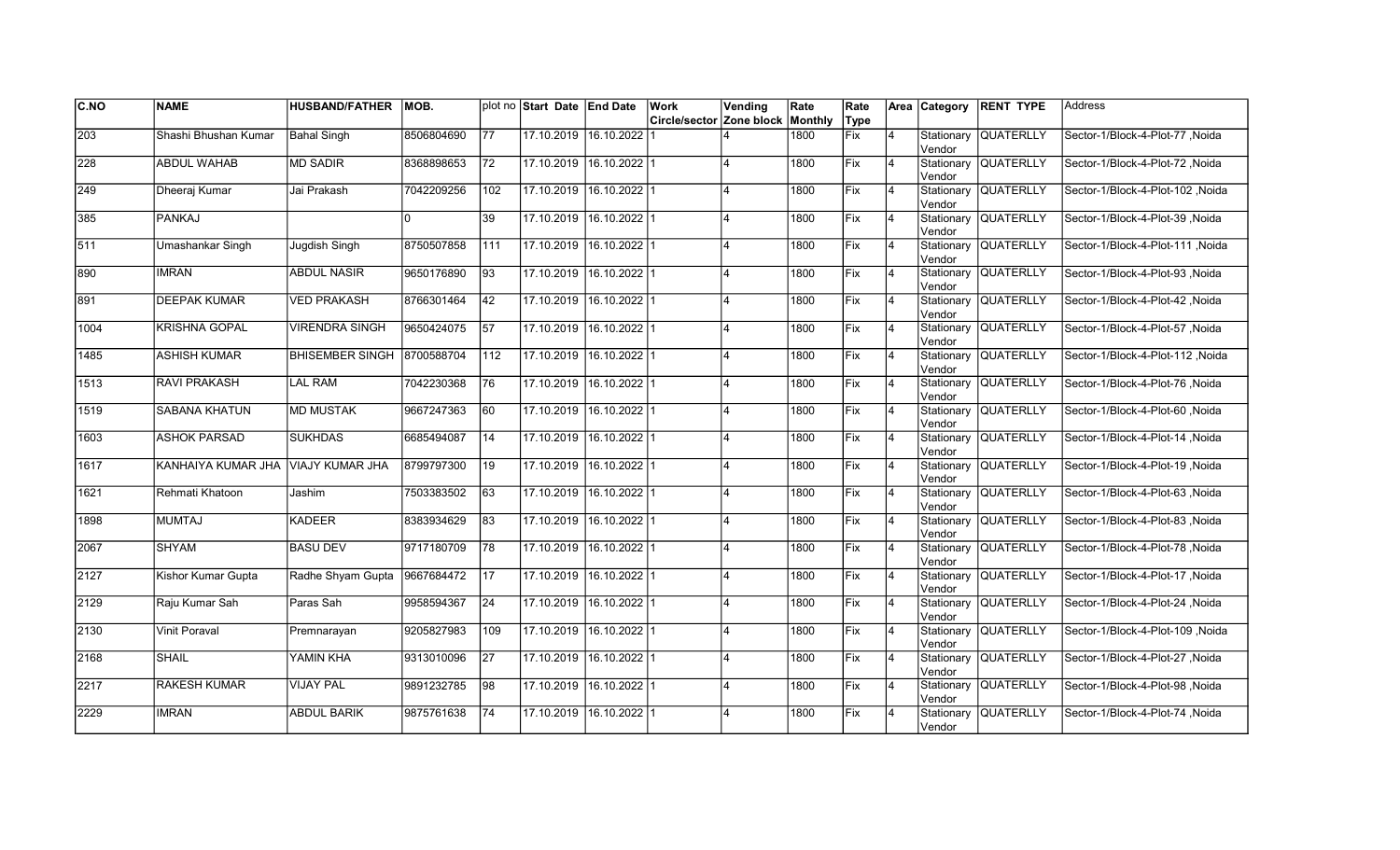| <b>C.NO</b> | <b>NAME</b>                      | <b>HUSBAND/FATHER</b>              | IMOB.      |                 | plot no Start Date End Date |                         | Work                     | Vending | Rate    | Rate |                |                      | Area Category RENT TYPE | lAddress                         |
|-------------|----------------------------------|------------------------------------|------------|-----------------|-----------------------------|-------------------------|--------------------------|---------|---------|------|----------------|----------------------|-------------------------|----------------------------------|
|             |                                  |                                    |            |                 |                             |                         | Circle/sector Zone block |         | Monthly | Type |                |                      |                         |                                  |
| 2370        | Jaqdish Kumar                    | Mahavir Thakur                     | 9910967761 | $\overline{80}$ | 17.10.2019                  | 16.10.2022              |                          |         | 1800    | Fix  | 4              | Stationary<br>Vendor | <b>QUATERLLY</b>        | Sector-1/Block-4-Plot-80, Noida  |
| 2448        | <b>IRSAD</b>                     | <b>YAKUB</b>                       | 7982266142 | 46              |                             | 17.10.2019 16.10.2022 1 |                          |         | 1800    | Fix  | $\overline{4}$ | Vendor               | Stationary QUATERLLY    | Sector-1/Block-4-Plot-46 Noida   |
| 2528        | Suneeta Devi                     | Shivdayal                          | 6397765478 | 25              |                             | 17.10.2019 16.10.2022 1 |                          |         | 1800    | Fix  | $\overline{4}$ | Vendor               | Stationary QUATERLLY    | Sector-1/Block-4-Plot-25 Noida   |
| 2575        | <b>AKHILESH KUMAR</b>            | RAMASHANKAR                        | 8130719171 | 107             |                             | 17.10.2019 16.10.2022 1 |                          | 4       | 1800    | Fix  | 4              | Vendor               | Stationary QUATERLLY    | Sector-1/Block-4-Plot-107, Noida |
| 2604        | <b>SUNIL</b>                     | <b>SADANAND</b><br><b>CHAUDHRY</b> | 9069377270 | 75              | 17.10.2019                  | $16.10.2022$ 1          |                          |         | 1800    | Fix  | 4              | Vendor               | Stationary QUATERLLY    | Sector-1/Block-4-Plot-75, Noida  |
| 2605        | Vijay Chaudhari                  | Sadananda                          | 9411448456 | 113             | 17.10.2019                  | $16.10.2022$ 1          |                          |         | 1800    | Fix  | $\overline{4}$ | lVendor              | Stationary QUATERLLY    | Sector-1/Block-4-Plot-113, Noida |
| 2865        | Ranjeet Kumar                    | Daal Chand                         | 8447800307 | 85              | 17.10.2019                  | $16.10.2022$ 1          |                          |         | 1800    | Fix  | $\overline{4}$ | Vendor               | Stationary QUATERLLY    | Sector-1/Block-4-Plot-85, Noida  |
| 2901        | VISHAL CHAURSIYA                 | <b>RAJMAN</b><br><b>CHAURSIYA</b>  | 9891687079 | <u> 19</u>      |                             | 17.10.2019 16.10.2022 1 |                          |         | 1800    | Fix  | $\overline{4}$ | Vendor               | Stationary QUATERLLY    | Sector-1/Block-4-Plot-9, Noida   |
| 2954        | Mauhmmad Istak                   | Mauhmmad Mustfa                    | 7532929495 | 31              |                             | 17.10.2019 16.10.2022 1 |                          |         | 1800    | Fix  | $\overline{4}$ | Vendor               | Stationary QUATERLLY    | Sector-1/Block-4-Plot-31, Noida  |
| 2967        | Jitendra prasad                  | Moti Chand Prasad                  | 9211616623 | 48              | 17.10.2019                  | $16.10.2022$ 1          |                          |         | 1800    | Fix  | 4              | Vendor               | Stationary QUATERLLY    | Sector-1/Block-4-Plot-48 Noida   |
| 3027        | Md Aalamgir                      | Md kosim                           | 9910923880 | 123             | 17.10.2019                  | 16.10.2022 1            |                          | 4       | 1800    | Fix  | $\overline{4}$ | Vendor               | Stationary QUATERLLY    | Sector-1/Block-4-Plot-123, Noida |
| 3315        | <b>NAJO KHATOON</b>              | MD AKBAR                           | 8587024419 | 21              |                             | 17.10.2019 16.10.2022 1 |                          | 4       | 1800    | Fix  | 4              | Vendor               | Stationary QUATERLLY    | Sector-1/Block-4-Plot-21, Noida  |
| 3408        | NEERAJ DEVI                      | <b>SURENDAR SINGH</b>              | 9873997850 | 28              |                             | 17.10.2019 16.10.2022 1 |                          | 4       | 1800    | Fix  | $\overline{4}$ | Vendor               | Stationary QUATERLLY    | Sector-1/Block-4-Plot-28, Noida  |
| 3454        | <b>SUHAIL</b>                    | <b>AFZAL</b>                       | 7011495282 | 97              | 17.10.2019                  | $16.10.2022$ 1          |                          |         | 1800    | Fix  | $\overline{4}$ | Vendor               | Stationary QUATERLLY    | Sector-1/Block-4-Plot-97, Noida  |
| 3524        | <b>LALIT KUMAR SHAH</b>          | <b>RAM VILAS SHAH</b>              | 9711267385 | $\overline{32}$ | 17.10.2019                  | $16.10.2022$ 1          |                          |         | 1800    | Fix  | $\overline{4}$ | Vendor               | Stationary QUATERLLY    | Sector-1/Block-4-Plot-32, Noida  |
| 3615        | <b>ASHOK KUMAR</b>               | <b>RAM DAS</b>                     | 9810469680 | 121             | 17.10.2019 16.10.2022 1     |                         |                          |         | 1800    | Fix  | $\overline{4}$ | Vendor               | Stationary QUATERLLY    | Sector-1/Block-4-Plot-121 ,Noida |
| 3657        | RAJKUMAR PORWAL                  | <b>VIJAY PORWAL</b>                | 9899280422 | 43              |                             | 17.10.2019 16.10.2022 1 |                          |         | 1800    | Fix  | 14             | Vendor               | Stationary QUATERLLY    | Sector-1/Block-4-Plot-43 ,Noida  |
| 3690        | Rishi Bansal                     | Ram Charan Lal<br>Bansal           | 9015152806 | 59              | 17.10.2019                  | $16.10.2022$   1        |                          |         | 1800    | lFix | 4              | Vendor               | Stationary QUATERLLY    | Sector-1/Block-4-Plot-59, Noida  |
| 3718        | <b>SAGAR GUPTA</b>               | <b>BASANT LAL GUPTA 7011177036</b> |            | 56              | 17.10.2019                  | 16.10.2022 1            |                          |         | 1800    | Fix  | $\overline{4}$ | Vendor               | Stationary QUATERLLY    | Sector-1/Block-4-Plot-56 Noida   |
| 3771        | <b>RAJ BAHUDAR</b>               | <b>CHOTE LAL</b>                   | 9891915523 | 45              | 17.10.2019                  | $16.10.2022$ 1          |                          |         | 1800    | Fix  | $\overline{4}$ | Vendor               | Stationary QUATERLLY    | Sector-1/Block-4-Plot-45, Noida  |
| 3797        | <b>NAVIN KUMAR</b><br>CHAURASIYA | <b>MUKUNADRA</b><br><b>PRASAD</b>  | 8800442913 | 68              | 17.10.2019 16.10.2022 1     |                         |                          |         | 1800    | Fix  | $\overline{4}$ | Vendor               | Stationary QUATERLLY    | Sector-1/Block-4-Plot-68, Noida  |
| 3819        | Imran                            | Anwar                              | 9667908733 | 18              |                             | 17.10.2019 16.10.2022 1 |                          |         | 1800    | Fix  |                | Vendor               | Stationary QUATERLLY    | Sector-1/Block-4-Plot-18, Noida  |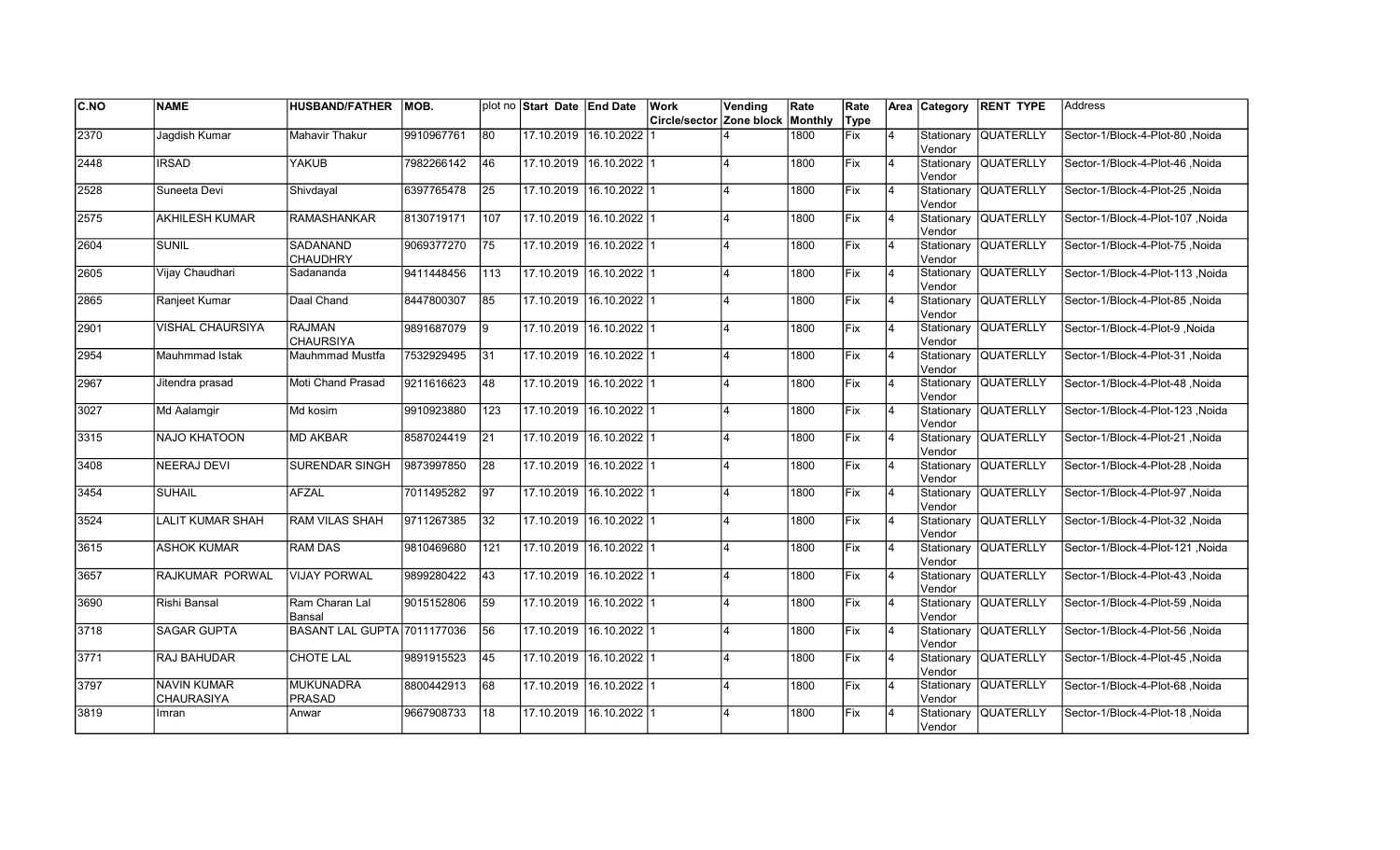| C.NO | <b>NAME</b>              | <b>HUSBAND/FATHER</b> | IMOB.      |                 | plot no Start Date End Date |                         | Work<br>Circle/sector Zone block | Vending                 | Rate<br>Monthly | Rate               |                | Area Category        | <b>RENT TYPE</b>     | <b>Address</b>                   |
|------|--------------------------|-----------------------|------------|-----------------|-----------------------------|-------------------------|----------------------------------|-------------------------|-----------------|--------------------|----------------|----------------------|----------------------|----------------------------------|
| 3831 |                          |                       |            | 38              |                             |                         |                                  |                         |                 | Type<br><b>Fix</b> | $\overline{4}$ |                      | <b>QUATERLLY</b>     |                                  |
|      | <b>RASHIDA KHANA</b>     | <b>MUSUPH</b>         | 9560024315 |                 |                             | 17.10.2019 16.10.2022   |                                  |                         | 1800            |                    |                | Stationary<br>Vendor |                      | Sector-1/Block-4-Plot-38, Noida  |
| 3916 | <b>SALEEM AHAMED</b>     | <b>EZAZ HUSSAIN</b>   | 9818326286 | 120             | 17.10.2019 16.10.2022 1     |                         |                                  |                         | 1800            | Fix                | 4              | Vendor               | Stationary QUATERLLY | Sector-1/Block-4-Plot-120, Noida |
| 3918 | <b>SHAMSHAD</b>          | <b>ABDUL RASHID</b>   | 9958678598 | 108             | 17.10.2019 16.10.2022 1     |                         |                                  | $\overline{\mathbf{A}}$ | 1800            | <b>IFix</b>        | 4              | Vendor               | Stationary QUATERLLY | Sector-1/Block-4-Plot-108 .Noida |
| 3958 | <b>MD ABID</b>           | <b>MD NASIM</b>       | 9910786686 |                 | 17.10.2019 16.10.2022 1     |                         |                                  | $\overline{4}$          | 1800            | Fix                | $\overline{4}$ | Vendor               | Stationary QUATERLLY | Sector-1/Block-4-Plot-1, Noida   |
| 3964 | <b>MOHD ISTAKHAR</b>     | <b>AYYUB</b>          | 9811587864 | 30              | 17.10.2019 16.10.2022 1     |                         |                                  |                         | 1800            | Fix                | $\overline{4}$ | Vendor               | Stationary QUATERLLY | Sector-1/Block-4-Plot-30, Noida  |
| 3965 | <b>NASIM AHMAD</b>       | <b>EZAZ HUSSAIN</b>   | 9013640786 | 119             | 17.10.2019 16.10.2022 1     |                         |                                  |                         | 1800            | Fix                | $\overline{4}$ | Vendor               | Stationary QUATERLLY | Sector-1/Block-4-Plot-119, Noida |
| 4024 | Sikandar                 | Ajij                  | 9717158433 | 95              | 17.10.2019 16.10.2022 1     |                         |                                  |                         | 1800            | Fix                | $\overline{4}$ | Vendor               | Stationary QUATERLLY | Sector-1/Block-4-Plot-95, Noida  |
| 4070 | <b>SHEELA</b>            | <b>VIJAYA DATT</b>    | 6911295748 | 58              | 17.10.2019 16.10.2022 1     |                         |                                  | $\overline{\mathbf{A}}$ | 1800            | Fix                | 4              | Vendor               | Stationary QUATERLLY | Sector-1/Block-4-Plot-58, Noida  |
| 4073 | <b>MD NASRUL</b>         | MD ABDUL              | 9319438160 | I2              | 17.10.2019 16.10.2022 1     |                         |                                  | 4                       | 1800            | Fix                | 4              | Stationary<br>Vendor | <b>QUATERLLY</b>     | Sector-1/Block-4-Plot-2, Noida   |
| 4180 | <b>SANJEEV</b>           | <b>GAJDISH SINGH</b>  | 9911442380 | 33              | 17.10.2019 16.10.2022 1     |                         |                                  |                         | 1800            | Fix                | $\overline{4}$ | Vendor               | Stationary QUATERLLY | Sector-1/Block-4-Plot-33, Noida  |
| 4374 | <b>MD SARTAJ</b>         | <b>MD RAFIF</b>       | 9999241264 | $\overline{90}$ | 17.10.2019 16.10.2022 1     |                         |                                  |                         | 1800            | Fix                | $\overline{4}$ | Vendor               | Stationary QUATERLLY | Sector-1/Block-4-Plot-90, Noida  |
| 4394 | <b>GULJAR</b>            | <b>YAKUB</b>          | 8510256363 | 6               | 17.10.2019 16.10.2022 1     |                         |                                  | $\overline{A}$          | 1800            | Fix                | $\overline{4}$ | Vendor               | Stationary QUATERLLY | Sector-1/Block-4-Plot-6, Noida   |
| 4409 | MOHAMMAD BHURA           | <b>MD SARIF</b>       | 9718727201 | 67              | 17.10.2019 16.10.2022 1     |                         |                                  | $\overline{\mathbf{A}}$ | 1800            | Fix                | $\overline{4}$ | Vendor               | Stationary QUATERLLY | Sector-1/Block-4-Plot-67, Noida  |
| 4432 | Md Aalam                 | Lal Mohd              | 9711902645 | 54              | 17.10.2019 16.10.2022 1     |                         |                                  |                         | 1800            | Fix                | $\overline{4}$ | Stationary<br>Vendor | <b>QUATERLLY</b>     | Sector-1/Block-4-Plot-54, Noida  |
| 4461 | <b>DHARM VEER</b>        | PRABHATI SINGH        | 9958413145 | 53              | 17.10.2019 16.10.2022 1     |                         |                                  |                         | 1800            | Fix                | 4              | lVendor              | Stationary QUATERLLY | Sector-1/Block-4-Plot-53, Noida  |
| 4462 | <b>VARUN</b>             | <b>DHARMVEER</b>      | 8920626959 | 44              | 17.10.2019 16.10.2022 1     |                         |                                  | $\overline{\mathbf{A}}$ | 1800            | <b>Fix</b>         | 4              | Vendor               | Stationary QUATERLLY | Sector-1/Block-4-Plot-44, Noida  |
| 4463 | <b>VIKASH KUMAR</b>      | SAVITA                | 9650581271 | 62              | 17.10.2019 16.10.2022 1     |                         |                                  | $\overline{4}$          | 1800            | Fix                | 4              | Vendor               | Stationary QUATERLLY | Sector-1/Block-4-Plot-62, Noida  |
| 4476 | <b>VIJAY KUMAR LOHAR</b> | <b>PRABHATI</b>       | 9599722950 | 13              | 17.10.2019 16.10.2022 1     |                         |                                  | $\overline{4}$          | 1800            | <b>IFix</b>        | $\overline{4}$ | Vendor               | Stationary QUATERLLY | Sector-1/Block-4-Plot-13, Noida  |
| 4499 | <b>MITLESH</b>           | <b>RADHESHYAM</b>     | 8448725853 | 3               | 17.10.2019 16.10.2022 1     |                         |                                  |                         | 1800            | Fix                | 4              | Vendor               | Stationary QUATERLLY | Sector-1/Block-4-Plot-3, Noida   |
| 4570 | <b>MD JAHID</b>          | <b>MD NASIM</b>       | 8527485123 | 116             | 17.10.2019 16.10.2022 1     |                         |                                  | $\overline{A}$          | 1800            | Fix                | $\overline{4}$ | Vendor               | Stationary QUATERLLY | Sector-1/Block-4-Plot-116, Noida |
| 4571 | <b>NAEEM AHMED</b>       | EJAJ HUSSAIN          | 7835800193 | 65              | 17.10.2019 16.10.2022 1     |                         |                                  | $\overline{4}$          | 1800            | Fix                | $\overline{4}$ | Vendor               | Stationary QUATERLLY | Sector-1/Block-4-Plot-65, Noida  |
| 4576 | <b>MD ISHTIYAK</b>       | <b>MD AYUSH</b>       | 7042404546 | 35              |                             | 17.10.2019 16.10.2022 1 |                                  | 4                       | 1800            | Fix                | 4              | Stationary<br>Vendor | <b>QUATERLLY</b>     | Sector-1/Block-4-Plot-35, Noida  |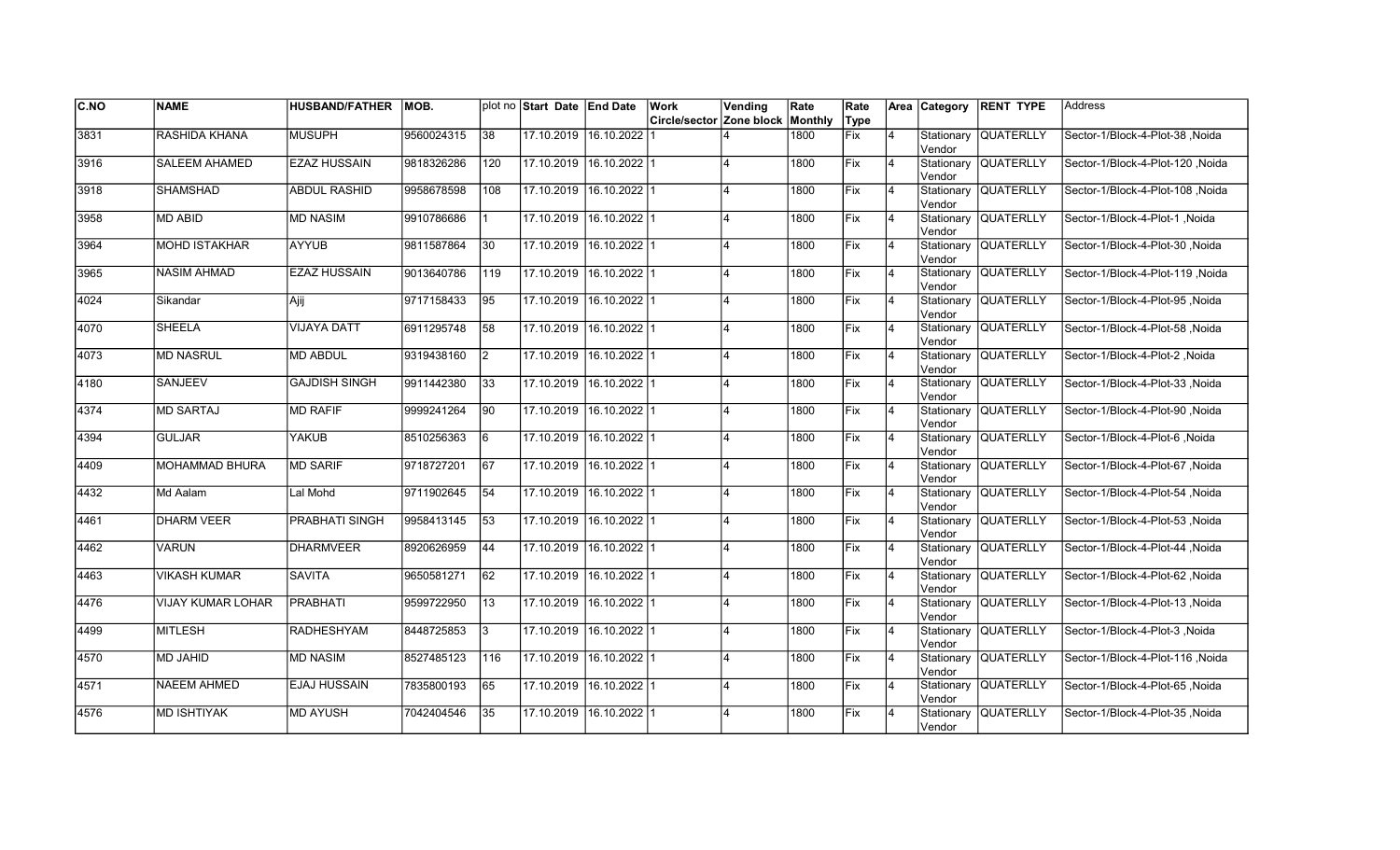| C.NO | <b>NAME</b>             | <b>HUSBAND/FATHER</b>            | IMOB.      |            | plot no Start Date End Date |                         | Work<br>Circle/sector Zone block | Vending        | Rate<br>Monthly | Rate<br>Type |                |                      | Area Category RENT TYPE | <b>Address</b>                   |
|------|-------------------------|----------------------------------|------------|------------|-----------------------------|-------------------------|----------------------------------|----------------|-----------------|--------------|----------------|----------------------|-------------------------|----------------------------------|
| 4580 | Md Shahid               | Md Nasim                         | 9871787415 | 66         | 17.10.2019                  | 16.10.2022              |                                  |                | 1800            | Fix          | $\overline{4}$ |                      | Stationary QUATERLLY    | Sector-1/Block-4-Plot-66 Noida   |
|      |                         |                                  |            |            |                             |                         |                                  |                |                 |              |                | Vendor               |                         |                                  |
| 4581 | <b>SHAHNAWAZ</b>        | <b>MD SHAMSHAD</b>               | 7827285785 | 5          |                             | 17.10.2019 16.10.2022 1 |                                  |                | 1800            | Fix          | $\overline{4}$ | Vendor               | Stationary QUATERLLY    | Sector-1/Block-4-Plot-5 .Noida   |
| 4615 | Muntazeem               | Chandu                           | 9354622947 | <b>111</b> |                             | 17.10.2019 16.10.2022 1 |                                  |                | 1800            | Fix          | <b>4</b>       | Vendor               | Stationary QUATERLLY    | Sector-1/Block-4-Plot-11 Noida   |
| 4620 | Wasim Akram             | Mo Mushtkim                      | 8800365488 | 124        | 17.10.2019                  | $16.10.2022$ 1          |                                  | 4              | 1800            | Fix          | 4              | Vendor               | Stationary QUATERLLY    | Noida  Sector-1/Block-4-Plot-124 |
| 4637 | <b>ANKIT PORWAL</b>     | <b>RAJENDRA</b><br><b>PORWAL</b> | 7982132963 | 55         | 17.10.2019                  | $16.10.2022$ 1          |                                  |                | 1800            | Fix          | $\overline{4}$ | Vendor               | Stationary QUATERLLY    | Sector-1/Block-4-Plot-55, Noida  |
| 4643 | pintu Singh             | Muna Singh                       | 9953683874 | 10         |                             | 17.10.2019 16.10.2022 1 |                                  |                | 1800            | Fix          | 4              | Vendor               | Stationary QUATERLLY    | Sector-1/Block-4-Plot-10, Noida  |
| 4646 | <b>ASHISH PORWAL</b>    | <b>RAJENDRA</b><br>PORWAL        | 9971528619 | 20         | 17.10.2019                  | $16.10.2022$ 1          |                                  |                | 1800            | Fix          | 14             | Vendor               | Stationary QUATERLLY    | Sector-1/Block-4-Plot-20, Noida  |
| 4746 | <b>KAPIL DEV</b>        | RAJID DAS                        | 9696761207 | 103        | 17.10.2019                  | $16.10.2022$   1        |                                  | 4              | 1800            | Fix          | $\overline{4}$ | Vendor               | Stationary QUATERLLY    | Sector-1/Block-4-Plot-103 Noida  |
| 4850 | <b>ANUJ</b>             | <b>SHIV NATH YADAV</b>           | 8010354207 | 47         | 17.10.2019                  | 16.10.2022 1            |                                  |                | 1800            | lFix         | 4              | Vendor               | Stationary QUATERLLY    | Sector-1/Block-4-Plot-47, Noida  |
| 4909 | Sadanand Choudhary      | Ramavtar Choudhary               | 9354224981 | 104        | 17.10.2019                  | 16.10.2022 1            |                                  |                | 1800            | Fix          | $\overline{4}$ | Vendor               | Stationary QUATERLLY    | Noida  Sector-1/Block-4-Plot-104 |
| 4958 | <b>RAJU SHAH</b>        | <b>KEDAR SHAH</b>                | 9643579165 | 101        | 17.10.2019                  | 16.10.2022 1            |                                  |                | 1800            | Fix          | $\overline{4}$ | lVendor              | Stationary QUATERLLY    | Sector-1/Block-4-Plot-101, Noida |
| 4967 | <b>RAM BILAS</b>        |                                  |            | 117        | 17.10.2019 16.10.2022 1     |                         |                                  |                | 1800            | Fix          | $\overline{4}$ | lVendor              | Stationary QUATERLLY    | Sector-1/Block-4-Plot-117, Noida |
| 4972 | SHAILESH PANDEY         | KAMALDEV PANDEY 9643043344       |            | 91         | 17.10.2019                  | $16.10.2022$ 1          |                                  |                | 1800            | Fix          | $\overline{4}$ | Vendor               | Stationary QUATERLLY    | Sector-1/Block-4-Plot-91, Noida  |
| 5076 | <b>RAM WATI</b>         | <b>KISHORE</b>                   | 7838053231 | 110        | 17.10.2019                  | $16.10.2022$ 1          |                                  |                | 1800            | Fix          | $\overline{4}$ | Vendor               | Stationary QUATERLLY    | Sector-1/Block-4-Plot-110, Noida |
| 5096 | Ramwati                 | Satykumar                        | 9716714146 | 84         | 17.10.2019                  | 16.10.2022 1            |                                  |                | 1800            | Fix          | $\overline{4}$ | Vendor               | Stationary QUATERLLY    | Sector-1/Block-4-Plot-84, Noida  |
| 5103 | <b>RAM SAHAY</b>        | <b>CHINNI LAL</b>                | 9582327296 | 170        |                             | 17.10.2019 16.10.2022 1 |                                  | 4              | 1800            | <b>Fix</b>   | $\overline{4}$ | Vendor               | Stationary QUATERLLY    | Sector-1/Block-4-Plot-70, Noida  |
| 5116 | Md Kalim                | Md Usman                         | 7838331631 | 86         |                             | 17.10.2019 16.10.2022 1 |                                  | 4              | 1800            | Fix          | $\overline{4}$ | Vendor               | Stationary QUATERLLY    | Sector-1/Block-4-Plot-86, Noida  |
| 5247 | <b>DHARMENDRA KUMAR</b> | <b>HARENDRA</b><br><b>THAKUR</b> | 8287782103 | 49         | 17.10.2019                  | $16.10.2022$ 1          |                                  |                | 1800            | lFix         | $\overline{4}$ | Vendor               | Stationary QUATERLLY    | Sector-1/Block-4-Plot-49, Noida  |
| 5309 | Gvanvati                | Rajesh Kumar                     | 9870219615 | 69         |                             | 17.10.2019 16.10.2022 1 |                                  |                | 1800            | Fix          | 4              | Vendor               | Stationary QUATERLLY    | Sector-1/Block-4-Plot-69, Noida  |
| 5347 | Randhir Kumar Pandey    | <b>Bahrat Pandey</b>             | 9958975836 | 73         | 17.10.2019                  | $16.10.2022$ 1          |                                  |                | 1800            | Fix          | $\overline{4}$ | Vendor               | Stationary QUATERLLY    | Sector-1/Block-4-Plot-73, Noida  |
| 5474 | <b>ASHOK MISRA</b>      | INDR DEV MISHRA                  | 8130409010 | 61         | 17.10.2019                  | $16.10.2022$ 1          |                                  | $\overline{4}$ | 1800            | Fix          | 4              | <b>Vendor</b>        | Stationary QUATERLLY    | Sector-1/Block-4-Plot-61, Noida  |
| 5675 | Yusuf                   | Baduruddin                       | 9958880130 | 37         | 17.10.2019                  | 16.10.2022 1            |                                  |                | 1800            | Fix          | 4              | Stationary<br>Vendor | <b>QUATERLLY</b>        | Sector-1/Block-4-Plot-37, Noida  |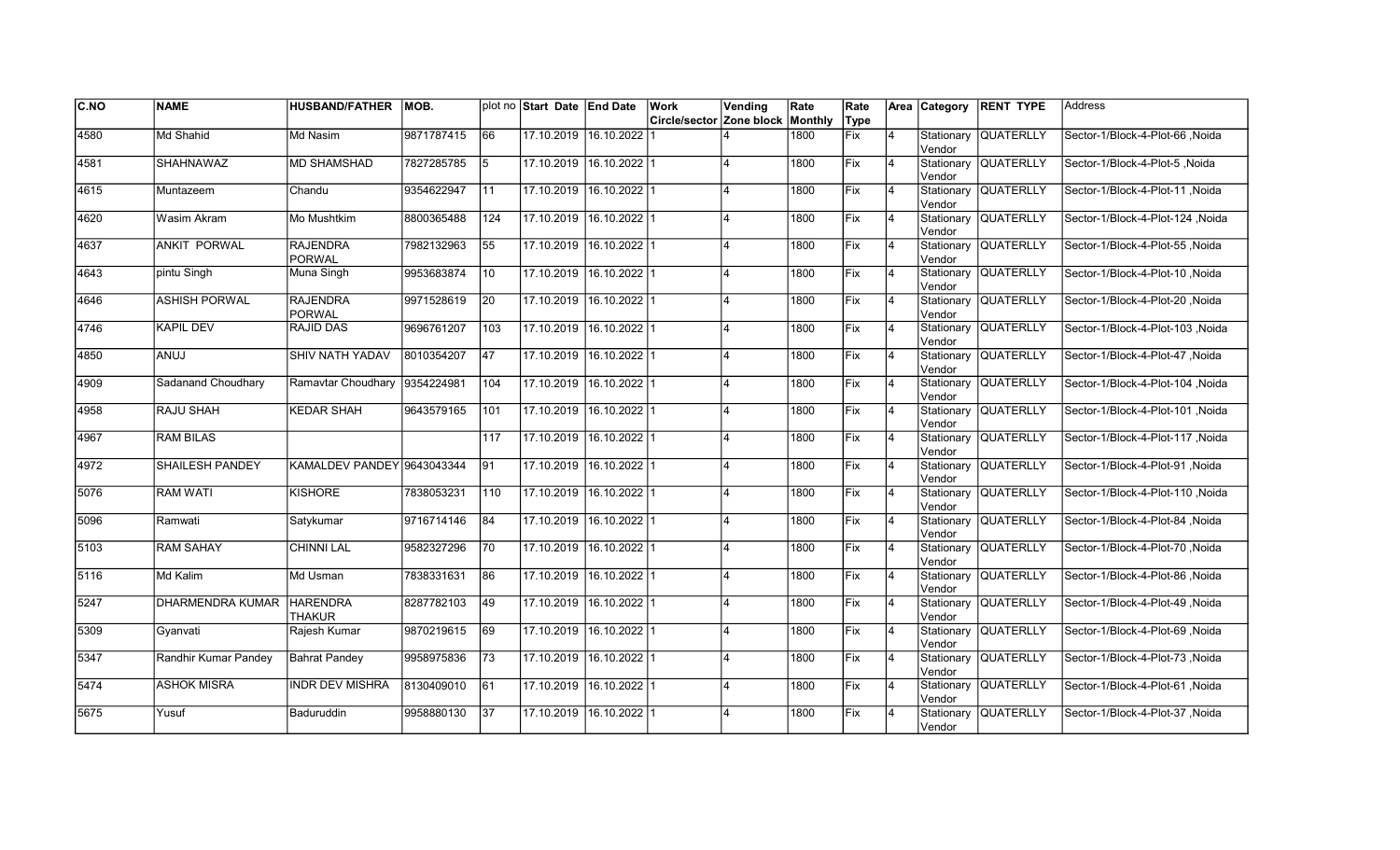| C.NO | <b>NAME</b>                           | <b>HUSBAND/FATHER</b>                        | MOB.       |                  | plot no Start Date End Date |                         | Work<br>Circle/sector Zone block | Vending        | Rate<br>Monthly | Rate<br>Type |                |               | Area Category RENT TYPE | <b>Address</b>                   |
|------|---------------------------------------|----------------------------------------------|------------|------------------|-----------------------------|-------------------------|----------------------------------|----------------|-----------------|--------------|----------------|---------------|-------------------------|----------------------------------|
| 5683 | <b>ASIF</b>                           | <b>MOHD NAKI</b>                             | 9871955126 | 171              | 17.10.2019                  | 16.10.2022              |                                  |                | 1800            | Fix          | $\overline{4}$ |               | Stationary QUATERLLY    | Sector-1/Block-4-Plot-71, Noida  |
|      |                                       |                                              |            |                  |                             |                         |                                  |                |                 |              |                | Vendor        |                         |                                  |
| 5695 | <b>SABINA KHATOON</b>                 | <b>MD ABDUL</b><br><b>KURDISH</b>            | 9871363031 | l8               |                             | 17.10.2019 16.10.2022 1 |                                  |                | 1800            | Fix          | $\overline{4}$ | Vendor        | Stationary QUATERLLY    | Sector-1/Block-4-Plot-8, Noida   |
| 5795 | Bhagchand                             | Puran Chand                                  | 9871262383 | 92               |                             | 17.10.2019 16.10.2022 1 |                                  |                | 1800            | Fix          | <b>4</b>       | Vendor        | Stationary QUATERLLY    | Sector-1/Block-4-Plot-92 .Noida  |
| 5852 | <b>MAHESH</b>                         |                                              |            | 40               |                             | 17.10.2019 16.10.2022 1 |                                  | 4              | 1800            | Fix          | 4              | Vendor        | Stationary QUATERLLY    | Sector-1/Block-4-Plot-40, Noida  |
| 5860 | <b>RAM KUMAR</b>                      | <b>PRABHU DAYAL</b>                          | 9968467566 | 36               |                             | 17.10.2019 16.10.2022 1 |                                  |                | 1800            | Fix          | $\overline{4}$ | Vendor        | Stationary QUATERLLY    | Sector-1/Block-4-Plot-36, Noida  |
| 5887 | <b>GAPAL SHA</b>                      | <b>JONA SINGH</b>                            | 983303990  | $\overline{100}$ |                             | 17.10.2019 16.10.2022 1 |                                  |                | 1800            | Fix          | 4              | Vendor        | Stationary QUATERLLY    | Sector-1/Block-4-Plot-100, Noida |
| 5982 | Robin                                 | Aleen                                        | 8527552715 | 41               |                             | 17.10.2019 16.10.2022 1 |                                  |                | 1800            | Fix          | 14             | Vendor        | Stationary QUATERLLY    | Sector-1/Block-4-Plot-41, Noida  |
| 6010 | <b>JAYVEER</b>                        | PRAVATI SINGH                                | 9817365213 | 52               | 17.10.2019                  | $16.10.2022$   1        |                                  |                | 1800            | Fix          | $\overline{4}$ | Vendor        | Stationary QUATERLLY    | Sector-1/Block-4-Plot-52, Noida  |
| 6048 | <b>RAJVEER</b>                        | PRABHATI SINGH                               | 8377828492 | 87               | 17.10.2019                  | $16.10.2022$   1        |                                  |                | 1800            | lFix         | 4              | Vendor        | Stationary QUATERLLY    | Sector-1/Block-4-Plot-87, Noida  |
| 6166 | <b>RUBY</b>                           | <b>RAJU</b>                                  | 7836842365 | 114              | 17.10.2019                  | $16.10.2022$ 1          |                                  |                | 1800            | Fix          | $\overline{4}$ | Vendor        | Stationary QUATERLLY    | Noida  Sector-1/Block-4-Plot-114 |
| 6331 | <b>BHAGYWANTI MOURYA DEVKINANDAN</b>  |                                              |            | 105              | 17.10.2019                  | 16.10.2022 1            |                                  |                | 1800            | Fix          | $\overline{4}$ | lVendor       | Stationary QUATERLLY    | Sector-1/Block-4-Plot-105, Noida |
| 6348 | <b>MALTI DEVI</b>                     | <b>KUWAR AKAND</b><br><b>PRATAP</b>          | 9910511781 | 64               |                             | 17.10.2019 16.10.2022 1 |                                  |                | 1800            | Fix          | $\overline{4}$ | lVendor       | Stationary QUATERLLY    | Sector-1/Block-4-Plot-64, Noida  |
| 6371 | <b>SURENDRA KUMAR</b>                 | <b>MADAN LAL</b>                             | 9599899699 | 81               |                             | 17.10.2019 16.10.2022 1 |                                  |                | 1800            | Fix          | $\overline{4}$ | Vendor        | Stationary QUATERLLY    | Sector-1/Block-4-Plot-81, Noida  |
| 6397 | Ikramuddin                            | Karimuddin                                   | 9540206588 | 118              | 17.10.2019                  | $16.10.2022$ 1          |                                  |                | 1800            | Fix          | $\overline{4}$ | Vendor        | Stationary QUATERLLY    | Sector-1/Block-4-Plot-118, Noida |
| 6424 | <b>MURDULA DEVI</b>                   |                                              |            | 4                | 17.10.2019                  | 16.10.2022 1            |                                  |                | 1800            | Fix          | 4              | Vendor        | Stationary QUATERLLY    | Sector-1/Block-4-Plot-4, Noida   |
| 6473 | <b>SHIV SHANKAR</b>                   | <b>TEJU</b>                                  | 8750441949 | 15               |                             | 17.10.2019 16.10.2022 1 |                                  | 4              | 1800            | <b>Fix</b>   | $\overline{4}$ | Vendor        | Stationary QUATERLLY    | Sector-1/Block-4-Plot-15, Noida  |
| 6675 | <b>DURGA PRASAD</b><br><b>KAUSHIK</b> | RAJENDER PRASAD 9871657175<br><b>KAUSHIK</b> |            | 22               |                             | 17.10.2019 16.10.2022 1 |                                  | 4              | 1800            | Fix          | $\overline{4}$ | Vendor        | Stationary QUATERLLY    | Sector-1/Block-4-Plot-22, Noida  |
| 6767 | <b>KALU</b>                           | <b>DALU</b>                                  | 8130243012 | 88               |                             | 17.10.2019 16.10.2022 1 |                                  |                | 1800            | lFix         | $\overline{4}$ | Vendor        | Stationary QUATERLLY    | Sector-1/Block-4-Plot-88, Noida  |
| 6772 | raj kumar sha                         | arvind sha                                   | 882615624  | 94               |                             | 17.10.2019 16.10.2022 1 |                                  |                | 1800            | Fix          | 4              | Vendor        | Stationary QUATERLLY    | Sector-1/Block-4-Plot-94, Noida  |
| 6781 | sitara devi                           | bhartu                                       | 8826488256 | 82               |                             | 17.10.2019 16.10.2022 1 |                                  |                | 1800            | Fix          | $\overline{4}$ | Vendor        | Stationary QUATERLLY    | Sector-1/Block-4-Plot-82, Noida  |
| 6797 | Vijay Kumar Singh                     | Bhadai Prasad Singh 9667288545               |            | 89               | 17.10.2019                  | $16.10.2022$ 1          |                                  | $\overline{4}$ | 1800            | Fix          | 4              | <b>Vendor</b> | Stationary QUATERLLY    | Sector-1/Block-4-Plot-89, Noida  |
| 9030 | <b>ASHOK KUMAR</b>                    | SANISHCHAR SHAH 0000000000                   |            | 51               | 17.10.2019                  | $16.10.2022$ 1          |                                  |                | 1800            | Fix          | $\overline{4}$ | Vendor        | Stationary QUATERLLY    | Sector-1/Block-4-Plot-51, Noida  |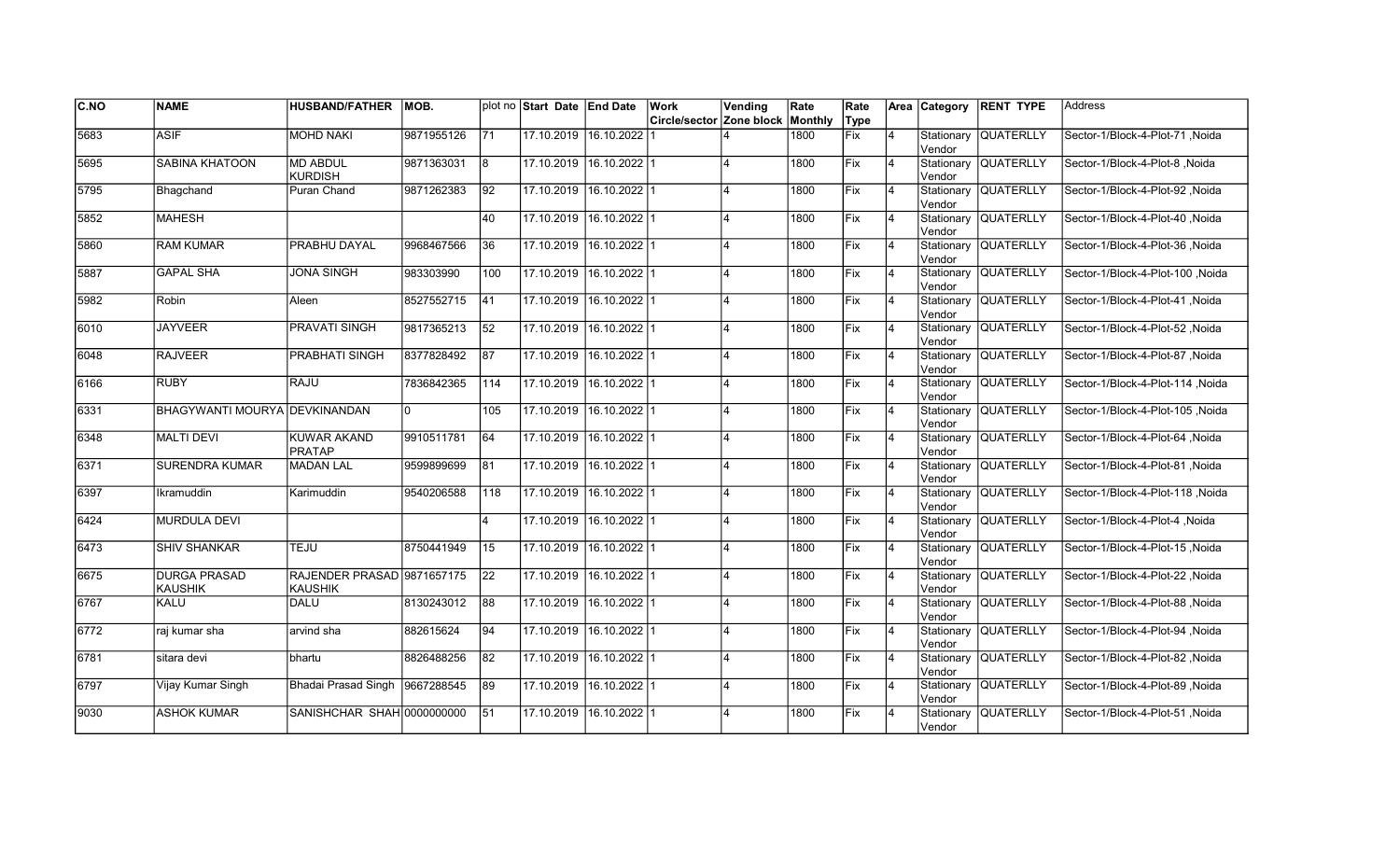| C.NO | <b>NAME</b>                          | <b>HUSBAND/FATHER</b>              | MOB.       |                 | plot no Start Date End Date | Work                     | Vending                 | Rate    | Rate        |                | Area Category        | <b>RENT TYPE</b>     | Address                          |
|------|--------------------------------------|------------------------------------|------------|-----------------|-----------------------------|--------------------------|-------------------------|---------|-------------|----------------|----------------------|----------------------|----------------------------------|
|      |                                      |                                    |            |                 |                             | Circle/sector Zone block |                         | Monthly | Type        |                |                      |                      |                                  |
| 9148 | <b>GEETA</b>                         | <b>LATE TOTA RAM</b>               | 9319658857 | 115             | 17.10.2019 16.10.2022       |                          |                         | 1800    | Fix         | 4              | Stationary<br>Vendor | <b>QUATERLLY</b>     | Sector-1/Block-4-Plot-115, Noida |
| 9200 | Mukesh Kumar                         | Naresh Ram                         | 7053946532 | 16              | 17.10.2019 16.10.2022 1     |                          |                         | 1800    | Fix         | $\overline{4}$ | Vendor               | Stationary QUATERLLY | Sector-1/Block-4-Plot-16, Noida  |
| 9275 | Mosin Alam                           | Usman Ali                          | 0000000000 | 29              | 17.10.2019 16.10.2022 1     |                          | $\Delta$                | 1800    | Fix         | 4              | Vendor               | Stationary QUATERLLY | Sector-1/Block-4-Plot-29, Noida  |
| 9356 | maneesh parwal                       | porwal biduna                      | 9950213471 | 12              | 17.10.2019 16.10.2022 1     |                          | $\overline{\mathbf{A}}$ | 1800    | Fix         | $\overline{4}$ | Vendor               | Stationary QUATERLLY | Sector-1/Block-4-Plot-12, Noida  |
| 9363 | <b>RAVINDRA KUMAR</b>                | <b>SYAMA DEVI</b>                  | 8802568250 | 122             | 17.10.2019 16.10.2022 1     |                          | $\overline{\mathbf{A}}$ | 1800    | Fix         | $\overline{4}$ | Stationary<br>Vendor | <b>QUATERLLY</b>     | Sector-1/Block-4-Plot-122, Noida |
| 9482 | <b>ANUJ KUMAR</b>                    | <b>HARENDR</b>                     | 8744886626 | 106             | 17.10.2019 16.10.2022 1     |                          |                         | 1800    | Fix         | $\overline{4}$ | Stationary<br>Vendor | <b>QUATERLLY</b>     | Sector-1/Block-4-Plot-106, Noida |
| 9487 | <b>RAM KISHAN</b>                    | <b>RAMRATAN</b>                    | 7694975464 | 79              | 17.10.2019 16.10.2022 1     |                          | $\overline{\mathbf{A}}$ | 1800    | Fix         | $\overline{4}$ | Vendor               | Stationary QUATERLLY | Sector-1/Block-4-Plot-79 , Noida |
| 9495 | Pravendra Kumar                      | Satvveer                           | 9643254964 | 50              | 17.10.2019 16.10.2022 1     |                          | $\overline{\mathbf{A}}$ | 1800    | Fix         | $\overline{4}$ | Vendor               | Stationary QUATERLLY | Sector-1/Block-4-Plot-50, Noida  |
| 9609 | <b>SHAMBHU</b>                       | <b>RAM ASARE</b>                   | 8800431244 | 34              | 17.10.2019 16.10.2022 1     |                          | $\Delta$                | 1800    | <b>IFix</b> | 4              | Stationary<br>Vendor | <b>QUATERLLY</b>     | Sector-1/Block-4-Plot-34, Noida  |
| 9611 | Rubi                                 | Rameshwar                          | 8368610020 | $\overline{96}$ | 17.10.2019 16.10.2022 1     |                          |                         | 1800    | Fix         | $\overline{4}$ | Vendor               | Stationary QUATERLLY | Sector-1/Block-4-Plot-96, Noida  |
| 9648 | <b>RAMESHWAR RAI</b>                 |                                    |            | 26              | 17.10.2019 16.10.2022 1     |                          | $\boldsymbol{\Lambda}$  | 1800    | Fix         | $\overline{4}$ | Vendor               | Stationary QUATERLLY | Sector-1/Block-4-Plot-26, Noida  |
| 9699 | Jaswant Kumar                        | Rameshwar Ram                      | 8010896644 |                 | 17.10.2019 16.10.2022 1     |                          | $\overline{A}$          | 1800    | Fix         | $\overline{4}$ | Vendor               | Stationary QUATERLLY | Sector-1/Block-4-Plot-7, Noida   |
| 137  | <b>RAJEEV KUMAR</b><br><b>SHARMA</b> | <b>BADRI PRASAD</b>                | 9582847546 | 10              | 17.10.2019 16.10.2022 1     |                          | 5                       | 1800    | Fix         | $\overline{4}$ | Vendor               | Stationary QUATERLLY | Sector-1/Block-5-Plot-10, Noida  |
| 236  | <b>RAM GOPAL</b>                     | <b>VEERENDR</b>                    | 9650225026 | 4               | 17.10.2019 16.10.2022 1     |                          | 5                       | 1800    | Fix         | $\overline{4}$ | Vendor               | Stationary QUATERLLY | Sector-1/Block-5-Plot-4, Noida   |
| 412  | Kumar Gaurav Gupta                   | Nandkishor Gupta                   | 9958035457 | $\overline{26}$ | 17.10.2019 16.10.2022 1     |                          | 5                       | 1800    | Fix         | 4              | Vendor               | Stationary QUATERLLY | Sector-1/Block-5-Plot-26, Noida  |
| 1775 | Jay Prakash Yadav                    | Sanju Yadav                        | 9540969841 | $\overline{29}$ | 17.10.2019 16.10.2022 1     |                          | 5                       | 1800    | Fix         | $\overline{4}$ | Vendor               | Stationary QUATERLLY | Sector-1/Block-5-Plot-29, Noida  |
| 1841 | RAJEEB KUMAR                         | <b>MUNNA SINGH</b>                 | 8586955239 | 30              | 17.10.2019 16.10.2022 1     |                          | 5                       | 1800    | Fix         | $\overline{4}$ | Vendor               | Stationary QUATERLLY | Sector-1/Block-5-Plot-30, Noida  |
| 2386 | Lakshman Sha                         | Modoorsudan                        | 8527580362 | 24              | 17.10.2019 16.10.2022 1     |                          | 5                       | 1800    | Fix         | $\overline{4}$ | Vendor               | Stationary QUATERLLY | Sector-1/Block-5-Plot-24, Noida  |
| 2387 | Sharvan Kumar                        | Kaialsh Sha                        | 8527305404 | l3              | 17.10.2019 16.10.2022 1     |                          | 5                       | 1800    | Fix         | $\overline{4}$ | Vendor               | Stationary QUATERLLY | Sector-1/Block-5-Plot-3, Noida   |
| 2936 | Ashish Jatav                         | Rajendra Kumar                     | 8130717166 | $\overline{28}$ | 17.10.2019 16.10.2022 1     |                          | 5                       | 1800    | Fix         | $\overline{4}$ | Vendor               | Stationary QUATERLLY | Sector-1/Block-5-Plot-28, Noida  |
| 3297 | <b>BINDESHWARI</b>                   |                                    |            | 22              | 17.10.2019 16.10.2022 1     |                          | 5                       | 1800    | Fix         | $\overline{4}$ | Vendor               | Stationary QUATERLLY | Sector-1/Block-5-Plot-22, Noida  |
| 3311 | <b>AKLISWAR SINGH</b>                | <b>RAM CHANDRA</b><br><b>SINGH</b> | 7835845879 | 9               | 17.10.2019 16.10.2022 1     |                          | 5                       | 1800    | Fix         | 4              | Vendor               | Stationary QUATERLLY | Sector-1/Block-5-Plot-9, Noida   |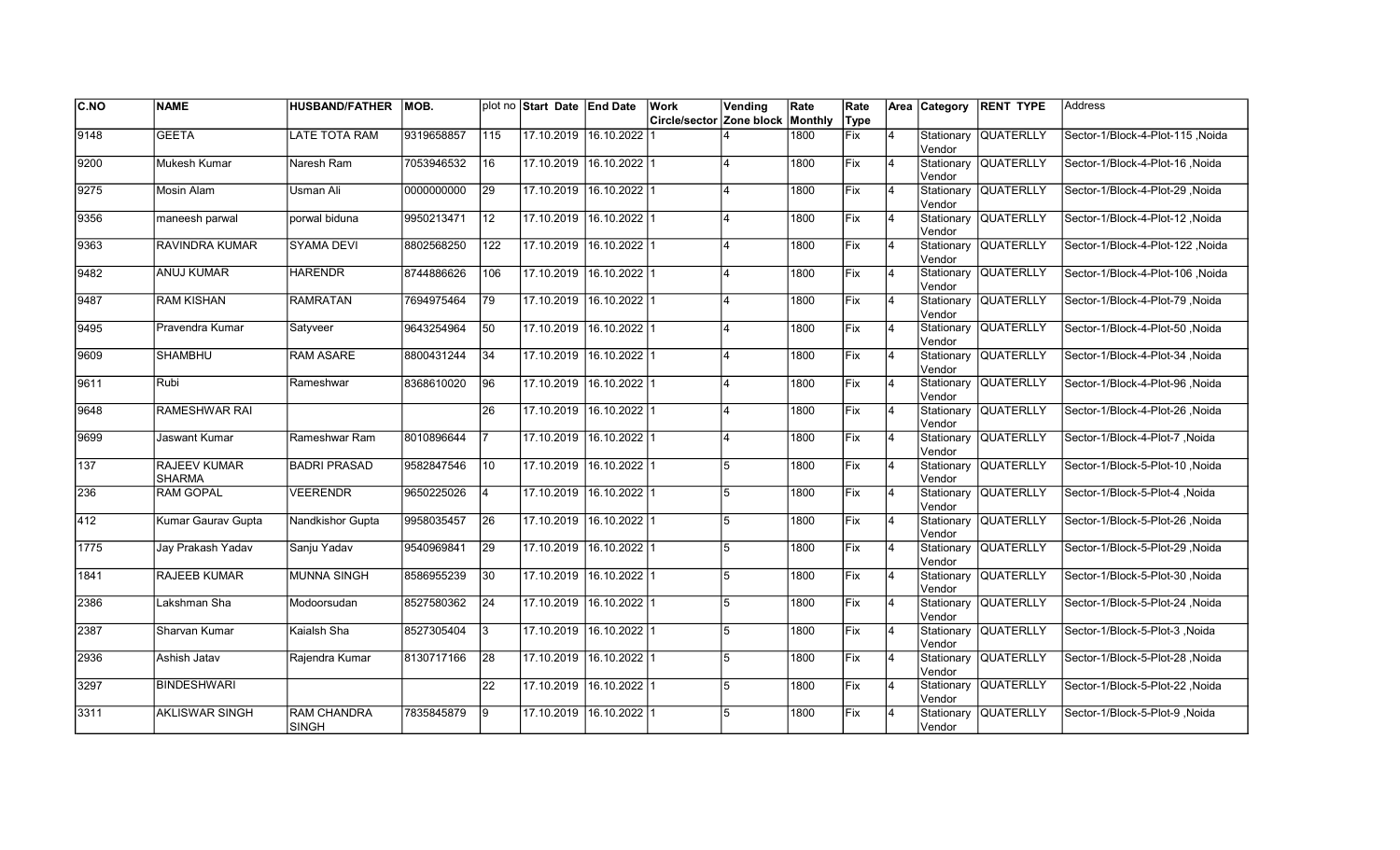| C.NO | <b>NAME</b>                      | <b>HUSBAND/FATHER</b>   | MOB.       |                 | plot no Start Date End Date |                         | Work                             | Vending        | Rate | Rate       |                |                       | Area Category RENT TYPE | <b>Address</b>                  |
|------|----------------------------------|-------------------------|------------|-----------------|-----------------------------|-------------------------|----------------------------------|----------------|------|------------|----------------|-----------------------|-------------------------|---------------------------------|
|      |                                  |                         |            |                 |                             |                         | Circle/sector Zone block Monthly |                |      | Type       |                |                       |                         |                                 |
| 3476 | Munna                            | lal Ram                 | 9999999999 | 27              | 17.10.2019 16.10.2022       |                         |                                  |                | 1800 | Fix        | 4              | Stationary<br>Vendor  | <b>QUATERLLY</b>        | Sector-1/Block-5-Plot-27, Noida |
| 3491 | Ram Daras                        | Hansa Gupta             | 9971228218 | 23              | 17.10.2019 16.10.2022 1     |                         |                                  | 5              | 1800 | Fix        | $\overline{4}$ | Vendor                | Stationary QUATERLLY    | Sector-1/Block-5-Plot-23, Noida |
| 3543 | <b>MOHIT GARG</b>                | <b>SATISH GARG</b>      | 9811995653 |                 | 17.10.2019 16.10.2022 1     |                         |                                  | 5              | 1800 | Fix        | 4              | Vendor                | Stationary QUATERLLY    | Sector-1/Block-5-Plot-1, Noida  |
| 3562 | <b>GOVIND SHAH</b>               | <b>BHAGWAT SHAH</b>     | 9716226262 | $\overline{20}$ | 17.10.2019 16.10.2022 1     |                         |                                  | 5              | 1800 | Fix        | $\overline{4}$ | Vendor                | Stationary QUATERLLY    | Sector-1/Block-5-Plot-20, Noida |
| 3584 | <b>LOKESH KUMAR</b>              | <b>HARI KISHAN</b>      | 9310402040 | 19              |                             | 17.10.2019 16.10.2022 1 |                                  | 5              | 1800 | Fix        | $\overline{4}$ | Stationary<br>Vendor  | QUATERLLY               | Sector-1/Block-5-Plot-19, Noida |
| 3685 | Guddi Devi                       | Ramesh                  | 9953472993 | 8               | 17.10.2019 16.10.2022 1     |                         |                                  | 5              | 1800 | Fix        | $\overline{4}$ | Stationary<br>Vendor  | <b>QUATERLLY</b>        | Sector-1/Block-5-Plot-8, Noida  |
| 3907 | SHIV CHANDAR SAH                 | RAMSHIHS SAH            | 8851575445 | 5               | 17.10.2019 16.10.2022 1     |                         |                                  | 5              | 1800 | Fix        | $\overline{4}$ | Vendor                | Stationary QUATERLLY    | Sector-1/Block-5-Plot-5, Noida  |
| 4422 | RAMAANAND SAHANI                 | <b>MUNNI LAL SAHANI</b> | 9716653879 | 21              | 17.10.2019 16.10.2022 1     |                         |                                  | 5              | 1800 | Fix        | $\overline{4}$ | Vendor                | Stationary QUATERLLY    | Sector-1/Block-5-Plot-21, Noida |
| 4510 | <b>SANTOSH</b>                   |                         |            | $\overline{2}$  | 17.10.2019 16.10.2022 1     |                         |                                  | 5              | 1800 | Fix        | 4              | Stationary<br>lVendor | <b>QUATERLLY</b>        | Sector-1/Block-5-Plot-2, Noida  |
| 4512 | <b>RAKHAL DAS</b>                | <b>RAMESH DAS</b>       | 8178646781 | 12              |                             | 17.10.2019 16.10.2022 1 |                                  | $\overline{5}$ | 1800 | Fix        | $\overline{4}$ | lVendor               | Stationary QUATERLLY    | Sector-1/Block-5-Plot-12, Noida |
| 4569 | <b>GANESH PASWAN</b>             | <b>MUNNA PASWAN</b>     | 7838947460 | 15              |                             | 17.10.2019 16.10.2022 1 |                                  | 5              | 1800 | Fix        | 4              | lVendor               | Stationary QUATERLLY    | Sector-1/Block-5-Plot-15, Noida |
| 5023 | RAJESH KUMAR SAROJ RAM DEV SAROJ |                         | 9582819255 | 14              | 17.10.2019 16.10.2022 1     |                         |                                  | 5              | 1800 | Fix        | 4              | Vendor                | Stationary QUATERLLY    | Sector-1/Block-5-Plot-14, Noida |
| 5130 | SONU KUMAR SINGH                 | <b>VIJAY PAL SINGH</b>  | 0000000000 |                 | 17.10.2019 16.10.2022 1     |                         |                                  | 15             | 1800 | Fix        | 4              | Vendor                | Stationary QUATERLLY    | Sector-1/Block-5-Plot-7, Noida  |
| 5258 | <b>KRISHAN DEVI</b>              |                         |            | 18              | 17.10.2019 16.10.2022 1     |                         |                                  | 5              | 1800 | Fix        | $\overline{4}$ | Vendor                | Stationary QUATERLLY    | Sector-1/Block-5-Plot-18, Noida |
| 5264 | <b>KIRAN DEVI</b>                |                         |            | 16              | 17.10.2019 16.10.2022 1     |                         |                                  | 5              | 1800 | Fix        | $\overline{4}$ | Vendor                | Stationary QUATERLLY    | Sector-1/Block-5-Plot-16, Noida |
| 5799 | Mohd Ikabal                      | Mahmood                 | 9315708926 | $\overline{11}$ | 17.10.2019 16.10.2022 1     |                         |                                  | 5              | 1800 | <b>Fix</b> | Ι4             | Vendor                | Stationary QUATERLLY    | Sector-1/Block-5-Plot-11 Noida  |
| 6439 | <b>RANJIT SAH</b>                | <b>DHARWAN SAH</b>      | 8800542763 | 13              | 17.10.2019 16.10.2022 1     |                         |                                  | 5              | 1800 | Fix        | 4              | Vendor                | Stationary QUATERLLY    | Sector-1/Block-5-Plot-13, Noida |
| 9239 | Md Sajid Usmani                  | Md Ikbal Usmani         | 9911810194 | 17              | 17.10.2019 16.10.2022 1     |                         |                                  | 5              | 1800 | Fix        | $\overline{4}$ | Vendor                | Stationary QUATERLLY    | Sector-1/Block-5-Plot-17, Noida |
| 9357 | mamta devi                       | <b>VINAY SING</b>       | 9013162266 | 6               | 17.10.2019 16.10.2022 1     |                         |                                  | $\overline{5}$ | 1800 | Fix        | 4              | Vendor                | Stationary QUATERLLY    | Sector-1/Block-5-Plot-6, Noida  |
| 129  | <b>RAM PRATAP</b>                | <b>RAM NATH</b>         | 8447556168 | 18              | 17.10.2019 16.10.2022 1     |                         |                                  | 6              | 1800 | Fix        | 4              | Vendor                | Stationary QUATERLLY    | Sector-1/Block-6-Plot-18, Noida |
| 385  | Vinod Kumar                      | Kamal Devi              | 8448756203 | $ 23\rangle$    | 17.10.2019 16.10.2022 1     |                         |                                  | 6              | 1800 | Fix        | $\overline{4}$ | Vendor                | Stationary QUATERLLY    | Sector-1/Block-6-Plot-23, Noida |
| 815  | RAHUL SINGH                      | <b>SHRI KUVR SINGH</b>  | 9540266503 | 4               |                             | 17.10.2019 16.10.2022 1 |                                  | 6              | 1800 | Fix        | 4              | Stationary<br>Vendor  | <b>QUATERLLY</b>        | Sector-1/Block-6-Plot-4, Noida  |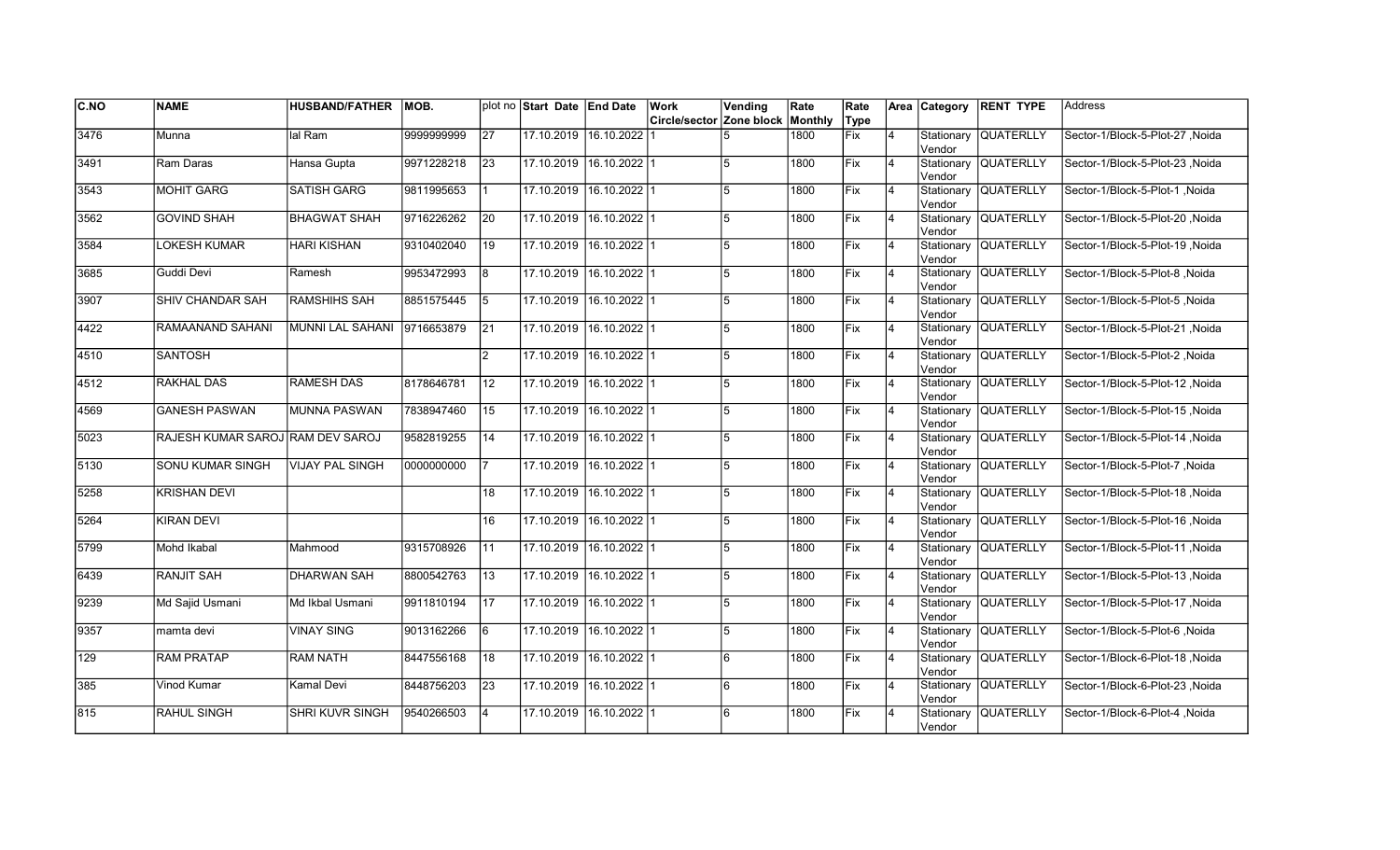| <b>C.NO</b> | <b>NAME</b>                          | <b>HUSBAND/FATHER</b>             | MOB.       |                 | plot no Start Date End Date |                         | Work                             | Vending | Rate | Rate        |                | Area Category         | <b>RENT TYPE</b>     | Address                          |
|-------------|--------------------------------------|-----------------------------------|------------|-----------------|-----------------------------|-------------------------|----------------------------------|---------|------|-------------|----------------|-----------------------|----------------------|----------------------------------|
|             |                                      |                                   |            |                 |                             |                         | Circle/sector Zone block Monthly |         |      | Type        |                |                       |                      |                                  |
| 868         | <b>AVDHESH SINGH</b>                 | YADUVEER SINGH                    | 9266099396 | 19              |                             | 17.10.2019 16.10.2022   |                                  | 6       | 1800 | Fix         | 4              | Stationary<br>Vendor  | <b>QUATERLLY</b>     | Sector-1/Block-6-Plot-19, Noida  |
| 1062        | Amol Kataria                         | Ram Sewak Kataria                 | 9958780090 | 12              |                             | 17.10.2019 16.10.2022 1 |                                  | l6      | 1800 | Fix         | $\overline{4}$ | Vendor                | Stationary QUATERLLY | Sector-1/Block-6-Plot-12, Noida  |
| 1136        | <b>LAL CHAND YADAV</b>               | <b>NAKKU YADAV</b>                | 9871406275 | 10              | 17.10.2019 16.10.2022 1     |                         |                                  | 6       | 1800 | Fix         | 4              | Vendor                | Stationary QUATERLLY | Sector-1/Block-6-Plot-10 Noida   |
| 1138        | SATYANARYAN SAH                      | SHIV SHANKAR SAH 9818214919       |            | 3               | 17.10.2019 16.10.2022 1     |                         |                                  | 6       | 1800 | Fix         | $\overline{4}$ | Vendor                | Stationary QUATERLLY | Sector-1/Block-6-Plot-3, Noida   |
| 1222        | <b>RAM JI LAL</b>                    | <b>RAMDIN</b>                     | 9810883370 | 17              | 17.10.2019                  | $16.10.2022$ 1          |                                  | 6       | 1800 | Fix         | $\overline{4}$ | Stationary<br>Vendor  | <b>QUATERLLY</b>     | Sector-1/Block-6-Plot-17 Noida   |
| 1232        | RAM LAKHAN SINGH                     | SATYENDRA SINGH 9990902737        |            | 13              |                             | 17.10.2019 16.10.2022 1 |                                  | 6       | 1800 | Fix         | $\overline{4}$ | Stationary<br>Vendor  | <b>QUATERLLY</b>     | Sector-1/Block-6-Plot-13, Noida  |
| 1247        | AJAY UPADHAY                         | <b>BABUMAN</b><br><b>UPADHAY</b>  | 9958058539 | 22              | 17.10.2019 16.10.2022 1     |                         |                                  | 6       | 1800 | Fix         | $\overline{4}$ | Vendor                | Stationary QUATERLLY | Sector-1/Block-6-Plot-22, Noida  |
| 1539        | Vinod Gupta                          | Kashi Nath Gupta                  | 7503333658 | 2               | 17.10.2019 16.10.2022 1     |                         |                                  | 6       | 1800 | Fix         | $\overline{4}$ | Vendor                | Stationary QUATERLLY | Sector-1/Block-6-Plot-2, Noida   |
| 1882        | <b>RAJ KUMAR PASWAN</b>              | <b>SENI PASWAN</b>                | 8527357808 | 29              |                             | 17.10.2019 16.10.2022 1 |                                  | 6       | 1800 | Fix         | 4              | Stationary<br>lVendor | <b>QUATERLLY</b>     | Sector-1/Block-6-Plot-29, Noida  |
| 1896        | <b>GIREESH CHAND</b><br><b>GUPTA</b> | <b>RAMESHWAR</b><br>DAYAL GUPTA   | 8800339949 | 15              |                             | 17.10.2019 16.10.2022 1 |                                  | 6       | 1800 | Fix         | $\overline{4}$ | lVendor               | Stationary QUATERLLY | Sector-1/Block-6-Plot-15, Noida  |
| 1908        | <b>RAMESH</b>                        | <b>RAJRAM</b>                     | 9911364189 | 24              |                             | 17.10.2019 16.10.2022 1 |                                  | 6       | 1800 | Fix         | 4              | lVendor               | Stationary QUATERLLY | Sector-1/Block-6-Plot-24 , Noida |
| 2206        | Shambhu Kamati                       | Pragag Kanti                      | 9013777213 | 36              | 17.10.2019 16.10.2022 1     |                         |                                  | 6       | 1800 | Fix         | 4              | Vendor                | Stationary QUATERLLY | Sector-1/Block-6-Plot-36, Noida  |
| 2276        | Vijendra Pal Yadav                   | Raghu Singh                       | l00        | 32              | 17.10.2019 16.10.2022 1     |                         |                                  | l6      | 1800 | Fix         | 4              | Vendor                | Stationary QUATERLLY | Sector-1/Block-6-Plot-32 , Noida |
| 2755        | <b>DEEPAK PARMARIK</b>               | <b>BHARI PARMANIK</b>             | 9268621097 | l8              | 17.10.2019 16.10.2022 1     |                         |                                  | 6       | 1800 | Fix         | $\overline{4}$ | Vendor                | Stationary QUATERLLY | Sector-1/Block-6-Plot-8, Noida   |
| 2924        | Shiv Kumar Sah                       | Fani Sah                          | 8826727316 | 26              | 17.10.2019 16.10.2022 1     |                         |                                  | l6      | 1800 | Fix         | 4              | Vendor                | Stationary QUATERLLY | Sector-1/Block-6-Plot-26, Noida  |
| 3668        | <b>PRABHAT</b>                       | KARTIK CHAUDHARI 8285897464       |            | $\overline{11}$ | 17.10.2019 16.10.2022 1     |                         |                                  | 6       | 1800 | <b>Fix</b>  | 4              | Vendor                | Stationary QUATERLLY | Sector-1/Block-6-Plot-11 Noida   |
| 3669        | <b>SHRI KRISHNA</b>                  | <b>SANTU</b>                      | 9810217287 | 1               | 17.10.2019 16.10.2022 1     |                         |                                  | l6      | 1800 | Fix         | 4              | Vendor                | Stationary QUATERLLY | Sector-1/Block-6-Plot-1 .Noida   |
| 3731        | <b>SHYAM BIHARI</b>                  | <b>RAM POOJAN</b><br><b>MAHTO</b> | 9810235768 | 25              |                             | 17.10.2019 16.10.2022 1 |                                  | 6       | 1800 | <b>IFix</b> | $\overline{4}$ | Vendor                | Stationary QUATERLLY | Sector-1/Block-6-Plot-25, Noida  |
| 3906        | Saroj Devi                           | Bechan Sham                       | 8448943748 | $\overline{27}$ | 17.10.2019 16.10.2022 1     |                         |                                  | 6       | 1800 | Fix         | 4              | Vendor                | Stationary QUATERLLY | Sector-1/Block-6-Plot-27, Noida  |
| 4267        | <b>JOGINDER KUMAR</b>                | <b>JAGANPAL SINGH</b>             | 9818683089 | 20              | 17.10.2019 16.10.2022 1     |                         |                                  | 6       | 1800 | Fix         | $\overline{4}$ | Vendor                | Stationary QUATERLLY | Sector-1/Block-6-Plot-20, Noida  |
| 4508        | Jaikishor Kuswaha                    | Ramdayal Kushwaha 00              |            | 28              | 17.10.2019 16.10.2022 1     |                         |                                  | 6       | 1800 | Fix         | $\overline{4}$ | Vendor                | Stationary QUATERLLY | Sector-1/Block-6-Plot-28, Noida  |
| 4609        | <b>GANESH GUPTA</b>                  | <b>RAM SHANKAR</b>                | 9970103054 | 34              |                             | 17.10.2019 16.10.2022 1 |                                  | 6       | 1800 | Fix         | 4              | Stationary<br>Vendor  | <b>QUATERLLY</b>     | Sector-1/Block-6-Plot-34, Noida  |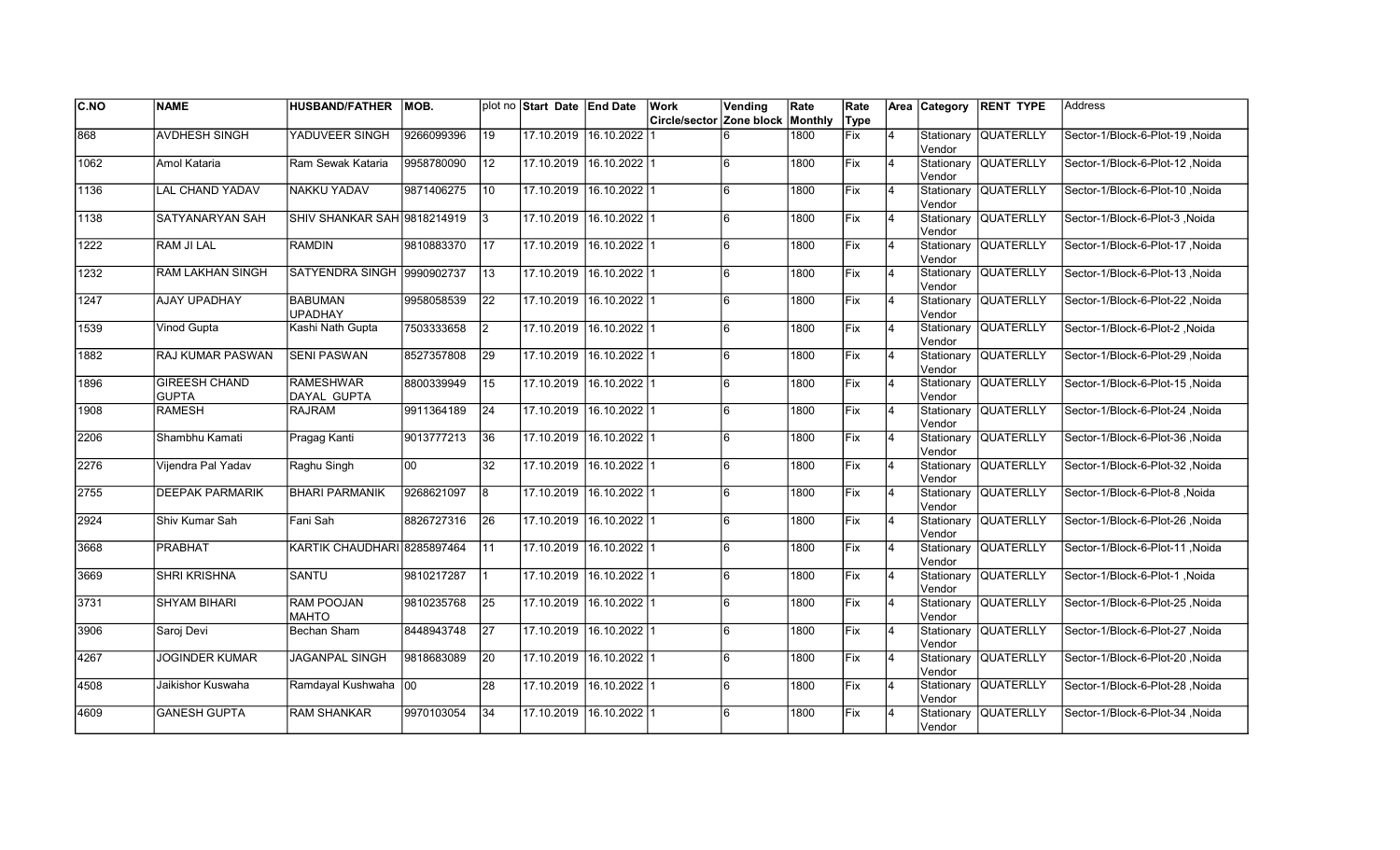| C.NO             | <b>NAME</b>                          | <b>HUSBAND/FATHER</b>             | MOB.       |                 | plot no Start Date End Date |                         | Work                                    | Vending | Rate | Rate |                |        | Area Category RENT TYPE | <b>Address</b>                        |
|------------------|--------------------------------------|-----------------------------------|------------|-----------------|-----------------------------|-------------------------|-----------------------------------------|---------|------|------|----------------|--------|-------------------------|---------------------------------------|
|                  |                                      |                                   |            |                 |                             |                         | <b>Circle/sector Zone block Monthly</b> |         |      | Type |                |        |                         |                                       |
| 4694             | <b>SANTOSH</b>                       | <b>NANDU LAL</b><br><b>SHARMA</b> |            | 16              |                             | 17.10.2019 16.10.2022   |                                         |         | 1800 | Fix  | $\overline{4}$ | Vendor | Stationary QUATERLLY    | Sector-1/Block-6-Plot-16, Noida       |
| 4905             | Sunil Poddar                         | Dhaneshwar Poddar                 | 9911341062 | 40              |                             | 17.10.2019 16.10.2022 1 |                                         |         | 1800 | Fix  | 14             | Vendor | Stationary QUATERLLY    | Sector-1/Block-6-Plot-40, Noida       |
| 5919             | <b>KAPIL DEV SAHU</b>                | <b>JAGESHWAR SAHU</b>             | 8368230887 | $\overline{33}$ | 17.10.2019 16.10.2022 1     |                         |                                         | 6       | 1800 | Fix  | 14             | Vendor | Stationary QUATERLLY    | Sector-1/Block-6-Plot-33, Noida       |
| 6359             | SHOBHA DEVI                          | <b>MANOJ SHAH</b>                 | 7838079490 |                 | 17.10.2019 16.10.2022 1     |                         |                                         | 6       | 1800 | Fix  | 14             | Vendor | Stationary QUATERLLY    | Sector-1/Block-6-Plot-7, Noida        |
| 6521             | <b>HARI SHANKAR</b><br><b>PRASAD</b> | <b>NATHUNI PRASAD</b>             | 8851425580 | l6              |                             | 17.10.2019 16.10.2022 1 |                                         | 6       | 1800 | Fix  | $\overline{4}$ | Vendor | Stationary QUATERLLY    | Sector-1/Block-6-Plot-6, Noida        |
| 6522             | RAJENDRA PRASAD                      | <b>JAGDISH PRASAD</b>             | 8851425580 | 31              |                             | 17.10.2019 16.10.2022 1 |                                         | 6       | 1800 | Fix  | $\overline{4}$ | Vendor | Stationary QUATERLLY    | Sector-1/Block-6-Plot-31, Noida       |
| 6669             | Pinki Devi                           | Pramod Sah                        | 8130334034 | 14              | 17.10.2019 16.10.2022 1     |                         |                                         | 6       | 1800 | Fix  | $\overline{4}$ | Vendor | Stationary QUATERLLY    | Sector-1/Block-6-Plot-14, Noida       |
| 9205             | Rakesh Kumar                         | Ram Khelawan                      | 9717331197 | 19              | 17.10.2019 16.10.2022 1     |                         |                                         | 6       | 1800 | Fix  | $\overline{4}$ | Vendor | Stationary QUATERLLY    | Sector-1/Block-6-Plot-9, Noida        |
| 9362             | <b>MANJU NEGI</b>                    | RAJENDRA NEGI                     | 9718019847 | 35              |                             | 17.10.2019 16.10.2022 1 |                                         | 6       | 1800 | Fix  | $\overline{4}$ | Vendor | Stationary QUATERLLY    | Sector-1/Block-6-Plot-35, Noida       |
| 9383             | <b>LONG SHRI</b>                     | YOGENDER SINGH                    | 7065382455 | 30              |                             | 17.10.2019 16.10.2022 1 |                                         | 6       | 1800 | Fix  | 4              | Vendor | Stationary QUATERLLY    | Sector-1/Block-6-Plot-30, Noida       |
| 9675             | <b>SHAKAL MANDAL</b>                 | <b>SATAIN MANDAL</b>              | 8527355032 | 5               |                             | 17.10.2019 16.10.2022 1 |                                         | ĥ       | 1800 | Fix  | 4              | Vendor | Stationary QUATERLLY    | Sector-1/Block-6-Plot-5, Noida        |
| $\overline{257}$ | <b>RAM NARESH SINGH</b>              | <b>BALIRAM SINGH</b>              | 9953513072 | 13              | 17.10.2019 16.10.2022 1     |                         |                                         |         | 1800 | Fix  | 14             | Vendor | Stationary QUATERLLY    | Sector-1/Block-7-Plot-13, Noida       |
| 285              | PARWATI DEVI                         | <b>BHIRJ MOHAN</b>                | 9971330765 | 16              | 17.10.2019 16.10.2022 1     |                         |                                         |         | 1800 | Fix  | 14             | Vendor | Stationary QUATERLLY    | Sector-1/Block-7-Plot-16, Noida       |
| 336              | POORAN CHANDRA<br><b>PATHTAK</b>     | <b>TOTA RAM</b><br><b>PATHTAK</b> | 8512080131 | 15              |                             | 17.10.2019 16.10.2022 1 |                                         |         | 1800 | Fix  | $\overline{4}$ | Vendor | Stationary QUATERLLY    | Sector-1/Block-7-Plot-15, Noida       |
| 352              | Pradeep Kumar                        | Ramesh Chand                      | 9858313297 | $\vert$ 2       |                             | 17.10.2019 16.10.2022 1 |                                         |         | 1800 | Fix  | $\overline{4}$ | Vendor | Stationary QUATERLLY    | Sector-1/Block-7-Plot-2, Noida        |
| 375              | <b>RAMESH MUKHIA</b>                 | <b>VASDEV MUKHIA</b>              | 9910365046 | 12              | 17.10.2019 16.10.2022 1     |                         |                                         |         | 1800 | Fix  | 14             | Vendor | Stationary QUATERLLY    | Sector-1/Block-7-Plot-12, Noida       |
| $\overline{771}$ | <b>ARUN KUMAR</b>                    | <b>CHAND PARKESH</b>              | 9718625730 | 5               | 17.10.2019 16.10.2022 1     |                         |                                         |         | 1800 | Fix  | 14             | Vendor | Stationary QUATERLLY    | Sector-1/Block-7-Plot-5, Noida        |
| 803              | <b>DINESH CHORASIYA</b>              | <b>JAGDISH RAUT</b>               | 9211088048 | l 11            | 17.10.2019 16.10.2022 1     |                         |                                         |         | 1800 | Fix  | $\overline{4}$ | Vendor | Stationary QUATERLLY    | Noida Sector-1/Block-7-Plot-11, Noida |
| 2359             | Anil Chandra Singh                   | Suvolchandar Singh                | 8527573824 | 3               | 17.10.2019 16.10.2022 1     |                         |                                         |         | 1800 | Fix  | $\overline{4}$ | Vendor | Stationary QUATERLLY    | Sector-1/Block-7-Plot-3, Noida        |
| 2509             | <b>ASHOK JHA</b>                     | <b>SHOBHA JHA</b>                 | 9810721409 | 20              | 17.10.2019 16.10.2022 1     |                         |                                         |         | 1800 | Fix  | 4              | Vendor | Stationary QUATERLLY    | Sector-1/Block-7-Plot-20, Noida       |
| 2685             | <b>NAGENDRA GIRI</b>                 | <b>SHIVAJI GIRI</b>               | 9650889751 |                 | 17.10.2019 16.10.2022 1     |                         |                                         |         | 1800 | Fix  | 14             | Vendor | Stationary QUATERLLY    | Sector-1/Block-7-Plot-7, Noida        |
| 2996             | Kameshwar Singh                      | <b>Bhola Singh</b>                | 9910909001 | 10              |                             | 17.10.2019 16.10.2022 1 |                                         |         | 1800 | Fix  | $\overline{4}$ | Vendor | Stationary QUATERLLY    | Sector-1/Block-7-Plot-10, Noida       |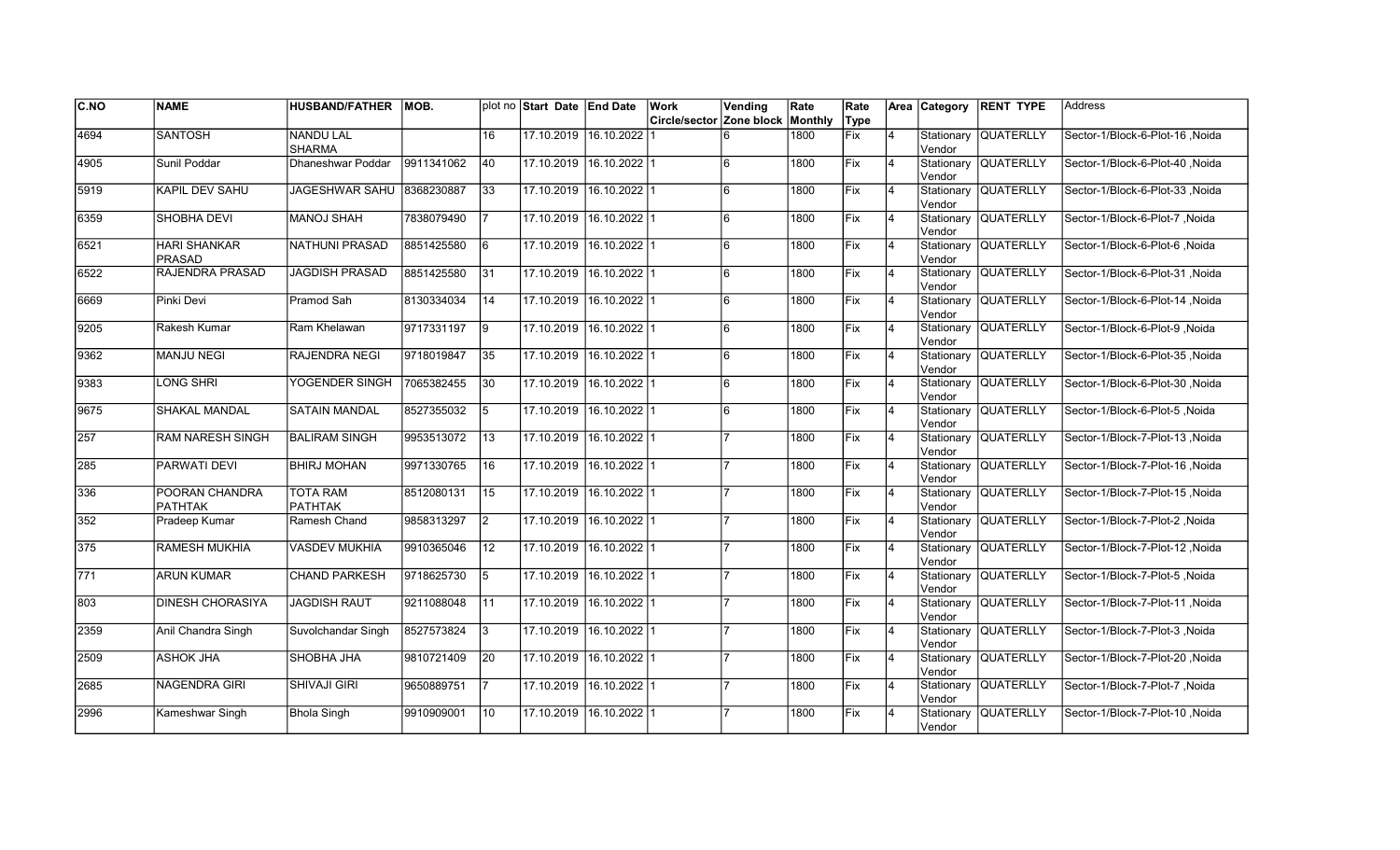| <b>C.NO</b> | <b>NAME</b>             | <b>HUSBAND/FATHER</b>              | MOB.       |                 | plot no Start Date End Date |                  | Work                                    | Vending | Rate | Rate |                | Area Category         | <b>RENT TYPE</b>     | <b>Address</b>                   |
|-------------|-------------------------|------------------------------------|------------|-----------------|-----------------------------|------------------|-----------------------------------------|---------|------|------|----------------|-----------------------|----------------------|----------------------------------|
|             |                         |                                    |            |                 |                             |                  | <b>Circle/sector Zone block Monthly</b> |         |      | Type |                |                       |                      |                                  |
| 3004        | <b>SAROJ PANDAY</b>     | <b>NAGANDER</b><br><b>PANDAY</b>   | 9599247787 | 14              | 17.10.2019 16.10.2022       |                  |                                         |         | 1800 | Fix  | 4              | Stationary<br>Vendor  | <b>QUATERLLY</b>     | Sector-1/Block-7-Plot-4 .Noida   |
| 3370        | <b>DEVKALI</b>          | <b>BENI RAM</b>                    | 9958117541 | 19              | 17.10.2019 16.10.2022 1     |                  |                                         |         | 1800 | Fix  | $\overline{4}$ | Vendor                | Stationary QUATERLLY | Sector-1/Block-7-Plot-19 Noida   |
| 3456        | <b>SITA DEVI</b>        | <b>BADRANGI GUPTA</b>              | 9958814755 | 8               | 17.10.2019 16.10.2022 1     |                  |                                         |         | 1800 | Fix  | 4              | Vendor                | Stationary QUATERLLY | Sector-1/Block-7-Plot-8 .Noida   |
| 4491        | <b>ASHOK KUMAR</b>      | SONA LAL                           | 9910915691 | 14              | 17.10.2019 16.10.2022 1     |                  |                                         |         | 1800 | Fix  | $\overline{4}$ | Vendor                | Stationary QUATERLLY | Sector-1/Block-7-Plot-14, Noida  |
| 4522        | <b>UMESH</b>            | <b>JAGDISH</b><br><b>CHOURASIA</b> | 8800575701 | l6              | 17.10.2019 16.10.2022 1     |                  |                                         |         | 1800 | Fix  | $\overline{4}$ | lVendor               | Stationary QUATERLLY | Sector-1/Block-7-Plot-6, Noida   |
| 5820        | <b>VINOD KUMAR SAHU</b> | <b>ANANDI LAL SAHU</b>             | 9654348910 | 18              | 17.10.2019                  | $16.10.2022$ 1   |                                         |         | 1800 | Fix  | $\overline{4}$ | Stationary<br>lVendor | <b>QUATERLLY</b>     | Sector-1/Block-7-Plot-18, Noida  |
| 6051        | <b>MAMTA THAPA</b>      | <b>LAL BAHADUR</b><br><b>THAPA</b> | 9910553142 | 17              | 17.10.2019 16.10.2022 1     |                  |                                         |         | 1800 | Fix  | $\overline{4}$ | Vendor                | Stationary QUATERLLY | Sector-1/Block-7-Plot-17, Noida  |
| 6223        | Ravi Kumar              | Shiv Kumar                         | 9810733036 |                 | 17.10.2019 16.10.2022 1     |                  |                                         |         | 1800 | Fix  | $\overline{4}$ | Vendor                | Stationary QUATERLLY | Sector-1/Block-7-Plot-1, Noida   |
| 9559        | PRAMOD KUMAR<br>YADAV   | JAGDEESH YADAV                     | 0000000000 | 9               | 17.10.2019 16.10.2022 1     |                  |                                         |         | 1800 | Fix  | $\overline{4}$ | Vendor                | Stationary QUATERLLY | Sector-1/Block-7-Plot-9, Noida   |
| 278         | <b>Ayub Malik</b>       | Asgaar Ali                         | 9718122786 | 21              | 17.10.2019 16.10.2022 1     |                  |                                         | 8       | 1800 | Fix  | $\overline{4}$ | Vendor                | Stationary QUATERLLY | Sector-1/Block-8-Plot-21, Noida  |
| 381         | SAMSHEAR ALI            | <b>MUSHTAKM</b>                    | 9650068430 |                 | 17.10.2019 16.10.2022 1     |                  |                                         | 8       | 1800 | Fix  | 4              | Vendor                | Stationary QUATERLLY | Sector-1/Block-8-Plot-1, Noida   |
| 394         | Sohrab                  | Rustam Ali                         | 9958826364 | 14              | 17.10.2019 16.10.2022 1     |                  |                                         | l8      | 1800 | Fix  | $\overline{4}$ | Vendor                | Stationary QUATERLLY | Sector-1/Block-8-Plot-14, Noida  |
| 619         | Data Ram                | Panna Lal                          | 8375035214 | 36              | 17.10.2019 16.10.2022 1     |                  |                                         | l8      | 1800 | Fix  | $\overline{4}$ | Vendor                | Stationary QUATERLLY | Sector-1/Block-8-Plot-36, Noida  |
| 640         | Md Sakir                | Md Umar                            | 9958454405 | 35              | 17.10.2019 16.10.2022 1     |                  |                                         | 8       | 1800 | Fix  | $\overline{4}$ | Stationary<br>lVendor | <b>QUATERLLY</b>     | Sector-1/Block-8-Plot-35, Noida  |
| 657         | Md Nasim                | Md Jalil                           | 9873294402 | 111             | 17.10.2019 16.10.2022 1     |                  |                                         | 8       | 1800 | Fix  | $\overline{4}$ | Vendor                | Stationary QUATERLLY | Sector-1/Block-8-Plot-11 , Noida |
| 828         | <b>LALIT CHORASIYA</b>  | <b>JAGDISH</b><br><b>CHORASIYA</b> | 9650026609 | 20              | 17.10.2019 16.10.2022 1     |                  |                                         | 8       | 1800 | Fix  | 4              | Vendor                | Stationary QUATERLLY | Sector-1/Block-8-Plot-20, Noida  |
| 1310        | <b>RAJESH TANTI</b>     | PURAN TANTI                        | 8826558724 | I2              | 17.10.2019 16.10.2022 1     |                  |                                         | 8       | 1800 | Fix  | 4              | Vendor                | Stationary QUATERLLY | Sector-1/Block-8-Plot-2, Noida   |
| 1526        | <b>MD ASHIF</b>         | <b>MD ZAHID</b>                    | 9716346254 | 16              | 17.10.2019 16.10.2022 1     |                  |                                         | 8       | 1800 | Fix  | 4              | Stationary<br>Vendor  | <b>QUATERLLY</b>     | Sector-1/Block-8-Plot-16, Noida  |
| 1959        | CHIDDU SINGH            | <b>MULLU SINGH</b>                 | 8920167493 | 9               | 17.10.2019                  | $16.10.2022$   1 |                                         | 8       | 1800 | Fix  | $\overline{4}$ | Stationary<br>Vendor  | <b>QUATERLLY</b>     | Sector-1/Block-8-Plot-9, Noida   |
| 2181        | <b>MD AASIF</b>         | <b>ABUDAL AASUD</b>                | 9958812519 | $\overline{25}$ | 17.10.2019 16.10.2022 1     |                  |                                         | Ι8.     | 1800 | Fix  | $\overline{4}$ | Vendor                | Stationary QUATERLLY | Sector-1/Block-8-Plot-25, Noida  |
| 2185        | Rihana Salmani          | Nafis Salmani                      | 7599551766 | $\overline{29}$ | 17.10.2019 16.10.2022 1     |                  |                                         | 8       | 1800 | Fix  | $\overline{4}$ | Vendor                | Stationary QUATERLLY | Sector-1/Block-8-Plot-29, Noida  |
| 2242        | <b>RAISH</b>            | LLIYASH                            | 9971467890 | 18              | 17.10.2019 16.10.2022 1     |                  |                                         | 8       | 1800 | Fix  | 4              | Stationary<br>Vendor  | <b>QUATERLLY</b>     | Sector-1/Block-8-Plot-18, Noida  |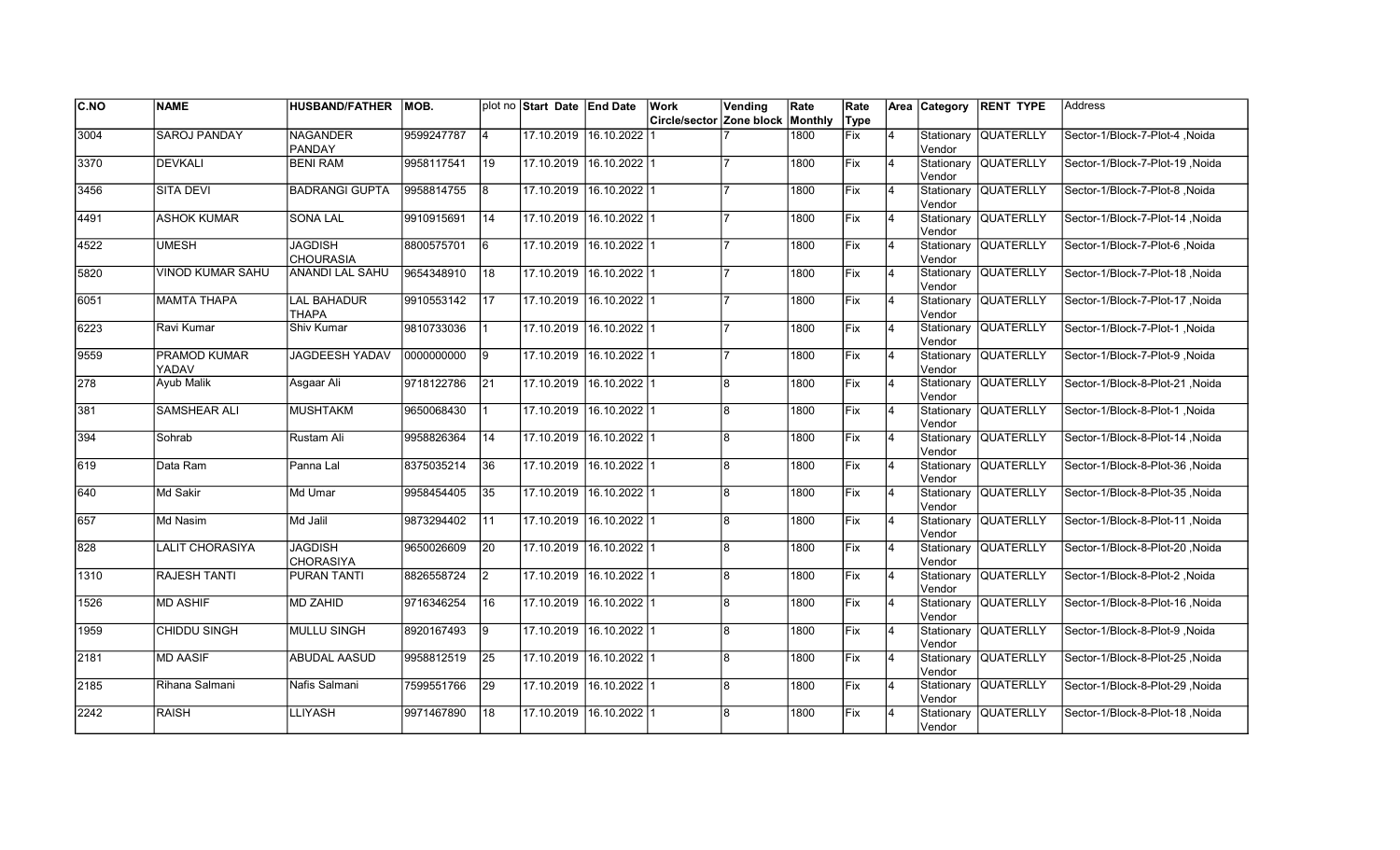| C.NO          | <b>NAME</b>                          | <b>HUSBAND/FATHER</b>              | IMOB.      |                 | plot no Start Date End Date |                         | Work                     | Vending        | Rate    | Rate        |                | Area Category         | <b>RENT TYPE</b>     | <b>Address</b>                   |
|---------------|--------------------------------------|------------------------------------|------------|-----------------|-----------------------------|-------------------------|--------------------------|----------------|---------|-------------|----------------|-----------------------|----------------------|----------------------------------|
|               |                                      |                                    |            |                 |                             |                         | Circle/sector Zone block |                | Monthly | Type        |                |                       |                      |                                  |
| 2411          | <b>LAI Chand</b>                     | Chote Lal                          | 9871754406 | $\overline{30}$ |                             | 17.10.2019 16.10.2022   |                          |                | 1800    | <b>Fix</b>  | $\overline{4}$ | Stationary<br>Vendor  | <b>QUATERLLY</b>     | Sector-1/Block-8-Plot-30, Noida  |
| 2420          | Mintullah                            | Aleejan                            | 9910237346 | 37              | 17.10.2019 16.10.2022 1     |                         |                          | l8             | 1800    | Fix         | 4              | Vendor                | Stationary QUATERLLY | Sector-1/Block-8-Plot-37 .Noida  |
| 2493          | <b>BABITA SAROJ</b>                  | KHETAI                             | 8368043019 |                 | 17.10.2019 16.10.2022 1     |                         |                          | l8             | 1800    | <b>IFix</b> | 4              | Vendor                | Stationary QUATERLLY | Sector-1/Block-8-Plot-7 .Noida   |
| 2729          | <b>DEEPAK KUMAR</b>                  | <b>KISHORI KUMAR</b>               | 8750030309 | 10              | 17.10.2019 16.10.2022 1     |                         |                          | l8             | 1800    | Fix         | $\overline{4}$ | Vendor                | Stationary QUATERLLY | Sector-1/Block-8-Plot-10, Noida  |
| $\sqrt{2774}$ | RIFAKAT ALI                          | <b>AJAMAT HUSSAIN</b>              | 9068436786 | 40              | 17.10.2019 16.10.2022 1     |                         |                          | 8              | 1800    | Fix         | $\overline{4}$ | lVendor               | Stationary QUATERLLY | Sector-1/Block-8-Plot-40, Noida  |
| 2778          | <b>KAMARUN NISHA</b><br><b>BEGUM</b> | <b>ALI HASSAN</b>                  | 8826572674 | 8               | 17.10.2019 16.10.2022 1     |                         |                          | $\overline{8}$ | 1800    | Fix         | $\overline{4}$ | Vendor                | Stationary QUATERLLY | Sector-1/Block-8-Plot-8, Noida   |
| 2827          | <b>Bhujveer Singh</b>                | Ram Ratan                          | 9818579466 | 38              | 17.10.2019 16.10.2022 1     |                         |                          | 8              | 1800    | Fix         | 4              | Vendor                | Stationary QUATERLLY | Sector-1/Block-8-Plot-38, Noida  |
| 3122          | MOHAMMAD NUKHAL                      | <b>MOHAMMAD</b><br><b>MUSTAPHA</b> | 8298812212 | 23              | 17.10.2019 16.10.2022 1     |                         |                          | 8              | 1800    | Fix         | 4              | Vendor                | Stationary QUATERLLY | Sector-1/Block-8-Plot-23, Noida  |
| 3181          | <b>RAM PRAKASH</b>                   | <b>BABHDEV SINGH</b>               | 9911638910 | 39              | 17.10.2019 16.10.2022 1     |                         |                          | 8              | 1800    | <b>IFix</b> | 4              | Stationary<br>Vendor  | <b>QUATERLLY</b>     | Sector-1/Block-8-Plot-39 , Noida |
| 4031          | <b>MANJU DEVI</b>                    | <b>KAMALESH SAH</b>                | 9971976064 | 3               | 17.10.2019                  | 16.10.2022 1            |                          | 8              | 1800    | Fix         | $\overline{4}$ | Stationary<br>Vendor  | <b>QUATERLLY</b>     | Sector-1/Block-8-Plot-3, Noida   |
| 4048          | <b>MANOJ KUMAR SINGH</b>             | <b>SIVAJI SINGH</b>                | 9717983937 | $\overline{27}$ |                             | 17.10.2019 16.10.2022 1 |                          | Ι8.            | 1800    | Fix         | $\overline{4}$ | Vendor                | Stationary QUATERLLY | Sector-1/Block-8-Plot-27, Noida  |
| 4477          | <b>SUMAN PANDEY</b>                  | <b>VINOD PANDEY</b>                | 9560531483 | 5               | 17.10.2019 16.10.2022 1     |                         |                          | 8              | 1800    | Fix         | $\overline{4}$ | Vendor                | Stationary QUATERLLY | Sector-1/Block-8-Plot-5, Noida   |
| 4523          | SAMSUDDIN ANSARI                     | <b>ABDUL RAHIM</b>                 | 0000000000 | 15              |                             | 17.10.2019 16.10.2022 1 |                          | 8              | 1800    | Fix         | $\overline{4}$ | Vendor                | Stationary QUATERLLY | Sector-1/Block-8-Plot-15, Noida  |
| 4592          | <b>CHANDRAMA THAKUR</b>              | <b>SATYA DEV</b><br><b>THAKUR</b>  | 9971741675 | 13              |                             | 17.10.2019 16.10.2022 1 |                          | 8              | 1800    | Fix         | $\overline{4}$ | Stationary<br>lVendor | <b>QUATERLLY</b>     | Sector-1/Block-8-Plot-13, Noida  |
| 4709          | <b>RAM AVTAR</b>                     | <b>SHRI MUKHRAM</b>                | 8882046909 | 22              | 17.10.2019 16.10.2022 1     |                         |                          | l8             | 1800    | Fix         | 4              | lVendor               | Stationary QUATERLLY | Sector-1/Block-8-Plot-22, Noida  |
| 4711          | <b>NASIM VANE</b>                    | <b>BABU KHAN</b>                   | 9910974958 | 19              | 17.10.2019 16.10.2022 1     |                         |                          | 18             | 1800    | <b>Fix</b>  | 4              | Vendor                | Stationary QUATERLLY | Sector-1/Block-8-Plot-19, Noida  |
| 4969          | <b>USMAN</b>                         | <b>HAMEED</b>                      | 9958172120 | 33              | 17.10.2019 16.10.2022 1     |                         |                          | l8             | 1800    | <b>IFix</b> | 4              | Vendor                | Stationary QUATERLLY | Sector-1/Block-8-Plot-33, Noida  |
| 4997          | POONAM SHARMA                        | RAJU SHARMA                        | 9773914908 | 12              | 17.10.2019 16.10.2022 1     |                         |                          | 8              | 1800    | <b>IFix</b> | $\overline{4}$ | Vendor                | Stationary QUATERLLY | Sector-1/Block-8-Plot-12, Noida  |
| 5177          | <b>HIRA LAL</b>                      | <b>HIRA LAL</b>                    | 9891313422 | 6               | 17.10.2019 16.10.2022 1     |                         |                          | 8              | 1800    | Fix         | $\overline{4}$ | Stationary<br>Vendor  | <b>QUATERLLY</b>     | Sector-1/Block-8-Plot-6 .Noida   |
| 5577          | PHOOL WATI DEVI                      | <b>LATE MAHESH</b><br>MEHTO        | 9891004122 | 32              | 17.10.2019 16.10.2022 1     |                         |                          | 8l             | 1800    | Fix         | $\overline{4}$ | Vendor                | Stationary QUATERLLY | Sector-1/Block-8-Plot-32, Noida  |
| 5976          | Jannati Khatoon                      | Md Rizwan                          | 9968714426 | 34              | 17.10.2019                  | $16.10.2022$ 1          |                          | l8             | 1800    | Fix         | $\overline{4}$ | Vendor                | Stationary QUATERLLY | Sector-1/Block-8-Plot-34, Noida  |
| 6298          | MAQSUD ALAM                          | <b>KHURSID ALAM</b>                | 9953525501 | 24              |                             | 17.10.2019 16.10.2022 1 |                          | 8              | 1800    | Fix         | 4              | Stationary<br>Vendor  | <b>QUATERLLY</b>     | Sector-1/Block-8-Plot-24, Noida  |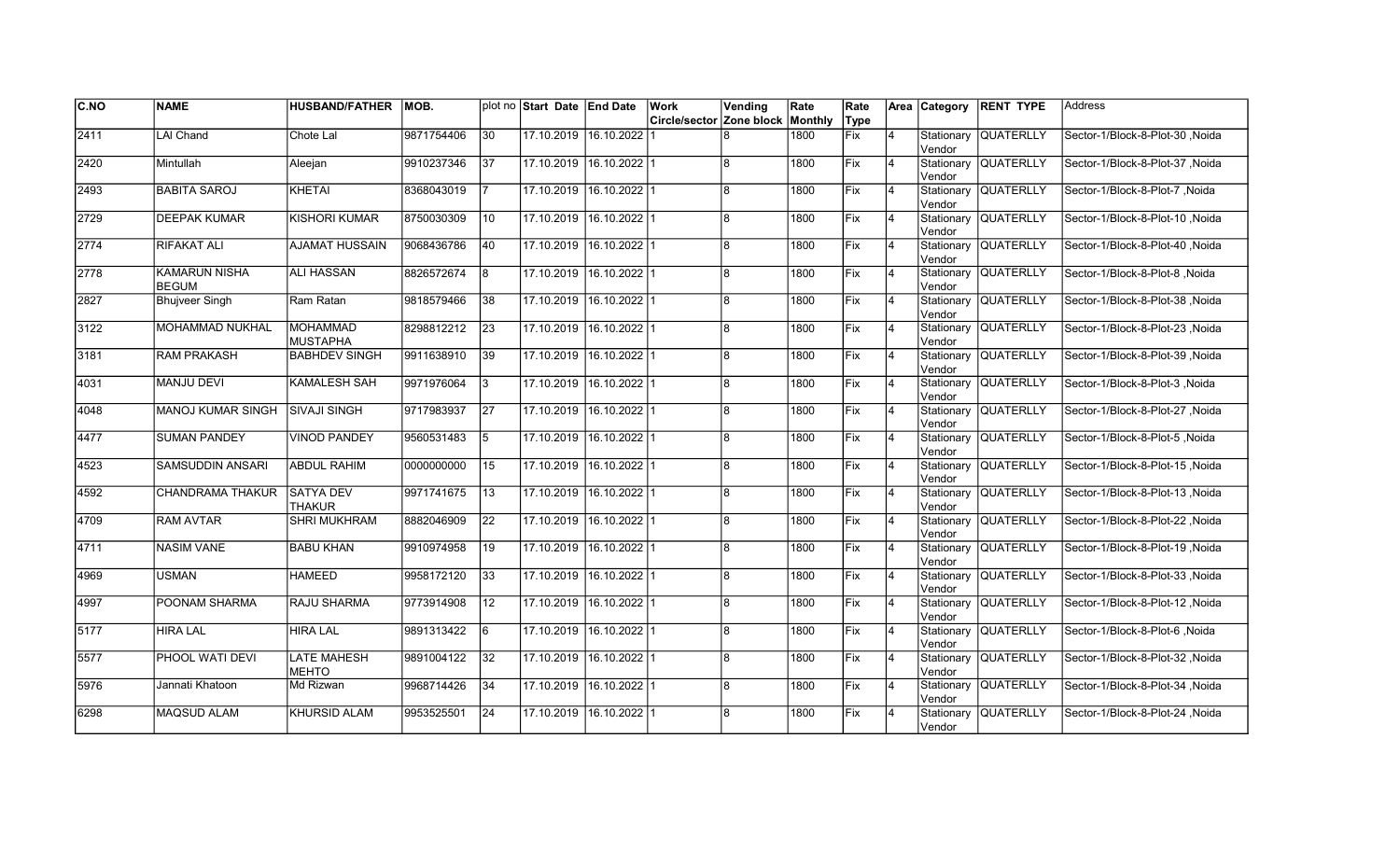| C.NO             | <b>NAME</b>            | <b>HUSBAND/FATHER</b>              | IMOB.      |                 | plot no Start Date End Date |                         | Work                     | Vending | Rate    | Rate        |                | Area Category         | <b>RENT TYPE</b>     | <b>Address</b>                   |
|------------------|------------------------|------------------------------------|------------|-----------------|-----------------------------|-------------------------|--------------------------|---------|---------|-------------|----------------|-----------------------|----------------------|----------------------------------|
|                  |                        |                                    |            |                 |                             |                         | Circle/sector Zone block |         | Monthly | Type        |                |                       |                      |                                  |
| 6446             | <b>MAHMUD AALAM</b>    | <b>MAFUJ AALAM</b>                 | 9718963389 | $\overline{17}$ | 17.10.2019 16.10.2022       |                         |                          |         | 1800    | <b>Fix</b>  | $\overline{4}$ | Stationary<br>Vendor  | <b>QUATERLLY</b>     | Sector-1/Block-8-Plot-17, Noida  |
| 9003             | <b>RAMVEER SINGH</b>   | <b>HARISHCHAND</b><br><b>SINGH</b> | 8810418901 | 28              | 17.10.2019 16.10.2022 1     |                         |                          | l8      | 1800    | Fix         | 4              | Vendor                | Stationary QUATERLLY | Sector-1/Block-8-Plot-28, Noida  |
| 9045             | <b>SAHID ALI</b>       | <b>MD NUR</b>                      | 9871719654 | 26              | 17.10.2019 16.10.2022 1     |                         |                          | 8       | 1800    | Fix         | 4              | Vendor                | Stationary QUATERLLY | Sector-1/Block-8-Plot-26, Noida  |
| 9050             | <b>MD RAFIK ANSARI</b> | <b>MIYA</b>                        | 9971747883 | 31              | 17.10.2019 16.10.2022 1     |                         |                          | l8      | 1800    | Fix         | $\overline{4}$ | Vendor                | Stationary QUATERLLY | Sector-1/Block-8-Plot-31, Noida  |
| 9325             | Rekha Devi             | Krishna Nand Jha                   | 8505882688 | 14              | 17.10.2019 16.10.2022 1     |                         |                          | 8       | 1800    | Fix         | $\overline{4}$ | Vendor                | Stationary QUATERLLY | Sector-1/Block-8-Plot-4, Noida   |
| $\overline{115}$ | <b>MOHD AMANULLAH</b>  | <b>PHUL HUSSAIN</b>                | I٥         | 70              |                             | 17.10.2019 16.10.2022 1 |                          | 9       | 1800    | Fix         | $\overline{4}$ | Stationary<br>Vendor  | <b>QUATERLLY</b>     | Sector-1/Block-9-Plot-70, Noida  |
| 131              | <b>MD MULTAN</b>       | <b>ASGAR</b>                       | 7838340206 | 55              | 17.10.2019 16.10.2022 1     |                         |                          | 9       | 1800    | <b>Fix</b>  | 4              | Vendor                | Stationary QUATERLLY | Sector-1/Block-9-Plot-55, Noida  |
| 184              | MD NAJIM               | <b>SAMSUL AALAM</b>                | 8810504323 | 67              | 17.10.2019 16.10.2022 1     |                         |                          | 9       | 1800    | Fix         | 4              | Vendor                | Stationary QUATERLLY | Sector-1/Block-9-Plot-67, Noida  |
| 189              | Md Aftab               | Md Atabul                          | 9354244351 | 27              | 17.10.2019                  | $16.10.2022$ 1          |                          | 9       | 1800    | Fix         | $\overline{4}$ | Stationary<br>lVendor | <b>QUATERLLY</b>     | Sector-1/Block-9-Plot-27, Noida  |
| 217              | Manoj Kumar            | Pradeep Kumar                      | 9871028339 | $\overline{73}$ | 17.10.2019                  | $16.10.2022$ 1          |                          | 9       | 1800    | Fix         | $\overline{4}$ | lVendor               | Stationary QUATERLLY | Sector-1/Block-9-Plot-73, Noida  |
| 303              | Dharmendra Prajapati   | Sukhlal                            | 9871092071 | 65              |                             | 17.10.2019 16.10.2022 1 |                          | 9       | 1800    | Fix         | 4              | lVendor               | Stationary QUATERLLY | Sector-1/Block-9-Plot-65, Noida  |
| 409              | Jay Prakash Shah       | Narayan Shah                       | 0000000000 | 15              | 17.10.2019 16.10.2022 1     |                         |                          | l9      | 1800    | Fix         | 4              | Vendor                | Stationary QUATERLLY | Sector-1/Block-9-Plot-15, Noida  |
| 607              | Md Asgar Ali           | Md Salamat                         | 9716666791 | 97              | 17.10.2019 16.10.2022 1     |                         |                          | l9      | 1800    | Fix         | 4              | Vendor                | Stationary QUATERLLY | Sector-1/Block-9-Plot-97, Noida  |
| $\sqrt{937}$     | <b>MUSTAKEEN</b>       | <b>NANABA</b>                      | 9910071494 | 86              | 17.10.2019                  | 16.10.202211            |                          | 9       | 1800    | <b>IFix</b> | $\overline{4}$ | Stationary<br>Vendor  | <b>QUATERLLY</b>     | Sector-1/Block-9-Plot-86 .Noida  |
| 984              | <b>MO YAKEEL</b>       | <b>MD MOJIM</b>                    | 9990596426 | 10              | 17.10.2019 16.10.2022 1     |                         |                          | 9       | 1800    | Fix         | $\overline{4}$ | Vendor                | Stationary QUATERLLY | Sector-1/Block-9-Plot-10, Noida  |
| 1007             | <b>MD FIROJ KHA</b>    | <b>AHSANUL HAK</b>                 | 9811587476 | 34              | 17.10.2019 16.10.2022 1     |                         |                          | 9       | 1800    | Fix         | $\overline{4}$ | Vendor                | Stationary QUATERLLY | Sector-1/Block-9-Plot-34, Noida  |
| 1235             | <b>JANNATEE</b>        | <b>ABDUL RAHAB</b>                 | 8368898653 | $\overline{72}$ | 17.10.2019 16.10.2022 1     |                         |                          | 9       | 1800    | Fix         | 4              | Vendor                | Stationary QUATERLLY | Sector-1/Block-9-Plot-72, Noida  |
| 1407             | <b>RAJIV KUMAR</b>     | GOPAL                              | 7838913193 | 57              | 17.10.2019 16.10.2022 1     |                         |                          | 9       | 1800    | Fix         | 4              | Vendor                | Stationary QUATERLLY | Sector-1/Block-9-Plot-57 , Noida |
| 1462             | <b>KALIM</b>           | <b>MASIR</b>                       | 9650380120 | 177             | 17.10.2019                  | $16.10.2022$   1        |                          | 9       | 1800    | Fix         | $\overline{4}$ | Stationary<br>Vendor  | <b>QUATERLLY</b>     | Sector-1/Block-9-Plot-77 , Noida |
| 1476             | <b>KARU YADAV</b>      | <b>NAGANDRA RAY</b>                | 9891697030 | 89              | 17.10.2019 16.10.2022 1     |                         |                          | l9      | 1800    | Fix         | $\overline{4}$ | Vendor                | Stationary QUATERLLY | Sector-1/Block-9-Plot-89, Noida  |
| 1528             | MAQSOOD ALAM           | <b>SHAH ALAM</b>                   | 9958369169 | 8               | 17.10.2019 16.10.2022 1     |                         |                          | l9.     | 1800    | Fix         | $\overline{4}$ | Vendor                | Stationary QUATERLLY | Sector-1/Block-9-Plot-8, Noida   |
| 1564             | <b>JULFAKAR ALAM</b>   | <b>MANJUR ALAM</b>                 | 8368731202 | 11              |                             | 17.10.2019 16.10.2022 1 |                          | 9       | 1800    | Fix         | 4              | Stationary<br>Vendor  | <b>QUATERLLY</b>     | Sector-1/Block-9-Plot-11, Noida  |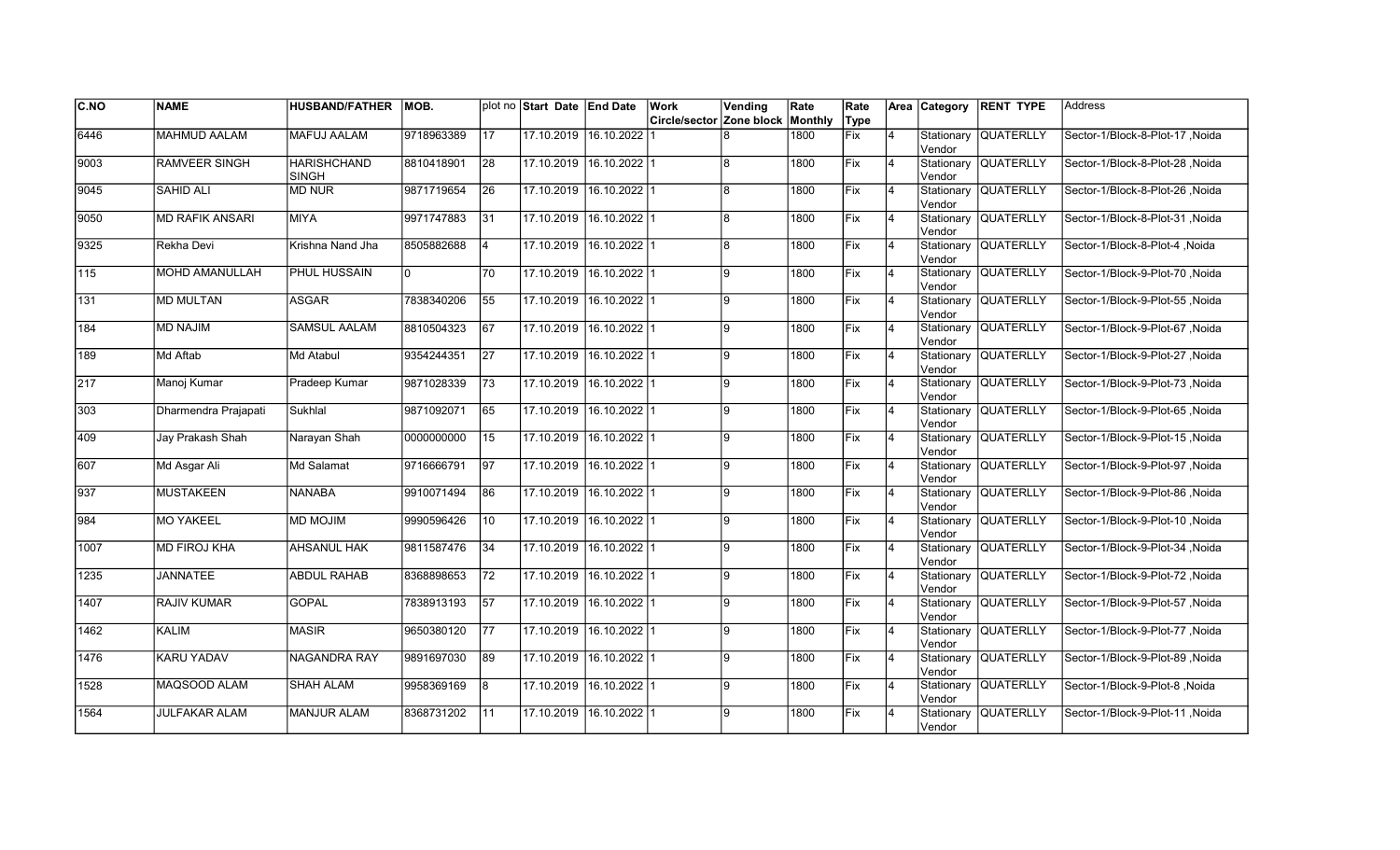| <b>C.NO</b>   | <b>NAME</b>                             | <b>HUSBAND/FATHER</b>               | MOB.       |                 | plot no Start Date End Date |                         | Work                                    | Vending        | Rate | Rate |                | Area Category         | <b>RENT TYPE</b>     | Address                          |
|---------------|-----------------------------------------|-------------------------------------|------------|-----------------|-----------------------------|-------------------------|-----------------------------------------|----------------|------|------|----------------|-----------------------|----------------------|----------------------------------|
|               |                                         |                                     |            |                 |                             |                         | <b>Circle/sector Zone block Monthly</b> |                |      | Type |                |                       |                      |                                  |
| 1652          | RajKumar Sahu                           | Surya Narayan Sahu                  | 9871963554 | $\overline{17}$ | 17.10.2019 16.10.2022       |                         |                                         | 9              | 1800 | Fix  | 4              | Stationary<br>Vendor  | <b>QUATERLLY</b>     | Sector-1/Block-9-Plot-17, Noida  |
| 1768          | <b>MD SHADAB</b>                        | AHBAB                               | 9718959137 | $\overline{60}$ | 17.10.2019 16.10.2022 1     |                         |                                         | ļ9             | 1800 | Fix  | $\overline{4}$ | Vendor                | Stationary QUATERLLY | Sector-1/Block-9-Plot-60, Noida  |
| 1894          | <b>Bheekhoo Prasad</b>                  | Shivpoojan                          | 8750326744 | 32              | 17.10.2019 16.10.2022 1     |                         |                                         | 9              | 1800 | Fix  | $\overline{4}$ | Vendor                | Stationary QUATERLLY | Sector-1/Block-9-Plot-32 .Noida  |
| 1964          | PUROSHTAM KUMAR                         | <b>BHAGVAN LAL SAH</b>              | 8802692698 | 71              | 17.10.2019 16.10.2022 1     |                         |                                         | 9              | 1800 | Fix  | $\overline{4}$ | Vendor                | Stationary QUATERLLY | Sector-1/Block-9-Plot-71, Noida  |
| 1981          | <b>MANORAMA DEVI</b>                    | <b>SUKH LAL MANDAL</b>              | 9958563691 | $\overline{47}$ | 17.10.2019                  | $16.10.2022$ 1          |                                         | 9              | 1800 | Fix  | $\overline{4}$ | Vendor                | Stationary QUATERLLY | Sector-1/Block-9-Plot-47, Noida  |
| 1987          | <b>MINU BIBI</b>                        | SIKIMUDDIN SEKH                     | 9971697174 | 38              | 17.10.2019                  | $16.10.2022$ 1          |                                         | $\overline{9}$ | 1800 | Fix  | $\overline{4}$ | Stationary<br>lVendor | <b>QUATERLLY</b>     | Sector-1/Block-9-Plot-38, Noida  |
| 2004          | <b>DHANALAL SAH</b>                     | <b>SURYA NARAYAN</b><br><b>SAH</b>  | 9911499241 | 82              | 17.10.2019 16.10.2022 1     |                         |                                         | 9              | 1800 | Fix  | $\overline{4}$ | Vendor                | Stationary QUATERLLY | Sector-1/Block-9-Plot-82, Noida  |
| 2204          | <b>HANSNUM BEGAM</b>                    | <b>MD SAHSDAT</b>                   | 7210488735 | 30              | 17.10.2019 16.10.2022 1     |                         |                                         | 9              | 1800 | Fix  | $\overline{4}$ | Vendor                | Stationary QUATERLLY | Sector-1/Block-9-Plot-30, Noida  |
| 2262          | Soni Devi                               | Ramod Kumar Singh                   | 8810696306 | 87              |                             | 17.10.2019 16.10.2022 1 |                                         | 9              | 1800 | Fix  | $\overline{4}$ | Vendor                | Stationary QUATERLLY | Sector-1/Block-9-Plot-87, Noida  |
| 2335          | Rajesh                                  | Madan Mehto                         | 8800326117 | 58              |                             | 17.10.2019 16.10.2022 1 |                                         | l9.            | 1800 | Fix  | $\overline{4}$ | Vendor                | Stationary QUATERLLY | Sector-1/Block-9-Plot-58, Noida  |
| 2467          | <b>MUNNA ALAM</b>                       | <b>NAIM</b>                         | 8010548785 | 48              |                             | 17.10.2019 16.10.2022 1 |                                         | 9              | 1800 | Fix  | 4              | Vendor                | Stationary QUATERLLY | Sector-1/Block-9-Plot-48, Noida  |
| 2480          | <b>USHA PRAJAPATI</b>                   | <b>GAJADHAR</b><br><b>PRAJAPATI</b> | 9911143012 | 14              | 17.10.2019 16.10.2022 1     |                         |                                         | l9.            | 1800 | Fix  | $\overline{4}$ | Vendor                | Stationary QUATERLLY | Sector-1/Block-9-Plot-4, Noida   |
| 2607          | Pramod Kuaar Chauhan                    | Subhas Chauhan                      | 9910332438 | 53              | 17.10.2019 16.10.2022 1     |                         |                                         | l9             | 1800 | Fix  | $\overline{4}$ | Vendor                | Stationary QUATERLLY | Sector-1/Block-9-Plot-53, Noida  |
| 2731          | PREM JUMAR PANDIT                       | <b>RAMJIT PANDIT</b>                | 9911734267 | 25              |                             | 17.10.2019 16.10.2022 1 |                                         | 9              | 1800 | Fix  | $\overline{4}$ | Stationary<br>Vendor  | <b>QUATERLLY</b>     | Sector-1/Block-9-Plot-25, Noida  |
| $\sqrt{2752}$ | <b>SURENDRA RAI</b>                     | <b>RADHA RAM</b>                    | 8448538807 | $\overline{74}$ | 17.10.2019 16.10.2022 1     |                         |                                         | 9              | 1800 | Fix  | $\overline{4}$ | Vendor                | Stationary QUATERLLY | Sector-1/Block-9-Plot-74 , Noida |
| 2810          | Nazra Khatoon                           | Raja karim                          | 7834974896 | 41              | 17.10.2019 16.10.2022 1     |                         |                                         | 9              | 1800 | Fix  | 4              | Vendor                | Stationary QUATERLLY | Sector-1/Block-9-Plot-41, Noida  |
| 3092          | <b>CHAND ALAM</b>                       | <b>MD SANTAR</b>                    | 9650243314 | 24              | 17.10.2019 16.10.2022 1     |                         |                                         | 9              | 1800 | Fix  | 4              | Vendor                | Stationary QUATERLLY | Sector-1/Block-9-Plot-24 , Noida |
| 3123          | <b>NARESH</b>                           | <b>BANARASI SAH</b>                 | 9716277177 | 191             | 17.10.2019 16.10.2022 1     |                         |                                         | 9              | 1800 | Fix  | 4              | Stationary<br>Vendor  | <b>QUATERLLY</b>     | Sector-1/Block-9-Plot-91 , Noida |
| 3163          | <b>RAJENDER KUMAR</b><br>TIWARI         | <b>RAM LAKHAN</b><br><b>TIWARI</b>  | 9899706438 | 23              | 17.10.2019                  | $16.10.2022$   1        |                                         | 9              | 1800 | Fix  | $\overline{4}$ | Stationary<br>Vendor  | <b>QUATERLLY</b>     | Sector-1/Block-9-Plot-23, Noida  |
| 3166          | <b>PREM SINGH</b>                       | <b>FEKU SINGH</b>                   | 9910693827 | 85              | 17.10.2019                  | $16.10.2022$ 1          |                                         | l9             | 1800 | Fix  | $\overline{4}$ | Vendor                | Stationary QUATERLLY | Sector-1/Block-9-Plot-85, Noida  |
| 3171          | Kishan Singh Rawat                      | Sultan Singh                        | 9650581994 | 46              | 17.10.2019 16.10.2022 1     |                         |                                         | 9              | 1800 | Fix  | $\overline{4}$ | Vendor                | Stationary QUATERLLY | Sector-1/Block-9-Plot-46, Noida  |
| 3264          | <b>SHIV SHANKAR</b><br><b>CHOUDHARY</b> | <b>JAGDISH</b><br><b>CHOUDHARY</b>  | 9971914535 | 93              |                             | 17.10.2019 16.10.2022 1 |                                         | Ι9             | 1800 | Fix  | 4              | Stationary<br>Vendor  | <b>QUATERLLY</b>     | Sector-1/Block-9-Plot-93, Noida  |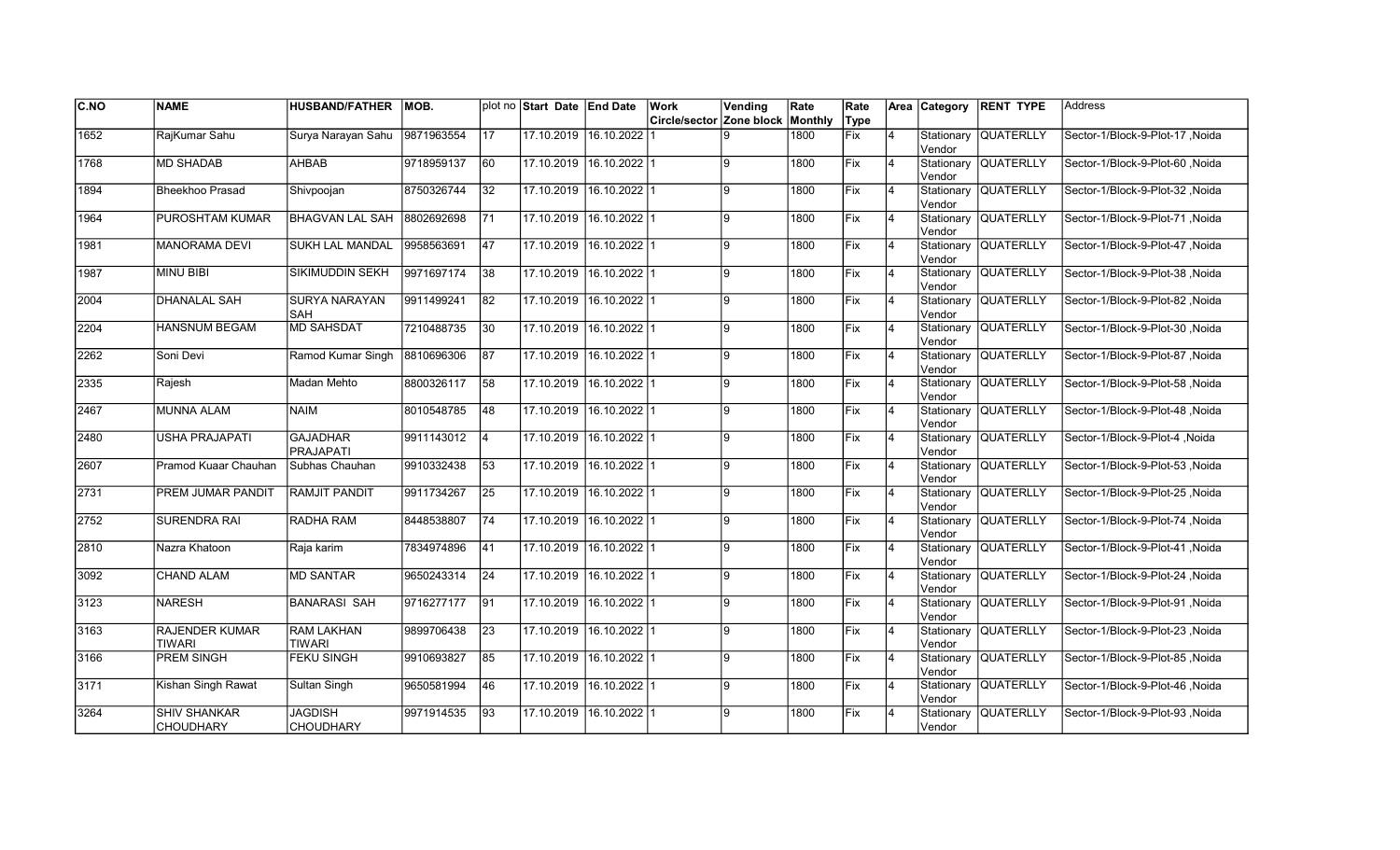| <b>C.NO</b> | <b>NAME</b>                   | <b>HUSBAND/FATHER</b>                      | IMOB.      |                 | plot no Start Date End Date |                         | Work                             | Vending | Rate | Rate |                | Area Category         | <b>RENT TYPE</b>     | <b>Address</b>                   |
|-------------|-------------------------------|--------------------------------------------|------------|-----------------|-----------------------------|-------------------------|----------------------------------|---------|------|------|----------------|-----------------------|----------------------|----------------------------------|
|             |                               |                                            |            |                 |                             |                         | Circle/sector Zone block Monthly |         |      | Type |                |                       |                      |                                  |
| 3276        | <b>MOHD SAVEER</b>            | <b>IMTYAZ MAHRUD</b>                       | 9891231499 | 54              |                             | 17.10.2019 16.10.2022   |                                  | 9       | 1800 | Fix  | 4              | Stationary<br>Vendor  | <b>QUATERLLY</b>     | Sector-1/Block-9-Plot-54, Noida  |
| 3375        | <b>SUNITA</b>                 | <b>RAM SINGH</b>                           | 9910693827 | 22              | 17.10.2019 16.10.2022 1     |                         |                                  | ļ9      | 1800 | Fix  | $\overline{4}$ | Vendor                | Stationary QUATERLLY | Sector-1/Block-9-Plot-22, Noida  |
| 3407        | <b>MD SANTAJ</b>              | <b>ABDUL VAHAB</b>                         | 9205758049 | $\overline{51}$ | 17.10.2019 16.10.2022 1     |                         |                                  | 9       | 1800 | Fix  | 4              | Vendor                | Stationary QUATERLLY | Sector-1/Block-9-Plot-51 Noida   |
| 3545        | <b>GULNAAZ KHATUN</b>         | <b>MD RIYAN</b>                            | 9971992543 | 45              | 17.10.2019 16.10.2022 1     |                         |                                  | 9       | 1800 | Fix  | $\overline{4}$ | Vendor                | Stationary QUATERLLY | Sector-1/Block-9-Plot-45, Noida  |
| 3563        | <b>VINOD KUMAR GUPTA</b>      | <b>LATE SHANTI</b><br><b>SWAROOP GUPTA</b> | 9717316715 | 5               | 17.10.2019                  | $16.10.2022$ 1          |                                  | 9       | 1800 | Fix  | $\overline{4}$ | Stationary<br>Vendor  | <b>QUATERLLY</b>     | Sector-1/Block-9-Plot-5, Noida   |
| 3570        | <b>GAURAV</b>                 | <b>GIRJA SHANKAR</b>                       | 7500432005 | 90              | 17.10.2019                  | $16.10.2022$ 1          |                                  | g.      | 1800 | Fix  | $\overline{4}$ | Stationary<br>lVendor | <b>QUATERLLY</b>     | Sector-1/Block-9-Plot-90, Noida  |
| 3692        | <b>MD SALAUDDIN</b>           | <b>MD SALAMAT</b>                          | 8851136218 | 79              | 17.10.2019 16.10.2022 1     |                         |                                  | 9       | 1800 | Fix  | $\overline{4}$ | Vendor                | Stationary QUATERLLY | Sector-1/Block-9-Plot-79 , Noida |
| 3693        | Haider Ali                    | Md Salamat                                 | 9971963144 |                 | 17.10.2019 16.10.2022 1     |                         |                                  | 9       | 1800 | Fix  | $\overline{4}$ | Vendor                | Stationary QUATERLLY | Sector-1/Block-9-Plot-7, Noida   |
| 3706        | RAGHUNATH SAH                 | LATE KISHUN SAH                            | 9871298574 | 49              |                             | 17.10.2019 16.10.2022 1 |                                  | 9       | 1800 | Fix  | $\overline{4}$ | Stationary<br>Vendor  | <b>QUATERLLY</b>     | Sector-1/Block-9-Plot-49, Noida  |
| 3945        | <b>KRISHNA</b>                | <b>HIRALAL</b>                             | 9911291760 | 176             |                             | 17.10.2019 16.10.2022 1 |                                  | l9.     | 1800 | Fix  | $\overline{4}$ | Vendor                | Stationary QUATERLLY | Sector-1/Block-9-Plot-76, Noida  |
| 3979        | <b>JAFIR</b>                  | <b>MD MUSA</b>                             | 9315358130 | 88              |                             | 17.10.2019 16.10.2022 1 |                                  | l9.     | 1800 | Fix  | 4              | Vendor                | Stationary QUATERLLY | Sector-1/Block-9-Plot-88, Noida  |
| 4002        | <b>MUNSHI MISHRA</b>          | DIGAMBER MISHRA 7503843769                 |            | 3               | 17.10.2019 16.10.2022 1     |                         |                                  | l9.     | 1800 | Fix  | $\overline{4}$ | Vendor                | Stationary QUATERLLY | Sector-1/Block-9-Plot-3, Noida   |
| 4123        | <b>GUJIYA DEVI</b>            | RAJU PRASAD                                | 9818558252 | 13              | 17.10.2019 16.10.2022 1     |                         |                                  | l9      | 1800 | Fix  | $\overline{4}$ | Vendor                | Stationary QUATERLLY | Sector-1/Block-9-Plot-13, Noida  |
| 4365        | <b>DILIP YADAV</b>            | <b>NAR SINGH YADAV</b>                     | 9899520516 | 12              |                             | 17.10.2019 16.10.2022 1 |                                  | 9       | 1800 | Fix  | $\overline{4}$ | Stationary<br>lVendor | <b>QUATERLLY</b>     | Sector-1/Block-9-Plot-12, Noida  |
| 4368        | <b>MD RAFIK</b>               | <b>SAMMUSADIN</b>                          | 9716716735 | 80              | 17.10.2019 16.10.2022 1     |                         |                                  | 9       | 1800 | Fix  | $\overline{4}$ | Vendor                | Stationary QUATERLLY | Sector-1/Block-9-Plot-80, Noida  |
| 4371        | <b>RAMPRAYAG</b><br>CHOUDHARY | <b>KASHI NATH</b>                          | 9990813284 | 33              | 17.10.2019 16.10.2022 1     |                         |                                  | 9       | 1800 | Fix  | 4              | Vendor                | Stationary QUATERLLY | Sector-1/Block-9-Plot-33, Noida  |
| 4657        | <b>DINESH KUMAR</b>           | SIDHARI PRASAD                             | 9773669502 | 35              | 17.10.2019 16.10.2022 1     |                         |                                  | 9       | 1800 | Fix  | 4              | Vendor                | Stationary QUATERLLY | Sector-1/Block-9-Plot-35, Noida  |
| 4757        | mukesh chand                  | sukha singh                                | 9911148739 | 26              | 17.10.2019 16.10.2022 1     |                         |                                  | 9       | 1800 | Fix  | 4              | Stationary<br>Vendor  | <b>QUATERLLY</b>     | Sector-1/Block-9-Plot-26, Noida  |
| 4818        | Manoj Kumar Pal               | Mahendra Singh                             | 9891229698 |                 | 17.10.2019                  | $16.10.2022$   1        |                                  | 9       | 1800 | Fix  | $\overline{4}$ | Stationary<br>Vendor  | <b>QUATERLLY</b>     | Sector-1/Block-9-Plot-1, Noida   |
| 4860        | <b>MOHD SHAKEEL</b>           | <b>MD SATTAR</b>                           | 9818358162 | 39              | 17.10.2019                  | $16.10.2022$ 1          |                                  | l9      | 1800 | Fix  | $\overline{4}$ | Vendor                | Stationary QUATERLLY | Sector-1/Block-9-Plot-39, Noida  |
| 4892        | Nand Kishor                   | Sukhrani Devi                              | 9411480078 | $\overline{63}$ | 17.10.2019 16.10.2022 1     |                         |                                  | 9       | 1800 | Fix  | $\overline{4}$ | Vendor                | Stationary QUATERLLY | Sector-1/Block-9-Plot-63, Noida  |
| 4929        | Ram PAI                       | Nukta Prasad                               | 9650761053 | 36              |                             | 17.10.2019 16.10.2022 1 |                                  | 9       | 1800 | Fix  | 4              | Stationary<br>Vendor  | <b>QUATERLLY</b>     | Sector-1/Block-9-Plot-36, Noida  |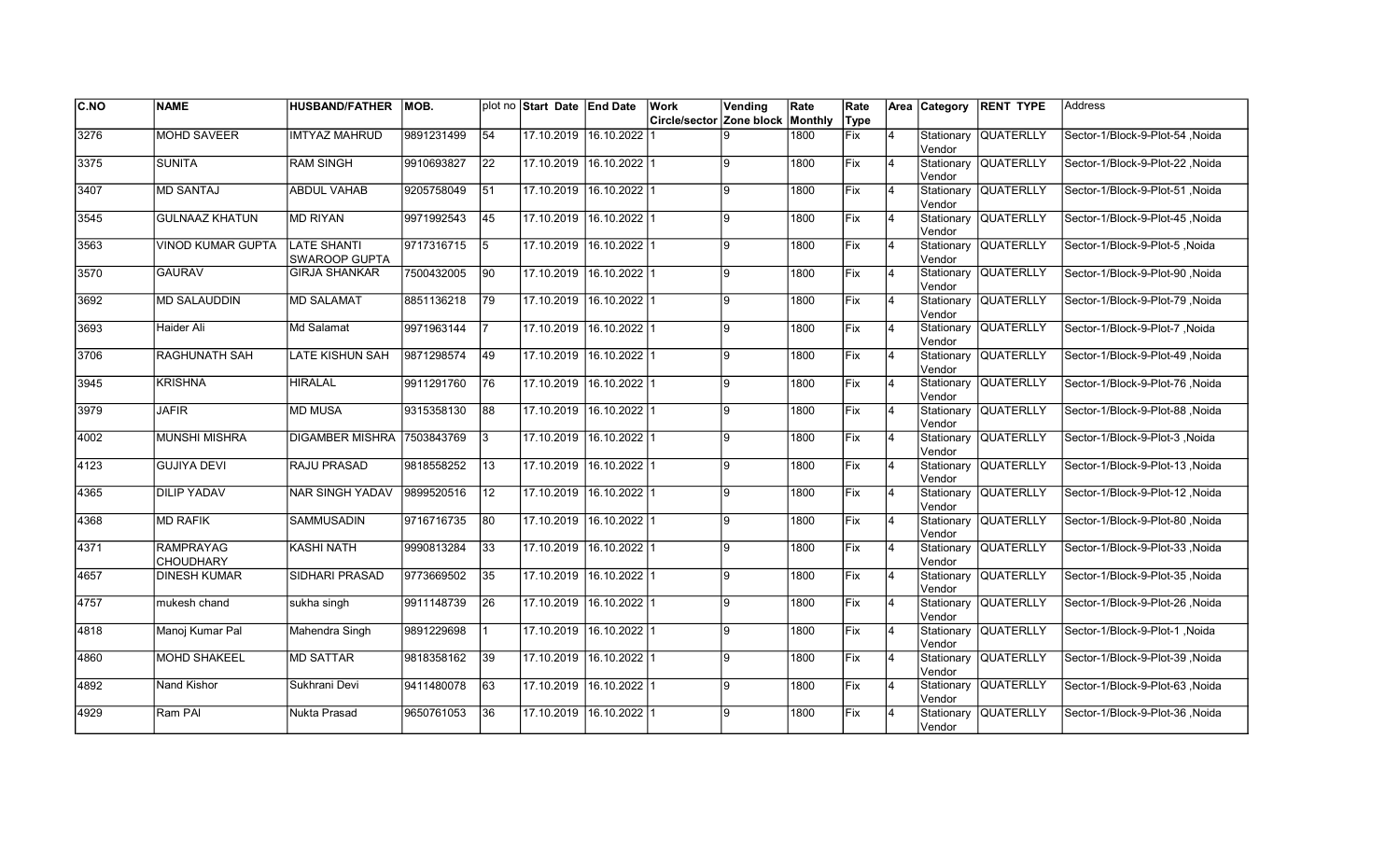| C.NO | <b>NAME</b>            | <b>HUSBAND/FATHER</b>               | MOB.       |                 | plot no Start Date End Date |                         | Work                     | Vending | Rate    | Rate        |                | Area Category        | <b>RENT TYPE</b>     | <b>Address</b>                   |
|------|------------------------|-------------------------------------|------------|-----------------|-----------------------------|-------------------------|--------------------------|---------|---------|-------------|----------------|----------------------|----------------------|----------------------------------|
|      |                        |                                     |            |                 |                             |                         | Circle/sector Zone block |         | Monthly | Type        |                |                      |                      |                                  |
| 5035 | <b>NAGINDER PRASAD</b> | <b>RAM PUKAR</b><br><b>BHAGWAT</b>  | 9717169057 | $\overline{50}$ |                             | 17.10.2019 16.10.2022   |                          |         | 1800    | Fix         | $\overline{4}$ | Stationary<br>Vendor | <b>QUATERLLY</b>     | Sector-1/Block-9-Plot-50, Noida  |
| 5208 | <b>RAKHA DEVI</b>      | <b>ANIL SINGH</b>                   | 9718939997 | 69              |                             | 17.10.2019 16.10.2022 1 |                          | g       | 1800    | Fix         | 4              | Vendor               | Stationary QUATERLLY | Sector-1/Block-9-Plot-69 .Noida  |
| 5454 | <b>RAJENDRA</b>        | <b>GULJARI LAL</b>                  | 9717271637 | $\vert$ 2       |                             | 17.10.2019 16.10.2022 1 |                          | 9       | 1800    | Fix         | 4              | Vendor               | Stationary QUATERLLY | Sector-1/Block-9-Plot-2 .Noida   |
| 5672 | Dinanath Mahto         | kailash Prasad                      | 8802438630 | 92              |                             | 17.10.2019 16.10.2022 1 |                          | 9       | 1800    | Fix         | $\overline{4}$ | Vendor               | Stationary QUATERLLY | Sector-1/Block-9-Plot-92, Noida  |
| 5677 | Susheela               | Mohan Lal                           | 0000000000 | 84              |                             | 17.10.2019 16.10.2022 1 |                          | 9       | 1800    | Fix         | $\overline{4}$ | Vendor               | Stationary QUATERLLY | Sector-1/Block-9-Plot-84, Noida  |
| 5819 | <b>MURIKA</b>          | <b>SHUKK KUSHVAHA</b>               | 9871733656 | 68              |                             | 17.10.2019 16.10.2022 1 |                          | g       | 1800    | Fix         | $\overline{4}$ | Vendor               | Stationary QUATERLLY | Sector-1/Block-9-Plot-68, Noida  |
| 5847 | Mohar Sahu             | <b>Butia Sahu</b>                   | 9871171694 | 37              |                             | 17.10.2019 16.10.2022 1 |                          | 9       | 1800    | Fix         | 4              | Vendor               | Stationary QUATERLLY | Sector-1/Block-9-Plot-37 , Noida |
| 5850 | Shiv Prakash           | PoolChand                           | 8882442879 | 19              |                             | 17.10.2019 16.10.2022 1 |                          | 9       | 1800    | Fix         | 4              | Vendor               | Stationary QUATERLLY | Sector-1/Block-9-Plot-19, Noida  |
| 5930 | rupam                  | shiv shankar                        | 7836864166 | 56              | 17.10.2019                  | $16.10.2022$ 1          |                          | 9       | 1800    | Fix         | 4              | Stationary<br>Vendor | <b>QUATERLLY</b>     | Sector-1/Block-9-Plot-56, Noida  |
| 5932 | gajpal singh           | harkesh singh                       | 9818581217 | 64              | 17.10.2019                  | $16.10.2022$ 1          |                          | 9       | 1800    | Fix         | $\overline{4}$ | Vendor               | Stationary QUATERLLY | Sector-1/Block-9-Plot-64, Noida  |
| 5942 | jitender               | babaram                             | 9971252468 | 52              |                             | 17.10.2019 16.10.2022 1 |                          | q       | 1800    | Fix         | 4              | Vendor               | Stationary QUATERLLY | Sector-1/Block-9-Plot-52, Noida  |
| 5994 | <b>SABIR</b>           | <b>AHMAD ALI</b>                    | 9313825596 | 78              |                             | 17.10.2019 16.10.2022 1 |                          | g       | 1800    | Fix         | $\overline{4}$ | Vendor               | Stationary QUATERLLY | Sector-1/Block-9-Plot-78, Noida  |
| 6120 | AARIF                  | <b>JABIR</b>                        | 8483999052 | 94              |                             | 17.10.2019 16.10.2022 1 |                          | 9       | 1800    | Fix         | $\overline{4}$ | Vendor               | Stationary QUATERLLY | Sector-1/Block-9-Plot-94, Noida  |
| 6148 | <b>MANOJ THAKUR</b>    | <b>RAMNATH THAKUR</b>               | 9750968001 | $\overline{95}$ | 17.10.2019                  | $16.10.2022$ 1          |                          | 9       | 1800    | Fix         | $\overline{4}$ | Vendor               | Stationary QUATERLLY | Sector-1/Block-9-Plot-95, Noida  |
| 6178 | <b>MOHAN DAS</b>       | PRAYAG SINGH                        | 8750864577 | 96              |                             | 17.10.2019 16.10.2022 1 |                          | 9       | 1800    | Fix         | 4              | Vendor               | Stationary QUATERLLY | Sector-1/Block-9-Plot-96, Noida  |
| 6348 | <b>MALTI DEVI</b>      | <b>KUWAR AKAND</b><br><b>PRATAP</b> | 9910511781 | $\overline{75}$ |                             | 17.10.2019 16.10.2022 1 |                          | 9       | 1800    | Fix         | 4              | Vendor               | Stationary QUATERLLY | Sector-1/Block-9-Plot-75, Noida  |
| 6353 | <b>INDU DEVI</b>       | <b>PAPPU SAW</b>                    | 8130209711 | 21              |                             | 17.10.2019 16.10.2022 1 |                          | 9       | 1800    | <b>Fix</b>  | $\overline{4}$ | Vendor               | Stationary QUATERLLY | Sector-1/Block-9-Plot-21 .Noida  |
| 6433 | madhur kumar sharma    | ramesh chand<br>sharma              | 9354899143 | 61              | 17.10.2019 16.10.2022 1     |                         |                          | 9       | 1800    | <b>IFix</b> | 4              | Vendor               | Stationary QUATERLLY | Sector-1/Block-9-Plot-61, Noida  |
| 6497 | <b>Abdul Gaffar</b>    | Yamin                               | 9350964641 | 99              |                             | 17.10.2019 16.10.2022 1 |                          | 9       | 1800    | Fix         | $\overline{4}$ | Vendor               | Stationary QUATERLLY | Sector-1/Block-9-Plot-99 .Noida  |
| 6562 | Savita Devi            | Dinesh Sha                          | 7303635096 | 18              |                             | 17.10.2019 16.10.2022 1 |                          | 9       | 1800    | Fix         | 4              | Vendor               | Stationary QUATERLLY | Sector-1/Block-9-Plot-18, Noida  |
| 6709 | <b>MUKESH GOYAL</b>    | DALCHAND GOYAL                      | 9213493929 | 83              |                             | 17.10.2019 16.10.2022 1 |                          | 9       | 1800    | Fix         | $\overline{4}$ | Vendor               | Stationary QUATERLLY | Sector-1/Block-9-Plot-83, Noida  |
| 6756 | Sunil                  | Sapna                               | 999999999  | 62              |                             | 17.10.2019 16.10.2022 1 |                          | 9       | 1800    | Fix         |                | Stationary<br>Vendor | <b>QUATERLLY</b>     | Sector-1/Block-9-Plot-62, Noida  |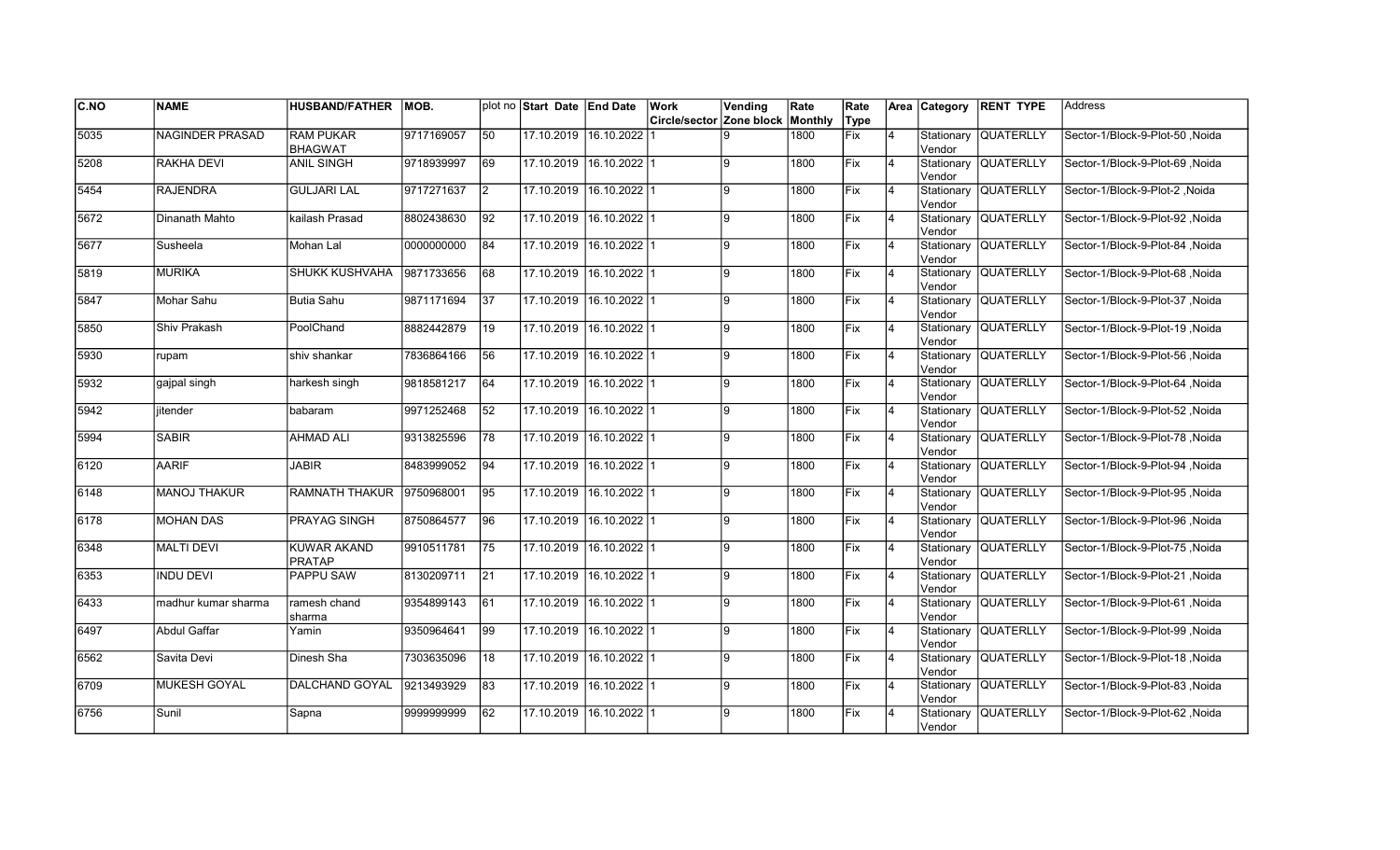| C.NO          | <b>NAME</b>         | <b>HUSBAND/FATHER</b> | IMOB.      |                 | plot no Start Date End Date |                         | Work                     | Vending         | Rate    | Rate        |                | Area Category         | <b>RENT TYPE</b>     | <b>Address</b>                   |
|---------------|---------------------|-----------------------|------------|-----------------|-----------------------------|-------------------------|--------------------------|-----------------|---------|-------------|----------------|-----------------------|----------------------|----------------------------------|
|               |                     |                       |            |                 |                             |                         | Circle/sector Zone block |                 | Monthly | Type        |                |                       |                      |                                  |
| 9049          | <b>SHARVAN DAS</b>  | <b>BUNDELI DAS</b>    | 8130329269 | 16              |                             | 17.10.2019 16.10.2022   |                          | q               | 1800    | <b>Fix</b>  | $\overline{4}$ | Stationary<br>Vendor  | <b>QUATERLLY</b>     | Sector-1/Block-9-Plot-16, Noida  |
| 9169          | PANKAJ KUMAR        | <b>INDAR SEN PAL</b>  | 9711872688 | 42              | 17.10.2019 16.10.2022 1     |                         |                          | l9.             | 1800    | Fix         | 4              | Vendor                | Stationary QUATERLLY | Sector-1/Block-9-Plot-42 .Noida  |
| 9296          | Mange Ram           | Shyam Lal             | 7065359640 | 66              | 17.10.2019 16.10.2022 1     |                         |                          | 9               | 1800    | Fix         | 4              | Vendor                | Stationary QUATERLLY | Sector-1/Block-9-Plot-66, Noida  |
| 9315          | <b>RANJIT SAH</b>   | <b>BALISTAR SAH</b>   | 8750774321 | 59              | 17.10.2019 16.10.2022 1     |                         |                          | l9              | 1800    | Fix         | $\overline{4}$ | Vendor                | Stationary QUATERLLY | Sector-1/Block-9-Plot-59, Noida  |
| 9400          | JABIR               | <b>IMAM</b>           | 0000000000 | l6              | 17.10.2019 16.10.2022 1     |                         |                          | 9               | 1800    | Fix         | $\overline{4}$ | Vendor                | Stationary QUATERLLY | Sector-1/Block-9-Plot-6, Noida   |
| 9426          | <b>MAHESH KUMAR</b> | <b>LAL BACHAN</b>     | 8768384085 | 81              |                             | 17.10.2019 16.10.2022 1 |                          | 9               | 1800    | Fix         | $\overline{4}$ | Stationary<br>Vendor  | <b>QUATERLLY</b>     | Sector-1/Block-9-Plot-81 , Noida |
| 9431          | Md Asif             | Anish Ahmad           | 9911826232 | 40              | 17.10.2019 16.10.2022 1     |                         |                          | 9               | 1800    | <b>Fix</b>  | $\overline{4}$ | Vendor                | Stationary QUATERLLY | Sector-1/Block-9-Plot-40, Noida  |
| 9459          | PARWATI SINGH       | <b>RASHAM</b>         | 0000000000 | l9              | 17.10.2019                  | $16.10.2022$   1        |                          | 9               | 1800    | Fix         | 4              | Vendor                | Stationary QUATERLLY | Sector-1/Block-9-Plot-9, Noida   |
| 9490          | Madan Singh         | Ramesh Chand Arya     | 9911294415 | 31              | 17.10.2019                  | $16.10.2022$ 1          |                          | 9               | 1800    | Fix         | $\overline{4}$ | Stationary<br>lVendor | <b>QUATERLLY</b>     | Sector-1/Block-9-Plot-31, Noida  |
| 9496          | <b>Guddu Singh</b>  | Veeresh Singh         | loo        | 14              | 17.10.2019                  | $16.10.2022$ 1          |                          | 9               | 1800    | Fix         | $\overline{4}$ | lVendor               | Stationary QUATERLLY | Sector-1/Block-9-Plot-14, Noida  |
| 9504          | Suresh Kumar        | Vijay Kumar           | 9873997956 | 100             |                             | 17.10.2019 16.10.2022 1 |                          | 9               | 1800    | Fix         | 4              | lVendor               | Stationary QUATERLLY | Sector-1/Block-9-Plot-100, Noida |
| 9604          | <b>Babita</b>       | Monu                  | 9650781214 | 20              | 17.10.2019 16.10.2022 1     |                         |                          | l9.             | 1800    | Fix         | 4              | Vendor                | Stationary QUATERLLY | Sector-1/Block-9-Plot-20, Noida  |
| 9708          | Nasim               | Abdul Salam           | 9911956151 | 29              | 17.10.2019 16.10.2022 1     |                         |                          | l9              | 1800    | Fix         | 4              | Vendor                | Stationary QUATERLLY | Sector-1/Block-9-Plot-29, Noida  |
| 9721          | Ganga Prasad Jha    | Ramnarayan Jha        | 8750718583 | 43              | 17.10.2019                  | 16.10.202211            |                          | 9               | 1800    | <b>IFix</b> | $\overline{4}$ | Stationary<br>Vendor  | <b>QUATERLLY</b>     | Sector-1/Block-9-Plot-43 .Noida  |
| $\sqrt{9742}$ | <b>Nikki</b>        | Vijender              | 9717829436 | 28              |                             | 17.10.2019 16.10.2022 1 |                          | 9               | 1800    | Fix         | $\overline{4}$ | Vendor                | Stationary QUATERLLY | Sector-1/Block-9-Plot-28, Noida  |
| $\sqrt{9743}$ | Deepak              | Bijendra              | 9871167053 | $\overline{44}$ | 17.10.2019 16.10.2022 1     |                         |                          | 9               | 1800    | Fix         | $\overline{4}$ | Vendor                | Stationary QUATERLLY | Sector-1/Block-9-Plot-44, Noida  |
| 9757          | Pramila Devi        | Suresh sah            | 9958673129 | 98              | 17.10.2019 16.10.2022 1     |                         |                          | 9               | 1800    | Fix         | 4              | Vendor                | Stationary QUATERLLY | Sector-1/Block-9-Plot-98, Noida  |
| 1693          | <b>BIRAN SAW</b>    | NANKAKU SAW           | 9971972663 | 27              |                             | 17.10.2019 16.10.2022 1 |                          | 10              | 1800    | Fix         | 4              | Stationary<br>Vendor  | <b>QUATERLLY</b>     | Sector-1/Block-10-Plot-27, Noida |
| 1951          | <b>MANU TYAGI</b>   | <b>J S TYAGI</b>      | 9871341280 | 15              | 17.10.2019                  | $16.10.2022$   1        |                          | 10 <sup>1</sup> | 1800    | Fix         | $\overline{4}$ | Stationary<br>Vendor  | <b>QUATERLLY</b>     | Sector-1/Block-10-Plot-15, Noida |
| 2280          | Ram Uchahal         | Shayam Bali Yadav     | 9810202071 | 24              | 17.10.2019                  | $16.10.2022$ 1          |                          | 10 <sup>1</sup> | 1800    | Fix         | $\overline{4}$ | Stationary<br>Vendor  | QUATERLLY            | Sector-1/Block-10-Plot-24, Noida |
| 2340          | <b>Ashok Kumar</b>  | Chedda Lal            | 8802445217 | 8               | 17.10.2019 16.10.2022 1     |                         |                          | 10 <sup>°</sup> | 1800    | Fix         | $\overline{4}$ | Vendor                | Stationary QUATERLLY | Sector-1/Block-10-Plot-8, Noida  |
| 2372          | Deepak Kumar        | Dil Mohan             | 9990050740 | 32              |                             | 17.10.2019 16.10.2022 1 |                          | 10 <sup>1</sup> | 1800    | Fix         | 4              | Stationary<br>Vendor  | <b>QUATERLLY</b>     | Sector-1/Block-10-Plot-32, Noida |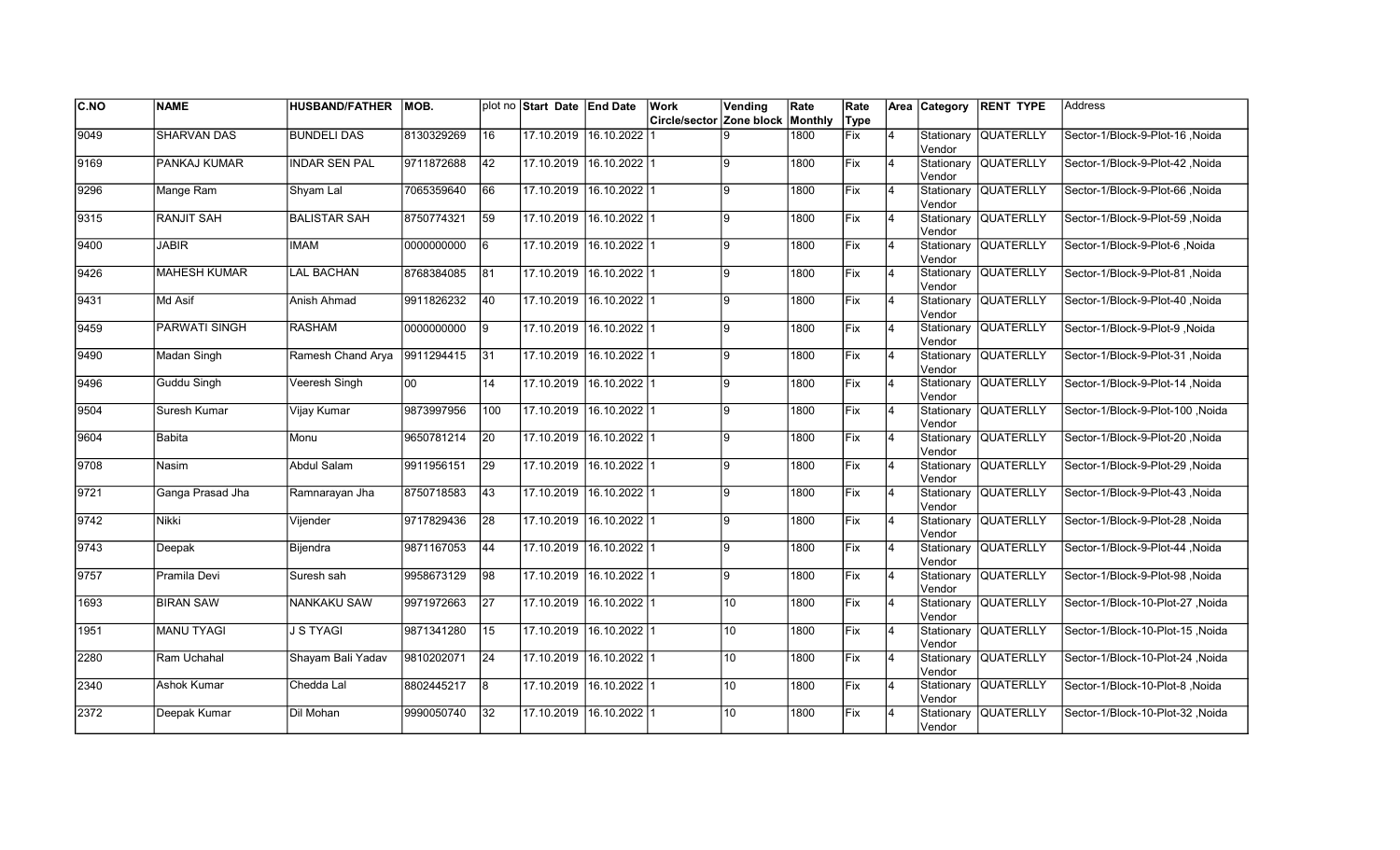| C.NO | <b>NAME</b>                              | <b>HUSBAND/FATHER</b>              | IMOB.      |                  | plot no Start Date End Date |                         | Work                     | Vending         | Rate    | Rate |                |         | Area Category RENT TYPE | <b>Address</b>                         |
|------|------------------------------------------|------------------------------------|------------|------------------|-----------------------------|-------------------------|--------------------------|-----------------|---------|------|----------------|---------|-------------------------|----------------------------------------|
|      |                                          |                                    |            |                  |                             |                         | Circle/sector Zone block |                 | Monthly | Type |                |         |                         |                                        |
| 2463 | A SATTAR                                 | <b>ISLAM</b>                       | 8882338053 | $\overline{30}$  |                             | 17.10.2019 16.10.2022   |                          | 10              | 1800    | Fix  | $\overline{4}$ | Vendor  | Stationary QUATERLLY    | Sector-1/Block-10-Plot-30 .Noida       |
| 2484 | <b>AMRITA THAKUR</b>                     | <b>TEJ NARYAN</b><br><b>THAKUR</b> | 8076004897 | 5                |                             | 17.10.2019 16.10.2022 1 |                          | 10 <sup>1</sup> | 1800    | Fix  | $\overline{4}$ | Vendor  | Stationary QUATERLLY    | Sector-1/Block-10-Plot-5 .Noida        |
| 2601 | RAJO DEVI                                | <b>OM PRAKASH</b>                  | 9716761488 | 23               |                             | 17.10.2019 16.10.2022 1 |                          | 10 <sup>1</sup> | 1800    | Fix  | 14             | Vendor  | Stationary QUATERLLY    | Sector-1/Block-10-Plot-23, Noida       |
| 2864 | <b>SUMIT</b>                             | RAMBARAN SINGH                     | 9650948388 | 28               | 17.10.2019                  | $16.10.2022$ 1          |                          | 10              | 1800    | Fix  | $\overline{4}$ | Vendor  | Stationary QUATERLLY    | Sector-1/Block-10-Plot-28, Noida       |
| 2959 | Savitree devi                            | Jai Ram Sah                        | 9560403874 | 20               | 17.10.2019                  | 16.10.2022 1            |                          | 10 <sup>°</sup> | 1800    | lFix | $\overline{4}$ | Vendor  | Stationary QUATERLLY    | Sector-1/Block-10-Plot-20, Noida       |
| 2977 | Mohammad Mauraj                          | Ajarul Hak                         | 9971137095 | $\overline{11}$  | 17.10.2019                  | $16.10.2022$ 1          |                          | 10              | 1800    | Fix  | 4              | Vendor  | Stationary QUATERLLY    | Sector-1/Block-10-Plot-11, Noida       |
| 3100 | Raju Rawat                               | Chhote Lal Rawat                   | 9312433623 | 21               | 17.10.2019                  | $16.10.2022$ 1          |                          | 10 <sup>°</sup> | 1800    | Fix  | $\overline{4}$ | Vendor  | Stationary QUATERLLY    | Sector-1/Block-10-Plot-21, Noida       |
| 3180 | <b>MD KHURSHID</b>                       | ABDUL DOST MD                      | 9650443326 | 35               | 17.10.2019                  | 16.10.2022 1            |                          | 10              | 1800    | Fix  |                | lVendor | Stationary QUATERLLY    | Sector-1/Block-10-Plot-35, Noida       |
| 3732 | <b>MOTILAL</b>                           | <b>RAMJANMA</b>                    | 9213306051 |                  | 17.10.2019                  | 16.10.2022 1            |                          | 10 <sup>1</sup> | 1800    | Fix  | $\overline{4}$ | Vendor  | Stationary QUATERLLY    | Sector-1/Block-10-Plot-7, Noida        |
| 3796 | <b>RANJEET KUMAR</b>                     | <b>SUNDAR YADAV</b>                | 9560370216 |                  | 17.10.2019                  | $16.10.2022$ 1          |                          | 10 <sub>1</sub> | 1800    | Fix  | $\overline{4}$ | Vendor  | Stationary QUATERLLY    | Sector-1/Block-10-Plot-1, Noida        |
| 3846 | <b>MOHD IMRAN</b>                        | <b>MOHD NAFIS</b>                  | 8527781415 | $\overline{117}$ | 17.10.2019                  | $16.10.2022$ 1          |                          | 10 <sup>°</sup> | 1800    | Fix  | 4              | lVendor | Stationary QUATERLLY    | Sector-1/Block-10-Plot-17, Noida       |
| 4041 | <b>MAHENDRA</b>                          | <b>AJAY SINGH</b>                  | 9871969609 | <u> 2</u>        |                             | 17.10.2019 16.10.2022 1 |                          | 10 <sup>1</sup> | 1800    | Fix  | <b>4</b>       | Vendor  | Stationary QUATERLLY    | Sector-1/Block-10-Plot-2 .Noida        |
| 4043 | <b>MOTI LAL</b>                          | <b>RAMPAT</b>                      | 9716233582 | 13               |                             | 17.10.2019 16.10.2022 1 |                          | 10 <sup>°</sup> | 1800    | Fix  | $\overline{4}$ | Vendor  | Stationary QUATERLLY    | Sector-1/Block-10-Plot-13, Noida       |
| 4317 | <b>RINKU PORWAL</b>                      | <b>SURESH PORWAL</b>               | 9971208476 | $\overline{4}$   | 17.10.2019                  | 16.10.2022 1            |                          | 10 <sup>1</sup> | 1800    | lFix | $\overline{4}$ | Vendor  | Stationary QUATERLLY    | Sector-1/Block-10-Plot-4 .Noida        |
| 5129 | <b>HARI SINGH</b>                        | <b>SUKH RAM</b>                    | 8512027958 | 9                | 17.10.2019                  | $16.10.2022$ 1          |                          | 10 <sup>1</sup> | 1800    | Fix  | 4              | Vendor  | Stationary QUATERLLY    | Sector-1/Block-10-Plot-9, Noida        |
| 5150 | ANOJ KUMAR GUPTA                         | <b>BHUNNA SHAH</b>                 | 7503326233 | 10               |                             | 17.10.2019 16.10.2022 1 |                          | 10              | 1800    | Fix  | 4              | lVendor | Stationary QUATERLLY    | Sector-1/Block-10-Plot-10, Noida       |
| 5370 | promad das                               | laxmi das                          | 8826604426 | 12               | 17.10.2019                  | $16.10.2022$ 1          |                          | 10 <sup>1</sup> | 1800    | Fix  | 4              | Vendor  | Stationary QUATERLLY    | Sector-1/Block-10-Plot-12, Noida       |
| 5483 | YOGESH KUMAR                             | RAJU SINGH RANA                    | 9910255072 | 33               | 17.10.2019                  | $16.10.2022$   1        |                          | 10 <sup>°</sup> | 1800    | lFix | 4              | Vendor  | Stationary QUATERLLY    | Sector-1/Block-10-Plot-33, Noida       |
| 5696 | Raj Kumar                                | Mahveer                            | 9716673591 | 19               | 17.10.2019                  | 16.10.2022 1            |                          | 10 <sup>1</sup> | 1800    | Fix  | $\overline{4}$ | Vendor  | Stationary QUATERLLY    | Noida Sector-1/Block-10-Plot-19, Noida |
| 5738 | DHANANJAY PRASAD                         | <b>SARDARI SHAH</b>                | 9015403216 | 18               | 17.10.2019                  | 16.10.2022 1            |                          | 10 <sup>1</sup> | 1800    | Fix  | $\overline{4}$ | Vendor  | Stationary QUATERLLY    | Sector-1/Block-10-Plot-18, Noida       |
| 6012 | <b>SEESPAL</b>                           | <b>JAYPARKASH PAL</b>              | 9958633765 | $\overline{25}$  |                             | 17.10.2019 16.10.2022 1 |                          | 10 <sup>1</sup> | 1800    | Fix  | $\overline{4}$ | Vendor  | Stationary QUATERLLY    | Sector-1/Block-10-Plot-25, Noida       |
| 6107 | <b>CHNDARVIR KUMAR</b><br><b>KUSHWAH</b> | SMANUJ KUSHWAH 9911276925          |            | 14               |                             | 17.10.2019 16.10.2022 1 |                          | 10              | 1800    | Fix  |                | Vendor  | Stationary QUATERLLY    | Sector-1/Block-10-Plot-14, Noida       |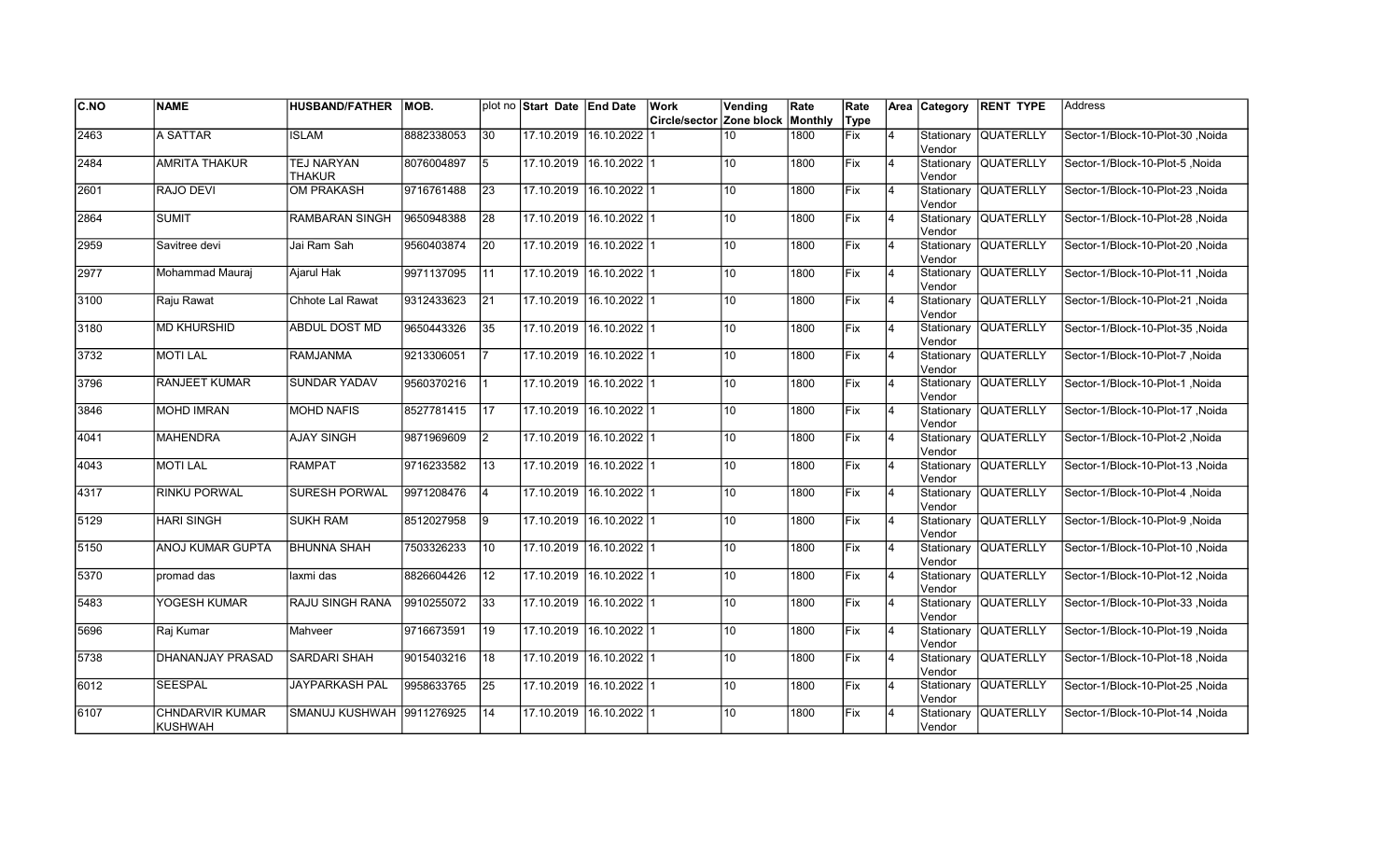| C.NO          | <b>NAME</b>                          | <b>HUSBAND/FATHER</b>              | IMOB.      |                 | plot no Start Date End Date |                         | Work                     | Vending         | Rate    | Rate        |                | Area Category         | <b>RENT TYPE</b>     | <b>Address</b>                   |
|---------------|--------------------------------------|------------------------------------|------------|-----------------|-----------------------------|-------------------------|--------------------------|-----------------|---------|-------------|----------------|-----------------------|----------------------|----------------------------------|
|               |                                      |                                    |            |                 |                             |                         | Circle/sector Zone block |                 | Monthly | Type        |                |                       |                      |                                  |
| 6111          | <b>GORISHANKAR</b>                   | <b>JAMUN JHA</b>                   | 9650352802 | l 6             | 17.10.2019 16.10.2022       |                         |                          | 10              | 1800    | <b>Fix</b>  | $\overline{4}$ | Stationary<br>Vendor  | <b>QUATERLLY</b>     | Sector-1/Block-10-Plot-6, Noida  |
| 6171          | <b>RAHUL</b>                         | <b>RAJESH SHARMA</b>               | 9213575788 | 16              | 17.10.2019 16.10.2022 1     |                         |                          | 10 <sup>°</sup> | 1800    | Fix         | 4              | Vendor                | Stationary QUATERLLY | Sector-1/Block-10-Plot-16 .Noida |
| 6202          | <b>NAVEEN KUMAR</b><br><b>MANDAL</b> | <b>SUPLAL MANDAL</b>               | 9560449365 | 29              | 17.10.2019 16.10.2022 1     |                         |                          | 10 <sup>°</sup> | 1800    | Fix         | 4              | Vendor                | Stationary QUATERLLY | Sector-1/Block-10-Plot-29, Noida |
| 6496          | Mahendra Shah                        | Sitaram                            | 8800721815 | 34              | 17.10.2019 16.10.2022 1     |                         |                          | 10              | 1800    | Fix         | $\overline{4}$ | Vendor                | Stationary QUATERLLY | Sector-1/Block-10-Plot-34, Noida |
| 9168          | RAM PUNEET MANDAL                    | <b>PARMESHWAR</b><br><b>MANDAL</b> | 9958108319 | 31              | 17.10.2019 16.10.2022 1     |                         |                          | 10 <sup>°</sup> | 1800    | Fix         | $\overline{4}$ | Vendor                | Stationary QUATERLLY | Sector-1/Block-10-Plot-31 ,Noida |
| 9265          | Manoj Kumar                          | Ajay Singh                         | 8878249677 | 22              |                             | 17.10.2019 16.10.2022 1 |                          | 10 <sup>1</sup> | 1800    | Fix         | $\overline{4}$ | Stationary<br>Vendor  | <b>QUATERLLY</b>     | Sector-1/Block-10-Plot-22 ,Noida |
| 9327          | Pinki                                | Manoj kumar                        | 8750438751 | 13              | 17.10.2019 16.10.2022 1     |                         |                          | 10 <sup>1</sup> | 1800    | <b>Fix</b>  | $\overline{4}$ | Vendor                | Stationary QUATERLLY | Sector-1/Block-10-Plot-3, Noida  |
| 9632          | Prabhunath                           | Gautam Prasad                      | 8527359908 | 26              | 17.10.2019                  | 16.10.2022 1            |                          | 10 <sup>°</sup> | 1800    | Fix         | 4              | Vendor                | Stationary QUATERLLY | Sector-1/Block-10-Plot-26, Noida |
| 9693          | Mukesh Kumar Gupta                   | Om Prakash Gupta                   | 9911014846 | 25              | 17.10.2019                  | $16.10.2022$ 1          |                          | 10 <sup>°</sup> | 1800    | Fix         | $\overline{4}$ | Stationary<br>lVendor | <b>QUATERLLY</b>     | Sector-1/Block-10-Plot-25, Noida |
| 120           | <b>JHINAKU PRAJAPTI</b>              | <b>JOKHAN PRAJAPTI</b>             | 9717728360 | 17              | 17.10.2019                  | $16.10.2022$ 1          |                          | 11              | 1800    | Fix         | $\overline{4}$ | lVendor               | Stationary QUATERLLY | Sector-1/Block-11-Plot-17, Noida |
| $\sqrt{976}$  | <b>RAJESH MAHTO</b>                  | <b>INDRAJIT MAHTO</b>              | 9971441896 | $\overline{22}$ |                             | 17.10.2019 16.10.2022 1 |                          | 11              | 1800    | Fix         | 4              | lVendor               | Stationary QUATERLLY | Sector-1/Block-11-Plot-22, Noida |
| 1096          | amarnath                             | haridwar prasad                    | 981804893  | 42              | 17.10.2019 16.10.2022 1     |                         |                          | 11              | 1800    | Fix         | 4              | Vendor                | Stationary QUATERLLY | Sector-1/Block-11-Plot-42, Noida |
| 1097          | <b>BALIRAM GUPTA</b>                 | <b>KAMKHYA PARSAD</b>              | 9810379172 | 23              | 17.10.2019 16.10.2022 1     |                         |                          | 11              | 1800    | Fix         | 4              | Vendor                | Stationary QUATERLLY | Sector-1/Block-11-Plot-23, Noida |
| 1448          | Rajendra Kumar Gupta                 | Ram Babu Gupta                     | 7905567297 | 36              | 17.10.2019                  | 16.10.202211            |                          | 11              | 1800    | <b>IFix</b> | $\overline{4}$ | Stationary<br>Vendor  | <b>QUATERLLY</b>     | Sector-1/Block-11-Plot-36 .Noida |
| 1522          | Raj Kumar                            | Mangal Singh                       | 9810889283 | 8               | 17.10.2019                  | $16.10.2022$ 1          |                          | 11              | 1800    | Fix         | $\overline{4}$ | Vendor                | Stationary QUATERLLY | Sector-1/Block-11-Plot-8, Noida  |
| 1700          | Sanjay Jaiswal                       | Yamuna Prasad<br>Jaisawal          | 9354714912 | 5               | 17.10.2019 16.10.2022 1     |                         |                          | 11              | 1800    | Fix         | $\overline{4}$ | Vendor                | Stationary QUATERLLY | Sector-1/Block-11-Plot-5, Noida  |
| 1701          | Dinesh Kumar                         | Jay Mangal Bhagat                  | 7042490172 | l 11            | 17.10.2019                  | $16.10.2022$ 1          |                          | 11              | 1800    | Fix         | 4              | Vendor                | Stationary QUATERLLY | Sector-1/Block-11-Plot-11, Noida |
| 2072          | Ashok Chaudhary                      | Baijnatha Chaudhary                | 7982527498 | 12              |                             | 17.10.2019 16.10.2022 1 |                          | 11              | 1800    | Fix         | 4              | Stationary<br>Vendor  | <b>QUATERLLY</b>     | Sector-1/Block-11-Plot-12, Noida |
| 2070          | PINTU KUMAR YADAV                    | <b>ANUP YADAV</b>                  |            | 28              | 17.10.2019                  | $16.10.2022$   1        |                          | 11              | 1800    | Fix         | $\overline{4}$ | Stationary<br>Vendor  | <b>QUATERLLY</b>     | Sector-1/Block-11-Plot-28, Noida |
| $\sqrt{2131}$ | Ram Balak Sah                        | <b>Bhairo Sah</b>                  | 9560363704 | $\overline{27}$ | 17.10.2019                  | $16.10.2022$ 1          |                          | 11              | 1800    | Fix         | $\overline{4}$ | Stationary<br>Vendor  | QUATERLLY            | Sector-1/Block-11-Plot-27 .Noida |
| $\sqrt{2151}$ | <b>RAGHUNANDAN</b>                   | <b>KARAN SINGH</b>                 | 9868478568 |                 | 17.10.2019 16.10.2022 1     |                         |                          | 11              | 1800    | Fix         | $\overline{4}$ | Vendor                | Stationary QUATERLLY | Sector-1/Block-11-Plot-1, Noida  |
| 2165          | RAMESH CHAND                         | <b>KASIRAM</b>                     | 9953096898 | 18              |                             | 17.10.2019 16.10.2022 1 |                          | 11              | 1800    | Fix         | 4              | Stationary<br>Vendor  | <b>QUATERLLY</b>     | Sector-1/Block-11-Plot-18, Noida |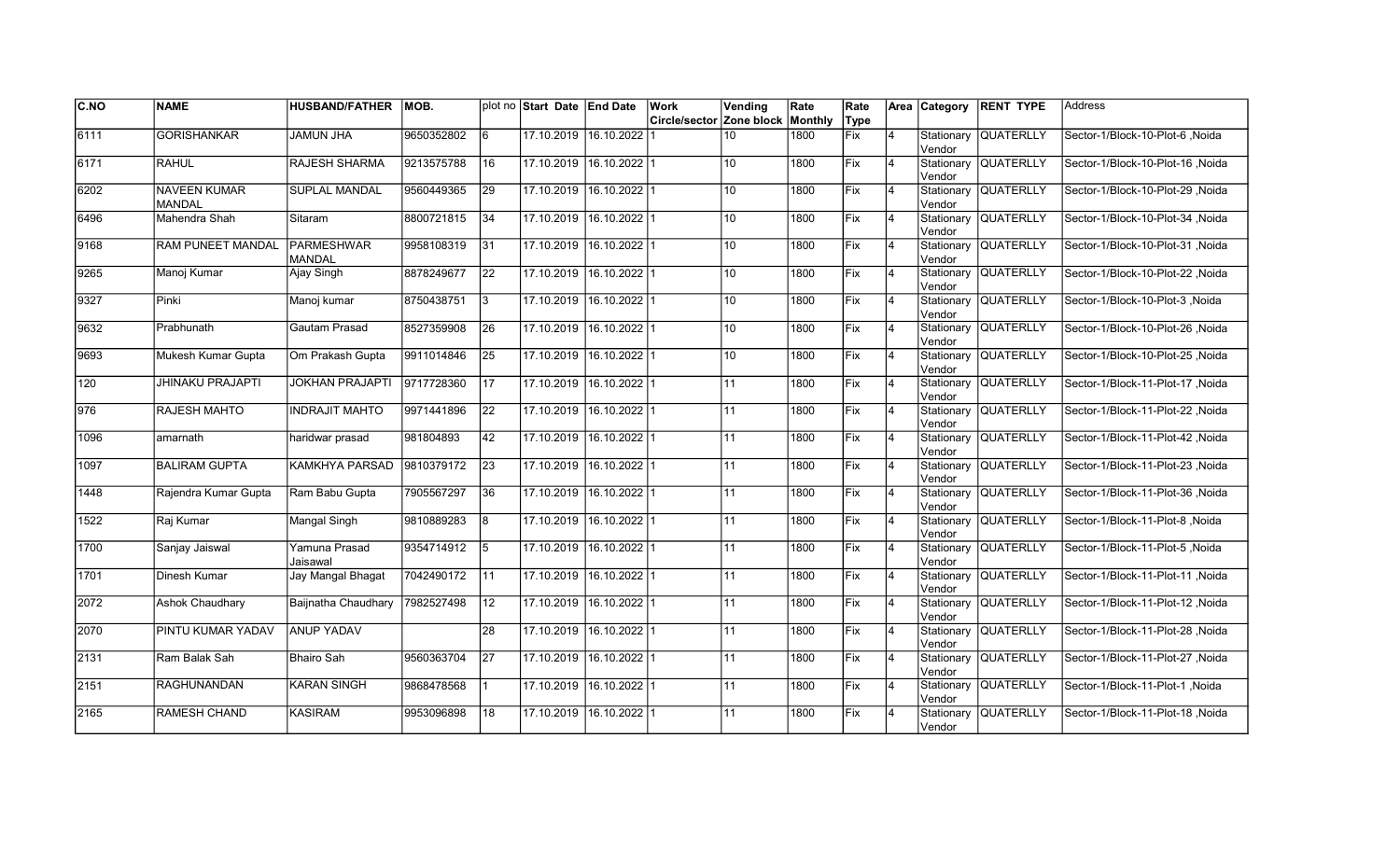| C.NO | <b>NAME</b>                          | <b>HUSBAND/FATHER</b>              | MOB.       |                 | plot no Start Date End Date |                         | Work                     | Vending | Rate    | Rate |                |                      | Area Category RENT TYPE | lAddress                         |
|------|--------------------------------------|------------------------------------|------------|-----------------|-----------------------------|-------------------------|--------------------------|---------|---------|------|----------------|----------------------|-------------------------|----------------------------------|
|      |                                      |                                    |            |                 |                             |                         | Circle/sector Zone block |         | Monthly | Type |                |                      |                         |                                  |
| 2211 | Manoj Kumar Mishra                   | Murari Lal Mishra                  | 8130959549 | 44              | 17.10.2019                  | 16.10.2022              |                          | 11      | 1800    | Fix  | $\overline{4}$ | Stationary<br>Vendor | <b>QUATERLLY</b>        | Sector-1/Block-11-Plot-44 .Noida |
| 2228 | <b>SATISH SINGH</b>                  | PARAMHANS SINGH 9921535326         |            | 13              |                             | 17.10.2019 16.10.2022 1 |                          | 11      | 1800    | Fix  | $\overline{4}$ | Vendor               | Stationary QUATERLLY    | Sector-1/Block-11-Plot-13 .Noida |
| 2255 | <b>SHIV JI RAM</b>                   | <b>RAM KESH RAM</b>                | 9891084554 | 48              | 17.10.2019                  | $16.10.2022$ 1          |                          | 11      | 1800    | Fix  | $\overline{4}$ | Vendor               | Stationary QUATERLLY    | Sector-1/Block-11-Plot-48 .Noida |
| 2325 | Dasrath Mahto                        | Yadunandan Mahto                   | 9910649074 | 33              |                             | 17.10.2019 16.10.2022 1 |                          | 11      | 1800    | Fix  | $\overline{4}$ | Vendor               | Stationary QUATERLLY    | Sector-1/Block-11-Plot-33 .Noida |
| 2330 | Ram Vilas Mehto                      | Yadunandan Mehto                   | 8800441761 | $ 25\rangle$    | 17.10.2019                  | 16.10.2022 1            |                          | 11      | 1800    | Fix  | $\overline{4}$ | Vendor               | Stationary QUATERLLY    | Sector-1/Block-11-Plot-25 .Noida |
| 2564 | <b>Hardev Prasad</b>                 | Bujhawan                           | 9013125160 | 24              | 17.10.2019                  | 16.10.2022 1            |                          | 11      | 1800    | Fix  | 4              | lVendor              | Stationary QUATERLLY    | Sector-1/Block-11-Plot-24, Noida |
| 2828 | Awadhesh Prasad Sah                  | Rameshwar                          | 7827448816 | 46              | 17.10.2019                  | 16.10.2022 1            |                          | 11      | 1800    | Fix  | 4              | Vendor               | Stationary QUATERLLY    | Sector-1/Block-11-Plot-46, Noida |
| 2945 | <b>UDAY CHANDRA</b>                  | <b>NATHUNI MISHRA</b>              | 9582227228 | 26              | 17.10.2019                  | 16.10.2022 1            |                          | 11      | 1800    | Fix  | 4              | lVendor              | Stationary QUATERLLY    | Sector-1/Block-11-Plot-26, Noida |
| 3229 | <b>DEEPAK KUMAR</b>                  | CHOTELAL PURVE                     | 8750823802 | 39              | 17.10.2019                  | 16.10.2022 1            |                          | 11      | 1800    | Fix  | $\overline{4}$ | Vendor               | Stationary QUATERLLY    | Sector-1/Block-11-Plot-39, Noida |
| 3247 | <b>DILIP KUMAR BHAGAT</b>            | <b>KISHAN DEV</b><br><b>BHAGAT</b> | 8802879075 | $\overline{29}$ | 17.10.2019                  | 16.10.2022 1            |                          | 11      | 1800    | Fix  | $\overline{4}$ | Vendor               | Stationary QUATERLLY    | Sector-1/Block-11-Plot-29, Noida |
| 3665 | <b>RANI DEVI</b>                     | DHAMENDR KUMAR 0000000000          |            | 45              | 17.10.2019                  | 16.10.2022 1            |                          | 11      | 1800    | Fix  | 4              | lVendor              | Stationary QUATERLLY    | Sector-1/Block-11-Plot-45, Noida |
| 3680 | <b>DHANESH KUMAR</b><br><b>GUPTA</b> | <b>DINANATH GUPTA</b>              | 9958450632 | 37              |                             | 17.10.2019 16.10.2022 1 |                          | 11      | 1800    | Fix  | 14             | Vendor               | Stationary QUATERLLY    | Sector-1/Block-11-Plot-37, Noida |
| 3749 | <b>JAITUN</b>                        | <b>MEHBOOB</b>                     | 9873382564 | Ι3              | 17.10.2019                  | $16.10.2022$   1        |                          | 11      | 1800    | Fix  | $\overline{4}$ | Vendor               | Stationary QUATERLLY    | Sector-1/Block-11-Plot-3, Noida  |
| 3750 | <b>MAHBOOB ALI</b>                   | <b>ITWARI</b>                      |            | 10              | 17.10.2019                  | 16.10.2022 1            |                          | 11      | 1800    | lFix | $\overline{4}$ | Vendor               | Stationary QUATERLLY    | Noida Sector-1/Block-11-Plot-10  |
| 3770 | OM PRAKASH THAKUR AMIRAK THAKUR      |                                    | 9990455851 | 34              | 17.10.2019                  | 16.10.2022 1            |                          | 11      | 1800    | Fix  | $\overline{4}$ | Vendor               | Stationary QUATERLLY    | Noida  Sector-1/Block-11-Plot-34 |
| 4121 | <b>AJAY KUMAR</b>                    | <b>BASANT LAL</b>                  | 8860810242 | $\overline{4}$  |                             | 17.10.2019 16.10.2022 1 |                          | 11      | 1800    | Fix  | $\overline{4}$ | Vendor               | Stationary QUATERLLY    | Sector-1/Block-11-Plot-4 .Noida  |
| 4181 | <b>SURAJ</b>                         | <b>RAM PREET</b>                   | 7503652477 | 43              |                             | 17.10.2019 16.10.2022 1 |                          | 11      | 1800    | Fix  | $\overline{4}$ | Vendor               | Stationary QUATERLLY    | Sector-1/Block-11-Plot-43 .Noida |
| 4318 | <b>DUKHRAN SHA</b>                   | <b>RAM JI SHA</b>                  | 9958824379 |                 | 17.10.2019                  | $16.10.2022$ 1          |                          | 11      | 1800    | Fix  | $\overline{4}$ | Vendor               | Stationary QUATERLLY    | Sector-1/Block-11-Plot-7 .Noida  |
| 4341 | CHOTE LAL KHAN                       | <b>GULAN SAO</b>                   | 8802816046 | 35              | 17.10.2019                  | $16.10.2022$ 1          |                          | 11      | 1800    | Fix  | 4              | Vendor               | Stationary QUATERLLY    | Sector-1/Block-11-Plot-35, Noida |
| 4397 | <b>KANTA SINGH</b>                   | <b>SHOBHAN SINGH</b>               | 9278463592 | $\overline{47}$ | 17.10.2019                  | 16.10.2022 1            |                          | 11      | 1800    | Fix  | 4              | Vendor               | Stationary QUATERLLY    | Sector-1/Block-11-Plot-47, Noida |
| 4419 | <b>VINOD KUMAR</b><br><b>SHARMA</b>  | <b>RAMASHEESH</b>                  | 9873391661 | $\vert$ 2       | 17.10.2019                  | $16.10.2022$ 1          |                          | 11      | 1800    | Fix  | 4              | Vendor               | Stationary QUATERLLY    | Sector-1/Block-11-Plot-2, Noida  |
| 4675 | Mungala Sha                          | Sukh Sha                           | 9599443035 | 6               | 17.10.2019                  | 16.10.2022 1            |                          | 11      | 1800    | Fix  | $\overline{4}$ | Stationary<br>Vendor | <b>QUATERLLY</b>        | Sector-1/Block-11-Plot-6, Noida  |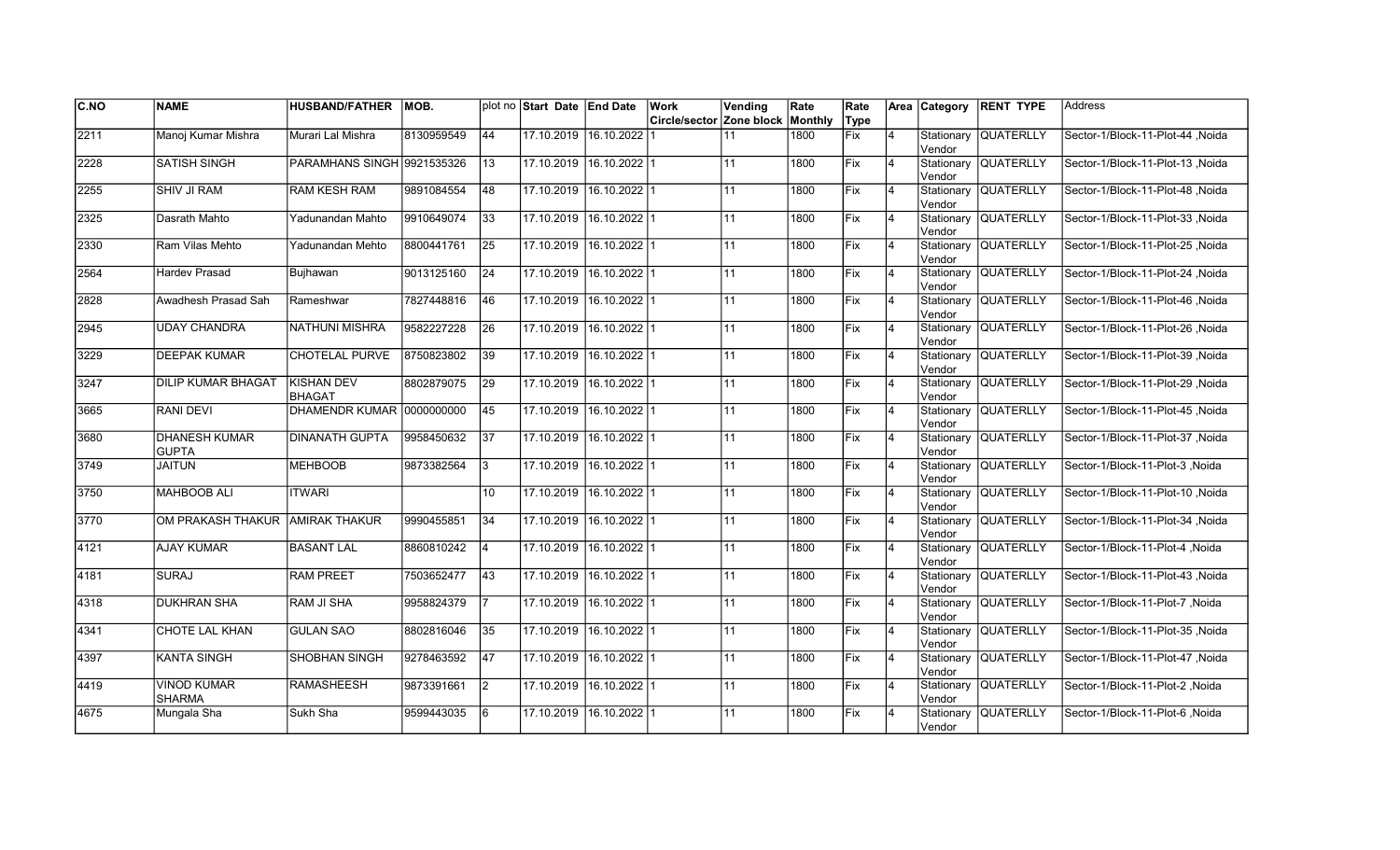| C.NO             | <b>NAME</b>           | <b>HUSBAND/FATHER</b>                | IMOB.      |                 | plot no Start Date End Date |                           | Work                     | Vending | Rate    | Rate |                |               | Area Category RENT TYPE | <b>Address</b>                         |
|------------------|-----------------------|--------------------------------------|------------|-----------------|-----------------------------|---------------------------|--------------------------|---------|---------|------|----------------|---------------|-------------------------|----------------------------------------|
|                  |                       |                                      |            |                 |                             |                           | Circle/sector Zone block |         | Monthly | Type |                |               |                         |                                        |
| 4734             | <b>LAXMI PRASAD</b>   | <b>HARI DAS</b>                      | 7503032172 | $\overline{38}$ | 17.10.2019                  | 16.10.2022                |                          | 11      | 1800    | Fix  | $\overline{4}$ | Vendor        | Stationary QUATERLLY    | Sector-1/Block-11-Plot-38 Noida        |
| 4861             | Prem Kumar            | Jay Jay Ram Roy                      | 9650550294 | l9              | 17.10.2019                  | 16.10.2022 1              |                          | 11      | 1800    | Fix  | 14             | Vendor        | Stationary QUATERLLY    | Sector-1/Block-11-Plot-9 .Noida        |
| 5082             | Archna Devi           | Rajesh Kumar<br>Chaudhary            | 9643482569 | 31              | 17.10.2019                  | 16.10.2022 1              |                          | 11      | 1800    | Fix  | $\overline{4}$ | Vendor        | Stationary QUATERLLY    | Sector-1/Block-11-Plot-31, Noida       |
| 5246             | <b>RAMESH CHANDRA</b> | NARAYAN DUTT<br>BAHUGUNA             | 9015906307 | $\overline{32}$ |                             | 17.10.2019 16.10.2022 1   |                          | 11      | 1800    | Fix  | $\overline{4}$ | Vendor        | Stationary QUATERLLY    | Sector-1/Block-11-Plot-32, Noida       |
| 5511             | <b>KISNANDAN SAH</b>  | <b>RAM NARESH SAH</b>                | 9910288593 | 19              | 17.10.2019                  | 16.10.2022 1              |                          | 11      | 1800    | Fix  | $\overline{4}$ | Vendor        | Stationary QUATERLLY    | Noida Sector-1/Block-11-Plot-19, Noida |
| 5810             | Kallu                 | Mohan Lal                            | 9971613346 | $ 41\rangle$    | 17.10.2019                  | $16.10.2022$ 1            |                          | 11      | 1800    | Fix  | 4              | Vendor        | Stationary QUATERLLY    | Sector-1/Block-11-Plot-41 .Noida       |
| 5926             | PAWAN AWANA           | BALBIR AWANA                         | 9870408970 | 15              | 17.10.2019                  | 16.10.2022 1              |                          | 11      | 1800    | Fix  | <b>4</b>       | Vendor        | Stationary QUATERLLY    | Sector-1/Block-11-Plot-15 .Noida       |
| 5944             | uprendar singh        | sivaji singh                         | 01011975   | 30              | 17.10.2019                  | 16.10.2022 1              |                          | 11      | 1800    | Fix  | $\overline{4}$ | Vendor        | Stationary QUATERLLY    | Sector-1/Block-11-Plot-30 .Noida       |
| 6330             | <b>URMILA DEVI</b>    | PRAKASH SAW                          | 9871317558 | 20              | 17.10.2019                  | $16.10.2022$   1          |                          | 11      | 1800    | Fix  | 4              | Vendor        | Stationary QUATERLLY    | Sector-1/Block-11-Plot-20, Noida       |
| 6394             | Anita Devi            | <b>Bablu Kumar</b>                   | 9971745837 | 14              | 17.10.2019                  | $16.10.2022$ 1            |                          | 11      | 1800    | Fix  | 4              | Vendor        | Stationary QUATERLLY    | Sector-1/Block-11-Plot-14, Noida       |
| 9268             | <b>SOKH KASIM</b>     | SHEKH MAJID                          |            | 16              |                             | 17.10.2019 16.10.2022 1   |                          | 11      | 1800    | Fix  | 4              | <b>Vendor</b> | Stationary QUATERLLY    | Noida Sector-1/Block-11-Plot-16, Noida |
| 9602             | Nagendra              | Ram Sevak Mahato                     | 9717112715 | 40              |                             | 17.10.2019 16.10.2022 1   |                          | 11      | 1800    | Fix  | <b>4</b>       | Vendor        | Stationary QUATERLLY    | Sector-1/Block-11-Plot-40 .Noida       |
| 9751             | Satvendra Bharati     | Naganarayan Bharati                  | 8130961303 | 21              |                             | 17.10.2019 16.10.2022 1   |                          | 11      | 1800    | Fix  | 14             | Vendor        | Stationary QUATERLLY    | Noida Sector-1/Block-11-Plot-21        |
| $\sqrt{95}$      | Khempal Singh         | Rampal Singh                         | 9990626120 | $\mathsf{I2}$   |                             | 24.01.2020  23.01.2023  1 |                          |         | 1800    | Fix  | $\overline{4}$ | Vendor        | Stationary QUATERLLY    | Sector-1/Block-1-Plot-2 .Noida         |
| $\sqrt{99}$      | Nanku Chauhan         | Ram Lal Chauhan                      | 9560064051 | $\overline{6}$  |                             | 24.01.2020 23.01.2023 1   |                          |         | 1800    | Fix  | $\overline{4}$ | Vendor        | Stationary QUATERLLY    | Sector-1/Block-1-Plot-6, Noida         |
| $\overline{127}$ | <b>SHIV KUSHWAH</b>   | <b>MULOO SINGH</b><br><b>KUSHWAH</b> | 8826527803 | $\overline{4}$  |                             | 24.01.2020 23.01.2023 1   |                          |         | 1800    | Fix  | $\overline{4}$ | Vendor        | Stationary QUATERLLY    | Sector-1/Block-1-Plot-4, Noida         |
| 330              | <b>MOHD NAIM</b>      | <b>MOHD MUSLIM</b>                   | 8512041089 | 8               |                             | 24.01.2020 23.01.2023 1   |                          |         | 1800    | Fix  | <b>4</b>       | Vendor        | Stationary QUATERLLY    | Sector-1/Block-1-Plot-8, Noida         |
| 355              | Shashikant Shah       | Damodar Prasad<br>Shah               | 8768505041 | l 11            |                             | 24.01.2020 23.01.2023 1   |                          |         | 1800    | lFix | 4              | Vendor        | Stationary QUATERLLY    | Sector-1/Block-1-Plot-11, Noida        |
| 364              | SHISHUPAL KUMAR       | <b>NARESH PRASAD</b><br><b>GUPTA</b> | 9250576254 | 14              |                             | 24.01.2020  23.01.2023  1 |                          |         | 1800    | Fix  | $\overline{4}$ | Vendor        | Stationary QUATERLLY    | Sector-1/Block-1-Plot-14, Noida        |
| $\sqrt{577}$     | <b>AJAY</b>           | <b>VISHNATH GUPTA</b>                | 9643880323 | l9              |                             | 24.01.2020 23.01.2023 1   |                          |         | 1800    | Fix  | $\overline{4}$ | Vendor        | Stationary QUATERLLY    | Sector-1/Block-1-Plot-9 .Noida         |
| 1026             | <b>RAJESH BHAGAT</b>  | <b>RAM CHHAWILA</b><br>BHAGAT        | 7503051116 | 17              |                             | 24.01.2020 23.01.2023 1   |                          |         | 1800    | Fix  | $\overline{4}$ | Vendor        | Stationary QUATERLLY    | Sector-1/Block-1-Plot-17, Noida        |
| 1384             | RAKHO HORI SHAU       | PABAN SHAU                           | 8800709511 | 3               |                             | 24.01.2020 23.01.2023 1   |                          |         | 1800    | Fix  |                | Vendor        | Stationary QUATERLLY    | Sector-1/Block-1-Plot-3, Noida         |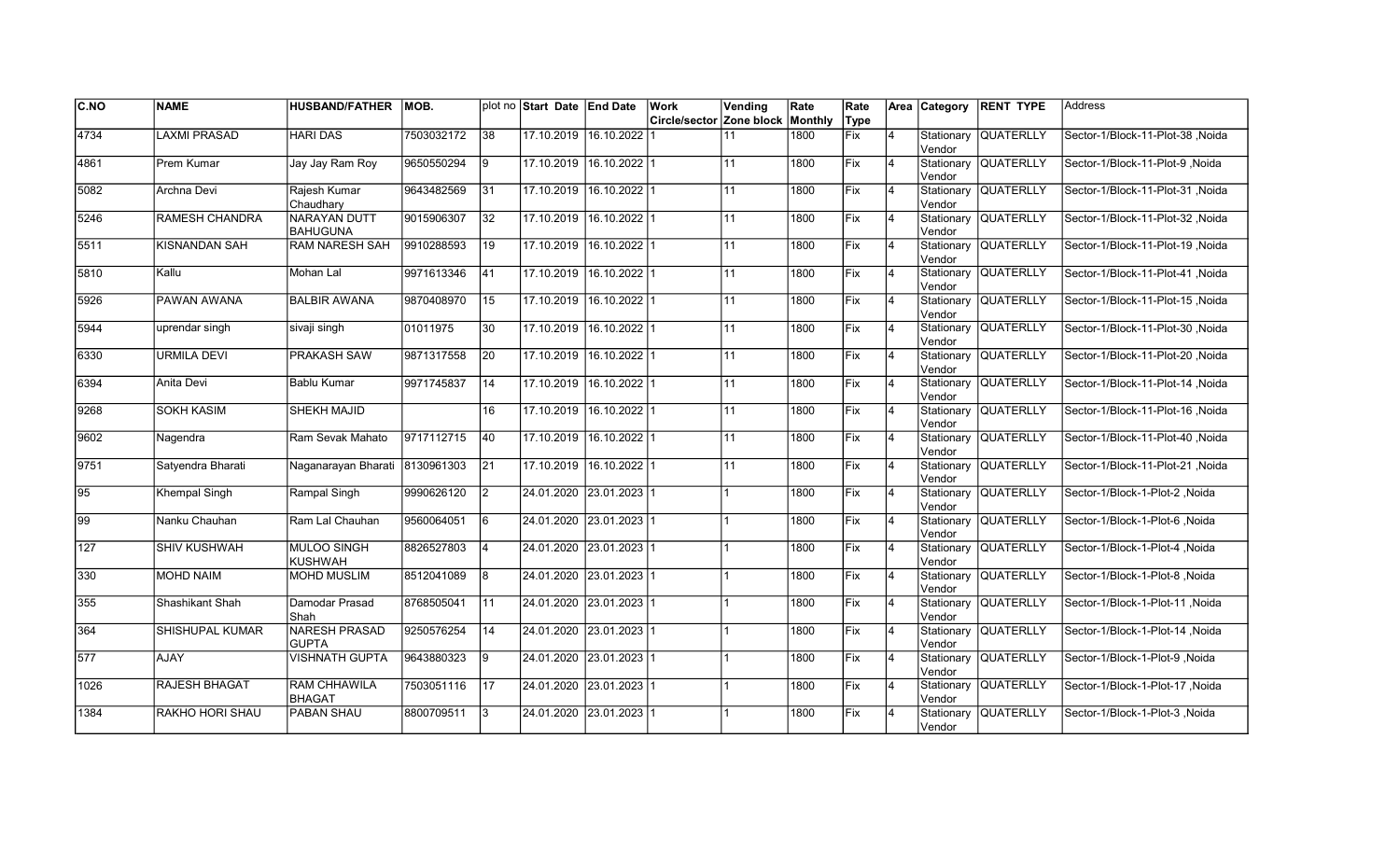| C.NO          | <b>NAME</b>                               | <b>HUSBAND/FATHER</b>                  | IMOB.      |                 | plot no Start Date End Date | Work                                    | Vending        | Rate | Rate |                |                      | Area Category RENT TYPE | <b>Address</b>                  |
|---------------|-------------------------------------------|----------------------------------------|------------|-----------------|-----------------------------|-----------------------------------------|----------------|------|------|----------------|----------------------|-------------------------|---------------------------------|
|               |                                           |                                        |            |                 |                             | <b>Circle/sector Zone block Monthly</b> |                |      | Type |                |                      |                         |                                 |
| 2530          | Satydev                                   | Ramgopal                               | 9953796841 |                 | 24.01.2020 23.01.2023       |                                         |                | 1800 | Fix  | $\overline{4}$ | Vendor               | Stationary QUATERLLY    | Sector-1/Block-1-Plot-1, Noida  |
| 2656          | <b>SUPHIYAN</b>                           | <b>MOHD JAKI</b>                       | 9718527194 | 13              | 24.01.2020 23.01.2023 1     |                                         |                | 1800 | Fix  | 14             | Vendor               | Stationary QUATERLLY    | Sector-1/Block-1-Plot-13, Noida |
| 2935          | <b>LAKSHMAN SETH</b>                      | <b>BAIJ NATH SETH</b>                  | 9717804124 | $\overline{15}$ | 24.01.2020 23.01.2023 1     |                                         |                | 1800 | Fix  | 14             | Vendor               | Stationary QUATERLLY    | Sector-1/Block-1-Plot-15 Noida  |
| 3497          | <b>Harpal Singh</b>                       | <b>Badam Singh</b>                     | 9891275470 | 5               | 24.01.2020 23.01.2023 1     |                                         |                | 1800 | Fix  | 14             | Vendor               | Stationary QUATERLLY    | Sector-1/Block-1-Plot-5, Noida  |
| 3667          | <b>KRISHANPAL SINGH</b><br><b>CHAUHAN</b> | <b>MAHAVIR SINGH</b><br><b>CHAUHAN</b> |            | 16              | 24.01.2020 23.01.2023 1     |                                         |                | 1800 | Fix  | $\overline{4}$ | Vendor               | Stationary QUATERLLY    | Sector-1/Block-1-Plot-16, Noida |
| 4127          | Suraj Yadav                               | Ram Prasad Yadav                       | 9910806321 |                 | 24.01.2020 23.01.2023 1     |                                         |                | 1800 | Fix  | $\overline{4}$ | Vendor               | Stationary QUATERLLY    | Sector-1/Block-1-Plot-7, Noida  |
| 5641          | <b>GAURI SHANKAR</b><br><b>PASWAN</b>     | <b>DHODHAYI</b><br><b>PASWAN</b>       | 9711876343 | 10              | 24.01.2020 23.01.2023 1     |                                         |                | 1800 | Fix  | $\overline{4}$ | Vendor               | Stationary QUATERLLY    | Sector-1/Block-1-Plot-10, Noida |
| 9682          | <b>CHANDRAPAL SINGH</b>                   | <b>BALVEER SINGH</b>                   | 789552834  | 12              | 24.01.2020 23.01.2023 1     |                                         |                | 1800 | Fix  | $\overline{4}$ | Vendor               | Stationary QUATERLLY    | Noida Sector-1/Block-1-Plot-12  |
| 298           | Ravi Thakur                               | Gaya Thakur                            | 8585917462 | 12              | 24.01.2020  23.01.2023  1   |                                         | $\mathcal{D}$  | 1800 | Fix  | $\overline{4}$ | Vendor               | Stationary QUATERLLY    | Sector-1/Block-2-Plot-12, Noida |
| 328           | PAWAN KUMAR YADAV SIYARAM YADAV           |                                        | 7761917219 | 23              | 24.01.2020 23.01.2023 1     |                                         | $\mathfrak{p}$ | 1800 | Fix  | 4              | Vendor               | Stationary QUATERLLY    | Sector-1/Block-2-Plot-23, Noida |
| 987           | <b>RADHEY SHYAM</b><br><b>THAKUR</b>      | <b>KAMAL NARYAN</b><br><b>THAKUR</b>   | 8010918131 | 14              | 24.01.2020 23.01.2023 1     |                                         | $\mathcal{P}$  | 1800 | Fix  | 4              | Vendor               | Stationary QUATERLLY    | Sector-1/Block-2-Plot-14, Noida |
| $\sqrt{998}$  | PUNEETA MISHRA                            | <b>MAHESH PRASAD</b><br><b>MISHRA</b>  | 9650171025 | 22              | 24.01.2020 23.01.2023 1     |                                         | $\mathcal{P}$  | 1800 | Fix  | 14             | Vendor               | Stationary QUATERLLY    | Sector-1/Block-2-Plot-22, Noida |
| 1065          | Sonu Jaswal                               | Bhuvaneshwar                           | 7701902652 | 11              | 24.01.2020 23.01.2023 1     |                                         | $\mathfrak{p}$ | 1800 | Fix  | 14             | Vendor               | Stationary QUATERLLY    | Sector-1/Block-2-Plot-11, Noida |
| 1195          | <b>GANESH KUMAR</b>                       | <b>RAMJEE MEHTO</b>                    | 9910025009 | 8               | 24.01.2020 23.01.2023 1     |                                         | $\mathfrak{p}$ | 1800 | Fix  | $\overline{4}$ | Vendor               | Stationary QUATERLLY    | Sector-1/Block-2-Plot-8, Noida  |
| 1610          | Lalaram                                   | Prabhu                                 | 7289005360 | $\overline{24}$ | 24.01.2020 23.01.2023 1     |                                         | $\mathcal{P}$  | 1800 | Fix  | $\overline{4}$ | Vendor               | Stationary QUATERLLY    | Sector-1/Block-2-Plot-24, Noida |
| $\sqrt{2113}$ | Ashok Kumar Yadav                         | Mokhann Lal Yadav                      | 8527030545 | $\overline{17}$ | 24.01.2020 23.01.2023 1     |                                         | $\mathfrak{p}$ | 1800 | Fix  | 14             | Vendor               | Stationary QUATERLLY    | Sector-1/Block-2-Plot-17, Noida |
| 2476          | <b>SANTOSH KUMAR</b>                      | <b>GIRJ SANKAR</b><br><b>PANDAY</b>    | 9910640183 | 5               | 24.01.2020 23.01.2023 1     |                                         | $\mathfrak{p}$ | 1800 | Fix  | 14             | Vendor               | Stationary QUATERLLY    | Sector-1/Block-2-Plot-5, Noida  |
| 2750          | <b>KHEM SINGH</b>                         | MEGH SHYAM                             | 9810737746 | 21              | 24.01.2020 23.01.2023 1     |                                         | $\mathfrak{p}$ | 1800 | Fix  | $\overline{4}$ | Vendor               | Stationary QUATERLLY    | Noida Sector-1/Block-2-Plot-21  |
| 2765          | Kafeel Ahmad                              | Ali Hasan                              | 9873119597 | 19              | 24.01.2020 23.01.2023 1     |                                         | $\mathcal{P}$  | 1800 | Fix  | $\overline{4}$ | Vendor               | Stationary QUATERLLY    | Sector-1/Block-2-Plot-9, Noida  |
| 3637          | <b>INDERJEET</b>                          | <b>ANAND SINGH</b>                     | 8826468198 | 26              | 24.01.2020 23.01.2023 1     |                                         | $\mathcal{P}$  | 1800 | Fix  | 4              | Vendor               | Stationary QUATERLLY    | Sector-1/Block-2-Plot-26, Noida |
| 3663          | Jisan Ahmad                               | Md Jamrul Hak                          | 8130861315 | 19              | 24.01.2020 23.01.2023 1     |                                         | $\mathfrak{p}$ | 1800 | Fix  | 14             | Vendor               | Stationary QUATERLLY    | Sector-1/Block-2-Plot-19, Noida |
| 3663          | <b>JISAN AHMAD</b>                        | <b>MD JAMRUL</b>                       | 8130861315 | 5               | 24.01.2020 23.01.2023 1     |                                         | $\mathcal{P}$  | 1800 | Fix  | $\overline{4}$ | Stationary<br>Vendor | <b>QUATERLLY</b>        | Sector-1/Block-2-Plot-5, Noida  |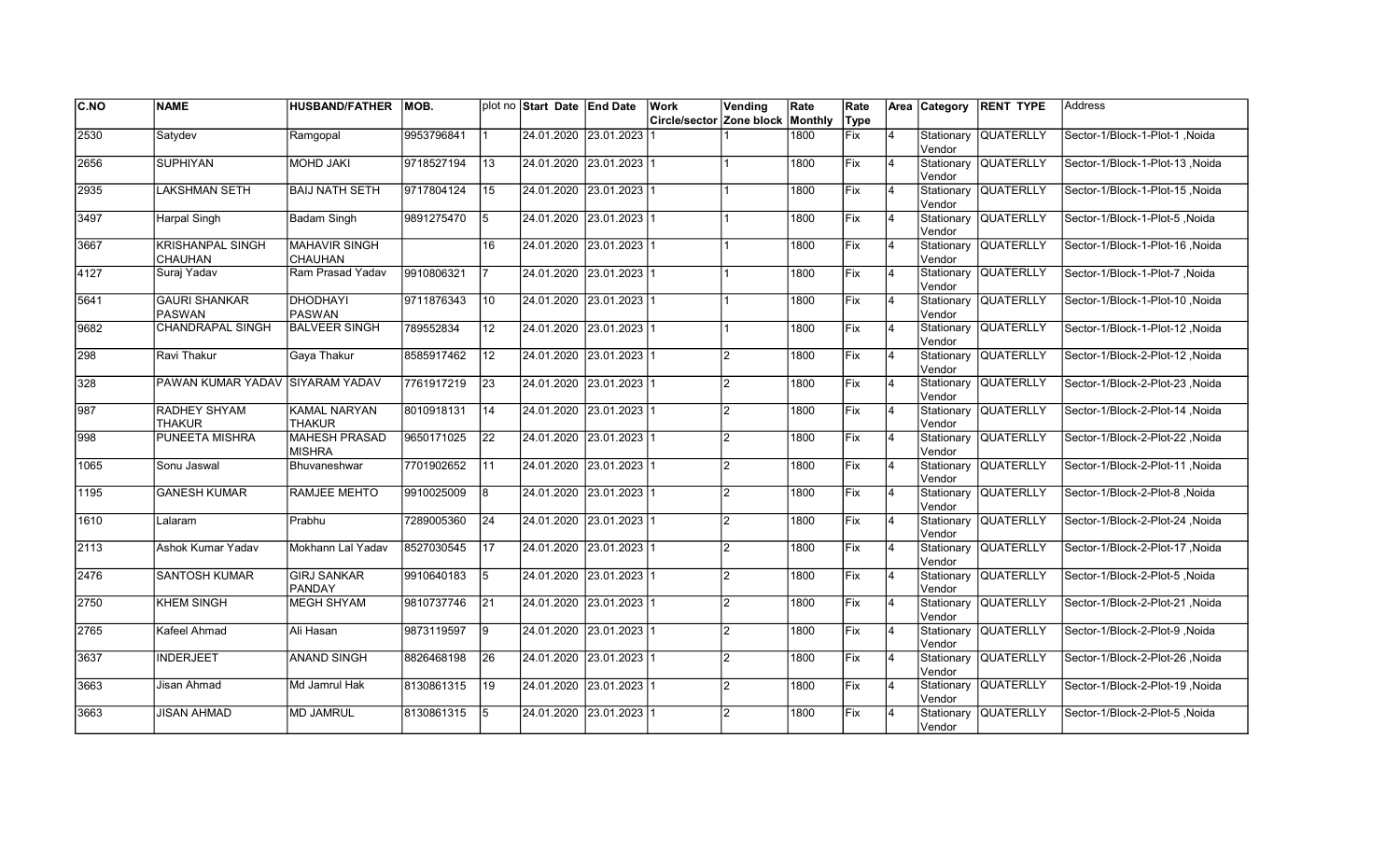| <b>C.NO</b>     | <b>NAME</b>                               | <b>HUSBAND/FATHER</b>               | IMOB.      |                 | plot no Start Date End Date | Work                                    | Vending        | Rate | Rate       |                |                      | Area Category RENT TYPE | <b>Address</b>                        |
|-----------------|-------------------------------------------|-------------------------------------|------------|-----------------|-----------------------------|-----------------------------------------|----------------|------|------------|----------------|----------------------|-------------------------|---------------------------------------|
|                 |                                           |                                     |            |                 |                             | <b>Circle/sector Zone block Monthly</b> |                |      | Type       |                |                      |                         |                                       |
| 3688            | <b>ARUN SAH</b>                           | <b>KUSHUM SAH</b>                   | 9818245506 | 10              | 24.01.2020 23.01.2023       |                                         |                | 1800 | Fix        | $\overline{4}$ | Vendor               | Stationary QUATERLLY    | Noida Sector-1/Block-2-Plot-10        |
| 5122            | Preeti Devi                               | RadheShyam Thakur                   | 8010918131 | 13              | 24.01.2020 23.01.2023 1     |                                         |                | 1800 | Fix        | 14             | Vendor               | Stationary QUATERLLY    | Sector-1/Block-2-Plot-13, Noida       |
| 5233            | KISHORE SINGH<br>CHILWAL                  | <b>LATE SHER SINGH</b>              | 7217725610 | I2              | 24.01.2020 23.01.2023 1     |                                         | $\mathfrak{p}$ | 1800 | Fix        | $\overline{4}$ | Vendor               | Stationary QUATERLLY    | Sector-1/Block-2-Plot-2 .Noida        |
| 5305            | Manish Kumar                              | Subhash Ravidas                     | 9625453842 | 18              | 24.01.2020 23.01.2023 1     |                                         | $\overline{2}$ | 1800 | Fix        | 14             | Vendor               | Stationary QUATERLLY    | Sector-1/Block-2-Plot-18, Noida       |
| 5349            | Usha Devi                                 | Jay Gopal Prasad                    | 0000000000 | l3              | 24.01.2020 23.01.2023 1     |                                         | 2              | 1800 | Fix        | $\overline{4}$ | Vendor               | Stationary QUATERLLY    | Sector-1/Block-2-Plot-3, Noida        |
| 5911            | <b>BHUPENDAR GAUR</b>                     | <b>KUBAR GOR</b>                    | 9868761585 | 15              | 24.01.2020 23.01.2023 1     |                                         | $\mathfrak{p}$ | 1800 | Fix        | $\overline{4}$ | Vendor               | Stationary QUATERLLY    | Sector-1/Block-2-Plot-15, Noida       |
| 5911            | <b>BHUPENDER GAUR</b>                     | <b>KUBER GAUR</b>                   | 9868761585 | 19              | 24.01.2020 23.01.2023 1     |                                         | $\mathcal{P}$  | 1800 | Fix        | $\overline{4}$ | Vendor               | Stationary QUATERLLY    | Noida Sector-1/Block-2-Plot-19, Noida |
| 6321            | <b>ARVIND SINGH</b>                       | <b>BHISHMACHARY</b><br>SINGH        | 9540567264 | 20              | 24.01.2020 23.01.2023 1     |                                         | $\mathcal{P}$  | 1800 | Fix        | $\overline{4}$ | Vendor               | Stationary QUATERLLY    | Noida Sector-1/Block-2-Plot-20        |
| 6778            | farjana                                   | danish                              | 9927588026 |                 | 24.01.2020 23.01.2023 1     |                                         | $\mathcal{P}$  | 1800 | Fix        | $\overline{4}$ | Vendor               | Stationary QUATERLLY    | Sector-1/Block-2-Plot-1, Noida        |
| 9449            | <b>BANARASI</b>                           | <b>MAMANCHANDR</b>                  | 8178279363 |                 | 24.01.2020 23.01.2023 1     |                                         | $\mathfrak{p}$ | 1800 | Fix        | $\overline{4}$ | Vendor               | Stationary QUATERLLY    | Sector-1/Block-2-Plot-7, Noida        |
| 9658            | <b>KESARA DEVI</b>                        | <b>VIJAY KUMAR</b>                  | 844733376  |                 | 24.01.2020 23.01.2023 1     |                                         | $\mathcal{P}$  | 1800 | Fix        | 14             | Vendor               | Stationary QUATERLLY    | Sector-1/Block-2-Plot-4, Noida        |
| $\overline{96}$ | Ram Pal Singh                             | Malkhan Singh                       | 9953582787 | 44              | 24.01.2020 23.01.2023 1     |                                         | $\mathcal{P}$  | 1800 | Fix        | 14             | Vendor               | Stationary QUATERLLY    | Sector-1/Block-2-Plot-44, Noida       |
| 407             | Khemkaran                                 | Ramautar                            | 9877395971 | 38              | 24.01.2020 23.01.2023 1     |                                         | $\mathfrak{p}$ | 1800 | Fix        | 14             | Vendor               | Stationary QUATERLLY    | Sector-1/Block-2-Plot-38, Noida       |
| 715             | <b>VIJAY KUMAR</b>                        | <b>BHILKU</b>                       | 9540047907 | 34              | 24.01.2020 23.01.2023 1     |                                         | $\mathfrak{p}$ | 1800 | Fix        | $\overline{4}$ | Vendor               | Stationary QUATERLLY    | Sector-1/Block-2-Plot-34, Noida       |
| 796             | <b>DHEERENDRA KUMAR</b><br><b>KASHYAP</b> | DAYANATH<br><b>KASHYAP</b>          | 9717407289 | $\overline{36}$ | 24.01.2020 23.01.2023 1     |                                         | $\mathcal{P}$  | 1800 | Fix        | 14             | Vendor               | Stationary QUATERLLY    | Noida Sector-1/Block-2-Plot-36        |
| 848             | <b>RAMESH CHAND</b><br><b>SHARMA</b>      | <b>RAM SWAROOP</b><br><b>SHARMA</b> | 7838563143 | 43              | 24.01.2020 23.01.2023 1     |                                         | $\mathfrak{p}$ | 1800 | Fix        | 14             | Vendor               | Stationary QUATERLLY    | Sector-1/Block-2-Plot-43, Noida       |
| 982             | <b>GANGA PRASAD</b><br>YADAV              | RAMDEV YADAV                        | 9650891070 | 26              | 24.01.2020 23.01.2023 1     |                                         | $\mathfrak{p}$ | 1800 | Fix        | <b>4</b>       | Vendor               | Stationary QUATERLLY    | Sector-1/Block-2-Plot-26, Noida       |
| 1468            | <b>SHAKILA BEGUM</b>                      | <b>MD NOOR HASSAN</b>               | 8130480687 | 39              | 24.01.2020 23.01.2023 1     |                                         | $\mathcal{P}$  | 1800 | <b>Fix</b> | $\overline{4}$ | Vendor               | Stationary QUATERLLY    | Noida Sector-1/Block-2-Plot-39        |
| 1874            | <b>LALO PODDAR</b>                        | <b>TUNA PODDAR</b>                  | 9871490611 | 29              | 24.01.2020 23.01.2023 1     |                                         | $\mathcal{P}$  | 1800 | Fix        | $\overline{4}$ | Vendor               | Stationary QUATERLLY    | Noida Sector-1/Block-2-Plot-29        |
| 1967            | <b>DINESH GUPTA</b>                       | <b>PREM CHAND</b>                   | 9650439825 | $\overline{25}$ | 24.01.2020 23.01.2023 1     |                                         | $\mathcal{P}$  | 1800 | Fix        | 4              | Vendor               | Stationary QUATERLLY    | Sector-1/Block-2-Plot-25, Noida       |
| 2003            | Vikash Gupta                              | Dinesh Gupta                        | 9650439825 | 40              | 24.01.2020 23.01.2023 1     |                                         | $\mathfrak{p}$ | 1800 | Fix        | 14             | Vendor               | Stationary QUATERLLY    | Sector-1/Block-2-Plot-40, Noida       |
| 2071            | VINOD YADAV                               | RAM DEV YADAV                       | 9667884358 | 35              | 24.01.2020 23.01.2023 1     |                                         | $\mathcal{P}$  | 1800 | Fix        |                | Stationary<br>Vendor | <b>QUATERLLY</b>        | Sector-1/Block-2-Plot-35, Noida       |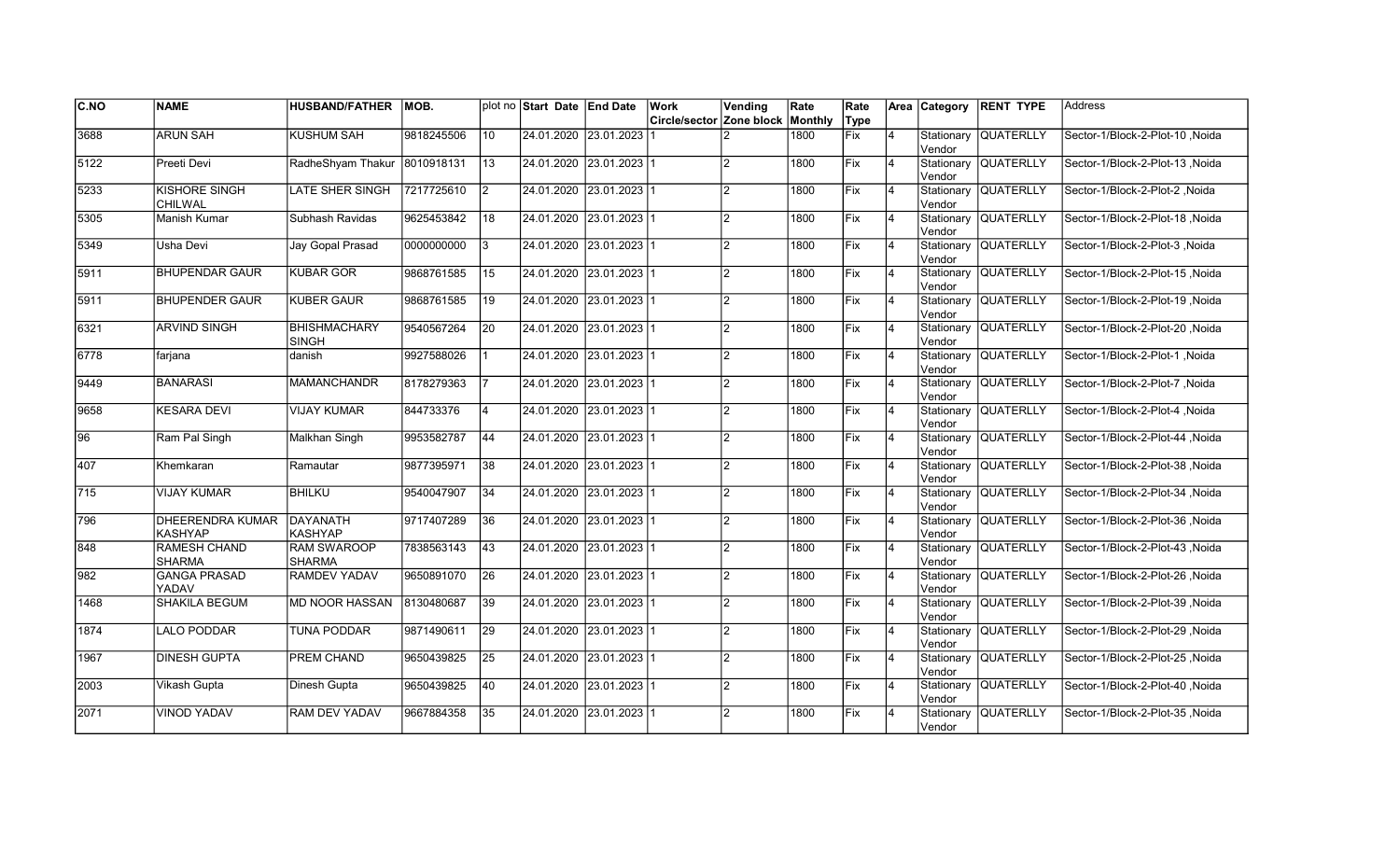| C.NO             | <b>NAME</b>                                 | <b>HUSBAND/FATHER</b>               | MOB.       |                 | plot no Start Date End Date |                         | Work                     | Vending                 | Rate    | Rate        |                | <b>Area</b> Category | <b>RENT TYPE</b>     | <b>Address</b>                  |
|------------------|---------------------------------------------|-------------------------------------|------------|-----------------|-----------------------------|-------------------------|--------------------------|-------------------------|---------|-------------|----------------|----------------------|----------------------|---------------------------------|
|                  |                                             |                                     |            |                 |                             |                         | Circle/sector Zone block |                         | Monthly | Type        |                |                      |                      |                                 |
| 3088             | <b>SHAMBHU SHAH</b>                         | <b>SATYA NARYAN</b><br><b>SHAH</b>  | 9069739173 | $\overline{42}$ | 24.01.2020 23.01.2023       |                         |                          |                         | 1800    | Fix         | 4              | Stationary<br>Vendor | <b>QUATERLLY</b>     | Sector-1/Block-2-Plot-42, Noida |
| 3310             | <b>DINESH CHAND</b><br><b>SHARMA</b>        | <b>BAHORI LAL</b><br><b>SAHRMA</b>  | 9818214803 | 30              | 24.01.2020 23.01.2023 1     |                         |                          | $\overline{2}$          | 1800    | Fix         | $\overline{4}$ | Vendor               | Stationary QUATERLLY | Sector-1/Block-2-Plot-30, Noida |
| 3578             | <b>SEEMA DEVI</b>                           | <b>SHARANVEER</b><br>KASHYAP        | 9990082761 | 37              | 24.01.2020 23.01.2023 1     |                         |                          | $\overline{2}$          | 1800    | <b>IFix</b> | 4              | Vendor               | Stationary QUATERLLY | Sector-1/Block-2-Plot-37, Noida |
| 3993             | AFTAB AHMAD KHAN                            | MOHD AHMAD<br><b>KHAN</b>           | 9971346837 | 28              | 24.01.2020 23.01.2023 1     |                         |                          | $\overline{2}$          | 1800    | Fix         | 4              | Vendor               | Stationary QUATERLLY | Sector-1/Block-2-Plot-28 .Noida |
| 4107             | <b>DHANSHYAM</b>                            | <b>SURAJ RAM</b>                    | 8979657679 | 33              |                             | 24.01.2020 23.01.2023 1 |                          | $\overline{2}$          | 1800    | Fix         | $\overline{4}$ | Vendor               | Stationary QUATERLLY | Sector-1/Block-2-Plot-33, Noida |
| 4641             | Dinesh Mandal                               | Lakkhi Mandal                       | 8586861180 | $\overline{27}$ |                             | 24.01.2020 23.01.2023 1 |                          | $\overline{2}$          | 1800    | Fix         | $\overline{4}$ | Vendor               | Stationary QUATERLLY | Sector-1/Block-2-Plot-27, Noida |
| 6067             | <b>ANCHAL SAINI</b>                         | <b>RAMESH SINGH</b><br><b>SAINI</b> | 8802196455 | 41              | 24.01.2020 23.01.2023 1     |                         |                          | $\overline{2}$          | 1800    | Fix         | 4              | Vendor               | Stationary QUATERLLY | Sector-1/Block-2-Plot-41, Noida |
| 6143             | <b>ARJUN SAH</b>                            | <b>KUSUM SAH</b>                    | 8587855894 | 31              | 24.01.2020 23.01.2023 1     |                         |                          | 2                       | 1800    | Fix         | 4              | Vendor               | Stationary QUATERLLY | Sector-1/Block-2-Plot-31, Noida |
| 6369             | KISHAN DEV GUPTA                            | <b>KASHI NATH GUPTA 9999999999</b>  |            | 45              |                             | 24.01.2020 23.01.2023 1 |                          | $\overline{2}$          | 1800    | Fix         | $\overline{4}$ | Stationary<br>Vendor | <b>QUATERLLY</b>     | Sector-1/Block-2-Plot-45, Noida |
| $\overline{14}$  | <b>VIJAY TIWARI</b>                         | <b>HARENDRA TIWARI</b>              | 8130166761 | 3               |                             | 24.01.2020 23.01.2023 1 |                          |                         | 1800    | Fix         | 4              | Stationary<br>Vendor | QUATERLLY            | Sector-1/Block-4-Plot-3, Noida  |
| 494              | <b>WAKIL RAI</b>                            | <b>DAROGA RAI</b>                   | 9821058435 | $\overline{2}$  |                             | 24.01.2020 23.01.2023 1 |                          |                         | 1800    | Fix         | 4              | Vendor               | Stationary QUATERLLY | Sector-1/Block-4-Plot-2, Noida  |
| 813              | MANOJ CHAUDHARY                             | SUNDEVRI<br><b>CHAUDHARY</b>        | 8527359621 | 8               | 24.01.2020 23.01.2023 1     |                         |                          |                         | 1800    | Fix         | 4              | Vendor               | Stationary QUATERLLY | Sector-1/Block-4-Plot-8, Noida  |
| 1193             | Chun Chun Kumar                             | <b>RAMVINAY SINGH</b>               | 7982442553 | <b>4</b>        |                             | 24.01.2020 23.01.2023 1 |                          |                         | 1800    | Fix         | $\overline{4}$ | Stationary<br>Vendor | <b>QUATERLLY</b>     | Sector-1/Block-4-Plot-4, Noida  |
| 1914             | <b>SURESH YADAV</b>                         | NANKOO YADAV                        | 9971356974 | $\mathbf{1}$    |                             | 24.01.2020 23.01.2023 1 |                          |                         | 1800    | Fix         | $\overline{4}$ | Stationary<br>Vendor | <b>QUATERLLY</b>     | Sector-1/Block-4-Plot-1, Noida  |
| 2000             | <b>DHARM PAL</b>                            | <b>RAM PRASAD</b>                   | 8860303008 | 5               |                             | 24.01.2020 23.01.2023 1 |                          |                         | 1800    | Fix         | 4              | Vendor               | Stationary QUATERLLY | Sector-1/Block-4-Plot-5, Noida  |
| 5185             | <b>MANOJ KUMAR</b>                          | <b>ATVEER SINGH</b>                 | 7053510596 | 6               | 24.01.2020 23.01.2023 1     |                         |                          | $\overline{\mathbf{A}}$ | 1800    | <b>Fix</b>  | 4              | Vendor               | Stationary QUATERLLY | Sector-1/Block-4-Plot-6, Noida  |
| 5710             | SHOBHIT KUMAR                               | SHYAMVEER SINGH 8800764676          |            | 10              | 24.01.2020 23.01.2023 1     |                         |                          | $\overline{A}$          | 1800    | Fix         | 4              | Vendor               | Stationary QUATERLLY | Sector-1/Block-4-Plot-10, Noida |
| $\sqrt{5712}$    | <b>MANU KUMAR</b>                           | <b>SHYAM VEER</b><br><b>SINGH</b>   | 9410000517 | 111             |                             | 24.01.2020 23.01.2023 1 |                          |                         | 1800    | lFix        | $\overline{4}$ | Stationary<br>Vendor | <b>QUATERLLY</b>     | Sector-1/Block-4-Plot-11, Noida |
| 9461             | <b>BHARAT SINGH</b>                         | SHANKAR                             | 9643870395 | $\overline{7}$  | 24.01.2020                  | $23.01.2023$ 1          |                          |                         | 1800    | Fix         | 4              | Stationary<br>Vendor | QUATERLLY            | Sector-1/Block-4-Plot-7, Noida  |
| 9634             | <b>TARA KANT JHA</b>                        | SHATRUGHNA JHA                      | 9821613923 | 9               | 24.01.2020 23.01.2023 1     |                         |                          | 4                       | 1800    | Fix         | 4              | Vendor               | Stationary QUATERLLY | Sector-1/Block-4-Plot-9, Noida  |
| $\overline{143}$ | <b>RAJESH KUMAR</b>                         | <b>MUNNU SINGH</b>                  | 9458824860 | $\overline{2}$  | 24.01.2020 23.01.2023 1     |                         |                          | 5                       | 1800    | Fix         | 4              | Vendor               | Stationary QUATERLLY | Sector-1/Block-5-Plot-2, Noida  |
| 162              | CHANDRAPAL SHARMA SWAROOP SHARMA 9811346372 |                                     |            | 34              |                             | 24.01.2020 23.01.2023 1 |                          | 5                       | 1800    | Fix         | 4              | Vendor               | Stationary QUATERLLY | Sector-1/Block-5-Plot-34, Noida |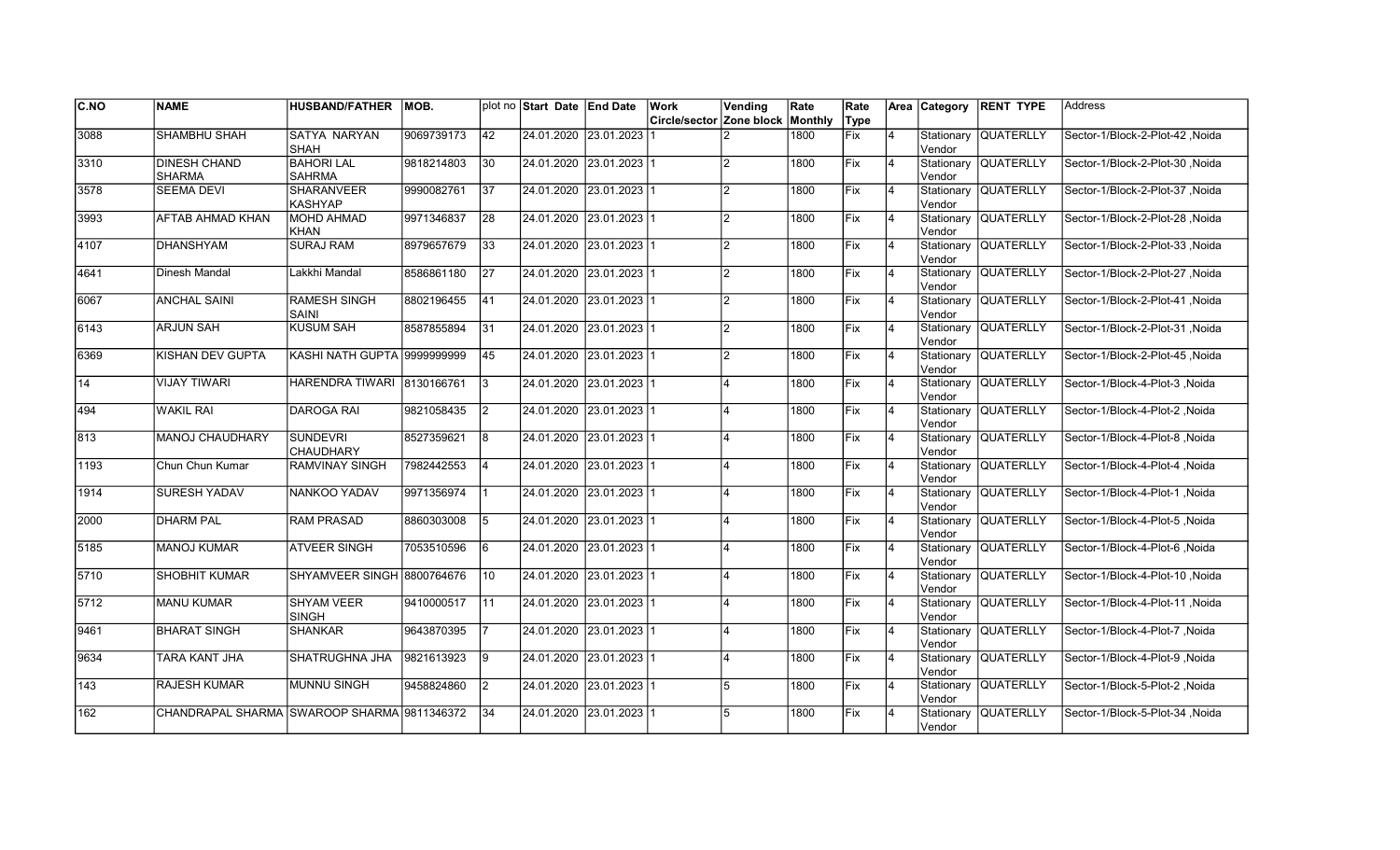| <b>C.NO</b>  | <b>NAME</b>           | <b>HUSBAND/FATHER</b>                 | MOB.       |                 | plot no Start Date End Date | Work                                    | Vending | Rate | Rate |                | Area Category         | <b>RENT TYPE</b>     | Address                          |
|--------------|-----------------------|---------------------------------------|------------|-----------------|-----------------------------|-----------------------------------------|---------|------|------|----------------|-----------------------|----------------------|----------------------------------|
|              |                       |                                       |            |                 |                             | <b>Circle/sector Zone block Monthly</b> |         |      | Type |                |                       |                      |                                  |
| $\sqrt{216}$ | Zubair                | Ashfak                                | 8285861632 | 37              | 24.01.2020 23.01.2023       |                                         |         | 1800 | Fix  | 4              | Stationary<br>Vendor  | <b>QUATERLLY</b>     | Sector-1/Block-5-Plot-37 ,Noida  |
| 454          | <b>GUDDU KUMAR</b>    | <b>DILEEP SHAH</b>                    | 8385156646 | 28              | 24.01.2020 23.01.2023 1     |                                         | 5       | 1800 | Fix  | $\overline{4}$ | Vendor                | Stationary QUATERLLY | Sector-1/Block-5-Plot-28, Noida  |
| 576          | <b>RAHUL KUMAR</b>    | <b>BALESHWAR SAH</b>                  | 9971474643 | 30              | 24.01.2020 23.01.2023 1     |                                         | 5       | 1800 | Fix  | $\overline{4}$ | Vendor                | Stationary QUATERLLY | Sector-1/Block-5-Plot-30 Noida   |
| 631          | Nanhe Lal Gupta       | Jhmman Lal Gupta                      | 9911811334 | $\overline{27}$ | 24.01.2020 23.01.2023 1     |                                         | 5       | 1800 | Fix  | $\overline{4}$ | Vendor                | Stationary QUATERLLY | Sector-1/Block-5-Plot-27, Noida  |
| 944          | <b>INDRAKALA DEVI</b> | <b>BALESHWAR</b><br><b>SHARMA</b>     | 9971201259 | 5               | 24.01.2020 23.01.2023 1     |                                         | 5       | 1800 | Fix  | $\overline{4}$ | Vendor                | Stationary QUATERLLY | Sector-1/Block-5-Plot-5, Noida   |
| 1527         | <b>RAMAN MISHRA</b>   | <b>DEV KRISHNA</b><br><b>MISHRA</b>   | 9718482514 | 42              | 24.01.2020 23.01.2023 1     |                                         | 5       | 1800 | Fix  | $\overline{4}$ | Stationary<br>lVendor | <b>QUATERLLY</b>     | Sector-1/Block-5-Plot-42, Noida  |
| 1583         | Shiv Pratap           | Ram Nath                              | 8882823489 | 47              | 24.01.2020 23.01.2023 1     |                                         | 5       | 1800 | Fix  | $\overline{4}$ | Vendor                | Stationary QUATERLLY | Sector-1/Block-5-Plot-47 , Noida |
| 1683         | <b>KRISHNA PRASAD</b> | <b>DEVENDRA</b><br><b>PRASAD</b>      | 9711872457 | 66              | 24.01.2020 23.01.2023 1     |                                         | 5       | 1800 | Fix  | $\overline{4}$ | Vendor                | Stationary QUATERLLY | Sector-1/Block-5-Plot-66, Noida  |
| 1857         | <b>SUKMARI KUMARI</b> | <b>MAHENDR</b>                        | 9818478454 | 53              | 24.01.2020 23.01.2023 1     |                                         | 5       | 1800 | Fix  | $\overline{4}$ | Vendor                | Stationary QUATERLLY | Sector-1/Block-5-Plot-53, Noida  |
| 1897         | <b>GAURAV</b>         | <b>GIREESH CHANDR</b><br><b>GUPTA</b> | 8920962207 | 49              | 24.01.2020 23.01.2023 1     |                                         | 5       | 1800 | Fix  | $\overline{4}$ | Vendor                | Stationary QUATERLLY | Sector-1/Block-5-Plot-49, Noida  |
| 1950         | <b>KULDEEP GARG</b>   | <b>SHIV KUMAR GARG</b>                | 9999709517 | $\overline{31}$ | 24.01.2020 23.01.2023 1     |                                         | 5       | 1800 | Fix  | 4              | Vendor                | Stationary QUATERLLY | Sector-1/Block-5-Plot-31, Noida  |
| 2033         | Madan Shah            | Hoti Chand Shah                       | 9599510213 | 44              | 24.01.2020 23.01.2023 1     |                                         | 15      | 1800 | Fix  | 4              | Vendor                | Stationary QUATERLLY | Sector-1/Block-5-Plot-44, Noida  |
| 2128         | Jawahar Lal Sah       | Paras sah                             | 9818549328 | 24              | 24.01.2020 23.01.2023 1     |                                         | 5       | 1800 | Fix  | $\overline{4}$ | Vendor                | Stationary QUATERLLY | Sector-1/Block-5-Plot-24, Noida  |
| 2354         | Arun Singh            | Brij Kishore Singh                    | 9971256053 | 64              | 24.01.2020 23.01.2023 1     |                                         | 5       | 1800 | Fix  | $\overline{4}$ | lVendor               | Stationary QUATERLLY | Sector-1/Block-5-Plot-64, Noida  |
| 2538         | <b>RAMRATAN GUPTA</b> | <b>KAILAS SHAH</b>                    | 9716231212 | 59              | 24.01.2020 23.01.2023 1     |                                         | 5       | 1800 | Fix  | $\overline{4}$ | Vendor                | Stationary QUATERLLY | Sector-1/Block-5-Plot-59, Noida  |
| 2569         | Pankaj Kumar Gupta    | Rajesh Kumar Gupta                    | 8920027035 | 68              | 24.01.2020 23.01.2023 1     |                                         | 5       | 1800 | Fix  | 4              | Vendor                | Stationary QUATERLLY | Sector-1/Block-5-Plot-68, Noida  |
| 2613         | Rajesh Sah            | Kameshwri Sah                         | 9958707690 | 65              | 24.01.2020 23.01.2023 1     |                                         | 5       | 1800 | Fix  | 4              | Vendor                | Stationary QUATERLLY | Sector-1/Block-5-Plot-65, Noida  |
| 2628         | RAM SEWAK KASHYAP     | JAGDISH KASHYAP                       | 9354720399 | <b>21</b>       | 24.01.2020 23.01.2023 1     |                                         | 5       | 1800 | Fix  | 4              | Stationary<br>Vendor  | <b>QUATERLLY</b>     | Sector-1/Block-5-Plot-21 , Noida |
| 2629         | <b>SATISH</b>         | JUKHAN                                | 9319437756 | 12              | 24.01.2020 23.01.2023 1     |                                         | 5       | 1800 | Fix  | $\overline{4}$ | Stationary<br>Vendor  | <b>QUATERLLY</b>     | Sector-1/Block-5-Plot-12, Noida  |
| 2648         | Ajmer Singh           | Matre Lal                             | 7042246759 |                 | 24.01.2020 23.01.2023 1     |                                         | 5       | 1800 | Fix  | $\overline{4}$ | Vendor                | Stationary QUATERLLY | Sector-1/Block-5-Plot-7, Noida   |
| 2761         | <b>OMPRAKESH</b>      | <b>KHACHEDA SINGH</b>                 | 7503116559 | 15              | 24.01.2020 23.01.2023 1     |                                         | 5       | 1800 | Fix  | $\overline{4}$ | Vendor                | Stationary QUATERLLY | Sector-1/Block-5-Plot-15, Noida  |
| 2863         | Sunita Devi           | Satendra Gond                         | 8586836916 | 39              | 24.01.2020 23.01.2023 1     |                                         | 5       | 1800 | Fix  | $\overline{4}$ | Stationary<br>Vendor  | <b>QUATERLLY</b>     | Sector-1/Block-5-Plot-39, Noida  |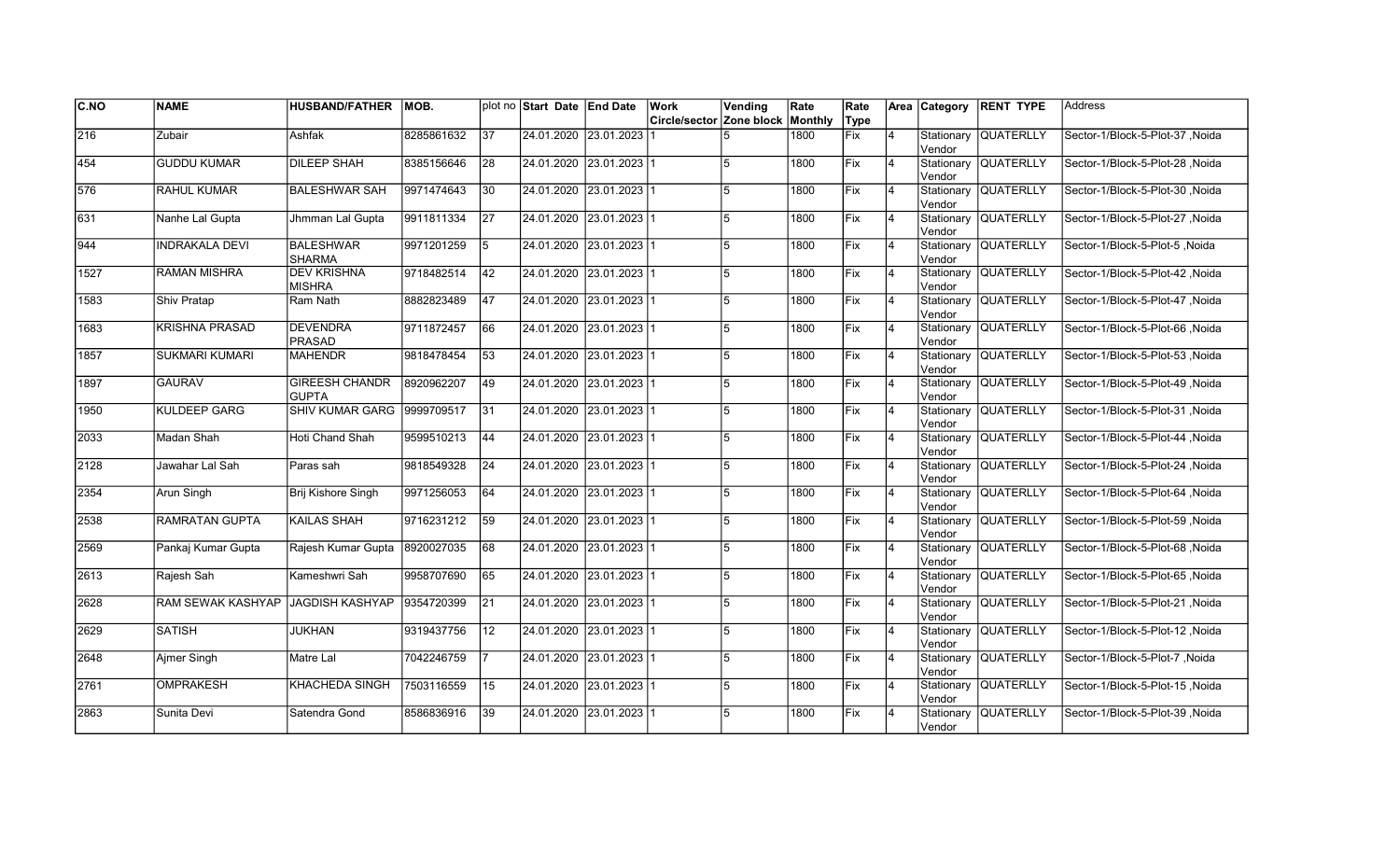| C.NO | <b>NAME</b>          | <b>HUSBAND/FATHER</b>         | MOB.       |                 | plot no Start Date End Date | Work                     | Vending        | Rate    | Rate        |                | Area Category         | <b>RENT TYPE</b>     | <b>Address</b>                   |
|------|----------------------|-------------------------------|------------|-----------------|-----------------------------|--------------------------|----------------|---------|-------------|----------------|-----------------------|----------------------|----------------------------------|
|      |                      |                               |            |                 |                             | Circle/sector Zone block |                | Monthly | Type        |                |                       |                      |                                  |
| 3045 | Shambhu Sah          | Prayag Sah                    | 8527528167 | $\overline{62}$ | 24.01.2020 23.01.2023       |                          |                | 1800    | <b>Fix</b>  | $\overline{4}$ | Stationary<br>Vendor  | <b>QUATERLLY</b>     | Sector-1/Block-5-Plot-62, Noida  |
| 3418 | <b>ARUN HALDER</b>   | <b>RANJEET HALDER</b>         | 9917406093 | 55              | 24.01.2020 23.01.2023 1     |                          | 5              | 1800    | Fix         | 4              | Vendor                | Stationary QUATERLLY | Sector-1/Block-5-Plot-55, Noida  |
| 3418 | <b>GAJLAL PASWAN</b> | bhikari lal paswan            | 9871319722 | 15              | 24.01.2020 23.01.2023 1     |                          | 15             | 1800    | <b>IFix</b> | 4              | Vendor                | Stationary QUATERLLY | Sector-1/Block-5-Plot-15 Noida   |
| 3437 | <b>HARERAM</b>       | <b>SHIV KUMAR</b>             | 9456477521 | 6               | 24.01.2020 23.01.2023 1     |                          | 5              | 1800    | Fix         | $\overline{4}$ | Vendor                | Stationary QUATERLLY | Sector-1/Block-5-Plot-6, Noida   |
| 3466 | <b>GULRAN</b>        | <b>ANWAR</b>                  | 9971737684 | 18              | 24.01.2020 23.01.2023 1     |                          | 5              | 1800    | Fix         | $\overline{4}$ | lVendor               | Stationary QUATERLLY | Sector-1/Block-5-Plot-18, Noida  |
| 3515 | <b>DURGA</b>         | <b>NARENDRA GIRI</b>          | 9718756393 | $\overline{45}$ | 24.01.2020 23.01.2023 1     |                          | $\overline{5}$ | 1800    | Fix         | $\overline{4}$ | Vendor                | Stationary QUATERLLY | Sector-1/Block-5-Plot-45, Noida  |
| 3593 | <b>MD BILAL</b>      | <b>MD AMIRUL</b>              | 9971370575 | 70              | 24.01.2020 23.01.2023 1     |                          | 5              | 1800    | Fix         | 4              | Vendor                | Stationary QUATERLLY | Sector-1/Block-5-Plot-70, Noida  |
| 3755 | <b>SHYAM BABU</b>    | <b>RAM SNEHI</b>              | 9717837216 | 46              | 24.01.2020 23.01.2023 1     |                          | 5              | 1800    | Fix         | 4              | Vendor                | Stationary QUATERLLY | Sector-1/Block-5-Plot-46, Noida  |
| 3915 | <b>GUDDI</b>         | <b>MUNNA</b>                  | 9958225353 | 13              | 24.01.2020 23.01.2023 1     |                          | 5              | 1800    | Fix         | 4              | Stationary<br>Vendor  | <b>QUATERLLY</b>     | Sector-1/Block-5-Plot-13, Noida  |
| 3969 | SANTOSH JAISWAL      | <b>MUDRIKA JAISWAL</b>        | 9811188984 | 48              | 24.01.2020 23.01.2023 1     |                          | 5              | 1800    | Fix         | $\overline{4}$ | Stationary<br>Vendor  | QUATERLLY            | Sector-1/Block-5-Plot-48, Noida  |
| 3976 | <b>SAYRA BANO</b>    | <b>LATE MD HABIB</b>          | 9910895977 | $\overline{22}$ | 24.01.2020 23.01.2023 1     |                          | 5              | 1800    | Fix         | $\overline{4}$ | Vendor                | Stationary QUATERLLY | Sector-1/Block-5-Plot-22, Noida  |
| 4016 | <b>RUNIYA DEVI</b>   | <b>SHANKAR PRASAD</b>         | 8920174875 | $\overline{38}$ | 24.01.2020 23.01.2023 1     |                          | 5              | 1800    | Fix         | $\overline{4}$ | Vendor                | Stationary QUATERLLY | Sector-1/Block-5-Plot-38, Noida  |
| 4039 | <b>DEELIP SINGH</b>  | <b>KISHUN GUPTA</b>           | 9650823920 | 15              | 24.01.2020 23.01.2023 1     |                          | 5              | 1800    | Fix         | $\overline{4}$ | Vendor                | Stationary QUATERLLY | Sector-1/Block-5-Plot-15, Noida  |
| 4044 | Saran Lal            | Bakho Lal                     | 9015723683 | 61              | 24.01.2020 23.01.2023 1     |                          | 5              | 1800    | Fix         | $\overline{4}$ | Stationary<br>lVendor | <b>QUATERLLY</b>     | Sector-1/Block-5-Plot-61, Noida  |
| 4096 | Manish Kumar Roy     | Bharat Roy                    | 9868606559 | 57              | 24.01.2020 23.01.2023 1     |                          | 5              | 1800    | Fix         | 4              | lVendor               | Stationary QUATERLLY | Sector-1/Block-5-Plot-57, Noida  |
| 4309 | <b>RAM NAVMI</b>     | VISHWNATH                     | 9731875452 | 41              | 24.01.2020 23.01.2023 1     |                          | 5              | 1800    | <b>Fix</b>  | 4              | Vendor                | Stationary QUATERLLY | Sector-1/Block-5-Plot-41 , Noida |
| 4345 | <b>RAMCHAND</b>      | SURESH CHAND                  | 7011825375 | 56              | 24.01.2020 23.01.2023 1     |                          | 5              | 1800    | Fix         | 4              | Vendor                | Stationary QUATERLLY | Sector-1/Block-5-Plot-56, Noida  |
| 4355 | <b>MANOJ KUMAR</b>   | <b>NUKAL CHAND</b>            | 8130382694 | 20              | 24.01.2020 23.01.2023 1     |                          | 5              | 1800    | <b>IFix</b> | $\overline{4}$ | Vendor                | Stationary QUATERLLY | Sector-1/Block-5-Plot-20, Noida  |
| 4688 | <b>PRASENJIT</b>     | PARESH CHAND<br><b>BARMAN</b> | 8597645595 | $\overline{25}$ | 24.01.2020 23.01.2023 1     |                          | 5              | 1800    | Fix         | 4              | Vendor                | Stationary QUATERLLY | Sector-1/Block-5-Plot-25, Noida  |
| 4705 | Charan Singh         | <b>Bhram Singh</b>            | 9560933068 | 40              | 24.01.2020 23.01.2023 1     |                          | 5              | 1800    | Fix         | $\overline{4}$ | Vendor                | Stationary QUATERLLY | Sector-1/Block-5-Plot-40, Noida  |
| 4771 | devki devi           | sunil kumar                   | 9990489028 | 23              | 24.01.2020 23.01.2023 1     |                          | 5              | 1800    | Fix         | $\overline{4}$ | Vendor                | Stationary QUATERLLY | Sector-1/Block-5-Plot-23, Noida  |
| 4781 | <b>RAJKUMAR</b>      | <b>TEJ RAM</b>                | 9990977090 | 35              | 24.01.2020 23.01.2023 1     |                          | 5              | 1800    | Fix         | 4              | Stationary<br>Vendor  | <b>QUATERLLY</b>     | Sector-1/Block-5-Plot-35, Noida  |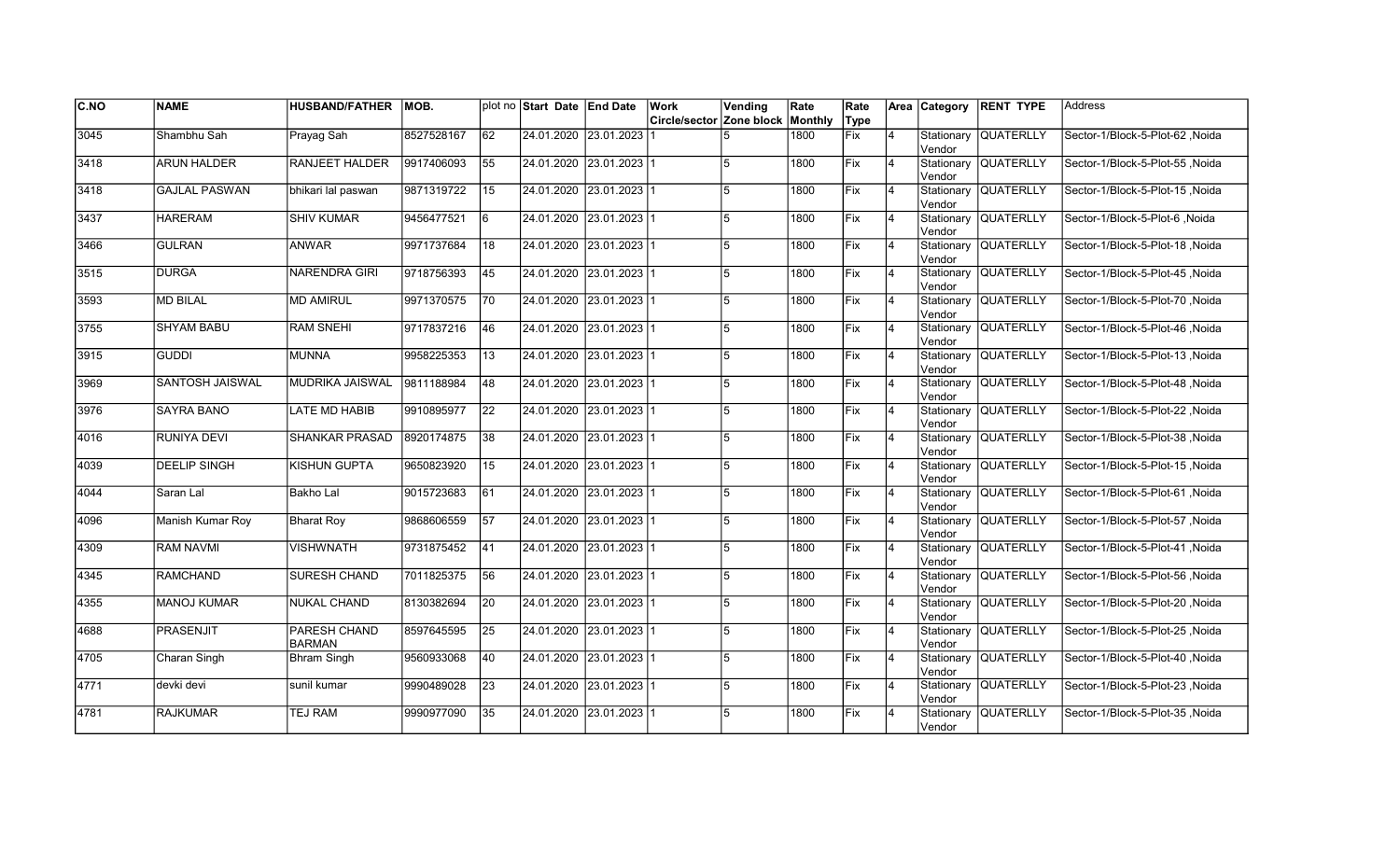| C.NO | <b>NAME</b>                         | HUSBAND/FATHER   MOB. |            |                  | plot no Start Date End Date |                         | <b>Work</b>                             | Vending        | Rate | Rate       |    |         | Area Category RENT TYPE | <b>Address</b>                  |
|------|-------------------------------------|-----------------------|------------|------------------|-----------------------------|-------------------------|-----------------------------------------|----------------|------|------------|----|---------|-------------------------|---------------------------------|
|      |                                     |                       |            |                  |                             |                         | <b>Circle/sector Zone block Monthly</b> |                |      | Type       |    |         |                         |                                 |
| 4816 | <b>MOHAN</b>                        | <b>RAKESH</b>         | 8800658466 | $\overline{29}$  |                             | 24.01.2020 23.01.2023   |                                         |                | 1800 | Fix        | 4  | Vendor  | Stationary QUATERLLY    | Sector-1/Block-5-Plot-29, Noida |
| 4817 | <b>UMACHAND GUPTA</b>               | <b>CHOPTI GUPTA</b>   | 976445622  |                  |                             | 24.01.2020 23.01.2023 1 |                                         |                | 1800 | Fix        | 4  | Vendor  | Stationary QUATERLLY    | Sector-1/Block-5-Plot-1, Noida  |
| 4907 | <b>Yugal Kishor</b>                 | Natthan Sah           | 9871726207 | $\overline{4}$   | 24.01.2020 23.01.2023 1     |                         |                                         | 5              | 1800 | Fix        | 14 | Vendor  | Stationary QUATERLLY    | Sector-1/Block-5-Plot-4, Noida  |
| 4917 | pramod shah                         | ramesh shah           | 9871457171 | 32               | 24.01.2020 23.01.2023 1     |                         |                                         | $\overline{5}$ | 1800 | Fix        | 4  | Vendor  | Stationary QUATERLLY    | Sector-1/Block-5-Plot-32, Noida |
| 4932 | Ramnand Gupta                       | Ram Daras Gupta       | 9891324714 | 51               |                             | 24.01.2020 23.01.2023 1 |                                         | 5              | 1800 | Fix        | 4  | Vendor  | Stationary QUATERLLY    | Sector-1/Block-5-Plot-51, Noida |
| 4961 | NAND KUMAR GUPTA                    | <b>SUNDER GUPTA</b>   | 9773849139 | 16               |                             | 24.01.2020 23.01.2023 1 |                                         |                | 1800 | Fix        | 4  | Vendor  | Stationary QUATERLLY    | Sector-1/Block-5-Plot-16, Noida |
| 5164 | <b>RAVI KUMAR</b>                   | <b>VIJAY PAL</b>      | 9999101022 | 14               |                             | 24.01.2020 23.01.2023 1 |                                         |                | 1800 | Fix        | 4  | Vendor  | Stationary QUATERLLY    | Sector-1/Block-5-Plot-14, Noida |
| 5214 | <b>MD ASRAF</b>                     | <b>MD GAYASUDDIN</b>  | 8130686329 | 63               | 24.01.2020 23.01.2023 1     |                         |                                         |                | 1800 | Fix        | 4  | Vendor  | Stationary QUATERLLY    | Sector-1/Block-5-Plot-63, Noida |
| 5269 | <b>VIMLA DEVI</b>                   | NARESH KUMAR          | 9911134212 | 18               |                             | 24.01.2020 23.01.2023 1 |                                         | $\sqrt{2}$     | 1800 | Fix        | 4  | Vendor  | Stationary QUATERLLY    | Sector-1/Block-5-Plot-8, Noida  |
| 5405 | <b>AKBAR ALI</b>                    | <b>KHUDA BAKSH</b>    | 7582788219 | 52               |                             | 24.01.2020 23.01.2023 1 |                                         |                | 1800 | Fix        | 4  | Vendor  | Stationary QUATERLLY    | Sector-1/Block-5-Plot-52, Noida |
| 5510 | <b>VINOD SHAH</b>                   | <b>RAMESH SHAH</b>    | 7503268725 | $\sqrt{54}$      |                             | 24.01.2020 23.01.2023 1 |                                         |                | 1800 | Fix        | 4  | Vendor  | Stationary QUATERLLY    | Sector-1/Block-5-Plot-54, Noida |
| 5615 | Saroj                               | Garib Das             | 8447233666 | 3                | 24.01.2020 23.01.2023 1     |                         |                                         | $\sqrt{2}$     | 1800 | Fix        | 14 | Vendor  | Stationary QUATERLLY    | Sector-1/Block-5-Plot-3, Noida  |
| 5865 | <b>VARUN KUMAR</b><br><b>PASWAN</b> | <b>BHAGLU PASWAN</b>  | 9716015812 | 19               |                             | 24.01.2020 23.01.2023 1 |                                         | 5              | 1800 | Fix        | 4  | Vendor  | Stationary QUATERLLY    | Sector-1/Block-5-Plot-9, Noida  |
| 6059 | <b>OMKAR SINGH</b>                  | <b>SUNDRI LAL</b>     | 8800599294 | 67               |                             | 24.01.2020 23.01.2023 1 |                                         | 5              | 1800 | Fix        | 4  | lVendor | Stationary QUATERLLY    | Sector-1/Block-5-Plot-67, Noida |
| 6083 | <b>MUNNI</b>                        | <b>RAJESH SHARMA</b>  | 8750252711 | $\overline{111}$ |                             | 24.01.2020 23.01.2023 1 |                                         |                | 1800 | Fix        | 4  | lVendor | Stationary QUATERLLY    | Sector-1/Block-5-Plot-11, Noida |
| 6108 | <b>AMAN KUMAR</b>                   | SHIVPUJAN SHA         | 9650375041 | 69               | 24.01.2020 23.01.2023 1     |                         |                                         | 5              | 1800 | Fix        | 14 | Vendor  | Stationary QUATERLLY    | Sector-1/Block-5-Plot-69, Noida |
| 6481 | Lalaram                             | Rijak Ram             | 8368486500 | 133              | 24.01.2020 23.01.2023 1     |                         |                                         | 5              | 1800 | <b>Fix</b> | 14 | Vendor  | Stationary QUATERLLY    | Sector-1/Block-5-Plot-33, Noida |
| 6483 | RAJESH DEVI                         | NARESH                | 9811355942 | 10               |                             | 24.01.2020 23.01.2023 1 |                                         | 5              | 1800 | lFix       | 4  | Vendor  | Stationary QUATERLLY    | Sector-1/Block-5-Plot-10, Noida |
| 6609 | Virender Kumar                      | <b>Bhim Singh</b>     | 8700866347 | 60               |                             | 24.01.2020 23.01.2023 1 |                                         |                | 1800 | Fix        | 4  | lVendor | Stationary QUATERLLY    | Sector-1/Block-5-Plot-60, Noida |
| 6719 | Munower Sultan                      | Iftekhar Husain       | 9910660965 | $ 43\rangle$     |                             | 24.01.2020 23.01.2023 1 |                                         | 5              | 1800 | Fix        | 4  | Vendor  | Stationary QUATERLLY    | Sector-1/Block-5-Plot-43, Noida |
| 9388 | <b>SARITA SHARMA</b>                | <b>RAKESH SHARMA</b>  | 9971603994 | 71               | 24.01.2020 23.01.2023 1     |                         |                                         | 5              | 1800 | Fix        | 4  | Vendor  | Stationary QUATERLLY    | Sector-1/Block-5-Plot-71, Noida |
| 9424 | <b>SOBHI KUMAR</b>                  | RAM NARAYANA          | 8755653875 | 50               |                             | 24.01.2020 23.01.2023 1 |                                         |                | 1800 | Fix        | l4 | Vendor  | Stationary QUATERLLY    | Sector-1/Block-5-Plot-50, Noida |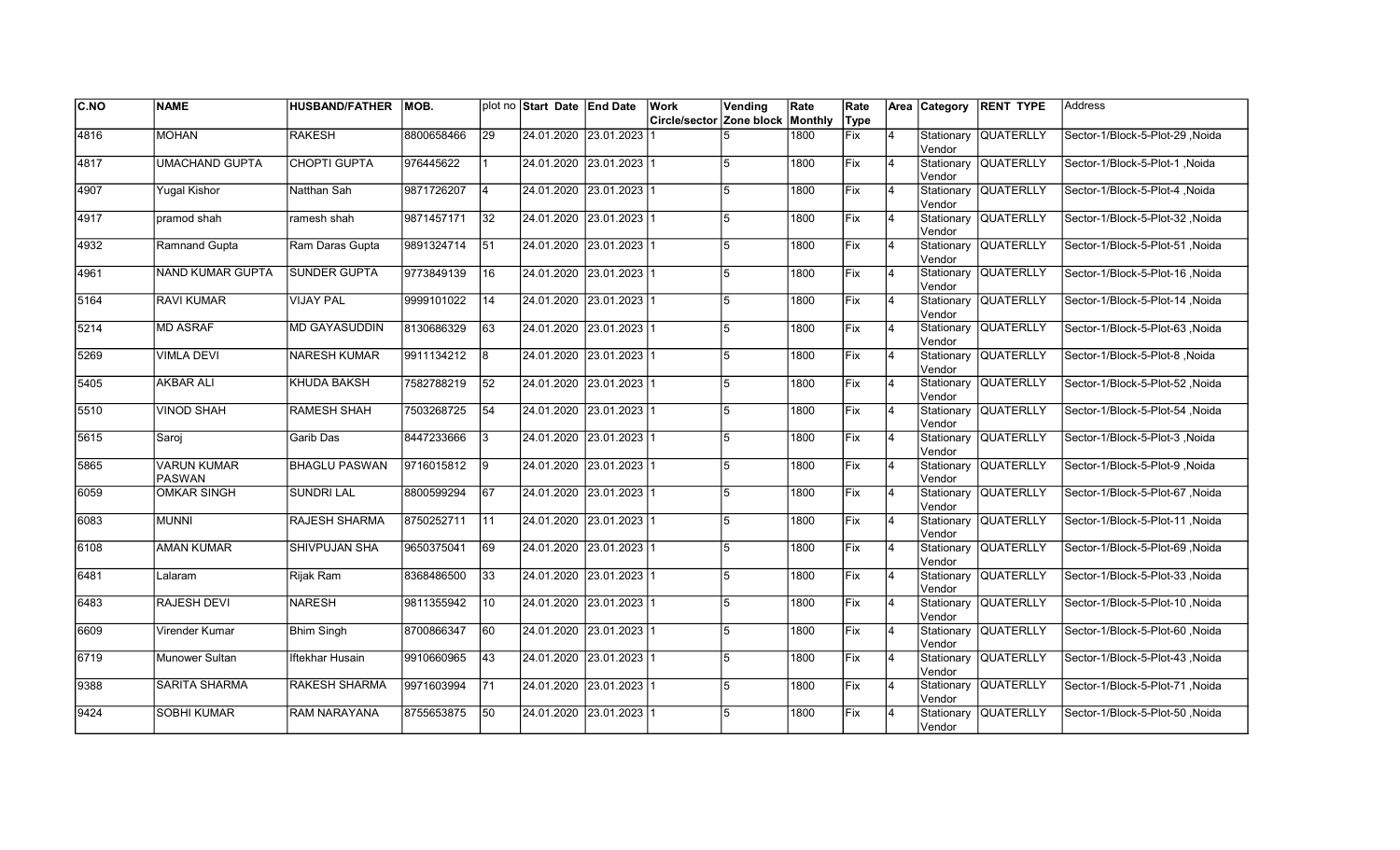| C.NO             | <b>NAME</b>                  | <b>HUSBAND/FATHER</b>             | MOB.       |                 | plot no Start Date End Date | Work                                    | Vending | Rate | Rate |                | Area Category         | <b>RENT TYPE</b>     | Address                          |
|------------------|------------------------------|-----------------------------------|------------|-----------------|-----------------------------|-----------------------------------------|---------|------|------|----------------|-----------------------|----------------------|----------------------------------|
|                  |                              |                                   |            |                 |                             | <b>Circle/sector Zone block Monthly</b> |         |      | Type |                |                       |                      |                                  |
| 9435             | Hareram Yadav                | Sahdev Yadav                      | 8448275516 | $\overline{17}$ | 24.01.2020 23.01.2023       |                                         |         | 1800 | Fix  | $\overline{4}$ | Stationary<br>Vendor  | <b>QUATERLLY</b>     | Sector-1/Block-5-Plot-17, Noida  |
| 9466             | <b>DISHAD</b>                | <b>LAL KHAN</b>                   | 0000000000 | $\overline{58}$ | 24.01.2020 23.01.2023 1     |                                         | 5       | 1800 | Fix  | $\overline{4}$ | Vendor                | Stationary QUATERLLY | Sector-1/Block-5-Plot-58, Noida  |
| 61               | <b>RAMSHAKAL</b>             | LAKSHMI                           | 9540901063 | 48              | 24.01.2020 23.01.2023 1     |                                         | 6       | 1800 | Fix  | $\overline{4}$ | Vendor                | Stationary QUATERLLY | Sector-1/Block-6-Plot-48 .Noida  |
| 132              | <b>MD MUMTAJ</b>             | YAKIL                             | 9315972133 | 89              | 24.01.2020 23.01.2023 1     |                                         | 6       | 1800 | Fix  | $\overline{4}$ | Vendor                | Stationary QUATERLLY | Sector-1/Block-6-Plot-89, Noida  |
| 497              | ANIL PRASAD LOHANI           | <b>VISHESHWAR RAM</b>             | 9650377321 | 59              | 24.01.2020 23.01.2023 1     |                                         | 6       | 1800 | Fix  | $\overline{4}$ | Vendor                | Stationary QUATERLLY | Sector-1/Block-6-Plot-59, Noida  |
| 562              | Aasha Devi Gupta             | Duvesh Chand Gupta 000            |            | 99              | 24.01.2020 23.01.2023 1     |                                         | 6       | 1800 | Fix  | $\overline{4}$ | Stationary<br>lVendor | <b>QUATERLLY</b>     | Sector-1/Block-6-Plot-99, Noida  |
| 563              | Shobha Devi                  | Mithalesh Choudhary               | 9717736038 | 68              | 24.01.2020 23.01.2023 1     |                                         | 6       | 1800 | Fix  | $\overline{4}$ | Vendor                | Stationary QUATERLLY | Sector-1/Block-6-Plot-68, Noida  |
| 566              | Rakesh                       | ramvir                            | 9971134736 | 72              | 24.01.2020 23.01.2023 1     |                                         | 6       | 1800 | Fix  | $\overline{4}$ | Vendor                | Stationary QUATERLLY | Sector-1/Block-6-Plot-72 , Noida |
| 578              | MUNEEM AHAMAD                | <b>RAMEEM AHAMAD</b>              | 9650475276 | 80              | 24.01.2020 23.01.2023 1     |                                         | 6       | 1800 | Fix  | $\overline{4}$ | Vendor                | Stationary QUATERLLY | Sector-1/Block-6-Plot-80, Noida  |
| 591              | Raju Kumar                   | Ramsejeevan                       | 9818626657 | 65              | 24.01.2020 23.01.2023 1     |                                         | 6       | 1800 | Fix  | $\overline{4}$ | Vendor                | Stationary QUATERLLY | Sector-1/Block-6-Plot-65, Noida  |
| 627              | Neeraj Gupta                 | Nanhe Lal Gupta                   | 9540410630 | 42              | 24.01.2020 23.01.2023 1     |                                         | l6      | 1800 | Fix  | 4              | Vendor                | Stationary QUATERLLY | Sector-1/Block-6-Plot-42, Noida  |
| 651              | Ajit Kumar                   | Baccha Lal Ram                    | 9456477521 | 73              | 24.01.2020 23.01.2023 1     |                                         | l6      | 1800 | Fix  | 4              | Vendor                | Stationary QUATERLLY | Sector-1/Block-6-Plot-73, Noida  |
| 653              | Kamlesh Kumar Ram            | Baccha Lal Ram                    | 9456477521 | 53              | 24.01.2020 23.01.2023 1     |                                         | l6      | 1800 | Fix  | $\overline{4}$ | Vendor                | Stationary QUATERLLY | Sector-1/Block-6-Plot-53, Noida  |
| 988              | AJAY KUMAR SINGH             | <b>UMESH SINGH</b>                | 9917839834 | 98              | 24.01.2020 23.01.2023 1     |                                         | 6       | 1800 | Fix  | $\overline{4}$ | lVendor               | Stationary QUATERLLY | Sector-1/Block-6-Plot-98, Noida  |
| $\frac{1}{1018}$ | <b>AMIT GUPTA</b>            | <b>RAM GUPTA</b>                  | 9654205885 | 78              | 24.01.2020 23.01.2023 1     |                                         | 6       | 1800 | Fix  | $\overline{4}$ | Vendor                | Stationary QUATERLLY | Sector-1/Block-6-Plot-78, Noida  |
| 1033             | <b>RAMPAL SINGH</b>          | <b>SOMVIR SINGH</b>               | 8920532504 | $\overline{17}$ | 24.01.2020 23.01.2023 1     |                                         | 6       | 1800 | Fix  | 4              | Vendor                | Stationary QUATERLLY | Sector-1/Block-6-Plot-17, Noida  |
| 1361             | <b>BEER SINGH</b>            | KISHAN SINGHQ                     | 9818490371 | 16              | 24.01.2020 23.01.2023 1     |                                         | 6       | 1800 | Fix  | $\overline{4}$ | Vendor                | Stationary QUATERLLY | Sector-1/Block-6-Plot-16, Noida  |
| 1391             | <b>RANI KUMARI</b>           | PANKAJ                            | 9934412261 | 27              | 24.01.2020 23.01.2023 1     |                                         | 6       | 1800 | Fix  | 4              | Stationary<br>Vendor  | <b>QUATERLLY</b>     | Sector-1/Block-6-Plot-27 , Noida |
| 1429             | <b>SUNIL SAH</b>             | RAJENDRA PRASAD 8527901176<br>SAH |            | 40              | 24.01.2020 23.01.2023 1     |                                         | 6       | 1800 | Fix  | $\overline{4}$ | Stationary<br>Vendor  | <b>QUATERLLY</b>     | Sector-1/Block-6-Plot-40, Noida  |
| 1530             | <b>AMIT KUMAR</b>            | <b>JOKHU PRASAD</b>               | 9667761050 | 31              | 24.01.2020 23.01.2023 1     |                                         | l6      | 1800 | Fix  | $\overline{4}$ | Vendor                | Stationary QUATERLLY | Sector-1/Block-6-Plot-31, Noida  |
| 1559             | PRAMOD NARAYAN<br><b>JHA</b> | TEJ NARAYAN JHA                   | 9810968134 | $\overline{88}$ | 24.01.2020 23.01.2023 1     |                                         | 6       | 1800 | Fix  | $\overline{4}$ | Vendor                | Stationary QUATERLLY | Sector-1/Block-6-Plot-88, Noida  |
| 1609             | MHENDAR GUPTA                | <b>JHULI GUPTA</b>                | 9871301413 | 30              | 24.01.2020 23.01.2023 1     |                                         | 6       | 1800 | Fix  | $\overline{4}$ | Stationary<br>Vendor  | <b>QUATERLLY</b>     | Sector-1/Block-6-Plot-30, Noida  |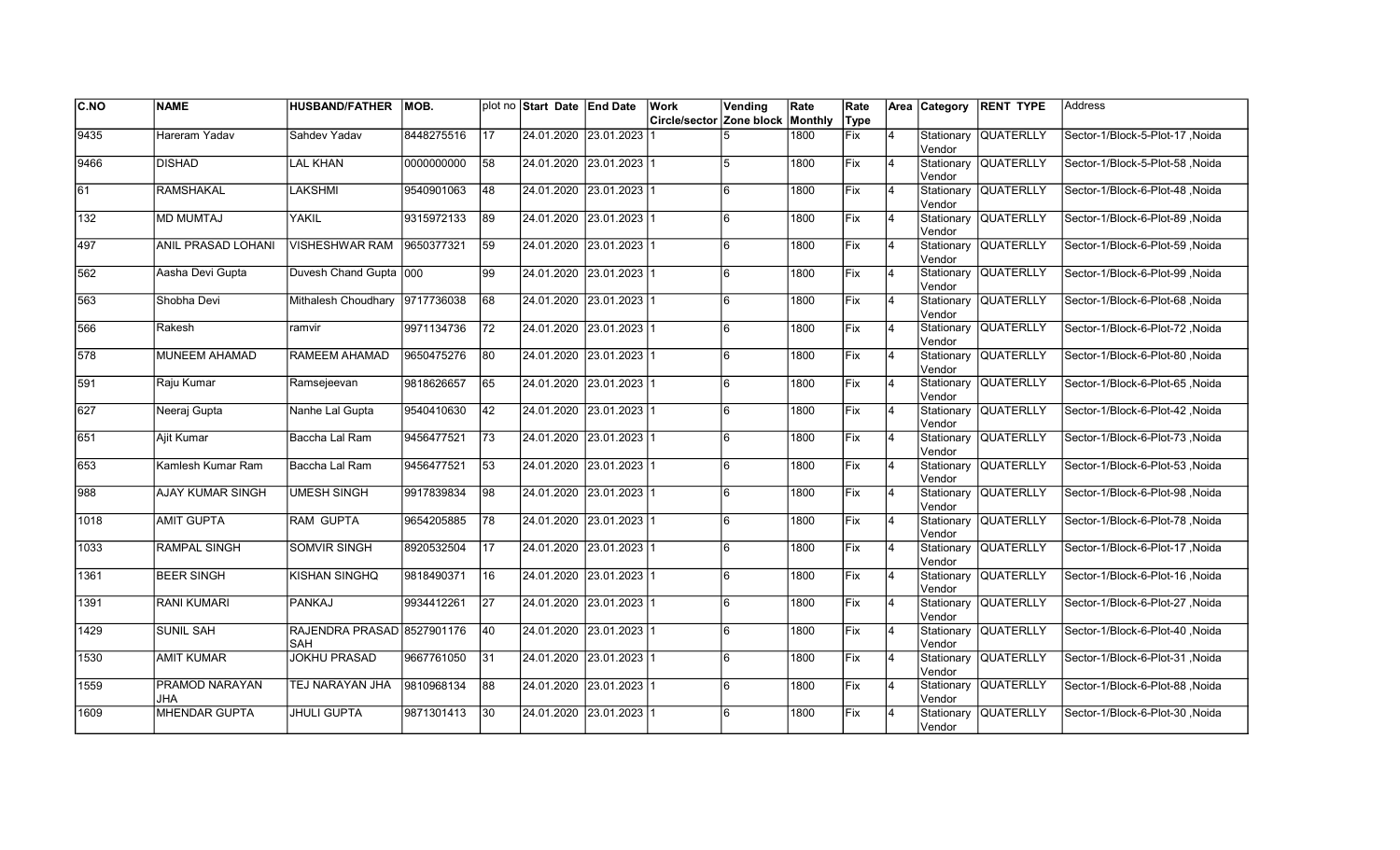| C.NO          | <b>NAME</b>          | <b>HUSBAND/FATHER</b>   | MOB.       |                 | plot no Start Date End Date |                           | Work                     | Vending | Rate    | Rate |                |         | Area Category RENT TYPE | Address                         |
|---------------|----------------------|-------------------------|------------|-----------------|-----------------------------|---------------------------|--------------------------|---------|---------|------|----------------|---------|-------------------------|---------------------------------|
|               |                      |                         |            |                 |                             |                           | Circle/sector Zone block |         | Monthly | Type |                |         |                         |                                 |
| 1615          | Jayanand Jha         | Shobha Kant Jha         | 8130830229 | $\overline{95}$ | 24.01.2020 23.01.2023       |                           |                          |         | 1800    | Fix  | $\overline{4}$ | Vendor  | Stationary QUATERLLY    | Sector-1/Block-6-Plot-95, Noida |
| 1645          | Mundrika Singh       | Ramjee Singh            | 9891939611 | 20              |                             | 24.01.2020 23.01.2023 1   |                          | l6.     | 1800    | Fix  | $\overline{4}$ | Vendor  | Stationary QUATERLLY    | Sector-1/Block-6-Plot-20 .Noida |
| 1757          | <b>GANDHI SAH</b>    | <b>JAGDISH SAH</b>      | 9971624580 | $\overline{57}$ | 24.01.2020 23.01.2023 1     |                           |                          | 6       | 1800    | Fix  | $\overline{4}$ | Vendor  | Stationary QUATERLLY    | Sector-1/Block-6-Plot-57, Noida |
| 1927          | <b>SURENDR</b>       | <b>BAIKU RAY</b>        | 8527375278 | 75              | 24.01.2020 23.01.2023 1     |                           |                          | 6       | 1800    | Fix  | 4              | Vendor  | Stationary QUATERLLY    | Sector-1/Block-6-Plot-75, Noida |
| 2027          | Mohammad Shameem     | Md Eejarail             | 9717833054 | 25              |                             | 24.01.2020 23.01.2023 1   |                          | 6       | 1800    | Fix  | $\overline{4}$ | Vendor  | Stationary QUATERLLY    | Sector-1/Block-6-Plot-25, Noida |
| $\sqrt{2103}$ | <b>ASHOK KUMAR</b>   | <b>SHRI RAM DAS</b>     | 9015152806 | 35              |                             | 24.01.2020 23.01.2023 1   |                          | 6       | 1800    | Fix  | 4              | lVendor | Stationary QUATERLLY    | Sector-1/Block-6-Plot-35, Noida |
| $\sqrt{2164}$ | RAHIS SUDDIN         | <b>KASAM ALI</b>        | 9716392760 | 87              |                             | 24.01.2020 23.01.2023 1   |                          | 6       | 1800    | Fix  | 4              | Vendor  | Stationary QUATERLLY    | Sector-1/Block-6-Plot-87, Noida |
| 2318          | Prabhu shah          | Shivshankar Shah        | 9871715882 | 41              | 24.01.2020 23.01.2023 1     |                           |                          | 6       | 1800    | lFix | <b>4</b>       | Vendor  | Stationary QUATERLLY    | Sector-1/Block-6-Plot-41, Noida |
| 2322          | Yogendra Shah        | Sunder Shah             | 958028810  | 24              |                             | 24.01.2020 23.01.2023 1   |                          | 6       | 1800    | lFix | $\overline{4}$ | Vendor  | Stationary QUATERLLY    | Sector-1/Block-6-Plot-24, Noida |
| 2350          | Rash Bihari Sah      | Kutay Sah               | 8527020576 | 193             |                             | 24.01.2020 23.01.2023 1   |                          |         | 1800    | Fix  | $\overline{4}$ | Vendor  | Stationary QUATERLLY    | Sector-1/Block-6-Plot-93, Noida |
| 2355          | Jwala Singh          | <b>Brijkishor Singh</b> | 9560725979 | 46              |                             | 24.01.2020 23.01.2023 1   |                          | 6       | 1800    | Fix  | $\overline{4}$ | Vendor  | Stationary QUATERLLY    | Sector-1/Block-6-Plot-46, Noida |
| 2383          | Dharam Vir Singh     | Gyan Singh              | 8860157606 | 7               | 24.01.2020 23.01.2023 1     |                           |                          | 6       | 1800    | Fix  | <b>4</b>       | Vendor  | Stationary QUATERLLY    | Sector-1/Block-6-Plot-7, Noida  |
| 2400          | SANT LAL SHAH        | MAH SUDAN SHAH          | 8826110728 | 83              | 24.01.2020 23.01.2023 1     |                           |                          | 6       | 1800    | Fix  | 4              | Vendor  | Stationary QUATERLLY    | Sector-1/Block-6-Plot-83, Noida |
| 2485          | <b>ROHIT KUMAR</b>   | VIJAY                   | 9999239530 | 21              |                             | 24.01.2020 23.01.2023 1   |                          | 6       | 1800    | Fix  | $\overline{4}$ | Vendor  | Stationary QUATERLLY    | Sector-1/Block-6-Plot-21, Noida |
| 2539          | <b>RAJ KUMAR</b>     | <b>SANTLAL SHAH</b>     | 8527880314 | $\overline{20}$ |                             | 24.01.2020 23.01.2023 1   |                          | 6       | 1800    | Fix  | $\overline{4}$ | Vendor  | Stationary QUATERLLY    | Sector-1/Block-6-Plot-20, Noida |
| 2576          | Manish Gupta         | Ram Shankar Gupta       | 7982126654 | 50              | 24.01.2020 23.01.2023 1     |                           |                          | 6       | 1800    | Fix  | 14             | Vendor  | Stationary QUATERLLY    | Sector-1/Block-6-Plot-50, Noida |
| 2618          | Vijay Porwal         | Ram dulare              | 9456888664 | 8               |                             | 24.01.2020 23.01.2023 1   |                          | 6       | 1800    | Fix  | $\overline{4}$ | Vendor  | Stationary QUATERLLY    | Sector-1/Block-6-Plot-8, Noida  |
| 2633          | <b>JITENDRA</b>      | <b>JOKHAN</b>           | 9984128618 | 56              |                             | 24.01.2020  23.01.2023  1 |                          | 6       | 1800    | lFix | $\overline{4}$ | Vendor  | Stationary QUATERLLY    | Sector-1/Block-6-Plot-56, Noida |
| $\sqrt{2718}$ | <b>DALVEER SINGH</b> | <b>SUNAHIRI LAL</b>     | 8440851617 | 10              |                             | 24.01.2020 23.01.2023 1   |                          | 6       | 1800    | Fix  | $\overline{4}$ | lVendor | Stationary QUATERLLY    | Sector-1/Block-6-Plot-10, Noida |
| 2822          | Nanda Ballabh        | <b>Govind Ballabh</b>   | 9971272292 | $\overline{97}$ |                             | 24.01.2020 23.01.2023 1   |                          | 6       | 1800    | Fix  | $\overline{4}$ | Vendor  | Stationary QUATERLLY    | Sector-1/Block-6-Plot-97, Noida |
| 2842          | Maniram              | Ganpat                  | 9654123690 | 49              | 24.01.2020 23.01.2023 1     |                           |                          | 6       | 1800    | Fix  | $\overline{4}$ | Vendor  | Stationary QUATERLLY    | Sector-1/Block-6-Plot-49, Noida |
| 2859          | Reena Devi           | <b>Brijesh Mahto</b>    | 9667287932 | 39              |                             | 24.01.2020 23.01.2023 1   |                          | 6       | 1800    | Fix  |                | Vendor  | Stationary QUATERLLY    | Sector-1/Block-6-Plot-39, Noida |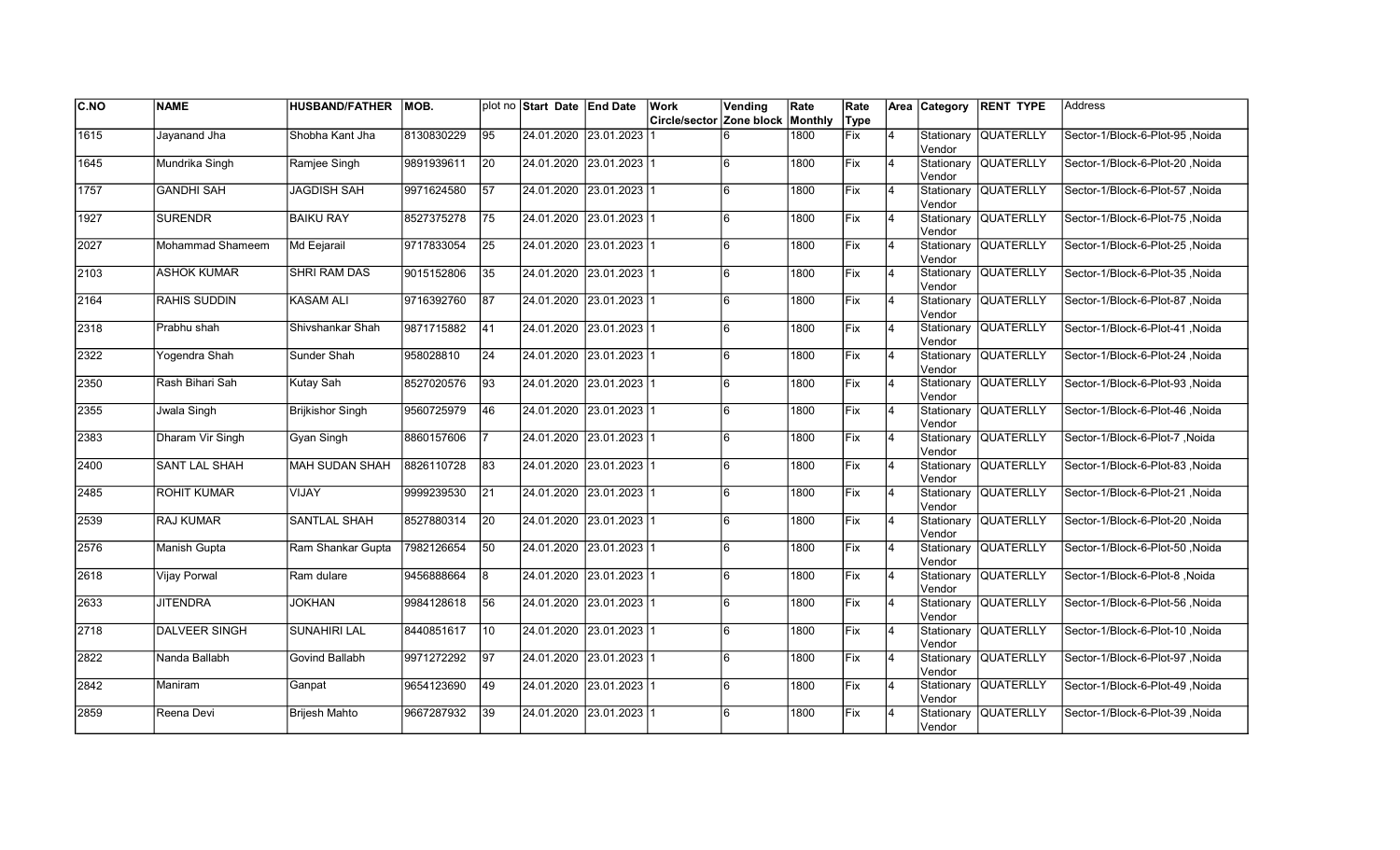| C.NO | <b>NAME</b>           | <b>HUSBAND/FATHER</b>              | MOB.       |                 | plot no Start Date End Date | Work                                    | Vending | Rate | Rate        |                |                       | Area Category RENT TYPE | <b>Address</b>                   |
|------|-----------------------|------------------------------------|------------|-----------------|-----------------------------|-----------------------------------------|---------|------|-------------|----------------|-----------------------|-------------------------|----------------------------------|
|      |                       |                                    |            |                 |                             | <b>Circle/sector Zone block Monthly</b> |         |      | Type        |                |                       |                         |                                  |
| 2860 | Geeta Devi            | Bhagwan Mahto                      | 9910340493 | 18              | 24.01.2020 23.01.2023       |                                         | 6       | 1800 | Fix         | 4              | Stationary<br>Vendor  | <b>QUATERLLY</b>        | Sector-1/Block-6-Plot-18, Noida  |
| 2916 | <b>ASLAM</b>          | <b>MD ASHAR</b>                    | 7701927184 | 23              | 24.01.2020 23.01.2023 1     |                                         | l6      | 1800 | Fix         | $\overline{4}$ | Vendor                | Stationary QUATERLLY    | Sector-1/Block-6-Plot-23, Noida  |
| 2957 | <b>ANIL KUMAR</b>     | RAJENDAR KUMAR                     | 85274791   | 47              | 24.01.2020 23.01.2023 1     |                                         | 6       | 1800 | Fix         | 4              | Vendor                | Stationary QUATERLLY    | Sector-1/Block-6-Plot-47 Noida   |
| 3031 | <b>RUPMANI DEVI</b>   | <b>CHANDAN PARSAD</b>              | 800689112  | 38              | 24.01.2020 23.01.2023 1     |                                         | 6       | 1800 | Fix         | $\overline{4}$ | Vendor                | Stationary QUATERLLY    | Sector-1/Block-6-Plot-38, Noida  |
| 3032 | <b>KANEEZ FATMA</b>   | <b>MOHD RIAJUDDIN</b>              | 9650708865 | 64              | 24.01.2020 23.01.2023 1     |                                         | 6       | 1800 | Fix         | $\overline{4}$ | Vendor                | Stationary QUATERLLY    | Sector-1/Block-6-Plot-64, Noida  |
| 3064 | <b>AARTI</b>          | <b>HAKERAM</b>                     | 8368486500 | 83              | 24.01.2020 23.01.2023 1     |                                         | 6       | 1800 | Fix         | $\overline{4}$ | Stationary<br>Vendor  | <b>QUATERLLY</b>        | Sector-1/Block-6-Plot-83, Noida  |
| 3224 | <b>MAISAR ALI</b>     | <b>APHASAR ALI</b>                 | 975902691  | 55              | 24.01.2020 23.01.2023 1     |                                         | 6       | 1800 | Fix         | $\overline{4}$ | Vendor                | Stationary QUATERLLY    | Sector-1/Block-6-Plot-55, Noida  |
| 3228 | Shama Parveen         | Md Mustakim                        | 7838604346 | 22              | 24.01.2020 23.01.2023 1     |                                         | 6       | 1800 | Fix         | $\overline{4}$ | Vendor                | Stationary QUATERLLY    | Sector-1/Block-6-Plot-22, Noida  |
| 3297 | RAMABABU SAH          | <b>JANARADAN SAH</b>               | 9650433690 | 2               | 24.01.2020 23.01.2023 1     |                                         | 6       | 1800 | Fix         | $\overline{4}$ | Stationary<br>lVendor | <b>QUATERLLY</b>        | Sector-1/Block-6-Plot-2, Noida   |
| 3419 | <b>URMILA</b>         | <b>GAJAL PASWAN</b>                | 9871319727 | 76              | 24.01.2020 23.01.2023 1     |                                         | 6       | 1800 | Fix         | $\overline{4}$ | lVendor               | Stationary QUATERLLY    | Sector-1/Block-6-Plot-76, Noida  |
| 3478 | Md Nausad             | Md Jalil                           | 8826886484 | 61              | 24.01.2020 23.01.2023 1     |                                         | 6       | 1800 | Fix         | 4              | lVendor               | Stationary QUATERLLY    | Sector-1/Block-6-Plot-61 , Noida |
| 3480 | Rajendra kumar        | <b>Bhola Prasad</b>                | 9990715892 | 26              | 24.01.2020 23.01.2023 1     |                                         | 6       | 1800 | Fix         | 4              | Vendor                | Stationary QUATERLLY    | Sector-1/Block-6-Plot-26, Noida  |
| 3502 | Manoj Gupta           | Kashi Prasad                       | 9899347265 | 90              | 24.01.2020 23.01.2023 1     |                                         | l6      | 1800 | Fix         | 4              | Vendor                | Stationary QUATERLLY    | Sector-1/Block-6-Plot-90, Noida  |
| 3526 | <b>RAHUL GARG</b>     | <b>SATISH GARG</b>                 | 9871134637 | 14              | 24.01.2020 23.01.2023 1     |                                         | 6       | 1800 | Fix         | $\overline{4}$ | Vendor                | Stationary QUATERLLY    | Sector-1/Block-6-Plot-14, Noida  |
| 3565 | <b>RAJU</b>           | MAGAN                              | 8368486500 | 81              | 24.01.2020 23.01.2023 1     |                                         | l6      | 1800 | Fix         | 4              | Vendor                | Stationary QUATERLLY    | Sector-1/Block-6-Plot-81 , Noida |
| 3582 | <b>AMARJEET KUMAR</b> | <b>SHIV PUJAN SHAH</b>             | 9818704178 | 36              | 24.01.2020 23.01.2023 1     |                                         | 6       | 1800 | <b>Fix</b>  | Ι4             | Vendor                | Stationary QUATERLLY    | Sector-1/Block-6-Plot-36 Noida   |
| 3756 | <b>RAM GOPAL</b>      | <b>RAM LAXMAN</b><br><b>SHARMA</b> | 7503558448 | 63              | 24.01.2020 23.01.2023 1     |                                         | l6      | 1800 | Fix         | 4              | Vendor                | Stationary QUATERLLY    | Sector-1/Block-6-Plot-63 .Noida  |
| 3790 | <b>RAHUL</b>          | <b>ANIRUD KUMAR</b>                | 8377029140 | 67              | 24.01.2020 23.01.2023 1     |                                         | 6       | 1800 | <b>IFix</b> | $\overline{4}$ | Vendor                | Stationary QUATERLLY    | Sector-1/Block-6-Plot-67, Noida  |
| 3911 | Sarvesh               | Mathura Prasad                     | 9711438425 | $\overline{11}$ | 24.01.2020 23.01.2023 1     |                                         | 6       | 1800 | Fix         | 4              | Vendor                | Stationary QUATERLLY    | Sector-1/Block-6-Plot-11, Noida  |
| 3996 | <b>RAM DEV YADAV</b>  | CHANDRIKA YADAV 9136107534         |            | 91              | 24.01.2020 23.01.2023 1     |                                         | 6       | 1800 | Fix         | $\overline{4}$ | Vendor                | Stationary QUATERLLY    | Sector-1/Block-6-Plot-91, Noida  |
| 4045 | <b>DHEERAJ KUMAR</b>  | <b>NARESH SHAH</b>                 | 9990098693 | 13              | 24.01.2020 23.01.2023 1     |                                         | 6       | 1800 | Fix         | $\overline{4}$ | Vendor                | Stationary QUATERLLY    | Sector-1/Block-6-Plot-13, Noida  |
| 4277 | rajendar kumar        | chimman singh                      | 8285938072 | 79              | 24.01.2020 23.01.2023 1     |                                         | 6       | 1800 | Fix         | 4              | Stationary<br>Vendor  | <b>QUATERLLY</b>        | Sector-1/Block-6-Plot-79, Noida  |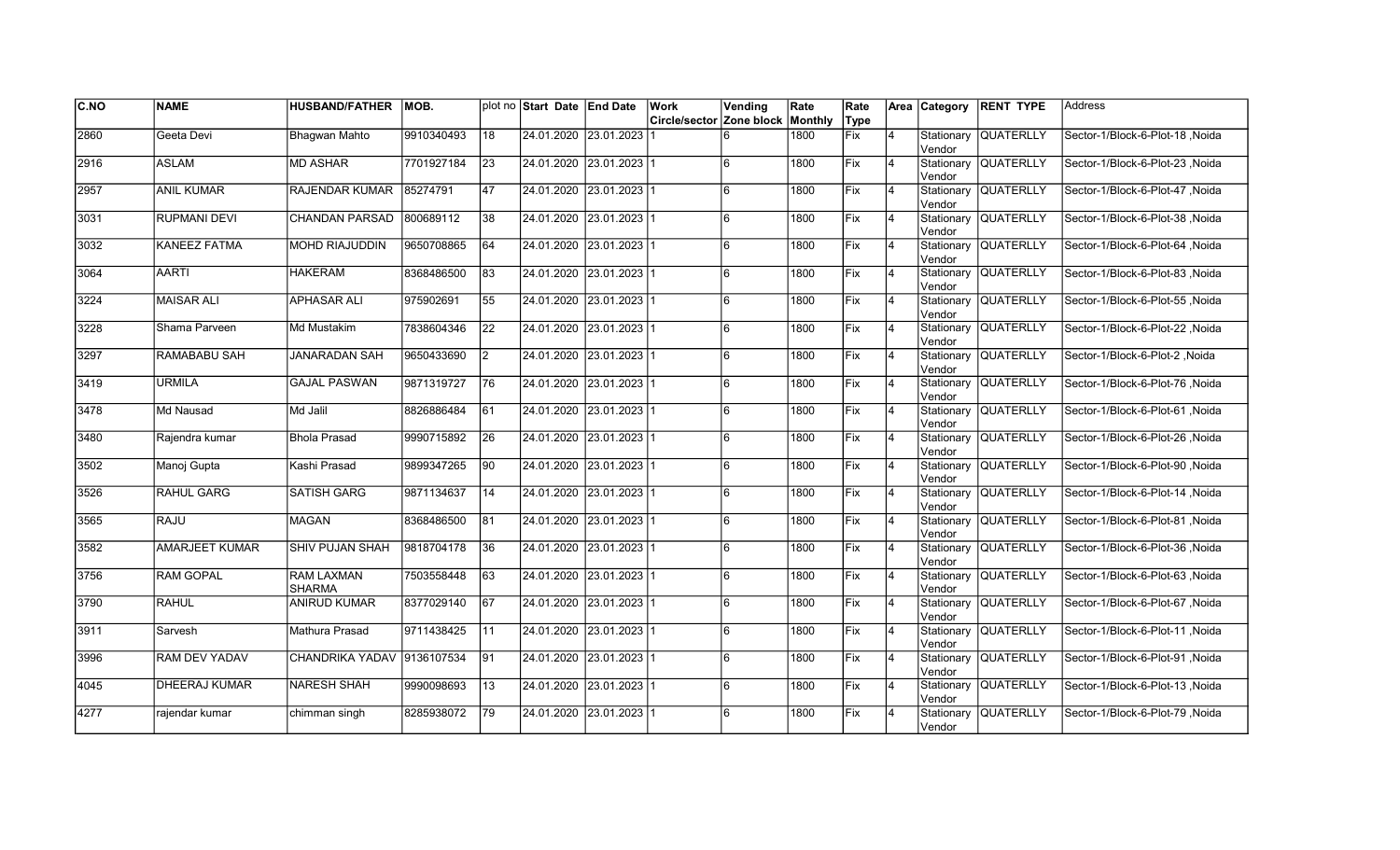| CNO           | <b>NAME</b>          | <b>HUSBAND/FATHER</b>     | MOB.       |                 | plot no Start Date End Date |                           | Work                     | Vending      | Rate    | Rate       |                |                      | Area Category RENT TYPE | <b>Address</b>                  |
|---------------|----------------------|---------------------------|------------|-----------------|-----------------------------|---------------------------|--------------------------|--------------|---------|------------|----------------|----------------------|-------------------------|---------------------------------|
|               |                      |                           |            |                 |                             |                           | Circle/sector Zone block |              | Monthly | Type       |                |                      |                         |                                 |
| 4518          | Mukesh Kumar         | Ganesh Prasad             | 8826464791 | $\overline{32}$ |                             | 24.01.2020 23.01.2023     |                          |              | 1800    | Fix        | $\overline{4}$ | Vendor               | Stationary QUATERLLY    | Sector-1/Block-6-Plot-32, Noida |
| 4901          | Lala Ram             | Sharwan                   | 9958225358 | 22              |                             | 24.01.2020 23.01.2023 1   |                          | 6            | 1800    | Fix        | $\overline{4}$ | Vendor               | Stationary QUATERLLY    | Sector-1/Block-6-Plot-22, Noida |
| 4915          | mukesh kumar         | jugal kishore             | 9650824591 | 15              | 24.01.2020 23.01.2023 1     |                           |                          | 6            | 1800    | Fix        | <b>4</b>       | Vendor               | Stationary QUATERLLY    | Sector-1/Block-6-Plot-15 .Noida |
| 5097          | <b>DHARAM VEER</b>   | SHANKAR LAL               | 8802361195 | 58              | 24.01.2020 23.01.2023 1     |                           |                          | 6            | 1800    | Fix        | 4              | Vendor               | Stationary QUATERLLY    | Sector-1/Block-6-Plot-58, Noida |
| $\sqrt{5212}$ | <b>MD FIROZ</b>      | <b>MD GYASUDDIN</b>       | 9312378162 | 60              |                             | 24.01.2020 23.01.2023 1   |                          | 6            | 1800    | Fix        | $\overline{4}$ | Vendor               | Stationary QUATERLLY    | Sector-1/Block-6-Plot-60, Noida |
| 5254          | <b>RAJVEER</b>       | <b>NANAK CHAND</b>        | 7053086161 | $\overline{29}$ |                             | 24.01.2020 23.01.2023 1   |                          | 6            | 1800    | Fix        | 4              | Vendor               | Stationary QUATERLLY    | Sector-1/Block-6-Plot-29, Noida |
| 5273          | <b>BHAGWATI DEVI</b> | <b>CHARAN PAL</b>         | 9911134285 | 44              | 24.01.2020 23.01.2023 1     |                           |                          | 6            | 1800    | Fix        | 14             | Vendor               | Stationary QUATERLLY    | Sector-1/Block-6-Plot-44, Noida |
| 5415          | <b>ANITA</b>         | VISHAL                    | 9953659900 | 92              | 24.01.2020 23.01.2023 1     |                           |                          | 6            | 1800    | Fix        | $\overline{4}$ | Vendor               | Stationary QUATERLLY    | Sector-1/Block-6-Plot-92, Noida |
| 5438          | RAMESH CHAUDHARY     | <b>GANGA</b><br>CHAUDHARY | 8130959986 | l 3             |                             | 24.01.2020  23.01.2023  1 |                          | 6            | 1800    | lFix       | 4              | Vendor               | Stationary QUATERLLY    | Sector-1/Block-6-Plot-3, Noida  |
| 5736          | <b>ANIL KUMAR</b>    | <b>RAMSHANKAR</b>         | 9560604200 |                 |                             | 24.01.2020 23.01.2023 1   |                          | 6            | 1800    | Fix        | $\overline{4}$ | Vendor               | Stationary QUATERLLY    | Sector-1/Block-6-Plot-1, Noida  |
| 5877          | <b>SIKANDAR SHAH</b> | <b>MASUDAN SHAH</b>       | 8285323524 | 86              |                             | 24.01.2020 23.01.2023 1   |                          |              | 1800    | Fix        | $\overline{4}$ | Vendor               | Stationary QUATERLLY    | Sector-1/Block-6-Plot-86, Noida |
| 5936          | <b>RAKESH SHARMA</b> | <b>DUNMUN</b>             | 9971603994 | 70              | 24.01.2020 23.01.2023 1     |                           |                          | 6            | 1800    | Fix        | $\overline{4}$ | lVendor              | Stationary QUATERLLY    | Sector-1/Block-6-Plot-70, Noida |
| 6031          | <b>NASIFA</b>        | <b>MD AMAR</b>            | 8745852584 | 45              |                             | 24.01.2020 23.01.2023 1   |                          | 6            | 1800    | Fix        | $\overline{4}$ | Vendor               | Stationary QUATERLLY    | Sector-1/Block-6-Plot-45, Noida |
| 6086          | <b>AJAY KUMAR</b>    | <b>SHIV PUJAN SAH</b>     | 9958613539 | 6               |                             | 24.01.2020 23.01.2023 1   |                          | 6            | 1800    | Fix        | $\overline{4}$ | Vendor               | Stationary QUATERLLY    | Sector-1/Block-6-Plot-6, Noida  |
| 6156          | <b>SUNEETA</b>       | <b>RAJ KUMAR</b>          | 8745802362 | 37              |                             | 24.01.2020 23.01.2023 1   |                          | 6            | 1800    | Fix        | $\overline{4}$ | Vendor               | Stationary QUATERLLY    | Sector-1/Block-6-Plot-37, Noida |
| 6244          | <b>GAJDEV RAM</b>    | <b>VIKASH RAM</b>         | 8700291774 | 69              | 24.01.2020 23.01.2023 1     |                           |                          | 6            | 1800    | <b>Fix</b> | $\overline{4}$ | Vendor               | Stationary QUATERLLY    | Sector-1/Block-6-Plot-69, Noida |
| 6363          | <b>URMILA DEVI</b>   | <b>MANOJ KUMAR</b>        | 8799737688 | 62              | 24.01.2020 23.01.2023 1     |                           |                          | <sup>6</sup> | 1800    | Fix        | $\overline{4}$ | Vendor               | Stationary QUATERLLY    | Sector-1/Block-6-Plot-62 .Noida |
| 6393          | Ali Asgar            | Sahid Alam                | 9650487372 | 51              |                             | 24.01.2020 23.01.2023 1   |                          | 6            | 1800    | lFix       | $\overline{4}$ | Vendor               | Stationary QUATERLLY    | Sector-1/Block-6-Plot-51 .Noida |
| 6460          | <b>MD TAUFIK</b>     | RASHID AHMAD              | 8130311754 | $\overline{82}$ |                             | 24.01.2020 23.01.2023 1   |                          | 6            | 1800    | Fix        | 4              | Vendor               | Stationary QUATERLLY    | Sector-1/Block-6-Plot-82 .Noida |
| 6547          | SHAKUNA DEVI         | <b>MANDU SHAH</b>         | 9318436065 | 85              | 24.01.2020 23.01.2023 1     |                           |                          | 6            | 1800    | Fix        | $\overline{4}$ | Vendor               | Stationary QUATERLLY    | Sector-1/Block-6-Plot-85, Noida |
| 6610          | Rakhi Devi           | Vikram                    | 9654228216 | 12              | 24.01.2020 23.01.2023 1     |                           |                          | 6            | 1800    | Fix        | 4              | <b>Vendor</b>        | Stationary QUATERLLY    | Sector-1/Block-6-Plot-12, Noida |
| 6808          | Rajesh               | Fool Chandra              | 8851402801 | 74              |                             | 24.01.2020 23.01.2023 1   |                          | 6            | 1800    | Fix        |                | Stationary<br>Vendor | <b>QUATERLLY</b>        | Sector-1/Block-6-Plot-74, Noida |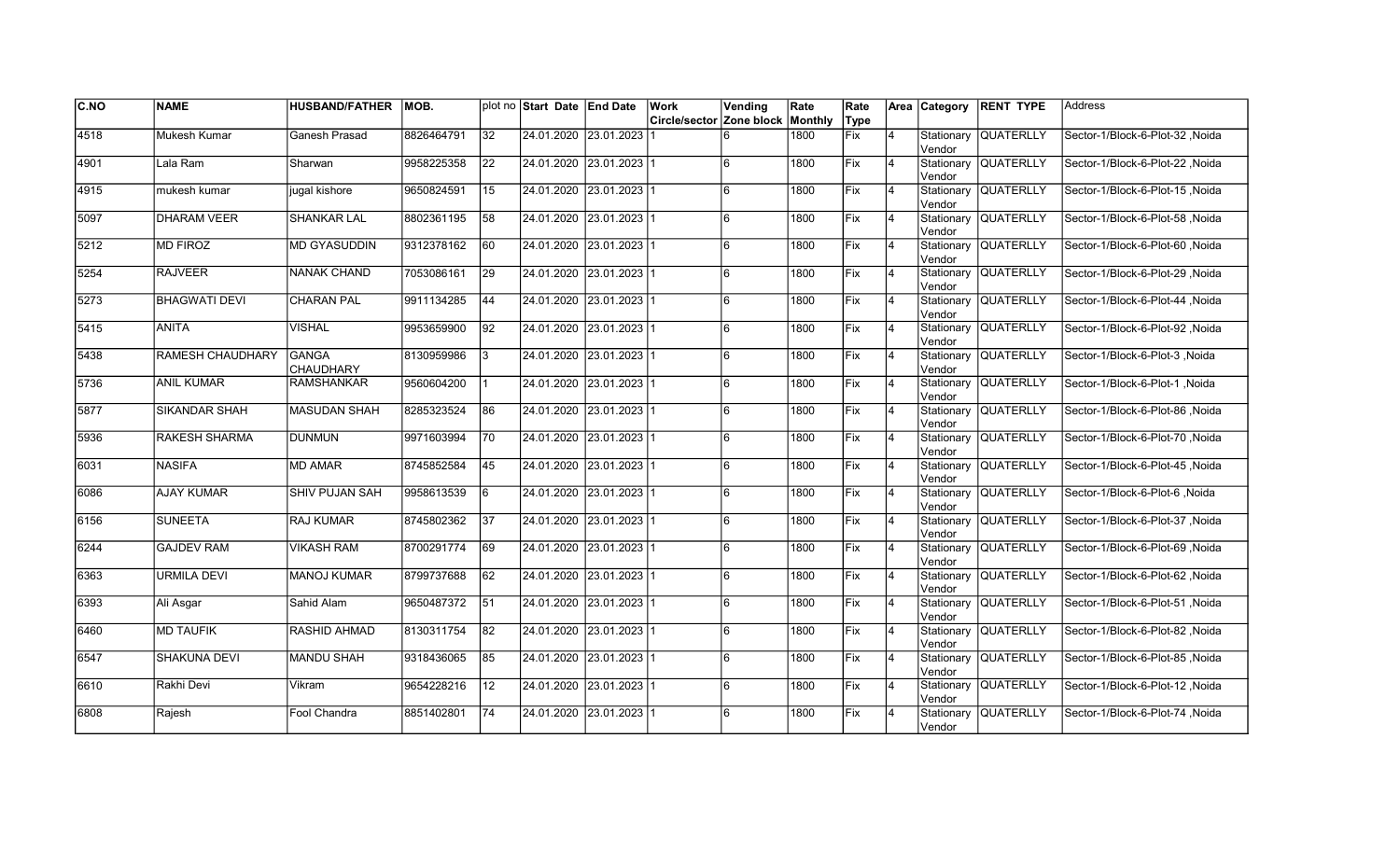| <b>C.NO</b>   | <b>NAME</b>                           | <b>HUSBAND/FATHER</b>                | MOB.       |                 | plot no Start Date End Date | Work                                    | Vending | Rate | Rate |                | Area Category         | <b>RENT TYPE</b>     | <b>Address</b>                   |
|---------------|---------------------------------------|--------------------------------------|------------|-----------------|-----------------------------|-----------------------------------------|---------|------|------|----------------|-----------------------|----------------------|----------------------------------|
|               |                                       |                                      |            |                 |                             | <b>Circle/sector Zone block Monthly</b> |         |      | Type |                |                       |                      |                                  |
| 9238          | Kasim Usmani                          | Ikbal                                | 9818505807 | 66              | 24.01.2020 23.01.2023       |                                         | 6       | 1800 | Fix  | 4              | Stationary<br>Vendor  | <b>QUATERLLY</b>     | Sector-1/Block-6-Plot-66, Noida  |
| $\sqrt{9272}$ | Javed Hasan                           | Iftekhar Ahmed                       | 9810665249 | 5               | 24.01.2020 23.01.2023 1     |                                         | l6      | 1800 | Fix  | $\overline{4}$ | Vendor                | Stationary QUATERLLY | Sector-1/Block-6-Plot-5, Noida   |
| 9425          | Ramji Porwal                          | Harish Chander<br>Porwal             | 9871937732 | 100             | 24.01.2020 23.01.2023 1     |                                         | 6       | 1800 | Fix  | $\overline{4}$ | Vendor                | Stationary QUATERLLY | Sector-1/Block-6-Plot-100 .Noida |
| 9441          | Sukhpal                               | Kamal Singh                          | 8758898711 | 19              | 24.01.2020 23.01.2023 1     |                                         | 6       | 1800 | Fix  | $\overline{4}$ | Vendor                | Stationary QUATERLLY | Sector-1/Block-6-Plot-19, Noida  |
| 9444          | <b>LADALI PAL</b>                     | <b>SWAMI SARAN</b>                   | 9716643956 | 94              | 24.01.2020 23.01.2023 1     |                                         | 6       | 1800 | Fix  | $\overline{4}$ | Vendor                | Stationary QUATERLLY | Sector-1/Block-6-Plot-94, Noida  |
| 9454          | <b>ASHISH KUMAR</b>                   | YOGENDR SHAH                         | 9958028810 | 33              | 24.01.2020 23.01.2023 1     |                                         | 6       | 1800 | Fix  | $\overline{4}$ | Stationary<br>lVendor | <b>QUATERLLY</b>     | Sector-1/Block-6-Plot-33, Noida  |
| 9470          | <b>DHAN RAM SHAH</b>                  | THAKUR SHAH                          | 8524143760 | 96              | 24.01.2020 23.01.2023 1     |                                         | 6       | 1800 | Fix  | $\overline{4}$ | Vendor                | Stationary QUATERLLY | Sector-1/Block-6-Plot-96, Noida  |
| 9472          | Praveen Sharma                        | <b>Bishwanath Sharma</b>             | 9953859384 | 171             | 24.01.2020 23.01.2023 1     |                                         | 6       | 1800 | Fix  | $\overline{4}$ | Vendor                | Stationary QUATERLLY | Sector-1/Block-6-Plot-71 , Noida |
| 9528          | Laxmi Sah                             | Gauri Shankar Sah                    | 8750684456 | 177             | 24.01.2020 23.01.2023 1     |                                         | 6       | 1800 | Fix  | $\overline{4}$ | Vendor                | Stationary QUATERLLY | Sector-1/Block-6-Plot-77 , Noida |
| 9621          | Irsad                                 | Rasool Ahmad                         | 9971213397 | 28              | 24.01.2020 23.01.2023 1     |                                         | 6       | 1800 | Fix  | $\overline{4}$ | Vendor                | Stationary QUATERLLY | Sector-1/Block-6-Plot-28, Noida  |
| 9709          | Pankaj Kumar                          | Virender Singh                       | 8743901797 | 34              | 24.01.2020 23.01.2023 1     |                                         | 6       | 1800 | Fix  | 4              | Vendor                | Stationary QUATERLLY | Sector-1/Block-6-Plot-34, Noida  |
| 9714          | sanjay sah                            | grur prasad sah                      | 8130961307 | 43              | 24.01.2020 23.01.2023 1     |                                         | l6      | 1800 | Fix  | 4              | Vendor                | Stationary QUATERLLY | Sector-1/Block-6-Plot-43, Noida  |
| 9756          | Gurudev Kumar                         | Dharaman Sah                         | 8285899368 | 52              | 24.01.2020 23.01.2023 1     |                                         | l6      | 1800 | Fix  | $\overline{4}$ | Vendor                | Stationary QUATERLLY | Sector-1/Block-6-Plot-52, Noida  |
| 158           | <b>MAHESH JHA</b>                     | <b>SATYA NARAYAN</b><br>JHA          | 8527913497 | 23              | 24.01.2020 23.01.2023 1     |                                         |         | 1800 | Fix  | $\overline{4}$ | Stationary<br>lVendor | <b>QUATERLLY</b>     | Sector-1/Block-7-Plot-23, Noida  |
| 163           | Binod Jha                             | Late Satayanaran Jha 9318357702      |            | 12              | 24.01.2020 23.01.2023 1     |                                         |         | 1800 | Fix  | $\overline{4}$ | Vendor                | Stationary QUATERLLY | Sector-1/Block-7-Plot-12, Noida  |
| 304           | <b>UPENDER KUMAR</b>                  | <b>CHHOTA LAL</b><br><b>GUPTA</b>    | 8076576709 | $\vert$ 2       | 24.01.2020 23.01.2023 1     |                                         |         | 1800 | Fix  | 4              | Vendor                | Stationary QUATERLLY | Sector-1/Block-7-Plot-2, Noida   |
| 1064          | SHIV DHANI GUPTA                      | RANJEET GUPTA                        | 9871159173 |                 | 24.01.2020 23.01.2023 1     |                                         |         | 1800 | Fix  | $\overline{4}$ | Vendor                | Stationary QUATERLLY | Sector-1/Block-7-Plot-7, Noida   |
| 1132          | RAJ KUMARI GUPTA                      | <b>MOTILAL GUPTA</b>                 | 9711253325 | 25              | 24.01.2020 23.01.2023 1     |                                         |         | 1800 | Fix  | 4              | Stationary<br>Vendor  | <b>QUATERLLY</b>     | Sector-1/Block-7-Plot-25, Noida  |
| 1353          | <b>ASHOK MISHRA</b>                   | <b>KAMESHVAR</b><br><b>MISHRA</b>    | 8800258491 | 27              | 24.01.2020 23.01.2023 1     |                                         |         | 1800 | Fix  | $\overline{4}$ | Stationary<br>Vendor  | <b>QUATERLLY</b>     | Sector-1/Block-7-Plot-27, Noida  |
| 1365          | <b>HARVANSH</b>                       | RAM RATAN YADAV 8800591907           |            | 5               | 24.01.2020 23.01.2023 1     |                                         |         | 1800 | Fix  | $\overline{4}$ | Vendor                | Stationary QUATERLLY | Sector-1/Block-7-Plot-5, Noida   |
| 1752          | <b>BRAJ BHUSHAN</b><br><b>DWIBEDI</b> | <b>SHIV CHANDR</b><br><b>DWIBEDI</b> | 8285973908 | $\overline{21}$ | 24.01.2020 23.01.2023 1     |                                         |         | 1800 | Fix  | $\overline{4}$ | Vendor                | Stationary QUATERLLY | Sector-1/Block-7-Plot-21, Noida  |
| 1847          | <b>SHIVPOOJAN</b>                     | <b>RAMDULAR</b>                      | 8800668063 | 20              | 24.01.2020 23.01.2023 1     |                                         |         | 1800 | Fix  | $\overline{4}$ | Stationary<br>Vendor  | <b>QUATERLLY</b>     | Sector-1/Block-7-Plot-20, Noida  |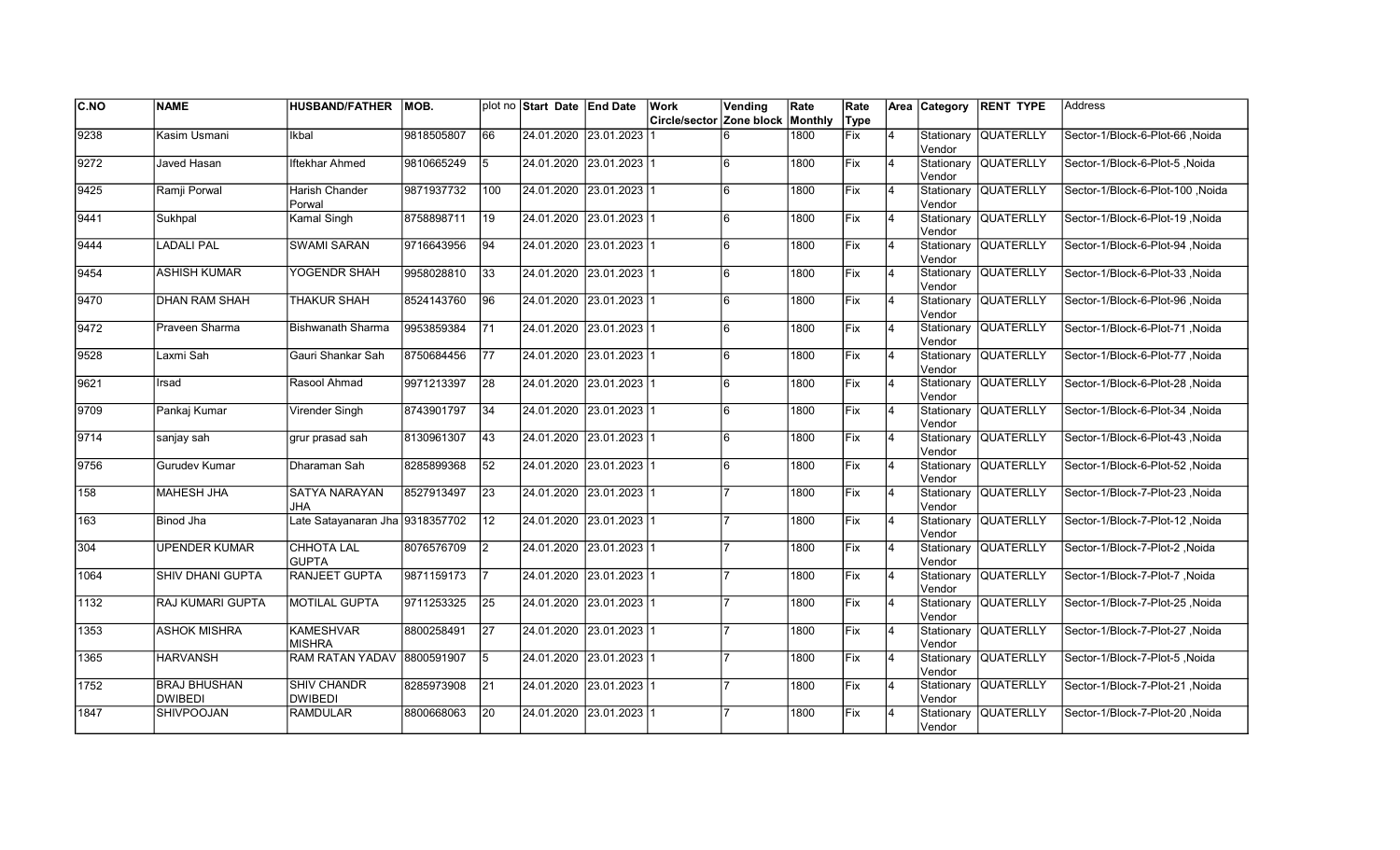| CNO  | <b>NAME</b>            | <b>HUSBAND/FATHER</b>                  | IMOB.      |                 | plot no Start Date End Date | Work                     | Vending | Rate    | Rate        |                | Area Category         | <b>RENT TYPE</b>     | <b>Address</b>                  |
|------|------------------------|----------------------------------------|------------|-----------------|-----------------------------|--------------------------|---------|---------|-------------|----------------|-----------------------|----------------------|---------------------------------|
|      |                        |                                        |            |                 |                             | Circle/sector Zone block |         | Monthly | Type        |                |                       |                      |                                 |
| 1886 | <b>RAMCHANDRA</b>      | <b>TULASI RAM</b>                      | 8800404574 | 4               | 24.01.2020 23.01.2023       |                          |         | 1800    | <b>Fix</b>  | $\overline{4}$ | Stationary<br>Vendor  | <b>QUATERLLY</b>     | Sector-1/Block-7-Plot-4, Noida  |
| 1925 | <b>PRATAP SINGH</b>    | <b>FERAN SINGH</b>                     | 9717433761 | 10              | 24.01.2020 23.01.2023 1     |                          |         | 1800    | Fix         | 4              | Vendor                | Stationary QUATERLLY | Sector-1/Block-7-Plot-10 Noida  |
| 1955 | <b>BABU RAM SHARMA</b> | <b>TRILOK BAHUDAR</b><br><b>SHARMA</b> | 9205128335 | 31              | 24.01.2020 23.01.2023 1     |                          |         | 1800    | Fix         | 4              | Vendor                | Stationary QUATERLLY | Sector-1/Block-7-Plot-31, Noida |
| 1973 | <b>VIRENDRA SHARMA</b> | <b>SANT RAM</b>                        | 9717167662 | $\overline{24}$ | 24.01.2020 23.01.2023 1     |                          |         | 1800    | Fix         | $\overline{4}$ | Vendor                | Stationary QUATERLLY | Sector-1/Block-7-Plot-24, Noida |
| 2220 | <b>JAY PRAKASH</b>     | <b>HARISH CHAND</b>                    | 0000000000 | l6              | 24.01.2020 23.01.2023 1     |                          |         | 1800    | Fix         | $\overline{4}$ | Vendor                | Stationary QUATERLLY | Sector-1/Block-7-Plot-6, Noida  |
| 2984 | <b>DUKHANI DEVI</b>    | <b>VIJAY RAM</b>                       | 9310878844 | 14              | 24.01.2020 23.01.2023 1     |                          |         | 1800    | Fix         | $\overline{4}$ | Stationary<br>Vendor  | <b>QUATERLLY</b>     | Sector-1/Block-7-Plot-14, Noida |
| 3851 | PARVATI THAPA          | <b>OM BAHADUR</b><br><b>THAPA</b>      | 9599471996 | 28              | 24.01.2020 23.01.2023 1     |                          |         | 1800    | Fix         | 4              | Vendor                | Stationary QUATERLLY | Sector-1/Block-7-Plot-28, Noida |
| 4124 | <b>SITA DEVI</b>       | <b>JOGENDRA MAHTO</b>                  | 9958549068 | 8               | 24.01.2020 23.01.2023 1     |                          |         | 1800    | Fix         | 4              | Vendor                | Stationary QUATERLLY | Sector-1/Block-7-Plot-8, Noida  |
| 5300 | Ompal                  | Asharfi Lal                            | 9717107912 | 13              | 24.01.2020 23.01.2023 1     |                          |         | 1800    | Fix         | $\overline{4}$ | Stationary<br>lVendor | <b>QUATERLLY</b>     | Sector-1/Block-7-Plot-13, Noida |
| 5385 | <b>SHARADA GUPTA</b>   | RAM KUMAR GUPTA 00000000               |            | 26              | 24.01.2020 23.01.2023 1     |                          |         | 1800    | Fix         | $\overline{4}$ | lVendor               | Stationary QUATERLLY | Sector-1/Block-7-Plot-26, Noida |
| 6117 | <b>NEELAM DEVI</b>     | <b>NILESH VERMA</b>                    | 9318486436 |                 | 24.01.2020 23.01.2023 1     |                          |         | 1800    | Fix         | 4              | lVendor               | Stationary QUATERLLY | Sector-1/Block-7-Plot-1, Noida  |
| 6181 | VIJAY KUMAR SHA        | <b>VIKAL SHA</b>                       | 7827621802 | 17              | 24.01.2020 23.01.2023 1     |                          |         | 1800    | Fix         | 4              | Vendor                | Stationary QUATERLLY | Sector-1/Block-7-Plot-17, Noida |
| 6284 | RAHUL KUMAR            | MANOJ SHA                              | 8700054410 | 19              | 24.01.2020 23.01.2023 1     |                          |         | 1800    | Fix         | 4              | Vendor                | Stationary QUATERLLY | Sector-1/Block-7-Plot-9, Noida  |
| 6338 | <b>ASHOK CHOUDHARI</b> | <b>BINDESHWARI</b>                     | 7063104702 | 19              | 24.01.2020 23.01.2023 1     |                          |         | 1800    | <b>IFix</b> | $\overline{4}$ | Vendor                | Stationary QUATERLLY | Sector-1/Block-7-Plot-19 Noida  |
| 6500 | Pramod Shah            | Leelu Shah                             | 7557200452 | 16              | 24.01.2020 23.01.2023 1     |                          |         | 1800    | Fix         | $\overline{4}$ | Vendor                | Stationary QUATERLLY | Sector-1/Block-7-Plot-16, Noida |
| 6653 | <b>SUKH DEV SHAH</b>   | <b>CHAMRU SHAH</b>                     | 9650604485 | $\overline{29}$ | 24.01.2020 23.01.2023 1     |                          |         | 1800    | Fix         | $\overline{4}$ | Vendor                | Stationary QUATERLLY | Sector-1/Block-7-Plot-29, Noida |
| 6762 | gopal                  | billu                                  | 6395462563 | $\overline{22}$ | 24.01.2020 23.01.2023 1     |                          |         | 1800    | Fix         | 4              | Vendor                | Stationary QUATERLLY | Sector-1/Block-7-Plot-22, Noida |
| 9044 | PREAM RAUT             | RAGHUNATH RAUT                         | 8340220562 | 15              | 24.01.2020 23.01.2023 1     |                          |         | 1800    | Fix         | 4              | Vendor                | Stationary QUATERLLY | Sector-1/Block-7-Plot-15, Noida |
| 9501 | <b>ROHAN SINGH</b>     | <b>BADAN SINGH</b>                     | 8700583331 | 18              | 24.01.2020 23.01.2023 1     |                          |         | 1800    | Fix         | $\overline{4}$ | Stationary<br>Vendor  | <b>QUATERLLY</b>     | Sector-1/Block-7-Plot-18, Noida |
| 9582 | <b>BINESH</b>          | <b>CHETHAR THAKUR</b>                  | 8527118265 | 3               | 24.01.2020 23.01.2023 1     |                          |         | 1800    | Fix         | $\overline{4}$ | Vendor                | Stationary QUATERLLY | Sector-1/Block-7-Plot-3, Noida  |
| 9707 | Rajender Kumar         | Banwari Lal                            | 8447852753 | $\overline{30}$ | 24.01.2020 23.01.2023 1     |                          |         | 1800    | Fix         | $\overline{4}$ | Vendor                | Stationary QUATERLLY | Sector-1/Block-7-Plot-30, Noida |
| 209  | Kamlesh Paswan         | Soman Paswan                           | 9958183031 | 17              | 24.01.2020 23.01.2020 1     |                          | 8       | 1800    | Fix         | 4              | Stationary<br>Vendor  | <b>QUATERLLY</b>     | Sector-1/Block-8-Plot-17, Noida |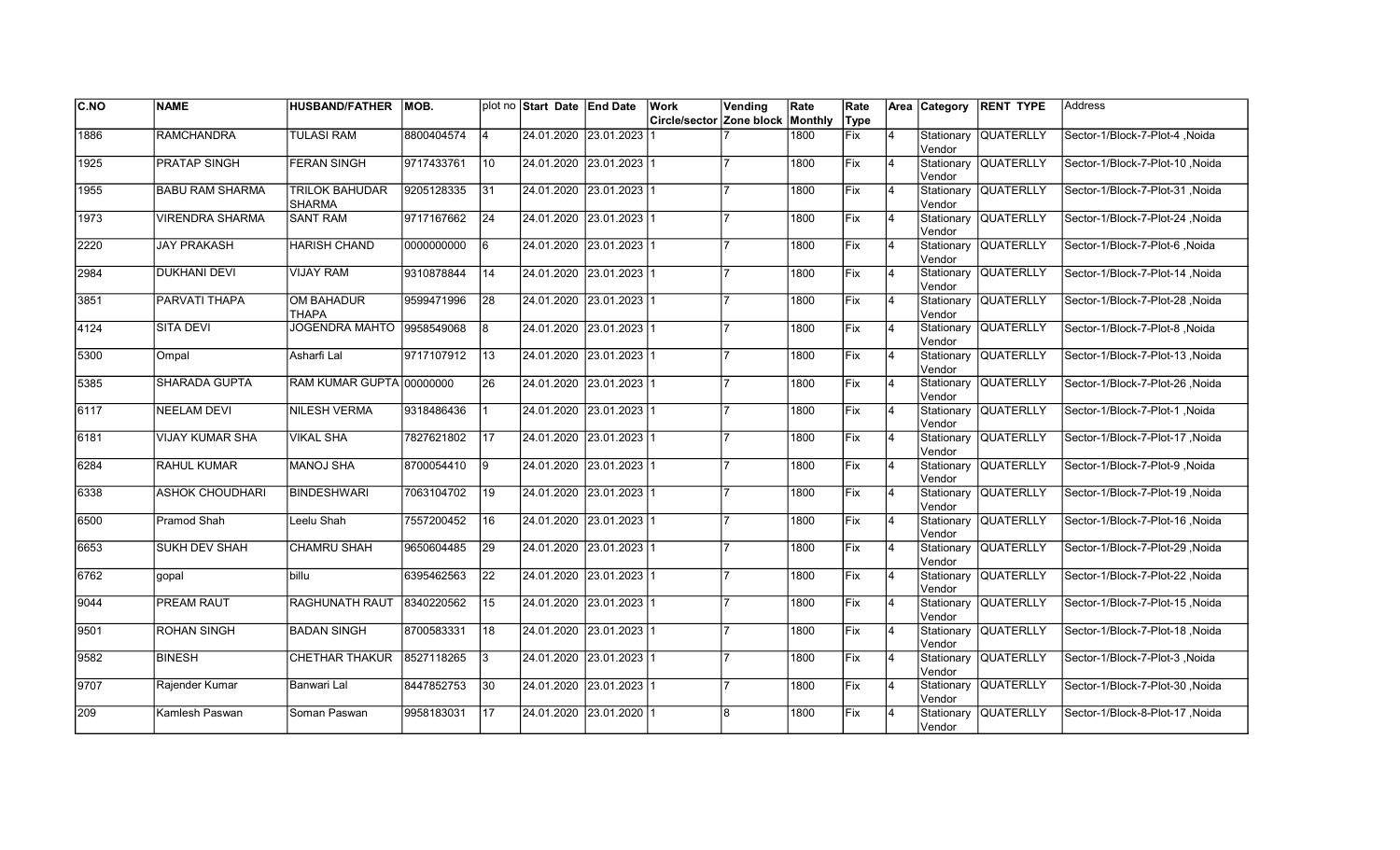| CNO           | <b>NAME</b>                         | <b>HUSBAND/FATHER</b>                    | IMOB.      |                 | plot no Start Date End Date | Work                     | Vending | Rate    | Rate        |                | Area Category         | <b>RENT TYPE</b>     | <b>Address</b>                   |
|---------------|-------------------------------------|------------------------------------------|------------|-----------------|-----------------------------|--------------------------|---------|---------|-------------|----------------|-----------------------|----------------------|----------------------------------|
|               |                                     |                                          |            |                 |                             | Circle/sector Zone block |         | Monthly | Type        |                |                       |                      |                                  |
| 335           | PARAM HANS KUMAR                    | <b>HIRA MAN</b>                          | 9871252445 | $ 42\rangle$    | 24.01.2020 23.01.2020       |                          |         | 1800    | <b>Fix</b>  | $\overline{4}$ | Stationary<br>Vendor  | <b>QUATERLLY</b>     | Sector-1/Block-8-Plot-42, Noida  |
| 363           | Sangeeta devi                       | Ramesh Prasad<br>Gupta                   | 9210640522 | 15              | 24.01.2020 23.01.2020 1     |                          | l8      | 1800    | Fix         | 4              | Vendor                | Stationary QUATERLLY | Sector-1/Block-8-Plot-15 Noida   |
| 570           | <b>SHARIF AHMAD</b>                 | <b>KARAM LLAHI</b>                       | 8799759066 | $ 30\rangle$    | 24.01.2020 23.01.2020 1     |                          | 8       | 1800    | Fix         | 4              | Vendor                | Stationary QUATERLLY | Sector-1/Block-8-Plot-30, Noida  |
| 811           | <b>RAHI</b>                         | <b>BANHRAJ</b>                           | 8076250085 | $\overline{22}$ | 24.01.2020 23.01.2020 1     |                          | l8      | 1800    | Fix         | $\overline{4}$ | Vendor                | Stationary QUATERLLY | Sector-1/Block-8-Plot-22, Noida  |
| 897           | <b>MANOJ MAHATO</b>                 | <b>HIRA MAHATO</b>                       | 742086430  | 43              | 24.01.2020 23.01.2020 1     |                          | 8       | 1800    | Fix         | $\overline{4}$ | Vendor                | Stationary QUATERLLY | Sector-1/Block-8-Plot-43, Noida  |
| 1249          | <b>MANOJ PASWAN</b>                 | <b>MAHENDR</b>                           | 8285530498 | 32              | 24.01.2020 23.01.2020 1     |                          | 8       | 1800    | Fix         | $\overline{4}$ | Stationary<br>Vendor  | <b>QUATERLLY</b>     | Sector-1/Block-8-Plot-32, Noida  |
| 1568          | <b>HAMLATA</b>                      | <b>SUNIL KUMAR</b><br><b>SHARMA</b>      | 7701802046 | 44              | 24.01.2020 23.01.2020 1     |                          | 8       | 1800    | Fix         | 4              | Vendor                | Stationary QUATERLLY | Sector-1/Block-8-Plot-44, Noida  |
| 1569          | Sunil Sharma                        | Pandit Uday Narayan 8527579934<br>Sharma |            | 10              | 24.01.2020 23.01.2020 1     |                          | 8       | 1800    | Fix         | 4              | Vendor                | Stationary QUATERLLY | Sector-1/Block-8-Plot-10, Noida  |
| 2194          | Devendra Thakur                     | Jitan Thakur                             | 9990180410 | 29              | 24.01.2020 23.01.2020 1     |                          | 8       | 1800    | Fix         | $\overline{4}$ | Stationary<br>lVendor | <b>QUATERLLY</b>     | Sector-1/Block-8-Plot-29, Noida  |
| 2308          | Ghamndi Lal Gupta                   | Badari prasad                            | 9811577885 | $\overline{36}$ | 24.01.2020 23.01.2020 1     |                          | 8       | 1800    | Fix         | $\overline{4}$ | lVendor               | Stationary QUATERLLY | Sector-1/Block-8-Plot-36, Noida  |
| 2332          | Chandan Kumar Gupta                 | Ganesh Prasad<br>Gupta                   | 9650127237 | $\overline{41}$ | 24.01.2020 23.01.2020 1     |                          | 8       | 1800    | Fix         | 4              | lVendor               | Stationary QUATERLLY | Sector-1/Block-8-Plot-41 , Noida |
| 2452          | Vipin Sharma                        | Vimlesh Sharma                           | 8010888666 | 39              | 24.01.2020 23.01.2020 1     |                          | 8       | 1800    | Fix         | 4              | Vendor                | Stationary QUATERLLY | Sector-1/Block-8-Plot-39, Noida  |
| 2483          | SHATRUHAN SINGH                     | <b>BALIMA SINGH</b>                      | 9968152872 | 28              | 24.01.2020 23.01.2020 1     |                          | l8      | 1800    | Fix         | 4              | Vendor                | Stationary QUATERLLY | Sector-1/Block-8-Plot-28, Noida  |
| 2489          | <b>WAKIL</b>                        | <b>DHARM NATH</b><br><b>SINGH</b>        | 9643151641 | l3              | 24.01.2020 23.01.2020 1     |                          | 8       | 1800    | <b>IFix</b> | $\overline{4}$ | Stationary<br>Vendor  | <b>QUATERLLY</b>     | Sector-1/Block-8-Plot-3, Noida   |
| $\sqrt{2510}$ | vijay kumar                         | vishnath gupta                           | 9582243350 |                 | 24.01.2020 23.01.2020 1     |                          | 8       | 1800    | Fix         | $\overline{4}$ | Vendor                | Stationary QUATERLLY | Sector-1/Block-8-Plot-4, Noida   |
| 2599          | Ramesh Prasad Gupta                 | Bajrangi Prasad                          | 7531088739 | $\overline{99}$ | 24.01.2020 23.01.2020 1     |                          | 8       | 1800    | Fix         | $\overline{4}$ | Vendor                | Stationary QUATERLLY | Sector-1/Block-8-Plot-99, Noida  |
| 2625          | <b>UMESH PRASAD</b><br><b>GUPTA</b> | <b>LATE JAI LAL</b><br>PRASAD GUPTA      | 9910365789 | 5               | 24.01.2020 23.01.2020 1     |                          | 8       | 1800    | Fix         | 4              | Vendor                | Stationary QUATERLLY | Sector-1/Block-8-Plot-5, Noida   |
| 2670          | <b>MANOJ KUMAR</b>                  | BHIM                                     | 8527960206 | 31              | 24.01.2020 23.01.2020 1     |                          | 8       | 1800    | Fix         | 4              | Vendor                | Stationary QUATERLLY | Sector-1/Block-8-Plot-31 , Noida |
| 2905          | <b>JAFFER KHAN</b>                  | <b>FAKRUDEEN</b>                         | 9891001814 | 27              | 24.01.2020 23.01.2020 1     |                          | 8       | 1800    | Fix         | $\overline{4}$ | Stationary<br>Vendor  | <b>QUATERLLY</b>     | Sector-1/Block-8-Plot-27 , Noida |
| 3003          | Pramod Kumar panday                 | Nagandra pandey                          | 8527445343 | 12              | 24.01.2020 23.01.2020 1     |                          | 8       | 1800    | Fix         | $\overline{4}$ | Vendor                | Stationary QUATERLLY | Sector-1/Block-8-Plot-12, Noida  |
| 3038          | <b>ARJUN KASHYAP</b>                | KALI RAM KASHYAP 7838754635              |            |                 | 24.01.2020 23.01.2020 1     |                          | 8       | 1800    | Fix         | $\overline{4}$ | Vendor                | Stationary QUATERLLY | Sector-1/Block-8-Plot-7, Noida   |
| 3426          | <b>NAHAR SINGH</b>                  | <b>GAJADHAR SINGH</b>                    | 8826288210 | 37              | 24.01.2020 23.01.2020 1     |                          | 8       | 1800    | Fix         | 4              | Stationary<br>Vendor  | <b>QUATERLLY</b>     | Sector-1/Block-8-Plot-37, Noida  |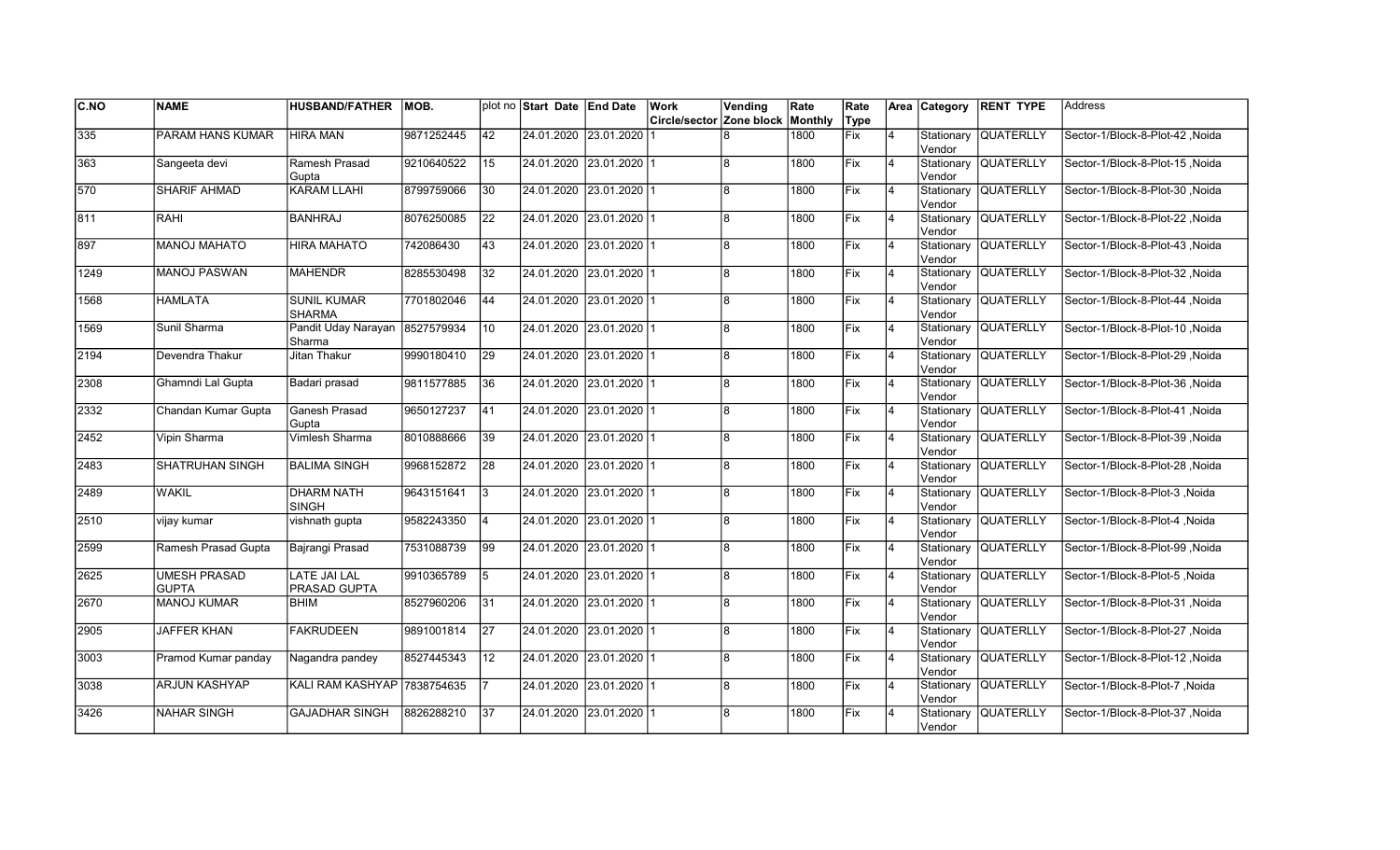| C.NO | <b>NAME</b>                          | <b>HUSBAND/FATHER</b>                 | MOB.       |                  | plot no Start Date End Date | Work                     | Vending        | Rate    | Rate        |                | Area Category        | <b>RENT TYPE</b>     | <b>Address</b>                   |
|------|--------------------------------------|---------------------------------------|------------|------------------|-----------------------------|--------------------------|----------------|---------|-------------|----------------|----------------------|----------------------|----------------------------------|
|      |                                      |                                       |            |                  |                             | Circle/sector Zone block |                | Monthly | Type        |                |                      |                      |                                  |
| 3516 | <b>LALU SHAH</b>                     | <b>HEERA SHAH</b>                     | 9958156128 | $\overline{34}$  | 24.01.2020 23.01.2020       |                          |                | 1800    | <b>Fix</b>  | $\overline{4}$ | Vendor               | Stationary QUATERLLY | Sector-1/Block-8-Plot-34, Noida  |
| 3649 | <b>RAJESHVAR</b>                     | <b>TAPESAR</b>                        | 9717203608 | 33               | 24.01.2020 23.01.2020 1     |                          | 8l             | 1800    | Fix         | 4              | Vendor               | Stationary QUATERLLY | Sector-1/Block-8-Plot-33, Noida  |
| 4293 | <b>CHINTAMNI</b>                     | <b>RAMJEELAL</b>                      | 9891255466 | 35               | 24.01.2020 23.01.2020 1     |                          | 8              | 1800    | Fix         | 4              | Vendor               | Stationary QUATERLLY | Sector-1/Block-8-Plot-35 .Noida  |
| 4635 | Suresh Sah                           | Parmeshwar Sah                        | 7217873218 | l8               | 24.01.2020 23.01.2020 1     |                          | 8              | 1800    | Fix         | $\overline{4}$ | Vendor               | Stationary QUATERLLY | Sector-1/Block-8-Plot-8, Noida   |
| 4636 | <b>Bablu Shah</b>                    | Jagadish Shah                         | 8527952488 | 25               | 24.01.2020 23.01.2020 1     |                          | 8              | 1800    | Fix         | $\overline{4}$ | Vendor               | Stationary QUATERLLY | Sector-1/Block-8-Plot-25, Noida  |
| 4869 | Vijay Bind                           | <b>Bahadur Bind</b>                   | 7011471766 | $\overline{118}$ | 24.01.2020 23.01.2020 1     |                          | $\overline{8}$ | 1800    | Fix         | $\overline{4}$ | Vendor               | Stationary QUATERLLY | Sector-1/Block-8-Plot-18, Noida  |
| 4916 | naresh mandal                        | jitendra mandal                       | 9625169182 | 14               | 24.01.2020 23.01.2020 1     |                          | 8              | 1800    | Fix         | $\overline{4}$ | Vendor               | Stationary QUATERLLY | Sector-1/Block-8-Plot-14, Noida  |
| 5739 | <b>RAMBABU</b>                       | KALLU SAH                             | 7838499379 | 21               | 24.01.2020 23.01.2020 1     |                          | 8              | 1800    | Fix         | 4              | Vendor               | Stationary QUATERLLY | Sector-1/Block-8-Plot-21 , Noida |
| 5821 | SANTOSH SAHU                         | <b>BIHARI LAL SAHU</b>                | 9717201076 | l 11             | 24.01.2020  23.01.2020  1   |                          | 8              | 1800    | Fix         | 4              | Stationary<br>Vendor | <b>QUATERLLY</b>     | Sector-1/Block-8-Plot-11 , Noida |
| 6109 | <b>KISHAN PAL</b>                    | <b>HARI SINGH</b>                     | 9871930990 | 40               | 24.01.2020 23.01.2020 1     |                          | 8              | 1800    | Fix         | $\overline{4}$ | Vendor               | Stationary QUATERLLY | Sector-1/Block-8-Plot-40, Noida  |
| 6112 | <b>SHIV KUMAR</b>                    | <b>DEEN SHAU</b>                      | 9810733036 | l9               | 24.01.2020 23.01.2020 1     |                          | R              | 1800    | Fix         | 4              | Vendor               | Stationary QUATERLLY | Sector-1/Block-8-Plot-9, Noida   |
| 6140 | <b>RAJESH</b>                        | <b>FULCHAND</b>                       | 8527356647 | 19               | 24.01.2020 23.01.2020 1     |                          | R.             | 1800    | Fix         | $\overline{4}$ | Vendor               | Stationary QUATERLLY | Sector-1/Block-8-Plot-19, Noida  |
| 6241 | <b>GANESH SHA</b>                    | <b>SHIV JI SHA</b>                    | 8585977451 | 16               | 24.01.2020 23.01.2020 1     |                          | 8              | 1800    | Fix         | $\overline{4}$ | Vendor               | Stationary QUATERLLY | Sector-1/Block-8-Plot-16, Noida  |
| 6268 | Beena Devi                           | Kishan Pal Singh                      | 8766387848 | $\overline{38}$  | 24.01.2020 23.01.2020 1     |                          | 8              | 1800    | Fix         | $\overline{4}$ | Vendor               | Stationary QUATERLLY | Sector-1/Block-8-Plot-38, Noida  |
| 6282 | <b>SHARVAN GAMI</b>                  | <b>AMRIT GAMI</b>                     | 9411940323 | 13               | 24.01.2020 23.01.2020 1     |                          | 8              | 1800    | Fix         | 4              | Vendor               | Stationary QUATERLLY | Sector-1/Block-8-Plot-13, Noida  |
| 6290 | Hiralal Nishad                       | Antu Nishad                           | 9868359038 |                  | 24.01.2020 23.01.2020 1     |                          | 8              | 1800    | Fix         | 4              | Vendor               | Stationary QUATERLLY | Sector-1/Block-8-Plot-1, Noida   |
| 6364 | SHISH PAL SINGH                      | <b>PURAN SINGH</b>                    | 9810384536 | I2               | 24.01.2020 23.01.2020 1     |                          | 8              | 1800    | Fix         | 4              | Vendor               | Stationary QUATERLLY | Sector-1/Block-8-Plot-2, Noida   |
| 9354 | rekha devi                           | <b>RAM KUMAR RAI</b>                  | 9821575422 | 26               | 24.01.2020 23.01.2020 1     |                          | 8              | 1800    | <b>IFix</b> | $\overline{4}$ | Vendor               | Stationary QUATERLLY | Sector-1/Block-8-Plot-26, Noida  |
| 9560 | MAHESH GUPTA                         | <b>BAJRANG PRASAD</b>                 | 9958814755 | $\overline{20}$  | 24.01.2020 23.01.2020 1     |                          | 8              | 1800    | Fix         | $\overline{4}$ | Vendor               | Stationary QUATERLLY | Sector-1/Block-8-Plot-20, Noida  |
| 9666 | <b>PRAMILA DEVI</b>                  | <b>DIPAK SHAV</b>                     | 9582243350 | 24               | 24.01.2020 23.01.2020 1     |                          | 8              | 1800    | Fix         | 4              | Vendor               | Stationary QUATERLLY | Sector-1/Block-8-Plot-24, Noida  |
| 9667 | <b>NARESH PRASAD</b><br><b>GUPTA</b> | <b>SHEETAL PRASAD</b><br><b>GUPTA</b> | 9971081713 | 23               | 24.01.2020 23.01.2020 1     |                          | 8              | 1800    | Fix         | $\overline{4}$ | Vendor               | Stationary QUATERLLY | Sector-1/Block-8-Plot-23, Noida  |
| 382  | Md Ainamul                           | Md Karimula                           | 9818317846 | 39               | 24.01.2020 23.01.2023 1     |                          | 9              | 1800    | Fix         | 4              | Stationary<br>Vendor | <b>QUATERLLY</b>     | Sector-1/Block-9-Plot-39, Noida  |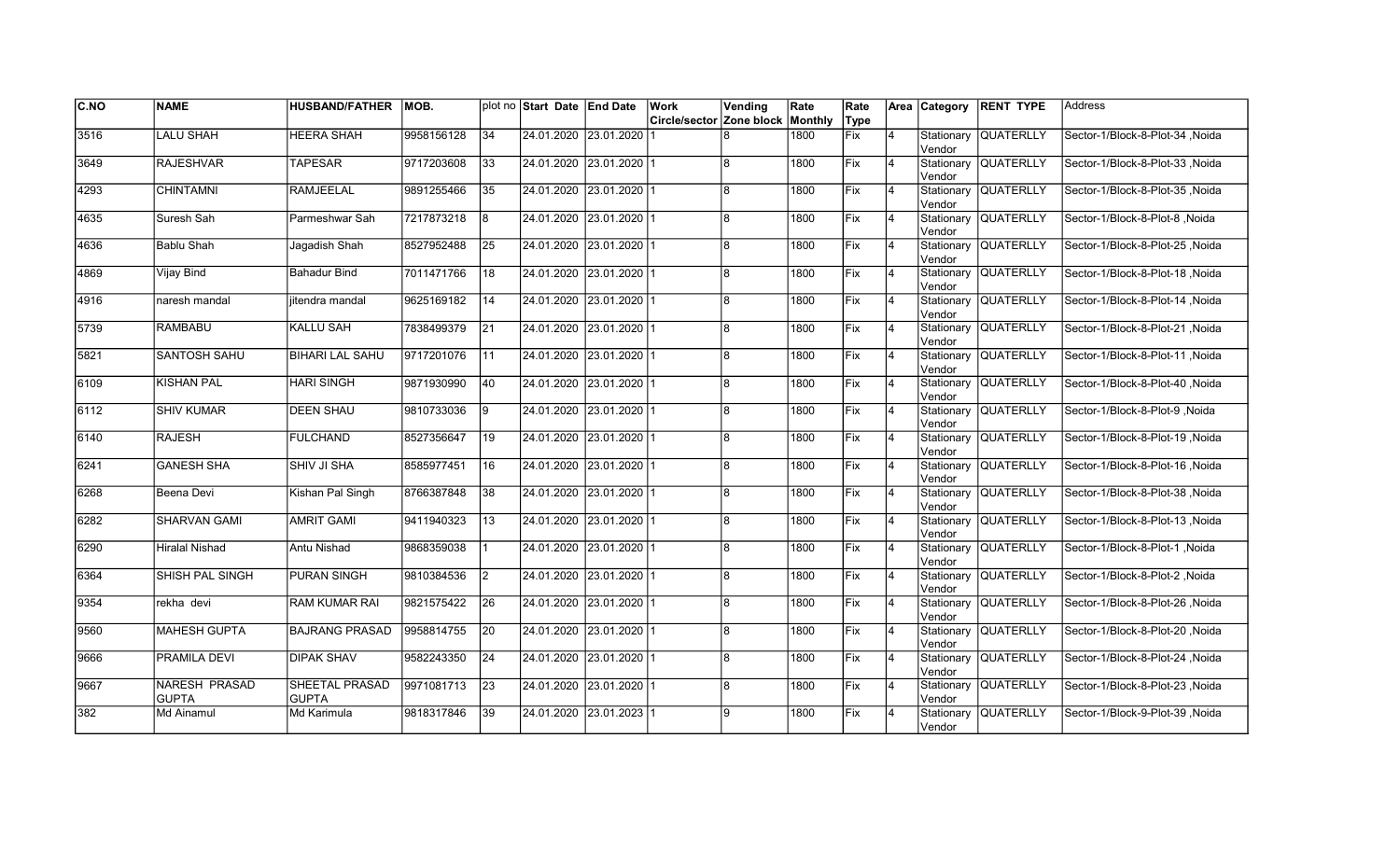| CNO              | <b>NAME</b>                    | <b>HUSBAND/FATHER</b>  | IMOB.      |                 | plot no Start Date End Date | Work                                    | Vending | Rate | Rate |                |                       | Area Category RENT TYPE | <b>Address</b>                   |
|------------------|--------------------------------|------------------------|------------|-----------------|-----------------------------|-----------------------------------------|---------|------|------|----------------|-----------------------|-------------------------|----------------------------------|
|                  |                                |                        |            |                 |                             | <b>Circle/sector Zone block Monthly</b> |         |      | Type |                |                       |                         |                                  |
| 489              | <b>MD FAIJ ALAM</b>            | <b>MD MURTUJA</b>      | 9560971735 | 8               | 24.01.2020 23.01.2023       |                                         | 9       | 1800 | Fix  | $\overline{4}$ | Stationary<br>Vendor  | <b>QUATERLLY</b>        | Sector-1/Block-9-Plot-8, Noida   |
| 548              | <b>Abdul Rahim</b>             | Moh Juber              | 9717381740 | 5               | 24.01.2020 23.01.2023 1     |                                         | ļ9      | 1800 | Fix  | $\overline{4}$ | Vendor                | Stationary QUATERLLY    | Sector-1/Block-9-Plot-5, Noida   |
| $\overline{977}$ | sahida                         | mumtaj                 |            | 46              | 24.01.2020 23.01.2023 1     |                                         | 9       | 1800 | Fix  | $\overline{4}$ | Vendor                | Stationary QUATERLLY    | Sector-1/Block-9-Plot-46 .Noida  |
| 993              | <b>NOOR JAHAN</b>              | <b>ABDUL SATTAR</b>    | 9213979837 | $\overline{17}$ | 24.01.2020 23.01.2023 1     |                                         | l9      | 1800 | Fix  | $\overline{4}$ | Vendor                | Stationary QUATERLLY    | Sector-1/Block-9-Plot-17, Noida  |
| 1441             | Mohd Jahid                     | Karmuddin              | 9990586048 | 50              | 24.01.2020 23.01.2023 1     |                                         | 9       | 1800 | Fix  | $\overline{4}$ | Vendor                | Stationary QUATERLLY    | Sector-1/Block-9-Plot-50, Noida  |
| 1777             | Dina Yadav                     | Sarju Yadav            | 9560497031 | 18              | 24.01.2020 23.01.2023 1     |                                         | g.      | 1800 | Fix  | $\overline{4}$ | Stationary<br>lVendor | <b>QUATERLLY</b>        | Sector-1/Block-9-Plot-18, Noida  |
| 1910             | RAVINDR KUMAR<br><b>BHARTI</b> | <b>DWARIKA BHARATI</b> | 9958586297 | 47              | 24.01.2020 23.01.2023 1     |                                         | 9       | 1800 | Fix  | $\overline{4}$ | Vendor                | Stationary QUATERLLY    | Sector-1/Block-9-Plot-47 , Noida |
| 2179             | <b>HASMATULLA</b>              | <b>MD SUHAIL</b>       | 8802409941 | 111             | 24.01.2020 23.01.2023 1     |                                         | 9       | 1800 | Fix  | $\overline{4}$ | Vendor                | Stationary QUATERLLY    | Sector-1/Block-9-Plot-11 , Noida |
| 2272             | Roobi Khatoon                  | MD Samim               | 9999578431 | 34              | 24.01.2020 23.01.2023 1     |                                         | l9      | 1800 | Fix  | $\overline{4}$ | Vendor                | Stationary QUATERLLY    | Sector-1/Block-9-Plot-34, Noida  |
| 2273             | Runi Khatun                    | Firoz Alam             | 9910771537 | 27              | 24.01.2020 23.01.2023 1     |                                         | l9.     | 1800 | Fix  | $\overline{4}$ | Vendor                | Stationary QUATERLLY    | Sector-1/Block-9-Plot-27, Noida  |
| 2415             | <b>NAUSHAD ALAM</b>            | <b>MOHD SALIM</b>      | 9868702786 | 48              | 24.01.2020 23.01.2023 1     |                                         | 9       | 1800 | Fix  | $\overline{4}$ | Vendor                | Stationary QUATERLLY    | Sector-1/Block-9-Plot-48, Noida  |
| 2477             | RAMRAJI DEVI                   | LAL BABU MEHTO         | 9718836400 | 40              | 24.01.2020 23.01.2023 1     |                                         | l9      | 1800 | Fix  | 4              | Vendor                | Stationary QUATERLLY    | Sector-1/Block-9-Plot-40, Noida  |
| 2478             | UTTAM NISHAD                   | JAGDISH NISHAD         | 8468829959 | 33              | 24.01.2020 23.01.2023 1     |                                         | l9      | 1800 | Fix  | $\overline{4}$ | Vendor                | Stationary QUATERLLY    | Sector-1/Block-9-Plot-33, Noida  |
| 2516             | <b>MUKESH</b>                  | CHHOLE LAL             | 0000000000 |                 | 24.01.2020 23.01.2023 1     |                                         | 9       | 1800 | Fix  | $\overline{4}$ | Vendor                | Stationary QUATERLLY    | Sector-1/Block-9-Plot-7, Noida   |
| 2771             | <b>AYESHA BEGUM</b>            | <b>AJMAT HUSSAIN</b>   | 9411948986 | Ι9              | 24.01.2020 23.01.2023 1     |                                         | 9       | 1800 | Fix  | $\overline{4}$ | Vendor                | Stationary QUATERLLY    | Sector-1/Block-9-Plot-9, Noida   |
| 2772             | <b>MD YASIN</b>                | <b>NAWAB</b>           | 9810982167 | 42              | 24.01.2020 23.01.2023 1     |                                         | 9       | 1800 | Fix  | 4              | Vendor                | Stationary QUATERLLY    | Sector-1/Block-9-Plot-42, Noida  |
| 2773             | <b>RIYASAT ALI</b>             | <b>ALI HASSAN</b>      | 8826572674 | 14              | 24.01.2020 23.01.2023 1     |                                         | 9       | 1800 | Fix  | $\overline{4}$ | Vendor                | Stationary QUATERLLY    | Sector-1/Block-9-Plot-4, Noida   |
| 2775             | <b>FAHIM</b>                   | SEHJAD                 | 9716065463 | 24              | 24.01.2020 23.01.2023 1     |                                         | 9       | 1800 | Fix  | 4              | Stationary<br>Vendor  | <b>QUATERLLY</b>        | Sector-1/Block-9-Plot-24 , Noida |
| 2779             | <b>HAIDER ALI</b>              | <b>AJMAT HUSSAIN</b>   | 8527722192 | 35              | 24.01.2020 23.01.2023 1     |                                         | 9       | 1800 | Fix  | $\overline{4}$ | Stationary<br>Vendor  | <b>QUATERLLY</b>        | Sector-1/Block-9-Plot-35, Noida  |
| 2781             | <b>MD HASIM</b>                | <b>AJMAT HUSSAIN</b>   | 9313072586 | $\overline{23}$ | 24.01.2020 23.01.2023 1     |                                         | l9      | 1800 | Fix  | $\overline{4}$ | Vendor                | Stationary QUATERLLY    | Sector-1/Block-9-Plot-23, Noida  |
| 2783             | <b>MOHMMAD KASIM</b>           | <b>AJMAT HUSSAIN</b>   | 9891295088 | $\overline{25}$ | 24.01.2020 23.01.2023 1     |                                         | 9       | 1800 | Fix  | $\overline{4}$ | Vendor                | Stationary QUATERLLY    | Sector-1/Block-9-Plot-25, Noida  |
| 2815             | Safeek                         | Sakirat                | 7835814210 | 37              | 24.01.2020 23.01.2023 1     |                                         | Ι9      | 1800 | Fix  | $\overline{4}$ | Stationary<br>Vendor  | <b>QUATERLLY</b>        | Sector-1/Block-9-Plot-37, Noida  |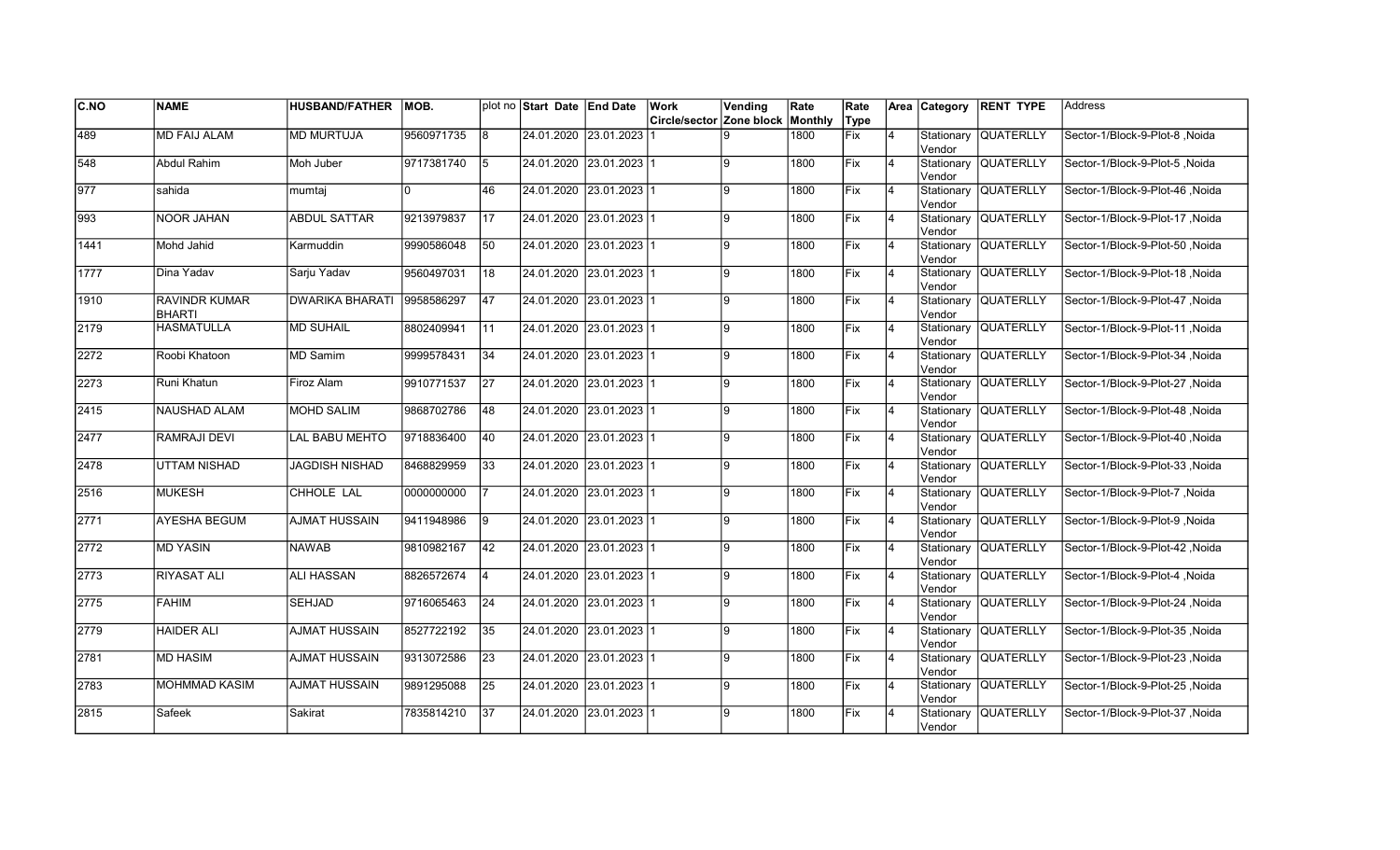| C.NO | <b>NAME</b>                           | <b>HUSBAND/FATHER</b>                  | IMOB.      |                 | plot no Start Date End Date | Work                     | Vending  | Rate    | Rate        |                | Area Category         | <b>RENT TYPE</b>     | <b>Address</b>                   |
|------|---------------------------------------|----------------------------------------|------------|-----------------|-----------------------------|--------------------------|----------|---------|-------------|----------------|-----------------------|----------------------|----------------------------------|
|      |                                       |                                        |            |                 |                             | Circle/sector Zone block |          | Monthly | Type        |                |                       |                      |                                  |
| 3037 | <b>SHAKILA KHATUN</b>                 | <b>MD ALAM</b>                         | 9958812519 | $\overline{29}$ | 24.01.2020 23.01.2023       |                          | <b>g</b> | 1800    | <b>Fix</b>  | $\overline{4}$ | Stationary<br>Vendor  | <b>QUATERLLY</b>     | Sector-1/Block-9-Plot-29, Noida  |
| 3259 | <b>MOFEEL</b>                         | <b>MD SALIM</b>                        | 9840268489 |                 | 24.01.2020 23.01.2023 1     |                          | l9.      | 1800    | Fix         | 4              | Vendor                | Stationary QUATERLLY | Sector-1/Block-9-Plot-1 .Noida   |
| 3337 | SAHANAJ                               | <b>KHLIL</b>                           | 9958310265 | 38              | 24.01.2020 23.01.2023 1     |                          | l9.      | 1800    | <b>IFix</b> | 4              | Vendor                | Stationary QUATERLLY | Sector-1/Block-9-Plot-38 .Noida  |
| 3845 | MOHAMMAD SHADAB                       | <b>MOHAMMAD</b><br><b>SHAFIK</b>       | 9555651802 | 41              | 24.01.2020 23.01.2023 1     |                          | l9       | 1800    | Fix         | $\overline{4}$ | Vendor                | Stationary QUATERLLY | Sector-1/Block-9-Plot-41, Noida  |
| 3997 | <b>NAZMA KHATOON</b>                  | <b>MD SAMIM</b>                        | 9988379681 | 10              | 24.01.2020 23.01.2023 1     |                          | 9        | 1800    | Fix         | $\overline{4}$ | lVendor               | Stationary QUATERLLY | Sector-1/Block-9-Plot-10, Noida  |
| 4074 | <b>RAM PUJAN GUPTA</b>                | <b>MISHRI GUPTA</b>                    | 8800764010 | $\overline{12}$ | 24.01.2020 23.01.2023 1     |                          | g        | 1800    | Fix         | $\overline{4}$ | Vendor                | Stationary QUATERLLY | Sector-1/Block-9-Plot-12, Noida  |
| 4242 | <b>AJAYPAL</b>                        | <b>RAMPAL</b>                          | 8743904971 | 20              | 24.01.2020 23.01.2023 1     |                          | 9        | 1800    | Fix         | 4              | Vendor                | Stationary QUATERLLY | Sector-1/Block-9-Plot-20, Noida  |
| 4319 | <b>JAKRI KHATUN</b>                   | ABDUL MAJIM                            |            | 31              | 24.01.2020 23.01.2023 1     |                          | 9        | 1800    | Fix         | 4              | Vendor                | Stationary QUATERLLY | Sector-1/Block-9-Plot-31 , Noida |
| 5040 | <b>MD JAUDDEEN ALAM</b>               | MD MEHFOOJ ALAM 9910666160             |            | 32              | 24.01.2020 23.01.2023 1     |                          | 9        | 1800    | <b>IFix</b> | 4              | Stationary<br>Vendor  | <b>QUATERLLY</b>     | Sector-1/Block-9-Plot-32 , Noida |
| 5149 | <b>LUCHHAN KUMAR</b><br><b>BHARTI</b> | <b>DEEP CHAND</b>                      |            | 14              | 24.01.2020 23.01.2023 1     |                          | 9        | 1800    | Fix         | $\overline{4}$ | Stationary<br>Vendor  | QUATERLLY            | Sector-1/Block-9-Plot-14, Noida  |
| 5367 | <b>BABITA</b>                         | <b>SHYAM LAL</b>                       | 8800729231 | l6              | 24.01.2020 23.01.2023 1     |                          | g.       | 1800    | Fix         | $\overline{4}$ | Vendor                | Stationary QUATERLLY | Sector-1/Block-9-Plot-6, Noida   |
| 5437 | Lalita Devi                           | Manohar Mukhiya                        | 8744904501 | $\overline{22}$ | 24.01.2020 23.01.2023 1     |                          | 9        | 1800    | Fix         | $\overline{4}$ | Vendor                | Stationary QUATERLLY | Sector-1/Block-9-Plot-22, Noida  |
| 5445 | <b>REENA SONKAR</b>                   | <b>DINESH SONKAR</b>                   | 9315972986 | 44              | 24.01.2020 23.01.2023 1     |                          | l9       | 1800    | Fix         | $\overline{4}$ | Vendor                | Stationary QUATERLLY | Sector-1/Block-9-Plot-44, Noida  |
| 5871 | <b>RAJESH MISHRA</b>                  | <b>ASHOK MISHRA</b>                    | 9810354166 | 30              | 24.01.2020 23.01.2023 1     |                          | 9        | 1800    | Fix         | $\overline{4}$ | Stationary<br>lVendor | <b>QUATERLLY</b>     | Sector-1/Block-9-Plot-30, Noida  |
| 5998 | PAPPU SAROJ                           | RAM BRIJ                               | 8368043019 | 43              | 24.01.2020 23.01.2023 1     |                          | 9        | 1800    | Fix         | 4              | lVendor               | Stationary QUATERLLY | Sector-1/Block-9-Plot-43, Noida  |
| 6470 | <b>NAUSHAD</b>                        | <b>RASHID</b>                          | 7011893762 | 16              | 24.01.2020 23.01.2023 1     |                          | Ι9       | 1800    | <b>Fix</b>  | 4              | Vendor                | Stationary QUATERLLY | Sector-1/Block-9-Plot-16, Noida  |
| 6478 | <b>SUBODH KUMAR</b><br><b>JAISWAL</b> | <b>LATE GANESH</b><br><b>CHAUDHARY</b> | 9818324478 | 13              | 24.01.2020 23.01.2023 1     |                          | l9       | 1800    | Fix         | 4              | Vendor                | Stationary QUATERLLY | Sector-1/Block-9-Plot-13 .Noida  |
| 6560 | Muhammad Sahid                        | <b>Abdul Gafur</b>                     | loo -      | 3               | 24.01.2020 23.01.2023 1     |                          | 9        | 1800    | <b>IFix</b> | $\overline{4}$ | Vendor                | Stationary QUATERLLY | Sector-1/Block-9-Plot-3, Noida   |
| 6707 | Kalavati Devi                         | Sharavan Gupta                         | 8750617124 | $\overline{26}$ | 24.01.2020 23.01.2023 1     |                          | 9        | 1800    | Fix         | 4              | Vendor                | Stationary QUATERLLY | Sector-1/Block-9-Plot-26 .Noida  |
| 6708 | <b>RAJ KUMAR</b>                      | <b>SARWAN KUMAR</b><br><b>GUPTA</b>    | 8750617124 | 49              | 24.01.2020 23.01.2023 1     |                          | l9       | 1800    | Fix         | $\overline{4}$ | Vendor                | Stationary QUATERLLY | Sector-1/Block-9-Plot-49, Noida  |
| 8989 | Nasir                                 | Md khurshid                            | 9718291232 | 15              | 24.01.2020 23.01.2023 1     |                          | l9       | 1800    | Fix         | $\overline{4}$ | Vendor                | Stationary QUATERLLY | Sector-1/Block-9-Plot-15, Noida  |
| 9015 | SANAJ                                 | <b>MUSTAFA</b>                         | 8298812212 | 28              | 24.01.2020 23.01.2023 1     |                          | 9        | 1800    | Fix         | 4              | Stationary<br>Vendor  | <b>QUATERLLY</b>     | Sector-1/Block-9-Plot-28, Noida  |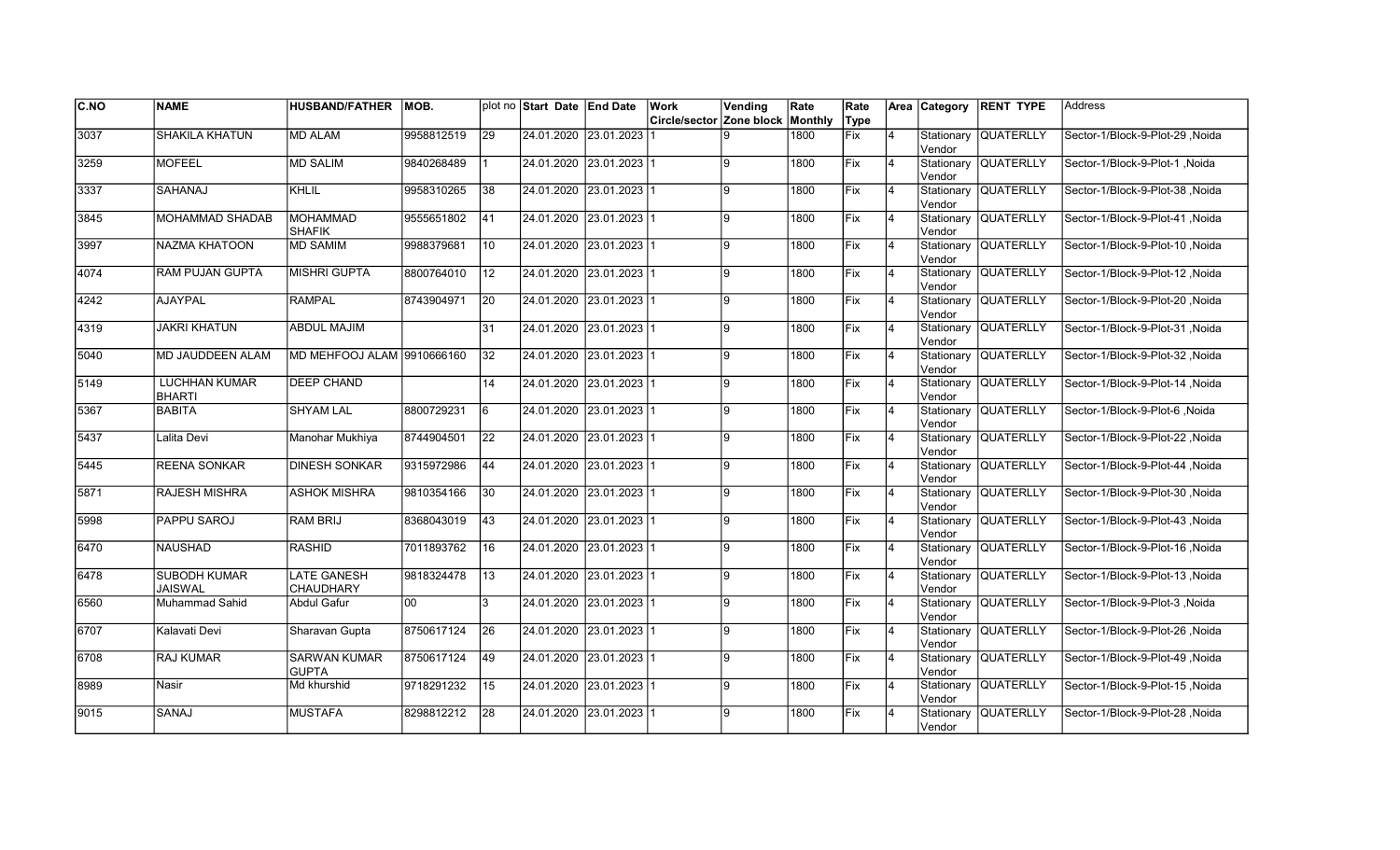| C.NO          | <b>NAME</b>         | <b>HUSBAND/FATHER</b>    | MOB.       |                 | plot no Start Date End Date |                         | <b>Work</b>                      | Vending         | Rate | Rate       |                | Area Category        | <b>RENT TYPE</b>     | <b>Address</b>                   |
|---------------|---------------------|--------------------------|------------|-----------------|-----------------------------|-------------------------|----------------------------------|-----------------|------|------------|----------------|----------------------|----------------------|----------------------------------|
|               |                     |                          |            |                 |                             |                         | Circle/sector Zone block Monthly |                 |      | Type       |                |                      |                      |                                  |
| 9224          | Santosh Kumar Gupta | <b>Ashok Kumar Gupta</b> | 9268350407 | $\overline{21}$ | 24.01.2020 23.01.2023       |                         |                                  |                 | 1800 | Fix        | 14             | Vendor               | Stationary QUATERLLY | Sector-1/Block-9-Plot-21, Noida  |
| 9228          | Dheeraj Kumar       | Ashok Kumar Gupta        | 0000000000 | $\overline{2}$  |                             | 24.01.2020 23.01.2023 1 |                                  | ۱q              | 1800 | Fix        | 4              | Vendor               | Stationary QUATERLLY | Sector-1/Block-9-Plot-2 .Noida   |
| 9232          | Nikhil Yadav        | <b>Bhikhari Yadav</b>    | 7836045538 | 36              | 24.01.2020 23.01.2023 1     |                         |                                  | $\mathbf{q}$    | 1800 | Fix        | 14             | lVendor              | Stationary QUATERLLY | Sector-1/Block-9-Plot-36, Noida  |
| 9631          | Raju Kumar          | Rameshwar Prasad         | 8448879851 | 19              | 24.01.2020 23.01.2023 1     |                         |                                  | 9               | 1800 | Fix        | 4              | Vendor               | Stationary QUATERLLY | Sector-1/Block-9-Plot-19, Noida  |
| $\sqrt{9704}$ | <b>MD Mustak</b>    | <b>MD Hanif</b>          | 7870950911 | 45              |                             | 24.01.2020 23.01.2023 1 |                                  | 9               | 1800 | Fix        | 4              | Vendor               | Stationary QUATERLLY | Sector-1/Block-9-Plot-45, Noida  |
| 105           | <b>BAL CHAND</b>    | <b>RAJ BHARAN</b>        | 9999668629 | $\overline{30}$ |                             | 24.01.2020 23.02.2023 1 |                                  | 10 <sup>1</sup> | 1800 | Fix        | 4              | Vendor               | Stationary QUATERLLY | Sector-1/Block-10-Plot-30, Noida |
| 106           | Vijay Kumar         | Balchand                 | 7042659433 |                 |                             | 24.01.2020 23.02.2023 1 |                                  | 10 <sup>1</sup> | 1800 | <b>Fix</b> | 4              | Vendor               | Stationary QUATERLLY | Sector-1/Block-10-Plot-7, Noida  |
| 322           | Md Rihan Ansari     | Zameer Ahmed             | 9891497068 | 28              | 24.01.2020 23.02.2023 1     |                         |                                  | 10 <sup>1</sup> | 1800 | Fix        | 4              | Vendor               | Stationary QUATERLLY | Sector-1/Block-10-Plot-28, Noida |
| 408           | Lakshmi Sah         | Narayan Sah              | 7667387037 | 34              |                             | 24.01.2020 23.02.2023 1 |                                  | 10 <sup>1</sup> | 1800 | Fix        | 4              | Vendor               | Stationary QUATERLLY | Sector-1/Block-10-Plot-34, Noida |
| 643           | <b>Md Najeer</b>    | Md Abul                  | 9910827486 | $\overline{27}$ |                             | 24.01.2020 23.02.2023 1 |                                  | 10              | 1800 | Fix        | 4              | Vendor               | Stationary QUATERLLY | Sector-1/Block-10-Plot-27, Noida |
| 1614          | <b>MD FARUK</b>     | <b>MD ALI</b>            | 9910180072 | 5               |                             | 24.01.2020 23.02.2023 1 |                                  | 10 <sup>1</sup> | 1800 | Fix        | 14             | lVendor              | Stationary QUATERLLY | Noida Sector-1/Block-10-Plot-5   |
| 1969          | <b>ARUN KUMAR</b>   | <b>RAM LEKENDRA</b>      | 9810665472 |                 | 24.01.2020 23.02.2023 1     |                         |                                  | 10 <sup>1</sup> | 1800 | Fix        | 14             | Vendor               | Stationary QUATERLLY | Sector-1/Block-10-Plot-1, Noida  |
| 2083          | Sher Md             | Bhagan Ali               | 9958221699 | 18              |                             | 24.01.2020 23.02.2023 1 |                                  | 10 <sup>°</sup> | 1800 | Fix        | $\overline{4}$ | Vendor               | Stationary QUATERLLY | Sector-1/Block-10-Plot-18, Noida |
| 2263          | Santosh Saha        | Manrika Sah              | 9871504885 | 26              |                             | 24.01.2020 23.02.2023 1 |                                  | 10 <sup>1</sup> | 1800 | Fix        | 4              | Vendor               | Stationary QUATERLLY | Sector-1/Block-10-Plot-26 .Noida |
| 2339          | Nand Kishore Mehto  | <b>Bharat Metho</b>      | 875029628  | 19              |                             | 24.01.2020 23.02.2023 1 |                                  | 10 <sup>°</sup> | 1800 | Fix        | 4              | lVendor              | Stationary QUATERLLY | Sector-1/Block-10-Plot-19, Noida |
| 2362          | Poonam Devi         | Jitendera Kumar          | 9560931316 | $\overline{32}$ | 24.01.2020 23.02.2023 1     |                         |                                  | 10 <sup>1</sup> | 1800 | Fix        | 4              | lVendor              | Stationary QUATERLLY | Sector-1/Block-10-Plot-32, Noida |
| 2730          | <b>DILASHAD</b>     | <b>HASAM</b>             | 9811266826 | $\overline{21}$ |                             | 24.01.2020 23.02.2023 1 |                                  | 10              | 1800 | Fix        | 14             | Vendor               | Stationary QUATERLLY | Sector-1/Block-10-Plot-21, Noida |
| 3175          | REHANA BEGUM        | <b>MD NIZAM</b>          | 9971072306 | 10              |                             | 24.01.2020 23.02.2023 1 |                                  | 10 <sup>°</sup> | 1800 | Fix        | 4              | Vendor               | Stationary QUATERLLY | Sector-1/Block-10-Plot-10, Noida |
| 3392          | <b>MUKESH</b>       | <b>JOGRAJ SINGH</b>      | 9971531912 | $\overline{4}$  |                             | 24.01.2020 23.02.2023 1 |                                  | 10 <sup>1</sup> | 1800 | Fix        | 4              | Vendor               | Stationary QUATERLLY | Sector-1/Block-10-Plot-4, Noida  |
| 3393          | <b>CHOTE LAL</b>    | <b>PAUL HAVAN</b>        | 8505851729 | 15              |                             | 24.01.2020 23.02.2023 1 |                                  | 10 <sup>1</sup> | 1800 | Fix        | 4              | Vendor               | Stationary QUATERLLY | Sector-1/Block-10-Plot-15, Noida |
| 3647          | <b>TUNTUN SHAH</b>  | <b>BALDEV SHAH</b>       | 9717163047 | 19              | 24.01.2020 23.02.2023 1     |                         |                                  | 10 <sup>1</sup> | 1800 | Fix        | l4             | Vendor               | Stationary QUATERLLY | Sector-1/Block-10-Plot-9, Noida  |
| 3957          | <b>MD FARUKH</b>    | <b>SHAREEF AHMAD</b>     | 8527486541 | 13              |                             | 24.01.2020 23.02.2023 1 |                                  | 10              | 1800 | Fix        |                | Stationary<br>Vendor | <b>QUATERLLY</b>     | Sector-1/Block-10-Plot-3, Noida  |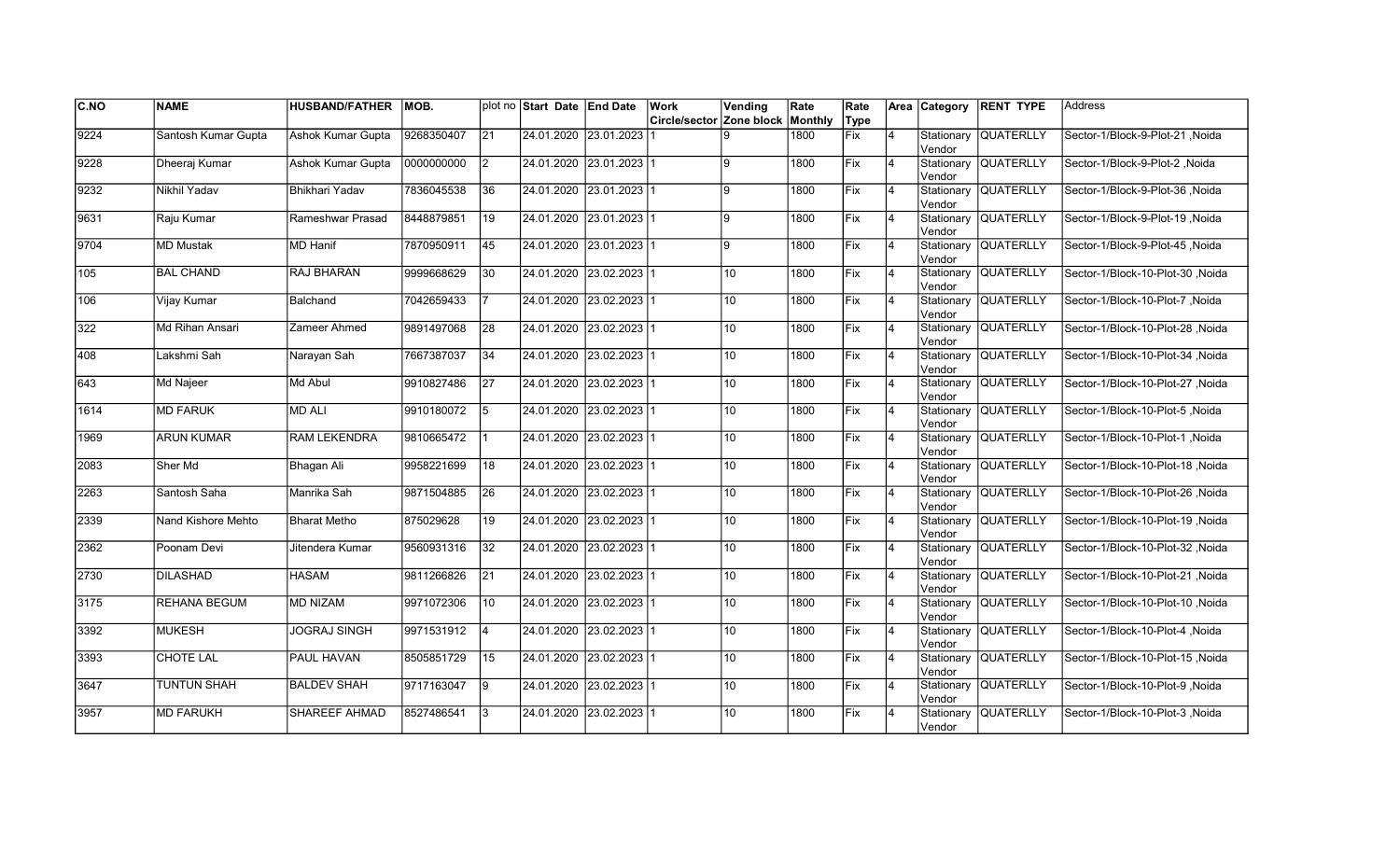| $\overline{C.NO}$ | <b>NAME</b>             | <b>HUSBAND/FATHER</b>              | MOB.       |                 | plot no Start Date End Date |                           | Work                     | Vending         | Rate    | Rate |                |         | Area Category RENT TYPE | <b>Address</b>                   |
|-------------------|-------------------------|------------------------------------|------------|-----------------|-----------------------------|---------------------------|--------------------------|-----------------|---------|------|----------------|---------|-------------------------|----------------------------------|
|                   |                         |                                    |            |                 |                             |                           | Circle/sector Zone block |                 | Monthly | Type |                |         |                         |                                  |
| 4119              | <b>SURAJ KUMAR</b>      | RAM PRASAD SHAH 8527270192         |            | 31              | 24.01.2020 23.02.2023       |                           |                          | 10 <sup>°</sup> | 1800    | Fix  | $\overline{4}$ | Vendor  | Stationary QUATERLLY    | Sector-1/Block-10-Plot-31 .Noida |
| 4367              | <b>SURESH KUMAR</b>     | <b>GANGA PRASAD</b>                | 9910265347 | 13              |                             | 24.01.2020 23.02.2023 1   |                          | 10 <sup>1</sup> | 1800    | Fix  | $\overline{4}$ | Vendor  | Stationary QUATERLLY    | Sector-1/Block-10-Plot-13 .Noida |
| 4464              | <b>RANVIR</b>           | <b>BANBARI</b>                     | 7836926719 | 35              | 24.01.2020 23.02.2023 1     |                           |                          | 10 <sup>1</sup> | 1800    | Fix  | $\overline{4}$ | Vendor  | Stationary QUATERLLY    | Sector-1/Block-10-Plot-35, Noida |
| 4815              | <b>Udaya Singh</b>      | Ramsavroop Singh                   | 9953409454 | $\overline{17}$ | 24.01.2020 23.02.2023 1     |                           |                          | 10 <sup>°</sup> | 1800    | Fix  | 4              | Vendor  | Stationary QUATERLLY    | Sector-1/Block-10-Plot-17, Noida |
| 4838              | <b>MD TAMANNE</b>       | <b>MD MUSTAK</b>                   | 9717770410 | 36              |                             | 24.01.2020 23.02.2023 1   |                          | 10 <sup>1</sup> | 1800    | Fix  | $\overline{4}$ | Vendor  | Stationary QUATERLLY    | Sector-1/Block-10-Plot-36, Noida |
| 4852              | <b>RUBI DEVI</b>        | <b>SAYAM KUMAR</b>                 | 9871473807 | 29              |                             | 24.01.2020 23.02.2023 1   |                          | 10              | 1800    | Fix  | 4              | lVendor | Stationary QUATERLLY    | Sector-1/Block-10-Plot-29, Noida |
| 4973              | <b>BINDU DEVI</b>       | <b>VIJAY SAH</b>                   |            | 39              |                             | 24.01.2020 23.02.2023 1   |                          | 10 <sup>1</sup> | 1800    | Fix  | 4              | Vendor  | Stationary QUATERLLY    | Sector-1/Block-10-Plot-39, Noida |
| 5104              | <b>SUSHILA</b>          | NARAYAN SAH                        |            | 40              | 24.01.2020 23.02.2023 1     |                           |                          | 10 <sup>1</sup> | 1800    | lFix | 4              | Vendor  | Stationary QUATERLLY    | Sector-1/Block-10-Plot-40, Noida |
| 5671              | Mohd Faruk              | Mohd Jahir                         | 100        | 14              |                             | 24.01.2020 23.02.2023 1   |                          | 10 <sup>1</sup> | 1800    | Fix  | $\overline{4}$ | Vendor  | Stationary QUATERLLY    | Sector-1/Block-10-Plot-14, Noida |
| 5828              | <b>DEEP CHAND</b>       | <b>BABU RAM</b>                    |            | 41              |                             | 24.01.2020 23.02.2023 1   |                          | 10 <sup>1</sup> | 1800    | Fix  | $\overline{4}$ | Vendor  | Stationary QUATERLLY    | Noida  Sector-1/Block-10-Plot-41 |
| 5854              | <b>MD Rijwan</b>        | MD Badru Hussain                   | 9868721885 | $ 20\rangle$    |                             | 24.01.2020 23.02.2023 1   |                          | 10              | 1800    | Fix  | $\overline{4}$ | Vendor  | Stationary QUATERLLY    | Sector-1/Block-10-Plot-20 .Noida |
| 6262              | <b>ANITA</b>            | <b>HARBHARAN</b>                   | 9999678271 | 16              | 24.01.2020 23.02.2023 1     |                           |                          | 10 <sup>1</sup> | 1800    | Fix  | <b>4</b>       | Vendor  | Stationary QUATERLLY    | Sector-1/Block-10-Plot-16, Noida |
| 6580              | RAMESHWAR SINGH         | VASHUDEV SINGH                     | 8130150338 | 6               | 24.01.2020 23.02.2023 1     |                           |                          | 10 <sup>°</sup> | 1800    | Fix  | 4              | Vendor  | Stationary QUATERLLY    | Sector-1/Block-10-Plot-6, Noida  |
| 6582              | <b>BABLOO ANSARI</b>    | <b>IBRAHEEM ANSARI</b>             | 9818528127 | 11              |                             | 24.01.2020 23.02.2023 1   |                          | 10 <sup>1</sup> | 1800    | Fix  | $\overline{4}$ | Vendor  | Stationary QUATERLLY    | Sector-1/Block-10-Plot-11, Noida |
| 9152              | <b>SUNITA DEVI</b>      | <b>JEET SINGH</b>                  |            | 38              | 24.01.2020 23.02.2023 1     |                           |                          | 10              | 1800    | Fix  | $\overline{4}$ | Vendor  | Stationary QUATERLLY    | Sector-1/Block-10-Plot-38, Noida |
| 9228              | <b>DHEERAJ KUMAR</b>    | <b>ASHOK KUMAR</b><br><b>GUPTA</b> |            | $\overline{2}$  | 24.01.2020 23.02.2023 1     |                           |                          | 10 <sup>1</sup> | 1800    | Fix  | 4              | Vendor  | Stationary QUATERLLY    | Sector-1/Block-10-Plot-2, Noida  |
| 9297              | Pramod Kumar            | Jhabbu Lal                         | 9560729098 | 25              | 24.01.2020 23.02.2023 1     |                           |                          | 10 <sup>1</sup> | 1800    | Fix  | $\overline{4}$ | Vendor  | Stationary QUATERLLY    | Sector-1/Block-10-Plot-25, Noida |
| 9451              | <b>BECHAN KUMAR SHA</b> | <b>RESHAMA LAL</b><br><b>SHAH</b>  | 8130541201 | 12              |                             | 24.01.2020  23.02.2023  1 |                          | 10 <sup>1</sup> | 1800    | lFix | $\overline{4}$ | Vendor  | Stationary QUATERLLY    | Sector-1/Block-10-Plot-12, Noida |
| 9481              | <b>RAVI KUMAR</b>       | <b>MUKESH</b>                      | 9958395898 | 33              |                             | 24.01.2020  23.02.2023  1 |                          | 10 <sup>1</sup> | 1800    | Fix  | $\overline{4}$ | lVendor | Stationary QUATERLLY    | Sector-1/Block-10-Plot-33, Noida |
| 9484              | <b>PINTU</b>            | <b>MAMCHAND</b>                    | 8800417305 | 22              |                             | 24.01.2020 23.02.2023 1   |                          | 10              | 1800    | Fix  | $\overline{4}$ | Vendor  | Stationary QUATERLLY    | Sector-1/Block-10-Plot-22, Noida |
| 9485              | <b>SATVEER</b>          | <b>HIRA LAL</b>                    |            | $\overline{37}$ | 24.01.2020 23.02.2023 1     |                           |                          | 10 <sup>1</sup> | 1800    | Fix  | $\overline{4}$ | Vendor  | Stationary QUATERLLY    | Sector-1/Block-10-Plot-37, Noida |
| 9497              | Suraj Singh             | Ramesh Chandra                     | 9654608810 | 31              |                             | 24.01.2020 23.02.2023 1   |                          | 10              | 1800    | Fix  |                | Vendor  | Stationary QUATERLLY    | Sector-1/Block-10-Plot-31, Noida |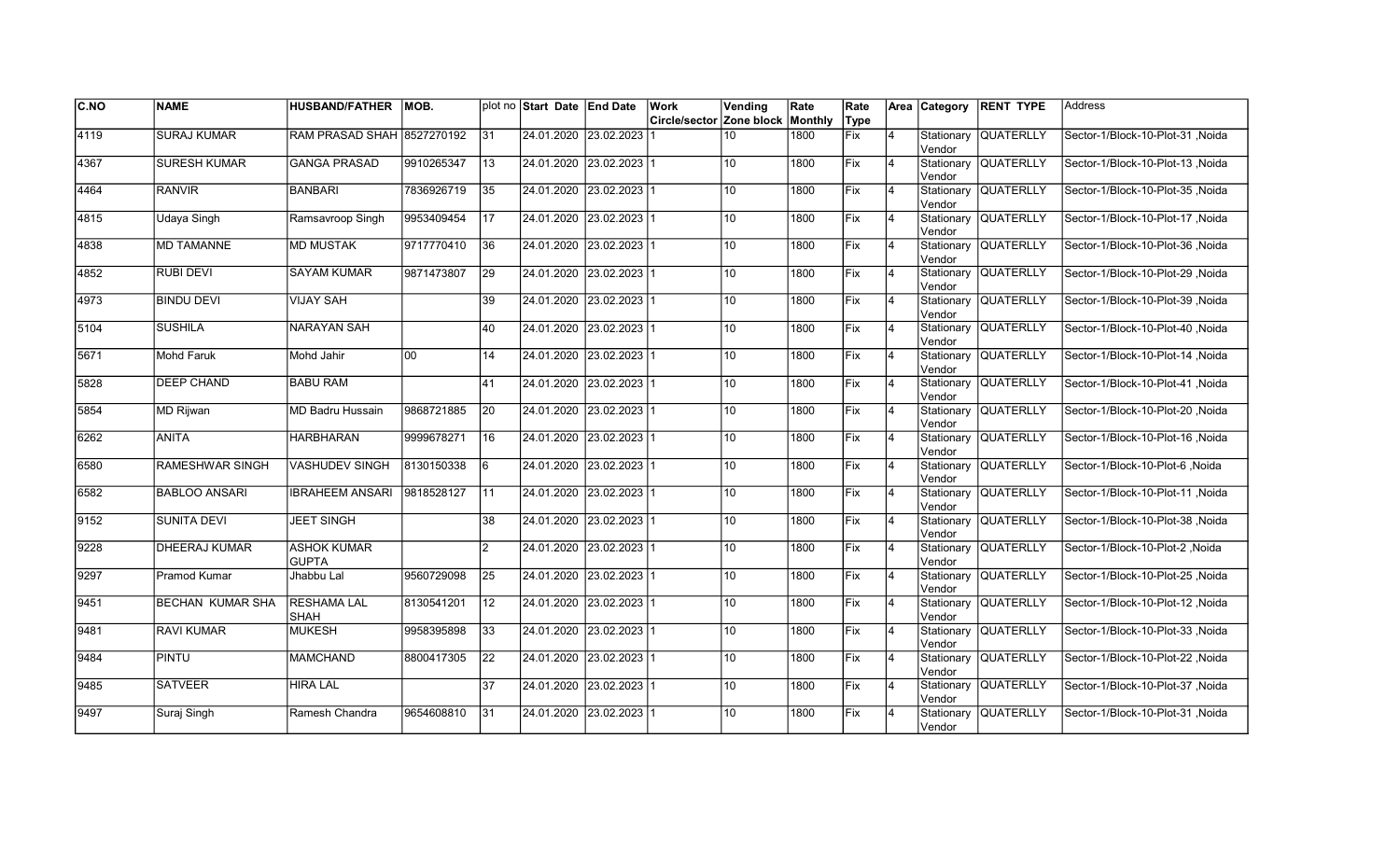| C.NO | <b>NAME</b>                       | <b>HUSBAND/FATHER</b>              | MOB.       |                 | plot no Start Date End Date | Work                     | Vending         | Rate    | Rate       |                |        | Area Category RENT TYPE | Address                          |
|------|-----------------------------------|------------------------------------|------------|-----------------|-----------------------------|--------------------------|-----------------|---------|------------|----------------|--------|-------------------------|----------------------------------|
|      |                                   |                                    |            |                 |                             | Circle/sector Zone block |                 | Monthly | Type       |                |        |                         |                                  |
| 9520 | Ravinder Shah                     | Raghunath Shah                     | 9871725362 | <u>8</u>        | 24.01.2020 23.02.2023       |                          | 10              | 1800    | Fix        | $\overline{4}$ | Vendor | Stationary QUATERLLY    | Sector-1/Block-10-Plot-8 Noida   |
| 9660 | <b>SHRI MATI</b>                  | <b>BHIKRAM SINGH</b>               | 7210019090 | 24              | 24.01.2020 23.02.2023 1     |                          | 10 <sup>1</sup> | 1800    | Fix        | $\overline{4}$ | Vendor | Stationary QUATERLLY    | Sector-1/Block-10-Plot-24 .Noida |
| 9724 | <b>Abdul Salam</b>                | Ramjan                             | 9990228821 | 23              | 24.01.2020 23.02.2023 1     |                          | 10 <sup>1</sup> | 1800    | <b>Fix</b> | $\overline{4}$ | Vendor | Stationary QUATERLLY    | Sector-1/Block-10-Plot-23 .Noida |
| 283  | HARI RAM AGGARWAL                 | <b>SURESH CHAND</b><br>AGGARWAL    | 8700935272 | 41              | 27.01.2020 26.01.2023 1     |                          | 12 <sub>2</sub> | 1800    | Fix        | $\overline{4}$ | Vendor | Stationary QUATERLLY    | Sector-1/Block-12-Plot-41, Noida |
| 290  | <b>RAJ KUMAR SINGH</b>            | <b>SHISHRAM SINGH</b>              | 9971834080 | 67              | 27.01.2020 26.01.2023 1     |                          | 12 <sup>°</sup> | 1800    | Fix        | 4              | Vendor | Stationary QUATERLLY    | Sector-1/Block-12-Plot-67, Noida |
| 291  | Rakesh Kumar                      | Ram Pal Singh                      | 9811236517 | $\overline{52}$ | 27.01.2020 26.01.2023 1     |                          | $\overline{12}$ | 1800    | Fix        | $\overline{4}$ | Vendor | Stationary QUATERLLY    | Sector-1/Block-12-Plot-52, Noida |
| 615  | PUSHPENDERA KUMAR RAM SINGH       |                                    | 8800490553 | 14              | 27.01.2020 26.01.2023 1     |                          | 12 <sub>2</sub> | 1800    | Fix        | 14             | Vendor | Stationary QUATERLLY    | Sector-1/Block-12-Plot-14, Noida |
| 724  | RAJEEV KUMAR GUPTA INDERPAL GUPTA |                                    | 9971175303 | 38              | 27.01.2020 26.01.2023 1     |                          | 12 <sup>°</sup> | 1800    | Fix        | 4              | Vendor | Stationary QUATERLLY    | Sector-1/Block-12-Plot-38, Noida |
| 1076 | RAJBALAM MAHTO                    | SHIVJI MEHTO                       | 9990537120 | 44              | 27.01.2020  26.01.2023  1   |                          | 12 <sup>°</sup> | 1800    | lFix.      | $\overline{4}$ | Vendor | Stationary QUATERLLY    | Sector-1/Block-12-Plot-44, Noida |
| 1314 | RAKSHAPAL SINGH                   | <b>CHUNNI LAL</b>                  | 9718366320 | 46              | 27.01.2020 26.01.2023 1     |                          | 12 <sub>2</sub> | 1800    | Fix        | $\overline{4}$ | Vendor | Stationary QUATERLLY    | Sector-1/Block-12-Plot-46, Noida |
| 1455 | <b>VINOD SINGH</b>                | <b>SUDHIR SINGH</b>                | 9679750194 | $\overline{39}$ | 27.01.2020 26.01.2023 1     |                          | 12              | 1800    | Fix        | $\overline{4}$ | Vendor | Stationary QUATERLLY    | Sector-1/Block-12-Plot-39, Noida |
| 1514 | SUBHASH CHAND                     | RAMSWARRUP                         | 9911118229 | 53              | 27.01.2020 26.01.2023 1     |                          | $\overline{12}$ | 1800    | Fix        | $\overline{4}$ | Vendor | Stationary QUATERLLY    | Sector-1/Block-12-Plot-53, Noida |
| 1642 | MD Kesar                          | Sekh Yarool                        | 9810454881 | $\vert$ 1       | 27.01.2020 26.01.2023 1     |                          | 12              | 1800    | Fix        | 4              | Vendor | Stationary QUATERLLY    | Sector-1/Block-12-Plot-1, Noida  |
| 1644 | <b>MD Farooq</b>                  | MD Fulhasan                        | 8800239815 | 29              | 27.01.2020 26.01.2023 1     |                          | $\overline{12}$ | 1800    | Fix        | $\overline{4}$ | Vendor | Stationary QUATERLLY    | Sector-1/Block-12-Plot-29, Noida |
| 1664 | <b>Balram Singh</b>               | Munshi                             | 8826125617 | 40              | 27.01.2020 26.01.2023 1     |                          | 12              | 1800    | Fix        | 14             | Vendor | Stationary QUATERLLY    | Sector-1/Block-12-Plot-40, Noida |
| 1691 | Rajkumar Gupta                    | Parmatam                           | 9953614155 | 31              | 27.01.2020 26.01.2023 1     |                          | 12              | 1800    | <b>Fix</b> | <b>4</b>       | Vendor | Stationary QUATERLLY    | Sector-1/Block-12-Plot-31 .Noida |
| 1707 | Aman Singh Yadav                  | Jaqdish Yadav                      | 9958353910 | $\overline{6}$  | 27.01.2020 26.01.2023 1     |                          | 12 <sub>2</sub> | 1800    | Fix        | $\overline{4}$ | Vendor | Stationary QUATERLLY    | Sector-1/Block-12-Plot-6 .Noida  |
| 1876 | SALIMUDDIN ANSARI                 | SARFUDDIN ANSARI 9899319690        |            | <b>13</b>       | 27.01.2020 26.01.2023 1     |                          | 12 <sup>°</sup> | 1800    | Fix        | $\overline{4}$ | Vendor | Stationary QUATERLLY    | Sector-1/Block-12-Plot-13 .Noida |
| 1924 | <b>DEVARI LAL</b>                 | <b>CHAUDY RAM</b>                  | 9717828252 | Iз              | 27.01.2020 26.01.2023 1     |                          | 12 <sub>2</sub> | 1800    | Fix        | $\overline{4}$ | Vendor | Stationary QUATERLLY    | Sector-1/Block-12-Plot-3, Noida  |
| 1949 | <b>MITHAI LAL</b>                 | <b>JOKHAN</b><br><b>PRAJHAPATI</b> | 9650443882 | 18              | 27.01.2020 26.01.2023 1     |                          | 12 <sub>2</sub> | 1800    | Fix        | 14             | Vendor | Stationary QUATERLLY    | Sector-1/Block-12-Plot-18, Noida |
| 1962 | <b>ROSHAN KUMAR</b>               | RAM KHYALI SAH                     | 8800175776 | <u>9</u>        | 27.01.2020 26.01.2023 1     |                          | $\overline{12}$ | 1800    | Fix        | $\overline{4}$ | Vendor | Stationary QUATERLLY    | Sector-1/Block-12-Plot-9, Noida  |
| 1986 | <b>KESHARI</b>                    | <b>DEV JEET</b>                    | 9456041368 | 48              | 27.01.2020 26.01.2023 1     |                          | 12 <sup>°</sup> | 1800    | Fix        |                | Vendor | Stationary QUATERLLY    | Sector-1/Block-12-Plot-48, Noida |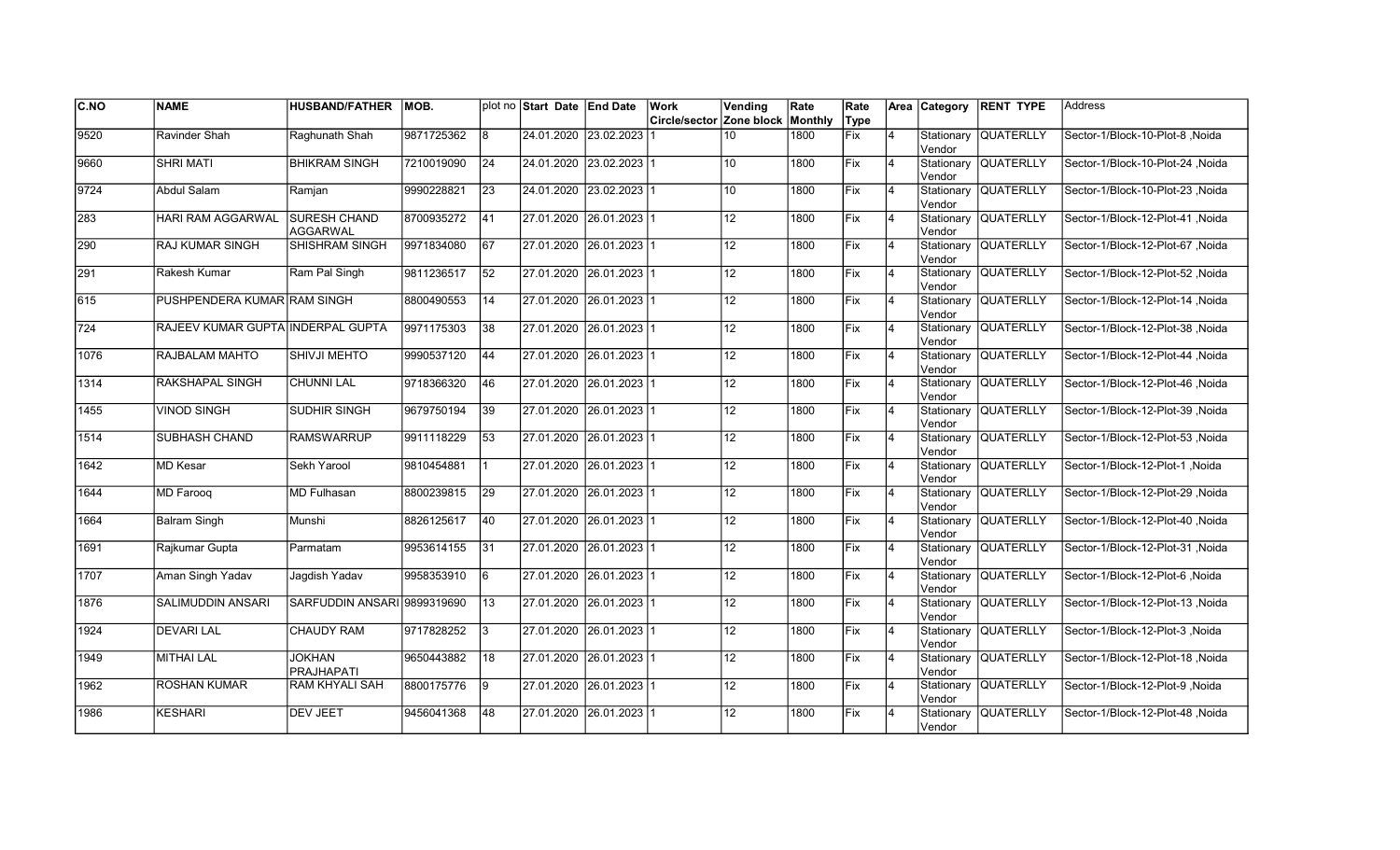| <b>C.NO</b> | <b>NAME</b>              | <b>HUSBAND/FATHER</b>             | MOB.       |                 | plot no Start Date End Date | Work                                    | Vending         | Rate | Rate        |                | Area Category         | <b>RENT TYPE</b>     | <b>Address</b>                   |
|-------------|--------------------------|-----------------------------------|------------|-----------------|-----------------------------|-----------------------------------------|-----------------|------|-------------|----------------|-----------------------|----------------------|----------------------------------|
|             |                          |                                   |            |                 |                             | <b>Circle/sector Zone block Monthly</b> |                 |      | Type        |                |                       |                      |                                  |
| 2053        | Vinay Tiwari             | <b>Girish Chand Tiwari</b>        | 9810186730 | 5               | 27.01.2020 26.01.2023       |                                         | 12              | 1800 | Fix         | $\overline{4}$ | Stationary<br>Vendor  | <b>QUATERLLY</b>     | Sector-1/Block-12-Plot-5 .Noida  |
| 2054        | Rajendra Prasad Mishra   | Vishvnath Mishra                  | 9891020565 | 23              | 27.01.2020 26.01.2023 1     |                                         | 12 <sup>2</sup> | 1800 | Fix         | $\overline{4}$ | Vendor                | Stationary QUATERLLY | Sector-1/Block-12-Plot-23, Noida |
| 2073        | <b>SUKHDEV GUPTA</b>     | <b>SARJU PRASAD</b>               | 9811999088 | 10              | 27.01.2020 26.01.2023 1     |                                         | 12              | 1800 | Fix         | $\overline{4}$ | Vendor                | Stationary QUATERLLY | Sector-1/Block-12-Plot-10 .Noida |
| 2343        | Chandrabhan              | Hariram                           | 8860319623 | l8              | 27.01.2020 26.01.2023 1     |                                         | 12              | 1800 | Fix         | $\overline{4}$ | Vendor                | Stationary QUATERLLY | Sector-1/Block-12-Plot-8, Noida  |
| 2381        | Mohd Ajahar              | Mohd Aslam                        | 9871322107 | $ 33\rangle$    | 27.01.2020 26.01.2023 1     |                                         | 12 <sup>°</sup> | 1800 | Fix         | $\overline{4}$ | Vendor                | Stationary QUATERLLY | Sector-1/Block-12-Plot-33, Noida |
| 2686        | <b>DEEPU GUPTA</b>       | <b>NARESH GUPTA</b>               | 8920712682 | 30              | 27.01.2020 26.01.2023 1     |                                         | $\overline{12}$ | 1800 | Fix         | $\overline{4}$ | Stationary<br>lVendor | <b>QUATERLLY</b>     | Sector-1/Block-12-Plot-30, Noida |
| 2720        | <b>NARESH GUPTA</b>      | <b>OM PRAKESH</b><br><b>SINGH</b> | 8750636525 | 62              | 27.01.2020 26.01.2023 1     |                                         | 12 <sup>°</sup> | 1800 | Fix         | $\overline{4}$ | Vendor                | Stationary QUATERLLY | Sector-1/Block-12-Plot-62, Noida |
| 2812        | Veerpal Singh Yadav      | <b>Tirath Singh</b>               | 8860131262 | I2              | 27.01.2020 26.01.2023 1     |                                         | 12              | 1800 | Fix         | $\overline{4}$ | Vendor                | Stationary QUATERLLY | Sector-1/Block-12-Plot-2, Noida  |
| 2851        | Md Janoo                 | Md Shaukin                        | 9990395493 | 42              | 27.01.2020 26.01.2023 1     |                                         | 12              | 1800 | Fix         | $\overline{4}$ | Vendor                | Stationary QUATERLLY | Sector-1/Block-12-Plot-42, Noida |
| 2852        | <b>CHANDRA SHEKHAR</b>   | <b>HARIRAM</b>                    | 7289961717 | 58              | 27.01.2020 26.01.2023 1     |                                         | 12              | 1800 | Fix         | $\overline{4}$ | Vendor                | Stationary QUATERLLY | Sector-1/Block-12-Plot-58, Noida |
| 2956        | <b>UMESH CHNDRA</b>      | <b>RAM KISHAN</b>                 | 9911215515 | 21              | 27.01.2020 26.01.2023 1     |                                         | 12              | 1800 | Fix         | 4              | Vendor                | Stationary QUATERLLY | Sector-1/Block-12-Plot-21, Noida |
| 2982        | <b>VIMAL</b>             | RAVINDR SINGH                     | 9457185219 | 45              | 27.01.2020 26.01.2023 1     |                                         | 12              | 1800 | Fix         | 4              | Vendor                | Stationary QUATERLLY | Sector-1/Block-12-Plot-45, Noida |
| 3002        | <b>VIRKANT SINGH</b>     | <b>DEV SINGH BIHAR</b>            | 8586838289 | 26              | 27.01.2020 26.01.2023 1     |                                         | 12              | 1800 | Fix         | $\overline{4}$ | Vendor                | Stationary QUATERLLY | Sector-1/Block-12-Plot-26, Noida |
| 3009        | PRAKASH CHAND<br>CHAUHAN | <b>MASADEE</b>                    | 9810938080 | 59              | 27.01.2020 26.01.2023 1     |                                         | 12              | 1800 | Fix         | $\overline{4}$ | Stationary<br>lVendor | <b>QUATERLLY</b>     | Sector-1/Block-12-Plot-59, Noida |
| 3077        | <b>VIKASH</b>            | RAVENDRA KUMAR 9457233612         |            | 47              | 27.01.2020 26.01.2023 1     |                                         | $\overline{12}$ | 1800 | Fix         | $\overline{4}$ | Vendor                | Stationary QUATERLLY | Sector-1/Block-12-Plot-47, Noida |
| 3109        | <b>VINOD KUMAR</b>       | <b>GURU PRASAD</b>                | 9015939379 | 55              | 27.01.2020 26.01.2023 1     |                                         | 12              | 1800 | Fix         | 4              | Vendor                | Stationary QUATERLLY | Sector-1/Block-12-Plot-55, Noida |
| 3244        | HARI LAL KANAUJIYA       | <b>CHAUDHARY</b><br>KANAUJIYA     | 9910146295 | 60              | 27.01.2020 26.01.2023 1     |                                         | 12              | 1800 | Fix         | 4              | Vendor                | Stationary QUATERLLY | Sector-1/Block-12-Plot-60, Noida |
| 3270        | CHANDAN GUPTA            | <b>JAGDISH GUPTA</b>              | 9211193222 | 66              | 27.01.2020 26.01.2023 1     |                                         | 12              | 1800 | <b>IFix</b> | 4              | Stationary<br>Vendor  | <b>QUATERLLY</b>     | Sector-1/Block-12-Plot-66, Noida |
| 3518        | <b>SEEMA DEVI</b>        | <b>SHARANVEER</b><br><b>SINGH</b> | 9990082761 | 17              | 27.01.2020 26.01.2023 1     |                                         | 12              | 1800 | Fix         | $\overline{4}$ | Stationary<br>Vendor  | <b>QUATERLLY</b>     | Sector-1/Block-12-Plot-17, Noida |
| 3573        | <b>RAVINDRA NAGAR</b>    | RAJENDRA KUMAR 9911607411         |            | $\overline{32}$ | 27.01.2020 26.01.2023 1     |                                         | 12 <sub>2</sub> | 1800 | Fix         | $\overline{4}$ | Vendor                | Stationary QUATERLLY | Sector-1/Block-12-Plot-32, Noida |
| 3609        | <b>RAJARAM RATHOR</b>    | <b>CHAUDI RATHOR</b>              | 9818977256 | 43              | 27.01.2020 26.01.2023 1     |                                         | $\overline{12}$ | 1800 | Fix         | $\overline{4}$ | Vendor                | Stationary QUATERLLY | Sector-1/Block-12-Plot-43, Noida |
| 3614        | SAHILENDER KUMAR         | M L GUPTA                         | 8920804501 | 68              | 27.01.2020 26.01.2023 1     |                                         | 12              | 1800 | Fix         | $\overline{4}$ | Stationary<br>Vendor  | <b>QUATERLLY</b>     | Sector-1/Block-12-Plot-68, Noida |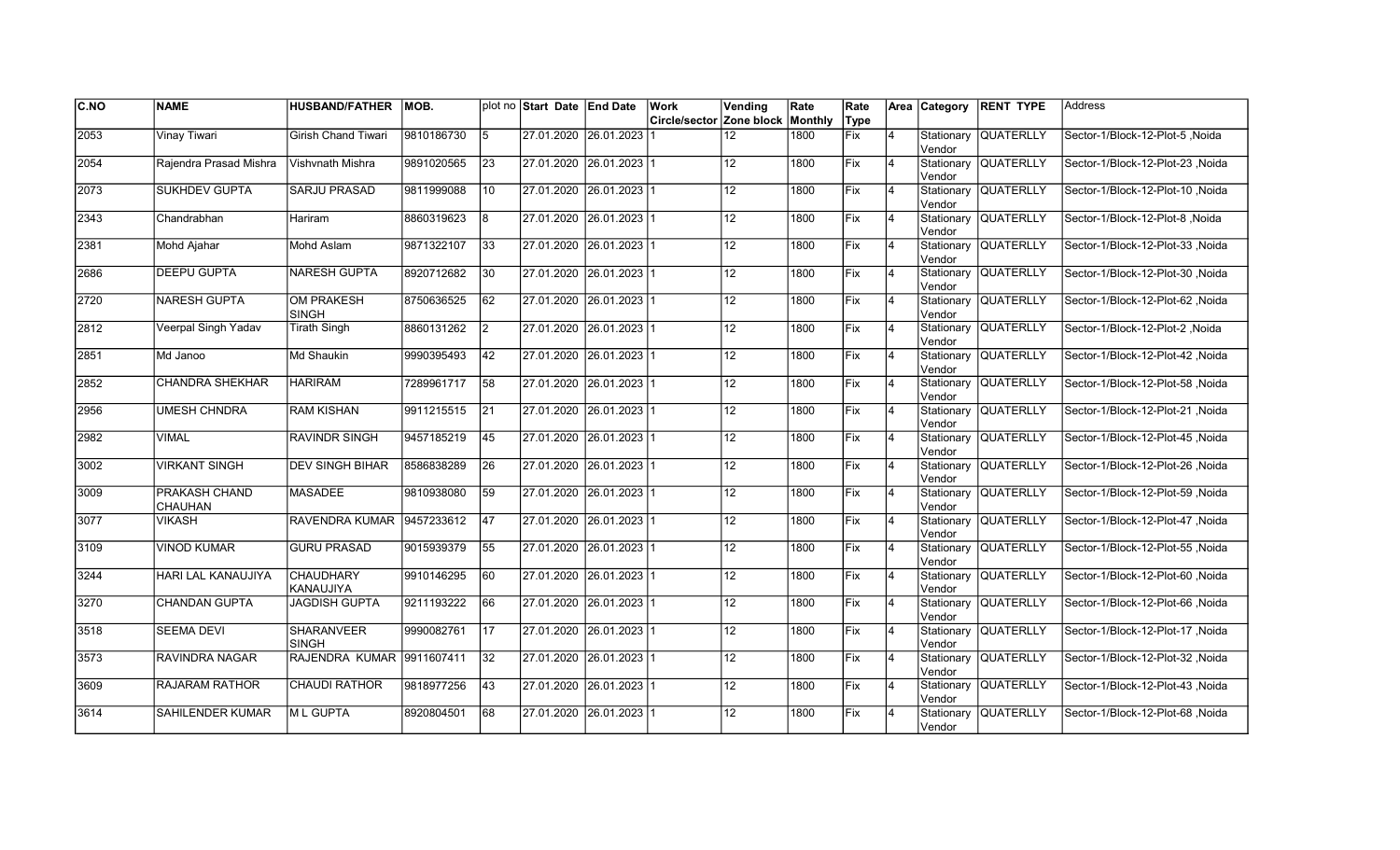| C.NO          | <b>NAME</b>                          | <b>HUSBAND/FATHER</b>                 | MOB.       |                 | plot no Start Date End Date |                           | Work                     | Vending         | Rate    | Rate |                |         | Area Category RENT TYPE | <b>Address</b>                   |
|---------------|--------------------------------------|---------------------------------------|------------|-----------------|-----------------------------|---------------------------|--------------------------|-----------------|---------|------|----------------|---------|-------------------------|----------------------------------|
|               |                                      |                                       |            |                 |                             |                           | Circle/sector Zone block |                 | Monthly | Type |                |         |                         |                                  |
| 3618          | <b>Abhishek Gupta</b>                | <b>Mekulal Gupta</b>                  | 7678675883 | 34              |                             | 27.01.2020 26.01.2023     |                          | 12              | 1800    | Fix  | $\overline{4}$ | Vendor  | Stationary QUATERLLY    | Sector-1/Block-12-Plot-34, Noida |
| 3620          | <b>BRAJESH GUPTA</b>                 | <b>MAIKOO GUPTA</b>                   | 8126508457 | $ 22\rangle$    | 27.01.2020 26.01.2023 1     |                           |                          | 12 <sup>2</sup> | 1800    | Fix  | $\overline{4}$ | Vendor  | Stationary QUATERLLY    | Sector-1/Block-12-Plot-22 .Noida |
| 3621          | <b>SURENDR KUMAR</b><br><b>GUPTA</b> | <b>MEKULAL GUPTA</b>                  | 8130208806 | 64              | 27.01.2020 26.01.2023 1     |                           |                          | 12              | 1800    | Fix  | 14             | lVendor | Stationary QUATERLLY    | Sector-1/Block-12-Plot-64, Noida |
| 3650          | <b>CHHOTE LAL</b>                    | <b>CHUNNI LAL</b>                     | 9456956805 | 12              | 27.01.2020 26.01.2023 1     |                           |                          | $\overline{12}$ | 1800    | Fix  | 4              | Vendor  | Stationary QUATERLLY    | Sector-1/Block-12-Plot-12, Noida |
| 3875          | Satendra Sharma                      | Babu Ram                              | 8527028972 | 51              | 27.01.2020 26.01.2023 1     |                           |                          | 12 <sup>2</sup> | 1800    | lFix | $\overline{4}$ | Vendor  | Stationary QUATERLLY    | Sector-1/Block-12-Plot-51, Noida |
| 4056          | Naresh Mistri                        | Ganesh Mistri                         | 9990281742 | 50              |                             | 27.01.2020 26.01.2023 1   |                          | 12 <sup>7</sup> | 1800    | Fix  | 4              | Vendor  | Stationary QUATERLLY    | Sector-1/Block-12-Plot-50, Noida |
| $\sqrt{4172}$ | JEETU AGGARWAL                       | <b>MANOJ KUMAR</b><br><b>AGGARWAL</b> | 9811182559 | 19              | 27.01.2020 26.01.2023 1     |                           |                          | 12 <sub>2</sub> | 1800    | Fix  | $\overline{4}$ | Vendor  | Stationary QUATERLLY    | Sector-1/Block-12-Plot-19, Noida |
| 4173          | <b>MOHAN SAH</b>                     | GHANESHWAR SAH 9718969544             |            | 36              | 27.01.2020 26.01.2023 1     |                           |                          | 12              | 1800    | Fix  |                | lVendor | Stationary QUATERLLY    | Sector-1/Block-12-Plot-36, Noida |
| 4482          | Kahlil Ahmad                         | Islamuddin                            | 9555269740 | 27              |                             | 27.01.2020 26.01.2023 1   |                          | 12              | 1800    | Fix  | $\overline{4}$ | Vendor  | Stationary QUATERLLY    | Sector-1/Block-12-Plot-27, Noida |
| 4485          | <b>SAHABUDDIN</b>                    | <b>BEBOO KHAN</b>                     | 9310360786 | 15              |                             | 27.01.2020 26.01.2023 1   |                          | 12              | 1800    | Fix  | $\overline{4}$ | Vendor  | Stationary QUATERLLY    | Sector-1/Block-12-Plot-15, Noida |
| 4486          | Surendra Kumar                       | Jage Ram                              | 9560011452 | $\overline{28}$ |                             | 27.01.2020 26.01.2023 1   |                          | 12 <sup>°</sup> | 1800    | Fix  | 4              | lVendor | Stationary QUATERLLY    | Sector-1/Block-12-Plot-28, Noida |
| 4487          | Pawan Kumar                          | Jage Ram                              | 9560011453 | 17              | 27.01.2020 26.01.2023 1     |                           |                          | 12              | 1800    | Fix  | <b>4</b>       | Vendor  | Stationary QUATERLLY    | Sector-1/Block-12-Plot-7 .Noida  |
| 5201          | MD PHOOL HASAN                       | SHEKH PAROOL                          | 9871830374 | 61              | 27.01.2020 26.01.2023 1     |                           |                          | 12 <sup>2</sup> | 1800    | Fix  | $\overline{4}$ | Vendor  | Stationary QUATERLLY    | Sector-1/Block-12-Plot-61, Noida |
| 5466          | NAND KISHOR SHARMA RAJPAL SHARMA     |                                       | 9811915730 | 69              | 27.01.2020 26.01.2023 1     |                           |                          | 12 <sup>2</sup> | 1800    | lFix | $\overline{4}$ | Vendor  | Stationary QUATERLLY    | Sector-1/Block-12-Plot-69 .Noida |
| 5566          | <b>NAND KISHOR GUPTA</b>             | <b>CHANDRIKA</b><br><b>PRASAD</b>     | 9311473336 | 11              | 27.01.2020 26.01.2023 1     |                           |                          | $\overline{12}$ | 1800    | Fix  | 4              | Vendor  | Stationary QUATERLLY    | Noida Sector-1/Block-12-Plot-11  |
| 5876          | <b>SULEKHA</b>                       | <b>HARENDRA</b>                       | 8130344624 | 65              | 27.01.2020 26.01.2023 1     |                           |                          | $\overline{12}$ | 1800    | Fix  | 4              | lVendor | Stationary QUATERLLY    | Sector-1/Block-12-Plot-65, Noida |
| 5900          | <b>BABUL HUSAIN</b>                  | <b>TABBAN KHAN</b>                    | 8285482387 | 35              | 27.01.2020 26.01.2023 1     |                           |                          | 12              | 1800    | Fix  | 4              | Vendor  | Stationary QUATERLLY    | Sector-1/Block-12-Plot-35, Noida |
| 5963          | manju                                | iaswant                               | 9582862442 | 37              |                             | 27.01.2020 26.01.2023 1   |                          | 12              | 1800    | lFix | 4              | Vendor  | Stationary QUATERLLY    | Sector-1/Block-12-Plot-37, Noida |
| 6231          | <b>RAKESH KUMAR</b><br>CHORASIYA     | <b>MATA BHIK</b>                      | 9711703220 | 54              |                             | 27.01.2020  26.01.2023  1 |                          | 12 <sub>2</sub> | 1800    | Fix  | $\overline{4}$ | Vendor  | Stationary QUATERLLY    | Sector-1/Block-12-Plot-54, Noida |
| 6358          | <b>MUNESH</b>                        | <b>CHANDRA PAL</b>                    |            | 25              | 27.01.2020 26.01.2023 1     |                           |                          | 12 <sup>°</sup> | 1800    | Fix  | 4              | Vendor  | Stationary QUATERLLY    | Sector-1/Block-12-Plot-25, Noida |
| 6366          | <b>SHALINI BHATEJA</b>               | RAJIV BHATEJA                         |            | 4               | 27.01.2020 26.01.2023 1     |                           |                          | $\overline{12}$ | 1800    | Fix  | $\overline{4}$ | Vendor  | Stationary QUATERLLY    | Sector-1/Block-12-Plot-4, Noida  |
| 6608          | Anita Devi                           | Naresh Pal                            | 9910820836 | 49              |                             | 27.01.2020 26.01.2023 1   |                          | $\overline{12}$ | 1800    | Fix  |                | Vendor  | Stationary QUATERLLY    | Sector-1/Block-12-Plot-49, Noida |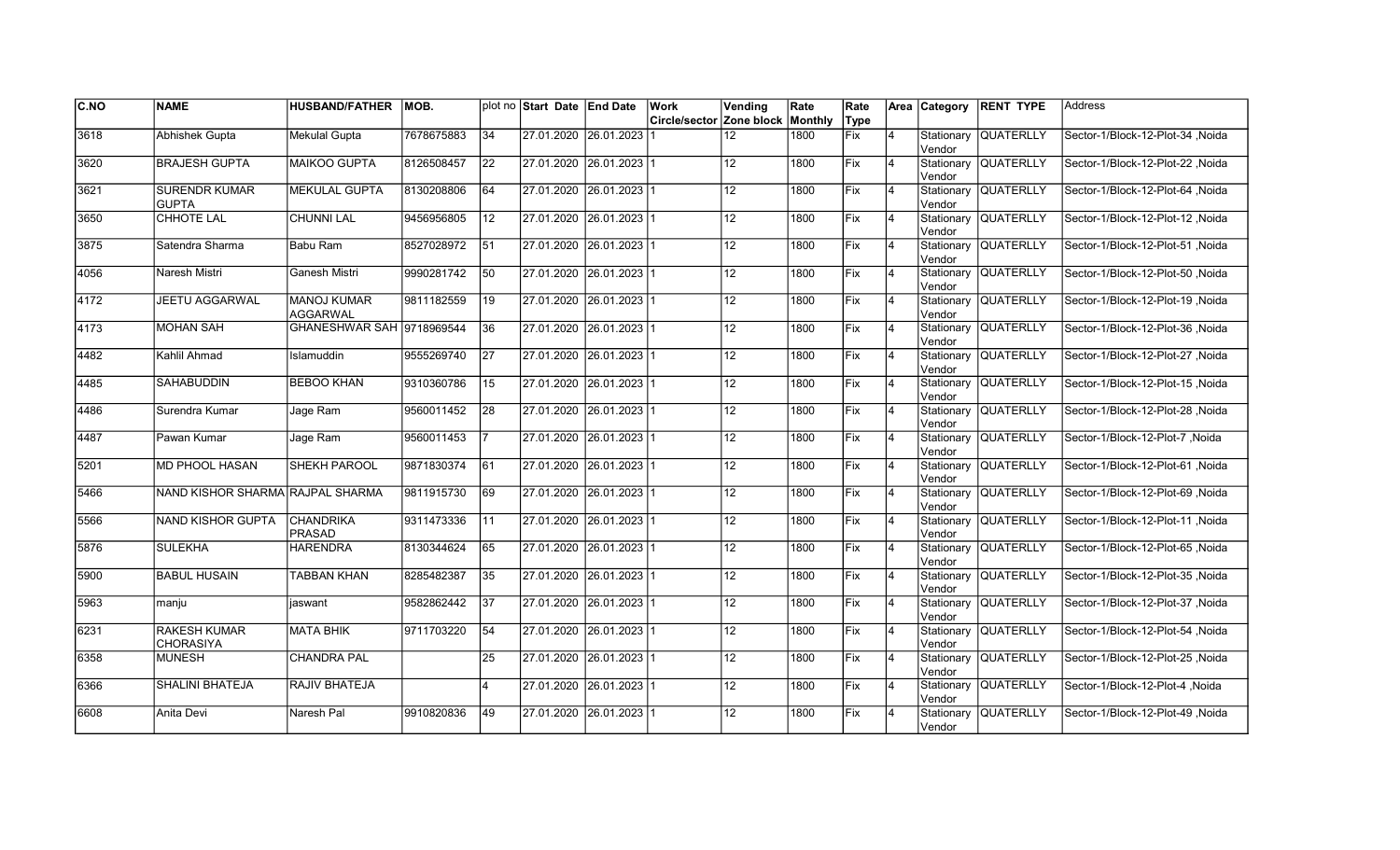| C.NO          | <b>NAME</b>                          | <b>HUSBAND/FATHER</b>                   | MOB.       |                 | plot no Start Date End Date | Work                     | Vending          | Rate    | Rate |                |                      | Area Category RENT TYPE | lAddress                         |
|---------------|--------------------------------------|-----------------------------------------|------------|-----------------|-----------------------------|--------------------------|------------------|---------|------|----------------|----------------------|-------------------------|----------------------------------|
|               |                                      |                                         |            |                 |                             | Circle/sector Zone block |                  | Monthly | Type |                |                      |                         |                                  |
| 6613          | Roshan Lal Chugh                     | Sardari Lal Chugh                       | 9911107942 | $\overline{63}$ | 27.01.2020 26.01.2023       |                          | 12               | 1800    | Fix  | 4              | Stationary<br>Vendor | <b>QUATERLLY</b>        | Sector-1/Block-12-Plot-63 Noida  |
| $\sqrt{9242}$ | Ompal                                | Chotan Lal Singh                        | 8130416171 | 16              | 27.01.2020 26.01.2023 1     |                          | 12 <sup>2</sup>  | 1800    | Fix  | $\overline{4}$ | Vendor               | Stationary QUATERLLY    | Sector-1/Block-12-Plot-16 .Noida |
| 9256          | Joginder Pal                         | Dhodna                                  | 9654524093 | 56              | 27.01.2020 26.01.2023 1     |                          | 12 <sup>°</sup>  | 1800    | Fix  | $\overline{4}$ | Vendor               | Stationary QUATERLLY    | Sector-1/Block-12-Plot-56, Noida |
| 9301          | RAVINDER KUMAR<br><b>AGGARWAL</b>    | <b>BANKE LAL</b>                        | 9871073603 | $\vert$ 4       | 27.01.2020 26.01.2023 1     |                          | 12 <sub>2</sub>  | 1800    | Fix  | 4              | Vendor               | Stationary QUATERLLY    | Noida  Sector-1/Block-12-Plot-4  |
| 9465          | LALAN                                | <b>RAM SUKH</b>                         | 9811148573 | 70              | 27.01.2020 26.01.2023 1     |                          | 12 <sup>°</sup>  | 1800    | Fix  | 4              | Vendor               | Stationary QUATERLLY    | Sector-1/Block-12-Plot-70, Noida |
| 9575          | <b>KALVAN KISHOR</b>                 | <b>KALVAN</b>                           | 9871805423 | 20              | 27.01.2020 26.01.2023 1     |                          | 12 <sup>7</sup>  | 1800    | Fix  | $\overline{4}$ | lVendor              | Stationary QUATERLLY    | Sector-1/Block-12-Plot-20, Noida |
| 9691          | <b>LAL CHAND</b><br><b>CHAURASIA</b> | <b>JAWAHAR LAL</b><br><b>CHAURASIYA</b> | 9971979031 | 57              | 27.01.2020 26.01.2023 1     |                          | 12 <sup>°</sup>  | 1800    | Fix  | $\overline{4}$ | Vendor               | Stationary QUATERLLY    | Sector-1/Block-12-Plot-57, Noida |
| 579           | <b>KESHAV DUTT</b>                   | <b>KHIMANAND DUTT</b>                   | 9871460493 | 10              | 27.01.2020 26.01.2023 1     |                          | 13               | 1800    | Fix  | $\overline{4}$ | Vendor               | Stationary QUATERLLY    | Sector-1/Block-13-Plot-10, Noida |
| 1037          | <b>BRAHAMANAND</b>                   | <b>MURAI MANGROLI</b>                   | 9711121364 | <u>5</u>        | 27.01.2020 26.01.2023 1     |                          | 13               | 1800    | Fix  | $\overline{4}$ | Vendor               | Stationary QUATERLLY    | Sector-1/Block-13-Plot-5, Noida  |
| 1450          | SHABHU DAYAL                         | <b>CHODHI</b>                           | 7982417614 | 17              | 27.01.2020 26.01.2023 1     |                          | 13               | 1800    | Fix  | 4              | Vendor               | Stationary QUATERLLY    | Sector-1/Block-13-Plot-7 .Noida  |
| 2994          | <b>BABLU MANDAL</b>                  | <b>HARUL MANDAL</b>                     | 9811665015 | 11              | 27.01.2020 26.01.2023 1     |                          | $\overline{13}$  | 1800    | Fix  | $\overline{4}$ | Vendor               | Stationary QUATERLLY    | Sector-1/Block-13-Plot-1 Noida   |
| 3001          | <b>DHARMENDR</b>                     | <b>GAYA PRASAD</b>                      | 9711734080 | 8               | 27.01.2020 26.01.2023 1     |                          | 13               | 1800    | Fix  | <b>4</b>       | Vendor               | Stationary QUATERLLY    | Sector-1/Block-13-Plot-8, Noida  |
| 3319          | <b>AVDHESH</b>                       | <b>MUNNA</b>                            | 9205726480 | $\vert$ 2       | 27.01.2020 26.01.2023 1     |                          | 13               | 1800    | Fix  | $\overline{4}$ | Vendor               | Stationary QUATERLLY    | Sector-1/Block-13-Plot-2, Noida  |
| 3619          | <b>VIJAY KUMAR GUPTA</b>             | <b>RAM KHILADI</b><br><b>GUPTA</b>      | 9911420277 | 6               | 27.01.2020 26.01.2023 1     |                          | 13               | 1800    | Fix  | $\overline{4}$ | Vendor               | Stationary QUATERLLY    | Sector-1/Block-13-Plot-6, Noida  |
| 4483          | Raj Kumar Mishra                     | Dinesh Chand                            | 8744832193 | $\overline{12}$ | 27.01.2020 26.01.2023 1     |                          | $\overline{13}$  | 1800    | Fix  | $\overline{4}$ | Vendor               | Stationary QUATERLLY    | Sector-1/Block-13-Plot-12, Noida |
| 4484          | Sekhavat Ansari                      | Nuthuni Ansari                          | 8800190735 | <b>4</b>        | 27.01.2020 26.01.2023 1     |                          | 13 <sup>13</sup> | 1800    | Fix  | <b>4</b>       | Vendor               | Stationary QUATERLLY    | Sector-1/Block-13-Plot-4, Noida  |
| 4759          | <b>BIRAJ MOHAN</b>                   | PURUSHOTTAM                             | 9211286764 | <u> 19</u>      | 27.01.2020 26.01.2023 1     |                          | 13               | 1800    | Fix  | 14             | Vendor               | Stationary QUATERLLY    | Sector-1/Block-13-Plot-9, Noida  |
| 6552          | KARTHIK CHAUDHARY                    | <b>RAGHUNANDAN</b><br><b>CHAUDHARY</b>  | 7982422958 | 13              | 27.01.2020  26.01.2023  1   |                          | 13               | 1800    | lFix | 4              | Vendor               | Stationary QUATERLLY    | Sector-1/Block-13-Plot-3, Noida  |
| 9338          | <b>DEV NANDAN SAH</b>                | <b>RAM NARESH SAH</b>                   | 9871115290 | 111             | 27.01.2020 26.01.2023 1     |                          | 13 <sup>13</sup> | 1800    | Fix  | $\overline{4}$ | Vendor               | Stationary QUATERLLY    | Sector-1/Block-13-Plot-11 .Noida |
| 348           | <b>RANAJIT SINGH</b>                 | <b>SHOBHA PRASAD</b>                    | 8130246039 | 9               | 27.01.2020 26.01.2023 1     |                          | 14               | 1800    | Fix  | $\overline{4}$ | Vendor               | Stationary QUATERLLY    | Sector-1/Block-14-Plot-9, Noida  |
| 350           | <b>AKHILESH PANDEY</b>               | <b>RAMASHANKAR</b><br>PANDE             | 9911709809 | $\overline{27}$ | 27.01.2020 26.01.2023 1     |                          | 14               | 1800    | Fix  | $\overline{4}$ | Vendor               | Stationary QUATERLLY    | Sector-1/Block-14-Plot-27, Noida |
| 617           | Deepak Sharma                        | Rajendra Prasad                         | 9910505957 | 31              | 27.01.2020 26.01.2023 1     |                          | 14               | 1800    | Fix  |                | Vendor               | Stationary QUATERLLY    | Sector-1/Block-14-Plot-31, Noida |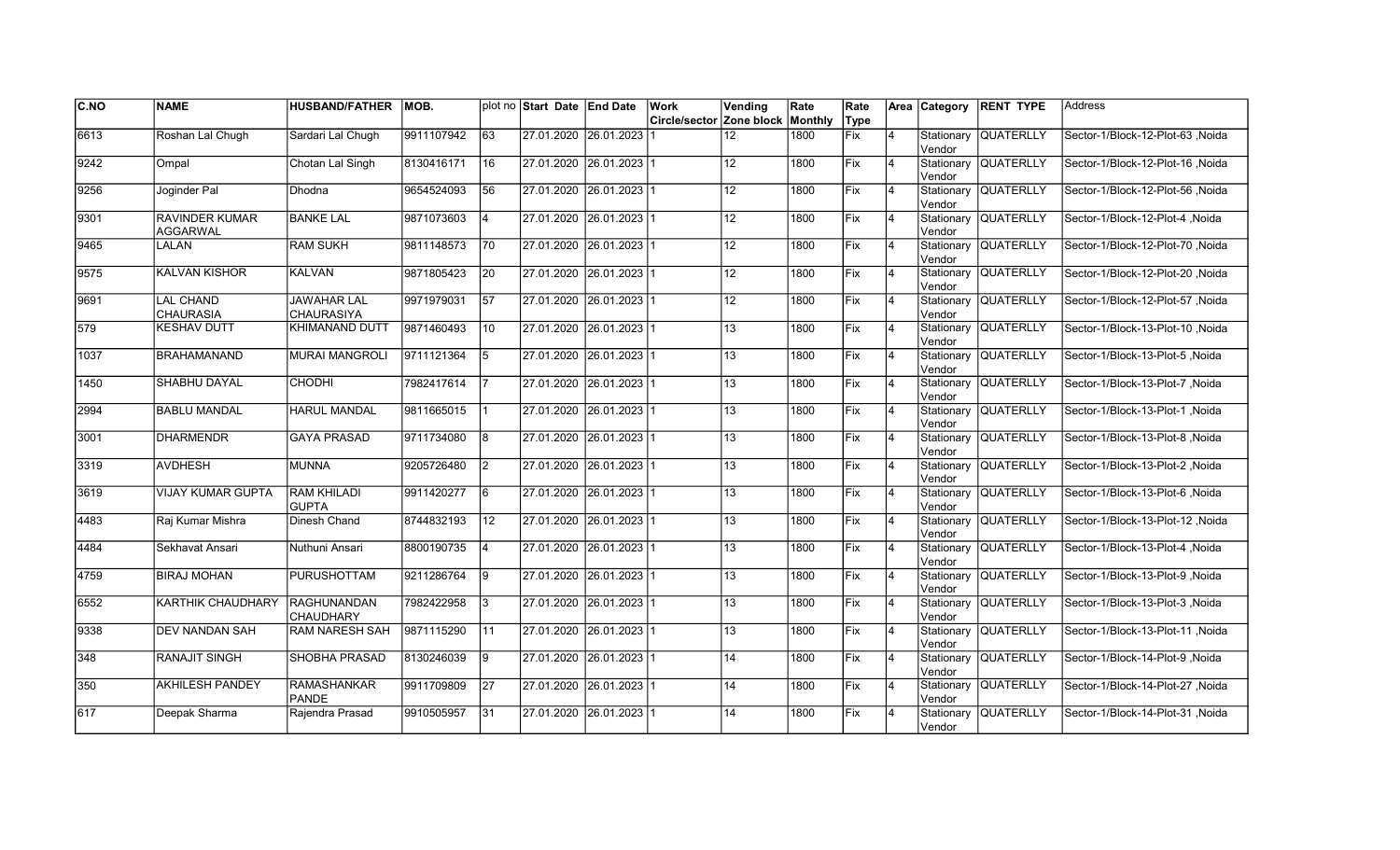| C.NO          | <b>NAME</b>                         | <b>HUSBAND/FATHER</b>                | MOB.       |                 | plot no Start Date End Date |                         | Work                     | Vending | Rate    | Rate        |                | Area Category        | <b>RENT TYPE</b>     | <b>Address</b>                   |
|---------------|-------------------------------------|--------------------------------------|------------|-----------------|-----------------------------|-------------------------|--------------------------|---------|---------|-------------|----------------|----------------------|----------------------|----------------------------------|
|               |                                     |                                      |            |                 |                             |                         | Circle/sector Zone block |         | Monthly | Type        |                |                      |                      |                                  |
| 687           | <b>RAMVEER</b>                      | <b>RAM</b>                           | 8448673400 | 10              |                             | 27.01.2020 26.01.2023   |                          | 14      | 1800    | Fix         | 4              | Stationary<br>Vendor | <b>QUATERLLY</b>     | Sector-1/Block-14-Plot-10 .Noida |
| 831           | <b>UMESH SAHANI</b>                 | <b>BAUDI SAHANI</b>                  | 7532977275 | 19              | 27.01.2020 26.01.2023 1     |                         |                          | 14      | 1800    | Fix         | $\overline{4}$ | Vendor               | Stationary QUATERLLY | Sector-1/Block-14-Plot-19 .Noida |
| 1075          | <b>DINESH CHANDRA</b>               | IRAM LAKSHIN                         | 9999288974 | l8              | 27.01.2020 26.01.2023 1     |                         |                          | 14      | 1800    | <b>IFix</b> | Ι4             | Vendor               | Stationary QUATERLLY | Sector-1/Block-14-Plot-8 .Noida  |
| 1231          | PINTU KUMAR                         | <b>CHOTEN</b><br><b>CHOUDHARY</b>    | 9871830273 | 6               | 27.01.2020 26.01.2023 1     |                         |                          | 14      | 1800    | Fix         | 4              | Vendor               | Stationary QUATERLLY | Sector-1/Block-14-Plot-6, Noida  |
| 1873          | Priyanka Bharti                     | <b>Pradip Kumar</b>                  | 8076768793 | 35              |                             | 27.01.2020 26.01.2023 1 |                          | 14      | 1800    | Fix         | $\overline{4}$ | Vendor               | Stationary QUATERLLY | Sector-1/Block-14-Plot-35, Noida |
| $\sqrt{2115}$ | <b>ASHOK KUMAR</b>                  | <b>MADAN PRASAD</b>                  | 8800684877 | $\overline{28}$ |                             | 27.01.2020 26.01.2023 1 |                          | 14      | 1800    | Fix         | $\overline{4}$ | Stationary<br>Vendor | QUATERLLY            | Sector-1/Block-14-Plot-28, Noida |
| 2406          | <b>DEVU CHAUDHARY</b>               | <b>ARDHENDRA</b><br><b>CHAUDHARY</b> | 9899946621 | 5               | 27.01.2020 26.01.2023 1     |                         |                          | 14      | 1800    | Fix         | 4              | Vendor               | Stationary QUATERLLY | Sector-1/Block-14-Plot-5, Noida  |
| 3084          | <b>SATYENDRA KUMAR</b>              | CHNDRIKA PRASAD 9315526581           |            | 12              | 27.01.2020 26.01.2023 1     |                         |                          | 14      | 1800    | Fix         | 4              | Vendor               | Stationary QUATERLLY | Sector-1/Block-14-Plot-12, Noida |
| 3085          | YOGENDER KUMAR                      | <b>RAM BRIKSH</b>                    | 9891813137 | 29              |                             | 27.01.2020 26.01.2023 1 |                          | 14      | 1800    | lFix        | Ι4             | Stationary<br>Vendor | <b>QUATERLLY</b>     | Sector-1/Block-14-Plot-29, Noida |
| 3086          | <b>OM PARKASH</b><br><b>RAJBHAR</b> | <b>RAM VRIKSH</b><br><b>RAJBHAR</b>  | 9643668135 | 3               |                             | 27.01.2020 26.01.2023 1 |                          | 14      | 1800    | Fix         | $\overline{4}$ | Stationary<br>Vendor | QUATERLLY            | Sector-1/Block-14-Plot-3, Noida  |
| 3192          | <b>Baljit</b>                       | Ram Narayan<br>Chauhan               | 6386753781 | 18              |                             | 27.01.2020 26.01.2023 1 |                          | 14      | 1800    | Fix         | 4              | Vendor               | Stationary QUATERLLY | Sector-1/Block-14-Plot-18, Noida |
| 3494          | <b>DAS RAM</b>                      | <b>RATAN RAM</b>                     | 9319328944 | 21              | 27.01.2020 26.01.2023 1     |                         |                          | 14      | 1800    | Fix         | 4              | Vendor               | Stationary QUATERLLY | Sector-1/Block-14-Plot-21, Noida |
| 3772          | <b>RAMESH SAHNI</b>                 | <b>RAUDI SAHNI</b>                   | 9599467109 | 30              | 27.01.2020 26.01.2023 1     |                         |                          | 14      | 1800    | Fix         | 4              | Vendor               | Stationary QUATERLLY | Sector-1/Block-14-Plot-30, Noida |
| 3973          | MUKHTARI BEGUM                      | <b>RAHIS AHMAD</b>                   | 9897363705 | 24              | 27.01.2020 26.01.2023 1     |                         |                          | 14      | 1800    | Fix         | 4              | Stationary<br>Vendor | <b>QUATERLLY</b>     | Sector-1/Block-14-Plot-24, Noida |
| 4040          | <b>DURGA YADAV</b>                  | <b>ARJUN YADAV</b>                   | 9716649217 | 14              | 27.01.2020 26.01.2023 1     |                         |                          | 14      | 1800    | Fix         | 4              | Vendor               | Stationary QUATERLLY | Sector-1/Block-14-Plot-14, Noida |
| 4105          | Dindayal prasad                     | Bharat Saha                          | 9971431247 | $\overline{13}$ | 27.01.2020 26.01.2023 1     |                         |                          | 14      | 1800    | lFix        | Ι4             | Vendor               | Stationary QUATERLLY | Sector-1/Block-14-Plot-13, Noida |
| $\sqrt{4134}$ | Veer Singh Nishad                   | Amar Singh Nishad                    | 9560401292 | 22              | 27.01.2020 26.01.2023 1     |                         |                          | 14      | 1800    | Fix         | 4              | Vendor               | Stationary QUATERLLY | Sector-1/Block-14-Plot-22, Noida |
| 4455          | <b>DINESH KUMAR APL</b>             | <b>SURAJ PAL SINGH</b>               | 9999249392 | 34              |                             | 27.01.2020 26.01.2023 1 |                          | 14      | 1800    | lFix        | $\overline{4}$ | Stationary<br>Vendor | <b>QUATERLLY</b>     | Sector-1/Block-14-Plot-34, Noida |
| 4714          | Nafish Khan                         | Babu Khan                            | 9910974958 | $\overline{25}$ | 27.01.2020 26.01.2023 1     |                         |                          | 14      | 1800    | Fix         | 4              | Stationary<br>Vendor | <b>QUATERLLY</b>     | Sector-1/Block-14-Plot-25 .Noida |
| 4750          | SUNDAR KUMAR SHAH MISHRI LAL SHAH   |                                      | 9910766640 | 15              | 27.01.2020 26.01.2023 1     |                         |                          | 14      | 1800    | Fix         | 4              | Vendor               | Stationary QUATERLLY | Sector-1/Block-14-Plot-15, Noida |
| 4786          | Sanjeev Kumar                       | <b>Khdal Prasad</b><br>Chaudhary     | 9560607589 | $\overline{4}$  | 27.01.2020 26.01.2023 1     |                         |                          | 14      | 1800    | Fix         | 4              | Vendor               | Stationary QUATERLLY | Sector-1/Block-14-Plot-4, Noida  |
| 4836          | <b>ARJUN</b>                        | <b>INDERMAN</b>                      | 9999999999 | 17              |                             | 27.01.2020 26.01.2023 1 |                          | 14      | 1800    | Fix         | 4              | Stationary<br>Vendor | <b>QUATERLLY</b>     | Sector-1/Block-14-Plot-17, Noida |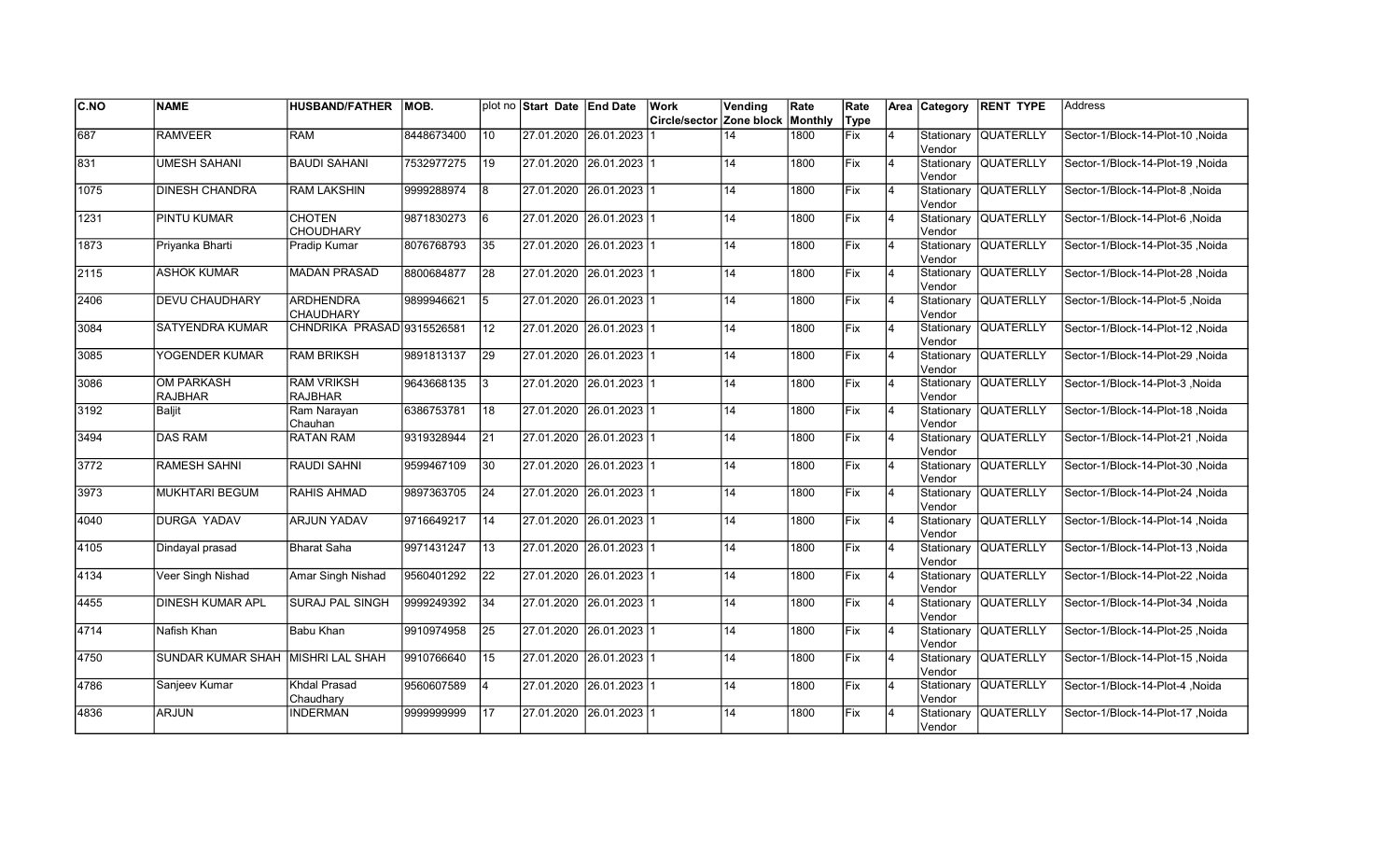| C.NO             | <b>NAME</b>              | <b>HUSBAND/FATHER</b>             | MOB.       |                 | plot no Start Date End Date | Work                     | Vending          | Rate    | Rate |                |         | Area Category RENT TYPE | <b>Address</b>                   |
|------------------|--------------------------|-----------------------------------|------------|-----------------|-----------------------------|--------------------------|------------------|---------|------|----------------|---------|-------------------------|----------------------------------|
|                  |                          |                                   |            |                 |                             | Circle/sector Zone block |                  | Monthly | Type |                |         |                         |                                  |
| 5068             | Sanjay Kumar             | <b>Bhagirath Singh</b>            | 9958512397 | 17.             | 27.01.2020 26.01.2023       |                          | 14               | 1800    | Fix  | $\overline{4}$ | Vendor  | Stationary QUATERLLY    | Sector-1/Block-14-Plot-7 Noida   |
| 5747             | <b>KARAN SINGH</b>       | <b>MAHENDRA SINGH</b>             | 9871930728 | 20              | 27.01.2020 26.01.2023 1     |                          | 14               | 1800    | Fix  | 14             | Vendor  | Stationary QUATERLLY    | Sector-1/Block-14-Plot-20 .Noida |
| 6490             | PARMOD YADAV             | <b>RAM PRASAD</b><br>YADAV        | 9910806321 | 26              | 27.01.2020 26.01.2023 1     |                          | 14               | 1800    | Fix  | $\overline{4}$ | Vendor  | Stationary QUATERLLY    | Sector-1/Block-14-Plot-26, Noida |
| 9047             | <b>ARJUN RAY</b>         | <b>SHRIPATI RAY</b>               | 9650146185 | 32              | 27.01.2020 26.01.2023 1     |                          | 14               | 1800    | Fix  | $\overline{4}$ | Vendor  | Stationary QUATERLLY    | Sector-1/Block-14-Plot-32, Noida |
| 9048             | <b>RAM KUMAR LONIA</b>   | <b>GAURI LONIA</b>                | 9953793915 | 16              | 27.01.2020  26.01.2023  1   |                          | 14               | 1800    | Fix  | $\overline{4}$ | Vendor  | Stationary QUATERLLY    | Sector-1/Block-14-Plot-16, Noida |
| 9101             | <b>LAXMI DAS</b>         | <b>ASHARFI DAS</b>                | 8527510778 | 11              | 27.01.2020 26.01.2023 1     |                          | 14               | 1800    | Fix  | 4              | Vendor  | Stationary QUATERLLY    | Sector-1/Block-14-Plot-1, Noida  |
| 9103             | <b>ADITYA KUMAR</b>      | <b>JAGANATH</b>                   | 8510876507 | $\vert$ 11      | 27.01.2020 26.01.2023 1     |                          | 14               | 1800    | Fix  | 14             | Vendor  | Stationary QUATERLLY    | Sector-1/Block-14-Plot-11, Noida |
| 9240             | Shyam Sundar Shah        | Mishri Lal Shah                   | 9899928996 | $\mathsf{I2}$   | 27.01.2020 26.01.2023 1     |                          | 14               | 1800    | Fix  | 14             | Vendor  | Stationary QUATERLLY    | Sector-1/Block-14-Plot-2, Noida  |
| 9241             | Sona Lal Shah            | Mishri Lal Shah                   | 9911829750 | 23              | 27.01.2020 26.01.2023 1     |                          | 14               | 1800    | Fix  | $\overline{4}$ | Vendor  | Stationary QUATERLLY    | Sector-1/Block-14-Plot-23, Noida |
| 9494             | Leelawati Devi           | Kamta Prashad                     | 9717400807 | 36              | 27.01.2020 26.01.2023 1     |                          | 14               | 1800    | Fix  | 4              | Vendor  | Stationary QUATERLLY    | Sector-1/Block-14-Plot-36, Noida |
| 9767             | <b>MEERA DEVI</b>        | DHANJAY                           | 8510884357 | $\overline{33}$ | 27.01.2020 26.01.2023 1     |                          | 14               | 1800    | Fix  | 4              | lVendor | Stationary QUATERLLY    | Sector-1/Block-14-Plot-33, Noida |
| 164              | Arvind Sah               | Keshori Sah                       | 9540680574 | 6               | 27.01.2020 26.01.2023 1     |                          | 15               | 1800    | Fix  | <b>4</b>       | Vendor  | Stationary QUATERLLY    | Sector-1/Block-15-Plot-6 Noida   |
| 194              | MUKESH KASAL             | İOMDATT KASAL                     | 9990053928 | 18              | 27.01.2020 26.01.2023 1     |                          | 15               | 1800    | Fix  | 14             | Vendor  | Stationary QUATERLLY    | Sector-1/Block-15-Plot-18, Noida |
| 297              | Shubhas Chand Gupta      | Jivdhan Gupta                     | 9818520130 | <b>20</b>       | 27.01.2020 26.01.2023 1     |                          | 15               | 1800    | Fix  | $\overline{4}$ | Vendor  | Stationary QUATERLLY    | Sector-1/Block-15-Plot-20 .Noida |
| 349              | <b>RAMPAL YADAV</b>      | <b>JHINKU YADAV</b>               | 9958905940 | 31              | 27.01.2020 26.01.2023 1     |                          | 15 <sub>15</sub> | 1800    | Fix  | $\overline{4}$ | Vendor  | Stationary QUATERLLY    | Sector-1/Block-15-Plot-31, Noida |
| $\overline{999}$ | Banvari Lal              | Raghuveer                         | 9810179961 | $\sqrt{5}$      | 27.01.2020 26.01.2023 1     |                          | 15               | 1800    | Fix  | 4              | Vendor  | Stationary QUATERLLY    | Sector-1/Block-15-Plot-5, Noida  |
| 1012             | <b>BIRJESH SHARMA</b>    | PANNA SHARMA                      | 8010302569 | 11              | 27.01.2020 26.01.2023 1     |                          | $\overline{15}$  | 1800    | Fix  | 14             | Vendor  | Stationary QUATERLLY    | Sector-1/Block-15-Plot-11, Noida |
| 1237             | <b>VIRESH KUMAR</b>      | SHILCHAND                         | 9650653704 | 21              | 27.01.2020 26.01.2023 1     |                          | 15 <sup>15</sup> | 1800    | lFix | 4              | Vendor  | Stationary QUATERLLY    | Sector-1/Block-15-Plot-21, Noida |
| 1323             | <b>SANJAY KUMAR</b>      | <b>DINESH</b>                     | 7532935719 | 117             | 27.01.2020  26.01.2023  1   |                          | 15               | 1800    | Fix  | $\overline{4}$ | Vendor  | Stationary QUATERLLY    | Sector-1/Block-15-Plot-17, Noida |
| 1478             | RAJENDRA GUPTA           | BUDHAI                            | 9958047706 | 27              | 27.01.2020 26.01.2023 1     |                          | 15 <sup>15</sup> | 1800    | Fix  | 14             | Vendor  | Stationary QUATERLLY    | Sector-1/Block-15-Plot-27, Noida |
| 1479             | <b>JAY PRAKASH GUPTA</b> | <b>OM PRAKASH</b><br><b>GUPTA</b> | 9990601172 | 11              | 27.01.2020 26.01.2023 1     |                          | 15               | 1800    | Fix  | $\overline{4}$ | Vendor  | Stationary QUATERLLY    | Sector-1/Block-15-Plot-1, Noida  |
| 1575             | <b>SATISH</b>            | <b>MAHESH</b>                     | 9410216220 | l3              | 27.01.2020 26.01.2023 1     |                          | 15               | 1800    | Fix  |                | Vendor  | Stationary QUATERLLY    | Sector-1/Block-15-Plot-3, Noida  |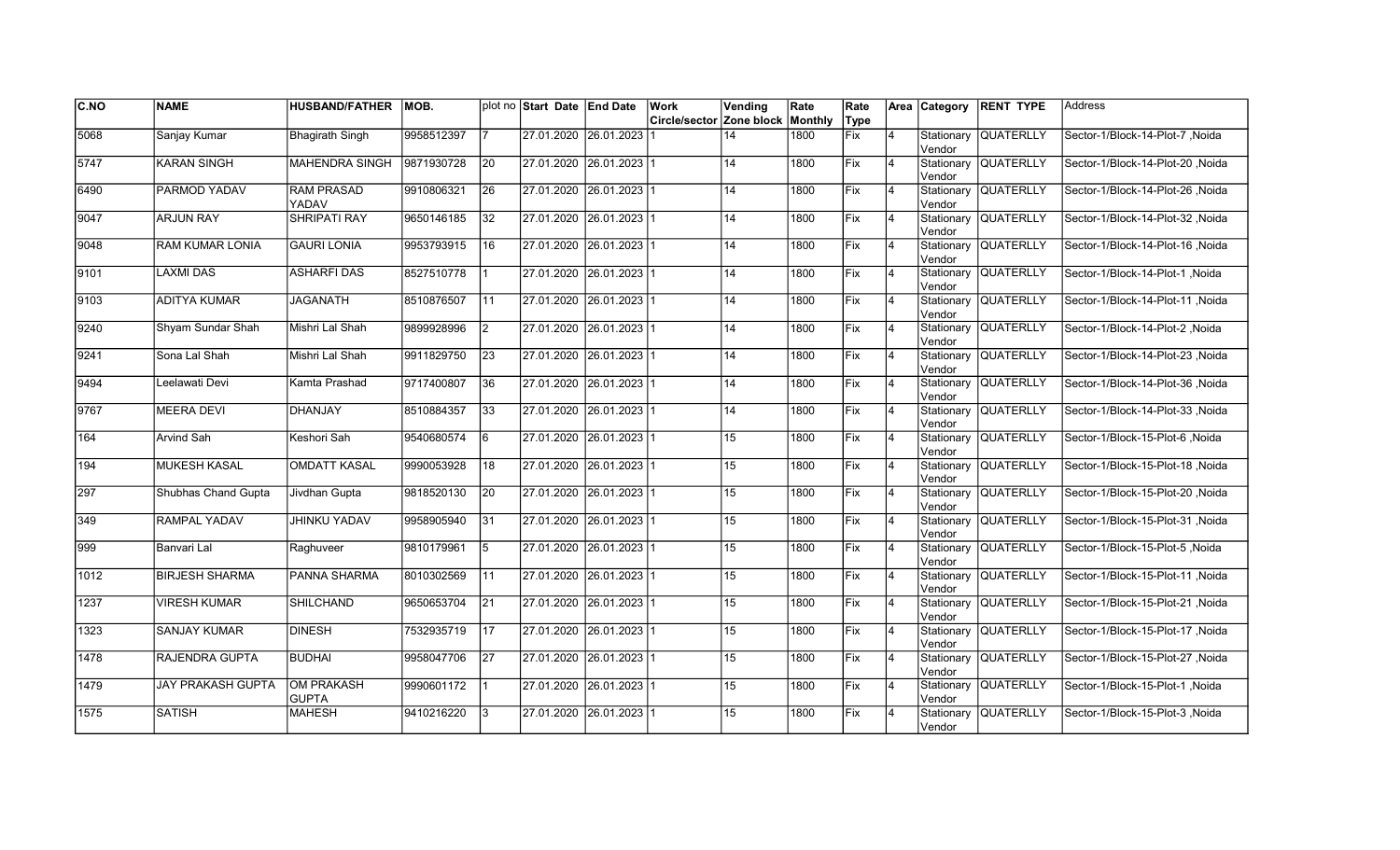| C.NO | <b>NAME</b>                           | <b>HUSBAND/FATHER</b>               | MOB.       |                 | plot no Start Date End Date | Work                     | Vending          | Rate    | Rate |                |                      | Area Category RENT TYPE | Address                                |
|------|---------------------------------------|-------------------------------------|------------|-----------------|-----------------------------|--------------------------|------------------|---------|------|----------------|----------------------|-------------------------|----------------------------------------|
|      |                                       |                                     |            |                 |                             | Circle/sector Zone block |                  | Monthly | Type |                |                      |                         |                                        |
| 1725 | <b>MAHESH</b>                         | <b>ANADSWROOP</b>                   | 9412887128 | 8               | 27.01.2020 26.01.2023       |                          | 15               | 1800    | Fix  | $\overline{4}$ | Stationary<br>Vendor | <b>QUATERLLY</b>        | Sector-1/Block-15-Plot-8 .Noida        |
| 1726 | <b>BANTI</b>                          | <b>MAHESH</b>                       | 8630772906 | 26              | 27.01.2020 26.01.2023 1     |                          | 15               | 1800    | Fix  | $\overline{4}$ | Vendor               | Stationary QUATERLLY    | Sector-1/Block-15-Plot-26 .Noida       |
| 1751 | <b>RAHUL</b>                          | <b>MITTER PAL</b>                   | 9871450544 | $\overline{4}$  | 27.01.2020 26.01.2023 1     |                          | 15               | 1800    | Fix  | $\overline{4}$ | Vendor               | Stationary QUATERLLY    | Sector-1/Block-15-Plot-4, Noida        |
| 2024 | PRAMOD CHOUDHARY                      | <b>SEETARAM</b><br><b>CHOUDHARY</b> | 8750352274 | $\overline{2}$  | 27.01.2020 26.01.2023 1     |                          | 15               | 1800    | Fix  | 4              | Vendor               | Stationary QUATERLLY    | Sector-1/Block-15-Plot-2, Noida        |
| 2026 | <b>CHANDAN KUAMR</b><br><b>THAKUR</b> | <b>MOHAN THAKUR</b>                 | 9315199250 | 30              | 27.01.2020 26.01.2023 1     |                          | 15               | 1800    | Fix  | $\overline{4}$ | Vendor               | Stationary QUATERLLY    | Sector-1/Block-15-Plot-30, Noida       |
| 2126 | MONIKA SHARMA                         | <b>MUKUT SHARMA</b>                 | 9643439265 | 36              | 27.01.2020 26.01.2023 1     |                          | 15               | 1800    | Fix  | 4              | lVendor              | Stationary QUATERLLY    | Sector-1/Block-15-Plot-36, Noida       |
| 2180 | <b>HARIOM KUMAR</b>                   | <b>NAVAL SINGH</b>                  | 9716583975 | 38              | 27.01.2020 26.01.2023 1     |                          | 15               | 1800    | Fix  | 4              | Vendor               | Stationary QUATERLLY    | Sector-1/Block-15-Plot-38, Noida       |
| 2482 | RAMCHAND YADAV                        | KHUSHAL YADAV                       | 9599179904 | l 9             | 27.01.2020 26.01.2023 1     |                          | 15               | 1800    | lFix | $\overline{4}$ | Vendor               | Stationary QUATERLLY    | Sector-1/Block-15-Plot-9, Noida        |
| 2542 | RANJEET KUMAR                         | MISHRILAL YADAV                     | 9910647321 | 14              | 27.01.2020 26.01.2023 1     |                          | 15               | 1800    | lFix | $\overline{4}$ | Vendor               | Stationary QUATERLLY    | Sector-1/Block-15-Plot-14, Noida       |
| 3275 | <b>JITENDRA KUMAR</b>                 | <b>ANIL PANDIT</b>                  | 7838015886 | 19              | 27.01.2020 26.01.2023 1     |                          | 15               | 1800    | Fix  | $\overline{4}$ | Vendor               | Stationary QUATERLLY    | Noida Sector-1/Block-15-Plot-19, Noida |
| 3484 | <b>RAM LAKHAN</b>                     | VIRJU                               | 9540013938 | 34              | 27.01.2020 26.01.2023 1     |                          | 15               | 1800    | Fix  | $\overline{4}$ | Vendor               | Stationary QUATERLLY    | Sector-1/Block-15-Plot-34 .Noida       |
| 3534 | <b>MAHESH CHAND</b>                   | RICHHAPAL SINGH                     | 981103144  | 39              | 27.01.2020 26.01.2023 1     |                          | 15               | 1800    | Fix  | <b>4</b>       | Vendor               | Stationary QUATERLLY    | Sector-1/Block-15-Plot-39, Noida       |
| 3826 | Seema Devi                            | Sukhvir Singh                       | 9821387974 | 35              | 27.01.2020 26.01.2023 1     |                          | 15               | 1800    | Fix  | 4              | Vendor               | Stationary QUATERLLY    | Sector-1/Block-15-Plot-35, Noida       |
| 3839 | <b>UJJA DEVI</b>                      | <b>RAKESH KUMAR</b>                 | 9717430617 | 28              | 27.01.2020 26.01.2023 1     |                          | 15               | 1800    | Fix  | $\overline{4}$ | Vendor               | Stationary QUATERLLY    | Sector-1/Block-15-Plot-28, Noida       |
| 4042 | Fulehar Devi Sharma                   | jay Prakash Sharma                  | 8375052663 | $\overline{33}$ | 27.01.2020 26.01.2023 1     |                          | $\overline{15}$  | 1800    | Fix  | $\overline{4}$ | Vendor               | Stationary QUATERLLY    | Sector-1/Block-15-Plot-33, Noida       |
| 4054 | <b>AMBUL</b>                          | <b>ABDUL KAYOON</b>                 | 9643281239 | 12              | 27.01.2020 26.01.2023 1     |                          | 15               | 1800    | Fix  | 14             | Vendor               | Stationary QUATERLLY    | Sector-1/Block-15-Plot-12, Noida       |
| 4985 | Mukhatyar Alam                        | Vah Alam                            | 9910534238 | 10              | 27.01.2020 26.01.2023 1     |                          | 15               | 1800    | Fix  | $\overline{4}$ | Vendor               | Stationary QUATERLLY    | Sector-1/Block-15-Plot-10, Noida       |
| 5033 | <b>MD Farook</b>                      | MD Habeeb                           | 8826765051 | 32              | 27.01.2020 26.01.2023 1     |                          | 15               | 1800    | lFix | $\overline{4}$ | Vendor               | Stationary QUATERLLY    | Sector-1/Block-15-Plot-32, Noida       |
| 5353 | <b>NARENDRA</b>                       | <b>JAGRAM</b>                       | 9540172522 | 25              | 27.01.2020  26.01.2023  1   |                          | 15               | 1800    | Fix  | $\overline{4}$ | lVendor              | Stationary QUATERLLY    | Sector-1/Block-15-Plot-25, Noida       |
| 5378 | <b>Arvind Singh</b>                   | <b>Visheshwr Prasad</b><br>Singh    | 9818155813 | 16              | 27.01.2020 26.01.2023 1     |                          | 15 <sub>15</sub> | 1800    | Fix  | 14             | Vendor               | Stationary QUATERLLY    | Sector-1/Block-15-Plot-16, Noida       |
| 5746 | <b>LAL SINGH</b>                      | <b>BOJH SINGH</b>                   | 8766330426 | 24              | 27.01.2020 26.01.2023 1     |                          | 15               | 1800    | Fix  | $\overline{4}$ | Vendor               | Stationary QUATERLLY    | Sector-1/Block-15-Plot-24, Noida       |
| 5768 | <b>GHANSHYAM</b>                      | <b>EESWAR MAL</b>                   | 9899269269 | 29              | 27.01.2020 26.01.2023 1     |                          | 15 <sub>1</sub>  | 1800    | Fix  |                | Vendor               | Stationary QUATERLLY    | Sector-1/Block-15-Plot-29, Noida       |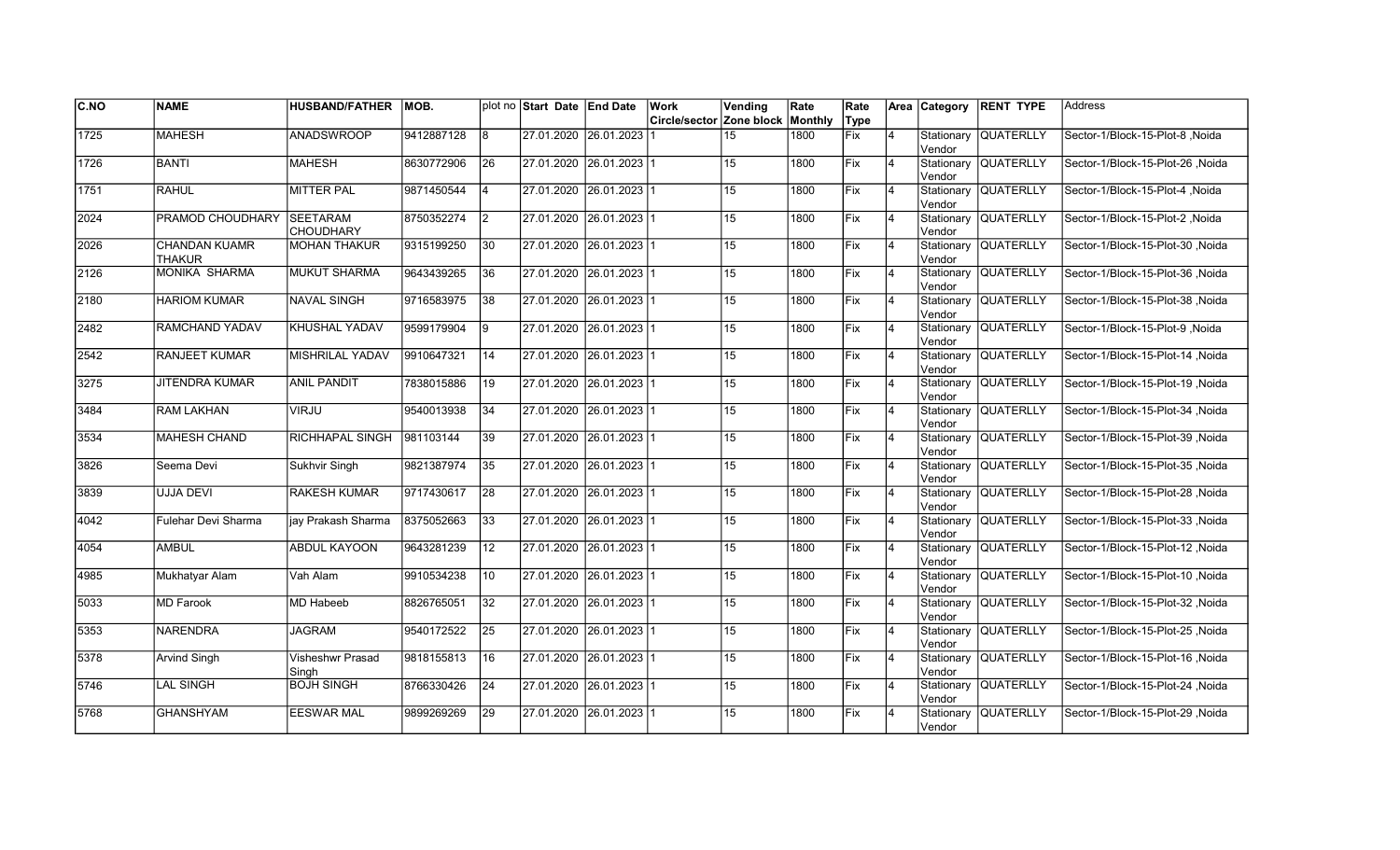| C.NO | <b>NAME</b>                         | <b>HUSBAND/FATHER</b>              | IMOB.      |                 | plot no Start Date End Date | Work                     | Vending          | Rate    | Rate        |                | Area Category         | <b>RENT TYPE</b>     | <b>Address</b>                   |
|------|-------------------------------------|------------------------------------|------------|-----------------|-----------------------------|--------------------------|------------------|---------|-------------|----------------|-----------------------|----------------------|----------------------------------|
|      |                                     |                                    |            |                 |                             | Circle/sector Zone block |                  | Monthly | Type        |                |                       |                      |                                  |
| 5771 | <b>VINOD KUMAR</b><br><b>SHARMA</b> | <b>SATENDRA SINGH</b>              | 9810878186 | $\overline{23}$ | 27.01.2020 26.01.2023       |                          | 15               | 1800    | <b>Fix</b>  | $\overline{4}$ | Stationary<br>Vendor  | <b>QUATERLLY</b>     | Sector-1/Block-15-Plot-23, Noida |
| 5780 | <b>MD KASIM</b>                     | <b>MD MAHMOOD</b>                  | 9891205590 |                 | 27.01.2020 26.01.2023 1     |                          | 15 <sup>15</sup> | 1800    | Fix         | 4              | Vendor                | Stationary QUATERLLY | Sector-1/Block-15-Plot-7 .Noida  |
| 6234 | <b>SURENDRA KUMAR</b>               | <b>ASRAFILAL</b>                   | 9971581909 | 15              | 27.01.2020 26.01.2023 1     |                          | 15               | 1800    | <b>IFix</b> | 4              | Vendor                | Stationary QUATERLLY | Sector-1/Block-15-Plot-15 .Noida |
| 6485 | LALITA                              | <b>GOPAL</b>                       | 8743904453 | 13              | 27.01.2020 26.01.2023 1     |                          | 15               | 1800    | Fix         | $\overline{4}$ | Vendor                | Stationary QUATERLLY | Sector-1/Block-15-Plot-13, Noida |
| 9034 | <b>ASHOK MISHRA</b>                 | <b>DURGA NAND</b><br><b>MISHRA</b> | 9971416151 | 22              | 27.01.2020 26.01.2023 1     |                          | 15               | 1800    | Fix         | $\overline{4}$ | lVendor               | Stationary QUATERLLY | Sector-1/Block-15-Plot-22, Noida |
| 9316 | <b>DURAG DEVI</b>                   | <b>JAINI</b>                       | 9560729949 | $\overline{37}$ | 27.01.2020 26.01.2023 1     |                          | 15               | 1800    | Fix         | $\overline{4}$ | Vendor                | Stationary QUATERLLY | Sector-1/Block-15-Plot-37, Noida |
| 10   | <b>DEVATI</b>                       | LAKHPAT SINGH                      | 9891800975 | 14              | 27.01.2020 26.01.2023 1     |                          | 16               | 1800    | Fix         | $\overline{4}$ | Vendor                | Stationary QUATERLLY | Sector-1/Block-16-Plot-14, Noida |
| 635  | <b>BHARAT SINGH</b>                 | <b>DHANI RAM</b>                   | 9718744316 | l 3             | 27.01.2020 26.01.2023 1     |                          | 16               | 1800    | Fix         | 4              | Vendor                | Stationary QUATERLLY | Sector-1/Block-16-Plot-3, Noida  |
| 2490 | <b>DHARMENDH</b>                    | CHARGA SINGH                       | 8800787835 |                 | 27.01.2020 26.01.2023 1     |                          | 16               | 1800    | <b>IFix</b> | 4              | Stationary<br>Vendor  | <b>QUATERLLY</b>     | Sector-1/Block-16-Plot-1 Noida   |
| 2696 | <b>SHIV SHARMA</b>                  | <b>PATTU LAL</b>                   |            | 5               | 27.01.2020 26.01.2023 1     |                          | 16               | 1800    | Fix         | $\overline{4}$ | Vendor                | Stationary QUATERLLY | Sector-1/Block-16-Plot-5, Noida  |
| 2898 | ANURADHA SHARMA                     | <b>SHIV SHARMA</b>                 | 9811944240 | 110             | 27.01.2020 26.01.2023 1     |                          | 16               | 1800    | Fix         | $\overline{4}$ | Vendor                | Stationary QUATERLLY | Sector-1/Block-16-Plot-10, Noida |
| 3288 | <b>ASHARAM</b>                      | <b>BADAI PAL</b>                   | 9891625916 | <b>17</b>       | 27.01.2020 26.01.2023 1     |                          | 16               | 1800    | Fix         | $\overline{4}$ | Vendor                | Stationary QUATERLLY | Sector-1/Block-16-Plot-17, Noida |
| 3580 | <b>PAPPU VERMA</b>                  | JAGANNATH VERMA 8810209712         |            | 6               | 27.01.2020 26.01.2023 1     |                          | 16               | 1800    | Fix         | $\overline{4}$ | Vendor                | Stationary QUATERLLY | Sector-1/Block-16-Plot-6, Noida  |
| 3683 | Rajkumar Chauhan                    | Shiv Vilas Chauchan                | 9313608512 | 8               | 27.01.2020 26.01.2023 1     |                          | 16               | 1800    | Fix         | $\overline{4}$ | Stationary<br>lVendor | <b>QUATERLLY</b>     | Sector-1/Block-16-Plot-8, Noida  |
| 3848 | <b>NILU DEVI</b>                    | <b>UMESH PASWAN</b>                | 9716929348 | <u>2</u>        | 27.01.2020 26.01.2023 1     |                          | 16               | 1800    | Fix         | 4              | lVendor               | Stationary QUATERLLY | Sector-1/Block-16-Plot-2, Noida  |
| 4666 | <b>RAHUL</b>                        | <b>KUNVAR PAL</b>                  | 9773887391 | 19              | 27.01.2020 26.01.2023 1     |                          | 16               | 1800    | <b>Fix</b>  | 4              | Vendor                | Stationary QUATERLLY | Sector-1/Block-16-Plot-9 .Noida  |
| 5211 | YASHPAL                             | <b>KUNVARPAL</b>                   | 9643225363 | $\overline{4}$  | 27.01.2020 26.01.2023 1     |                          | 16               | 1800    | Fix         | 4              | Vendor                | Stationary QUATERLLY | Sector-1/Block-16-Plot-4, Noida  |
| 5420 | Prem Pal Singh                      | <b>Bhagwati Prasad</b>             | 9971421105 | 18              | 27.01.2020 26.01.2023 1     |                          | 16               | 1800    | <b>IFix</b> | $\overline{4}$ | Vendor                | Stationary QUATERLLY | Sector-1/Block-16-Plot-18, Noida |
| 5804 | <b>CHANDRA BHAN</b>                 | <b>LATRU SINGH</b>                 | 9911737183 | $\overline{13}$ | 27.01.2020 26.01.2023 1     |                          | 16               | 1800    | Fix         | 4              | Vendor                | Stationary QUATERLLY | Sector-1/Block-16-Plot-13 .Noida |
| 5856 | RABENDAR PRASAD<br><b>DIVEDI</b>    | <b>UDAY BHAN DIVEDI</b>            | 8800226114 | 16              | 27.01.2020 26.01.2023 1     |                          | 16               | 1800    | Fix         | $\overline{4}$ | Vendor                | Stationary QUATERLLY | Sector-1/Block-16-Plot-16, Noida |
| 5857 | <b>MANISH TIWARI</b>                | <b>RAJNARAYAN</b><br><b>TIWARI</b> | 9718679306 | 11              | 27.01.2020 26.01.2023 1     |                          | 16               | 1800    | Fix         | $\overline{4}$ | Vendor                | Stationary QUATERLLY | Sector-1/Block-16-Plot-11, Noida |
| 6184 | <b>RAM AWTAR</b>                    | <b>RAM CHARAN</b>                  | 9999256342 | 12              | 27.01.2020 26.01.2023 1     |                          | 16               | 1800    | Fix         | 4              | Stationary<br>Vendor  | <b>QUATERLLY</b>     | Sector-1/Block-16-Plot-12, Noida |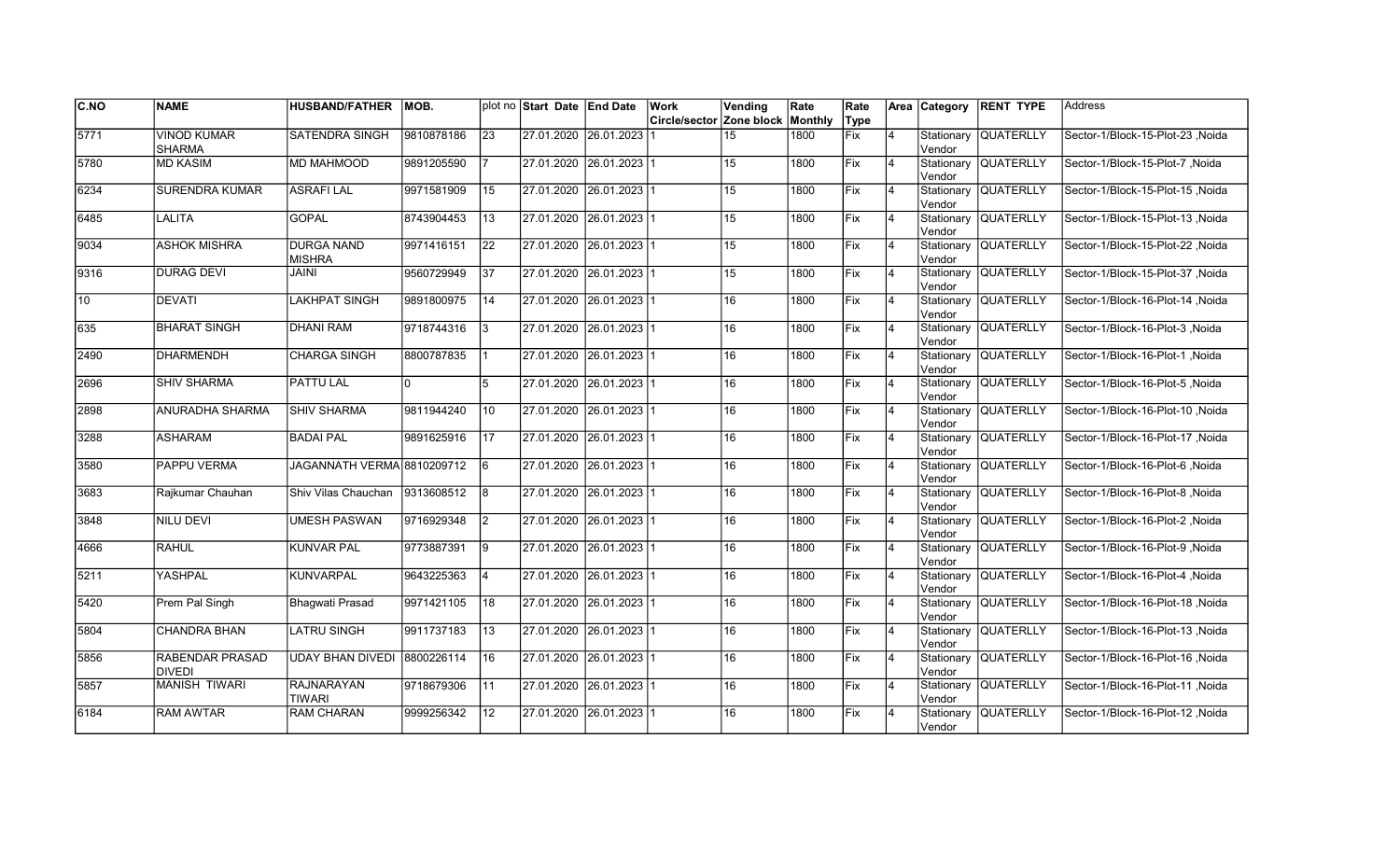| C.NO | <b>NAME</b>                              | <b>HUSBAND/FATHER</b>                  | MOB.       |                | plot no Start Date End Date | Work          | Vending         | Rate    | Rate       |                |                      | Area Category RENT TYPE | <b>Address</b>                    |
|------|------------------------------------------|----------------------------------------|------------|----------------|-----------------------------|---------------|-----------------|---------|------------|----------------|----------------------|-------------------------|-----------------------------------|
|      |                                          |                                        |            |                |                             | Circle/sector | Zone block      | Monthly | Type       |                |                      |                         |                                   |
| 6488 | <b>SHRIPAL SINGH</b><br><b>BHADORIYA</b> | <b>PURAN SINGH</b><br><b>BHADORIYA</b> | 9716523331 | 17.            | 27.01.2020 26.01.2023       |               | 16              | 1800    | Fix        | $\overline{4}$ | Vendor               | Stationary QUATERLLY    | Sector-1/Block-16-Plot-7 Noida    |
| 9247 | Pinki devi                               | Mukesh Kumar Pal                       | 9810744875 | 15             | 27.01.2020 26.01.2023 1     |               | 16              | 1800    | Fix        | 14             | Vendor               | Stationary QUATERLLY    | Sector-1/Block-16-Plot-15 Noida   |
| 19   | RAJU                                     | <b>RAMA SHANKAR</b>                    | 9211937443 | <u>5</u>       | 27.01.2020 26.01.2023 1     |               | 17              | 1800    | <b>Fix</b> | $\overline{4}$ | Vendor               | Stationary QUATERLLY    | Sector-1/Block-17-Plot-5 .Noida   |
| 3052 | PRIYO SARKAR                             | NARAYAN SARKAR                         | 9958269617 | $\vert$ 3      | 27.01.2020 26.01.2023 1     |               | 17 <sup>1</sup> | 1800    | Fix        | $\overline{4}$ | Vendor               | Stationary QUATERLLY    | Sector-1/Block-17-Plot-3, Noida   |
| 3183 | <b>TRIBENI CHAUHAN</b>                   | YADUNATH<br><b>CHAUHAN</b>             | 9958282544 | 8              | 27.01.2020 26.01.2023 1     |               | 17              | 1800    | Fix        | 4              | Vendor               | Stationary QUATERLLY    | Sector-1/Block-17-Plot-8, Noida   |
| 3323 | Anil Kumar                               | Ramashankar<br>Chauhan                 | 8368870231 | 9              | 27.01.2020 26.01.2023 1     |               | $\overline{17}$ | 1800    | Fix        | $\overline{4}$ | Vendor               | Stationary QUATERLLY    | Sector-1/Block-17-Plot-9, Noida   |
| 3681 | RAM NARAYAN DAS                          | <b>DUKHA DAS</b>                       | 9650023874 | 11             | 27.01.2020 26.01.2023 1     |               | 17              | 1800    | Fix        | 4              | Vendor               | Stationary QUATERLLY    | Sector-1/Block-17-Plot-1, Noida   |
| 3682 | Awadhesh Kumar                           | Gobind Chauhan                         | 9015410490 | <b>111</b>     | 27.01.2020 26.01.2023 1     |               | 17              | 1800    | Fix        | $\overline{4}$ | Vendor               | Stationary QUATERLLY    | Noida   Sector-1/Block-17-Plot-11 |
| 5001 | RAJ KUMAR SINGH                          | RAGHUNATH SINGH 9871819774             |            | 17             | 27.01.2020  26.01.2023  1   |               | 17              | 1800    | lFix.      | $\overline{4}$ | Vendor               | Stationary QUATERLLY    | Sector-1/Block-17-Plot-7, Noida   |
| 6085 | <b>SANTOSH SHA</b>                       | <b>RAMANANDAN</b>                      | 9015444799 | $\mathsf{I2}$  | 27.01.2020 26.01.2023 1     |               | 17              | 1800    | Fix        | $\overline{4}$ | Vendor               | Stationary QUATERLLY    | Sector-1/Block-17-Plot-2 .Noida   |
| 6119 | <b>AMIT KUMAR</b>                        | <b>SHYAM SUNDAR</b>                    | 9264951701 | $\vert$ 4      | 27.01.2020 26.01.2023 1     |               | 17              | 1800    | Fix        | $\overline{4}$ | Vendor               | Stationary QUATERLLY    | Sector-1/Block-17-Plot-4, Noida   |
| 6189 | PAWAN PORWAL                             | PRAKASH PORWAL                         | 8750077857 | 10             | 27.01.2020 26.01.2023 1     |               | 17              | 1800    | Fix        | $\overline{4}$ | Vendor               | Stationary QUATERLLY    | Sector-1/Block-17-Plot-10, Noida  |
| 6346 | RAM PYARI                                | <b>JAGDISH</b>                         | 7834976123 | 12             | 27.01.2020 26.01.2023 1     |               | 17              | 1800    | Fix        | 4              | Vendor               | Stationary QUATERLLY    | Sector-1/Block-17-Plot-12, Noida  |
| 9051 | <b>DHEERAJ KUMAR</b>                     | <b>GANDHI JI</b>                       | 7065467641 | $\overline{6}$ | 27.01.2020 26.01.2023 1     |               | 17              | 1800    | Fix        | 4              | Vendor               | Stationary QUATERLLY    | Sector-1/Block-17-Plot-6, Noida   |
| 2886 | <b>MD AMEEN</b>                          | <b>BADRUDIN</b>                        | 9599172471 | $\vert$ 1      | 27.01.2020 26.01.2023 2     |               |                 | 2400    | Fix        | 4              | Residential Quaterly |                         | Sector-2/Block-1-Plot-1, Noida    |
| 2145 | <b>DINESH KUMAR</b>                      | RAMESHWAR<br><b>KAMAT</b>              | 8826219076 | $ 2\rangle$    | 27.01.2020 26.01.2023 2     |               |                 | 2400    | <b>Fix</b> | 14             | Residential Quaterly |                         | Noida Sector-2/Block-1-Plot-2     |
| 942  | Ashok Kumar                              | Soqinder Shah                          | 9818248660 | 13             | 27.01.2020 26.01.2023 2     |               |                 | 2400    | Fix        | $\overline{4}$ | Residential Quaterly |                         | Sector-2/Block-1-Plot-3, Noida    |
| 4416 | SHATRUDHAN MAHATO LAL MAHATO             |                                        | 8800201677 | $\vert$ 4      | 27.01.2020 26.01.2023 2     |               |                 | 2400    | Fix        | $\overline{4}$ | Residential Quaterly |                         | Sector-2/Block-1-Plot-4 .Noida    |
| 3329 | Kamal Jar                                | Soman Jar                              | 7838570370 | 15             | 27.01.2020 26.01.2023 2     |               |                 | 2400    | Fix        | $\overline{4}$ | Residential Quaterly |                         | Sector-2/Block-1-Plot-5 .Noida    |
| 3291 | <b>MD MAZAHAR</b>                        | <b>MD SAGEER</b>                       | $\Omega$   | 6              | 27.01.2020 26.01.2023 2     |               |                 | 2400    | Fix        | $\overline{4}$ | Residential Quaterly |                         | Sector-2/Block-1-Plot-6, Noida    |
| 2726 | <b>FATEH SINGH</b>                       | <b>BADANPUR SINGH</b>                  | 7618509213 | 17             | 27.01.2020 26.01.2023 2     |               |                 | 2400    | Fix        | <b>4</b>       | Residential Quaterly |                         | Sector-2/Block-1-Plot-7, Noida    |
| 1288 | <b>VINOD SHA</b>                         | <b>MADAN SHA</b>                       | 9015351909 | 8              | 27.01.2020 26.01.2023 2     |               |                 | 2400    | Fix        | $\overline{4}$ | Residential Quaterly |                         | Sector-2/Block-1-Plot-8, Noida    |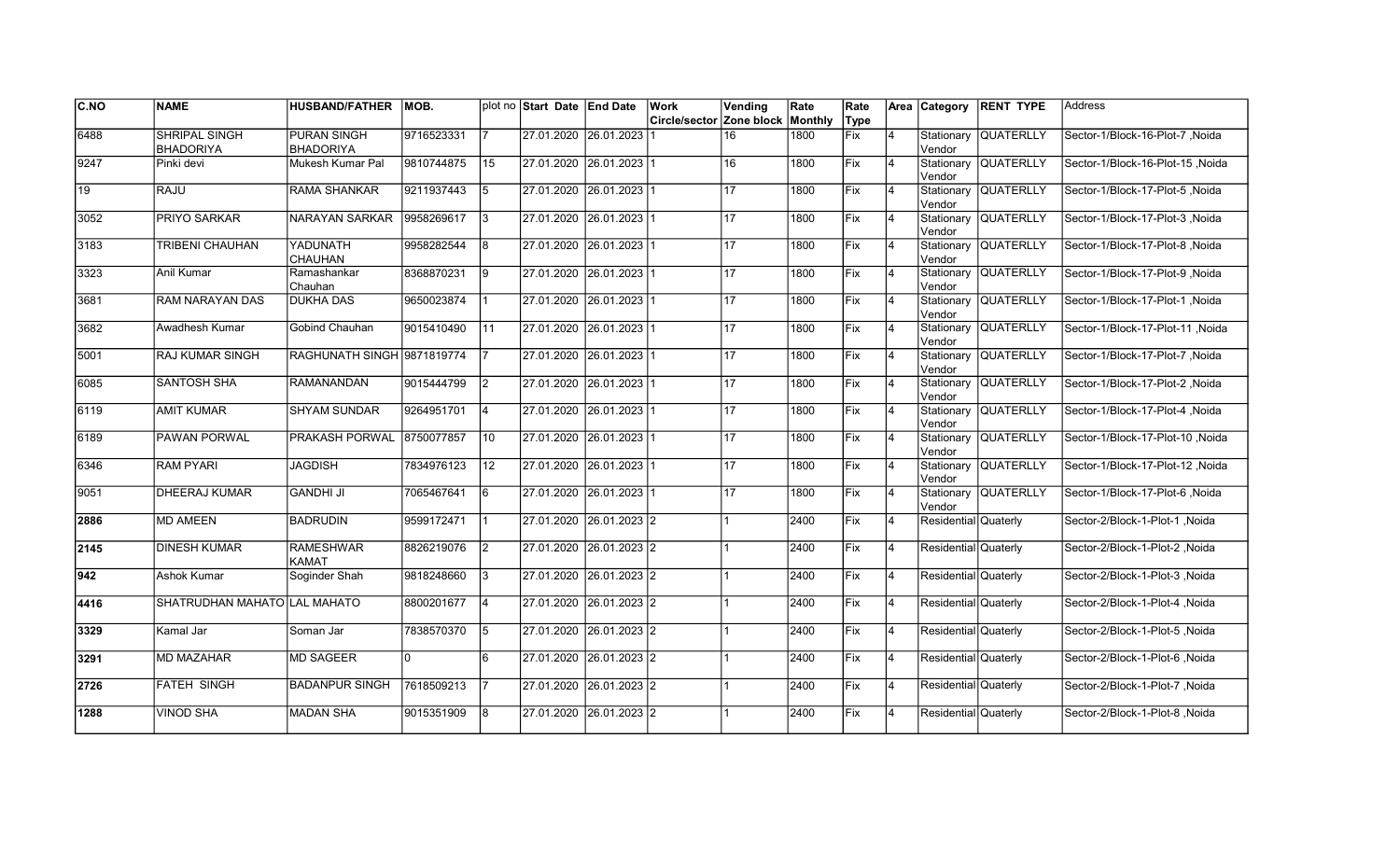| C.NO | <b>NAME</b>                         | <b>HUSBAND/FATHER</b>                 | IMOB.      |                 | plot no Start Date End Date | Work<br>Circle/sector Zone block | Vending | Rate<br>Monthly | Rate<br>Type |                | Area Category        | <b>RENT TYPE</b> | <b>Address</b>                   |
|------|-------------------------------------|---------------------------------------|------------|-----------------|-----------------------------|----------------------------------|---------|-----------------|--------------|----------------|----------------------|------------------|----------------------------------|
| 4495 | PRADEEP KUMAR                       | <b>GANESH SAH</b>                     | 9871685435 | Ι9              | 27.01.2020 26.01.2023 2     |                                  |         | 2400            | <b>Fix</b>   | $\overline{4}$ | Residential Quaterly |                  | Sector-2/Block-1-Plot-9, Noida   |
| 3433 | <b>UMESH PANDIT</b>                 | <b>RAMASISH PANDIT</b>                | 9871181337 | 10              | 27.01.2020 26.01.2023 2     |                                  |         | 2400            | Fix          | 4              | Residential Quaterly |                  | Sector-2/Block-1-Plot-10 .Noida  |
| 1602 | PRABHU PRASAD SAH                   | NEPAL PRASAD<br><b>SAH</b>            | 9911421640 | 111             | 27.01.2020 26.01.2023 2     |                                  |         | 2400            | Fix          | 4              | Residential Quaterly |                  | Sector-2/Block-1-Plot-11, Noida  |
| 9557 | <b>RAJENDRA</b>                     | <b>JHULLAR</b>                        | 9971219457 | 12              | 27.01.2020 26.01.2023 2     |                                  |         | 2400            | Fix          | 4              | Residential Quaterly |                  | Sector-2/Block-1-Plot-12, Noida  |
| 3134 | Rajiv Kumar                         | Shivshankar<br>Chaudhary              | 7545887993 | 13              | 27.01.2020 26.01.2023 2     |                                  |         | 2400            | Fix          | $\overline{4}$ | Residential Quaterly |                  | Sector-2/Block-1-Plot-13, Noida  |
| 2136 | <b>NAVEEN KUMAR</b>                 | RAM CHANDRA SAH 9990474615            |            | 14              | 27.01.2020 26.01.2023 2     |                                  |         | 2400            | Fix          | $\overline{4}$ | Residential Quaterly |                  | Sector-2/Block-1-Plot-14, Noida  |
| 3072 | <b>RAHUL KUMAR</b>                  | <b>NEKRAM</b>                         | 8046037382 | 15              | 27.01.2020 26.01.2023 2     |                                  |         | 2400            | Fix          | 4              | Residential Quaterly |                  | Sector-2/Block-1-Plot-15, Noida  |
| 1395 | SUBODH KUMAR                        | <b>DINESH SHA</b>                     | 999924977  | 16              | 27.01.2020 26.01.2023 2     |                                  |         | 2400            | Fix          | 4              | Residential Quaterly |                  | Sector-2/Block-1-Plot-16, Noida  |
| 4061 | <b>PRVESH</b>                       | <b>JIUARAM</b>                        | 7838219942 | 17              | 27.01.2020 26.01.2023 2     |                                  |         | 2400            | Fix          | $\overline{4}$ | Residential Quaterly |                  | Sector-2/Block-1-Plot-17, Noida  |
| 1396 | <b>RINKU DEVI</b>                   | <b>PAWAN KUMAR</b><br><b>SAH</b>      | 8368067564 | 18              | 27.01.2020 26.01.2023 2     |                                  |         | 2400            | Fix          | $\overline{4}$ | Residential Quaterly |                  | Sector-2/Block-1-Plot-18, Noida  |
| 1587 | <b>RAM PRATAB SHUKLA</b>            | RAVINDRA SHUKLA 0                     |            | 19              | 27.01.2020 26.01.2023 2     |                                  |         | 2400            | Fix          | 4              | Residential Quaterly |                  | Sector-2/Block-1-Plot-19, Noida  |
| 1941 | Navin Kumar                         | Jichacho Mandal                       | 9871530812 | 20              | 27.01.2020 26.01.2023 2     |                                  |         | 2400            | Fix          | 4              | Residential Quaterly |                  | Sector-2/Block-1-Plot-20, Noida  |
| 5121 | Prakash Chand                       | jawaharlal Chaurasia                  | 7042288516 | 21              | 27.01.2020 26.01.2023 2     |                                  |         | 2400            | Fix          | 4              | Residential Quaterly |                  | Sector-2/Block-1-Plot-21 , Noida |
| 9002 | <b>SURESH MISTRI</b>                | <b>BADHAN MISTRI</b>                  | 9818156827 | 22              | 27.01.2020 26.01.2023 2     |                                  |         | 2400            | Fix          | $\overline{4}$ | Residential Quaterly |                  | Sector-2/Block-1-Plot-22 .Noida  |
| 311  | <b>RAUDAS YADAV</b>                 | <b>NARPAT YADAV</b>                   | 9411264662 | $\overline{23}$ | 27.01.2020 26.01.2023 2     |                                  |         | 2400            | Fix          | 4              | Residential Quaterly |                  | Sector-2/Block-1-Plot-23, Noida  |
| 9143 | <b>JITENDRA KUMAR</b>               | <b>JAGDISH PRASAD</b>                 | 8178860274 | $\overline{24}$ | 27.01.2020 26.01.2023 2     |                                  |         | 2400            | Fix          | 4              | Residential Quaterly |                  | Sector-2/Block-1-Plot-24, Noida  |
| 2552 | <b>SACHITA SAW</b>                  | <b>RAM SWAROOP</b><br>SAW             | 9899047783 | $\overline{25}$ | 27.01.2020 26.01.2023 2     |                                  |         | 2400            | Fix          | <b>4</b>       | Residential Quaterly |                  | Sector-2/Block-1-Plot-25, Noida  |
| 2619 | <b>VIRJU SINGH</b>                  | <b>LATUR SINGH</b>                    | 9999727731 | 26              | 27.01.2020 26.01.2023 2     |                                  |         | 2400            | Fix          | 4              | Residential Quaterly |                  | Sector-2/Block-1-Plot-26, Noida  |
| 524  | <b>MADAN PRASAD</b><br><b>GUPTA</b> | <b>RAMNATH PRASAD</b><br><b>GUPTA</b> | 9717302839 | $\overline{27}$ | 27.01.2020 26.01.2023 2     |                                  |         | 2400            | Fix          | $\overline{4}$ | Residential Quaterly |                  | Sector-2/Block-1-Plot-27 ,Noida  |
| 9573 | PREM DORJE PAKHRIN DIL BAHUDAR      | <b>PAKHRIN</b>                        | 7291802610 | $\overline{28}$ | 27.01.2020 26.01.2023 2     |                                  |         | 2400            | Fix          | $\overline{4}$ | Residential Quaterly |                  | Sector-2/Block-1-Plot-28, Noida  |
| 4059 | jiva Ram Yadav                      | Nirotam Singh                         | 9643628417 | $\overline{29}$ | 27.01.2020 26.01.2023 2     |                                  |         | 2400            | Fix          | 4              | Residential Quaterly |                  | Sector-2/Block-1-Plot-29, Noida  |
| 3139 | Sanjay Kumar                        | Jagdish                               | 9540309664 | 30              | 27.01.2020 26.01.2023 2     |                                  |         | 2400            | Fix          | $\overline{4}$ | Residential Quaterly |                  | Sector-2/Block-1-Plot-30, Noida  |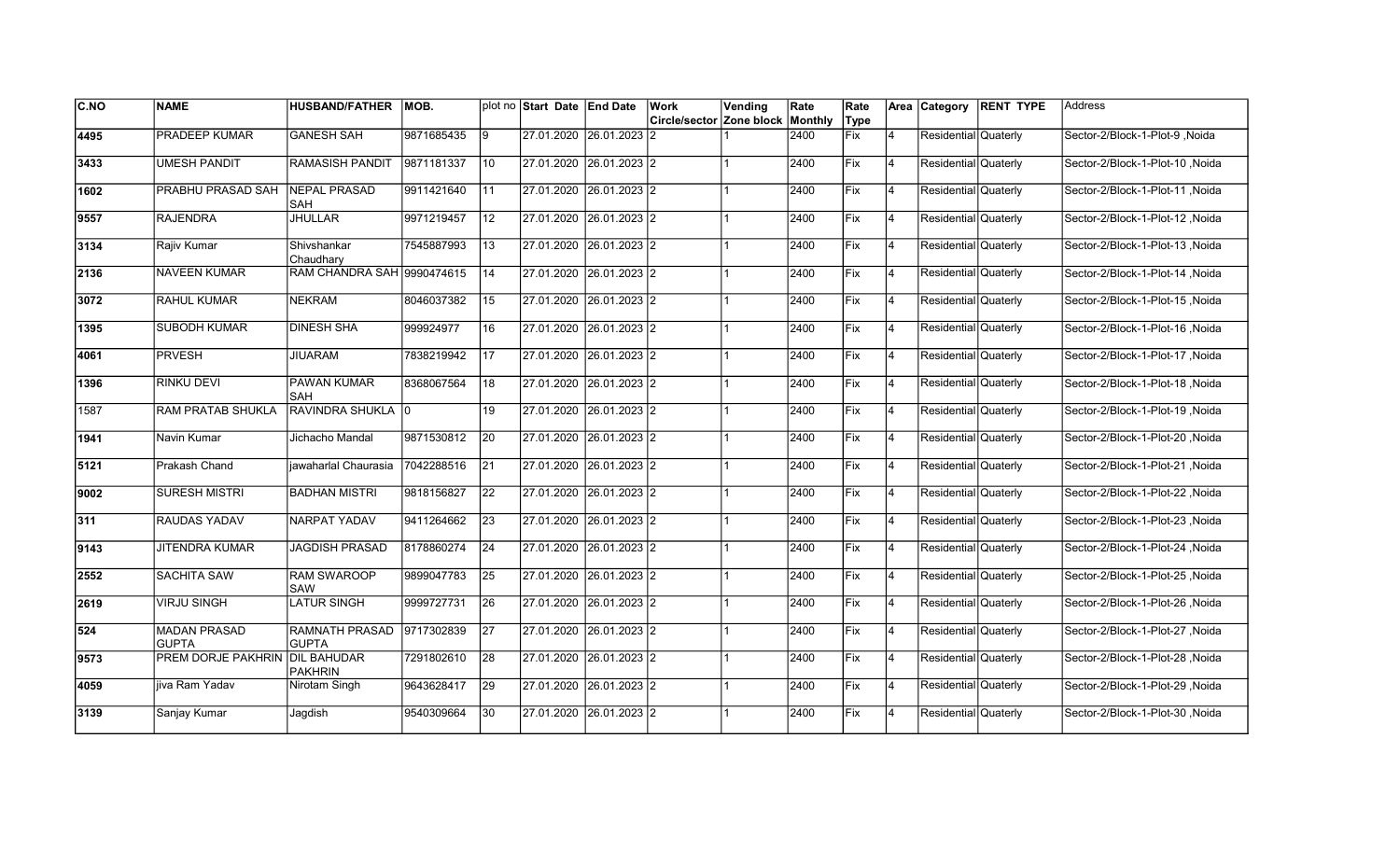| <b>C.NO</b> | <b>NAME</b>                          | <b>HUSBAND/FATHER</b>                    | <b>MOB.</b> |              | plot no Start Date End Date |                         | Work                     | Vending | Rate    | Rate        |                | Area Category        | <b>RENT TYPE</b> | <b>Address</b>                  |
|-------------|--------------------------------------|------------------------------------------|-------------|--------------|-----------------------------|-------------------------|--------------------------|---------|---------|-------------|----------------|----------------------|------------------|---------------------------------|
|             |                                      |                                          |             |              |                             |                         | Circle/sector Zone block |         | Monthly | Type        |                |                      |                  |                                 |
| 3720        | SAIDA FAHEEM AHMAD RAJIYA KHATOON    |                                          | 7840072590  | 31           |                             | 27.01.2020 26.01.2023 2 |                          |         | 2400    | Fix         | 4              | Residential Quaterly |                  | Sector-2/Block-1-Plot-31, Noida |
| 2143        | <b>RAMPUKAR</b><br><b>CHAUDHARY</b>  | <b>RAMCHANDRA</b><br><b>CHAUDHARY</b>    | 9540752295  | 32           |                             | 27.01.2020 26.01.2023 2 |                          |         | 2400    | Fix         | 4              | Residential Quaterly |                  | Sector-2/Block-1-Plot-32, Noida |
| 3119        | <b>MUKESH KUMAR</b><br><b>PRASAD</b> | <b>BHART SAH</b>                         | 9958234521  | 33           |                             | 27.01.2020 26.01.2023 2 |                          |         | 2400    | Fix         | 4              | Residential Quaterly |                  | Sector-2/Block-1-Plot-33, Noida |
| 2084        | <b>MUKESH KUMAR</b>                  | CHANDRA KISHAOR 7042649060<br><b>SHA</b> |             | 34           |                             | 27.01.2020 26.01.2023 2 |                          |         | 2400    | <b>IFix</b> | 4              | Residential Quaterly |                  | Sector-2/Block-1-Plot-34, Noida |
| 2142        | <b>UMESH KUMAR</b>                   | JAGANLA                                  | 9654443867  | 35           | 27.01.2020                  | 26.01.2023 2            |                          |         | 2400    | lFix        | 4              | Residential Quaterly |                  | Sector-2/Block-1-Plot-35, Noida |
| 9540        | <b>VINOD ADHIKARI</b>                | <b>AMAR BAHUDAR</b><br><b>ADHIKARI</b>   | 0000000000  | 36           | 27.01.2020                  | 26.01.2023 2            |                          |         | 2400    | Fix         | $\overline{4}$ | Residential Quaterly |                  | Sector-2/Block-1-Plot-36 .Noida |
| 3217        | <b>REKHA</b>                         | <b>SHYAM SINGH</b>                       | 9718373698  | 37           | 27.01.2020                  | $26.01.2023$ 2          |                          |         | 2400    | Fix         | 4              | Residential Quaterly |                  | Sector-2/Block-1-Plot-37, Noida |
| 8993        | Dinesh Kumar                         | Ramsagar Saw                             | 9643582129  | 38           | $\sqrt{27}.01.2020$         | $26.01.2023$ 2          |                          |         | 2400    | Fix         | 4              | Residential Quaterly |                  | Sector-2/Block-1-Plot-38, Noida |
| 3061        | GOUTAM KUMAR JHA                     | KASH NATH JHA                            | 9560455286  | 39           |                             | 27.01.2020 26.01.2023 2 |                          |         | 2400    | Fix         | 4              | Residential Quaterly |                  | Sector-2/Block-1-Plot-39, Noida |
| 2146        | <b>AJAY KUMAR</b>                    | <b>UMESH SAH</b>                         | 9818233031  | 40           | 27.01.2020                  | 26.01.2023 2            |                          |         | 2400    | lFix        | 4              | Residential Quaterly |                  | Sector-2/Block-1-Plot-40, Noida |
| 3067        | <b>PRABHU SAH</b>                    | <b>PULKIT SAH</b>                        | 8130157071  | $ 41\rangle$ | 27.01.2020                  | 26.01.2023 2            |                          |         | 2400    | Fix         | $\overline{4}$ | Residential Quaterly |                  | Sector-2/Block-1-Plot-41, Noida |
| 5706        | <b>SHANTI DEVI</b>                   | <b>SANJAY PRASAD</b>                     | 9211371007  | 42           |                             | 27.01.2020 26.01.2023 2 |                          |         | 2400    | Fix         | 4              | Residential Quaterly |                  | Sector-2/Block-1-Plot-42, Noida |
| 3741        | <b>DEEPAK SARKAR</b>                 | <b>RAJPAL SARKAR</b>                     | 8130557844  | 43           |                             | 27.01.2020 26.01.2023 2 |                          |         | 2400    | Fix         | $\overline{4}$ | Residential Quaterly |                  | Sector-2/Block-1-Plot-43, Noida |
| 220         | prahalad                             | karoo sha                                | 8505907356  | 44           |                             | 27.01.2020 26.01.2023 2 |                          |         | 2400    | Fix         | $\overline{4}$ | Residential Quaterly |                  | Sector-2/Block-1-Plot-44, Noida |
| 9558        | <b>RAJNEESH KUMAR</b>                | <b>ASHISQ RAI</b>                        | 8178042945  | 45           | 27.01.2020                  | 26.01.2023 2            |                          |         | 2400    | Fix         | 4              | Residential Quaterly |                  | Sector-2/Block-1-Plot-45, Noida |
| 2621        | <b>NIMAY MANDAL</b>                  | <b>JAGDISH MANDAL</b>                    | 7053056194  | 46           | 27.01.2020                  | 26.01.2023 2            |                          |         | 2400    | Fix         | Ι4             | Residential Quaterly |                  | Sector-2/Block-1-Plot-46 .Noida |
| 4767        | <b>IQBAL AHAMD</b>                   | <b>NAHE SHAH</b>                         | 9654105084  | 47           |                             | 27.01.2020 26.01.2023 2 |                          |         | 2400    | Fix         | 4              | Residential Quaterly |                  | Sector-2/Block-1-Plot-47, Noida |
| 4060        | <b>Bhoore</b>                        | Jivaram                                  | 9654605881  | 48           |                             | 27.01.2020 26.01.2023 2 |                          |         | 2400    | Fix         | 4              | Residential Quaterly |                  | Sector-2/Block-1-Plot-48, Noida |
| 2534        | <b>RAKESH PRASAD</b>                 | VINDESHRI PRASAD 9582906159              |             | 49           | 27.01.2020                  | 26.01.2023 2            |                          |         | 2400    | Fix         | 4              | Residential Quaterly |                  | Sector-2/Block-1-Plot-49, Noida |
| 5518        | SANDHAYA MANDAL                      | KANDHAI MANDAL                           | 9811623935  | 50           | 27.01.2020                  | 26.01.2023 2            |                          |         | 2400    | Fix         | 4              | Residential Quaterly |                  | Sector-2/Block-1-Plot-50, Noida |
| 8990        | Suraj                                | Lalbaboo                                 | 9582936260  | 51           |                             | 27.01.2020 26.01.2023 2 |                          |         | 2400    | Fix         | 4              | Residential Quaterly |                  | Sector-2/Block-1-Plot-51, Noida |
| 2887        | <b>MD VAKIL</b>                      | BADIN MIYA                               | 9958972581  | 52           | 27.01.2020                  | 26.01.2023 2            |                          |         | 2400    | Fix         | $\overline{4}$ | Residential Quaterly |                  | Sector-2/Block-1-Plot-52, Noida |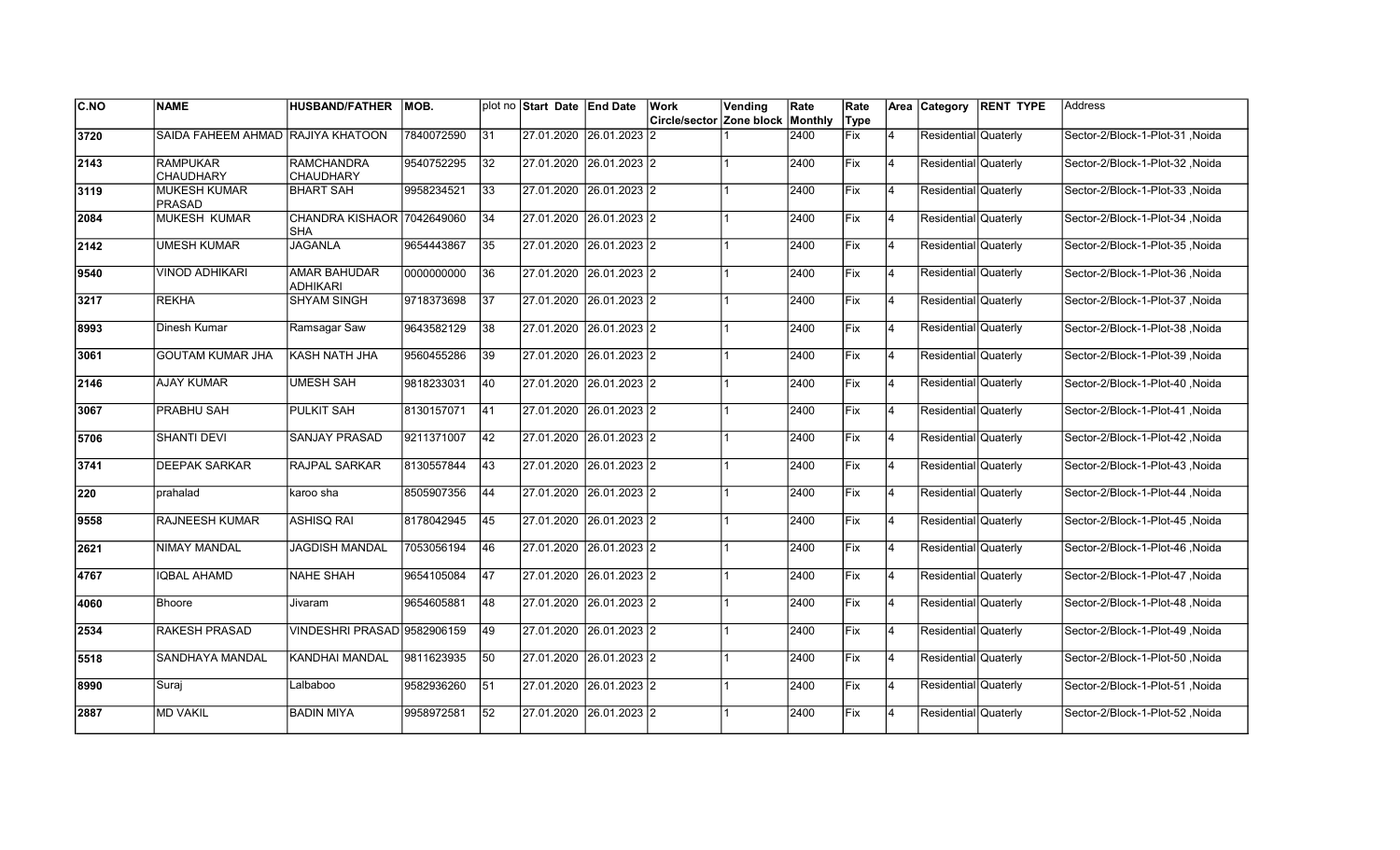| <b>C.NO</b>      | <b>NAME</b>                           | <b>HUSBAND/FATHER</b>                | <b>MOB.</b> |                 | plot no Start Date End Date | Work<br>Circle/sector Zone block | Vending | Rate<br>Monthly | Rate<br>Type |                | Area Category        | <b>RENT TYPE</b> | Address                          |
|------------------|---------------------------------------|--------------------------------------|-------------|-----------------|-----------------------------|----------------------------------|---------|-----------------|--------------|----------------|----------------------|------------------|----------------------------------|
| 284              | Santosh Yadav                         | Siyaram Yadav                        | 9572616926  | 53              | 27.01.2020 26.01.2023 2     |                                  |         | 2400            | <b>Fix</b>   | $\overline{4}$ | Residential Quaterly |                  | Sector-2/Block-1-Plot-53, Noida  |
| 1595             | <b>UMESH SAHNI</b>                    | <b>RAJENDRA SAHNI</b>                | 9891429180  | 54              | 27.01.2020 26.01.2023 2     |                                  |         | 2400            | Fix          | 4              | Residential Quaterly |                  | Sector-2/Block-1-Plot-54 .Noida  |
| $\sqrt{241}$     | Sheshnath Sahani                      | Kalika Sahani                        | 8745071530  | 55              | 27.01.2020 26.01.2023 2     |                                  |         | 2400            | Fix          | 4              | Residential Quaterly |                  | Sector-2/Block-1-Plot-55, Noida  |
| 2560             | <b>REKHA JHA</b>                      | SANTOSH JHA                          | 9643991071  | 56              | 27.01.2020 26.01.2023 2     |                                  |         | 2400            | Fix          | 4              | Residential Quaterly |                  | Sector-2/Block-1-Plot-56, Noida  |
| 3069             | <b>KUNDAN KUMAR</b>                   | <b>KRISHN NANDAN</b><br><b>MAHTO</b> | 9643384245  | 57              | 27.01.2020 26.01.2023 2     |                                  |         | 2400            | Fix          | $\overline{4}$ | Residential Quaterly |                  | Sector-2/Block-1-Plot-57, Noida  |
| 4848             | Sikandar Kumar                        | Jagannath Mahto                      | 9582477321  | 58              | 27.01.2020 26.01.2023 2     |                                  |         | 2400            | Fix          | $\overline{4}$ | Residential Quaterly |                  | Sector-2/Block-1-Plot-58, Noida  |
| 3991             | <b>UMAR FAEUK</b>                     | <b>SEKH INUSH</b>                    | 9891814691  | 59              | 27.01.2020 26.01.2023 2     |                                  |         | 2400            | Fix          | 4              | Residential Quaterly |                  | Sector-2/Block-1-Plot-59, Noida  |
| 4297             | <b>SHIV KUMAR</b><br><b>CHOUDHARY</b> | <b>KAPIL DEV</b><br><b>CHOUDHARY</b> | 9350832895  | 60              | 27.01.2020 26.01.2023 2     |                                  |         | 2400            | Fix          | 4              | Residential Quaterly |                  | Sector-2/Block-1-Plot-60, Noida  |
| 3007             | Urmila Devi                           | Layak Ram                            | 7503675037  | 61              | 27.01.2020 26.01.2023 2     |                                  |         | 2400            | Fix          | $\overline{4}$ | Residential Quaterly |                  | Sector-2/Block-1-Plot-61, Noida  |
| 3889             | PHOOL MOHAMMAD                        | <b>MOHAMMAD</b><br><b>SARFUDDIN</b>  | 9955223600  | $\overline{62}$ | 27.01.2020 26.01.2023 2     |                                  |         | 2400            | Fix          | $\overline{4}$ | Residential Quaterly |                  | Sector-2/Block-1-Plot-62, Noida  |
| 658              | PUDAM KUMAR RAY                       | <b>RAMUDGAR RAY</b>                  | 9973951803  | 63              | 27.01.2020 26.01.2023 2     |                                  |         | 2400            | Fix          | 4              | Residential Quaterly |                  | Sector-2/Block-1-Plot-63, Noida  |
| 6256             | K GEORGE                              | <b>KLAGER</b>                        | 9650433107  | 64              | 27.01.2020 26.01.2023 2     |                                  |         | 2400            | Fix          | 4              | Residential Quaterly |                  | Sector-2/Block-1-Plot-64, Noida  |
| 4068             | <b>PAN SINGH</b>                      | <b>KALYAN</b>                        | 892984037   | 65              | 27.01.2020 26.01.2023 2     |                                  |         | 2400            | Fix          | 4              | Residential Quaterly |                  | Sector-2/Block-1-Plot-65, Noida  |
| 4131             | <b>KASIM</b>                          | <b>JALIEL AHMAD</b>                  | 9871274344  | 66              | 27.01.2020 26.01.2023 2     |                                  |         | 2400            | Fix          | $\overline{4}$ | Residential Quaterly |                  | Sector-2/Block-1-Plot-66 .Noida  |
| 2760             | <b>CHOTE</b>                          | <b>BHAGWAN SHA</b>                   | 9711369726  | 67              | 27.01.2020 26.01.2023 2     |                                  |         | 2400            | Fix          | 4              | Residential Quaterly |                  | Sector-2/Block-1-Plot-67, Noida  |
| 480              | Rajesh Ranjan                         | Shiv Shankar<br>Chaudhary            | 9958392573  | 68              | 27.01.2020 26.01.2023 2     |                                  |         | 2400            | Fix          | 4              | Residential Quaterly |                  | Sector-2/Block-1-Plot-68, Noida  |
| $\frac{1}{1917}$ | Dharam Raj Rai                        | Ram Udgar Rai                        | 9717352965  | 69              | 27.01.2020 26.01.2023 2     |                                  |         | 2400            | Fix          | <b>4</b>       | Residential Quaterly |                  | Sector-2/Block-1-Plot-69, Noida  |
| 242              | BINOD KUMAR SHUKLA KRASHNA MURARI     |                                      | 9717303646  | 70              | 27.01.2020 26.01.2023 2     |                                  |         | 2400            | Fix          | 4              | Residential Quaterly |                  | Sector-2/Block-1-Plot-70, Noida  |
| 6387             | Sajjad Ali                            | Mohammad Idrish                      | 9971352677  | 171             | 27.01.2020 26.01.2023 2     |                                  |         | 2400            | Fix          | $\overline{4}$ | Residential Quaterly |                  | Sector-2/Block-1-Plot-71 ,Noida  |
| 2561             | Santosh Jha                           | Vilat Jha                            | 8800219005  | 72              | 27.01.2020 26.01.2023 2     |                                  |         | 2400            | Fix          | $\overline{4}$ | Residential Quaterly |                  | Sector-2/Block-1-Plot-72 , Noida |
| 2663             | <b>BABLI GUPTA</b>                    | <b>BIPIN GUPTA</b>                   | 9971121940  | $\overline{73}$ | 27.01.2020 26.01.2023 2     |                                  |         | 2400            | Fix          | 4              | Residential Quaterly |                  | Sector-2/Block-1-Plot-73, Noida  |
| 2854             | <b>MUSTAKEN</b>                       | <b>JAHIR MIYA</b>                    | 9891183616  | 74              | 27.01.2020 26.01.2023 2     |                                  |         | 2400            | Fix          | $\overline{4}$ | Residential Quaterly |                  | Sector-2/Block-1-Plot-74, Noida  |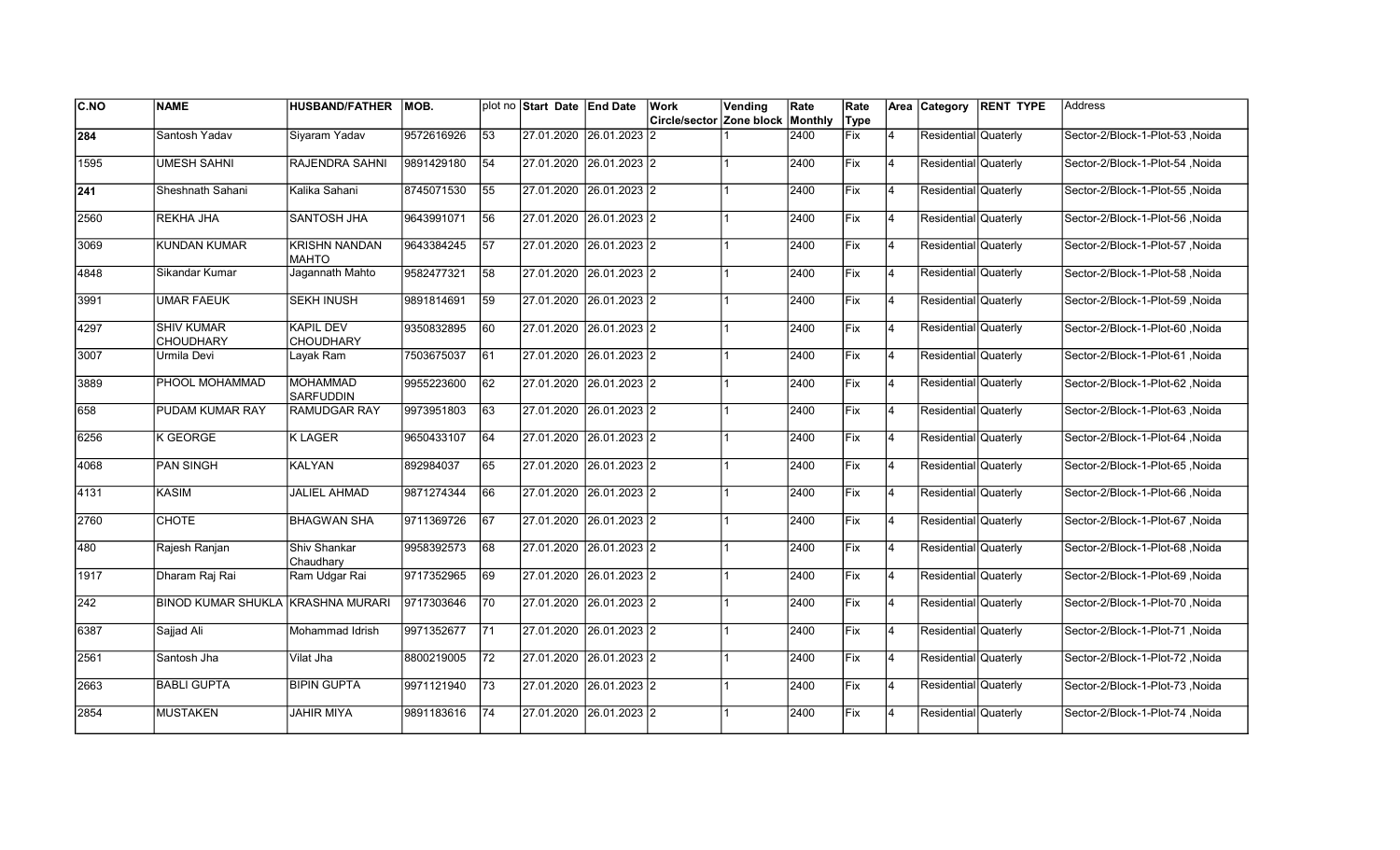| C.NO         | <b>NAME</b>            | <b>HUSBAND/FATHER</b>                 | IMOB.      |                 | plot no Start Date End Date | Work<br>Circle/sector Zone block | Vending | Rate<br>Monthly | Rate<br>Type |                | Area Category        | <b>RENT TYPE</b> | Address                         |
|--------------|------------------------|---------------------------------------|------------|-----------------|-----------------------------|----------------------------------|---------|-----------------|--------------|----------------|----------------------|------------------|---------------------------------|
| 2139         | <b>PAPPU GUPTA</b>     | <b>RAM LAKSHN</b>                     | 9560409375 | 75              | 27.01.2020 26.01.2023 2     |                                  |         | 2400            | <b>Fix</b>   | $\overline{4}$ | Residential Quaterly |                  | Sector-2/Block-1-Plot-75, Noida |
| 2583         | Baijnath               | Sakun                                 | 9717302638 | 76              | 27.01.2020 26.01.2023 2     |                                  |         | 2400            | Fix          | 4              | Residential Quaterly |                  | Sector-2/Block-1-Plot-76 .Noida |
| 327          | <b>VINOD KUMAR</b>     | RAJARAM PANDEY                        | 9540609862 | 77              | 27.01.2020 26.01.2023 2     |                                  |         | 2400            | Fix          | 4              | Residential Quaterly |                  | Sector-2/Block-1-Plot-77, Noida |
| 2732         | <b>DESHRAM SINGH</b>   | <b>KISHAN LAL</b>                     | 9871239182 | 78              | 27.01.2020 26.01.2023 2     |                                  |         | 2400            | Fix          | 4              | Residential Quaterly |                  | Sector-2/Block-1-Plot-78, Noida |
| 4859         | SHIVAJI SHAH           | <b>DEEP NARAYAN</b><br><b>SHAH</b>    | 9717238760 | 79              | 27.01.2020 26.01.2023 2     |                                  |         | 2400            | Fix          | $\overline{4}$ | Residential Quaterly |                  | Sector-2/Block-1-Plot-79, Noida |
| 2527         | <b>RAMASHISH SAW</b>   | <b>RAM SWAROOP</b>                    |            | 80              | 27.01.2020 26.01.2023 2     |                                  |         | 2400            | Fix          | $\overline{4}$ | Residential Quaterly |                  | Sector-2/Block-1-Plot-80, Noida |
| 1795         | <b>SAPPAN</b>          | NARAYAN CHAND                         | 9999758037 | 181             | 27.01.2020 26.01.2023 2     |                                  |         | 2400            | Fix          | 4              | Residential Quaterly |                  | Sector-2/Block-1-Plot-81, Noida |
| 2138         | RAMCHANDRA SAH         | IBAIJU SAH                            | 9540635494 | 82              | 27.01.2020 26.01.2023 2     |                                  |         | 2400            | Fix          | <b>4</b>       | Residential Quaterly |                  | Sector-2/Block-1-Plot-82, Noida |
| 525          | Sunil Prasad Gupta     | <b>Baijnath Prasad</b><br>Gupta       | 9897666039 | 83              | 27.01.2020 26.01.2023 2     |                                  |         | 2400            | Fix          | $\overline{4}$ | Residential Quaterly |                  | Sector-2/Block-1-Plot-83, Noida |
| 1265         | Rajan Thakur           | Shambhu Thakur                        | 8076464127 | 84              | 27.01.2020 26.01.2023 2     |                                  |         | 2400            | Fix          | $\overline{4}$ | Residential Quaterly |                  | Sector-2/Block-1-Plot-84, Noida |
| 1877         | Md Kalam Ansari        | Tawrak Husain                         | 9811942316 | 85              | 27.01.2020 26.01.2023 2     |                                  |         | 2400            | Fix          | 4              | Residential Quaterly |                  | Sector-2/Block-1-Plot-85, Noida |
| 4923         | <b>SANTOSH GUPTA</b>   | <b>VEJNATH PRASAD</b><br><b>GUPTA</b> | 9891854404 | 86              | 27.01.2020 26.01.2023 2     |                                  |         | 2400            | Fix          | 4              | Residential Quaterly |                  | Sector-2/Block-1-Plot-86, Noida |
| 5736         | <b>ANIL KUMAR</b>      | <b>RAM SHANKAR</b>                    | 9560604200 | 87              | 27.01.2020 26.01.2023 2     |                                  |         | 2400            | Fix          | 4              | Residential Quaterly |                  | Sector-2/Block-1-Plot-87, Noida |
| 2257         | YOGENDRA RAM           | <b>NAKSHAM RAM</b>                    | 9540197318 | 88              | 27.01.2020 26.01.2023 2     |                                  |         | 2400            | Fix          | $\overline{4}$ | Residential Quaterly |                  | Sector-2/Block-1-Plot-88 .Noida |
| 2140         | <b>RATI RAM</b>        | <b>RAMBAKS</b>                        | 9582496722 | 89              | 27.01.2020 26.01.2023 2     |                                  |         | 2400            | Fix          | 4              | Residential Quaterly |                  | Sector-2/Block-1-Plot-89, Noida |
| 338          | <b>MOHD GAFAR</b>      | <b>MO RAHMAT</b>                      | 9810805430 | 90              | 27.01.2020 26.01.2023 2     |                                  |         | 2400            | Fix          | 4              | Residential Quaterly |                  | Sector-2/Block-1-Plot-90, Noida |
| $\sqrt{219}$ | Mishri Lal             | Laxmi Singh                           | 7557376293 | $\overline{91}$ | 27.01.2020 26.01.2023 2     |                                  |         | 2400            | Fix          | <b>4</b>       | Residential Quaterly |                  | Sector-2/Block-1-Plot-91, Noida |
| 2904         | <b>BISWAJIT SARKAR</b> | <b>SUDARSHAN</b><br><b>SARKAR</b>     | 9953215483 | 92              | 27.01.2020 26.01.2023 2     |                                  |         | 2400            | Fix          | 4              | Residential Quaterly |                  | Sector-2/Block-1-Plot-92, Noida |
| 339          | <b>MOHD AJAD</b>       | <b>MOHD YARUL</b>                     | 9810459718 | 93              | 27.01.2020 26.01.2023 2     |                                  |         | 2400            | Fix          | $\overline{4}$ | Residential Quaterly |                  | Sector-2/Block-1-Plot-93, Noida |
| 6114         | <b>BABALU</b>          | <b>JAHNUL SAH</b>                     | 9650489322 | 94              | 27.01.2020 26.01.2023 2     |                                  |         | 2400            | Fix          | $\overline{4}$ | Residential Quaterly |                  | Sector-2/Block-1-Plot-94, Noida |
| 3410         | <b>RAMNANDAN</b>       | <b>SITA RAM PANDIT</b>                | 9650376794 | $\overline{95}$ | 27.01.2020 26.01.2023 2     |                                  |         | 2400            | Fix          | 4              | Residential Quaterly |                  | Sector-2/Block-1-Plot-95, Noida |
| 4412         | PINKI DEVI             | <b>NARESH KUMAR</b><br><b>KESHRI</b>  | 9811314358 | 96              | 27.01.2020 26.01.2023 2     |                                  |         | 2400            | Fix          | $\overline{4}$ | Residential Quaterly |                  | Sector-2/Block-1-Plot-96, Noida |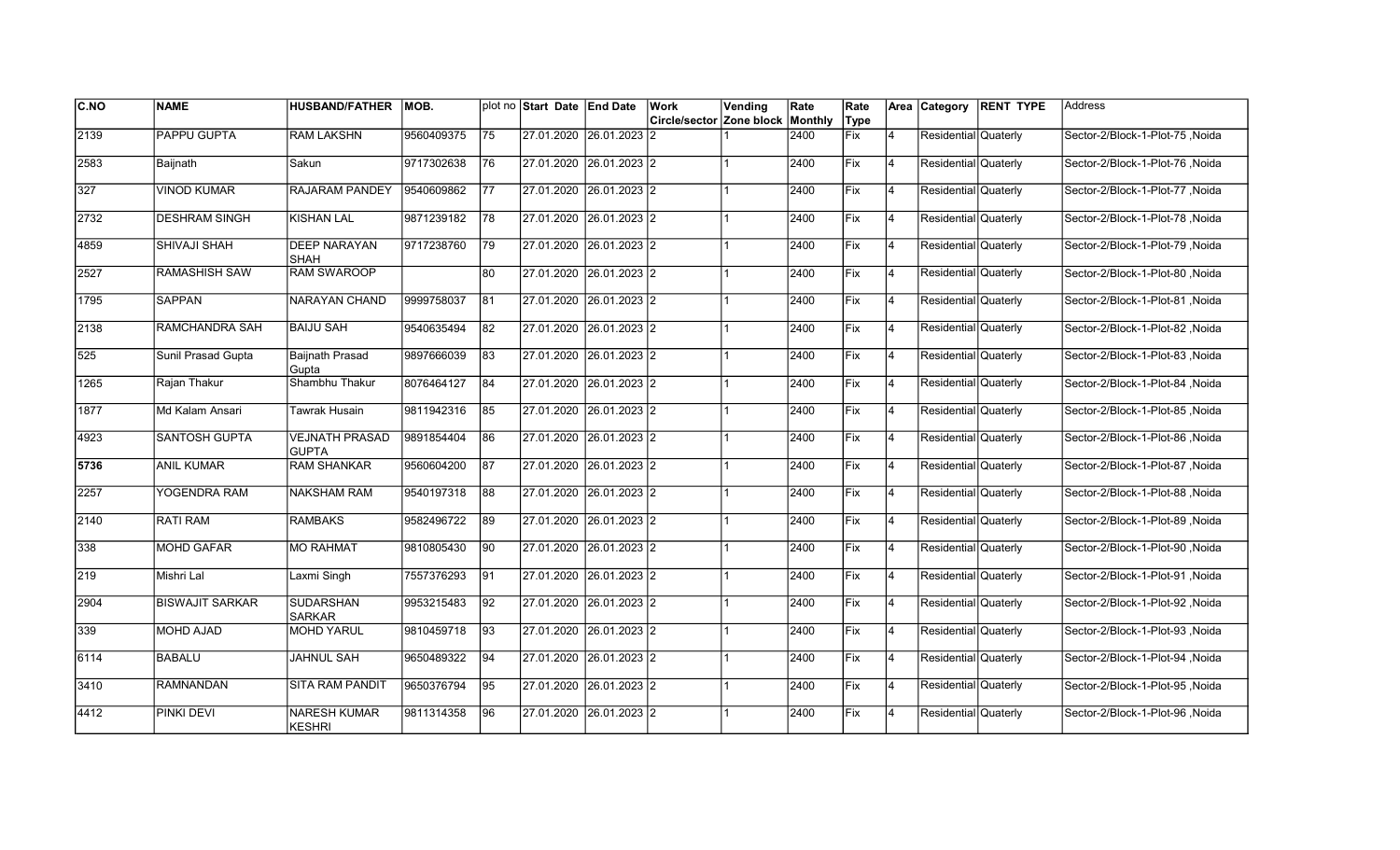| <b>C.NO</b> | <b>NAME</b>                      | <b>HUSBAND/FATHER</b>     | MOB.       |                 | plot no Start Date End Date | Work                                    | Vending        | Rate | Rate |                | Area Category        | <b>RENT TYPE</b> | lAddress                         |
|-------------|----------------------------------|---------------------------|------------|-----------------|-----------------------------|-----------------------------------------|----------------|------|------|----------------|----------------------|------------------|----------------------------------|
|             |                                  |                           |            |                 |                             | <b>Circle/sector Zone block Monthly</b> |                |      | Type |                |                      |                  |                                  |
| 1787        | <b>NASIR</b>                     | <b>MD PALI</b>            | 9911982237 | 97              | 27.01.2020 26.01.2023       | 12                                      |                | 2400 | Fix  | $\overline{4}$ | Residential Quaterly |                  | Sector-2/Block-1-Plot-97, Noida  |
| 6373        | <b>RAM PRASAD</b>                | <b>ANARASI</b>            | 9717904642 | 98              | 27.01.2020 26.01.2023 2     |                                         |                | 2400 | Fix  | 14             | Residential Quaterly |                  | Sector-2/Block-1-Plot-98, Noida  |
| 3121        | <b>SURESH SAH</b>                | <b>RAJENDAR SAH</b>       | 9818821729 | 99              | 27.01.2020 26.01.2023 2     |                                         |                | 2400 | Fix  | 14             | Residential Quaterly |                  | Sector-2/Block-1-Plot-99 .Noida  |
| 1016        | MUNNA KUMAR SAH                  | <b>CHANDER SAH</b>        | 9871570516 | 100             | 27.01.2020 26.01.2023 2     |                                         |                | 2400 | Fix  | 14             | Residential Quaterly |                  | Sector-2/Block-1-Plot-100, Noida |
| 9567        | <b>SUJIT KUMAR RAI</b>           | <b>DEV NARAYAN RAI</b>    | 9958428783 |                 | 27.01.2020 26.01.2023 2     |                                         | 2              | 2400 | Fix  | 4              | Residential Quaterly |                  | Sector-2/Block-2-Plot-1, Noida   |
| 2567        | Shadhna Vishwas                  | Deepak Vishwas            | 9015953945 | 2               | 27.01.2020 26.01.2023 2     |                                         | $\mathfrak{p}$ | 2400 | Fix  | $\overline{4}$ | Residential Quaterly |                  | Sector-2/Block-2-Plot-2, Noida   |
| 3507        | <b>RAM GOPAL</b>                 | <b>PRAKASH</b>            | 9267927121 | 13              | 27.01.2020 26.01.2023 2     |                                         | $\mathcal{P}$  | 2400 | Fix  | 14             | Residential Quaterly |                  | Sector-2/Block-2-Plot-3, Noida   |
| 3401        | DARMENDRA KUMAR                  | <b>RAVINDRA KUMAR</b>     | 9210135448 | 4               | 27.01.2020 26.01.2023 2     |                                         | $\mathfrak{p}$ | 2400 | Fix  | 14             | Residential Quaterly |                  | Sector-2/Block-2-Plot-4, Noida   |
| 3142        | Manish Kumar Gupta               | Brim datt Gupta           | 8920650427 | 5               | 27.01.2020 26.01.2023 2     |                                         | $\mathcal{P}$  | 2400 | Fix  | $\overline{4}$ | Residential Quaterly |                  | Sector-2/Block-2-Plot-5, Noida   |
| 5912        | Naresh Sha                       | Prameshwar Sha            | 9654627200 | 6               | 27.01.2020 26.01.2023 2     |                                         | $\mathfrak{p}$ | 2400 | Fix  | 14             | Residential Quaterly |                  | Sector-2/Block-2-Plot-6, Noida   |
| 1593        | <b>MD AZIM</b>                   | <b>HABIB AHMED</b>        | 9911052210 |                 | 27.01.2020 26.01.2023 2     |                                         | $\mathcal{P}$  | 2400 | Fix  | 14             | Residential Quaterly |                  | Sector-2/Block-2-Plot-7, Noida   |
| 1022        | <b>BABLU MAISTRY</b>             | <b>LALIJIT MIISTRY</b>    | 8527857263 | 8               | 27.01.2020 26.01.2023 2     |                                         | $\mathcal{P}$  | 2400 | Fix  | 14             | Residential Quaterly |                  | Sector-2/Block-2-Plot-8, Noida   |
| 3928        | SAYAD AFSQUE                     | <b>SYED</b><br>QAMRUZZAMA | 9350274180 | Ι9              | 27.01.2020 26.01.2023 2     |                                         | $\mathfrak{p}$ | 2400 | Fix  | 14             | Residential Quaterly |                  | Sector-2/Block-2-Plot-9, Noida   |
| 5120        | <b>Mahesh Kumar</b><br>Chaurasia | jawaharlal Chaurasia      | 8851798151 | 10              | 27.01.2020 26.01.2023 2     |                                         | $\mathfrak{p}$ | 2400 | Fix  | $\overline{4}$ | Residential Quaterly |                  | Sector-2/Block-2-Plot-10, Noida  |
| 9384        | Murti                            | Prem                      | 8802901752 | $\overline{11}$ | 27.01.2020 26.01.2023 2     |                                         | $\mathcal{P}$  | 2400 | Fix  | 4              | Residential Quaterly |                  | Sector-2/Block-2-Plot-11, Noida  |
| 68          | sanjay shau                      | mahabeer shau             | 0          | 12              | 27.01.2020 26.01.2023 2     |                                         | $\mathfrak{p}$ | 2400 | Fix  | 14             | Residential Quaterly |                  | Noida Sector-2/Block-2-Plot-12   |
| 9654        | Mahipal                          | Bhagavan Singh            | 7838861467 | 13              | 27.01.2020 26.01.2023 2     |                                         | $\mathfrak{p}$ | 2400 | Fix  | 14             | Residential Quaterly |                  | Noida Sector-2/Block-2-Plot-13   |
| 3990        | <b>MD MUSARAT</b>                | MD GOSSUL                 | 8851714435 | 14              | 27.01.2020 26.01.2023 2     |                                         | $\mathfrak{p}$ | 2400 | Fix  | $\overline{4}$ | Residential Quaterly |                  | Sector-2/Block-2-Plot-14, Noida  |
| 2766        | <b>ABDULLA</b>                   | <b>AMIRULLA</b>           | 9457648616 | 15              | 27.01.2020 26.01.2023 2     |                                         | $\mathfrak{p}$ | 2400 | Fix  | $\overline{4}$ | Residential Quaterly |                  | Sector-2/Block-2-Plot-15, Noida  |
| 9598        | Narendra Chaurasiya              | <b>Bishambhar Prasad</b>  | 7838288795 | 16              | 27.01.2020 26.01.2023 2     |                                         | $\mathcal{P}$  | 2400 | Fix  | 4              | Residential Quaterly |                  | Sector-2/Block-2-Plot-16, Noida  |
| 1555        | <b>BAL KISHAN GUPTA</b>          | <b>ROOP LAL GUPTA</b>     | 9717450196 | 17              | 27.01.2020 26.01.2023 2     |                                         | $\mathfrak{p}$ | 2400 | Fix  | 14             | Residential Quaterly |                  | Sector-2/Block-2-Plot-17, Noida  |
| 3312        | <b>RAJESH PANDIT</b>             | <b>JHOLI PANDIT</b>       | 9911152641 | 18              | 27.01.2020 26.01.2023 2     |                                         | $\mathfrak{p}$ | 2400 | Fix  | $\overline{4}$ | Residential Quaterly |                  | Sector-2/Block-2-Plot-18, Noida  |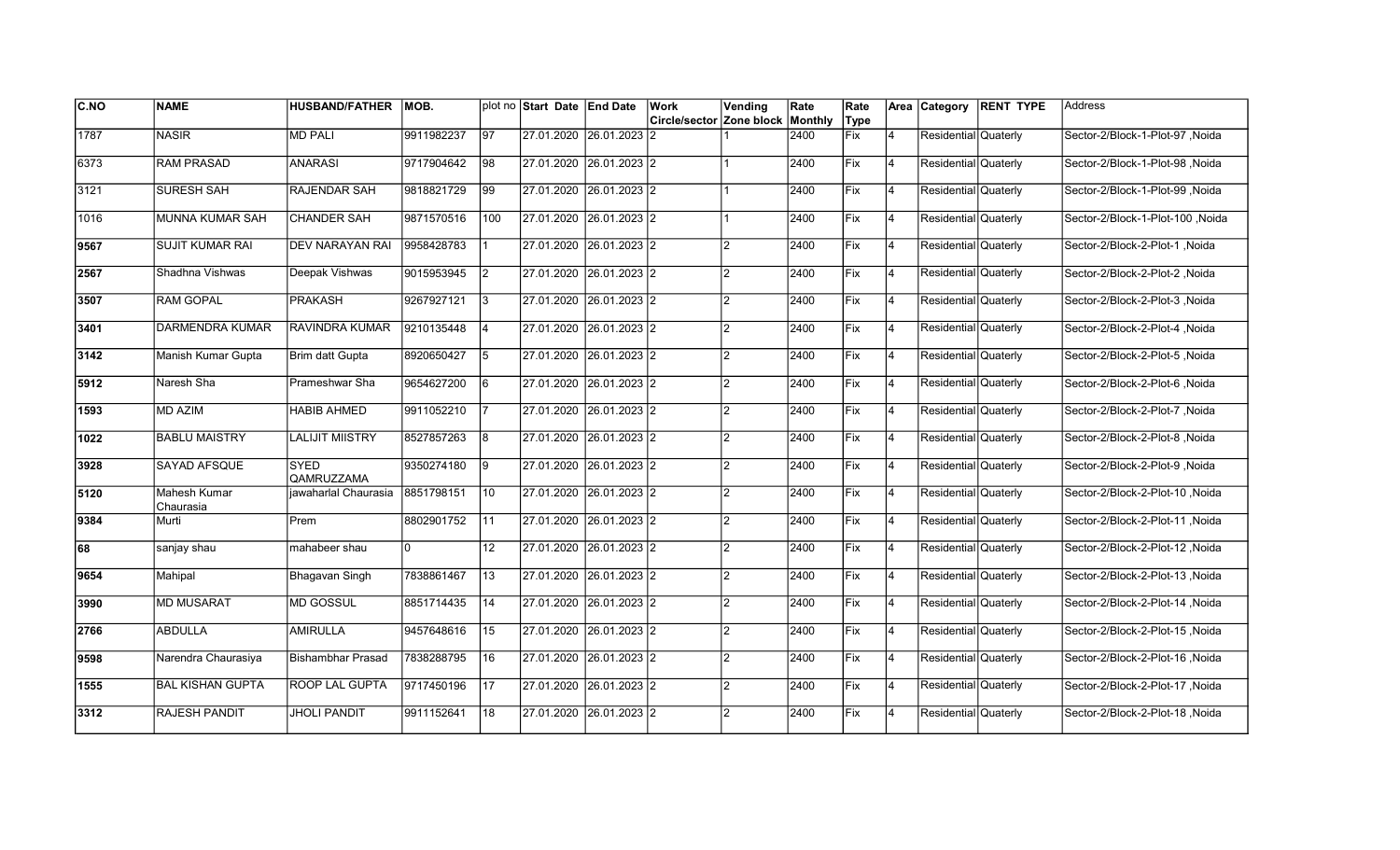| <b>C.NO</b> | <b>NAME</b>                           | <b>HUSBAND/FATHER</b>            | IMOB.      |                 | plot no Start Date End Date | Work <br>Circle/sector Zone block Monthly | Vending       | Rate | Rate<br>Type |                | Area Category        | <b>RENT TYPE</b> | <b>Address</b>                  |
|-------------|---------------------------------------|----------------------------------|------------|-----------------|-----------------------------|-------------------------------------------|---------------|------|--------------|----------------|----------------------|------------------|---------------------------------|
| 766         | <b>RAKESH</b>                         | <b>RAM BHAROSE</b>               | 9928981789 | 19              | 27.01.2020 26.01.2023       | 12                                        |               | 2400 | Fix          | 14             | Residential Quaterly |                  | Sector-2/Block-2-Plot-19, Noida |
|             |                                       |                                  |            |                 |                             |                                           |               |      |              |                |                      |                  |                                 |
| 2888        | <b>MOHD MOKHTAR</b>                   | <b>BAHARUDIN</b>                 | 9717837716 | <b>20</b>       | 27.01.2020 26.01.2023 2     |                                           | $\mathcal{P}$ | 2400 | Fix          | 14             | Residential Quaterly |                  | Noida Sector-2/Block-2-Plot-20  |
| 9597        | <b>AKHILESH KUMAR</b>                 | IBHARAT SHA                      | 9015286458 |                 | 27.01.2020 26.01.2023 2     |                                           | 3             | 2400 | Fix          | 14             | Residential Quaterly |                  | Sector-2/Block-3-Plot-1 .Noida  |
| 5541        | Deepanshu Bansal                      | <b>Udayveer Singh</b>            | 8476992100 | I2              | 27.01.2020 26.01.2023 2     |                                           | 3             | 2400 | Fix          | 4              | Residential Quaterly |                  | Sector-2/Block-3-Plot-2, Noida  |
| 3081        | <b>JITENDRA SINGH</b>                 | <b>HOSHIYAR SINGH</b>            | 9711488038 | l3              | 27.01.2020 26.01.2023 2     |                                           | 3             | 2400 | Fix          | 4              | Residential Quaterly |                  | Sector-2/Block-3-Plot-3, Noida  |
| 3508        | <b>MEVI SINGH</b>                     | <b>SHANKAR</b>                   | 8487934156 | 4               | 27.01.2020 26.01.2023 2     |                                           | 3             | 2400 | Fix          | $\overline{4}$ | Residential Quaterly |                  | Sector-2/Block-3-Plot-4, Noida  |
| 1585        | SURESH KUMAR SAHNI RAJENDER SAHNI     |                                  | 8375831618 | 5               | 27.01.2020 26.01.2023 2     |                                           | 3             | 2400 | <b>Fix</b>   | 14             | Residential Quaterly |                  | Sector-2/Block-3-Plot-5, Noida  |
| 1684        | PAWAN KUMAR SHA                       | <b>SURAJ SHA</b>                 | 9717034955 |                 | 27.01.2020 26.01.2023 2     |                                           |               | 2400 | lFix         | 14             | Residential Quaterly |                  | Sector-2/Block-4-Plot-1, Noida  |
| 6146        | <b>ASHOK PASWAN</b>                   | VISHWANATH RAM                   | 8130726960 | I2              | 27.01.2020 26.01.2023 2     |                                           |               | 2400 | lFix         | $\overline{4}$ | Residential Quaterly |                  | Sector-2/Block-4-Plot-2, Noida  |
| 4291        | <b>JITENDR KUMAR</b><br><b>PORWAL</b> | <b>MAHAVEER</b><br>PRASAD PORWAL | 9210833113 | 3               | 27.01.2020 26.01.2023 2     |                                           |               | 2400 | lFix         | $\overline{4}$ | Residential Quaterly |                  | Sector-2/Block-4-Plot-3, Noida  |
| 1944        | <b>MANOHAR LAL</b>                    | PILLU RAM SAHU                   | 8826783531 | $\vert 4 \vert$ | 27.01.2020 26.01.2023 2     |                                           |               | 2400 | Fix          | 14             | Residential Quaterly |                  | Sector-2/Block-4-Plot-4, Noida  |
| 1150        | <b>KAMAL TIWARI</b>                   | <b>MAN PRASAD</b>                | 9810197246 | 5               | 27.01.2020 26.01.2023 2     |                                           |               | 2400 | Fix          | 14             | Residential Quaterly |                  | Sector-2/Block-4-Plot-5, Noida  |
| 81          | Guvindi                               | Gorelal                          | 9654478384 | l6              | 27.01.2020 26.01.2023 2     |                                           |               | 2400 | Fix          | 14             | Residential Quaterly |                  | Sector-2/Block-4-Plot-6, Noida  |
| 1408        | ROSHAN SHAH                           | KELASH SHAH                      | 9560547424 |                 | 27.01.2020 26.01.2023 2     |                                           |               | 2400 | Fix          | 4              | Residential Quaterly |                  | Sector-2/Block-4-Plot-7, Noida  |
| 1436        | <b>SATEUGHAN SAHANI</b>               | RAM JATAN SAHANI 9990918632      |            | 8               | 27.01.2020 26.01.2023 2     |                                           |               | 2400 | Fix          | 14             | Residential Quaterly |                  | Sector-2/Block-4-Plot-8, Noida  |
| 36          | <b>JITENDRA KUMAR</b><br>YADAV        | RAJBALI YADAV                    | 9891416289 | l6              | 27.01.2020 26.01.2023 2     |                                           | 5             | 2400 | Fix          | 14             | Residential Quaterly |                  | Sector-2/Block-5-Plot-6, Noida  |
| 586         | Ravi Shankar                          | Tilak Prasad                     | 8130329143 | 3               | 27.01.2020 26.01.2023 2     |                                           | 5             | 2400 | Fix          | 4              | Residential Quaterly |                  | Sector-2/Block-5-Plot-3, Noida  |
| 1744        | <b>BRIJ KISHOR PRASAD</b>             | <b>RAMESH PRASAD</b>             | 7503696847 | 14              | 27.01.2020 26.01.2023 2     |                                           | 5             | 2400 | Fix          | 14             | Residential Quaterly |                  | Sector-2/Block-5-Plot-4, Noida  |
| 1523        | Paras Kumar Kamat                     | Dular Chand Kamat                | 9650212483 | 15              | 27.01.2020 26.01.2023 2     |                                           | 5             | 2400 | Fix          | 4              | Residential Quaterly |                  | Sector-2/Block-5-Plot-5, Noida  |
| 3153        | LAKHAN DAS                            | <b>DINKAR DAS</b>                | 8285452897 | $\sqrt{2}$      | 27.01.2020 26.01.2023 2     |                                           | 5             | 2400 | Fix          | 4              | Residential Quaterly |                  | Sector-2/Block-5-Plot-2, Noida  |
| 4847        | VASIULLAH                             | SHAKOOR ULLAH                    | 8368769884 | 10              | 27.01.2020 26.01.2023 2     |                                           | 5             | 2400 | Fix          | 14             | Residential Quaterly |                  | Sector-2/Block-5-Plot-10, Noida |
| 5917        | <b>SHYAM SINGH</b>                    | HARSAROOP SINGH 9718187739       |            | 8               | 27.01.2020 26.01.2023 2     |                                           | 5             | 2400 | Fix          | 4              | Residential Quaterly |                  | Sector-2/Block-5-Plot-8, Noida  |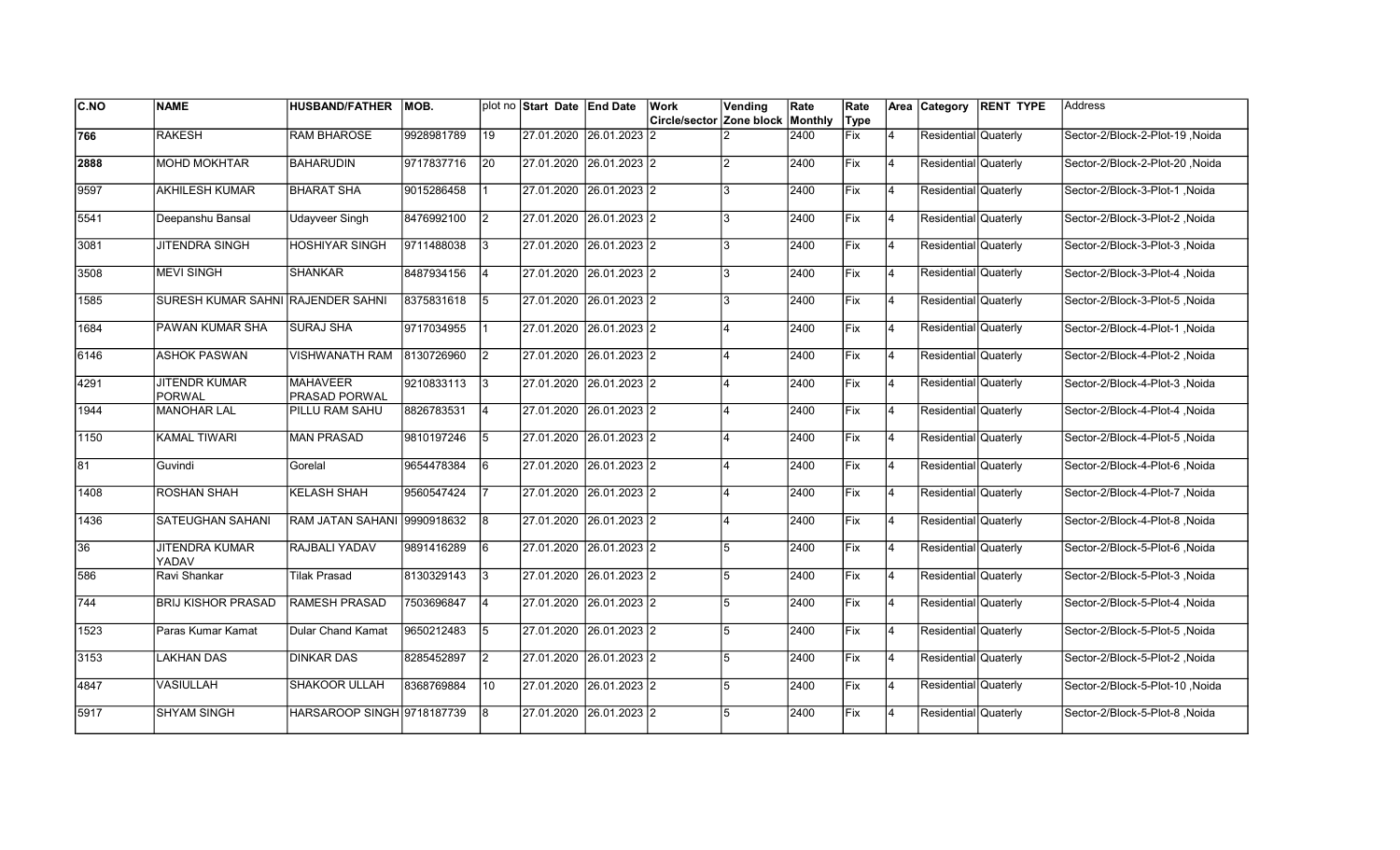| IC.NO | <b>NAME</b>                          | <b>HUSBAND/FATHER</b>                | <b>MOB.</b> |    | plot no Start Date End Date | Work                             | Vending      | Rate | Rate       |                | Area Category        | <b>RENT TYPE</b> | <b>Address</b>                  |
|-------|--------------------------------------|--------------------------------------|-------------|----|-----------------------------|----------------------------------|--------------|------|------------|----------------|----------------------|------------------|---------------------------------|
|       |                                      |                                      |             |    |                             | Circle/sector Zone block Monthly |              |      | Type       |                |                      |                  |                                 |
| 5920  | Satpal                               | Shvroop                              | 8745905332  |    | 27.01.2020 26.01.2023       | 12                               |              | 2400 | Fix        | $\overline{4}$ | Residential Quaterly |                  | Sector-2/Block-5-Plot-1, Noida  |
| 5941  | Lattu Kamat                          | Chanchal Kamat                       | 8448609718  |    | 27.01.2020 26.01.2023 2     |                                  | 5            | 2400 | <b>Fix</b> | 14             | Residential Quaterly |                  | Sector-2/Block-5-Plot-7 .Noida  |
| 6647  | <b>ASHOK MANDAL</b>                  | <b>SINGHESWAR</b><br><b>MANDAL</b>   | I٥          | 9  | 27.01.2020 26.01.2023 2     |                                  | 5            | 2400 | Fix        | 14             | Residential Quaterly |                  | Sector-2/Block-5-Plot-9, Noida  |
| 191   | <b>PARMILA</b>                       | <b>SHANKAR KUMAR</b><br><b>GUPTA</b> | 9891311319  | 15 | 27.01.2020 26.01.2023 2     |                                  | 6            | 2400 | Fix        | 4              | Residential Quaterly |                  | Sector-2/Block-6-Plot-5, Noida  |
| 428   | <b>ABHISHEK GUPTA</b>                | <b>HARIKISHORE</b><br><b>GPUTA</b>   | 9716069816  | 8  | 27.01.2020 26.01.2023 2     |                                  | 6            | 2400 | Fix        | $\overline{4}$ | Residential Quaterly |                  | Sector-2/Block-6-Plot-8, Noida  |
| 585   | <b>VIJAY YADAV</b>                   | <b>JAMUNA YADAV</b>                  | 7703957960  |    | 27.01.2020 26.01.2023 2     |                                  | 6            | 2400 | Fix        | 14             | Residential Quaterly |                  | Sector-2/Block-6-Plot-1, Noida  |
| 1532  | Shambhoo Sah                         | Jivachha Sah                         | 9650966387  | 13 | 27.01.2020 26.01.2023 2     |                                  | <sup>6</sup> | 2400 | <b>Fix</b> | 14             | Residential Quaterly |                  | Sector-2/Block-6-Plot-3, Noida  |
| 2172  | <b>UPENDRA KAMAL</b>                 | <b>JHARILAL</b>                      | 7532956605  | 16 | 27.01.2020 26.01.2023 2     |                                  | 6            | 2400 | lFix       | 14             | Residential Quaterly |                  | Sector-2/Block-6-Plot-6, Noida  |
| 2188  | <b>GURU PRASAD</b><br>VISHWAKARMA    | <b>GOVIND PRASAD</b><br>VISHWAKARMA  | 8770156633  |    | 27.01.2020 26.01.2023 2     |                                  | 6            | 2400 | Fix        | $\overline{4}$ | Residential Quaterly |                  | Sector-2/Block-6-Plot-7, Noida  |
| 2481  | <b>PRAMOD TIWARI</b>                 | <b>PARMESHWAR</b>                    | 8750779225  | 2  | 27.01.2020 26.01.2023 2     |                                  | 6            | 2400 | Fix        | $\overline{4}$ | Residential Quaterly |                  | Sector-2/Block-6-Plot-2, Noida  |
| 3044  | <b>SHRI KRISHANA</b>                 | <b>AMAR SINGH</b>                    | 9910730363  | 14 | 27.01.2020 26.01.2023 2     |                                  | 6            | 2400 | Fix        | 14             | Residential Quaterly |                  | Sector-2/Block-6-Plot-4, Noida  |
| 746   | <b>SARVESH KUMAR</b>                 | <b>MANOHAR</b>                       | 7683062607  | 19 | 27.01.2020 26.01.2023 2     |                                  |              | 2400 | Fix        | 14             | Residential Quaterly |                  | Sector-2/Block-7-Plot-9, Noida  |
| 1148  | SHRESTHA DIPAK                       | <b>BAHADUR</b><br><b>SHERSETHA</b>   | 8670477066  |    | 27.01.2020 26.01.2023 2     |                                  |              | 2400 | Fix        | 14             | Residential Quaterly |                  | Sector-2/Block-7-Plot-7, Noida  |
| 1311  | SUMAN KUMAR JHA                      | <b>DINESH JHA</b>                    | 9773932039  | 11 | 27.01.2020 26.01.2023 2     |                                  |              | 2400 | Fix        | $\overline{4}$ | Residential Quaterly |                  | Sector-2/Block-7-Plot-11 .Noida |
| 1524  | Vishant Gupta                        | Devnath Prasad                       | 9971212951  |    | 27.01.2020 26.01.2023 2     |                                  |              | 2400 | Fix        | 4              | Residential Quaterly |                  | Sector-2/Block-7-Plot-1, Noida  |
| 1533  | RAM NARAYAN SAH                      | <b>SURAJ SAH</b>                     | 9818865095  | 10 | 27.01.2020 26.01.2023 2     |                                  |              | 2400 | Fix        | 14             | Residential Quaterly |                  | Sector-2/Block-7-Plot-10, Noida |
| 1679  | <b>SATISH GUPTA</b>                  | <b>OM PRAKASH</b><br><b>GUPTA</b>    | 9911274904  | I2 | 27.01.2020 26.01.2023 2     |                                  |              | 2400 | Fix        | 14             | Residential Quaterly |                  | Sector-2/Block-7-Plot-2, Noida  |
| 1755  | <b>UMESH CHANDER</b>                 | <b>MOTI LAL PRASAD</b>               | 9871178276  | 16 | 27.01.2020 26.01.2023 2     |                                  |              | 2400 | lFix       | $\overline{4}$ | Residential Quaterly |                  | Sector-2/Block-7-Plot-6, Noida  |
| 1827  | Manta Ahirwar                        | Rajesh Ahirwar                       | 8069357155  | 5  | 27.01.2020 26.01.2023 2     |                                  |              | 2400 | Fix        | $\overline{4}$ | Residential Quaterly |                  | Sector-2/Block-7-Plot-5, Noida  |
| 2176  | <b>PAWAN KUMAR</b><br>MANDAL         | <b>RAMPRASAD</b><br><b>MANDAL</b>    | 9718368793  | l8 | 27.01.2020 26.01.2023 2     |                                  |              | 2400 | Fix        | $\overline{4}$ | Residential Quaterly |                  | Sector-2/Block-7-Plot-8, Noida  |
| 5744  | <b>SUBODH PRASAD</b>                 | <b>VIJAY PRASAD</b><br>YADAV         | 7982693231  | 14 | 27.01.2020 26.01.2023 2     |                                  |              | 2400 | Fix        | 14             | Residential Quaterly |                  | Sector-2/Block-7-Plot-4, Noida  |
| 6144  | <b>SANTOSH KUMAR</b><br><b>SINGH</b> | <b>LAKHAN PRASAD</b><br><b>SINGH</b> | 9718481827  | 12 | 27.01.2020 26.01.2023 2     |                                  |              | 2400 | Fix        | $\overline{4}$ | Residential Quaterly |                  | Sector-2/Block-7-Plot-12, Noida |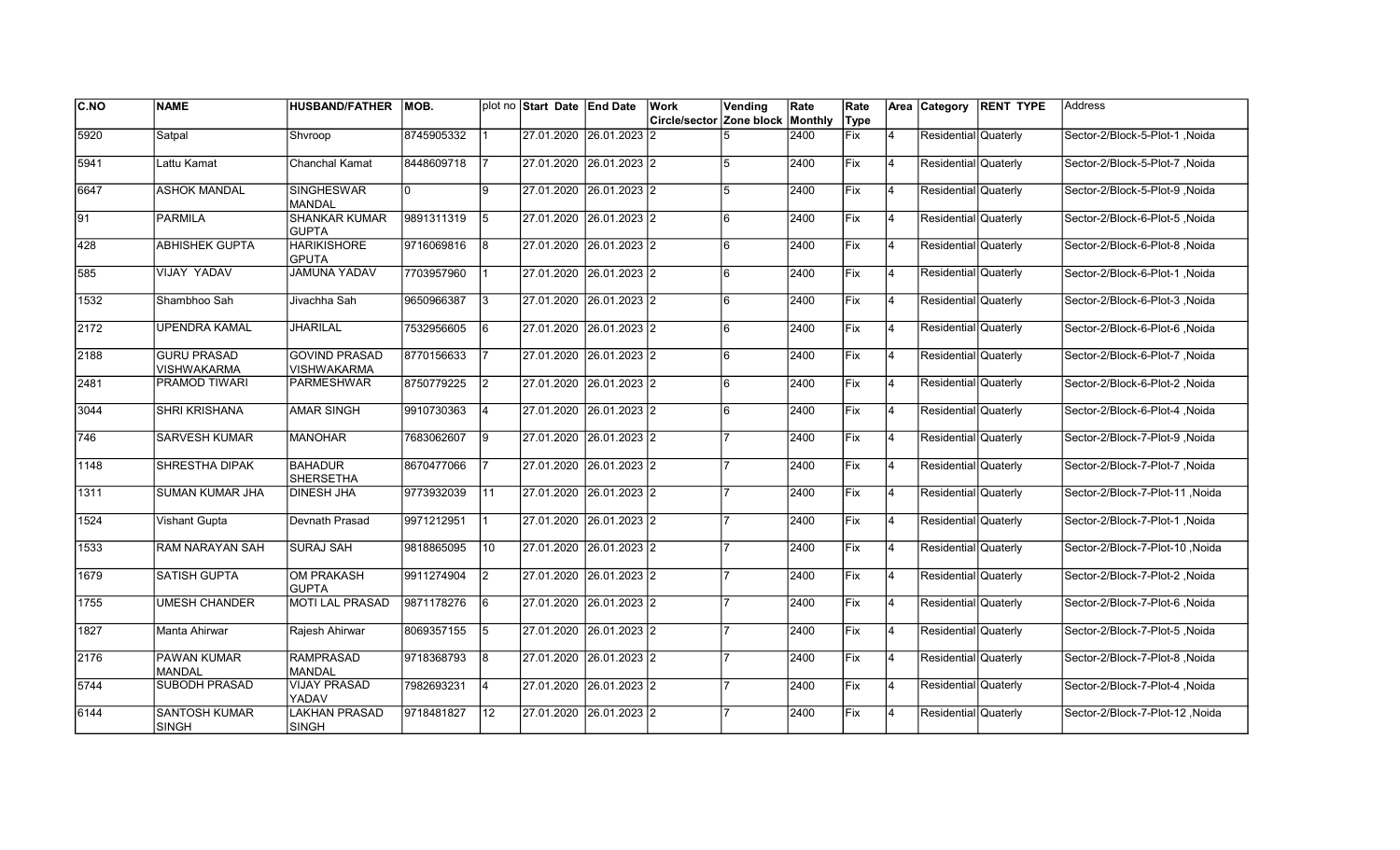| <b>C.NO</b> | <b>NAME</b>            | <b>HUSBAND/FATHER</b>                | <b>MOB.</b> |    | plot no Start Date End Date | Work                     | Vending | Rate    | Rate        |                | Area Category           | <b>RENT TYPE</b> | Address                         |
|-------------|------------------------|--------------------------------------|-------------|----|-----------------------------|--------------------------|---------|---------|-------------|----------------|-------------------------|------------------|---------------------------------|
|             |                        |                                      |             |    |                             | Circle/sector Zone block |         | Monthly | Type        |                |                         |                  |                                 |
| 6145        | AJAY KUMAR TIWARI      | <b>BHOLA PRASAD</b><br><b>TIWARI</b> | 8800957721  | IЗ | 27.01.2020 26.01.2023 2     |                          |         | 2400    | <b>Fix</b>  | $\overline{4}$ | Residential Quaterly    |                  | Sector-2/Block-7-Plot-3, Noida  |
| 423         | <b>GIRDHARI SINGH</b>  | <b>RAJENDER SINGH</b>                | 9540407172  | 16 | 27.01.2020 26.01.2023 2     |                          | l8      | 3000    | Fix         | 4              | Institutiona Quaterly   |                  | Sector-2/Block-8-Plot-16 .Noida |
| 693         | <b>DINESH CHAUHN</b>   | <b>MEHRANA</b><br><b>CHAUHAN</b>     | 8810322974  | 13 | 27.01.2020 26.01.2023 2     |                          | 8       | 3000    | Fix         | 4              | Institutiona Quaterly   |                  | Sector-2/Block-8-Plot-13, Noida |
| 739         | MOHD MUMTAJ ALAM       | <b>RUSTAMUDDIN</b>                   | 7210222123  | 4  | 27.01.2020 26.01.2023 2     |                          | l8      | 3000    | Fix         | $\overline{4}$ | Institutiona Quaterly   |                  | Sector-2/Block-8-Plot-4, Noida  |
| 1117        | <b>Umesh Singh</b>     | Baidhnath Singh                      | 8447804340  | 16 | 27.01.2020 26.01.2023 2     |                          | 8       | 3000    | <b>IFix</b> | $\overline{4}$ | Institutiona Quaterly   |                  | Sector-2/Block-8-Plot-6, Noida  |
| 1202        | <b>ARUN SINGH</b>      | <b>LALAN SINGH</b>                   | 9910230284  | 18 | 27.01.2020 26.01.2023 2     |                          | 8       | 3000    | Fix         | $\overline{4}$ | Institutiona Quaterly   |                  | Sector-2/Block-8-Plot-18, Noida |
| 1409        | <b>PREM KUMAR</b>      | <b>LAKHAN SAH</b>                    | 9582635113  | I2 | 27.01.2020 26.01.2023 2     |                          | 8       | 3000    | <b>Fix</b>  | 4              | Institutiona Quaterly   |                  | Sector-2/Block-8-Plot-2, Noida  |
| 1682        | <b>DANI SHA</b>        | <b>BRAMDEV SHA</b>                   | 8826057162  |    | 27.01.2020 26.01.2023 2     |                          | 8       | 3000    | Fix         | 4              | Institutiona Quaterly   |                  | Sector-2/Block-8-Plot-1, Noida  |
| 1839        | Suresh Gupta           | Pulkit Gupta                         | 7428235709  | 15 | 27.01.2020 26.01.2023 2     |                          | 8       | 3000    | Fix         | $\overline{4}$ | Institutiona Quaterly   |                  | Sector-2/Block-8-Plot-15, Noida |
| 1998        | <b>DINESH</b>          | <b>AVTAR SINGH</b>                   | 9015750713  | 11 | 27.01.2020 26.01.2023 2     |                          | 8       | 3000    | Fix         | $\overline{4}$ | Institutiona Quaterly   |                  | Sector-2/Block-8-Plot-11, Noida |
| 2522        | <b>GIRIRAJ YADAV</b>   | <b>RAM KUMAR YADAV 9999999999</b>    |             | 20 | 27.01.2020 26.01.2023 2     |                          | 8       | 3000    | Fix         | 4              | Institutiona Quaterly   |                  | Sector-2/Block-8-Plot-20, Noida |
| 2541        | AMRENDRA YADAV         | <b>JAGDISH YADAV</b>                 | 8860902332  | 19 | 27.01.2020 26.01.2023 2     |                          | l8      | 3000    | <b>Fix</b>  | 4              | Institutiona   Quaterly |                  | Sector-2/Block-8-Plot-19, Noida |
| 3108        | <b>LALAN MANDAL</b>    | <b>RAM PRASAD</b><br>MANADAL         | 8744909286  | 8  | 27.01.2020 26.01.2023 2     |                          | l8      | 3000    | Fix         | 4              | Institutiona Quaterly   |                  | Sector-2/Block-8-Plot-8, Noida  |
| 3190        | Rajesh Prasad          | Laxman Prasad                        | 8929841974  | 15 | 27.01.2020 26.01.2023 2     |                          | 8       | 3000    | <b>IFix</b> | $\overline{4}$ | Institutiona Quaterly   |                  | Sector-2/Block-8-Plot-5 .Noida  |
| 4208        | Nageena                | Rahis Ahmad                          | 9315074018  | Ι9 | 27.01.2020 26.01.2023 2     |                          | 8       | 3000    | Fix         | 4              | Institutiona Quaterly   |                  | Sector-2/Block-8-Plot-9, Noida  |
| 5745        | <b>DINESH KUMAR</b>    | <b>SHOBHA RAM</b>                    | 9654731996  | 14 | 27.01.2020 26.01.2023 2     |                          | 8       | 3000    | Fix         | $\overline{4}$ | Institutiona Quaterly   |                  | Sector-2/Block-8-Plot-14, Noida |
| 5837        | <b>VIJAY KUMAR</b>     | PAKKI LAL                            | 9990616161  | 10 | 27.01.2020 26.01.2023 2     |                          | 8       | 3000    | Fix         | 4              | Institutiona Quaterly   |                  | Sector-2/Block-8-Plot-10, Noida |
| 5846        | <b>Bikeel YADAV</b>    | Ashlen Yadav                         | 9643085106  |    | 27.01.2020 26.01.2023 2     |                          | 8       | 3000    | Fix         | 4              | Institutiona Quaterly   |                  | Sector-2/Block-8-Plot-7, Noida  |
| 5915        | Khalid                 | Abdul Gaffar                         | 8376063386  | 17 | 27.01.2020 26.01.2023 2     |                          | 8       | 3000    | Fix         | $\overline{4}$ | Institutiona Quaterly   |                  | Sector-2/Block-8-Plot-17, Noida |
| 6486        | <b>BIRENDRA BAGHEL</b> | <b>DEV SINGH</b>                     | 7065253547  | 12 | 27.01.2020 26.01.2023 2     |                          | 8       | 3000    | Fix         | $\overline{4}$ | Institutiona Quaterly   |                  | Sector-2/Block-8-Plot-12 .Noida |
| 6493        | <b>KAMAL KISHOR</b>    | <b>RAM HET</b>                       | 8376856805  | l3 | 27.01.2020 26.01.2023 2     |                          | l8      | 3000    | Fix         | 4              | Institutiona Quaterly   |                  | Sector-2/Block-8-Plot-3, Noida  |
| 152         | Ashok Kumar mandal     | Jiwan Mandal                         | 8744878230  |    | 27.01.2020 26.01.2023 2     |                          | 9       | 3000    | Fix         | 4              |                         |                  | Sector-2/Block-9-Plot-3, Noida  |
| 1943        | Revi Panjiyar          | Girish Panjiyar                      | 8527466905  | 15 | 27.01.2020 26.01.2023 2     |                          | 9       | 3000    | Fix         | 4              |                         |                  | Sector-2/Block-9-Plot-5, Noida  |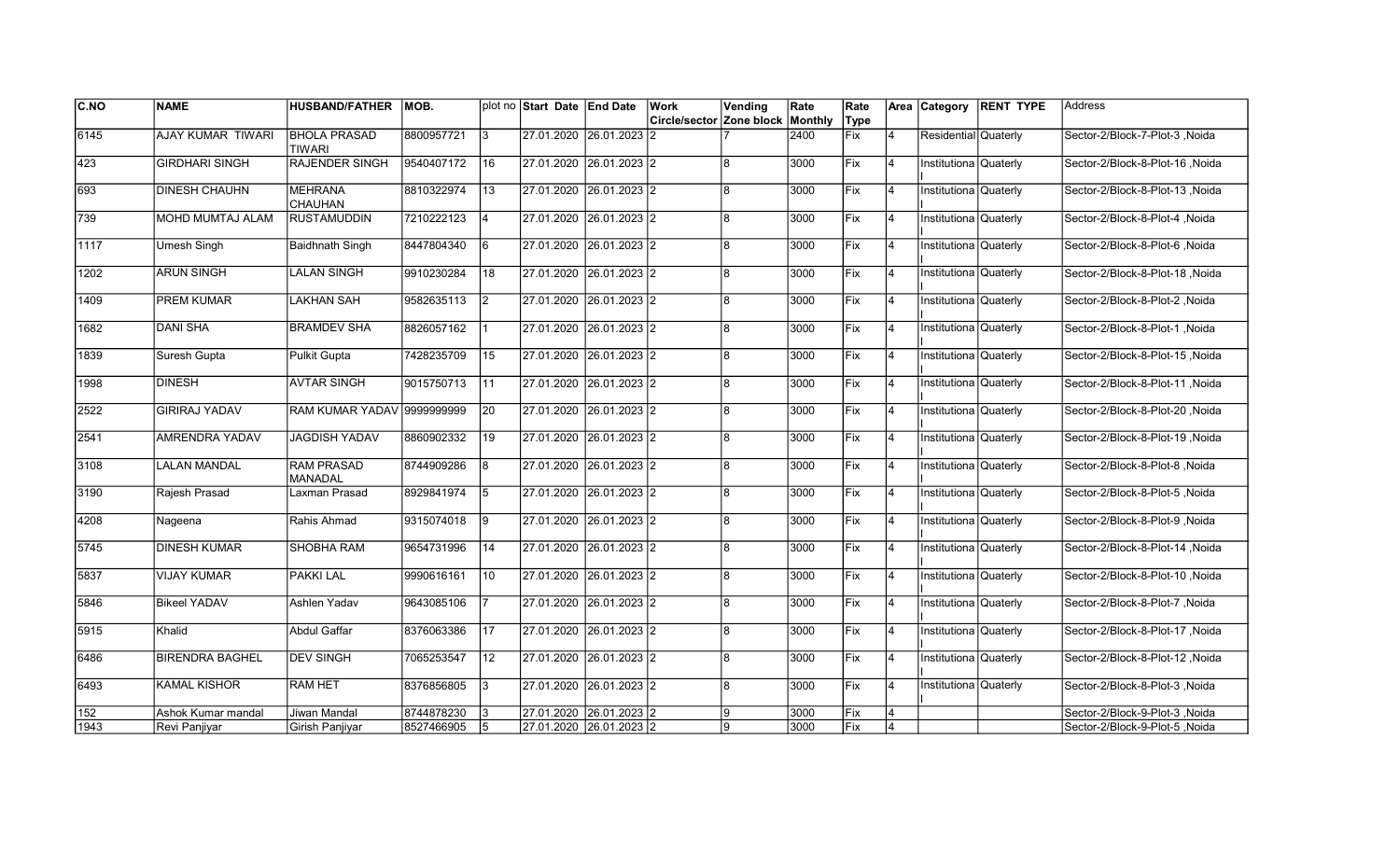| <b>C.NO</b> | <b>NAME</b>             | <b>HUSBAND/FATHER</b>                | IMOB.      |    | plot no Start Date End Date | Work                                    | Vending        | Rate | Rate       |                | Area Category         | <b>RENT TYPE</b> | lAddress                         |
|-------------|-------------------------|--------------------------------------|------------|----|-----------------------------|-----------------------------------------|----------------|------|------------|----------------|-----------------------|------------------|----------------------------------|
|             |                         |                                      |            |    |                             | <b>Circle/sector Zone block Monthly</b> |                |      | Type       |                |                       |                  |                                  |
| 4245        | <b>SAJAN DEVI</b>       | <b>RAM PRASAD</b><br>YADAV           | 8505944764 |    | 27.01.2020 26.01.2023       |                                         |                | 3000 | Fix        | 4              |                       |                  | Sector-2/Block-9-Plot-7, Noida   |
| 4649        | <b>KESHAV KUMAR</b>     | <b>NAND KUMAR</b><br><b>SINGH</b>    | 9891765343 |    | 27.01.2020 26.01.2023 2     |                                         | q              | 3000 | Fix        | 4              |                       |                  | Sector-2/Block-9-Plot-1, Noida   |
| 5115        | <b>BANTU MAHTO</b>      | <b>BHUWNESHWAR</b><br><b>MAHTO</b>   |            | 6  | 27.01.2020 26.01.2023 2     |                                         | $\mathbf{Q}$   | 3000 | Fix        | 4              |                       |                  | Sector-2/Block-9-Plot-6, Noida   |
| 5779        | <b>NIRANJAN</b>         | <b>ARAM</b>                          | 8859070111 | 12 | 27.01.2020 26.01.2023 2     |                                         | 9              | 3000 | Fix        | $\overline{4}$ |                       |                  | Sector-2/Block-9-Plot-2, Noida   |
| 5952        | <b>JAGARNATH KUMAR</b>  | <b>RAM VINAY MAHTO</b>               | 9990730975 |    | 27.01.2020 26.01.2023 2     |                                         | 9              | 3000 | Fix        | $\overline{4}$ |                       |                  | Sector-2/Block-9-Plot-4 .Noida   |
| 9523        | Mohit Gupta             | Lalram Gupta                         | 8700502189 |    | 27.01.2020 26.01.2023 2     |                                         | $\overline{9}$ | 3000 | Fix        | $\overline{4}$ |                       |                  | Sector-2/Block-9-Plot-8, Noida   |
| 435         | PRADEEP PRASAD<br>SINGH | <b>BHOLA PRASAD</b><br><b>SINGH</b>  | 7537112455 |    | 27.01.2020 26.01.2023 2     |                                         | 10             | 3000 | Fix        | $\overline{4}$ | Institutiona Quaterly |                  | Sector-2/Block-10-Plot-1, Noida  |
| 133         | Pankaj Bhardwaj         | Roop Chand Sharma                    | 9540120884 | 3  | 25.02.2020 24.02.2023 2     |                                         | 11             | 2400 | Fix        | 14             | Residential Quaterly  |                  | Sector-2/Block-11-Plot-3, Noida  |
| 134         | Deepak Kumar            | Rup Chand                            | 9818461014 | 29 | 25.02.2020 24.02.2023 2     |                                         | 11             | 2400 | <b>Fix</b> | 14             | Residential Quaterly  |                  | Sector-2/Block-11-Plot-29 .Noida |
| 142         | CHOTE LAL               | MUNNA                                | 9069510422 | 60 | 25.02.2020 24.02.2023 2     |                                         | 11             | 2400 | Fix        | 14             | Residential Quaterly  |                  | Sector-2/Block-11-Plot-60, Noida |
| 218         | <b>MOHAMMED IKBAL</b>   | MOHAMMED SAHID                       | 9643224167 | 24 | 25.02.2020 24.02.2023 2     |                                         | 11             | 2400 | Fix        | 14             | Residential Quaterly  |                  | Sector-2/Block-11-Plot-24, Noida |
| 293         | Ramesh Chand Gupta      | Bhagwan Gupta                        | 9899050010 | 34 | 25.02.2020 24.02.2023 2     |                                         | 11             | 2400 | Fix        | $\overline{4}$ | Residential Quaterly  |                  | Sector-2/Block-11-Plot-34, Noida |
| 325         | <b>YOGENDR</b>          | <b>VISHWANTH</b>                     | 9958609975 | 14 | 25.02.2020 24.02.2023 2     |                                         | 11             | 2400 | Fix        | $\overline{4}$ | Residential Quaterly  |                  | Sector-2/Block-11-Plot-14, Noida |
| 478         | <b>SURENDER RAY</b>     | RAM PRAMOD RAY                       |            | 55 | 25.02.2020 24.02.2023 2     |                                         | 11             | 2400 | Fix        | 4              | Residential Quaterly  |                  | Sector-2/Block-11-Plot-55, Noida |
| 486         | <b>LAL CHAND PRASAD</b> | <b>RAM GAREEB</b>                    | 8750797346 | 45 | 25.02.2020 24.02.2023 2     |                                         | 11             | 2400 | Fix        | 14             | Residential Quaterly  |                  | Sector-2/Block-11-Plot-45, Noida |
| 648         | <b>ANITA PANIJYAR</b>   | <b>RAMCHANDRA</b><br><b>PANJIYAR</b> | 8527865505 | 30 | 25.02.2020 24.02.2023 2     |                                         | 11             | 2400 | Fix        | 14             | Residential Quaterly  |                  | Noida Sector-2/Block-11-Plot-30  |
| 742         | <b>BHOLA YADAV</b>      | <b>KALLU PRASAD</b>                  | 9971753507 | 32 | 25.02.2020 24.02.2023 2     |                                         | 11             | 2400 | Fix        | 14             | Residential Quaterly  |                  | Sector-2/Block-11-Plot-32, Noida |
| 832         | Deepak Kumar Sah        | Panchakauti Sah                      | 9958394693 | 11 | 25.02.2020 24.02.2023 2     |                                         | 11             | 2400 | <b>Fix</b> | 4              | Residential Quaterly  |                  | Sector-2/Block-11-Plot-11 .Noida |
| 1019        | REKHA YADAV             | RAKESH YADAV                         | 7042089003 | 63 | 25.02.2020 24.02.2023 2     |                                         | 11             | 2400 | Fix        | $\overline{4}$ | Residential Quaterly  |                  | Sector-2/Block-11-Plot-63, Noida |
| 1418        | <b>BACHUKUN RAM</b>     | <b>SARVAN RAM</b>                    | 9968780214 | 56 | 25.02.2020 24.02.2023 2     |                                         | 11             | 2400 | Fix        | 4              | Residential Quaterly  |                  | Sector-2/Block-11-Plot-56, Noida |
| 1459        | <b>MS SAHID</b>         | <b>MD SAFEEK</b>                     | 9999999999 | 23 | 25.02.2020 24.02.2023 2     |                                         | 11             | 2400 | Fix        | 14             | Residential Quaterly  |                  | Sector-2/Block-11-Plot-23, Noida |
| 1505        | <b>Bharat Singh</b>     | Ram Lakhan Singh                     | 8130185225 | 66 | 25.02.2020 24.02.2023 2     |                                         | 11             | 2400 | Fix        | 14             | Residential Quaterly  |                  | Sector-2/Block-11-Plot-66, Noida |
| 1710        | Sunil Yadav             | <b>Mathur Mahto</b>                  | 9911722108 | 38 | 25.02.2020 24.02.2023 2     |                                         | 11             | 2400 | Fix        | 4              | Residential Quaterly  |                  | Sector-2/Block-11-Plot-38, Noida |
| 1792        | Pintu Mandal            | Ram Binod Mandal                     | 9718785318 | 19 | 25.02.2020 24.02.2023 2     |                                         | 11             | 2400 | Fix        | $\overline{4}$ | Residential Quaterly  |                  | Sector-2/Block-11-Plot-19, Noida |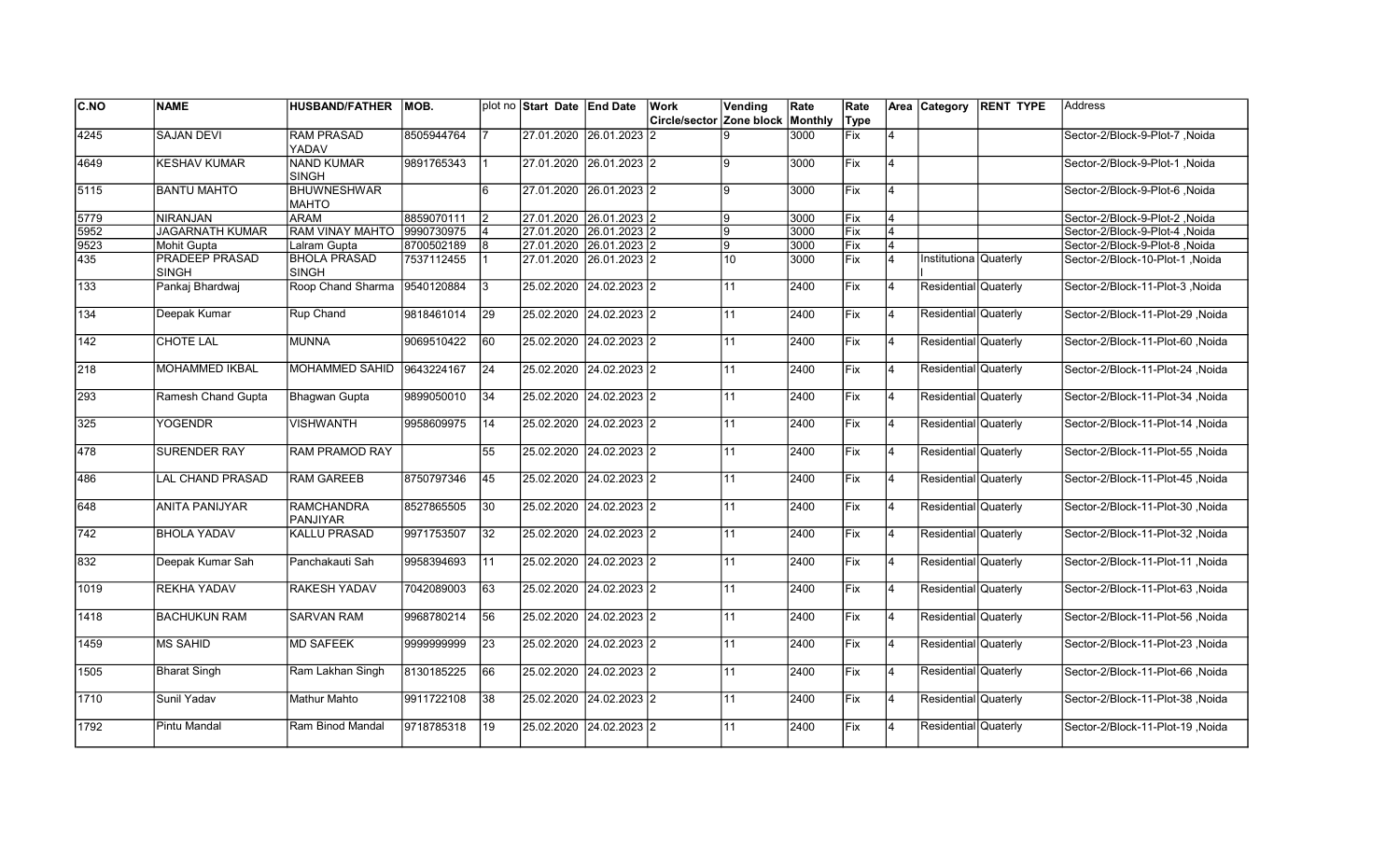| <b>C.NO</b> | <b>NAME</b>             | <b>HUSBAND/FATHER</b>               | IMOB.      |                 | plot no Start Date End Date | Work                                    | Vending | Rate | Rate |                | Area Category        | <b>RENT TYPE</b> | Address                          |
|-------------|-------------------------|-------------------------------------|------------|-----------------|-----------------------------|-----------------------------------------|---------|------|------|----------------|----------------------|------------------|----------------------------------|
|             |                         |                                     |            |                 |                             | <b>Circle/sector Zone block Monthly</b> |         |      | Type |                |                      |                  |                                  |
| 1794        | Shiv Ganga Mandal       | Ram Vinod Mandal                    | 9717708517 | 53              | 25.02.2020 24.02.2023       | 12                                      | 11      | 2400 | Fix  | 4              | Residential Quaterly |                  | Sector-2/Block-11-Plot-53 .Noida |
| 2018        | <b>AMJAD ALI</b>        | ALI AKBAR                           | 7011855609 | 44              | 25.02.2020 24.02.2023 2     |                                         | 11      | 2400 | Fix  | $\overline{4}$ | Residential Quaterly |                  | Sector-2/Block-11-Plot-44 .Noida |
| 2261        | <b>HOM BAHADUR</b>      | <b>PATAN SINGH</b><br><b>BHADUR</b> | 8130779129 | 58              | 25.02.2020 24.02.2023 2     |                                         | 11      | 2400 | Fix  | 4              | Residential Quaterly |                  | Sector-2/Block-11-Plot-58 .Noida |
| 2307        | Shahnaavaj              | MD Majul                            | 8882535480 | 6               | 25.02.2020 24.02.2023 2     |                                         | 11      | 2400 | Fix  | 4              | Residential Quaterly |                  | Sector-2/Block-11-Plot-6, Noida  |
| 2443        | <b>ROBIN MANDAL</b>     | <b>HARAN MANDAL</b>                 | 8586992623 | 64              | 25.02.2020 24.02.2023 2     |                                         | 11      | 2400 | Fix  | $\overline{4}$ | Residential Quaterly |                  | Sector-2/Block-11-Plot-64, Noida |
| 2487        | <b>NASIMA</b>           | <b>SAJID KHAN</b>                   | 8586877997 | 33              | 25.02.2020 24.02.2023 2     |                                         | 11      | 2400 | Fix  | $\overline{4}$ | Residential Quaterly |                  | Sector-2/Block-11-Plot-33, Noida |
| 2521        | <b>DHANPAL</b>          | <b>BHAGWAN SINGH</b>                | 9354552135 | 13              | 25.02.2020 24.02.2023 2     |                                         | 11      | 2400 | Fix  | $\overline{4}$ | Residential Quaterly |                  | Sector-2/Block-11-Plot-13, Noida |
| 2529        | <b>KHURSHID ALAM</b>    | IPANMSHAMD<br><b>MIYAN</b>          | 9650573349 | 67              | 25.02.2020 24.02.2023 2     |                                         | 11      | 2400 | Fix  | 4              | Residential Quaterly |                  | Sector-2/Block-11-Plot-67, Noida |
| 2537        | PRAKASH KESARI          | <b>RAMDAS MODI</b>                  | 7295003402 | 26              | 25.02.2020 24.02.2023 2     |                                         | 11      | 2400 | Fix  | $\overline{4}$ | Residential Quaterly |                  | Sector-2/Block-11-Plot-26, Noida |
| 2554        | <b>BABU KHAN</b>        | <b>MAJID KHAN</b>                   | 8800604305 | 28              | 25.02.2020 24.02.2023 2     |                                         | 11      | 2400 | Fix  | $\overline{4}$ | Residential Quaterly |                  | Sector-2/Block-11-Plot-28, Noida |
| 2555        | <b>RAJ KUMAR SAH</b>    | <b>SHYAM SUNDAR</b><br>SAH          | 9711795588 | 8               | 25.02.2020 24.02.2023 2     |                                         | 11      | 2400 | Fix  | 4              | Residential Quaterly |                  | Sector-2/Block-11-Plot-8, Noida  |
| 2661        | <b>AFSAR ALI</b>        | <b>JANGI</b>                        | 7289092706 | 16              | 25.02.2020 24.02.2023 2     |                                         | 11      | 2400 | Fix  | 4              | Residential Quaterly |                  | Noida Sector-2/Block-11-Plot-16  |
| 2751        | <b>BISHUDEV JAISWAL</b> | <b>MAHENDRA</b><br><b>JAISWAL</b>   | I٥         | $\overline{2}$  | 25.02.2020 24.02.2023 2     |                                         | 11      | 2400 | Fix  | 4              | Residential Quaterly |                  | Sector-2/Block-11-Plot-2, Noida  |
| 2875        | <b>SUMITRA DEVI</b>     | <b>NAGI DAS</b>                     | 9811367557 | 51              | 25.02.2020 24.02.2023 2     |                                         | 11      | 2400 | Fix  | $\overline{4}$ | Residential Quaterly |                  | Sector-2/Block-11-Plot-51, Noida |
| 2918        | Rajesh Kumar Sahani     | Pyare                               | 7053963419 | 42              | 25.02.2020 24.02.2023 2     |                                         | 11      | 2400 | Fix  | 4              | Residential Quaterly |                  | Sector-2/Block-11-Plot-42, Noida |
| 3053        | <b>SANTKUMAR</b>        | <b>VISHRAM</b>                      | 8800916843 | $\overline{17}$ | 25.02.2020 24.02.2023 2     |                                         | 11      | 2400 | Fix  | 4              | Residential Quaterly |                  | Sector-2/Block-11-Plot-17, Noida |
| 3082        | <b>GAJENDRA SINGH</b>   | <b>KRISHAN SINGH</b>                | 9958213906 | 54              | 25.02.2020 24.02.2023 2     |                                         | 11      | 2400 | Fix  | $\overline{4}$ | Residential Quaterly |                  | Sector-2/Block-11-Plot-54, Noida |
| 3204        | YOGESH KUMAR            | <b>SOVRAN SINGH</b>                 | 9458667747 | 18              | 25.02.2020 24.02.2023 2     |                                         | 11      | 2400 | Fix  | 4              | Residential Quaterly |                  | Sector-2/Block-11-Plot-18, Noida |
| 3555        | <b>SATISH</b>           | <b>NAND KISHOR</b><br><b>GUPTA</b>  |            | 59              | 25.02.2020 24.02.2023 2     |                                         | 11      | 2400 | Fix  | 4              | Residential Quaterly |                  | Sector-2/Block-11-Plot-59, Noida |
| 3477        | <b>SHANKAR CHAUDHRY</b> | <b>KHUSILAL</b><br><b>CHAUDHRY</b>  | 9999501063 | 37              | 25.02.2020 24.02.2023 2     |                                         | 11      | 2400 | Fix  | $\overline{4}$ | Residential Quaterly |                  | Sector-2/Block-11-Plot-37, Noida |
| 3652        | <b>JIYA LAL GUPTA</b>   | <b>PATHSU GUPTA</b>                 | 9958254618 | 43              | 25.02.2020 24.02.2023 2     |                                         | 11      | 2400 | Fix  | 4              | Residential Quaterly |                  | Sector-2/Block-11-Plot-43, Noida |
| 3702        | RANJEET KUMAR           | <b>RAJKUMAR</b>                     | 9560832307 |                 | 25.02.2020 24.02.2023 2     |                                         | 11      | 2400 | Fix  | $\overline{4}$ | Residential Quaterly |                  | Sector-2/Block-11-Plot-1, Noida  |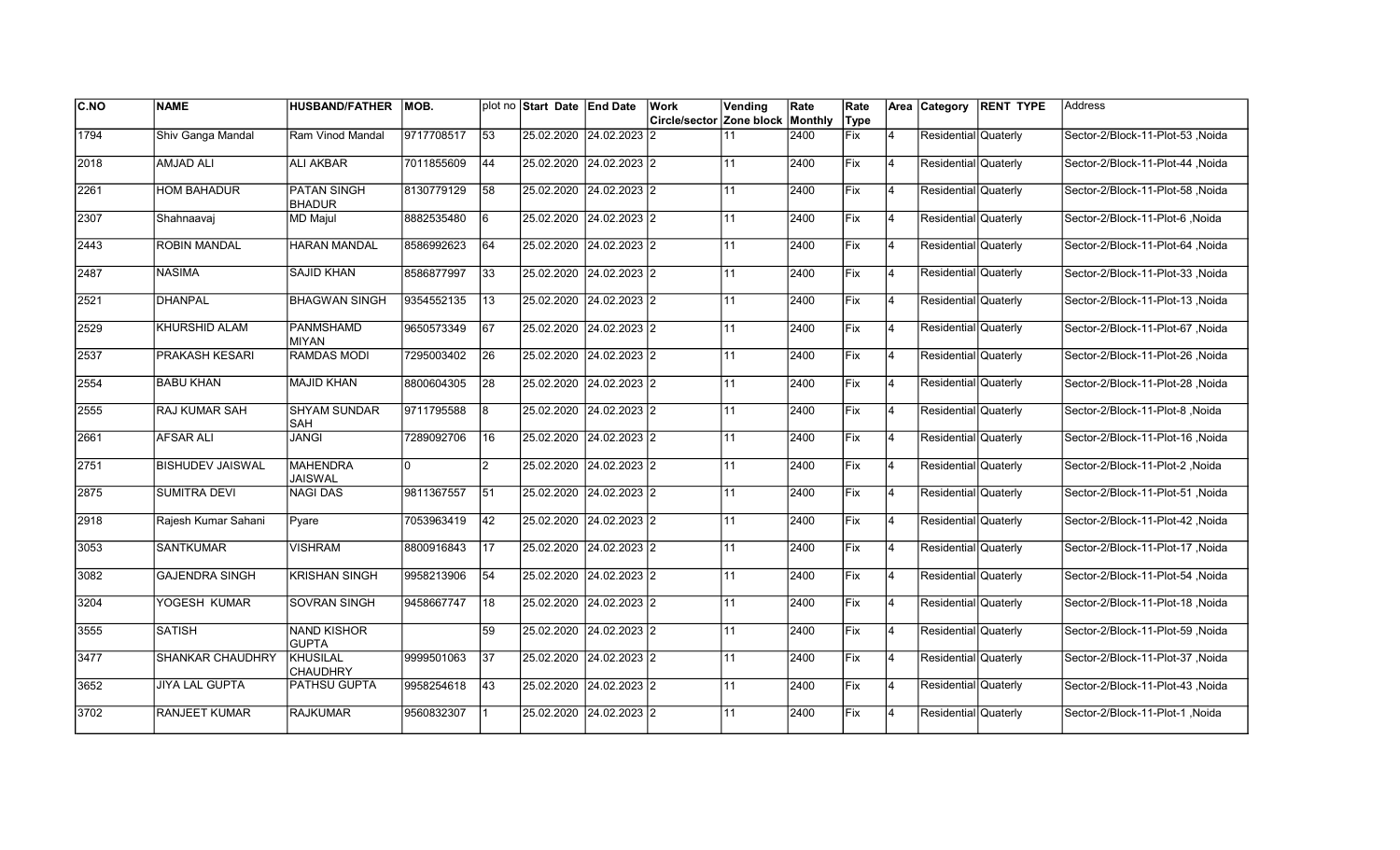| IC.NO | <b>NAME</b>           | <b>HUSBAND/FATHER</b>                  | MOB.       |                 | plot no Start Date End Date |                | Work<br>Circle/sector | Vending<br>Zone block | Rate<br>Monthly | Rate<br>Type |                |                      | Area Category RENT TYPE | lAddress                          |
|-------|-----------------------|----------------------------------------|------------|-----------------|-----------------------------|----------------|-----------------------|-----------------------|-----------------|--------------|----------------|----------------------|-------------------------|-----------------------------------|
| 3919  | <b>DANESH SALMANI</b> | <b>ABDUL GAFFAR</b>                    | 7503280173 | $\overline{62}$ | 25.02.2020 24.02.2023 2     |                |                       | 11                    | 2400            | Fix          | 4              | Residential Quaterly |                         | Sector-2/Block-11-Plot-62, Noida  |
| 3922  | <b>SADAN SALMANI</b>  | ABUDAL GAFFAR                          | 9250160209 | $ 12\rangle$    | 25.02.2020 24.02.2023 2     |                |                       | 11                    | 2400            | Fix          | 14             | Residential Quaterly |                         | Sector-2/Block-11-Plot-12 .Noida  |
| 4015  | <b>SHABNAM KHATUN</b> | <b>ABDUL ZAMIL</b>                     | 8130768764 | 41              | 25.02.2020 24.02.2023 2     |                |                       | 11                    | 2400            | <b>Fix</b>   | 14             | Residential Quaterly |                         | Sector-2/Block-11-Plot-41, Noida  |
| 4128  | KANHAIYA LAL          | <b>MANOHAR LAL</b>                     | 7290809924 | 46              | 25.02.2020 24.02.2023 2     |                |                       | 11                    | 2400            | Fix          | 4              | Residential Quaterly |                         | Sector-2/Block-11-Plot-46, Noida  |
| 4305  | VIDANAND MANDAL       | <b>RESHAM LAL</b><br><b>MANDAL</b>     | 9711789721 | 27              | 25.02.2020 24.02.2023 2     |                |                       | 11                    | 2400            | Fix          | $\overline{4}$ | Residential Quaterly |                         | Noida Sector-2/Block-11-Plot-27   |
| 4308  | <b>SHANKAR PRASAD</b> | KEDARNATH<br><b>KASHRI</b>             | 9717916350 | 65              | 25.02.2020 24.02.2023 2     |                |                       | 11                    | 2400            | Fix          | 4              | Residential Quaterly |                         | Sector-2/Block-11-Plot-65 .Noida  |
| 4425  | <b>GOURI SAH</b>      | <b>GAYADHAR SAR</b>                    | 8860362325 | 48              | 25.02.2020 24.02.2023 2     |                |                       | 11                    | 2400            | Fix          | 4              | Residential Quaterly |                         | Noida / Sector-2/Block-11-Plot-48 |
| 4624  | <b>CHANCHAL KUMAR</b> | <b>RAM ASHISH SAH</b>                  | 8800230978 | <b>25</b>       | 25.02.2020  24.02.2023  2   |                |                       | 11                    | 2400            | Fix          | $\overline{4}$ | Residential Quaterly |                         | Sector-2/Block-11-Plot-25 .Noida  |
| 4673  | PARSADI LAL           | SHOBHA RAM                             | 0000000000 | 47              | 25.02.2020 24.02.2023 2     |                |                       | 11                    | 2400            | Fix          | 4              | Residential Quaterly |                         | Noida  Sector-2/Block-11-Plot-47  |
| 4774  | <b>SHIVPAL</b>        | <b>KAMAL</b>                           | 9953196942 | 15              | 25.02.2020                  | $24.02.2023$ 2 |                       | 11                    | 2400            | Fix          | 4              | Residential Quaterly |                         | Sector-2/Block-11-Plot-15, Noida  |
| 4822  | <b>REKHA DEVI</b>     | <b>DINESH YADAV</b>                    | 9871898932 | 49              | 25.02.2020 24.02.2023 2     |                |                       | 11                    | 2400            | Fix          | 4              | Residential Quaterly |                         | Noida / Sector-2/Block-11-Plot-49 |
| 4826  | PATIRAM YADAV         | <b>BHONU YADAV</b>                     | 9810764021 | 10              | 25.02.2020 24.02.2023 2     |                |                       | 11                    | 2400            | Fix          | 14             | Residential Quaterly |                         | Noida Sector-2/Block-11-Plot-10   |
| 4832  | <b>DASRATH LAL</b>    | <b>IRAM DULARA</b><br><b>CHAURASAI</b> | 9211369429 | Ι9              | 25.02.2020 24.02.2023 2     |                |                       | 11                    | 2400            | Fix          | 4              | Residential Quaterly |                         | Sector-2/Block-11-Plot-9, Noida   |
| 5709  | <b>BHUSHAN KUMAR</b>  | <b>SUDHIR SAH</b>                      |            | 57              | 25.02.2020 24.02.2023 2     |                |                       | 11                    | 2400            | Fix          | 4              | Residential Quaterly |                         | Sector-2/Block-11-Plot-57 .Noida  |
| 5741  | chandan singh baghel  | <b>UMED SINGH</b>                      | 8744845656 | 22              | 25.02.2020 24.02.2023 2     |                |                       | 11                    | 2400            | Fix          | 4              | Residential Quaterly |                         | Sector-2/Block-11-Plot-22, Noida  |
| 6362  | <b>SATESH YADAV</b>   | <b>SURESH YADAV</b>                    | 9911719374 | $\overline{20}$ | 25.02.2020 24.02.2023 2     |                |                       | 11                    | 2400            | Fix          | 14             | Residential Quaterly |                         | Sector-2/Block-11-Plot-20, Noida  |
| 6568  | <b>RUBY DEVI</b>      | <b>RAM SAAW</b>                        | 9319564518 | 17              | 25.02.2020 24.02.2023 2     |                |                       | 11                    | 2400            | Fix          | 14             | Residential Quaterly |                         | Sector-2/Block-11-Plot-7, Noida   |
| 19300 | Bablesh Kumar         | Ram Prakash                            | 9213902746 | 15              | 25.02.2020 24.02.2023 2     |                |                       | 11                    | 2400            | lFix.        | $\overline{4}$ | Residential Quaterly |                         | Noida Sector-2/Block-11-Plot-5    |
| 9324  | Raj Kumar Rathaur     | Gya Prasad Rathaur                     | 9312459437 | 39              | 25.02.2020                  | $24.02.2023$ 2 |                       | 11                    | 2400            | Fix          | 4              | Residential Quaterly |                         | Sector-2/Block-11-Plot-39 .Noida  |
| 9342  | Vijay Kumar           | Rakesh Kumar                           | 8368407546 | 61              | 25.02.2020 24.02.2023 2     |                |                       | 11                    | 2400            | Fix          | $\overline{4}$ | Residential Quaterly |                         | Sector-2/Block-11-Plot-61 Noida   |
| 9373  | Naina Devi            | Sahadev                                | 9811472264 | 35              | 25.02.2020 24.02.2023 2     |                |                       | 11                    | 2400            | Fix          | 14             | Residential Quaterly |                         | Sector-2/Block-11-Plot-35, Noida  |
| 9415  | <b>GANESH KUMAR</b>   | <b>VAKIL THAKUR</b>                    | 9773914261 | 4               | 25.02.2020                  | 24.02.2023 2   |                       | 11                    | 2400            | Fix          | 4              | Residential Quaterly |                         | Sector-2/Block-11-Plot-4, Noida   |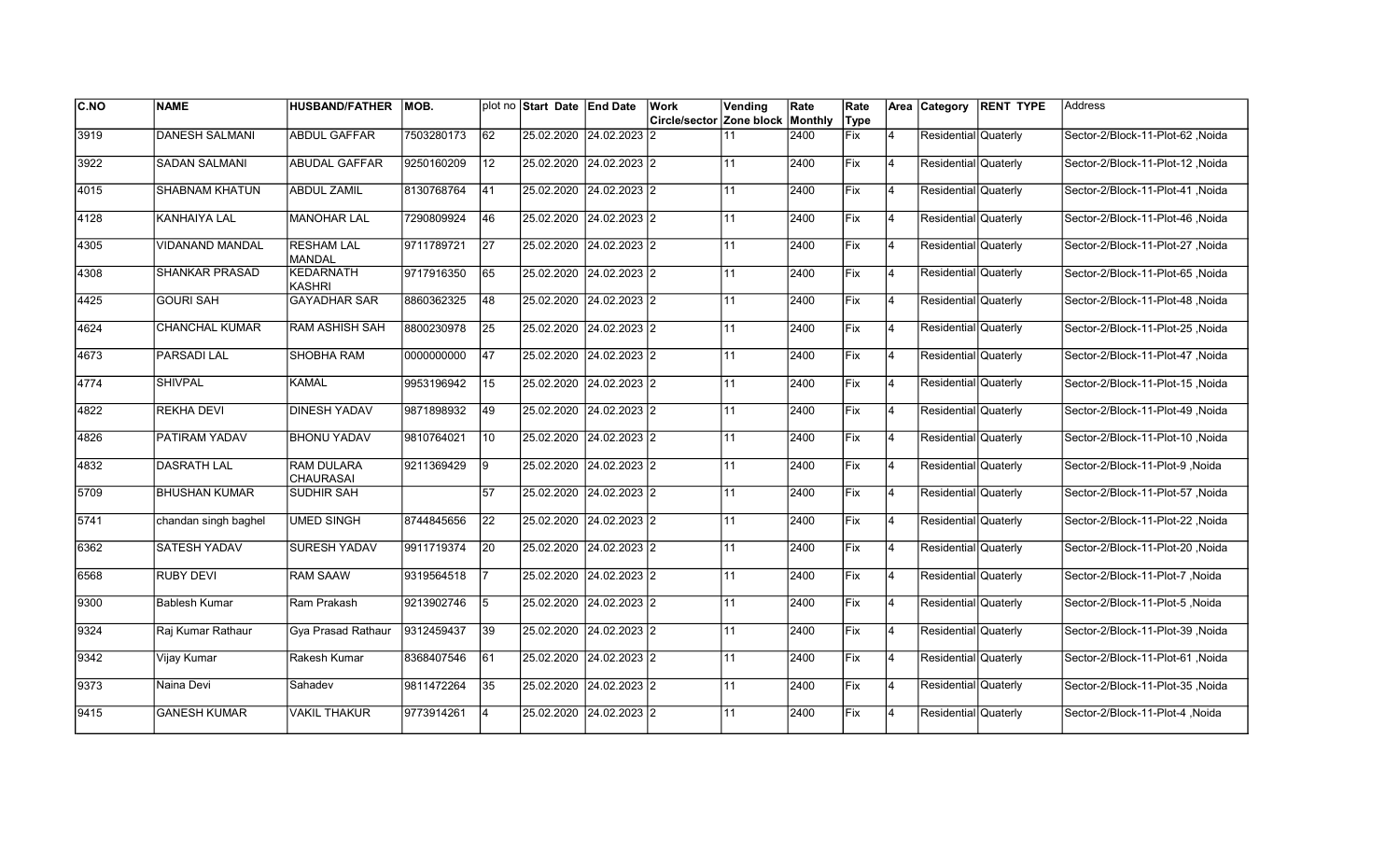| C.NO | <b>NAME</b>                      | <b>HUSBAND/FATHER</b>              | MOB.       |                 | plot no Start Date End Date | <b>Work</b>                             | Vending         | Rate | Rate       |                | Area Category        | <b>RENT TYPE</b> | Address                          |
|------|----------------------------------|------------------------------------|------------|-----------------|-----------------------------|-----------------------------------------|-----------------|------|------------|----------------|----------------------|------------------|----------------------------------|
|      |                                  |                                    |            |                 |                             | <b>Circle/sector Zone block Monthly</b> |                 |      | Type       |                |                      |                  |                                  |
| 9476 | Sanjay Gupta                     | <b>Balak Ram Gupta</b>             | 9718566420 | 52              | 25.02.2020 24.02.2023 2     |                                         | 11              | 2400 | <b>Fix</b> | $\overline{4}$ | Residential Quaterly |                  | Sector-2/Block-11-Plot-52, Noida |
| 9479 | <b>NIKHIL GUPTA</b>              | <b>PRADEEP GUPTA</b>               | 8860583314 | $\overline{21}$ | 25.02.2020 24.02.2023 2     |                                         | 11              | 2400 | Fix        | $\overline{4}$ | Residential Quaterly |                  | Sector-2/Block-11-Plot-21, Noida |
| 9480 | <b>RINKI GUPTA</b>               | <b>KALLU GUPTA</b>                 | 8130882684 | 50              | 25.02.2020 24.02.2023 2     |                                         | 11              | 2400 | Fix        | 4              | Residential Quaterly |                  | Sector-2/Block-11-Plot-50 .Noida |
| 9534 | Bibi Jaihada                     | Noor Mohammad                      | 9971461157 | $\overline{31}$ | 25.02.2020 24.02.2023 2     |                                         | 11              | 2400 | Fix        | 4              | Residential Quaterly |                  | Sector-2/Block-11-Plot-31, Noida |
| 9633 | <b>RADHESHYAMPAL</b>             | <b>NATH PAL</b>                    | 7011336111 | 40              | 25.02.2020 24.02.2023 2     |                                         | 11              | 2400 | Fix        | $\overline{4}$ | Residential Quaterly |                  | Sector-2/Block-11-Plot-40, Noida |
| 9644 | <b>DEVENDRA KUMAR</b>            | <b>RAM PRAKASH</b>                 | 9958146046 | 36              | 25.02.2020 24.02.2023 2     |                                         | 11              | 2400 | Fix        | $\overline{4}$ | Residential Quaterly |                  | Sector-2/Block-11-Plot-36, Noida |
| 108  | <b>MD SADULLAH</b>               | <b>AMHAD REJA</b>                  | 9773563258 | 14              | 25.02.2020 24.02.2023 2     |                                         | 12 <sup>°</sup> | 2400 | Fix        | $\overline{4}$ | Residential Quaterly |                  | Sector-2/Block-12-Plot-14, Noida |
| 182  | SUNIL KUMAR VERMA                | <b>RAJBAHADUR</b>                  | 9958273128 | Ι9              | 25.02.2020 24.02.2023 2     |                                         | 12              | 2400 | Fix        | 4              | Residential Quaterly |                  | Sector-2/Block-12-Plot-9, Noida  |
| 659  | JAY PARKESH SHARMA HITLAL SHARMA |                                    | 9871252589 | 22              | 25.02.2020 24.02.2023 2     |                                         | 12              | 2400 | Fix        | $\overline{4}$ | Residential Quaterly |                  | Sector-2/Block-12-Plot-22, Noida |
| 1290 | <b>SANJEEV SAH</b>               | <b>RAMVANT SAH</b>                 | 8527749688 | 12              | 25.02.2020 24.02.2023 2     |                                         | 12 <sup>°</sup> | 2400 | Fix        | $\overline{4}$ | Residential Quaterly |                  | Sector-2/Block-12-Plot-12, Noida |
| 1303 | Amanu Ullah                      | Ahama Raza                         | 9958761548 |                 | 25.02.2020 24.02.2023 2     |                                         | 12              | 2400 | Fix        | 4              | Residential Quaterly |                  | Sector-2/Block-12-Plot-7 ,Noida  |
| 1363 | Anand Kumar Shah                 | Narayan Shah                       | 9891625292 | 6               | 25.02.2020 24.02.2023 2     |                                         | 12              | 2400 | Fix        | 4              | Residential Quaterly |                  | Sector-2/Block-12-Plot-6, Noida  |
| 1367 | Rajendra Kumar                   | Ram Dayal                          | 9911420365 | 20              | 25.02.2020 24.02.2023 2     |                                         | 12              | 2400 | Fix        | 4              | Residential Quaterly |                  | Sector-2/Block-12-Plot-20, Noida |
| 1372 | Ajay Verma                       | Sharda Prasad Verma 9810231375     |            | 24              | 25.02.2020 24.02.2023 2     |                                         | 12 <sub>2</sub> | 2400 | Fix        | $\overline{4}$ | Residential Quaterly |                  | Sector-2/Block-12-Plot-24, Noida |
| 1390 | Ram Prakash                      | Ram Dayal                          | 9717012882 | $\overline{23}$ | 25.02.2020 24.02.2023 2     |                                         | $\overline{12}$ | 2400 | Fix        | 4              | Residential Quaterly |                  | Sector-2/Block-12-Plot-23, Noida |
| 1458 | <b>MUNSHI LAL</b>                | <b>RAM DAYAL</b>                   | 7210571673 | 16              | 25.02.2020 24.02.2023 2     |                                         | 12 <sup>°</sup> | 2400 | Fix        | 4              | Residential Quaterly |                  | Sector-2/Block-12-Plot-16, Noida |
| 1459 | <b>MS SAHID</b>                  | <b>MD SAFEEK</b>                   | 9999999999 | 15              | 25.02.2020 24.02.2023 2     |                                         | 12              | 2400 | Fix        | 4              | Residential Quaterly |                  | Sector-2/Block-12-Plot-15, Noida |
| 1706 | Rambabu Panjiyar                 | <b>Bhola Panjiyar</b>              | 9643883829 | 2               | 25.02.2020 24.02.2023 2     |                                         | 12 <sup>°</sup> | 2400 | Fix        | 4              | Residential Quaterly |                  | Sector-2/Block-12-Plot-2, Noida  |
| 1738 | RAHUL VERMA                      | <b>ASHOK KUMAR</b><br><b>VERMA</b> | 9810510782 | 24              | 25.02.2020 24.02.2023 2     |                                         | 12 <sub>2</sub> | 2400 | Fix        | $\overline{4}$ | Residential Quaterly |                  | Sector-2/Block-12-Plot-24, Noida |
| 1741 | Sudhir Kumar Tiwari              | Suraj Prasad Tiwari                | 7217804632 | $\overline{26}$ | 25.02.2020 24.02.2023 2     |                                         | $\overline{12}$ | 2400 | Fix        | 4              | Residential Quaterly |                  | Sector-2/Block-12-Plot-26, Noida |
| 2233 | <b>AJAY KUMAR GUPTA</b>          | <b>PUNIYA DEV</b>                  | 7838922028 | 3               | 25.02.2020 24.02.2023 2     |                                         | $\overline{12}$ | 2400 | Fix        | $\overline{4}$ | Residential Quaterly |                  | Sector-2/Block-12-Plot-3, Noida  |
| 2826 | <b>SUNEETA DEVI</b>              | <b>SHIV RAJWAR</b>                 | 9560439035 | 11              | 25.02.2020 24.02.2023 2     |                                         | $\overline{12}$ | 2400 | Fix        | $\overline{4}$ | Residential Quaterly |                  | Sector-2/Block-12-Plot-11, Noida |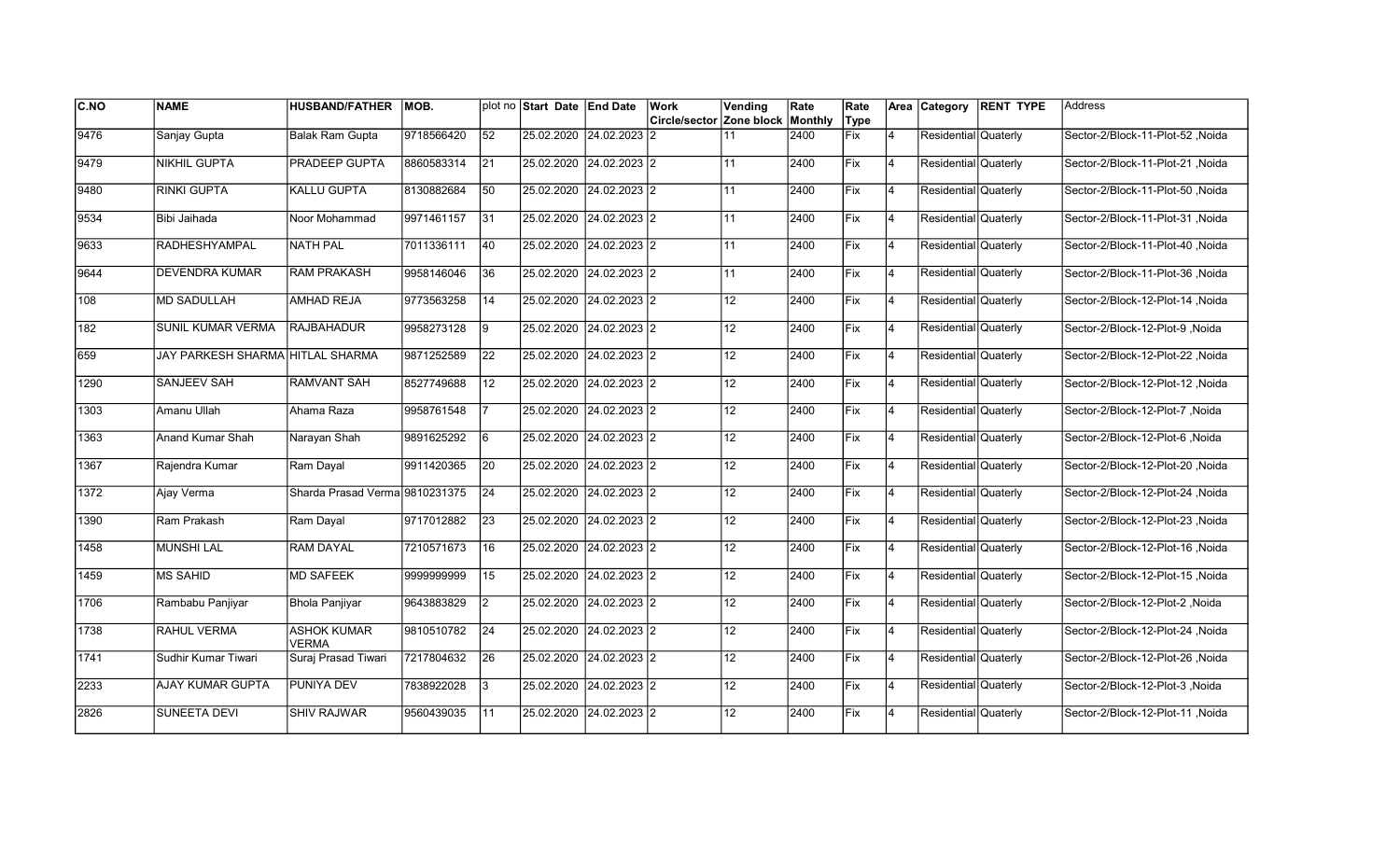| <b>C.NO</b> | <b>NAME</b>                          | <b>HUSBAND/FATHER</b>             | <b>IMOB.</b> |                 | plot no Start Date End Date | Work                                    | Vending         | Rate | Rate       |                | Area Category        | <b>RENT TYPE</b> | lAddress                          |
|-------------|--------------------------------------|-----------------------------------|--------------|-----------------|-----------------------------|-----------------------------------------|-----------------|------|------------|----------------|----------------------|------------------|-----------------------------------|
|             |                                      |                                   |              |                 |                             | <b>Circle/sector Zone block Monthly</b> |                 |      | Type       |                |                      |                  |                                   |
| 3010        | YOGESH KUMAR                         | <b>SRIKANT MISHRA</b>             | 9891302957   |                 | 25.02.2020 24.02.2023       | 12                                      | 12              | 2400 | Fix        | $\overline{4}$ | Residential Quaterly |                  | Sector-2/Block-12-Plot-1, Noida   |
| 4401        | <b>VITTAN KHAN</b>                   | <b>CHHOTE KHAN</b>                | 8750839022   | 10              | 25.02.2020 24.02.2023 2     |                                         | 12 <sup>°</sup> | 2400 | Fix        | 14             | Residential Quaterly |                  | Noida Sector-2/Block-12-Plot-10   |
| 4987        | <b>VIJAY KUMAR</b>                   | GHANAGARI MAHTO 9818001794        |              | l4              | 25.02.2020 24.02.2023 2     |                                         | 12 <sub>2</sub> | 2400 | Fix        | 14             | Residential Quaterly |                  | Sector-2/Block-12-Plot-4 .Noida   |
| 5434        | DINESH PURVE                         | SITA RAM PURVE                    | 8447526384   | 18              | 25.02.2020 24.02.2023 2     |                                         | 12 <sub>2</sub> | 2400 | Fix        | 14             | Residential Quaterly |                  | Sector-2/Block-12-Plot-18, Noida  |
| 5907        | Umesh Sharma                         | Sukar Sharma                      | 8745001920   | 17              | 25.02.2020 24.02.2023 2     |                                         | 12 <sup>°</sup> | 2400 | Fix        | $\overline{4}$ | Residential Quaterly |                  | Sector-2/Block-12-Plot-17, Noida  |
| 6216        | Mohan Kumar Saini                    | Shiv Dayal saini                  | 9871923563   | 8               | 25.02.2020 24.02.2023 2     |                                         | 12              | 2400 | Fix        | $\overline{4}$ | Residential Quaterly |                  | Sector-2/Block-12-Plot-8, Noida   |
| 9197        | SHAMBHU KUMAR SAH BALADEV SAH        |                                   | 921017187    | 13              | 25.02.2020 24.02.2023 2     |                                         | 12 <sup>°</sup> | 2400 | Fix        | 14             | Residential Quaterly |                  | Sector-2/Block-12-Plot-13, Noida  |
| 9350        | Naresh                               | <b>Balvir Singh</b>               | 9971302679   | 5               | 25.02.2020 24.02.2023 2     |                                         | 12 <sup>°</sup> | 2400 | Fix        | 14             | Residential Quaterly |                  | Sector-2/Block-12-Plot-5, Noida   |
| 9546        | SUBHASH CHAND                        | <b>NATHU LAL</b>                  |              | 19              | 25.02.2020 24.02.2023 2     |                                         | 12 <sup>°</sup> | 2400 | Fix        | $\overline{4}$ | Residential Quaterly |                  | Sector-2/Block-12-Plot-19, Noida  |
| 9755        | Stendra Sahu                         | Ramesh Chan Sahu                  | 9990959817   | 21              | 25.02.2020 24.02.2023 2     |                                         | 12 <sup>2</sup> | 2400 | Fix        | $\overline{4}$ | Residential Quaterly |                  | Sector-2/Block-12-Plot-21, Noida  |
| 181         | Md Ahmed                             | Md Ajeej                          | 9873777982   | 31              | 25.02.2020 24.02.2023 2     |                                         | 13              | 2400 | Fix        | 14             | Residential Quaterly |                  | Sector-2/Block-13-Plot-31 , Noida |
| 340         | <b>GAYN CHAND</b>                    | LALARAM                           | 9810452715   | 13              | 25.02.2020 24.02.2023 2     |                                         | 13              | 2400 | Fix        | 4              | Residential Quaterly |                  | Sector-2/Block-13-Plot-13, Noida  |
| 439         | <b>BABLU RAM</b>                     | KASHI RAM                         |              | 61              | 25.02.2020 24.02.2023 2     |                                         | 13              | 2400 | Fix        | 4              | Residential Quaterly |                  | Sector-2/Block-13-Plot-61, Noida  |
| 491         | Ziya UI Hak                          | MD Vasir                          | 9818265221   | 55              | 25.02.2020 24.02.2023 2     |                                         | 13              | 2400 | Fix        | $\overline{4}$ | Residential Quaterly |                  | Sector-2/Block-13-Plot-55, Noida  |
| 645         | <b>RAM AVATAR</b>                    | LADLE                             | 9354356986   | 19              | 25.02.2020 24.02.2023 2     |                                         | 13              | 2400 | Fix        | 4              | Residential Quaterly |                  | Sector-2/Block-13-Plot-19, Noida  |
| 775         | <b>SHARWANRAM</b>                    | <b>RAMCHARIT RAM</b>              | 9910119747   | $\overline{52}$ | 25.02.2020 24.02.2023 2     |                                         | 13              | 2400 | Fix        | 14             | Residential Quaterly |                  | Noida Sector-2/Block-13-Plot-52   |
| 782         | SHAMBHU MAHTA                        | <b>JHOTI MAHTA</b>                | 9810483577   | 46              | 25.02.2020 24.02.2023 2     |                                         | 13              | 2400 | <b>Fix</b> | 14             | Residential Quaterly |                  | Sector-2/Block-13-Plot-46, Noida  |
| 795         | RAM MURAT YADAV                      | CHANDRAVATI<br>YADAV              | 9650786705   | 33              | 25.02.2020 24.02.2023 2     |                                         | 13              | 2400 | Fix        | $\overline{4}$ | Residential Quaterly |                  | Sector-2/Block-13-Plot-33, Noida  |
| 940         | Bhuneshwar Chaudhari                 | <b>Bal Kishor</b>                 | 8527802076   | 21              | 25.02.2020 24.02.2023 2     |                                         | 13              | 2400 | Fix        | $\overline{4}$ | Residential Quaterly |                  | Sector-2/Block-13-Plot-21, Noida  |
| 986         | Rakesh Kumar Verma                   | Raj Bahadur Verma                 | 0000000000   | 34              | 25.02.2020 24.02.2023 2     |                                         | 13              | 2400 | Fix        | 4              | Residential Quaterly |                  | Sector-2/Block-13-Plot-34, Noida  |
| 1013        | <b>DILEEP KUMAR VERMA DEENA NATH</b> | <b>VERMA</b>                      | 9818276155   | 45              | 25.02.2020 24.02.2023 2     |                                         | 13              | 2400 | Fix        | 14             | Residential Quaterly |                  | Sector-2/Block-13-Plot-45, Noida  |
| 1432        | <b>MUKESH THAKUR</b>                 | <b>SUKESHWAR</b><br><b>THAKUR</b> | 8384042586   | 3               | 25.02.2020 24.02.2023 2     |                                         | 13              | 2400 | Fix        | $\overline{4}$ | Residential Quaterly |                  | Sector-2/Block-13-Plot-3, Noida   |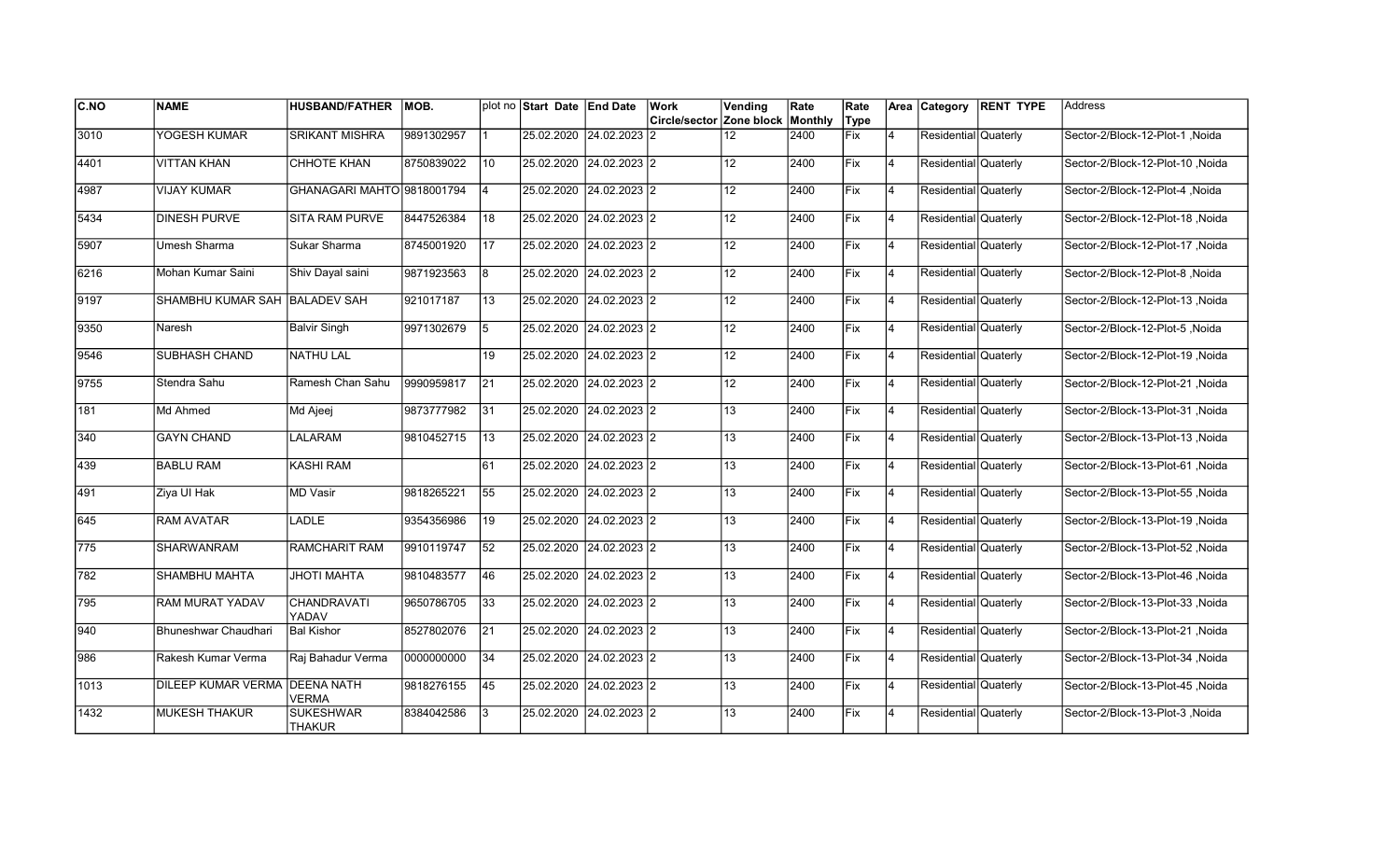| <b>C.NO</b> | <b>NAME</b>                           | <b>HUSBAND/FATHER</b>              | MOB.       |                | plot no Start Date End Date |                         | Work                     | Vending | Rate    | Rate       |                | Area Category        | <b>RENT TYPE</b> | Address                          |
|-------------|---------------------------------------|------------------------------------|------------|----------------|-----------------------------|-------------------------|--------------------------|---------|---------|------------|----------------|----------------------|------------------|----------------------------------|
|             |                                       |                                    |            |                |                             |                         | Circle/sector Zone block |         | Monthly | Type       |                |                      |                  |                                  |
| 1433        | <b>ANIL</b>                           | <b>SHUBHNATH</b><br>CHAURASIYA     | 9971956733 | 37             | 25.02.2020 24.02.2023       |                         | 12                       | 13      | 2400    | Fix        | 4              | Residential Quaterly |                  | Sector-2/Block-13-Plot-37 .Noida |
| 1490        | <b>SHRAWAN KUMAR</b>                  | <b>RAMASHRAY SAH</b>               | 7903747817 | $\mathbf{1}$   | 25.02.2020 24.02.2023 2     |                         |                          | 13      | 2400    | Fix        | 4              | Residential Quaterly |                  | Sector-2/Block-13-Plot-1 .Noida  |
| 1548        | <b>JANARDHAN</b><br><b>CHAURASIYA</b> | <b>BIHARI</b><br><b>CHAURASIYA</b> | 9911333529 | 44             | 25.02.2020 24.02.2023 2     |                         |                          | 13      | 2400    | Fix        | 4              | Residential Quaterly |                  | Sector-2/Block-13-Plot-44 .Noida |
| 1767        | Aslam                                 | Md Muslim                          | 9910698215 | 29             | 25.02.2020 24.02.2023 2     |                         |                          | 13      | 2400    | Fix        | 4              | Residential Quaterly |                  | Sector-2/Block-13-Plot-29, Noida |
| 1878        | <b>JITENDRA SAH</b>                   | <b>GANGA SAH</b>                   | 9818559329 | 54             | 25.02.2020 24.02.2023 2     |                         |                          | 13      | 2400    | Fix        | 4              | Residential Quaterly |                  | Sector-2/Block-13-Plot-54, Noida |
| 1881        | Suresh Kumar Gupta                    | Raj Kishor                         | 8800282936 | 10             |                             | 25.02.2020 24.02.2023 2 |                          | 13      | 2400    | Fix        | $\overline{4}$ | Residential Quaterly |                  | Sector-2/Block-13-Plot-10, Noida |
| 1889        | <b>RAJESH MISHRA</b>                  | <b>KEDARNATH</b><br><b>MISHRA</b>  | 8826123580 | 43             | 25.02.2020 24.02.2023 2     |                         |                          | 13      | 2400    | Fix        | 4              | Residential Quaterly |                  | Sector-2/Block-13-Plot-43, Noida |
| 2014        | <b>LAXMI NARAYAN</b>                  | <b>GANGA RAM</b><br><b>TANEJA</b>  | 8851129815 | 32             | 25.02.2020 24.02.2023 2     |                         |                          | 13      | 2400    | Fix        | Ι4             | Residential Quaterly |                  | Sector-2/Block-13-Plot-32, Noida |
| 2085        | DYA SHANKAR MAHTO                     | VISVESWAR MAHTO 9311120860         |            | 50             | 25.02.2020                  | $24.02.2023$ 2          |                          | 13      | 2400    | Fix        | $\overline{4}$ | Residential Quaterly |                  | Sector-2/Block-13-Plot-50, Noida |
| 2271        | <b>RAMESH KUMAR</b>                   | <b>LAL RAM</b>                     | 9871272614 | 5              | 25.02.2020 24.02.2023 2     |                         |                          | 13      | 2400    | Fix        | $\overline{4}$ | Residential Quaterly |                  | Sector-2/Block-13-Plot-5, Noida  |
| 2300        | Prem Chand Prasad                     | Ram Dhari Prasad                   | 9958558163 | $ 41\rangle$   | 25.02.2020 24.02.2023 2     |                         |                          | 13      | 2400    | Fix        | 4              | Residential Quaterly |                  | Sector-2/Block-13-Plot-41 .Noida |
| 2385        | Rajkumar                              | Shripati Ray                       | 9818307760 | $\overline{4}$ | 25.02.2020 24.02.2023 2     |                         |                          | 13      | 2400    | Fix        | 4              | Residential Quaterly |                  | Sector-2/Block-13-Plot-4, Noida  |
| 2418        | PRADEEP PORWAL                        | <b>RAM ASARE</b>                   | 8800442805 | 14             | 25.02.2020 24.02.2023 2     |                         |                          | 13      | 2400    | Fix        | 4              | Residential Quaterly |                  | Sector-2/Block-13-Plot-14, Noida |
| 2524        | <b>SANJAY KUMAR</b>                   | <b>RAM DAS</b>                     | 9971413573 | 20             | 25.02.2020                  | 24.02.2023 2            |                          | 13      | 2400    | Fix        | $\overline{4}$ | Residential Quaterly |                  | Sector-2/Block-13-Plot-20, Noida |
| 2548        | SOMBEER SINGH                         | <b>HOSHIAR SINGH</b>               | 9911766417 | 42             | 25.02.2020                  | $24.02.2023$ 2          |                          | 13      | 2400    | Fix        | 4              | Residential Quaterly |                  | Sector-2/Block-13-Plot-42, Noida |
| 2558        | <b>MUKESH KUMAR</b>                   | <b>KALU RAM</b>                    | 8750154404 | 47             | 25.02.2020 24.02.2023 2     |                         |                          | 13      | 2400    | Fix        | <b>4</b>       | Residential Quaterly |                  | Sector-2/Block-13-Plot-47, Noida |
| 2715        | <b>RAM BACHPAN</b><br><b>PASWAN</b>   | <b>RAM GULAB</b><br><b>PASWAN</b>  | 9818199082 | 28             | 25.02.2020 24.02.2023 2     |                         |                          | 13      | 2400    | <b>Fix</b> | 4              | Residential Quaterly |                  | Sector-2/Block-13-Plot-28, Noida |
| 2805        | <b>MANOJ RAI</b>                      | <b>NAGENDRA RAI</b>                | 8383039471 | 18             |                             | 25.02.2020 24.02.2023 2 |                          | 13      | 2400    | lFix       | Ι4             | Residential Quaterly |                  | Sector-2/Block-13-Plot-18, Noida |
| 2806        | RAJESH RANJAN                         | <b>SURESH RAI</b>                  | 8920671326 | 60             | 25.02.2020                  | 24.02.2023 2            |                          | 13      | 2400    | Fix        | $\overline{4}$ | Residential Quaterly |                  | Sector-2/Block-13-Plot-60, Noida |
| 2912        | <b>SAKALDEV THAKUR</b>                | <b>MAHAVIR THAKUR</b>              | 8285378305 | 57             | 25.02.2020 24.02.2023 2     |                         |                          | 13      | 2400    | Fix        | 4              | Residential Quaterly |                  | Sector-2/Block-13-Plot-57, Noida |
| 3099        | PRABHA VATI                           | <b>SATLAL</b>                      | 9650582005 | 49             | 25.02.2020 24.02.2023 2     |                         |                          | 13      | 2400    | Fix        | $\overline{4}$ | Residential Quaterly |                  | Sector-2/Block-13-Plot-49, Noida |
| 3300        | <b>PRAVEENA</b>                       | <b>HEERA BHAI</b>                  | 7250994954 | 56             | 25.02.2020                  | 24.02.2023 2            |                          | 13      | 2400    | Fix        | $\overline{4}$ | Residential Quaterly |                  | Sector-2/Block-13-Plot-56, Noida |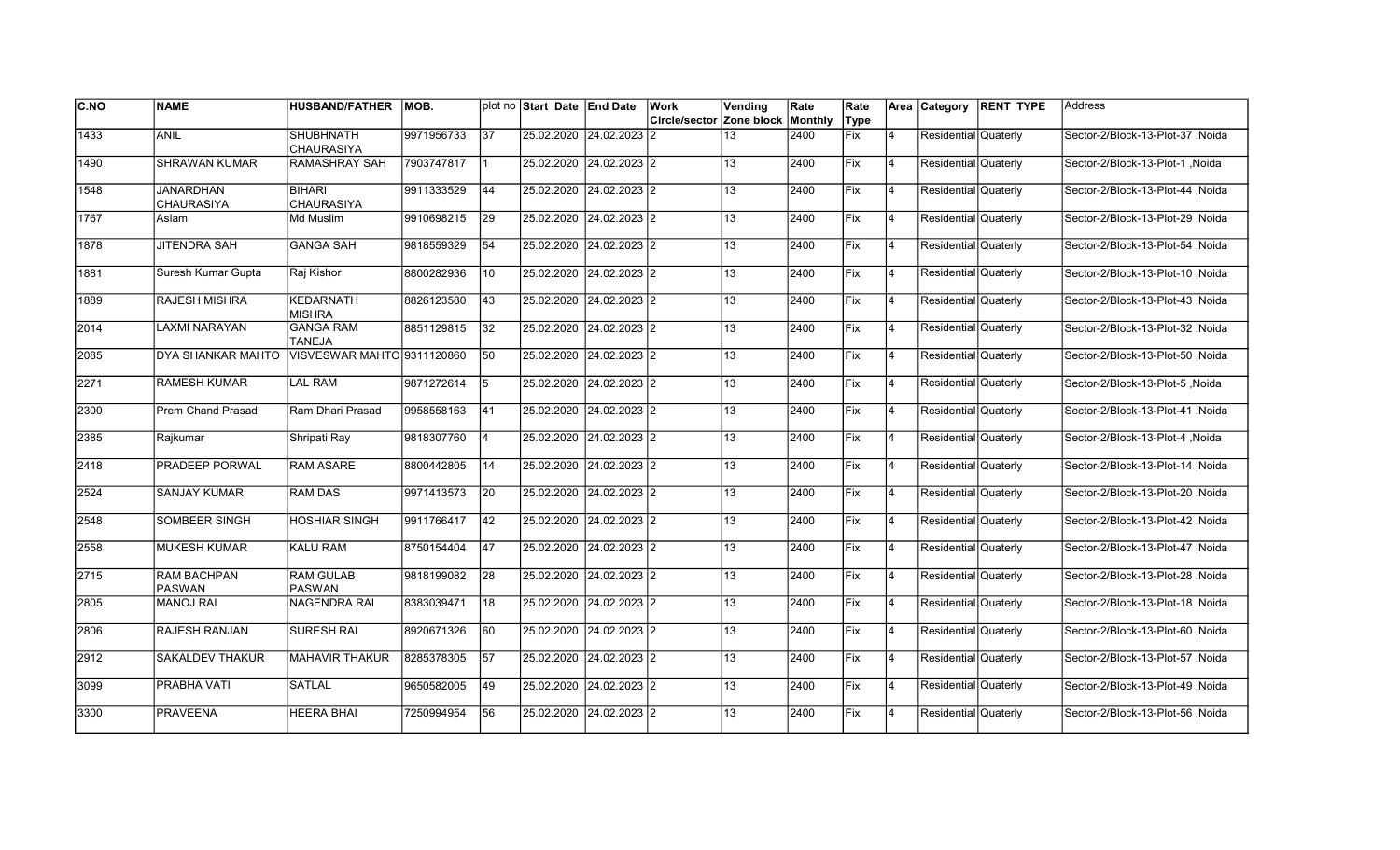| <b>C.NO</b> | <b>NAME</b>                                | <b>HUSBAND/FATHER</b>             | IMOB.      |                 | plot no Start Date End Date | Work                                    | Vending         | Rate | Rate       |                | Area Category        | <b>RENT TYPE</b> | lAddress                         |
|-------------|--------------------------------------------|-----------------------------------|------------|-----------------|-----------------------------|-----------------------------------------|-----------------|------|------------|----------------|----------------------|------------------|----------------------------------|
|             |                                            |                                   |            |                 |                             | <b>Circle/sector Zone block Monthly</b> |                 |      | Type       |                |                      |                  |                                  |
| 3306        | <b>AKRAM</b>                               | <b>BASIR AHMAD</b>                | 8388998555 | 12              | 25.02.2020 24.02.2023       | 12                                      | 13              | 2400 | Fix        | $\overline{4}$ | Residential Quaterly |                  | Sector-2/Block-13-Plot-12, Noida |
| 3373        | <b>VIMAL PORWAL</b>                        | <b>SANTOSH PORWAL</b>             | 9560306895 | 15              | 25.02.2020 24.02.2023 2     |                                         | 13              | 2400 | Fix        | 14             | Residential Quaterly |                  | Noida Sector-2/Block-13-Plot-15  |
| 3575        | <b>MRITUNJAY YADAV</b>                     | <b>SHRIPATI YADAV</b>             | 8800355358 | 38              | 25.02.2020 24.02.2023 2     |                                         | 13              | 2400 | Fix        | 14             | Residential Quaterly |                  | Sector-2/Block-13-Plot-38 .Noida |
| 3835        | <b>SANTOSH KUAMR</b><br><b>PASWAN</b>      | <b>LALKESHWAR</b><br>PASWAN       | 8860447213 | 23              | 25.02.2020 24.02.2023 2     |                                         | 13              | 2400 | Fix        | 14             | Residential Quaterly |                  | Sector-2/Block-13-Plot-23 .Noida |
| 4046        | Ramchandra Ravendas                        | Khosi Das                         | 9818672271 | l9              | 25.02.2020 24.02.2023 2     |                                         | 13              | 2400 | Fix        | $\overline{4}$ | Residential Quaterly |                  | Sector-2/Block-13-Plot-9 .Noida  |
| 4411        | <b>LALA RAM</b>                            | <b>SAPTAM</b>                     | 7042882739 | 58              | 25.02.2020 24.02.2023 2     |                                         | 13              | 2400 | Fix        | $\overline{4}$ | Residential Quaterly |                  | Sector-2/Block-13-Plot-58, Noida |
| 4510        | DEEPAK JHA                                 | KAMAL KANT JHA                    | 8766335944 | 16              | 25.02.2020 24.02.2023 2     |                                         | 13              | 2400 | Fix        | 4              | Residential Quaterly |                  | Sector-2/Block-13-Plot-16, Noida |
| 4605        | RAJ BAHADUR                                | <b>RAJARAM</b>                    | 9654248025 | 8               | 25.02.2020 24.02.2023 2     |                                         | 13              | 2400 | Fix        | 4              | Residential Quaterly |                  | Sector-2/Block-13-Plot-8, Noida  |
| 4606        | <b>SUBHASH CHAND</b>                       | <b>RAJARAM</b>                    | 9873293890 | 30              | 25.02.2020 24.02.2023 2     |                                         | 13              | 2400 | Fix        | $\overline{4}$ | Residential Quaterly |                  | Sector-2/Block-13-Plot-30, Noida |
| 4710        | <b>SHAILENDRA KUMAR</b><br><b>SARASWAT</b> | <b>RAJVEER</b><br><b>SARASWAT</b> | 9899092820 | 111             | 25.02.2020 24.02.2023 2     |                                         | 13              | 2400 | Fix        | $\overline{4}$ | Residential Quaterly |                  | Sector-2/Block-13-Plot-11, Noida |
| 4851        | <b>MOHMAD ASHIK</b><br>HUSAN               | <b>MOHMAD ISMAIL</b>              | 9958147514 | 39              | 25.02.2020 24.02.2023 2     |                                         | 13              | 2400 | Fix        | 4              | Residential Quaterly |                  | Sector-2/Block-13-Plot-39, Noida |
| 4935        | <b>MOHAMMAD HARUN</b><br><b>NADAF</b>      | <b>NISAUL NADAF</b>               | 9654540697 | l6              | 25.02.2020 24.02.2023 2     |                                         | 13              | 2400 | Fix        | 14             | Residential Quaterly |                  | Noida / Sector-2/Block-13-Plot-6 |
| 4939        | <b>MOHAN RAM</b>                           | <b>BILTU RAM</b>                  | 9315474548 | 51              | 25.02.2020 24.02.2023 2     |                                         | 13              | 2400 | Fix        | 14             | Residential Quaterly |                  | Sector-2/Block-13-Plot-51, Noida |
| 5118        | Vijay Kumar Ram                            | Yogi Ram                          | 9871388461 | 25              | 25.02.2020 24.02.2023 2     |                                         | 13              | 2400 | Fix        | $\overline{4}$ | Residential Quaterly |                  | Sector-2/Block-13-Plot-25 .Noida |
| 5293        | <b>SAH JAHAN</b>                           | <b>ISLAM</b>                      | 9958002373 | 40              | 25.02.2020 24.02.2023 2     |                                         | 13              | 2400 | Fix        | 4              | Residential Quaterly |                  | Sector-2/Block-13-Plot-40, Noida |
| 5583        | <b>GIRWAR</b>                              | KISHAN LAL                        | 9868891711 | $\overline{17}$ | 25.02.2020 24.02.2023 2     |                                         | 13              | 2400 | <b>Fix</b> | 14             | Residential Quaterly |                  | Sector-2/Block-13-Plot-17 .Noida |
| 5630        | <b>MANMOHAN PORWAL</b>                     | <b>UMAKANT PORWAL</b>             | 9868334476 | 59              | 25.02.2020 24.02.2023 2     |                                         | 13              | 2400 | Fix        | 14             | Residential Quaterly |                  | Sector-2/Block-13-Plot-59 .Noida |
| 5631        | PRASHANT PORWAL                            | <b>UMAKANT PORWAL</b>             | 9818267855 | 27              | 25.02.2020 24.02.2023 2     |                                         | 13              | 2400 | lFix       | 14             | Residential Quaterly |                  | Sector-2/Block-13-Plot-27 .Noida |
| 5655        | <b>MANOJ KUMAR</b>                         | <b>CHANDRA</b><br><b>PRAKASH</b>  | 9891663819 | 36              | 25.02.2020 24.02.2023 2     |                                         | 13              | 2400 | Fix        | 4              | Residential Quaterly |                  | Sector-2/Block-13-Plot-36, Noida |
| 5888        | Pramod Kumar Thakur                        | Narayan Thakur                    | 9999342414 | 53              | 25.02.2020 24.02.2023 2     |                                         | 13              | 2400 | Fix        | 4              | Residential Quaterly |                  | Sector-2/Block-13-Plot-53, Noida |
| 6190        | <b>SHAMMO</b>                              | ABAR                              | 9891544351 | 48              | 25.02.2020 24.02.2023 2     |                                         | $\overline{13}$ | 2400 | Fix        | 4              | Residential Quaterly |                  | Sector-2/Block-13-Plot-48, Noida |
| 6509        | Ram Pratap Tiwari                          | Ram Adhar Tiwari                  | 9811225899 | 24              | 25.02.2020 24.02.2023 2     |                                         | 13              | 2400 | Fix        | $\overline{4}$ | Residential Quaterly |                  | Sector-2/Block-13-Plot-24, Noida |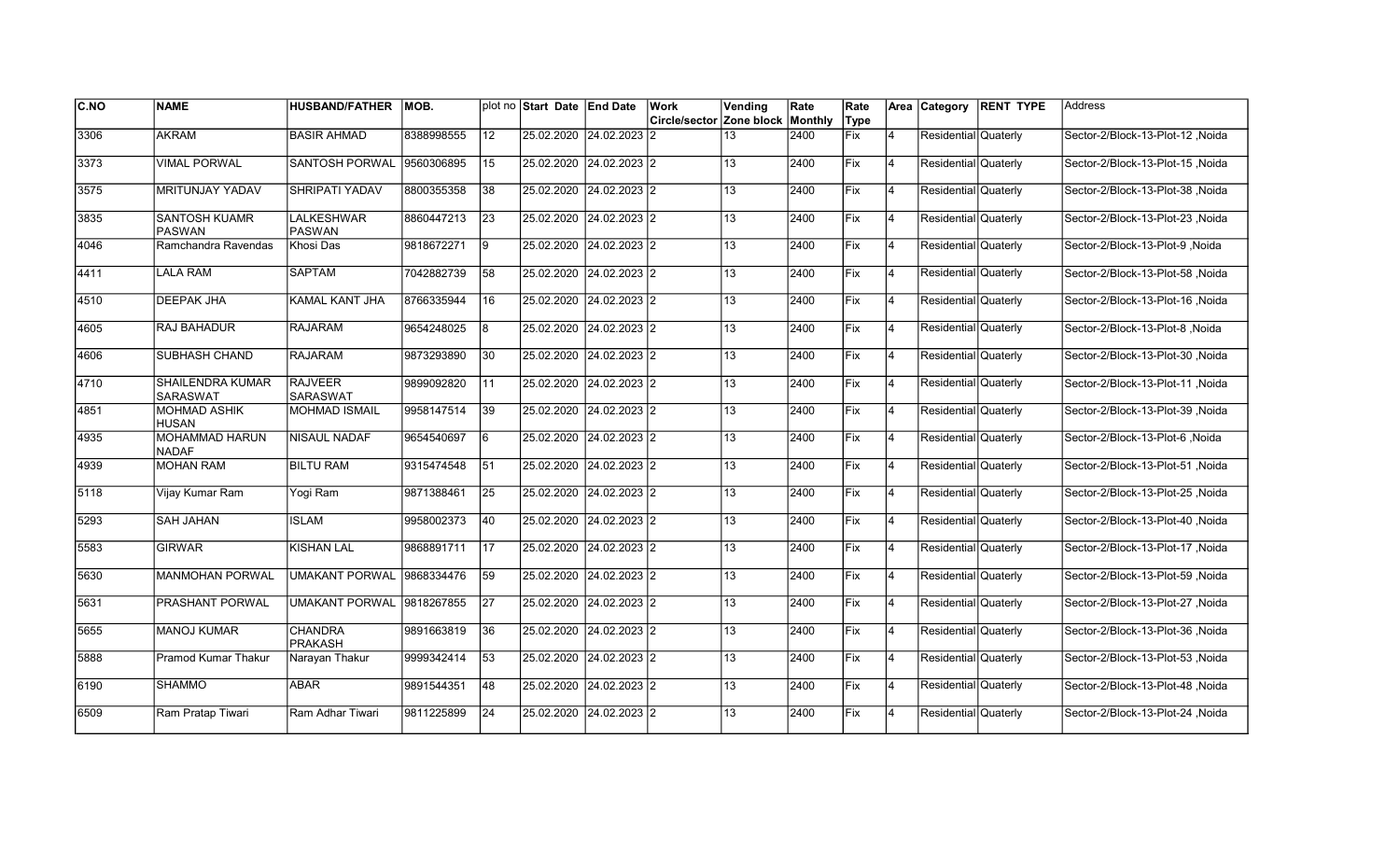| <b>C.NO</b>     | <b>NAME</b>               | <b>HUSBAND/FATHER</b>              | <b>MOB.</b> |      | plot no Start Date End Date | Work                                    | Vending | Rate | Rate       |                | Area Category        | <b>RENT TYPE</b> | lAddress                         |
|-----------------|---------------------------|------------------------------------|-------------|------|-----------------------------|-----------------------------------------|---------|------|------------|----------------|----------------------|------------------|----------------------------------|
|                 |                           |                                    |             |      |                             | <b>Circle/sector Zone block Monthly</b> |         |      | Type       |                |                      |                  |                                  |
| 6548            | <b>KUMOD THAKUR</b>       | <b>TIRO THAKUR</b>                 | 9810822414  | 26   | 25.02.2020 24.02.2023       | 12                                      | 13      | 2400 | Fix        | $\overline{4}$ | Residential Quaterly |                  | Sector-2/Block-13-Plot-26, Noida |
| 9075            | <b>RAM JATAN DAS</b>      | <b>JAGASHWAR DAS</b>               | 7834907452  | 35   | 25.02.2020 24.02.2023 2     |                                         | 13      | 2400 | Fix        | 14             | Residential Quaterly |                  | Noida Sector-2/Block-13-Plot-35  |
| 9280            | Mahesh Pal                | Jai Prakash                        | 8750326092  | I2   | 25.02.2020 24.02.2023 2     |                                         | 13      | 2400 | Fix        | 14             | Residential Quaterly |                  | Sector-2/Block-13-Plot-2 .Noida  |
| 9603            | Roopa Kumari              | RamChand Sah                       | 9319787241  | 22   | 25.02.2020 24.02.2023 2     |                                         | 13      | 2400 | Fix        | 14             | Residential Quaterly |                  | Sector-2/Block-13-Plot-22, Noida |
| 9680            | <b>RAM BALI YADAV</b>     | <b>ARYODAYA YADAV</b>              | 9717372832  |      | 25.02.2020 24.02.2023 2     |                                         | 13      | 2400 | Fix        | $\overline{4}$ | Residential Quaterly |                  | Sector-2/Block-13-Plot-7, Noida  |
| $\overline{51}$ | <b>SUNIL KUMAR GIRI</b>   | <b>RAM GIRI</b>                    | 8800442602  | 30   | 25.02.2020 24.02.2023 2     |                                         | 14      | 2400 | Fix        | $\overline{4}$ | Residential Quaterly |                  | Sector-2/Block-14-Plot-30, Noida |
| 135             | Rajesh Prasad             | Hira Lala Prasad                   | 9891513437  | 14   | 25.02.2020 24.02.2023 2     |                                         | 14      | 2400 | Fix        | 14             | Residential Quaterly |                  | Sector-2/Block-14-Plot-14, Noida |
| 248             | <b>Bhola Yadav</b>        | Shriram Bhadory                    | 9717469718  | 29   | 25.02.2020 24.02.2023 2     |                                         | 14      | 2400 | Fix        | 14             | Residential Quaterly |                  | Sector-2/Block-14-Plot-29, Noida |
| 568             | <b>ASHOK KUMAR</b>        | RAMU                               | 9810339698  | 5    | 25.02.2020 24.02.2023 2     |                                         | 14      | 2400 | Fix        | $\overline{4}$ | Residential Quaterly |                  | Sector-2/Block-14-Plot-5, Noida  |
| 574             | PRAMOD PASWAN             | <b>RAM GULAM</b>                   | 9318396122  | 28   | 25.02.2020 24.02.2023 2     |                                         | 14      | 2400 | Fix        | $\overline{4}$ | Residential Quaterly |                  | Sector-2/Block-14-Plot-28, Noida |
| 778             | <b>NAND LAL SAH</b>       | <b>SAHDEV SAHU</b>                 | 9319338653  | 3    | 25.02.2020 24.02.2023 2     |                                         | 14      | 2400 | Fix        | 14             | Residential Quaterly |                  | Sector-2/Block-14-Plot-3, Noida  |
| 969             | <b>ABDUL HAKIM</b>        | <b>MD ISHAK</b>                    | 8506858416  | 36   | 25.02.2020 24.02.2023 2     |                                         | 14      | 2400 | Fix        | 4              | Residential Quaterly |                  | Sector-2/Block-14-Plot-36, Noida |
| 1241            | Ashok Thakur              | <b>Baijinath Thakur</b>            | 9971532235  | 13   | 25.02.2020 24.02.2023 2     |                                         | 14      | 2400 | Fix        | 14             | Residential Quaterly |                  | Sector-2/Block-14-Plot-13, Noida |
| 1542            | RAM UCHIT ROY             | <b>BALESHWAR ROY</b>               | 9910571832  | 25   | 25.02.2020 24.02.2023 2     |                                         | 14      | 2400 | Fix        | $\overline{4}$ | Residential Quaterly |                  | Sector-2/Block-14-Plot-25, Noida |
| 1582            | <b>GANESH PRASAD</b>      | <b>HEERA LAL</b>                   | 7217688101  | I2   | 25.02.2020 24.02.2023 2     |                                         | 14      | 2400 | Fix        | 4              | Residential Quaterly |                  | Sector-2/Block-14-Plot-2, Noida  |
| 1584            | <b>HARI NARAYAN SAHNI</b> | <b>RAJENDRA SAHNI</b>              | 7065115669  | 8    | 25.02.2020 24.02.2023 2     |                                         | 14      | 2400 | Fix        | 14             | Residential Quaterly |                  | Noida / Sector-2/Block-14-Plot-8 |
| 1598            | DEV NARAYAN SAHNI         | <b>RAJENDRA SAHNI</b>              | 8375832565  | 17   | 25.02.2020 24.02.2023 2     |                                         | 14      | 2400 | <b>Fix</b> | 14             | Residential Quaterly |                  | Noida Sector-2/Block-14-Plot-17  |
| 1604            | <b>MOTI PANJIYAR</b>      | <b>MAHENDRA</b><br><b>PANJIYAR</b> | 9810342476  | l 11 | 25.02.2020 24.02.2023 2     |                                         | 14      | 2400 | Fix        | $\overline{4}$ | Residential Quaterly |                  | Sector-2/Block-14-Plot-11, Noida |
| 1808            | Ram Kumar Gupta           | Braj Mohan Lal Gupta 9650431320    |             | 44   | 25.02.2020 24.02.2023 2     |                                         | 14      | 2400 | Fix        | $\overline{4}$ | Residential Quaterly |                  | Sector-2/Block-14-Plot-44, Noida |
| 1836            | <b>Atul Thakur</b>        | <b>Hira Thakur</b>                 | 8527376814  | 16   | 25.02.2020 24.02.2023 2     |                                         | 14      | 2400 | Fix        | 14             | Residential Quaterly |                  | Sector-2/Block-14-Plot-16, Noida |
| 1948            | RAJ NARAYAN SAH           | <b>SOMAN SHA</b>                   | 7838690022  | 21   | 25.02.2020 24.02.2023 2     |                                         | 14      | 2400 | Fix        | 14             | Residential Quaterly |                  | Sector-2/Block-14-Plot-21, Noida |
| 2201            | <b>SUSHIL PANJEYAR</b>    | <b>CHHEDI PANJEYAR</b>             | 9971192988  | 6    | 25.02.2020 24.02.2023 2     |                                         | 14      | 2400 | Fix        | $\overline{4}$ | Residential Quaterly |                  | Sector-2/Block-14-Plot-6, Noida  |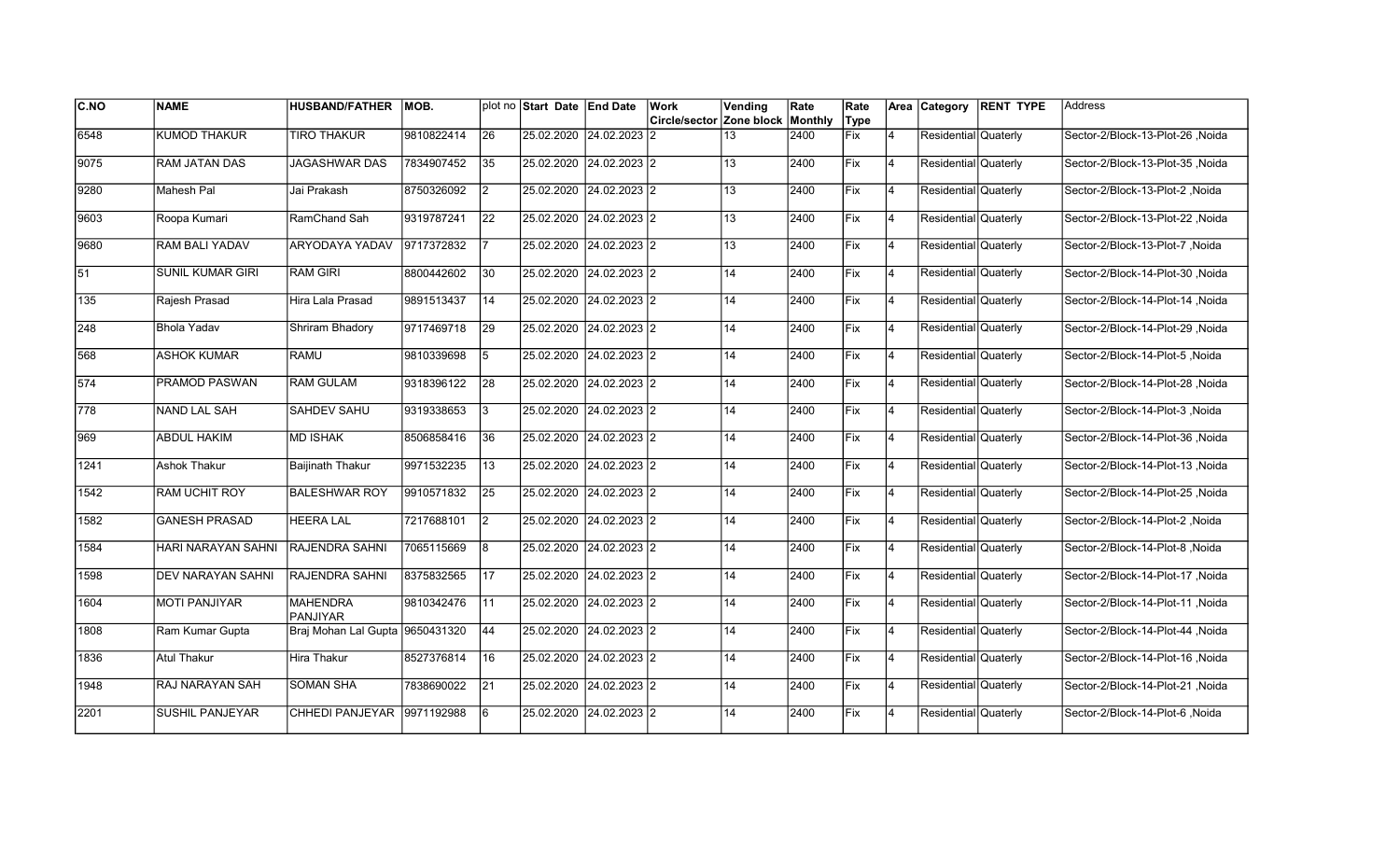| <b>C.NO</b> | <b>NAME</b>                            | <b>HUSBAND/FATHER</b>                 | <b>MOB.</b> |    | plot no Start Date End Date | Work                                    | Vending | Rate | Rate       |                | Area Category        | <b>RENT TYPE</b> | lAddress                         |
|-------------|----------------------------------------|---------------------------------------|-------------|----|-----------------------------|-----------------------------------------|---------|------|------------|----------------|----------------------|------------------|----------------------------------|
|             |                                        |                                       |             |    |                             | <b>Circle/sector Zone block Monthly</b> |         |      | Type       |                |                      |                  |                                  |
| 2245        | <b>VIMLESH</b>                         | <b>SANTU</b>                          | 9871082817  | 20 | 25.02.2020 24.02.2023       | 12                                      | 14      | 2400 | Fix        | $\overline{4}$ | Residential Quaterly |                  | Sector-2/Block-14-Plot-20, Noida |
| 2553        | KISHAN DEV YADAV                       | <b>MOHAN YADAV</b>                    | 9717162165  | 35 | 25.02.2020 24.02.2023 2     |                                         | 14      | 2400 | Fix        | 14             | Residential Quaterly |                  | Sector-2/Block-14-Plot-35 .Noida |
| 2963        | Ram Vriksha Gupta                      | Choolahi Gupta                        | 9971720730  | 38 | 25.02.2020 24.02.2023 2     |                                         | 14      | 2400 | Fix        | 14             | Residential Quaterly |                  | Sector-2/Block-14-Plot-38 .Noida |
| 3115        | <b>MANOJ KUMAR</b>                     | <b>RAM PRASAD</b>                     | 8130478574  | 10 | 25.02.2020 24.02.2023 2     |                                         | 14      | 2400 | Fix        | 14             | Residential Quaterly |                  | Sector-2/Block-14-Plot-10, Noida |
| 3296        | RAMESH THAKUR                          | <b>MAHENDRA</b><br><b>THAKUR</b>      | 9891218170  | 45 | 25.02.2020 24.02.2023 2     |                                         | 14      | 2400 | Fix        | $\overline{4}$ | Residential Quaterly |                  | Sector-2/Block-14-Plot-45, Noida |
| 3360        | <b>JAGAVEERI</b>                       | SATAVEER NISAH                        | 9210319563  | 33 | 25.02.2020 24.02.2023 2     |                                         | 14      | 2400 | Fix        | $\overline{4}$ | Residential Quaterly |                  | Sector-2/Block-14-Plot-33, Noida |
| 3399        | <b>JIBANATH JHA</b>                    | <b>BECHAN JHA</b>                     | 9910724821  | 34 | 25.02.2020 24.02.2023 2     |                                         | 14      | 2400 | Fix        | 14             | Residential Quaterly |                  | Sector-2/Block-14-Plot-34, Noida |
| 3532        | Durga Bahadur                          | Lal Nath Bahadur                      | 8800486685  | 27 | 25.02.2020 24.02.2023 2     |                                         | 14      | 2400 | Fix        | 14             | Residential Quaterly |                  | Sector-2/Block-14-Plot-27, Noida |
| 4171        | <b>BANTI GUPTA</b>                     | <b>GS GUPTA</b>                       | 9811926474  | 15 | 25.02.2020 24.02.2023 2     |                                         | 14      | 2400 | Fix        | $\overline{4}$ | Residential Quaterly |                  | Sector-2/Block-14-Plot-15, Noida |
| 4230        | <b>MUKESH KUMAR</b><br><b>SHARMA</b>   | <b>SHYAM SUNDER</b><br><b>SHARAM</b>  | 9810464534  | 12 | 25.02.2020 24.02.2023 2     |                                         | 14      | 2400 | Fix        | $\overline{4}$ | Residential Quaterly |                  | Sector-2/Block-14-Plot-12, Noida |
| 4234        | <b>GAYN PRAKASH</b><br><b>SHARMA</b>   | <b>RAJ MANI SHARMA</b>                | 9582091095  | 40 | 25.02.2020 24.02.2023 2     |                                         | 14      | 2400 | Fix        | 14             | Residential Quaterly |                  | Sector-2/Block-14-Plot-40, Noida |
| 4390        | <b>SAMIM RAJA</b>                      | <b>MD HIDAYAT</b>                     | 9599519409  |    | 25.02.2020 24.02.2023 2     |                                         | 14      | 2400 | Fix        | 4              | Residential Quaterly |                  | Sector-2/Block-14-Plot-1, Noida  |
| 4434        | <b>MD ASLAM</b>                        | <b>MD SATTAR</b>                      | 9934912221  | 23 | 25.02.2020 24.02.2023 2     |                                         | 14      | 2400 | Fix        | 14             | Residential Quaterly |                  | Sector-2/Block-14-Plot-23, Noida |
| 4733        | Kaisar                                 | Md Faruk                              | 9717214254  | 19 | 25.02.2020 24.02.2023 2     |                                         | 14      | 2400 | Fix        | $\overline{4}$ | Residential Quaterly |                  | Sector-2/Block-14-Plot-19, Noida |
| 4846        | <b>VINOD SAH</b>                       | <b>JAMUNA SINGH</b>                   | 9999658065  | 43 | 25.02.2020 24.02.2023 2     |                                         | 14      | 2400 | Fix        | 14             | Residential Quaterly |                  | Sector-2/Block-14-Plot-43, Noida |
| 4853        | Kanhaiya Lal Gupta                     | Banarshi Das Gupta                    | 9278242199  | 32 | 25.02.2020 24.02.2023 2     |                                         | 14      | 2400 | Fix        | 14             | Residential Quaterly |                  | Noida Sector-2/Block-14-Plot-32  |
| 4931        | Ranjeet Pandey                         | Narender Pandey                       | 8527995773  | 31 | 25.02.2020 24.02.2023 2     |                                         | 14      | 2400 | <b>Fix</b> | 14             | Residential Quaterly |                  | Noida Sector-2/Block-14-Plot-31  |
| 5464        | <b>IKARAR KHA</b>                      | KASHMIL ALI KHA                       | 9811577178  |    | 25.02.2020 24.02.2023 2     |                                         | 14      | 2400 | <b>Fix</b> | $\overline{4}$ | Residential Quaterly |                  | Sector-2/Block-14-Plot-7, Noida  |
| 5486        | MOHD ASLAM ANSARI                      | <b>ABDUL SATAR</b>                    | 9971873296  |    | 25.02.2020 24.02.2023 2     |                                         | 14      | 2400 | Fix        | $\overline{4}$ | Residential Quaterly |                  | Sector-2/Block-14-Plot-4, Noida  |
| 5974        | <b>RAJ KUMAR</b>                       | <b>KANHAIYA</b>                       | 8585969935  | 37 | 25.02.2020 24.02.2023 2     |                                         | 14      | 2400 | Fix        | 4              | Residential Quaterly |                  | Sector-2/Block-14-Plot-37, Noida |
| 6129        | <b>MADAN DAS</b>                       | <b>SURYA NARAYAN</b><br>DAS           | 8800674131  | 18 | 25.02.2020 24.02.2023 2     |                                         | 14      | 2400 | Fix        | 14             | Residential Quaterly |                  | Sector-2/Block-14-Plot-18, Noida |
| 6336        | <b>MANOJ KUMAR</b><br><b>CHORASIYA</b> | <b>RAM LAKHAN</b><br><b>CHORASIYA</b> | 9350979293  | 9  | 25.02.2020 24.02.2023 2     |                                         | 14      | 2400 | Fix        | $\overline{4}$ | Residential Quaterly |                  | Sector-2/Block-14-Plot-9, Noida  |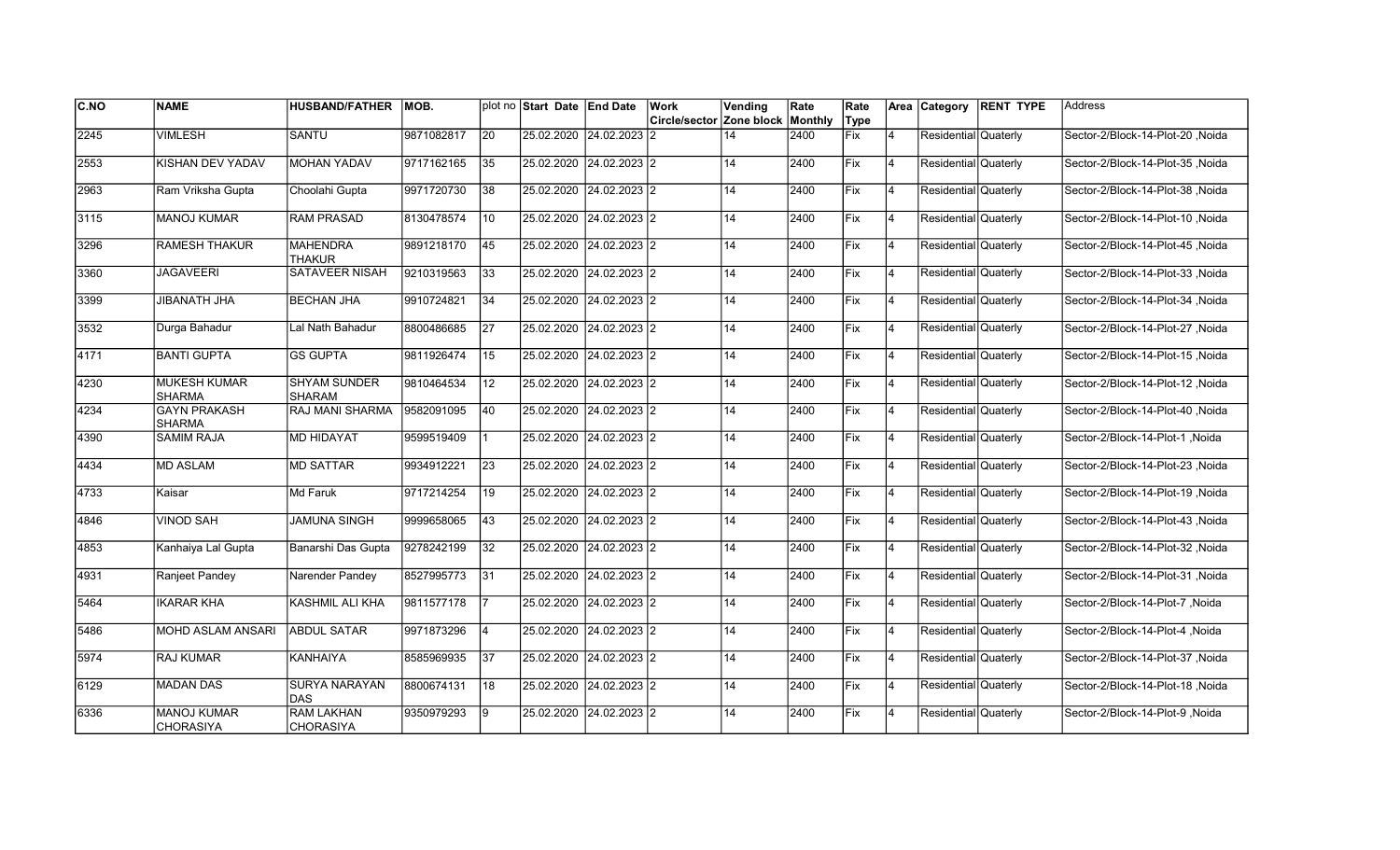| C.NO          | <b>NAME</b>                          | <b>HUSBAND/FATHER</b>                      | IMOB.      |                 | plot no Start Date End Date | Work<br>Circle/sector Zone block | Vending | Rate<br>Monthly | Rate<br>Type |                | Area Category        | <b>RENT TYPE</b> | Address                          |
|---------------|--------------------------------------|--------------------------------------------|------------|-----------------|-----------------------------|----------------------------------|---------|-----------------|--------------|----------------|----------------------|------------------|----------------------------------|
| 6379          | Shamsher Khan                        | Jamil Khan                                 | 9971944181 | $ 42\rangle$    | 25.02.2020 24.02.2023 2     |                                  | 14      | 2400            | <b>Fix</b>   | $\overline{4}$ | Residential Quaterly |                  | Sector-2/Block-14-Plot-42, Noida |
| 9445          | PRAMOD MAHTO                         | <b>INDRA MAHTO</b>                         | 9810394612 | 41              | 25.02.2020 24.02.2023 2     |                                  | 14      | 2400            | Fix          | 4              | Residential Quaterly |                  | Sector-2/Block-14-Plot-41 .Noida |
| 9447          | PRADEEP MAHTO                        | <b>INDRA MAHTO</b>                         | 9013592500 | 39              | 25.02.2020 24.02.2023 2     |                                  | 14      | 2400            | <b>IFix</b>  | 4              | Residential Quaterly |                  | Sector-2/Block-14-Plot-39 .Noida |
| 9471          | <b>RISHABH TIWARI</b>                | NARENDRA KUMAR 8527827815<br><b>TIWARI</b> |            | 26              | 25.02.2020 24.02.2023 2     |                                  | 14      | 2400            | Fix          | 4              | Residential Quaterly |                  | Sector-2/Block-14-Plot-26, Noida |
| 9478          | Mohammad Imtiyaj Khan                | Mohammad Mukhtyar 9650104516<br>Khan       |            | 22              | 25.02.2020 24.02.2023 2     |                                  | 14      | 2400            | Fix          | $\overline{4}$ | Residential Quaterly |                  | Sector-2/Block-14-Plot-22, Noida |
| 9612          | <b>ASHOK KUMAR RAY</b>               | <b>VIPIN RAY</b>                           |            | $\overline{24}$ | 25.02.2020 24.02.2023 2     |                                  | 14      | 2400            | Fix          | $\overline{4}$ | Residential Quaterly |                  | Sector-2/Block-14-Plot-24, Noida |
| 531           | Brij Kishore Dubey                   | Jokhan Dubey                               | 989766684  | Ι3              | 25.02.2020 24.02.2023 2     |                                  | 15      | 2400            | Fix          | 4              | Residential Quaterly |                  | Sector-2/Block-15-Plot-3, Noida  |
| $ 912\rangle$ | <b>UPENDRA KUMAR</b><br><b>SINGH</b> | <b>UMASHANKAR</b><br><b>SINGH</b>          | 9540706939 | 5               | 25.02.2020 24.02.2023 2     |                                  | 15      | 2400            | Fix          | <b>4</b>       | Residential Quaterly |                  | Sector-2/Block-15-Plot-5 .Noida  |
| 1144          | <b>BIJALI SINGH</b>                  | YAMUNA SINGH                               | 9717212772 |                 | 25.02.2020 24.02.2023 2     |                                  | 15      | 2400            | Fix          | 4              | Residential Quaterly |                  | Sector-2/Block-15-Plot-7, Noida  |
| 3724          | <b>NASIB RAM</b>                     | <b>GUDDEE LAL RAM</b>                      | 8826448200 | Ι9              | 25.02.2020 24.02.2023 2     |                                  | 15      | 2400            | Fix          | $\overline{4}$ | Residential Quaterly |                  | Sector-2/Block-15-Plot-9, Noida  |
| 3927          | <b>VINOD KUMAR</b>                   | <b>ANIL KUMAR</b>                          | 9717257134 | 14              | 25.02.2020 24.02.2023 2     |                                  | 15      | 2400            | Fix          | $\overline{4}$ | Residential Quaterly |                  | Sector-2/Block-15-Plot-4, Noida  |
| 3941          | Rais Mohd Zaidi                      | Fatah Md Zaidi                             | 9210076150 | 8               | 25.02.2020 24.02.2023 2     |                                  | 15      | 2400            | Fix          | 4              | Residential Quaterly |                  | Sector-2/Block-15-Plot-8, Noida  |
| 9261          | Lalit Kumar                          | Ganga Prasad                               | 9910180251 | $\vert$ 2       | 25.02.2020 24.02.2023 2     |                                  | 15      | 2400            | Fix          | 4              | Residential Quaterly |                  | Sector-2/Block-15-Plot-2, Noida  |
| 9533          | Ram Chandra                          | Ratti Lal                                  | 9871032399 |                 | 25.02.2020 24.02.2023 2     |                                  | 15      | 2400            | Fix          | $\overline{4}$ | Residential Quaterly |                  | Sector-2/Block-15-Plot-1, Noida  |
| 9726          | Yogendra Singh                       | Bhagwan Shah                               | 7065382455 | 16              | 25.02.2020 24.02.2023 2     |                                  | 15      | 2400            | Fix          | 4              | Residential Quaterly |                  | Sector-2/Block-15-Plot-6 .Noida  |
| 5414          | <b>Biresh Kumar</b>                  | Beche Lal                                  | 9971865594 |                 | 25.02.2020 24.02.2023 2     |                                  | 16      | 2400            | lFix.        | 4              | Residential Quaterly |                  | Sector-2/Block-16-Plot-1, Noida  |
| 3880          | <b>SARVAN KUMAR</b>                  | <b>RAJENDRA KUMAR</b>                      | 9941906056 | I2              | 25.02.2020 24.02.2023 2     |                                  | 16      | 2400            | <b>IFix</b>  | 4              | Residential Quaterly |                  | Sector-2/Block-16-Plot-2, Noida  |
| 1612          | PRADEEP KUMAR                        | YOGENDAR KUMAR 9654326242                  |            | 3               | 25.02.2020 24.02.2023 2     |                                  | 16      | 2400            | <b>IFix</b>  | $\overline{4}$ | Residential Quaterly |                  | Sector-2/Block-16-Plot-3, Noida  |
| 4500          | Ravi Saini                           | Hukum Singh Saini                          | 8447620920 | $\overline{4}$  | 25.02.2020 24.02.2023 2     |                                  | 16      | 2400            | Fix          | $\overline{4}$ | Residential Quaterly |                  | Sector-2/Block-16-Plot-4 .Noida  |
| 9717          | Rajeev Kumar                         | Raj Kumar Gupta                            | 9971865597 | 14              | 25.02.2020 24.02.2023 2     |                                  | 16      | 2400            | Fix          | $\overline{4}$ | Residential Quaterly |                  | Sector-2/Block-16-Plot-4, Noida  |
| 4825          | SATTE                                | <b>SHANKAR</b>                             | 9871893304 | 5               | 25.02.2020 24.02.2023 2     |                                  | 16      | 2400            | Fix          | $\overline{4}$ | Residential Quaterly |                  | Sector-2/Block-16-Plot-5, Noida  |
| 9565          | SHATRUDHAN MAHTO                     | LATE BALESHWAR<br><b>MAHTO</b>             | 8505941928 | 6               | 25.02.2020 24.02.2023 2     |                                  | 16      | 2400            | Fix          | 4              | Residential Quaterly |                  | Sector-2/Block-16-Plot-6, Noida  |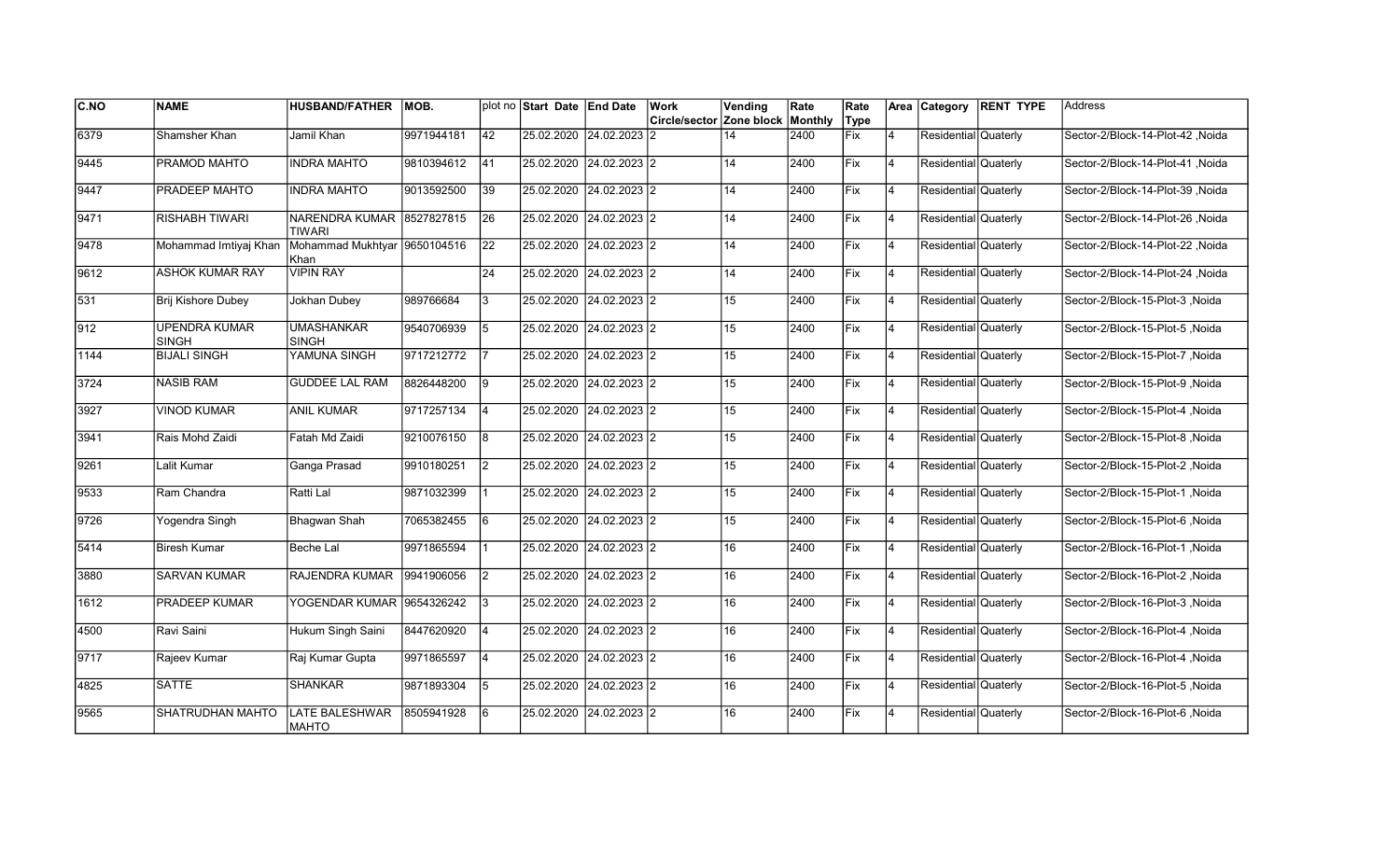| C.NO             | <b>NAME</b>             | <b>HUSBAND/FATHER</b>                 | MOB.       |                 | plot no Start Date End Date | Work                                    | Vending         | Rate | Rate       |                |                      | Area Category RENT TYPE | <b>Address</b>                   |
|------------------|-------------------------|---------------------------------------|------------|-----------------|-----------------------------|-----------------------------------------|-----------------|------|------------|----------------|----------------------|-------------------------|----------------------------------|
|                  |                         |                                       |            |                 |                             | <b>Circle/sector Zone block Monthly</b> |                 |      | Type       |                |                      |                         |                                  |
| 1851             | RAMVINOD SHAH           | <b>BUTAN SHAH</b>                     | $\Omega$   |                 | 25.02.2020 24.02.2023       | 12.                                     | 16              | 2400 | <b>Fix</b> | $\overline{4}$ | Residential Quaterly |                         | Sector-2/Block-16-Plot-7, Noida  |
| 1591             | <b>RAM KISHAN GUPTA</b> | <b>GAURI SHANKAR</b><br><b>GUPTA</b>  | 9990347072 | l8              | 25.02.2020 24.02.2023 2     |                                         | 16              | 2400 | Fix        | 14             | Residential Quaterly |                         | Sector-2/Block-16-Plot-8, Noida  |
| 2546             | <b>GANESH TIWARI</b>    | <b>PREMNATH TIWARI</b>                | 9717441150 | l9              | 25.02.2020 24.02.2023 2     |                                         | 16              | 2400 | Fix        | 14             | Residential Quaterly |                         | Sector-2/Block-16-Plot-9 .Noida  |
| 5321             | Om Prakash              | Ram Layak Singh                       | 9315499800 | 10              | 25.02.2020 24.02.2023 2     |                                         | 16              | 2400 | Fix        | 14             | Residential Quaterly |                         | Sector-2/Block-16-Plot-10, Noida |
| 2045             | <b>AMRISH KUMAR</b>     | <b>VIRENDRA KUMAR</b>                 | 8377088013 | l 11            | 25.02.2020 24.02.2023 2     |                                         | 16              | 2400 | Fix        | 4              | Residential Quaterly |                         | Sector-2/Block-16-Plot-11, Noida |
| $\overline{125}$ | MUNESHWAR SAH           | <b>LAXMAN SAH</b>                     | 8527749485 | 12              | 25.02.2020 24.02.2023 2     |                                         | $\overline{16}$ | 2400 | Fix        | $\overline{4}$ | Residential Quaterly |                         | Sector-2/Block-16-Plot-12, Noida |
| 324              | <b>IMARAN ALI</b>       | <b>SHARAFAT</b>                       | 9899231378 | 13              | 25.02.2020 24.02.2023 2     |                                         | 16              | 2400 | Fix        | 14             | Residential Quaterly |                         | Sector-2/Block-16-Plot-13, Noida |
| 492              | Rajesh Ravidas          | Narayan Ravidas                       | 9811987909 | 14              | 25.02.2020 24.02.2023 2     |                                         | 16              | 2400 | Fix        | 4              | Residential Quaterly |                         | Sector-2/Block-16-Plot-14, Noida |
| 4154             | Paimu                   | Shivdayal                             | 9458872503 | 15              | 25.02.2020 24.02.2023 2     |                                         | 16              | 2400 | Fix        | 14             | Residential Quaterly |                         | Sector-2/Block-16-Plot-15, Noida |
| 3059             | <b>SUNNY KUMAR</b>      | <b>KANCHAN PRASAD</b><br><b>GUPTA</b> | 9311958255 | 16              | 25.02.2020 24.02.2023 2     |                                         | 16              | 2400 | Fix        | 4              | Residential Quaterly |                         | Sector-2/Block-16-Plot-16, Noida |
| 3198             | Shamshad                | M D Abul Kher                         | 8826031363 | $\overline{17}$ | 25.02.2020 24.02.2023 2     |                                         | 16              | 2400 | Fix        | 4              | Residential Quaterly |                         | Sector-2/Block-16-Plot-17, Noida |
| 1571             | RAMSAGAR THAKUR         | <b>THAKKO THAKUR</b>                  | 9971246236 | 18              | 25.02.2020 24.02.2023 2     |                                         | 16              | 2400 | Fix        | 14             | Residential Quaterly |                         | Sector-2/Block-16-Plot-18, Noida |
| 4846             | <b>VINOD SAH</b>        | <b>JAMUNA SINGH</b>                   | 9999658065 | 19              | 25.02.2020 24.02.2023 2     |                                         | 16              | 2400 | Fix        | 14             | Residential Quaterly |                         | Sector-2/Block-16-Plot-19, Noida |
| 2807             | <b>JAGDISH RAM</b>      | <b>SHRIPATI RAY</b>                   | 7779884935 | 20              | 25.02.2020 24.02.2023 2     |                                         | 16              | 2400 | Fix        | $\overline{4}$ | Residential Quaterly |                         | Sector-2/Block-16-Plot-20, Noida |
| 1677             | <b>RAMGOPAL</b>         | <b>RAJARAM</b>                        | 8375090939 | $\overline{21}$ | 25.02.2020 24.02.2023 2     |                                         | 16              | 2400 | Fix        | 4              | Residential Quaterly |                         | Sector-2/Block-16-Plot-21, Noida |
| 1352             | Shiv Shankar            | Rajitram                              | 9871954198 | 22              | 25.02.2020 24.02.2023 2     |                                         | 16              | 2400 | Fix        | 14             | Residential Quaterly |                         | Noida Sector-2/Block-16-Plot-22  |
| 1345             | Md Mahmud               | Md Asin                               | 9958340506 | 23              | 25.02.2020 24.02.2023 2     |                                         | 16              | 2400 | Fix        | 14             | Residential Quaterly |                         | Sector-2/Block-16-Plot-23 ,Noida |
| 323              | <b>IBRAHIM ALI</b>      | SARAFAT ALI                           | 997190517  | 24              | 25.02.2020 24.02.2023 2     |                                         | 16              | 2400 | Fix        | $\overline{4}$ | Residential Quaterly |                         | Sector-2/Block-16-Plot-24, Noida |
| 3879             | <b>RAJKUMARI</b>        | <b>RAM SHANKAR</b>                    | 8285491357 | 25              | 25.02.2020 24.02.2023 2     |                                         | 16              | 2400 | Fix        | $\overline{4}$ | Residential Quaterly |                         | Sector-2/Block-16-Plot-25, Noida |
| 495              | Prince                  | Ranjan                                | 9718200705 | 26              | 25.02.2020 24.02.2023 2     |                                         | 16              | 2400 | Fix        | 4              | Residential Quaterly |                         | Sector-2/Block-16-Plot-26, Noida |
| 2809             | <b>DASRATH RAM</b>      | <b>VIDESI RAM</b>                     | 8745803716 | $\overline{27}$ | 25.02.2020 24.02.2023 2     |                                         | 16              | 2400 | Fix        | 14             | Residential Quaterly |                         | Sector-2/Block-16-Plot-27, Noida |
| 4343             | <b>ASHOK KUMAR</b>      | DHARMARAJ SINGH 8130313680            |            | 28              | 25.02.2020 24.02.2023 2     |                                         | 16              | 2400 | Fix        | 4              | Residential Quaterly |                         | Sector-2/Block-16-Plot-28, Noida |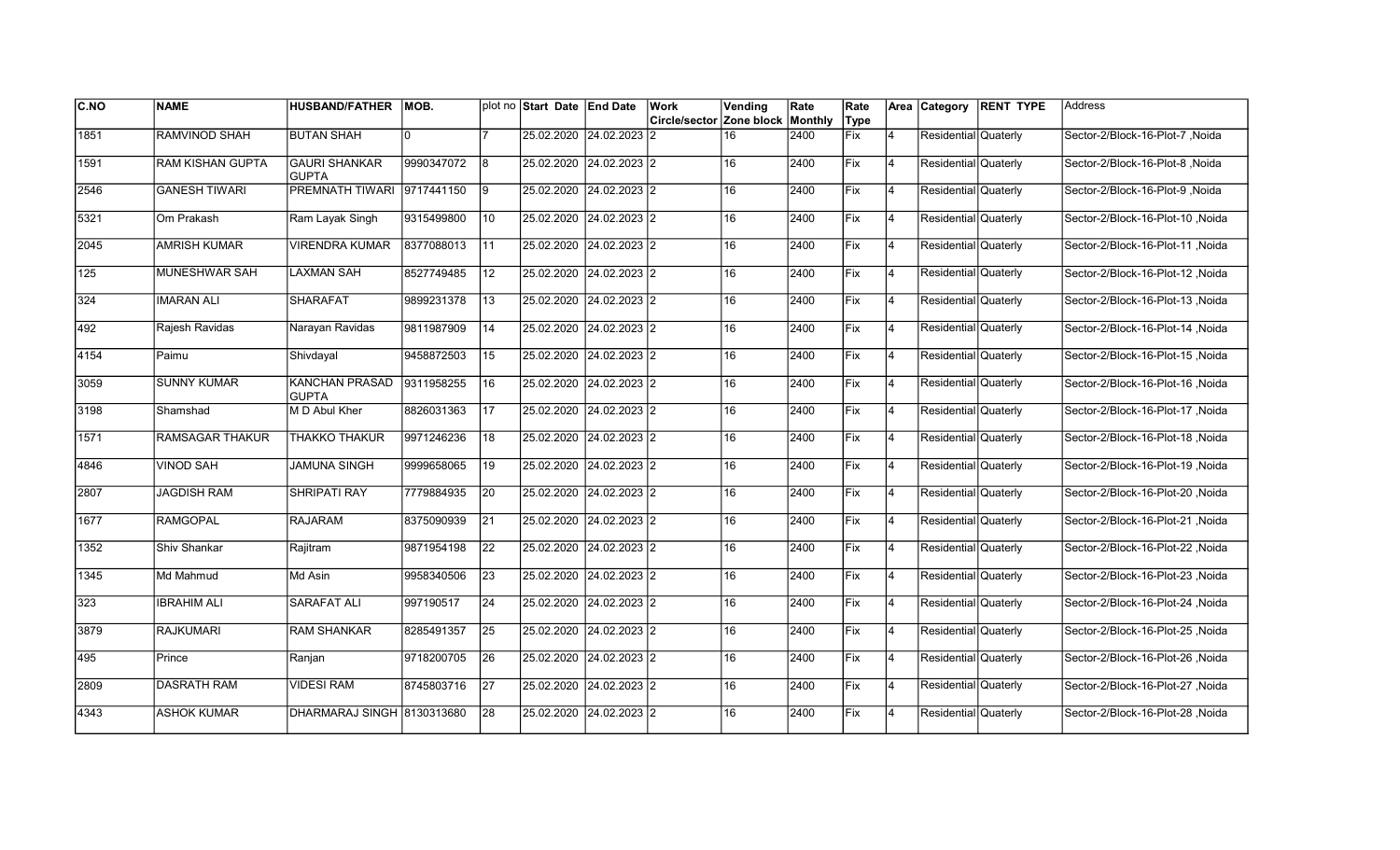| <b>C.NO</b> | <b>NAME</b>                          | <b>HUSBAND/FATHER</b>              | <b>MOB.</b> |    | plot no Start Date End Date |                           | Work<br>Circle/sector Zone block | Vending | Rate<br>Monthly | Rate<br>Type |                | Area Category        | <b>RENT TYPE</b> | Address                          |
|-------------|--------------------------------------|------------------------------------|-------------|----|-----------------------------|---------------------------|----------------------------------|---------|-----------------|--------------|----------------|----------------------|------------------|----------------------------------|
| 5319        | Saudager                             | Paras Nath                         | 9868372490  | 29 | 25.02.2020 24.02.2023       |                           | 12                               | 16      | 2400            | Fix          | 4              | Residential Quaterly |                  | Sector-2/Block-16-Plot-29, Noida |
| 5803        | <b>RAMESH THAKUR</b>                 | <b>SHIV CHAND</b><br><b>THAKUR</b> | 9717713349  | 30 | 25.02.2020 24.02.2023 2     |                           |                                  | 16      | 2400            | Fix          | 4              | Residential Quaterly |                  | Sector-2/Block-16-Plot-30 .Noida |
| 6716        | <b>VIPAN KUMAR</b>                   | <b>ANIL KUMAR</b>                  | 9717096065  | 31 | 25.02.2020 24.02.2023 2     |                           |                                  | 16      | 2400            | Fix          | 4              | Residential Quaterly |                  | Sector-2/Block-16-Plot-31, Noida |
| 1337        | Ramesh Chorasia                      | Vasudev Chorasia                   | 9953148730  | 32 | 25.02.2020 24.02.2023 2     |                           |                                  | 16      | 2400            | Fix          | 4              | Residential Quaterly |                  | Sector-2/Block-16-Plot-32, Noida |
| 1853        | <b>RAM DEV MAHATA</b>                | <b>SHIV PRASAD</b><br><b>MAHTA</b> | 8130572746  | 33 | 25.02.2020 24.02.2023 2     |                           |                                  | 16      | 2400            | lFix         | 4              | Residential Quaterly |                  | Sector-2/Block-16-Plot-33, Noida |
| 482         | Sushil Choudhary                     | Lalu Babu Choudhary 8800962836     |             | 34 |                             | 25.02.2020 24.02.2023 2   |                                  | 16      | 2400            | Fix          | 4              | Residential Quaterly |                  | Sector-2/Block-16-Plot-34, Noida |
| 4237        | <b>VINEET KUMAR</b><br><b>MISHRA</b> | <b>MAHANANDAN</b><br><b>MISHRA</b> | 9891220114  | 35 | 25.02.2020 24.02.2023 2     |                           |                                  | 16      | 2400            | Fix          | $\overline{4}$ | Residential Quaterly |                  | Sector-2/Block-16-Plot-35, Noida |
| 1142        | <b>LADDU SAH</b>                     | <b>RAMCHAND SAH</b>                | 9354714881  | 36 | 25.02.2020 24.02.2023 2     |                           |                                  | 16      | 2400            | Fix          | $\overline{4}$ | Residential Quaterly |                  | Sector-2/Block-16-Plot-36, Noida |
| 3811        | Rajendra Singh                       | Shankar                            | 8954841871  | 37 |                             | 25.02.2020 24.02.2023 2   |                                  | 16      | 2400            | Fix          | $\overline{4}$ | Residential Quaterly |                  | Sector-2/Block-16-Plot-37, Noida |
| 3809        | RAJ BALA DEVI                        | YADRAM                             | 8826107113  | 38 | 25.02.2020 24.02.2023 2     |                           |                                  | 16      | 2400            | Fix          | $\overline{4}$ | Residential Quaterly |                  | Sector-2/Block-16-Plot-38, Noida |
| 3380        | Rahish Ahmad                         | Jalaliddin                         | 9910867315  | 39 |                             | 25.02.2020 24.02.2023 2   |                                  | 16      | 2400            | Fix          | 4              | Residential Quaterly |                  | Sector-2/Block-16-Plot-39, Noida |
| 6818        | <b>KUNWAR PAL</b>                    | INATTHU LAL                        | 9971369685  | 40 | 25.02.2020 24.02.2023 2     |                           |                                  | 16      | 2400            | <b>Fix</b>   | 4              | Residential Quaterly |                  | Sector-2/Block-16-Plot-40, Noida |
| 1698        | <b>SUNIL KUMAR</b>                   | <b>SATYA NARYAN</b>                | 9868407340  | 41 | 25.02.2020 24.02.2023 2     |                           |                                  | 16      | 2400            | <b>IFix</b>  | 4              | Residential Quaterly |                  | Sector-2/Block-16-Plot-41, Noida |
| 341         | CHHOTE LAL                           | <b>GAYAN PRASAD</b>                | 9546218758  | 43 | 25.02.2020                  | 24.02.2023 2              |                                  | 16      | 2400            | lFix         | $\overline{4}$ | Residential Quaterly |                  | Sector-2/Block-16-Plot-43 .Noida |
| 2600        | <b>RANDHEER KUMAR</b>                | <b>SURESH RAY</b>                  | 8750291524  | 44 | 25.02.2020                  | $24.02.2023$ <sub>2</sub> |                                  | 16      | 2400            | Fix          | 4              | Residential Quaterly |                  | Noida, Sector-2/Block-16-Plot-44 |
| 3930        | <b>GOPAL KUMAR</b>                   | <b>SHANKAR</b>                     | 9720910519  | 45 | 25.02.2020 24.02.2023 2     |                           |                                  | 16      | 2400            | Fix          | 4              | Residential Quaterly |                  | Sector-2/Block-16-Plot-45, Noida |
| 4187        | <b>KAMOD KUMAR SHAH</b>              | <b>KRISHN KUMAR</b><br><b>SHAH</b> | 9873044050  | 46 | 25.02.2020                  | $24.02.2023$ 2            |                                  | 16      | 2400            | Fix          | <b>4</b>       | Residential Quaterly |                  | Sector-2/Block-16-Plot-46, Noida |
| 3721        | <b>RAM</b>                           | <b>BABU LAL NISHAD</b>             | 9717110148  | 47 | 25.02.2020 24.02.2023 2     |                           |                                  | 16      | 2400            | Fix          | Ι4             | Residential Quaterly |                  | Sector-2/Block-16-Plot-47, Noida |
| 6243        | <b>DEB KUMAR JANA</b>                | RAMNATH JANA                       | 9810592599  | 48 | 25.02.2020                  | $24.02.2023$ 2            |                                  | 16      | 2400            | Fix          | $\overline{4}$ | Residential Quaterly |                  | Sector-2/Block-16-Plot-48, Noida |
| 532         | Dinesh Ram                           | Shonfi Ram                         | 8527874855  | 49 |                             | 25.02.2020 24.02.2023 2   |                                  | 16      | 2400            | Fix          | 4              | Residential Quaterly |                  | Sector-2/Block-16-Plot-49, Noida |
| 1364        | Vijay Shankar Gupta                  | Muneem Chandra<br>Gupta            | 9999769940  | 51 | 25.02.2020 24.02.2023 2     |                           |                                  | 16      | 2400            | Fix          | 4              | Residential Quaterly |                  | Sector-2/Block-16-Plot-51, Noida |
| 5070        | Bhojraj                              | <b>Richpal Singh</b>               | 8375951843  | 51 | 25.02.2020                  | 24.02.2023 2              |                                  | 16      | 2400            | Fix          | $\overline{4}$ | Residential Quaterly |                  | Sector-2/Block-16-Plot-51, Noida |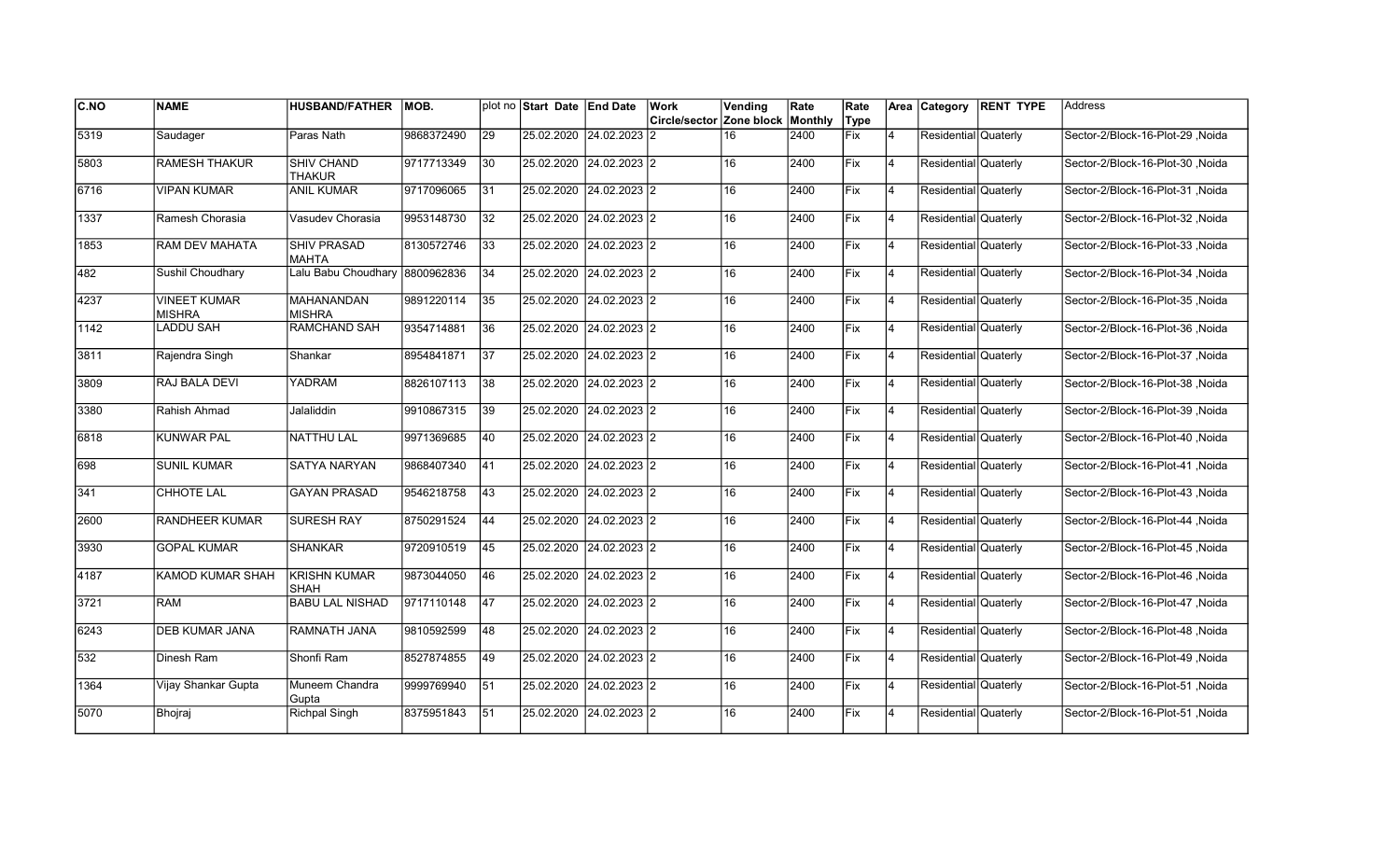| IC.NO        | <b>NAME</b>           | <b>HUSBAND/FATHER</b>                | MOB.       |                 | plot no Start Date End Date |                           | Work                     | Vending | Rate    | Rate |                | Area Category        | <b>RENT TYPE</b> | Address                          |
|--------------|-----------------------|--------------------------------------|------------|-----------------|-----------------------------|---------------------------|--------------------------|---------|---------|------|----------------|----------------------|------------------|----------------------------------|
|              |                       |                                      |            |                 |                             |                           | Circle/sector Zone block |         | Monthly | Type |                |                      |                  |                                  |
| 3068         | <b>BEENA GUPTA</b>    | <b>SATISH GUPTA</b>                  | 8800745955 | 53              |                             | 25.02.2020 24.02.2023     | 12                       | 16      | 2400    | Fix  | 4              | Residential Quaterly |                  | Sector-2/Block-16-Plot-53, Noida |
| 9167         | <b>VISHWANATH</b>     | <b>RAMESHWAR</b>                     | 0000000000 | 53              | 25.02.2020 24.02.2023 2     |                           |                          | 16      | 2400    | Fix  | 4              | Residential Quaterly |                  | Sector-2/Block-16-Plot-53 .Noida |
|              | <b>CHAUDHARY</b>      | <b>CHAUDHARY</b>                     |            |                 |                             |                           |                          |         |         |      |                |                      |                  |                                  |
| 3927         | VINOD KUMAR           | <b>ANIL KUMAR</b>                    | 9717257134 | 54              | 25.02.2020 24.02.2023 2     |                           |                          | 16      | 2400    | lFix | 4              | Residential Quaterly |                  | Sector-2/Block-16-Plot-54 .Noida |
| 1592         | <b>KHEM SINGH</b>     | <b>MOHAN LAL</b>                     | 9873849847 | 55              | 25.02.2020 24.02.2023 2     |                           |                          | 16      | 2400    | Fix  | 4              | Residential Quaterly |                  | Sector-2/Block-16-Plot-55, Noida |
| 9718         | Vinay Kumar Porwal    | RamShanker Porwal                    | 9953855086 | 56              | 25.02.2020 24.02.2023 2     |                           |                          | 16      | 2400    | Fix  | $\overline{4}$ | Residential Quaterly |                  | Sector-2/Block-16-Plot-56, Noida |
| 883          | <b>DEVENDRA SAH</b>   | SUBODH SAH                           | 9716971892 | $\overline{57}$ | 25.02.2020 24.02.2023 2     |                           |                          | 16      | 2400    | Fix  | $\overline{4}$ | Residential Quaterly |                  | Sector-2/Block-16-Plot-57, Noida |
| 3847         | <b>UMESH</b>          | <b>NATHULAL</b>                      | 7838391632 | 58              | 25.02.2020 24.02.2023 2     |                           |                          | 16      | 2400    | Fix  | 4              | Residential Quaterly |                  | Sector-2/Block-16-Plot-58 ,Noida |
| 9102         | NARESH THAKUR         | LATE RAJAN<br><b>THAKUR</b>          | 9873979701 | 59              |                             | 25.02.2020 24.02.2023 2   |                          | 16      | 2400    | lFix | 4              | Residential Quaterly |                  | Sector-2/Block-16-Plot-59 ,Noida |
| 6646         | <b>GUDOO SAXENA</b>   | <b>SURESH KUMAR</b><br><b>SEXENA</b> | 9354499928 | 60              |                             | 25.02.2020 24.02.2023 2   |                          | 16      | 2400    | lFix | Ι4             | Residential Quaterly |                  | Sector-2/Block-16-Plot-60, Noida |
| l908         | <b>RAVINDRA</b>       | <b>CHANDAN SINGH</b>                 | 7500700016 | 61              | 25.02.2020                  | 24.02.2023 2              |                          | 16      | 2400    | Fix  | $\overline{4}$ | Residential Quaterly |                  | Sector-2/Block-16-Plot-61, Noida |
| $\sqrt{244}$ | <b>RAJESH KUMAR</b>   | <b>PARAS NATH</b>                    | 9818873035 | 62              | 25.02.2020                  | 24.02.2023 2              |                          | 16      | 2400    | Fix  | 4              | Residential Quaterly |                  | Sector-2/Block-16-Plot-62, Noida |
| 1589         | <b>RAJ KUMARI</b>     | <b>RAM KISHAN</b>                    | 8076097391 | 63              | 25.02.2020 24.02.2023 2     |                           |                          | 16      | 2400    | Fix  | 4              | Residential Quaterly |                  | Sector-2/Block-16-Plot-63, Noida |
| 3199         | Avadhesh Tiwari       | Ramasurat Tiwari                     | 7042341103 | 64              | 25.02.2020 24.02.2023 2     |                           |                          | 16      | 2400    | Fix  | 4              | Residential Quaterly |                  | Sector-2/Block-16-Plot-64, Noida |
| 3200         | SONA SHIVAN RAJ       | <b>SONA SHUKHALAH</b>                | 939608676  | 65              | 25.02.2020 24.02.2023 2     |                           |                          | 16      | 2400    | Fix  | $\overline{4}$ | Residential Quaterly |                  | Sector-2/Block-16-Plot-65, Noida |
| 5119         | Sharafat              | Gaffoor                              | 9971907517 | 66              | 25.02.2020 24.02.2023 2     |                           |                          | 16      | 2400    | Fix  | 4              | Residential Quaterly |                  | Sector-2/Block-16-Plot-66 ,Noida |
| 2117         | <b>MANISH PORWAL</b>  | VIRENDRA PORWAL 19953813185          |            | 67              | 25.02.2020  24.02.2023  2   |                           |                          | 16      | 2400    | Fix  | 4              | Residential Quaterly |                  | Sector-2/Block-16-Plot-67, Noida |
| 1675         | <b>MD AKHTAR</b>      | <b>HABIBBUDDIN</b>                   | 9971937819 | 68              | 25.02.2020 24.02.2023 2     |                           |                          | 16      | 2400    | Fix  | 4              | Residential Quaterly |                  | Sector-2/Block-16-Plot-68, Noida |
| 6717         | Rakesh Kumar          | Anil Kumar                           | 9650134731 | 69              | 25.02.2020 24.02.2023 2     |                           |                          | 16      | 2400    | lFix | 4              | Residential Quaterly |                  | Sector-2/Block-16-Plot-69 .Noida |
| 1122         | <b>NURJAHAN BEGAM</b> | lafjal shah                          | 9810873274 | 70              | 25.02.2020 24.02.2023 2     |                           |                          | 16      | 2400    | Fix  | 4              | Residential Quaterly |                  | Sector-2/Block-16-Plot-70 .Noida |
| 6622         | <b>SURENDAR DAS</b>   | <b>MAHADEV DAS</b>                   | 8802942260 | 71              | 25.02.2020                  | $24.02.2023$ <sub>2</sub> |                          | 16      | 2400    | Fix  | 4              | Residential Quaterly |                  | Sector-2/Block-16-Plot-71, Noida |
| 6224         | LAKHENDRA SAH         | <b>RHTI LAL SAH</b>                  | 8800271531 | 72              | 25.02.2020 24.02.2023 2     |                           |                          | 16      | 2400    | Fix  | $\overline{4}$ | Residential Quaterly |                  | Sector-2/Block-16-Plot-72, Noida |
| 4889         | Gautam Kumar          | Rajendra Sah                         | 8585934668 | 73              | 25.02.2020                  | 24.02.2023 2              |                          | 16      | 2400    | Fix  | 4              | Residential Quaterly |                  | Sector-2/Block-16-Plot-73, Noida |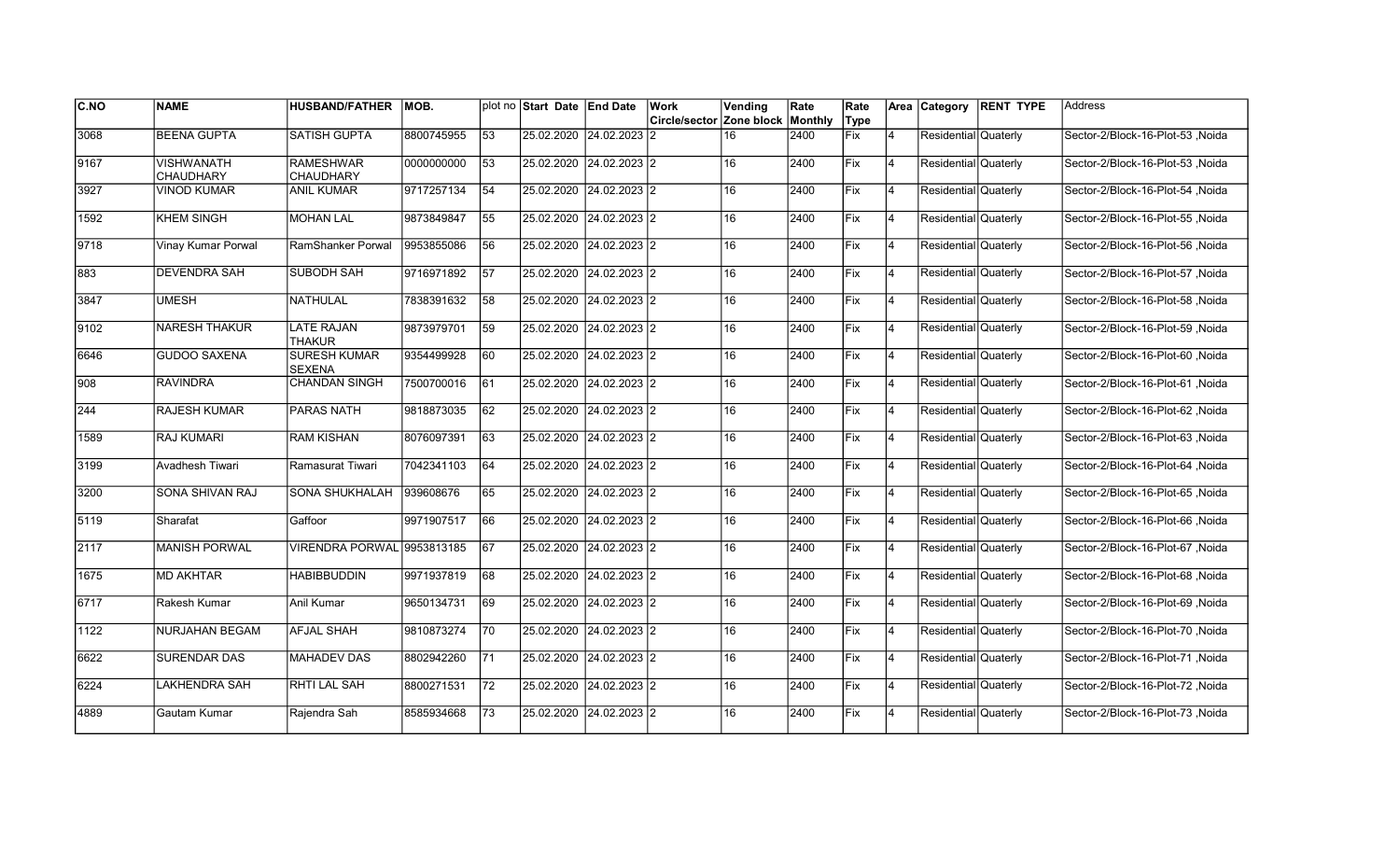| <b>C.NO</b> | <b>NAME</b>                         | <b>HUSBAND/FATHER</b>               | MOB.       |                 | plot no Start Date End Date |                           | Work                     | Vending | Rate    | Rate        |                | Area Category        | <b>RENT TYPE</b> | Address                          |
|-------------|-------------------------------------|-------------------------------------|------------|-----------------|-----------------------------|---------------------------|--------------------------|---------|---------|-------------|----------------|----------------------|------------------|----------------------------------|
|             |                                     |                                     |            |                 |                             |                           | Circle/sector Zone block |         | Monthly | Type        |                |                      |                  |                                  |
| 3646        | <b>DANI PANDIT</b>                  | <b>MAHABIR PANDIT</b>               | 9818253681 | 74              |                             | 25.02.2020 24.02.2023     | 12                       | 16      | 2400    | Fix         | 4              | Residential Quaterly |                  | Sector-2/Block-16-Plot-74, Noida |
| 3396        | Vijay Kumar                         | Lalan Prasad                        | 990919312  | 75              | 25.02.2020 24.02.2023 2     |                           |                          | 16      | 2400    | Fix         | $\overline{4}$ | Residential Quaterly |                  | Sector-2/Block-16-Plot-75, Noida |
| 3471        | <b>RADHUNATH</b>                    | PHULCHAND                           | 9971412850 | 76              | 25.02.2020                  | $24.02.2023$ 2            |                          | 16      | 2400    | Fix         | 4              | Residential Quaterly |                  | Sector-2/Block-16-Plot-76 .Noida |
| 3353        | Ganesh Mahto                        | Muneshwar Mahto                     | 9971703309 | 177             | 25.02.2020                  | $24.02.2023$ 2            |                          | 16      | 2400    | Fix         | 4              | Residential Quaterly |                  | Sector-2/Block-16-Plot-77, Noida |
| 2186        | <b>VIJAY TIWARI</b>                 | <b>ALAK RAM TIWARI</b>              | 8009149179 | 78              |                             | 25.02.2020 24.02.2023 2   |                          | 16      | 2400    | Fix         | $\overline{4}$ | Residential Quaterly |                  | Sector-2/Block-16-Plot-78 .Noida |
| 6063        | <b>MAHENDRA</b><br><b>CHOUDHARY</b> | <b>RAMESWAR</b><br><b>CHOUDHARY</b> | 9810286346 | 79              |                             | 25.02.2020 24.02.2023 2   |                          | 16      | 2400    | Fix         | $\overline{4}$ | Residential Quaterly |                  | Sector-2/Block-16-Plot-79, Noida |
| 3675        | VINOD KUMAR                         | <b>DULARE LAL</b>                   | 9811631388 | 80              | 25.02.2020 24.02.2023 2     |                           |                          | 16      | 2400    | Fix         | 4              | Residential Quaterly |                  | Sector-2/Block-16-Plot-80, Noida |
| 2547        | AJAY KUMAR TIWARI                   | ALAKH RAM TIWARI 9990196099         |            | 81              | 25.02.2020 24.02.2023 2     |                           |                          | 16      | 2400    | Fix         | 4              | Residential Quaterly |                  | Sector-2/Block-16-Plot-81, Noida |
| 1599        | <b>UPENDRA RAM</b>                  | <b>KALESAR</b>                      | 8826030833 | 82              |                             | 25.02.2020 24.02.2023 2   |                          | 16      | 2400    | Fix         | $\overline{4}$ | Residential Quaterly |                  | Sector-2/Block-16-Plot-82, Noida |
| 817         | <b>ANIL KUMAR SAH</b>               | <b>GANGA SAH</b>                    | 8851718064 | 83              | 25.02.2020                  | $24.02.2023$ <sub>2</sub> |                          | 16      | 2400    | Fix         | $\overline{4}$ | Residential Quaterly |                  | Sector-2/Block-16-Plot-83, Noida |
| 1731        | Ram Udagar Pandit                   | <b>Mahaveer Pandit</b>              | 9971943009 | 84              |                             | 25.02.2020 24.02.2023 2   |                          | 16      | 2400    | Fix         | 4              | Residential Quaterly |                  | Sector-2/Block-16-Plot-84, Noida |
| 6631        | <b>NANKI DEVI</b>                   | <b>BHOVELAL RAM</b>                 | 9205351221 | 85              | 25.02.2020 24.02.2023 2     |                           |                          | 16      | 2400    | <b>Fix</b>  | 4              | Residential Quaterly |                  | Sector-2/Block-16-Plot-85, Noida |
| 1852        | SHIV PRASAD SAW                     | <b>RAMDEV SAW</b>                   | 9717822099 | 86              | 25.02.2020 24.02.2023 2     |                           |                          | 16      | 2400    | Fix         | 4              | Residential Quaterly |                  | Sector-2/Block-16-Plot-86, Noida |
| 9719        | Ajay Kumar                          | Ram Shanker Singh                   | 8285787021 | 87              | 25.02.2020                  | $24.02.2023$ 2            |                          | 16      | 2400    | Fix         | $\overline{4}$ | Residential Quaterly |                  | Sector-2/Block-16-Plot-87, Noida |
| l2.         | <b>BABLI</b>                        | <b>VIJAY KUMAR</b>                  | 9971350131 | 179             | 1.10.2019                   | 30.09.2022 3              |                          |         | 2400    | Fix         | 4              | Residential Quaterly |                  | Sector-3/Block-1-Plot-79 , Noida |
| 201         | <b>KAPIL PASWAN</b>                 | <b>RAM GULAM</b><br><b>PASWAN</b>   | 9910266179 | $\overline{91}$ | 1.10.2019                   | 30.09.2022 3              |                          |         | 2400    | <b>Fix</b>  | <b>4</b>       | Residential Quaterly |                  | Sector-3/Block-1-Plot-91 .Noida  |
| 325         | YOGENDR                             | <b>VISHWANTH</b>                    | 9958609975 | 38              | 1.10.2019                   | 30.09.2022 3              |                          |         | 2400    | Fix         | 4              | Residential Quaterly |                  | Sector-3/Block-1-Plot-38 .Noida  |
| 337         | <b>UMESH SAW</b>                    | <b>GAURI SAW</b>                    | 9821043978 | <b>29</b>       | 1.10.2019                   | 30.09.2022 3              |                          |         | 2400    | <b>IFix</b> | $\overline{4}$ | Residential Quaterly |                  | Sector-3/Block-1-Plot-29 .Noida  |
| 383         | <b>DHARMENDRA</b>                   | <b>VIKRAM</b>                       | 9315895216 | 35              | 1.10.2019                   | 30.09.2022 3              |                          |         | 2400    | Fix         | 4              | Residential Quaterly |                  | Sector-3/Block-1-Plot-35, Noida  |
| 528         | Mithlesh Rajput                     | Ajay Rajput                         | 7503009783 | 80              | 1.10.2019                   | 30.09.2022 3              |                          |         | 2400    | Fix         | 4              | Residential Quaterly |                  | Sector-3/Block-1-Plot-80, Noida  |
| 660         | <b>DEVENDRA</b>                     | <b>NATHU SINGH</b>                  | 886064896  | 72              | 1.10.2019                   | 30.09.2022 3              |                          |         | 2400    | Fix         | $\overline{4}$ | Residential Quaterly |                  | Sector-3/Block-1-Plot-72, Noida  |
| 667         | <b>MANOJ KUMAR</b>                  | <b>NANHE BHAI</b>                   | 9953096116 | 58              | 1.10.2019                   | 30.09.2022 3              |                          |         | 2400    | Fix         | 4              | Residential Quaterly |                  | Sector-3/Block-1-Plot-58, Noida  |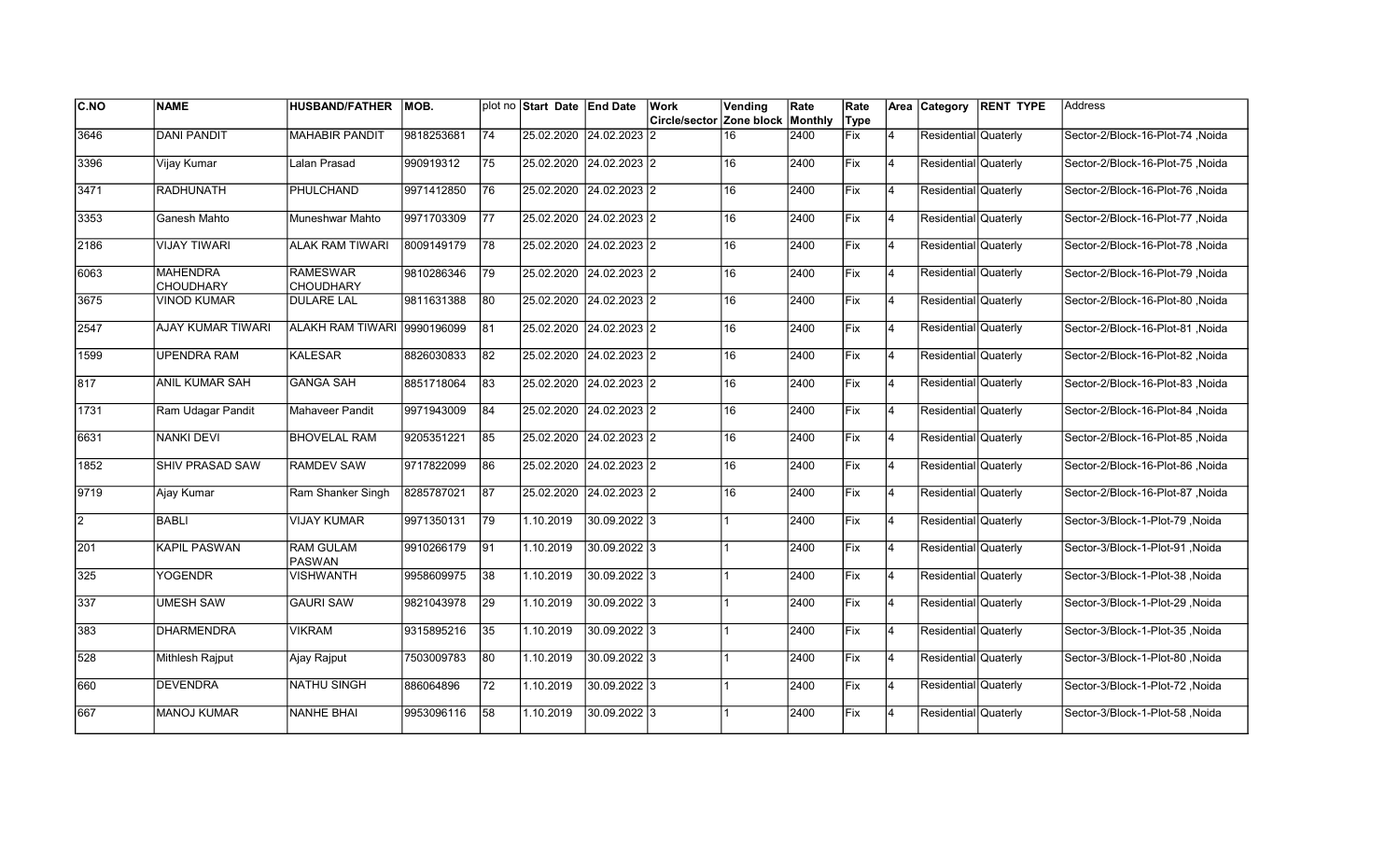| C.NO         | <b>NAME</b>                         | <b>HUSBAND/FATHER</b>             | <b>MOB.</b> |                 | plot no Start Date End Date |               | Work<br>Circle/sector Zone block | Vending | Rate<br>Monthly | Rate<br>Type |                | Area Category        | <b>RENT TYPE</b> | <b>Address</b>                   |
|--------------|-------------------------------------|-----------------------------------|-------------|-----------------|-----------------------------|---------------|----------------------------------|---------|-----------------|--------------|----------------|----------------------|------------------|----------------------------------|
| 733          | <b>MUKESH KUMAR</b><br><b>PURVE</b> | <b>SHOBHIT PURVE</b>              | 8527453648  | 67              | 1.10.2019                   | 30.09.2022 3  |                                  |         | 2400            | <b>Fix</b>   | $\overline{4}$ | Residential Quaterly |                  | Sector-3/Block-1-Plot-67, Noida  |
| 735          | <b>SUBODH PRADAN</b>                | <b>SURAJ PRADAN</b>               | 8178641638  | 62              | 1.10.2019                   | 30.09.2022 3  |                                  |         | 2400            | Fix          | 4              | Residential Quaterly |                  | Sector-3/Block-1-Plot-62 .Noida  |
| 762          | OM PRAKASH MAHTO                    | <b>MAHINDER MAHTO</b>             | 9810170883  | 85              | 1.10.2019                   | 30.09.2022 3  |                                  |         | 2400            | Fix          | 4              | Residential Quaterly |                  | Sector-3/Block-1-Plot-85, Noida  |
| $\sqrt{774}$ | <b>MD IKRAM</b>                     | <b>MD HAFIJ</b>                   | 9871163502  | 10              | 1.10.2019                   | 30.09.2022 3  |                                  |         | 2400            | Fix          | 4              | Residential Quaterly |                  | Sector-3/Block-1-Plot-10, Noida  |
| 776          | PINTU CHORASIYA                     | <b>RAM AVTAR</b>                  | 9873161102  | 88              | 1.10.2019                   | 30.09.2022 3  |                                  |         | 2400            | Fix          | $\overline{4}$ | Residential Quaterly |                  | Sector-3/Block-1-Plot-88, Noida  |
| 1092         | <b>SANTOSH KUMAR</b>                | <b>RAJENDRA SINGH</b>             | 8527866523  | 34              | 1.10.2019                   | 30.09.2022 3  |                                  |         | 2400            | Fix          | $\overline{4}$ | Residential Quaterly |                  | Sector-3/Block-1-Plot-34 , Noida |
| 1129         | Kisan Kumar Jha                     | <b>Mantosh</b>                    | 8826453761  | 44              | 1.10.2019                   | 30.09.2022 3  |                                  |         | 2400            | Fix          | 4              | Residential Quaterly |                  | Sector-3/Block-1-Plot-44, Noida  |
| 1160         | <b>LAXMAN PURWE</b>                 | <b>JAY KISHAN</b><br><b>PURWE</b> | 8860051621  | 15              | 1.10.2019                   | 30.09.2022 3  |                                  |         | 2400            | Fix          | <b>4</b>       | Residential Quaterly |                  | Sector-3/Block-1-Plot-15, Noida  |
| 1185         | <b>GOPAL KUMAR</b>                  | <b>RAMPRAVESH SAH</b>             | 9540521983  | 3               | 1.10.2019                   | 30.09.2022 3  |                                  |         | 2400            | Fix          | $\overline{4}$ | Residential Quaterly |                  | Sector-3/Block-1-Plot-3, Noida   |
| 1190         | <b>DULAR CHAND</b>                  | <b>RAM CHAND</b>                  | 8826343031  | 50              | 1.10.2019                   | 30.09.2022 3  |                                  |         | 2400            | Fix          | $\overline{4}$ | Residential Quaterly |                  | Sector-3/Block-1-Plot-50, Noida  |
| 1207         | Mohan Sahani                        | Jeevadh Sahani                    | 9560314766  | 20              | 1.10.2019                   | 30.09.2022 3  |                                  |         | 2400            | Fix          | 4              | Residential Quaterly |                  | Sector-3/Block-1-Plot-20, Noida  |
| 1236         | Reeta                               | Vijay Naresh                      | 9319824874  | 93              | 1.10.2019                   | 30.09.2022 3  |                                  |         | 2400            | Fix          | 4              | Residential Quaterly |                  | Sector-3/Block-1-Plot-93, Noida  |
| 1292         | DEV NARAYAN YADAV                   | TILAK DHARI YADAV 9873963413      |             | 24              | 1.10.2019                   | 30.09.2022 3  |                                  |         | 2400            | Fix          | $\overline{4}$ | Residential Quaterly |                  | Sector-3/Block-1-Plot-24 , Noida |
| 1338         | RAMGAYA YADAV                       | <b>RAMSURAT</b>                   | 9650016615  | 32              | 1.10.2019                   | 30.09.2022  3 |                                  |         | 2400            | Fix          | $\overline{4}$ | Residential Quaterly |                  | Sector-3/Block-1-Plot-32 .Noida  |
| 1343         | <b>RANJIT PURVE</b>                 | <b>RAMA PURVE</b>                 | 9667367108  | 83              | 1.10.2019                   | 30.09.2022 3  |                                  |         | 2400            | Fix          | 4              | Residential Quaterly |                  | Sector-3/Block-1-Plot-83, Noida  |
| 1346         | <b>Braham Singh Yadav</b>           | <b>Nepal Singh</b>                | 9312222245  | $\overline{51}$ | 1.10.2019                   | 30.09.2022 3  |                                  |         | 2400            | Fix          | 4              | Residential Quaterly |                  | Sector-3/Block-1-Plot-51, Noida  |
| 1394         | Kasturi                             | Nandu                             | 8287713479  | 81              | 1.10.2019                   | 30.09.2022 3  |                                  |         | 2400            | Fix          | 4              | Residential Quaterly |                  | Sector-3/Block-1-Plot-81, Noida  |
| 1793         | Anil Mandal                         | Arun Mandal                       | 9999209823  | 82              | 1.10.2019                   | 30.09.2022 3  |                                  |         | 2400            | Fix          | 4              | Residential Quaterly |                  | Sector-3/Block-1-Plot-82, Noida  |
| 1820         | Alpan Mandal                        | Thithan Mandal                    | 9315022428  | 6               | 1.10.2019                   | 30.09.2022 3  |                                  |         | 2400            | Fix          | $\overline{4}$ | Residential Quaterly |                  | Sector-3/Block-1-Plot-6, Noida   |
| 1821         | Hari Ram Sahu                       | Mahabvir Sahu                     | 7065169921  | $ 33\rangle$    | 1.10.2019                   | 30.09.2022 3  |                                  |         | 2400            | Fix          | $\overline{4}$ | Residential Quaterly |                  | Sector-3/Block-1-Plot-33, Noida  |
| 1828         | Ram Kishor Choudhary                | Munni Lal Choudhary 9773692385    |             | 40              | 1.10.2019                   | 30.09.2022 3  |                                  |         | 2400            | Fix          | 4              | Residential Quaterly |                  | Sector-3/Block-1-Plot-40, Noida  |
| 1879         | Md Salim                            | Md Kamruddin                      | 9911586105  | 46              | 1.10.2019                   | 30.09.2022 3  |                                  |         | 2400            | Fix          | $\overline{4}$ | Residential Quaterly |                  | Sector-3/Block-1-Plot-46, Noida  |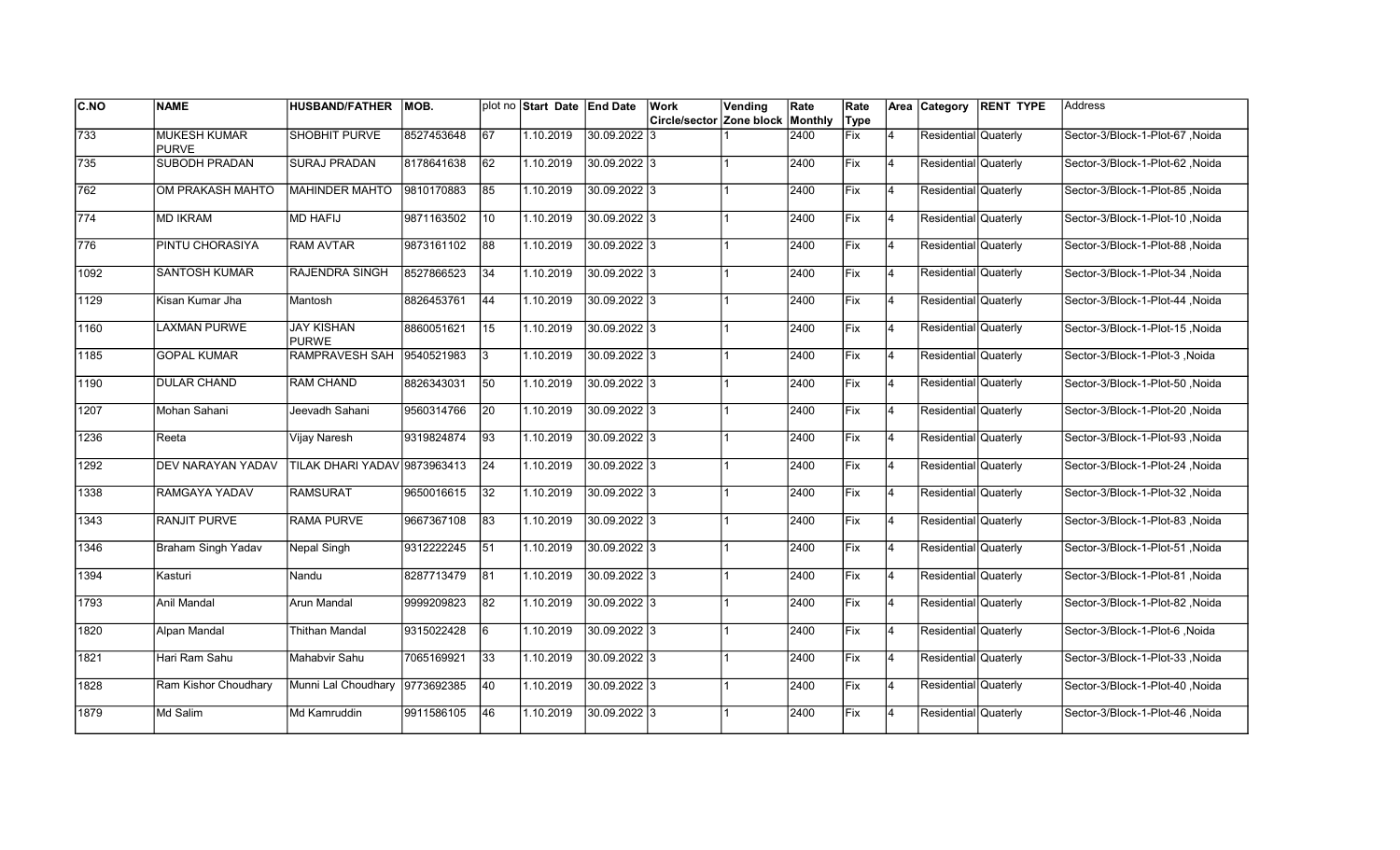| <b>C.NO</b>   | <b>NAME</b>            | <b>HUSBAND/FATHER</b>   | IMOB.      |                 | plot no Start Date End Date |                | Work                     | Vending | Rate    | Rate |                | Area Category        | <b>RENT TYPE</b> | Address                         |
|---------------|------------------------|-------------------------|------------|-----------------|-----------------------------|----------------|--------------------------|---------|---------|------|----------------|----------------------|------------------|---------------------------------|
|               |                        |                         |            |                 |                             |                | Circle/sector Zone block |         | Monthly | Type |                |                      |                  |                                 |
| 1883          | <b>UMASHANKAR RAUT</b> | <b>RAMBALAK RAUT</b>    | 8527577127 | 11              | 1.10.2019                   | 30.09.2022 3   |                          |         | 2400    | Fix  | 4              | Residential Quaterly |                  | Sector-3/Block-1-Plot-11, Noida |
| 1971          | Basdev                 | Ramkaran Singh          | 8527877992 | 68              | 1.10.2019                   | 30.09.2022 3   |                          |         | 2400    | Fix  | $\overline{4}$ | Residential Quaterly |                  | Sector-3/Block-1-Plot-68, Noida |
| 1991          | Munshi Mahato          | Muneshwar Mahato        | 8588020698 | 92              | 1.10.2019                   | 30.09.2022 3   |                          |         | 2400    | Fix  | 4              | Residential Quaterly |                  | Sector-3/Block-1-Plot-92 .Noida |
| 2326          | Jafruddin              | Sher Mohammad           | 9711567484 | 31              | 1.10.2019                   | 30.09.2022 3   |                          |         | 2400    | Fix  | 4              | Residential Quaterly |                  | Sector-3/Block-1-Plot-31, Noida |
| 2336          | Ramjit                 | Vikram Chauhan          | 7683084700 | 48              | 1.10.2019                   | 30.09.2022 3   |                          |         | 2400    | Fix  | $\overline{4}$ | Residential Quaterly |                  | Sector-3/Block-1-Plot-48, Noida |
| 2428          | PRASHANTA BACHAR       | <b>GANESH BACHAR</b>    | 9868417626 | 12              | 1.10.2019                   | 30.09.2022 3   |                          |         | 2400    | Fix  | $\overline{4}$ | Residential Quaterly |                  | Sector-3/Block-1-Plot-12, Noida |
| 2450          | <b>DEEPAK KUMAR</b>    | RAM KISHAN SAH          | 9717204791 | 36              | 1.10.2019                   | 30.09.2022 3   |                          |         | 2400    | Fix  | $\overline{4}$ | Residential Quaterly |                  | Sector-3/Block-1-Plot-36 ,Noida |
| 2545          | <b>AJAD</b>            | <b>DULICHAND</b>        | 9810756484 | 49              | 1.10.2019                   | $30.09.2022$ 3 |                          |         | 2400    | Fix  | 4              | Residential Quaterly |                  | Sector-3/Block-1-Plot-49, Noida |
| 2514          | PREM SHANKAR<br>KUMAR  | RAM VILASH<br>CHAUDHARY |            | 54              | 1.10.2019                   | 30.09.2022 3   |                          |         | 2400    | Fix  | $\overline{4}$ | Residential Quaterly |                  | Sector-3/Block-1-Plot-54, Noida |
| 2627          | <b>KANHAIYA</b>        | <b>SUKAI</b>            | 9315068347 | 30              | 1.10.2019                   | 30.09.2022 3   |                          |         | 2400    | Fix  | $\overline{4}$ | Residential Quaterly |                  | Sector-3/Block-1-Plot-30, Noida |
| 2666          | <b>MANOHAR LAL</b>     | <b>SHRI RAM</b>         | 8826867252 | 84              | 1.10.2019                   | 30.09.2022 3   |                          |         | 2400    | Fix  | 4              | Residential Quaterly |                  | Sector-3/Block-1-Plot-84, Noida |
| $\sqrt{2713}$ | <b>RAVI RAM</b>        | NAND LAL RAM            | 9315313179 | 77              | 1.10.2019                   | 30.09.2022 3   |                          |         | 2400    | Fix  | 4              | Residential Quaterly |                  | Sector-3/Block-1-Plot-77, Noida |
| 2747          | RAJIV PASWAN           | <b>GANGA PASWAN</b>     | 9891772209 | 14              | 1.10.2019                   | $30.09.2022$ 3 |                          |         | 2400    | Fix  | 4              | Residential Quaterly |                  | Sector-3/Block-1-Plot-14, Noida |
| 2816          | <b>AJAY SINGH</b>      | <b>KAPTAN SINGH</b>     | 9999401589 | 90              | 1.10.2019                   | 30.09.2022 3   |                          |         | 2400    | Fix  | $\overline{4}$ | Residential Quaterly |                  | Sector-3/Block-1-Plot-90, Noida |
| 2895          | <b>SHAHNAJ</b>         | <b>SAHSAD</b>           | 9582232952 | 56              | 1.10.2019                   | 30.09.2022 3   |                          |         | 2400    | Fix  | 4              | Residential Quaterly |                  | Sector-3/Block-1-Plot-56, Noida |
| 3060          | <b>SURESH RAM</b>      | <b>SAKHAN RAM</b>       | 9958179979 | 13              | 1.10.2019                   | 30.09.2022 3   |                          |         | 2400    | Fix  | 4              | Residential Quaterly |                  | Sector-3/Block-1-Plot-13, Noida |
| 3187          | Rajesh                 | Santu                   | 8800479806 |                 | 1.10.2019                   | 30.09.2022 3   |                          |         | 2400    | Fix  | <b>4</b>       | Residential Quaterly |                  | Sector-3/Block-1-Plot-7, Noida  |
| 3191          | <b>NOT FOUND</b>       | Satyanarayan Rawat      | 7838759828 | 16              | 1.10.2019                   | 30.09.2022 3   |                          |         | 2400    | Fix  | 4              | Residential Quaterly |                  | Sector-3/Block-1-Plot-16, Noida |
| 3272          | <b>ENUSH</b>           | <b>HABIMULLAH</b>       |            | 75              | 1.10.2019                   | 30.09.2022 3   |                          |         | 2400    | Fix  | $\overline{4}$ | Residential Quaterly |                  | Sector-3/Block-1-Plot-75, Noida |
| 3350          | Totan Haldar           | Kalu Haldar             | 0000000000 | 64              | 1.10.2019                   | 30.09.2022 3   |                          |         | 2400    | Fix  | $\overline{4}$ | Residential Quaterly |                  | Sector-3/Block-1-Plot-64, Noida |
| 3893          | <b>SAHJAD</b>          | <b>ALIHASAN</b>         | 8130508099 | $\overline{25}$ | 1.10.2019                   | 30.09.2022 3   |                          |         | 2400    | Fix  | 4              | Residential Quaterly |                  | Sector-3/Block-1-Plot-25, Noida |
| 3894          | Jugal Halder           | Vrindawan Halder        | 9871641698 | 53              | 1.10.2019                   | 30.09.2022 3   |                          |         | 2400    | Fix  | $\overline{4}$ | Residential Quaterly |                  | Sector-3/Block-1-Plot-53, Noida |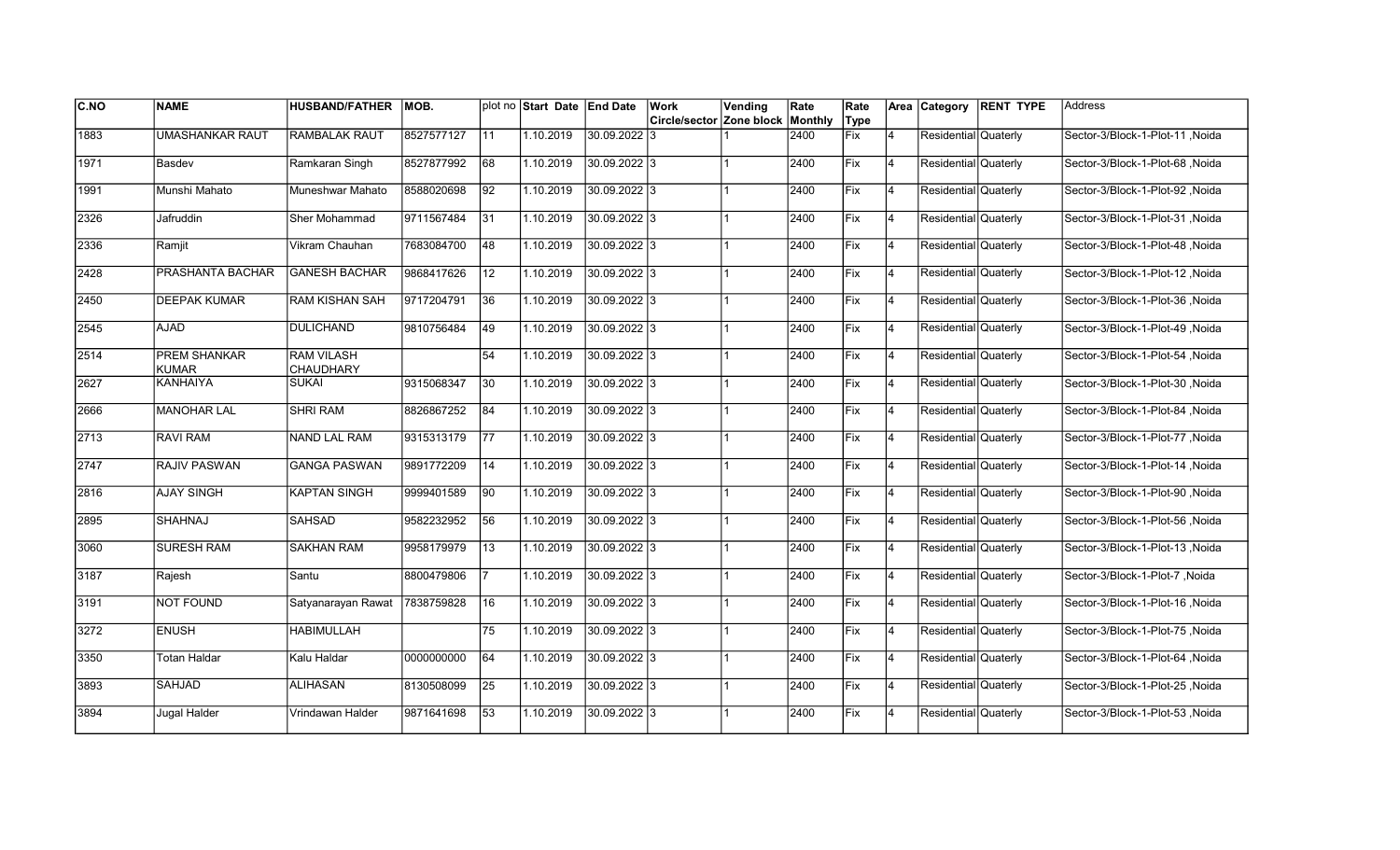| <b>C.NO</b> | <b>NAME</b>                  | <b>HUSBAND/FATHER</b>                  | IMOB.      |                 | plot no Start Date End Date |              | Work                     | Vending | Rate    | Rate |                | Area Category        | <b>RENT TYPE</b> | Address                          |
|-------------|------------------------------|----------------------------------------|------------|-----------------|-----------------------------|--------------|--------------------------|---------|---------|------|----------------|----------------------|------------------|----------------------------------|
|             |                              |                                        |            |                 |                             |              | Circle/sector Zone block |         | Monthly | Type |                |                      |                  |                                  |
| 3954        | <b>SUMAR PAL</b>             | <b>RAMESH CHAND</b>                    | 9311971914 | 70              | 1.10.2019                   | 30.09.2022 3 |                          |         | 2400    | Fix  | 4              | Residential Quaterly |                  | Sector-3/Block-1-Plot-70, Noida  |
| 3977        | <b>DILIP KUMAR MAHTO</b>     | <b>SUKHDEV MAHTO</b>                   | 8860038542 | 55              | 1.10.2019                   | 30.09.2022 3 |                          |         | 2400    | Fix  | $\overline{4}$ | Residential Quaterly |                  | Sector-3/Block-1-Plot-55, Noida  |
| 4047        | <b>RENU GIRI</b>             | <b>RAVI GIRI</b>                       | 8527428871 | 89              | 1.10.2019                   | 30.09.2022 3 |                          |         | 2400    | Fix  | 4              | Residential Quaterly |                  | Sector-3/Block-1-Plot-89 .Noida  |
| 4207        | SANJEEV KUMAR                | <b>SURESH CHANDRA</b><br><b>MISHRA</b> | 9250524453 | 69              | 1.10.2019                   | 30.09.2022 3 |                          |         | 2400    | Fix  | 4              | Residential Quaterly |                  | Sector-3/Block-1-Plot-69, Noida  |
| 4351        | <b>DEEPIKA CHAUHAN</b>       | <b>RAHUL CHAUHAN</b>                   | 8586037192 | 45              | 1.10.2019                   | 30.09.2022 3 |                          |         | 2400    | Fix  | $\overline{4}$ | Residential Quaterly |                  | Sector-3/Block-1-Plot-45, Noida  |
| 4512        | <b>RAKHAL DAS</b>            | <b>RAMESH DAS</b>                      |            | 66              | 1.10.2019                   | 30.09.2022 3 |                          |         | 2400    | Fix  | $\overline{4}$ | Residential Quaterly |                  | Sector-3/Block-1-Plot-66, Noida  |
| 4565        | <b>RAM SAROWAR</b><br>PRASAD | <b>SITA RAM PRASAD</b>                 | 9205499758 | 8               | 1.10.2019                   | 30.09.2022 3 |                          |         | 2400    | Fix  | $\overline{4}$ | Residential Quaterly |                  | Sector-3/Block-1-Plot-8, Noida   |
| 4593        | <b>ASHA VERMA</b>            | <b>SHRI MALKHAN</b><br><b>SINGH</b>    | 9871353276 | 4               | 1.10.2019                   | 30.09.2022 3 |                          |         | 2400    | Fix  | 4              | Residential Quaterly |                  | Sector-3/Block-1-Plot-4, Noida   |
| 4662        | <b>RAVI PASWAN</b>           | <b>RAM BANDAN</b><br><b>PASWAN</b>     | 9650127326 | 26              | 1.10.2019                   | 30.09.2022 3 |                          |         | 2400    | Fix  | $\overline{4}$ | Residential Quaterly |                  | Sector-3/Block-1-Plot-26, Noida  |
| 4677        | <b>MAMTA DEVI</b>            | <b>RAJKUMAR SHAH</b>                   | 9871056950 | 61              | 1.10.2019                   | 30.09.2022 3 |                          |         | 2400    | Fix  | $\overline{4}$ | Residential Quaterly |                  | Sector-3/Block-1-Plot-61, Noida  |
| 4718        | <b>LOKESH</b>                | <b>VISHAN DAYAL</b>                    | 8178412203 | 47              | 1.10.2019                   | 30.09.2022 3 |                          |         | 2400    | Fix  | 4              | Residential Quaterly |                  | Sector-3/Block-1-Plot-47 , Noida |
| 4719        | <b>VIRENDRA SINGH</b>        | <b>BAHOR LAL</b>                       | 9625004955 |                 | 1.10.2019                   | 30.09.2022 3 |                          |         | 2400    | Fix  | 4              | Residential Quaterly |                  | Sector-3/Block-1-Plot-1, Noida   |
| 4735        | Manoj Kumar Ram              | Buchkun Ram                            | 7210888684 | 60              | 1.10.2019                   | 30.09.2022 3 |                          |         | 2400    | Fix  | 4              | Residential Quaterly |                  | Sector-3/Block-1-Plot-60, Noida  |
| 4821        | Arjun Kumar Yadav            | Nathan Prasad                          | 9910613518 | 59              | 1.10.2019                   | 30.09.2022 3 |                          |         | 2400    | Fix  | $\overline{4}$ | Residential Quaterly |                  | Sector-3/Block-1-Plot-59, Noida  |
| 4943        | Anil Kumar Mishra            | Rajmani Mishra                         | 8178908322 | 63              | 1.10.2019                   | 30.09.2022 3 |                          |         | 2400    | Fix  | $\overline{4}$ | Residential Quaterly |                  | Sector-3/Block-1-Plot-63, Noida  |
| 4960        | PRASANN JIT SHIL             | <b>AMIT SHEEL</b>                      | 9354971452 | $\overline{17}$ | 1.10.2019                   | 30.09.2022 3 |                          |         | 2400    | Fix  | 4              | Residential Quaterly |                  | Sector-3/Block-1-Plot-17, Noida  |
| 5199        | <b>RAM KUMAR</b>             | <b>LAL MANI</b>                        | 9643821466 | 27              | 1.10.2019                   | 30.09.2022 3 |                          |         | 2400    | Fix  | 4              | Residential Quaterly |                  | Sector-3/Block-1-Plot-27 , Noida |
| 5433        | <b>INDRESH</b>               | AJEET KUMAR                            | 9540092849 | 65              | 1.10.2019                   | 30.09.2022 3 |                          |         | 2400    | Fix  | 4              | Residential Quaterly |                  | Sector-3/Block-1-Plot-65, Noida  |
| 5646        | Mohan Sah                    | Siya Ram                               | 9313634573 | 78              | 1.10.2019                   | 30.09.2022 3 |                          |         | 2400    | Fix  | $\overline{4}$ | Residential Quaterly |                  | Sector-3/Block-1-Plot-78, Noida  |
| 6028        | DHARMENDRA MISHRA PARAS NATH | <b>MISHRA</b>                          | 9560594894 | $\overline{37}$ | 1.10.2019                   | 30.09.2022 3 |                          |         | 2400    | Fix  | $\overline{4}$ | Residential Quaterly |                  | Sector-3/Block-1-Plot-37, Noida  |
| 6029        | <b>RADHESHYAM</b>            | <b>DALLU</b>                           | 7065109323 | 86              | 1.10.2019                   | 30.09.2022 3 |                          |         | 2400    | Fix  | 4              | Residential Quaterly |                  | Sector-3/Block-1-Plot-86, Noida  |
| 6062        | <b>MD SAFIK</b>              | <b>MD NASIR</b>                        | 9891685002 | 23              | 1.10.2019                   | 30.09.2022 3 |                          |         | 2400    | Fix  | $\overline{4}$ | Residential Quaterly |                  | Sector-3/Block-1-Plot-23, Noida  |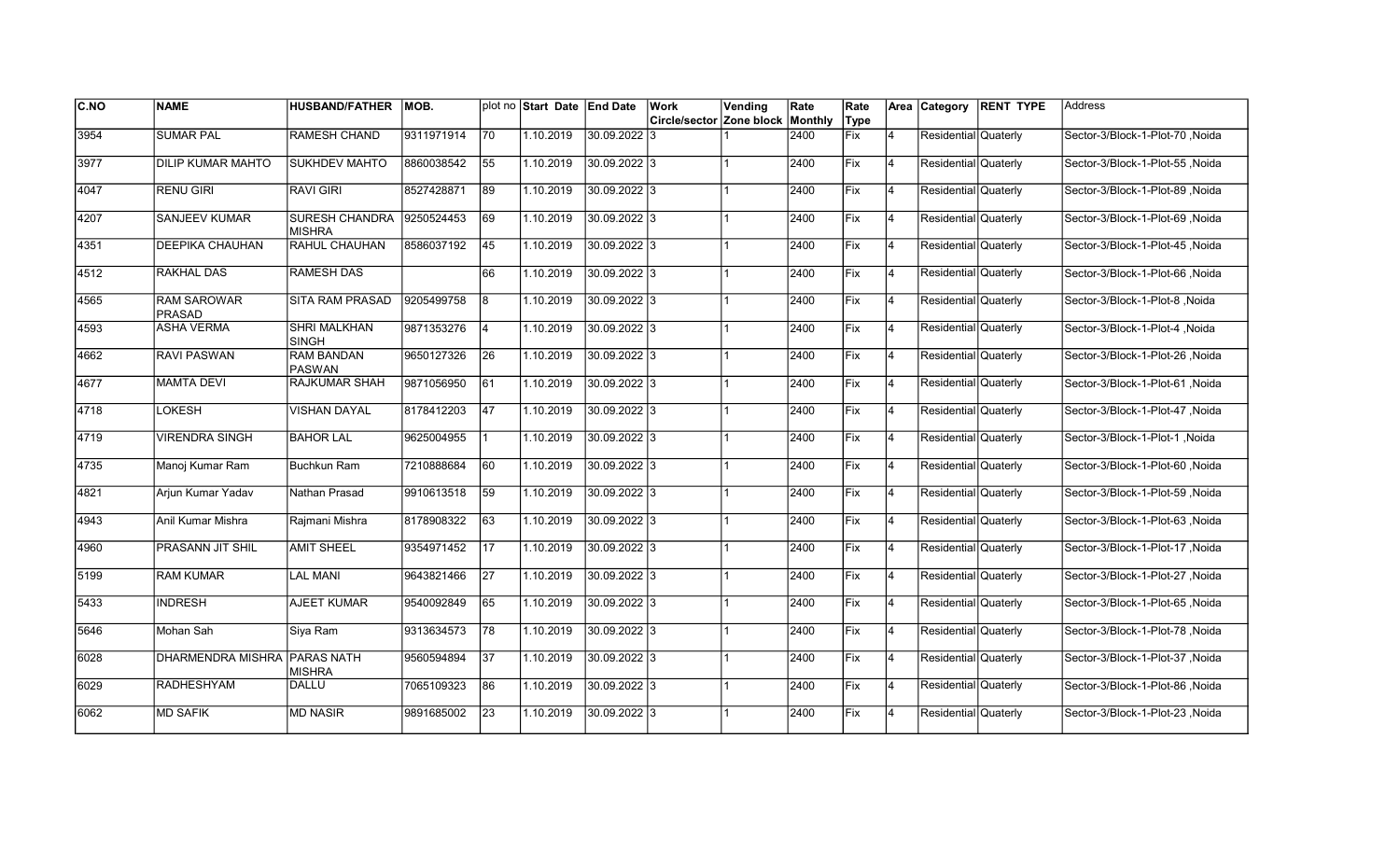| <b>C.NO</b> | <b>NAME</b>                      | <b>HUSBAND/FATHER</b>              | IMOB.      |                 | plot no Start Date End Date |                | Work                     | Vending        | Rate    | Rate |                | Area Category        | <b>RENT TYPE</b> | Address                          |
|-------------|----------------------------------|------------------------------------|------------|-----------------|-----------------------------|----------------|--------------------------|----------------|---------|------|----------------|----------------------|------------------|----------------------------------|
|             |                                  |                                    |            |                 |                             |                | Circle/sector Zone block |                | Monthly | Type |                |                      |                  |                                  |
| 6097        | <b>SHARVAN</b>                   | <b>UMESH GUPTA</b>                 | 9540451800 | 21              | 1.10.2019                   | 30.09.2022 3   |                          |                | 2400    | Fix  | 4              | Residential Quaterly |                  | Sector-3/Block-1-Plot-21, Noida  |
| 6377        | Durga Prasad                     | Gauree Shankar                     | 9582513700 | 43              | 1.10.2019                   | 30.09.2022 3   |                          |                | 2400    | Fix  | $\overline{4}$ | Residential Quaterly |                  | Sector-3/Block-1-Plot-43 .Noida  |
| 6404        | <b>SURESH SHARMA</b>             | <b>JAGDEESH</b><br><b>SAHRMA</b>   | 9891607996 | 41              | 1.10.2019                   | 30.09.2022 3   |                          |                | 2400    | Fix  | 4              | Residential Quaterly |                  | Sector-3/Block-1-Plot-41 .Noida  |
| 6477        | RACHANA TOMAR                    | YUDHVEER TOMAR                     | 8800923756 | 71              | 1.10.2019                   | 30.09.2022 3   |                          |                | 2400    | Fix  | 4              | Residential Quaterly |                  | Sector-3/Block-1-Plot-71, Noida  |
| 6480        | <b>VINOD KUMAR</b>               | <b>BHAGWAT</b><br><b>SWAROOP</b>   |            | 76              | 1.10.2019                   | 30.09.2022 3   |                          |                | 2400    | Fix  | $\overline{4}$ | Residential Quaterly |                  | Sector-3/Block-1-Plot-76, Noida  |
| 6553        | <b>RAM YADAV</b>                 | ANAND YADAV                        | 9599406648 | 9               | 1.10.2019                   | 30.09.2022 3   |                          |                | 2400    | Fix  | $\overline{4}$ | Residential Quaterly |                  | Sector-3/Block-1-Plot-9, Noida   |
| 6557        | <b>BUDDHI MAMDAL</b>             | <b>DONA MAMDAL</b>                 | 9999485658 | I2              | 1.10.2019                   | 30.09.2022 3   |                          |                | 2400    | Fix  | $\overline{4}$ | Residential Quaterly |                  | Sector-3/Block-1-Plot-2, Noida   |
| 6783        | pardeep kumar mishra             | mahanandan mishra                  | 9354130493 | 18              | 1.10.2019                   | 30.09.2022 3   |                          |                | 2400    | Fix  | 4              | Residential Quaterly |                  | Sector-3/Block-1-Plot-18, Noida  |
| 9038        | <b>SUNITA</b>                    | <b>VINOD KUMAR</b>                 | 9811446550 | 74              | 1.10.2019                   | 30.09.2022 3   |                          |                | 2400    | Fix  | $\overline{4}$ | Residential Quaterly |                  | Sector-3/Block-1-Plot-74, Noida  |
| 9286        | Tapan Joti Mondal                | Kachua                             | 8800816320 | 42              | 1.10.2019                   | 30.09.2022 3   |                          |                | 2400    | Fix  | $\overline{4}$ | Residential Quaterly |                  | Sector-3/Block-1-Plot-42, Noida  |
| 9353        | Jeet Narayan Mishra              | Ram Sagar Mishra                   | 8826024354 | 73              | 1.10.2019                   | 30.09.2022 3   |                          |                | 2400    | Fix  | 4              | Residential Quaterly |                  | Sector-3/Block-1-Plot-73, Noida  |
| 9468        | PINTU SINGH                      | RAJENDRA SINGH                     | 9891883118 | 22              | 1.10.2019                   | 30.09.2022 3   |                          |                | 2400    | Fix  | 4              | Residential Quaterly |                  | Sector-3/Block-1-Plot-22, Noida  |
| 9509        | Satish                           | Rajpal                             | 9555702016 | 5               | 1.10.2019                   | 30.09.2022 3   |                          |                | 2400    | Fix  | 4              | Residential Quaterly |                  | Sector-3/Block-1-Plot-5, Noida   |
| 9532        | <b>Bhopal Singh</b>              | Dyaram Singh                       | 7087710115 | 57              | 1.10.2019                   | 30.09.2022 3   |                          |                | 2400    | Fix  | $\overline{4}$ | Residential Quaterly |                  | Sector-3/Block-1-Plot-57, Noida  |
| 9550        | <b>HUKUM</b>                     | <b>AMAR SINGH</b>                  | 8826735142 | 19              | 1.10.2019                   | 30.09.2022 3   |                          |                | 2400    | Fix  | $\overline{4}$ | Residential Quaterly |                  | Sector-3/Block-1-Plot-19, Noida  |
| 9566        | <b>KARAM CHAND</b><br>CHAURASIYA | <b>DWARKA PRASAD</b><br>CHAURASIYA | 9797281466 | $\overline{52}$ | 1.10.2019                   | 30.09.2022 3   |                          |                | 2400    | Fix  | 4              | Residential Quaterly |                  | Sector-3/Block-1-Plot-52, Noida  |
| 9594        | Sunil                            | Ajad Singh                         | 9810756484 | 87              | 1.10.2019                   | 30.09.2022 3   |                          |                | 2400    | Fix  | $\overline{4}$ | Residential Quaterly |                  | Sector-3/Block-1-Plot-87, Noida  |
| 9679        | AAS MD                           | <b>ALI HASSAN</b>                  | 9958320709 | 28              | 1.10.2019                   | 30.09.2022 3   |                          |                | 2400    | Fix  | 4              | Residential Quaterly |                  | Sector-3/Block-1-Plot-28, Noida  |
| 9694        | Kapil Gupta                      | Shiv Kumar Gupta                   | 8076506181 | 39              | 1.10.2019                   | 30.09.2022  3  |                          |                | 2400    | Fix  | $\overline{4}$ | Residential Quaterly |                  | Sector-3/Block-1-Plot-39 , Noida |
| 113         | Rewati                           | Karan Singh                        | 7838367083 | 4               | 1.10.2019                   | $30.09.2022$ 3 |                          | $\overline{2}$ | 2400    | Fix  | $\overline{4}$ | Residential Quaterly |                  | Sector-3/Block-2-Plot-4, Noida   |
| 260         | Suresh Kumar                     | Thakur Prasad                      | 8800387102 | 3               | 1.10.2019                   | 30.09.2022 3   |                          | $\overline{2}$ | 2400    | Fix  | 4              | Residential Quaterly |                  | Sector-3/Block-2-Plot-3 , Noida  |
| 713         | Vinod                            | Vijay Pal                          | 9717572426 | 18              | 1.10.2019                   | 30.09.2022 3   |                          | $\overline{2}$ | 2400    | Fix  | $\overline{4}$ | Residential Quaterly |                  | Sector-3/Block-2-Plot-18, Noida  |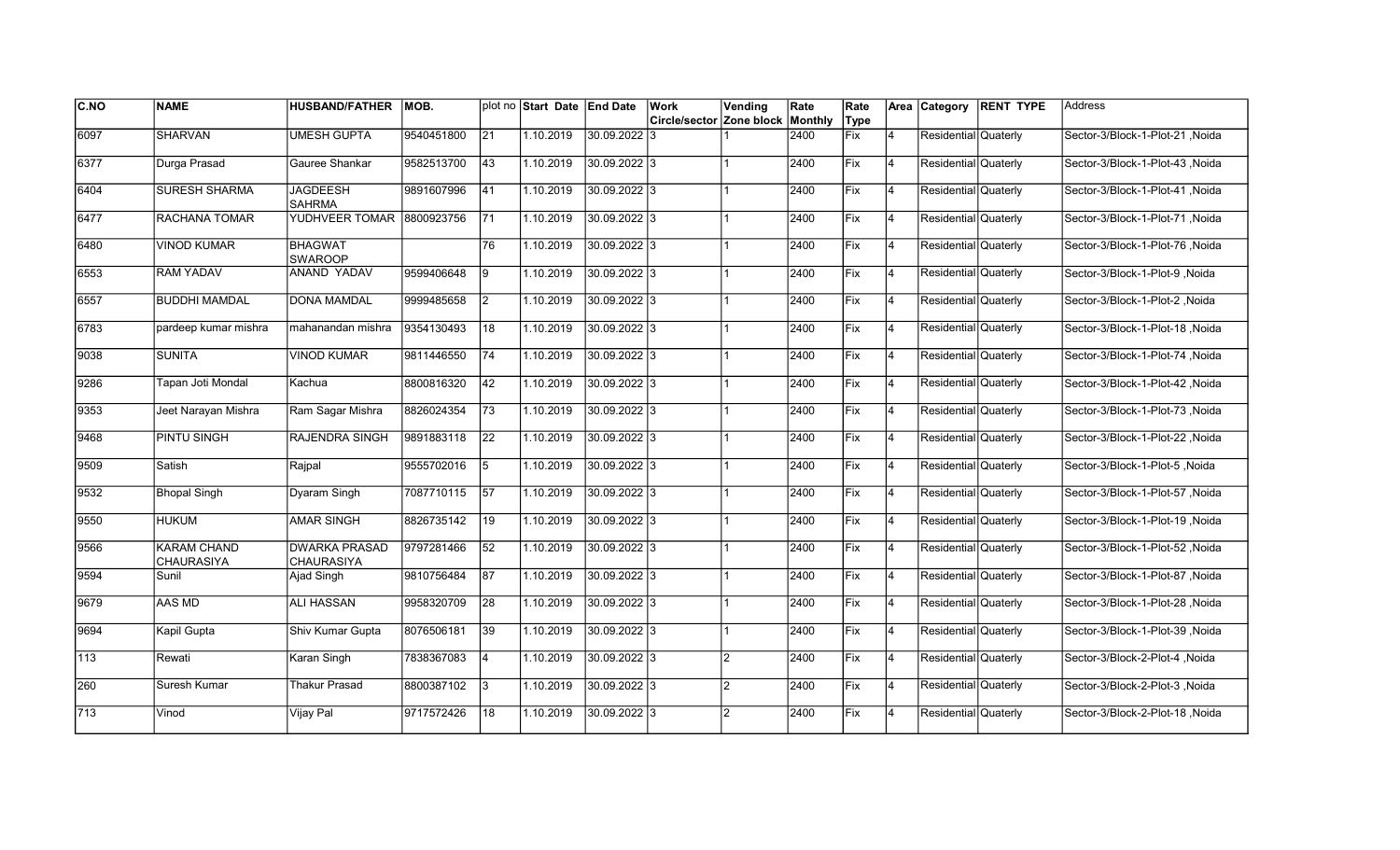| <b>C.NO</b> | <b>NAME</b>                  | <b>HUSBAND/FATHER</b>               | MOB.       |                 | plot no Start Date End Date |                | Work                             | Vending        | Rate | Rate |                |                      | Area Category RENT TYPE | lAddress                        |
|-------------|------------------------------|-------------------------------------|------------|-----------------|-----------------------------|----------------|----------------------------------|----------------|------|------|----------------|----------------------|-------------------------|---------------------------------|
|             |                              |                                     |            |                 |                             |                | Circle/sector Zone block Monthly |                |      | Type |                |                      |                         |                                 |
| 1174        | <b>RAVI KUMAR</b>            | <b>RAGHUVER SINGH</b>               | 8285229293 | 11              | 1.10.2019                   | 30.09.2022 3   |                                  |                | 2400 | Fix  | $\overline{4}$ | Residential Quaterly |                         | Sector-3/Block-2-Plot-11, Noida |
| 1280        | <b>NERMAL KUMAR</b>          | <b>MANOJ</b>                        |            | 10              | 1.10.2019                   | 30.09.2022 3   |                                  | $\mathcal{P}$  | 2400 | Fix  | 14             | Residential Quaterly |                         | Sector-3/Block-2-Plot-10, Noida |
| 1273        | <b>Umesh Kumar Purve</b>     | <b>Bhogi Purve</b>                  | 8130801629 |                 | 1.10.2019                   | 30.09.2022 3   |                                  | $\mathfrak{p}$ | 2400 | Fix  | 14             | Residential Quaterly |                         | Sector-3/Block-2-Plot-7, Noida  |
| 1833        | Madan Shah                   | Jiwadh Shah                         | 9582995735 | 16              | 1.10.2019                   | 30.09.2022 3   |                                  | $\overline{2}$ | 2400 | Fix  | 14             | Residential Quaterly |                         | Sector-3/Block-2-Plot-16, Noida |
| 1834        | Govind Kumar                 | Bhola mahto                         | 8745041821 | 34              | 1.10.2019                   | 30.09.2022 3   |                                  | $\overline{2}$ | 2400 | Fix  | 4              | Residential Quaterly |                         | Sector-3/Block-2-Plot-34, Noida |
| 1875        | <b>SATRUGHAN SAH</b>         | <b>KUNKUN SAH</b>                   | 8375051576 | 12              | 1.10.2019                   | 30.09.2022 3   |                                  | $\mathfrak{p}$ | 2400 | Fix  | $\overline{4}$ | Residential Quaterly |                         | Sector-3/Block-2-Plot-12, Noida |
| 1972        | <b>ANIL SINGH</b>            | <b>HARIVANSH SINGH</b>              | 9560511294 | 30              | 1.10.2019                   | 30.09.2022 3   |                                  | $\mathcal{P}$  | 2400 | Fix  | 14             | Residential Quaterly |                         | Sector-3/Block-2-Plot-30, Noida |
| 2050        | SANTOSH SAHU                 | <b>ASHOK SAHU</b>                   | 9971831939 | 8               | 1.10.2019                   | $30.09.2022$ 3 |                                  | $\mathfrak{p}$ | 2400 | Fix  | 14             | Residential Quaterly |                         | Sector-3/Block-2-Plot-8, Noida  |
| 2144        | CHAND MOBARAK                | <b>ROJAN MIYA</b>                   | 8285462815 | 14              | 1.10.2019                   | 30.09.2022 3   |                                  | $\mathcal{P}$  | 2400 | Fix  | 14             | Residential Quaterly |                         | Sector-3/Block-2-Plot-14, Noida |
| 2156        | <b>CHUNNA KUMAR</b><br>YADAV | SATENDRA YADAV                      | 7631384001 | 29              | 1.10.2019                   | 30.09.2022 3   |                                  | $\mathfrak{p}$ | 2400 | Fix  | 4              | Residential Quaterly |                         | Sector-3/Block-2-Plot-29, Noida |
| 2224        | <b>MD Tahasim</b>            | Jiyaul Hak                          | 9650970634 | $\overline{17}$ | 1.10.2019                   | 30.09.2022 3   |                                  | $\mathcal{P}$  | 2400 | Fix  | 14             | Residential Quaterly |                         | Sector-3/Block-2-Plot-17, Noida |
| 2337        | Ramakanta                    | Amarnath                            | 9899667970 | 6               | 1.10.2019                   | 30.09.2022 3   |                                  | $\mathcal{P}$  | 2400 | Fix  | 14             | Residential Quaterly |                         | Sector-3/Block-2-Plot-6, Noida  |
| 2347        | <b>KAMLESH ROI</b>           | <b>KAPIL DEV ROI</b>                |            | 23              | 1.10.2019                   | 30.09.2022 3   |                                  | $\mathfrak{p}$ | 2400 | Fix  | 14             | Residential Quaterly |                         | Sector-3/Block-2-Plot-23, Noida |
| 2596        | Sandip Rajak                 | Saryu Rajak                         | 9650145747 | 26              | 1.10.2019                   | 30.09.2022 3   |                                  | $\mathfrak{p}$ | 2400 | Fix  | $\overline{4}$ | Residential Quaterly |                         | Sector-3/Block-2-Plot-26, Noida |
| 2678        | <b>RAM RATAN YADAV</b>       | <b>ANANDI YADAV</b>                 | 9711269493 | $\overline{31}$ | 1.10.2019                   | 30.09.2022 3   |                                  | $\mathcal{P}$  | 2400 | Fix  | 4              | Residential Quaterly |                         | Sector-3/Block-2-Plot-31, Noida |
| 3033        | NARENDRA SINGH               | <b>AMAR SINGH</b>                   | 8527137157 | 9               | 1.10.2019                   | 30.09.2022 3   |                                  | 2              | 2400 | Fix  | 14             | Residential Quaterly |                         | Sector-3/Block-2-Plot-9, Noida  |
| 3128        | <b>TUSHAR GUPTA</b>          | <b>SAYAM KISHOR</b><br><b>GUPTA</b> | 8447037977 | 22              | 1.10.2019                   | 30.09.2022 3   |                                  | $\mathfrak{p}$ | 2400 | Fix  | 14             | Residential Quaterly |                         | Noida Sector-3/Block-2-Plot-22  |
| 3229        | <b>SHYAM BABU</b>            | <b>KARE LAL</b>                     |            |                 | 1.10.2019                   | $30.09.2022$ 3 |                                  | $\mathfrak{p}$ | 2400 | Fix  | $\overline{4}$ | Residential Quaterly |                         | Sector-3/Block-2-Plot-1, Noida  |
| 3271        | <b>SURAJ PRASAD</b>          | <b>SIYA RAM</b>                     | 9958780559 | 19              | 1.10.2019                   | 30.09.2022 3   |                                  | $\mathfrak{p}$ | 2400 | Fix  | $\overline{4}$ | Residential Quaterly |                         | Sector-3/Block-2-Plot-19, Noida |
| 3415        | <b>MANOJ KUMAR</b>           | <b>PRTHVI SINGH</b>                 | 9717832324 | 24              | 1.10.2019                   | 30.09.2022 3   |                                  | $\mathfrak{p}$ | 2400 | Fix  | 14             | Residential Quaterly |                         | Sector-3/Block-2-Plot-24, Noida |
| 4114        | <b>PUSHPENDER SINGH</b>      | <b>HETRAM SINGH</b>                 | 9315687727 | 5               | 1.10.2019                   | 30.09.2022 3   |                                  | $\mathfrak{p}$ | 2400 | Fix  | 14             | Residential Quaterly |                         | Sector-3/Block-2-Plot-5, Noida  |
| 4415        | <b>HEMENDRA KUMAR</b>        | <b>HETRAM SINGH</b>                 | 9654607236 | 25              | 1.10.2019                   | 30.09.2022 3   |                                  | $\mathfrak{p}$ | 2400 | Fix  | $\overline{4}$ | Residential Quaterly |                         | Sector-3/Block-2-Plot-25, Noida |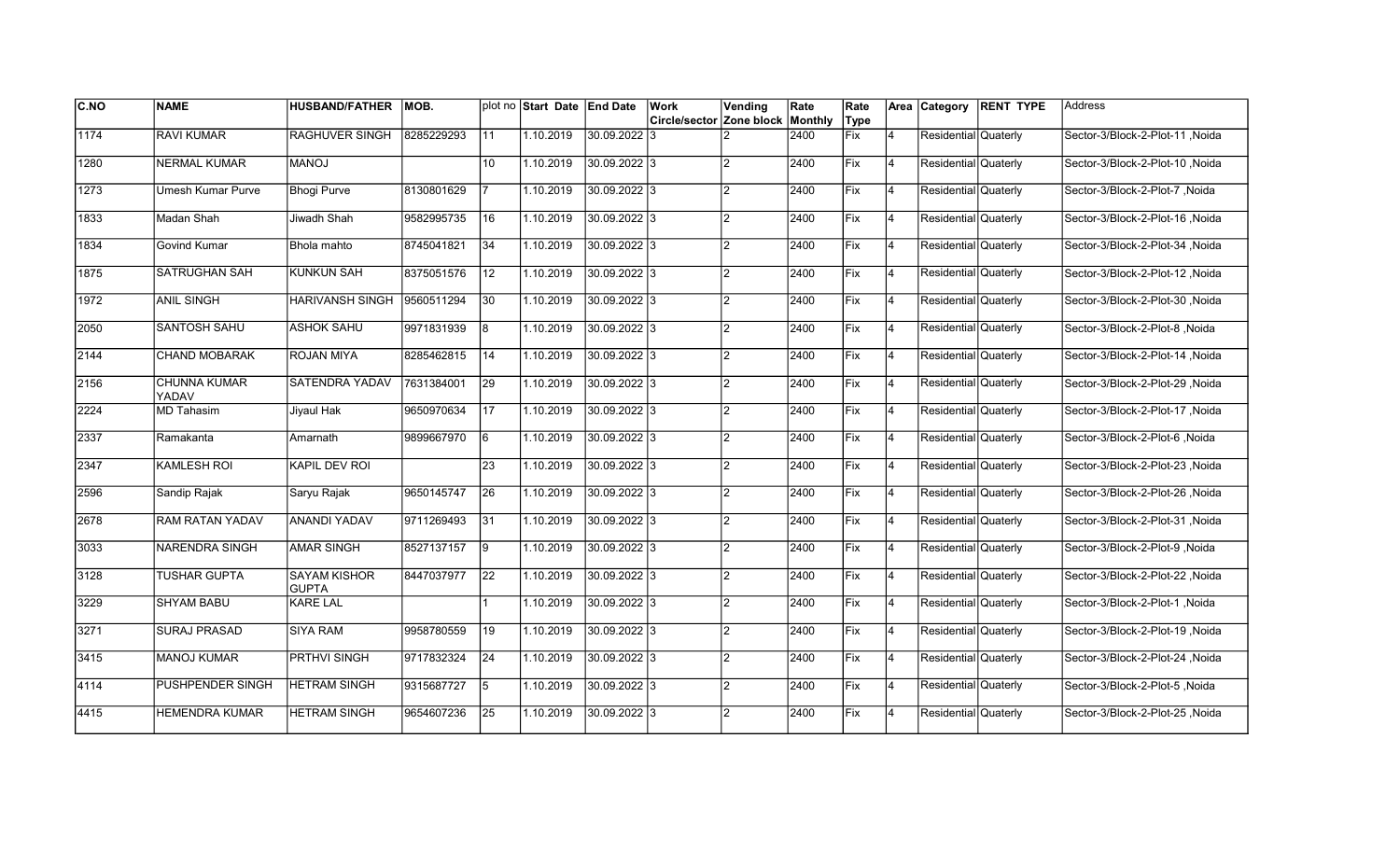| <b>C.NO</b>   | <b>NAME</b>                              | <b>HUSBAND/FATHER</b>            | MOB.       |                 | plot no Start Date End Date |                | Work                     | Vending        | Rate    | Rate |                | Area Category        | <b>RENT TYPE</b> | Address                          |
|---------------|------------------------------------------|----------------------------------|------------|-----------------|-----------------------------|----------------|--------------------------|----------------|---------|------|----------------|----------------------|------------------|----------------------------------|
|               |                                          |                                  |            |                 |                             |                | Circle/sector Zone block |                | Monthly | Type |                |                      |                  |                                  |
| 4918          | rajeev bhareja                           | jagdish bhareja                  | 9971782232 | $\overline{2}$  | 1.10.2019                   | 30.09.2022 3   |                          |                | 2400    | Fix  | $\overline{4}$ | Residential Quaterly |                  | Sector-3/Block-2-Plot-2, Noida   |
| 5666          | <b>VINEETA DEVI</b>                      | <b>CHEDA LAL</b>                 |            | 28              | 1.10.2019                   | 30.09.2022 3   |                          | $\overline{2}$ | 2400    | Fix  | 4              | Residential Quaterly |                  | Sector-3/Block-2-Plot-28, Noida  |
| 5294          | <b>HAMIM ALI</b>                         | <b>SULEMAN ALI</b>               | 9650695227 | 15              | 1.10.2019                   | 30.09.2022 3   |                          | $\overline{2}$ | 2400    | Fix  | <b>4</b>       | Residential Quaterly |                  | Sector-3/Block-2-Plot-15 .Noida  |
| 5487          | <b>INDRARAJ SINGH</b>                    | <b>HARIKISHAN</b>                | 9999002193 | 20              | 1.10.2019                   | 30.09.2022 3   |                          | 2              | 2400    | Fix  | $\overline{4}$ | Residential Quaterly |                  | Sector-3/Block-2-Plot-20, Noida  |
| 5514          | Dhanesh Yadav                            | Belas chorva                     | 9711608974 | 13              | 1.10.2019                   | 30.09.2022 3   |                          | $\overline{2}$ | 2400    | Fix  | 4              | Residential Quaterly |                  | Sector-3/Block-2-Plot-13, Noida  |
| 5955          | <b>AJAY HALDER</b>                       | <b>MURLI HALDER</b>              | 9811346344 | 32              | 1.10.2019                   | $30.09.2022$ 3 |                          | $\overline{2}$ | 2400    | Fix  | $\overline{4}$ | Residential Quaterly |                  | Sector-3/Block-2-Plot-32, Noida  |
| 6351          | <b>BIRJESH KUMAR</b><br><b>GUPTA</b>     | <b>GOKERAN GUPTA</b>             | 9997660064 | 21              | 1.10.2019                   | 30.09.2022 3   |                          | $\mathcal{P}$  | 2400    | Fix  | 4              | Residential Quaterly |                  | Sector-3/Block-2-Plot-21 , Noida |
| 6367          | <b>SAFI ALAM</b>                         | <b>FASI</b>                      | 8826808160 | 33              | 1.10.2019                   | $30.09.2022$ 3 |                          | $\overline{2}$ | 2400    | Fix  | 4              | Residential Quaterly |                  | Sector-3/Block-2-Plot-33, Noida  |
| 6368          | <b>AMIT KUMAR</b>                        | <b>SESH KUMAR</b>                | 8178936461 | <b>27</b>       | 1.10.2019                   | 30.09.2022 3   |                          | $\overline{2}$ | 2400    | Fix  | $\overline{4}$ | Residential Quaterly |                  | Sector-3/Block-2-Plot-27 , Noida |
| 427           | <b>BABITA DEVI</b>                       | <b>BIJENDER SINGH</b>            | 9205425238 | 3               | 1.10.2019                   | 30.09.2022 3   |                          | 3              | 2400    | Fix  | $\overline{4}$ | Residential Quaterly |                  | Sector-3/Block-3-Plot-3, Noida   |
| 505           | <b>BALVANT SINGH</b>                     | <b>RAM VEER SINGH</b>            | 9891366531 | $\overline{27}$ | 1.10.2019                   | 30.09.2022 3   |                          | 3              | 2400    | Fix  | 4              | Residential Quaterly |                  | Sector-3/Block-3-Plot-27 , Noida |
| 613           | <b>SAKAL DEV RAM</b>                     | ANANDI                           | 7042285832 | 65              | 1.10.2019                   | 30.09.2022 3   |                          | 3              | 2400    | Fix  | 4              | Residential Quaterly |                  | Sector-3/Block-3-Plot-65, Noida  |
| 650           | <b>DINESH KUMAR</b>                      | CHHATAR SINGH                    | 9868329355 | 63              | 1.10.2019                   | 30.09.2022 3   |                          | 3              | 2400    | Fix  | 4              | Residential Quaterly |                  | Sector-3/Block-3-Plot-63, Noida  |
| 654           | LALARAM                                  | <b>VIRENDRA</b>                  | 9953462545 | 41              | 1.10.2019                   | 30.09.2022 3   |                          | 3              | 2400    | Fix  | $\overline{4}$ | Residential Quaterly |                  | Sector-3/Block-3-Plot-41, Noida  |
| 655           | <b>SULTAN</b>                            | <b>VIRENDRA</b>                  |            | 20              | 1.10.2019                   | $30.09.2022$ 3 |                          | 3              | 2400    | Fix  | 4              | Residential Quaterly |                  | Sector-3/Block-3-Plot-20, Noida  |
| 703           | <b>NARENDER KUMAR</b>                    | <b>SHIV NARYAN</b><br>SINGH      | 8750914329 | 67              | 1.10.2019                   | 30.09.2022 3   |                          | 3              | 2400    | Fix  | <b>4</b>       | Residential Quaterly |                  | Sector-3/Block-3-Plot-67, Noida  |
| 752           | SATROHAN MAHTO                           | <b>PARMESWAR</b><br><b>MAHTO</b> | 9958012251 | 39              | 1.10.2019                   | 30.09.2022 3   |                          | 3              | 2400    | Fix  | 4              | Residential Quaterly |                  | Sector-3/Block-3-Plot-39 , Noida |
| 823           | <b>VINOD PANJIYAR</b>                    | <b>ANOOP PANJIYAR</b>            | 9910675604 | 5               | 1.10.2019                   | $30.09.2022$ 3 |                          | 3              | 2400    | Fix  | 4              | Residential Quaterly |                  | Sector-3/Block-3-Plot-5, Noida   |
| 901           | <b>MUKESH GUPTA</b>                      | <b>PULKIT GUPTA</b>              | 9013964106 | 18              | 1.10.2019                   | 30.09.2022 3   |                          | 3              | 2400    | Fix  | 4              | Residential Quaterly |                  | Sector-3/Block-3-Plot-18, Noida  |
| $\sqrt{1182}$ | <b>SUNIL PANJIYAR</b>                    | SARYUG PANJIYAR 9818853915       |            | 60              | 1.10.2019                   | 30.09.2022 3   |                          | 3              | 2400    | Fix  | $\overline{4}$ | Residential Quaterly |                  | Sector-3/Block-3-Plot-60, Noida  |
| 1199          | Chandra Mohan Kumar                      | Vindeswar Pnajiyar               | 9650819380 | $\overline{62}$ | 1.10.2019                   | 30.09.2022 3   |                          | 3              | 2400    | Fix  | $\overline{4}$ | Residential Quaterly |                  | Sector-3/Block-3-Plot-62, Noida  |
| 1200          | Satranjan Kumar Panjiyar Budhan Panjiyar |                                  | 9582533540 | 58              | 1.10.2019                   | 30.09.2022 3   |                          | 3              | 2400    | Fix  | 4              | Residential Quaterly |                  | Sector-3/Block-3-Plot-58, Noida  |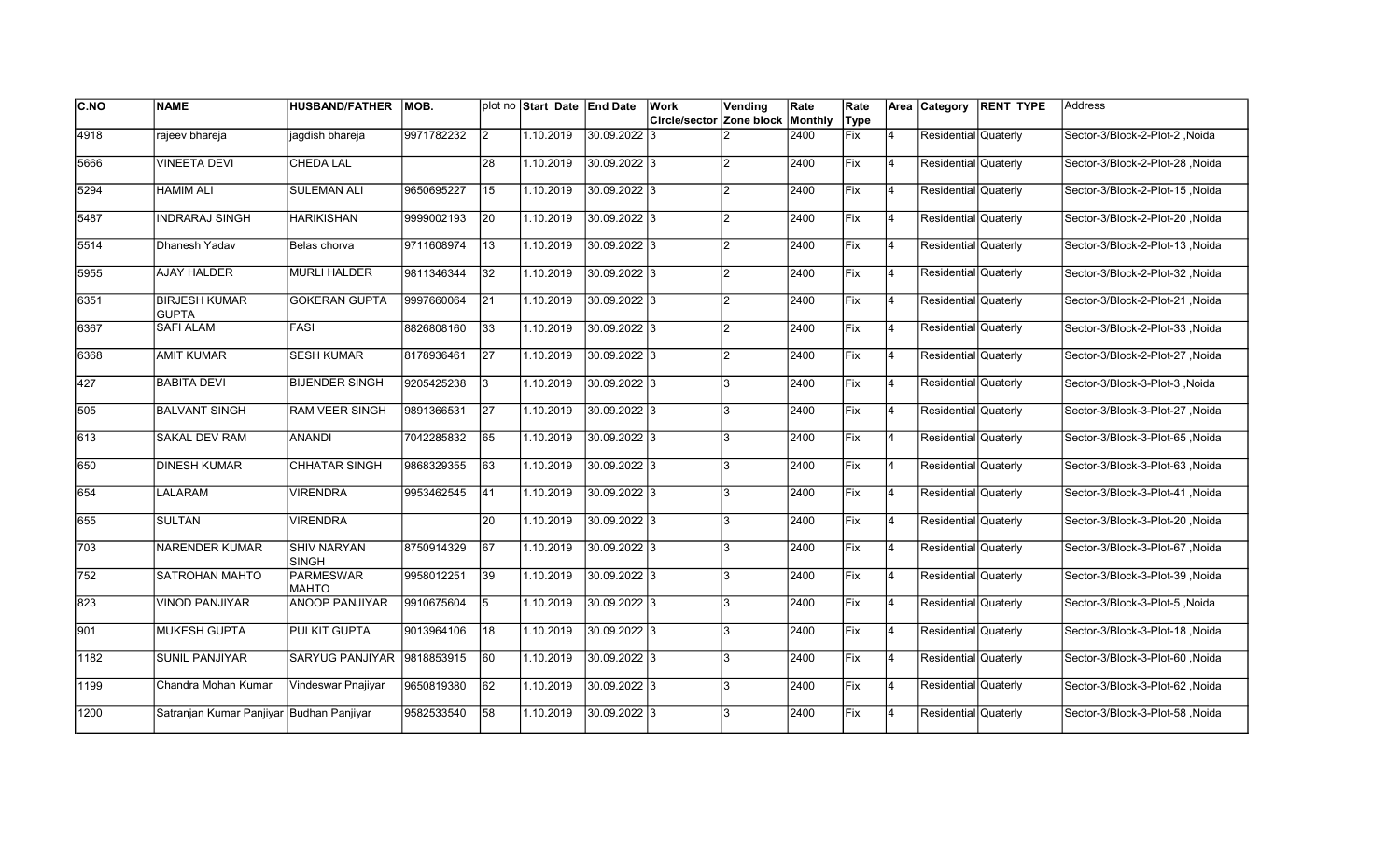| <b>C.NO</b> | <b>NAME</b>            | <b>HUSBAND/FATHER</b> | IMOB.      |                 | plot no Start Date End Date |                | Work                             | Vending | Rate | Rate |                | Area Category        | <b>RENT TYPE</b> | lAddress                        |
|-------------|------------------------|-----------------------|------------|-----------------|-----------------------------|----------------|----------------------------------|---------|------|------|----------------|----------------------|------------------|---------------------------------|
|             |                        |                       |            |                 |                             |                | Circle/sector Zone block Monthly |         |      | Type |                |                      |                  |                                 |
| 1242        | Shiv Das               | Sograth Das           | 9582814042 | 13              | 1.10.2019                   | 30.09.2022 3   |                                  |         | 2400 | Fix  | $\overline{4}$ | Residential Quaterly |                  | Sector-3/Block-3-Plot-13, Noida |
| 1368        | Ballu                  | Chatrpal              | 8447929550 | 40              | 1.10.2019                   | 30.09.2022 3   |                                  | 3       | 2400 | Fix  | 14             | Residential Quaterly |                  | Sector-3/Block-3-Plot-40, Noida |
| 1417        | <b>RITA DEVI</b>       | <b>ANIL BAHARTI</b>   | 9910522954 | 33              | 1.10.2019                   | 30.09.2022 3   |                                  | 3       | 2400 | Fix  | 14             | Residential Quaterly |                  | Sector-3/Block-3-Plot-33, Noida |
| 1470        | SATYENDRA KUMAR        | <b>DHANIRAM</b>       | 9953681760 | 32              | 1.10.2019                   | 30.09.2022 3   |                                  | 3       | 2400 | Fix  | 14             | Residential Quaterly |                  | Sector-3/Block-3-Plot-32, Noida |
| 1512        | <b>SITU KUMAR</b>      | <b>MUSAN SINGH</b>    | 9958755257 | 69              | 1.10.2019                   | 30.09.2022 3   |                                  | 3       | 2400 | Fix  | 4              | Residential Quaterly |                  | Sector-3/Block-3-Plot-69, Noida |
| 1546        | <b>ANEETA DEVI</b>     | <b>ASHOK MANDAL</b>   | 8527803483 | 73              | 1.10.2019                   | 30.09.2022 3   |                                  |         | 2400 | Fix  | $\overline{4}$ | Residential Quaterly |                  | Sector-3/Block-3-Plot-73, Noida |
| 1549        | RAM LAL VERMA          | <b>MOHAN LAL</b>      | 9899306108 | 56              | 1.10.2019                   | 30.09.2022 3   |                                  | 3       | 2400 | Fix  | 14             | Residential Quaterly |                  | Sector-3/Block-3-Plot-56, Noida |
| 1620        | MUHMMAD RAFEEK         | VADARUDDEN<br>SAMANI  | 8010099527 | 57              | 1.10.2019                   | $30.09.2022$ 3 |                                  | 3       | 2400 | Fix  | 14             | Residential Quaterly |                  | Sector-3/Block-3-Plot-57, Noida |
| 1659        | <b>MASUR AALAM</b>     | <b>MD SALAUDDAN</b>   | 9318341921 |                 | 1.10.2019                   | 30.09.2022 3   |                                  | 3       | 2400 | Fix  | 14             | Residential Quaterly |                  | Sector-3/Block-3-Plot-7, Noida  |
| 1676        | <b>NEK PAL</b>         | <b>GANPAT SINGH</b>   | 8077779406 | 10              | 1.10.2019                   | 30.09.2022 3   |                                  | 3       | 2400 | Fix  | 14             | Residential Quaterly |                  | Sector-3/Block-3-Plot-10, Noida |
| 1788        | Rekha Devi             | Lalan Kumar           | 7838809949 | <u>2</u>        | 1.10.2019                   | 30.09.2022 3   |                                  | 3       | 2400 | Fix  | 14             | Residential Quaterly |                  | Sector-3/Block-3-Plot-2, Noida  |
| 1999        | Bablu kumar            | <b>Bhutta Sah</b>     | 8920922956 | 70              | 1.10.2019                   | 30.09.2022 3   |                                  | 3       | 2400 | Fix  | 14             | Residential Quaterly |                  | Sector-3/Block-3-Plot-70, Noida |
| 2266        | <b>SHIV KUMAR RAM</b>  | NACHHATRA RAM         | 9540197318 | 61              | 1.10.2019                   | 30.09.2022 3   |                                  | 3       | 2400 | Fix  | 14             | Residential Quaterly |                  | Sector-3/Block-3-Plot-61, Noida |
| 2430        | RAJA PAL VERMA         | <b>BALI RAM VERMA</b> | 9953019423 | 64              | 1.10.2019                   | 30.09.2022 3   |                                  | 3       | 2400 | Fix  | $\overline{4}$ | Residential Quaterly |                  | Sector-3/Block-3-Plot-64, Noida |
| 2517        | <b>JAGPAL</b>          | <b>RAMESHVAR</b>      | 8076018154 | l6              | 1.10.2019                   | 30.09.2022 3   |                                  | 3       | 2400 | Fix  | 4              | Residential Quaterly |                  | Sector-3/Block-3-Plot-6, Noida  |
| 2520        | <b>BHAGVAN SINGH</b>   | <b>SALIM</b>          |            | 37              | 1.10.2019                   | 30.09.2022 3   |                                  | 3       | 2400 | Fix  | 14             | Residential Quaterly |                  | Noida Sector-3/Block-3-Plot-37  |
| 2551        | <b>AVADHESH SAW</b>    | <b>GHUTAR SAW</b>     | 9899047763 | 30              | 1.10.2019                   | 30.09.2022 3   |                                  | 3       | 2400 | Fix  | 14             | Residential Quaterly |                  | Noida Sector-3/Block-3-Plot-30  |
| 2804        | SANTOSH KUMAR<br>YADAV | NANHU YADAV           | 8227569582 | 29              | 1.10.2019                   | 30.09.2022 3   |                                  | 3       | 2400 | Fix  | $\overline{4}$ | Residential Quaterly |                  | Sector-3/Block-3-Plot-29, Noida |
| 2932        | SUNIL KUAMR GUPTA      | JOKHULAL GUPTA        | 8726786313 | 48              | 1.10.2019                   | 30.09.2022 3   |                                  | 3       | 2400 | Fix  | $\overline{4}$ | Residential Quaterly |                  | Sector-3/Block-3-Plot-48, Noida |
| 2942        | Raju Jha               | Shyam Dev Jha         | 9643882599 | 71              | 1.10.2019                   | 30.09.2022 3   |                                  | 3       | 2400 | Fix  | 4              | Residential Quaterly |                  | Sector-3/Block-3-Plot-71, Noida |
| 3017        | PAWAN KUMAR JHA        | PITAMBAR JHA          | 9818647870 | $\overline{25}$ | 1.10.2019                   | 30.09.2022 3   |                                  | 3       | 2400 | Fix  | 14             | Residential Quaterly |                  | Sector-3/Block-3-Plot-25, Noida |
| 3136        | <b>VINOD</b>           | <b>JAWAHIR</b>        | 9990865075 | 59              | 1.10.2019                   | 30.09.2022 3   |                                  | 3       | 2400 | Fix  | $\overline{4}$ | Residential Quaterly |                  | Sector-3/Block-3-Plot-59, Noida |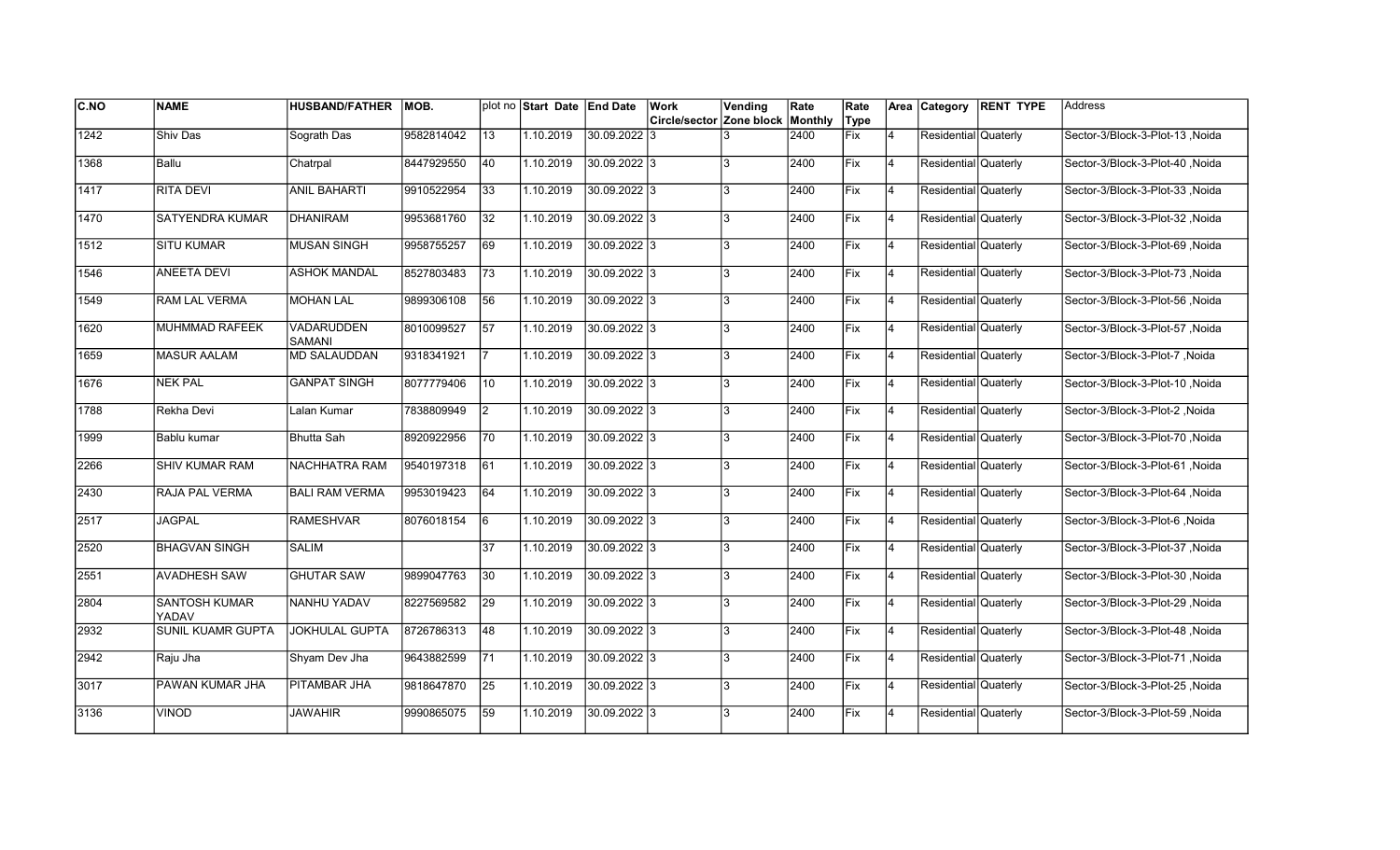| <b>C.NO</b> | <b>NAME</b>                    | <b>HUSBAND/FATHER</b>             | IMOB.      |                 | plot no Start Date End Date |                | Work                     | Vending        | Rate    | Rate |                | Area Category        | <b>RENT TYPE</b> | Address                          |
|-------------|--------------------------------|-----------------------------------|------------|-----------------|-----------------------------|----------------|--------------------------|----------------|---------|------|----------------|----------------------|------------------|----------------------------------|
|             |                                |                                   |            |                 |                             |                | Circle/sector Zone block |                | Monthly | Type |                |                      |                  |                                  |
| 3141        | Subhash Chand                  | Rajaram                           | 9091596538 | 45              | 1.10.2019                   | 30.09.2022 3   |                          |                | 2400    | Fix  | 4              | Residential Quaterly |                  | Sector-3/Block-3-Plot-45, Noida  |
| 4555        | <b>HARISH</b>                  | <b>BALWANT RAM</b>                |            | 47              | 1.10.2019                   | 30.09.2022 3   |                          | 3              | 2400    | Fix  | $\overline{4}$ | Residential Quaterly |                  | Sector-3/Block-3-Plot-47 .Noida  |
| 3219        | <b>KAMLESH KUMAR</b>           | <b>JHALLAR PRASD</b>              | 9871851495 | 43              | 1.10.2019                   | 30.09.2022 3   |                          | 3              | 2400    | Fix  | 4              | Residential Quaterly |                  | Sector-3/Block-3-Plot-43 .Noida  |
| 3231        | <b>GOPAL SINGH</b>             | <b>MANGAL SINGH</b>               | 880435423  | 53              | 1.10.2019                   | 30.09.2022 3   |                          | 3              | 2400    | Fix  | 4              | Residential Quaterly |                  | Sector-3/Block-3-Plot-53, Noida  |
| 3232        | PRADEEP KUMAR JHA              | <b>ASHOK JHA</b>                  | 9958193527 | 16              | 1.10.2019                   | 30.09.2022 3   |                          | 3              | 2400    | Fix  | $\overline{4}$ | Residential Quaterly |                  | Sector-3/Block-3-Plot-16, Noida  |
| 3445        | <b>SORBIN SINGH</b>            | <b>MUNSILAL</b>                   | 9716429699 | 74              | 1.10.2019                   | 30.09.2022 3   |                          | $\overline{3}$ | 2400    | Fix  | $\overline{4}$ | Residential Quaterly |                  | Sector-3/Block-3-Plot-74, Noida  |
| 3447        | SUBHASH CHAND<br><b>MANDAL</b> | <b>SANTKUMAR</b><br>MANDAL        | 9210507545 | 14              | 1.10.2019                   | 30.09.2022 3   |                          | 3              | 2400    | Fix  | $\overline{4}$ | Residential Quaterly |                  | Sector-3/Block-3-Plot-4, Noida   |
| 3510        | <b>BEERESH</b>                 | JAGDEESH BEORA                    | 7830176400 | 42              | 1.10.2019                   | 30.09.2022 3   |                          | 3              | 2400    | Fix  | 4              | Residential Quaterly |                  | Sector-3/Block-3-Plot-42, Noida  |
| 3522        | SHRVAN KUMAR                   | SHRI BHOLA                        | 9899515182 | 72              | 1.10.2019                   | 30.09.2022 3   |                          | 3              | 2400    | Fix  | $\overline{4}$ | Residential Quaterly |                  | Sector-3/Block-3-Plot-72, Noida  |
| 3754        | <b>MURARI SINGH</b>            | DINESHWAR SINGH 8027366804        |            |                 | 1.10.2019                   | 30.09.2022 3   |                          | 3              | 2400    | Fix  | $\overline{4}$ | Residential Quaterly |                  | Sector-3/Block-3-Plot-1, Noida   |
| 3775        | <b>ROSHANI</b>                 | <b>SALIM</b>                      | 8450094519 | 26              | 1.10.2019                   | 30.09.2022 3   |                          | 3              | 2400    | Fix  | 4              | Residential Quaterly |                  | Sector-3/Block-3-Plot-26, Noida  |
| 3901        | SONVEER                        | <b>RACHHAPAL</b>                  | 8802953138 | 50              | 1.10.2019                   | 30.09.2022 3   |                          | 3              | 2400    | Fix  | 4              | Residential Quaterly |                  | Sector-3/Block-3-Plot-50, Noida  |
| 4109        | Rajvir                         | Chandrapal                        | 7793823511 | 8               | 1.10.2019                   | 30.09.2022 3   |                          | 3              | 2400    | Fix  | 4              | Residential Quaterly |                  | Sector-3/Block-3-Plot-8, Noida   |
| 4500        | Ravi Saini                     | <b>Hukum Singh Saini</b>          | 8447620920 | 38              | 1.10.2019                   | 30.09.2022 3   |                          | 3              | 2400    | Fix  | $\overline{4}$ | Residential Quaterly |                  | Sector-3/Block-3-Plot-38, Noida  |
| 4554        | <b>ANURUDDHA SINGH</b>         | <b>RAMKARAN SINGH</b>             | 8376834797 | $\overline{36}$ | 1.10.2019                   | 30.09.2022 3   |                          | 3              | 2400    | Fix  | $\overline{4}$ | Residential Quaterly |                  | Sector-3/Block-3-Plot-36, Noida  |
| 4660        | <b>TEJO PASWAN</b>             | <b>RAMESHWAR</b><br><b>PASWAN</b> | 9958506303 | 19              | 1.10.2019                   | 30.09.2022 3   |                          | 3              | 2400    | Fix  | 4              | Residential Quaterly |                  | Sector-3/Block-3-Plot-19, Noida  |
| 4992        | <b>RAJKUMARI</b>               | GUDDAN                            | 8285207019 | 22              | 1.10.2019                   | 30.09.2022 3   |                          | 3              | 2400    | Fix  | $\overline{4}$ | Residential Quaterly |                  | Sector-3/Block-3-Plot-22 , Noida |
| 5017        | Sonu                           | Shyama Dav                        | 8745969881 | l 11            | 1.10.2019                   | 30.09.2022 3   |                          | 3              | 2400    | Fix  | 4              | Residential Quaterly |                  | Sector-3/Block-3-Plot-11, Noida  |
| 5306        | Lal Kumar                      | Shri Sinheshwar<br>Sahani         | 8920295654 | 14              | 1.10.2019                   | 30.09.2022  3  |                          | 3              | 2400    | Fix  | $\overline{4}$ | Residential Quaterly |                  | Sector-3/Block-3-Plot-14, Noida  |
| 5539        | Shanti                         | Kunvar Pal Singh                  | 9652101551 | 12              | 1.10.2019                   | $30.09.2022$ 3 |                          | 3              | 2400    | Fix  | $\overline{4}$ | Residential Quaterly |                  | Sector-3/Block-3-Plot-12, Noida  |
| 5925        | <b>KEDARI SINGH</b>            | PANNALAL                          | 9891120661 | 46              | 1.10.2019                   | 30.09.2022 3   |                          | 3              | 2400    | Fix  | 4              | Residential Quaterly |                  | Sector-3/Block-3-Plot-46, Noida  |
| 5961        | <b>SHIVPAL</b>                 | <b>PALTU</b>                      | 8860520717 | 15              | 1.10.2019                   | 30.09.2022 3   |                          | 3              | 2400    | Fix  | $\overline{4}$ | Residential Quaterly |                  | Sector-3/Block-3-Plot-15, Noida  |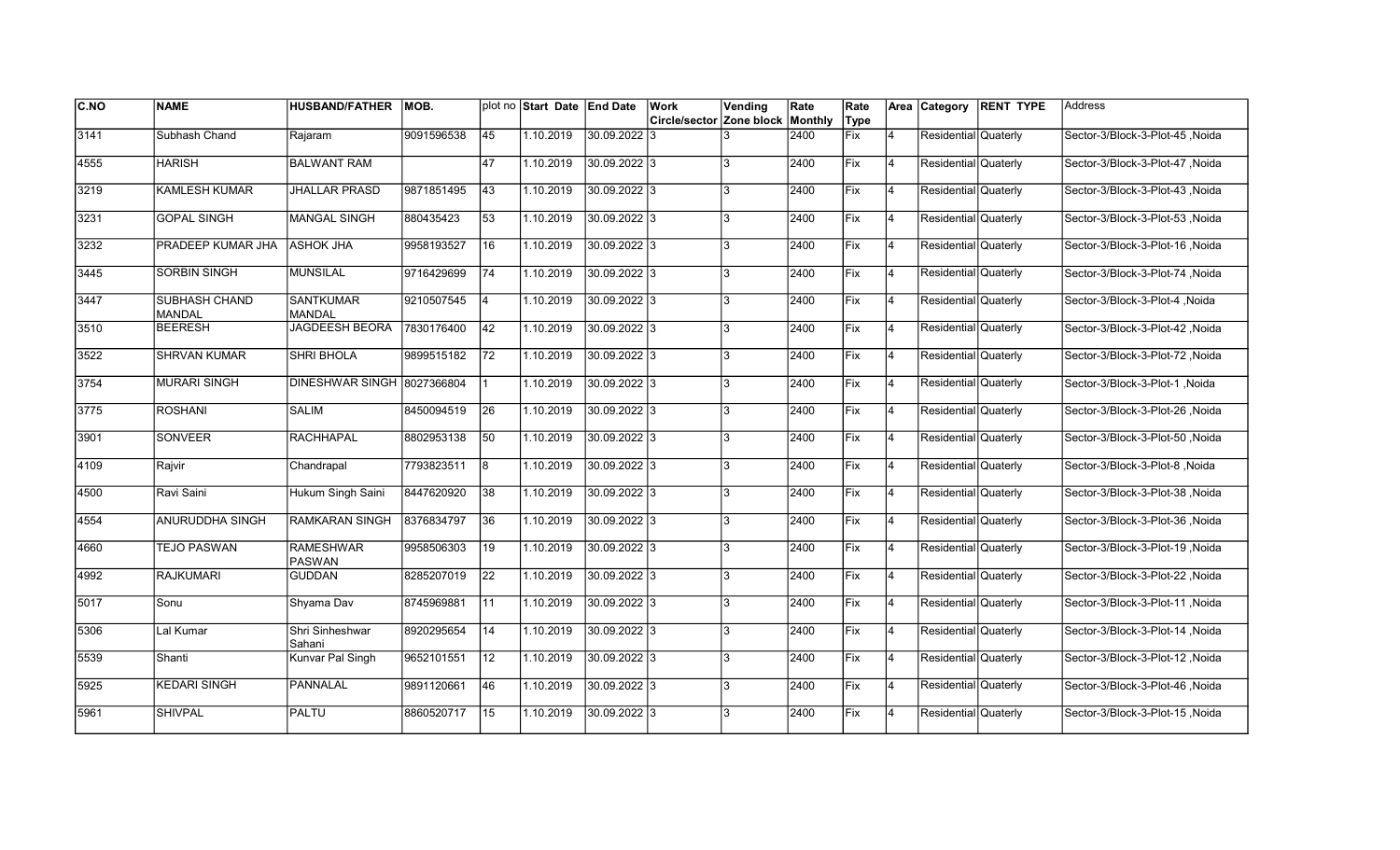| C.NO  | <b>NAME</b>              | <b>HUSBAND/FATHER</b>                | <b>MOB.</b> |                 | plot no Start Date End Date |              | Work <br>Circle/sector Zone block Monthly | Vending | Rate | Rate<br>Type |                | Area Category        | <b>RENT TYPE</b> | <b>Address</b>                  |
|-------|--------------------------|--------------------------------------|-------------|-----------------|-----------------------------|--------------|-------------------------------------------|---------|------|--------------|----------------|----------------------|------------------|---------------------------------|
| 5962  | <b>RAJESH KUMAR</b>      | <b>MOHARSAHAY</b>                    | 8920650427  | 44              | 1.10.2019                   | 30.09.2022 3 |                                           |         | 2400 | Fix          | 14             | Residential Quaterly |                  | Sector-3/Block-3-Plot-44, Noida |
| 5984  | <b>ANJANI KUMAR</b>      | <b>CHANDRABUSHAN</b>                 | 9873032553  | 24              | 1.10.2019                   | 30.09.2022 3 |                                           | 3       | 2400 | Fix          | 14             | Residential Quaterly |                  | Sector-3/Block-3-Plot-24, Noida |
| 6071  | Dhannjay chaudhary       | Shambhu                              | 8743037987  | 9               | 1.10.2019                   | 30.09.2022 3 |                                           | 3       | 2400 | Fix          | 4              | Residential Quaterly |                  | Sector-3/Block-3-Plot-9, Noida  |
| 6079  | <b>ANAND SHARMA</b>      | LAXMAN SAWROOP 9711568542<br>SHARMA  |             | 55              | 1.10.2019                   | 30.09.2022 3 |                                           | 3       | 2400 | Fix          | 4              | Residential Quaterly |                  | Sector-3/Block-3-Plot-55, Noida |
| 6136  | REKHA SHARMA             | <b>MANOJ SHARMA</b>                  |             | 21              | 1.10.2019                   | 30.09.2022 3 |                                           | 3       | 2400 | Fix          | 14             | Residential Quaterly |                  | Sector-3/Block-3-Plot-21, Noida |
| 6182  | SUMA                     | <b>BALRAM</b>                        |             | 68              | 1.10.2019                   | 30.09.2022 3 |                                           | 3       | 2400 | Fix          | 14             | Residential Quaterly |                  | Sector-3/Block-3-Plot-68, Noida |
| 6194  | Meena Devi               | Ramkunwar Singh                      | 9871138107  | 66              | 1.10.2019                   | 30.09.2022 3 |                                           | 3       | 2400 | Fix          | 4              | Residential Quaterly |                  | Sector-3/Block-3-Plot-66, Noida |
| 6571  | Devendar Gupta           | Raghubaghat                          | 9891497524  | 23              | 1.10.2019                   | 30.09.2022 3 |                                           | 3       | 2400 | Fix          | 14             | Residential Quaterly |                  | Sector-3/Block-3-Plot-23, Noida |
| 6656  | SHEELA DEVI              | <b>ASHARAM</b>                       | 8130181511  | 31              | 1.10.2019                   | 30.09.2022 3 |                                           | 3       | 2400 | Fix          | 14             | Residential Quaterly |                  | Sector-3/Block-3-Plot-31, Noida |
| 19006 | <b>MANOJ SAW</b>         | <b>BAZIR SHAH</b>                    | 9958283496  | $\overline{17}$ | 1.10.2019                   | 30.09.2022 3 |                                           | 3       | 2400 | Fix          | <b>4</b>       | Residential Quaterly |                  | Noida Sector-3/Block-3-Plot-17  |
| 9007  | <b>VIJAY KUMAR</b>       | <b>OM PRAKASH</b>                    | 8527264547  | 34              | 1.10.2019                   | 30.09.2022 3 |                                           | 3       | 2400 | Fix          | $\overline{4}$ | Residential Quaterly |                  | Sector-3/Block-3-Plot-34, Noida |
| 9068  | <b>KRISHANA DEVI</b>     | <b>VIJAY PRASAD</b>                  | 9811717298  | 28              | 1.10.2019                   | 30.09.2022 3 |                                           | 3       | 2400 | Fix          | $\overline{4}$ | Residential Quaterly |                  | Sector-3/Block-3-Plot-28, Noida |
| 9113  | SHARADA DEVI             | LATE SHATRUDHAN 8826454467<br>PRASAD |             | 49              | 1.10.2019                   | 30.09.2022 3 |                                           | 3       | 2400 | Fix          | 4              | Residential Quaterly |                  | Sector-3/Block-3-Plot-49, Noida |
| 9135  | <b>VINAY KUMAR</b>       | <b>GIRIJA SAH</b>                    | 8800626575  | $\overline{52}$ | 1.10.2019                   | 30.09.2022 3 |                                           | 3       | 2400 | Fix          | 14             | Residential Quaterly |                  | Sector-3/Block-3-Plot-52, Noida |
| 9420  | <b>VIPIN KUMAR SINGH</b> | <b>VISHWANATH</b><br><b>SINGH</b>    | 8287505918  | 51              | 1.10.2019                   | 30.09.2022 3 |                                           | 3       | 2400 | Fix          | 14             | Residential Quaterly |                  | Sector-3/Block-3-Plot-51, Noida |
| 9493  | Rajesh Kumar             | Babu Ram gautam                      | 000         | 54              | 1.10.2019                   | 30.09.2022 3 |                                           | 3       | 2400 | Fix          | 14             | Residential Quaterly |                  | Sector-3/Block-3-Plot-54, Noida |
| 187   | <b>JAGESWAR RAJAK</b>    | <b>HARDAS RAJAK</b>                  | 9350222214  | 52              | 1.10.2019                   | 30.09.2022 3 |                                           |         | 2400 | Fix          | $\overline{4}$ | Residential Quaterly |                  | Sector-3/Block-4-Plot-52, Noida |
| 272   | P SRIDHAR                | <b>PARAM SHIVAM</b>                  | 9958707677  | 4               | 1.10.2019                   | 30.09.2022 3 |                                           |         | 2400 | Fix          | $\overline{4}$ | Residential Quaterly |                  | Sector-3/Block-4-Plot-4, Noida  |
| 273   | Mohd Irshad              | Sajjad Husain                        | 8447241914  | 39              | 1.10.2019                   | 30.09.2022 3 |                                           |         | 2400 | Fix          | 4              | Residential Quaterly |                  | Sector-3/Block-4-Plot-39, Noida |
| 274   | <b>SATYAVEER</b>         | <b>MADAN LAL</b>                     | 7065181272  | 6               | 1.10.2019                   | 30.09.2022 3 |                                           |         | 2400 | Fix          | 14             | Residential Quaterly |                  | Sector-3/Block-4-Plot-6, Noida  |
| 292   | Shriram                  | Ram Khilawan                         | 9540651315  | l3              | 1.10.2019                   | 30.09.2022 3 |                                           |         | 2400 | Fix          | $\overline{4}$ | Residential Quaterly |                  | Sector-3/Block-4-Plot-3, Noida  |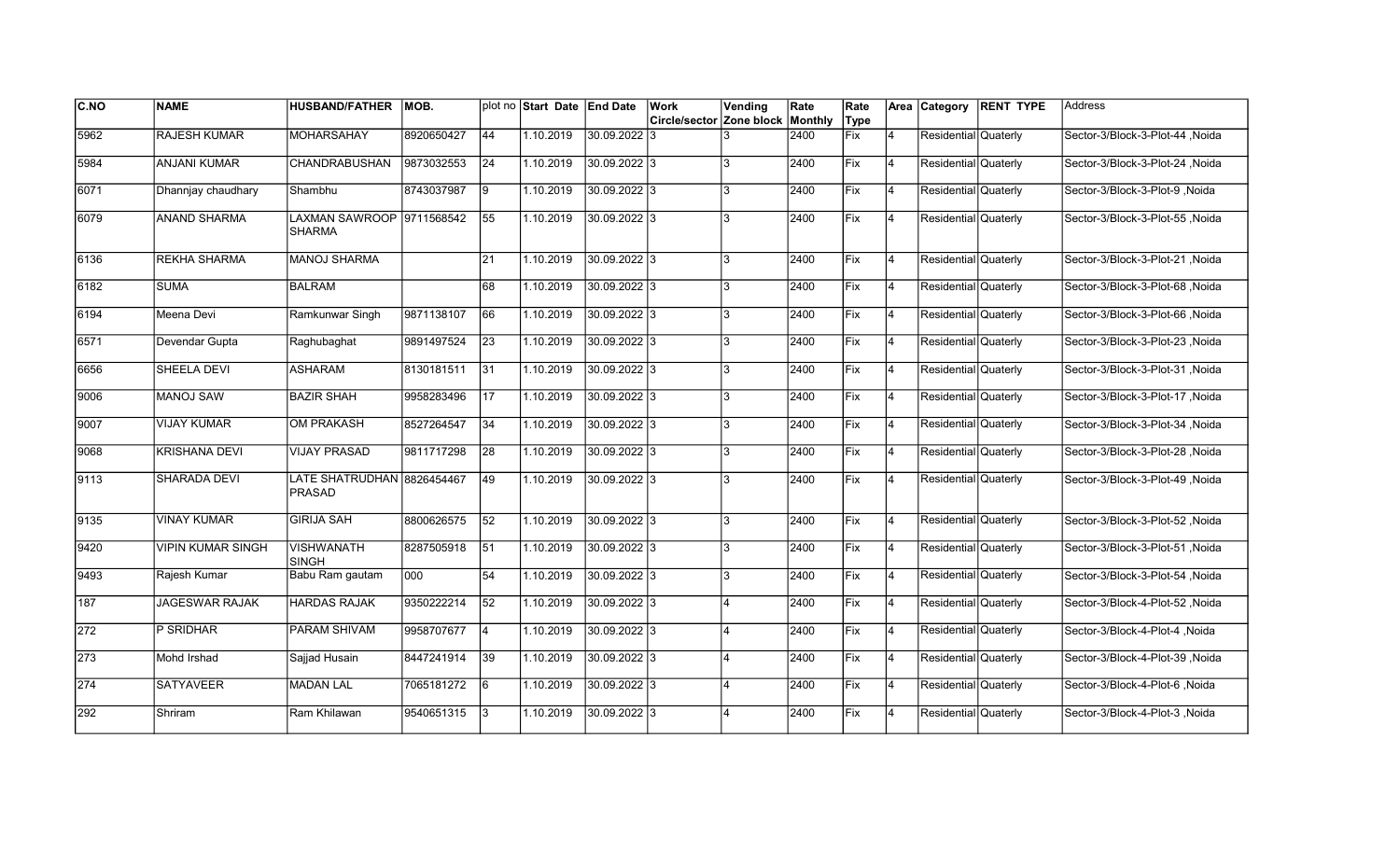| C.NO          | <b>NAME</b>              | <b>HUSBAND/FATHER</b>         | MOB.       |                 | plot no Start Date End Date |                | <b>Work</b>                      | Vending | Rate | Rate |                |                      | Area Category RENT TYPE | lAddress                        |
|---------------|--------------------------|-------------------------------|------------|-----------------|-----------------------------|----------------|----------------------------------|---------|------|------|----------------|----------------------|-------------------------|---------------------------------|
|               |                          |                               |            |                 |                             |                | Circle/sector Zone block Monthly |         |      | Type |                |                      |                         |                                 |
| 396           | <b>JAVED ALI</b>         | <b>TAHAR ALI</b>              |            | 22              | 1.10.2019                   | 30.09.2022 3   |                                  |         | 2400 | Fix  | $\overline{4}$ | Residential Quaterly |                         | Sector-3/Block-4-Plot-22, Noida |
| 420           | <b>GORI SHANKAR SHA</b>  | <b>RAJINANDAN SHA</b>         | 9971717225 | 50              | 1.10.2019                   | 30.09.2022 3   |                                  |         | 2400 | Fix  | 14             | Residential Quaterly |                         | Sector-3/Block-4-Plot-50, Noida |
| 704           | <b>JAMILURRAHAMAN</b>    | KALLU                         | 9560161500 | 10              | 1.10.2019                   | 30.09.2022 3   |                                  |         | 2400 | Fix  | 14             | Residential Quaterly |                         | Sector-3/Block-4-Plot-10, Noida |
| 722           | Navin Kumar Chaurasiya   | Manraj Chaurasiya             | 9643937339 | 58              | 1.10.2019                   | $30.09.2022$ 3 |                                  |         | 2400 | Fix  | 14             | Residential Quaterly |                         | Sector-3/Block-4-Plot-58, Noida |
| 723           | <b>NARESH KUMAR</b>      | <b>MANRAJ PRASAD</b>          | 9990413501 | 5               | 1.10.2019                   | 30.09.2022 3   |                                  |         | 2400 | Fix  | 4              | Residential Quaterly |                         | Sector-3/Block-4-Plot-5, Noida  |
| $\sqrt{814}$  | <b>SAKAL KUMAR</b>       | <b>RAM CHARIT RAM</b>         | 9910148360 | 56              | 1.10.2019                   | 30.09.2022 3   |                                  |         | 2400 | Fix  | $\overline{4}$ | Residential Quaterly |                         | Sector-3/Block-4-Plot-56, Noida |
| 824           | <b>NURAN ALAM</b>        | RAFIK AHMAD                   | 8826284552 | 47              | 1.10.2019                   | 30.09.2022 3   |                                  |         | 2400 | Fix  | 4              | Residential Quaterly |                         | Sector-3/Block-4-Plot-47, Noida |
| 830           | <b>MD Sahadat Ali</b>    | Ramjani                       | 9717353089 | 37              | 1.10.2019                   | 30.09.2022 3   |                                  |         | 2400 | Fix  | 14             | Residential Quaterly |                         | Sector-3/Block-4-Plot-37 ,Noida |
| 836           | PROMOD MHATO             | KAMESWAR MAHTO 8750393877     |            | 27              | 1.10.2019                   | 30.09.2022 3   |                                  |         | 2400 | Fix  | 14             | Residential Quaterly |                         | Sector-3/Block-4-Plot-27, Noida |
| 843           | Rajeev Kumar             | Gopal Sharma                  | 9716614915 | 57              | 1.10.2019                   | 30.09.2022 3   |                                  |         | 2400 | Fix  | 4              | Residential Quaterly |                         | Sector-3/Block-4-Plot-57, Noida |
| 856           | <b>RAMDAYAL SHA</b>      | <b>RAM PARIJAN SHA</b>        | 8826147571 | 12              | 1.10.2019                   | 30.09.2022 3   |                                  |         | 2400 | Fix  | 4              | Residential Quaterly |                         | Sector-3/Block-4-Plot-12, Noida |
| 914           | <b>INDRA KUMAR</b>       | PANNALAL                      | 9310180366 | 28              | 1.10.2019                   | 30.09.2022 3   |                                  |         | 2400 | Fix  | 14             | Residential Quaterly |                         | Sector-3/Block-4-Plot-28, Noida |
| 964           | Paramjit Paswan          | Kapaleshwar Paswan 7557251998 |            | 44              | 1.10.2019                   | 30.09.2022 3   |                                  |         | 2400 | Fix  | 14             | Residential Quaterly |                         | Sector-3/Block-4-Plot-44, Noida |
| 1141          | <b>JAGMOHAN GUPTA</b>    | RADHUNATH SHAH                | 9871121407 | 19              | 1.10.2019                   | 30.09.2022 3   |                                  |         | 2400 | Fix  | $\overline{4}$ | Residential Quaterly |                         | Sector-3/Block-4-Plot-19, Noida |
| 1145          | <b>AMIT KUMAR</b>        | <b>RAMDEV SAH</b>             | 9910733821 | $\overline{13}$ | 1.10.2019                   | 30.09.2022 3   |                                  |         | 2400 | Fix  | 4              | Residential Quaterly |                         | Sector-3/Block-4-Plot-13, Noida |
| $\sqrt{1170}$ | <b>RAJESH KUMAR</b>      | <b>AGAN LAL</b>               | 9811840131 | 33              | 1.10.2019                   | 30.09.2022 3   |                                  |         | 2400 | Fix  | 14             | Residential Quaterly |                         | Noida Sector-3/Block-4-Plot-33  |
| 1192          | <b>RAJNEESH KUMAR</b>    | <b>JADAM SINGH</b>            | 9999551069 | 17              | 1.10.2019                   | 30.09.2022 3   |                                  |         | 2400 | Fix  | 14             | Residential Quaterly |                         | Noida Sector-3/Block-4-Plot-17  |
| 1211          | Santosh Panjior          | Kailash Panjiar               | 8851081607 | 19              | 1.10.2019                   | 30.09.2022 3   |                                  |         | 2400 | Fix  | 4              | Residential Quaterly |                         | Sector-3/Block-4-Plot-9, Noida  |
| 1371          | Ravindra Kumar Verma     | Baliram                       | 7838560977 | 21              | 1.10.2019                   | 30.09.2022 3   |                                  |         | 2400 | Fix  | 14             | Residential Quaterly |                         | Sector-3/Block-4-Plot-21, Noida |
| 1440          | <b>MOHD FARUK UDIN</b>   | <b>MD NAVI VAKS</b>           | 9718171208 | 51              | 1.10.2019                   | 30.09.2022 3   |                                  |         | 2400 | Fix  | 4              | Residential Quaterly |                         | Sector-3/Block-4-Plot-51, Noida |
| 1535          | <b>JAI PRAKASH MAHTO</b> | <b>MAHADEV MAHTO</b>          | 9871988460 | $\overline{23}$ | 1.10.2019                   | 30.09.2022 3   |                                  |         | 2400 | Fix  | 14             | Residential Quaterly |                         | Sector-3/Block-4-Plot-23, Noida |
| 1536          | PRAMESH PASAVAN          | <b>GANGA PASAVAN</b>          | 9818751810 | 16              | 1.10.2019                   | 30.09.2022 3   |                                  |         | 2400 | Fix  | 4              | Residential Quaterly |                         | Sector-3/Block-4-Plot-16, Noida |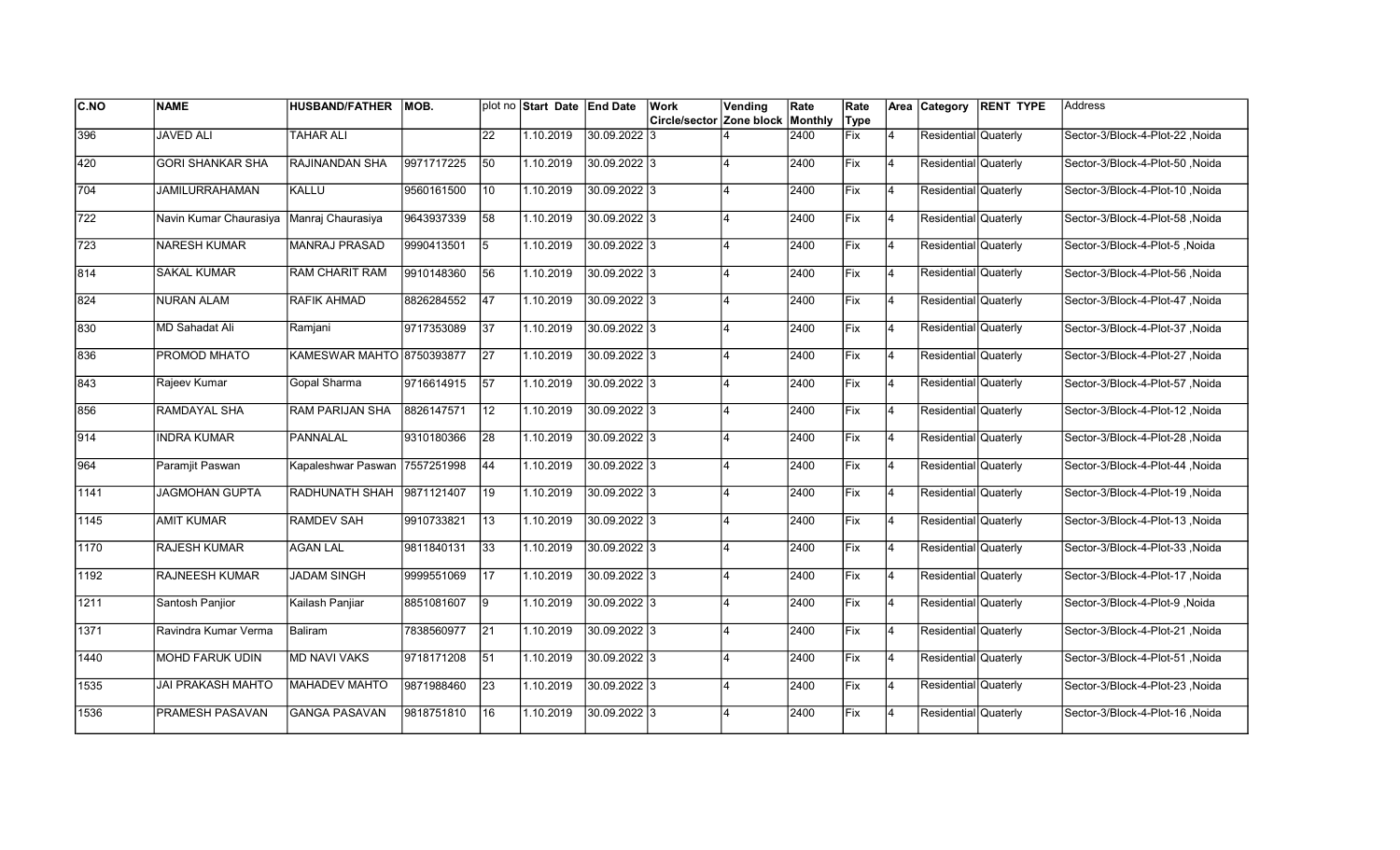| C.NO | <b>NAME</b>                          | <b>HUSBAND/FATHER</b>  | MOB.       |                 | plot no Start Date End Date |                | Work                     | Vending                 | Rate    | Rate |                | Area Category        | <b>RENT TYPE</b> | Address                         |
|------|--------------------------------------|------------------------|------------|-----------------|-----------------------------|----------------|--------------------------|-------------------------|---------|------|----------------|----------------------|------------------|---------------------------------|
|      |                                      |                        |            |                 |                             |                | Circle/sector Zone block |                         | Monthly | Type |                |                      |                  |                                 |
| 1596 | <b>BALI MUKHIYA</b>                  | <b>JANAKI MUKHIYA</b>  | 9582896702 | 53              | 1.10.2019                   | 30.09.2022 3   |                          |                         | 2400    | Fix  | $\overline{4}$ | Residential Quaterly |                  | Sector-3/Block-4-Plot-53, Noida |
| 1597 | <b>HARI GOPAL SANA</b>               | RAVINDRANATH<br>SANA   | 9711348131 | 36              | 1.10.2019                   | 30.09.2022 3   |                          |                         | 2400    | Fix  | 4              | Residential Quaterly |                  | Sector-3/Block-4-Plot-36, Noida |
| 1668 | <b>KRISHNA KUMAR</b>                 | <b>RAMAGUNI SAH</b>    | 9540785209 | 49              | 1.10.2019                   | 30.09.2022 3   |                          |                         | 2400    | Fix  | <b>4</b>       | Residential Quaterly |                  | Sector-3/Block-4-Plot-49, Noida |
| 1733 | Shiv Narayan                         | Chandra Prakash        | 7376800145 | 59              | 1.10.2019                   | $30.09.2022$ 3 |                          |                         | 2400    | Fix  | $\overline{4}$ | Residential Quaterly |                  | Sector-3/Block-4-Plot-59, Noida |
| 1835 | Shatrughna Shah                      | Vishwanath Shah        | 8766277143 | 20              | 1.10.2019                   | $30.09.2022$ 3 |                          | 4                       | 2400    | Fix  | 4              | Residential Quaterly |                  | Sector-3/Block-4-Plot-20, Noida |
| 1863 | KATVARU GAUTAM                       | <b>PALTAN RAM</b>      | 9560524993 |                 | 1.10.2019                   | $30.09.2022$ 3 |                          |                         | 2400    | Fix  | $\overline{4}$ | Residential Quaterly |                  | Sector-3/Block-4-Plot-1, Noida  |
| 1890 | Dhananjay Kumar Mistri               | Ramdev Mistri          | 9560279671 | 30              | 1.10.2019                   | $30.09.2022$ 3 |                          |                         | 2400    | Fix  | 4              | Residential Quaterly |                  | Sector-3/Block-4-Plot-30, Noida |
| 1958 | Harendra Prasad                      | Shiv Balak Prasad      | 9910667551 | 8               | 1.10.2019                   | 30.09.2022 3   |                          |                         | 2400    | Fix  | 4              | Residential Quaterly |                  | Sector-3/Block-4-Plot-8, Noida  |
| 1960 | Rajmani Devi                         | Harendra Prasad        | 9540339745 | 48              | 1.10.2019                   | 30.09.2022 3   |                          |                         | 2400    | Fix  | $\overline{4}$ | Residential Quaterly |                  | Sector-3/Block-4-Plot-48, Noida |
| 2076 | <b>MD KAFIL</b>                      | <b>MD MOHUDDIN</b>     | 9818571201 | 45              | 1.10.2019                   | 30.09.2022 3   |                          |                         | 2400    | Fix  | $\overline{4}$ | Residential Quaterly |                  | Sector-3/Block-4-Plot-45, Noida |
| 2123 | <b>BHAGNARAYAN SAH</b>               | <b>KISHORI SAH</b>     | 8377039131 | 60              | 1.10.2019                   | 30.09.2022 3   |                          |                         | 2400    | Fix  | $\overline{4}$ | Residential Quaterly |                  | Sector-3/Block-4-Plot-60, Noida |
| 2161 | <b>PRAKESH CHAND</b><br><b>GUPTA</b> | <b>LAL CGAND GUPTA</b> | 9989256307 | 11              | 1.10.2019                   | 30.09.2022 3   |                          | $\Delta$                | 2400    | Fix  | 4              | Residential Quaterly |                  | Sector-3/Block-4-Plot-11, Noida |
| 3039 | SHATRUGHAN MAHATO MAHESH MAHATO      |                        | 9873443585 | 40              | 1.10.2019                   | 30.09.2022 3   |                          | $\overline{4}$          | 2400    | Fix  | 4              | Residential Quaterly |                  | Sector-3/Block-4-Plot-40, Noida |
| 3424 | <b>SUNEETA DEVI</b>                  | <b>UMESH PRASAD</b>    | 6202687038 | 32              | 1.10.2019                   | $30.09.2022$ 3 |                          |                         | 2400    | Fix  | $\overline{4}$ | Residential Quaterly |                  | Sector-3/Block-4-Plot-32, Noida |
| 3479 | <b>KUSESWER PASWAN</b>               | <b>GANGA PASHWAN</b>   | 9818233791 | $\overline{35}$ | 1.10.2019                   | $30.09.2022$ 3 |                          |                         | 2400    | Fix  | 4              | Residential Quaterly |                  | Sector-3/Block-4-Plot-35, Noida |
| 3610 | <b>GORI SHANKAR</b>                  | <b>BIKASH SAH</b>      | 999999999  | 41              | 1.10.2019                   | 30.09.2022 3   |                          | $\overline{4}$          | 2400    | Fix  | <b>4</b>       | Residential Quaterly |                  | Sector-3/Block-4-Plot-41, Noida |
| 3611 | <b>MOHAN SHAH</b>                    | KAMAL DEV SHAH         | 9654718333 | 15              | 1.10.2019                   | 30.09.2022 3   |                          | 4                       | 2400    | Fix  | 4              | Residential Quaterly |                  | Sector-3/Block-4-Plot-15, Noida |
| 4520 | RAJEEV KUMAR SINGH SARYUG            |                        | 9717213408 | 42              | 1.10.2019                   | 30.09.2022 3   |                          |                         | 2400    | Fix  | 4              | Residential Quaterly |                  | Sector-3/Block-4-Plot-42 ,Noida |
| 5154 | <b>MD AKHTAR</b>                     | <b>MD MEHDI HUSAIN</b> | 9810857574 | $\overline{29}$ | 1.10.2019                   | 30.09.2022 3   |                          |                         | 2400    | Fix  | 4              | Residential Quaterly |                  | Sector-3/Block-4-Plot-29, Noida |
| 5496 | <b>VINITA CHAUHAN</b>                | <b>AJAY CHAUHAN</b>    | 8588023141 | 55              | 1.10.2019                   | 30.09.2022 3   |                          |                         | 2400    | Fix  | $\overline{4}$ | Residential Quaterly |                  | Sector-3/Block-4-Plot-55, Noida |
| 5513 | <b>PAPPU GUPTA</b>                   | <b>RAM BRIKSH SHAH</b> | 8076642602 | $\overline{2}$  | 1.10.2019                   | 30.09.2022 3   |                          | $\overline{\mathbf{A}}$ | 2400    | Fix  | 4              | Residential Quaterly |                  | Sector-3/Block-4-Plot-2, Noida  |
| 5548 | Satyam                               | Rajesh Kumar           | 8447897585 | 31              | 1.10.2019                   | 30.09.2022 3   |                          |                         | 2400    | Fix  | 4              | Residential Quaterly |                  | Sector-3/Block-4-Plot-31, Noida |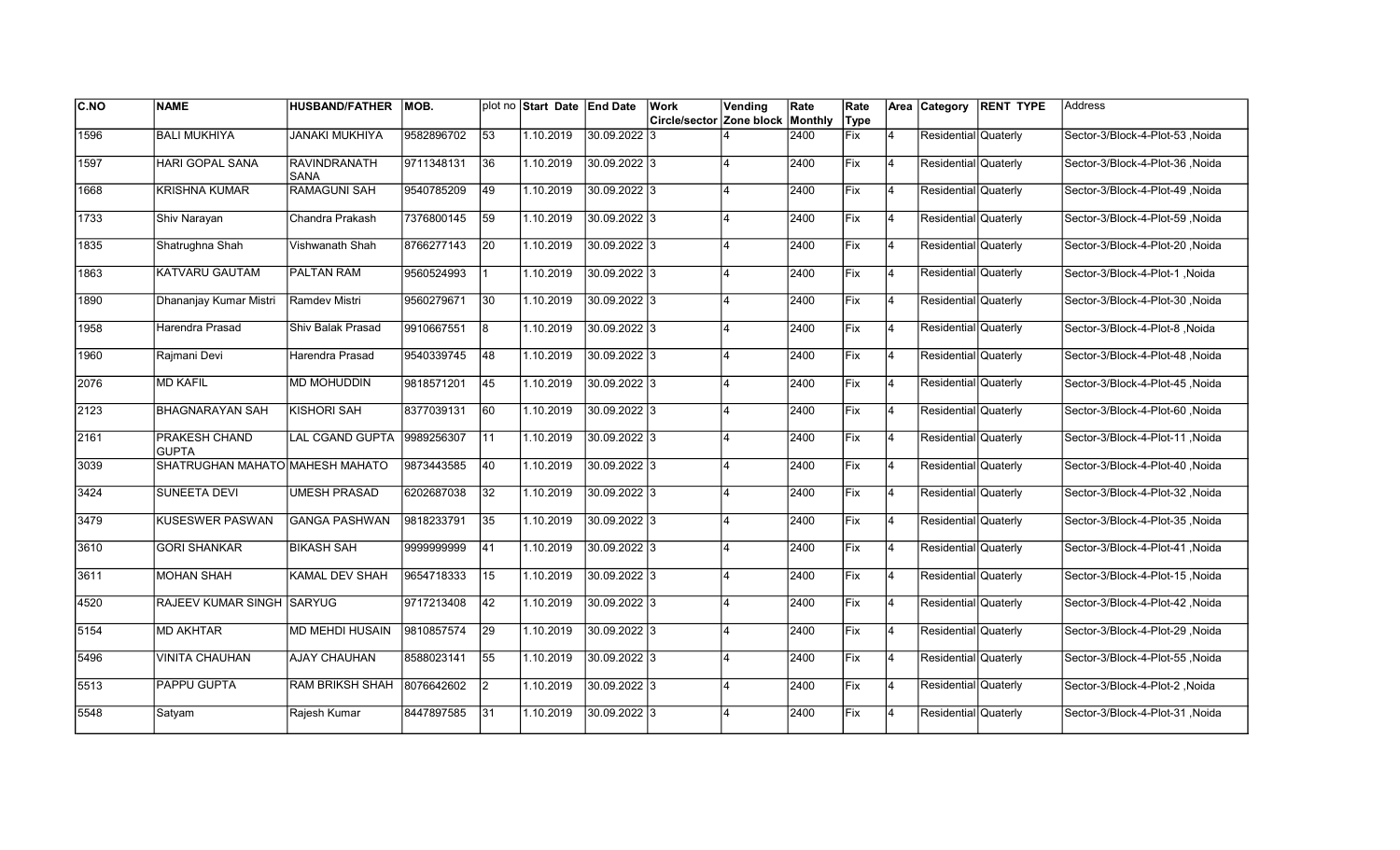| <b>C.NO</b> | <b>NAME</b>             | <b>HUSBAND/FATHER</b>              | IMOB.      |                 | plot no Start Date End Date |                | Work                                    | Vending | Rate | Rate |                | Area Category        | <b>RENT TYPE</b> | lAddress                         |
|-------------|-------------------------|------------------------------------|------------|-----------------|-----------------------------|----------------|-----------------------------------------|---------|------|------|----------------|----------------------|------------------|----------------------------------|
|             |                         |                                    |            |                 |                             |                | <b>Circle/sector Zone block Monthly</b> |         |      | Type |                |                      |                  |                                  |
| 5669        | <b>MONU PORWAL</b>      | <b>RAMAKANT</b>                    | 9667825279 | 26              | 1.10.2019                   | 30.09.2022 3   |                                         |         | 2400 | Fix  | $\overline{4}$ | Residential Quaterly |                  | Sector-3/Block-4-Plot-26, Noida  |
| 5749        | <b>ASHOK</b>            | <b>RAM SINGH</b>                   | 9308222055 | 43              | 1.10.2019                   | 30.09.2022 3   |                                         |         | 2400 | Fix  | 14             | Residential Quaterly |                  | Sector-3/Block-4-Plot-43, Noida  |
| 5752        | <b>DEEPAK THAPA</b>     | DIL BHADUR THAPA 9871081134        |            | $\overline{54}$ | 1.10.2019                   | 30.09.2022 3   |                                         |         | 2400 | Fix  | 14             | Residential Quaterly |                  | Sector-3/Block-4-Plot-54, Noida  |
| 5753        | <b>BHAKAT LAMICHANE</b> | KIM LAMICHANE                      | 9971497279 | 14              | 1.10.2019                   | 30.09.2022 3   |                                         |         | 2400 | Fix  | 14             | Residential Quaterly |                  | Sector-3/Block-4-Plot-14, Noida  |
| 5872        | <b>KAPTAN SINGH</b>     | <b>DOUJE RAM</b>                   | 9999401589 | 34              | 1.10.2019                   | 30.09.2022 3   |                                         |         | 2400 | Fix  | 4              | Residential Quaterly |                  | Sector-3/Block-4-Plot-34, Noida  |
| 5883        | <b>BAIDYANATH KUMAR</b> | ROJONANDAN SAH                     | 8826282155 |                 | 1.10.2019                   | 30.09.2022 3   |                                         |         | 2400 | Fix  | $\overline{4}$ | Residential Quaterly |                  | Sector-3/Block-4-Plot-7, Noida   |
| 5924        | <b>MD RAHMAN ALI</b>    | <b>FURMUJ ALI</b>                  |            | 46              | 1.10.2019                   | 30.09.2022 3   |                                         |         | 2400 | Fix  | 14             | Residential Quaterly |                  | Sector-3/Block-4-Plot-46, Noida  |
| 6165        | <b>VIJAY MANDAL</b>     | <b>RAVINDRA</b>                    | 9818637530 | 24              | 1.10.2019                   | 30.09.2022 3   |                                         |         | 2400 | Fix  | 14             | Residential Quaterly |                  | Sector-3/Block-4-Plot-24, Noida  |
| 6230        | RACHANA DEVI            | <b>MOHAN SHAH</b>                  | 9654718333 | 18              | 1.10.2019                   | 30.09.2022 3   |                                         |         | 2400 | Fix  | 14             | Residential Quaterly |                  | Sector-3/Block-4-Plot-18, Noida  |
| 6294        | <b>RAN CHAND MAHTO</b>  | <b>JAGAT MAHTO</b>                 | 9958780140 | 25              | 1.10.2019                   | 30.09.2022 3   |                                         |         | 2400 | Fix  | 14             | Residential Quaterly |                  | Sector-3/Block-4-Plot-25, Noida  |
| 9610        | Deepak Kumar Ray        | Vipin Ray                          | 9818547679 | 38              | 1.10.2019                   | 30.09.2022 3   |                                         |         | 2400 | Fix  | 4              | Residential Quaterly |                  | Sector-3/Block-4-Plot-38, Noida  |
| 294         | <b>AMARNATH VERMA</b>   | <b>BABULAL VERMA</b>               | 9711705956 | 42              | 1.10.2019                   | 30.09.2022 3   |                                         | 5       | 2400 | Fix  | 14             | Residential Quaterly |                  | Sector-3/Block-5-Plot-42, Noida  |
| 339         | <b>KIRAN</b>            | <b>SURESH KUMAR</b>                |            | 55              | 1.10.2019                   | 30.09.2022 3   |                                         | 5       | 2400 | Fix  | 14             | Residential Quaterly |                  | Sector-3/Block-5-Plot-55, Noida  |
| 612         | <b>SAKAL DEEP RAM</b>   | <b>SHIVNANDAN RAM</b>              | 9205399414 | 98              | 1.10.2019                   | 30.09.2022 3   |                                         | 5       | 2400 | Fix  | $\overline{4}$ | Residential Quaterly |                  | Sector-3/Block-5-Plot-98, Noida  |
| 652         | <b>DESHRAJ SINGH</b>    | <b>CHATTAR SINGH</b>               | 8860752900 | 80              | 1.10.2019                   | 30.09.2022 3   |                                         | 5       | 2400 | Fix  | 4              | Residential Quaterly |                  | Sector-3/Block-5-Plot-80, Noida  |
| 5317        | <b>LALIT SHARMA</b>     | <b>RAJBALABH</b><br><b>SHARMA</b>  |            | 21              | 1.10.2019                   | 30.09.2022 3   |                                         | 5       | 2400 | Fix  | 14             | Residential Quaterly |                  | Sector-3/Block-5-Plot-21, Noida  |
| 748         | <b>VINOD KUMAR</b>      | <b>BHOOP SINGH</b>                 | 9555845406 | 81              | 1.10.2019                   | 30.09.2022 3   |                                         | 5       | 2400 | Fix  | 14             | Residential Quaterly |                  | Noida Sector-3/Block-5-Plot-81   |
| 747         | ROHIT                   | <b>BHOOP SINGH</b>                 |            | 56              | 1.10.2019                   | 30.09.2022 3   |                                         | 5       | 2400 | Fix  | $\overline{4}$ | Residential Quaterly |                  | Sector-3/Block-5-Plot-56, Noida  |
| 1245        | Naval Kishor Sah        | Ram Sawroop Sah                    | 8700879571 | 12              | 1.10.2019                   | 30.09.2022 3   |                                         | 5       | 2400 | Fix  | $\overline{4}$ | Residential Quaterly |                  | Sector-3/Block-5-Plot-12, Noida  |
| 2002        | Sunil Kumar             | Ram Kripal Sah                     | 9911902537 | 113             | 1.10.2019                   | 30.09.2022 3   |                                         | 5       | 2400 | Fix  | 4              | Residential Quaterly |                  | Sector-3/Block-5-Plot-113, Noida |
| 2149        | subhas                  | <b>NAVEENCHAND</b><br><b>GUPTA</b> | 9990232854 | 144             | 1.10.2019                   | $30.09.2022$ 3 |                                         | 5       | 2400 | Fix  | 14             | Residential Quaterly |                  | Sector-3/Block-5-Plot-144, Noida |
| 2285        | Subham                  | Babu Ram                           | 8010105420 | 101             | 1.10.2019                   | 30.09.2022 3   |                                         | 5       | 2400 | Fix  | $\overline{4}$ | Residential Quaterly |                  | Sector-3/Block-5-Plot-101, Noida |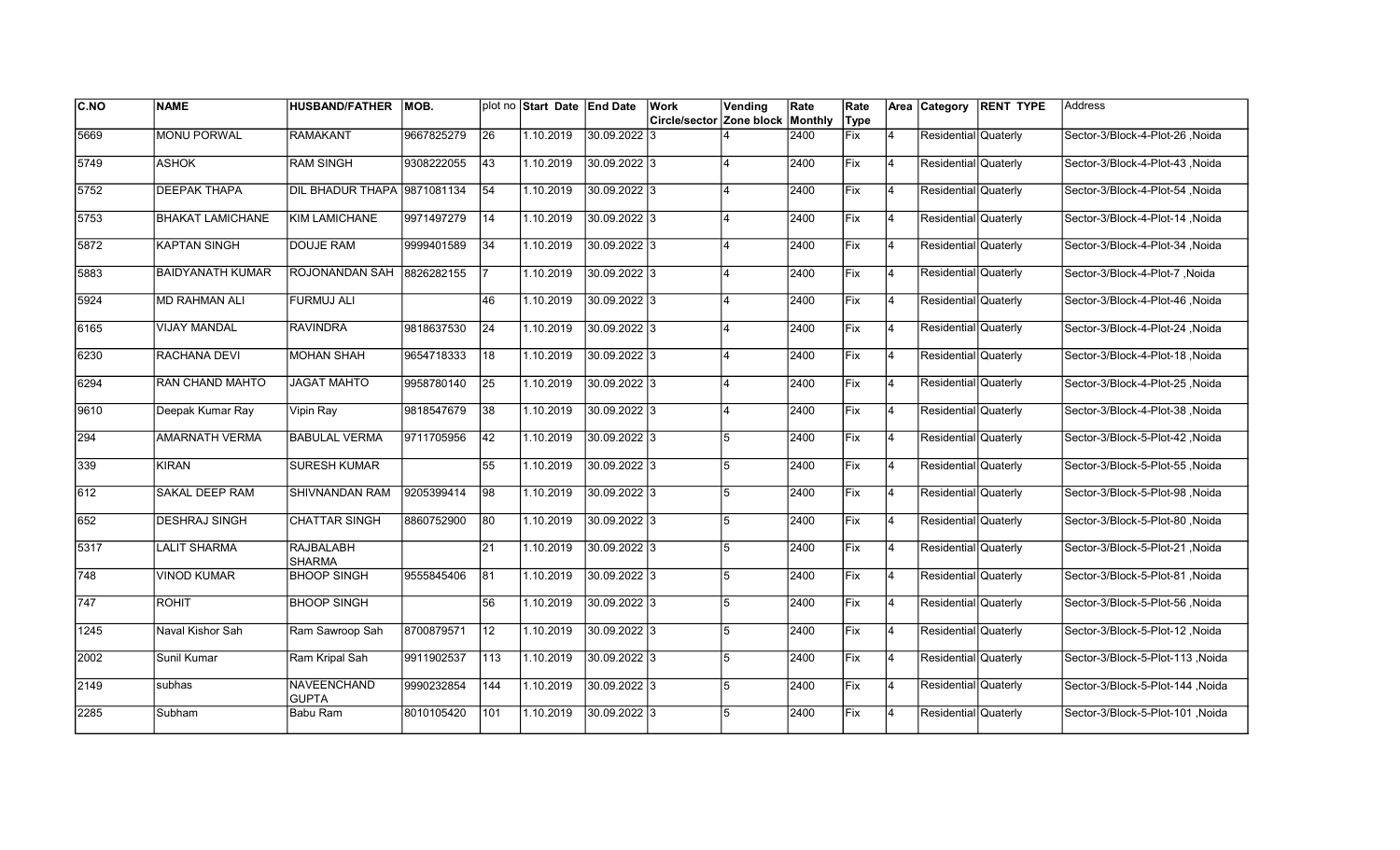| <b>C.NO</b>   | <b>NAME</b>                          | <b>HUSBAND/FATHER</b>      | MOB.       |                 | plot no Start Date End Date |                | Work                             | Vending | Rate | Rate |                |                      | Area Category RENT TYPE | lAddress                         |
|---------------|--------------------------------------|----------------------------|------------|-----------------|-----------------------------|----------------|----------------------------------|---------|------|------|----------------|----------------------|-------------------------|----------------------------------|
|               |                                      |                            |            |                 |                             |                | Circle/sector Zone block Monthly |         |      | Type |                |                      |                         |                                  |
| 2344          | Chanderpal                           | Dharmjit                   | 9458568902 | 24              | 1.10.2019                   | 30.09.2022 3   |                                  |         | 2400 | Fix  | $\overline{4}$ | Residential Quaterly |                         | Sector-3/Block-5-Plot-24, Noida  |
| 2491          | <b>SHYAMPAL</b>                      | CHANDRPAL SINGH 7838318235 |            | $\overline{57}$ | 1.10.2019                   | 30.09.2022 3   |                                  |         | 2400 | Fix  | 14             | Residential Quaterly |                         | Sector-3/Block-5-Plot-57, Noida  |
| 2494          | <b>MOHAR SINGH</b>                   | <b>MUKAT SINGH</b>         | 9718506096 | $\overline{51}$ | 1.10.2019                   | 30.09.2022 3   |                                  | 5       | 2400 | Fix  | 14             | Residential Quaterly |                         | Sector-3/Block-5-Plot-51, Noida  |
| $\sqrt{2511}$ | <b>CHAMPA</b>                        | <b>TEJPAL</b>              | 9718727423 | $\overline{20}$ | 1.10.2019                   | 30.09.2022 3   |                                  | 5       | 2400 | Fix  | 14             | Residential Quaterly |                         | Sector-3/Block-5-Plot-20, Noida  |
| $\sqrt{2512}$ | <b>NETRAPAL BAGHEL</b>               | <b>LAKHAN SINGH</b>        | 8920396134 | 54              | 1.10.2019                   | 30.09.2022 3   |                                  | 5       | 2400 | Fix  | 4              | Residential Quaterly |                         | Sector-3/Block-5-Plot-54, Noida  |
| 2570          | <b>NARESH KUMAR</b><br><b>THAKUR</b> | <b>BECHAN THAKUR</b>       | 9650592013 | 78              | 1.10.2019                   | 30.09.2022 3   |                                  | 5       | 2400 | Fix  | $\overline{4}$ | Residential Quaterly |                         | Sector-3/Block-5-Plot-78, Noida  |
| 2571          | DAYA NAND SAH                        | PARMESHWAR SAH 9990038248  |            | 132             | 1.10.2019                   | 30.09.2022 3   |                                  | 5       | 2400 | Fix  | 4              | Residential Quaterly |                         | Sector-3/Block-5-Plot-132 ,Noida |
| 2603          | <b>MUNNI BEGAM</b>                   | <b>MD IRFAN</b>            | 8447320955 | 71              | 1.10.2019                   | 30.09.2022 3   |                                  | 5       | 2400 | Fix  | 14             | Residential Quaterly |                         | Sector-3/Block-5-Plot-71 ,Noida  |
| 2637          | ANJU KUMAR                           | <b>DHARAM SINGH</b>        | 7053422575 | 127             | 1.10.2019                   | 30.09.2022 3   |                                  | 5       | 2400 | Fix  | 14             | Residential Quaterly |                         | Sector-3/Block-5-Plot-127, Noida |
| 2677          | YASHPAL SINGH                        | <b>MAAN SINGH</b>          | 9891629205 | 176             | 1.10.2019                   | 30.09.2022 3   |                                  | 5       | 2400 | Fix  | 14             | Residential Quaterly |                         | Sector-3/Block-5-Plot-76, Noida  |
| 2911          | <b>SUKHDEV GAUTAM</b>                | <b>GENDA LAL</b>           | 9312604883 | l3              | 1.10.2019                   | 30.09.2022 3   |                                  | 5       | 2400 | Fix  | 4              | Residential Quaterly |                         | Sector-3/Block-5-Plot-3, Noida   |
| 3241          | RAM BAHADUR YADAV   HARI RAM         |                            | 9871408233 | 119             | 1.10.2019                   | 30.09.2022 3   |                                  | 5       | 2400 | Fix  | 14             | Residential Quaterly |                         | Sector-3/Block-5-Plot-119, Noida |
| 3243          | <b>DEVA NAND</b>                     | <b>CHATAR PAL</b>          | 8285776016 | 19              | 1.10.2019                   | 30.09.2022 3   |                                  | 5       | 2400 | Fix  | 14             | Residential Quaterly |                         | Sector-3/Block-5-Plot-19, Noida  |
| 3249          | <b>VIKKI</b>                         | <b>PRAMOD KUMAR</b>        | 9717269066 | 65              | 1.10.2019                   | 30.09.2022 3   |                                  | 5       | 2400 | Fix  | $\overline{4}$ | Residential Quaterly |                         | Sector-3/Block-5-Plot-65, Noida  |
| 3313          | <b>AMAR JEET KANDU</b>               | <b>BABU RAM</b>            | 9717553296 | $\overline{92}$ | 1.10.2019                   | 30.09.2022 3   |                                  | 5       | 2400 | Fix  | 4              | Residential Quaterly |                         | Sector-3/Block-5-Plot-92, Noida  |
| 3357          | Rajnandan Singh                      | Gangadhar Singh            | 9958957893 | 124             | 1.10.2019                   | 30.09.2022 3   |                                  | 5       | 2400 | Fix  | 14             | Residential Quaterly |                         | Noida -S/Block-5-Plot-124 Noida  |
| 3361          | Satish Kumar                         | Kanchhit Singh             | 9899671790 | 115             | 1.10.2019                   | 30.09.2022 3   |                                  | 5       | 2400 | Fix  | 14             | Residential Quaterly |                         | Sector-3/Block-5-Plot-115 ,Noida |
| 3539          | <b>NARENDRA</b>                      | RADHUVAR SINGH             | 9899401603 | 39              | 1.10.2019                   | $30.09.2022$ 3 |                                  | 5       | 2400 | Fix  | $\overline{4}$ | Residential Quaterly |                         | Sector-3/Block-5-Plot-39, Noida  |
| 3595          | <b>PAMRPRIT SAHU</b>                 | <b>FAKIRA SAHU</b>         | 9560281862 | 112             | 1.10.2019                   | 30.09.2022 3   |                                  | 5       | 2400 | Fix  | $\overline{4}$ | Residential Quaterly |                         | Sector-3/Block-5-Plot-112, Noida |
| 3705          | <b>RAAM KANT</b>                     | <b>RAM GULAM SINGH</b>     |            | 68              | 1.10.2019                   | 30.09.2022 3   |                                  | 5       | 2400 | Fix  | 4              | Residential Quaterly |                         | Sector-3/Block-5-Plot-68, Noida  |
| 3760          | <b>VINOD KUMAR</b>                   | <b>GULAB SINGH</b>         | 9953704222 | $\overline{83}$ | 1.10.2019                   | 30.09.2022 3   |                                  | 5       | 2400 | Fix  | 14             | Residential Quaterly |                         | Sector-3/Block-5-Plot-83, Noida  |
| 3780          | <b>SUBHASH LAL PANDIT</b>            | <b>UCHIT PANDIT</b>        | 9899016835 | 87              | 1.10.2019                   | 30.09.2022 3   |                                  | 5       | 2400 | Fix  | $\overline{4}$ | Residential Quaterly |                         | Sector-3/Block-5-Plot-87, Noida  |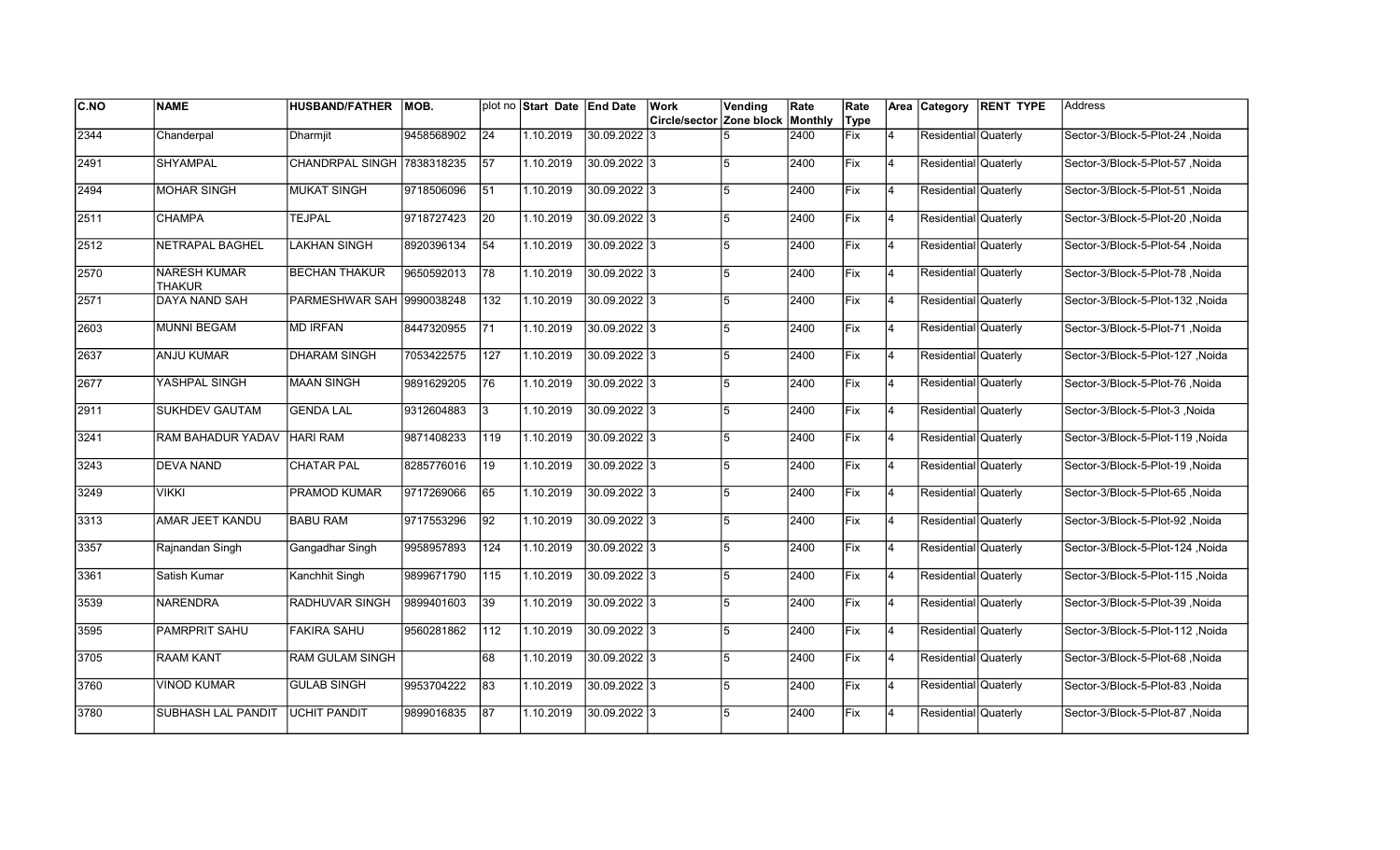| C.NO | <b>NAME</b>                      | <b>HUSBAND/FATHER</b>  | MOB.       |                 | plot no Start Date End Date |                | <b>Work</b>              | Vending | Rate    | Rate       |                |                      | Area Category RENT TYPE | Address                          |
|------|----------------------------------|------------------------|------------|-----------------|-----------------------------|----------------|--------------------------|---------|---------|------------|----------------|----------------------|-------------------------|----------------------------------|
|      |                                  |                        |            |                 |                             |                | Circle/sector Zone block |         | Monthly | Type       |                |                      |                         |                                  |
| 3806 | Mukesh Kumar                     | Bhagwan Sahay          | 8851350965 | 125             | 1.10.2019                   | 30.09.2022 3   |                          |         | 2400    | <b>Fix</b> | $\overline{4}$ | Residential Quaterly |                         | Sector-3/Block-5-Plot-125, Noida |
| 3841 | <b>JAGVATI</b>                   | <b>SURESH</b>          | 0000000000 | 107             | 1.10.2019                   | 30.09.2022 3   |                          | 5       | 2400    | Fix        | $\overline{4}$ | Residential Quaterly |                         | Sector-3/Block-5-Plot-107 ,Noida |
| 3842 | <b>RAMRATI DEVI</b>              | <b>RAJAN PRASAD</b>    | 9716825351 | 94              | 1.10.2019                   | 30.09.2022 3   |                          | 5       | 2400    | Fix        | 4              | Residential Quaterly |                         | Sector-3/Block-5-Plot-94, Noida  |
| 3892 | <b>REETA</b>                     | CHANDPAL               | 8745873457 | $\overline{72}$ | 1.10.2019                   | 30.09.2022 3   |                          | 5       | 2400    | Fix        | 4              | Residential Quaterly |                         | Sector-3/Block-5-Plot-72, Noida  |
| 3980 | <b>THAKUR SINGH</b>              | <b>MOHAR PAL SINGH</b> | 9811967377 | 103             | 1.10.2019                   | 30.09.2022 3   |                          | 5       | 2400    | Fix        | $\overline{4}$ | Residential Quaterly |                         | Sector-3/Block-5-Plot-103, Noida |
| 3989 | <b>NABISA KHATUN</b>             | <b>MOTI RAHAMAN</b>    | 9650682869 | 15              | 1.10.2019                   | 30.09.2022 3   |                          | 5       | 2400    | Fix        | $\overline{4}$ | Residential Quaterly |                         | Sector-3/Block-5-Plot-15, Noida  |
| 3992 | <b>SUMIT</b>                     | <b>KAMALA PRASAD</b>   | 8584860793 | 11              | 1.10.2019                   | 30.09.2022 3   |                          | 5       | 2400    | Fix        | 4              | Residential Quaterly |                         | Sector-3/Block-5-Plot-11 , Noida |
| 4010 | AMITAB                           | <b>AMAR SINGH</b>      | 9643835039 | 136             | 1.10.2019                   | 30.09.2022 3   |                          | 5       | 2400    | Fix        | 4              | Residential Quaterly |                         | Sector-3/Block-5-Plot-136 ,Noida |
| 4012 | <b>LAV KUMAR</b>                 | <b>BANVARI LAL</b>     | 9870116312 |                 | 1.10.2019                   | 30.09.2022 3   |                          | 5       | 2400    | Fix        | $\overline{4}$ | Residential Quaterly |                         | Sector-3/Block-5-Plot-1, Noida   |
| 4014 | <b>KAILESH</b>                   | <b>JANGAALI</b>        | 9720926039 | 27              | 1.10.2019                   | 30.09.2022 3   |                          | 5       | 2400    | Fix        | $\overline{4}$ | Residential Quaterly |                         | Sector-3/Block-5-Plot-27, Noida  |
| 4017 | <b>SOMVEER SINGH</b>             | <b>RAMPAL SINGH</b>    | 7290985810 | 61              | 1.10.2019                   | 30.09.2022 3   |                          | 5       | 2400    | Fix        | 4              | Residential Quaterly |                         | Sector-3/Block-5-Plot-61, Noida  |
| 4019 | Bhagvan Swaroop                  | Mishri Lal             | 9540865764 | 89              | 1.10.2019                   | 30.09.2022 3   |                          | 5       | 2400    | Fix        | 4              | Residential Quaterly |                         | Sector-3/Block-5-Plot-89, Noida  |
| 4032 | Premwati                         | Brij Gopal             | 9650901321 | 22              | 1.10.2019                   | 30.09.2022 3   |                          | 15      | 2400    | Fix        | 4              | Residential Quaterly |                         | Sector-3/Block-5-Plot-22, Noida  |
| 4034 | <b>GAJRAJ</b>                    | <b>MAHEEPAL</b>        | 8218924664 | 82              | 1.10.2019                   | 30.09.2022 3   |                          | 5       | 2400    | Fix        | $\overline{4}$ | Residential Quaterly |                         | Sector-3/Block-5-Plot-82, Noida  |
| 4035 | <b>Bhanu Pratap</b>              | Ram Kumar              | 8800416421 |                 | 1.10.2019                   | 30.09.2022 3   |                          | 5       | 2400    | Fix        | 4              | Residential Quaterly |                         | Sector-3/Block-5-Plot-7, Noida   |
| 4037 | <b>LALIT SHARMA</b>              | <b>RAM KUMAR</b>       | 9910691226 | $\vert$ 2       | 1.10.2019                   | 30.09.2022 3   |                          | 5       | 2400    | Fix        | 4              | Residential Quaterly |                         | Sector-3/Block-5-Plot-2, Noida   |
| 4038 | Charan Singh                     | Maheepal               | 7310859476 | 141             | 1.10.2019                   | 30.09.2022 3   |                          | 5       | 2400    | Fix        | 4              | Residential Quaterly |                         | Sector-3/Block-5-Plot-141 ,Noida |
| 4146 | UMESH PRASAD KESRI RAMNATH KESRI |                        | 9717402760 | 84              | 1.10.2019                   | 30.09.2022 3   |                          | 5       | 2400    | Fix        | 4              | Residential Quaterly |                         | Sector-3/Block-5-Plot-84, Noida  |
| 4147 | <b>RAVIGARI</b>                  | <b>FATECHAND</b>       | 9650817007 | 18              | 1.10.2019                   | 30.09.2022 3   |                          | 5       | 2400    | Fix        | $\overline{4}$ | Residential Quaterly |                         | Sector-3/Block-5-Plot-18, Noida  |
| 4287 | <b>SHYAM SUNDAR</b>              | SARVJEET YADAV         | 8860987170 | 13              | 1.10.2019                   | 30.09.2022 3   |                          | 5       | 2400    | Fix        | 4              | Residential Quaterly |                         | Sector-3/Block-5-Plot-13, Noida  |
| 4314 | <b>AMARNATH SAH</b>              | <b>MAHINDERA SAH</b>   | 9560126586 | 88              | 1.10.2019                   | $30.09.2022$ 3 |                          | 5       | 2400    | Fix        | 4              | Residential Quaterly |                         | Sector-3/Block-5-Plot-88, Noida  |
| 4322 | <b>MAHESH CHANDRA</b>            | <b>AMAR SINGH</b>      |            | 77              | 1.10.2019                   | 30.09.2022 3   |                          | 5       | 2400    | Fix        | $\overline{4}$ | Residential Quaterly |                         | Sector-3/Block-5-Plot-77, Noida  |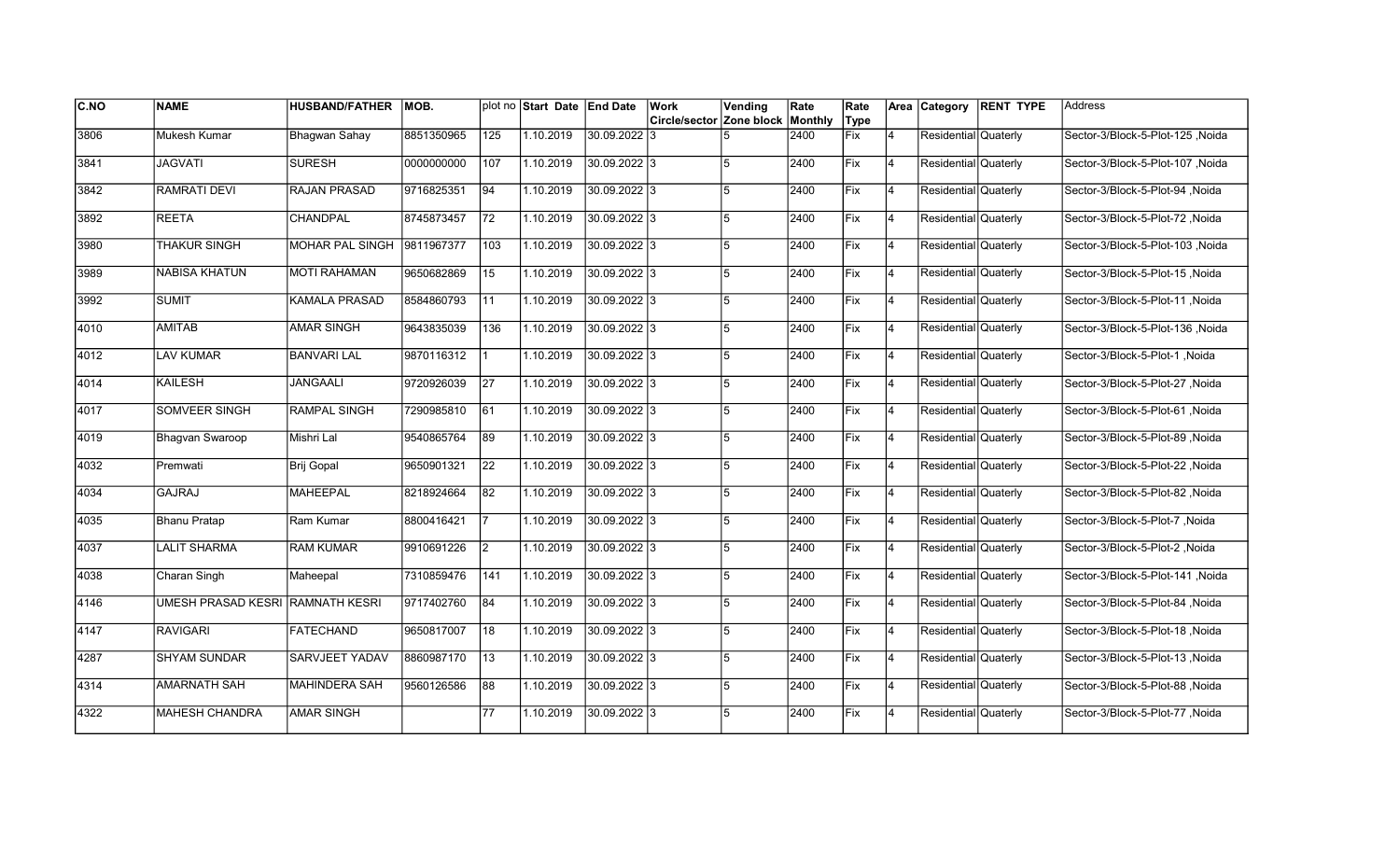| C.NO | <b>NAME</b>        | <b>HUSBAND/FATHER</b>              | MOB.       |                | plot no Start Date End Date |              | Work                     | Vending | Rate    | Rate        |                | Area Category        | <b>RENT TYPE</b> | Address                          |
|------|--------------------|------------------------------------|------------|----------------|-----------------------------|--------------|--------------------------|---------|---------|-------------|----------------|----------------------|------------------|----------------------------------|
|      |                    |                                    |            |                |                             |              | Circle/sector Zone block |         | Monthly | Type        |                |                      |                  |                                  |
| 4517 | <b>MADHU</b>       | <b>MAHESHCHAND</b>                 | 9953405473 | 105            | 1.10.2019                   | 30.09.2022 3 |                          |         | 2400    | <b>Fix</b>  | 4              | Residential Quaterly |                  | Sector-3/Block-5-Plot-105, Noida |
| 4524 | Wasim Ansari       | Samsuddin Ansari                   | 9560837182 | $\overline{4}$ | 1.10.2019                   | 30.09.2022 3 |                          | 5       | 2400    | Fix         | $\overline{4}$ | Residential Quaterly |                  | Sector-3/Block-5-Plot-4, Noida   |
| 4557 | <b>KIRAN DEVI</b>  | <b>TAPAN PASWAN</b>                | 9958967482 | 49             | 1.10.2019                   | 30.09.2022 3 |                          | 5       | 2400    | Fix         | 4              | Residential Quaterly |                  | Sector-3/Block-5-Plot-49, Noida  |
| 4558 | NAND KISHOR SAH    | SHAKHI CHANDRA<br>SAH              | 9871421664 | 79             | 1.10.2019                   | 30.09.2022 3 |                          | 5       | 2400    | Fix         | 4              | Residential Quaterly |                  | Sector-3/Block-5-Plot-79, Noida  |
| 4591 | DHARAM RAJ YADAV   | <b>LATE RAM DULARE</b><br>YADAV    | 9971758720 | 16             | 1.10.2019                   | 30.09.2022 3 |                          | 5       | 2400    | Fix         | $\overline{4}$ | Residential Quaterly |                  | Sector-3/Block-5-Plot-16, Noida  |
| 4797 | LOKESH KUMAR       | <b>GULJARILLA</b>                  | 9625734296 | $135$          | 1.10.2019                   | 30.09.2022 3 |                          | 5       | 2400    | Fix         | $\overline{4}$ | Residential Quaterly |                  | Sector-3/Block-5-Plot-135, Noida |
| 4803 | <b>SHRI RAM</b>    | <b>DAYA RAM</b>                    | 9650573669 | 100            | 1.10.2019                   | 30.09.2022 3 |                          | 5       | 2400    | Fix         | $\overline{4}$ | Residential Quaterly |                  | Sector-3/Block-5-Plot-100, Noida |
| 4804 | <b>RAM VILASH</b>  | <b>CHINTA</b>                      | 9654952255 | 111            | 1.10.2019                   | 30.09.2022 3 |                          | 5       | 2400    | Fix         | 4              | Residential Quaterly |                  | Sector-3/Block-5-Plot-111, Noida |
| 4828 | Ajay Kumar         | Shiv Kumar                         | 7678241358 | 93             | 1.10.2019                   | 30.09.2022 3 |                          | 5       | 2400    | Fix         | $\overline{4}$ | Residential Quaterly |                  | Sector-3/Block-5-Plot-93, Noida  |
| 4841 | <b>VINOD KUMAR</b> | <b>NOBAT RAM</b>                   | 9873602283 | 120            | 1.10.2019                   | 30.09.2022 3 |                          | 5       | 2400    | Fix         | $\overline{4}$ | Residential Quaterly |                  | Sector-3/Block-5-Plot-120, Noida |
| 4845 | Arjun Singh        | Ram Awtar                          | 9873673933 | 69             | 1.10.2019                   | 30.09.2022 3 |                          | 5       | 2400    | Fix         | $\overline{4}$ | Residential Quaterly |                  | Sector-3/Block-5-Plot-69, Noida  |
| 4854 | RAJAN KUMAR SINGH  | <b>RAJINDRA SINGH</b>              | 9811809689 | 99             | 1.10.2019                   | 30.09.2022 3 |                          | 5       | 2400    | Fix         | 4              | Residential Quaterly |                  | Sector-3/Block-5-Plot-99, Noida  |
| 4919 | geeta devi         | nar singh thakur                   | 9910549623 | 74             | 1.10.2019                   | 30.09.2022 3 |                          | 15      | 2400    | Fix         | $\overline{4}$ | Residential Quaterly |                  | Sector-3/Block-5-Plot-74, Noida  |
| 5411 | Sunil Kumar        | Ramnaresh                          | 9953296588 | 67             | 1.10.2019                   | 30.09.2022 3 |                          | 5       | 2400    | Fix         | $\overline{4}$ | Residential Quaterly |                  | Sector-3/Block-5-Plot-67, Noida  |
| 5250 | LAXMI NARAYAN      | MAHARAJ SINGH                      |            | 118            | 1.10.2019                   | 30.09.2022 3 |                          | 5       | 2400    | Fix         | 4              | Residential Quaterly |                  | Sector-3/Block-5-Plot-118, Noida |
| 5425 | <b>MANGAT</b>      | <b>SUKHPAL</b>                     | 9654167724 | 97             | 1.10.2019                   | 30.09.2022 3 |                          | 5       | 2400    | <b>Fix</b>  | 4              | Residential Quaterly |                  | Sector-3/Block-5-Plot-97 ,Noida  |
| 5427 | <b>SANJAY GOLA</b> | <b>DHANPAL</b>                     | 9958136330 | 143            | 1.10.2019                   | 30.09.2022 3 |                          | 5       | 2400    | Fix         | 4              | Residential Quaterly |                  | Sector-3/Block-5-Plot-143 ,Noida |
| 5430 | <b>RAMVEER</b>     | <b>DALPAT SINGH</b>                | 9319911928 | 96             | 1.10.2019                   | 30.09.2022 3 |                          | 5       | 2400    | <b>IFix</b> | $\overline{4}$ | Residential Quaterly |                  | Sector-3/Block-5-Plot-96, Noida  |
| 5439 | Vimlesh Devi       | Rajendra Kumar                     | 9717271637 | 58             | 1.10.2019                   | 30.09.2022 3 |                          | 5       | 2400    | Fix         | 4              | Residential Quaterly |                  | Sector-3/Block-5-Plot-58, Noida  |
| 5441 | Deepak Kumar       | Upendra                            | 9870543915 | $142$          | 1.10.2019                   | 30.09.2022 3 |                          | 5       | 2400    | Fix         | 4              | Residential Quaterly |                  | Sector-3/Block-5-Plot-142, Noida |
| 5448 | PANKAJ KUMAR       | <b>UPENDRA KUMAR</b><br><b>SAH</b> | 8800439846 | 44             | 1.10.2019                   | 30.09.2022 3 |                          | 5       | 2400    | Fix         | 4              | Residential Quaterly |                  | Sector-3/Block-5-Plot-44, Noida  |
| 5454 | <b>RAJENDRA</b>    | <b>GULJARI LAL</b>                 |            | 131            | 1.10.2019                   | 30.09.2022 3 |                          | 5       | 2400    | Fix         | $\overline{4}$ | Residential Quaterly |                  | Sector-3/Block-5-Plot-131, Noida |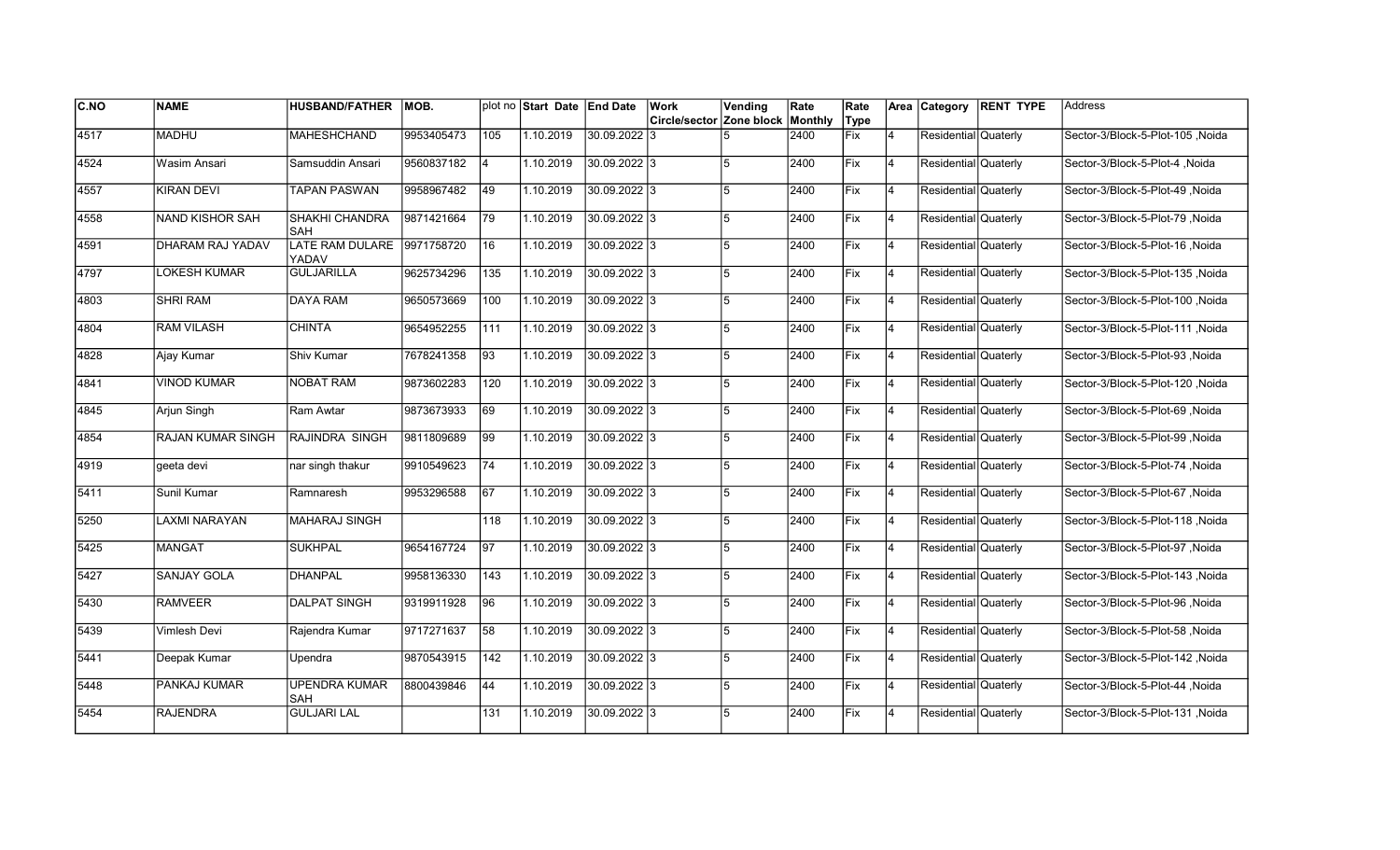| <b>C.NO</b> | <b>NAME</b>              | <b>HUSBAND/FATHER</b>             | IMOB.      |                 | plot no Start Date End Date |                | Work                     | Vending | Rate    | Rate       |                |                      | Area Category RENT TYPE | lAddress                         |
|-------------|--------------------------|-----------------------------------|------------|-----------------|-----------------------------|----------------|--------------------------|---------|---------|------------|----------------|----------------------|-------------------------|----------------------------------|
|             |                          |                                   |            |                 |                             |                | Circle/sector Zone block |         | Monthly | Type       |                |                      |                         |                                  |
| 5459        | <b>SHUSHEELA DEVI</b>    | <b>CHHUTHARU</b><br><b>MAHLO</b>  | 7053971330 | 53              | 1.10.2019                   | 30.09.2022 3   |                          |         | 2400    | Fix        | 4              | Residential Quaterly |                         | Sector-3/Block-5-Plot-53, Noida  |
| 5529        | Umesh Chand              | Pal Singh                         | 9811646547 | l9              | 1.10.2019                   | 30.09.2022 3   |                          | 5       | 2400    | Fix        | 14             | Residential Quaterly |                         | Noida Sector-3/Block-5-Plot-9    |
| 5578        | <b>HIRA MITTAL</b>       | <b>MANGE RAM</b><br><b>MITTAL</b> | 7678466128 | 116             | 1.10.2019                   | 30.09.2022 3   |                          | 5       | 2400    | Fix        | 14             | Residential Quaterly |                         | Sector-3/Block-5-Plot-116 Noida  |
| 5591        | Kiran Devi               | Rajeev Kumar                      | 8860027950 | 75              | 1.10.2019                   | 30.09.2022 3   |                          | 5       | 2400    | Fix        | 4              | Residential Quaterly |                         | Sector-3/Block-5-Plot-75, Noida  |
| 5640        | <b>RAJESH</b>            | <b>AASHA RAM</b>                  | 9717184593 | 43              | 1.10.2019                   | 30.09.2022 3   |                          | 5       | 2400    | Fix        | $\overline{4}$ | Residential Quaterly |                         | Sector-3/Block-5-Plot-43, Noida  |
| 5708        | <b>DEEPAK SHARMA</b>     | <b>RAMU SHARMA</b>                | 0000000    | 5               | 1.10.2019                   | 30.09.2022 3   |                          | 5       | 2400    | Fix        | $\overline{4}$ | Residential Quaterly |                         | Sector-3/Block-5-Plot-5, Noida   |
| 5966        | <b>BABLI DEVI RAJPUT</b> | MAHENDER SINGH<br>RAJPUT          | 8800883358 | 59              | 1.10.2019                   | 30.09.2022 3   |                          | 5       | 2400    | Fix        | 4              | Residential Quaterly |                         | Sector-3/Block-5-Plot-59 ,Noida  |
| 5989        | <b>LALIT KUMAR</b>       | DEENU                             | 8826989707 | 134             | 1.10.2019                   | 30.09.2022 3   |                          | 5       | 2400    | Fix        | 4              | Residential Quaterly |                         | Sector-3/Block-5-Plot-134 ,Noida |
| 5997        | <b>ASHRAM</b>            | <b>BHURE SINGH</b><br>YADAV       | 9971078512 | 129             | 1.10.2019                   | 30.09.2022 3   |                          | 5       | 2400    | Fix        | $\overline{4}$ | Residential Quaterly |                         | Sector-3/Block-5-Plot-129 ,Noida |
| 16018       | <b>SAHEB SAH</b>         | <b>BHURA SAH</b>                  | 9958976680 | 50              | 1.10.2019                   | 30.09.2022 3   |                          | 5       | 2400    | Fix        | 4              | Residential Quaterly |                         | Sector-3/Block-5-Plot-50, Noida  |
| 6026        | UMASHANKAR RAI           | RADHVENDRA RAI                    | 9810423196 | 35              | 1.10.2019                   | 30.09.2022 3   |                          | 5       | 2400    | Fix        | 4              | Residential Quaterly |                         | Sector-3/Block-5-Plot-35, Noida  |
| 6098        | <b>KANTI DEVI</b>        | <b>DINESH JOSHI</b>               | n.         | 121             | 1.10.2019                   | $30.09.2022$ 3 |                          | 5       | 2400    | Fix        | 4              | Residential Quaterly |                         | Sector-3/Block-5-Plot-121 Noida  |
| 6099        | SHILA DEVI               | <b>ROSHAN</b>                     | 8130314634 | 23              | 1.10.2019                   | $30.09.2022$ 3 |                          | 5       | 2400    | Fix        | <b>4</b>       | Residential Quaterly |                         | Sector-3/Block-5-Plot-23, Noida  |
| 6204        | <b>SUMAN DEVI</b>        | <b>RAMLAL</b>                     | 8076825078 | 48              | 1.10.2019                   | 30.09.2022 3   |                          | 5       | 2400    | <b>Fix</b> | 4              | Residential Quaterly |                         | Sector-3/Block-5-Plot-48, Noida  |
| 6281        | SUMAN                    | <b>JAYPRAKESH</b>                 | 7011099757 | $\overline{37}$ | 1.10.2019                   | 30.09.2022 3   |                          | 5       | 2400    | Fix        | 4              | Residential Quaterly |                         | Sector-3/Block-5-Plot-37, Noida  |
| 6300        | Poonam Devi              | Rakesh Kumar                      | 7060095640 | 62              | 1.10.2019                   | $30.09.2022$ 3 |                          | 5       | 2400    | Fix        | 14             | Residential Quaterly |                         | Sector-3/Block-5-Plot-62, Noida  |
| 6307        | RAJ KUMAR YADAV          | <b>GOPI</b>                       | 9015772597 | 145             | 1.10.2019                   | 30.09.2022 3   |                          | 5       | 2400    | Fix        | 14             | Residential Quaterly |                         | Sector-3/Block-5-Plot-145 ,Noida |
| 6344        | <b>CHARAN DAS</b>        | MOHARMAN SINGH                    |            | 102             | 1.10.2019                   | 30.09.2022 3   |                          | 5       | 2400    | lFix.      | $\overline{4}$ | Residential Quaterly |                         | Sector-3/Block-5-Plot-102 ,Noida |
| 6354        | AMIR CHAND               | <b>MAHARAM SINGH</b>              | 9811717563 | 133             | 1.10.2019                   | 30.09.2022 3   |                          | 5       | 2400    | Fix        | $\overline{4}$ | Residential Quaterly |                         | Noida Sector-3/Block-5-Plot-133  |
| 6407        | <b>RAJ KUMARI</b>        | <b>DEVENDRA</b>                   | 7838962257 | 41              | 1.10.2019                   | 30.09.2022 3   |                          | 5       | 2400    | Fix        | $\overline{4}$ | Residential Quaterly |                         | Sector-3/Block-5-Plot-41, Noida  |
| 6452        | <b>SAI DAS KUMAR</b>     | <b>BHAGWAT SINGH</b>              | 9953188105 | $\overline{52}$ | 1.10.2019                   | $30.09.2022$ 3 |                          | 5       | 2400    | Fix        | 4              | Residential Quaterly |                         | Sector-3/Block-5-Plot-52, Noida  |
| 6491        | <b>BANTI KUMAR SAHU</b>  | PARMOD SAHU                       | 7835964492 | 104             | 1.10.2019                   | 30.09.2022 3   |                          | 5       | 2400    | Fix        | 4              | Residential Quaterly |                         | Sector-3/Block-5-Plot-104, Noida |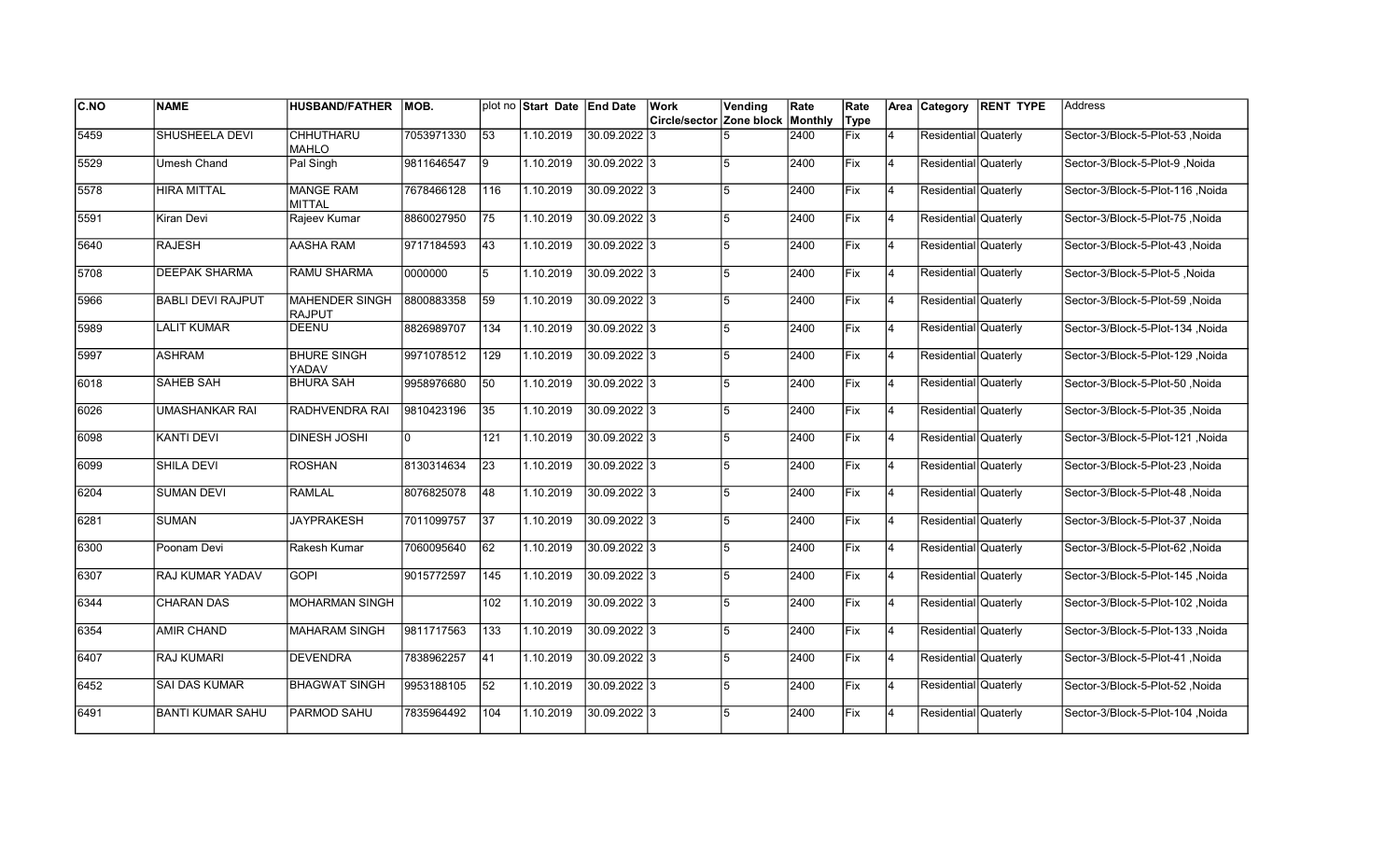| C.NO          | <b>NAME</b>           | <b>HUSBAND/FATHER</b> | MOB.       |                 | plot no Start Date End Date |                | <b>Work</b>                             | Vending        | Rate | Rate |    |                      | Area Category RENT TYPE | Address                          |
|---------------|-----------------------|-----------------------|------------|-----------------|-----------------------------|----------------|-----------------------------------------|----------------|------|------|----|----------------------|-------------------------|----------------------------------|
|               |                       |                       |            |                 |                             |                | <b>Circle/sector Zone block Monthly</b> |                |      | Type |    |                      |                         |                                  |
| 6511          | Mayank                | Ram Nivas             | 9350906608 | 46              | 1.10.2019                   | 30.09.2022 3   |                                         |                | 2400 | Fix  | 4  | Residential Quaterly |                         | Sector-3/Block-5-Plot-46, Noida  |
| 6542          | YOGESH KUMAR          | <b>RAJA RAM</b>       | 9818578073 | 38              | 1.10.2019                   | 30.09.2022 3   |                                         |                | 2400 | Fix  | 4  | Residential Quaterly |                         | Sector-3/Block-5-Plot-38, Noida  |
| 6594          | <b>RAMESH SINGH</b>   | <b>MAHESH SINGH</b>   | 9899842274 | $\overline{73}$ | 1.10.2019                   | 30.09.2022 3   |                                         | 5              | 2400 | Fix  | 14 | Residential Quaterly |                         | Sector-3/Block-5-Plot-73, Noida  |
| 6595          | SANTOSH SAH           | <b>RAMESHWAR SAH</b>  | 850604190  | 128             | 1.10.2019                   | 30.09.2022 3   |                                         | $\overline{5}$ | 2400 | Fix  | 14 | Residential Quaterly |                         | Sector-3/Block-5-Plot-128, Noida |
| 6596          | <b>MONU KUMAR</b>     | <b>SHYAMPAL SINGH</b> | 9761098731 | 91              | 1.10.2019                   | 30.09.2022 3   |                                         | 5              | 2400 | Fix  | 4  | Residential Quaterly |                         | Sector-3/Block-5-Plot-91, Noida  |
| 6597          | <b>AJAY</b>           | <b>BHOORI SINGH</b>   | 7827255271 | $114$           | 1.10.2019                   | 30.09.2022 3   |                                         |                | 2400 | Fix  | 4  | Residential Quaterly |                         | Sector-3/Block-5-Plot-114, Noida |
| 6702          | ZULFKAR AHMAD         | <b>SARIF AHMAD</b>    |            | 33              | 1.10.2019                   | 30.09.2022 3   |                                         |                | 2400 | Fix  | 4  | Residential Quaterly |                         | Sector-3/Block-5-Plot-33, Noida  |
| 6703          | <b>MD ISLAM</b>       | <b>MD HANIF</b>       |            | 25              | 1.10.2019                   | $30.09.2022$ 3 |                                         | 5              | 2400 | Fix  | 4  | Residential Quaterly |                         | Sector-3/Block-5-Plot-25, Noida  |
| 6704          | <b>IKBAL</b>          | NIJAMUDDIN            | 9871404730 | 47              | 1.10.2019                   | 30.09.2022 3   |                                         | 5              | 2400 | Fix  | 4  | Residential Quaterly |                         | Sector-3/Block-5-Plot-47, Noida  |
| 6731          | <b>Dileep Pandit</b>  | <b>Bipat Pandit</b>   | 8285699224 | 66              | 1.10.2019                   | 30.09.2022 3   |                                         | 5              | 2400 | Fix  | 4  | Residential Quaterly |                         | Sector-3/Block-5-Plot-66, Noida  |
| 6809          | <b>KAMARUDDIN</b>     | <b>NAJIR KHAN</b>     | 9891716580 | 45              | 1.10.2019                   | 30.09.2022 3   |                                         |                | 2400 | Fix  | 4  | Residential Quaterly |                         | Sector-3/Block-5-Plot-45, Noida  |
| 9004          | <b>PINKI</b>          | <b>JAI PRAKASH</b>    | 9811623332 | 126             | 1.10.2019                   | 30.09.2022 3   |                                         | 5              | 2400 | Fix  | 14 | Residential Quaterly |                         | Sector-3/Block-5-Plot-126, Noida |
| 9059          | MUNNA                 | <b>SUMAN SHAN</b>     | 7838418378 | 64              | 1.10.2019                   | 30.09.2022 3   |                                         | 5              | 2400 | Fix  | 14 | Residential Quaterly |                         | Sector-3/Block-5-Plot-64, Noida  |
| 9161          | <b>AMIT</b>           | <b>TULA RAM</b>       | 8800329482 | 32              | 1.10.2019                   | $30.09.2022$ 3 |                                         | 5              | 2400 | Fix  | 4  | Residential Quaterly |                         | Sector-3/Block-5-Plot-32, Noida  |
| 9162          | <b>HARI SHANKAR</b>   | <b>ASHA RAM</b>       | 8285793375 | 109             | 1.10.2019                   | 30.09.2022 3   |                                         |                | 2400 | Fix  | 4  | Residential Quaterly |                         | Sector-3/Block-5-Plot-109, Noida |
| 9194          | Usha DEVI             | <b>SUMAN KUMAR</b>    | 9811972944 |                 | 1.10.2019                   | $30.09.2022$ 3 |                                         | 5              | 2400 | Fix  | 4  | Residential Quaterly |                         | Sector-3/Block-5-Plot-7, Noida   |
| 9178          | SANTAR PAL SINGH      | <b>SHER SINGH</b>     | 9873483855 | 29              | 1.10.2019                   | $30.09.2022$ 3 |                                         | 5              | 2400 | Fix  | 4  | Residential Quaterly |                         | Noida Sector-3/Block-5-Plot-29   |
| 9204          | <b>ROHIT KUMAR</b>    | <b>MOHANLAL</b>       | 7042092246 | 122             | 1.10.2019                   | 30.09.2022 3   |                                         | 5              | 2400 | Fix  | 4  | Residential Quaterly |                         | Sector-3/Block-5-Plot-122 ,Noida |
| 9273          | Ranju Devi            | Yogendra Pandit       | 7042206881 | 17              | 1.10.2019                   | 30.09.2022 3   |                                         |                | 2400 | Fix  | 4  | Residential Quaterly |                         | Sector-3/Block-5-Plot-17, Noida  |
| $\sqrt{9274}$ | Anoop Kumar           | Suresh Chand          | 8587969734 | 110             | 1.10.2019                   | $30.09.2022$ 3 |                                         | 5              | 2400 | Fix  | 4  | Residential Quaterly |                         | Sector-3/Block-5-Plot-110, Noida |
| 9281          | Dilip Kumar Prajapati | Ram Naresh            | 9868760724 | 70              | 1.10.2019                   | $30.09.2022$ 3 |                                         | 5              | 2400 | Fix  | 14 | Residential Quaterly |                         | Sector-3/Block-5-Plot-70, Noida  |
| 9287          | Jay Prakash Pandit    | Rameshwar Pandit      | 7011093547 | 30              | 1.10.2019                   | $30.09.2022$ 3 |                                         | 5              | 2400 | Fix  | 4  | Residential Quaterly |                         | Sector-3/Block-5-Plot-30, Noida  |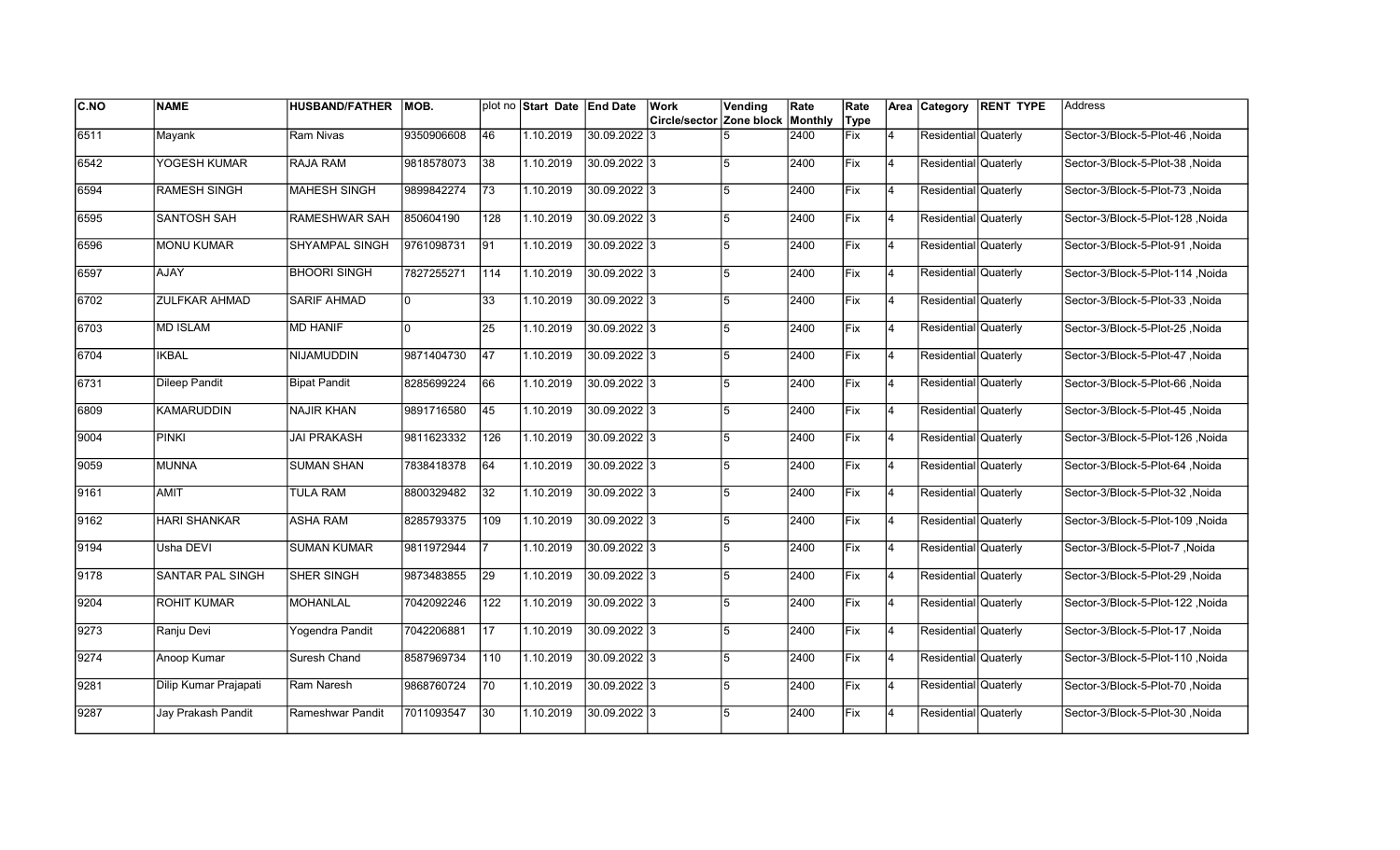| <b>C.NO</b> | <b>NAME</b>             | <b>HUSBAND/FATHER</b>               | IMOB.      |                 | plot no Start Date End Date |                | Work                     | Vending | Rate    | Rate       |                | Area Category        | <b>RENT TYPE</b> | Address                          |
|-------------|-------------------------|-------------------------------------|------------|-----------------|-----------------------------|----------------|--------------------------|---------|---------|------------|----------------|----------------------|------------------|----------------------------------|
|             |                         |                                     |            |                 |                             |                | Circle/sector Zone block |         | Monthly | Type       |                |                      |                  |                                  |
| 9288        | Punam Devi              | <b>Budhan Pandit</b>                | 8700821667 | 28              | 1.10.2019                   | 30.09.2022 3   |                          |         | 2400    | <b>Fix</b> | 4              | Residential Quaterly |                  | Sector-3/Block-5-Plot-28, Noida  |
| 9305        | ajay pal                | om parkash                          | 9643144941 | 40              | 1.10.2019                   | 30.09.2022 3   |                          | 5       | 2400    | Fix        | $\overline{4}$ | Residential Quaterly |                  | Sector-3/Block-5-Plot-40, Noida  |
| 9339        | Maharaj Singh           | Ramvir Singh                        | 9958176095 | 106             | 1.10.2019                   | 30.09.2022 3   |                          | 5       | 2400    | Fix        | 4              | Residential Quaterly |                  | Sector-3/Block-5-Plot-106 .Noida |
| 9345        | Nilam                   | Vedaram                             | 0000000000 | $\overline{26}$ | 1.10.2019                   | 30.09.2022 3   |                          | 5       | 2400    | Fix        | 4              | Residential Quaterly |                  | Sector-3/Block-5-Plot-26, Noida  |
| 9365        | Netram                  | Khemchand Singh                     | 0000000000 | 86              | 1.10.2019                   | 30.09.2022 3   |                          | 5       | 2400    | Fix        | $\overline{4}$ | Residential Quaterly |                  | Sector-3/Block-5-Plot-86, Noida  |
| 9366        | Sanju                   | Roshanlal                           | 9718322004 | 85              | 1.10.2019                   | 30.09.2022 3   |                          | 5       | 2400    | Fix        | $\overline{4}$ | Residential Quaterly |                  | Sector-3/Block-5-Plot-85, Noida  |
| 9372        | Sumiti                  | Jayaram                             | 9999755101 | 63              | 1.10.2019                   | 30.09.2022 3   |                          | 5       | 2400    | Fix        | $\overline{4}$ | Residential Quaterly |                  | Sector-3/Block-5-Plot-63 ,Noida  |
| 9378        | Vipin Kumar             | Jay Prakash Singh                   | 8750020624 | 31              | 1.10.2019                   | 30.09.2022 3   |                          | 5       | 2400    | Fix        | 4              | Residential Quaterly |                  | Sector-3/Block-5-Plot-31 , Noida |
| 9379        | Ashok Gupta             | Suresh Gupta                        | 7065690217 | 108             | 1.10.2019                   | 30.09.2022 3   |                          | 5       | 2400    | Fix        | $\overline{4}$ | Residential Quaterly |                  | Sector-3/Block-5-Plot-108, Noida |
| 9455        | <b>SURAJ</b>            | <b>SUKKAN SINGH</b>                 | 8527753193 | 139             | 1.10.2019                   | 30.09.2022 3   |                          | 5       | 2400    | Fix        | $\overline{4}$ | Residential Quaterly |                  | Sector-3/Block-5-Plot-139 ,Noida |
| 9456        | <b>AMVRISH KUMAR</b>    | <b>RAMESH CHAND</b>                 | 9910727047 | 90              | 1.10.2019                   | 30.09.2022 3   |                          | 5       | 2400    | Fix        | 4              | Residential Quaterly |                  | Sector-3/Block-5-Plot-90, Noida  |
| 9510        | Thakur Das              | Vijaypal Singh                      | 8800571331 | 140             | 1.10.2019                   | 30.09.2022 3   |                          | 15      | 2400    | Fix        | 4              | Residential Quaterly |                  | Sector-3/Block-5-Plot-140, Noida |
| 9572        | <b>UMESH SHAH</b>       | <b>BADRI SHAH</b>                   | 7718149178 | 36              | 1.10.2019                   | $30.09.2022$ 3 |                          | 5       | 2400    | Fix        | 4              | Residential Quaterly |                  | Sector-3/Block-5-Plot-36, Noida  |
| 9579        | <b>REKHA SATWAL</b>     | <b>ARUN KUMAR</b>                   | 8700986432 | 34              | 1.10.2019                   | 30.09.2022 3   |                          | 5       | 2400    | Fix        | $\overline{4}$ | Residential Quaterly |                  | Sector-3/Block-5-Plot-34, Noida  |
| 9580        | <b>ARUN KUMAR</b>       | <b>RAM DEV SINGH</b>                | 9953410020 | $\overline{95}$ | 1.10.2019                   | 30.09.2022 3   |                          | 5       | 2400    | Fix        | $\overline{4}$ | Residential Quaterly |                  | Sector-3/Block-5-Plot-95, Noida  |
| 9657        | <b>RAM KUMAR SHARMA</b> | <b>GHAMNDI LAL</b><br><b>SHARMA</b> | 9891629591 | 130             | 1.10.2019                   | 30.09.2022 3   |                          | 5       | 2400    | Fix        | 4              | Residential Quaterly |                  | Sector-3/Block-5-Plot-130 ,Noida |
| 9664        | <b>INDRA WATI DEVI</b>  | <b>RAM PAHLAD</b>                   | 9654821034 | 137             | 1.10.2019                   | 30.09.2022 3   |                          | 5       | 2400    | Fix        | <b>4</b>       | Residential Quaterly |                  | Sector-3/Block-5-Plot-137 ,Noida |
| 9665        | <b>GAURAV</b>           | <b>BABU RAM</b>                     | 8860504656 | 123             | 1.10.2019                   | 30.09.2022 3   |                          | 5       | 2400    | Fix        | 4              | Residential Quaterly |                  | Sector-3/Block-5-Plot-123 ,Noida |
| 9669        | PRADEEP KUMAR           | <b>JIYA RAM SINGH</b>               | 9911391095 | 138             | 1.10.2019                   | 30.09.2022 3   |                          | 5       | 2400    | Fix        | $\overline{4}$ | Residential Quaterly |                  | Sector-3/Block-5-Plot-138 ,Noida |
| 9687        | Shilpi                  | Koshlendra Singh                    | 8510909767 | 14              | 1.10.2019                   | 30.09.2022 3   |                          | 5       | 2400    | Fix        | $\overline{4}$ | Residential Quaterly |                  | Sector-3/Block-5-Plot-14, Noida  |
| 9769        | <b>USHA DEVI</b>        | <b>JAI PRAKASH</b>                  |            | 10              | 1.10.2019                   | 30.09.2022 3   |                          | 5       | 2400    | Fix        | 4              | Residential Quaterly |                  | Sector-3/Block-5-Plot-10, Noida  |
| 9770        | YOGENDRA PANDIT         | <b>RAMESHWAR</b><br><b>PANDIT</b>   | 9958660706 | 8               | 1.10.2019                   | 30.09.2022 3   |                          | 5       | 2400    | Fix        | $\overline{4}$ | Residential Quaterly |                  | Sector-3/Block-5-Plot-8, Noida   |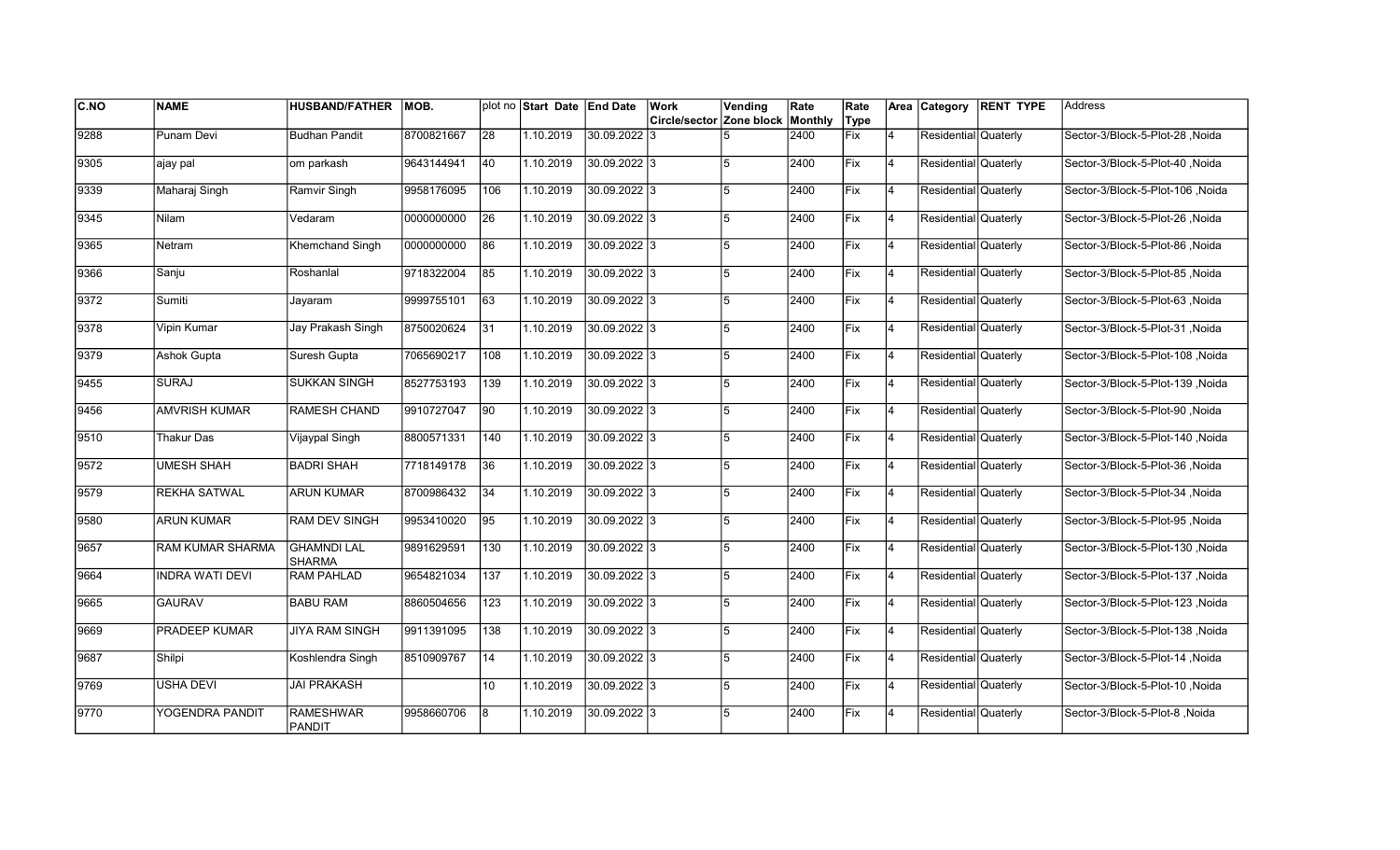| C.NO          | <b>NAME</b>                             | <b>HUSBAND/FATHER</b>               | IMOB.      |                 | plot no Start Date LEnd Date |                | Work          | Vending        | Rate    | Rate       |                         |                      | Area Category RENT TYPE | <b>Address</b>                   |
|---------------|-----------------------------------------|-------------------------------------|------------|-----------------|------------------------------|----------------|---------------|----------------|---------|------------|-------------------------|----------------------|-------------------------|----------------------------------|
|               |                                         |                                     |            |                 |                              |                | Circle/sector | Zone block     | Monthly | Type       |                         |                      |                         |                                  |
| 9771          | Sita Devi                               | Sikandar Pandit                     | 9871030992 | 60              | 1.10.2019                    | 30.09.2022 3   |               | 5              | 2400    | <b>Fix</b> | 4                       | Residential Quaterly |                         | Sector-3/Block-5-Plot-60, Noida  |
| 455           | <b>DINESH Kumar Gupta</b>               | NARENDRA                            | 8447907536 | 18              | 16.10.2019 15.10.2022 4      |                |               |                | 1800    | Fix        | 4                       | Industrial           | Quaterly                | Sector-4/Block-1-Plot-18, Noida  |
| 740           | <b>MOHD KALAM</b>                       | KHILAFAT HUSSAIN 8750485122         |            | $\overline{22}$ | 16.10.2019 15.10.2022 4      |                |               |                | 1800    | Fix        | 4                       | Industrial           | Quaterly                | Sector-4/Block-1-Plot-22, Noida  |
| 920           | RADHESHAYM<br><b>CHAUDHARI</b>          | <b>VIPAT CHAUDHARI</b>              | 9811813621 | 13              | 16.10.2019 15.10.2022 4      |                |               |                | 1800    | Fix        | 14                      | Industrial           | Quaterly                | Sector-4/Block-1-Plot-13, Noida  |
| $\sqrt{921}$  | <b>KAILASH CHAUDHARI</b>                | RADHEYSHAYM<br>CHAUDHARI            | 9811853621 | 11              | 16.10.2019                   | 15.10.2022 4   |               |                | 1800    | Fix        | 4                       | Industrial           | Quaterly                | Sector-4/Block-1-Plot-1, Noida   |
| $\sqrt{923}$  | <b>MITHUN KUMAR</b><br><b>CHAUDHARY</b> | KAILASH<br><b>CHAUDHARY</b>         | 9911770192 | 10              | 16.10.2019                   | 15.10.2022 4   |               |                | 1800    | Fix        | 14                      | Industrial           | Quaterly                | Sector-4/Block-1-Plot-10, Noida  |
| 951           | SALAMUDDIN                              | KAMUDDIN                            | 8178558209 | 19              | 16.10.2019 15.10.2022 4      |                |               |                | 1800    | Fix        | $\overline{4}$          | Industrial           | Quaterly                | Sector-4/Block-1-Plot-9, Noida   |
| 953           | <b>ELIYAS</b>                           | <b>SHABBIR</b>                      | 9628117520 | 15              | 16.10.2019 15.10.2022 4      |                |               |                | 1800    | Fix        | $\overline{4}$          | Industrial           | Quaterly                | Sector-4/Block-1-Plot-15, Noida  |
| 1293          | Abutalib                                | MD Khilafat                         | 9910623056 | 16              | 16.10.2019 15.10.2022 4      |                |               |                | 1800    | Fix        | 4                       | Industrial           | Quaterly                | Sector-4/Block-1-Plot-16, Noida  |
| 1680          | Girraj Singh                            | Shishupal Singh                     | 9990193682 | 21              | 16.10.2019 15.10.2022 4      |                |               |                | 1800    | Fix        |                         | Industrial           | Quaterly                | Sector-4/Block-1-Plot-21, Noida  |
| 1929          | Vinod Mahato                            | Kripal Mahato                       | 8588072368 | 20              | 16.10.2019 15.10.2022 4      |                |               |                | 1800    | Fix        | $\overline{4}$          | Industrial           | Quaterly                | Sector-4/Block-1-Plot-20, Noida  |
| 1930          | Pramod Kumar Singh                      | Ram Kripal Singh                    | 9958784313 | 11              | 16.10.2019 15.10.2022 4      |                |               |                | 1800    | <b>Fix</b> | 4                       | Industrial           | Quaterly                | Sector-4/Block-1-Plot-11, Noida  |
| 1936          | Vijay Kumar Sah                         | Visheshwar Sah                      | 7678689539 | 23              | 16.10.2019 15.10.2022 4      |                |               |                | 1800    | Fix        | $\overline{4}$          | Industrial           | <b>Quaterly</b>         | Sector-4/Block-1-Plot-23, Noida  |
| 2031          | <b>RAJAN BHARTI</b>                     | <b>BALIRAM BHARTI</b>               | 7836822560 | 16              | 16.10.2019 15.10.2022 4      |                |               |                | 1800    | lFix.      | $\overline{4}$          | Industrial           | Quaterly                | Sector-4/Block-1-Plot-6, Noida   |
| 2215          | <b>MITHLESH SAH</b>                     | <b>RAMDEV SAH</b>                   | 8587909497 | 8               | 16.10.2019 15.10.2022 4      |                |               |                | 1800    | lFix.      | $\overline{4}$          | Industrial           | Quaterly                | Sector-4/Block-1-Plot-8, Noida   |
| 2389          | <b>Mukesh Singh</b>                     | Bannam Singh                        | 7011408545 | 24              | 16.10.2019                   | $15.10.2022$ 4 |               |                | 1800    | Fix        | 4                       | Industrial           | Quaterly                | Sector-4/Block-1-Plot-24, Noida  |
| 2393          | Jitendra Kumar                          | <b>Nakul Prasad</b><br>Chaurasiya   | 8882171022 | 5               | 16.10.2019                   | 15.10.2022 4   |               |                | 1800    | Fix        | 4                       | Industrial           | Quaterly                | Sector-4/Block-1-Plot-5, Noida   |
| 2475          | <b>RAM KISHORE SAH</b>                  | <b>ANAND SAH</b>                    | 9971035337 | l3              | 16.10.2019 15.10.2022 4      |                |               |                | 1800    | <b>Fix</b> | 14                      | Industrial           | Quaterly                | Noida Sector-4/Block-1-Plot-3    |
| 2558          | <b>MUKESH KUMAR</b>                     | <b>KALU RAM</b>                     | 8750154404 | 19              | 16.10.2019 15.10.2022 4      |                |               |                | 1800    | lFix.      | 4                       | Industrial           | Quaterly                | Sector-4/Block-1-Plot-19, Noida  |
| 2589          | <b>MUNNE KHAN</b>                       | INATTHU KHAN                        | 9540848711 | 4               | 16.10.2019 15.10.2022 4      |                |               |                | 1800    | Fix        | 4                       | Industrial           | Quaterly                | Sector-4/Block-1-Plot-4, Noida   |
| 2930          | <b>MOHAMMAD ASIF</b>                    | IMOHAMMAD IQBAL                     | 7836896756 | 25              | 16.10.2019 15.10.2022 4      |                |               |                | 1800    | lFix.      | $\overline{4}$          | Industrial           | <b>Quaterly</b>         | Noida Sector-4/Block-1-Plot-25   |
| 2972          | <b>NASRAT ALI</b>                       | AHMADJAN                            | 9999999999 | 14              | 16.10.2019 15.10.2022 4      |                |               |                | 1800    | Fix        | $\overline{4}$          | Industrial           | Quaterly                | Sector-4/Block-1-Plot-14, Noida  |
| 3719          | <b>JAGDAMBA KUMAR</b><br><b>PANDEY</b>  | <b>KRISHAN MOHAN</b><br>PANDEY      | 7834986521 | 17              | 16.10.2019 15.10.2022 4      |                |               |                | 1800    | Fix        | $\overline{4}$          | Industrial           | Quaterly                | Sector-4/Block-1-Plot-7, Noida   |
| $\sqrt{3749}$ | <b>JAITUN</b>                           | MEHBOOB                             |            | 17              | 16.10.2019 15.10.2022 4      |                |               |                | 1800    | Fix        | 4                       | Industrial           | Quaterly                | Sector-4/Block-1-Plot-17, Noida  |
| 3804          | <b>Anil Mahto</b>                       | Onkar Mahto                         | 9871986885 | $\overline{12}$ | 16.10.2019 15.10.2022 4      |                |               |                | 1800    | Fix        | $\overline{4}$          | Industrial           | Quaterly                | Sector-4/Block-1-Plot-12, Noida  |
| 3822          | Minta Devi                              | Gyani Mahto                         | 9910781916 | 2               | 16.10.2019 15.10.2022 4      |                |               |                | 1800    | Fix        | $\overline{\mathbf{A}}$ | Industrial           | <b>Quaterly</b>         | Sector-4/Block-1-Plot-2, Noida   |
| 136           | YOGESH KUMAR                            | ROSHAN LAL                          | 8826010828 | 35              | 16.10.2019 15.10.2022 4      |                |               | $\overline{2}$ | 1800    | Fix        | $\overline{4}$          | Industrial           | Quaterly                | Sector-4/Block-2-Plot-35, Noida  |
| 224           | Shvam Singh                             | Ram Nath Singh                      | 9910298631 | 41              | 16.10.2019 15.10.2022 4      |                |               | $\overline{2}$ | 1800    | Fix        | 4                       | Industrial           | Quaterly                | Sector-4/Block-2-Plot-41 ,Noida  |
| 225           | Dina Nath Khushwaha                     | Chandrama<br>Khushwaha              | 9266341556 | 52              | 16.10.2019 15.10.2022 4      |                |               | $\mathcal{P}$  | 1800    | Fix        | 4                       | Industrial           | Quaterly                | Sector-4/Block-2-Plot-52, Noida  |
| 289           | <b>RENU DEVI</b>                        | <b>RAJEEV SINGH</b>                 | 9540371619 | 16              | 16.10.2019 15.10.2022 4      |                |               | $\mathcal{P}$  | 1800    | Fix        | 4                       | Industrial           | Quaterly                | Noida / Sector-4/Block-2-Plot-16 |
| 536           | <b>BRIJ KISHOR</b>                      | <b>PREM SINGH</b>                   | 9999999999 | 17              | 16.10.2019 15.10.2022 4      |                |               | $\mathfrak{p}$ | 1800    | lFix.      | $\overline{\mathbf{A}}$ | Industrial           | Quaterly                | Sector-4/Block-2-Plot-7, Noida   |
| 604           | <b>JUNED KHAN</b>                       | <b>VEEREN KHAN</b>                  | 729199166  | 12              | 16.10.2019 15.10.2022 4      |                |               | $\overline{c}$ | 1800    | Fix        | $\overline{4}$          | Industrial           | Quaterly                | Sector-4/Block-2-Plot-12, Noida  |
| 955           | Samshuddin                              | Abdul Bari                          | 8467013691 | 22              | 16.10.2019 15.10.2022 4      |                |               | $\overline{2}$ | 1800    | Fix        | 4                       | Industrial           | Quaterly                | Sector-4/Block-2-Plot-22 ,Noida  |
| 2120          | PRABHA DEVI                             | <b>BIJENDRA SHARMA</b>              | 9759787087 | $\overline{60}$ | 16.10.2019 15.10.2022 4      |                |               | 2              | 1800    | Fix        | 14                      | Industrial           | Quaterly                | Sector-4/Block-2-Plot-60, Noida  |
| 2166          | <b>SHEELA DEVI</b>                      | KAMAL SINGH                         |            | 55              | 16.10.2019 15.10.2022 4      |                |               | 2              | 1800    | Fix        | $\overline{4}$          | Industrial           | Quaterly                | Noida Sector-4/Block-2-Plot-55   |
| 2163          | <b>RAM PRAKESH</b><br><b>SHARMA</b>     | <b>MANAK CHAND</b><br><b>SHARMA</b> | 7830533051 | 47              | 16.10.2019                   | 15.10.2022 4   |               | $\mathfrak{p}$ | 1800    | <b>Fix</b> | $\overline{4}$          | Industrial           | Quaterly                | Sector-4/Block-2-Plot-47 ,Noida  |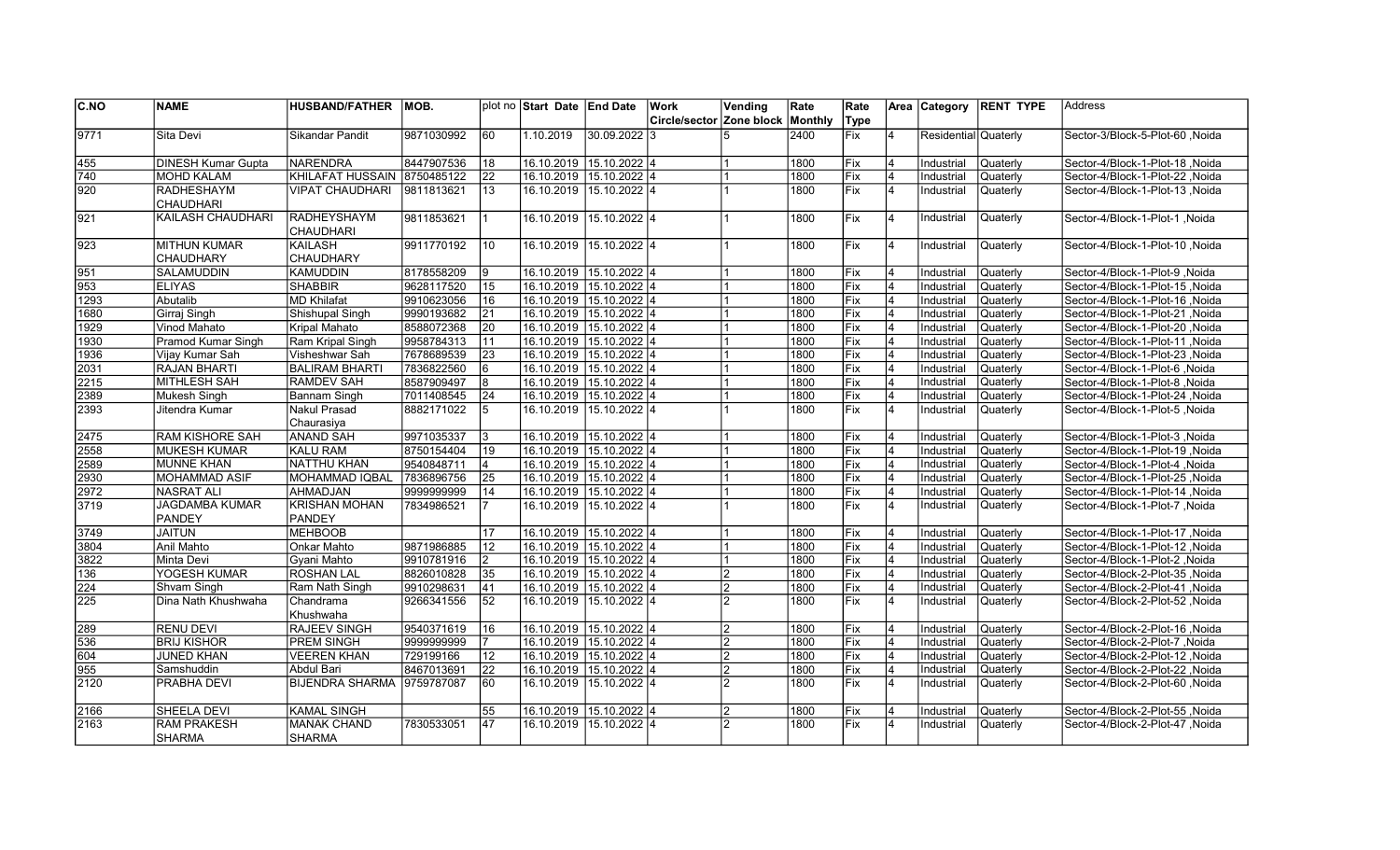| C.NO         | <b>NAME</b>                        | <b>HUSBAND/FATHER</b>                    | IMOB.      |    | plot no Start Date LEnd Date |                         | Work                     | Vending                          | Rate    | Rate  |                | Area Category            | <b>RENT TYPE</b>     | lAddress                                                          |
|--------------|------------------------------------|------------------------------------------|------------|----|------------------------------|-------------------------|--------------------------|----------------------------------|---------|-------|----------------|--------------------------|----------------------|-------------------------------------------------------------------|
|              |                                    |                                          |            |    |                              |                         | Circle/sector Zone block |                                  | Monthly | Type  |                |                          |                      |                                                                   |
| 2198         | IDARMENDRA KUMAR                   | RAMESH CHANDRA 7838165083                |            | 51 |                              | 16.10.2019 15.10.2022 4 |                          | $\mathcal{P}$                    | 1800    | Fix   | $\overline{4}$ | Industrial               | Quaterly             | Noida Sector-4/Block-2-Plot-51                                    |
|              |                                    |                                          |            |    | 16.10.2019 15.10.2022 4      |                         |                          | $\overline{2}$                   |         |       | $\overline{4}$ |                          |                      |                                                                   |
| 2465         | <b>GANGA RAM</b>                   | <b>MAHAVEER RAM</b>                      | 8800353390 | 28 |                              |                         |                          |                                  | 1800    | Fix   |                | Industrial               | Quaterly             | Noida /Sector-4/Block-2-Plot-28                                   |
| 2622         | <b>RANJU DEVI</b><br><b>MUKESH</b> | <b>SHAMBHU YADAV</b><br><b>RAM SARAN</b> | 8447063014 | 61 |                              | 16.10.2019 15.10.2022 4 |                          | $\overline{2}$                   | 1800    | lFix. | 4              | Industrial               | Quaterly             | Noida Sector-4/Block-2-Plot-61                                    |
| 2693         |                                    |                                          | I٥         | 58 |                              | 16.10.2019 15.10.2022 4 |                          | $\mathfrak{p}$                   | 1800    | Fix   | 4<br>4         | Industrial               | Quaterly             | Sector-4/Block-2-Plot-58, Noida                                   |
| 3338         | KIRAN DEVI                         | <b>JAGDISH</b>                           | 9891386213 | 48 |                              | 16.10.2019 15.10.2022 4 |                          | $\overline{2}$                   | 1800    | Fix   |                | Industrial               | Quaterly             | Noida / Sector-4/Block-2-Plot-48                                  |
| 3384         | Vijay Paudar                       | Shiv Nandan                              | 8802200819 | 19 |                              | 16.10.2019 15.10.2022 4 |                          | $\overline{2}$                   | 1800    | Fix   |                | Industrial               | Quaterly             | Sector-4/Block-2-Plot-19, Noida                                   |
| 3823         | <b>Birjan Kumar</b>                | Laxman Mahto                             | 8178061625 | 45 |                              | 16.10.2019 15.10.2022 4 |                          | $\overline{2}$                   | 1800    | Fix   |                | Industrial               | Quaterly             | Sector-4/Block-2-Plot-45, Noida                                   |
| 3863         | <b>VIJAY MAHTO</b>                 | RAJENDER MAHTO                           | 8130828527 | 27 |                              | 16.10.2019 15.10.2022 4 |                          | $\overline{2}$                   | 1800    | Fix   | 4              | Industrial               | Quaterly             | Sector-4/Block-2-Plot-27 , Noida                                  |
| 3864         | <b>AMARJEET MAHTO</b>              | <b>RAJENDAR MAHTO</b>                    | 8810257643 | 62 |                              | 16.10.2019 15.10.2022 4 |                          | $\overline{2}$                   | 1800    | Fix   | 4              | Industrial               | Quaterly             | Sector-4/Block-2-Plot-62, Noida                                   |
| 3866         | Viraj Sahni                        | Suresh Sahni                             | 8448929192 | 11 |                              | 16.10.2019 15.10.2022 4 |                          | $\overline{2}$                   | 1800    | Fix   | $\overline{4}$ | Industrial               | Quaterly             | Sector-4/Block-2-Plot-11, Noida                                   |
| 3868         | <b>RAJESH KUMAR</b>                | RAMVRESH MAHTO 8802435112                |            | 20 |                              | 16.10.2019 15.10.2022 4 |                          | $\mathfrak{p}$                   | 1800    | Fix   | $\overline{4}$ | Industrial               | Quaterly             | Sector-4/Block-2-Plot-20, Noida                                   |
| 3869         | Ranjan Kumar                       | Ramveer Mahto                            | 8375872523 | 57 |                              | 16.10.2019 15.10.2022 4 |                          | $\overline{2}$                   | 1800    | Fix   | 4              | Industrial               | Quaterly             | Sector-4/Block-2-Plot-57, Noida                                   |
| 3877         | <b>ANUJ KUMAR</b>                  | <b>MATUDHARI</b>                         | 8076975092 | 53 |                              | 16.10.2019 15.10.2022 4 |                          | $\overline{2}$                   | 1800    | Fix   | $\overline{4}$ | Industrial               | <b>Quaterly</b>      | Sector-4/Block-2-Plot-53, Noida                                   |
| 3946         | Shobha Ram                         | Sukh Pal                                 | 8285382882 | 23 |                              | 16.10.2019 15.10.2022 4 |                          | $\overline{2}$                   | 1800    | lFix. | 4              | Industrial               | Quaterly             | Noida Sector-4/Block-2-Plot-23                                    |
| 4030         | Mukesh Sharma                      | Jaiprakash Sharma                        | 9650581008 | 4  |                              | 16.10.2019 15.10.2022 4 |                          | $\overline{2}$                   | 1800    | Fix   | 4              | Industrial               | Quaterly             | Noida   Sector-4/Block-2-Plot-4                                   |
| 4092         | Prabhash Singh                     | Jaqdish Prasad                           | 9460942961 | 30 |                              | 16.10.2019 15.10.2022 4 |                          | $\overline{2}$                   | 1800    | Fix   | 4              | Industrial               | Quaterly             | Noida / Sector-4/Block-2-Plot-30                                  |
| 4303         | <b>DINESH YADAV</b>                | <b>BALI YADAV</b>                        | 7836906248 | 59 |                              | 16.10.2019 15.10.2022 4 |                          | $\overline{2}$                   | 1800    | Fix   | 4              | Industrial               | Quaterly             | Sector-4/Block-2-Plot-59, Noida                                   |
| 4540         | <b>TINKU GAUTAM</b>                | <b>KAMLESH KUMAR</b>                     | 8130145490 | 10 |                              | 16.10.2019 15.10.2022 4 |                          |                                  | 1800    | Fix   | 4              | Industrial               | Quaterly             | Sector-4/Block-2-Plot-10, Noida                                   |
|              |                                    | <b>GAUTAM</b>                            |            |    |                              |                         |                          |                                  |         |       |                |                          |                      |                                                                   |
| 4546         | Sunil Kumar                        | Umesh Sahani                             | 8527643060 | 25 |                              | 16.10.2019 15.10.2022 4 |                          | $\mathfrak{p}$                   | 1800    | Fix   | 4              | Industrial               | Quaterly             | Sector-4/Block-2-Plot-25, Noida                                   |
| 4547         | <b>SANTOSH GUPTA</b>               | <b>KAMESHWAR</b>                         | 9850311651 | 29 |                              | 16.10.2019 15.10.2022 4 |                          |                                  | 1800    | Fix   | $\overline{4}$ | Industrial               | Quaterly             | Sector-4/Block-2-Plot-29, Noida                                   |
|              |                                    | <b>GUPTA</b>                             |            |    |                              |                         |                          |                                  |         |       |                |                          |                      |                                                                   |
| 4590         | <b>RAMDEEN</b>                     | <b>DAYARAM</b>                           | 8377046144 | 49 |                              | 16.10.2019 15.10.2022 4 |                          | $\overline{2}$                   | 1800    | Fix   |                | Industrial               | Quaterly             | Noida Sector-4/Block-2-Plot-49                                    |
| 4608         | <b>RANJEET</b>                     | <b>CHIMMAN LAL</b>                       | 9650707814 | 15 |                              | 16.10.2019 15.10.2022 4 |                          | $\overline{c}$                   | 1800    | Fix   | 4              | Industrial               | Quaterly             | Sector-4/Block-2-Plot-15, Noida                                   |
| 4648         | Dulare                             | Mohd Ismail                              | 100        | 37 |                              | 16.10.2019 15.10.2022 4 |                          | $\overline{2}$                   | 1800    | Fix   | $\overline{4}$ | Industrial               | Quaterly             | Sector-4/Block-2-Plot-37, Noida                                   |
| 5049         | Dhirandra Sah                      | gajendra Sah                             | lo.        | 39 |                              | 16.10.2019 15.10.2022 4 |                          | $\overline{2}$                   | 1800    | Fix   | 4              | Industrial               | Quaterly             | Noida   Sector-4/Block-2-Plot-39                                  |
| 5050         | Prakash Sah                        | Nirdhan Sah                              | loo        | 17 |                              | 16.10.2019 15.10.2022 4 |                          | $\overline{2}$                   | 1800    | Fix   | 4              | Industrial               | Quaterly             | Noida Sector-4/Block-2-Plot-17, Noida                             |
| 5069         | Pappu Sah                          | Mohan Sah                                | lo.        | 24 |                              | 16.10.2019 15.10.2022 4 |                          | $\overline{2}$                   | 1800    | Fix   | 4              | Industrial               | Quaterly             | Noida / Sector-4/Block-2-Plot-24                                  |
| 5147         | <b>TRIVENI RAY</b>                 | <b>MAHAVIR RAY</b>                       | 8130992502 | 3  |                              | 16.10.2019 15.10.2022 4 |                          | $\overline{2}$                   | 1800    | Fix   | 4              | Industrial               | Quaterly             | Sector-4/Block-2-Plot-3, Noida                                    |
| 5163         | <b>SURESH BABU</b>                 | <b>RAMESSWAR</b>                         | 7065511126 | 56 |                              | 16.10.2019 15.10.2022 4 |                          |                                  | 1800    | Fix   |                | Industrial               | Quaterly             | Noida Sector-4/Block-2-Plot-56                                    |
|              |                                    | <b>PRASAD</b>                            |            |    |                              |                         |                          |                                  |         |       |                |                          |                      |                                                                   |
| 5299         | <b>AJIT SINGH</b>                  | <b>RAM PRAKASH</b>                       | 9625281574 | 34 |                              | 16.10.2019 15.10.2022 4 |                          | $\mathfrak{p}$                   | 1800    | Fix   | 14             | Industrial               | Quaterly             | Sector-4/Block-2-Plot-34, Noida                                   |
| 5343         | Suresh Ray                         | Ramvriksha                               | 9911760623 | 40 |                              | 16.10.2019 15.10.2022 4 |                          | $\overline{2}$                   | 1800    | Fix   | $\overline{4}$ | Industrial               | Quaterly             | Sector-4/Block-2-Plot-40, Noida                                   |
| 5344         | Naresh Ray                         | Ramvriksha                               | 9871331795 | 26 |                              | 16.10.2019 15.10.2022 4 |                          | $\overline{2}$                   | 1800    | Fix   | 4              | Industrial               | Quaterly             | Sector-4/Block-2-Plot-26, Noida                                   |
| 5659         | <b>SATYAM DWEVEDI</b>              | <b>BALRAM DWEVEDI</b>                    | 7065615568 | 33 |                              | 16.10.2019 15.10.2022 4 |                          | $\overline{2}$                   | 1800    | Fix   |                | Industrial               | Quaterly             | Sector-4/Block-2-Plot-33, Noida                                   |
| 5831         | <b>DILIP YADV</b>                  | <b>KAIMI YADAV</b>                       | 8743041788 | 50 |                              | 16.10.2019 15.10.2022 4 |                          | $\overline{c}$                   | 1800    | Fix   | 4              | Industrial               | Quaterly             | Sector-4/Block-2-Plot-50, Noida                                   |
| 5969         | Satish Kumar                       | Chandra Kant                             | 9871269402 | 42 |                              | 16.10.2019 15.10.2022 4 |                          | $\overline{2}$                   | 1800    | Fix   | $\overline{4}$ | Industrial               | Quaterly             | Sector-4/Block-2-Plot-42, Noida                                   |
| 6034         | <b>SHIVCHAND</b>                   | <b>UMASHANKAR</b>                        | lo.        | 14 |                              | 16.10.2019 15.10.2022 4 |                          | $\overline{2}$                   | 1800    | Fix   | $\overline{4}$ | Industrial               | Quaterly             | Noida   Sector-4/Block-2-Plot-14                                  |
| 6069         | <b>SHUBHAM KUMAR</b>               | <b>VIJAY CHAUHARY</b>                    |            | 46 |                              | 16.10.2019 15.10.2022 4 |                          | $\overline{2}$                   | 1800    | Fix   |                | Industrial               | Quaterly             |                                                                   |
|              | <b>LALIT PARKASH</b>               | <b>KESHAV RAM</b>                        | 9313155410 |    |                              | 16.10.2019 15.10.2022 4 |                          |                                  | 1800    | Fix   | 4              |                          |                      | Sector-4/Block-2-Plot-46, Noida                                   |
| 6322<br>6341 | <b>BABLU</b>                       | <b>ANAND</b>                             | 9267962258 | 44 |                              | 16.10.2019 15.10.2022 4 |                          | $\overline{c}$<br>$\overline{2}$ | 1800    | Fix   |                | Industrial<br>Industrial | Quaterly<br>Quaterly | Sector-4/Block-2-Plot-1, Noida<br>Sector-4/Block-2-Plot-44 .Noida |
|              | <b>PURVENDRA KUMAR</b>             | MUNNI LAL YADAV                          | 875195659  | 18 |                              | 16.10.2019 15.10.2022 4 |                          | $\overline{2}$                   | 1800    | Fix   |                |                          | Quaterly             | Sector-4/Block-2-Plot-18, Noida                                   |
| 6349         |                                    |                                          |            |    |                              |                         |                          |                                  |         |       |                | Industrial               |                      |                                                                   |
| 6461         | <b>MANKU</b>                       | BUDHIRAM                                 | 7703807902 | 38 |                              | 16.10.2019 15.10.2022 4 |                          | $\overline{2}$                   | 1800    | lFix  | 4              | Industrial               | <b>Quaterly</b>      | Sector-4/Block-2-Plot-38, Noida                                   |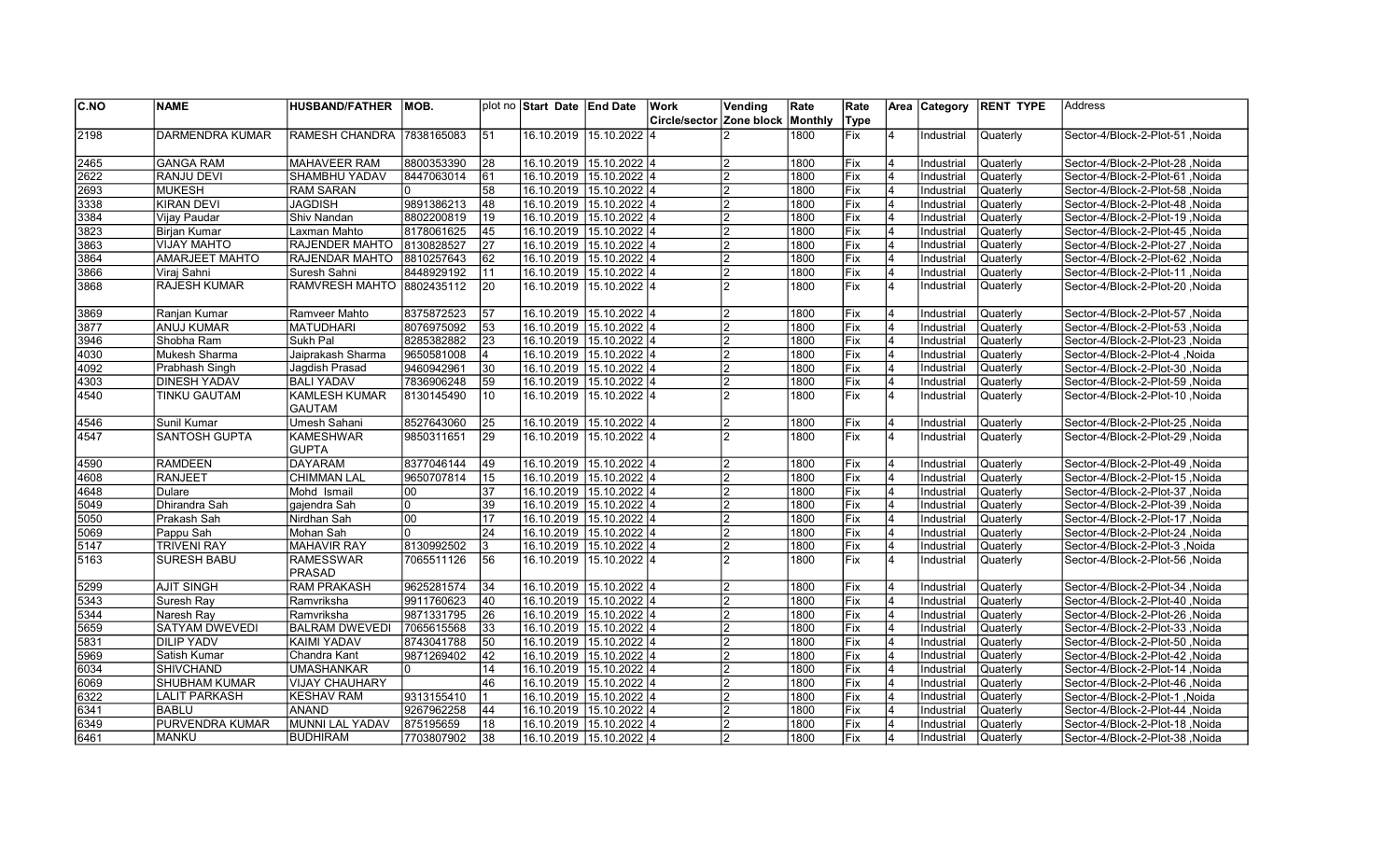| Circle/sector<br>Monthly<br>Type<br>Zone block<br>6466<br><b>RAKESH</b><br><b>PARDESHI</b><br>8009003878<br>16.10.2019 15.10.2022 4<br>19<br>1800<br>Fix<br>Industrial<br>Quaterly<br>Sector-4/Block-2-Plot-9, Noida<br>4<br><b>GYANI MAHATO</b><br><b>LAKSHAMAN</b><br>43<br>16.10.2019 15.10.2022 4<br>Fix<br>14<br>6489<br>8810581962<br>1800<br>Industrial<br>Quaterly<br>$\overline{2}$<br>Sector-4/Block-2-Plot-43, Noida<br><b>MAHATO</b><br><b>BANDANA PANDEY</b><br><b>HARISHANKAR</b><br>9999644624<br>13<br>16.10.2019<br>15.10.2022 4<br>1800<br><b>Fix</b><br>Industrial<br>Quaterly<br>6505<br>$\overline{2}$<br>$\overline{4}$<br>Sector-4/Block-2-Plot-13, Noida<br><b>PANDEY</b><br>16.10.2019 15.10.2022 4<br>6576<br><b>CHANDESHAR MAHTO</b><br><b>SHANKAR MAHTO</b><br>8810254026<br>2<br>1800<br>Fix<br>Quaterly<br>2<br>$\overline{4}$<br>Industrial<br>Sector-4/Block-2-Plot-2, Noida<br><b>SHANKAR MAHTO</b><br>9793785201<br>6577<br><b>MUSAFIR MAHTO</b><br>32<br>16.10.2019 15.10.2022 4<br>1800<br>lFix.<br>4<br>Industrial<br>Quaterly<br>$\mathcal{P}$<br>Noida Sector-4/Block-2-Plot-32<br><b>SACHIN</b><br><b>SHIV KUMAR</b><br>6792<br>9650024996<br>8<br>16.10.2019 15.10.2022 4<br>1800<br>Fix<br>$\overline{4}$<br>Industrial<br>Quaterly<br>Sector-4/Block-2-Plot-8, Noida<br>っ<br><b>KESHV PRASAD</b><br>63<br>Fix<br>9046<br>9971910627<br>16.10.2019 15.10.2022 4<br>1800<br><b>KAPIL</b><br>$\overline{2}$<br>Industrial<br>Quaterly<br>Sector-4/Block-2-Plot-63, Noida<br>4<br><b>RANJIT SAH</b><br><b>GOVIND SAH</b><br>7683036621<br>16.10.2019 15.10.2022 4<br>Fix<br>9057<br>36<br>$\overline{2}$<br>1800<br>Quaterly<br>Sector-4/Block-2-Plot-36, Noida<br>$\overline{4}$<br>Industrial<br>16.10.2019 15.10.2022 4<br>Fix<br>9309<br>sonu kumar<br>9871591906<br>31<br>$\mathfrak{p}$<br>1800<br>4<br>Industrial<br>Quaterly<br>Sector-4/Block-2-Plot-31, Noida<br>manga<br>Makkhan Lal<br>$\overline{5}$<br>16.10.2019 15.10.2022 4<br>Fix<br>9374<br>Kanchi Singh<br>9756478045<br>$\overline{c}$<br>1800<br>4<br>Industrial<br>Quaterly<br>Sector-4/Block-2-Plot-5, Noida<br>Fix<br>9386<br>8750249538<br>54<br>16.10.2019 15.10.2022 4<br>Usha Rani<br>Dhan Prasad<br>$\overline{2}$<br>1800<br>$\overline{4}$<br>Industrial<br>Quaterly<br>Noida Noida -4/Block-2-Plot-54<br>9475<br>mohammad Raja<br>8700459019<br>l6<br>$\mathfrak{p}$<br>1800<br>Fix<br>mohammad Ishrafin<br>16.10.2019<br>15.10.2022 4<br>4<br>Stationary<br>Quaterly<br>Sector-4/Block-2-Plot-6, Noida<br>Vendor<br>8512837558<br>16.10.2019 15.10.2022 4<br>Fix<br>246<br>Md Jahid<br>Md Murtaja<br>19<br>1800<br>Industrial<br>Quaterly<br>Sector-4/Block-3-Plot-19, Noida<br>4<br>346<br><b>MD MUSHTAQU ALAM</b><br>MOTIURRAHMAN<br>34<br>16.10.2019 15.10.2022 4<br>1800<br>Fix<br>4<br>9718731644<br>Industrial<br>Quaterly<br>Sector-4/Block-3-Plot-34, Noida<br>3<br>639<br><b>DEEPAK CHAURSAYA</b><br><b>RAMLAKSHMAN</b><br>Fix<br>9315486290<br>16.10.2019<br>15.10.2022 4<br>3<br>1800<br>Industrial<br>Quaterly<br>Sector-4/Block-3-Plot-1, Noida<br>14<br>CHAURSAYA<br>9711779822<br>16.10.2019 15.10.2022 4<br><b>ARUN KUMAR</b><br><b>TULARAM</b><br>36<br>1800<br><b>Fix</b><br>Quaterly<br>Sector-4/Block-3-Plot-36, Noida<br>4<br>Industrial<br>3<br>$\sqrt{1427}$<br>Fix<br>Poonam<br>9540070140<br>40<br>16.10.2019 15.10.2022 4<br>1800<br>4<br>Industrial<br>Quaterly<br>Nirmal<br>Noida / Sector-4/Block-3-Plot-40<br>3<br><b>ANIL KUMAR DAS</b><br><b>NAURANGI RAVI</b><br>Fix<br>1670<br>9871585190<br>2<br>1800<br>$\overline{4}$<br>16.10.2019<br>15.10.2022 4<br>3<br>Industrial<br>Quaterly<br>Sector-4/Block-3-Plot-2, Noida<br>DAS<br>DHIRENDRA<br><b>SUDHENDU KUMAR</b><br>$15.10.2022$ 4<br>Fix<br>1766<br>8810684936<br>23<br>16.10.2019<br>1800<br>4<br>Industrial<br>Quaterly<br>Sector-4/Block-3-Plot-23, Noida<br>3<br><b>SINGH</b><br><b>NARYAN SINGH</b><br>Hari Om Shukla<br>9717470049<br>16.10.2019 15.10.2022 4<br>2862<br>25<br>1800<br><b>Fix</b><br>Industrial<br>Quaterly<br>Sector-4/Block-3-Plot-25, Noida<br>Shiv Narayan Shukla<br>4<br>3<br>2927<br>Raja Raj<br><b>Mohan Mahto</b><br>9205905419<br>30<br>16.10.2019 15.10.2022 4<br>1800<br>Fix<br>Quaterly<br>3<br>4<br>Industrial<br>Sector-4/Block-3-Plot-30, Noida<br><b>SATISH KUMAR</b><br>16.10.2019 15.10.2022 4<br><b>DINESH PRASAD</b><br>8709365014<br>42<br>1800<br>Fix<br>3785<br>$\overline{4}$<br>Industrial<br>Quaterly<br>Sector-4/Block-3-Plot-42, Noida<br>3862<br><b>ANIL MAHTO</b><br><b>LAKHAN MAHTO</b><br>7835832521<br>13<br>16.10.2019 15.10.2022 4<br>Fix<br>4<br>1800<br>Industrial<br>Quaterly<br>Noida Sector-4/Block-3-Plot-13<br>9560669158<br>3942<br>Anoj Kumar Singh<br>l3<br>16.10.2019 15.10.2022 4<br>1800<br><b>Fix</b><br>$\overline{4}$<br>Jagdish Prasad<br>3<br>Industrial<br>Quaterly<br>Sector-4/Block-3-Plot-3, Noida<br><b>RAJKUMARI TOMAR</b><br>KIRAMPAL SINGH<br>9958039654<br>16.10.2019 15.10.2022 4<br>Fix<br>4090<br>10<br>1800<br>Industrial<br><b>Quaterly</b><br>Sector-4/Block-3-Plot-10, Noida<br>3<br>$\overline{\mathbf{A}}$<br>16.10.2019 15.10.2022 4<br>1800<br>Fix<br>4136<br>Mohan Mahto<br>8750955638<br>29<br>3<br>Quaterly<br>Sector-4/Block-3-Plot-29, Noida<br>Makeshwar<br>4<br>Industrial<br>MOHIT MITTAL<br>8233191628<br>16.10.2019 15.10.2022 4<br>Fix<br>4186<br><b>SAKSHI MITTAL</b><br>39<br>1800<br>Industrial<br>Sector-4/Block-3-Plot-39, Noida<br>4<br>Quaterly<br><b>MUNNA GUPTA</b><br>7532832554<br>4212<br><b>SIYARAM GUPTA</b><br>11<br>16.10.2019 15.10.2022 4<br>1800<br>Fix<br>4<br>Sector-4/Block-3-Plot-11, Noida<br>Industrial<br>Quaterly<br>16.10.2019 15.10.2022 4<br>$\overline{4}$<br>3 | C.NO | <b>NAME</b>  | <b>HUSBAND/FATHER</b> | IMOB.      |    | plot no Start Date LEnd Date | Work | Vending | Rate | Rate | Area Category | <b>RENT TYPE</b> | lAddress                        |
|--------------------------------------------------------------------------------------------------------------------------------------------------------------------------------------------------------------------------------------------------------------------------------------------------------------------------------------------------------------------------------------------------------------------------------------------------------------------------------------------------------------------------------------------------------------------------------------------------------------------------------------------------------------------------------------------------------------------------------------------------------------------------------------------------------------------------------------------------------------------------------------------------------------------------------------------------------------------------------------------------------------------------------------------------------------------------------------------------------------------------------------------------------------------------------------------------------------------------------------------------------------------------------------------------------------------------------------------------------------------------------------------------------------------------------------------------------------------------------------------------------------------------------------------------------------------------------------------------------------------------------------------------------------------------------------------------------------------------------------------------------------------------------------------------------------------------------------------------------------------------------------------------------------------------------------------------------------------------------------------------------------------------------------------------------------------------------------------------------------------------------------------------------------------------------------------------------------------------------------------------------------------------------------------------------------------------------------------------------------------------------------------------------------------------------------------------------------------------------------------------------------------------------------------------------------------------------------------------------------------------------------------------------------------------------------------------------------------------------------------------------------------------------------------------------------------------------------------------------------------------------------------------------------------------------------------------------------------------------------------------------------------------------------------------------------------------------------------------------------------------------------------------------------------------------------------------------------------------------------------------------------------------------------------------------------------------------------------------------------------------------------------------------------------------------------------------------------------------------------------------------------------------------------------------------------------------------------------------------------------------------------------------------------------------------------------------------------------------------------------------------------------------------------------------------------------------------------------------------------------------------------------------------------------------------------------------------------------------------------------------------------------------------------------------------------------------------------------------------------------------------------------------------------------------------------------------------------------------------------------------------------------------------------------------------------------------------------------------------------------------------------------------------------------------------------------------------------------------------------------------------------------------------------------------------------------------------------------------------------------------------------------------------------------------------------------------------------------------------------------------------------------------------------------------------------------------------------------------------------------------------------------------------------------------------------------------------------------------------------------------------------------------------------------------------------------------------------------------------------------------------------------------------------------------------------------------------------------------------------------------------------------------------------------------------------------------------------------------------------------------------------------------------------------------------------------------------------------------------------------------------------------------------------------------------------------------------------------------------------------------------------------------------------------------------------------------------------------------|------|--------------|-----------------------|------------|----|------------------------------|------|---------|------|------|---------------|------------------|---------------------------------|
|                                                                                                                                                                                                                                                                                                                                                                                                                                                                                                                                                                                                                                                                                                                                                                                                                                                                                                                                                                                                                                                                                                                                                                                                                                                                                                                                                                                                                                                                                                                                                                                                                                                                                                                                                                                                                                                                                                                                                                                                                                                                                                                                                                                                                                                                                                                                                                                                                                                                                                                                                                                                                                                                                                                                                                                                                                                                                                                                                                                                                                                                                                                                                                                                                                                                                                                                                                                                                                                                                                                                                                                                                                                                                                                                                                                                                                                                                                                                                                                                                                                                                                                                                                                                                                                                                                                                                                                                                                                                                                                                                                                                                                                                                                                                                                                                                                                                                                                                                                                                                                                                                                                                                                                                                                                                                                                                                                                                                                                                                                                                                                                                                                                                                                                          |      |              |                       |            |    |                              |      |         |      |      |               |                  |                                 |
|                                                                                                                                                                                                                                                                                                                                                                                                                                                                                                                                                                                                                                                                                                                                                                                                                                                                                                                                                                                                                                                                                                                                                                                                                                                                                                                                                                                                                                                                                                                                                                                                                                                                                                                                                                                                                                                                                                                                                                                                                                                                                                                                                                                                                                                                                                                                                                                                                                                                                                                                                                                                                                                                                                                                                                                                                                                                                                                                                                                                                                                                                                                                                                                                                                                                                                                                                                                                                                                                                                                                                                                                                                                                                                                                                                                                                                                                                                                                                                                                                                                                                                                                                                                                                                                                                                                                                                                                                                                                                                                                                                                                                                                                                                                                                                                                                                                                                                                                                                                                                                                                                                                                                                                                                                                                                                                                                                                                                                                                                                                                                                                                                                                                                                                          |      |              |                       |            |    |                              |      |         |      |      |               |                  |                                 |
|                                                                                                                                                                                                                                                                                                                                                                                                                                                                                                                                                                                                                                                                                                                                                                                                                                                                                                                                                                                                                                                                                                                                                                                                                                                                                                                                                                                                                                                                                                                                                                                                                                                                                                                                                                                                                                                                                                                                                                                                                                                                                                                                                                                                                                                                                                                                                                                                                                                                                                                                                                                                                                                                                                                                                                                                                                                                                                                                                                                                                                                                                                                                                                                                                                                                                                                                                                                                                                                                                                                                                                                                                                                                                                                                                                                                                                                                                                                                                                                                                                                                                                                                                                                                                                                                                                                                                                                                                                                                                                                                                                                                                                                                                                                                                                                                                                                                                                                                                                                                                                                                                                                                                                                                                                                                                                                                                                                                                                                                                                                                                                                                                                                                                                                          |      |              |                       |            |    |                              |      |         |      |      |               |                  |                                 |
|                                                                                                                                                                                                                                                                                                                                                                                                                                                                                                                                                                                                                                                                                                                                                                                                                                                                                                                                                                                                                                                                                                                                                                                                                                                                                                                                                                                                                                                                                                                                                                                                                                                                                                                                                                                                                                                                                                                                                                                                                                                                                                                                                                                                                                                                                                                                                                                                                                                                                                                                                                                                                                                                                                                                                                                                                                                                                                                                                                                                                                                                                                                                                                                                                                                                                                                                                                                                                                                                                                                                                                                                                                                                                                                                                                                                                                                                                                                                                                                                                                                                                                                                                                                                                                                                                                                                                                                                                                                                                                                                                                                                                                                                                                                                                                                                                                                                                                                                                                                                                                                                                                                                                                                                                                                                                                                                                                                                                                                                                                                                                                                                                                                                                                                          |      |              |                       |            |    |                              |      |         |      |      |               |                  |                                 |
|                                                                                                                                                                                                                                                                                                                                                                                                                                                                                                                                                                                                                                                                                                                                                                                                                                                                                                                                                                                                                                                                                                                                                                                                                                                                                                                                                                                                                                                                                                                                                                                                                                                                                                                                                                                                                                                                                                                                                                                                                                                                                                                                                                                                                                                                                                                                                                                                                                                                                                                                                                                                                                                                                                                                                                                                                                                                                                                                                                                                                                                                                                                                                                                                                                                                                                                                                                                                                                                                                                                                                                                                                                                                                                                                                                                                                                                                                                                                                                                                                                                                                                                                                                                                                                                                                                                                                                                                                                                                                                                                                                                                                                                                                                                                                                                                                                                                                                                                                                                                                                                                                                                                                                                                                                                                                                                                                                                                                                                                                                                                                                                                                                                                                                                          |      |              |                       |            |    |                              |      |         |      |      |               |                  |                                 |
|                                                                                                                                                                                                                                                                                                                                                                                                                                                                                                                                                                                                                                                                                                                                                                                                                                                                                                                                                                                                                                                                                                                                                                                                                                                                                                                                                                                                                                                                                                                                                                                                                                                                                                                                                                                                                                                                                                                                                                                                                                                                                                                                                                                                                                                                                                                                                                                                                                                                                                                                                                                                                                                                                                                                                                                                                                                                                                                                                                                                                                                                                                                                                                                                                                                                                                                                                                                                                                                                                                                                                                                                                                                                                                                                                                                                                                                                                                                                                                                                                                                                                                                                                                                                                                                                                                                                                                                                                                                                                                                                                                                                                                                                                                                                                                                                                                                                                                                                                                                                                                                                                                                                                                                                                                                                                                                                                                                                                                                                                                                                                                                                                                                                                                                          |      |              |                       |            |    |                              |      |         |      |      |               |                  |                                 |
|                                                                                                                                                                                                                                                                                                                                                                                                                                                                                                                                                                                                                                                                                                                                                                                                                                                                                                                                                                                                                                                                                                                                                                                                                                                                                                                                                                                                                                                                                                                                                                                                                                                                                                                                                                                                                                                                                                                                                                                                                                                                                                                                                                                                                                                                                                                                                                                                                                                                                                                                                                                                                                                                                                                                                                                                                                                                                                                                                                                                                                                                                                                                                                                                                                                                                                                                                                                                                                                                                                                                                                                                                                                                                                                                                                                                                                                                                                                                                                                                                                                                                                                                                                                                                                                                                                                                                                                                                                                                                                                                                                                                                                                                                                                                                                                                                                                                                                                                                                                                                                                                                                                                                                                                                                                                                                                                                                                                                                                                                                                                                                                                                                                                                                                          |      |              |                       |            |    |                              |      |         |      |      |               |                  |                                 |
|                                                                                                                                                                                                                                                                                                                                                                                                                                                                                                                                                                                                                                                                                                                                                                                                                                                                                                                                                                                                                                                                                                                                                                                                                                                                                                                                                                                                                                                                                                                                                                                                                                                                                                                                                                                                                                                                                                                                                                                                                                                                                                                                                                                                                                                                                                                                                                                                                                                                                                                                                                                                                                                                                                                                                                                                                                                                                                                                                                                                                                                                                                                                                                                                                                                                                                                                                                                                                                                                                                                                                                                                                                                                                                                                                                                                                                                                                                                                                                                                                                                                                                                                                                                                                                                                                                                                                                                                                                                                                                                                                                                                                                                                                                                                                                                                                                                                                                                                                                                                                                                                                                                                                                                                                                                                                                                                                                                                                                                                                                                                                                                                                                                                                                                          |      |              |                       |            |    |                              |      |         |      |      |               |                  |                                 |
|                                                                                                                                                                                                                                                                                                                                                                                                                                                                                                                                                                                                                                                                                                                                                                                                                                                                                                                                                                                                                                                                                                                                                                                                                                                                                                                                                                                                                                                                                                                                                                                                                                                                                                                                                                                                                                                                                                                                                                                                                                                                                                                                                                                                                                                                                                                                                                                                                                                                                                                                                                                                                                                                                                                                                                                                                                                                                                                                                                                                                                                                                                                                                                                                                                                                                                                                                                                                                                                                                                                                                                                                                                                                                                                                                                                                                                                                                                                                                                                                                                                                                                                                                                                                                                                                                                                                                                                                                                                                                                                                                                                                                                                                                                                                                                                                                                                                                                                                                                                                                                                                                                                                                                                                                                                                                                                                                                                                                                                                                                                                                                                                                                                                                                                          |      |              |                       |            |    |                              |      |         |      |      |               |                  |                                 |
|                                                                                                                                                                                                                                                                                                                                                                                                                                                                                                                                                                                                                                                                                                                                                                                                                                                                                                                                                                                                                                                                                                                                                                                                                                                                                                                                                                                                                                                                                                                                                                                                                                                                                                                                                                                                                                                                                                                                                                                                                                                                                                                                                                                                                                                                                                                                                                                                                                                                                                                                                                                                                                                                                                                                                                                                                                                                                                                                                                                                                                                                                                                                                                                                                                                                                                                                                                                                                                                                                                                                                                                                                                                                                                                                                                                                                                                                                                                                                                                                                                                                                                                                                                                                                                                                                                                                                                                                                                                                                                                                                                                                                                                                                                                                                                                                                                                                                                                                                                                                                                                                                                                                                                                                                                                                                                                                                                                                                                                                                                                                                                                                                                                                                                                          |      |              |                       |            |    |                              |      |         |      |      |               |                  |                                 |
|                                                                                                                                                                                                                                                                                                                                                                                                                                                                                                                                                                                                                                                                                                                                                                                                                                                                                                                                                                                                                                                                                                                                                                                                                                                                                                                                                                                                                                                                                                                                                                                                                                                                                                                                                                                                                                                                                                                                                                                                                                                                                                                                                                                                                                                                                                                                                                                                                                                                                                                                                                                                                                                                                                                                                                                                                                                                                                                                                                                                                                                                                                                                                                                                                                                                                                                                                                                                                                                                                                                                                                                                                                                                                                                                                                                                                                                                                                                                                                                                                                                                                                                                                                                                                                                                                                                                                                                                                                                                                                                                                                                                                                                                                                                                                                                                                                                                                                                                                                                                                                                                                                                                                                                                                                                                                                                                                                                                                                                                                                                                                                                                                                                                                                                          |      |              |                       |            |    |                              |      |         |      |      |               |                  |                                 |
|                                                                                                                                                                                                                                                                                                                                                                                                                                                                                                                                                                                                                                                                                                                                                                                                                                                                                                                                                                                                                                                                                                                                                                                                                                                                                                                                                                                                                                                                                                                                                                                                                                                                                                                                                                                                                                                                                                                                                                                                                                                                                                                                                                                                                                                                                                                                                                                                                                                                                                                                                                                                                                                                                                                                                                                                                                                                                                                                                                                                                                                                                                                                                                                                                                                                                                                                                                                                                                                                                                                                                                                                                                                                                                                                                                                                                                                                                                                                                                                                                                                                                                                                                                                                                                                                                                                                                                                                                                                                                                                                                                                                                                                                                                                                                                                                                                                                                                                                                                                                                                                                                                                                                                                                                                                                                                                                                                                                                                                                                                                                                                                                                                                                                                                          |      |              |                       |            |    |                              |      |         |      |      |               |                  |                                 |
|                                                                                                                                                                                                                                                                                                                                                                                                                                                                                                                                                                                                                                                                                                                                                                                                                                                                                                                                                                                                                                                                                                                                                                                                                                                                                                                                                                                                                                                                                                                                                                                                                                                                                                                                                                                                                                                                                                                                                                                                                                                                                                                                                                                                                                                                                                                                                                                                                                                                                                                                                                                                                                                                                                                                                                                                                                                                                                                                                                                                                                                                                                                                                                                                                                                                                                                                                                                                                                                                                                                                                                                                                                                                                                                                                                                                                                                                                                                                                                                                                                                                                                                                                                                                                                                                                                                                                                                                                                                                                                                                                                                                                                                                                                                                                                                                                                                                                                                                                                                                                                                                                                                                                                                                                                                                                                                                                                                                                                                                                                                                                                                                                                                                                                                          |      |              |                       |            |    |                              |      |         |      |      |               |                  |                                 |
|                                                                                                                                                                                                                                                                                                                                                                                                                                                                                                                                                                                                                                                                                                                                                                                                                                                                                                                                                                                                                                                                                                                                                                                                                                                                                                                                                                                                                                                                                                                                                                                                                                                                                                                                                                                                                                                                                                                                                                                                                                                                                                                                                                                                                                                                                                                                                                                                                                                                                                                                                                                                                                                                                                                                                                                                                                                                                                                                                                                                                                                                                                                                                                                                                                                                                                                                                                                                                                                                                                                                                                                                                                                                                                                                                                                                                                                                                                                                                                                                                                                                                                                                                                                                                                                                                                                                                                                                                                                                                                                                                                                                                                                                                                                                                                                                                                                                                                                                                                                                                                                                                                                                                                                                                                                                                                                                                                                                                                                                                                                                                                                                                                                                                                                          |      |              |                       |            |    |                              |      |         |      |      |               |                  |                                 |
|                                                                                                                                                                                                                                                                                                                                                                                                                                                                                                                                                                                                                                                                                                                                                                                                                                                                                                                                                                                                                                                                                                                                                                                                                                                                                                                                                                                                                                                                                                                                                                                                                                                                                                                                                                                                                                                                                                                                                                                                                                                                                                                                                                                                                                                                                                                                                                                                                                                                                                                                                                                                                                                                                                                                                                                                                                                                                                                                                                                                                                                                                                                                                                                                                                                                                                                                                                                                                                                                                                                                                                                                                                                                                                                                                                                                                                                                                                                                                                                                                                                                                                                                                                                                                                                                                                                                                                                                                                                                                                                                                                                                                                                                                                                                                                                                                                                                                                                                                                                                                                                                                                                                                                                                                                                                                                                                                                                                                                                                                                                                                                                                                                                                                                                          |      |              |                       |            |    |                              |      |         |      |      |               |                  |                                 |
|                                                                                                                                                                                                                                                                                                                                                                                                                                                                                                                                                                                                                                                                                                                                                                                                                                                                                                                                                                                                                                                                                                                                                                                                                                                                                                                                                                                                                                                                                                                                                                                                                                                                                                                                                                                                                                                                                                                                                                                                                                                                                                                                                                                                                                                                                                                                                                                                                                                                                                                                                                                                                                                                                                                                                                                                                                                                                                                                                                                                                                                                                                                                                                                                                                                                                                                                                                                                                                                                                                                                                                                                                                                                                                                                                                                                                                                                                                                                                                                                                                                                                                                                                                                                                                                                                                                                                                                                                                                                                                                                                                                                                                                                                                                                                                                                                                                                                                                                                                                                                                                                                                                                                                                                                                                                                                                                                                                                                                                                                                                                                                                                                                                                                                                          |      |              |                       |            |    |                              |      |         |      |      |               |                  |                                 |
|                                                                                                                                                                                                                                                                                                                                                                                                                                                                                                                                                                                                                                                                                                                                                                                                                                                                                                                                                                                                                                                                                                                                                                                                                                                                                                                                                                                                                                                                                                                                                                                                                                                                                                                                                                                                                                                                                                                                                                                                                                                                                                                                                                                                                                                                                                                                                                                                                                                                                                                                                                                                                                                                                                                                                                                                                                                                                                                                                                                                                                                                                                                                                                                                                                                                                                                                                                                                                                                                                                                                                                                                                                                                                                                                                                                                                                                                                                                                                                                                                                                                                                                                                                                                                                                                                                                                                                                                                                                                                                                                                                                                                                                                                                                                                                                                                                                                                                                                                                                                                                                                                                                                                                                                                                                                                                                                                                                                                                                                                                                                                                                                                                                                                                                          |      |              |                       |            |    |                              |      |         |      |      |               |                  |                                 |
| 642                                                                                                                                                                                                                                                                                                                                                                                                                                                                                                                                                                                                                                                                                                                                                                                                                                                                                                                                                                                                                                                                                                                                                                                                                                                                                                                                                                                                                                                                                                                                                                                                                                                                                                                                                                                                                                                                                                                                                                                                                                                                                                                                                                                                                                                                                                                                                                                                                                                                                                                                                                                                                                                                                                                                                                                                                                                                                                                                                                                                                                                                                                                                                                                                                                                                                                                                                                                                                                                                                                                                                                                                                                                                                                                                                                                                                                                                                                                                                                                                                                                                                                                                                                                                                                                                                                                                                                                                                                                                                                                                                                                                                                                                                                                                                                                                                                                                                                                                                                                                                                                                                                                                                                                                                                                                                                                                                                                                                                                                                                                                                                                                                                                                                                                      |      |              |                       |            |    |                              |      |         |      |      |               |                  |                                 |
|                                                                                                                                                                                                                                                                                                                                                                                                                                                                                                                                                                                                                                                                                                                                                                                                                                                                                                                                                                                                                                                                                                                                                                                                                                                                                                                                                                                                                                                                                                                                                                                                                                                                                                                                                                                                                                                                                                                                                                                                                                                                                                                                                                                                                                                                                                                                                                                                                                                                                                                                                                                                                                                                                                                                                                                                                                                                                                                                                                                                                                                                                                                                                                                                                                                                                                                                                                                                                                                                                                                                                                                                                                                                                                                                                                                                                                                                                                                                                                                                                                                                                                                                                                                                                                                                                                                                                                                                                                                                                                                                                                                                                                                                                                                                                                                                                                                                                                                                                                                                                                                                                                                                                                                                                                                                                                                                                                                                                                                                                                                                                                                                                                                                                                                          |      |              |                       |            |    |                              |      |         |      |      |               |                  |                                 |
|                                                                                                                                                                                                                                                                                                                                                                                                                                                                                                                                                                                                                                                                                                                                                                                                                                                                                                                                                                                                                                                                                                                                                                                                                                                                                                                                                                                                                                                                                                                                                                                                                                                                                                                                                                                                                                                                                                                                                                                                                                                                                                                                                                                                                                                                                                                                                                                                                                                                                                                                                                                                                                                                                                                                                                                                                                                                                                                                                                                                                                                                                                                                                                                                                                                                                                                                                                                                                                                                                                                                                                                                                                                                                                                                                                                                                                                                                                                                                                                                                                                                                                                                                                                                                                                                                                                                                                                                                                                                                                                                                                                                                                                                                                                                                                                                                                                                                                                                                                                                                                                                                                                                                                                                                                                                                                                                                                                                                                                                                                                                                                                                                                                                                                                          |      |              |                       |            |    |                              |      |         |      |      |               |                  |                                 |
|                                                                                                                                                                                                                                                                                                                                                                                                                                                                                                                                                                                                                                                                                                                                                                                                                                                                                                                                                                                                                                                                                                                                                                                                                                                                                                                                                                                                                                                                                                                                                                                                                                                                                                                                                                                                                                                                                                                                                                                                                                                                                                                                                                                                                                                                                                                                                                                                                                                                                                                                                                                                                                                                                                                                                                                                                                                                                                                                                                                                                                                                                                                                                                                                                                                                                                                                                                                                                                                                                                                                                                                                                                                                                                                                                                                                                                                                                                                                                                                                                                                                                                                                                                                                                                                                                                                                                                                                                                                                                                                                                                                                                                                                                                                                                                                                                                                                                                                                                                                                                                                                                                                                                                                                                                                                                                                                                                                                                                                                                                                                                                                                                                                                                                                          |      |              |                       |            |    |                              |      |         |      |      |               |                  |                                 |
|                                                                                                                                                                                                                                                                                                                                                                                                                                                                                                                                                                                                                                                                                                                                                                                                                                                                                                                                                                                                                                                                                                                                                                                                                                                                                                                                                                                                                                                                                                                                                                                                                                                                                                                                                                                                                                                                                                                                                                                                                                                                                                                                                                                                                                                                                                                                                                                                                                                                                                                                                                                                                                                                                                                                                                                                                                                                                                                                                                                                                                                                                                                                                                                                                                                                                                                                                                                                                                                                                                                                                                                                                                                                                                                                                                                                                                                                                                                                                                                                                                                                                                                                                                                                                                                                                                                                                                                                                                                                                                                                                                                                                                                                                                                                                                                                                                                                                                                                                                                                                                                                                                                                                                                                                                                                                                                                                                                                                                                                                                                                                                                                                                                                                                                          |      |              |                       |            |    |                              |      |         |      |      |               |                  |                                 |
|                                                                                                                                                                                                                                                                                                                                                                                                                                                                                                                                                                                                                                                                                                                                                                                                                                                                                                                                                                                                                                                                                                                                                                                                                                                                                                                                                                                                                                                                                                                                                                                                                                                                                                                                                                                                                                                                                                                                                                                                                                                                                                                                                                                                                                                                                                                                                                                                                                                                                                                                                                                                                                                                                                                                                                                                                                                                                                                                                                                                                                                                                                                                                                                                                                                                                                                                                                                                                                                                                                                                                                                                                                                                                                                                                                                                                                                                                                                                                                                                                                                                                                                                                                                                                                                                                                                                                                                                                                                                                                                                                                                                                                                                                                                                                                                                                                                                                                                                                                                                                                                                                                                                                                                                                                                                                                                                                                                                                                                                                                                                                                                                                                                                                                                          |      |              |                       |            |    |                              |      |         |      |      |               |                  |                                 |
|                                                                                                                                                                                                                                                                                                                                                                                                                                                                                                                                                                                                                                                                                                                                                                                                                                                                                                                                                                                                                                                                                                                                                                                                                                                                                                                                                                                                                                                                                                                                                                                                                                                                                                                                                                                                                                                                                                                                                                                                                                                                                                                                                                                                                                                                                                                                                                                                                                                                                                                                                                                                                                                                                                                                                                                                                                                                                                                                                                                                                                                                                                                                                                                                                                                                                                                                                                                                                                                                                                                                                                                                                                                                                                                                                                                                                                                                                                                                                                                                                                                                                                                                                                                                                                                                                                                                                                                                                                                                                                                                                                                                                                                                                                                                                                                                                                                                                                                                                                                                                                                                                                                                                                                                                                                                                                                                                                                                                                                                                                                                                                                                                                                                                                                          |      |              |                       |            |    |                              |      |         |      |      |               |                  |                                 |
|                                                                                                                                                                                                                                                                                                                                                                                                                                                                                                                                                                                                                                                                                                                                                                                                                                                                                                                                                                                                                                                                                                                                                                                                                                                                                                                                                                                                                                                                                                                                                                                                                                                                                                                                                                                                                                                                                                                                                                                                                                                                                                                                                                                                                                                                                                                                                                                                                                                                                                                                                                                                                                                                                                                                                                                                                                                                                                                                                                                                                                                                                                                                                                                                                                                                                                                                                                                                                                                                                                                                                                                                                                                                                                                                                                                                                                                                                                                                                                                                                                                                                                                                                                                                                                                                                                                                                                                                                                                                                                                                                                                                                                                                                                                                                                                                                                                                                                                                                                                                                                                                                                                                                                                                                                                                                                                                                                                                                                                                                                                                                                                                                                                                                                                          |      |              |                       |            |    |                              |      |         |      |      |               |                  |                                 |
|                                                                                                                                                                                                                                                                                                                                                                                                                                                                                                                                                                                                                                                                                                                                                                                                                                                                                                                                                                                                                                                                                                                                                                                                                                                                                                                                                                                                                                                                                                                                                                                                                                                                                                                                                                                                                                                                                                                                                                                                                                                                                                                                                                                                                                                                                                                                                                                                                                                                                                                                                                                                                                                                                                                                                                                                                                                                                                                                                                                                                                                                                                                                                                                                                                                                                                                                                                                                                                                                                                                                                                                                                                                                                                                                                                                                                                                                                                                                                                                                                                                                                                                                                                                                                                                                                                                                                                                                                                                                                                                                                                                                                                                                                                                                                                                                                                                                                                                                                                                                                                                                                                                                                                                                                                                                                                                                                                                                                                                                                                                                                                                                                                                                                                                          |      |              |                       |            |    |                              |      |         |      |      |               |                  |                                 |
|                                                                                                                                                                                                                                                                                                                                                                                                                                                                                                                                                                                                                                                                                                                                                                                                                                                                                                                                                                                                                                                                                                                                                                                                                                                                                                                                                                                                                                                                                                                                                                                                                                                                                                                                                                                                                                                                                                                                                                                                                                                                                                                                                                                                                                                                                                                                                                                                                                                                                                                                                                                                                                                                                                                                                                                                                                                                                                                                                                                                                                                                                                                                                                                                                                                                                                                                                                                                                                                                                                                                                                                                                                                                                                                                                                                                                                                                                                                                                                                                                                                                                                                                                                                                                                                                                                                                                                                                                                                                                                                                                                                                                                                                                                                                                                                                                                                                                                                                                                                                                                                                                                                                                                                                                                                                                                                                                                                                                                                                                                                                                                                                                                                                                                                          |      |              |                       |            |    |                              |      |         |      |      |               |                  |                                 |
|                                                                                                                                                                                                                                                                                                                                                                                                                                                                                                                                                                                                                                                                                                                                                                                                                                                                                                                                                                                                                                                                                                                                                                                                                                                                                                                                                                                                                                                                                                                                                                                                                                                                                                                                                                                                                                                                                                                                                                                                                                                                                                                                                                                                                                                                                                                                                                                                                                                                                                                                                                                                                                                                                                                                                                                                                                                                                                                                                                                                                                                                                                                                                                                                                                                                                                                                                                                                                                                                                                                                                                                                                                                                                                                                                                                                                                                                                                                                                                                                                                                                                                                                                                                                                                                                                                                                                                                                                                                                                                                                                                                                                                                                                                                                                                                                                                                                                                                                                                                                                                                                                                                                                                                                                                                                                                                                                                                                                                                                                                                                                                                                                                                                                                                          |      |              |                       |            |    |                              |      |         |      |      |               |                  |                                 |
|                                                                                                                                                                                                                                                                                                                                                                                                                                                                                                                                                                                                                                                                                                                                                                                                                                                                                                                                                                                                                                                                                                                                                                                                                                                                                                                                                                                                                                                                                                                                                                                                                                                                                                                                                                                                                                                                                                                                                                                                                                                                                                                                                                                                                                                                                                                                                                                                                                                                                                                                                                                                                                                                                                                                                                                                                                                                                                                                                                                                                                                                                                                                                                                                                                                                                                                                                                                                                                                                                                                                                                                                                                                                                                                                                                                                                                                                                                                                                                                                                                                                                                                                                                                                                                                                                                                                                                                                                                                                                                                                                                                                                                                                                                                                                                                                                                                                                                                                                                                                                                                                                                                                                                                                                                                                                                                                                                                                                                                                                                                                                                                                                                                                                                                          |      |              |                       |            |    |                              |      |         |      |      |               |                  |                                 |
|                                                                                                                                                                                                                                                                                                                                                                                                                                                                                                                                                                                                                                                                                                                                                                                                                                                                                                                                                                                                                                                                                                                                                                                                                                                                                                                                                                                                                                                                                                                                                                                                                                                                                                                                                                                                                                                                                                                                                                                                                                                                                                                                                                                                                                                                                                                                                                                                                                                                                                                                                                                                                                                                                                                                                                                                                                                                                                                                                                                                                                                                                                                                                                                                                                                                                                                                                                                                                                                                                                                                                                                                                                                                                                                                                                                                                                                                                                                                                                                                                                                                                                                                                                                                                                                                                                                                                                                                                                                                                                                                                                                                                                                                                                                                                                                                                                                                                                                                                                                                                                                                                                                                                                                                                                                                                                                                                                                                                                                                                                                                                                                                                                                                                                                          |      |              |                       |            |    |                              |      |         |      |      |               |                  |                                 |
|                                                                                                                                                                                                                                                                                                                                                                                                                                                                                                                                                                                                                                                                                                                                                                                                                                                                                                                                                                                                                                                                                                                                                                                                                                                                                                                                                                                                                                                                                                                                                                                                                                                                                                                                                                                                                                                                                                                                                                                                                                                                                                                                                                                                                                                                                                                                                                                                                                                                                                                                                                                                                                                                                                                                                                                                                                                                                                                                                                                                                                                                                                                                                                                                                                                                                                                                                                                                                                                                                                                                                                                                                                                                                                                                                                                                                                                                                                                                                                                                                                                                                                                                                                                                                                                                                                                                                                                                                                                                                                                                                                                                                                                                                                                                                                                                                                                                                                                                                                                                                                                                                                                                                                                                                                                                                                                                                                                                                                                                                                                                                                                                                                                                                                                          |      |              |                       |            |    |                              |      |         |      |      |               |                  |                                 |
|                                                                                                                                                                                                                                                                                                                                                                                                                                                                                                                                                                                                                                                                                                                                                                                                                                                                                                                                                                                                                                                                                                                                                                                                                                                                                                                                                                                                                                                                                                                                                                                                                                                                                                                                                                                                                                                                                                                                                                                                                                                                                                                                                                                                                                                                                                                                                                                                                                                                                                                                                                                                                                                                                                                                                                                                                                                                                                                                                                                                                                                                                                                                                                                                                                                                                                                                                                                                                                                                                                                                                                                                                                                                                                                                                                                                                                                                                                                                                                                                                                                                                                                                                                                                                                                                                                                                                                                                                                                                                                                                                                                                                                                                                                                                                                                                                                                                                                                                                                                                                                                                                                                                                                                                                                                                                                                                                                                                                                                                                                                                                                                                                                                                                                                          |      |              |                       |            |    |                              |      |         |      |      |               |                  |                                 |
|                                                                                                                                                                                                                                                                                                                                                                                                                                                                                                                                                                                                                                                                                                                                                                                                                                                                                                                                                                                                                                                                                                                                                                                                                                                                                                                                                                                                                                                                                                                                                                                                                                                                                                                                                                                                                                                                                                                                                                                                                                                                                                                                                                                                                                                                                                                                                                                                                                                                                                                                                                                                                                                                                                                                                                                                                                                                                                                                                                                                                                                                                                                                                                                                                                                                                                                                                                                                                                                                                                                                                                                                                                                                                                                                                                                                                                                                                                                                                                                                                                                                                                                                                                                                                                                                                                                                                                                                                                                                                                                                                                                                                                                                                                                                                                                                                                                                                                                                                                                                                                                                                                                                                                                                                                                                                                                                                                                                                                                                                                                                                                                                                                                                                                                          |      |              |                       |            |    |                              |      |         |      |      |               |                  |                                 |
|                                                                                                                                                                                                                                                                                                                                                                                                                                                                                                                                                                                                                                                                                                                                                                                                                                                                                                                                                                                                                                                                                                                                                                                                                                                                                                                                                                                                                                                                                                                                                                                                                                                                                                                                                                                                                                                                                                                                                                                                                                                                                                                                                                                                                                                                                                                                                                                                                                                                                                                                                                                                                                                                                                                                                                                                                                                                                                                                                                                                                                                                                                                                                                                                                                                                                                                                                                                                                                                                                                                                                                                                                                                                                                                                                                                                                                                                                                                                                                                                                                                                                                                                                                                                                                                                                                                                                                                                                                                                                                                                                                                                                                                                                                                                                                                                                                                                                                                                                                                                                                                                                                                                                                                                                                                                                                                                                                                                                                                                                                                                                                                                                                                                                                                          |      |              |                       |            |    |                              |      |         |      |      |               |                  |                                 |
|                                                                                                                                                                                                                                                                                                                                                                                                                                                                                                                                                                                                                                                                                                                                                                                                                                                                                                                                                                                                                                                                                                                                                                                                                                                                                                                                                                                                                                                                                                                                                                                                                                                                                                                                                                                                                                                                                                                                                                                                                                                                                                                                                                                                                                                                                                                                                                                                                                                                                                                                                                                                                                                                                                                                                                                                                                                                                                                                                                                                                                                                                                                                                                                                                                                                                                                                                                                                                                                                                                                                                                                                                                                                                                                                                                                                                                                                                                                                                                                                                                                                                                                                                                                                                                                                                                                                                                                                                                                                                                                                                                                                                                                                                                                                                                                                                                                                                                                                                                                                                                                                                                                                                                                                                                                                                                                                                                                                                                                                                                                                                                                                                                                                                                                          |      |              |                       |            |    |                              |      |         |      |      |               |                  |                                 |
|                                                                                                                                                                                                                                                                                                                                                                                                                                                                                                                                                                                                                                                                                                                                                                                                                                                                                                                                                                                                                                                                                                                                                                                                                                                                                                                                                                                                                                                                                                                                                                                                                                                                                                                                                                                                                                                                                                                                                                                                                                                                                                                                                                                                                                                                                                                                                                                                                                                                                                                                                                                                                                                                                                                                                                                                                                                                                                                                                                                                                                                                                                                                                                                                                                                                                                                                                                                                                                                                                                                                                                                                                                                                                                                                                                                                                                                                                                                                                                                                                                                                                                                                                                                                                                                                                                                                                                                                                                                                                                                                                                                                                                                                                                                                                                                                                                                                                                                                                                                                                                                                                                                                                                                                                                                                                                                                                                                                                                                                                                                                                                                                                                                                                                                          | 4793 | <b>LAXMI</b> | <b>RAM SUMER PAL</b>  | 7011034201 | 24 |                              |      |         | 1800 | Fix  | Industrial    | Quaterly         | Sector-4/Block-3-Plot-24, Noida |
| <b>ASHUTOSH</b><br>4795<br><b>BALRAM</b><br>22<br>Fix<br>8853341766<br>16.10.2019<br>$15.10.2022$ 4<br>1800<br>Industrial<br>Quaterly<br>Sector-4/Block-3-Plot-22 .Noida<br>3<br>$\overline{\mathbf{A}}$                                                                                                                                                                                                                                                                                                                                                                                                                                                                                                                                                                                                                                                                                                                                                                                                                                                                                                                                                                                                                                                                                                                                                                                                                                                                                                                                                                                                                                                                                                                                                                                                                                                                                                                                                                                                                                                                                                                                                                                                                                                                                                                                                                                                                                                                                                                                                                                                                                                                                                                                                                                                                                                                                                                                                                                                                                                                                                                                                                                                                                                                                                                                                                                                                                                                                                                                                                                                                                                                                                                                                                                                                                                                                                                                                                                                                                                                                                                                                                                                                                                                                                                                                                                                                                                                                                                                                                                                                                                                                                                                                                                                                                                                                                                                                                                                                                                                                                                                                                                                                                                                                                                                                                                                                                                                                                                                                                                                                                                                                                                 |      |              |                       |            |    |                              |      |         |      |      |               |                  |                                 |
| 5018<br>32<br>Fix<br>Manoj Kumar Gupta<br>Rameshawar Prasad<br>9354813427<br>16.10.2019<br>$15.10.2022$ 4<br>1800<br>$\overline{4}$<br>Industrial<br>Quaterly<br>Sector-4/Block-3-Plot-32, Noida                                                                                                                                                                                                                                                                                                                                                                                                                                                                                                                                                                                                                                                                                                                                                                                                                                                                                                                                                                                                                                                                                                                                                                                                                                                                                                                                                                                                                                                                                                                                                                                                                                                                                                                                                                                                                                                                                                                                                                                                                                                                                                                                                                                                                                                                                                                                                                                                                                                                                                                                                                                                                                                                                                                                                                                                                                                                                                                                                                                                                                                                                                                                                                                                                                                                                                                                                                                                                                                                                                                                                                                                                                                                                                                                                                                                                                                                                                                                                                                                                                                                                                                                                                                                                                                                                                                                                                                                                                                                                                                                                                                                                                                                                                                                                                                                                                                                                                                                                                                                                                                                                                                                                                                                                                                                                                                                                                                                                                                                                                                         |      |              |                       |            |    |                              |      |         |      |      |               |                  |                                 |
| Gupta                                                                                                                                                                                                                                                                                                                                                                                                                                                                                                                                                                                                                                                                                                                                                                                                                                                                                                                                                                                                                                                                                                                                                                                                                                                                                                                                                                                                                                                                                                                                                                                                                                                                                                                                                                                                                                                                                                                                                                                                                                                                                                                                                                                                                                                                                                                                                                                                                                                                                                                                                                                                                                                                                                                                                                                                                                                                                                                                                                                                                                                                                                                                                                                                                                                                                                                                                                                                                                                                                                                                                                                                                                                                                                                                                                                                                                                                                                                                                                                                                                                                                                                                                                                                                                                                                                                                                                                                                                                                                                                                                                                                                                                                                                                                                                                                                                                                                                                                                                                                                                                                                                                                                                                                                                                                                                                                                                                                                                                                                                                                                                                                                                                                                                                    |      |              |                       |            |    |                              |      |         |      |      |               |                  |                                 |
| 5042<br>Manoj Sah<br>Suman Sah<br>7678298268<br>16.10.2019 15.10.2022 4<br>Fix<br>16<br>1800<br>$\overline{4}$<br>Industrial<br>Quaterly<br>Sector-4/Block-3-Plot-6, Noida                                                                                                                                                                                                                                                                                                                                                                                                                                                                                                                                                                                                                                                                                                                                                                                                                                                                                                                                                                                                                                                                                                                                                                                                                                                                                                                                                                                                                                                                                                                                                                                                                                                                                                                                                                                                                                                                                                                                                                                                                                                                                                                                                                                                                                                                                                                                                                                                                                                                                                                                                                                                                                                                                                                                                                                                                                                                                                                                                                                                                                                                                                                                                                                                                                                                                                                                                                                                                                                                                                                                                                                                                                                                                                                                                                                                                                                                                                                                                                                                                                                                                                                                                                                                                                                                                                                                                                                                                                                                                                                                                                                                                                                                                                                                                                                                                                                                                                                                                                                                                                                                                                                                                                                                                                                                                                                                                                                                                                                                                                                                               |      |              |                       |            |    |                              |      |         |      |      |               |                  |                                 |
| 5075<br>$\overline{18}$<br>9540811824<br>16.10.2019 15.10.2022 4<br>1800<br>Fix<br>lGrish Kumar<br>Gangaram<br>4<br>Industrial<br>Quaterly<br>Sector-4/Block-3-Plot-18, Noida<br>3                                                                                                                                                                                                                                                                                                                                                                                                                                                                                                                                                                                                                                                                                                                                                                                                                                                                                                                                                                                                                                                                                                                                                                                                                                                                                                                                                                                                                                                                                                                                                                                                                                                                                                                                                                                                                                                                                                                                                                                                                                                                                                                                                                                                                                                                                                                                                                                                                                                                                                                                                                                                                                                                                                                                                                                                                                                                                                                                                                                                                                                                                                                                                                                                                                                                                                                                                                                                                                                                                                                                                                                                                                                                                                                                                                                                                                                                                                                                                                                                                                                                                                                                                                                                                                                                                                                                                                                                                                                                                                                                                                                                                                                                                                                                                                                                                                                                                                                                                                                                                                                                                                                                                                                                                                                                                                                                                                                                                                                                                                                                       |      |              |                       |            |    |                              |      |         |      |      |               |                  |                                 |
| 5093<br>Parmal Singh<br>9837987087<br>16.10.2019 15.10.2022 4<br>Fix<br>Shailendra<br>31<br>3<br>1800<br>Industrial<br>Quaterly<br>Sector-4/Block-3-Plot-31, Noida<br>4                                                                                                                                                                                                                                                                                                                                                                                                                                                                                                                                                                                                                                                                                                                                                                                                                                                                                                                                                                                                                                                                                                                                                                                                                                                                                                                                                                                                                                                                                                                                                                                                                                                                                                                                                                                                                                                                                                                                                                                                                                                                                                                                                                                                                                                                                                                                                                                                                                                                                                                                                                                                                                                                                                                                                                                                                                                                                                                                                                                                                                                                                                                                                                                                                                                                                                                                                                                                                                                                                                                                                                                                                                                                                                                                                                                                                                                                                                                                                                                                                                                                                                                                                                                                                                                                                                                                                                                                                                                                                                                                                                                                                                                                                                                                                                                                                                                                                                                                                                                                                                                                                                                                                                                                                                                                                                                                                                                                                                                                                                                                                  |      |              |                       |            |    |                              |      |         |      |      |               |                  |                                 |
| Fix<br>5243<br><b>KARRU</b><br><b>RAGHUVEER</b><br>9711779822<br>$\overline{14}$<br>16.10.2019<br>$15.10.2022$ 4<br>1800<br>$\overline{4}$<br>Industrial<br>Quaterly<br>Sector-4/Block-3-Plot-14, Noida<br>3                                                                                                                                                                                                                                                                                                                                                                                                                                                                                                                                                                                                                                                                                                                                                                                                                                                                                                                                                                                                                                                                                                                                                                                                                                                                                                                                                                                                                                                                                                                                                                                                                                                                                                                                                                                                                                                                                                                                                                                                                                                                                                                                                                                                                                                                                                                                                                                                                                                                                                                                                                                                                                                                                                                                                                                                                                                                                                                                                                                                                                                                                                                                                                                                                                                                                                                                                                                                                                                                                                                                                                                                                                                                                                                                                                                                                                                                                                                                                                                                                                                                                                                                                                                                                                                                                                                                                                                                                                                                                                                                                                                                                                                                                                                                                                                                                                                                                                                                                                                                                                                                                                                                                                                                                                                                                                                                                                                                                                                                                                             |      |              |                       |            |    |                              |      |         |      |      |               |                  |                                 |
| 5555<br><b>RAMESH BHARDWAJ</b><br><b>AMAR SINGH</b><br>Fix<br>9654757810<br>27<br>16.10.2019 15.10.2022 4<br>3<br>1800<br>$\overline{4}$<br>Industrial<br>Quaterly<br>Noida /Sector-4/Block-3-Plot-27                                                                                                                                                                                                                                                                                                                                                                                                                                                                                                                                                                                                                                                                                                                                                                                                                                                                                                                                                                                                                                                                                                                                                                                                                                                                                                                                                                                                                                                                                                                                                                                                                                                                                                                                                                                                                                                                                                                                                                                                                                                                                                                                                                                                                                                                                                                                                                                                                                                                                                                                                                                                                                                                                                                                                                                                                                                                                                                                                                                                                                                                                                                                                                                                                                                                                                                                                                                                                                                                                                                                                                                                                                                                                                                                                                                                                                                                                                                                                                                                                                                                                                                                                                                                                                                                                                                                                                                                                                                                                                                                                                                                                                                                                                                                                                                                                                                                                                                                                                                                                                                                                                                                                                                                                                                                                                                                                                                                                                                                                                                    |      |              |                       |            |    |                              |      |         |      |      |               |                  |                                 |
| <b>BHARDWAJ</b>                                                                                                                                                                                                                                                                                                                                                                                                                                                                                                                                                                                                                                                                                                                                                                                                                                                                                                                                                                                                                                                                                                                                                                                                                                                                                                                                                                                                                                                                                                                                                                                                                                                                                                                                                                                                                                                                                                                                                                                                                                                                                                                                                                                                                                                                                                                                                                                                                                                                                                                                                                                                                                                                                                                                                                                                                                                                                                                                                                                                                                                                                                                                                                                                                                                                                                                                                                                                                                                                                                                                                                                                                                                                                                                                                                                                                                                                                                                                                                                                                                                                                                                                                                                                                                                                                                                                                                                                                                                                                                                                                                                                                                                                                                                                                                                                                                                                                                                                                                                                                                                                                                                                                                                                                                                                                                                                                                                                                                                                                                                                                                                                                                                                                                          |      |              |                       |            |    |                              |      |         |      |      |               |                  |                                 |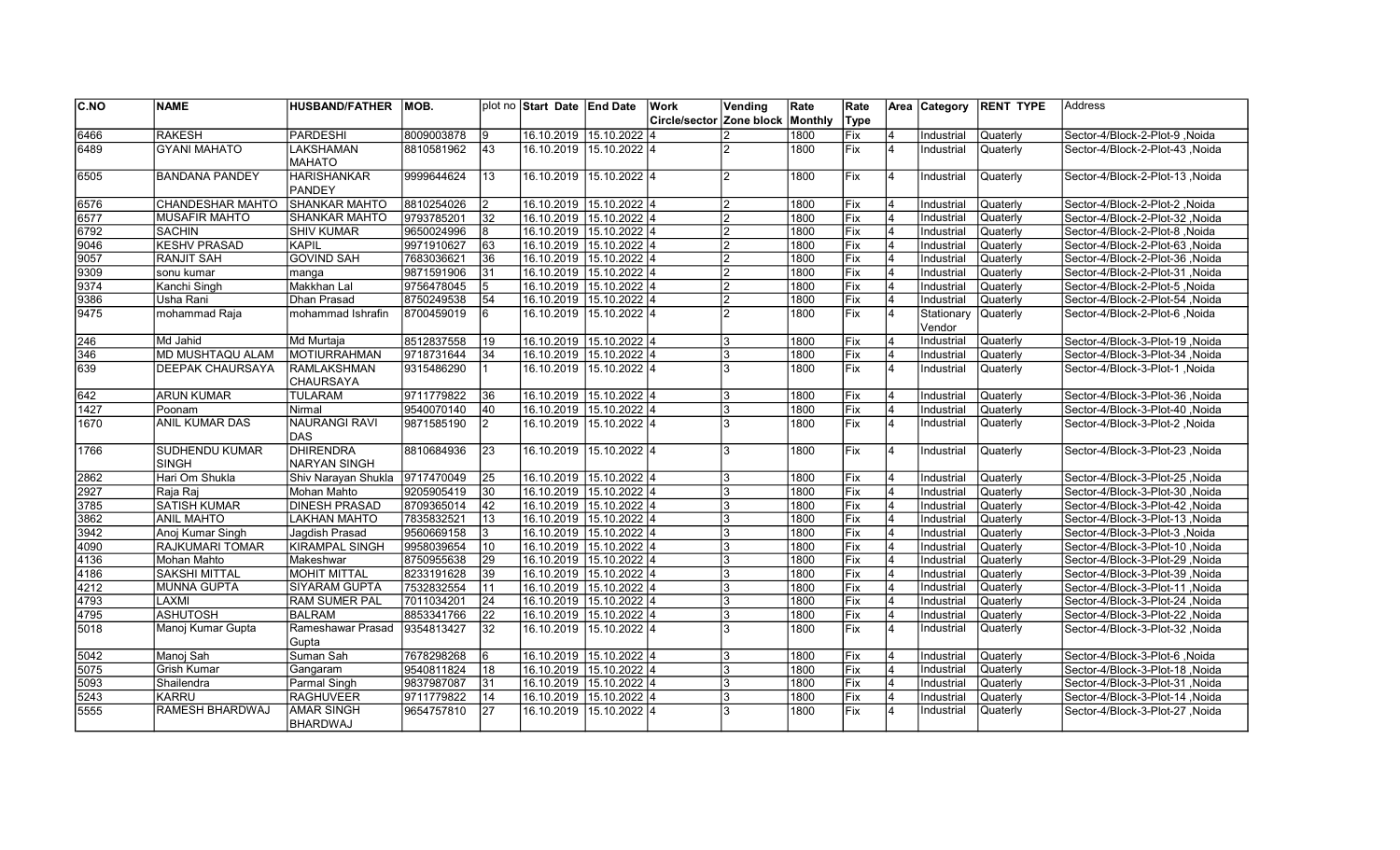| C.NO         | <b>NAME</b>             | <b>HUSBAND/FATHER</b>       | IMOB.      |                | plot no Start Date End Date |                         | Work                     | Vending                 | Rate    | Rate  |                | Area Category | <b>RENT TYPE</b> | Address                                |
|--------------|-------------------------|-----------------------------|------------|----------------|-----------------------------|-------------------------|--------------------------|-------------------------|---------|-------|----------------|---------------|------------------|----------------------------------------|
|              |                         |                             |            |                |                             |                         | Circle/sector Zone block |                         | Monthly | Type  |                |               |                  |                                        |
| 5572         | <b>KAMLESH DEVI</b>     | <b>SURENDRA</b>             | 8826723351 | 20             |                             | 16.10.2019 15.10.2022 4 |                          |                         | 1800    | Fix   | 4              | Industrial    | Quaterly         | Sector-4/Block-3-Plot-20, Noida        |
|              |                         | <b>MAURYA</b>               |            |                |                             |                         |                          |                         |         |       |                |               |                  |                                        |
| 5681         | <b>MOHD SUBHAN</b>      | <b>MOHD MAHFUZ</b>          | 9773824019 | 8              | 16.10.2019 15.10.2022 4     |                         |                          | 3                       | 1800    | Fix   | 4              | Industrial    | Quaterly         | Sector-4/Block-3-Plot-8, Noida         |
|              |                         | ALAM                        |            |                |                             |                         |                          |                         |         |       |                |               |                  |                                        |
| 5791         | <b>RAVI KUMAR</b>       | <b>MANGAL SINGH</b>         | 8744061746 | Ι9             | 16.10.2019 15.10.2022 4     |                         |                          | 3                       | 1800    | Fix   |                | Industrial    | Quaterly         | Sector-4/Block-3-Plot-9, Noida         |
| 5903         | Fekan Shah              | Chandeshwar Shah            | 8810503053 | 41             | 16.10.2019 15.10.2022 4     |                         |                          | 3                       | 1800    | Fix   | 4              | Industrial    | Quaterly         | Noida   Sector-4/Block-3-Plot-41       |
| 6077         | <b>INDRAMADI YADAV</b>  | <b>JEETU YADAV</b>          | 9911105729 | 4              | 16.10.2019 15.10.2022 4     |                         |                          | 3                       | 1800    | Fix   | $\overline{4}$ | Industrial    | Quaterly         | Noida   Sector-4/Block-3-Plot-4, Noida |
| 6188         | <b>SURNDRA</b>          | <b>RAMLAMAN</b>             | 9958536685 | 21             | 16.10.2019 15.10.2022 4     |                         |                          | 3                       | 1800    | Fix   | 4              | Industrial    | Quaterly         | Sector-4/Block-3-Plot-21, Noida        |
|              | <b>CHAURASIYA</b>       |                             |            |                |                             |                         |                          |                         |         |       |                |               |                  |                                        |
| 6191         | <b>RAJPAL SINGH</b>     | SOORAJ PAL SINGH 9540908685 |            | 17             |                             | 16.10.2019 15.10.2022 4 |                          | 3                       | 1800    | Fix   | 4              | Industrial    | Quaterly         | Sector-4/Block-3-Plot-7 .Noida         |
|              |                         |                             |            |                |                             |                         |                          |                         |         |       |                |               |                  |                                        |
| 6259         | <b>BASANT KUMAR JHA</b> | <b>DEVKANT JHA</b>          | 9958244216 | l 26           | 16.10.2019 15.10.2022 4     |                         |                          | 3                       | 1800    | Fix   | 4              | Industrial    | Quaterly         | Noida Sector-4/Block-3-Plot-26         |
| 6259         | Lakshman Mahto          | Gaudi Mahto                 | 9871585190 | 17             | 16.10.2019 15.10.2022 4     |                         |                          | 3                       | 1800    | Fix   | 4              | Industrial    | Quaterly         | Sector-4/Block-3-Plot-17, Noida        |
| 6463         | <b>SHYAMU</b>           | <b>SATRAM</b>               | 8587095737 | 38             | 16.10.2019 15.10.2022 4     |                         |                          | 3                       | 1800    | Fix   | 4              | Industrial    | Quaterly         | Sector-4/Block-3-Plot-38, Noida        |
| 6464         | <b>BHAJAN KUMAR SAH</b> | <b>YOGENDRA SAH</b>         | 9318448680 | 28             | 16.10.2019 15.10.2022 4     |                         |                          | 3                       | 1800    | Fix   | $\overline{4}$ | Industrial    | Quaterly         | Sector-4/Block-3-Plot-28, Noida        |
|              |                         |                             |            |                |                             |                         |                          | 3                       |         |       | 4              |               |                  |                                        |
| 6465         | <b>RAM SARAN</b>        | BABURAM                     | 8860521541 | 5              | 16.10.2019 15.10.2022 4     |                         |                          |                         | 1800    | Fix   |                | Industrial    | Quaterly         | Sector-4/Block-3-Plot-5, Noida         |
| 9028         | <b>MOHAN SAH</b>        | <b>SECHAN SAH</b>           | 7488054775 | 37             | 16.10.2019 15.10.2022 4     |                         |                          | 3                       | 1800    | Fix   | 4              | Industrial    | Quaterly         | Sector-4/Block-3-Plot-37, Noida        |
| 9029         | <b>LALO SAH</b>         | <b>BECHAN SAH</b>           | 9667062716 | 15             | 16.10.2019 15.10.2022 4     |                         |                          | 3                       | 1800    | Fix   | 4              | Industrial    | Quaterly         | Sector-4/Block-3-Plot-15, Noida        |
| 9055         | <b>DEEPAK KUMAR</b>     | <b>RAMESHWAR SAH</b>        | 8969720010 | 12             | 16.10.2019 15.10.2022 4     |                         |                          | 3                       | 1800    | Fix   | 4              | Industrial    | Quaterly         | Noida Sector-4/Block-3-Plot-12, Noida  |
| 9308         | deepak kumar            | jagendar singh              | 9315439918 | 33             | 16.10.2019 15.10.2022 4     |                         |                          | 3                       | 1800    | Fix   | $\overline{4}$ | Industrial    | Quaterly         | Sector-4/Block-3-Plot-33, Noida        |
| 9310         | Dinesh kumar raj        | Lilaram yadav               | 9717544328 | 16             | 16.10.2019 15.10.2022 4     |                         |                          | 3                       | 1800    | Fix   | 4              | Industrial    | <b>Quaterly</b>  | Sector-4/Block-3-Plot-16, Noida        |
| 9312         | md jivaul               | bati                        | 7065912173 | 43             |                             | 16.10.2019 15.10.2022 4 |                          | 3                       | 1800    | Fix   | 4              | Industrial    | Quaterly         | Sector-4/Block-3-Plot-43, Noida        |
| 9371         | Rajendra Singh Rawat    | Nandan Singh Rawat          | 9250515457 | 35             |                             | 16.10.2019 15.10.2022 4 |                          | 3                       | 1800    | Fix   | 4              | Industrial    | <b>Quaterly</b>  | Noida Sector-4/Block-3-Plot-35         |
| $\sqrt{199}$ | <b>LALA RAM</b>         | <b>SHANKAR LAL</b>          | 9650825245 | 31             | 16.10.2019 15.10.2022 4     |                         |                          | $\boldsymbol{\Lambda}$  | 1800    | Fix   | $\overline{4}$ | Industrial    | Quaterly         | Sector-4/Block-4-Plot-31, Noida        |
| 378          | <b>RAM LAL</b>          | RAJA RAM                    | 8826421071 | 40             | 16.10.2019 15.10.2022 4     |                         |                          | $\overline{4}$          | 1800    | Fix   | 4              | Industrial    | Quaterly         | Sector-4/Block-4-Plot-40, Noida        |
| 443          | <b>DINESH PAL</b>       | <b>BABU RAM</b>             | 8010598166 | 19             | 16.10.2019 15.10.2022 4     |                         |                          |                         | 1800    | Fix   | 4              | Industrial    | Quaterly         | Noida Sector-4/Block-4-Plot-19, Noida  |
| 498          | Jaspal Singh            | Baburam                     | 7503000964 | 17             | 16.10.2019 15.10.2022 4     |                         |                          | $\overline{4}$          | 1800    | Fix   | 4              | Industrial    | Quaterly         | Sector-4/Block-4-Plot-17, Noida        |
| 571          | <b>JITENDRA THAKUR</b>  | <b>PRABHU THAKUR</b>        | 8800726177 | l 1            | 16.10.2019 15.10.2022 4     |                         |                          | 4                       | 1800    | Fix   | 4              | Industrial    | Quaterly         | Noida   Sector-4/Block-4-Plot-1        |
| 655          | <b>SULTAN</b>           | <b>VIRENDRA</b>             | 7838393549 | 56             | 16.10.2019 15.10.2022 4     |                         |                          | $\overline{\mathbf{A}}$ | 1800    | Fix   | $\overline{4}$ | Industrial    | <b>Quaterly</b>  | Sector-4/Block-4-Plot-56, Noida        |
| 686          | Md Samid Alam           | LAI Mohammad                | 8368448239 | 33             | 16.10.2019 15.10.2022 4     |                         |                          | $\overline{4}$          | 1800    | Fix   | 4              | Industrial    | Quaterly         | Sector-4/Block-4-Plot-33, Noida        |
| 779          | <b>RAJESH KUMAR</b>     | <b>RAMSHREAST SAH</b>       | 9999999999 | 6              |                             | 16.10.2019 15.10.2022 4 |                          | $\overline{4}$          | 1800    | Fix   | 4              | Industrial    | Quaterly         | Noida Sector-4/Block-4-Plot-6          |
| 780          | <b>SANTOSH SAH</b>      | <b>GHURAN SAH</b>           | 9999999999 | 59             | 16.10.2019 15.10.2022 4     |                         |                          | $\overline{A}$          | 1800    | Fix   | $\overline{4}$ | Industrial    | Quaterly         | Noida Sector-4/Block-4-Plot-59         |
| 837          |                         |                             |            | 34             |                             |                         |                          | $\overline{4}$          | 1800    | Fix   | $\overline{4}$ |               |                  |                                        |
|              | Ram Pramod Roy          | Ram Dhari Roy               | 9910171645 |                | 16.10.2019 15.10.2022 4     |                         |                          |                         |         |       | 4              | Industrial    | <b>Quaterly</b>  | Noida /Sector-4/Block-4-Plot-34        |
| 845          | Anil Kumar Purvey       | Ram Naresh Purvey           | 9507686907 | 25             | 16.10.2019 15.10.2022 4     |                         |                          |                         | 1800    | Fix   |                | Industrial    | Quaterly         | Sector-4/Block-4-Plot-25, Noida        |
| 846          | Nagendra Pandey         | Bachchu Pandey              | 9871671830 | 32             |                             | 16.10.2019 15.10.2022 4 |                          | $\overline{4}$          | 1800    | Fix   | 4              | Industrial    | Quaterly         | Sector-4/Block-4-Plot-32, Noida        |
| 852          | <b>RAJIV KUMAR</b>      | <b>PHLAD SAH</b>            | 7182738801 | 46             |                             | 16.10.2019 15.10.2022 4 |                          | $\overline{4}$          | 1800    | Fix   | 4              | Industrial    | Quaterly         | Noida /Sector-4/Block-4-Plot-46        |
| $\sqrt{922}$ | NARAYAN CHAUDHARY       | <b>VISHWANATH</b>           | 9717730820 | 24             |                             | 16.10.2019 15.10.2022 4 |                          |                         | 1800    | Fix   | 4              | Industrial    | Quaterly         | Sector-4/Block-4-Plot-24, Noida        |
|              |                         | <b>CHAUDHRY</b>             |            |                |                             |                         |                          |                         |         |       |                |               |                  |                                        |
| 1807         | <b>SANGEETA DEVI</b>    | <b>MAHAVEER SINGH</b>       | 9974715602 | 49             | 16.10.2019 15.10.2022 4     |                         |                          | $\overline{4}$          | 1800    | Fix   | 4              | Industrial    | Quaterly         | Noida /Sector-4/Block-4-Plot-49        |
| 1831         | Ramesh Sah              | Shivshankar Sah             | 9871517599 | $\overline{4}$ | 16.10.2019 15.10.2022 4     |                         |                          | $\overline{4}$          | 1800    | Fix   | $\overline{4}$ | Industrial    | Quaterly         | Sector-4/Block-4-Plot-4, Noida         |
| 1842         | <b>DHANANJAY SINGH</b>  | <b>PRATAB SINGH</b>         | 0759943257 | 18             | 16.10.2019 15.10.2022 4     |                         |                          | $\overline{4}$          | 1800    | Fix   | 4              | Industrial    | <b>Quaterly</b>  | Noida Sector-4/Block-4-Plot-18         |
| 1846         | <b>SHAILENDRA KUMAR</b> | <b>MAHENDRA</b>             | 9540910124 | 11             |                             | 16.10.2019 15.10.2022 4 |                          |                         | 1800    | Fix   | $\overline{4}$ | Industrial    | Quaterly         | Sector-4/Block-4-Plot-11, Noida        |
|              |                         | <b>PRASAD SINGH</b>         |            |                |                             |                         |                          |                         |         |       |                |               |                  |                                        |
| 1848         | <b>ANGAD SINGH GOR</b>  | <b>PRATAB SINGH</b>         | 9410472320 | l3             | 16.10.2019 15.10.2022 4     |                         |                          | 4                       | 1800    | lFix. |                | Industrial    | <b>Quaterly</b>  | Sector-4/Block-4-Plot-3 .Noida         |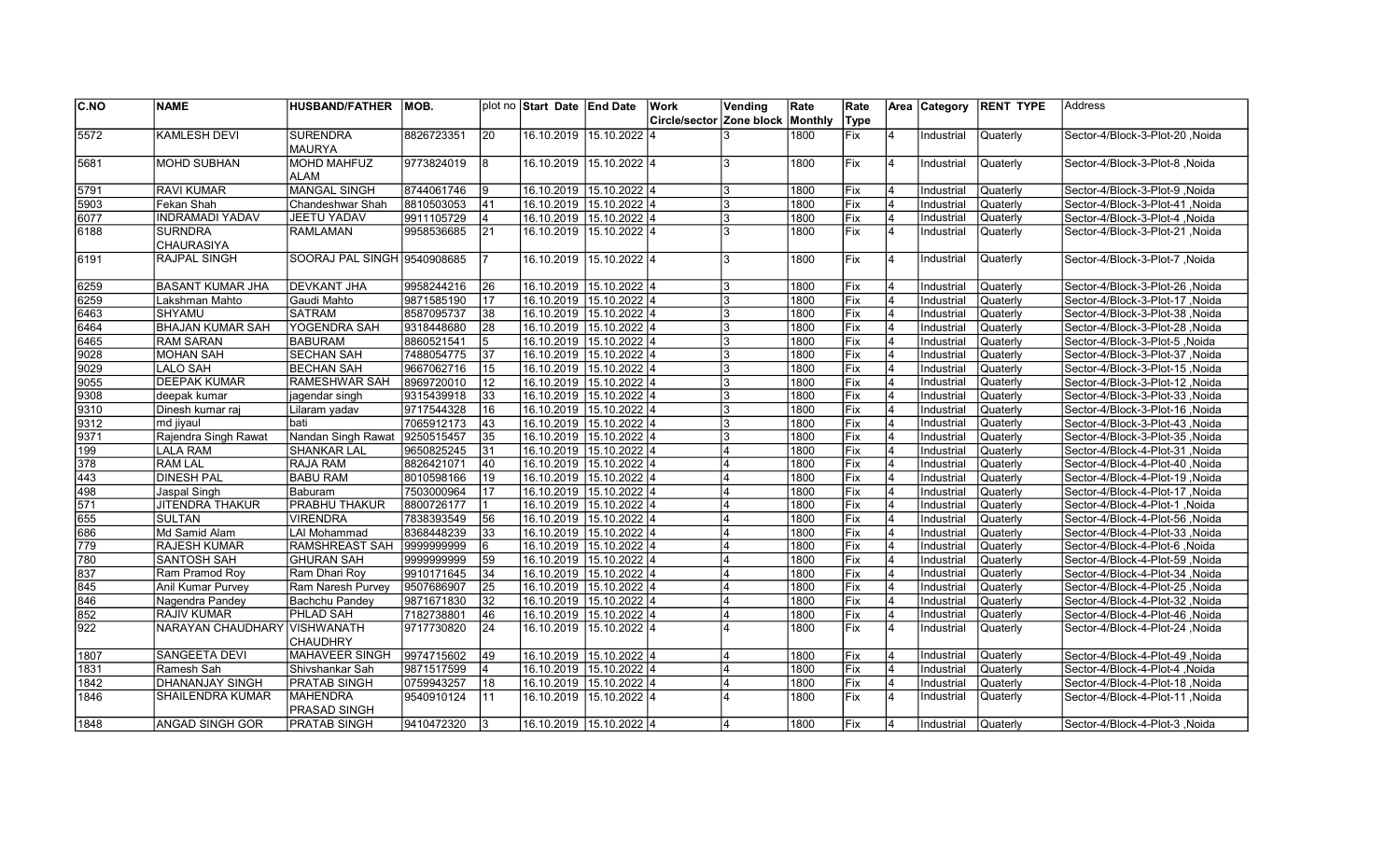| C.NO         | <b>NAME</b>                      | <b>HUSBAND/FATHER</b>                    | MOB.       |              | plot no Start Date End Date |                         | <b>Work</b>              | Vending        | Rate         | Rate       |                         | Area   Category | <b>RENT TYPE</b> | Address                         |
|--------------|----------------------------------|------------------------------------------|------------|--------------|-----------------------------|-------------------------|--------------------------|----------------|--------------|------------|-------------------------|-----------------|------------------|---------------------------------|
|              |                                  |                                          |            |              |                             |                         | Circle/sector Zone block |                | Monthly      | Type       |                         |                 |                  |                                 |
| 1860         | SHYAM SUNDAR SINGH RAJESHWAR SAH |                                          |            | 58           | 16.10.2019 15.10.2022 4     |                         |                          |                | 1800         | <b>Fix</b> | 4                       | Industrial      | Quaterly         | Sector-4/Block-4-Plot-58, Noida |
|              |                                  |                                          |            |              |                             |                         |                          |                |              |            |                         |                 |                  |                                 |
| 1892         | <b>DESHRAJ</b>                   | <b>RAJA RAM</b>                          | 9650363052 | 21           | 16.10.2019 15.10.2022 4     |                         |                          |                | 1800         | Fix        | $\overline{4}$          | Industrial      | Quaterly         | Sector-4/Block-4-Plot-21, Noida |
| 1893         | <b>JAY PRAKESH</b>               | <b>VIDHYA RAM</b>                        | 9582202377 | 47           | 16.10.2019 15.10.2022 4     |                         |                          | 4              | 1800         | Fix        | $\overline{4}$          | Industrial      | Quaterly         | Sector-4/Block-4-Plot-47, Noida |
| 1913         | <b>SATEESH CHAND</b>             | <b>VIDHAYA RAM</b>                       | 9873303531 | 50           | 16.10.2019 15.10.2022 4     |                         |                          |                | 1800         | Fix        | $\overline{\mathbf{A}}$ | Industrial      | Quaterly         | Sector-4/Block-4-Plot-50, Noida |
| 2324         | Gama Prasad                      | Anirudh Prasad                           | 9818623735 | 36           | 16.10.2019 15.10.2022 4     |                         |                          | $\overline{4}$ | 1800         | Fix        | $\overline{\mathbf{A}}$ | Industrial      | Quaterly         | Sector-4/Block-4-Plot-36, Noida |
| 2811         | SANDEEP KUAMR                    | <b>FUL SINGH</b>                         | 9873176338 | 53           | 16.10.2019 15.10.2022 4     |                         |                          |                | 1800         | Fix        | $\overline{\mathbf{A}}$ | Industrial      | Quaterly         | Sector-4/Block-4-Plot-53, Noida |
| 2928         | <b>SHYAM KAILASH</b>             | SHREE DEEPLAL                            | 8285150393 | <sup>2</sup> |                             | 16.10.2019 15.10.2022 4 |                          |                | 1800         | Fix        | $\overline{\mathbf{4}}$ | Industrial      | Quaterly         | Sector-4/Block-4-Plot-2, Noida  |
|              | <b>BIHARI</b>                    |                                          |            |              | 16.10.2019 15.10.2022 4     |                         |                          | 4              |              |            |                         |                 |                  |                                 |
| 2929         | Imran                            | Md Iqbal                                 | 9650945305 | 37           |                             |                         |                          |                | 1800         | Fix        | $\overline{4}$          | Industrial      | Quaterly         | Sector-4/Block-4-Plot-37, Noida |
| 3075<br>3076 | <b>MO KARUN</b>                  | <b>MOHD BASHIR</b>                       | 9871809077 | 51           | 16.10.2019 15.10.2022 4     |                         |                          | 4              | 1800         | Fix        | $\overline{4}$          | Industrial      | Quaterly         | Sector-4/Block-4-Plot-51, Noida |
|              | <b>UPENDRA CHAURSIYA</b>         | <b>RAM PRASAD</b>                        | 9910114691 | 57           | 16.10.2019 15.10.2022 4     |                         |                          |                | 1800         | Fix        | 4                       | Industrial      | Quaterly         | Sector-4/Block-4-Plot-57, Noida |
| 3193         | <b>SURAJ</b>                     | <b>CHAURSIYA</b><br><b>RAMWALI MAHTA</b> | 9875665580 |              | 16.10.2019 15.10.2022 4     |                         |                          |                |              |            | 4                       | Industrial      | Quaterly         |                                 |
| 3382         | Roop Chand                       | Babu Ram                                 | 9650973861 | 45<br>14     | 16.10.2019 15.10.2022 4     |                         |                          | $\overline{4}$ | 1800         | Fix<br>Fix | 4                       | Industrial      | Quaterly         | Sector-4/Block-4-Plot-45, Noida |
| 3546         |                                  |                                          |            |              |                             |                         |                          | 4              | 1800<br>1800 | Fix        | 4                       |                 |                  | Sector-4/Block-4-Plot-14, Noida |
|              | KAUSHAL CHAURASIYA NATHURAM      | <b>CHAURASIYA</b>                        | 9990772866 | 8            | 16.10.2019 15.10.2022 4     |                         |                          |                |              |            |                         | Industrial      | Quaterly         | Sector-4/Block-4-Plot-8, Noida  |
| 3783         | SHAMBHU MAHTO                    | <b>MAKESHWAR</b>                         | 8891282797 | 30           | 16.10.2019 15.10.2022 4     |                         |                          |                | 1800         | <b>Fix</b> | $\overline{4}$          | Industrial      | Quaterly         | Sector-4/Block-4-Plot-30, Noida |
|              |                                  | <b>MEHTO</b>                             |            |              |                             |                         |                          |                |              |            |                         |                 |                  |                                 |
| 3903         | <b>MADHURI DEVI</b>              | <b>VINOD KUMAR</b>                       | 9899016001 | 60           |                             | 16.10.2019 15.10.2022 4 |                          | $\overline{4}$ | 1800         | Fix        | 4                       | Industrial      | Quaterly         | Sector-4/Block-4-Plot-60, Noida |
| 4253         | PRITHVI CHAND                    | <b>DEEP NARAYAN</b>                      | 9716565413 | 13           |                             | 16.10.2019 15.10.2022 4 |                          |                | 1800         | Fix        | l4                      | Industrial      | Quaterly         | Sector-4/Block-4-Plot-13, Noida |
|              | <b>PRASAD</b>                    | PRASAD                                   |            |              |                             |                         |                          |                |              |            |                         |                 |                  |                                 |
| 4254         | <b>GAUTAM PRASAD</b>             | <b>PRITVI PRASAD</b>                     | 8178553064 | 27           | 16.10.2019 15.10.2022 4     |                         |                          |                | 1800         | Fix        |                         | Industrial      | Quaterly         | Sector-4/Block-4-Plot-27, Noida |
| 4255         | <b>PUMMY VERMA</b>               | <b>SONU VERMA</b>                        | 8802072913 | 29           | 16.10.2019 15.10.2022 4     |                         |                          |                | 1800         | Fix        | $\overline{\mathbf{A}}$ | Industrial      | Quaterly         | Sector-4/Block-4-Plot-29, Noida |
| 4313         | Shallendra Singh                 | Madan Mohan Singh                        | 9911807765 | 5            | 16.10.2019 15.10.2022 4     |                         |                          | $\overline{4}$ | 1800         | Fix        | 4                       | Industrial      | Quaterly         | Sector-4/Block-4-Plot-5, Noida  |
| 4470         | <b>MD JAHANGIR</b>               | <b>MD ISLAM</b>                          | 9599614840 | 28           | 16.10.2019 15.10.2022 4     |                         |                          |                | 1800         | Fix        |                         | Industrial      | Quaterly         | Sector-4/Block-4-Plot-28, Noida |
| 4471         | <b>MD ISTAK</b>                  | <b>MD MOTIUR</b>                         | 8448079055 | 41           |                             | 16.10.2019 15.10.2022 4 |                          |                | 1800         | Fix        | $\overline{4}$          | Industrial      | Quaterly         | Sector-4/Block-4-Plot-41, Noida |
|              |                                  | RAHMAN                                   |            |              |                             |                         |                          |                |              |            |                         |                 |                  |                                 |
| 4501         | <b>SHASHI GUPTA</b>              | <b>SUNIL KUMAR</b>                       | 9971344424 | 39           | 16.10.2019 15.10.2022 4     |                         |                          |                | 1800         | Fix        | $\overline{4}$          | Industrial      | Quaterly         | Sector-4/Block-4-Plot-39, Noida |
| 4604         | <b>SEFUL</b>                     | YAKAB                                    | 9667935321 | 55           | 16.10.2019 15.10.2022 4     |                         |                          | 4              | 1800         | Fix        | 4                       | Industrial      | Quaterly         | Sector-4/Block-4-Plot-55, Noida |
| 4612         | <b>MOH HANNAN</b>                | <b>DHURAN</b>                            | 9193554367 | 26           | 16.10.2019 15.10.2022 4     |                         |                          | $\Delta$       | 1800         | Fix        | 4                       | Industrial      | Quaterly         | Sector-4/Block-4-Plot-26, Noida |
| 4720         | <b>SENLATA</b>                   | <b>SUNIL KUMAR</b>                       | 9990113590 | 23           | 16.10.2019 15.10.2022 4     |                         |                          |                | 1800         | Fix        |                         | Industrial      | Quaterly         | Sector-4/Block-4-Plot-23, Noida |
| 4801         | <b>SANDEEP KUMAR</b>             | <b>KAMLESH CHANDR</b>                    | 7897147385 | 48           | 16.10.2019 15.10.2022 4     |                         |                          | $\overline{4}$ | 1800         | Fix        | 4                       | Industrial      | Quaterly         | Sector-4/Block-4-Plot-48, Noida |
| 4895         | Khurshid                         | M D Karun                                | 9599179017 | 15           | 16.10.2019 15.10.2022 4     |                         |                          | <b>4</b>       | 1800         | Fix        | $\overline{4}$          | Industrial      | Quaterly         | Sector-4/Block-4-Plot-15, Noida |
| 5019         | Lok Nath                         | Amar Chandr                              | 8506977702 | 10           | 16.10.2019 15.10.2022 4     |                         |                          | $\overline{4}$ | 1800         | Fix        | $\overline{4}$          | Industrial      | Quaterly         | Sector-4/Block-4-Plot-10, Noida |
| 5045         | Vechan Sah                       | Soman Sah                                | 6397183203 | 35           | 16.10.2019 15.10.2022 4     |                         |                          | $\overline{4}$ | 1800         | Fix        | $\overline{\mathbf{A}}$ | Industrial      | Quaterly         | Sector-4/Block-4-Plot-35, Noida |
| 5074         | <b>Bramhdev Sah</b>              | Bechan Sah                               | 9572420353 | 52           | 16.10.2019 15.10.2022 4     |                         |                          | $\overline{4}$ | 1800         | Fix        | $\overline{\mathbf{A}}$ | Industrial      | Quaterly         | Sector-4/Block-4-Plot-52, Noida |
| 5085         | <b>SUSHEELA DEVI</b>             | <b>JAIVEER SINGH</b>                     | 9639247542 | 9            | 16.10.2019 15.10.2022 4     |                         |                          |                | 1800         | Fix        | 4                       | Industrial      | Quaterly         | Sector-4/Block-4-Plot-9, Noida  |
| 5086         | Rohit Sahgal                     | Jaiveer singh                            | 8384800686 | 12           | 16.10.2019 15.10.2022 4     |                         |                          |                | 1800         | Fix        | $\overline{4}$          | Industrial      | Quaterly         | Sector-4/Block-4-Plot-12, Noida |
| 5094         | Kirat Pal Singh                  | Beer Sain                                | 9917771059 | 22           | 16.10.2019 15.10.2022 4     |                         |                          | 4              | 1800         | Fix        | $\overline{4}$          | Industrial      | Quaterly         | Sector-4/Block-4-Plot-22, Noida |
| 5792         | <b>MD SHAMIM</b>                 | <b>JAL MD</b>                            | 7838683263 | 20           | 16.10.2019 15.10.2022 4     |                         |                          | $\overline{4}$ | 1800         | Fix        | $\overline{4}$          | Industrial      | Quaterly         | Sector-4/Block-4-Plot-20, Noida |
| 5986         | <b>RAVI KUMAR</b>                | <b>DILIP PRASAD</b>                      | 8851014029 | 44           | 16.10.2019 15.10.2022 4     |                         |                          |                | 1800         | Fix        | $\overline{4}$          | Industrial      | Quaterly         | Sector-4/Block-4-Plot-44, Noida |
|              |                                  | YADAV                                    |            |              |                             |                         |                          |                |              |            |                         |                 |                  |                                 |
| 6053         | <b>RAMGOPAL</b>                  | <b>MUNALAL</b>                           | 8285232421 | 43           | 16.10.2019 15.10.2022 4     |                         |                          |                | 1800         | Fix        |                         | Industrial      | Quaterly         | Sector-4/Block-4-Plot-43, Noida |
| 6160         | <b>LAL MOHAMMAD</b>              | <b>SAH WAJIT</b>                         | 9990706457 | 42           |                             | 16.10.2019 15.10.2022 4 |                          |                | 1800         | Fix        |                         | Industrial      | Quaterly         | Sector-4/Block-4-Plot-42, Noida |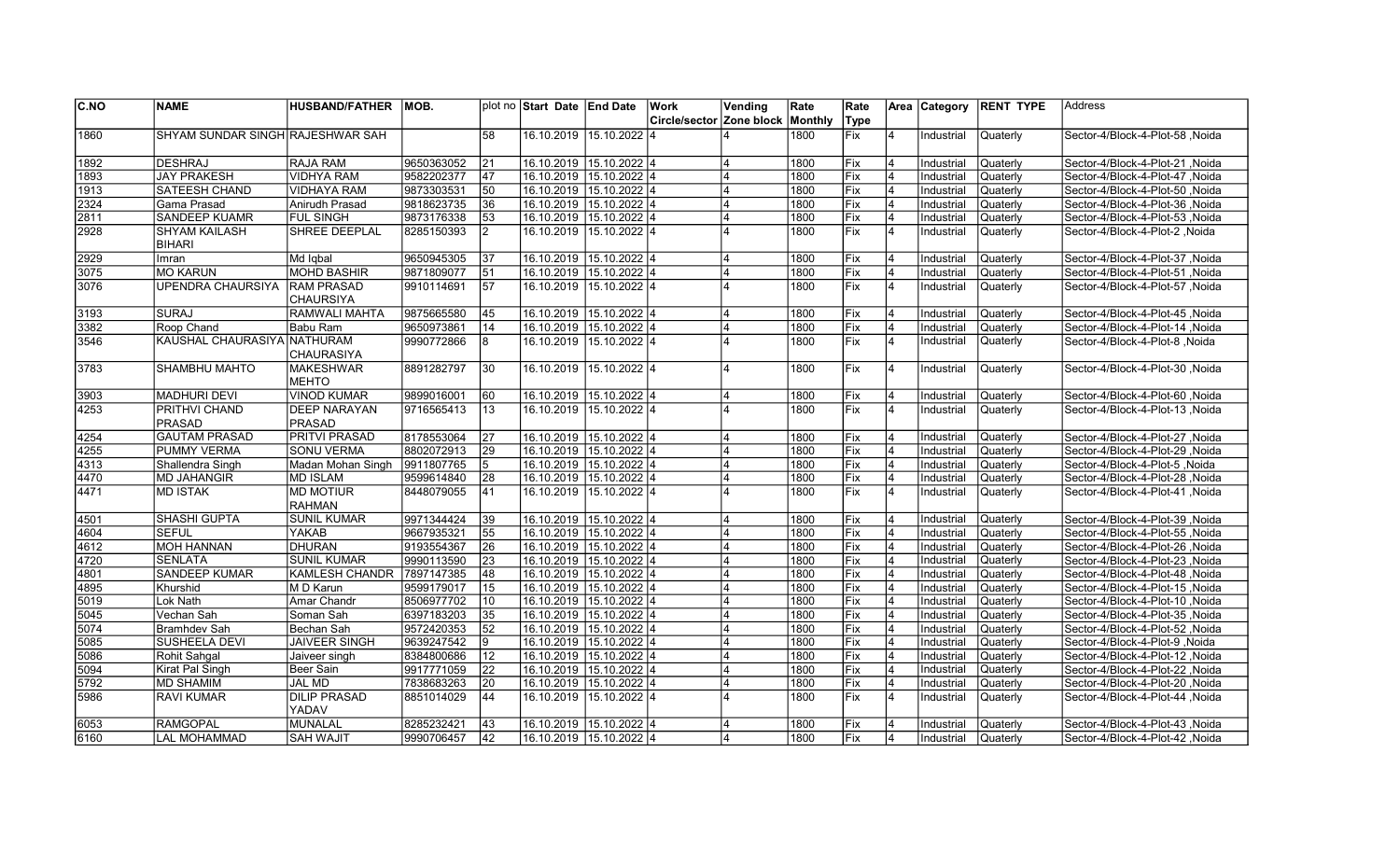| Circle/sector Zone block<br><b>Monthiv</b><br>Type<br>6567<br><b>PREM PAL</b><br><b>DRYAB SINGH</b><br>9911440568<br>16.10.2019 15.10.2022 4<br>54<br>1800<br>Fix<br>Quaterly<br>Sector-4/Block-4-Plot-54, Noida<br>Industrial<br>9303<br>16.10.2019 15.10.2022 4<br>gauri devi<br>934467528<br>38<br>1800<br>Fix<br>Industrial<br>Quaterly<br>Sector-4/Block-4-Plot-38, Noida<br>rajive singh<br>9304<br>16.10.2019 15.10.2022 4<br>1800<br>lFix<br>9910682763<br>$\overline{4}$<br>Industrial<br>Quaterly<br>Sector-4/Block-4-Plot-7, Noida<br>ramdinesh ram<br>banga ram<br>9517<br>7982518008<br>16<br>16.10.2019 15.10.2022 4<br>$\overline{4}$<br>Kishan Chand<br>Bhika Prasad<br>1800<br>Fix<br>Industrial<br>Quaterly<br>Sector-4/Block-4-Plot-16, Noida<br>4<br>$\overline{92}$<br><b>BAIDYA NATH</b><br><b>SITA RAM</b><br>Fix<br>4<br>9810257534<br>11<br>16.10.2019  15.10.2022  4<br>5<br>1800<br>Industrial<br>Sector-4/Block-5-Plot-11 , Noida<br>Quaterly<br><b>CHOUDHARY</b><br><b>CHOUDHARY</b><br>583<br>16.10.2019 15.10.2022 4<br>8076629866<br>20<br>Nem Pal Singh<br>Suresh Pal<br>1800<br>Fix<br>Industrial<br>Quaterly<br>Sector-4/Block-5-Plot-20, Noida<br>589<br>MOHD NIZAMUDDIN<br>22<br>16.10.2019 15.10.2022 4<br>1800<br><b>MOHD ALI AKBAR</b><br>9650556061<br>Fix<br>4<br>Industrial<br>Quaterly<br>Sector-4/Block-5-Plot-22 , Noida<br>5<br>590<br>Virendra Prasad<br>7042907398<br>16.10.2019 15.10.2022 4<br>Fix<br>Industrial<br>Quaterly<br>Ajay Prasad<br>25<br>1800<br>$\overline{4}$<br>Sector-4/Block-5-Plot-25, Noida<br>5<br>603<br><b>BARKAT ALI</b><br>IHASANU<br>8929841693<br>16.10.2019 15.10.2022 4<br>8<br>1800<br>Fix<br>$\overline{4}$<br>Industrial<br>Quaterly<br>Sector-4/Block-5-Plot-8, Noida<br>5<br>674<br>9711783575<br>Fix<br>KISHAN PAL SINGH<br> KALCHAN SINGH<br>23<br>16.10.2019 15.10.2022 4<br>1800<br>$\overline{\mathbf{A}}$<br>Industrial<br>Quaterly<br>Sector-4/Block-5-Plot-23, Noida<br>5<br>954<br>9811882399<br>Jakir Ali<br>16.10.2019 15.10.2022 4<br>1800<br>Fix<br>Sector-4/Block-5-Plot-2, Noida<br>Sakir Ali<br>Industrial<br>Quaterly<br>1006<br>Vijay Kumar Roy<br>Ramlakhan Roy<br>9990994788<br>16.10.2019 15.10.2022 4<br>Fix<br>9<br>1800<br>Industrial<br>Quaterly<br>Sector-4/Block-5-Plot-9, Noida<br>5<br>$\sqrt{1155}$<br><b>GHANSHYAM</b><br><b>HARIDWAR</b><br>9818025590<br>16.10.2019 15.10.2022 4<br>1800<br>Fix<br>5<br>Industrial<br>Quaterly<br>Sector-4/Block-5-Plot-5, Noida<br>1239<br>1800<br>Fix<br>RADHA RAM MISHRA<br>SHAHDEV MISHRA<br>9540190284<br>6<br>16.10.2019 15.10.2022 4<br>Sector-4/Block-5-Plot-6, Noida<br>Industrial<br>Quaterly<br>1258<br>Fix<br><b>BABAR ALI</b><br>ARSTMUDDIN<br>9110022353<br>24<br>16.10.2019 15.10.2022 4<br>1800<br>Industrial<br>4<br>Quaterly<br>Sector-4/Block-5-Plot-24, Noida<br>5<br>1324<br><b>SURYBHAN YADAV</b><br><b>JHOLA YADAV</b><br>16.10.2019 15.10.2022 4<br>Fix<br>8851814543<br>31<br>1800<br>4<br>Industrial<br>Quaterly<br>Sector-4/Block-5-Plot-31, Noida<br>Fix<br>1362<br>Braj Bihari<br>9910762881<br>28<br>16.10.2019 15.10.2022 4<br>1800<br>Industrial<br>Quaterly<br>Sector-4/Block-5-Plot-28, Noida<br>Deena Nath Chorasiya<br>5<br><b>RAJENDRA SAH</b><br>9953197458<br>Fix<br>1483<br><b>SANTOSH SAH</b><br>19<br>16.10.2019 15.10.2022 4<br>1800<br>Industrial<br>Quaterly<br>Sector-4/Block-5-Plot-19, Noida<br>1724<br>9911112483<br>16.10.2019 15.10.2022 4<br>1800<br>Fix<br>Ajay Kumar<br>Mangoolal<br>5<br>4<br>Industrial<br>Quaterly<br>Sector-4/Block-5-Plot-1, Noida<br><b>MOHD KHILAFAT</b><br><b>MOHD SAHID HUSSAIN</b><br>$15.10.2022$ 4<br>Fix<br>1869<br>9971676158<br>30<br>16.10.2019<br>5<br>1800<br>$\overline{4}$<br>Industrial<br>Quaterly<br>Sector-4/Block-5-Plot-30, Noida<br><b>HUSSAIN</b><br><b>AKHLAK</b><br><b>RUSTAM ALI</b><br>8745060417<br>16.10.2019 15.10.2022 4<br>Sector-4/Block-5-Plot-32, Noida<br>1870<br>32<br>5<br>1800<br> Fix<br>$\overline{4}$<br>Industrial<br>Quaterly<br>2199<br><b>MOHAMMAD IRSAD</b><br>MD ABDUL KHAIR<br>8178332991<br>33<br>16.10.2019 15.10.2022 4<br>Fix<br>Industrial<br>Quaterly<br>Sector-4/Block-5-Plot-33, Noida<br>1800<br>2269<br><b>BRAHAM DEV SAH</b><br>UMESH SAH<br>9910340936<br>21<br>16.10.2019 15.10.2022 4<br>1800<br>Fix<br>5<br>4<br>Industrial<br>Quaterly<br>Sector-4/Block-5-Plot-21, Noida<br>2316<br>9069968105<br>16.10.2019 15.10.2022 4<br>1800<br>Fix<br>Sector-4/Block-5-Plot-14, Noida<br>dhan bihari sah<br>lal murat sah<br>14<br>Industrial<br>Quaterly<br>5<br>2794<br><b>CHANDRA</b><br><b>RAM NIVAS</b><br>9899763936<br>16.10.2019 15.10.2022 4<br>1800<br>Fix<br>Sector-4/Block-5-Plot-3, Noida<br>5<br>Industrial<br>Quaterly<br>2946<br>Jagdish Singh<br>9654151948<br>16.10.2019 15.10.2022 4<br>Fix<br>Ram Prakash<br>$\overline{7}$<br>1800<br>$\overline{4}$<br>Industrial<br>Quaterly<br>Sector-4/Block-5-Plot-7, Noida<br>5<br>2965<br>16.10.2019 15.10.2022 4<br>9716379987<br>1800<br>Fix<br>Industrial<br>Sector-4/Block-5-Plot-26, Noida<br>Mukesh Kumar<br>Hem Singh<br>26<br>5<br>$\overline{4}$<br>Quaterly<br>3347<br>9810735665<br>15<br>16.10.2019 15.10.2022 4<br>1800<br>Fix<br>4<br><b>Abdul Ahad</b><br>5<br>Industrial<br>Quaterly<br>Sector-4/Block-5-Plot-15, Noida<br>Md Noor Alam<br>3636<br>16.10.2019 15.10.2022 4<br>Fix<br><b>SURJIT</b><br><b>CHIMMAN LAL</b><br>8750601432<br>27<br>5<br>1800<br>Industrial<br>Quaterly<br>Sector-4/Block-5-Plot-27, Noida<br>4544<br><b>RAVI KUMAR MALI</b><br><b>DILEEP KUMAR</b><br>8527509148<br>12<br>$15.10.2022$ 4<br>1800<br>Fix<br>$\overline{4}$<br>Industrial<br>16.10.2019<br>5<br>Quaterly<br>Sector-4/Block-5-Plot-12, Noida<br><b>MALI</b><br>4659<br><b>VIKASH PAL</b><br><b>JAWAHAR LAL</b><br>8923737310<br>18<br>16.10.2019 15.10.2022 4<br>Fix<br>Quaterly<br>1800<br>Industrial<br>Sector-4/Block-5-Plot-18, Noida<br>4<br>5<br>5840<br><b>SHAHAB UDDIN</b><br><b>ABDUL RHMAN</b><br>8368104256<br>17<br>16.10.2019 15.10.2022 4<br>1800<br>Fix<br>$\overline{4}$<br>Industrial<br>Quaterly<br>Sector-4/Block-5-Plot-17, Noida<br>5<br>5927<br>8383042663<br>16.10.2019 15.10.2022 4<br>Fix<br>Jagveer Singh<br>Mangu Lal<br>13<br>1800<br>4<br>Industrial<br>Quaterly<br>Sector-4/Block-5-Plot-13, Noida<br>6130<br>16<br>Fix<br><b>INDRA PAL SINGH</b><br><b>DALLU PRASAD</b><br>9654339139<br>16.10.2019 15.10.2022 4<br>1800<br>Sector-4/Block-5-Plot-16, Noida<br>5<br>4<br>Industrial<br>Quaterly<br>6291<br><b>RAGHUNANDAN</b><br>Fix<br><b>MUKESH SHA</b><br>7827834663<br>10<br>16.10.2019 15.10.2022 4<br>1800<br>$\overline{4}$<br>Sector-4/Block-5-Plot-10, Noida<br>Industrial<br>Quaterly<br><b>SHA</b><br>6634<br><b>RAMBELABAN</b><br>16.10.2019 15.10.2022 4<br><b>RAJU</b><br>8700631615<br>29<br>1800<br>Fix<br>Quaterly<br>Sector-4/Block-5-Plot-29, Noida<br>4<br>Industrial<br>5<br>6766<br><b>AMITA KHANNA</b><br>8800352210<br><b>SANJAY KLHANNA</b><br>$\overline{4}$<br>16.10.2019 15.10.2022 4<br>1800<br>Fix<br>$\overline{4}$<br>Sector-4/Block-5-Plot-4, Noida<br>5<br>Industrial<br>Quaterly<br>9762<br><b>HARI SHANKAR</b><br> SHYAM JI PANDEY<br>8368662738<br>lFix<br>$\overline{4}$<br>34<br>16.10.2019 15.10.2022 4<br>1800<br>Industrial<br>Quaterly<br>Sector-4/Block-5-Plot-34, Noida<br><b>PANDEY</b><br>472<br>PHUL CHAN<br><b>JAY SINGH</b><br>9711872346<br>18<br>16.10.2019 15.10.2022 4<br>1800<br>Sector-4/Block-6-Plot-18 .Noida<br>Fix<br>Industrial<br>Quaterly<br>6<br>RAJU<br><b>HASNU</b><br>35<br>16.10.2019 15.10.2022 4<br>1800<br><b>IFix</b><br>Industrial<br><b>Quaterly</b><br>Sector-4/Block-6-Plot-35, Noida | CNO | <b>NAME</b> | <b>HUSBAND/FATHER</b> | IMOB.      | plot no Start Date End Date | Work | Vending | Rate | Rate | Area Category | <b>RENT TYPE</b> | Address |
|----------------------------------------------------------------------------------------------------------------------------------------------------------------------------------------------------------------------------------------------------------------------------------------------------------------------------------------------------------------------------------------------------------------------------------------------------------------------------------------------------------------------------------------------------------------------------------------------------------------------------------------------------------------------------------------------------------------------------------------------------------------------------------------------------------------------------------------------------------------------------------------------------------------------------------------------------------------------------------------------------------------------------------------------------------------------------------------------------------------------------------------------------------------------------------------------------------------------------------------------------------------------------------------------------------------------------------------------------------------------------------------------------------------------------------------------------------------------------------------------------------------------------------------------------------------------------------------------------------------------------------------------------------------------------------------------------------------------------------------------------------------------------------------------------------------------------------------------------------------------------------------------------------------------------------------------------------------------------------------------------------------------------------------------------------------------------------------------------------------------------------------------------------------------------------------------------------------------------------------------------------------------------------------------------------------------------------------------------------------------------------------------------------------------------------------------------------------------------------------------------------------------------------------------------------------------------------------------------------------------------------------------------------------------------------------------------------------------------------------------------------------------------------------------------------------------------------------------------------------------------------------------------------------------------------------------------------------------------------------------------------------------------------------------------------------------------------------------------------------------------------------------------------------------------------------------------------------------------------------------------------------------------------------------------------------------------------------------------------------------------------------------------------------------------------------------------------------------------------------------------------------------------------------------------------------------------------------------------------------------------------------------------------------------------------------------------------------------------------------------------------------------------------------------------------------------------------------------------------------------------------------------------------------------------------------------------------------------------------------------------------------------------------------------------------------------------------------------------------------------------------------------------------------------------------------------------------------------------------------------------------------------------------------------------------------------------------------------------------------------------------------------------------------------------------------------------------------------------------------------------------------------------------------------------------------------------------------------------------------------------------------------------------------------------------------------------------------------------------------------------------------------------------------------------------------------------------------------------------------------------------------------------------------------------------------------------------------------------------------------------------------------------------------------------------------------------------------------------------------------------------------------------------------------------------------------------------------------------------------------------------------------------------------------------------------------------------------------------------------------------------------------------------------------------------------------------------------------------------------------------------------------------------------------------------------------------------------------------------------------------------------------------------------------------------------------------------------------------------------------------------------------------------------------------------------------------------------------------------------------------------------------------------------------------------------------------------------------------------------------------------------------------------------------------------------------------------------------------------------------------------------------------------------------------------------------------------------------------------------------------------------------------------------------------------------------------------------------------------------------------------------------------------------------------------------------------------------------------------------------------------------------------------------------------------------------------------------------------------------------------------------------------------------------------------------------------------------------------------------------------------------------------------------------------------------------------------------------------------------------------------------------------------------------------------------------------------------------------------------------------------------------------------------------------------------------------------------------------------------------------------------------------------------------------------------------------------------------------------------------------------------------------------------------------------------------------------------------------------------------------------------------------------------------------------------------------------------------------------------------------------------------------------------------------------------------------------------------------------------------------------------------------------------|-----|-------------|-----------------------|------------|-----------------------------|------|---------|------|------|---------------|------------------|---------|
|                                                                                                                                                                                                                                                                                                                                                                                                                                                                                                                                                                                                                                                                                                                                                                                                                                                                                                                                                                                                                                                                                                                                                                                                                                                                                                                                                                                                                                                                                                                                                                                                                                                                                                                                                                                                                                                                                                                                                                                                                                                                                                                                                                                                                                                                                                                                                                                                                                                                                                                                                                                                                                                                                                                                                                                                                                                                                                                                                                                                                                                                                                                                                                                                                                                                                                                                                                                                                                                                                                                                                                                                                                                                                                                                                                                                                                                                                                                                                                                                                                                                                                                                                                                                                                                                                                                                                                                                                                                                                                                                                                                                                                                                                                                                                                                                                                                                                                                                                                                                                                                                                                                                                                                                                                                                                                                                                                                                                                                                                                                                                                                                                                                                                                                                                                                                                                                                                                                                                                                                                                                                                                                                                                                                                                                                                                                                                                                                                                                                                                                                                                                                                                                                                                                                                                                                                                                                                                                                                                                                                                                                                                                                                                                                                                                                                                                                                                                                                                                                                                                                                                                                                                                                |     |             |                       |            |                             |      |         |      |      |               |                  |         |
|                                                                                                                                                                                                                                                                                                                                                                                                                                                                                                                                                                                                                                                                                                                                                                                                                                                                                                                                                                                                                                                                                                                                                                                                                                                                                                                                                                                                                                                                                                                                                                                                                                                                                                                                                                                                                                                                                                                                                                                                                                                                                                                                                                                                                                                                                                                                                                                                                                                                                                                                                                                                                                                                                                                                                                                                                                                                                                                                                                                                                                                                                                                                                                                                                                                                                                                                                                                                                                                                                                                                                                                                                                                                                                                                                                                                                                                                                                                                                                                                                                                                                                                                                                                                                                                                                                                                                                                                                                                                                                                                                                                                                                                                                                                                                                                                                                                                                                                                                                                                                                                                                                                                                                                                                                                                                                                                                                                                                                                                                                                                                                                                                                                                                                                                                                                                                                                                                                                                                                                                                                                                                                                                                                                                                                                                                                                                                                                                                                                                                                                                                                                                                                                                                                                                                                                                                                                                                                                                                                                                                                                                                                                                                                                                                                                                                                                                                                                                                                                                                                                                                                                                                                                                |     |             |                       |            |                             |      |         |      |      |               |                  |         |
|                                                                                                                                                                                                                                                                                                                                                                                                                                                                                                                                                                                                                                                                                                                                                                                                                                                                                                                                                                                                                                                                                                                                                                                                                                                                                                                                                                                                                                                                                                                                                                                                                                                                                                                                                                                                                                                                                                                                                                                                                                                                                                                                                                                                                                                                                                                                                                                                                                                                                                                                                                                                                                                                                                                                                                                                                                                                                                                                                                                                                                                                                                                                                                                                                                                                                                                                                                                                                                                                                                                                                                                                                                                                                                                                                                                                                                                                                                                                                                                                                                                                                                                                                                                                                                                                                                                                                                                                                                                                                                                                                                                                                                                                                                                                                                                                                                                                                                                                                                                                                                                                                                                                                                                                                                                                                                                                                                                                                                                                                                                                                                                                                                                                                                                                                                                                                                                                                                                                                                                                                                                                                                                                                                                                                                                                                                                                                                                                                                                                                                                                                                                                                                                                                                                                                                                                                                                                                                                                                                                                                                                                                                                                                                                                                                                                                                                                                                                                                                                                                                                                                                                                                                                                |     |             |                       |            |                             |      |         |      |      |               |                  |         |
|                                                                                                                                                                                                                                                                                                                                                                                                                                                                                                                                                                                                                                                                                                                                                                                                                                                                                                                                                                                                                                                                                                                                                                                                                                                                                                                                                                                                                                                                                                                                                                                                                                                                                                                                                                                                                                                                                                                                                                                                                                                                                                                                                                                                                                                                                                                                                                                                                                                                                                                                                                                                                                                                                                                                                                                                                                                                                                                                                                                                                                                                                                                                                                                                                                                                                                                                                                                                                                                                                                                                                                                                                                                                                                                                                                                                                                                                                                                                                                                                                                                                                                                                                                                                                                                                                                                                                                                                                                                                                                                                                                                                                                                                                                                                                                                                                                                                                                                                                                                                                                                                                                                                                                                                                                                                                                                                                                                                                                                                                                                                                                                                                                                                                                                                                                                                                                                                                                                                                                                                                                                                                                                                                                                                                                                                                                                                                                                                                                                                                                                                                                                                                                                                                                                                                                                                                                                                                                                                                                                                                                                                                                                                                                                                                                                                                                                                                                                                                                                                                                                                                                                                                                                                |     |             |                       |            |                             |      |         |      |      |               |                  |         |
|                                                                                                                                                                                                                                                                                                                                                                                                                                                                                                                                                                                                                                                                                                                                                                                                                                                                                                                                                                                                                                                                                                                                                                                                                                                                                                                                                                                                                                                                                                                                                                                                                                                                                                                                                                                                                                                                                                                                                                                                                                                                                                                                                                                                                                                                                                                                                                                                                                                                                                                                                                                                                                                                                                                                                                                                                                                                                                                                                                                                                                                                                                                                                                                                                                                                                                                                                                                                                                                                                                                                                                                                                                                                                                                                                                                                                                                                                                                                                                                                                                                                                                                                                                                                                                                                                                                                                                                                                                                                                                                                                                                                                                                                                                                                                                                                                                                                                                                                                                                                                                                                                                                                                                                                                                                                                                                                                                                                                                                                                                                                                                                                                                                                                                                                                                                                                                                                                                                                                                                                                                                                                                                                                                                                                                                                                                                                                                                                                                                                                                                                                                                                                                                                                                                                                                                                                                                                                                                                                                                                                                                                                                                                                                                                                                                                                                                                                                                                                                                                                                                                                                                                                                                                |     |             |                       |            |                             |      |         |      |      |               |                  |         |
|                                                                                                                                                                                                                                                                                                                                                                                                                                                                                                                                                                                                                                                                                                                                                                                                                                                                                                                                                                                                                                                                                                                                                                                                                                                                                                                                                                                                                                                                                                                                                                                                                                                                                                                                                                                                                                                                                                                                                                                                                                                                                                                                                                                                                                                                                                                                                                                                                                                                                                                                                                                                                                                                                                                                                                                                                                                                                                                                                                                                                                                                                                                                                                                                                                                                                                                                                                                                                                                                                                                                                                                                                                                                                                                                                                                                                                                                                                                                                                                                                                                                                                                                                                                                                                                                                                                                                                                                                                                                                                                                                                                                                                                                                                                                                                                                                                                                                                                                                                                                                                                                                                                                                                                                                                                                                                                                                                                                                                                                                                                                                                                                                                                                                                                                                                                                                                                                                                                                                                                                                                                                                                                                                                                                                                                                                                                                                                                                                                                                                                                                                                                                                                                                                                                                                                                                                                                                                                                                                                                                                                                                                                                                                                                                                                                                                                                                                                                                                                                                                                                                                                                                                                                                |     |             |                       |            |                             |      |         |      |      |               |                  |         |
|                                                                                                                                                                                                                                                                                                                                                                                                                                                                                                                                                                                                                                                                                                                                                                                                                                                                                                                                                                                                                                                                                                                                                                                                                                                                                                                                                                                                                                                                                                                                                                                                                                                                                                                                                                                                                                                                                                                                                                                                                                                                                                                                                                                                                                                                                                                                                                                                                                                                                                                                                                                                                                                                                                                                                                                                                                                                                                                                                                                                                                                                                                                                                                                                                                                                                                                                                                                                                                                                                                                                                                                                                                                                                                                                                                                                                                                                                                                                                                                                                                                                                                                                                                                                                                                                                                                                                                                                                                                                                                                                                                                                                                                                                                                                                                                                                                                                                                                                                                                                                                                                                                                                                                                                                                                                                                                                                                                                                                                                                                                                                                                                                                                                                                                                                                                                                                                                                                                                                                                                                                                                                                                                                                                                                                                                                                                                                                                                                                                                                                                                                                                                                                                                                                                                                                                                                                                                                                                                                                                                                                                                                                                                                                                                                                                                                                                                                                                                                                                                                                                                                                                                                                                                |     |             |                       |            |                             |      |         |      |      |               |                  |         |
|                                                                                                                                                                                                                                                                                                                                                                                                                                                                                                                                                                                                                                                                                                                                                                                                                                                                                                                                                                                                                                                                                                                                                                                                                                                                                                                                                                                                                                                                                                                                                                                                                                                                                                                                                                                                                                                                                                                                                                                                                                                                                                                                                                                                                                                                                                                                                                                                                                                                                                                                                                                                                                                                                                                                                                                                                                                                                                                                                                                                                                                                                                                                                                                                                                                                                                                                                                                                                                                                                                                                                                                                                                                                                                                                                                                                                                                                                                                                                                                                                                                                                                                                                                                                                                                                                                                                                                                                                                                                                                                                                                                                                                                                                                                                                                                                                                                                                                                                                                                                                                                                                                                                                                                                                                                                                                                                                                                                                                                                                                                                                                                                                                                                                                                                                                                                                                                                                                                                                                                                                                                                                                                                                                                                                                                                                                                                                                                                                                                                                                                                                                                                                                                                                                                                                                                                                                                                                                                                                                                                                                                                                                                                                                                                                                                                                                                                                                                                                                                                                                                                                                                                                                                                |     |             |                       |            |                             |      |         |      |      |               |                  |         |
|                                                                                                                                                                                                                                                                                                                                                                                                                                                                                                                                                                                                                                                                                                                                                                                                                                                                                                                                                                                                                                                                                                                                                                                                                                                                                                                                                                                                                                                                                                                                                                                                                                                                                                                                                                                                                                                                                                                                                                                                                                                                                                                                                                                                                                                                                                                                                                                                                                                                                                                                                                                                                                                                                                                                                                                                                                                                                                                                                                                                                                                                                                                                                                                                                                                                                                                                                                                                                                                                                                                                                                                                                                                                                                                                                                                                                                                                                                                                                                                                                                                                                                                                                                                                                                                                                                                                                                                                                                                                                                                                                                                                                                                                                                                                                                                                                                                                                                                                                                                                                                                                                                                                                                                                                                                                                                                                                                                                                                                                                                                                                                                                                                                                                                                                                                                                                                                                                                                                                                                                                                                                                                                                                                                                                                                                                                                                                                                                                                                                                                                                                                                                                                                                                                                                                                                                                                                                                                                                                                                                                                                                                                                                                                                                                                                                                                                                                                                                                                                                                                                                                                                                                                                                |     |             |                       |            |                             |      |         |      |      |               |                  |         |
|                                                                                                                                                                                                                                                                                                                                                                                                                                                                                                                                                                                                                                                                                                                                                                                                                                                                                                                                                                                                                                                                                                                                                                                                                                                                                                                                                                                                                                                                                                                                                                                                                                                                                                                                                                                                                                                                                                                                                                                                                                                                                                                                                                                                                                                                                                                                                                                                                                                                                                                                                                                                                                                                                                                                                                                                                                                                                                                                                                                                                                                                                                                                                                                                                                                                                                                                                                                                                                                                                                                                                                                                                                                                                                                                                                                                                                                                                                                                                                                                                                                                                                                                                                                                                                                                                                                                                                                                                                                                                                                                                                                                                                                                                                                                                                                                                                                                                                                                                                                                                                                                                                                                                                                                                                                                                                                                                                                                                                                                                                                                                                                                                                                                                                                                                                                                                                                                                                                                                                                                                                                                                                                                                                                                                                                                                                                                                                                                                                                                                                                                                                                                                                                                                                                                                                                                                                                                                                                                                                                                                                                                                                                                                                                                                                                                                                                                                                                                                                                                                                                                                                                                                                                                |     |             |                       |            |                             |      |         |      |      |               |                  |         |
|                                                                                                                                                                                                                                                                                                                                                                                                                                                                                                                                                                                                                                                                                                                                                                                                                                                                                                                                                                                                                                                                                                                                                                                                                                                                                                                                                                                                                                                                                                                                                                                                                                                                                                                                                                                                                                                                                                                                                                                                                                                                                                                                                                                                                                                                                                                                                                                                                                                                                                                                                                                                                                                                                                                                                                                                                                                                                                                                                                                                                                                                                                                                                                                                                                                                                                                                                                                                                                                                                                                                                                                                                                                                                                                                                                                                                                                                                                                                                                                                                                                                                                                                                                                                                                                                                                                                                                                                                                                                                                                                                                                                                                                                                                                                                                                                                                                                                                                                                                                                                                                                                                                                                                                                                                                                                                                                                                                                                                                                                                                                                                                                                                                                                                                                                                                                                                                                                                                                                                                                                                                                                                                                                                                                                                                                                                                                                                                                                                                                                                                                                                                                                                                                                                                                                                                                                                                                                                                                                                                                                                                                                                                                                                                                                                                                                                                                                                                                                                                                                                                                                                                                                                                                |     |             |                       |            |                             |      |         |      |      |               |                  |         |
|                                                                                                                                                                                                                                                                                                                                                                                                                                                                                                                                                                                                                                                                                                                                                                                                                                                                                                                                                                                                                                                                                                                                                                                                                                                                                                                                                                                                                                                                                                                                                                                                                                                                                                                                                                                                                                                                                                                                                                                                                                                                                                                                                                                                                                                                                                                                                                                                                                                                                                                                                                                                                                                                                                                                                                                                                                                                                                                                                                                                                                                                                                                                                                                                                                                                                                                                                                                                                                                                                                                                                                                                                                                                                                                                                                                                                                                                                                                                                                                                                                                                                                                                                                                                                                                                                                                                                                                                                                                                                                                                                                                                                                                                                                                                                                                                                                                                                                                                                                                                                                                                                                                                                                                                                                                                                                                                                                                                                                                                                                                                                                                                                                                                                                                                                                                                                                                                                                                                                                                                                                                                                                                                                                                                                                                                                                                                                                                                                                                                                                                                                                                                                                                                                                                                                                                                                                                                                                                                                                                                                                                                                                                                                                                                                                                                                                                                                                                                                                                                                                                                                                                                                                                                |     |             |                       |            |                             |      |         |      |      |               |                  |         |
|                                                                                                                                                                                                                                                                                                                                                                                                                                                                                                                                                                                                                                                                                                                                                                                                                                                                                                                                                                                                                                                                                                                                                                                                                                                                                                                                                                                                                                                                                                                                                                                                                                                                                                                                                                                                                                                                                                                                                                                                                                                                                                                                                                                                                                                                                                                                                                                                                                                                                                                                                                                                                                                                                                                                                                                                                                                                                                                                                                                                                                                                                                                                                                                                                                                                                                                                                                                                                                                                                                                                                                                                                                                                                                                                                                                                                                                                                                                                                                                                                                                                                                                                                                                                                                                                                                                                                                                                                                                                                                                                                                                                                                                                                                                                                                                                                                                                                                                                                                                                                                                                                                                                                                                                                                                                                                                                                                                                                                                                                                                                                                                                                                                                                                                                                                                                                                                                                                                                                                                                                                                                                                                                                                                                                                                                                                                                                                                                                                                                                                                                                                                                                                                                                                                                                                                                                                                                                                                                                                                                                                                                                                                                                                                                                                                                                                                                                                                                                                                                                                                                                                                                                                                                |     |             |                       |            |                             |      |         |      |      |               |                  |         |
|                                                                                                                                                                                                                                                                                                                                                                                                                                                                                                                                                                                                                                                                                                                                                                                                                                                                                                                                                                                                                                                                                                                                                                                                                                                                                                                                                                                                                                                                                                                                                                                                                                                                                                                                                                                                                                                                                                                                                                                                                                                                                                                                                                                                                                                                                                                                                                                                                                                                                                                                                                                                                                                                                                                                                                                                                                                                                                                                                                                                                                                                                                                                                                                                                                                                                                                                                                                                                                                                                                                                                                                                                                                                                                                                                                                                                                                                                                                                                                                                                                                                                                                                                                                                                                                                                                                                                                                                                                                                                                                                                                                                                                                                                                                                                                                                                                                                                                                                                                                                                                                                                                                                                                                                                                                                                                                                                                                                                                                                                                                                                                                                                                                                                                                                                                                                                                                                                                                                                                                                                                                                                                                                                                                                                                                                                                                                                                                                                                                                                                                                                                                                                                                                                                                                                                                                                                                                                                                                                                                                                                                                                                                                                                                                                                                                                                                                                                                                                                                                                                                                                                                                                                                                |     |             |                       |            |                             |      |         |      |      |               |                  |         |
|                                                                                                                                                                                                                                                                                                                                                                                                                                                                                                                                                                                                                                                                                                                                                                                                                                                                                                                                                                                                                                                                                                                                                                                                                                                                                                                                                                                                                                                                                                                                                                                                                                                                                                                                                                                                                                                                                                                                                                                                                                                                                                                                                                                                                                                                                                                                                                                                                                                                                                                                                                                                                                                                                                                                                                                                                                                                                                                                                                                                                                                                                                                                                                                                                                                                                                                                                                                                                                                                                                                                                                                                                                                                                                                                                                                                                                                                                                                                                                                                                                                                                                                                                                                                                                                                                                                                                                                                                                                                                                                                                                                                                                                                                                                                                                                                                                                                                                                                                                                                                                                                                                                                                                                                                                                                                                                                                                                                                                                                                                                                                                                                                                                                                                                                                                                                                                                                                                                                                                                                                                                                                                                                                                                                                                                                                                                                                                                                                                                                                                                                                                                                                                                                                                                                                                                                                                                                                                                                                                                                                                                                                                                                                                                                                                                                                                                                                                                                                                                                                                                                                                                                                                                                |     |             |                       |            |                             |      |         |      |      |               |                  |         |
|                                                                                                                                                                                                                                                                                                                                                                                                                                                                                                                                                                                                                                                                                                                                                                                                                                                                                                                                                                                                                                                                                                                                                                                                                                                                                                                                                                                                                                                                                                                                                                                                                                                                                                                                                                                                                                                                                                                                                                                                                                                                                                                                                                                                                                                                                                                                                                                                                                                                                                                                                                                                                                                                                                                                                                                                                                                                                                                                                                                                                                                                                                                                                                                                                                                                                                                                                                                                                                                                                                                                                                                                                                                                                                                                                                                                                                                                                                                                                                                                                                                                                                                                                                                                                                                                                                                                                                                                                                                                                                                                                                                                                                                                                                                                                                                                                                                                                                                                                                                                                                                                                                                                                                                                                                                                                                                                                                                                                                                                                                                                                                                                                                                                                                                                                                                                                                                                                                                                                                                                                                                                                                                                                                                                                                                                                                                                                                                                                                                                                                                                                                                                                                                                                                                                                                                                                                                                                                                                                                                                                                                                                                                                                                                                                                                                                                                                                                                                                                                                                                                                                                                                                                                                |     |             |                       |            |                             |      |         |      |      |               |                  |         |
|                                                                                                                                                                                                                                                                                                                                                                                                                                                                                                                                                                                                                                                                                                                                                                                                                                                                                                                                                                                                                                                                                                                                                                                                                                                                                                                                                                                                                                                                                                                                                                                                                                                                                                                                                                                                                                                                                                                                                                                                                                                                                                                                                                                                                                                                                                                                                                                                                                                                                                                                                                                                                                                                                                                                                                                                                                                                                                                                                                                                                                                                                                                                                                                                                                                                                                                                                                                                                                                                                                                                                                                                                                                                                                                                                                                                                                                                                                                                                                                                                                                                                                                                                                                                                                                                                                                                                                                                                                                                                                                                                                                                                                                                                                                                                                                                                                                                                                                                                                                                                                                                                                                                                                                                                                                                                                                                                                                                                                                                                                                                                                                                                                                                                                                                                                                                                                                                                                                                                                                                                                                                                                                                                                                                                                                                                                                                                                                                                                                                                                                                                                                                                                                                                                                                                                                                                                                                                                                                                                                                                                                                                                                                                                                                                                                                                                                                                                                                                                                                                                                                                                                                                                                                |     |             |                       |            |                             |      |         |      |      |               |                  |         |
|                                                                                                                                                                                                                                                                                                                                                                                                                                                                                                                                                                                                                                                                                                                                                                                                                                                                                                                                                                                                                                                                                                                                                                                                                                                                                                                                                                                                                                                                                                                                                                                                                                                                                                                                                                                                                                                                                                                                                                                                                                                                                                                                                                                                                                                                                                                                                                                                                                                                                                                                                                                                                                                                                                                                                                                                                                                                                                                                                                                                                                                                                                                                                                                                                                                                                                                                                                                                                                                                                                                                                                                                                                                                                                                                                                                                                                                                                                                                                                                                                                                                                                                                                                                                                                                                                                                                                                                                                                                                                                                                                                                                                                                                                                                                                                                                                                                                                                                                                                                                                                                                                                                                                                                                                                                                                                                                                                                                                                                                                                                                                                                                                                                                                                                                                                                                                                                                                                                                                                                                                                                                                                                                                                                                                                                                                                                                                                                                                                                                                                                                                                                                                                                                                                                                                                                                                                                                                                                                                                                                                                                                                                                                                                                                                                                                                                                                                                                                                                                                                                                                                                                                                                                                |     |             |                       |            |                             |      |         |      |      |               |                  |         |
|                                                                                                                                                                                                                                                                                                                                                                                                                                                                                                                                                                                                                                                                                                                                                                                                                                                                                                                                                                                                                                                                                                                                                                                                                                                                                                                                                                                                                                                                                                                                                                                                                                                                                                                                                                                                                                                                                                                                                                                                                                                                                                                                                                                                                                                                                                                                                                                                                                                                                                                                                                                                                                                                                                                                                                                                                                                                                                                                                                                                                                                                                                                                                                                                                                                                                                                                                                                                                                                                                                                                                                                                                                                                                                                                                                                                                                                                                                                                                                                                                                                                                                                                                                                                                                                                                                                                                                                                                                                                                                                                                                                                                                                                                                                                                                                                                                                                                                                                                                                                                                                                                                                                                                                                                                                                                                                                                                                                                                                                                                                                                                                                                                                                                                                                                                                                                                                                                                                                                                                                                                                                                                                                                                                                                                                                                                                                                                                                                                                                                                                                                                                                                                                                                                                                                                                                                                                                                                                                                                                                                                                                                                                                                                                                                                                                                                                                                                                                                                                                                                                                                                                                                                                                |     |             |                       |            |                             |      |         |      |      |               |                  |         |
|                                                                                                                                                                                                                                                                                                                                                                                                                                                                                                                                                                                                                                                                                                                                                                                                                                                                                                                                                                                                                                                                                                                                                                                                                                                                                                                                                                                                                                                                                                                                                                                                                                                                                                                                                                                                                                                                                                                                                                                                                                                                                                                                                                                                                                                                                                                                                                                                                                                                                                                                                                                                                                                                                                                                                                                                                                                                                                                                                                                                                                                                                                                                                                                                                                                                                                                                                                                                                                                                                                                                                                                                                                                                                                                                                                                                                                                                                                                                                                                                                                                                                                                                                                                                                                                                                                                                                                                                                                                                                                                                                                                                                                                                                                                                                                                                                                                                                                                                                                                                                                                                                                                                                                                                                                                                                                                                                                                                                                                                                                                                                                                                                                                                                                                                                                                                                                                                                                                                                                                                                                                                                                                                                                                                                                                                                                                                                                                                                                                                                                                                                                                                                                                                                                                                                                                                                                                                                                                                                                                                                                                                                                                                                                                                                                                                                                                                                                                                                                                                                                                                                                                                                                                                |     |             |                       |            |                             |      |         |      |      |               |                  |         |
|                                                                                                                                                                                                                                                                                                                                                                                                                                                                                                                                                                                                                                                                                                                                                                                                                                                                                                                                                                                                                                                                                                                                                                                                                                                                                                                                                                                                                                                                                                                                                                                                                                                                                                                                                                                                                                                                                                                                                                                                                                                                                                                                                                                                                                                                                                                                                                                                                                                                                                                                                                                                                                                                                                                                                                                                                                                                                                                                                                                                                                                                                                                                                                                                                                                                                                                                                                                                                                                                                                                                                                                                                                                                                                                                                                                                                                                                                                                                                                                                                                                                                                                                                                                                                                                                                                                                                                                                                                                                                                                                                                                                                                                                                                                                                                                                                                                                                                                                                                                                                                                                                                                                                                                                                                                                                                                                                                                                                                                                                                                                                                                                                                                                                                                                                                                                                                                                                                                                                                                                                                                                                                                                                                                                                                                                                                                                                                                                                                                                                                                                                                                                                                                                                                                                                                                                                                                                                                                                                                                                                                                                                                                                                                                                                                                                                                                                                                                                                                                                                                                                                                                                                                                                |     |             |                       |            |                             |      |         |      |      |               |                  |         |
|                                                                                                                                                                                                                                                                                                                                                                                                                                                                                                                                                                                                                                                                                                                                                                                                                                                                                                                                                                                                                                                                                                                                                                                                                                                                                                                                                                                                                                                                                                                                                                                                                                                                                                                                                                                                                                                                                                                                                                                                                                                                                                                                                                                                                                                                                                                                                                                                                                                                                                                                                                                                                                                                                                                                                                                                                                                                                                                                                                                                                                                                                                                                                                                                                                                                                                                                                                                                                                                                                                                                                                                                                                                                                                                                                                                                                                                                                                                                                                                                                                                                                                                                                                                                                                                                                                                                                                                                                                                                                                                                                                                                                                                                                                                                                                                                                                                                                                                                                                                                                                                                                                                                                                                                                                                                                                                                                                                                                                                                                                                                                                                                                                                                                                                                                                                                                                                                                                                                                                                                                                                                                                                                                                                                                                                                                                                                                                                                                                                                                                                                                                                                                                                                                                                                                                                                                                                                                                                                                                                                                                                                                                                                                                                                                                                                                                                                                                                                                                                                                                                                                                                                                                                                |     |             |                       |            |                             |      |         |      |      |               |                  |         |
|                                                                                                                                                                                                                                                                                                                                                                                                                                                                                                                                                                                                                                                                                                                                                                                                                                                                                                                                                                                                                                                                                                                                                                                                                                                                                                                                                                                                                                                                                                                                                                                                                                                                                                                                                                                                                                                                                                                                                                                                                                                                                                                                                                                                                                                                                                                                                                                                                                                                                                                                                                                                                                                                                                                                                                                                                                                                                                                                                                                                                                                                                                                                                                                                                                                                                                                                                                                                                                                                                                                                                                                                                                                                                                                                                                                                                                                                                                                                                                                                                                                                                                                                                                                                                                                                                                                                                                                                                                                                                                                                                                                                                                                                                                                                                                                                                                                                                                                                                                                                                                                                                                                                                                                                                                                                                                                                                                                                                                                                                                                                                                                                                                                                                                                                                                                                                                                                                                                                                                                                                                                                                                                                                                                                                                                                                                                                                                                                                                                                                                                                                                                                                                                                                                                                                                                                                                                                                                                                                                                                                                                                                                                                                                                                                                                                                                                                                                                                                                                                                                                                                                                                                                                                |     |             |                       |            |                             |      |         |      |      |               |                  |         |
|                                                                                                                                                                                                                                                                                                                                                                                                                                                                                                                                                                                                                                                                                                                                                                                                                                                                                                                                                                                                                                                                                                                                                                                                                                                                                                                                                                                                                                                                                                                                                                                                                                                                                                                                                                                                                                                                                                                                                                                                                                                                                                                                                                                                                                                                                                                                                                                                                                                                                                                                                                                                                                                                                                                                                                                                                                                                                                                                                                                                                                                                                                                                                                                                                                                                                                                                                                                                                                                                                                                                                                                                                                                                                                                                                                                                                                                                                                                                                                                                                                                                                                                                                                                                                                                                                                                                                                                                                                                                                                                                                                                                                                                                                                                                                                                                                                                                                                                                                                                                                                                                                                                                                                                                                                                                                                                                                                                                                                                                                                                                                                                                                                                                                                                                                                                                                                                                                                                                                                                                                                                                                                                                                                                                                                                                                                                                                                                                                                                                                                                                                                                                                                                                                                                                                                                                                                                                                                                                                                                                                                                                                                                                                                                                                                                                                                                                                                                                                                                                                                                                                                                                                                                                |     |             |                       |            |                             |      |         |      |      |               |                  |         |
|                                                                                                                                                                                                                                                                                                                                                                                                                                                                                                                                                                                                                                                                                                                                                                                                                                                                                                                                                                                                                                                                                                                                                                                                                                                                                                                                                                                                                                                                                                                                                                                                                                                                                                                                                                                                                                                                                                                                                                                                                                                                                                                                                                                                                                                                                                                                                                                                                                                                                                                                                                                                                                                                                                                                                                                                                                                                                                                                                                                                                                                                                                                                                                                                                                                                                                                                                                                                                                                                                                                                                                                                                                                                                                                                                                                                                                                                                                                                                                                                                                                                                                                                                                                                                                                                                                                                                                                                                                                                                                                                                                                                                                                                                                                                                                                                                                                                                                                                                                                                                                                                                                                                                                                                                                                                                                                                                                                                                                                                                                                                                                                                                                                                                                                                                                                                                                                                                                                                                                                                                                                                                                                                                                                                                                                                                                                                                                                                                                                                                                                                                                                                                                                                                                                                                                                                                                                                                                                                                                                                                                                                                                                                                                                                                                                                                                                                                                                                                                                                                                                                                                                                                                                                |     |             |                       |            |                             |      |         |      |      |               |                  |         |
|                                                                                                                                                                                                                                                                                                                                                                                                                                                                                                                                                                                                                                                                                                                                                                                                                                                                                                                                                                                                                                                                                                                                                                                                                                                                                                                                                                                                                                                                                                                                                                                                                                                                                                                                                                                                                                                                                                                                                                                                                                                                                                                                                                                                                                                                                                                                                                                                                                                                                                                                                                                                                                                                                                                                                                                                                                                                                                                                                                                                                                                                                                                                                                                                                                                                                                                                                                                                                                                                                                                                                                                                                                                                                                                                                                                                                                                                                                                                                                                                                                                                                                                                                                                                                                                                                                                                                                                                                                                                                                                                                                                                                                                                                                                                                                                                                                                                                                                                                                                                                                                                                                                                                                                                                                                                                                                                                                                                                                                                                                                                                                                                                                                                                                                                                                                                                                                                                                                                                                                                                                                                                                                                                                                                                                                                                                                                                                                                                                                                                                                                                                                                                                                                                                                                                                                                                                                                                                                                                                                                                                                                                                                                                                                                                                                                                                                                                                                                                                                                                                                                                                                                                                                                |     |             |                       |            |                             |      |         |      |      |               |                  |         |
|                                                                                                                                                                                                                                                                                                                                                                                                                                                                                                                                                                                                                                                                                                                                                                                                                                                                                                                                                                                                                                                                                                                                                                                                                                                                                                                                                                                                                                                                                                                                                                                                                                                                                                                                                                                                                                                                                                                                                                                                                                                                                                                                                                                                                                                                                                                                                                                                                                                                                                                                                                                                                                                                                                                                                                                                                                                                                                                                                                                                                                                                                                                                                                                                                                                                                                                                                                                                                                                                                                                                                                                                                                                                                                                                                                                                                                                                                                                                                                                                                                                                                                                                                                                                                                                                                                                                                                                                                                                                                                                                                                                                                                                                                                                                                                                                                                                                                                                                                                                                                                                                                                                                                                                                                                                                                                                                                                                                                                                                                                                                                                                                                                                                                                                                                                                                                                                                                                                                                                                                                                                                                                                                                                                                                                                                                                                                                                                                                                                                                                                                                                                                                                                                                                                                                                                                                                                                                                                                                                                                                                                                                                                                                                                                                                                                                                                                                                                                                                                                                                                                                                                                                                                                |     |             |                       |            |                             |      |         |      |      |               |                  |         |
|                                                                                                                                                                                                                                                                                                                                                                                                                                                                                                                                                                                                                                                                                                                                                                                                                                                                                                                                                                                                                                                                                                                                                                                                                                                                                                                                                                                                                                                                                                                                                                                                                                                                                                                                                                                                                                                                                                                                                                                                                                                                                                                                                                                                                                                                                                                                                                                                                                                                                                                                                                                                                                                                                                                                                                                                                                                                                                                                                                                                                                                                                                                                                                                                                                                                                                                                                                                                                                                                                                                                                                                                                                                                                                                                                                                                                                                                                                                                                                                                                                                                                                                                                                                                                                                                                                                                                                                                                                                                                                                                                                                                                                                                                                                                                                                                                                                                                                                                                                                                                                                                                                                                                                                                                                                                                                                                                                                                                                                                                                                                                                                                                                                                                                                                                                                                                                                                                                                                                                                                                                                                                                                                                                                                                                                                                                                                                                                                                                                                                                                                                                                                                                                                                                                                                                                                                                                                                                                                                                                                                                                                                                                                                                                                                                                                                                                                                                                                                                                                                                                                                                                                                                                                |     |             |                       |            |                             |      |         |      |      |               |                  |         |
|                                                                                                                                                                                                                                                                                                                                                                                                                                                                                                                                                                                                                                                                                                                                                                                                                                                                                                                                                                                                                                                                                                                                                                                                                                                                                                                                                                                                                                                                                                                                                                                                                                                                                                                                                                                                                                                                                                                                                                                                                                                                                                                                                                                                                                                                                                                                                                                                                                                                                                                                                                                                                                                                                                                                                                                                                                                                                                                                                                                                                                                                                                                                                                                                                                                                                                                                                                                                                                                                                                                                                                                                                                                                                                                                                                                                                                                                                                                                                                                                                                                                                                                                                                                                                                                                                                                                                                                                                                                                                                                                                                                                                                                                                                                                                                                                                                                                                                                                                                                                                                                                                                                                                                                                                                                                                                                                                                                                                                                                                                                                                                                                                                                                                                                                                                                                                                                                                                                                                                                                                                                                                                                                                                                                                                                                                                                                                                                                                                                                                                                                                                                                                                                                                                                                                                                                                                                                                                                                                                                                                                                                                                                                                                                                                                                                                                                                                                                                                                                                                                                                                                                                                                                                |     |             |                       |            |                             |      |         |      |      |               |                  |         |
|                                                                                                                                                                                                                                                                                                                                                                                                                                                                                                                                                                                                                                                                                                                                                                                                                                                                                                                                                                                                                                                                                                                                                                                                                                                                                                                                                                                                                                                                                                                                                                                                                                                                                                                                                                                                                                                                                                                                                                                                                                                                                                                                                                                                                                                                                                                                                                                                                                                                                                                                                                                                                                                                                                                                                                                                                                                                                                                                                                                                                                                                                                                                                                                                                                                                                                                                                                                                                                                                                                                                                                                                                                                                                                                                                                                                                                                                                                                                                                                                                                                                                                                                                                                                                                                                                                                                                                                                                                                                                                                                                                                                                                                                                                                                                                                                                                                                                                                                                                                                                                                                                                                                                                                                                                                                                                                                                                                                                                                                                                                                                                                                                                                                                                                                                                                                                                                                                                                                                                                                                                                                                                                                                                                                                                                                                                                                                                                                                                                                                                                                                                                                                                                                                                                                                                                                                                                                                                                                                                                                                                                                                                                                                                                                                                                                                                                                                                                                                                                                                                                                                                                                                                                                |     |             |                       |            |                             |      |         |      |      |               |                  |         |
|                                                                                                                                                                                                                                                                                                                                                                                                                                                                                                                                                                                                                                                                                                                                                                                                                                                                                                                                                                                                                                                                                                                                                                                                                                                                                                                                                                                                                                                                                                                                                                                                                                                                                                                                                                                                                                                                                                                                                                                                                                                                                                                                                                                                                                                                                                                                                                                                                                                                                                                                                                                                                                                                                                                                                                                                                                                                                                                                                                                                                                                                                                                                                                                                                                                                                                                                                                                                                                                                                                                                                                                                                                                                                                                                                                                                                                                                                                                                                                                                                                                                                                                                                                                                                                                                                                                                                                                                                                                                                                                                                                                                                                                                                                                                                                                                                                                                                                                                                                                                                                                                                                                                                                                                                                                                                                                                                                                                                                                                                                                                                                                                                                                                                                                                                                                                                                                                                                                                                                                                                                                                                                                                                                                                                                                                                                                                                                                                                                                                                                                                                                                                                                                                                                                                                                                                                                                                                                                                                                                                                                                                                                                                                                                                                                                                                                                                                                                                                                                                                                                                                                                                                                                                |     |             |                       |            |                             |      |         |      |      |               |                  |         |
|                                                                                                                                                                                                                                                                                                                                                                                                                                                                                                                                                                                                                                                                                                                                                                                                                                                                                                                                                                                                                                                                                                                                                                                                                                                                                                                                                                                                                                                                                                                                                                                                                                                                                                                                                                                                                                                                                                                                                                                                                                                                                                                                                                                                                                                                                                                                                                                                                                                                                                                                                                                                                                                                                                                                                                                                                                                                                                                                                                                                                                                                                                                                                                                                                                                                                                                                                                                                                                                                                                                                                                                                                                                                                                                                                                                                                                                                                                                                                                                                                                                                                                                                                                                                                                                                                                                                                                                                                                                                                                                                                                                                                                                                                                                                                                                                                                                                                                                                                                                                                                                                                                                                                                                                                                                                                                                                                                                                                                                                                                                                                                                                                                                                                                                                                                                                                                                                                                                                                                                                                                                                                                                                                                                                                                                                                                                                                                                                                                                                                                                                                                                                                                                                                                                                                                                                                                                                                                                                                                                                                                                                                                                                                                                                                                                                                                                                                                                                                                                                                                                                                                                                                                                                |     |             |                       |            |                             |      |         |      |      |               |                  |         |
|                                                                                                                                                                                                                                                                                                                                                                                                                                                                                                                                                                                                                                                                                                                                                                                                                                                                                                                                                                                                                                                                                                                                                                                                                                                                                                                                                                                                                                                                                                                                                                                                                                                                                                                                                                                                                                                                                                                                                                                                                                                                                                                                                                                                                                                                                                                                                                                                                                                                                                                                                                                                                                                                                                                                                                                                                                                                                                                                                                                                                                                                                                                                                                                                                                                                                                                                                                                                                                                                                                                                                                                                                                                                                                                                                                                                                                                                                                                                                                                                                                                                                                                                                                                                                                                                                                                                                                                                                                                                                                                                                                                                                                                                                                                                                                                                                                                                                                                                                                                                                                                                                                                                                                                                                                                                                                                                                                                                                                                                                                                                                                                                                                                                                                                                                                                                                                                                                                                                                                                                                                                                                                                                                                                                                                                                                                                                                                                                                                                                                                                                                                                                                                                                                                                                                                                                                                                                                                                                                                                                                                                                                                                                                                                                                                                                                                                                                                                                                                                                                                                                                                                                                                                                |     |             |                       |            |                             |      |         |      |      |               |                  |         |
|                                                                                                                                                                                                                                                                                                                                                                                                                                                                                                                                                                                                                                                                                                                                                                                                                                                                                                                                                                                                                                                                                                                                                                                                                                                                                                                                                                                                                                                                                                                                                                                                                                                                                                                                                                                                                                                                                                                                                                                                                                                                                                                                                                                                                                                                                                                                                                                                                                                                                                                                                                                                                                                                                                                                                                                                                                                                                                                                                                                                                                                                                                                                                                                                                                                                                                                                                                                                                                                                                                                                                                                                                                                                                                                                                                                                                                                                                                                                                                                                                                                                                                                                                                                                                                                                                                                                                                                                                                                                                                                                                                                                                                                                                                                                                                                                                                                                                                                                                                                                                                                                                                                                                                                                                                                                                                                                                                                                                                                                                                                                                                                                                                                                                                                                                                                                                                                                                                                                                                                                                                                                                                                                                                                                                                                                                                                                                                                                                                                                                                                                                                                                                                                                                                                                                                                                                                                                                                                                                                                                                                                                                                                                                                                                                                                                                                                                                                                                                                                                                                                                                                                                                                                                |     |             |                       |            |                             |      |         |      |      |               |                  |         |
|                                                                                                                                                                                                                                                                                                                                                                                                                                                                                                                                                                                                                                                                                                                                                                                                                                                                                                                                                                                                                                                                                                                                                                                                                                                                                                                                                                                                                                                                                                                                                                                                                                                                                                                                                                                                                                                                                                                                                                                                                                                                                                                                                                                                                                                                                                                                                                                                                                                                                                                                                                                                                                                                                                                                                                                                                                                                                                                                                                                                                                                                                                                                                                                                                                                                                                                                                                                                                                                                                                                                                                                                                                                                                                                                                                                                                                                                                                                                                                                                                                                                                                                                                                                                                                                                                                                                                                                                                                                                                                                                                                                                                                                                                                                                                                                                                                                                                                                                                                                                                                                                                                                                                                                                                                                                                                                                                                                                                                                                                                                                                                                                                                                                                                                                                                                                                                                                                                                                                                                                                                                                                                                                                                                                                                                                                                                                                                                                                                                                                                                                                                                                                                                                                                                                                                                                                                                                                                                                                                                                                                                                                                                                                                                                                                                                                                                                                                                                                                                                                                                                                                                                                                                                |     |             |                       |            |                             |      |         |      |      |               |                  |         |
|                                                                                                                                                                                                                                                                                                                                                                                                                                                                                                                                                                                                                                                                                                                                                                                                                                                                                                                                                                                                                                                                                                                                                                                                                                                                                                                                                                                                                                                                                                                                                                                                                                                                                                                                                                                                                                                                                                                                                                                                                                                                                                                                                                                                                                                                                                                                                                                                                                                                                                                                                                                                                                                                                                                                                                                                                                                                                                                                                                                                                                                                                                                                                                                                                                                                                                                                                                                                                                                                                                                                                                                                                                                                                                                                                                                                                                                                                                                                                                                                                                                                                                                                                                                                                                                                                                                                                                                                                                                                                                                                                                                                                                                                                                                                                                                                                                                                                                                                                                                                                                                                                                                                                                                                                                                                                                                                                                                                                                                                                                                                                                                                                                                                                                                                                                                                                                                                                                                                                                                                                                                                                                                                                                                                                                                                                                                                                                                                                                                                                                                                                                                                                                                                                                                                                                                                                                                                                                                                                                                                                                                                                                                                                                                                                                                                                                                                                                                                                                                                                                                                                                                                                                                                |     |             |                       |            |                             |      |         |      |      |               |                  |         |
|                                                                                                                                                                                                                                                                                                                                                                                                                                                                                                                                                                                                                                                                                                                                                                                                                                                                                                                                                                                                                                                                                                                                                                                                                                                                                                                                                                                                                                                                                                                                                                                                                                                                                                                                                                                                                                                                                                                                                                                                                                                                                                                                                                                                                                                                                                                                                                                                                                                                                                                                                                                                                                                                                                                                                                                                                                                                                                                                                                                                                                                                                                                                                                                                                                                                                                                                                                                                                                                                                                                                                                                                                                                                                                                                                                                                                                                                                                                                                                                                                                                                                                                                                                                                                                                                                                                                                                                                                                                                                                                                                                                                                                                                                                                                                                                                                                                                                                                                                                                                                                                                                                                                                                                                                                                                                                                                                                                                                                                                                                                                                                                                                                                                                                                                                                                                                                                                                                                                                                                                                                                                                                                                                                                                                                                                                                                                                                                                                                                                                                                                                                                                                                                                                                                                                                                                                                                                                                                                                                                                                                                                                                                                                                                                                                                                                                                                                                                                                                                                                                                                                                                                                                                                |     |             |                       |            |                             |      |         |      |      |               |                  |         |
|                                                                                                                                                                                                                                                                                                                                                                                                                                                                                                                                                                                                                                                                                                                                                                                                                                                                                                                                                                                                                                                                                                                                                                                                                                                                                                                                                                                                                                                                                                                                                                                                                                                                                                                                                                                                                                                                                                                                                                                                                                                                                                                                                                                                                                                                                                                                                                                                                                                                                                                                                                                                                                                                                                                                                                                                                                                                                                                                                                                                                                                                                                                                                                                                                                                                                                                                                                                                                                                                                                                                                                                                                                                                                                                                                                                                                                                                                                                                                                                                                                                                                                                                                                                                                                                                                                                                                                                                                                                                                                                                                                                                                                                                                                                                                                                                                                                                                                                                                                                                                                                                                                                                                                                                                                                                                                                                                                                                                                                                                                                                                                                                                                                                                                                                                                                                                                                                                                                                                                                                                                                                                                                                                                                                                                                                                                                                                                                                                                                                                                                                                                                                                                                                                                                                                                                                                                                                                                                                                                                                                                                                                                                                                                                                                                                                                                                                                                                                                                                                                                                                                                                                                                                                |     |             |                       |            |                             |      |         |      |      |               |                  |         |
|                                                                                                                                                                                                                                                                                                                                                                                                                                                                                                                                                                                                                                                                                                                                                                                                                                                                                                                                                                                                                                                                                                                                                                                                                                                                                                                                                                                                                                                                                                                                                                                                                                                                                                                                                                                                                                                                                                                                                                                                                                                                                                                                                                                                                                                                                                                                                                                                                                                                                                                                                                                                                                                                                                                                                                                                                                                                                                                                                                                                                                                                                                                                                                                                                                                                                                                                                                                                                                                                                                                                                                                                                                                                                                                                                                                                                                                                                                                                                                                                                                                                                                                                                                                                                                                                                                                                                                                                                                                                                                                                                                                                                                                                                                                                                                                                                                                                                                                                                                                                                                                                                                                                                                                                                                                                                                                                                                                                                                                                                                                                                                                                                                                                                                                                                                                                                                                                                                                                                                                                                                                                                                                                                                                                                                                                                                                                                                                                                                                                                                                                                                                                                                                                                                                                                                                                                                                                                                                                                                                                                                                                                                                                                                                                                                                                                                                                                                                                                                                                                                                                                                                                                                                                |     |             |                       |            |                             |      |         |      |      |               |                  |         |
|                                                                                                                                                                                                                                                                                                                                                                                                                                                                                                                                                                                                                                                                                                                                                                                                                                                                                                                                                                                                                                                                                                                                                                                                                                                                                                                                                                                                                                                                                                                                                                                                                                                                                                                                                                                                                                                                                                                                                                                                                                                                                                                                                                                                                                                                                                                                                                                                                                                                                                                                                                                                                                                                                                                                                                                                                                                                                                                                                                                                                                                                                                                                                                                                                                                                                                                                                                                                                                                                                                                                                                                                                                                                                                                                                                                                                                                                                                                                                                                                                                                                                                                                                                                                                                                                                                                                                                                                                                                                                                                                                                                                                                                                                                                                                                                                                                                                                                                                                                                                                                                                                                                                                                                                                                                                                                                                                                                                                                                                                                                                                                                                                                                                                                                                                                                                                                                                                                                                                                                                                                                                                                                                                                                                                                                                                                                                                                                                                                                                                                                                                                                                                                                                                                                                                                                                                                                                                                                                                                                                                                                                                                                                                                                                                                                                                                                                                                                                                                                                                                                                                                                                                                                                |     |             |                       |            |                             |      |         |      |      |               |                  |         |
|                                                                                                                                                                                                                                                                                                                                                                                                                                                                                                                                                                                                                                                                                                                                                                                                                                                                                                                                                                                                                                                                                                                                                                                                                                                                                                                                                                                                                                                                                                                                                                                                                                                                                                                                                                                                                                                                                                                                                                                                                                                                                                                                                                                                                                                                                                                                                                                                                                                                                                                                                                                                                                                                                                                                                                                                                                                                                                                                                                                                                                                                                                                                                                                                                                                                                                                                                                                                                                                                                                                                                                                                                                                                                                                                                                                                                                                                                                                                                                                                                                                                                                                                                                                                                                                                                                                                                                                                                                                                                                                                                                                                                                                                                                                                                                                                                                                                                                                                                                                                                                                                                                                                                                                                                                                                                                                                                                                                                                                                                                                                                                                                                                                                                                                                                                                                                                                                                                                                                                                                                                                                                                                                                                                                                                                                                                                                                                                                                                                                                                                                                                                                                                                                                                                                                                                                                                                                                                                                                                                                                                                                                                                                                                                                                                                                                                                                                                                                                                                                                                                                                                                                                                                                |     |             |                       |            |                             |      |         |      |      |               |                  |         |
|                                                                                                                                                                                                                                                                                                                                                                                                                                                                                                                                                                                                                                                                                                                                                                                                                                                                                                                                                                                                                                                                                                                                                                                                                                                                                                                                                                                                                                                                                                                                                                                                                                                                                                                                                                                                                                                                                                                                                                                                                                                                                                                                                                                                                                                                                                                                                                                                                                                                                                                                                                                                                                                                                                                                                                                                                                                                                                                                                                                                                                                                                                                                                                                                                                                                                                                                                                                                                                                                                                                                                                                                                                                                                                                                                                                                                                                                                                                                                                                                                                                                                                                                                                                                                                                                                                                                                                                                                                                                                                                                                                                                                                                                                                                                                                                                                                                                                                                                                                                                                                                                                                                                                                                                                                                                                                                                                                                                                                                                                                                                                                                                                                                                                                                                                                                                                                                                                                                                                                                                                                                                                                                                                                                                                                                                                                                                                                                                                                                                                                                                                                                                                                                                                                                                                                                                                                                                                                                                                                                                                                                                                                                                                                                                                                                                                                                                                                                                                                                                                                                                                                                                                                                                |     |             |                       |            |                             |      |         |      |      |               |                  |         |
|                                                                                                                                                                                                                                                                                                                                                                                                                                                                                                                                                                                                                                                                                                                                                                                                                                                                                                                                                                                                                                                                                                                                                                                                                                                                                                                                                                                                                                                                                                                                                                                                                                                                                                                                                                                                                                                                                                                                                                                                                                                                                                                                                                                                                                                                                                                                                                                                                                                                                                                                                                                                                                                                                                                                                                                                                                                                                                                                                                                                                                                                                                                                                                                                                                                                                                                                                                                                                                                                                                                                                                                                                                                                                                                                                                                                                                                                                                                                                                                                                                                                                                                                                                                                                                                                                                                                                                                                                                                                                                                                                                                                                                                                                                                                                                                                                                                                                                                                                                                                                                                                                                                                                                                                                                                                                                                                                                                                                                                                                                                                                                                                                                                                                                                                                                                                                                                                                                                                                                                                                                                                                                                                                                                                                                                                                                                                                                                                                                                                                                                                                                                                                                                                                                                                                                                                                                                                                                                                                                                                                                                                                                                                                                                                                                                                                                                                                                                                                                                                                                                                                                                                                                                                |     |             |                       |            |                             |      |         |      |      |               |                  |         |
|                                                                                                                                                                                                                                                                                                                                                                                                                                                                                                                                                                                                                                                                                                                                                                                                                                                                                                                                                                                                                                                                                                                                                                                                                                                                                                                                                                                                                                                                                                                                                                                                                                                                                                                                                                                                                                                                                                                                                                                                                                                                                                                                                                                                                                                                                                                                                                                                                                                                                                                                                                                                                                                                                                                                                                                                                                                                                                                                                                                                                                                                                                                                                                                                                                                                                                                                                                                                                                                                                                                                                                                                                                                                                                                                                                                                                                                                                                                                                                                                                                                                                                                                                                                                                                                                                                                                                                                                                                                                                                                                                                                                                                                                                                                                                                                                                                                                                                                                                                                                                                                                                                                                                                                                                                                                                                                                                                                                                                                                                                                                                                                                                                                                                                                                                                                                                                                                                                                                                                                                                                                                                                                                                                                                                                                                                                                                                                                                                                                                                                                                                                                                                                                                                                                                                                                                                                                                                                                                                                                                                                                                                                                                                                                                                                                                                                                                                                                                                                                                                                                                                                                                                                                                |     |             |                       |            |                             |      |         |      |      |               |                  |         |
|                                                                                                                                                                                                                                                                                                                                                                                                                                                                                                                                                                                                                                                                                                                                                                                                                                                                                                                                                                                                                                                                                                                                                                                                                                                                                                                                                                                                                                                                                                                                                                                                                                                                                                                                                                                                                                                                                                                                                                                                                                                                                                                                                                                                                                                                                                                                                                                                                                                                                                                                                                                                                                                                                                                                                                                                                                                                                                                                                                                                                                                                                                                                                                                                                                                                                                                                                                                                                                                                                                                                                                                                                                                                                                                                                                                                                                                                                                                                                                                                                                                                                                                                                                                                                                                                                                                                                                                                                                                                                                                                                                                                                                                                                                                                                                                                                                                                                                                                                                                                                                                                                                                                                                                                                                                                                                                                                                                                                                                                                                                                                                                                                                                                                                                                                                                                                                                                                                                                                                                                                                                                                                                                                                                                                                                                                                                                                                                                                                                                                                                                                                                                                                                                                                                                                                                                                                                                                                                                                                                                                                                                                                                                                                                                                                                                                                                                                                                                                                                                                                                                                                                                                                                                |     |             |                       |            |                             |      |         |      |      |               |                  |         |
|                                                                                                                                                                                                                                                                                                                                                                                                                                                                                                                                                                                                                                                                                                                                                                                                                                                                                                                                                                                                                                                                                                                                                                                                                                                                                                                                                                                                                                                                                                                                                                                                                                                                                                                                                                                                                                                                                                                                                                                                                                                                                                                                                                                                                                                                                                                                                                                                                                                                                                                                                                                                                                                                                                                                                                                                                                                                                                                                                                                                                                                                                                                                                                                                                                                                                                                                                                                                                                                                                                                                                                                                                                                                                                                                                                                                                                                                                                                                                                                                                                                                                                                                                                                                                                                                                                                                                                                                                                                                                                                                                                                                                                                                                                                                                                                                                                                                                                                                                                                                                                                                                                                                                                                                                                                                                                                                                                                                                                                                                                                                                                                                                                                                                                                                                                                                                                                                                                                                                                                                                                                                                                                                                                                                                                                                                                                                                                                                                                                                                                                                                                                                                                                                                                                                                                                                                                                                                                                                                                                                                                                                                                                                                                                                                                                                                                                                                                                                                                                                                                                                                                                                                                                                | 605 |             |                       | 9565767539 |                             |      |         |      |      |               |                  |         |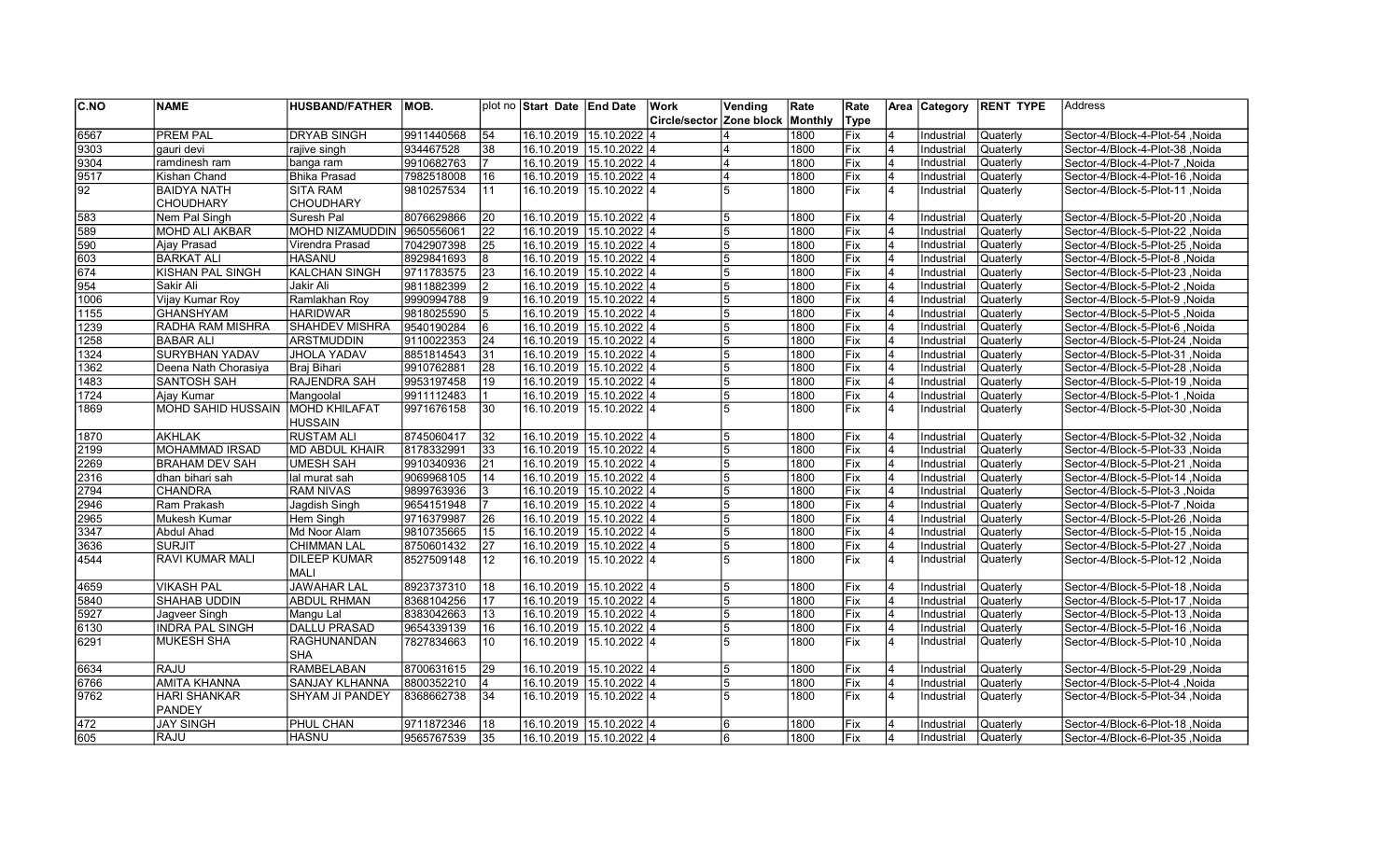| $\overline{C}$ .NO | <b>NAME</b>             | <b>HUSBAND/FATHER</b>     | IMOB.      |                | plot no Start Date End Date |                           | Work          | Vending    | Rate    | Rate        |                | Area Category | <b>RENT TYPE</b> | Address                          |
|--------------------|-------------------------|---------------------------|------------|----------------|-----------------------------|---------------------------|---------------|------------|---------|-------------|----------------|---------------|------------------|----------------------------------|
|                    |                         |                           |            |                |                             |                           | Circle/sector | Zone block | Monthly | <b>Type</b> |                |               |                  |                                  |
| 895                | <b>RAM KISHOR YADAV</b> | <b>SHYAM YADAV</b>        | 9560308679 | 21             | 16.10.2019 15.10.2022 4     |                           |               |            | 1800    | Fix         |                | Industrial    | Quaterly         | Sector-4/Block-6-Plot-21, Noida  |
| $\sqrt{971}$       | <b>NAFINDRA KUMAR</b>   | İSIVJI SINGH              | 8287777169 | 12             | 16.10.2019 15.10.2022 4     |                           |               |            | 1800    | Fix         |                | Industrial    | Quaterly         | Sector-4/Block-6-Plot-12, Noida  |
| 1283               | <b>RAMVRAKSH</b>        | <b>RAMDEV</b>             | 8810647486 | Ι9             | 16.10.2019 15.10.2022 4     |                           |               | 6          | 1800    | Fix         | $\overline{4}$ | Industrial    | Quaterly         | Sector-4/Block-6-Plot-9, Noida   |
| 1560               | <b>HEM SINGH</b>        | <b>CHARAN SINGH</b>       | 9711675089 | 16             | 16.10.2019 15.10.2022 4     |                           |               | 6          | 1800    | Fix         | $\overline{4}$ | Industrial    | Quaterly         | Sector-4/Block-6-Plot-16, Noida  |
| $\sqrt{1713}$      | SANJAY                  | <b>BACHHU LAL</b>         | 8750277052 | 2              | 16.10.2019 15.10.2022 4     |                           |               |            | 1800    | Fix         | 4              | Industrial    | Quaterly         | Sector-4/Block-6-Plot-2, Noida   |
| 2210               | <b>SATYVEER</b>         | <b>ANEG SINGH</b>         | 8447703122 | 34             | 16.10.2019 15.10.2022 4     |                           |               | 6          | 1800    | lFix        | 4              | Industrial    | Quaterly         | Sector-4/Block-6-Plot-34, Noida  |
| 2216               | <b>BHIM SINGH</b>       | SHOBAN SINGH              | 9654903945 | 28             | 16.10.2019 15.10.2022 4     |                           |               | 6          | 1800    | Fix         |                | Industrial    | Quaterly         | Sector-4/Block-6-Plot-28, Noida  |
| 2595               | Punit Kumar             | Dheeraj Kumar             | 8527574948 | 27             |                             | 16.10.2019 15.10.2022 4   |               |            | 1800    | Fix         | 4              | Industrial    | Quaterly         | Sector-4/Block-6-Plot-27, Noida  |
| 2847               | AJEETA KUMAR            | <b>SHIV KUMAR</b>         | 9643121890 | 14             |                             | 16.10.2019  15.10.2022  4 |               |            | 1800    | Fix         | 4              | Industrial    | Quaterly         | Sector-4/Block-6-Plot-14, Noida  |
|                    |                         | <b>PRASAD</b>             |            |                |                             |                           |               |            |         |             |                |               |                  |                                  |
| 3994               | RAJENDRA SINGH          | <b>BABURAM</b>            | 971719319  | 22             | 16.10.2019 15.10.2022 4     |                           |               |            | 1800    | Fix         |                | Industrial    | Quaterly         | Sector-4/Block-6-Plot-22, Noida  |
| 3999               | <b>BALRAM</b>           | MAHESH                    | 8800546510 | 32             | 16.10.2019 15.10.2022 4     |                           |               |            | 1800    | Fix         |                | Industrial    | Quaterly         | Sector-4/Block-6-Plot-32, Noida  |
| 4115               | Lalvachan Mandal        | Vaualai Mandal            | 8130270031 | $\overline{5}$ | 16.10.2019 15.10.2022 4     |                           |               | 6          | 1800    | Fix         |                | Industrial    | Quaterly         | Sector-4/Block-6-Plot-5, Noida   |
| 4116               | <b>MUNNA RAM</b>        | <b>FUCHAN RAM</b>         | 0000000000 | 20             |                             | 16.10.2019 15.10.2022 4   |               |            | 1800    | Fix         |                | Industrial    | Quaterly         | Sector-4/Block-6-Plot-20, Noida  |
| 4184               | <b>SONU KUMAR ROY</b>   | SHYAM ROY                 | 999009154  | 24             | 16.10.2019 15.10.2022 4     |                           |               |            | 1800    | Fix         | 4              | Industrial    | Quaterly         | Sector-4/Block-6-Plot-24 , Noida |
| 4536               | Umesh Mandal            | <b>Bal Kishor Mandal</b>  | 9910988529 | 33             | 16.10.2019 15.10.2022 4     |                           |               | 6          | 1800    | lFix        | 4              | Industrial    | Quaterly         | Sector-4/Block-6-Plot-33, Noida  |
| 4537               | <b>SUNIL KUMAR</b>      | <b>VIRENDRA SINGH</b>     | 9759302628 | 30             | 16.10.2019 15.10.2022 4     |                           |               |            | 1800    | Fix         |                | Industrial    | Quaterly         | Sector-4/Block-6-Plot-30, Noida  |
| 4541               | <b>DHEERAJ KUMAR</b>    | <b>KISHAN SINGH</b>       |            | 15             | 16.10.2019 15.10.2022 4     |                           |               | 6          | 1800    | <b>IFix</b> |                | Industrial    | Quaterly         | Sector-4/Block-6-Plot-15, Noida  |
| 4553               | <b>PRAMOD KUMAR</b>     | <b>SURESH SAHANI</b>      | 8377949403 | 23             | 16.10.2019 15.10.2022 4     |                           |               | 6          | 1800    | Fix         |                | Industrial    | Quaterly         | Sector-4/Block-6-Plot-23, Noida  |
| 4556               | <b>DURGESH</b>          | SWAMBER PRASAD 9999440879 |            | l3             |                             | 16.10.2019 15.10.2022 4   |               |            | 1800    | Fix         | $\overline{4}$ | Industrial    | Quaterly         | Sector-4/Block-6-Plot-3, Noida   |
|                    |                         |                           |            |                |                             |                           |               |            |         |             |                |               |                  |                                  |
| 4809               | Raidev                  | Motilal                   | 8447612509 | 37             | 16.10.2019 15.10.2022 4     |                           |               | 6          | 1800    | Fix         | $\overline{4}$ | Industrial    | Quaterly         | Sector-4/Block-6-Plot-37, Noida  |
| 4824               | <b>RESHMA BIWI</b>      | <b>AKBAR PANDK</b>        | 9953756003 | 36             | 16.10.2019 15.10.2022 4     |                           |               | 6          | 1800    | Fix         | $\overline{4}$ | Industrial    | Quaterly         | Sector-4/Block-6-Plot-36, Noida  |
| 5071               | Mahaveer Singh          | Khaman Singh              | l0         | 31             | 16.10.2019 15.10.2022 4     |                           |               | 6          | 1800    | Fix         | 4              | Industrial    | Quaterly         | Sector-4/Block-6-Plot-31 , Noida |
| 5489               | <b>REETA DEVI</b>       | <b>CHANDESHWAR</b>        | 9910862811 | 10             |                             | 16.10.2019  15.10.2022  4 |               | 6          | 1800    | Fix         | $\overline{4}$ | Industrial    | Quaterly         | Sector-4/Block-6-Plot-10, Noida  |
|                    |                         | SAH                       |            |                |                             |                           |               |            |         |             |                |               |                  |                                  |
| 5755               | <b>KAMAL SINGH</b>      | <b>DEVIRAM</b>            | 9650818390 | 25             | 16.10.2019 15.10.2022 4     |                           |               | 6          | 1800    | Fix         | $\overline{4}$ | Industrial    | Quaterly         | Sector-4/Block-6-Plot-25, Noida  |
| 5783               | <b>ANI LKUMAR</b>       | SADHU RAM                 | 7503095483 |                | 16.10.2019 15.10.2022 4     |                           |               | 6          | 1800    | Fix         | $\overline{4}$ | Industrial    | Quaterly         | Sector-4/Block-6-Plot-1, Noida   |
| 5794               | <b>JAI PRAKASH</b>      | HUKUM SINGH               | 9911678292 | 13             | 16.10.2019 15.10.2022 4     |                           |               |            | 1800    | Fix         | 4              | Industrial    | lQuaterlv        | Sector-4/Block-6-Plot-13, Noida  |
| 6105               | <b>RAGHVENDRA PAL</b>   | <b>RAM SANEHI PAL</b>     | 8750086499 | 40             | 16.10.2019 15.10.2022 4     |                           |               | 6          | 1800    | Fix         | 4              | Industrial    | Quaterly         | Sector-4/Block-6-Plot-40, Noida  |
| 6325               | <b>NEERAJ KUMAR</b>     | <b>SUKHLAL</b>            | 9958834702 | 8              | 16.10.2019 15.10.2022 4     |                           |               |            | 1800    | Fix         |                | Industrial    | Quaterly         | Sector-4/Block-6-Plot-8, Noida   |
| 6375               | <b>RAJESH</b>           | MOHAN YADAV               | 8447492514 |                |                             | 16.10.2019 15.10.2022 4   |               | 6          | 1800    | Fix         |                | Industrial    | Quaterly         | Sector-4/Block-6-Plot-4, Noida   |
| 6574               | <b>RAJESH MAHTO</b>     | <b>SAKHI CHAND</b>        | 7761973460 | 6              |                             | 16.10.2019 15.10.2022 4   |               | 6          | 1800    | Fix         | 4              | Industrial    | Quaterly         | Sector-4/Block-6-Plot-6, Noida   |
|                    |                         | <b>MAHTO</b>              |            |                |                             |                           |               |            |         |             |                |               |                  |                                  |
| 6575               | SHIVJEE MAHTO           | <b>GAURI MAHTO</b>        | 9891258275 |                | 16.10.2019 15.10.2022 4     |                           |               | 6          | 1800    | Fix         |                | Industrial    | Quaterly         | Sector-4/Block-6-Plot-7, Noida   |
| 6579               | KAQMARUDDIN             | <b>ITVARI</b>             | 8447552617 | 19             | 16.10.2019 15.10.2022 4     |                           |               |            | 1800    | Fix         |                | Industrial    | Quaterly         | Sector-4/Block-6-Plot-19, Noida  |
| 6584               | NARESH MAHATO           | <b>SHANKAR MAHATO</b>     | 9818873133 | 38             | 16.10.2019 15.10.2022 4     |                           |               | 6          | 1800    | Fix         |                | Industrial    | Quaterly         | Sector-4/Block-6-Plot-38, Noida  |
| 9409               | <b>RIZWAN</b>           | <b>ISRAIM</b>             | 8950301643 | 29             |                             | 16.10.2019 15.10.2022 4   |               | 6          | 1800    | Fix         |                | Industrial    | Quaterly         | Sector-4/Block-6-Plot-29, Noida  |
| 9438               | <b>SITARAM</b>          | RAMSWAROOP                | 8929843728 | 17             | 16.10.2019 15.10.2022 4     |                           |               |            | 1800    | Fix         | 4              | Industrial    | Quaterly         | Sector-4/Block-6-Plot-17, Noida  |
| 9445               | <b>PRAMOD MAHTO</b>     | <b>INDRA MAHTO</b>        | 9810394612 | 11             | 16.10.2019 15.10.2022 4     |                           |               | 6          | 1800    | Fix         | 4              | Industrial    | Quaterly         | Sector-4/Block-6-Plot-11, Noida  |
| 9474               | Hare Ram Mandal         | Parmeshwar Mandal         | 9205580966 | 41             | 16.10.2019 15.10.2022 4     |                           |               |            | 1800    | Fix         |                | Industrial    | Quaterly         | Sector-4/Block-6-Plot-41, Noida  |
| 9587               | SHARO DEVI              | <b>BHOLA SAHU</b>         | 9910575569 | 39             | 16.10.2019 15.10.2022 4     |                           |               | 6          | 1800    | Fix         |                | Industrial    | Quaterly         | Sector-4/Block-6-Plot-39, Noida  |
| 9642               | <b>JITENDR</b>          | <b>CHANDESAWAR</b>        | 9910862811 | 26             | 16.10.2019 15.10.2022 4     |                           |               |            | 1800    | Fix         |                | Industrial    | Quaterly         | Sector-4/Block-6-Plot-26, Noida  |
| 141                | <b>RAMCHANDRA DAS</b>   | <b>VARKSHI DAS</b>        | 9540867927 |                | 16.10.2019 15.10.2022 4     |                           |               |            | 1800    | Fix         |                | Industrial    | Quaterly         | Sector-4/Block-7-Plot-2, Noida   |
| 424                | KISHAN SAH              | <b>ASHOK SAH</b>          | 8130068912 | 22             | 16.10.2019 15.10.2022 4     |                           |               |            | 1800    | <b>Fix</b>  | 4              | Industrial    | <b>Quaterly</b>  | Sector-4/Block-7-Plot-22, Noida  |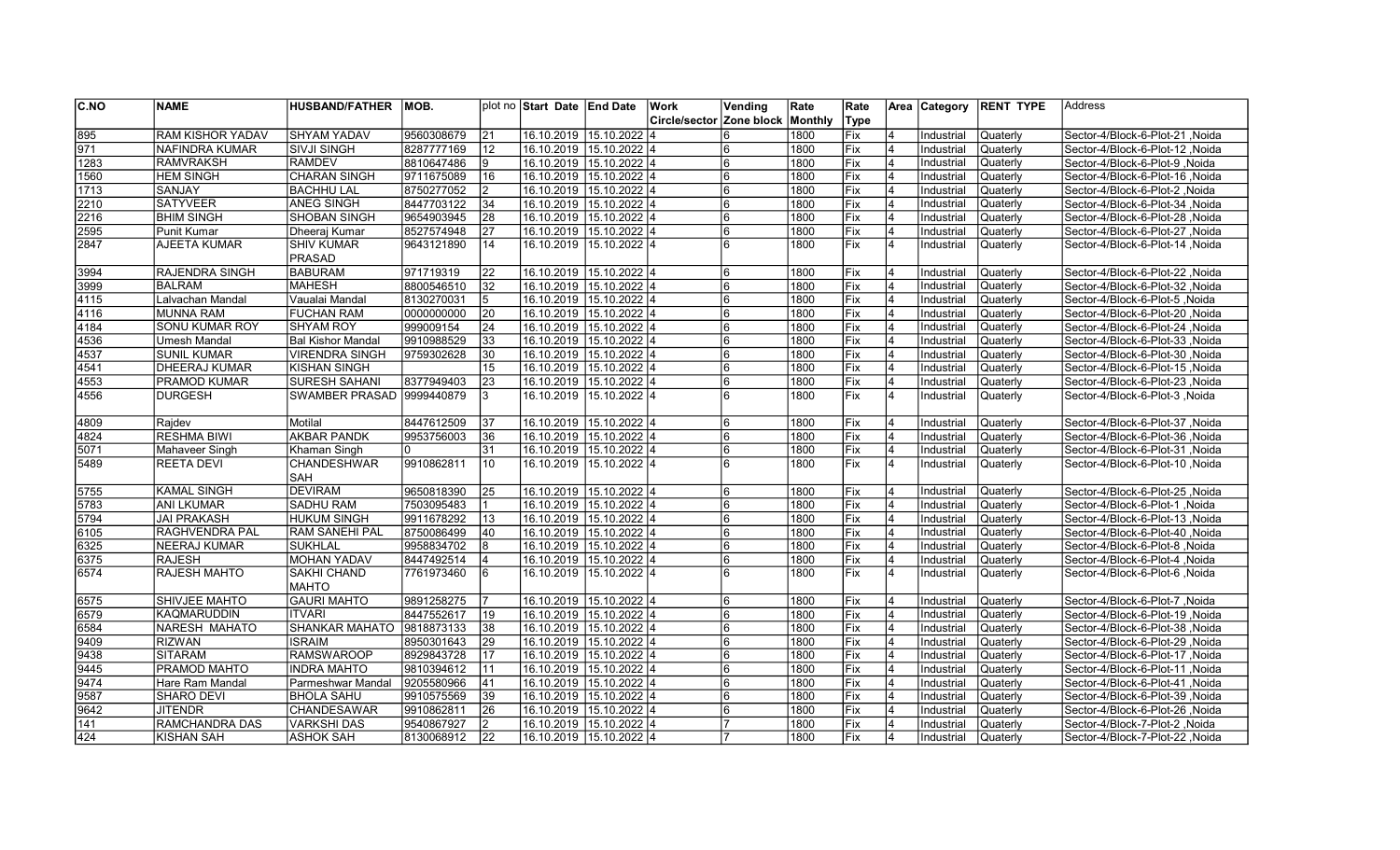| C.NO          | <b>NAME</b>             | <b>HUSBAND/FATHER</b>       | MOB.       |                 | plot no Start Date End Date |                         | Work                            | Vending        | Rate           | Rate        |                | Area Category | <b>RENT TYPE</b> | Address                          |
|---------------|-------------------------|-----------------------------|------------|-----------------|-----------------------------|-------------------------|---------------------------------|----------------|----------------|-------------|----------------|---------------|------------------|----------------------------------|
|               |                         |                             |            |                 |                             |                         | <b>Circle/sector Zone block</b> |                | <b>Monthly</b> | Type        |                |               |                  |                                  |
| $\sqrt{434}$  | <b>ROSAN KUMAR</b>      | <b>KAMAL RAI</b>            | 9555845685 | 3               |                             | 16.10.2019 15.10.2022 4 |                                 |                | 1800           | Fix         |                | Industrial    | Quaterly         | Sector-4/Block-7-Plot-3, Noida   |
| 466           | <b>PADAM SINGH</b>      | VIJAY SINGH                 | 9643224362 | 11              |                             | 16.10.2019 15.10.2022 4 |                                 |                | 1800           | Fix         | 4              | Industrial    | Quaterly         | Sector-4/Block-7-Plot-11 , Noida |
| 598           | Ravi Babu               | Har Pal                     | 9811267331 | 26              |                             | 16.10.2019 15.10.2022 4 |                                 |                | 1800           | Fix         |                | Industrial    | Quaterly         | Sector-4/Block-7-Plot-26, Noida  |
| 725           | <b>PRAMOD SAH</b>       | <b>BHOLA SAH</b>            | 8800253635 | 20              |                             | 16.10.2019 15.10.2022 4 |                                 |                | 1800           | Fix         |                | Industrial    | Quaterly         | Sector-4/Block-7-Plot-20, Noida  |
| 729           | <b>SHIV SHANKAR SAH</b> | <b>THAGA SAH</b>            | 8800255839 | 28              |                             | 16.10.2019 15.10.2022 4 |                                 |                | 1800           | Fix         |                | Industrial    | Quaterly         | Sector-4/Block-7-Plot-28, Noida  |
| 757           | <b>SARITA KUMARI</b>    | <b>SATRUGHAN</b>            | 9911339524 | l 1             |                             | 16.10.2019 15.10.2022 4 |                                 |                | 1800           | Fix         | $\overline{4}$ | Industrial    | Quaterly         | Sector-4/Block-7-Plot-1, Noida   |
|               |                         | YADAV                       |            |                 |                             |                         |                                 |                |                |             |                |               |                  |                                  |
| 768           | <b>LALAN NAYAK</b>      | <b>BHIKAHRI NAYAK</b>       | 8512834920 | 5               |                             | 16.10.2019 15.10.2022 4 |                                 |                | 1800           | Fix         | $\overline{4}$ | Industrial    | Quaterly         | Sector-4/Block-7-Plot-5, Noida   |
| 785           | <b>BHARAT SAH</b>       | SITA RAM SAH                | 8287693965 | 25              |                             | 16.10.2019 15.10.2022 4 |                                 |                | 1800           | Fix         |                | Industrial    | Quaterly         | Sector-4/Block-7-Plot-25, Noida  |
| 805           | <b>NAVAL HATHI</b>      | <b>CHNDESHWAR</b>           | 9958619608 | 14              |                             | 16.10.2019 15.10.2022 4 |                                 |                | 1800           | Fix         | $\overline{4}$ | Industrial    | Quaterly         | Sector-4/Block-7-Plot-14 , Noida |
|               |                         | <b>HATHI</b>                |            |                 |                             |                         |                                 |                |                |             |                |               |                  |                                  |
| 896           | <b>RAMESH KUMAR</b>     | <b>SHIVNATH PRASAD</b>      | 9999192753 | l9              | 16.10.2019                  | 15.10.2022 4            |                                 |                | 1800           | <b>Fix</b>  | $\overline{4}$ | Industrial    | Quaterly         | Sector-4/Block-7-Plot-9, Noida   |
|               | <b>GUPTA</b>            | <b>GUPTA</b>                |            |                 |                             |                         |                                 |                |                |             |                |               |                  |                                  |
| 1187          | <b>SRISHHTI</b>         | <b>ASHA ANAND</b>           | 9899270430 | 12              |                             | 16.10.2019 15.10.2022 4 |                                 |                | 1800           | Fix         | 4              | Industrial    | Quaterly         | Sector-4/Block-7-Plot-12, Noida  |
| 1191          | <b>APRNA SHARMA</b>     | <b>JK SHARMA</b>            | 9654177613 | 18              |                             | 16.10.2019 15.10.2022 4 |                                 |                | 1800           | Fix         | $\overline{4}$ | Industrial    | Quaterly         | Sector-4/Block-7-Plot-18, Noida  |
| 1246          | Samsher Ali             | Samud Ali                   | 9910010961 | 19              |                             | 16.10.2019 15.10.2022 4 |                                 |                | 1800           | Fix         |                | Industrial    | Quaterly         | Sector-4/Block-7-Plot-19, Noida  |
| 1252          | <b>DINESH SHA</b>       | RAMNANDAN SAH               | 8826911316 | 6               |                             | 16.10.2019 15.10.2022 4 |                                 | $\overline{7}$ | 1800           | Fix         | 4              | Industrial    | Quaterly         | Sector-4/Block-7-Plot-6, Noida   |
| 1328          | <b>LALITA DEVI</b>      | SHIV SHANKAR SHA 9667971230 |            | l4              |                             | 16.10.2019 15.10.2022 4 |                                 |                | 1800           | Fix         | $\overline{4}$ | Industrial    | Quaterly         | Sector-4/Block-7-Plot-4, Noida   |
|               |                         |                             |            |                 |                             |                         |                                 |                |                |             |                |               |                  |                                  |
| 1360          | Munna Kumar             | Shankar Pandit              | 8447358953 | 10              |                             | 16.10.2019 15.10.2022 4 |                                 |                | 1800           | Fix         |                | Industrial    | Quaterly         | Sector-4/Block-7-Plot-10, Noida  |
| 1435          | <b>SANJAY KUMAR</b>     | <b>HARI RAM</b>             | 9318389902 | 15              |                             | 16.10.2019 15.10.2022 4 |                                 |                | 1800           | Fix         | 4              | Industrial    | <b>Quaterly</b>  | Sector-4/Block-7-Plot-15, Noida  |
| 1446          | <b>RAM BABU RAY</b>     | <b>RAMKRIT RAY</b>          | 8700475971 | 13              |                             | 16.10.2019 15.10.2022 4 |                                 |                | 1800           | Fix         |                | Industrial    | Quaterly         | Sector-4/Block-7-Plot-13, Noida  |
| 1557          | <b>DEV NARAYAN SHAH</b> | CHOTU SHAH                  | 9971148832 | 17              |                             | 16.10.2019 15.10.2022 4 |                                 |                | 1800           | Fix         |                | Industrial    | Quaterly         | Sector-4/Block-7-Plot-7, Noida   |
| 1671          | <b>RANJIT SAH</b>       | VINDESHWAR SAH              | 7217690862 | $\overline{27}$ | 16.10.2019                  | $15.10.2022$ 4          |                                 |                | 1800           | Fix         | $\overline{4}$ | Industrial    | Quaterly         | Sector-4/Block-7-Plot-27, Noida  |
| 1779          | Anjani Pandey           | Shayam Nanda                | 9910792527 | 24              | 16.10.2019                  | $15.10.2022$ 4          |                                 |                | 1800           | Fix         | $\overline{4}$ | Industrial    | Quaterly         | Sector-4/Block-7-Plot-24, Noida  |
|               |                         | Pandev                      |            |                 |                             |                         |                                 |                |                |             |                |               |                  |                                  |
| 1844          | Sachin Kumar Singh      | Raj Kishore Singh           | 9599637720 | 8               | 16.10.2019                  | $15.10.2022$ 4          |                                 |                | 1800           | Fix         | 4              | Industrial    | Quaterly         | Sector-4/Block-7-Plot-8, Noida   |
| 1918          | <b>RAJU KUMAR</b>       | <b>RAMCHANDAR DAS</b>       | 9540496680 | 29              |                             | 16.10.2019 15.10.2022 4 |                                 |                | 1800           | <b>IFix</b> | 4              | Industrial    | Quaterly         | Sector-4/Block-7-Plot-29 , Noida |
|               |                         |                             |            |                 |                             |                         |                                 |                |                |             |                |               |                  |                                  |
| $\sqrt{1919}$ | <b>SANJEEV MAHATHA</b>  | <b>JHOTI MAHATHA</b>        | 9871389833 | 16              | 16.10.2019                  | $15.10.2022$ 4          |                                 |                | 1800           | Fix         | 4              | Industrial    | Quaterly         | Sector-4/Block-7-Plot-16 .Noida  |
| 1974          | <b>SHIV DARSHAN</b>     | <b>RAJA RAM</b>             | 9650168761 | $\overline{23}$ |                             | 16.10.2019 15.10.2022 4 |                                 |                | 1800           | Fix         | $\overline{4}$ | Industrial    | Quaterly         | Sector-4/Block-7-Plot-23, Noida  |
|               | <b>CHAURSIYA</b>        |                             |            |                 |                             |                         |                                 |                |                |             |                |               |                  |                                  |
| $\sqrt{2110}$ | <b>UMESH KUMAR</b>      | VINOD DAS                   | 7503070465 | <b>17</b>       |                             | 16.10.2019 15.10.2022 4 |                                 |                | 1800           | Fix         |                | Industrial    | Quaterly         | Sector-4/Block-7-Plot-17, Noida  |
| 1260          | <b>NASRAT KHAN</b>      | <b>FAKIR MOHAMMAD</b>       | 8920768899 | 35              |                             | 16.10.2019 15.10.2022 4 |                                 | 8              | 1800           | Fix         |                | Industrial    | Quaterly         | Sector-4/Block-8-Plot-35, Noida  |
| 1262          | Gunja Devi              | Raja Nayak                  | 7011760499 |                 |                             | 16.10.2019 15.10.2022 4 |                                 | 8              | 1800           | Fix         |                | Industrial    | Quaterly         | Sector-4/Block-8-Plot-1, Noida   |
| 1263          | <b>VAKIL SAH</b>        | MAHENDR SAH                 | 8505909731 | 34              |                             | 16.10.2019 15.10.2022 4 |                                 | 8              | 1800           | Fix         | 4              | Industrial    | Quaterly         | Sector-4/Block-8-Plot-34, Noida  |
| 1304          | <b>SANDEEP PATEL</b>    | SUDESH PATEL                | 9971591302 | 19              |                             | 16.10.2019 15.10.2022 4 |                                 | 8              | 1800           | Fix         | $\overline{4}$ | Industrial    | Quaterly         | Sector-4/Block-8-Plot-19, Noida  |
| 1317          | <b>RAGHUNANDAN</b>      | TRI NANDAN SHA              | 9910785628 | 38              | 16.10.2019                  | 15.10.2022 4            |                                 | 8              | 1800           | Fix         | $\overline{4}$ | Industrial    | Quaterly         | Sector-4/Block-8-Plot-38, Noida  |
|               | <b>KUMAR</b>            |                             |            |                 |                             |                         |                                 |                |                |             |                |               |                  |                                  |
| 1319          | <b>JAGARNATH SAH</b>    | <b>SEETA RAM SAH</b>        | 9560825768 | $\overline{23}$ |                             | 16.10.2019 15.10.2022 4 |                                 | 8              | 1800           | Fix         | $\overline{4}$ | Industrial    | Quaterly         | Sector-4/Block-8-Plot-23, Noida  |
| 1322          | <b>RAKESH KUMAR</b>     | <b>SITA RAM SAH</b>         | 9525743883 | 37              |                             | 16.10.2019 15.10.2022 4 |                                 | 8              | 1800           | Fix         | $\overline{4}$ | Industrial    | Quaterly         | Sector-4/Block-8-Plot-37, Noida  |
| 1325          | <b>RAGHUNATH SAH</b>    | <b>SITA RAM SAH</b>         | 8447383951 | 12              |                             | 16.10.2019 15.10.2022 4 |                                 | 8              | 1800           | Fix         |                | Industrial    | Quaterly         | Sector-4/Block-8-Plot-12 .Noida  |
| 1326          | Vakeel Purbe            | Jaqdish Purbe               | 9654381800 | 40              |                             | 16.10.2019 15.10.2022 4 |                                 | 8              | 1800           | Fix         |                | Industrial    | Quaterly         | Sector-4/Block-8-Plot-40, Noida  |
| 1400          | <b>SACHIN KUMAR</b>     | <b>ASHOK KUMAR</b>          | 9130682568 | l8              |                             | 16.10.2019 15.10.2022 4 |                                 | 8              | 1800           | Fix         |                | Industrial    | <b>Quaterly</b>  | Sector-4/Block-8-Plot-8, Noida   |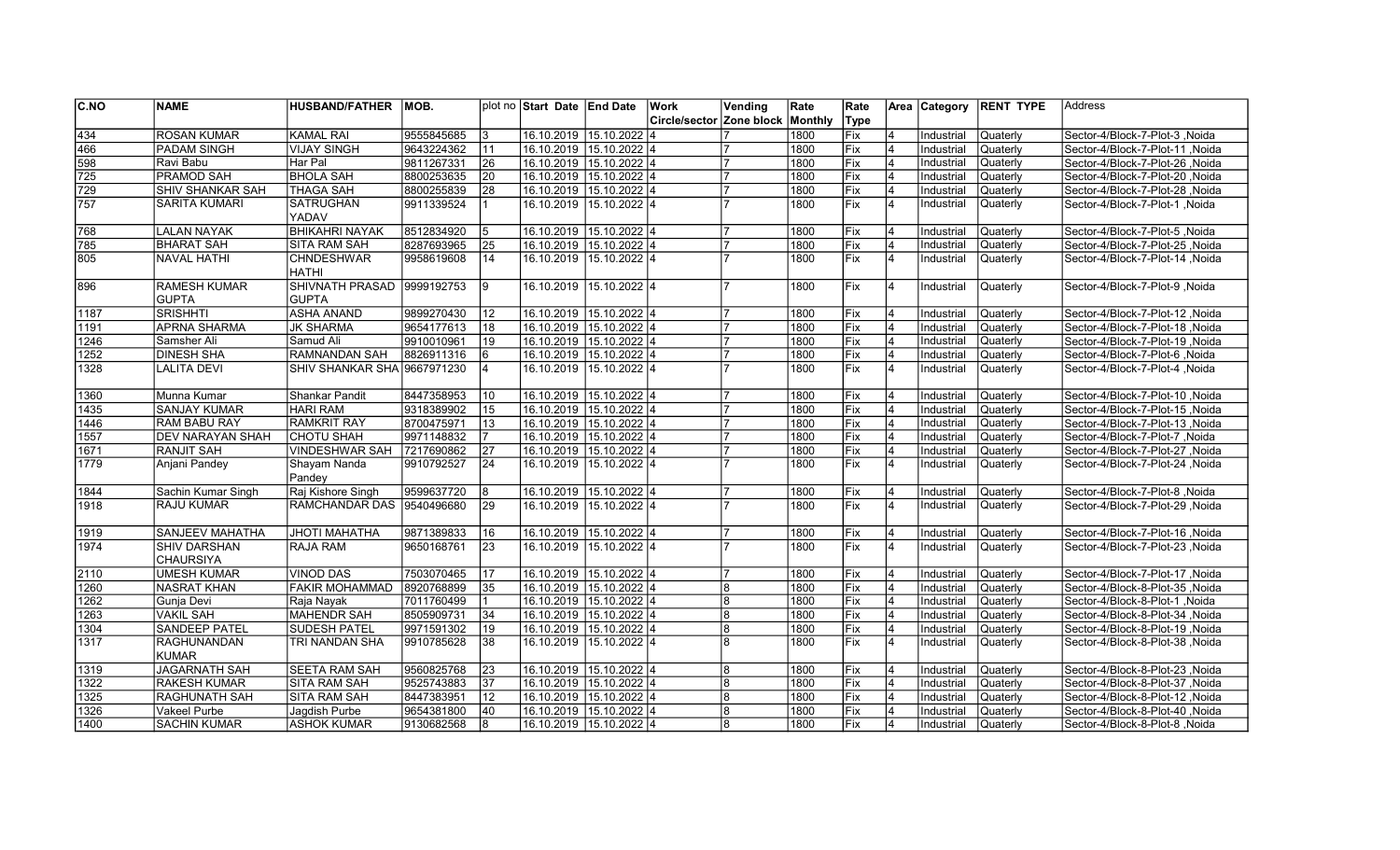| <b>C.NO</b>     | <b>NAME</b>             | <b>HUSBAND/FATHER</b>               | IMOB.      |                 | plot no Start Date End Date |                         | Work                     | Vending | Rate         | Rate       |                         | Area Category | <b>RENT TYPE</b> | lAddress                        |
|-----------------|-------------------------|-------------------------------------|------------|-----------------|-----------------------------|-------------------------|--------------------------|---------|--------------|------------|-------------------------|---------------|------------------|---------------------------------|
|                 |                         |                                     |            |                 |                             |                         | Circle/sector Zone block |         | Monthly      | Type       |                         |               |                  |                                 |
| $\sqrt{1420}$   | <b>HARINA NDAN SADA</b> | <b>PARMESHWAR</b>                   | 9818690636 | l6              | 16.10.2019                  | $15.10.2022$ 4          |                          |         | 1800         | Fix        | 4                       | Industrial    | Quaterly         | Sector-4/Block-8-Plot-6, Noida  |
|                 |                         | <b>SADA</b>                         |            |                 |                             |                         |                          |         |              |            |                         |               |                  |                                 |
| 1425            | <b>PAWAN KUMAR</b>      | <b>MURLI KARIGAR</b>                | 9210371035 | 10              | 16.10.2019 15.10.2022 4     |                         |                          | 8       | 1800         | Fix        | 4                       | Industrial    | Quaterly         | Noida Sector-4/Block-8-Plot-10  |
| 1426            | <b>LOKESH SINGH</b>     | <b>ARJANA SINGH</b>                 | 9210082110 | 28              | 16.10.2019 15.10.2022 4     |                         |                          | 8       | 1800         | Fix        | 4                       | Industrial    | Quaterly         | Sector-4/Block-8-Plot-28, Noida |
| 1471            | <b>SHWETA PORWAL</b>    | CHANDEN PORWAL 7503304136           |            | 20              | 16.10.2019 15.10.2022 4     |                         |                          |         | 1800         | Fix        | 4                       | Industrial    | Quaterly         | Sector-4/Block-8-Plot-20 ,Noida |
|                 |                         |                                     |            |                 |                             |                         |                          |         |              |            |                         |               |                  |                                 |
| $\sqrt{1495}$   | <b>KIRAN PORWAL</b>     | <b>GOVIND PORWAL</b>                | 8117899075 | 11              | 16.10.2019 15.10.2022 4     |                         |                          | 8       | 1800         | Fix        | $\overline{4}$          | Industrial    | Quaterly         | Sector-4/Block-8-Plot-11, Noida |
| $\sqrt{1572}$   | Parmannd Chaudhary      | Shivnandan                          | 9910702514 | 5               | 16.10.2019                  | 15.10.2022 4            |                          |         | 1800         | Fix        | $\overline{4}$          | Industrial    | Quaterly         | Sector-4/Block-8-Plot-5, Noida  |
|                 |                         | Chaudhary                           |            |                 |                             |                         |                          |         |              |            |                         |               |                  |                                 |
| 1626            | <b>JIBRIL KHAN</b>      | <b>ISLAML KHAN</b>                  | 8802038457 | $\overline{39}$ | 16.10.2019 15.10.2022 4     |                         |                          | 8       | 1800         | Fix        | 4                       | Industrial    | Quaterly         | Sector-4/Block-8-Plot-39, Noida |
| 1628            | <b>ISRAFIL KHAN</b>     | <b>ISMAIL KHAN</b>                  | 7048916949 | 29              | 16.10.2019 15.10.2022 4     |                         |                          | 8       | 1800         | Fix        | 4                       | Industrial    | Quaterly         | Sector-4/Block-8-Plot-29, Noida |
| 1637            | <b>ABDUL KALAM</b>      | MD SAFI                             | 9910512790 | 18              | 16.10.2019  15.10.2022  4   |                         |                          | 8       | 1800         | Fix        | $\overline{4}$          | Industrial    | Quaterly         | Sector-4/Block-8-Plot-18, Noida |
| 1783            | <b>ATIULLAH</b>         | <b>ABDUL BAKI</b>                   | 8802191320 | 14              | 16.10.2019 15.10.2022 4     |                         |                          | 8       | 1800         | Fix        | $\overline{4}$          | Industrial    | Quaterly         | Sector-4/Block-8-Plot-14, Noida |
| 1790            | Pushpa Devi             | Lal Babu                            | 9891647368 | 26              | 16.10.2019 15.10.2022 4     |                         |                          | 8       | 1800         | Fix        | $\overline{\mathbf{4}}$ | Industrial    | Quaterly         | Sector-4/Block-8-Plot-26, Noida |
| 1806            | <b>ANUJ PRASAD</b>      | <b>AYODHAYA</b>                     | 9910653874 | 21              | 16.10.2019                  | 15.10.2022 4            |                          |         | 1800         | Fix        | $\overline{4}$          | Industrial    | Quaterly         | Sector-4/Block-8-Plot-21, Noida |
|                 |                         | <b>MATHUR</b>                       |            |                 |                             |                         |                          |         |              |            |                         |               |                  |                                 |
| 1865            | <b>REKHA RATHOD</b>     | <b>RAJ RATHOUD</b>                  | 8920340726 | $\overline{32}$ | 16.10.2019 15.10.2022 4     |                         |                          |         | 1800         | Fix        | 4                       | Industrial    | Quaterly         | Sector-4/Block-8-Plot-32, Noida |
| 1866            | <b>LAXMI SHAU</b>       | <b>ARUN SHAU</b>                    | I٥         | 24              | 16.10.2019 15.10.2022 4     |                         |                          | 8       | 1800         | Fix        | $\overline{4}$          | Industrial    | Quaterly         | Sector-4/Block-8-Plot-24, Noida |
| 1899            | <b>RAM PRAVESH SAH</b>  | <b>BHOLA SAH</b>                    | 9205853891 | 13              | 16.10.2019 15.10.2022 4     |                         |                          | 8       | 1800         | Fix        | 4                       | Industrial    | Quaterly         | Sector-4/Block-8-Plot-13, Noida |
| 1900            | RAM JAYU SAH            | <b>SHANKAR SAH</b>                  | 8178715782 | 9               | 16.10.2019 15.10.2022 4     |                         |                          | 8       | 1800         | Fix        | 4                       | Industrial    | Quaterly         | Sector-4/Block-8-Plot-9, Noida  |
| 1901            | <b>LAXMI KAN SHA</b>    | KUN KUN SHA                         | 8500607914 | 27              | 16.10.2019 15.10.2022 4     |                         |                          | 8       | 1800         | Fix        | $\overline{4}$          | Industrial    | Quaterly         | Sector-4/Block-8-Plot-27, Noida |
| 1915            | kamlesh Kumar           | Chothi Prasad                       | 9717864177 | 2               | 16.10.2019 15.10.2022 4     |                         |                          | 8       | 1800         | Fix        | 4                       | Industrial    | Quaterly         | Sector-4/Block-8-Plot-2, Noida  |
| 1916            | Sushila                 | Kamlesh Kumar                       | 9717864177 | 30              | 16.10.2019 15.10.2022 4     |                         |                          | 8<br>8  | 1800         | lFix.      | 4                       | Industrial    | Quaterly         | Sector-4/Block-8-Plot-30, Noida |
| 1935            | PANKAJ KUMAR<br>JAYSWAL | <b>PARDUMAN</b><br><b>CHOUDHARY</b> | 9718054428 | 22              | 16.10.2019 15.10.2022 4     |                         |                          |         | 1800         | <b>Fix</b> | 4                       | Industrial    | Quaterly         | Sector-4/Block-8-Plot-22, Noida |
| 1978            |                         |                                     | 9910962109 | 16              | 16.10.2019                  | $15.10.2022$ 4          |                          | 8       |              | Fix        | $\overline{4}$          |               |                  |                                 |
| 1997            | Jageshwar Pandit        | Rameshwar Pandit                    | 8506046533 | 17              | 16.10.2019                  | 15.10.2022 4            |                          |         | 1800<br>1800 | Fix        | $\overline{4}$          | Industrial    | <b>Quaterly</b>  | Sector-4/Block-8-Plot-16, Noida |
|                 | Rohit Chaurasia         | Prameshwar<br>Chaurasia             |            |                 |                             |                         |                          |         |              |            |                         | Industrial    | Quaterly         | Sector-4/Block-8-Plot-7, Noida  |
| 2064            | <b>JAYAVEER</b>         | KASTURI                             |            | 3               | 16.10.2019 15.10.2022 4     |                         |                          |         | 1800         | Fix        | 4                       | Industrial    | Quaterly         | Sector-4/Block-8-Plot-3, Noida  |
| 2184            | <b>SUKHVEER</b>         | <b>RAMSWARUP</b>                    | 9354466803 | $\overline{4}$  | 16.10.2019 15.10.2022 4     |                         |                          | 8       | 1800         | Fix        | $\overline{4}$          | Industrial    | Quaterly         | Sector-4/Block-8-Plot-4, Noida  |
| 2353            | <b>ANIL KUMAR</b>       | hari singh                          | 8810498010 | $\overline{36}$ | 16.10.2019 15.10.2022 4     |                         |                          |         | 1800         | Fix        | $\overline{\mathbf{A}}$ | Industrial    | Quaterly         | Sector-4/Block-8-Plot-36, Noida |
| 2392            | Mathura Dutt Bhatt      | Bala Dutt Bhatt                     | 9717203517 | 17              | 16.10.2019 15.10.2022 4     |                         |                          | 8       | 1800         | Fix        | 4                       | Industrial    | Quaterly         | Sector-4/Block-8-Plot-17, Noida |
| 2745            | <b>HIRALAL SAHU</b>     | <b>JAKALA RAM SHAU</b>              | 9971891167 | 31              | 16.10.2019 15.10.2022 4     |                         |                          | 8       | 1800         | Fix        | $\overline{4}$          | Industrial    | Quaterly         | Sector-4/Block-8-Plot-31, Noida |
| 3046            | <b>DAS MADHAB</b>       | <b>NOBIN</b>                        | 9910664692 | 33              | 16.10.2019 15.10.2022 4     |                         |                          | 8       | 1800         | Fix        | 4                       | Industrial    | Quaterly         | Sector-4/Block-8-Plot-33, Noida |
| 3117            | <b>ANITA</b>            | <b>DWARIKA PRASAD</b>               | 7683020836 | 15              | 16.10.2019 15.10.2022 4     |                         |                          | 8       | 1800         | Fix        | $\overline{4}$          | Industrial    | Quaterly         | Sector-4/Block-8-Plot-15, Noida |
| 3184            | <b>GEETA DEVI</b>       | NARAYAN JAAT                        | 8506056762 | 25              | 16.10.2019 15.10.2022 4     |                         |                          | 8       | 1800         | Fix        | $\overline{4}$          | Industrial    | Quaterly         | Sector-4/Block-8-Plot-25, Noida |
| 34              | <b>RAKESH KUMAR</b>     | <b>KESRI SHA</b>                    | 8743811519 | 17              | 16.10.2019 15.10.2022 4     |                         |                          | 9       | 1800         | Fix        | 4                       | Industrial    | Quaterly         | Sector-4/Block-9-Plot-17, Noida |
| $\overline{93}$ | Mulayam Singh           | Jamna Prasad                        | 9654203727 | 10              | 16.10.2019 15.10.2022 4     |                         |                          | g       | 1800         | Fix        | $\overline{\mathbf{A}}$ | Industrial    | Quaterly         | Sector-4/Block-9-Plot-10, Noida |
| 94              | Bijai                   | Ram Jalan                           | 9650479917 | 36              | 16.10.2019 15.10.2022 4     |                         |                          | 9       | 1800         | Fix        | 4                       | Industrial    | Quaterly         | Sector-4/Block-9-Plot-36, Noida |
| $\sqrt{190}$    | Surya Pratap            | Indal                               | 9582070350 | 21              | 16.10.2019 15.10.2022 4     |                         |                          | 9       | 1800         | Fix        | 4                       | Industrial    | Quaterly         | Sector-4/Block-9-Plot-21, Noida |
| 202             | <b>RAM KUMAR SAH</b>    | <b>CHANDESHWAR</b>                  | 9971868466 | 32              | 16.10.2019 15.10.2022 4     |                         |                          | q       | 1800         | Fix        | 14                      | Industrial    | Quaterly         | Sector-4/Block-9-Plot-32, Noida |
|                 |                         | <b>SAH</b>                          |            |                 |                             |                         |                          |         |              |            |                         |               |                  |                                 |
| 212             | Anurod Shah             | Ram Chander Shah                    | 9650243283 | 28              | 16.10.2019 15.10.2022 4     |                         |                          | 9       | 1800         | Fix        | $\overline{4}$          | Industrial    | Quaterly         | Sector-4/Block-9-Plot-28 .Noida |
| 267             | Kailash Chand           | Lakhan Singh                        | 9654157163 | 34              |                             | 16.10.2019 15.10.2022 4 |                          | 9       | 1800         | Fix        | $\overline{\mathbf{A}}$ | Industrial    | Quaterly         | Sector-4/Block-9-Plot-34 .Noida |
| 268             | <b>IRFAN KHAN</b>       | <b>SHAFIUDDIN</b>                   | 9811165198 | 20              | 16.10.2019 15.10.2022 4     |                         |                          | 9       | 1800         | Fix        | 4                       | Industrial    | Quaterly         | Sector-4/Block-9-Plot-20, Noida |
|                 |                         |                                     |            |                 |                             |                         |                          |         |              |            |                         |               |                  |                                 |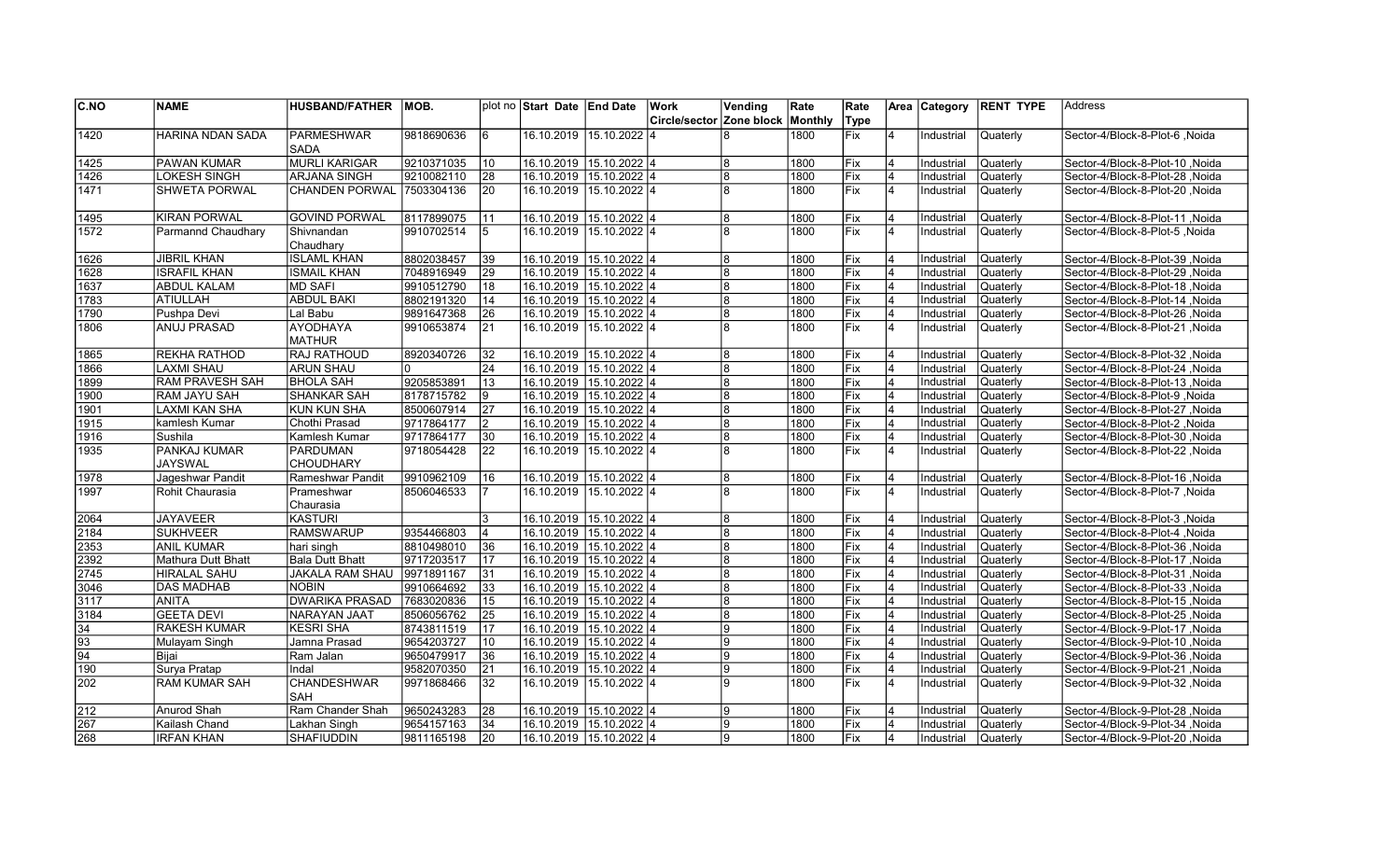| CNO              | <b>NAME</b>                      | <b>HUSBAND/FATHER</b> | IMOB.      |                | plot no Start Date End Date |                           | Work          | Vending         | Rate    | Rate        |                | Area Category | <b>RENT TYPE</b> | Address                           |
|------------------|----------------------------------|-----------------------|------------|----------------|-----------------------------|---------------------------|---------------|-----------------|---------|-------------|----------------|---------------|------------------|-----------------------------------|
|                  |                                  |                       |            |                |                             |                           | Circle/sector | Zone block      | Monthly | Type        |                |               |                  |                                   |
| 282              | <b>BABLOO</b>                    | <b>RAM REKHA SHAH</b> | 7503310519 | 38             |                             | 16.10.2019 15.10.2022 4   |               |                 | 1800    | Fix         |                | Industrial    | Quaterly         | Sector-4/Block-9-Plot-38, Noida   |
| 308              | <b>RAJU SINGH</b>                | <b>IMRAT SINGH</b>    | 9953171324 | 12             |                             | 16.10.2019 15.10.2022 4   |               |                 | 1800    | Fix         |                | Industrial    | Quaterly         | Sector-4/Block-9-Plot-12, Noida   |
| 388              | <b>SHASHI KANT</b>               | <b>VINAY KUMAR</b>    | 7042259124 | $\overline{4}$ |                             | 16.10.2019 15.10.2022 4   |               |                 | 1800    | lFix        | 4              | Industrial    | Quaterly         | Sector-4/Block-9-Plot-4, Noida    |
|                  | <b>SRIVASTAVA</b>                | <b>SRIVASTAVA</b>     |            |                |                             |                           |               |                 |         |             |                |               |                  |                                   |
| 527              | Ajay Rajput                      | Arjun Rajput          | 9891159783 | 18             | 16.10.2019 15.10.2022 4     |                           |               |                 | 1800    | lFix        |                | Industrial    | Quaterly         | Sector-4/Block-9-Plot-18, Noida   |
| 594              | Anil Kumar                       | Chnader Pal           | 8506856262 | 26             |                             | 16.10.2019 15.10.2022 4   |               | 9               | 1800    | <b>IFix</b> | 4              | Industrial    | Quaterly         | Sector-4/Block-9-Plot-26, Noida   |
| 600              | <b>MD SADDAM HUSSAIN</b>         | <b>YUNUS MIYA</b>     | 9650897320 | 29             |                             | 16.10.2019 15.10.2022 4   |               | 9               | 1800    | Fix         |                | Industrial    | Quaterly         | Sector-4/Block-9-Plot-29, Noida   |
| 641              | <b>SUMITRA DEVI</b>              | <b>RAMU PRASAD</b>    | 9958231019 | 35             |                             | 16.10.2019 15.10.2022 4   |               | 9               | 1800    | Fix         | 4              | Industrial    | Quaterly         | Sector-4/Block-9-Plot-35, Noida   |
| 702              | TEJ NARYAN SHAH                  | <b>RAM BUZAVAN</b>    | 8857217698 | 24             |                             | 16.10.2019 15.10.2022 4   |               | g               | 1800    | lFix        | 4              | Industrial    | Quaterly         | Sector-4/Block-9-Plot-24, Noida   |
|                  |                                  | <b>SHAH</b>           |            |                |                             |                           |               |                 |         |             |                |               |                  |                                   |
| 708              | <b>RAJU SAINI</b>                | NAVAT RAM SAINI       | 9818214525 | 14             |                             | 16.10.2019 15.10.2022 4   |               | q               | 1800    | Fix         |                | Industrial    | Quaterly         | Sector-4/Block-9-Plot-14, Noida   |
| 709              | Umesh Kumar                      | Ram Prasad            | 9990839818 | 19             |                             | 16.10.2019 15.10.2022 4   |               | q               | 1800    | Fix         | $\overline{4}$ | Industrial    | Quaterly         | Sector-4/Block-9-Plot-19, Noida   |
| $\overline{710}$ | SHAMBHU MAHTO                    | <b>SATNARAYAN</b>     | 8459819899 |                |                             | 16.10.2019 15.10.2022 4   |               | g               | 1800    | Fix         | $\overline{4}$ | Industrial    | Quaterly         | Sector-4/Block-9-Plot-7, Noida    |
|                  |                                  | <b>MAHTO</b>          |            |                |                             |                           |               |                 |         |             |                |               |                  |                                   |
| 720              | <b>RAKESH SAH</b>                | <b>THAGA SAH</b>      | 8800568614 |                |                             | 16.10.2019 15.10.2022 4   |               | 9               | 1800    | Fix         | $\overline{4}$ | Industrial    | Quaterly         | Sector-4/Block-9-Plot-1, Noida    |
| 721              | <b>SANTOSH KUMAR SHA</b>         | <b>RAMSARY SAH</b>    | 8851565346 | 5              |                             | 16.10.2019 15.10.2022 l4  |               | $\mathbf{Q}$    | 1800    | Fix         | $\overline{4}$ | Industrial    | Quaterly         | Sector-4/Block-9-Plot-5, Noida    |
|                  |                                  |                       |            |                |                             |                           |               |                 |         |             |                |               |                  |                                   |
| 728              | <b>HARILAL</b>                   | RAM KUMAR SAH         | 7838931033 | 27             |                             | 16.10.2019 15.10.2022 4   |               | g               | 1800    | Fix         | 4              | Industrial    | Quaterly         | Sector-4/Block-9-Plot-27, Noida   |
| 840              | <b>SAJJAN DEVI</b>               | <b>RAJ KISHAR SAH</b> | 9560929219 | 8              |                             | 16.10.2019 15.10.2022 4   |               | 9               | 1800    | Fix         | 4              | Industrial    | Quaterly         | Sector-4/Block-9-Plot-8, Noida    |
| 853              | <b>ASHOK KUMAR</b>               | <b>SUKHDEV SAH</b>    | 8527579731 | 3              |                             | 16.10.2019 15.10.2022 4   |               | 9               | 1800    | Fix         | 4              | Industrial    | Quaterly         | Sector-4/Block-9-Plot-3, Noida    |
| 855              | <b>MANORANJAN SHAH</b>           | <b>RAM CHANDRA</b>    | 9718441361 | <sup>2</sup>   |                             | 16.10.2019 15.10.2022 4   |               | g               | 1800    | Fix         | 4              | Industrial    | Quaterly         | Sector-4/Block-9-Plot-2, Noida    |
|                  |                                  | <b>SHAH</b>           |            |                |                             |                           |               |                 |         |             |                |               |                  |                                   |
| 924              | <b>BALKISHN CHAUDHRI</b>         | <b>DILIP CHAUDHRI</b> | 9643099816 | 13             |                             | 16.10.2019 15.10.2022 4   |               | $\mathbf{Q}$    | 1800    | Fix         |                | Industrial    | Quaterly         | Sector-4/Block-9-Plot-13, Noida   |
| $\sqrt{959}$     | <b>TAHIR KHAN</b>                | <b>BHOLA KHAN</b>     | 9971073919 | 11             |                             | 16.10.2019 15.10.2022 4   |               |                 | 1800    | Fix         | 4              | Industrial    | Quaterly         | Sector-4/Block-9-Plot-11, Noida   |
| 1036             | Pramod Kumar Gautam              | Mukkhu Prasad         | 9910667547 | 39             |                             | 16.10.2019 15.10.2022 4   |               | 9               | 1800    | Fix         | 4              | Industrial    | Quaterly         | Sector-4/Block-9-Plot-39, Noida   |
| 1059             | <b>RAMJATAN</b>                  | YOGI CHAUDHARY        | 8826527721 | 23             |                             | 16.10.2019 15.10.2022 4   |               | g               | 1800    | Fix         | 4              | Industrial    | Quaterly         | Sector-4/Block-9-Plot-23, Noida   |
|                  | <b>CHAUDHARY</b>                 |                       |            |                |                             |                           |               |                 |         |             |                |               |                  |                                   |
| $\sqrt{1060}$    | <b>VINOD CHAUDHARY</b>           | YOGI CHAUDHARY        | 9650087388 | 33             |                             | 16.10.2019 15.10.2022 4   |               | 9               | 1800    | Fix         | $\overline{4}$ | Industrial    | Quaterly         | Sector-4/Block-9-Plot-33, Noida   |
| 1098             | <b>SAROJ KUMAR</b>               | RAMUDAR SAH           | 8826264500 | 9              |                             | 16.10.2019 15.10.2022 4   |               | q               | 1800    | Fix         | 4              | Industrial    | Quaterly         | Sector-4/Block-9-Plot-9, Noida    |
| 1099             | <b>NANDKISHOR SAH</b>            | <b>JAMIRI SAH</b>     | 9958633061 | 16             |                             | 16.10.2019 15.10.2022 4   |               | 9               | 1800    | Fix         |                | Industrial    | Quaterly         | Sector-4/Block-9-Plot-16, Noida   |
| 1100             | <b>MANOJ KUMAR</b>               | <b>VISHVANATH SAH</b> | 7531954176 | 25             |                             | 16.10.2019 15.10.2022 4   |               | g               | 1800    | Fix         |                | Industrial    | Quaterly         | Sector-4/Block-9-Plot-25, Noida   |
| 1103             | SHATRUDHAN KUMAR                 | <b>RAMUDAR SAH</b>    | 9971629675 |                |                             | 16.10.2019 15.10.2022 4   |               | 9               | 1800    | Fix         |                | Industrial    | Quaterly         | Sector-4/Block-9-Plot-22, Noida   |
| 1113             | <b>CHAD ALI</b>                  | KHURJA ALI            | 9911968640 | 40             |                             | 16.10.2019 15.10.2022 4   |               | 9               | 1800    | Fix         | $\overline{4}$ | Industrial    | Quaterly         | Sector-4/Block-9-Plot-40, Noida   |
| 1152             | <b>MAHINDRA RAUT</b>             | <b>PICHUCHHAR</b>     | 9810340961 | 31             |                             | 16.10.2019  15.10.2022  4 |               | g               | 1800    | Fix         | $\overline{4}$ | Industrial    | Quaterly         | Sector-4/Block-9-Plot-31, Noida   |
|                  |                                  | RAWAT                 |            |                |                             |                           |               |                 |         |             |                |               |                  |                                   |
| 1164             | <b>SURENDRA PANDEY</b>           | PACHESHWAR            | 9015275145 | 6              |                             | 16.10.2019 15.10.2022 4   |               | q               | 1800    | Fix         | 4              | Industrial    | Quaterly         | Sector-4/Block-9-Plot-6, Noida    |
|                  |                                  | <b>PANDEY</b>         |            |                |                             |                           |               |                 |         |             |                |               |                  |                                   |
| 1173             | <b>JAGNATH SHA</b>               | <b>RAM PRASAD SAH</b> | 9811008909 | 37             |                             | 16.10.2019 15.10.2022 4   |               |                 | 1800    | Fix         |                | Industrial    | Quaterly         | Sector-4/Block-9-Plot-37, Noida   |
| 1176             | <b>ROHIT SAH</b>                 | <b>JOGI SAH</b>       | 9582541873 | 30             |                             | 16.10.2019 15.10.2022 4   |               |                 | 1800    | Fix         | $\overline{4}$ | Industrial    | Quaterly         | Sector-4/Block-9-Plot-30, Noida   |
| 415              | SOMPAL SINGH                     | NAHAR SINGH           | 9650039909 | 56             |                             | 16.10.2019 15.10.2022 4   |               | 10              | 1800    | lFix        | $\overline{4}$ | Industrial    | Quaterly         | Sector-4/Block-10-Plot-56, Noida  |
| 448              | <b>SHANKAR</b>                   | <b>VISHWANATH</b>     | 9717331424 | 22             |                             | 16.10.2019 15.10.2022 4   |               | 10              | 1800    | Fix         |                | Industrial    | Quaterly         | Sector-4/Block-10-Plot-22 ,Noida  |
| 449              | Subash Chand                     | Ratan Lal             | 8285446639 | 72             |                             | 16.10.2019 15.10.2022 4   |               | 10              | 1800    | <b>IFix</b> | 4              | Industrial    | Quaterly         | Sector-4/Block-10-Plot-72, Noida  |
| 464              | <b>SANTOSH KUMAR</b>             | KAMAL RAI             |            | 53             |                             | 16.10.2019 15.10.2022 4   |               | 10              | 1800    | Fix         |                | Industrial    | Quaterly         | Sector-4/Block-10-Plot-53 , Noida |
| 530              | Shankar Sah                      | Shivani Sah           | 8527159976 | 12             |                             | 16.10.2019 15.10.2022 4   |               | 10              | 1800    | Fix         |                | Industrial    | Quaterly         | Sector-4/Block-10-Plot-12, Noida  |
| 609              | MUNNA KUMAR SINGH   BAGWAN SINGH |                       | 9971927079 | 40             |                             | 16.10.2019 15.10.2022 4   |               | 10 <sup>°</sup> | 1800    | <b>IFix</b> |                | Industrial    | <b>Quaterly</b>  | Sector-4/Block-10-Plot-40, Noida  |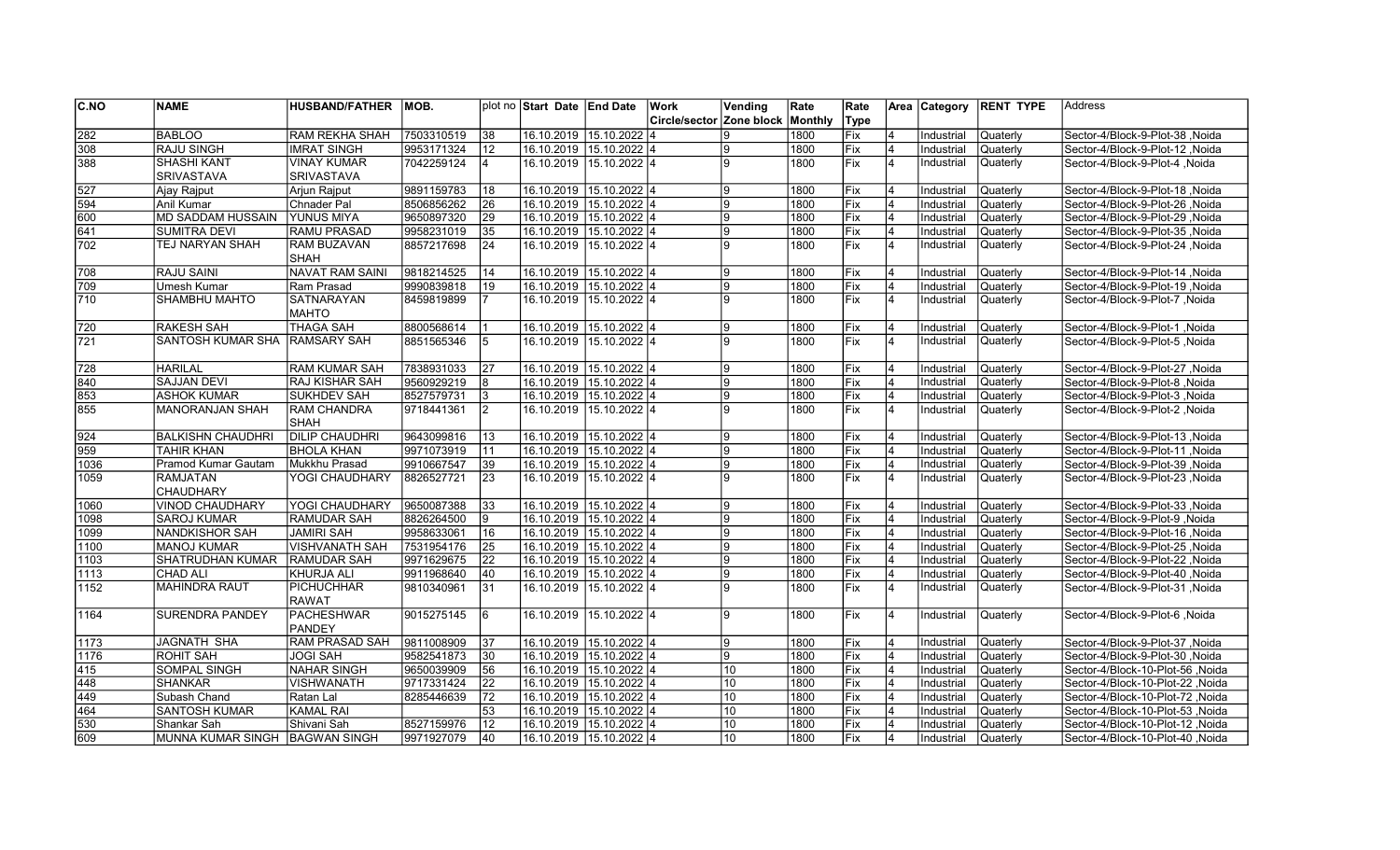| C.NO             | <b>NAME</b>                                | <b>HUSBAND/FATHER</b>     | IMOB.      |     | plot no Start Date LEnd Date | Work                     | Vending          | Rate    | Rate       |                         | Area Category | <b>RENT TYPE</b> | <b>Address</b>                          |
|------------------|--------------------------------------------|---------------------------|------------|-----|------------------------------|--------------------------|------------------|---------|------------|-------------------------|---------------|------------------|-----------------------------------------|
|                  |                                            |                           |            |     |                              | Circle/sector Zone block |                  | Monthly | Type       |                         |               |                  |                                         |
| $\overline{719}$ | <b>GANESH RAWAT</b>                        | <b>SHIVDHAR RAUT</b>      | 9958135141 | 42  | 16.10.2019 15.10.2022 4      |                          | 10               | 1800    | Fix        |                         | Industrial    | Quaterly         | Sector-4/Block-10-Plot-42, Noida        |
| 794              | <b>VIKAS KUMAR</b>                         | <b>UDAY VEER SINGH</b>    | 7217788433 | 122 | 16.10.2019 15.10.2022 4      |                          | 10               | 1800    | Fix        | 4                       | Industrial    | Quaterly         | Sector-4/Block-10-Plot-122, Noida       |
| 806              | <b>RAMESH RAIKWAR</b>                      | <b>HARCHAN</b>            | 9560221087 | 121 | 16.10.2019 15.10.2022 4      |                          | 10 <sup>10</sup> | 1800    | Fix        | 4                       | Industrial    | Quaterly         | Sector-4/Block-10-Plot-121, Noida       |
|                  |                                            | <b>RAIKWAR</b>            |            |     |                              |                          |                  |         |            |                         |               |                  |                                         |
| 808              | <b>RAJARAM NAYAK</b>                       | <b>JAY KISOR NAYAK</b>    | 8800474940 | 43  | 16.10.2019 15.10.2022 4      |                          | 10               | 1800    | lFix.      | $\overline{\mathbf{A}}$ | Industrial    | Quaterly         | Sector-4/Block-10-Plot-43, Noida        |
| 825              | <b>PARDEEP KUMAR</b>                       | JAGDISH                   | 9910162460 | 46  | 16.10.2019 15.10.2022 4      |                          | 10               | 1800    | lFix       | 4                       | Industrial    | Quaterly         | Noida / Sector-4/Block-10-Plot-46       |
| 844              | Nirdosh Kumar Gupta                        | Sone Lal Sahu             | 9971332729 | 34  | 16.10.2019 15.10.2022 4      |                          | 10               | 1800    | <b>Fix</b> | 4                       | Industrial    | Quaterly         | Sector-4/Block-10-Plot-34 .Noida        |
| 1068             | <b>BANTI KUMAR</b>                         | <b>JAGDISH PARASD</b>     | 9718368401 | 32  | 16.10.2019 15.10.2022 4      |                          | 10               | 1800    | Fix        |                         | Industrial    | Quaterly         | Noida Sector-4/Block-10-Plot-32         |
| 1154             | RAJA NAYAK                                 | <b>BHIKHARI NAYAK</b>     | 9560168795 | 60  | 16.10.2019 15.10.2022 4      |                          | 10               | 1800    | Fix        | 4                       | Industrial    | Quaterly         | Noida Sector-4/Block-10-Plot-60         |
| 1248             | Dinesh Sah                                 | Ramaprasadd Sah           | 7835948868 | 25  | 16.10.2019 15.10.2022 4      |                          | 10               | 1800    | Fix        | 4                       | Industrial    | Quaterly         | Noida Sector-4/Block-10-Plot-25         |
| 1297             | <b>CHANDAN SAH</b>                         | <b>ASHOK SHA</b>          | 9315492126 | 33  | 16.10.2019 15.10.2022 4      |                          | 10               | 1800    | Fix        | $\overline{4}$          | Industrial    | Quaterly         | Noida Sector-4/Block-10-Plot-33         |
| 1332             | <b>SATISH MAHTO</b>                        | <b>VIJAY MAHTO</b>        | 8130311675 | 44  | 16.10.2019 15.10.2022 4      |                          | 10               | 1800    | Fix        | 4                       | Industrial    | Quaterly         | Noida / Sector-4/Block-10-Plot-44       |
| 1339             | Jagpal                                     | Shripal                   | 9953690462 | 61  | 16.10.2019 15.10.2022 4      |                          | 10               | 1800    | Fix        | 4                       | Industrial    | Quaterly         | Sector-4/Block-10-Plot-61 .Noida        |
| 1819             | Jitendra Kumar                             | <b>Upendra Mandal</b>     | 8810268383 | 80  | 16.10.2019 15.10.2022 4      |                          | 10               | 1800    | Fix        | 4                       | Industrial    | Quaterly         | Noida Sector-4/Block-10-Plot-80         |
| 1837             | Mahendran Kottaisamy                       | Kottaisamy                | 9873748422 | 5   | 16.10.2019 15.10.2022 4      |                          | 10               | 1800    | Fix        | 4                       | Industrial    | Quaterly         | Noida Sector-4/Block-10-Plot-5          |
| 1843             | <b>DINESH SAHNI</b>                        | <b>NAUVAT RAM</b>         | 9999999999 | 31  | 16.10.2019 15.10.2022 4      |                          | 10               | 1800    | Fix        | 4                       | Industrial    | Quaterly         | Sector-4/Block-10-Plot-31, Noida        |
| 1895             | Sunil Mani Tripathi                        | Umashankar Mani           | 9540511899 | 17  | 16.10.2019 15.10.2022 4      |                          | 10               | 1800    | Fix        | 4                       | Industrial    | Quaterly         | Sector-4/Block-10-Plot-17, Noida        |
|                  |                                            | Tripathi                  |            |     |                              |                          |                  |         |            |                         |               |                  |                                         |
| 1963             | <b>SAUDAN SINGH</b>                        | <b>DEVJEET</b>            | 9354455417 | 21  | 16.10.2019 15.10.2022 4      |                          | 10               | 1800    | Fix        | 4                       | Industrial    | Quaterly         | Sector-4/Block-10-Plot-21, Noida        |
| 1975             | Karm Raj                                   | Shri Ram                  | 9953184126 | 79  | 16.10.2019 15.10.2022 4      |                          | 10               | 1800    | Fix        | 4                       | Industrial    | Quaterly         | Noida Sector-4/Block-10-Plot-79, Noida  |
| 1976             | Ram Sanjivan Chourasiya Deshraj Chourasiya |                           | 9891582359 | 20  | 16.10.2019 15.10.2022 4      |                          | 10               | 1800    | Fix        | 4                       | Industrial    | Quaterly         | Sector-4/Block-10-Plot-20, Noida        |
|                  |                                            |                           |            |     |                              |                          |                  |         |            |                         |               |                  |                                         |
| $\sqrt{2112}$    | <b>SUNIL KUMAR SHA</b>                     | CHOTE LAL SHA             | 8384033157 | 11  | 16.10.2019 15.10.2022 4      |                          | 10               | 1800    | Fix        | $\overline{4}$          | Industrial    | Quaterly         | Noida Sector-4/Block-10-Plot-11         |
| $\sqrt{2114}$    | <b>DHANPAL</b>                             | <b>SUNDER</b>             | 9990096381 | 74  | 16.10.2019 15.10.2022 4      |                          | 10               | 1800    | Fix        | $\overline{4}$          | Industrial    | Quaterly         | Sector-4/Block-10-Plot-74, Noida        |
| 2158             | <b>RAMU PRASAD</b>                         | <b>HARIVANSH</b>          | 8368902895 | 3   | 16.10.2019 15.10.2022 4      |                          | 10               | 1800    | Fix        | 4                       | Industrial    | Quaterly         | Sector-4/Block-10-Plot-3, Noida         |
| 2264             | <b>GHUNTUN SINGH</b>                       | RAM DAYAL SINGH           | 7838582534 | 49  | 16.10.2019 15.10.2022 4      |                          | 10               | 1800    | Fix        | 4                       | Industrial    | Quaterly         | Sector-4/Block-10-Plot-49, Noida        |
| 2287             | Kanhaiya Lal                               | Ram Pratap                | 8368859571 | 63  | 16.10.2019 15.10.2022 4      |                          | 10               | 1800    | Fix        | 4                       | Industrial    | Quaterly         | Sector-4/Block-10-Plot-63, Noida        |
| 2306             | Mohhamad Ismail                            | Allaudin                  | 8750291420 | 77  | 16.10.2019 15.10.2022 4      |                          | 10               | 1800    | Fix        | $\overline{4}$          | Industrial    | Quaterly         | Sector-4/Block-10-Plot-77, Noida        |
| 2572             | <b>MANOJ KUMAR</b>                         | <b>CHOTE LAL</b>          |            | 35  | 16.10.2019 15.10.2022 4      |                          | 10               | 1800    | Fix        | 4                       | Industrial    | Quaterly         | Sector-4/Block-10-Plot-35, Noida        |
| 2687             | <b>SUNIL KUMAR</b>                         | <b>JAGDISH PRASAD</b>     | 9718217256 | 54  | 16.10.2019 15.10.2022 4      |                          | 10               | 1800    | Fix        | 4                       | Industrial    | Quaterly         | Noida /Sector-4/Block-10-Plot-54        |
| 2844             | <b>RAJESH KUMAR</b>                        | RAMLAL JAISWAL            | 9911185945 | 9   | 16.10.2019 15.10.2022 4      |                          | 10               | 1800    | Fix        | $\overline{4}$          | Industrial    | <b>Quaterly</b>  | Noida Sector-4/Block-10-Plot-9, Noida   |
|                  | JAISWAL                                    |                           |            |     |                              |                          |                  |         |            |                         |               |                  |                                         |
| 2908             | <b>MD SARIF</b>                            | <b>KAMALUDDIN</b>         | 9990585125 | 16  | 16.10.2019 15.10.2022 4      |                          | 10               | 1800    | Fix        | 4                       | Industrial    | <b>Quaterly</b>  | Sector-4/Block-10-Plot-16, Noida        |
| 2947             | Sanjeet Sah                                | Vindeshwar Sah            | 8800236870 | 19  | 16.10.2019 15.10.2022 4      |                          | 10               | 1800    | Fix        | $\overline{4}$          | Industrial    | <b>Quaterly</b>  | Sector-4/Block-10-Plot-19, Noida        |
| 2961             | Sunil Kumar                                | Shankar Sha               | 8178253497 | 65  | 16.10.2019 15.10.2022 4      |                          | 10               | 1800    | Fix        | 4                       | Industrial    | Quaterly         | Noida Sector-4/Block-10-Plot-65, Noida  |
| 2990             | Rajesh Kumar Gupta                         | Hari Chandra Gupta        | 9821483810 | 67  | 16.10.2019 15.10.2022 4      |                          | 10               | 1800    | Fix        | $\overline{4}$          | Industrial    | Quaterly         | Sector-4/Block-10-Plot-67, Noida        |
| 2991             | Rinku Babu                                 | Chandrapal                | 9873109324 | 84  | 16.10.2019 15.10.2022 4      |                          | 10               | 1800    | Fix        | 4                       | Industrial    | Quaterly         | Noida Noida - Sector-4/Block-10-Plot-84 |
| 3062             | <b>OM VEER</b>                             | <b>KAWAL SINGH</b>        | 9910667622 | 14  | 16.10.2019 15.10.2022 4      |                          | 10               | 1800    | Fix        | 4                       | Industrial    | Quaterly         | Sector-4/Block-10-Plot-14 .Noida        |
| 3148             | MUMTAJ ALAM                                | GULAM MOHAMMAD 7703809064 |            | 69  | 16.10.2019 15.10.2022 4      |                          | 10 <sup>10</sup> | 1800    | Fix        | 4                       | Industrial    | Quaterly         | Noida Sector-4/Block-10-Plot-69         |
|                  |                                            |                           |            |     |                              |                          |                  |         |            |                         |               |                  |                                         |
| 3149             | <b>AJMAL KHAN</b>                          | <b>ASGAR KHAN</b>         | 9990022360 | 57  | 16.10.2019 15.10.2022 4      |                          | 10               | 1800    | Fix        | 4                       | Industrial    | <b>Quaterly</b>  | Noida Sector-4/Block-10-Plot-57         |
| 3208             | <b>ANIL KUMAR</b>                          | <b>PANCHAM LAL</b>        | 8506842443 | 30  | 16.10.2019 15.10.2022 4      |                          | 10               | 1800    | Fix        | $\overline{\mathbf{4}}$ | Industrial    | Quaterly         | Sector-4/Block-10-Plot-30, Noida        |
| 3212             | <b>DEVINDRA</b>                            | SHISH PAL                 | 9582935328 | 27  | 16.10.2019 15.10.2022 4      |                          | 10               | 1800    | Fix        | 4                       | Industrial    | Quaterly         | Sector-4/Block-10-Plot-27, Noida        |
| 3217             | <b>REKHA</b>                               | <b>SHYAM SINGH</b>        | 9718373698 | 10  | 16.10.2019 15.10.2022 4      |                          | 10               | 1800    | Fix        |                         | Industrial    | Quaterly         | Noida / Sector-4/Block-10-Plot-10       |
| 3246             | DHARMENDA MAHTO                            | <b>RK MAHTO</b>           | 9313222401 | 29  | 16.10.2019 15.10.2022 4      |                          | 10               | 1800    | Fix        |                         | Industrial    | <b>Quaterly</b>  | Sector-4/Block-10-Plot-29, Noida        |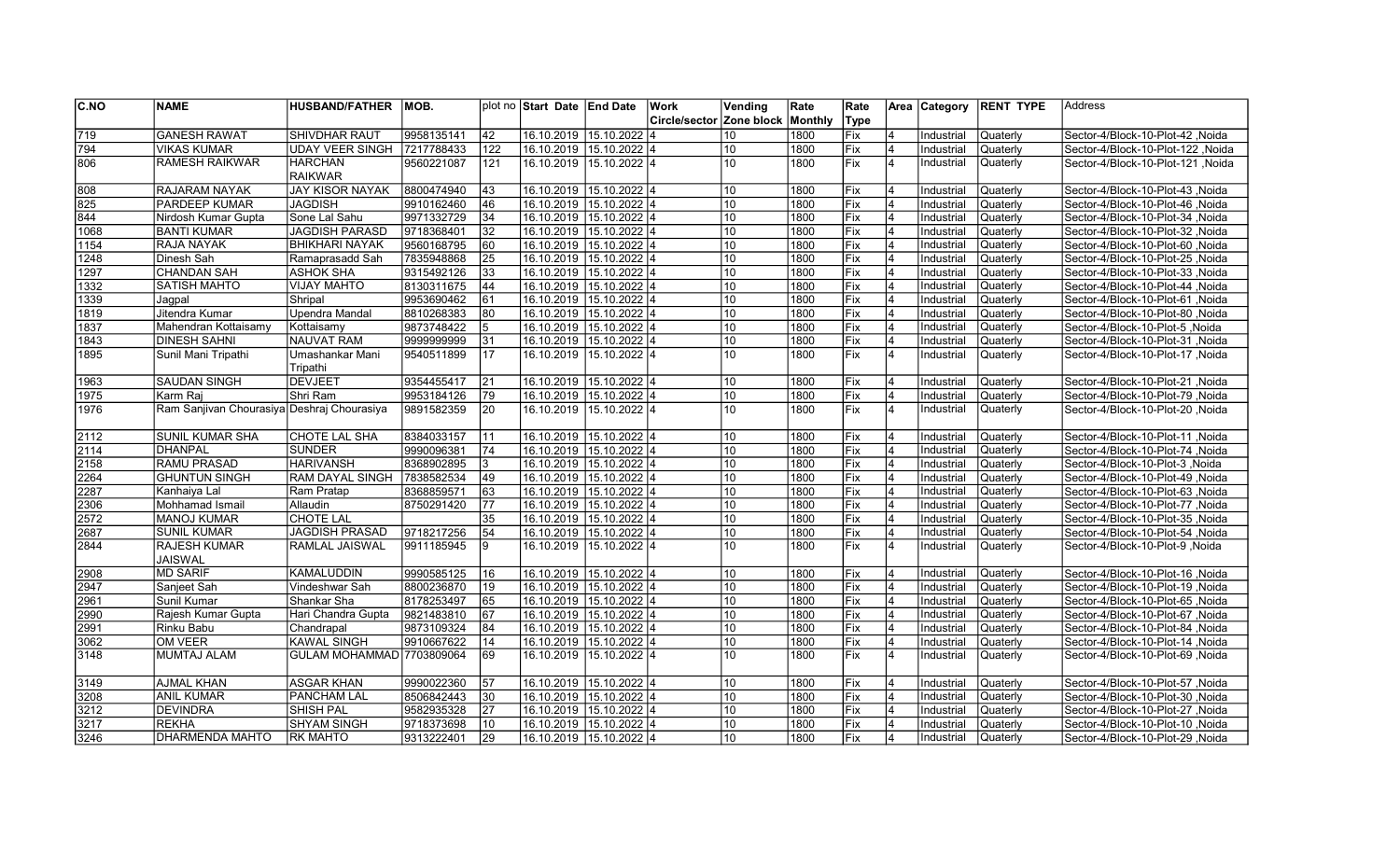| C.NO | <b>NAME</b>                      | <b>HUSBAND/FATHER</b>     | IMOB.      |    | plot no Start Date LEnd Date |                           | Work                     | Vending | Rate    | Rate             |                         | Area Category | <b>RENT TYPE</b> | lAddress                                 |
|------|----------------------------------|---------------------------|------------|----|------------------------------|---------------------------|--------------------------|---------|---------|------------------|-------------------------|---------------|------------------|------------------------------------------|
|      |                                  |                           |            |    |                              |                           | Circle/sector Zone block |         | Monthly | Type             |                         |               |                  |                                          |
| 3255 | <b>RANJAN KUMAR</b>              | <b>SHATRUDHAN</b>         | 8851644590 | 62 |                              | 16.10.2019  15.10.2022  4 |                          | 10      | 1800    | Fix              | $\overline{4}$          | Industrial    | Quaterly         | Noida Sector-4/Block-10-Plot-62          |
|      | <b>CHOUDHARY</b>                 | <b>CHAUDHARY</b>          |            |    |                              |                           |                          |         |         |                  |                         |               |                  |                                          |
| 3336 | <b>RAJESH</b>                    | <b>BALAVIR</b>            | 8800141728 | 52 | 16.10.2019 15.10.2022 4      |                           |                          | 10      | 1800    | Fix              | $\overline{4}$          | Industrial    | Quaterly         | Noida / Sector-4/Block-10-Plot-52        |
| 3339 | Munne                            | Gulam Haidar              | 9069517257 | 76 | 16.10.2019 15.10.2022 4      |                           |                          | 10      | 1800    | lFix.            | $\overline{4}$          | Industrial    | Quaterly         | Noida Sector-4/Block-10-Plot-76          |
| 3349 | <b>Pramod Kumar</b>              | Ram Lal Choursia          | 9990174072 | 4  | 16.10.2019 15.10.2022 4      |                           |                          | 10      | 1800    | Fix              | 4                       | Industrial    | Quaterly         | Sector-4/Block-10-Plot-4, Noida          |
| 3377 | NARENDAR SINGH                   | <b>BALVEER</b>            | 8285478710 | 78 | 16.10.2019 15.10.2022 4      |                           |                          | 10      | 1800    | Fix              | 4                       | Industrial    | Quaterly         | Noida / Sector-4/Block-10-Plot-78        |
| 3389 | Manoj Kumar                      | Kanchan Singh             | 8130968952 | 18 | 16.10.2019 15.10.2022 4      |                           |                          | 10      | 1800    | Fix              | 4                       | Industrial    | Quaterly         | Sector-4/Block-10-Plot-18, Noida         |
| 3404 | <b>ASHOK PRASAD</b>              | <b>CHANDEEP</b>           | 8750251441 | 64 | 16.10.2019 15.10.2022 4      |                           |                          | 10      | 1800    | $\overline{Fix}$ | $\overline{\mathbf{A}}$ | Industrial    | <b>Quaterly</b>  | Noida, Sector-4/Block-10-Plot-64         |
|      |                                  | <b>PRASAD</b>             |            |    |                              |                           |                          |         |         |                  |                         |               |                  |                                          |
| 3406 | <b>ALI ALLULLA</b>               | <b>MD BATO</b>            | 987373802  | 51 | 16.10.2019 15.10.2022 4      |                           |                          | 10      | 1800    | Fix              | 4                       | Industrial    | Quaterly         | Sector-4/Block-10-Plot-51, Noida         |
| 3577 | <b>LAKHI NARAYAN</b>             | <b>VISHWANATH</b>         | 9871524613 | 45 | 16.10.2019 15.10.2022 4      |                           |                          | 10      | 1800    | <b>Fix</b>       | $\overline{4}$          | Industrial    | Quaterly         | Noida   Sector-4/Block-10-Plot-45        |
|      | <b>GUPTA</b>                     | <b>GUPTA</b>              |            |    |                              |                           |                          |         |         |                  |                         |               |                  |                                          |
| 3588 | <b>RAHUL KUMAR</b>               | <b>SUBAH SAAB</b>         | 8506963531 | 28 | 16.10.2019 15.10.2022 4      |                           |                          | 10      | 1800    | Fix              |                         | Industrial    | Quaterly         | Noida   Sector-4/Block-10-Plot-28        |
| 3590 | <b>DHARAM VEER SINGH</b>         | <b>RAMFAL SINGH</b>       | 8860592781 | 70 | 16.10.2019 15.10.2022 4      |                           |                          | 10      | 1800    | Fix              | 4                       | Industrial    | Quaterly         | Sector-4/Block-10-Plot-70, Noida         |
| 3603 | <b>RAMU</b>                      | <b>LALIT NISHAD</b>       | 9999291862 | 47 | 16.10.2019 15.10.2022 4      |                           |                          | 10      | 1800    | Fix              | 4                       | Industrial    | Quaterly         | Sector-4/Block-10-Plot-47 .Noida         |
| 3709 | <b>PUTAL DEVI</b>                | <b>RAM KUMAR</b>          | 8700018309 | 26 | 16.10.2019 15.10.2022 4      |                           |                          | 10      | 1800    | lFix             | $\overline{4}$          | Industrial    | Quaterly         | Noida Sector-4/Block-10-Plot-26          |
| 3828 | Gulshan                          | Sabhanand                 | 9717982656 | 8  | 16.10.2019 15.10.2022 4      |                           |                          | 10      | 1800    | Fix              | 4                       | Industrial    | Quaterly         | Noida / Sector-4/Block-10-Plot-8         |
| 3897 | <b>MANJU</b>                     | <b>VISHRAM SINGH</b>      | 8826302478 | 75 | 16.10.2019 15.10.2022 4      |                           |                          | 10      | 1800    | lFix.            | 4                       | Industrial    | Quaterly         | Sector-4/Block-10-Plot-75 .Noida         |
| 3902 | <b>AHMAD ALI</b>                 | <b>GLUM AHMAD</b>         | 9911939285 | 66 | 16.10.2019 15.10.2022 4      |                           |                          | 10      | 1800    | Fix              | 4                       | Industrial    | Quaterly         | Noida Sector-4/Block-10-Plot-66, Noida   |
| 3925 | <b>VIRENDRA PRASAD</b>           | <b>BUDHAN SAH</b>         | 8802757253 | 83 | 16.10.2019 15.10.2022 4      |                           |                          | 10      | 1800    | Fix              | 4                       | Industrial    | Quaterly         | Noida Sector-4/Block-10-Plot-83          |
| 4013 | <b>DEVJEET</b>                   | <b>MEHENDRA</b>           | 7290805146 | 48 | 16.10.2019 15.10.2022 4      |                           |                          | 10      | 1800    | Fix              | 4                       | Industrial    | Quaterly         | Sector-4/Block-10-Plot-48, Noida         |
| 4202 | <b>MAHENDRA VERMA</b>            | <b>SUDAMA</b>             | 9654191642 | 68 | 16.10.2019 15.10.2022 4      |                           |                          | 10      | 1800    | Fix              | $\overline{4}$          | Industrial    | Quaterly         | Noida   Sector-4/Block-10-Plot-68        |
| 4528 | <b>ALAUDEEN</b>                  | <b>IBRAHIM</b>            | 8882496799 | 12 | 16.10.2019 15.10.2022 4      |                           |                          | 10      | 1800    | Fix              | 4                       | Industrial    | Quaterly         | Sector-4/Block-10-Plot-2, Noida          |
| 4573 | <b>MANOJ KUMAR</b>               | <b>MUNNI LAL MAHTO</b>    | 9990948255 | 71 | 16.10.2019 15.10.2022 4      |                           |                          | 10      | 1800    | Fix              | 4                       | Industrial    | Quaterly         | Sector-4/Block-10-Plot-71, Noida         |
| 4599 | <b>SUNIL KUMAR</b>               | <b>CHARAN SINGH</b>       | 7678466569 | 6  | 16.10.2019 15.10.2022 4      |                           |                          | 10      | 1800    | Fix              | 4                       | Industrial    | Quaterly         | Sector-4/Block-10-Plot-6, Noida          |
| 4871 | Girish Chand                     | Nannumal Gupta            | 8447732367 | 50 | 16.10.2019 15.10.2022 4      |                           |                          | 10      | 1800    | Fix              |                         | Industrial    | Quaterly         | Sector-4/Block-10-Plot-50, Noida         |
| 4898 | Ravindra Bhagt                   | Karishna Bhagt            | 8882286327 | 13 | 16.10.2019 15.10.2022 4      |                           |                          | 10      | 1800    | Fix              | $\overline{4}$          | Industrial    | Quaterly         | Noida Sector-4/Block-10-Plot-13          |
| 5031 | Ali Hasan                        | Bhura Khan                | 9540577820 | 15 | 16.10.2019 15.10.2022 4      |                           |                          | 10      | 1800    | Fix              | $\overline{4}$          | Industrial    | Quaterly         | Noida Sector-4/Block-10-Plot-15, Noida   |
| 5469 | <b>GULAM HAZARAT</b>             | <b>RAHEESUDDIN</b>        | 9129942164 | 41 | 16.10.2019 15.10.2022 4      |                           |                          | 10      | 1800    | Fix              | $\overline{\mathbf{4}}$ | Industrial    | Quaterly         | Sector-4/Block-10-Plot-41, Noida         |
| 5516 | <b>AKRAM</b>                     | <b>ASGAR KHAN</b>         | 8700825529 | 59 | 16.10.2019 15.10.2022 4      |                           |                          | 10      | 1800    | Fix              | 4                       | Industrial    | Quaterly         | Sector-4/Block-10-Plot-59, Noida         |
| 5667 | IMOHAMMAD MAQSOODIMOHAMMAD ASRAF |                           | 9958104236 | 55 | 16.10.2019 15.10.2022 4      |                           |                          | 10      | 1800    | Fix              | 4                       | Industrial    | Quaterly         | Noida Sector-4/Block-10-Plot-55          |
|      |                                  |                           |            |    |                              |                           |                          |         |         |                  |                         |               |                  |                                          |
| 5867 | IMOHAMMAD MAHTAB                 | GULAM MOHAMMAD 9599734438 |            | 81 | 16.10.2019 15.10.2022 4      |                           |                          | 10      | 1800    | Fix              | 4                       | Industrial    | Quaterly         | Sector-4/Block-10-Plot-81 .Noida         |
|      | <b>ALAM</b>                      |                           |            |    |                              |                           |                          |         |         |                  |                         |               |                  |                                          |
| 5918 | <b>VECHAN DEVI</b>               | <b>ARVIND KUMAR</b>       | 9958403767 |    | 16.10.2019 15.10.2022 4      |                           |                          | 10      | 1800    | Fix              | 4                       | Industrial    | Quaterly         | Sector-4/Block-10-Plot-1, Noida          |
| 5947 | <b>ADITIYA NARYAN</b>            | <b>KAMLA PRASAD</b>       | 9458568741 | 36 | 16.10.2019 15.10.2022 4      |                           |                          | 10      | 1800    | Fix              | 4                       | Industrial    | Quaterly         | Sector-4/Block-10-Plot-36, Noida         |
| 5972 | Aslam Khan                       | Azgar Khan                | 7701826990 | 37 | 16.10.2019 15.10.2022 4      |                           |                          | 10      | 1800    | Fix              |                         | Industrial    | Quaterly         | Noida Sector-4/Block-10-Plot-37          |
| 6163 | Rohtash                          | <b>MATHARU</b>            | I٥         | 73 | 16.10.2019 15.10.2022 4      |                           |                          | 10      | 1800    | Fix              | 4                       | Industrial    | Quaterly         | Sector-4/Block-10-Plot-73, Noida         |
| 6274 | Mujaffar                         | Asgar Ali                 | 8433169033 | 38 | 16.10.2019 15.10.2022 4      |                           |                          | 10      | 1800    | Fix              | $\overline{4}$          | Industrial    | Quaterly         | Noida /Sector-4/Block-10-Plot-38         |
| 6283 | Gaytari                          | Srawan                    | 8700604290 | 39 | 16.10.2019 15.10.2022 4      |                           |                          | 10      | 1800    | Fix              | $\overline{4}$          | Industrial    | Quaterly         | Noida   Sector-4/Block-10-Plot-39, Noida |
| 6288 | Ravi Mandal                      | <b>Bhim Mandal</b>        | 9838284216 | 82 | 16.10.2019 15.10.2022 4      |                           |                          | 10      | 1800    | Fix              |                         | Industrial    | Quaterly         | Sector-4/Block-10-Plot-82, Noida         |
| 6392 | Smt Afsari                       | Shakavat Husain           | 0783891165 | 17 | 16.10.2019 15.10.2022 4      |                           |                          | 10      | 1800    | Fix              | 4                       | Industrial    | Quaterly         | Noida Sector-4/Block-10-Plot-7           |
| 6778 | farjana                          | danish                    | 9927588026 | 23 | 16.10.2019 15.10.2022 4      |                           |                          | 10      | 1800    | Fix              |                         | Industrial    | Quaterly         | Sector-4/Block-10-Plot-23 .Noida         |
| 9406 | <b>AMJAD</b>                     | <b>LALLAN KHAN</b>        | 9643085297 | 24 | 16.10.2019 15.10.2022 4      |                           |                          | 10      | 1800    | Fix              |                         | Industrial    | Quaterly         | Noida   Sector-4/Block-10-Plot-24        |
| 9684 | <b>KRAPAL</b>                    | <b>GYAN SINGH</b>         | 9315818428 | 58 | 16.10.2019 15.10.2022 4      |                           |                          | 10      | 1800    | lFix             | 4                       | Industrial    | <b>Quaterly</b>  | Sector-4/Block-10-Plot-58, Noida         |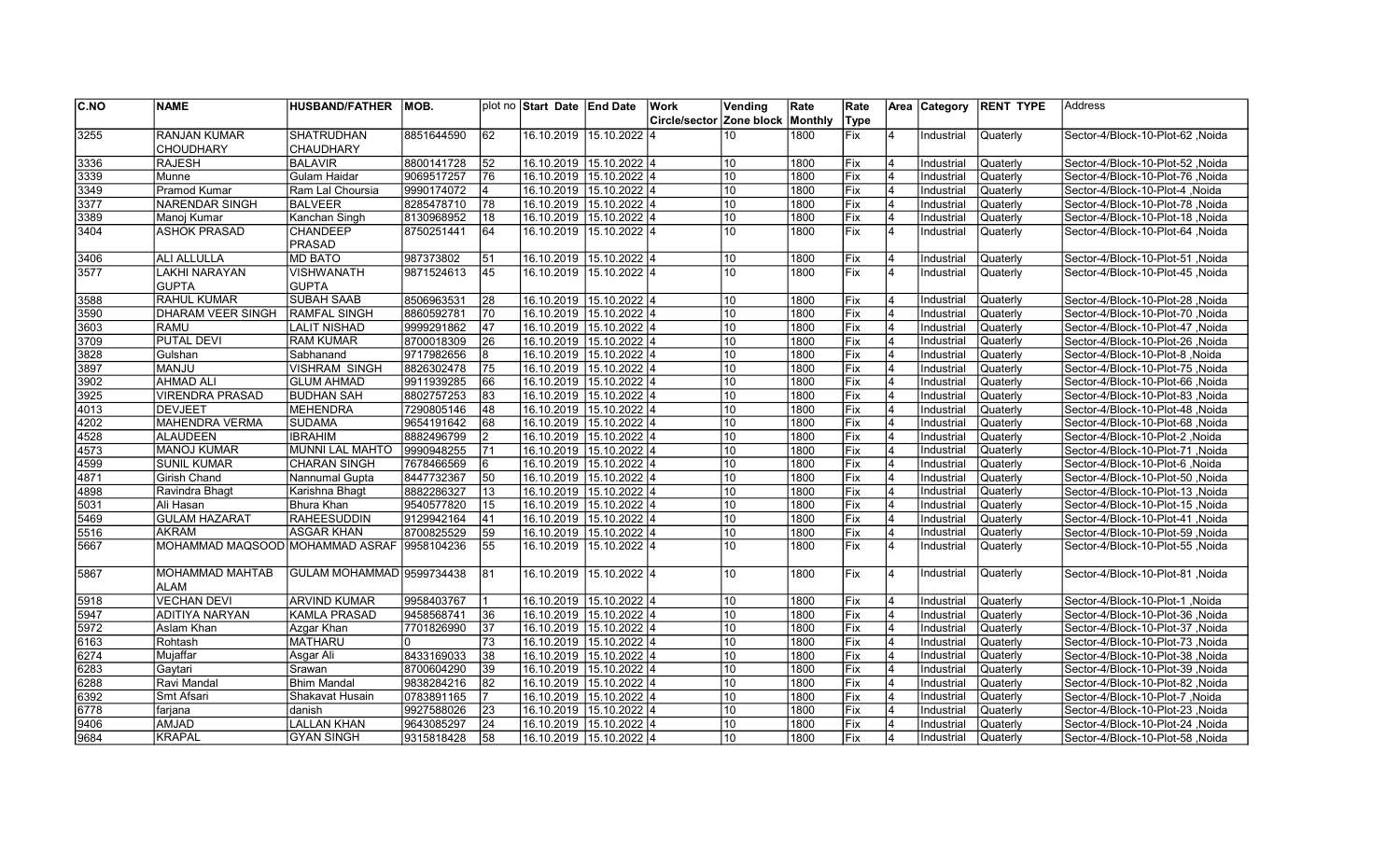| C.NO          | <b>NAME</b>                              | <b>HUSBAND/FATHER</b>                   | MOB.       |     | plot no Start Date End Date |                         | <b>Work</b>              | Vending         | Rate    | Rate             |                | Area Category        | <b>RENT TYPE</b> | <b>Address</b>                            |
|---------------|------------------------------------------|-----------------------------------------|------------|-----|-----------------------------|-------------------------|--------------------------|-----------------|---------|------------------|----------------|----------------------|------------------|-------------------------------------------|
|               |                                          |                                         |            |     |                             |                         | Circle/sector Zone block |                 | Monthly | Type             |                |                      |                  |                                           |
| 387           | <b>ASHU SRIVASTVA</b>                    | <b>VINAY KUMAR</b>                      | 9560440686 | 92  |                             | 16.10.2019 15.10.2022 4 |                          | 10              | 1800    | Fix              | 4              | Industrial           | <b>Quaterly</b>  | Sector-4/Block-10-Plot-92, Noida          |
|               |                                          | <b>SRIVASTVA</b>                        |            |     |                             |                         |                          |                 |         |                  |                |                      |                  |                                           |
| 601           | <b>SALAHUDDIN</b>                        | <b>SURAHUDDIN</b>                       | 8588987853 | 111 | 16.10.2019 15.10.2022 4     |                         |                          | 10              | 1800    | Fix              | $\overline{4}$ | Industrial           | Quaterly         | Noida   Sector-4/Block-10-Plot-111, Noida |
| 790           | <b>BOBBY</b>                             | <b>UDAYVEER SINGH</b>                   | 8700144705 | 112 | 16.10.2019 15.10.2022 4     |                         |                          | 10              | 1800    | Fix              | $\overline{4}$ | Industrial           | Quaterly         | Noida  Sector-4/Block-10-Plot-112         |
| 816           | <b>UMESH RAUT</b>                        | <b>SHIVDHAR RAUT</b>                    | 9650545197 | 109 | 16.10.2019 15.10.2022 4     |                         |                          | 10              | 1800    | Fix              | 4              | Industrial           | Quaterly         | Sector-4/Block-10-Plot-109, Noida         |
| 1063          | Rakesh Mahtha                            | Jhoti Mahtha                            | 8750083817 | 113 | 16.10.2019 15.10.2022 4     |                         |                          | 10              | 1800    | Fix              | 4              | Industrial           | Quaterly         | Sector-4/Block-10-Plot-113, Noida         |
| $\sqrt{1404}$ | <b>RAMJIT</b>                            | <b>GHAR BAHRAN</b>                      | 9211535684 | 123 | 16.10.2019 15.10.2022 4     |                         |                          | 10              | 1800    | Fix              | 4              | Industrial           | Quaterly         | Noida  Sector-4/Block-10-Plot-123         |
| 1953          | Anil Prashad Pandit                      | Rameshwar Pandit                        | 7053915144 | 91  | 16.10.2019 15.10.2022 4     |                         |                          | 10              | 1800    | Fix              | 4              | Industrial           | <b>Quaterly</b>  | Noida Sector-4/Block-10-Plot-91, Noida    |
| 2357          | Arvind                                   | Ram Kirpal                              | 8826123317 | 101 | 16.10.2019 15.10.2022 4     |                         |                          | 10              | 1800    | Fix              | $\overline{4}$ | Industrial           | Quaterly         | Sector-4/Block-10-Plot-101, Noida         |
| 2507          | CHITRA BAHADUR                           | POORAN THAPA                            | 9711574841 | 85  | 16.10.2019 15.10.2022 4     |                         |                          | 10              | 1800    | Fix              | 4              | Industrial           | Quaterly         | Sector-4/Block-10-Plot-85, Noida          |
| 2971          | <b>DHEERAJ KUMAR</b>                     | <b>BRAJ BHARI</b><br><b>PRASAD</b>      | 9811977669 | 104 |                             | 16.10.2019 15.10.2022 4 |                          | 10              | 1800    | Fix              | $\overline{4}$ | Industrial           | <b>Quaterly</b>  | Noida  Sector-4/Block-10-Plot-104         |
| 3211          | <b>VIRENDRA SAH</b>                      | <b>MAHENDRA SAH</b>                     | 9599146951 | 110 | 16.10.2019 15.10.2022 4     |                         |                          | 10              | 1800    | Fix              |                | Industrial           | Quaterly         | Noida Sector-4/Block-10-Plot-110          |
| 3321          | Madan Pal Singh                          | Kanchan Singh                           | 0000000000 | 99  |                             | 16.10.2019 15.10.2022 4 |                          | 10              | 1800    | Fix              | 4              | Industrial           | Quaterly         | Sector-4/Block-10-Plot-99, Noida          |
| 3326          | Jeevan Singh                             | Kanchan Singh                           | 0000000000 | 87  | 16.10.2019 15.10.2022 4     |                         |                          | 10              | 1800    | Fix              | $\overline{4}$ | Industrial           | Quaterly         | Sector-4/Block-10-Plot-87, Noida          |
| 3341          | Surendra Prasad                          | Shankar Prasad                          | 9718473811 | 115 | 16.10.2019 15.10.2022 4     |                         |                          | 10              | 1800    | Fix              | 4              | Industrial           | Quaterly         | Sector-4/Block-10-Plot-115, Noida         |
| 3369          | <b>Teiveer</b>                           | <b>Bhudev Singh</b>                     | 9871965011 | 114 | 16.10.2019 15.10.2022 4     |                         |                          | 10              | 1800    | Fix              | $\overline{4}$ | Industrial           | Quaterly         | Noida   Sector-4/Block-10-Plot-114, Noida |
| 3617          | <b>SHALINDER SINGH</b>                   | RAMESH CHANDER                          | 9210922763 | 102 |                             | 16.10.2019 15.10.2022 4 |                          | 10              | 1800    | Fix              | 4              | Industrial           | <b>Quaterly</b>  | Noida Sector-4/Block-10-Plot-102          |
| 3651          | <b>PRADEEP KUMAR</b>                     | <b>THAKUR DAS</b>                       | 8585924674 | 103 |                             | 16.10.2019 15.10.2022 4 |                          | 10              | 1800    | Fix              |                | Industrial           | Quaterly         | Sector-4/Block-10-Plot-103, Noida         |
| 4005          | Anand Sharma                             | Shiv                                    | 8745021552 | 108 | 16.10.2019 15.10.2022 4     |                         |                          | 10              | 1800    | Fix              | $\overline{4}$ | Industrial           | Quaterly         | Sector-4/Block-10-Plot-108 Noida          |
| 4500          | Ravi Saini                               | Hukum Singh Saini                       | 8447620920 | 88  | 16.10.2019 15.10.2022 4     |                         |                          | 10              | 1800    | Fix              | 4              | Industrial           | Quaterly         | Noida Sector-4/Block-10-Plot-88           |
| 4529          | <b>ISLAM</b>                             | <b>IBRAHIM</b>                          | 8178342660 | 89  |                             | 16.10.2019 15.10.2022 4 |                          | 10              | 1800    | Fix              | $\overline{4}$ | Industrial           | Quaterly         | Noida Sector-4/Block-10-Plot-89           |
| 14837         | <b>PARAMJEET SINGH</b><br><b>CHHABRA</b> | <b>MANMOHAN SINGH</b><br><b>CHHABRA</b> | 8368938838 | 106 | 16.10.2019 15.10.2022 4     |                         |                          | 10              | 1800    | lFix.            | 4              | Industrial           | Quaterly         | Noida Sector-4/Block-10-Plot-106          |
| 4847          | <b>VASIULLAH</b>                         | SHAKOOR ULLAH                           | 8368769884 | 94  | 16.10.2019 15.10.2022 4     |                         |                          | 10              | 1800    | Fix              | 4              | Industrial           | Quaterly         | Sector-4/Block-10-Plot-94 .Noida          |
| 4902          | Md Sohel                                 | Md Bikan                                | 8447986793 | 96  | 16.10.2019 15.10.2022 4     |                         |                          | 10              | 1800    | Fix              | $\overline{4}$ | Industrial           | Quaterly         | Sector-4/Block-10-Plot-96, Noida          |
| 4942          | <b>YOGENDRA</b>                          | <b>RAGHU VEER</b><br><b>SINGH</b>       | 9990131706 | 120 |                             | 16.10.2019 15.10.2022 4 |                          | 10              | 1800    | Fix              | $\overline{4}$ | Industrial           | Quaterly         | Sector-4/Block-10-Plot-120, Noida         |
| 4945          | Javed Ahmed                              | Anwar Ahmad                             | 8826889886 | 98  | 16.10.2019 15.10.2022 4     |                         |                          | 10              | 1800    | Fix              | 4              | Industrial           | Quaterly         | Noida Sector-4/Block-10-Plot-98           |
| 5279          | <b>JEET BAHUDAR LAMA</b>                 | <b>DORJE BAHUDAR</b><br>LAMA            | 9910918744 | 116 | 16.10.2019 15.10.2022 4     |                         |                          | 10              | 1800    | Fix              | $\overline{4}$ | Industrial           | Quaterly         | Noida Sector-4/Block-10-Plot-116          |
| 5470          | MAKSOOD AHMAD                            | <b>MOHD HATIM</b>                       | 8527613551 | 97  | 16.10.2019 15.10.2022 4     |                         |                          | 10              | 1800    | Fix              | $\overline{4}$ | Industrial           | Quaterly         | Sector-4/Block-10-Plot-97, Noida          |
| 5504          | <b>SHISHU PAL</b>                        | KALLU                                   | 9654203657 | 117 | 16.10.2019 15.10.2022 4     |                         |                          | 10              | 1800    | Fix              | 4              | Industrial           | <b>Quaterly</b>  | Sector-4/Block-10-Plot-117, Noida         |
| 5525          | Vijay Kumar                              | Amarjeet                                | 9818165391 | 93  | 16.10.2019 15.10.2022 4     |                         |                          | 10              | 1800    | Fix              | 4              | Industrial           | Quaterly         | Sector-4/Block-10-Plot-93, Noida          |
| 5787          | <b>NIYAJ ALI</b>                         | <b>FAIYAZ ALI</b>                       | 8585959077 | 119 | 16.10.2019 15.10.2022 4     |                         |                          | 10              | 1800    | <b>IFix</b>      | 4              | Industrial           | Quaterly         | Sector-4/Block-10-Plot-119, Noida         |
| 5826          | <b>RAM PAL SINGH</b>                     | <b>RAMBAKS</b>                          | 8447208057 | 100 | 16.10.2019 15.10.2022 4     |                         |                          | 10              | 1800    | Fix              | 4              | Industrial           | Quaterly         | Sector-4/Block-10-Plot-100, Noida         |
| 5858          | <b>MD MANBAR</b>                         | <b>MD GAFFAR</b>                        | 9910935974 | 90  | 16.10.2019 15.10.2022 4     |                         |                          | 10              | 1800    | Fix              | 4              | Industrial           | Quaterly         | Noida Sector-4/Block-10-Plot-90           |
| 5933          | Sitaram Das                              | Ramesh Das                              | 8587090875 | 118 | 16.10.2019 15.10.2022 4     |                         |                          | 10              | 1800    | Fix              | 4              | Industrial           | Quaterly         | Sector-4/Block-10-Plot-118, Noida         |
| 6227          | <b>VIRENDRA</b>                          | <b>SHIV KUMAR</b>                       | 8368662869 | 95  | 16.10.2019 15.10.2022 4     |                         |                          | 10              | 1800    | Fix              | $\overline{4}$ | Industrial           | Quaterly         | Sector-4/Block-10-Plot-95, Noida          |
| 6623          | <b>ASHOK</b>                             | <b>DUKHI MAHATO</b>                     | 9717613885 | 105 | 16.10.2019 15.10.2022 4     |                         |                          | 10              | 1800    | Fix              | 4              | Industrial           | Quaterly         | Sector-4/Block-10-Plot-105, Noida         |
| $\sqrt{9217}$ | Jasveer Singh                            | <b>Udal Singh</b>                       | 9582601031 | 107 | 16.10.2019 15.10.2022 4     |                         |                          | 10              | 1800    | Fix              | $\overline{4}$ | Industrial           | <b>Quaterly</b>  | Sector-4/Block-10-Plot-107, Noida         |
| 9670          | <b>RAN PAL</b>                           | <b>TUNDI</b>                            | 9720430652 | 86  | 16.10.2019 15.10.2022 4     |                         |                          | $\overline{10}$ | 1800    | Fix              | 4              | Industrial           | <b>Quaterly</b>  | Sector-4/Block-10-Plot-86, Noida          |
| 1619          | <b>BICKY PRASAD SAH</b>                  | <b>DWARIKA PRASAD</b><br><b>SAH</b>     | 9990076442 |     |                             | 18.10.2019 17.10.2022 5 |                          |                 | 2400    | $\overline{Fix}$ | 4              | Residential Quaterly |                  | Noida   Sector-5/Block-1-Plot-1           |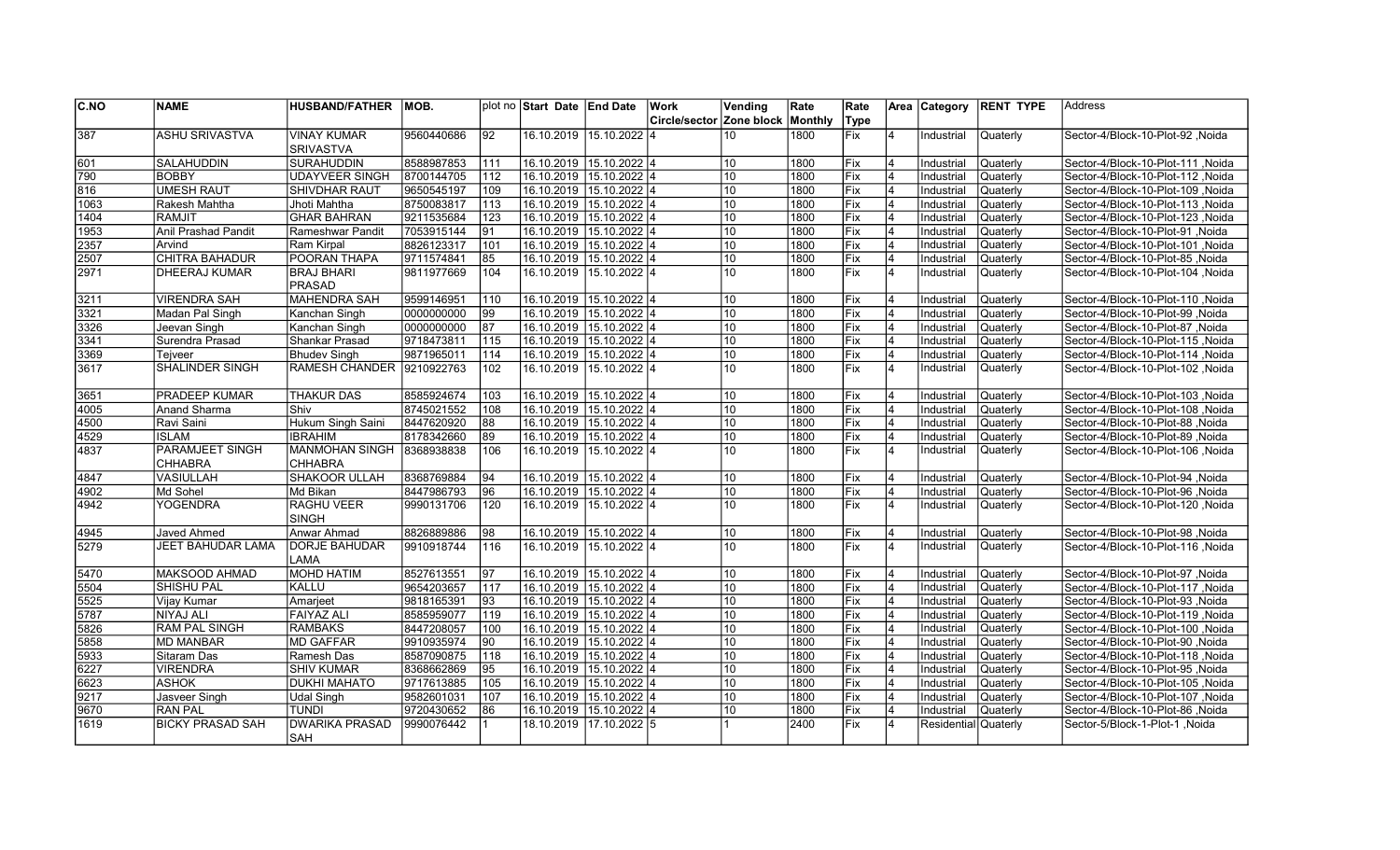| <b>C.NO</b> | <b>NAME</b>             | HUSBAND/FATHER   MOB.      |            |                 | plot no Start Date End Date |                         | <b>Work</b>                             | Vending | Rate | Rate |                |                                | Area Category RENT TYPE | <b>Address</b>                  |
|-------------|-------------------------|----------------------------|------------|-----------------|-----------------------------|-------------------------|-----------------------------------------|---------|------|------|----------------|--------------------------------|-------------------------|---------------------------------|
|             |                         |                            |            |                 |                             |                         | <b>Circle/sector Zone block Monthly</b> |         |      | Type |                |                                |                         |                                 |
| 9016        | <b>GIRISH KUMAR</b>     | <b>RAM DAS</b>             | 9654342950 | $\overline{2}$  |                             | 18.10.2019 17.10.2022 5 |                                         |         | 2400 | Fix  | 4              | Residential Quaterly           |                         | Sector-5/Block-1-Plot-2, Noida  |
| 6185        | <b>ANIL KUMAR</b>       | <b>HINCHHA LAL</b>         | 8802594297 | 13              |                             | 18.10.2019 17.10.2022 5 |                                         |         | 2400 | Fix  | 4              | Residential Quaterly           |                         | Sector-5/Block-1-Plot-3, Noida  |
| 6218        | OM PRAKASH GUPTA        | DEV KUMAR GUPTA 9871391483 |            | $\overline{4}$  |                             | 18.10.2019 17.10.2022 5 |                                         |         | 2400 | Fix  | 14             | Residential Quaterly           |                         | Sector-5/Block-1-Plot-4, Noida  |
| 3707        | <b>ASHOK SINGH</b>      | <b>MANNA SINGH</b>         | 9717129706 | l5              |                             | 18.10.2019 17.10.2022 5 |                                         |         | 2400 | Fix  | 14             | Residential Quaterly           |                         | Sector-5/Block-1-Plot-5, Noida  |
| 360         | <b>VISHWANATH</b>       | <b>RAVI SHANKAR</b>        | 7053628099 | 16              |                             | 18.10.2019 17.10.2022 5 |                                         |         | 2400 | Fix  | 4              | Residential Quaterly           |                         | Sector-5/Block-1-Plot-6, Noida  |
| 2793        | <b>GULPHAM ALI</b>      | <b>HAKIM ALI</b>           | 9711930005 |                 |                             | 18.10.2019 17.10.2022 5 |                                         |         | 2400 | Fix  | 4              | Residential Quaterly           |                         | Sector-5/Block-1-Plot-7, Noida  |
| 3742        | RAJVEER SINGH           | <b>REVTI DEVI</b>          | 9650695802 | 18              |                             | 18.10.2019 17.10.2022 5 |                                         |         | 2400 | Fix  | 4              | Residential Quaterly           |                         | Sector-5/Block-1-Plot-8, Noida  |
| 3416        | <b>DOLI GUPTA</b>       | SANTOSH KUMAR              | 8505971220 | 19              |                             | 18.10.2019 17.10.2022 5 |                                         |         | 2400 | Fix  | 4              | Residential Quaterly           |                         | Sector-5/Block-1-Plot-9, Noida  |
| 1562        | Durga Prasad Rathore    | Chodhi Rathore             | 9899025186 | 10              |                             | 18.10.2019 17.10.2022 5 |                                         |         | 2400 | Fix  | 4              | Residential Quaterly           |                         | Sector-5/Block-1-Plot-10, Noida |
| 5220        | <b>MAMTA</b>            | Yogesh                     | 7065904811 | $\vert$ 11      |                             | 18.10.2019 17.10.2022 5 |                                         |         | 2400 | Fix  | 4              | Stationary Quaterly<br>Vendor  |                         | Sector-5/Block-1-Plot-11, Noida |
| 4155        | <b>VINOD SAH</b>        | Harihar Sah                | 8800743205 | $\overline{12}$ |                             | 18.10.2019 17.10.2022 5 |                                         |         | 2400 | Fix  | $\overline{4}$ | Stationary Quaterly<br>Vendor  |                         | Sector-5/Block-1-Plot-12, Noida |
| 8992        | AHAMAD MIYA             | Mahammadin Miya            | 7210367354 | 13              |                             | 18.10.2019 17.10.2022 5 |                                         |         | 2400 | Fix  | 14             | Stationary Quaterly<br>Vendor  |                         | Sector-5/Block-1-Plot-13, Noida |
| 4441        | SONU                    | <b>Islam</b>               | 9818929445 | 14              |                             | 18.10.2019 17.10.2022 5 |                                         |         | 2400 | Fix  | 4              | Stationary Quaterly<br>Vendor  |                         | Sector-5/Block-1-Plot-14, Noida |
| 6487        | <b>DALVEER SINGH</b>    | Pooran Singh               | 8512087751 | 15              |                             | 18.10.2019 17.10.2022 5 |                                         |         | 2400 | Fix  | 4              | Stationary Quaterly<br>Vendor  |                         | Sector-5/Block-1-Plot-15, Noida |
| 2721        | <b>UMESH RAM</b>        | Mahendra Ram               | 9958358694 | 16              |                             | 18.10.2019 17.10.2022 5 |                                         |         | 2400 | Fix  | 4              | Stationary Quaterly<br>lVendor |                         | Sector-5/Block-1-Plot-16, Noida |
| 3873        | <b>BAL PRABHAKAR</b>    | Ram Nidhi                  | 8527077436 | 17              |                             | 18.10.2019 17.10.2022 5 |                                         |         | 2400 | Fix  | 4              | Stationary Quaterly<br>Vendor  |                         | Sector-5/Block-1-Plot-17, Noida |
| 2289        | SURENDRA MAHTO          | Lakhan Mahto               | 9891332250 | 18              |                             | 18.10.2019 17.10.2022 5 |                                         |         | 2400 | Fix  | 14             | Stationary Quaterly<br>Vendor  |                         | Sector-5/Block-1-Plot-18, Noida |
| 4135        | <b>MANOJ GUPTA</b>      | Ramesh Chand               | 9868555246 | 19              |                             | 18.10.2019 17.10.2022 5 |                                         |         | 2400 | lFix | 4              | Stationary Quaterly<br>Vendor  |                         | Sector-5/Block-1-Plot-19, Noida |
| 5922        | <b>DHANJAY</b>          | Lalmani                    | 9910869045 | 20              |                             | 18.10.2019 17.10.2022 5 |                                         |         | 2400 | Fix  | 4              | Stationary Quaterly<br>lVendor |                         | Sector-5/Block-1-Plot-20, Noida |
| 1985        | <b>NEERAJ KUMAR</b>     | Nanhelal                   | 8851629640 | 21              |                             | 18.10.2019 17.10.2022 5 |                                         |         | 2400 | Fix  | 4              | Stationary Quaterly<br>Vendor  |                         | Sector-5/Block-1-Plot-21, Noida |
| 2817        | SOHAN CHAUHAN           | Hawaldar                   | 9315196426 | $\overline{22}$ |                             | 18.10.2019 17.10.2022 5 |                                         |         | 2400 | Fix  | 4              | Stationary Quaterly<br>Vendor  |                         | Sector-5/Block-1-Plot-22, Noida |
| 2606        | <b>ABHAY KUMAR SAHU</b> | Ram sakal Sahu             | 8743979845 | 23              |                             | 18.10.2019 17.10.2022 5 |                                         |         | 2400 | Fix  | l4             | Stationary Quaterly<br>Vendor  |                         | Sector-5/Block-1-Plot-23, Noida |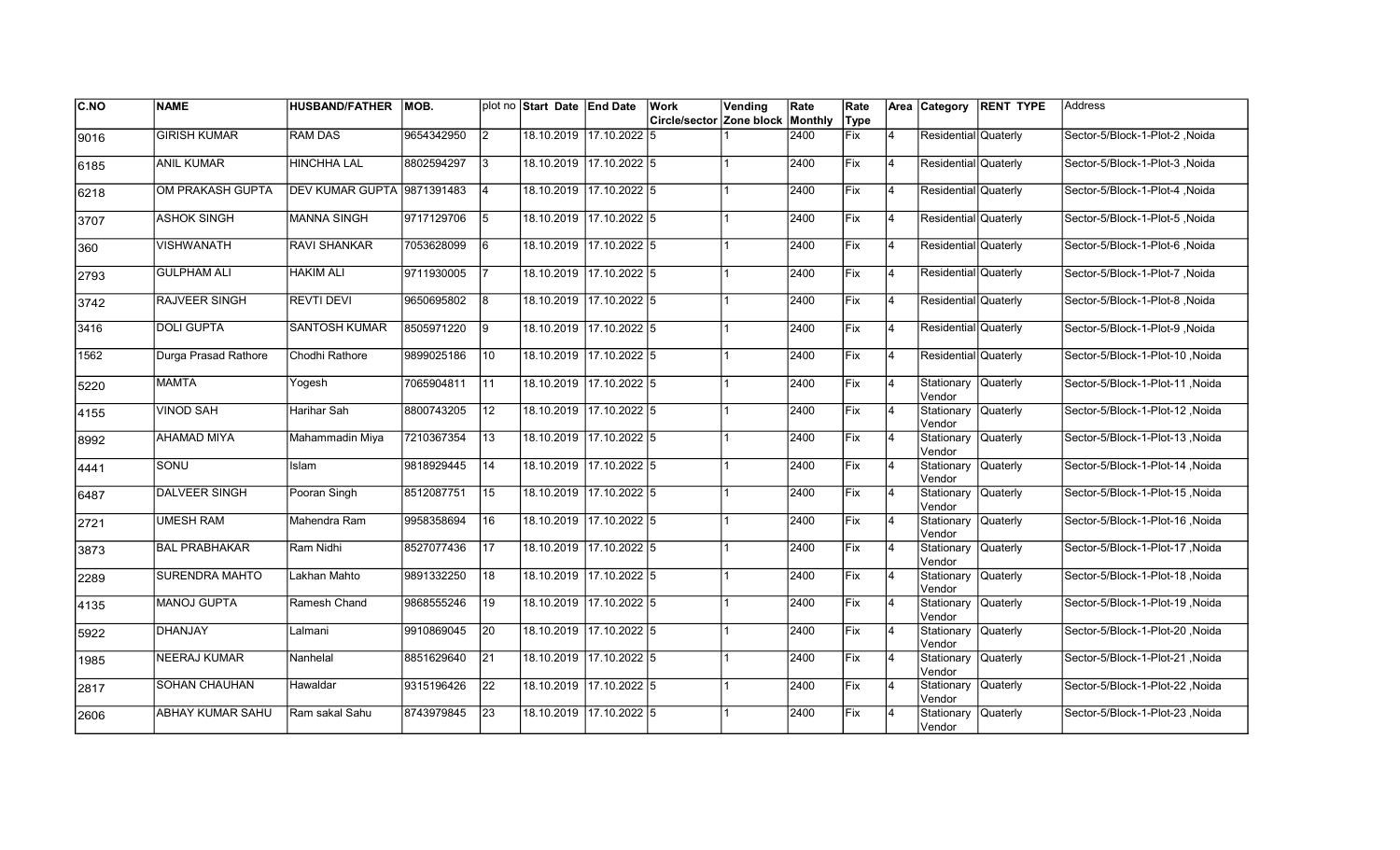| <b>C.NO</b> | <b>NAME</b>                             | <b>HUSBAND/FATHER</b>        | MOB.       |                 | plot no Start Date End Date |                         | Work                     | Vending        | Rate    | Rate |                |                               | Area Category RENT TYPE | Address                         |
|-------------|-----------------------------------------|------------------------------|------------|-----------------|-----------------------------|-------------------------|--------------------------|----------------|---------|------|----------------|-------------------------------|-------------------------|---------------------------------|
|             |                                         |                              |            |                 |                             |                         | Circle/sector Zone block |                | Monthly | Type |                |                               |                         |                                 |
| 3197        | <b>DANBAHURA SINGH</b>                  | Paramesthvara Singh          | 8285038437 | $\overline{24}$ |                             | 18.10.2019 17.10.2022 5 |                          |                | 2400    | Fix  | 4              | Stationary<br>Vendor          | <b>Quaterly</b>         | Sector-5/Block-1-Plot-24, Noida |
| 5239        | <b>SUNIL</b>                            | Sh. Lt. Jawaharlal           | 9560374750 | 25              |                             | 18.10.2019 17.10.2022 5 |                          |                | 2400    | Fix  | $\overline{4}$ | Stationary Quaterly<br>Vendor |                         | Sector-5/Block-1-Plot-25, Noida |
| 1797        | <b>SHATRUGAN SHA</b>                    | Subansh sha                  | 9958612045 | 26              | 18.10.2019 17.10.2022 5     |                         |                          |                | 2400    | Fix  | $\overline{4}$ | Stationary Quaterly<br>Vendor |                         | Sector-5/Block-1-Plot-26, Noida |
| 5232        | <b>ASHOK KUMAR</b><br><b>THAKUR</b>     | Rajeshwar Thakur             | 9650169364 | 27              | 18.10.2019 17.10.2022 5     |                         |                          |                | 2400    | Fix  | $\overline{4}$ | Stationary Quaterly<br>Vendor |                         | Sector-5/Block-1-Plot-27, Noida |
| 2407        | GUDDI                                   | Gaya Prasad                  | 7678252652 | 28              |                             | 18.10.2019 17.10.2022 5 |                          |                | 2400    | Fix  | 4              | Stationary Quaterly<br>Vendor |                         | Sector-5/Block-1-Plot-28, Noida |
| 1923        | PANKAJ RATHOR                           | Maiku Lal                    | 9410829457 | 29              |                             | 18.10.2019 17.10.2022 5 |                          |                | 2400    | Fix  | 4              | Stationary Quaterly<br>Vendor |                         | Sector-5/Block-1-Plot-29, Noida |
| 4429        | <b>BHIKHARI PRASAD</b><br><b>MAURYA</b> | Dukhanti Prasad<br>mourya    | 8860083223 | 30              | 18.10.2019 17.10.2022 5     |                         |                          |                | 2400    | Fix  | $\overline{4}$ | Stationary Quaterly<br>Vendor |                         | Sector-5/Block-1-Plot-30, Noida |
| 3459        | <b>ATAR SINGH</b>                       | Chand                        | 9911551683 | 31              | 18.10.2019 17.10.2022 5     |                         |                          |                | 2400    | Fix  | $\overline{4}$ | Stationary Quaterly<br>Vendor |                         | Sector-5/Block-1-Plot-31 Noida  |
| 5231        | RAMBA DEVI                              | Shankar Shah                 | 9069271724 | 32              |                             | 18.10.2019 17.10.2022 5 |                          |                | 2400    | Fix  | $\overline{4}$ | Stationary Quaterly<br>Vendor |                         | Sector-5/Block-1-Plot-32 ,Noida |
| 6498        | MURARI CHAUDHARY                        | Vaijnath Chaudhary           | 8010072414 | 33              |                             | 18.10.2019 17.10.2022 5 |                          |                | 2400    | Fix  | 4              | Stationary Quaterly<br>Vendor |                         | Sector-5/Block-1-Plot-33 .Noida |
| 1739        | RAJ MANGLA THAKUR                       | Dashrath Thakur              | 9871711879 | 34              |                             | 18.10.2019 17.10.2022 5 |                          |                | 2400    | Fix  | $\overline{4}$ | Stationary Quaterly<br>Vendor |                         | Sector-5/Block-1-Plot-34, Noida |
| 4162        | <b>ARUN KUMAR SAH</b>                   | Harihar sah                  | 8851265220 | 35              | 18.10.2019 17.10.2022 5     |                         |                          |                | 2400    | Fix  | 14             | Stationary Quaterly<br>Vendor |                         | Sector-5/Block-1-Plot-35 Noida  |
| 5310        | <b>NAVARAGI DEVI</b>                    | Anil Kumar                   | 8750270116 | 36              |                             | 18.10.2019 17.10.2022 5 |                          |                | 2400    | Fix  | $\overline{4}$ | Stationary Quaterly<br>Vendor |                         | Sector-5/Block-1-Plot-36, Noida |
| 2292        | <b>JAMUNA SINGH</b>                     | Mahendra                     | 9719715670 | 37              |                             | 18.10.2019 17.10.2022 5 |                          |                | 2400    | Fix  | $\overline{4}$ | Stationary Quaterly<br>Vendor |                         | Sector-5/Block-1-Plot-37, Noida |
| 570         | <b>LAL CHANDRA</b>                      | <b>DHARBHARAN</b>            | 8860319184 | 16              |                             | 18.10.2019 17.10.2022 5 |                          | $\overline{2}$ | 2400    | Fix  | 4              | Stationary Quaterly<br>Vendor |                         | Sector-5/Block-2-Plot-16, Noida |
| 730         | RAM SAROVAR SAHU                        | <b>SAHYM LAKHAN</b><br>ISAHU | 9910296937 | $\sqrt{3}$      | 18.10.2019 17.10.2022 5     |                         |                          | $\overline{2}$ | 2400    | Fix  | 4              | Residential Quaterly          |                         | Sector-5/Block-2-Plot-3, Noida  |
| 812         | PARMOD SHAH                             | <b>PANCHKOSI SHAH</b>        | 8802909530 | 11              |                             | 18.10.2019 17.10.2022 5 |                          | $\mathcal{P}$  | 2400    | Fix  | 4              | Residential Quaterly          |                         | Sector-5/Block-2-Plot-1, Noida  |
| 900         | Raju Singh                              | Hamir Singh                  | 9958016559 | 6               |                             | 18.10.2019 17.10.2022 5 |                          | $\overline{2}$ | 2400    | Fix  | $\overline{4}$ | Residential Quaterly          |                         | Sector-5/Block-2-Plot-6, Noida  |
| 3120        | <b>TARKESHWAR RAY</b>                   | <b>JAGNNATH RAY</b>          | 8826886020 | $\overline{11}$ |                             | 18.10.2019 17.10.2022 5 |                          | $\mathcal{P}$  | 2400    | Fix  | 4              | Residential Quaterly          |                         | Sector-5/Block-2-Plot-11, Noida |
| 4712        | <b>SANJAY KUMAR</b><br><b>MAHATO</b>    | VIRENDRA MAHATO 9560987102   |            | 14              | 18.10.2019 17.10.2022 5     |                         |                          | $\overline{2}$ | 2400    | Fix  | 4              | Residential Quaterly          |                         | Sector-5/Block-2-Plot-14, Noida |
| 5224        | <b>SURJEET KUMAR</b>                    | NAND LAL                     | 9968447022 | $\overline{5}$  | 18.10.2019 17.10.2022 5     |                         |                          | $\overline{2}$ | 2400    | Fix  | <b>4</b>       | Residential Quaterly          |                         | Sector-5/Block-2-Plot-5, Noida  |
| 5592        | Jagdish                                 | Sujan Singh Yadav            | 7599248030 | l9              |                             | 18.10.2019 17.10.2022 5 |                          | 2              | 2400    | Fix  | $\overline{4}$ | Residential Quaterly          |                         | Sector-5/Block-2-Plot-9, Noida  |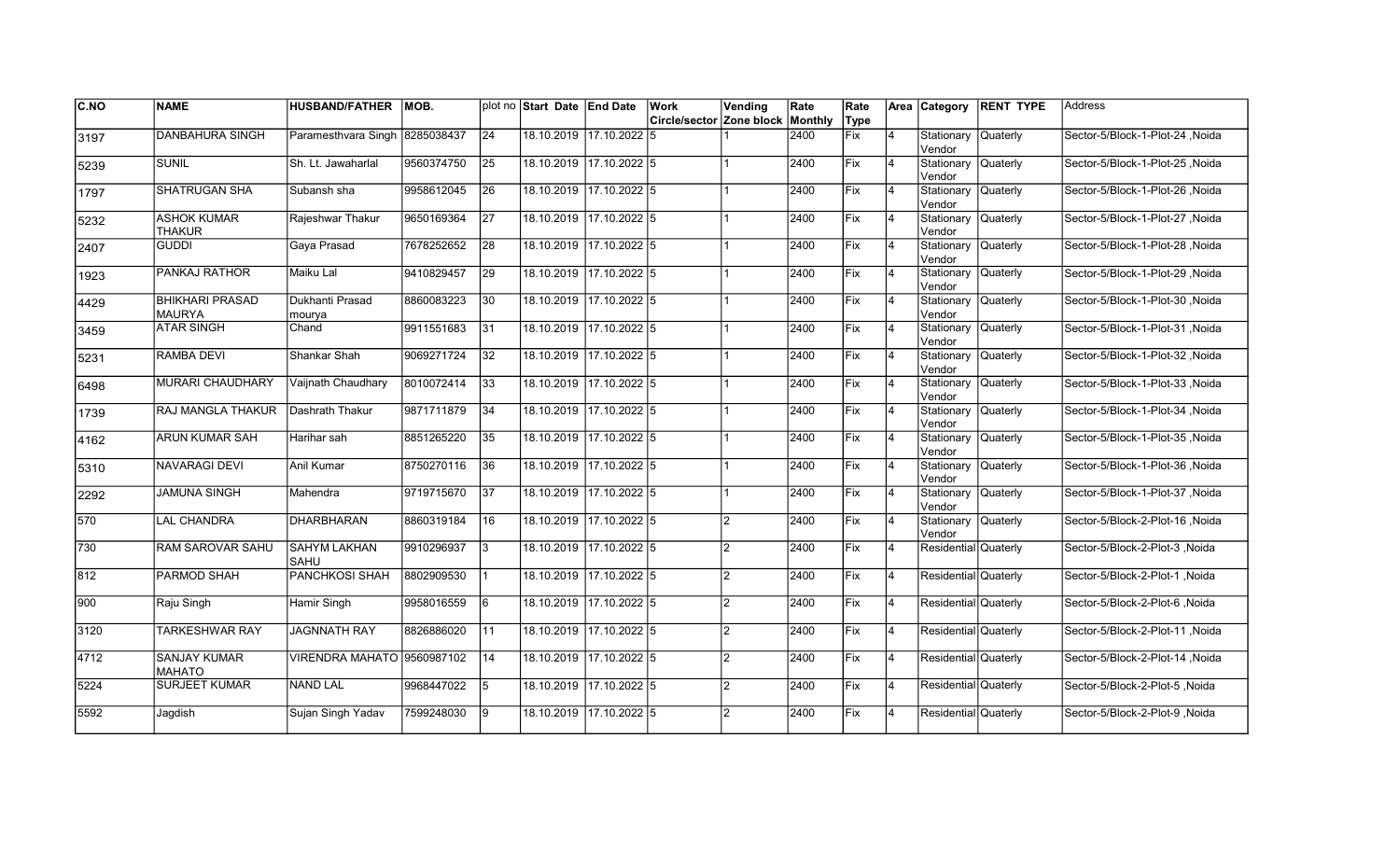| C.NO | <b>NAME</b>                          | <b>HUSBAND/FATHER</b>                 | MOB.       |                 | plot no Start Date End Date |                         | Work                             | Vending        | Rate | Rate       |    |                      | Area Category RENT TYPE | <b>IAddress</b>                 |
|------|--------------------------------------|---------------------------------------|------------|-----------------|-----------------------------|-------------------------|----------------------------------|----------------|------|------------|----|----------------------|-------------------------|---------------------------------|
|      |                                      |                                       |            |                 |                             |                         | Circle/sector Zone block Monthly |                |      | Type       |    |                      |                         |                                 |
| 5704 | <b>NARENDER KUMAR</b>                | <b>GIRVAR KUMAR</b>                   | 8218540658 | 18              |                             | 18.10.2019 17.10.2022 5 |                                  |                | 2400 | Fix        | 4  | Residential Quaterly |                         | Sector-5/Block-2-Plot-8, Noida  |
| 6020 | <b>ROSHAN KUMAR</b>                  | <b>GANGA SHA</b>                      | 7544918805 | 13              |                             | 18.10.2019 17.10.2022 5 |                                  |                | 2400 | Fix        | 4  | Residential Quaterly |                         | Sector-5/Block-2-Plot-13, Noida |
| 6421 | <b>DINESH KUMAR</b>                  | <b>HANS NATH</b>                      | 9650483895 | $\overline{2}$  | 18.10.2019 17.10.2022 5     |                         |                                  |                | 2400 | Fix        | 4  | Residential Quaterly |                         | Sector-5/Block-2-Plot-2, Noida  |
| 6738 | Mahipal                              | Hari Shankar                          | 8860965930 |                 | 18.10.2019 17.10.2022 5     |                         |                                  | 2              | 2400 | Fix        | 4  | Residential Quaterly |                         | Sector-5/Block-2-Plot-7, Noida  |
| 6798 | <b>SATYAVAN</b>                      | <b>DURGA PRASAD</b>                   | 7838233158 | 15              |                             | 18.10.2019 17.10.2022 5 |                                  | 2              | 2400 | Fix        | 4  | Residential Quaterly |                         | Sector-5/Block-2-Plot-15, Noida |
| 8991 | Surajbhan                            | Vrijbhushan                           | 9540964121 | <b>12</b>       | 18.10.2019 17.10.2022 5     |                         |                                  | 2              | 2400 | <b>Fix</b> | 4  | Residential Quaterly |                         | Noida Sector-5/Block-2-Plot-12  |
| 9179 | <b>BHUDEV SHARMA</b>                 | <b>LATE SHRI OM</b><br>PRAKASH SHARMA | 9999032427 | $\overline{4}$  | 18.10.2019 17.10.2022 5     |                         |                                  | 2              | 2400 | <b>Fix</b> | 4  | Residential Quaterly |                         | Sector-5/Block-2-Plot-4, Noida  |
| 9319 | Rakesh                               | Haree Nath                            | 9910388240 | 17              | 18.10.2019 17.10.2022 5     |                         |                                  | $\overline{2}$ | 2400 | Fix        | 14 | Residential Quaterly |                         | Sector-5/Block-2-Plot-17, Noida |
| 9677 | <b>BABBAN KUMAR</b>                  | PHOOL CHANDRA<br><b>GUPTA</b>         | 9958364717 | 10              |                             | 18.10.2019 17.10.2022 5 |                                  | $\overline{2}$ | 2400 | Fix        | 14 | Residential Quaterly |                         | Sector-5/Block-2-Plot-10, Noida |
| 11   | KANAIYA SAHNI                        | <b>HARIRAM SHANI</b>                  | 9582290995 | 62              | 18.10.2019 17.10.2022 5     |                         |                                  | l3             | 2400 | Fix        | 4  | Residential Quaterly |                         | Sector-5/Block-3-Plot-62, Noida |
| 107  | <b>RAJNEESH GUPTA</b>                | <b>OM PRAKESH</b><br><b>GUPTA</b>     | 9818791320 | <u> 2</u>       | 18.10.2019 17.10.2022 5     |                         |                                  | l3             | 2400 | Fix        | 4  | Residential Quaterly |                         | Sector-5/Block-3-Plot-2, Noida  |
| 140  | <b>AVADH VIHARI</b>                  | <b>KASHIRAM</b>                       | 9999243217 | 15              |                             | 18.10.2019 17.10.2022 5 |                                  | l3             | 2400 | Fix        | 4  | Residential Quaterly |                         | Sector-5/Block-3-Plot-15, Noida |
| 390  | <b>VIVEK KUMAR GUPTA</b>             | <b>CHANDRA SHAH</b><br><b>GUPTA</b>   |            | $\overline{23}$ | 18.10.2019 17.10.2022 5     |                         |                                  | l3             | 2400 | Fix        | 4  | Residential Quaterly |                         | Sector-5/Block-3-Plot-23, Noida |
| 389  | <b>ANIL KUMAR</b>                    | <b>SHRIKRISHNA</b>                    | 9956616838 | 13              | 18.10.2019 17.10.2022 5     |                         |                                  | l3             | 2400 | Fix        | 14 | Residential Quaterly |                         | Sector-5/Block-3-Plot-3, Noida  |
| 1413 | <b>SATEESH KUMAR</b>                 | <b>TIKA RAM</b>                       | 8376864182 | 58              | 18.10.2019 17.10.2022 5     |                         |                                  | R              | 2400 | Fix        | 4  | Residential Quaterly |                         | Sector-5/Block-3-Plot-58, Noida |
| 417  | CHEDI SHA                            | <b>VILAS SINGH</b>                    | 8826245388 | 61              | 18.10.2019 17.10.2022 5     |                         |                                  | l3             | 2400 | Fix        | 4  | Residential Quaterly |                         | Sector-5/Block-3-Plot-61, Noida |
| 440  | SAVMIDAYAL                           | <b>TIKARAM</b>                        | 9140785171 | 56              |                             | 18.10.2019 17.10.2022 5 |                                  | l3             | 2400 | Fix        | 4  | Residential Quaterly |                         | Sector-5/Block-3-Plot-56, Noida |
| 455  | <b>DINEH KUMAR GUPTA</b>             | <b>NARENDRA</b>                       |            | 40              | 18.10.2019 17.10.2022 5     |                         |                                  | R              | 2400 | Fix        | 4  | Residential Quaterly |                         | Sector-5/Block-3-Plot-40, Noida |
| 457  | Jitendra Kumar Gupta                 | Umray Lal Gupta                       | 9453861979 | 44              | 18.10.2019 17.10.2022 5     |                         |                                  | l3             | 2400 | Fix        | 14 | Residential Quaterly |                         | Sector-5/Block-3-Plot-44, Noida |
| 499  | Rameshwar Kumar Saha Raj Nandan Saha |                                       | 7982399723 | 16              | 18.10.2019 17.10.2022 5     |                         |                                  | l3             | 2400 | Fix        | 14 | Residential Quaterly |                         | Sector-5/Block-3-Plot-6, Noida  |
| 1500 | <b>MD SADHIK</b>                     | AJILU                                 | 9871164033 | 41              | 18.10.2019 17.10.2022 5     |                         |                                  | l3             | 2400 | Fix        | 4  | Residential Quaterly |                         | Sector-5/Block-3-Plot-41, Noida |
| 502  | Sushil                               | Charan Singh                          | 9811696907 | 19              |                             | 18.10.2019 17.10.2022 5 |                                  | $\mathbf{R}$   | 2400 | Fix        | 4  | Residential Quaterly |                         | Sector-5/Block-3-Plot-19, Noida |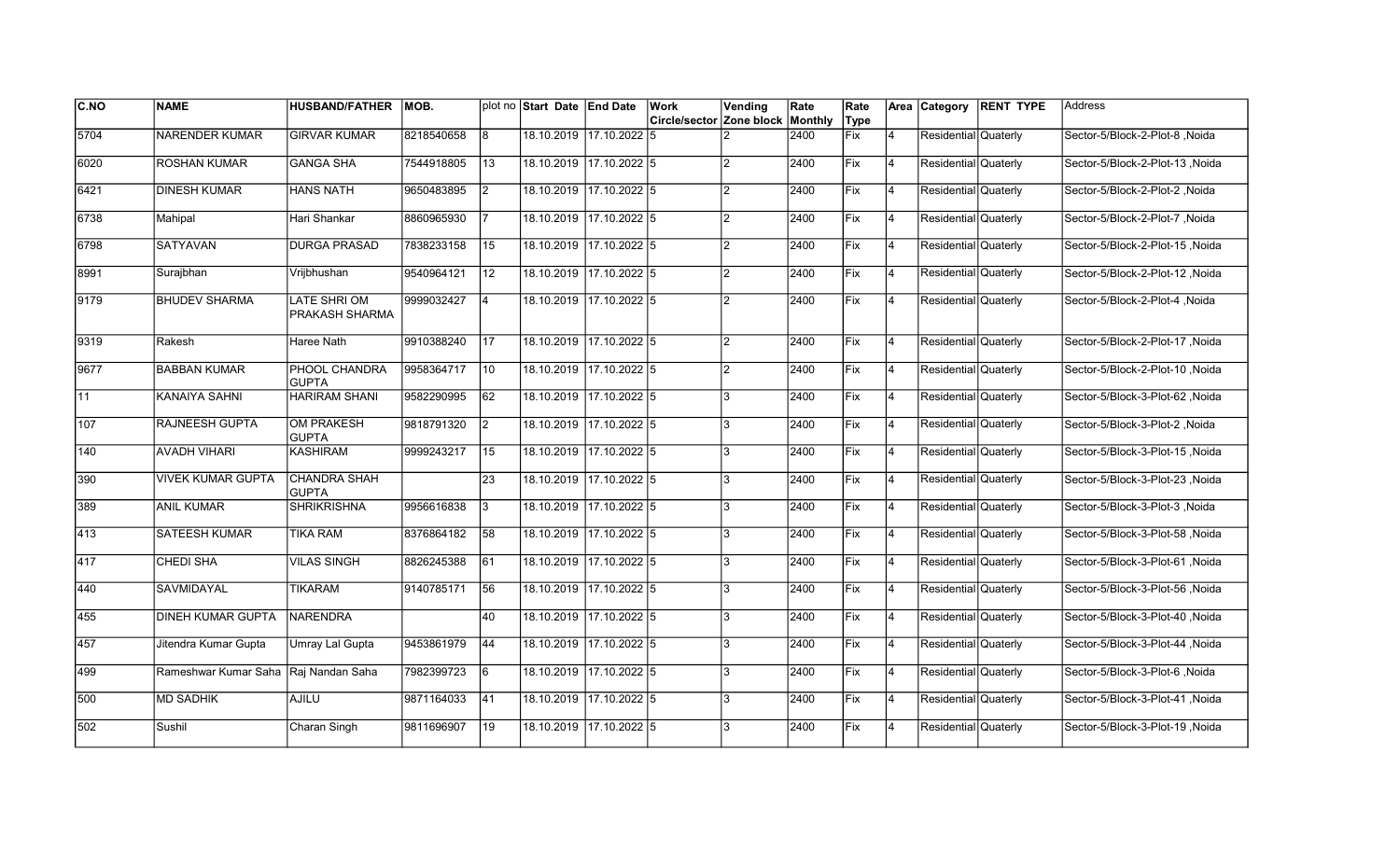| <b>C.NO</b> | <b>NAME</b>                          | <b>HUSBAND/FATHER</b>                     | <b>MOB.</b> |                 | plot no Start Date End Date |                         | Work                                    | Vending | Rate | Rate        |                | Area Category        | <b>RENT TYPE</b> | lAddress                        |
|-------------|--------------------------------------|-------------------------------------------|-------------|-----------------|-----------------------------|-------------------------|-----------------------------------------|---------|------|-------------|----------------|----------------------|------------------|---------------------------------|
|             |                                      |                                           |             |                 |                             |                         | <b>Circle/sector Zone block Monthly</b> |         |      | Type        |                |                      |                  |                                 |
| 503         | Rinku                                | Charan Singh                              | 9354849276  | 37              |                             | 18.10.2019 17.10.2022 5 |                                         |         | 2400 | Fix         | $\overline{4}$ | Residential Quaterly |                  | Sector-5/Block-3-Plot-37, Noida |
| 504         | Khamini Singh                        | Manik Chandra                             | 8859855357  | 18              |                             | 18.10.2019 17.10.2022 5 |                                         | 3       | 2400 | Fix         | 14             | Residential Quaterly |                  | Sector-5/Block-3-Plot-18, Noida |
| 807         | <b>NAGENDER RAY</b>                  | <b>MAHENDER RAY</b>                       | 8920272815  | 49              |                             | 18.10.2019 17.10.2022 5 |                                         | 3       | 2400 | Fix         | 14             | Residential Quaterly |                  | Sector-5/Block-3-Plot-49 .Noida |
| 1949        | RAM CAHNDER YADAV RAMAJI YADAV       |                                           | 7042105060  |                 |                             | 18.10.2019 17.10.2022 5 |                                         | 3       | 2400 | Fix         | 14             | Residential Quaterly |                  | Sector-5/Block-3-Plot-1, Noida  |
| 1146        | AVDHESH MAHESWARI PREM PRAKESH       |                                           | 9350545638  | l8              |                             | 18.10.2019 17.10.2022 5 |                                         | 3       | 2400 | lFix        | $\overline{4}$ | Residential Quaterly |                  | Sector-5/Block-3-Plot-8, Noida  |
| 1153        | <b>JIWADD MAHTO</b>                  | <b>BILAS MAHTO</b>                        | 9810939012  | $\overline{25}$ |                             | 18.10.2019 17.10.2022 5 |                                         | 3       | 2400 | Fix         | $\overline{4}$ | Residential Quaterly |                  | Sector-5/Block-3-Plot-25, Noida |
| 1157        | ARVIND CHAUDHARY                     | <b>SHYAM SUNDER</b><br><b>CHAUDHARY</b>   | 9540314040  | 39              |                             | 18.10.2019 17.10.2022 5 |                                         | 3       | 2400 | Fix         | 4              | Residential Quaterly |                  | Sector-5/Block-3-Plot-39, Noida |
| 1165        | <b>SHANKER PRADHAN</b>               | <b>BILAT PRADHAN</b>                      | 9717403526  | 68              |                             | 18.10.2019 17.10.2022 5 |                                         | 3       | 2400 | Fix         | 4              | Residential Quaterly |                  | Sector-5/Block-3-Plot-68, Noida |
| 1179        | <b>BHARAT KUMAR</b>                  | <b>ARVIND</b><br><b>CHAUDHARY</b>         | 9910455685  | 55              |                             | 18.10.2019 17.10.2022 5 |                                         | 3       | 2400 | Fix         | $\overline{4}$ | Residential Quaterly |                  | Sector-5/Block-3-Plot-55, Noida |
| 1186        | <b>SHAMBHU THAKUR</b>                | <b>DOMU THAKUR</b>                        | 8826862344  | 17              |                             | 18.10.2019 17.10.2022 5 |                                         | 3       | 2400 | Fix         | $\overline{4}$ | Residential Quaterly |                  | Sector-5/Block-3-Plot-17, Noida |
| 1188        | <b>NAGENDRA SAH</b>                  | <b>CHARITRA SAH</b>                       | 9958258375  | 16              |                             | 18.10.2019 17.10.2022 5 |                                         | 3       | 2400 | Fix         | 4              | Residential Quaterly |                  | Sector-5/Block-3-Plot-16, Noida |
| 1158        | <b>GANESH PARDHAN</b>                | <b>VILAT PARDHAN</b>                      |             | 11              |                             | 18.10.2019 17.10.2022 5 |                                         | 3       | 2400 | Fix         | 14             | Residential Quaterly |                  | Noida Sector-5/Block-3-Plot-11  |
| 1166        | <b>SHYAM PARDHAN</b>                 | <b>VILAT PARDHAN</b>                      |             | 33              |                             | 18.10.2019 17.10.2022 5 |                                         | 3       | 2400 | Fix         | 14             | Residential Quaterly |                  | Sector-5/Block-3-Plot-33, Noida |
| 1294        | <b>RAKESH KUAMR</b>                  | <b>RAJNARAYAN</b>                         | 9935460636  | 10              |                             | 18.10.2019 17.10.2022 5 |                                         | 3       | 2400 | Fix         | $\overline{4}$ | Residential Quaterly |                  | Sector-5/Block-3-Plot-10, Noida |
| 1305        | <b>AMIT KUMAR PATEL</b>              | <b>SHIV DWAR PATEL</b>                    | 9818818502  | 52              |                             | 18.10.2019 17.10.2022 5 |                                         | 3       | 2400 | Fix         | <b>4</b>       | Residential Quaterly |                  | Sector-5/Block-3-Plot-52, Noida |
| 1430        | RAJU PRASAD                          | <b>CHEDILAL</b>                           | 9717382134  | 28              |                             | 18.10.2019 17.10.2022 5 |                                         | 3       | 2400 | Fix         | 14             | Residential Quaterly |                  | Sector-5/Block-3-Plot-28, Noida |
| 1540        | <b>SUMIT KUMAR GUPTA</b>             | NARENDRA KUMAR 8810355834<br><b>GUPTA</b> |             | 48              |                             | 18.10.2019 17.10.2022 5 |                                         | 3       | 2400 | Fix         | 14             | Residential Quaterly |                  | Sector-5/Block-3-Plot-48, Noida |
| 1552        | <b>MUKESH KUMAR</b><br><b>MANDAL</b> | <b>JICHCHHO MANDAL</b>                    | 9871530812  | 63              |                             | 18.10.2019 17.10.2022 5 |                                         | 3       | 2400 | <b>IFix</b> | 14             | Residential Quaterly |                  | Sector-5/Block-3-Plot-63 .Noida |
| 1694        | Krishna Awatar Gupta                 | Ram Narayan Gupta                         | 9718850399  | 38              |                             | 18.10.2019 17.10.2022 5 |                                         | 3       | 2400 | Fix         | 4              | Residential Quaterly |                  | Sector-5/Block-3-Plot-38, Noida |
| 1697        | Hari Om Verma                        | Balwan Singh                              | 7827898361  | 45              |                             | 18.10.2019 17.10.2022 5 |                                         | 3       | 2400 | Fix         | 14             | Residential Quaterly |                  | Sector-5/Block-3-Plot-45, Noida |
| 1749        | <b>ARUN KUMAR</b>                    | RATANLAL                                  | 9312115069  | 59              |                             | 18.10.2019 17.10.2022 5 |                                         | 3       | 2400 | Fix         | 14             | Residential Quaterly |                  | Sector-5/Block-3-Plot-59, Noida |
| 2015        | <b>BABLU SAH</b>                     | <b>RAM CHAND</b>                          | 9971809752  | 35              |                             | 18.10.2019 17.10.2022 5 |                                         | 3       | 2400 | Fix         | $\overline{4}$ | Residential Quaterly |                  | Sector-5/Block-3-Plot-35, Noida |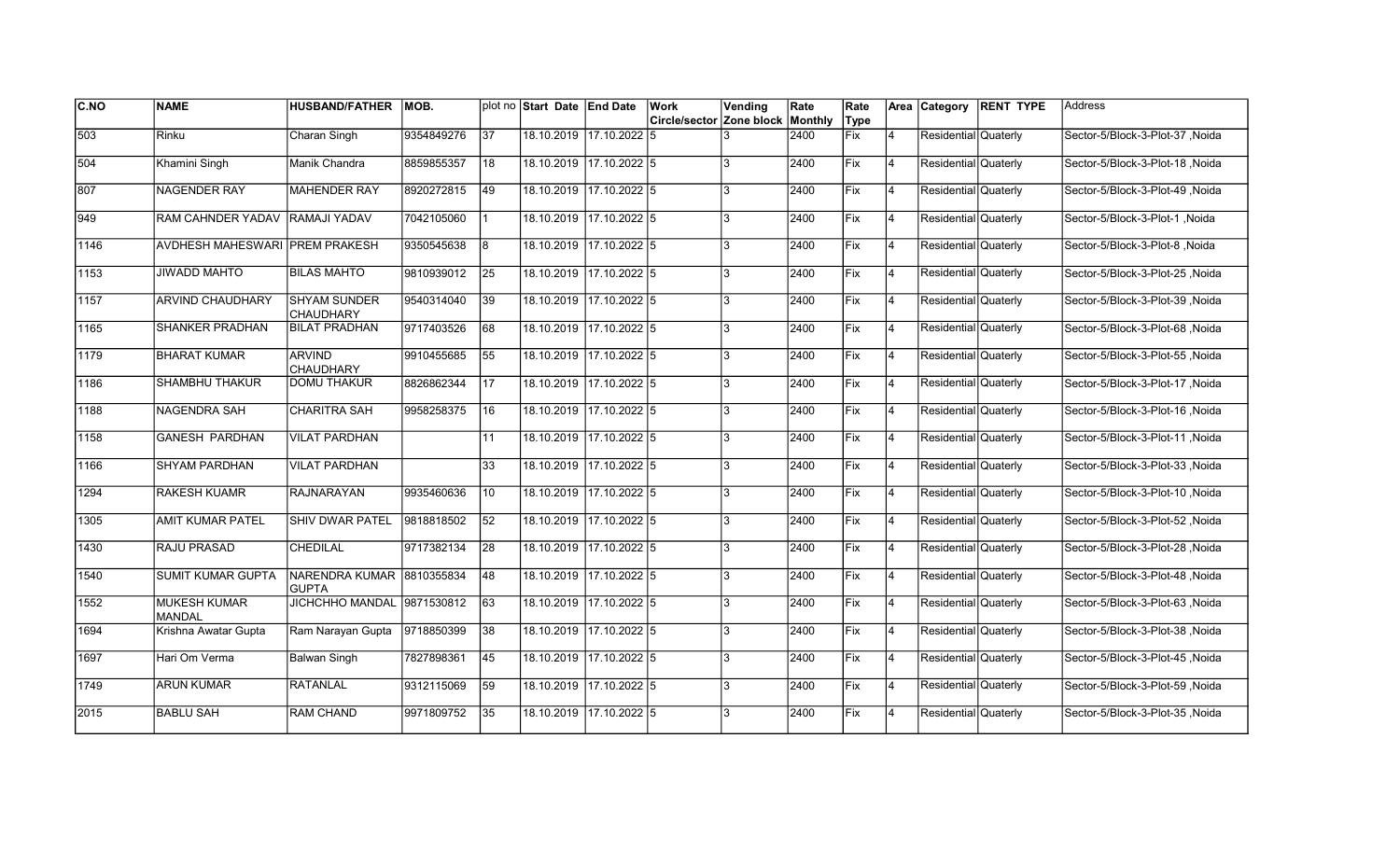| IC.NO | <b>NAME</b>                            | <b>HUSBAND/FATHER</b>         | MOB.       |                 | plot no Start Date End Date |                         | Work<br>Circle/sector Zone block | Vending | Rate<br>Monthly | Rate<br>Type |                | Area Category        | <b>RENT TYPE</b> | Address                          |
|-------|----------------------------------------|-------------------------------|------------|-----------------|-----------------------------|-------------------------|----------------------------------|---------|-----------------|--------------|----------------|----------------------|------------------|----------------------------------|
| 2116  | VIJAY KUMAR SHA                        | <b>RAM JULUM SHA</b>          | 9869974271 | $\overline{67}$ |                             | 18.10.2019 17.10.2022 5 |                                  |         | 2400            | Fix          | 4              | Residential Quaterly |                  | Sector-5/Block-3-Plot-67, Noida  |
| 2119  | <b>MAHVIR KUMAR</b>                    | <b>ARVIND</b>                 | 9718362005 | 12              |                             | 18.10.2019 17.10.2022 5 |                                  | 3       | 2400            | Fix          | 4              | Residential Quaterly |                  | Sector-5/Block-3-Plot-12 .Noida  |
| 2209  | <b>RAJESH KUMAR</b><br><b>VERMA</b>    | RAMAULAR                      | 9818152883 | 36              |                             | 18.10.2019 17.10.2022 5 |                                  | 3       | 2400            | Fix          | $\overline{4}$ | Residential Quaterly |                  | Sector-5/Block-3-Plot-36, Noida  |
| 2562  | Prabha Bhardwaj                        | Rakesh Ranjan                 | 9873302839 | 51              |                             | 18.10.2019 17.10.2022 5 |                                  | 3       | 2400            | Fix          | 4              | Residential Quaterly |                  | Sector-5/Block-3-Plot-51, Noida  |
| 2940  | <b>Bhoodev</b>                         | Gokil                         | 9718184279 | 53              | 18.10.2019                  | $717.10.2022$ 5         |                                  | 3       | 2400            | lFix         | 4              | Residential Quaterly |                  | Sector-5/Block-3-Plot-53, Noida  |
| 3071  | <b>SUBRATA SARDAR</b>                  | <b>TARAK SARDAR</b>           | 9953909586 | $\overline{4}$  | 18.10.2019                  | 17.10.2022 5            |                                  | 3       | 2400            | Fix          | 4              | Residential Quaterly |                  | Sector-5/Block-3-Plot-4, Noida   |
| 3116  | <b>RAJ KISHOR PANJIYAR</b>             | <b>RAM VILLAS</b><br>PANJIYAR | 9910429034 | 29              | 18.10.2019                  | 17.10.2022 5            |                                  | 3       | 2400            | Fix          | $\overline{4}$ | Residential Quaterly |                  | Sector-5/Block-3-Plot-29, Noida  |
| 3468  | <b>PRVEEN KUMAR</b>                    | <b>BADSHAH SINGH</b>          | 8860547700 | 13              | 18.10.2019                  | 17.10.2022 5            |                                  | 3       | 2400            | Fix          | $\overline{4}$ | Residential Quaterly |                  | Sector-5/Block-3-Plot-13, Noida  |
| 3529  | LAKHAN GUPTA                           | <b>CHATTHU SHAH</b>           | 9971405297 | 66              | 18.10.2019                  | $17.10.2022$ 5          |                                  | 3       | 2400            | Fix          | $\overline{4}$ | Residential Quaterly |                  | Sector-5/Block-3-Plot-66, Noida  |
| 3947  | <b>BHARAT KUMAR</b><br><b>PANJIYAR</b> | <b>MANJHI PANJIYAR</b>        |            | 32              | 18.10.2019                  | $17.10.2022$ 5          |                                  | 3       | 2400            | Fix          | $\overline{4}$ | Residential Quaterly |                  | Sector-5/Block-3-Plot-32, Noida  |
| 4300  | Devendra Kumar                         | Ram Savroop                   | 0000000000 | 5               |                             | 18.10.2019 17.10.2022 5 |                                  | 3       | 2400            | Fix          | 4              | Residential Quaterly |                  | Sector-5/Block-3-Plot-5, Noida   |
| 4327  | Dharmendra                             | Fateh Singh                   | 8882706031 | 64              |                             | 18.10.2019 17.10.2022 5 |                                  | 3       | 2400            | <b>Fix</b>   | 4              | Residential Quaterly |                  | Sector-5/Block-3-Plot-64, Noida  |
| 14333 | <b>OMWATI DEVI</b>                     | <b>RAM KHILADI</b>            | 9999999999 | 34              |                             | 18.10.2019 17.10.2022 5 |                                  | 3       | 2400            | Fix          | 4              | Residential Quaterly |                  | Sector-5/Block-3-Plot-34, Noida  |
| 4392  | <b>HAMIDA ALI</b>                      | <b>IASMAYAL ALI</b>           | 8284170345 | 24              | 18.10.2019                  | 17.10.2022 5            |                                  | 3       | 2400            | lFix         | $\overline{4}$ | Residential Quaterly |                  | Sector-5/Block-3-Plot-24 .Noida  |
| 4946  | Jagdeesh Kumar                         | Lal Singh                     | 9759134533 | $\overline{7}$  | 18.10.2019                  | $17.10.2022$ 5          |                                  | 3       | 2400            | Fix          | 4              | Residential Quaterly |                  | Sector-5/Block-3-Plot-7, Noida   |
| 5006  | <b>SATISH KUMAR</b>                    | <b>KISHORI MAHTO</b>          | 9821201863 | $\overline{31}$ |                             | 18.10.2019 17.10.2022 5 |                                  | 3       | 2400            | Fix          | 4              | Residential Quaterly |                  | Sector-5/Block-3-Plot-31, Noida  |
| 5058  | A JUSTIN DIRVIYAM                      | AASIRVADHAN                   | 9868713801 | 47              |                             | 18.10.2019 17.10.2022 5 |                                  | 3       | 2400            | Fix          | <b>4</b>       | Residential Quaterly |                  | Sector-5/Block-3-Plot-47, Noida  |
| 5060  | Arul Jansi                             | Sahaya Raj                    | 9958362851 | 60              | 18.10.2019                  | $17.10.2022$ 5          |                                  | 3       | 2400            | Fix          | Ι4             | Residential Quaterly |                  | Sector-5/Block-3-Plot-60, Noida  |
| 5461  | RIYAJ KHAN                             | NASEER AHAMAD                 | 9873168955 | 65              | 18.10.2019                  | 17.10.2022 5            |                                  | 3       | 2400            | Fix          | $\overline{4}$ | Residential Quaterly |                  | Sector-5/Block-3-Plot-65, Noida  |
| 5721  | <b>RANI</b>                            | <b>GRIS KUMAR</b>             | 00000000   | 21              | 18.10.2019                  | $17.10.2022$ 5          |                                  | 3       | 2400            | Fix          | 4              | Residential Quaterly |                  | Sector-5/Block-3-Plot-21 , Noida |
| 5723  | <b>RAJ KUMAR</b>                       | <b>RAMESH</b>                 | 999999999  | 20              |                             | 18.10.2019 17.10.2022 5 |                                  | 3       | 2400            | Fix          | 4              | Residential Quaterly |                  | Sector-5/Block-3-Plot-20, Noida  |
| 5724  | PUSHPA DEVI                            | <b>VIJENDRA SINGH</b>         | 9999999999 | 42              | 18.10.2019                  | 17.10.2022 5            |                                  | 3       | 2400            | Fix          | $\overline{4}$ | Residential Quaterly |                  | Sector-5/Block-3-Plot-42, Noida  |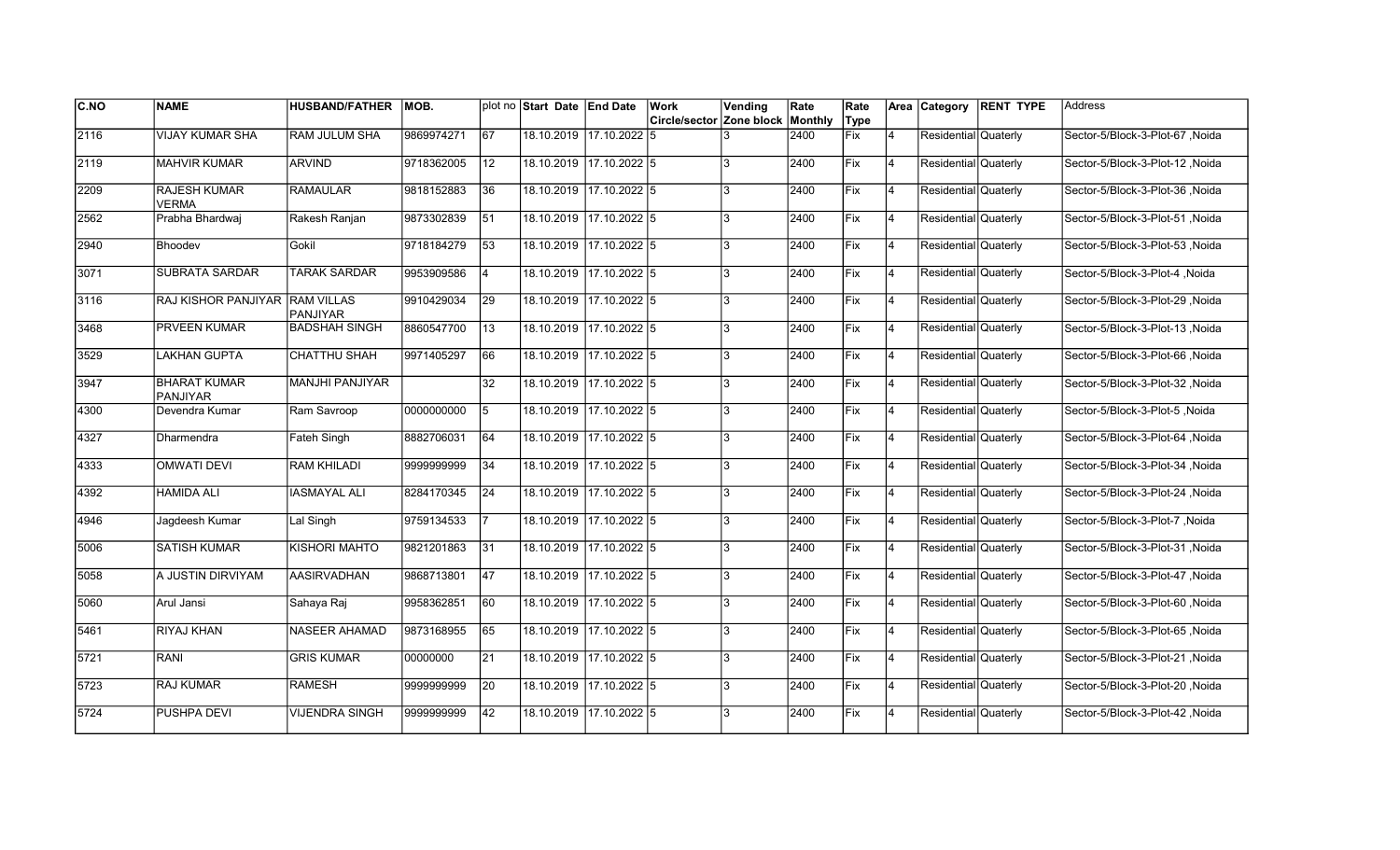| <b>C.NO</b> | <b>NAME</b>                           | <b>HUSBAND/FATHER</b>             | <b>MOB.</b> |                 | plot no Start Date End Date |              | Work                     | Vending                 | Rate    | Rate |                | Area Category        | <b>RENT TYPE</b> | Address                         |
|-------------|---------------------------------------|-----------------------------------|-------------|-----------------|-----------------------------|--------------|--------------------------|-------------------------|---------|------|----------------|----------------------|------------------|---------------------------------|
|             |                                       |                                   |             |                 |                             |              | Circle/sector Zone block |                         | Monthly | Type |                |                      |                  |                                 |
| 5725        | <b>MUKESH KUMAR</b>                   | <b>VASUDEV</b>                    | 9999999999  | Ι9              | 18.10.2019 17.10.2022 5     |              |                          |                         | 2400    | Fix  | 4              | Residential Quaterly |                  | Sector-5/Block-3-Plot-9, Noida  |
| 5728        | <b>DHIRAJ KUMAR</b>                   | <b>DHANISH</b>                    | 9540181527  | 27              | 18.10.2019 17.10.2022 5     |              |                          | 3                       | 2400    | Fix  | $\overline{4}$ | Residential Quaterly |                  | Sector-5/Block-3-Plot-27 .Noida |
| 5756        | MUMTAJ AHMAD                          | <b>JUMAN MIYA</b>                 | 9065240308  | 14              | 18.10.2019 17.10.2022 5     |              |                          | 3                       | 2400    | Fix  | 4              | Residential Quaterly |                  | Sector-5/Block-3-Plot-14 Noida  |
| 5958        | <b>RAMESH KUMAR</b>                   | MAUJE LAL SAH                     | 9871830214  | 26              | 18.10.2019 17.10.2022 5     |              |                          | 3                       | 2400    | Fix  | 4              | Residential Quaterly |                  | Sector-5/Block-3-Plot-26, Noida |
| 6164        | Sandeep Gupta                         | Shivpyare Gupta                   | 9971195042  | 46              | 18.10.2019 17.10.2022 5     |              |                          | 3                       | 2400    | Fix  | $\overline{4}$ | Residential Quaterly |                  | Sector-5/Block-3-Plot-46, Noida |
| 6225        | MUKIM                                 | <b>MOHD YASSEN</b>                | 9540602916  | 57              | 18.10.2019 17.10.2022 5     |              |                          | $\overline{3}$          | 2400    | Fix  | $\overline{4}$ | Residential Quaterly |                  | Sector-5/Block-3-Plot-57, Noida |
| 6309        | SURJEET SAXENA                        | <b>HIRA LAL</b>                   | 9312760686  | 30              | 18.10.2019 17.10.2022 5     |              |                          | 3                       | 2400    | Fix  | $\overline{4}$ | Residential Quaterly |                  | Sector-5/Block-3-Plot-30, Noida |
| 6639        | RANJU DEVI                            | <b>RAM MOHAN</b>                  | 9717963887  | 43              | 18.10.2019 17.10.2022 5     |              |                          | 3                       | 2400    | Fix  | 4              | Residential Quaterly |                  | Sector-5/Block-3-Plot-43, Noida |
| 6666        | <b>RITA KUMARI</b>                    | <b>AJIT KUMAR SINGH</b>           | 9911299177  | 22              | 18.10.2019 17.10.2022 5     |              |                          | 3                       | 2400    | Fix  | $\overline{4}$ | Residential Quaterly |                  | Sector-5/Block-3-Plot-22, Noida |
| 9335        | Mohd navi                             | Mohd Yaseen                       | 8279690717  | 54              | 18.10.2019 17.10.2022 5     |              |                          | 3                       | 2400    | Fix  | $\overline{4}$ | Residential Quaterly |                  | Sector-5/Block-3-Plot-54, Noida |
| 9336        | Lala Ram                              | Asharam                           | 8172992802  | 50              | 18.10.2019 17.10.2022 5     |              |                          | 3                       | 2400    | Fix  | 4              | Residential Quaterly |                  | Sector-5/Block-3-Plot-50, Noida |
| 223         | RAJU RAM                              | <b>MAHESH RAM</b>                 | 9958631330  | 13              | 18.10.2019 17.10.2022 5     |              |                          | $\overline{A}$          | 2400    | Fix  | 4              | Residential Quaterly |                  | Sector-5/Block-4-Plot-13, Noida |
| 761         | <b>DINESH KUMAR</b><br><b>MAHATHA</b> | <b>YOGENDRA</b><br><b>MAHATHA</b> |             | 6               | 18.10.2019 17.10.2022 5     |              |                          | $\overline{4}$          | 2400    | Fix  | 4              | Residential Quaterly |                  | Sector-5/Block-4-Plot-6, Noida  |
| 764         | <b>BADA BABU PANJIYAR</b>             | IBITTU PANJIYAR                   | 7838378049  | 12              | 18.10.2019 17.10.2022 5     |              |                          |                         | 2400    | Fix  | $\overline{4}$ | Residential Quaterly |                  | Sector-5/Block-4-Plot-12, Noida |
| 2279        | Sanjay Prasad Verma                   | Braham Dev Verma                  | 9891525461  | $\overline{11}$ | 18.10.2019 17.10.2022 5     |              |                          |                         | 2400    | Fix  | $\overline{4}$ | Residential Quaterly |                  | Sector-5/Block-4-Plot-11, Noida |
| 3188        | Asharphi Sah                          | Tetar Sah                         | 8527832550  |                 | 18.10.2019 17.10.2022 5     |              |                          | $\overline{\mathbf{A}}$ | 2400    | Fix  | 4              | Residential Quaterly |                  | Sector-5/Block-4-Plot-1, Noida  |
| 3302        | <b>ISHA</b>                           | <b>EEDRISH MORNA</b>              | 9818548042  | 8               | 18.10.2019 17.10.2022 5     |              |                          | $\overline{\mathbf{A}}$ | 2400    | Fix  | 4              | Residential Quaterly |                  | Sector-5/Block-4-Plot-8, Noida  |
| 3960        | Keshav                                | Subhash Chand                     | 8527494237  | 14              | 18.10.2019 17.10.2022 5     |              |                          | $\overline{\mathbf{A}}$ | 2400    | Fix  | 4              | Residential Quaterly |                  | Sector-5/Block-4-Plot-4, Noida  |
| 3967        | Raj Singh                             | Mohan Lal                         |             |                 | 18.10.2019                  | 17.10.2022 5 |                          |                         | 2400    | Fix  | $\overline{4}$ | Residential Quaterly |                  | Sector-5/Block-4-Plot-7, Noida  |
| 4278        | <b>RANJIT RAUT</b>                    | <b>DEV NARAYAN</b><br>RAUT        | 8802864810  | 19              | 18.10.2019 17.10.2022 5     |              |                          |                         | 2400    | Fix  | $\overline{4}$ | Residential Quaterly |                  | Sector-5/Block-4-Plot-9, Noida  |
| 4564        | Gangaram                              | Rajveer                           | 9958268077  | $ 2\rangle$     | 18.10.2019 17.10.2022 5     |              |                          | $\overline{\mathbf{A}}$ | 2400    | Fix  | 4              | Residential Quaterly |                  | Sector-5/Block-4-Plot-2, Noida  |
| 5005        | PRAVEEN KUMAR                         | <b>VIJAY KUMAR</b>                | 8802300745  | 3               | 18.10.2019 17.10.2022 5     |              |                          | $\overline{\mathbf{A}}$ | 2400    | Fix  | $\overline{4}$ | Residential Quaterly |                  | Sector-5/Block-4-Plot-3, Noida  |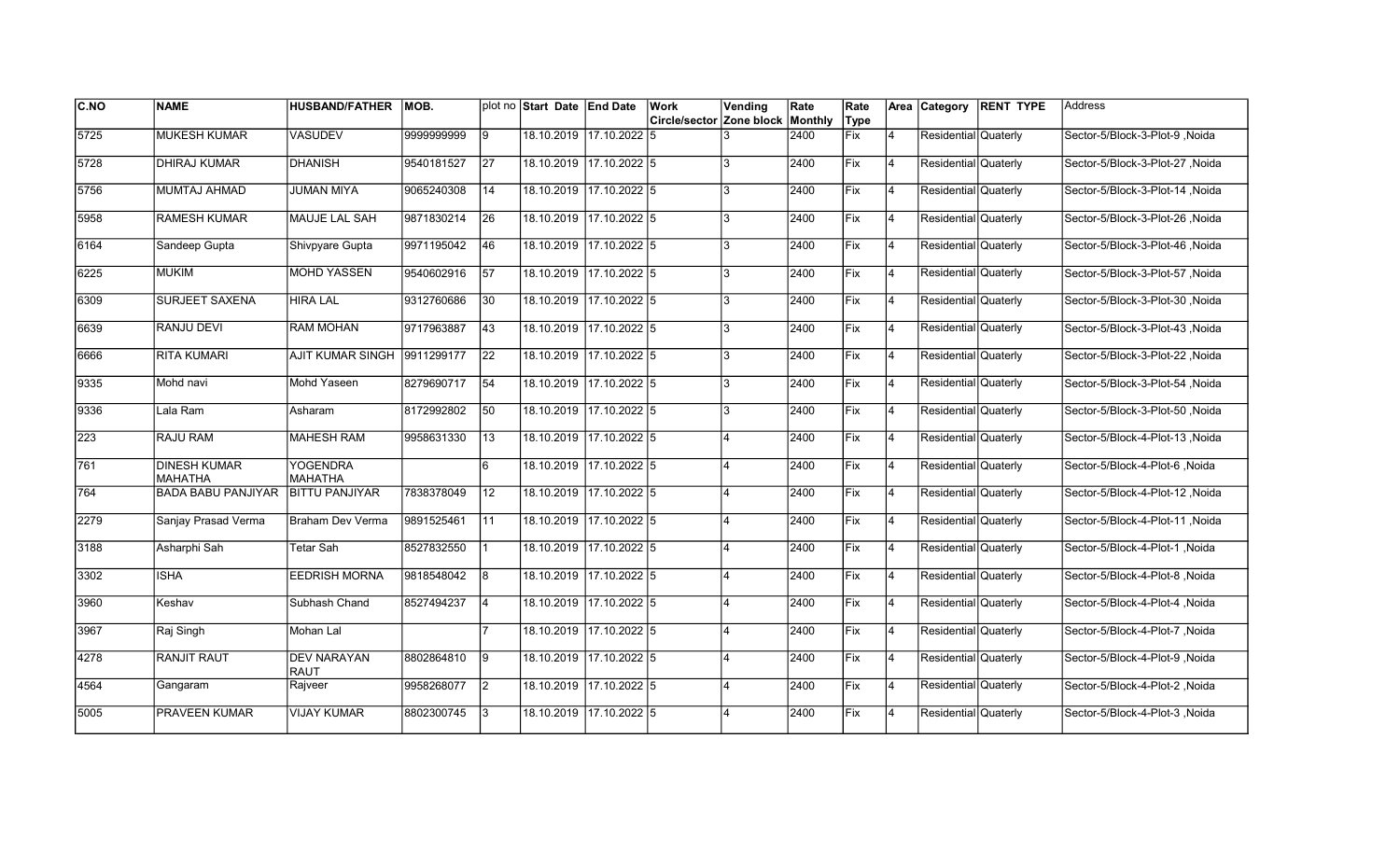| C.NO            | <b>NAME</b>                            | <b>HUSBAND/FATHER</b>               | IMOB.      |                | plot no Start Date End Date |                         | Work                             | Vending | Rate | Rate       |                | Area Category        | <b>RENT TYPE</b> | lAddress                        |
|-----------------|----------------------------------------|-------------------------------------|------------|----------------|-----------------------------|-------------------------|----------------------------------|---------|------|------------|----------------|----------------------|------------------|---------------------------------|
|                 |                                        |                                     |            |                |                             |                         | Circle/sector Zone block Monthly |         |      | Type       |                |                      |                  |                                 |
| 6744            | <b>BHAWANI</b>                         | VIJAY PAL SINGH                     | 9560649533 | 5              |                             | 18.10.2019 17.10.2022 5 |                                  |         | 2400 | <b>Fix</b> | $\overline{4}$ | Residential Quaterly |                  | Sector-5/Block-4-Plot-5, Noida  |
| 11              | <b>SURESH KUMAR</b><br><b>GUPTA</b>    | VASIST SAY                          | 9911469176 | $\overline{4}$ |                             | 18.10.2019 17.10.2022 5 |                                  | 5       | 2400 | Fix        | 4              | Residential Quaterly |                  | Sector-5/Block-5-Plot-4, Noida  |
| 231             | Ramjanam Sah                           | Vilas Sah                           | 9560284194 | 16             |                             | 18.10.2019 17.10.2022 5 |                                  | 5       | 2400 | Fix        | 4              | Residential Quaterly |                  | Sector-5/Block-5-Plot-16 .Noida |
| 694             | <b>MEENA DEVI GUPTA</b>                | VEER PAL GUPTA                      | 8860252563 | 9              |                             | 18.10.2019 17.10.2022 5 |                                  | 5       | 2400 | Fix        | 4              | Residential Quaterly |                  | Sector-5/Block-5-Plot-9, Noida  |
| $\sqrt{772}$    | RAJESH YADAV                           | <b>VADU YADAV</b>                   | 9999575282 | 8              |                             | 18.10.2019 17.10.2022 5 |                                  | 5       | 2400 | Fix        | $\overline{4}$ | Residential Quaterly |                  | Sector-5/Block-5-Plot-8, Noida  |
| $\sqrt{997}$    | Ayodhya Mourya                         | Mithaye Lal                         | 7827281743 | 14             |                             | 18.10.2019 17.10.2022 5 |                                  | 5       | 2400 | Fix        | $\overline{4}$ | Residential Quaterly |                  | Sector-5/Block-5-Plot-14, Noida |
| 1010            | ANIL KUMAR GUPTA                       | <b>RAM SWAROOP</b><br><b>IGUPTA</b> | 7011002278 | 11             |                             | 18.10.2019 17.10.2022 5 |                                  | 5       | 2400 | Fix        | $\overline{4}$ | Residential Quaterly |                  | Noida Sector-5/Block-5-Plot-11  |
| 1011            | Santosh Kumar Yadav                    | Vikram Singh                        | 9953182285 | <u>2</u>       |                             | 18.10.2019 17.10.2022 5 |                                  | 5       | 2400 | Fix        | 4              | Residential Quaterly |                  | Sector-5/Block-5-Plot-2, Noida  |
| 1055            | SUBHASH CHANDRA<br><b>SHUKLA</b>       | SHAYM SUNADAR<br><b>SHUKLA</b>      | 8826281367 | <b>7</b>       |                             | 18.10.2019 17.10.2022 5 |                                  | 5       | 2400 | Fix        | $\overline{4}$ | Residential Quaterly |                  | Sector-5/Block-5-Plot-7, Noida  |
| 1151            | <b>RAMESHWAR SAH</b>                   | <b>MANDAL SAH</b>                   | 9582814423 | 18             |                             | 18.10.2019 17.10.2022 5 |                                  | 5       | 2400 | Fix        | $\overline{4}$ | Residential Quaterly |                  | Sector-5/Block-5-Plot-18, Noida |
| 1178            | <b>SUSHEEL SHAH</b>                    | İMISHRI LAL SHAH                    | 9891177630 | 1              |                             | 18.10.2019 17.10.2022 5 |                                  | 5       | 2400 | Fix        | 4              | Residential Quaterly |                  | Sector-5/Block-5-Plot-1, Noida  |
| $\sqrt{1250}$   | <b>Bhola Mukhiya</b>                   | Laxmi Mukhiya                       | 8743888978 | 12             | 18.10.2019 17.10.2022 5     |                         |                                  | 5       | 2400 | Fix        | 4              | Residential Quaterly |                  | Sector-5/Block-5-Plot-12, Noida |
| 1268            | <b>SUKHARI PRASAD</b><br><b>SAHANI</b> | SAMVALI SHANI                       | 9968704982 | 5              |                             | 18.10.2019 17.10.2022 5 |                                  | 5       | 2400 | Fix        | 14             | Residential Quaterly |                  | Sector-5/Block-5-Plot-5, Noida  |
| 1510            | <b>RAMESH YADAV</b>                    | <b>BAD YADAV</b>                    | 9871430594 | 13             |                             | 18.10.2019 17.10.2022 5 |                                  | 5       | 2400 | Fix        | $\overline{4}$ | Residential Quaterly |                  | Sector-5/Block-5-Plot-13, Noida |
| $\sqrt{1746}$   | Chandraprakash<br>Upadhyay             | Mitra Sain Upadhyay                 | 9650072349 | $\overline{6}$ |                             | 18.10.2019 17.10.2022 5 |                                  | 5       | 2400 | Fix        | 4              | Residential Quaterly |                  | Sector-5/Block-5-Plot-6, Noida  |
| 1911            | Ranjeet Kumar                          | Avadh Kishore sah                   | 8826281913 | 19             |                             | 18.10.2019 17.10.2022 5 |                                  | 5       | 2400 | Fix        | 4              | Residential Quaterly |                  | Noida Sector-5/Block-5-Plot-19  |
| 1912            | Faheem                                 | Ibli Hasan                          | 9718250246 | 15             |                             | 18.10.2019 17.10.2022 5 |                                  | 5       | 2400 | Fix        | 4              | Residential Quaterly |                  | Noida S/Block-5-Plot-15         |
| 3098            | RAJNATH SINGH                          | RAMASHISH                           | 9717321901 | 13             |                             | 18.10.2019 17.10.2022 5 |                                  | 5       | 2400 | Fix        | $\overline{4}$ | Residential Quaterly |                  | Sector-5/Block-5-Plot-3, Noida  |
| 3978            | <b>SALIM ALI</b>                       | <b>SHAUKAT ALI</b>                  | 9810637147 | 17             | 18.10.2019                  | $17.10.2022$ 5          |                                  | 5       | 2400 | Fix        | $\overline{4}$ | Residential Quaterly |                  | Sector-5/Block-5-Plot-17, Noida |
| 6417            | <b>BHAVESH YADAV</b>                   | <b>RAMWHAR YADAV</b>                | 6202140526 | 10             |                             | 18.10.2019 17.10.2022 5 |                                  | 5       | 2400 | Fix        | $\overline{4}$ | Residential Quaterly |                  | Sector-5/Block-5-Plot-10, Noida |
| $\overline{21}$ | <b>VINOD SHA</b>                       | <b>VASISHAT SHA</b>                 | 9911744024 | 12             | 18.10.2019 17.10.2022 5     |                         |                                  | 6       | 1800 | Fix        | $\overline{4}$ | Industrial           | <b>Quaterly</b>  | Sector-5/Block-6-Plot-12, Noida |
| $\overline{71}$ | <b>NANDLAL</b>                         | SHIVMANGAL                          | 9718200762 | $\overline{2}$ |                             | 18.10.2019 17.10.2022 5 |                                  | 6       | 1800 | Fix        | $\overline{4}$ | Industrial           | <b>Quaterly</b>  | Sector-5/Block-6-Plot-2 .Noida  |
| 326             | <b>SHIV PRASAD</b>                     | <b>SURESH</b>                       | 9990712848 | 14             |                             | 18.10.2019 17.10.2022 5 |                                  | 6       | 1800 | Fix        | $\overline{4}$ | Industrial           | Quaterly         | Sector-5/Block-6-Plot-14, Noida |
| 1114            | <b>USHA DEVI SONKAR</b>                | <b>RAJNATH SONKAR</b>               | 9891128285 | 6              | 18.10.2019 17.10.2022 5     |                         |                                  | 6       | 1800 | Fix        | $\overline{4}$ | Industrial           | <b>Quaterly</b>  | Sector-5/Block-6-Plot-6, Noida  |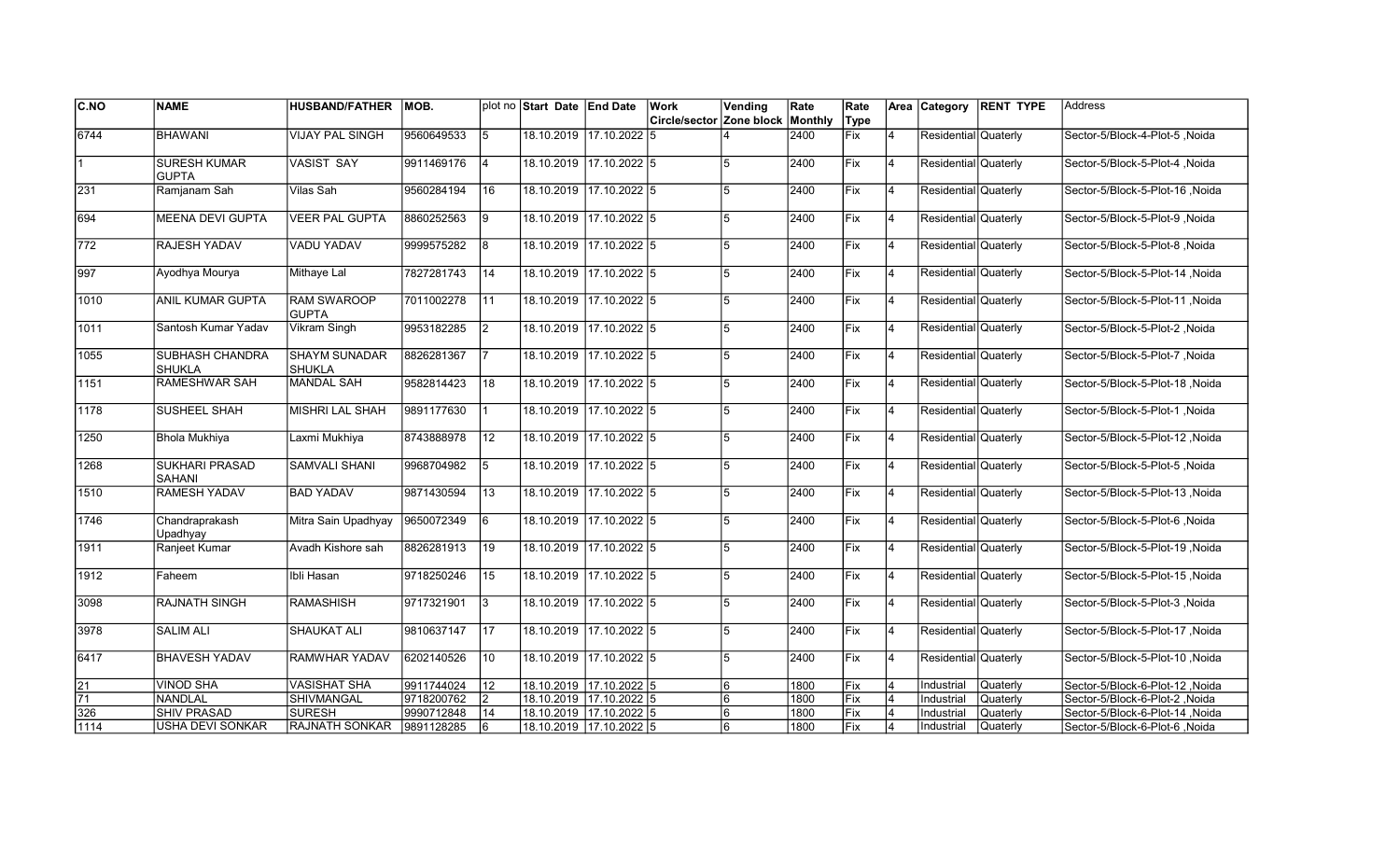| C.NO          | <b>NAME</b>                      | <b>HUSBAND/FATHER</b>      | IMOB.      |                | plot no Start Date End Date |                         | Work                     | Vending | Rate    | Rate       |                         | Area Category | <b>RENT TYPE</b> | lAddress                         |
|---------------|----------------------------------|----------------------------|------------|----------------|-----------------------------|-------------------------|--------------------------|---------|---------|------------|-------------------------|---------------|------------------|----------------------------------|
|               |                                  |                            |            |                |                             |                         | Circle/sector Zone block |         | Monthly | Type       |                         |               |                  |                                  |
| 1116          | <b>MAYA DEVI</b>                 | <b>PREM BAHADUR</b>        | 9717706214 | 18             | 18.10.2019 17.10.2022 5     |                         |                          | 6       | 1800    | <b>Fix</b> | 4                       | Industrial    | Quaterly         | Sector-5/Block-6-Plot-18, Noida  |
|               |                                  | <b>RANA</b>                |            |                |                             |                         |                          |         |         |            |                         |               |                  |                                  |
| $\sqrt{1119}$ | NAND KUMAR SAHNI                 | <b>CHEDI MUKHIYA</b>       | 7836870839 | 4              | 18.10.2019 17.10.2022 5     |                         |                          | 6       | 1800    | Fix        | 4                       | Industrial    | Quaterly         | Noida   Sector-5/Block-6-Plot-4  |
| 1123          | Mahesh Prasad                    | Devo Sharan Prasad         | 9555980796 | 3              | 18.10.2019 17.10.2022 5     |                         |                          | 6       | 1800    | Fix        | 4                       | Industrial    | Quaterly         | Sector-5/Block-6-Plot-3, Noida   |
| 1133          | <b>RITA DEVI</b>                 | UMESH CHAUHAN              | 9918240225 | 16             | 18.10.2019 17.10.2022 5     |                         |                          | 6       | 1800    | Fix        | 4                       | Industrial    | Quaterly         | Sector-5/Block-6-Plot-16, Noida  |
| 1134          | <b>AKHILESH KUMAR</b>            | <b>ASHOK SINGH</b>         | 7048830370 | 10             | 18.10.2019 17.10.2022 5     |                         |                          | 6       | 1800    | Fix        | 4                       | Industrial    | Quaterly         | Sector-5/Block-6-Plot-10, Noida  |
|               | <b>SINGH</b>                     |                            |            |                |                             |                         |                          |         |         |            |                         |               |                  |                                  |
| 2051          | <b>RISHI KUMAR GUPTA</b>         | <b>RAJ BAHUDAR</b>         | 9868943983 |                | 18.10.2019                  | $17.10.2022$ 5          |                          | 6       | 1800    | Fix        | 4                       | Industrial    | Quaterly         | Sector-5/Block-6-Plot-1, Noida   |
|               |                                  | <b>GUPTA</b>               |            |                |                             |                         |                          |         |         |            |                         |               |                  |                                  |
| 2055          | <b>SURANJAN CHAURSIYA</b>        | UDYARAJ                    | 8130149421 | 8              | 18.10.2019                  | $17.10.2022$ 5          |                          | 6       | 1800    | Fix        | 4                       | Industrial    | Quaterly         | Sector-5/Block-6-Plot-8, Noida   |
|               |                                  | <b>CHAURSIYA</b>           |            |                |                             |                         |                          |         |         |            |                         |               |                  |                                  |
| 2356          | Santosh Kumar Sahu               | Shvam Sahu                 | 9958979175 | 15             | 18.10.2019 17.10.2022 5     |                         |                          | 6       | 1800    | Fix        | $\overline{4}$          | Industrial    | Quaterly         | Sector-5/Block-6-Plot-15, Noida  |
| 2365          | Anil Kumar Mahato                | Jagdish Mahato             | 8800381821 | $\overline{5}$ | 18.10.2019 17.10.2022 5     |                         |                          | 6       | 1800    | Fix        | $\overline{\mathbf{A}}$ | Industrial    | Quaterly         | Sector-5/Block-6-Plot-5, Noida   |
| 3405          | MITHLESH MAHTO                   | <b>SHANKAR MAHTO</b>       | 9891288734 | 20             | 18.10.2019 17.10.2022 5     |                         |                          | 6       | 1800    | Fix        |                         | Industrial    | Quaterly         | Sector-5/Block-6-Plot-20, Noida  |
| 3514          | JIVAN MAHANTO                    | <b>AMUL MAHANTO</b>        | 9717627479 | 19             | 18.10.2019 17.10.2022 5     |                         |                          | 6       | 1800    | Fix        | $\overline{4}$          | Industrial    | Quaterly         | Sector-5/Block-6-Plot-19, Noida  |
| 3579          | BADRI NARAYAN SAHU PITAMBER SAHU |                            | 9958559151 | 9              | 18.10.2019 17.10.2022 5     |                         |                          | 6       | 1800    | Fix        | <b>4</b>                | Industrial    | Quaterly         | Sector-5/Block-6-Plot-9, Noida   |
|               |                                  |                            |            |                |                             |                         |                          |         |         |            |                         |               |                  |                                  |
| 4569          | <b>GANESH PASWAN</b>             | MUNNA PASWAN               |            | 11             | 18.10.2019 17.10.2022 5     |                         |                          | 6       | 1800    | Fix        | $\overline{4}$          | Industrial    | Quaterly         | Sector-5/Block-6-Plot-11, Noida  |
| 3634          | <b>DILEEP YADAV</b>              | <b>SVAMI NATH</b>          | 9354261225 | 17             | 18.10.2019 17.10.2022 5     |                         |                          | 6       | 1800    | Fix        | $\overline{4}$          | Industrial    | Quaterly         | Sector-5/Block-6-Plot-17 Noida   |
| 5870          | <b>VIRENDRA KUMAR</b>            | MUNDRIKA PRASAD 7042373243 |            | 13             | 18.10.2019 17.10.2022 5     |                         |                          | 6       | 1800    | Fix        | $\overline{4}$          | Industrial    | Quaterly         | Sector-5/Block-6-Plot-13, Noida  |
|               |                                  |                            |            |                |                             |                         |                          |         |         |            |                         |               |                  |                                  |
| 9754          | Kailash                          | Ramesh Sahu                | 9891845092 | 17             | 18.10.2019 17.10.2022 5     |                         |                          | 6       | 1800    | Fix        | 4                       | Industrial    | Quaterly         | Sector-5/Block-6-Plot-7, Noida   |
| 22            | <b>RAJENDRA SHA</b>              | <b>HAJARI SHA</b>          | 9891546071 | $\overline{1}$ | 18.10.2019 17.10.2022 5     |                         |                          |         | 1800    | lFix.      | $\overline{4}$          | Industrial    | Quaterly         | Sector-5/Block-7-Plot-1, Noida   |
| 1106          | <b>DINESH KUMAR</b>              | <b>HAIDER</b>              | 9910226585 | 19             | 18.10.2019 17.10.2022 5     |                         |                          |         | 1800    | lFix.      | $\overline{4}$          | Industrial    | Quaterly         | Noida Sector-5/Block-7-Plot-19   |
| 1118          | <b>SANJEET KUMAR</b>             | IMANHANT                   | 9643188520 | l3             | 18.10.2019 17.10.2022 5     |                         |                          |         | 1800    | Fix        | $\overline{\mathbf{A}}$ | Industrial    | Quaterly         | Sector-5/Block-7-Plot-3, Noida   |
| 1120          | <b>KANCHAN DEVI</b>              | MUKESH KUMAR               | 7836845136 | 10             | 18.10.2019 17.10.2022 5     |                         |                          |         | 1800    | <b>Fix</b> | 4                       | Industrial    | <b>Quaterly</b>  | Noida Sector-5/Block-7-Plot-10   |
| 1812          | <b>Boby Jain</b>                 | Narendra Jain              | 8130265845 | 17             | 18.10.2019 17.10.2022 5     |                         |                          |         | 1800    | Fix        | $\overline{4}$          | Industrial    | Quaterly         | Sector-5/Block-7-Plot-7, Noida   |
| 1906          | Rishipal                         | Anex Singh                 | 8586037714 | 15             | 18.10.2019 17.10.2022 5     |                         |                          |         | 1800    | Fix        | 4                       | Industrial    | Quaterly         | Noida S/Block-7-Plot-15          |
| 2612          | kailash mandal                   | mohan mandal               | 8745805756 | 13             | 18.10.2019 17.10.2022 5     |                         |                          |         | 1800    | Fix        | 4                       | Industrial    | Quaterly         | Noida Sector-5/Block-7-Plot-13   |
| 3207          | <b>SHIV KUMARI DEVI</b>          | NANDLAL                    | 7838953285 | 8              | 18.10.2019 17.10.2022 5     |                         |                          |         | 1800    | Fix        | $\overline{4}$          | Industrial    | Quaterly         | Sector-5/Block-7-Plot-8, Noida   |
| 3356          | Vikash Kumar                     | Inderjeet Kumar            | 9711905948 | 6              | 18.10.2019 17.10.2022 5     |                         |                          |         | 1800    | Fix        | 4                       | Industrial    | <b>Quaterly</b>  | Sector-5/Block-7-Plot-6, Noida   |
| 3431          | <b>AMAR NATH</b>                 | <b>RAMFAL</b>              | 9899306342 | 12             | 18.10.2019 17.10.2022 5     |                         |                          |         | 1800    | Fix        | $\overline{\mathbf{A}}$ | Industrial    | <b>Quaterly</b>  | Sector-5/Block-7-Plot-2, Noida   |
| 3462          | <b>BIRJESH KUMAR</b>             | <b>VEERPAL SINGH</b>       | 9910198361 | 18             | 18.10.2019 17.10.2022 5     |                         |                          |         | 1800    | Fix        | 4                       | Industrial    | Quaterly         | Sector-5/Block-7-Plot-18, Noida  |
| 4627          | <b>SIKANDAR KAMAT</b>            | <b>DUKHI KAMAT</b>         | 8800184424 | 14             | 18.10.2019 17.10.2022 5     |                         |                          |         | 1800    | Fix        | 4                       | Industrial    | Quaterly         | Noida Noida S/Block-7-Plot-14    |
| 9753          | <b>PARAMOD MATHUR</b>            | <b>RAMESH MATHUR</b>       |            | 16             | 18.10.2019 17.10.2022 5     |                         |                          |         | 1800    | lFix.      | 4                       | Industrial    | Quaterly         | Noida / Sector-5/Block-7-Plot-16 |
| 4628          | <b>AMIT MAURYA</b>               | <b>CHHOTELAL</b>           | 9911735562 | 4              | 18.10.2019 17.10.2022 5     |                         |                          |         | 1800    | Fix        | 4                       | Industrial    | Quaterly         | Sector-5/Block-7-Plot-4, Noida   |
|               |                                  | <b>MAURYA</b>              |            |                |                             |                         |                          |         |         |            |                         |               |                  |                                  |
| 4910          | Shambhu Pandit                   | Shri Ram Pandit            | 9716798418 | 11             | 18.10.2019 17.10.2022 5     |                         |                          |         | 1800    | Fix        | 4                       | Industrial    | <b>Quaterly</b>  | Noida Sector-5/Block-7-Plot-11   |
| 6258          | DHARMRAJ                         | <b>BUDHI RAM</b>           | 9811292809 | 17             | 18.10.2019 17.10.2022 5     |                         |                          |         | 1800    | Fix        | $\overline{4}$          | Industrial    | Quaterly         | Noida Sector-5/Block-7-Plot-17   |
| 6270          | <b>BACCHA SINGH</b>              | <b>SATRUGHAN</b>           | 8010411853 | 12             | 18.10.2019 17.10.2022 5     |                         |                          |         | 1800    | Fix        | 4                       | Industrial    | Quaterly         | Noida Sector-5/Block-7-Plot-12   |
| 6350          | <b>ANJU GUPTA</b>                | <b>MANU GUPTA</b>          | 9990251274 | 5              | 18.10.2019 17.10.2022 5     |                         |                          |         | 1800    | Fix        | 4                       | Industrial    | Quaterly         | Sector-5/Block-7-Plot-5, Noida   |
| 9535          | <b>LALU KAMAT</b>                | <b>DUVITA KAMAT</b>        |            | 9              | 18.10.2019 17.10.2022 5     |                         |                          |         | 1800    | Fix        | $\overline{4}$          | Industrial    | Quaterly         | Sector-5/Block-7-Plot-9, Noida   |
| 191           | <b>RAM SHANKAR</b>               | <b>BNARASI LAL</b>         | 8860452370 | $\overline{6}$ | 18.10.2019 17.10.2022 5     |                         |                          | 8       | 1800    | Fix        | $\overline{4}$          | Industrial    | Quaterly         | Noida Sector-5/Block-8-Plot-6    |
| 556           | <b>DINESH GOUTAM</b>             | <b>HARISHANKAR</b>         | 981485048  | $\overline{9}$ |                             | 18.10.2019 17.10.2022 5 |                          | 8       | 1800    | Fix        | 4                       | Industrial    | Quaterly         | Sector-5/Block-8-Plot-9 ,Noida   |
|               |                                  | <b>GAUTAM</b>              |            |                |                             |                         |                          |         |         |            |                         |               |                  |                                  |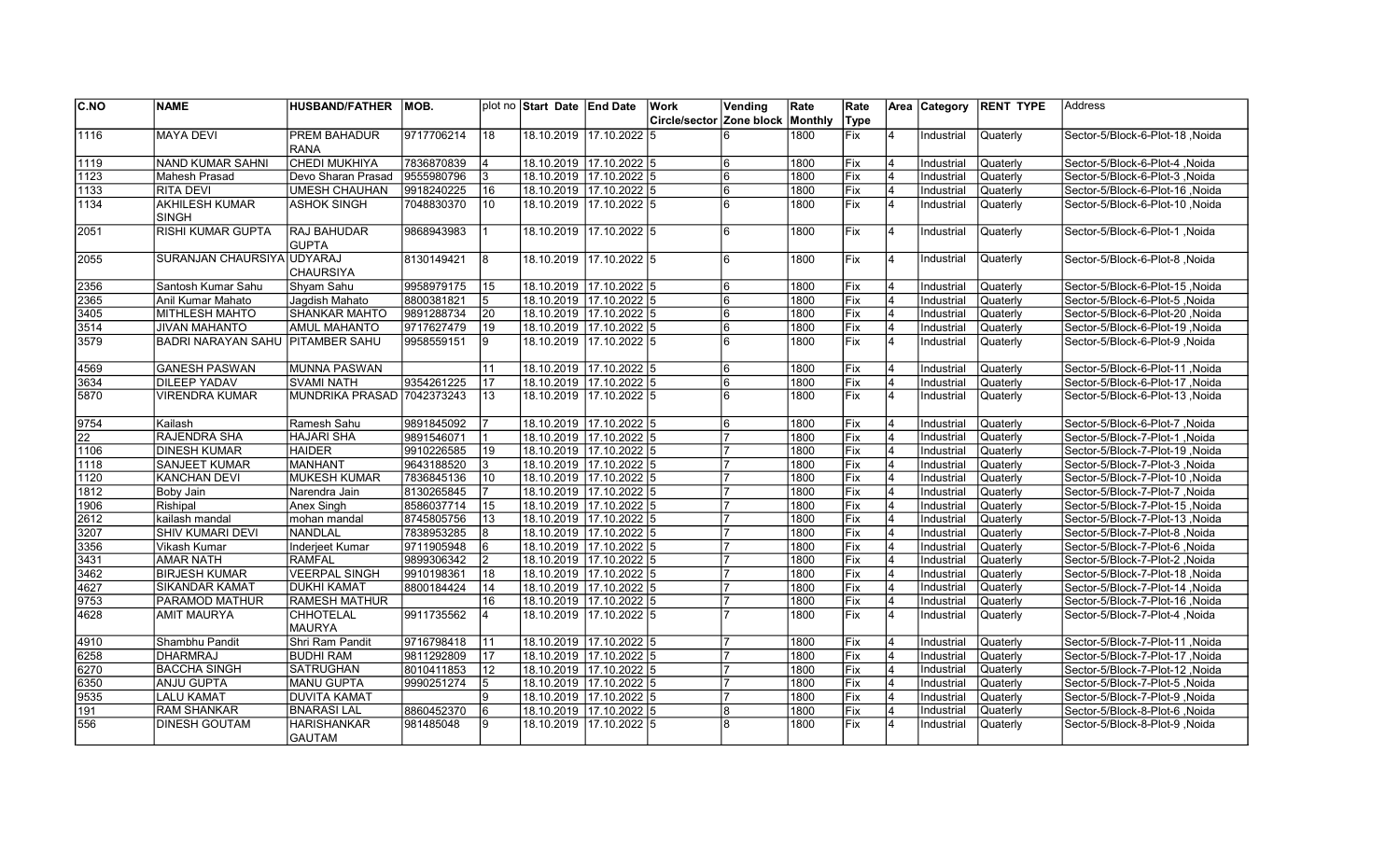| <b>C.NO</b>      | <b>NAME</b>                     | <b>HUSBAND/FATHER</b>           | IMOB.      |                | plot no Start Date End Date |                         | Work                                | Vending        | Rate | Rate       |                | Area Category            | <b>RENT TYPE</b> | <b>Address</b>                  |
|------------------|---------------------------------|---------------------------------|------------|----------------|-----------------------------|-------------------------|-------------------------------------|----------------|------|------------|----------------|--------------------------|------------------|---------------------------------|
|                  |                                 |                                 |            |                |                             |                         | │Circle/sector │Zone block │Monthlv |                |      | Type       |                |                          |                  |                                 |
| 902              | <b>TRIVENI YADAV</b>            | <b>MAHTAM YADAV</b>             | 7838349265 | 5              |                             | 18.10.2019 17.10.2022 5 |                                     | 8              | 1800 | Fix        | 4              | Industrial               | Quaterly         | Sector-5/Block-8-Plot-5, Noida  |
| 904              | <b>AKHLESH KUMAR</b>            | <b>HARDEV SINGH</b>             | 8130827223 | 12             |                             | 18.10.2019 17.10.2022 5 |                                     | R              | 1800 | Fix        | 4              | Industrial               | Quaterly         | Sector-5/Block-8-Plot-12, Noida |
|                  | <b>SINGH</b>                    |                                 |            |                |                             |                         |                                     |                |      |            |                |                          |                  |                                 |
| 975              | <b>UMA SHANKAR</b>              | MAHESH LAL SINGH 8447424765     |            | 3              |                             | 18.10.2019 17.10.2022 5 |                                     | 8              | 1800 | Fix        | <b>4</b>       | Industrial               | Quaterly         | Sector-5/Block-8-Plot-3, Noida  |
|                  |                                 |                                 |            |                |                             |                         |                                     |                |      |            |                |                          |                  |                                 |
| 1126             | DEV CHANDER MUKIYA CHEDI MUKIYA |                                 | 3048454313 | 14             |                             | 18.10.2019 17.10.2022 5 |                                     | 8              | 1800 | <b>Fix</b> | $\overline{4}$ | Industrial               | Quaterly         | Sector-5/Block-8-Plot-4, Noida  |
|                  |                                 |                                 |            |                |                             |                         |                                     |                |      |            |                |                          |                  |                                 |
| 1331             | <b>ARJUN SINGH</b>              | <b>DWARIKA SINGH</b>            | 8873034351 | 14             |                             | 18.10.2019 17.10.2022 5 |                                     | 8              | 1800 | Fix        | $\overline{4}$ | Industrial               | <b>Quaterly</b>  | Sector-5/Block-8-Plot-14, Noida |
| 1814             | Raju Jain                       | Brashpat Prasad Jain 7982861666 |            | 10             |                             | 18.10.2019 17.10.2022 5 |                                     | 8              | 1800 | <b>Fix</b> | $\overline{4}$ | Industrial               | <b>Quaterly</b>  | Sector-5/Block-8-Plot-10, Noida |
| 9154             | <b>VIKASH SAH</b>               | SUBHASH LAL SAH                 |            | 11             |                             | 18.10.2019 17.10.2022 5 |                                     | 8              | 1800 | Fix        | $\overline{4}$ | Industrial               | Quaterly         | Sector-5/Block-8-Plot-11, Noida |
| 2422             | <b>DRAG PAL</b>                 | <b>RAKESH</b>                   | 9810631500 |                |                             | 18.10.2019 17.10.2022 5 |                                     | 8              | 1800 | Fix        | 4              | Industrial               | <b>Quaterly</b>  | Sector-5/Block-8-Plot-7, Noida  |
| 3385             | Dinesh Sah                      | Satyanarayan Sah                | 9953722811 | 8              |                             | 18.10.2019 17.10.2022 5 |                                     | 8              | 1800 | Fix        | $\overline{4}$ | Industrial               | Quaterly         | Sector-5/Block-8-Plot-8, Noida  |
| 3696             | <b>RAM KISHAN</b>               | <b>DUIL CHAND</b>               |            | $\overline{2}$ |                             | 18.10.2019 17.10.2022 5 |                                     | 8              | 1800 | Fix        | $\overline{4}$ | Industrial               | Quaterly         | Sector-5/Block-8-Plot-2, Noida  |
| 5030             | Deepak Kumar Das                | Anil Kumar Das                  | 8800358174 |                |                             | 18.10.2019 17.10.2022 5 |                                     | 8              | 1800 | Fix        | 4              | Industrial               | Quaterly         | Sector-5/Block-8-Plot-1, Noida  |
| 5186             | CHANDANI                        | <b>MOTI CHANDRA</b>             | 7503578708 | 13             |                             | 18.10.2019 17.10.2022 5 |                                     | 8              | 1800 | Fix        | 4              | Industrial               | Quaterly         | Sector-5/Block-8-Plot-13, Noida |
|                  |                                 | <b>CHOUHAN</b>                  |            |                |                             |                         |                                     |                |      |            |                |                          |                  |                                 |
| 123              | SHIVCHAND RAI                   | <b>BENU RAM</b>                 | 9643766063 | 23             |                             | 18.10.2019 17.10.2022 5 |                                     | 9              | 1800 | Fix        | $\overline{4}$ |                          | Quaterly         | Sector-5/Block-9-Plot-23, Noida |
| $\overline{128}$ | <b>VIDYAPATI MAHTO</b>          | <b>RAJVANSI MAHTO</b>           | 9717180960 | 9              |                             | 18.10.2019 17.10.2022 5 |                                     | 9              | 1800 | Fix        | 4              | Industrial<br>Industrial | Quaterly         | Sector-5/Block-9-Plot-9, Noida  |
| 198              | <b>Asha Devi</b>                |                                 | 9811799636 |                |                             | 18.10.2019 17.10.2022 5 |                                     | 9              | 1800 | Fix        |                |                          | Quaterly         |                                 |
|                  |                                 | Ramautar                        | 9971899529 |                |                             | 18.10.2019 17.10.2022 5 |                                     | 9              | 1800 | Fix        | $\overline{4}$ | Industrial               |                  | Sector-5/Block-9-Plot-7, Noida  |
| 1045             | Santosh                         | Devalal                         |            | 12             |                             |                         |                                     | 9              |      |            | $\overline{4}$ | Industrial               | Quaterly         | Sector-5/Block-9-Plot-12, Noida |
| 1358             | Anand Kumar                     | Ravendra Kumar                  | 9718502887 | 16             |                             | 18.10.2019 17.10.2022 5 |                                     |                | 1800 | Fix        | 4              | Industrial               | Quaterly         | Sector-5/Block-9-Plot-16, Noida |
| 1760             | Ramashankar                     | Ramlal Verma                    | 9953198055 | 22             |                             | 18.10.2019 17.10.2022 5 |                                     | 9<br>9         | 1800 | Fix        | 4              | Industrial               | Quaterly         | Sector-5/Block-9-Plot-22, Noida |
| 1933             | Sateesh Kumar                   | Rampal                          | 9458569798 | 3              | 18.10.2019 17.10.2022 5     |                         |                                     |                | 1800 | Fix        | 4              | Industrial               | <b>Quaterly</b>  | Sector-5/Block-9-Plot-3, Noida  |
| 1934             | Singh Pal                       | Noorangi Singh                  | 8585959092 | 5              |                             | 18.10.2019 17.10.2022 5 |                                     | 9<br>9         | 1800 | Fix        | $\overline{4}$ | Industrial               | Quaterly         | Sector-5/Block-9-Plot-5, Noida  |
| 2001             | Harikishan                      | Shukhbasi Lal                   | 8800155024 | 19             |                             | 18.10.2019 17.10.2022 5 |                                     |                | 1800 | Fix        | 4              | Industrial               | Quaterly         | Sector-5/Block-9-Plot-19, Noida |
| 2052             | SONU GUPTA                      | MUNNA LAL GUPTA                 | 9958106346 | 13             |                             | 18.10.2019 17.10.2022 5 |                                     | 9              | 1800 | Fix        | $\overline{4}$ | Industrial               | Quaterly         | Sector-5/Block-9-Plot-13, Noida |
| 2413             | RAJU                            | <b>RAMCHANDRA</b>               | 9717496411 | 24             |                             | 18.10.2019 17.10.2022 5 |                                     | $\mathbf{Q}$   | 1800 | Fix        | 4              | Industrial               | <b>Quaterly</b>  | Sector-5/Block-9-Plot-24, Noida |
|                  |                                 | YADAV                           |            |                |                             |                         |                                     | $\mathbf{Q}$   |      |            |                |                          |                  |                                 |
| 2414             | SURESH SINGH                    | <b>DUKHI BHAGAT</b>             | 9958363273 | 17             |                             | 18.10.2019 17.10.2022 5 |                                     |                | 1800 | Fix        | $\overline{4}$ | Industrial               | Quaterly         | Sector-5/Block-9-Plot-17, Noida |
|                  | KUSHWAHA                        |                                 |            |                |                             |                         |                                     |                |      |            |                |                          |                  |                                 |
| 2590             | <b>RAM KISHAN GUPTA</b>         | <b>ISHRI PRASAD</b>             | 9711913454 |                |                             | 18.10.2019 17.10.2022 5 |                                     | a              | 1800 | Fix        | 4              | Industrial               | <b>Quaterly</b>  | Sector-5/Block-9-Plot-1, Noida  |
|                  |                                 | <b>GUPTA</b>                    |            |                |                             |                         |                                     |                |      |            |                |                          |                  |                                 |
| 2900             | <b>MD SANJIR</b>                | <b>MD KALIM UDDIN</b>           | 9953544669 | 8              |                             | 18.10.2019 17.10.2022 5 |                                     | $\mathbf{Q}$   | 1800 | Fix        | 4              | Industrial               | Quaterly         | Sector-5/Block-9-Plot-8, Noida  |
| 2914             | Moti Lal Singh                  | Dukhi Bharat                    | 9958363273 | 10             |                             | 18.10.2019 17.10.2022 5 |                                     | 9              | 1800 | Fix        | 4              | Industrial               | <b>Quaterly</b>  | Sector-5/Block-9-Plot-10, Noida |
| 3729             | Poonam                          | Chandrabhan                     | 9871762895 | 16             |                             | 18.10.2019 17.10.2022 5 |                                     | $\overline{9}$ | 1800 | Fix        | $\overline{4}$ | Industrial               | <b>Quaterly</b>  | Sector-5/Block-9-Plot-6, Noida  |
| 4954             | <b>DINESH KUMAR</b>             | <b>INDRAVEER SINGH</b>          | 9650525570 | 18             |                             | 18.10.2019 17.10.2022 5 |                                     | 9              | 1800 | Fix        | $\overline{4}$ | Industrial               | Quaterly         | Sector-5/Block-9-Plot-18, Noida |
| 5021             | Kundan Kumar                    | Ram Raj Singh                   | 8851179938 | 14             |                             | 18.10.2019 17.10.2022 5 |                                     | 9              | 1800 | Fix        | $\overline{4}$ | Industrial               | Quaterly         | Sector-5/Block-9-Plot-14, Noida |
| 5117             | Mahendra Sah                    | Mangal Sah                      | 9958843093 | 15             |                             | 18.10.2019 17.10.2022 5 |                                     | 9              | 1800 | Fix        | $\overline{4}$ | Industrial               | Quaterly         | Sector-5/Block-9-Plot-15, Noida |
| 5124             | Arit Devi                       | Mangal Sah                      | 8527917192 | 25             |                             | 18.10.2019 17.10.2022 5 |                                     | 9              | 1800 | Fix        | 4              | Industrial               | <b>Quaterly</b>  | Sector-5/Block-9-Plot-25, Noida |
| 6627             | <b>GANDHI KUMAR</b>             | <b>RAMNATH PRASAD</b>           | 8527990447 | 4              |                             | 18.10.2019 17.10.2022 5 |                                     | $\mathbf{Q}$   | 1800 | Fix        | 4              | Industrial               | <b>Quaterly</b>  | Sector-5/Block-9-Plot-4, Noida  |
| 6630             | <b>MITHILESH</b>                | <b>RAMNATH</b>                  | 9953950772 | 20             |                             | 18.10.2019 17.10.2022 5 |                                     | 9              | 1800 | Fix        | 4              | Industrial               | <b>Quaterly</b>  | Sector-5/Block-9-Plot-20, Noida |
| 9026             | <b>LAYAK SINGH</b>              | <b>RAM SANEHI LAL</b>           | 8368804651 | 21             |                             | 18.10.2019 17.10.2022 5 |                                     | 9              | 1800 | Fix        | 4              | Industrial               | <b>Quaterly</b>  | Noida Sector-5/Block-9-Plot-21  |
| 9137             | SHASHIKANT YADAV                | <b>RAMCHANDER</b>               | 9007365774 | 11             |                             | 18.10.2019 17.10.2022 5 |                                     | $\mathbf{Q}$   | 1800 | Fix        | 4              | Industrial               | Quaterly         | Sector-5/Block-9-Plot-11, Noida |
|                  |                                 | <b>YADAV</b>                    |            |                |                             |                         |                                     |                |      |            |                |                          |                  |                                 |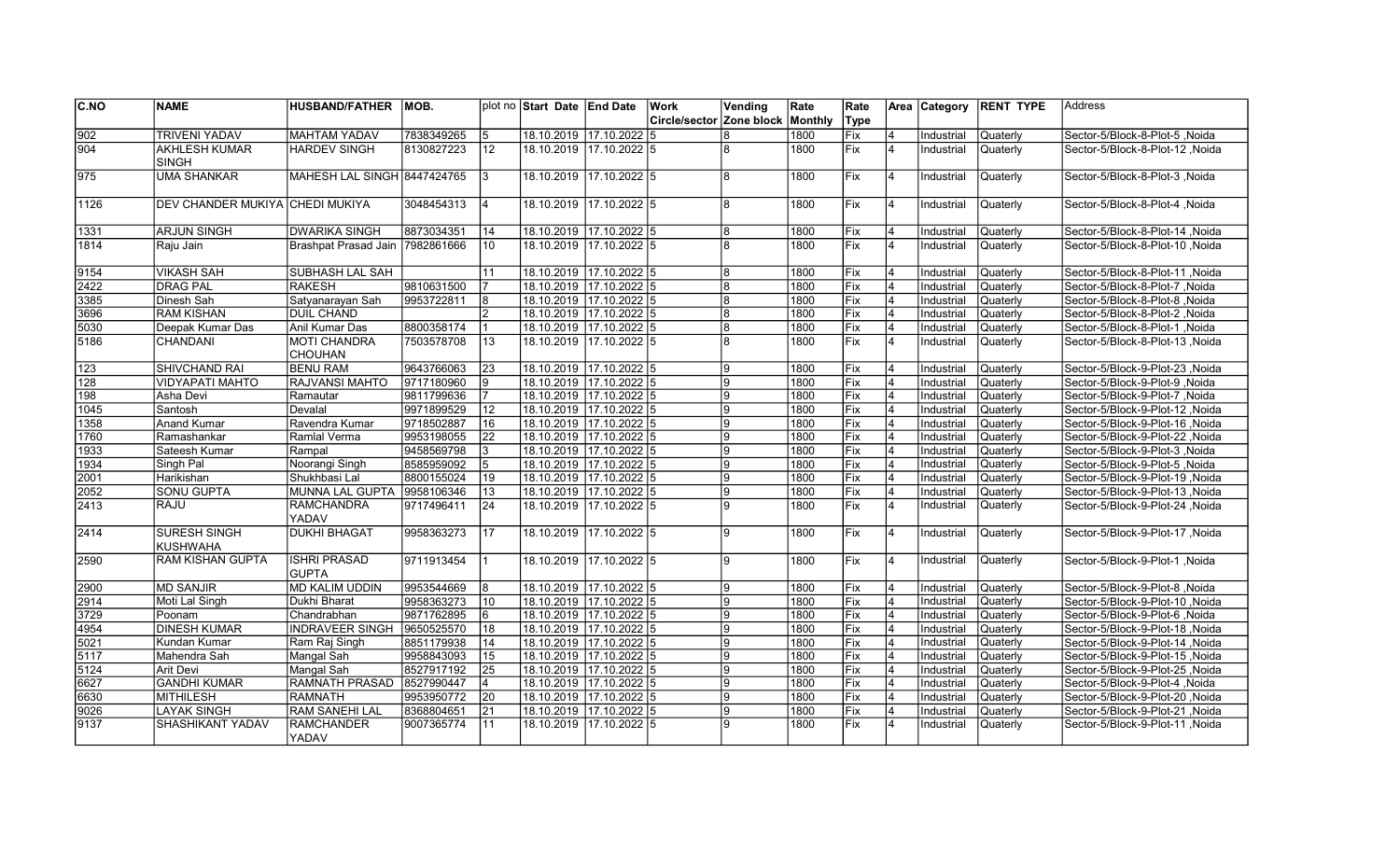| <b>C.NO</b>           | <b>NAME</b>                            | HUSBAND/FATHER  MOB.                  |                          |                       | plot no Start Date LEnd Date                       |                         | Work                             | Vending  | Rate         | Rate               |                     | Area Category            | <b>RENT TYPE</b>     | lAddress                                                                   |
|-----------------------|----------------------------------------|---------------------------------------|--------------------------|-----------------------|----------------------------------------------------|-------------------------|----------------------------------|----------|--------------|--------------------|---------------------|--------------------------|----------------------|----------------------------------------------------------------------------|
|                       |                                        |                                       |                          |                       |                                                    |                         | Circle/sector Zone block Monthly |          |              | Type               |                     |                          |                      |                                                                            |
| $\sqrt{9227}$         | Munna Kumar Sah                        | Jayram Sah                            | 7838433271               | <u> 2</u>             | 18.10.2019 17.10.2022 5                            |                         |                                  | 9        | 1800         | Fix                |                     | Industrial               | Quaterly             | Noida Sector-5/Block-9-Plot-2                                              |
| 20                    | IBALRAM MANNA                          | <b>MAHTUSH MANNA</b>                  | 9582420692               | 16                    | 18.10.2019 17.10.2022 5                            |                         |                                  | 10       | 1800         | Fix                |                     | Industrial               | Quaterly             | Noida Sector-5/Block-10-Plot-16                                            |
| $\sqrt{213}$          | <b>ANUJ VERMA</b>                      | <b>RAMBABU</b>                        | 9968420411               | 4                     | 18.10.2019 17.10.2022 5                            |                         |                                  | 10       | 1800         | Fix                | 4                   | Industrial               | Quaterly             | Sector-5/Block-10-Plot-4, Noida                                            |
| $\sqrt{214}$          | Ashok Singh                            | Ramotar Prajapati                     | 9560347551               | Iз                    | 18.10.2019 17.10.2022 5                            |                         |                                  | 10       | 1800         | Fix                | $\overline{4}$      | Industrial               | Quaterly             | Sector-5/Block-10-Plot-3, Noida                                            |
| 215                   | <b>SANJAY PRASAD</b>                   | SHIWAJI SAH                           | 8802408102               | Ι9                    |                                                    | 18.10.2019 17.10.2022 5 |                                  | 10       | 1800         | <b>Fix</b>         | $\overline{4}$      | Stationary               | <b>Quaterly</b>      | Sector-5/Block-10-Plot-9, Noida                                            |
|                       |                                        |                                       |                          |                       |                                                    |                         |                                  |          |              |                    |                     | Vendor                   |                      |                                                                            |
| 230                   | Naresh Pal                             | Shri Sone Lal                         | 8802674396               | 5                     | 18.10.2019 17.10.2022 5                            |                         |                                  | 10       | 1800         | Fix                | $\overline{4}$      | Industrial               | <b>Quaterly</b>      | Sector-5/Block-10-Plot-5, Noida                                            |
| 270                   | Shiv Kumar Mahato                      | Ramkhelavan Mahato 9810260585         |                          | 17                    |                                                    | 18.10.2019 17.10.2022 5 |                                  | 10       | 1800         | <b>Fix</b>         | $\overline{4}$      | Industrial               | <b>Quaterly</b>      | Sector-5/Block-10-Plot-7, Noida                                            |
|                       |                                        |                                       |                          |                       |                                                    |                         |                                  |          |              |                    |                     |                          |                      |                                                                            |
| $\sqrt{957}$          | <b>GANGA DHAR PANDIT</b>               | <b>JITIN PANDIT</b>                   | 9582311822               | 18                    | 18.10.2019 17.10.2022 5                            |                         |                                  | 10       | 1800         | Fix                | 4                   | Industrial               | Quaterly             | Sector-5/Block-10-Plot-18, Noida                                           |
| 1105                  | <b>BADRI MANDAL</b>                    | <b>BHUVNESHWAR</b>                    | 9650413743               |                       | 18.10.2019 17.10.2022 5                            |                         |                                  | 10       | 1800         | Fix                | 4                   | Industrial               | Quaterly             | Noida   Sector-5/Block-10-Plot-1                                           |
|                       |                                        | <b>MANDAL</b>                         |                          |                       |                                                    |                         |                                  |          |              |                    |                     |                          |                      |                                                                            |
| 1761                  | Dinesh Kumar Shah                      | Prameshwar Shah                       | 9711676754               | 15                    | 18.10.2019 17.10.2022 5                            |                         |                                  | 10       | 1800         | Fix                | 4                   | Industrial               | Quaterly             | Sector-5/Block-10-Plot-15 .Noida                                           |
| 2148                  | <b>AJAY KUMAR</b>                      | <b>RAGHUVEER</b>                      | 9899238342               | 10                    |                                                    | 18.10.2019 17.10.2022 5 |                                  | 10       | 1800         | Fix                | $\overline{4}$      | Industrial               | <b>Quaterly</b>      | Noida Sector-5/Block-10-Plot-10                                            |
|                       |                                        | <b>PRASAD</b>                         |                          |                       |                                                    |                         |                                  |          |              |                    |                     |                          |                      |                                                                            |
|                       |                                        | CHAUDHARY                             |                          |                       |                                                    |                         |                                  |          |              |                    |                     |                          |                      |                                                                            |
| 2162                  | <b>JITENDRA GUPTA</b>                  | <b>PURNWASI SHA</b>                   | 8802810105               | 13                    | 18.10.2019 17.10.2022 5                            |                         |                                  | 10       | 1800         | Fix                | $\overline{4}$      | Industrial               | <b>Quaterly</b>      | Sector-5/Block-10-Plot-13, Noida                                           |
| 3961                  | Reena Devi                             | Ganesh Paswan                         | 9625343150               | 19                    | 18.10.2019 17.10.2022 5                            |                         |                                  | 10       | 1800         | Fix                | 4                   | Industrial               | Quaterly             | Sector-5/Block-10-Plot-19, Noida                                           |
| 4760                  | <b>ANIL</b>                            | <b>NEKI RAM</b>                       | 9958014645               | 20                    | 18.10.2019 17.10.2022 5                            |                         |                                  | 10       | 1800         | Fix                |                     | Industrial               | <b>Quaterly</b>      | Noida Sector-5/Block-10-Plot-20                                            |
| 4796                  | <b>SHRIWAN</b>                         | <b>LATE RAMSHROOP</b>                 | 9599496168               | 8                     | 18.10.2019 17.10.2022 5                            |                         |                                  | 10       | 1800         | Fix                |                     | Industrial               | Quaterly             | Sector-5/Block-10-Plot-8, Noida                                            |
| 4856                  | Sanjay Kharga                          | Ramdev Kharga                         | 9958780526               | 12                    |                                                    | 18.10.2019 17.10.2022 5 |                                  | 10       | 1800         | Fix                | 4                   | Industrial               | Quaterly             | Sector-5/Block-10-Plot-12, Noida                                           |
| 5851                  | <b>PUNIT</b>                           | JAI OM                                | 9599385965               | 17                    | 18.10.2019 17.10.2022 5                            |                         |                                  | 10       | 1800         | Fix                | $\overline{4}$      | Industrial               | Quaterly             | Noida Sector-5/Block-10-Plot-17                                            |
| 5939                  | <b>RAJNESH KUMAR</b>                   | <b>VEERPAL SINGH</b>                  | 9971064414               | 14                    | 18.10.2019 17.10.2022 5                            |                         |                                  | 10       | 1800         | Fix                | 4                   | Industrial               | Quaterly             | Noida Noida -5/Block-10-Plot-14                                            |
| 6563                  | NAND LAL PANDIT                        | <b>GOPI PANDIT</b>                    | 9911461899               | 11                    | 18.10.2019 17.10.2022 5                            |                         |                                  | 10       | 1800         | Fix                | $\overline{4}$      | Industrial               | <b>Quaterly</b>      | Sector-5/Block-10-Plot-11, Noida                                           |
| 9126                  | <b>REEMA DEVI</b>                      | <b>MITHILESH</b>                      | 9953950772               |                       | 18.10.2019 17.10.2022 5                            |                         |                                  | 10       | 1800         | Fix                | 4                   | Industrial               | Quaterly             | Noida / Sector-5/Block-10-Plot-6                                           |
| $\sqrt{9723}$         | Deepu Yadav                            | <b>Bhagya Singh</b>                   | 9149182953               | $\overline{2}$        | 18.10.2019 17.10.2022 5                            |                         |                                  | 10       | 1800         | Fix                |                     | Industrial               | Quaterly             | Sector-5/Block-10-Plot-2, Noida                                            |
| 233                   | Shankar Mandal                         | Vijay Mandal                          | 9871340457               | 34                    | 17.10.2019 16.10.2022 5                            |                         |                                  | 11       | 1800         | Fix                | $\overline{4}$      | Industrial               | Quaterly             | Noida Noida -5/Block-11-Plot-34                                            |
| 398                   | <b>GULAB SINGH MALIK</b>               | UDAY SINGH MALIK 9312300958           |                          | 13                    | 17.10.2019 16.10.2022 5                            |                         |                                  | 11       | 1800         | Fix                | 4                   | Industrial               | Quaterly             | Noida Sector-5/Block-11-Plot-13, Noida                                     |
|                       |                                        |                                       |                          |                       |                                                    |                         |                                  |          |              |                    |                     |                          |                      |                                                                            |
| 582                   | Vijay                                  | Kunwar Pal                            | 8076214277               | 29                    | 17.10.2019 16.10.2022 5                            |                         |                                  | 11       | 1800         | Fix                | 4                   | Industrial               | Quaterly             | Sector-5/Block-11-Plot-29, Noida                                           |
| 1072                  | <b>BIRENDRA PRASAD</b>                 | <b>VISHWANATH SAH</b>                 | 9540292069               | 6                     | 17.10.2019 16.10.2022 5                            |                         |                                  | 11       | 1800         | Fix                | $\overline{4}$      | Industrial               | <b>Quaterly</b>      | Sector-5/Block-11-Plot-6, Noida                                            |
|                       | <b>GUPTA</b>                           |                                       |                          |                       |                                                    |                         |                                  |          |              |                    |                     |                          |                      |                                                                            |
| 1385                  | Devi Charan Sharma<br><b>ASHOK SAH</b> | Chokhe Lal                            | 7835866944               | 25                    | 17.10.2019 16.10.2022 5                            |                         |                                  | 11<br>11 | 1800<br>1800 | Fix                | 4<br>4              | Industrial               | <b>Quaterly</b>      | Sector-5/Block-11-Plot-25, Noida                                           |
| 1669                  |                                        | RAJENDRA SAH                          | 9717713012               | 12                    | 17.10.2019 16.10.2022 5                            |                         |                                  |          |              | Fix                | 4                   | Industrial               | Quaterly             | Noida Sector-5/Block-11-Plot-2                                             |
| 1829                  | Ravi Babu<br>Nazrul Bari               | Mohan Lal<br>Md Moosa                 | 9871570414<br>9811764991 | 17<br>$\overline{18}$ | 17.10.2019 16.10.2022 5<br>17.10.2019 16.10.2022 5 |                         |                                  | 11       | 1800<br>1800 | <b>IFix</b><br>Fix | 4                   | Industrial<br>Industrial | Quaterly<br>Quaterly | Noida Sector-5/Block-11-Plot-17, Noida                                     |
| 1992<br>1995          |                                        |                                       | 9911445780               |                       | 17.10.2019 16.10.2022 5                            |                         |                                  | 11<br>11 | 1800         | Fix                |                     |                          |                      | Sector-5/Block-11-Plot-18, Noida                                           |
|                       | Mansoor Alam                           | Md Idrish<br><b>RAM BAHADUR</b>       |                          | 5                     |                                                    |                         |                                  |          |              |                    | 4                   | Industrial               | Quaterly             | Sector-5/Block-11-Plot-5, Noida                                            |
| 2016                  | <b>AVDESH KUMAR</b>                    | Ramvriksha Gupta                      | 9871749328               | 31<br>15              | 17.10.2019 16.10.2022 5<br>17.10.2019 16.10.2022 5 |                         |                                  | 11<br>11 | 1800<br>1800 | Fix<br>Fix         | $\overline{4}$      | Industrial<br>Industrial | Quaterly             | Noida Sector-5/Block-11-Plot-31, Noida                                     |
| 2219                  | Vasudev Gupta                          |                                       |                          |                       |                                                    |                         |                                  |          |              |                    |                     |                          | Quaterly             | Sector-5/Block-11-Plot-15, Noida                                           |
| 2286                  | Ashok Kumar                            | Siyaram Chudhary                      | 8130507626               | 33                    | 17.10.2019 16.10.2022 5                            |                         |                                  | 11<br>11 | 1800         | Fix                | $\overline{4}$<br>4 | Industrial               | Quaterly             | Noida   Sector-5/Block-11-Plot-33, Noida                                   |
| 2333                  | Rakesh Shah                            | Ram Shreshth Shah                     | 9931550142               | 30                    | 17.10.2019 16.10.2022 5                            |                         |                                  |          | 1800         | Fix <br>Fix        | 4                   | Industrial               | Quaterly             | Sector-5/Block-11-Plot-30, Noida                                           |
| $\sqrt{2449}$<br>2885 | GHANSAYAM<br><b>ANIL KUMAR</b>         | <b>ARJUN JHA</b><br><b>MURARI LAL</b> | 9599264240<br>9958441617 | 26<br>16              | 17.10.2019 16.10.2022 5<br>17.10.2019 16.10.2022 5 |                         |                                  | 11<br>11 | 1800<br>1800 | Fix                |                     | Industrial<br>Industrial | Quaterly<br>Quaterly | Sector-5/Block-11-Plot-26, Noida<br>Noida Sector-5/Block-11-Plot-16, Noida |
| 3254                  | <b>PARMILA DEVI</b>                    | <b>KAILASH SAH</b>                    | 9953716225               | 27                    | 17.10.2019 16.10.2022 5                            |                         |                                  | 11       | 1800         | Fix                | 4                   | Industrial               | <b>Quaterly</b>      | Sector-5/Block-11-Plot-27, Noida                                           |
|                       |                                        | Jokhu                                 | 8800662837               | $\overline{4}$        | 17.10.2019 16.10.2022 5                            |                         |                                  | 11       | 1800         | lFix.              | $\overline{4}$      | Industrial               |                      | Noida   Sector-5/Block-11-Plot-4                                           |
| 3351                  | Baburam                                |                                       |                          |                       |                                                    |                         |                                  |          |              |                    |                     |                          | <b>Quaterly</b>      |                                                                            |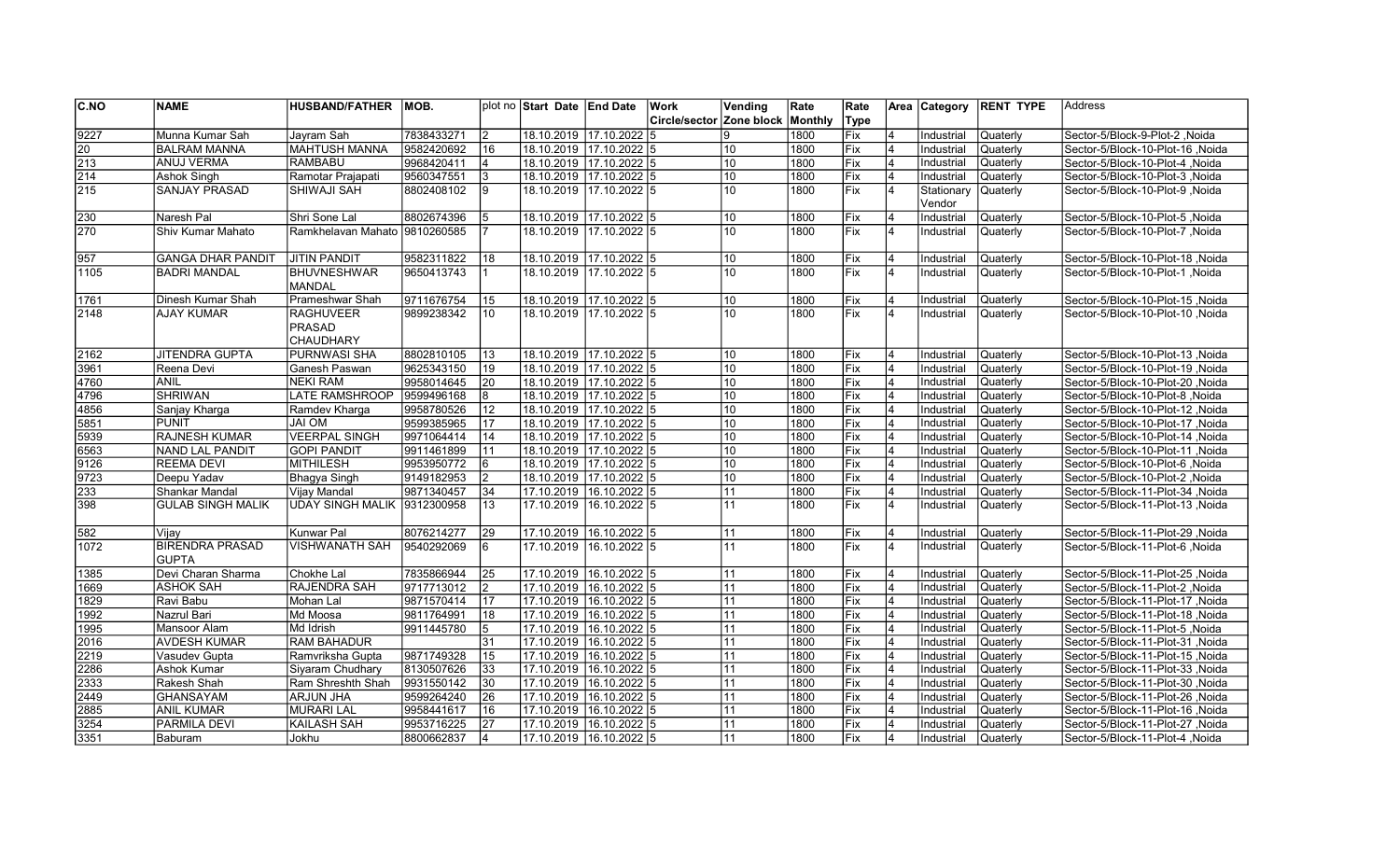| C.NO          | <b>NAME</b>                      | <b>HUSBAND/FATHER</b>  | IMOB.      |                 | plot no Start Date End Date |                         | Work                            | Vending         | Rate    | Rate        |                | Area Category | <b>RENT TYPE</b> | Address                          |
|---------------|----------------------------------|------------------------|------------|-----------------|-----------------------------|-------------------------|---------------------------------|-----------------|---------|-------------|----------------|---------------|------------------|----------------------------------|
|               |                                  |                        |            |                 |                             |                         | <b>Circle/sector Zone block</b> |                 | Monthly | Type        |                |               |                  |                                  |
| 3815          | Monika                           | Sushil Kumar           | 8920887143 | 36              |                             | 17.10.2019 16.10.2022 5 |                                 | 11              | 1800    | Fix         |                | Industrial    | Quaterly         | Sector-5/Block-11-Plot-36, Noida |
| 4093          | Kisun Sahu                       | Rameshwar Sahu         | 9560162801 | 28              |                             | 17.10.2019 16.10.2022 5 |                                 | 11              | 1800    | Fix         | 4              | Industrial    | Quaterly         | Sector-5/Block-11-Plot-28, Noida |
| 4199          | <b>JITENDERA KUMAR</b>           | <b>RAM PRAKASH</b>     | 9871601814 | 24              |                             | 17.10.2019 16.10.2022 5 |                                 | 11              | 1800    | Fix         | 4              | Industrial    | Quaterly         | Sector-5/Block-11-Plot-24, Noida |
|               | <b>GUPTA</b>                     | <b>GUPTA</b>           |            |                 |                             |                         |                                 |                 |         |             |                |               |                  |                                  |
| 4215          | <b>PANKAJ KUMAR</b>              | <b>RAM SHANKAR</b>     | 8448214138 | $\overline{22}$ | 17.10.2019                  | $16.10.2022$ 5          |                                 | 11              | 1800    | Fix         | $\overline{4}$ | Industrial    | Quaterly         | Sector-5/Block-11-Plot-22, Noida |
| 4247          | <b>KAILASH CHAUDHARY</b>         | <b>SURIYA NARAYAN</b>  | 9718719369 | 19              |                             | 17.10.2019 16.10.2022 5 |                                 | 11              | 1800    | <b>IFix</b> | $\overline{4}$ | Industrial    | Quaterly         | Sector-5/Block-11-Plot-19, Noida |
|               |                                  | <b>CHAUDHARY</b>       |            |                 |                             |                         |                                 |                 |         |             |                |               |                  |                                  |
| 4498          | <b>DHEERNDRA SINGH</b>           | <b>BALABEER SINGH</b>  | 8178761691 | 10              | 17.10.2019  16.10.2022  5   |                         |                                 | 11              | 1800    | Fix         | $\overline{4}$ | Industrial    | <b>Quaterly</b>  | Noida Sector-5/Block-11-Plot-10  |
| 4732          | <b>Bhure Singh</b>               | Davaram                | 8130815837 | 11              |                             | 17.10.2019 16.10.2022 5 |                                 | 11              | 1800    | Fix         | 4              | Industrial    | Quaterly         | Sector-5/Block-11-Plot-11 .Noida |
| $\sqrt{5144}$ | <b>RAJESH KUSWAH</b>             | <b>KALESWAR DAS</b>    | 9818636474 | 11              |                             | 17.10.2019 16.10.2022 5 |                                 | 11              | 1800    | Fix         | 4              | Industrial    | Quaterly         | Sector-5/Block-11-Plot-1, Noida  |
| 5190          | <b>KRISHNA KUMAR</b>             | <b>KHANI CHAND</b>     | 9717612815 | l3              | 17.10.2019                  | 16.10.2022 5            |                                 | 11              | 1800    | Fix         | $\overline{4}$ | Industrial    | Quaterly         | Sector-5/Block-11-Plot-3, Noida  |
| 5191          | <b>JITENDRA PARAJAPTI</b>        | <b>BAHADUR</b>         | 9910954228 | 17              | 17.10.2019                  | $16.10.2022$ 5          |                                 | 11              | 1800    | Fix         | $\overline{4}$ | Industrial    | Quaterly         | Sector-5/Block-11-Plot-7, Noida  |
|               |                                  | <b>PRAJAPTI</b>        |            |                 |                             |                         |                                 |                 |         |             |                |               |                  |                                  |
| 5204          | <b>RAJPAL</b>                    | <b>RAMSINGH</b>        | 9891052429 | 20              | 17.10.2019                  | 16.10.2022 5            |                                 | 11              | 1800    | Fix         | 4              | Industrial    | Quaterly         | Sector-5/Block-11-Plot-20, Noida |
| 5237          | <b>VIJENDRA KUMAR</b>            | CHIDDA SINGH           | 8750184407 | 21              |                             | 17.10.2019 16.10.2022 5 |                                 | 11              | 1800    | Fix         | $\overline{4}$ | Industrial    | Quaterly         | Sector-5/Block-11-Plot-21, Noida |
| 5276          | <b>SAHEB YADAV</b>               | MAHESH YADAV           | 8809055053 | 32              |                             | 17.10.2019 16.10.2022 5 |                                 | 11              | 1800    | Fix         | $\overline{4}$ | Industrial    | Quaterly         | Sector-5/Block-11-Plot-32, Noida |
| 5983          | <b>ARUN KUMAR SINGH</b>          | JANARDAN SINGH         | 9711121933 | $\overline{23}$ | 17.10.2019                  | $16.10.2022$ 5          |                                 | 11              | 1800    | Fix         | 4              | Industrial    | Quaterly         | Sector-5/Block-11-Plot-23, Noida |
| 6457          | <b>ANIL KUMAR YADAV</b>          | PRASHURAM              | 8826068190 | l9              | 17.10.2019                  | $16.10.2022$ 5          |                                 | 11              | 1800    | Fix         | $\overline{4}$ | Industrial    | Quaterly         | Sector-5/Block-11-Plot-9, Noida  |
|               |                                  | YADAV                  |            |                 |                             |                         |                                 |                 |         |             |                |               |                  |                                  |
| 6752          | <b>Balram Yadav</b>              | Ramaashish Yadav       | 9211281385 | 8               | 17.10.2019                  | 16.10.2022 5            |                                 | 11              | 1800    | Fix         | $\overline{4}$ | Industrial    | Quaterly         | Sector-5/Block-11-Plot-8, Noida  |
| 6805          | <b>SUNIL KUMAR</b>               | <b>AMAR SINGH</b>      | 8510907086 | $\overline{12}$ | 17.10.2019 16.10.2022 5     |                         |                                 | 11              | 1800    | Fix         | 4              | Industrial    | Quaterly         | Sector-5/Block-11-Plot-12 .Noida |
| 9022          | <b>RAJENDRA SAH</b>              | <b>SIYA LAL SAH</b>    | 9871682194 | 35              | 17.10.2019                  | $16.10.2022$ 5          |                                 | 11              | 1800    | Fix         |                | Industrial    | Quaterly         | Sector-5/Block-11-Plot-35, Noida |
| 9251          | Niraj Kumar                      | Ramshankar             | 6392393262 | 14              |                             | 17.10.2019 16.10.2022 5 |                                 | 11              | 1800    | Fix         |                | Industrial    | Quaterly         | Sector-5/Block-11-Plot-14, Noida |
| 85            | <b>RAMESH KUMAR SAH</b>          | <b>VINAY KUMAR SAH</b> | 9810248646 | 12              | 17.10.2019 16.10.2022 5     |                         |                                 | 12              | 1800    | Fix         | 4              | Industrial    | Quaterly         | Sector-5/Block-12-Plot-12, Noida |
| 259           | Arvindra Kumar                   | Ramesh Kumar           | 7840864340 | 4               | 17.10.2019                  | $16.10.2022$ 5          |                                 | 12              | 1800    | Fix         | 4              | Industrial    | Quaterly         | Sector-5/Block-12-Plot-4, Noida  |
| $\sqrt{974}$  | PANKAJ KUMAR SINGH RAJ DEV SINGH |                        | 8294442580 | 5               |                             | 17.10.2019 16.10.2022 5 |                                 | $\overline{12}$ | 1800    | Fix         | $\overline{4}$ | Industrial    | Quaterly         | Sector-5/Block-12-Plot-5, Noida  |
|               |                                  |                        |            |                 |                             |                         |                                 |                 |         |             |                |               |                  |                                  |
| 1382          | Surjeet Chaudhary                | Kripal Singh           | 9718560347 | 10              |                             | 17.10.2019 16.10.2022 5 |                                 | 12              | 1800    | Fix         | $\overline{4}$ | Industrial    | Quaterly         | Sector-5/Block-12-Plot-10, Noida |
| 1438          | <b>RANJIT RAI</b>                | <b>JAGARNATH RAI</b>   | 9958619674 | 8               |                             | 17.10.2019 16.10.2022 5 |                                 | 12 <sup>2</sup> | 1800    | Fix         |                | Industrial    | Quaterly         | Sector-5/Block-12-Plot-8, Noida  |
| 1980          | Pradeep Choudhary                | Narayan choudhary      | 9871653900 | 14              | 17.10.2019 16.10.2022 5     |                         |                                 | 12              | 1800    | Fix         | 4              | Industrial    | Quaterly         | Sector-5/Block-12-Plot-14 .Noida |
| 2597          | <b>SANJEEV KUMAR</b>             | VASUDEV GUPTA          | 9911013402 | 6               |                             | 17.10.2019 16.10.2022 5 |                                 | $\overline{12}$ | 1800    | Fix         |                | Industrial    | Quaterly         | Sector-5/Block-12-Plot-6, Noida  |
| 3591          | <b>PRADEEP KUMAR</b>             | <b>VASUDEV GUPTA</b>   | 9958109301 | $\overline{13}$ | 17.10.2019                  | $16.10.2022$ 5          |                                 | 12 <sup>°</sup> | 1800    | Fix         | 4              | Industrial    | Quaterly         | Sector-5/Block-12-Plot-13, Noida |
| 4209          | <b>SUDHIR SINGH</b>              | RAM UDGAR SINGH        | 9990086302 | 15              |                             | 17.10.2019 16.10.2022 5 |                                 | 12              | 1800    | Fix         | $\overline{4}$ | Industrial    | Quaterly         | Sector-5/Block-12-Plot-15, Noida |
|               |                                  |                        |            |                 |                             |                         |                                 |                 |         |             |                |               |                  |                                  |
| 4217          | <b>VIRENDRA</b>                  | RAJENDRA               | 9871314493 | $ 2\rangle$     | 17.10.2019                  | $16.10.2022$ 5          |                                 | 12              | 1800    | Fix         | $\overline{4}$ | Industrial    | Quaterly         | Sector-5/Block-12-Plot-2, Noida  |
|               | <b>CHAUDHARY</b>                 | <b>CHAUDHARY</b>       |            |                 |                             |                         |                                 |                 |         |             |                |               |                  |                                  |
| 4315          | Arvind Kumar                     | Omkar                  | 8920881901 | l3              | 17.10.2019                  | 16.10.2022 5            |                                 | 12 <sup>°</sup> | 1800    | Fix         | $\overline{4}$ | Industrial    | Quaterly         | Sector-5/Block-12-Plot-3, Noida  |
| 4585          | <b>RAJESH KUMAR</b>              | <b>UPENDRA PRASAD</b>  | 9958919037 | l 11            | 17.10.2019                  | 16.10.2022  5           |                                 | 12 <sup>2</sup> | 1800    | lFix.       | $\overline{4}$ | Industrial    | Quaterly         | Sector-5/Block-12-Plot-11, Noida |
|               |                                  | <b>CHAUDHARY</b>       |            |                 |                             |                         |                                 |                 |         |             |                |               |                  |                                  |
| 5057          | Ranjeet Singh                    | Lal Chand              | 9958429773 | 17              |                             | 17.10.2019 16.10.2022 5 |                                 | $\overline{12}$ | 1800    | Fix         | $\overline{4}$ | Industrial    | Quaterly         | Sector-5/Block-12-Plot-7, Noida  |
| 5064          | Lalan Kumar Gupta                | Ram Babu Sah           | 00         | Ι9              | 17.10.2019                  | $16.10.2022$ 5          |                                 | 12 <sup>°</sup> | 1800    | Fix         | $\overline{4}$ | Industrial    | Quaterly         | Sector-5/Block-12-Plot-9, Noida  |
| 5106          | <b>DHARMENDAR KUMAR</b>          | RAMPREKASH             | 9841524027 | $\vert$ 1       |                             | 17.10.2019 16.10.2022 5 |                                 | 12 <sup>°</sup> | 1800    | Fix         | $\overline{4}$ | Industrial    | Quaterly         | Sector-5/Block-12-Plot-1, Noida  |
|               | <b>GUPTA</b>                     | <b>GUPTA</b>           |            |                 |                             |                         |                                 |                 |         |             |                |               |                  |                                  |
| 119           | <b>REENA</b>                     | MANGLESH               | 7011615494 | 117             |                             | 18.10.2019 17.10.2022 5 |                                 | 13              | 1800    | lFix.       |                | Industrial    | <b>Quaterly</b>  | Sector-5/Block-13-Plot-17, Noida |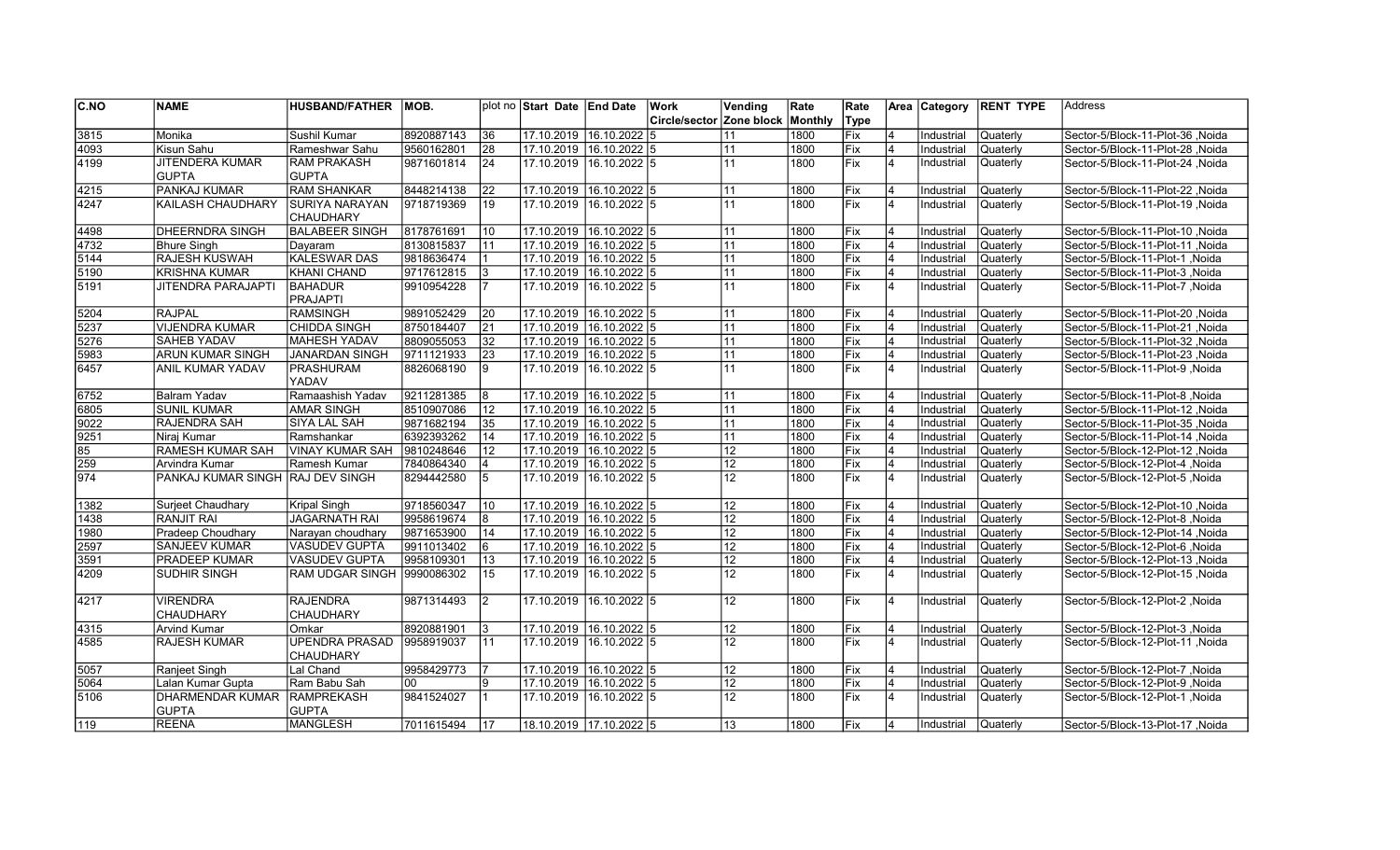| C.NO | <b>NAME</b>                   | <b>HUSBAND/FATHER</b>        | MOB.       |                 | plot no Start Date End Date |                         | <b>Work</b>              | Vending         | Rate    | Rate |                | Area Category | <b>RENT TYPE</b> | Address                                  |
|------|-------------------------------|------------------------------|------------|-----------------|-----------------------------|-------------------------|--------------------------|-----------------|---------|------|----------------|---------------|------------------|------------------------------------------|
|      |                               |                              |            |                 |                             |                         | Circle/sector Zone block |                 | Monthly | Type |                |               |                  |                                          |
| 166  | <b>MUNNI DEVI</b>             | <b>SARAJ KUMAR</b>           | 9718007721 | 2               |                             | 18.10.2019 17.10.2022 5 |                          | 13              | 1800    | Fix  | 4              | Industrial    | Quaterly         | Sector-5/Block-13-Plot-2, Noida          |
|      |                               | GUPTA                        |            |                 |                             |                         |                          |                 |         |      |                |               |                  |                                          |
| 169  | <b>REKHA DEVI</b>             | <b>UDAY KUMAR</b>            | 8826399464 | 4               | 18.10.2019 17.10.2022 5     |                         |                          | 13              | 1800    | Fix  | $\overline{4}$ | Industrial    | Quaterly         | Noida / Sector-5/Block-13-Plot-4         |
| 170  | SAROJ KUMAR GUPTA             | <b>LAXMAN SHA</b>            | 9990076330 | 3               | 18.10.2019 17.10.2022 5     |                         |                          | 13              | 1800    | Fix  | 4              | Industrial    | Quaterly         | Sector-5/Block-13-Plot-3, Noida          |
| 509  | Shivam Porwal                 | Shiv Mohan Porwal            | 9711355333 | 18              | 18.10.2019  17.10.2022  5   |                         |                          | 13              | 1800    | Fix  | 4              | Industrial    | Quaterly         | Sector-5/Block-13-Plot-18, Noida         |
| 841  | <b>RAJESH KUMAR</b>           | <b>JOR SINGH</b>             | 9717571778 | 15              | 18.10.2019 17.10.2022 5     |                         |                          | 13              | 1800    | Fix  | 4              | Industrial    | Quaterly         | Noida Sector-5/Block-13-Plot-15          |
| 925  | <b>RICHA SINGH</b>            | UDAY SINGH                   | 8744920763 | 17              | 18.10.2019 17.10.2022 5     |                         |                          | 13              | 1800    | Fix  | $\overline{4}$ | Industrial    | Quaterly         | Sector-5/Block-13-Plot-7, Noida          |
| 926  | <b>KAVITA KUMARI</b>          | <b>AMRESH KUMAR</b>          | 9348352861 | 5               | 18.10.2019 17.10.2022 5     |                         |                          | 13              | 1800    | Fix  | 4              | Industrial    | Quaterly         | Sector-5/Block-13-Plot-5, Noida          |
| 945  | Laxman Shah                   | Pulkit Shah                  | 9534476562 | 8               | 18.10.2019 17.10.2022 5     |                         |                          | $\overline{13}$ | 1800    | Fix  | $\overline{4}$ | Industrial    | Quaterly         | Sector-5/Block-13-Plot-8, Noida          |
| 950  | <b>ASHOK KUMAR</b>            | <b>JAGDISH PRASAD</b>        | 9871895041 | 10              |                             | 18.10.2019 17.10.2022 5 |                          | 13              | 1800    | Fix  | 14             | Industrial    | Quaterly         | Sector-5/Block-13-Plot-10, Noida         |
|      | <b>BHAGAT</b>                 |                              |            |                 |                             |                         |                          |                 |         |      |                |               |                  |                                          |
| 1369 | <b>SHANKAR SHA</b>            | <b>LAXMAN SAH</b>            | 9958360194 | 16              | 18.10.2019 17.10.2022 5     |                         |                          | 13              | 1800    | Fix  | $\overline{4}$ | Industrial    | Quaterly         | Sector-5/Block-13-Plot-6, Noida          |
| 1370 | <b>AMERICA DEVI</b>           | LAXMAN SHA                   | 9534476562 |                 | 18.10.2019  17.10.2022  5   |                         |                          | 13              | 1800    | Fix  | $\overline{4}$ | Industrial    | <b>Quaterly</b>  | Sector-5/Block-13-Plot-1 .Noida          |
| 1756 | <b>NAVEEN KUMAR</b>           | JAGDISH SAH                  | 9971501953 | 20              | 18.10.2019 17.10.2022 5     |                         |                          | 13              | 1800    | Fix  | $\overline{4}$ | Industrial    | <b>Quaterly</b>  | Sector-5/Block-13-Plot-20, Noida         |
| 2094 | <b>AMRESH KUMAR</b>           | <b>RAM NARESH RAI</b>        | 9776864410 | 11              | 18.10.2019 17.10.2022 5     |                         |                          | 13              | 1800    | Fix  | $\overline{4}$ | Industrial    | Quaterly         | Sector-5/Block-13-Plot-11, Noida         |
| 2095 | <b>Ujiwal Kumar</b>           | Rekha Devi                   | 9560407703 | 13              | 18.10.2019  17.10.2022  5   |                         |                          | $\overline{13}$ | 1800    | Fix  | 4              | Industrial    | <b>Quaterly</b>  | Sector-5/Block-13-Plot-13, Noida         |
| 2243 | MANOJ KUMAR SAH               | RAGHUVEER SAH                | 7654271985 | 9               | 18.10.2019 17.10.2022 5     |                         |                          | 13              | 1800    | Fix  | 4              | Industrial    | Quaterly         | Sector-5/Block-13-Plot-9, Noida          |
| 2427 | PRADEEP KUMAR SAH             | <b>RAM VILAS SAH</b>         | 8750707005 | 14              | 18.10.2019  17.10.2022  5   |                         |                          | 13              | 1800    | Fix  | 4              | Industrial    | Quaterly         | Noida   Sector-5/Block-13-Plot-14, Noida |
| 6135 | <b>GAURAV PORWAL</b>          | <b>SHIV MOHAN</b><br>PORWAL  | 8588981395 | 19              | 18.10.2019                  | $17.10.2022$ 5          |                          | 13              | 1800    | Fix  | 4              | Industrial    | Quaterly         | Sector-5/Block-13-Plot-19, Noida         |
| 6319 | <b>BHARAT PORWAL</b>          | <b>SHIV MOHAN</b><br>PORWAL  | 8851929538 | 12 <sup>2</sup> | 18.10.2019 17.10.2022 5     |                         |                          | 13              | 1800    | Fix  | 4              | Industrial    | Quaterly         | Sector-5/Block-13-Plot-12, Noida         |
| 9662 | CHANDAN KUMAR SAH KAMAL SAH   |                              | 8447331321 | 16              | 18.10.2019  17.10.2022  5   |                         |                          | 13              | 1800    | Fix  | $\overline{4}$ | Industrial    | Quaterly         | Noida Sector-5/Block-13-Plot-16          |
| 2049 | YOGESH KUMAR<br><b>SHARMA</b> | <b>CHOKHE LAL</b>            | 9540265194 | 16              | 18.10.2019 17.10.2022 5     |                         |                          | 14              | 1800    | Fix  | 4              | Industrial    | <b>Quaterly</b>  | Sector-5/Block-14-Plot-6, Noida          |
| 2056 | <b>GUDDU</b>                  | <b>SHREE KRISHNA</b>         | 9540791163 |                 | 18.10.2019 17.10.2022 5     |                         |                          | 14              | 1800    | Fix  | 14             | Industrial    | Quaterly         | Sector-5/Block-14-Plot-1, Noida          |
| 2884 | <b>SUNITA DEVI</b>            | <b>DAYARAM</b>               |            | 2               | 18.10.2019 17.10.2022 5     |                         |                          | 14              | 1800    | Fix  | 4              | Industrial    | <b>Quaterly</b>  | Sector-5/Block-14-Plot-2, Noida          |
| 4590 | <b>RAMDEEN</b>                | DAYARAM                      |            | 10              | 18.10.2019 17.10.2022 5     |                         |                          | 14              | 1800    | Fix  | 4              | Industrial    | Quaterly         | Sector-5/Block-14-Plot-10, Noida         |
| 4211 | NARENDRA MISHRA               | <b>RAM CHANDRA</b><br>MISHRA | 9560068447 | 5               | 18.10.2019 17.10.2022 5     |                         |                          | 14              | 1800    | Fix  | 4              | Industrial    | Quaterly         | Sector-5/Block-14-Plot-5, Noida          |
| 4497 | <b>DHARMENDRA SINGH</b>       | <b>BALBEER SINGH</b>         | 9990546383 | 3               | 18.10.2019 17.10.2022 5     |                         |                          | 14              | 1800    | Fix  | 4              | Industrial    | Quaterly         | Sector-5/Block-14-Plot-3, Noida          |
| 4639 | <b>SHYAMSUNDAR</b>            | <b>CHOKHELAL</b>             | 9873488654 | 17              | 18.10.2019 17.10.2022 5     |                         |                          | 14              | 1800    | Fix  | $\overline{4}$ | Industrial    | Quaterly         | Sector-5/Block-14-Plot-7, Noida          |
| 4800 | <b>MANOJ KUMAR</b>            | MALIKHAN SINGH               | 9818379364 | 9               | 18.10.2019 17.10.2022 5     |                         |                          | 14              | 1800    | Fix  | $\overline{4}$ | Industrial    | Quaterly         | Sector-5/Block-14-Plot-9 Noida           |
| 5142 | RAM DAYAL SINGH               | <b>RAJKUMAR SINGH</b>        | 9971138360 | $\overline{4}$  | 18.10.2019 17.10.2022 5     |                         |                          | 14              | 1800    | Fix  | $\overline{4}$ | Industrial    | <b>Quaterly</b>  | Noida / Sector-5/Block-14-Plot-4         |
| 5189 | <b>UMESH RATHOUR</b>          | <b>JAY NARYAN</b><br>RATHOUR | 8799787891 | 8               | 18.10.2019  17.10.2022  5   |                         |                          | $\overline{14}$ | 1800    | Fix  | $\overline{4}$ | Industrial    | Quaterly         | Sector-5/Block-14-Plot-8, Noida          |
| 634  | <b>HIYA LAL SHAH</b>          | <b>PATHALU SHAH</b>          | 9911886003 | 14              | 18.10.2019 17.10.2022 5     |                         |                          | 15              | 1800    | Fix  | 4              | Industrial    | Quaterly         | Noida   Sector-5/Block-15-Plot-14        |
| 967  | <b>MD NOSAD</b>               | <b>JAVVAR AHMAD</b>          | 9718918786 | 19              | 18.10.2019 17.10.2022 5     |                         |                          | 15              | 1800    | Fix  | $\overline{4}$ | Industrial    | Quaterly         | Sector-5/Block-15-Plot-19, Noida         |
| 968  | <b>ASHIF AHMAD</b>            | <b>JAVVAR AHMAD</b>          | 9716918786 | 18              | 18.10.2019  17.10.2022  5   |                         |                          | $\overline{15}$ | 1800    | Fix  | 14             | Industrial    | Quaterly         | Noida / Sector-5/Block-15-Plot-18        |
| 1480 | <b>LAXMI SAH</b>              | <b>RAJENDRA SAH</b>          | 8377060250 | 20              | 18.10.2019  17.10.2022  5   |                         |                          | 15              | 1800    | Fix  | 4              | Industrial    | Quaterly         | Noida / Sector-5/Block-15-Plot-20        |
| 1647 | <b>DINESH SAH</b>             | <b>ANAND SAH</b>             | 8527865701 | 5               | 18.10.2019 17.10.2022 5     |                         |                          | $\overline{15}$ | 1800    | Fix  | $\overline{4}$ | Industrial    | Quaterly         | Sector-5/Block-15-Plot-5, Noida          |
| 1686 | Manoj Kumar                   | Ram Doyal Shah               | 7683005933 | l3              | 18.10.2019 17.10.2022 5     |                         |                          | 15              | 1800    | Fix  | 4              | Industrial    | Quaterly         | Sector-5/Block-15-Plot-3, Noida          |
| 2150 | <b>FEKU SHA</b>               | ANAND SHA                    | 7289893304 | 6               | 18.10.2019  17.10.2022  5   |                         |                          | 15              | 1800    | Fix  | 4              | Industrial    | <b>Quaterly</b>  | Noida / Sector-5/Block-15-Plot-6         |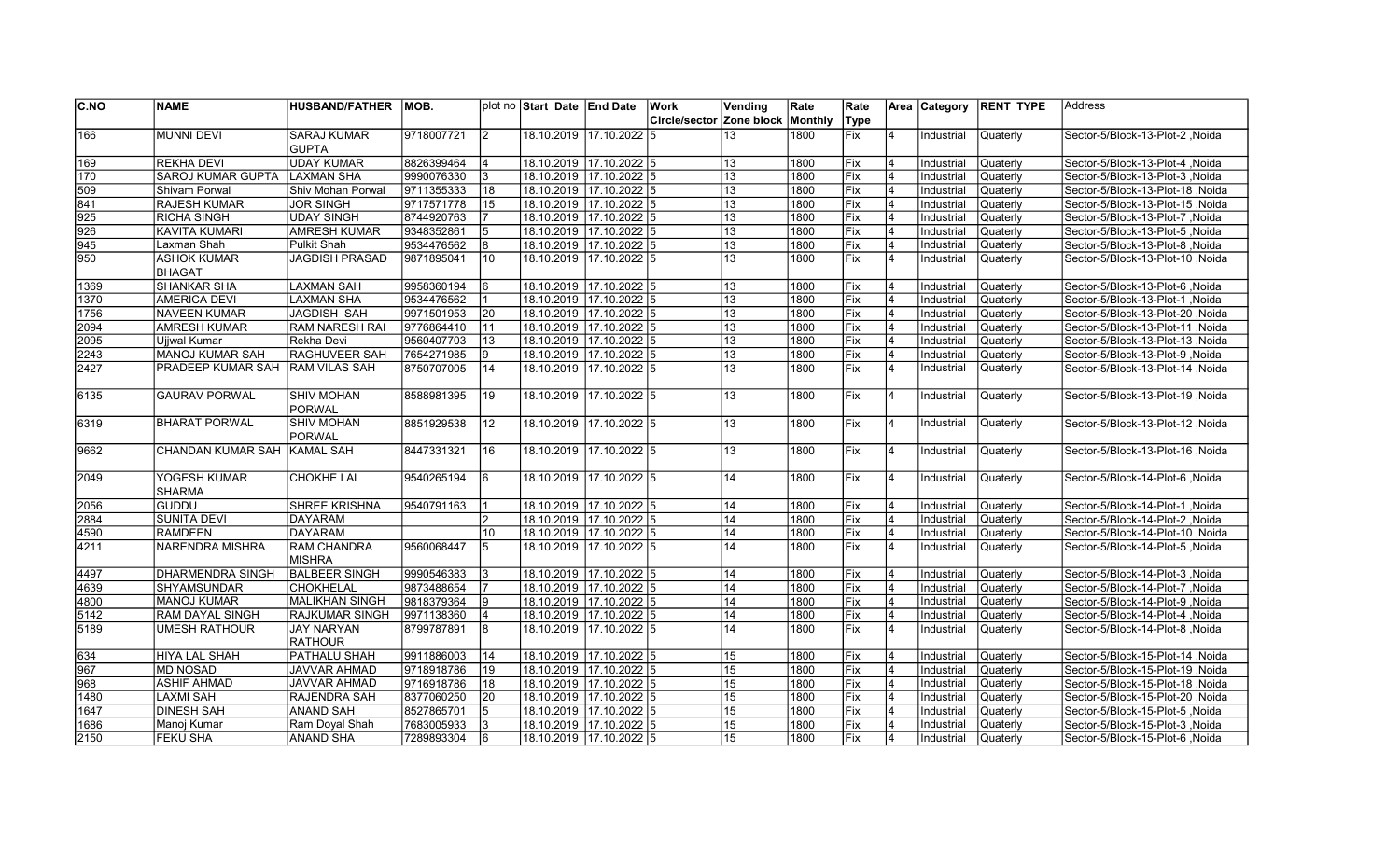| C.NO          | <b>NAME</b>                          | <b>HUSBAND/FATHER</b>          | IMOB.      |                | plot no Start Date End Date |                          | Work                     | Vending          | Rate    | Rate        |                | Area Category | <b>RENT TYPE</b> | lAddress                         |
|---------------|--------------------------------------|--------------------------------|------------|----------------|-----------------------------|--------------------------|--------------------------|------------------|---------|-------------|----------------|---------------|------------------|----------------------------------|
|               |                                      |                                |            |                |                             |                          | Circle/sector Zone block |                  | Monthly | <b>Type</b> |                |               |                  |                                  |
| 2208          | <b>RAHUL YADAV</b>                   | <b>DEVPAL SINGH</b>            | 9711902645 |                |                             | 18.10.2019 17.10.2022 5  |                          | 15               | 1800    | Fix         |                | Industrial    | Quaterly         | Sector-5/Block-15-Plot-1, Noida  |
| 2331          | Kundan Kumar                         | Manoj Mahto                    | 9931550142 | $\overline{4}$ |                             | 18.10.2019 17.10.2022 5  |                          | 15               | 1800    | Fix         |                | Industrial    | Quaterly         | Sector-5/Block-15-Plot-4 .Noida  |
| 2543          | <b>DOODHNATH</b>                     | <b>LAUJARI</b>                 | 9582817804 | 13             |                             | 18.10.2019 17.10.2022 5  |                          | 15               | 1800    | Fix         |                | Industrial    | Quaterly         | Sector-5/Block-15-Plot-13, Noida |
| 2651          | Pramod Ram                           | Mishri Ram                     | 8527498785 | 8              |                             | 18.10.2019 17.10.2022 5  |                          | 15               | 1800    | Fix         | 4              | Industrial    | Quaterly         | Sector-5/Block-15-Plot-8, Noida  |
| 2737          | <b>CHANDRA SEKHAR</b>                | <b>JHUM LAL SINGH</b>          | 784854377  | 12             |                             | 18.10.2019 17.10.2022 l5 |                          | 15               | 1800    | Fix         | $\overline{4}$ | Industrial    | Quaterly         | Sector-5/Block-15-Plot-12, Noida |
|               | <b>SINGH</b>                         |                                |            |                |                             |                          |                          |                  |         |             |                |               |                  |                                  |
| 2787          | DHARMMENDA KUMAR RAJ DEV             |                                | 8130404991 | 111            |                             | 18.10.2019 17.10.2022 5  |                          | 15 <sup>15</sup> | 1800    | Fix         | 4              | Industrial    | Quaterly         | Sector-5/Block-15-Plot-11, Noida |
| 3560          | <b>SANJAY KUMAR</b><br><b>PASWAN</b> | KHUSHILAL                      | 8800249686 | 15             |                             | 18.10.2019 17.10.2022 5  |                          | 15               | 1800    | lFix        | $\overline{4}$ | Industrial    | Quaterly         | Sector-5/Block-15-Plot-15, Noida |
| 4080          | <b>KARAN SINGH</b>                   | <b>RANJEET SINGH</b>           | 981481240  | 17             |                             | 18.10.2019 17.10.2022 5  |                          | 15               | 1800    | Fix         | 4              | Industrial    | Quaterly         | Sector-5/Block-15-Plot-17, Noida |
| 5507          | <b>RUPESH KUMAR</b>                  | <b>LAL SINGH</b>               | 9871149193 | 21             |                             | 18.10.2019 17.10.2022 5  |                          | 15               | 1800    | Fix         |                | Industrial    | Quaterly         | Sector-5/Block-15-Plot-21, Noida |
| 5678          | <b>LAL SINGH</b>                     | <b>CHHOTE</b>                  |            |                | 18.10.2019 17.10.2022 5     |                          |                          | 15               | 1800    | Fix         |                | Industrial    | Quaterly         | Sector-5/Block-15-Plot-9, Noida  |
| 5809          | <b>ARJUN YADAV</b>                   | <b>RAMA KANT</b>               | 9654014908 | $\overline{7}$ |                             | 18.10.2019 17.10.2022 5  |                          | 15               | 1800    | Fix         |                | Industrial    | Quaterly         | Sector-5/Block-15-Plot-7, Noida  |
| 6096          | Pawan Kumar                          | Lal Singh                      | 9971929944 |                |                             | 18.10.2019 17.10.2022 5  |                          | 15               | 1800    | Fix         |                | Industrial    | Quaterly         | Sector-5/Block-15-Plot-2, Noida  |
| 9326          | Subhash Chaurasiya                   | Mundrika Chaurasiya 7701940414 |            | 10             |                             | 18.10.2019 17.10.2022 5  |                          | 15               | 1800    | Fix         | $\overline{4}$ | Industrial    | Quaterly         | Sector-5/Block-15-Plot-10, Noida |
| 9630          | Triloki Prasad                       | Dinanath Bhagat                | 7503948932 | 16             |                             | 18.10.2019 17.10.2022 5  |                          | 15               | 1800    | Fix         | $\overline{4}$ | Industrial    | Quaterly         | Sector-5/Block-15-Plot-16, Noida |
| 121           | <b>RAM UJIYAR</b>                    | <b>PANCHAM</b>                 | 9540851826 | 9              |                             | 18.10.2019 17.10.2022 5  |                          | 16               | 1800    | Fix         |                | Industrial    | Quaterly         | Sector-5/Block-16-Plot-9, Noida  |
| $\sqrt{122}$  | <b>DHUUP NATH</b>                    | NAGINA                         | 8766293231 | 3              |                             | 18.10.2019 17.10.2022 5  |                          | 16               | 1800    | Fix         | $\overline{4}$ | Industrial    | Quaterly         | Sector-5/Block-16-Plot-3, Noida  |
|               | <b>CHAURASIYA</b>                    | <b>CHAURISAYA</b>              |            |                |                             |                          |                          |                  |         |             |                |               |                  |                                  |
| $\sqrt{130}$  | MURARI LAL SHARMA                    | OM PRAKESH                     | 9971495113 | 6              |                             | 18.10.2019 17.10.2022 5  |                          | 16               | 1800    | Fix         | 4              | Industrial    | Quaterly         | Sector-5/Block-16-Plot-6, Noida  |
|               |                                      | <b>SHARMA</b>                  |            |                |                             |                          |                          |                  |         |             |                |               |                  |                                  |
| 1646          | <b>MD HARUN</b>                      | <b>MD MUSTAN</b>               | 8285141556 | 10             |                             | 18.10.2019 17.10.2022 5  |                          | 16               | 1800    | Fix         | $\overline{4}$ | Industrial    | <b>Quaterly</b>  | Sector-5/Block-16-Plot-10, Noida |
| 2030          | <b>MD ALAM ANSARI</b>                | <b>MD AYUB</b>                 | 7083516065 |                |                             | 18.10.2019 17.10.2022 5  |                          | 16               | 1800    | Fix         |                | Industrial    | Quaterly         | Sector-5/Block-16-Plot-7, Noida  |
| 3087          | <b>DHARMVIR</b>                      | <b>HARBIR</b>                  | 9650729010 |                |                             | 18.10.2019 17.10.2022 5  |                          | 16               | 1800    | Fix         | 4              | Industrial    | Quaterly         | Sector-5/Block-16-Plot-1, Noida  |
| 3458          | <b>LAL CHAND</b>                     | <b>SHUKHI</b>                  | 9990567737 | 8              |                             | 18.10.2019 17.10.2022 5  |                          | 16               | 1800    | Fix         |                | Industrial    | Quaterly         | Sector-5/Block-16-Plot-8, Noida  |
| 5637          | Ram Adhar                            | Madai Ram                      | 8130404997 |                | 18.10.2019 17.10.2022 5     |                          |                          | 16               | 1800    | Fix         |                | Industrial    | Quaterly         | Sector-5/Block-16-Plot-2, Noida  |
| 6075          | <b>SHANKAR KUMAR</b>                 | <b>ARUN DAS</b>                | 9716836581 | 5              | 18.10.2019 17.10.2022 5     |                          |                          | 16               | 1800    | Fix         | $\overline{4}$ | Industrial    | <b>Quaterly</b>  | Sector-5/Block-16-Plot-5, Noida  |
| 9323          | Rajiya                               | Anurag                         | 8745924058 | $\overline{4}$ |                             | 18.10.2019 17.10.2022 5  |                          | 16               | 1800    | Fix         | $\overline{4}$ | Industrial    | Quaterly         | Sector-5/Block-16-Plot-4, Noida  |
| 773           | <b>MADAN PRASAD</b>                  | <b>CHANDDEV</b>                | 9654860025 | 8              |                             | 18.10.2019 17.10.2022 5  |                          | 17               | 1800    | Fix         | 4              | Industrial    | Quaterly         | Sector-5/Block-17-Plot-8, Noida  |
| $\sqrt{1183}$ | <b>RAKESH SAH</b>                    | <b>SUSHIL SAH</b>              | 8802667743 | $\overline{4}$ |                             | 18.10.2019 17.10.2022 5  |                          | 17               | 1800    | Fix         |                | Industrial    | Quaterly         | Sector-5/Block-17-Plot-4, Noida  |
| 1218          | Radhe Shyam Yadav                    | Rameshvar Yadav                | 8527833544 | 15             |                             | 18.10.2019 17.10.2022 5  |                          | 17               | 1800    | Fix         | 4              | Industrial    | Quaterly         | Sector-5/Block-17-Plot-15, Noida |
| 1219          | Upendra Sah                          | Kun Kun Sah                    | 9654165651 | $\overline{5}$ |                             | 18.10.2019 17.10.2022 5  |                          | 17               | 1800    | Fix         |                | Industrial    | Quaterly         | Sector-5/Block-17-Plot-5, Noida  |
| $\sqrt{1711}$ | Rajesh Kumar                         | Firtu                          | 9899047165 | 10             |                             | 18.10.2019 17.10.2022 5  |                          | 17               | 1800    | Fix         | $\overline{4}$ | Industrial    | Quaterly         | Sector-5/Block-17-Plot-10, Noida |
| 1737          | <b>AVDESH KUMAR</b><br><b>VERMA</b>  | <b>PARMESHWAR</b>              | 9015241261 | 6              |                             | 18.10.2019 17.10.2022 5  |                          | 17               | 1800    | Fix         | $\overline{4}$ | Industrial    | Quaterly         | Sector-5/Block-17-Plot-6, Noida  |
| 1745          | MANOJ KUMAR VERMA SHIVMURTI VERMA    |                                | 9953574792 | <b>2</b>       |                             | 18.10.2019 17.10.2022 5  |                          | 17               | 1800    | <b>IFix</b> | $\overline{4}$ | Industrial    | Quaterly         | Sector-5/Block-17-Plot-2, Noida  |
| 1762          | <b>ARUN CHAUDHARY</b>                | BALESHWAR<br><b>CHAUDHARY</b>  | 9971928546 |                |                             | 18.10.2019 17.10.2022 5  |                          | 17               | 1800    | Fix         | $\overline{4}$ | Industrial    | Quaterly         | Sector-5/Block-17-Plot-1 .Noida  |
| 1791          | <b>SANJAY KUMAR SAHU</b>             | KISHORE LAL SAHU 9958740032    |            | 13             |                             | 18.10.2019 17.10.2022 5  |                          | 17               | 1800    | lFix        | $\overline{4}$ | Industrial    | Quaterly         | Sector-5/Block-17-Plot-13, Noida |
| 3658          | <b>MADAN KUMAR SAHNI</b>             | <b>JIWACH SAHNI</b>            | 9971514436 | 3              | 18.10.2019 17.10.2022 5     |                          |                          | 17               | 1800    | Fix         |                | Industrial    | Quaterly         | Sector-5/Block-17-Plot-3, Noida  |
| 3861          | Jitender Shah                        | Sushil Shah                    | 7011517983 | 12             | 18.10.2019 17.10.2022 5     |                          |                          | 17               | 1800    | Fix         | 4              | Industrial    | Quaterly         | Sector-5/Block-17-Plot-12 .Noida |
| 5080          | Mohkam Lal                           | Puran Lal                      | 8130274394 | 11             |                             | 18.10.2019 17.10.2022 5  |                          | 17               | 1800    | Fix         |                | Industrial    | <b>Quaterly</b>  | Sector-5/Block-17-Plot-11, Noida |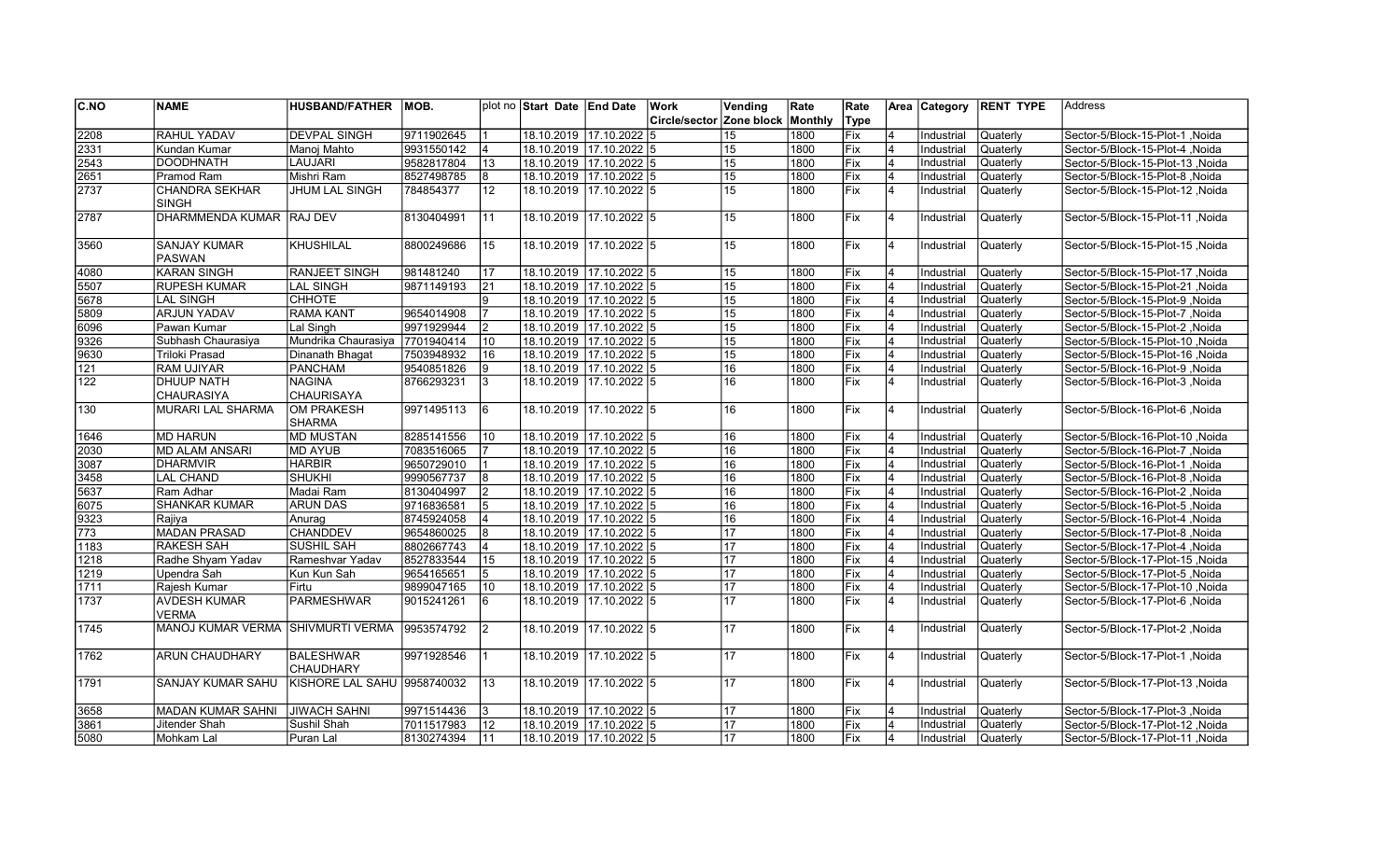| C.NO | <b>NAME</b>                    | <b>HUSBAND/FATHER</b>                 | <b>MOB.</b> |           | plot no Start Date End Date |                         | Work                     | Vending | Rate    | Rate        |                | Area Category        | <b>RENT TYPE</b> | <b>Address</b>                   |
|------|--------------------------------|---------------------------------------|-------------|-----------|-----------------------------|-------------------------|--------------------------|---------|---------|-------------|----------------|----------------------|------------------|----------------------------------|
|      |                                |                                       |             |           |                             |                         | Circle/sector Zone block |         | Monthly | Type        |                |                      |                  |                                  |
| 9271 | Pratibha                       | Sanjeev Gopal                         | 9794296093  | 14        | 18.10.2019 17.10.2022 5     |                         |                          |         | 1800    | Fix         |                | Industrial           | Quaterly         | Sector-5/Block-17-Plot-14, Noida |
| 9359 | ASHOK KUMAR MAHTO BATAHU MAHTO |                                       | 9910446231  |           | 18.10.2019 17.10.2022 5     |                         |                          | 17      | 1800    | Fix         | $\overline{4}$ | Industrial           | Quaterly         | Sector-5/Block-17-Plot-7, Noida  |
| 9537 | Ajay Pasi                      | Sukan Pasi                            | 8678802231  | Ι9        | 18.10.2019 17.10.2022 5     |                         |                          | 17      | 1800    | Fix         | 4              | Industrial           | Quaterly         | Sector-5/Block-17-Plot-9 .Noida  |
| 372  | <b>VIJAY RAWAT</b>             | <b>MAHENDER SINGH</b><br><b>RAWAT</b> | 9999513417  | 40        | 18.10.2019 17.10.2022 5     |                         |                          | 18      | 2400    | Fix         | $\overline{4}$ | Residential Quaterly |                  | Sector-5/Block-18-Plot-40, Noida |
| 374  | SHAHID HUSSAIN                 | <b>HASID HUSSAIN</b>                  | 9312471435  | 36        | 18.10.2019 17.10.2022 5     |                         |                          | 18      | 2400    | Fix         | $\overline{4}$ | Residential Quaterly |                  | Sector-5/Block-18-Plot-36, Noida |
| 393  | <b>ANITA MISHRA</b>            | <b>GANGADHAR</b><br><b>MISHRA</b>     | 9971708316  | 10        | 18.10.2019 17.10.2022 5     |                         |                          | 18      | 2400    | Fix         | $\overline{4}$ | Residential Quaterly |                  | Sector-5/Block-18-Plot-10, Noida |
| 399  | <b>RASHID</b>                  | <b>GULSHER</b>                        | 7835975737  | 21        | 18.10.2019 17.10.2022 5     |                         |                          | 18      | 2400    | Fix         | 4              | Residential Quaterly |                  | Sector-5/Block-18-Plot-21, Noida |
| 629  | Pappi                          | Viresh Kumar                          | 7550496773  | 26        | 18.10.2019 17.10.2022 5     |                         |                          | 18      | 2400    | <b>IFix</b> | 4              | Residential Quaterly |                  | Sector-5/Block-18-Plot-26, Noida |
| 2313 | Ram Kumar                      | Satayprakash                          | 8800938584  | 18        | 18.10.2019 17.10.2022 5     |                         |                          | 18      | 2400    | Fix         | 4              | Residential Quaterly |                  | Sector-5/Block-18-Plot-18, Noida |
| 2434 | <b>DEVENDRA KUMAR</b>          | <b>SER SINGH</b>                      | 9958538845  | 16        | 18.10.2019 17.10.2022 5     |                         |                          | 18      | 2400    | Fix         | $\overline{4}$ | Residential Quaterly |                  | Sector-5/Block-18-Plot-6, Noida  |
| 2818 | <b>RATNASH DEIVEDI</b>         | <b>ANIL DWIVEDI</b>                   | 7704046213  |           | 18.10.2019                  | 17.10.2022 5            |                          | 18      | 2400    | Fix         | $\overline{4}$ | Residential Quaterly |                  | Sector-5/Block-18-Plot-1, Noida  |
| 2819 | TEKBAR MAGAR                   | PADUM BAR MAGAR 9891352664            |             | 12        | 18.10.2019 17.10.2022 5     |                         |                          | 18      | 2400    | <b>IFix</b> | <b>4</b>       | Residential Quaterly |                  | Sector-5/Block-18-Plot-12, Noida |
| 2981 | <b>GOVIND</b>                  | <b>SUKHPAL</b>                        |             | 15        | 18.10.2019                  | $17.10.2022$ 5          |                          | 18      | 2400    | Fix         | $\overline{4}$ | Residential Quaterly |                  | Sector-5/Block-18-Plot-15, Noida |
| 3110 | <b>NANHE REKAVAR</b>           | <b>MURARI REKAVAR</b>                 | 9873864982  | 22        |                             | 18.10.2019 17.10.2022 5 |                          | 18      | 2400    | Fix         | $\overline{4}$ | Residential Quaterly |                  | Sector-5/Block-18-Plot-22, Noida |
| 3537 | <b>ARUN KUMAR</b>              | YOGENDRA SINGH                        | 8750511858  | 20        | 18.10.2019                  | $17.10.2022$ 5          |                          | 18      | 2400    | Fix         | $\overline{4}$ | Residential Quaterly |                  | Sector-5/Block-18-Plot-20, Noida |
| 3921 | <b>NEPAL SINGH</b>             | <b>SHRIYA</b>                         | 9350180769  | 8         | 18.10.2019 17.10.2022 5     |                         |                          | 18      | 2400    | Fix         | 4              | Residential Quaterly |                  | Sector-5/Block-18-Plot-8, Noida  |
| 4177 | <b>SANTOSH</b>                 | <b>INDERPAL</b>                       | 9650652262  | 23        | 18.10.2019 17.10.2022 5     |                         |                          | 18      | 2400    | Fix         | 4              | Residential Quaterly |                  | Sector-5/Block-18-Plot-23, Noida |
| 4240 | <b>GAUTAM SAXENA</b>           | <b>MOHAN SAXENA</b>                   | 8750556818  | 17        | 18.10.2019 17.10.2022 5     |                         |                          | 18      | 2400    | Fix         | 4              | Residential Quaterly |                  | Sector-5/Block-18-Plot-17, Noida |
| 4257 | <b>JARINA BEGUM</b>            | <b>SARFRAZ AHMHAD</b>                 | 9136112274  | 39        | 18.10.2019                  | 17.10.2022 5            |                          | 18      | 2400    | <b>IFix</b> | $\overline{4}$ | Residential Quaterly |                  | Sector-5/Block-18-Plot-39, Noida |
| 4622 | <b>ARVIND KUMAR</b>            | <b>SUKHPAL</b>                        |             | 24        | 18.10.2019 17.10.2022 5     |                         |                          | 18      | 2400    | Fix         | $\overline{4}$ | Residential Quaterly |                  | Sector-5/Block-18-Plot-24 .Noida |
| 4663 | OM PRAKASH KUMAR               | <b>NAMDESHWAR</b><br><b>MANDAL</b>    |             | 11        | 18.10.2019 17.10.2022 5     |                         |                          | 18      | 2400    | Fix         | $\overline{4}$ | Residential Quaterly |                  | Sector-5/Block-18-Plot-11, Noida |
| 4260 | YAMIN                          | <b>MOMIN</b>                          | 9818973760  | $\vert$ 2 | 18.10.2019 17.10.2022 5     |                         |                          | 18      | 2400    | Fix         | $\overline{4}$ | Residential Quaterly |                  | Sector-5/Block-18-Plot-2, Noida  |
| 5137 | <b>MAMCHND</b>                 | <b>SITARAM</b>                        | 9560340712  | l4        | 18.10.2019 17.10.2022 5     |                         |                          | 18      | 2400    | Fix         | $\overline{4}$ | Residential Quaterly |                  | Sector-5/Block-18-Plot-4, Noida  |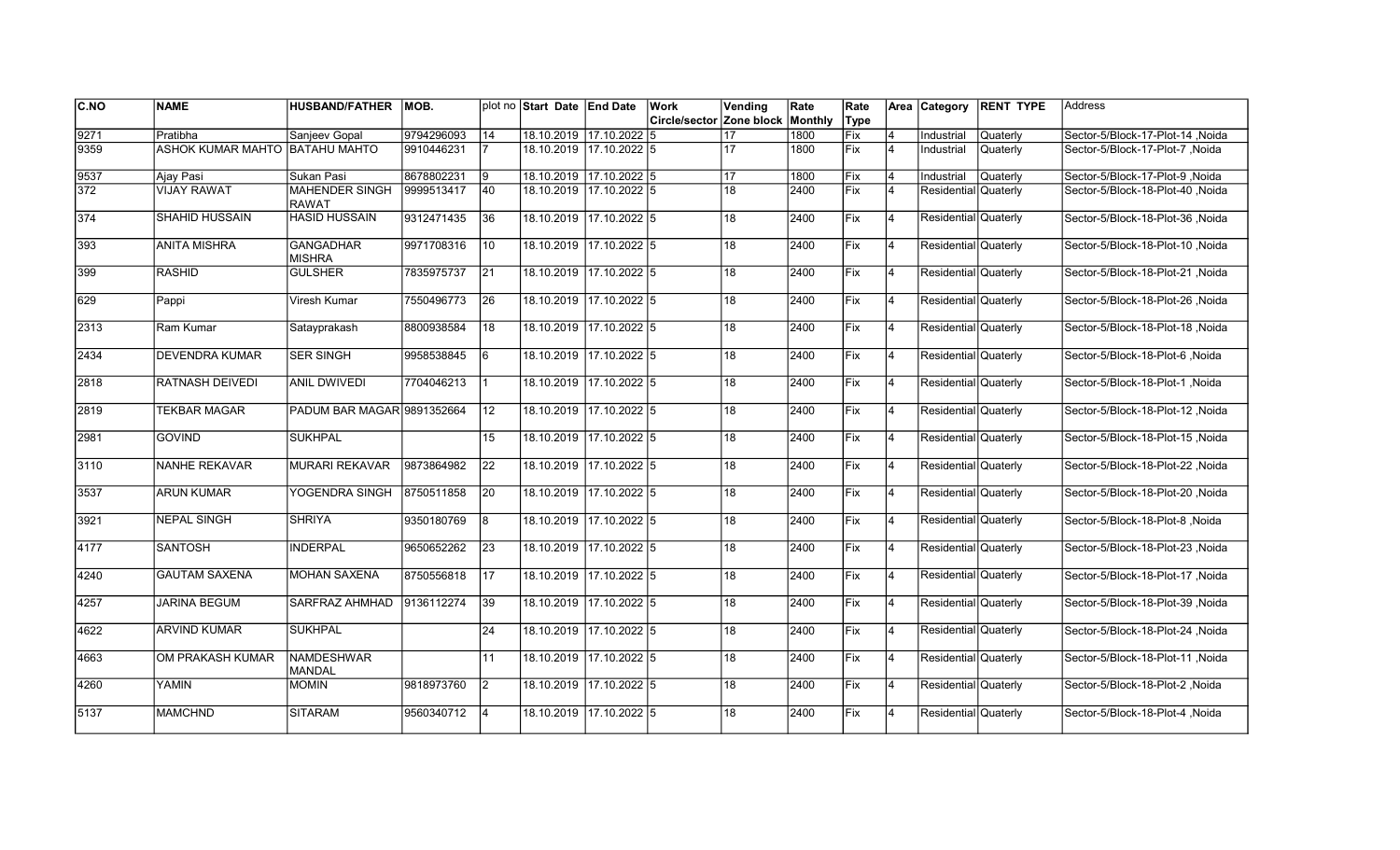| <b>C.NO</b>   | <b>NAME</b>                            | <b>HUSBAND/FATHER</b>            | <b>MOB.</b> |                 | plot no Start Date End Date |                         | Work                     | Vending | Rate    | Rate        |                | Area Category        | <b>RENT TYPE</b> | Address                          |
|---------------|----------------------------------------|----------------------------------|-------------|-----------------|-----------------------------|-------------------------|--------------------------|---------|---------|-------------|----------------|----------------------|------------------|----------------------------------|
|               |                                        |                                  |             |                 |                             |                         | Circle/sector Zone block |         | Monthly | Type        |                |                      |                  |                                  |
| 5136          | <b>BHIM NAGAR</b>                      | <b>PADAM NAGAR</b>               |             | 16              | 18.10.2019 17.10.2022 5     |                         |                          | 18      | 2400    | <b>Fix</b>  | 4              | Residential Quaterly |                  | Sector-5/Block-18-Plot-16, Noida |
| 5152          | <b>RAMESH KUMAR</b>                    | <b>KISORI RAM</b>                | 9560277025  | 28              | 18.10.2019 17.10.2022 5     |                         |                          | 18      | 2400    | Fix         | $\overline{4}$ | Residential Quaterly |                  | Sector-5/Block-18-Plot-28, Noida |
| 5156          | <b>RAKESH</b>                          | <b>HANSRAJ</b>                   | 9670661672  | 31              | 18.10.2019 17.10.2022 5     |                         |                          | 18      | 2400    | <b>IFix</b> | 4              | Residential Quaterly |                  | Sector-5/Block-18-Plot-31, Noida |
| 5179          | AASU                                   | <b>NUR MOMMAD</b>                | 9958736247  | 33              | 18.10.2019 17.10.2022 5     |                         |                          | 18      | 2400    | Fix         | 4              | Residential Quaterly |                  | Sector-5/Block-18-Plot-33, Noida |
| 5222          | <b>SANGEETA DEVI</b>                   | <b>UMESH KUMAR</b>               | 9891558587  | 37              | 18.10.2019 17.10.2022 5     |                         |                          | 18      | 2400    | Fix         | $\overline{4}$ | Residential Quaterly |                  | Sector-5/Block-18-Plot-37, Noida |
| 5348          | Muren Das                              | Dunki Das                        | 8527264328  | 32              |                             | 18.10.2019 17.10.2022 5 |                          | 18      | 2400    | Fix         | $\overline{4}$ | Residential Quaterly |                  | Sector-5/Block-18-Plot-32, Noida |
| 5663          | <b>RAM KHELAVAN</b>                    | <b>RAM KISHUN</b>                | 8745829116  | 19              | 18.10.2019 17.10.2022 5     |                         |                          | 18      | 2400    | Fix         | 4              | Residential Quaterly |                  | Sector-5/Block-18-Plot-9, Noida  |
| 5899          | <b>PUSHPLATA</b>                       | SANJAY                           | 9540061506  | 27              | 18.10.2019 17.10.2022 5     |                         |                          | 18      | 2400    | Fix         | 4              | Residential Quaterly |                  | Sector-5/Block-18-Plot-27, Noida |
| 6016          | MOHAMMAD AZEEM                         | <b>MOHAMMAD</b><br><b>HAROON</b> | 9718943090  | 35              | 18.10.2019 17.10.2022 5     |                         |                          | 18      | 2400    | <b>IFix</b> | $\overline{4}$ | Residential Quaterly |                  | Sector-5/Block-18-Plot-35, Noida |
| 6430          | Saira Bano                             | Maksud                           | 7503548003  |                 | 18.10.2019 17.10.2022 5     |                         |                          | 18      | 2400    | Fix         | $\overline{4}$ | Residential Quaterly |                  | Sector-5/Block-18-Plot-7 .Noida  |
| 6432          | Farida                                 | Yunush Khan                      | 9650329095  | 30              | 18.10.2019 17.10.2022 5     |                         |                          | 18      | 2400    | Fix         | 4              | Residential Quaterly |                  | Sector-5/Block-18-Plot-30, Noida |
| 6455          | <b>LALAN YADAV</b>                     | RAMASHISH YADAV 9871817556       |             | l 3             | 18.10.2019 17.10.2022 5     |                         |                          | 18      | 2400    | <b>IFix</b> | 4              | Residential Quaterly |                  | Sector-5/Block-18-Plot-3 Noida   |
| 6459          | <b>DINESH CHANDRA</b>                  | RAMESH CHANDRA 7701988536        |             | 19              | 18.10.2019 17.10.2022 5     |                         |                          | 18      | 2400    | Fix         | 4              | Residential Quaterly |                  | Sector-5/Block-18-Plot-19, Noida |
| 9164          | <b>DEEPAK KUMAR</b>                    | LALAN CHAUDHARY 9667462068       |             | 25              | 18.10.2019 17.10.2022 5     |                         |                          | 18      | 2400    | Fix         | $\overline{4}$ | Residential Quaterly |                  | Sector-5/Block-18-Plot-25, Noida |
| 9192          | <b>BABU</b>                            | ISHAK MD                         | 7503386173  | $\overline{38}$ | 18.10.2019 17.10.2022 5     |                         |                          | 18      | 2400    | Fix         | 4              | Residential Quaterly |                  | Sector-5/Block-18-Plot-38, Noida |
| 9250          | Puja Chaudhary                         | Devender Kumar                   | 8920610587  | $\overline{29}$ | 18.10.2019 17.10.2022 5     |                         |                          | 18      | 2400    | Fix         | 4              | Residential Quaterly |                  | Sector-5/Block-18-Plot-29, Noida |
| 9294          | Bijendra Singh                         | Ranjeet Singh                    | 9350946151  | 14              | 18.10.2019 17.10.2022 5     |                         |                          | 18      | 2400    | Fix         | 4              | Residential Quaterly |                  | Sector-5/Block-18-Plot-14, Noida |
| 2986          | SONU                                   | <b>SUKHPAL</b>                   |             | 5               | 18.10.2019 17.10.2022 5     |                         |                          | 18      | 2400    | Fix         | $\overline{4}$ | Residential Quaterly |                  | Sector-5/Block-18-Plot-5, Noida  |
| 9423          | <b>VIRENDRA KUMAR</b><br><b>MANDAL</b> | <b>SUKHDEV MANDAL</b>            |             | 34              | 18.10.2019 17.10.2022 5     |                         |                          | 18      | 2400    | Fix         | $\overline{4}$ | Residential Quaterly |                  | Sector-5/Block-18-Plot-34, Noida |
| 9446          | <b>KRISHNA KANT JHA</b>                | <b>RAMESH JHA</b>                | 7836005118  | $\overline{13}$ | 18.10.2019 17.10.2022 5     |                         |                          | 18      | 2400    | Fix         | $\overline{4}$ | Residential Quaterly |                  | Sector-5/Block-18-Plot-13, Noida |
| $\sqrt{5413}$ | <b>TIKARAM</b>                         | <b>HARI PRASAD</b>               |             |                 | 18.10.2019 17.10.2022 5     |                         |                          | 19      | 2400    | Fix         | 4              | Residential Quaterly |                  | Sector-5/Block-19-Plot-7, Noida  |
| 3758          | <b>SUNIL</b>                           | <b>RAM SINGH</b>                 | 9412624936  | $\overline{2}$  |                             | 18.10.2019 17.10.2022 5 |                          | 19      | 2400    | Fix         | 4              | Residential Quaterly |                  | Sector-5/Block-19-Plot-2, Noida  |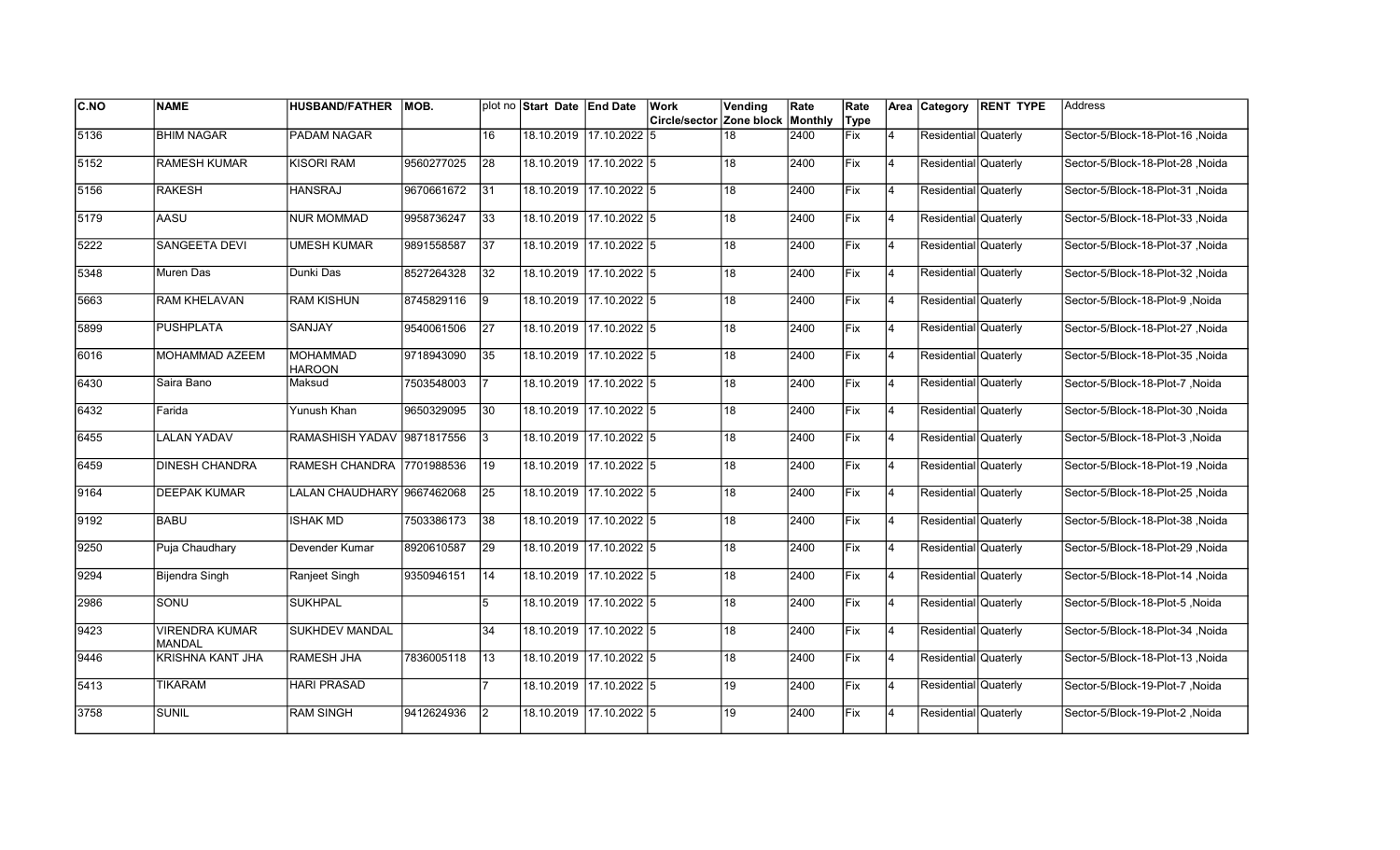| <b>C.NO</b>   | <b>NAME</b>                           | <b>HUSBAND/FATHER</b>               | MOB.       |                 | plot no Start Date End Date |                         | <b>Work</b>                      | Vending | Rate | Rate       |          |                      | Area Category RENT TYPE | lAddress                         |
|---------------|---------------------------------------|-------------------------------------|------------|-----------------|-----------------------------|-------------------------|----------------------------------|---------|------|------------|----------|----------------------|-------------------------|----------------------------------|
|               |                                       |                                     |            |                 |                             |                         | Circle/sector Zone block Monthly |         |      | Type       |          |                      |                         |                                  |
| 3963          | <b>Rahul Kumar</b>                    | Shri Sunder Chand                   | 9911447980 | $\overline{24}$ |                             | 18.10.2019 17.10.2022 5 |                                  | 19      | 2400 | <b>Fix</b> | 4        | Residential Quaterly |                         | Sector-5/Block-19-Plot-24, Noida |
| 4149          | <b>Bala Devi</b>                      | Nepal Singh                         | 9990016466 | 21              |                             | 18.10.2019 17.10.2022 5 |                                  | 19      | 2400 | Fix        | 4        | Residential Quaterly |                         | Noida S/Block-19-Plot-21         |
| 4153          | Deepak Kumar                          | Nepal Singh                         | 8700193221 | 16              | 18.10.2019 17.10.2022 5     |                         |                                  | 19      | 2400 | Fix        | 14       | Residential Quaterly |                         | Sector-5/Block-19-Plot-16, Noida |
| 4219          | SONI DEVI                             | <b>SUNIL SAW</b>                    | 8010489718 | 37              | 18.10.2019 17.10.2022 5     |                         |                                  | 19      | 2400 | Fix        | 14       | Residential Quaterly |                         | Sector-5/Block-19-Plot-37, Noida |
| 4436          | <b>SANT RAM</b>                       | <b>RAMFAL</b>                       | 9560864299 | 8               |                             | 18.10.2019 17.10.2022 5 |                                  | 19      | 2400 | Fix        | 4        | Residential Quaterly |                         | Sector-5/Block-19-Plot-8, Noida  |
| 4679          | <b>BHARAT SINGH YADAV</b>             | NATHURAM                            | 9193174076 | 11              |                             | 18.10.2019 17.10.2022 5 |                                  | 19      | 2400 | Fix        | 4        | Residential Quaterly |                         | Sector-5/Block-19-Plot-11, Noida |
| 4698          | AFJAL KHAN                            | PHOOL MOHAMMAd 8076188308           |            | 15              |                             | 18.10.2019 17.10.2022 5 |                                  | 19      | 2400 | Fix        | 4        | Residential Quaterly |                         | Sector-5/Block-19-Plot-15, Noida |
| 4706          | <b>SUMANTRA</b>                       | RAJU                                | 8743856200 | 20              | 18.10.2019 17.10.2022 5     |                         |                                  | 19      | 2400 | Fix        | 4        | Residential Quaterly |                         | Sector-5/Block-19-Plot-20, Noida |
| $\sqrt{4742}$ | <b>RAMANIWAS</b>                      | <b>RAMPAL</b>                       | 9457538665 | 12              |                             | 18.10.2019 17.10.2022 5 |                                  | 19      | 2400 | Fix        | 4        | Residential Quaterly |                         | Sector-5/Block-19-Plot-12, Noida |
| $\sqrt{4754}$ | <b>Prabhat Kumar</b>                  | <b>Makshud Bhagat</b>               | 9667935418 | $\overline{23}$ |                             | 18.10.2019 17.10.2022 5 |                                  | 19      | 2400 | Fix        | 4        | Residential Quaterly |                         | Sector-5/Block-19-Plot-23, Noida |
| 4791          | <b>CHUNCHUN KUMAR</b><br><b>SINGH</b> | <b>MANNU PRASAD</b><br><b>SINGH</b> | 9971196510 | <b>4</b>        | 18.10.2019 17.10.2022 5     |                         |                                  | 19      | 2400 | Fix        | 14       | Residential Quaterly |                         | Sector-5/Block-19-Plot-4, Noida  |
| 4971          | <b>SUNIL KUMAR</b>                    | <b>RAMFAL</b>                       | 9560402014 | 19              | 18.10.2019 17.10.2022 5     |                         |                                  | 19      | 2400 | Fix        | 14       | Residential Quaterly |                         | Sector-5/Block-19-Plot-9, Noida  |
| 5101          | SUNDER SINGH                          | <b>JAGDESH SINGH</b>                | 9899760393 | 22              |                             | 18.10.2019 17.10.2022 5 |                                  | 19      | 2400 | Fix        | 14       | Residential Quaterly |                         | Sector-5/Block-19-Plot-22, Noida |
| 5345          | Ravindra Kashyap                      | Ram Sumrin                          | 9654862377 | 38              | 18.10.2019 17.10.2022 5     |                         |                                  | 19      | 2400 | Fix        | 14       | Residential Quaterly |                         | Sector-5/Block-19-Plot-38, Noida |
| 5395          | Rakesh Kumar                          | Siya Singh                          | 9873458895 | 13              | 18.10.2019 17.10.2022 5     |                         |                                  | 19      | 2400 | Fix        | <b>4</b> | Residential Quaterly |                         | Sector-5/Block-19-Plot-3, Noida  |
| 4699          | <b>AFROJ</b>                          | <b>FOOL MOHAMMAD</b>                |            | 6               | 18.10.2019 17.10.2022 5     |                         |                                  | 19      | 2400 | Fix        | 4        | Residential Quaterly |                         | Sector-5/Block-19-Plot-6, Noida  |
| 6015          | <b>KIRAN</b>                          | <b>RAM JIYAVAN</b>                  | 8885655353 | 19              | 18.10.2019 17.10.2022 5     |                         |                                  | 19      | 2400 | Fix        | <b>4</b> | Residential Quaterly |                         | Sector-5/Block-19-Plot-19, Noida |
| 6017          | <b>MAHESH KUMAR DAS</b>               | <b>LAKHAN DAS</b>                   | 9871559861 | 110             | 18.10.2019 17.10.2022 5     |                         |                                  | 19      | 2400 | lFix       | 4        | Residential Quaterly |                         | Sector-5/Block-19-Plot-10, Noida |
| 6046          | <b>SHIV KUMAR</b>                     | <b>SUMIT NARAYAN</b>                | 9958905576 | 13              |                             | 18.10.2019 17.10.2022 5 |                                  | 19      | 2400 | Fix        | 4        | Residential Quaterly |                         | Sector-5/Block-19-Plot-13, Noida |
| 6054          | <b>SATISH</b>                         | <b>SHIRIYA</b>                      | 9891408340 | 18              | 18.10.2019 17.10.2022 5     |                         |                                  | 19      | 2400 | Fix        | 4        | Residential Quaterly |                         | Sector-5/Block-19-Plot-18, Noida |
| 6388          | Prakashi                              | Jai Kishan                          | 9667935814 |                 | 18.10.2019 17.10.2022 5     |                         |                                  | 19      | 2400 | Fix        | 4        | Residential Quaterly |                         | Sector-5/Block-19-Plot-1, Noida  |
| 6435          | Haroon                                | MD Mehmood                          | 9560621253 | 5               |                             | 18.10.2019 17.10.2022 5 |                                  | 19      | 2400 | Fix        | 4        | Residential Quaterly |                         | Sector-5/Block-19-Plot-5, Noida  |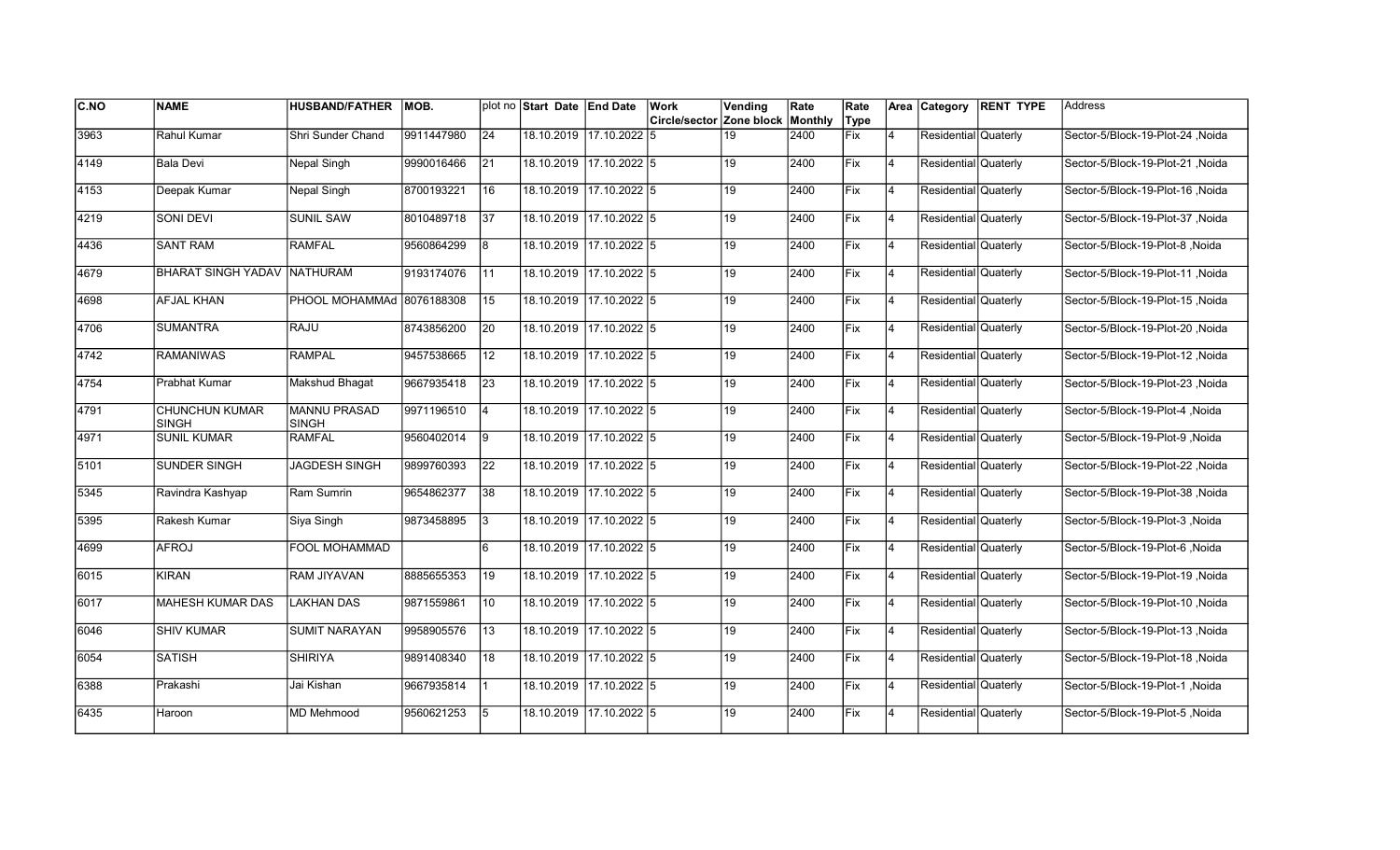| C.NO | <b>NAME</b>             | <b>HUSBAND/FATHER</b>       | <b>MOB.</b> |                 | plot no Start Date End Date |                         | Work                                    | Vending         | Rate | Rate        |                | Area Category        | <b>RENT TYPE</b> | Address                          |
|------|-------------------------|-----------------------------|-------------|-----------------|-----------------------------|-------------------------|-----------------------------------------|-----------------|------|-------------|----------------|----------------------|------------------|----------------------------------|
|      |                         |                             |             |                 |                             |                         | <b>Circle/sector Zone block Monthly</b> |                 |      | Type        |                |                      |                  |                                  |
| 9165 | <b>SONU YADAV</b>       | <b>SUBHASH YADAV</b>        | 9971105640  | 14              |                             | 18.10.2019 17.10.2022 5 |                                         | 19              | 2400 | <b>Fix</b>  | 4              | Residential Quaterly |                  | Sector-5/Block-19-Plot-14, Noida |
| 2159 | <b>POOJA</b>            | <b>SUNIL KUMAR</b>          | 880208650   | 36              |                             | 18.10.2019 17.10.2022 5 |                                         | 19              | 2400 | Fix         | $\overline{4}$ | Residential Quaterly |                  | Sector-5/Block-19-Plot-36 .Noida |
| 4178 | INDRAPAL                | <b>HUKUM SINGH</b>          | 9650640401  | 26              | 18.10.2019 17.10.2022 5     |                         |                                         | 19              | 2400 | Fix         | <b>4</b>       | Residential Quaterly |                  | Sector-5/Block-19-Plot-26 .Noida |
| 4200 | <b>SARLA DEVI</b>       | <b>RAM PRAKASH</b>          | 9871146018  | 30 <sub>o</sub> |                             | 18.10.2019 17.10.2022 5 |                                         | 19              | 2400 | Fix         | 4              | Residential Quaterly |                  | Sector-5/Block-19-Plot-30, Noida |
| 4256 | <b>JAY BUL NISHA</b>    | <b>HARUN</b>                | 9811062059  | 29              |                             | 18.10.2019 17.10.2022 5 |                                         | 19              | 2400 | <b>IFix</b> | $\overline{4}$ | Residential Quaterly |                  | Sector-5/Block-19-Plot-29, Noida |
| 4259 | <b>MAHAROO NISA</b>     | ASSU                        | 9958110950  | 31              |                             | 18.10.2019 17.10.2022 5 |                                         | 19              | 2400 | Fix         | $\overline{4}$ | Residential Quaterly |                  | Sector-5/Block-19-Plot-31, Noida |
| 4441 | SONU                    | <b>ISLAM</b>                | 9818929445  | 28              |                             | 18.10.2019 17.10.2022 5 |                                         | 19              | 2400 | Fix         | 4              | Residential Quaterly |                  | Sector-5/Block-19-Plot-28, Noida |
| 4445 | <b>SAJID KHAN</b>       | <b>NAJRUDDIN</b>            | 8447423229  | 35              |                             | 18.10.2019 17.10.2022 5 |                                         | 19              | 2400 | Fix         | 4              | Residential Quaterly |                  | Sector-5/Block-19-Plot-35, Noida |
| 4664 | <b>MADAN LAL</b>        | <b>RAM ASHRE</b>            | 8860603946  | 27              |                             | 18.10.2019 17.10.2022 5 |                                         | 19              | 2400 | Fix         | $\overline{4}$ | Residential Quaterly |                  | Sector-5/Block-19-Plot-27, Noida |
| 4707 | <b>MAHENDRA SINGH</b>   | <b>JAGDIH</b>               | 9560328060  | $\overline{33}$ |                             | 18.10.2019 17.10.2022 5 |                                         | 19              | 2400 | Fix         | $\overline{4}$ | Residential Quaterly |                  | Sector-5/Block-19-Plot-33, Noida |
| 4708 | <b>GEETA DEVI</b>       | <b>MAHENDR SINGH</b>        | 8750866008  | 34              |                             | 18.10.2019 17.10.2022 5 |                                         | 19              | 2400 | Fix         | 4              | Residential Quaterly |                  | Sector-5/Block-19-Plot-34, Noida |
| 5358 | <b>SAMINA</b>           | <b>DANISH</b>               |             | 17              |                             | 18.10.2019 17.10.2022 5 |                                         | 19              | 2400 | Fix         | 4              | Residential Quaterly |                  | Sector-5/Block-19-Plot-17, Noida |
| 5342 | <b>NANDU</b>            | <b>MUNSI</b>                | 8588984298  | 25              |                             | 18.10.2019 17.10.2022 5 |                                         | 19              | 2400 | Fix         | 4              | Residential Quaterly |                  | Sector-5/Block-19-Plot-25, Noida |
| 5656 | KAMLESH PRAJAPTI        | <b>RAJU</b>                 | 8010412080  | 32              |                             | 18.10.2019 17.10.2022 5 |                                         | 19              | 2400 | Fix         | $\overline{4}$ | Residential Quaterly |                  | Sector-5/Block-19-Plot-32, Noida |
| 882  | <b>RADHE SHYAM</b>      | <b>BHAGAUTI</b>             | 8860062486  | l8              |                             | 18.10.2019 17.10.2022 5 |                                         | 20              | 2400 | Fix         | 4              | Residential Quaterly |                  | Sector-5/Block-20-Plot-8 ,Noida  |
| 2016 | <b>AVDHESH KUMAR</b>    | <b>RAM BAHADUR</b>          | 9999746702  | l6              |                             | 18.10.2019 17.10.2022 5 |                                         | 20              | 2400 | <b>Fix</b>  | <b>4</b>       | Residential Quaterly |                  | Sector-5/Block-20-Plot-6, Noida  |
| 2981 | Govind                  | Sukhpal                     | 8383929774  | 14              |                             | 18.10.2019 17.10.2022 5 |                                         | $\overline{20}$ | 2400 | <b>Fix</b>  | 4              | Residential Quaterly |                  | Sector-5/Block-20-Plot-14, Noida |
| 2986 | Sonu                    | Sukhpal                     | 9958861570  | 10              |                             | 18.10.2019 17.10.2022 5 |                                         | 20              | 2400 | <b>IFix</b> | $\overline{4}$ | Residential Quaterly |                  | Sector-5/Block-20-Plot-10, Noida |
| 3814 | Shailendri Devi         | Ramdeen                     | 9911353294  |                 |                             | 18.10.2019 17.10.2022 5 |                                         | 20              | 2400 | Fix         | $\overline{4}$ | Residential Quaterly |                  | Sector-5/Block-20-Plot-7, Noida  |
| 4578 | <b>JAI KISHAN</b>       | <b>LATE SHRIMA</b>          | 7678196719  | $ 2\rangle$     |                             | 18.10.2019 17.10.2022 5 |                                         | 20              | 2400 | Fix         | $\overline{4}$ | Residential Quaterly |                  | Sector-5/Block-20-Plot-2, Noida  |
| 4622 | <b>ARVIND KUMAR</b>     | <b>SUKHAPAL KUMAR</b>       | 8587874480  |                 | 18.10.2019 17.10.2022 5     |                         |                                         | 20              | 2400 | Fix         | 4              | Residential Quaterly |                  | Sector-5/Block-20-Plot-1, Noida  |
| 4682 | <b>RAM KUMAR RAJPUT</b> | <b>BAL KISHAN</b><br>RAJPUT | 8285424919  | l3              |                             | 18.10.2019 17.10.2022 5 |                                         | 20              | 2400 | Fix         | 4              | Residential Quaterly |                  | Sector-5/Block-20-Plot-3, Noida  |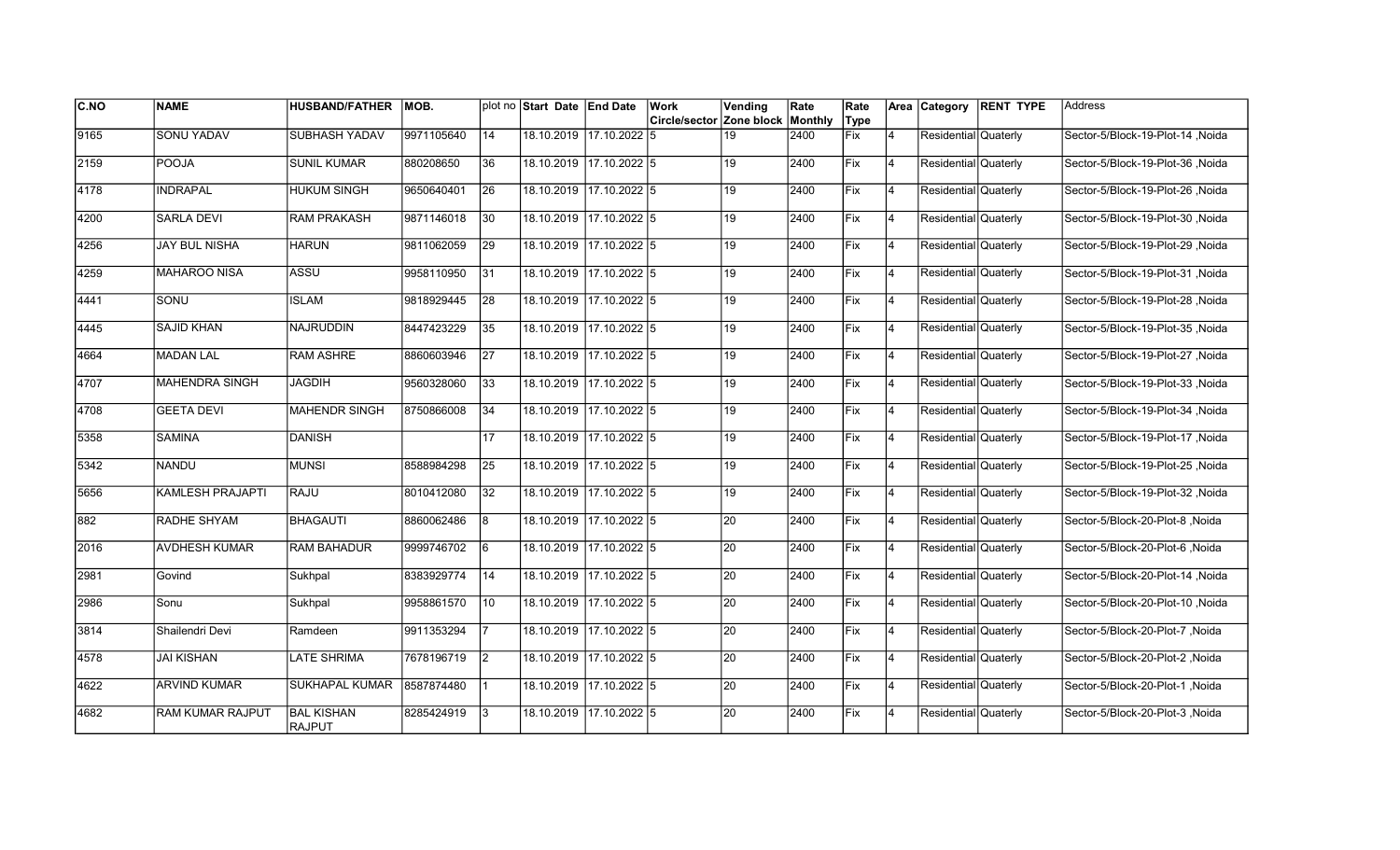| C.NO             | <b>NAME</b>                              | <b>HUSBAND/FATHER</b>                  | IMOB.      |                 | plot no Start Date End Date |                         | Work                            | Vending         | Rate    | Rate       |                         |                      | Area Category RENT TYPE | Address                                  |
|------------------|------------------------------------------|----------------------------------------|------------|-----------------|-----------------------------|-------------------------|---------------------------------|-----------------|---------|------------|-------------------------|----------------------|-------------------------|------------------------------------------|
|                  |                                          |                                        |            |                 |                             |                         | <b>Circle/sector Zone block</b> |                 | Monthly | Type       |                         |                      |                         |                                          |
| 4684             | <b>BABU BHAI</b>                         | <b>SULTAN</b>                          | 9990781567 | 15              |                             | 18.10.2019 17.10.2022 5 |                                 | 20              | 2400    | <b>Fix</b> | 4                       | Residential Quaterly |                         | Noida Sector-5/Block-20-Plot-15          |
| 4685             | <b>MADINA</b>                            | <b>YAMIN</b>                           | 9971106529 | 14              |                             | 18.10.2019 17.10.2022 5 |                                 | 20              | 2400    | Fix        | 4                       | Residential Quaterly |                         | Noida Noida -5/Block-20-Plot-4           |
| 5047             | <b>Ankit Gupta</b>                       | Ashok Babu Gupta                       | 9999476920 | 9               |                             | 18.10.2019 17.10.2022 5 |                                 | 20              | 2400    | Fix        | <b>4</b>                | Residential Quaterly |                         | Noida / Sector-5/Block-20-Plot-9         |
| 5151             | <b>RAMESH KUMAR</b>                      | <b>JOGESWAR RAM</b>                    | 9971283533 | 5               |                             | 18.10.2019 17.10.2022 5 |                                 | 20              | 2400    | Fix        | 4                       | Residential Quaterly |                         | Sector-5/Block-20-Plot-5, Noida          |
| 5363             | SAJAN JAISWAL                            | ISHIV JI<br>CHOUDHARY                  | 8010732478 | 13              |                             | 18.10.2019 17.10.2022 5 |                                 | 20              | 2400    | lFix.      | $\overline{4}$          | Residential Quaterly |                         | Noida Sector-5/Block-20-Plot-13          |
| 9284             | Raj Kumar                                | Shumit Narayan                         | 9899766405 | 12              | 18.10.2019                  | 17.10.2022 5            |                                 | 20              | 2400    | Fix        | 4                       | Residential Quaterly |                         | Noida Sector-5/Block-20-Plot-12          |
| 9423             | <b>VIRENDRA KUMAR</b><br><b>MANDAL</b>   | <b>SUKDEV MANDAL</b>                   | 7982729922 | 11              |                             | 18.10.2019 17.10.2022 5 |                                 | 20              | 2400    | Fix        | $\overline{4}$          | Residential Quaterly |                         | Noida   Sector-5/Block-20-Plot-11        |
| 470              | <b>JUNED ALAM</b>                        | JANUL                                  | 9958132113 | 3               |                             | 18.10.2019 17.10.2022 5 |                                 | 21              | 1800    | Fix        | 4                       | Industrial           | <b>Quaterly</b>         | Sector-5/Block-21-Plot-3, Noida          |
| 691              | <b>GOPAL KUMAR JHA</b>                   | <b>KRISHNA KUMAR</b><br><b>JHA</b>     | 9911209992 | l6              |                             | 18.10.2019 17.10.2022 5 |                                 | 21              | 1800    | Fix        | $\overline{4}$          | Industrial           | Quaterly                | Sector-5/Block-21-Plot-6, Noida          |
| 878              | <b>RAM SAJEEVAN</b><br><b>CHAURASIA</b>  | <b>RAM ASARE</b>                       | 9899829151 | $\overline{13}$ |                             | 18.10.2019 17.10.2022 5 |                                 | 21              | 1800    | Fix        | 14                      | Industrial           | Quaterly                | Sector-5/Block-21-Plot-13, Noida         |
| 1386             | Sunita Vishwas                           | Aashit Vishwas                         | 9560215833 | 8               |                             | 18.10.2019 17.10.2022 5 |                                 | 21              | 1800    | Fix        | 4                       | Industrial           | Quaterly                | Sector-5/Block-21-Plot-8, Noida          |
| 1393             | Vivek Kumar Raj                          | Rajdev Singh                           | 8802504738 | 14              | 18.10.2019 17.10.2022 5     |                         |                                 | 21              | 1800    | Fix        | $\overline{4}$          | Industrial           | Quaterly                | Noida   Sector-5/Block-21-Plot-14, Noida |
| 1428             | <b>SANGEETA</b>                          | <b>JITENDRA KUMAR</b>                  | 8447537044 | 15              |                             | 18.10.2019 17.10.2022 5 |                                 | 21              | 1800    | Fix        | $\overline{\mathbf{A}}$ | Industrial           | Quaterly                | Noida Sector-5/Block-21-Plot-15          |
| 1437             | <b>SHANTI DEVI</b>                       | <b>ANIL KUMAR</b>                      | 8130716921 | 4               |                             | 18.10.2019 17.10.2022 5 |                                 | 21              | 1800    | Fix        | 4                       | Industrial           | Quaterly                | Noida Noida -5/Block-21-Plot-4           |
| 1439             | <b>MOHD MAKSUD</b>                       | <b>MOHD KYAM</b>                       | 9717658770 | 17              |                             | 18.10.2019 17.10.2022 5 |                                 | 21              | 1800    | Fix        | $\overline{4}$          | Industrial           | Quaterly                | Sector-5/Block-21-Plot-7, Noida          |
| 1968             | <b>SUNIL KUMAR</b>                       | MUSHAR RAI                             | 8448603329 | 17              |                             | 18.10.2019 17.10.2022 5 |                                 | 21              | 1800    | Fix        | $\overline{4}$          | Industrial           | Quaterly                | Noida Sector-5/Block-21-Plot-17          |
| 2500             | <b>LAV KUSH</b><br><b>CHOUDHARY</b>      | KISHAN<br>ICHOUDHARY                   | 7678301160 | l9              |                             | 18.10.2019 17.10.2022 5 |                                 | 21              | 1800    | <b>Fix</b> | 4                       | Industrial           | Quaterly                | Sector-5/Block-21-Plot-9, Noida          |
| 3174             | RAMKIRPAL SHRIVAS                        | <b>DURJAN SHRIVAS</b>                  | 8130268778 | 16              |                             | 18.10.2019 17.10.2022 5 |                                 | 21              | 1800    | Fix        | 4                       | Industrial           | Quaterly                | Noida Sector-5/Block-21-Plot-16          |
| $\frac{1}{3777}$ | <b>AVDHESH SHUKLA</b>                    | <b>RAMKUMAR</b>                        | 7065409220 | 5               |                             | 18.10.2019 17.10.2022 5 |                                 | 21              | 1800    | Fix        | $\overline{4}$          | Industrial           | Quaterly                | Noida Sector-5/Block-21-Plot-5,          |
| 4026             | Sanjay Choudhary                         | Mohan Choudhary                        | 9870339951 | 10              |                             | 18.10.2019 17.10.2022 5 |                                 | 21              | 1800    | Fix        | $\overline{4}$          | Industrial           | Quaterly                | Noida Sector-5/Block-21-Plot-10          |
| 4469             | <b>UDAY RAJ SINGH</b>                    | KARAN SINGH                            | 9654182820 | $\vert$ 11      | 18.10.2019 17.10.2022 5     |                         |                                 | $\overline{21}$ | 1800    | Fix        | $\overline{\mathbf{A}}$ | Industrial           | Quaterly                | Noida Sector-5/Block-21-Plot-11, Noida   |
| 4663             | OM PRAKASH KUMAR                         | NAMDESHWAR<br>MANDAL                   | 9910816564 | 2               |                             | 18.10.2019 17.10.2022 5 |                                 | 21              | 1800    | Fix        | $\overline{\mathbf{A}}$ | Industrial           | Quaterly                | Sector-5/Block-21-Plot-2, Noida          |
| 4769             | <b>BABU RAM ANURAGI</b>                  | MUNNI LAL<br>ANURAGI                   | 9891629212 | 12              |                             | 18.10.2019 17.10.2022 5 |                                 | 21              | 1800    | Fix        | 4                       | Industrial           | Quaterly                | Noida Sector-5/Block-21-Plot-12          |
| 5636             | Ravindra Kumar                           | Chandra Bhan                           | 9971305276 | 18              |                             | 18.10.2019 17.10.2022 5 |                                 | 21              | 1800    | Fix        | $\overline{\mathbf{A}}$ | Industrial           | Quaterly                | Sector-5/Block-21-Plot-18, Noida         |
| 6458             | <b>MUKESH KUMAR</b>                      | <b>RAMESH CHANDRA</b>                  | 8368077878 |                 |                             | 18.10.2019 17.10.2022 5 |                                 | 21              | 1800    | Fix        | 4                       | Industrial           | Quaterly                | Sector-5/Block-21-Plot-1, Noida          |
| 591              | Raju Kumar                               | Ramsejeevan                            | 9818626657 | $\overline{3}$  |                             | 18.10.2019 17.10.2022 5 |                                 | 22              | 2400    | Fix        | 4                       | Residential Quaterly |                         | Sector-5/Block-22-Plot-3, Noida          |
| 664              | <b>JAY PRAKASH</b>                       | SHUKHLAL                               | 9456950984 | 11              | 18.10.2019 17.10.2022 5     |                         |                                 | 22              | 2400    | Fix        | 4                       | Residential Quaterly |                         | Sector-5/Block-22-Plot-1, Noida          |
| 701              | <b>KAILSAH NATH</b><br><b>CHAURASIYA</b> | <b>SWOMI NATH</b><br><b>CHAURASIYA</b> | 9990329399 | l6              |                             | 18.10.2019 17.10.2022 5 |                                 | 22              | 2400    | Fix        | $\overline{4}$          | Residential Quaterly |                         | Sector-5/Block-22-Plot-6, Noida          |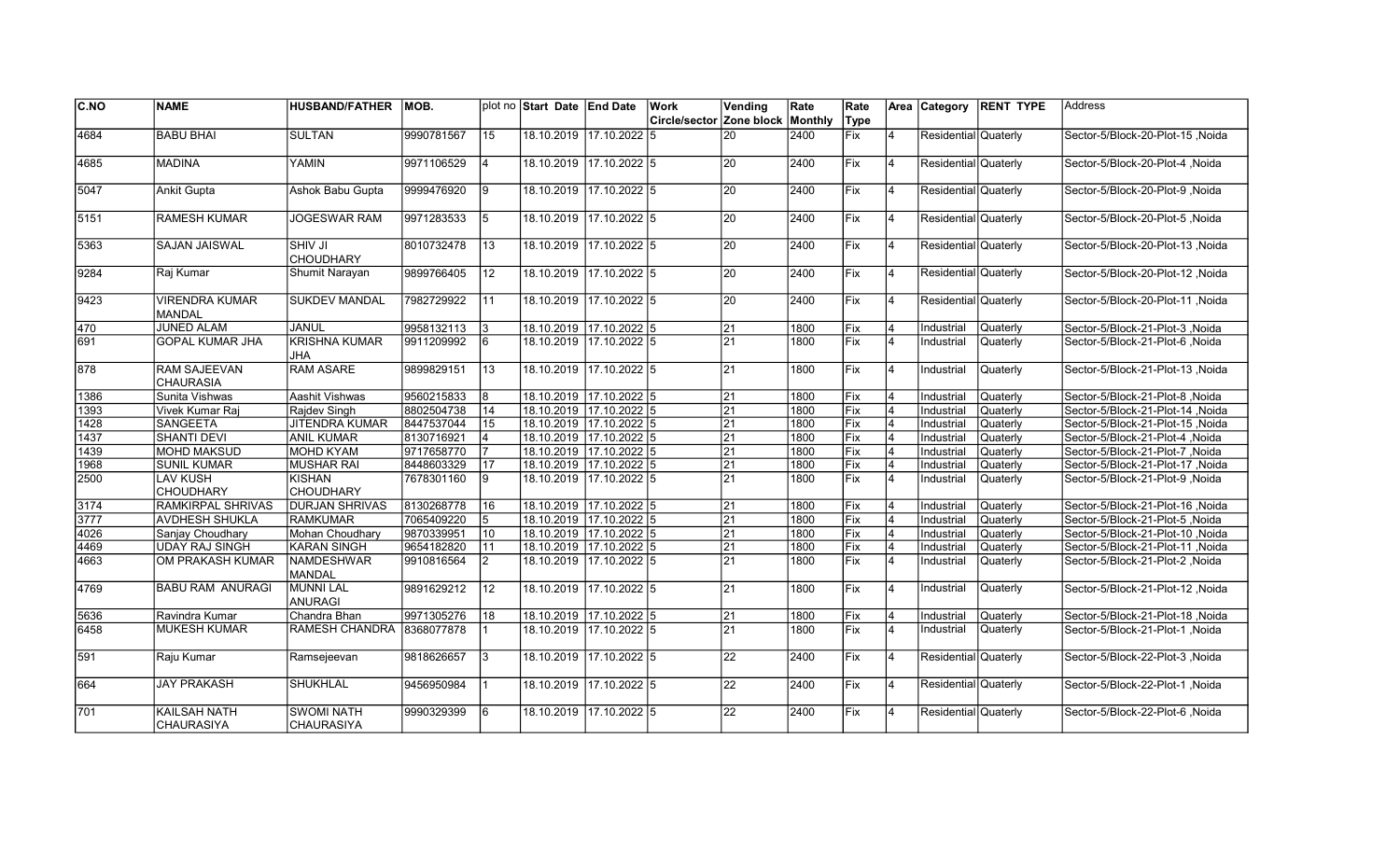| <b>C.NO</b> | <b>NAME</b>                          | <b>HUSBAND/FATHER</b>                  | MOB.       |                | plot no Start Date End Date |                         | Work                     | Vending         | Rate    | Rate       |                | Area Category        | <b>RENT TYPE</b> | Address                          |
|-------------|--------------------------------------|----------------------------------------|------------|----------------|-----------------------------|-------------------------|--------------------------|-----------------|---------|------------|----------------|----------------------|------------------|----------------------------------|
|             |                                      |                                        |            |                |                             |                         | Circle/sector Zone block |                 | Monthly | Type       |                |                      |                  |                                  |
| 884         | <b>KISHOR KUMAR</b>                  | <b>DURGANAND SAH</b>                   | 8368041695 | 21             |                             | 18.10.2019 17.10.2022 5 |                          | 22              | 2400    | Fix        | 4              | Residential Quaterly |                  | Sector-5/Block-22-Plot-21, Noida |
| 885         | <b>DEEPAK KUMAR</b>                  | <b>KISHUN SAH</b>                      | 8920162082 | 25             |                             | 18.10.2019 17.10.2022 5 |                          | 22              | 2400    | Fix        | 4              | Residential Quaterly |                  | Sector-5/Block-22-Plot-25, Noida |
| 1189        | RAJU CHAUPAL                         | <b>ASARFI CHAUPAL</b>                  | 9873128911 | 7              | 18.10.2019                  | 17.10.2022 5            |                          | 22              | 2400    | Fix        | Ι4             | Residential Quaterly |                  | Sector-5/Block-22-Plot-7 .Noida  |
| 1209        | Gulab Sah                            | Ram Pravesh Sah                        | 9540693920 | 8              | 18.10.2019                  | $17.10.2022$ 5          |                          | 22              | 2400    | Fix        | 4              | Residential Quaterly |                  | Sector-5/Block-22-Plot-8, Noida  |
| 2037        | <b>RAJENDRA</b><br><b>CHAURASIYA</b> | <b>PITAMBER</b><br><b>CHAURASIYA</b>   | 9953281607 | 12             | 18.10.2019                  | 17.10.2022 5            |                          | 22              | 2400    | Fix        | $\overline{4}$ | Residential Quaterly |                  | Sector-5/Block-22-Plot-12, Noida |
| 2038        | ANIL KUMAR GUPTA                     | JHOKHU LAL GUPTA 8726786313            |            | $\overline{2}$ | 18.10.2019                  | $17.10.2022$ 5          |                          | 22              | 2400    | Fix        | $\overline{4}$ | Residential Quaterly |                  | Sector-5/Block-22-Plot-2, Noida  |
| 2039        | <b>DEEP CHANDRA</b>                  | <b>BRIJ LAL</b>                        | 8010234412 | 28             | 18.10.2019                  | 17.10.2022 5            |                          | 22              | 2400    | Fix        | Ι4             | Residential Quaterly |                  | Sector-5/Block-22-Plot-28, Noida |
| 2096        | <b>AMIT KUAMR PANDEY</b>             | <b>RAMRAJ PANDEY</b>                   | 8178393978 | <b>27</b>      |                             | 18.10.2019 17.10.2022 5 |                          | 22              | 2400    | Fix        | Ι4             | Residential Quaterly |                  | Sector-5/Block-22-Plot-27, Noida |
| 2099        | <b>VIRENDRA CHORASIYA PITAMBAR</b>   | <b>CHORASIYA</b>                       | 995345671  | 10             | 18.10.2019                  | $17.10.2022$ 5          |                          | 22              | 2400    | Fix        | $\overline{4}$ | Residential Quaterly |                  | Sector-5/Block-22-Plot-10, Noida |
| 2615        | <b>SOMVEER</b>                       | <b>NABABU SINGH</b>                    | 8800625560 | <b>26</b>      | 18.10.2019                  | 17.10.2022 5            |                          | $\overline{22}$ | 2400    | Fix        | $\overline{4}$ | Residential Quaterly |                  | Sector-5/Block-22-Plot-26, Noida |
| 2953        | Shanvai                              | Fattoo Shah                            | 7531000131 | 20             |                             | 18.10.2019 17.10.2022 5 |                          | 22              | 2400    | Fix        | 4              | Residential Quaterly |                  | Sector-5/Block-22-Plot-20, Noida |
| 3269        | <b>SATYA PRAKASH</b><br>TIWARI       | RAJ KUMAR TIWARI 8826226749            |            | $\overline{5}$ |                             | 18.10.2019 17.10.2022 5 |                          | 22              | 2400    | Fix        | 4              | Residential Quaterly |                  | Sector-5/Block-22-Plot-5, Noida  |
| 3308        | RINKI DEVI                           | PRAMOD KUMAR                           | 9990149015 | 16             |                             | 18.10.2019 17.10.2022 5 |                          | 22              | 2400    | Fix        | 4              | Residential Quaterly |                  | Sector-5/Block-22-Plot-16, Noida |
| 3660        | <b>RAM DAYAL</b>                     | <b>GANGA RAM</b>                       | 9911892813 | 9              | 18.10.2019                  | $17.10.2022$ 5          |                          | $\overline{22}$ | 2400    | Fix        | $\overline{4}$ | Residential Quaterly |                  | Sector-5/Block-22-Plot-9, Noida  |
| 3924        | <b>MADHU AGARWAL</b>                 | <b>SANJEEV KUMAR</b><br><b>AGARWAL</b> | 7065264300 | 24             | 18.10.2019                  | $17.10.2022$ 5          |                          | $\overline{22}$ | 2400    | Fix        | $\overline{4}$ | Residential Quaterly |                  | Sector-5/Block-22-Plot-24, Noida |
| 4089        | <b>JEETAN</b>                        | <b>RAJPAL</b>                          | 9811504450 | 18             |                             | 18.10.2019 17.10.2022 5 |                          | 22              | 2400    | Fix        | <b>4</b>       | Residential Quaterly |                  | Sector-5/Block-22-Plot-18, Noida |
| 4097        | Kamlesh Sahu                         | Ram Narayan Sahu                       | 9971255874 | 22             |                             | 18.10.2019 17.10.2022 5 |                          | 22              | 2400    | <b>Fix</b> | <b>4</b>       | Residential Quaterly |                  | Sector-5/Block-22-Plot-22 ,Noida |
| 4704        | <b>MANISH KUMAR</b>                  | <b>NEPAL SAH</b>                       | 7531838340 | 15             | 18.10.2019                  | $17.10.2022$ 5          |                          | 22              | 2400    | lFix       | Ι4             | Residential Quaterly |                  | Sector-5/Block-22-Plot-15, Noida |
| 4891        | <b>Bharat Kumar Yadav</b>            | Kameshwar Yadav                        | 8298669767 | 23             | 18.10.2019                  | 17.10.2022 5            |                          | 22              | 2400    | Fix        | $\overline{4}$ | Residential Quaterly |                  | Sector-5/Block-22-Plot-23, Noida |
| 4982        | <b>KISHAN LAL</b>                    | <b>DOONGAR</b>                         | 8750847149 | 14             | 18.10.2019                  | $17.10.2022$ 5          |                          | 22              | 2400    | Fix        | 4              | Residential Quaterly |                  | Sector-5/Block-22-Plot-14, Noida |
| 4983        | C D RAMU                             | C D VEERA SWAMI                        | 9540613859 | 19             |                             | 18.10.2019 17.10.2022 5 |                          | $\overline{22}$ | 2400    | Fix        | $\overline{4}$ | Residential Quaterly |                  | Sector-5/Block-22-Plot-19, Noida |
| 6176        | <b>SHAMSHER</b>                      | ABBAS                                  | 000        | 4              | 18.10.2019                  | 17.10.2022 5            |                          | 22              | 2400    | Fix        | $\overline{4}$ | Residential Quaterly |                  | Sector-5/Block-22-Plot-4, Noida  |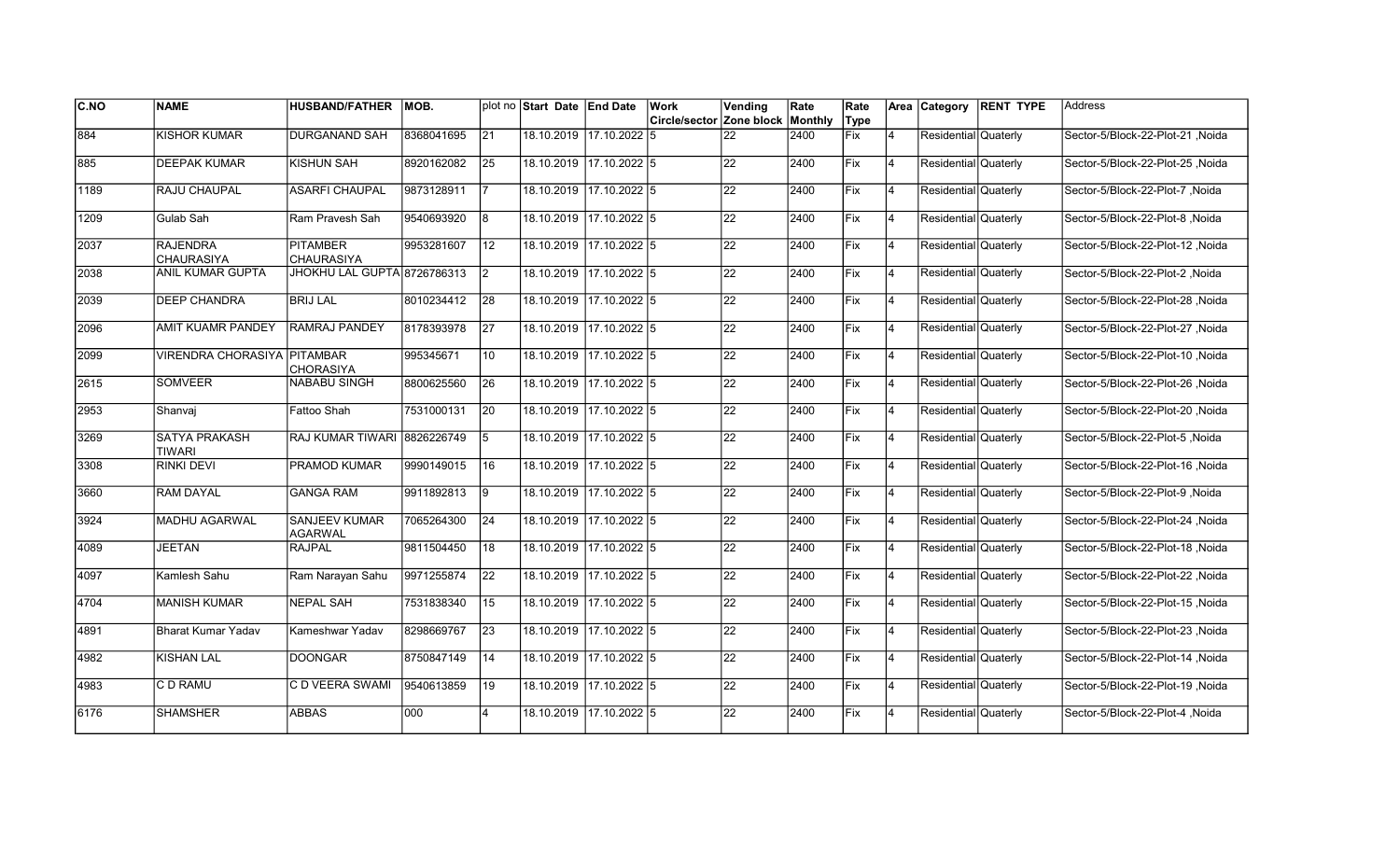| <b>C.NO</b> | <b>NAME</b>            | <b>HUSBAND/FATHER</b>                   | <b>IMOB.</b> |     | plot no Start Date End Date |                         | Work                                    | Vending         | Rate | Rate        |                | Area Category                 | <b>RENT TYPE</b> | Address                          |
|-------------|------------------------|-----------------------------------------|--------------|-----|-----------------------------|-------------------------|-----------------------------------------|-----------------|------|-------------|----------------|-------------------------------|------------------|----------------------------------|
|             |                        |                                         |              |     |                             |                         | <b>Circle/sector Zone block Monthly</b> |                 |      | Type        |                |                               |                  |                                  |
| 6199        | <b>MD MANSUR</b>       | <b>MD SALIM</b>                         | 9540154035   | 13  | 18.10.2019 17.10.2022 5     |                         |                                         | 22              | 2400 | Fix         | 4              | Residential Quaterly          |                  | Sector-5/Block-22-Plot-13, Noida |
| 6360        | <b>RAMVEER</b>         | <b>HARLAL</b>                           | 8377086018   | 17  | 18.10.2019 17.10.2022 5     |                         |                                         | $\overline{22}$ | 2400 | Fix         | $\overline{4}$ | Residential Quaterly          |                  | Sector-5/Block-22-Plot-17 .Noida |
| 19008       | <b>UBEDULA</b>         | <b>MUJIBULLA</b>                        | 9667989056   | 11  | 18.10.2019 17.10.2022 5     |                         |                                         | 22              | 2400 | Fix         | 4              | Residential Quaterly          |                  | Sector-5/Block-22-Plot-11, Noida |
| 156         | <b>MD ISLAM</b>        | <b>MD SAHID</b>                         | 9953138408   | 5   | 18.10.2019 17.10.2022 5     |                         |                                         | 23              | 2400 | Fix         | 4              | Stationary Quaterly<br>Vendor |                  | Sector-5/Block-23-Plot-5, Noida  |
| 193         | <b>VEERU SHA</b>       | <b>RAMBHAGAT SHA</b>                    | 7503938538   | 4   | 18.10.2019 17.10.2022 5     |                         |                                         | 23              | 2400 | Fix         | $\overline{4}$ | Residential Quaterly          |                  | Sector-5/Block-23-Plot-4, Noida  |
| 739         | MOHD MUMTAJ ALAM       | <b>RUSTAMUDDIN</b>                      | 7210222123   |     | 18.10.2019 17.10.2022 5     |                         |                                         | 23              | 2400 | Fix         | $\overline{4}$ | Residential Quaterly          |                  | Sector-5/Block-23-Plot-1, Noida  |
| 871         | OM NARYAN THAKUR       | <b>JAVAHAR THAKUR</b>                   |              | 11  | 18.10.2019 17.10.2022 5     |                         |                                         | 23              | 2400 | Fix         | $\overline{4}$ | Residential Quaterly          |                  | Sector-5/Block-23-Plot-11, Noida |
| 1184        | ANIL CHAUDHARY         | <b>SHYAM SUNDER</b><br><b>CHAUDHARY</b> | 9953658037   |     | 18.10.2019 17.10.2022 5     |                         |                                         | 23              | 2400 | Fix         | 4              | Residential Quaterly          |                  | Sector-5/Block-23-Plot-7 ,Noida  |
| 1414        | <b>SUDISH KUMAR</b>    | <b>BAHORI LAL</b>                       | 8882090959   | 2   | 18.10.2019 17.10.2022 5     |                         |                                         | 23              | 2400 | lFix.       | $\overline{4}$ | Residential Quaterly          |                  | Sector-5/Block-23-Plot-2, Noida  |
| 1685        | ADITYA SHARMA          | <b>PAWAN KUMAR</b><br><b>SHARMA</b>     | 9958073001   | 3   | 18.10.2019 17.10.2022 5     |                         |                                         | 23              | 2400 | Fix         | $\overline{4}$ | Residential Quaterly          |                  | Sector-5/Block-23-Plot-3, Noida  |
| 1759        | <b>DINESH KUMAR</b>    | <b>UMESH PRASAD</b>                     | 9315761838   | 8   | 18.10.2019 17.10.2022 5     |                         |                                         | 23              | 2400 | Fix         | 4              | Residential Quaterly          |                  | Sector-5/Block-23-Plot-8, Noida  |
| 1994        | Kuldeep                | Bahori Lal                              | 8744923920   | 14  | 18.10.2019 17.10.2022 5     |                         |                                         | 23              | 2400 | Fix         | 4              | Residential Quaterly          |                  | Sector-5/Block-23-Plot-14, Noida |
| 2611        | Ram Naresh Rai         | Mishri Rai                              | 9910119284   | 13  | 18.10.2019 17.10.2022 5     |                         |                                         | 23              | 2400 | Fix         | 4              | Residential Quaterly          |                  | Sector-5/Block-23-Plot-13, Noida |
| 2837        | <b>DASRATH</b>         | RAM DAS PAL                             | 9315976164   | 16  |                             | 18.10.2019 17.10.2022 5 |                                         | $\overline{23}$ | 2400 | Fix         | $\overline{4}$ | Residential Quaterly          |                  | Sector-5/Block-23-Plot-16, Noida |
| 2937        | SAMBHU CHOUDHARY       | <b>RAM UDIT</b><br><b>CHOUDHARY</b>     | 9205451832   | 15  | 18.10.2019 17.10.2022 5     |                         |                                         | $\overline{23}$ | 2400 | Fix         | 4              | Residential Quaterly          |                  | Sector-5/Block-23-Plot-15, Noida |
| 4990        | <b>SHANKAR POKHREL</b> | <b>NETRA POKHREL</b>                    | 9650934056   | 12  | 18.10.2019 17.10.2022 5     |                         |                                         | 23              | 2400 | Fix         | 4              | Residential Quaterly          |                  | Sector-5/Block-23-Plot-12, Noida |
| 5202        | ANUJ KUMAR             | VIJAY KUMAR                             | 8810258088   | 9   | 18.10.2019 17.10.2022 5     |                         |                                         | 23              | 2400 | Fix         | 4              | Residential Quaterly          |                  | Sector-5/Block-23-Plot-9, Noida  |
| 6507        | ISHARAT KHATOON        | MOHD JAHID                              | 9953226495   | l 6 | 18.10.2019 17.10.2022 5     |                         |                                         | 23              | 2400 | <b>IFix</b> | 4              | Residential Quaterly          |                  | Sector-5/Block-23-Plot-6, Noida  |
| 9715        | Shahzad                | Ramzan                                  | 8899281984   | 10  | 18.10.2019                  | 17.10.2022 5            |                                         | 23              | 2400 | Fix         | $\overline{4}$ | Stationary<br>Vendor          | Quaterly         | Sector-5/Block-23-Plot-10, Noida |
| 442         | <b>SUJIT KUMAR</b>     | <b>RAMPRIT PURVE</b>                    | 9111485405   | 8   | 30.09.2019 29.09.2022 6     |                         |                                         |                 | 2400 | Fix         | $\overline{4}$ | Stationary<br>Vendor          | <b>Quaterly</b>  | Sector-6/Block-1-Plot-8, Noida   |
| 706         | <b>MINTU MAHTO</b>     | <b>NARAYAN MAHTO</b>                    | 9540956211   | 21  | 30.09.2019 29.09.2022 6     |                         |                                         |                 | 2400 | Fix         | $\overline{4}$ | Stationary Quaterly<br>Vendor |                  | Sector-6/Block-1-Plot-21, Noida  |
| 1203        | Santosh Sah            | Naryan Sah                              | 9911055647   | 27  | 30.09.2019 29.09.2022 6     |                         |                                         |                 | 2400 | Fix         | 4              | Stationary<br>Vendor          | Quaterly         | Sector-6/Block-1-Plot-27, Noida  |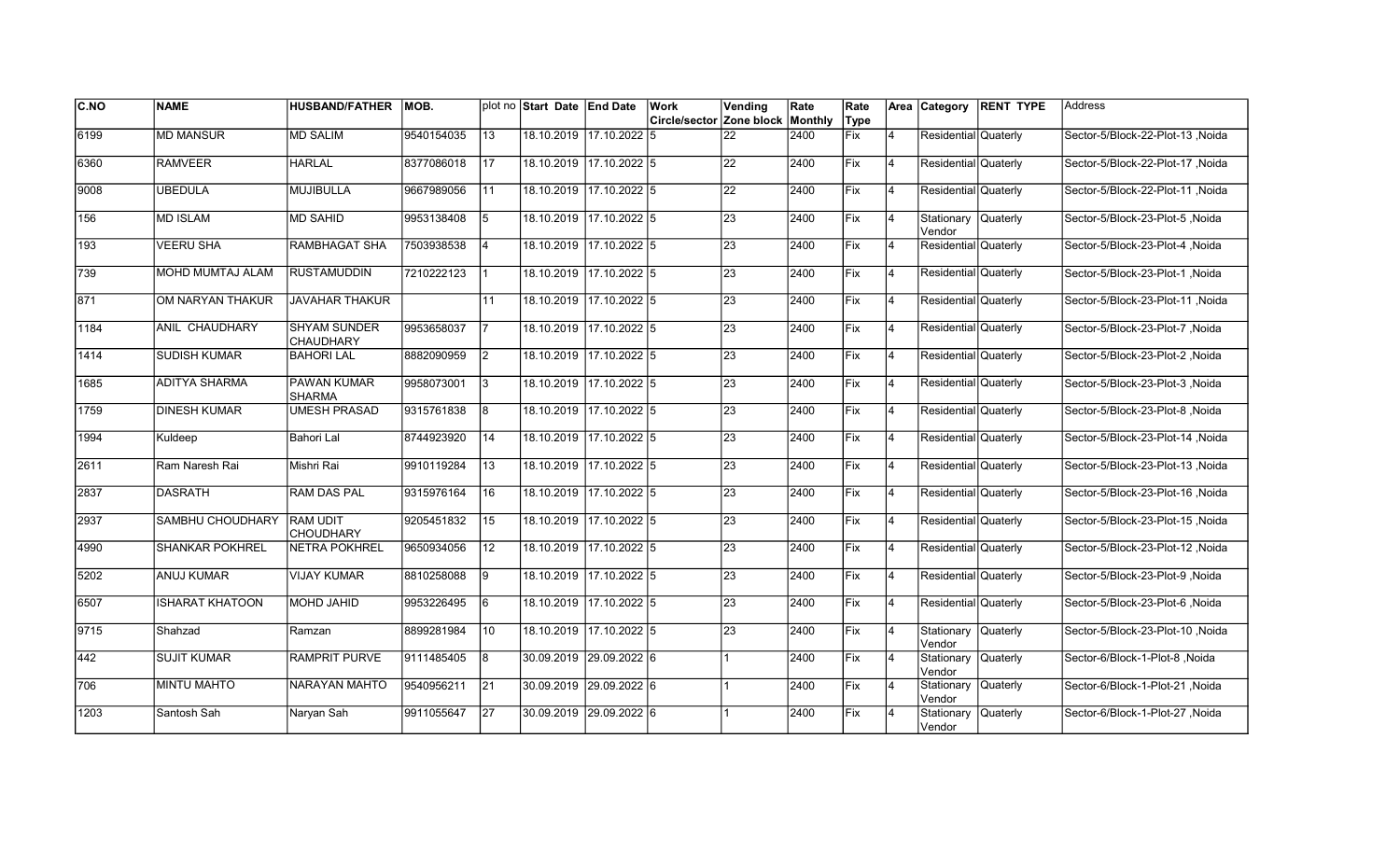| C.NO          | <b>NAME</b>              | <b>HUSBAND/FATHER</b>       | IMOB.      |                 | plot no Start Date End Date |                         | Work                     | Vending | Rate    | Rate        |                | Area Category                  | <b>RENT TYPE</b> | <b>Address</b>                   |
|---------------|--------------------------|-----------------------------|------------|-----------------|-----------------------------|-------------------------|--------------------------|---------|---------|-------------|----------------|--------------------------------|------------------|----------------------------------|
|               |                          |                             |            |                 |                             |                         | Circle/sector Zone block |         | Monthly | Type        |                |                                |                  |                                  |
| 1206          | Rajesh Kumar             | Ram Sugarath                | 7696190317 | $\overline{25}$ |                             | 30.09.2019 29.09.2022 6 |                          |         | 2400    | <b>Fix</b>  | $\overline{4}$ | Stationary<br>Vendor           | <b>Quaterly</b>  | Sector-6/Block-1-Plot-25, Noida  |
| 1208          | Bhogindra Sah            | Shri Narayan Sah            | 9821438554 | 33              | 30.09.2019 29.09.2022 6     |                         |                          |         | 2400    | Fix         | 4              | Stationary Quaterly<br>Vendor  |                  | Sector-6/Block-1-Plot-33 .Noida  |
| 1210          | Santosha Saha            | Baidyanath Shah             | 8742909530 | 22              | 30.09.2019 29.09.2022 6     |                         |                          |         | 2400    | Fix         | 4              | Stationary Quaterly<br>Vendor  |                  | Sector-6/Block-1-Plot-22, Noida  |
| 1251          | Vijay Kumar Sah          | Yogi Sah                    | 9871396817 | 20              | 30.09.2019 29.09.2022 6     |                         |                          |         | 2400    | Fix         | $\overline{4}$ | Stationary Quaterly<br>Vendor  |                  | Sector-6/Block-1-Plot-20, Noida  |
| 1347          | Neelam Yadav             | Pravinder Yadav             | 9718181875 | l 11            | 30.09.2019 29.09.2022 6     |                         |                          |         | 2400    | Fix         | $\overline{4}$ | Stationary<br>Vendor           | <b>Quaterly</b>  | Sector-6/Block-1-Plot-11 , Noida |
| 1506          | Mohammad Najir           | Md Mustakim                 | 9971216320 | 5               |                             | 30.09.2019 29.09.2022 6 |                          |         | 2400    | Fix         | 4              | Stationary<br>Vendor           | Quaterly         | Sector-6/Block-1-Plot-5, Noida   |
| 1590          | <b>ASHOK KUMAR</b>       | SHIVJI CHAUDHARY 7531862921 |            | 10              | 30.09.2019 29.09.2022 6     |                         |                          |         | 2400    | <b>Fix</b>  | $\overline{4}$ | Stationary<br>Vendor           | <b>Quaterly</b>  | Sector-6/Block-1-Plot-10, Noida  |
| 1624          | <b>SUNIL KUMAR SAH</b>   | İBADARI SAH                 | 8527270375 | 46              | 30.09.2019  29.09.2022  6   |                         |                          |         | 2400    | Fix         | 4              | Stationary Quaterly<br>Vendor  |                  | Sector-6/Block-1-Plot-46, Noida  |
| 1649          | PRABEJ ALAM              | <b>MD JHANGIR ALAM</b>      | 9953196445 | 17              | 30.09.2019 29.09.2022 6     |                         |                          |         | 2400    | Fix         | $\overline{4}$ | Stationary<br>lVendor          | Quaterly         | Sector-6/Block-1-Plot-17, Noida  |
| 1650          | <b>JAHANGIR ALAM</b>     | <b>MD ISLAM MOLAVI</b>      | 7362834344 | $\overline{35}$ |                             | 30.09.2019 29.09.2022 6 |                          |         | 2400    | Fix         | $\overline{4}$ | Stationary<br>lVendor          | <b>Quaterly</b>  | Sector-6/Block-1-Plot-35, Noida  |
| 1735          | <b>SUNIL KUMAR VERMA</b> | SHIV MURTI VERMA 8527628527 |            | $\overline{24}$ |                             | 30.09.2019 29.09.2022 6 |                          |         | 2400    | Fix         | 4              | Stationary Quaterly<br>lVendor |                  | Sector-6/Block-1-Plot-24 , Noida |
| 1904          | Anil Kumar Shah          | Kishan Shah                 | 8527334249 | 28              | 30.09.2019 29.09.2022 6     |                         |                          |         | 2400    | Fix         | 4              | Stationary Quaterly<br>Vendor  |                  | Sector-6/Block-1-Plot-28, Noida  |
| 2320          | Ajit Ray                 | Jogi Ray                    | 8527738415 | 4               | 30.09.2019 29.09.2022 6     |                         |                          |         | 2400    | Fix         | $\overline{4}$ | Stationary Quaterly<br>Vendor  |                  | Sector-6/Block-1-Plot-4, Noida   |
| 2321          | Ram Pravesh Ram          | Sukhra ram                  | 7065162722 | 29              |                             | 30.09.2019 29.09.2022 6 |                          |         | 2400    | <b>IFix</b> | $\overline{4}$ | Stationary<br>Vendor           | Quaterly         | Sector-6/Block-1-Plot-29 .Noida  |
| 2327          | Abhay Kumar              | Kedarnath Sharma            | 9871779951 | 38              | 30.09.2019 29.09.2022 6     |                         |                          |         | 2400    | Fix         | $\overline{4}$ | Stationary<br>Vendor           | Quaterly         | Sector-6/Block-1-Plot-38, Noida  |
| 2329          | <b>Amerjeet Roy</b>      | Jogi Roy                    | 9315557822 | 16              | 30.09.2019 29.09.2022 6     |                         |                          |         | 2400    | Fix         | $\overline{4}$ | Stationary Quaterly<br>Vendor  |                  | Sector-6/Block-1-Plot-6, Noida   |
| $\sqrt{2474}$ | <b>GANESH KUMAR</b>      | JIBICH CHOUDHARY 9540662619 |            | 36              | 30.09.2019 29.09.2022 6     |                         |                          |         | 2400    | Fix         | 4              | Stationary Quaterly<br>Vendor  |                  | Sector-6/Block-1-Plot-36, Noida  |
| 2585          | Babul                    | Md Shaukat                  | 8920715302 | l9              |                             | 30.09.2019 29.09.2022 6 |                          |         | 2400    | Fix         | 4              | Stationary<br>Vendor           | Quaterly         | Sector-6/Block-1-Plot-9, Noida   |
| 2934          | Suraj Kumar              | Vinay Prasad                | 6204993312 | 32              |                             | 30.09.2019 29.09.2022 6 |                          |         | 2400    | Fix         | $\overline{4}$ | Stationary<br>Vendor           | Quaterly         | Sector-6/Block-1-Plot-32 , Noida |
| 2987          | <b>DILSHAD</b>           | <b>ISHLAMUDDIN</b>          | 8076079433 | 44              | 30.09.2019 29.09.2022 6     |                         |                          |         | 2400    | Fix         | $\overline{4}$ | Stationary<br>Vendor           | Quaterly         | Sector-6/Block-1-Plot-44 .Noida  |
| 3066          | <b>RAJ KUMAR SAH</b>     | <b>RAMJULUM SAH</b>         | 8084133701 | 19              | 30.09.2019 29.09.2022 6     |                         |                          |         | 2400    | Fix         | $\overline{4}$ | Stationary Quaterly<br>Vendor  |                  | Sector-6/Block-1-Plot-19, Noida  |
| 3604          | <b>AMRESH KUMAR</b>      | <b>LADDU ROY</b>            | 9818854490 | 49              |                             | 30.09.2019 29.09.2022 6 |                          |         | 2400    | Fix         | 4              | Stationary<br>Vendor           | Quaterly         | Sector-6/Block-1-Plot-49, Noida  |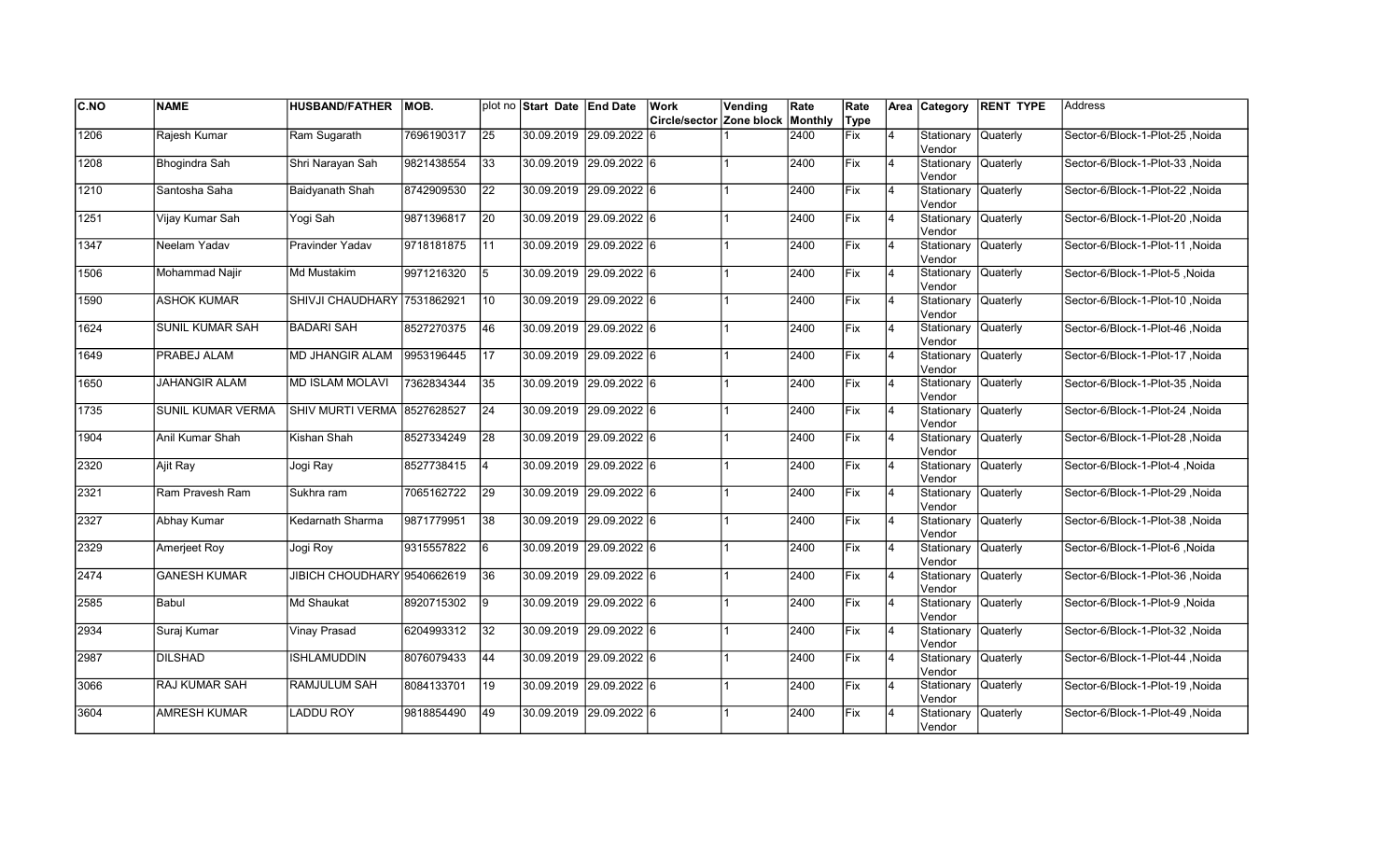| <b>C.NO</b> | <b>NAME</b>                        | <b>HUSBAND/FATHER</b>               | IMOB.      |                 | plot no Start Date End Date |                         | <b>Work</b>                      | Vending | Rate | Rate |    |                                | Area Category RENT TYPE | <b>Address</b>                   |
|-------------|------------------------------------|-------------------------------------|------------|-----------------|-----------------------------|-------------------------|----------------------------------|---------|------|------|----|--------------------------------|-------------------------|----------------------------------|
|             |                                    |                                     |            |                 |                             |                         | Circle/sector Zone block Monthly |         |      | Type |    |                                |                         |                                  |
| 3626        | <b>MD Shadad</b>                   | MD islamuddin                       | 7834812347 | 26              |                             | 30.09.2019 29.09.2022 6 |                                  |         | 2400 | Fix  | 4  | Stationary Quaterly<br>Vendor  |                         | Sector-6/Block-1-Plot-26, Noida  |
| 3631        | Manoj Das                          | Rajendar Das                        | 7290917086 | 37              |                             | 30.09.2019 29.09.2022 6 |                                  |         | 2400 | Fix  | 4  | Stationary Quaterly<br>Vendor  |                         | Sector-6/Block-1-Plot-37 Noida   |
| 3632        | Shivnath Sahani                    | Jvotik Sahani                       | 9661724655 | $\overline{39}$ |                             | 30.09.2019 29.09.2022 6 |                                  |         | 2400 | Fix  | 4  | Stationary Quaterly<br>Vendor  |                         | Sector-6/Block-1-Plot-39 .Noida  |
| 4855        | Babloo                             | Radheshyam                          | 7827981992 | 48              |                             | 30.09.2019 29.09.2022 6 |                                  |         | 2400 | Fix  | 4  | Stationary Quaterly<br>Vendor  |                         | Sector-6/Block-1-Plot-48, Noida  |
| 4947        | <b>MD NISHARUL NADAF</b>           | <b>SAMDANI NADAF</b>                | 9911684626 |                 |                             | 30.09.2019 29.09.2022 6 |                                  |         | 2400 | Fix  | 4  | Stationary Quaterly<br>Vendor  |                         | Sector-6/Block-1-Plot-7, Noida   |
| 5402        | RAJESH SAXENA                      | <b>JAGAT SINGH</b>                  | 8744885173 | 13              |                             | 30.09.2019 29.09.2022 6 |                                  |         | 2400 | Fix  | 4  | Stationary Quaterly<br>lVendor |                         | Sector-6/Block-1-Plot-3, Noida   |
| 5403        | <b>SHARDAR</b>                     | <b>MUKESH</b>                       | 8920416654 | 30              |                             | 30.09.2019 29.09.2022 6 |                                  |         | 2400 | Fix  | 4  | Stationary Quaterly<br>Vendor  |                         | Sector-6/Block-1-Plot-30, Noida  |
| 5509        | <b>CHANDER SHEKAR</b><br>CHAUDHARY | <b>VIRENDER</b><br><b>CHAUDHARY</b> | 9891790405 | 12              |                             | 30.09.2019 29.09.2022 6 |                                  |         | 2400 | Fix  | Ι4 | Stationary Quaterly<br>Vendor  |                         | Sector-6/Block-1-Plot-12, Noida  |
| 5789        | <b>SHIV KUMAR</b>                  | <b>BERHAM SINGH</b>                 | 9773691661 | 14              |                             | 30.09.2019 29.09.2022 6 |                                  |         | 2400 | Fix  | 4  | Stationary Quaterly<br>Vendor  |                         | Sector-6/Block-1-Plot-14, Noida  |
| 5960        | <b>SHRIKANT SHARMA</b>             | <b>KEDARNATH</b><br><b>SAHRMA</b>   | 7503799685 | 43              |                             | 30.09.2019 29.09.2022 6 |                                  |         | 2400 | lFix | 4  | Stationary Quaterly<br>Vendor  |                         | Sector-6/Block-1-Plot-43, Noida  |
| 6106        | <b>KAVITA</b>                      | <b>VIKKI</b>                        | 8923450817 | $\overline{31}$ |                             | 30.09.2019 29.09.2022 6 |                                  |         | 2400 | Fix  | 4  | Stationary Quaterly<br>Vendor  |                         | Sector-6/Block-1-Plot-31, Noida  |
| 6774        | Satbeer Singh                      | Ram Saran                           | 9958017645 | 50              | 30.09.2019 29.09.2022 6     |                         |                                  |         | 2400 | Fix  | 14 | Stationary Quaterly<br>Vendor  |                         | Sector-6/Block-1-Plot-50, Noida  |
| 6784        | <b>LAKHPAT SINGH</b>               | <b>MEHTAB SINGH</b>                 | 9717783252 | $ 2\rangle$     |                             | 30.09.2019 29.09.2022 6 |                                  |         | 2400 | Fix  | 4  | Stationary Quaterly<br>Vendor  |                         | Sector-6/Block-1-Plot-2, Noida   |
| 6786        | <b>ANIL SAXENA</b>                 | <b>JAGTI SAXENA</b>                 | 9069851791 | 34              |                             | 30.09.2019 29.09.2022 6 |                                  |         | 2400 | Fix  | 4  | Stationary Quaterly<br>Vendor  |                         | Sector-6/Block-1-Plot-34, Noida  |
| 6787        | <b>SUNITA</b>                      | <b>NITIN</b>                        | 7503026983 | 15              |                             | 30.09.2019 29.09.2022 6 |                                  |         | 2400 | Fix  | 4  | Stationary Quaterly<br>lVendor |                         | Sector-6/Block-1-Plot-15, Noida  |
| 6788        | <b>REKHA</b>                       | <b>JAGAT SINGH</b>                  | 9671705373 | 40              |                             | 30.09.2019 29.09.2022 6 |                                  |         | 2400 | Fix  | 4  | Stationary Quaterly<br>Vendor  |                         | Noida / Sector-6/Block-1-Plot-40 |
| 6799        | <b>SHER MAU</b>                    | <b>GAFFAR</b>                       | 7065868781 | $ 13\rangle$    |                             | 30.09.2019 29.09.2022 6 |                                  |         | 2400 | Fix  | 4  | Stationary Quaterly<br>Vendor  |                         | Sector-6/Block-1-Plot-13, Noida  |
| 9331        | Dev Naryan                         | Parmeshwar<br>Choudhary             | 9289046703 | 18              |                             | 30.09.2019 29.09.2022 6 |                                  |         | 2400 | lFix | 4  | Stationary Quaterly<br>Vendor  |                         | Sector-6/Block-1-Plot-18, Noida  |
| 9473        | Pankaj Choudhary                   | Dev Narayan<br>Choudhary            | 7827169318 | 45              | 30.09.2019                  | $29.09.2022$ 6          |                                  |         | 2400 | Fix  | 4  | Stationary Quaterly<br>lVendor |                         | Sector-6/Block-1-Plot-45, Noida  |
| 9676        | <b>KANITKAR KUMAR</b>              | <b>BATORN RAY</b>                   | 9582185511 | 41              |                             | 30.09.2019 29.09.2022 6 |                                  |         | 2400 | Fix  | 4  | Stationary Quaterly<br>Vendor  |                         | Sector-6/Block-1-Plot-41, Noida  |
| 9678        | <b>PRAMOD SAH</b>                  | <b>RAJ KUMAR SAH</b>                | 7531951019 |                 | 30.09.2019 29.09.2022 6     |                         |                                  |         | 2400 | Fix  | 4  | Stationary Quaterly<br>Vendor  |                         | Sector-6/Block-1-Plot-1, Noida   |
| 9685        | <b>VINOD SAH</b>                   | <b>RAJKUMAR SAH</b>                 | 7531911019 | 16              |                             | 30.09.2019 29.09.2022 6 |                                  |         | 2400 | Fix  |    | Stationary<br>Vendor           | Quaterly                | Sector-6/Block-1-Plot-16, Noida  |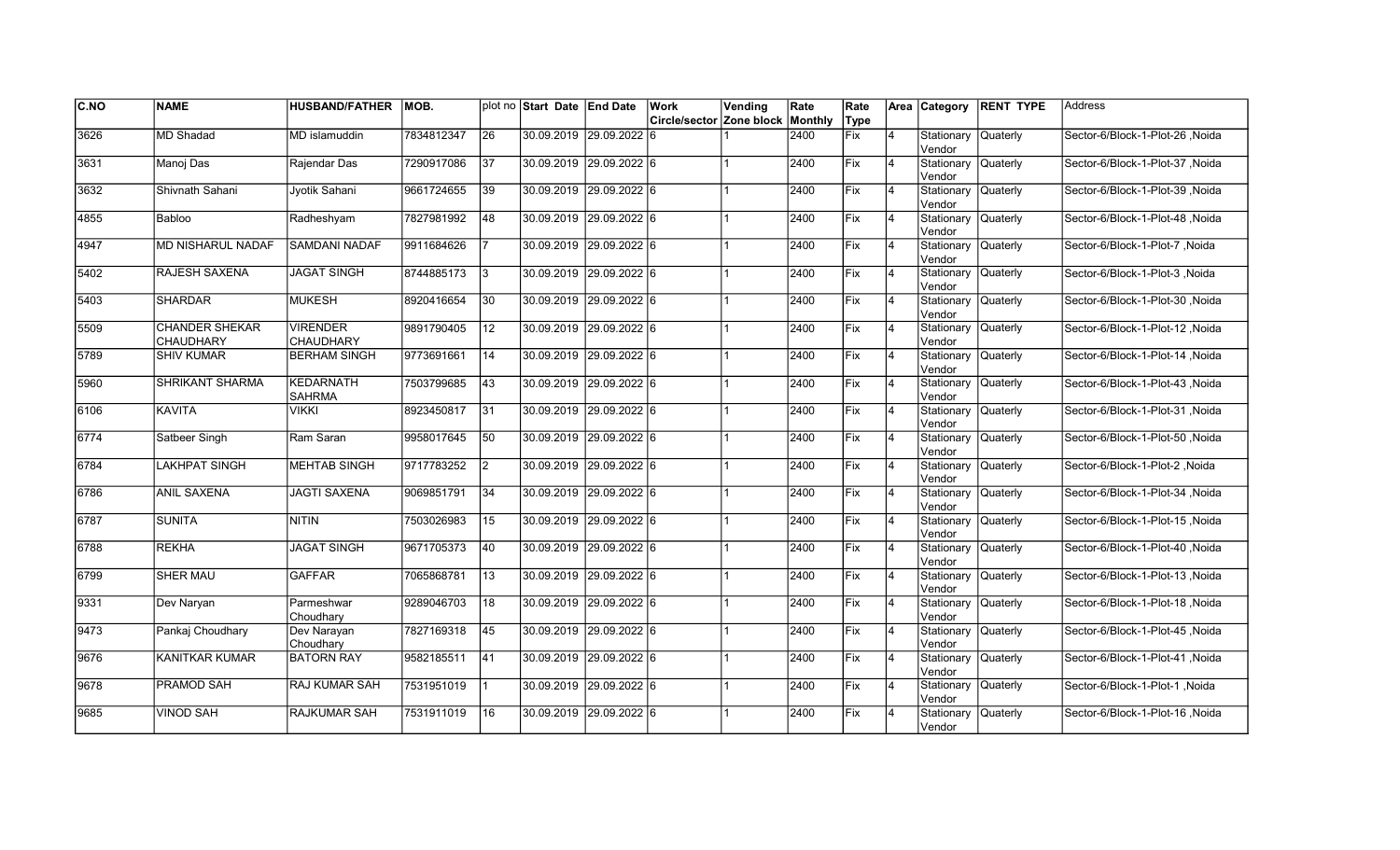| <b>C.NO</b>  | <b>NAME</b>                          | <b>HUSBAND/FATHER</b>                | <b>IMOB.</b> |    | plot no Start Date End Date | Work                                    | Vending        | Rate | Rate       |                | Area Category                 | <b>RENT TYPE</b> | <b>Address</b>                   |
|--------------|--------------------------------------|--------------------------------------|--------------|----|-----------------------------|-----------------------------------------|----------------|------|------------|----------------|-------------------------------|------------------|----------------------------------|
|              |                                      |                                      |              |    |                             | <b>Circle/sector Zone block Monthly</b> |                |      | Type       |                |                               |                  |                                  |
| 9711         | Ajay Ray                             | Rajendar Ray                         | 7065831099   | 23 | 30.09.2019 29.09.2022       | 16                                      |                | 2400 | Fix        | $\overline{4}$ | Stationary<br>Vendor          | <b>Quaterly</b>  | Sector-6/Block-1-Plot-23, Noida  |
| 9712         | Omveer                               | Chandan Singh                        | 9891136441   | 42 | 30.09.2019 29.09.2022 6     |                                         |                | 2400 | Fix        | $\overline{4}$ | Stationary Quaterly<br>Vendor |                  | Sector-6/Block-1-Plot-42 .Noida  |
| $\sqrt{717}$ | <b>MITHLESH SAH</b>                  | <b>RAMASISH SAH</b>                  | 8448161577   |    | 30.09.2019 29.09.2022 6     |                                         | $\mathfrak{p}$ | 2400 | Fix        | $\overline{4}$ | Stationary Quaterly<br>Vendor |                  | Sector-6/Block-2-Plot-1 .Noida   |
| 755          | <b>VISHNU PANJIYAR</b>               | <b>JAY PRAKASH</b><br><b>PANJYAR</b> | 9654876295   | 19 | 30.09.2019 29.09.2022 6     |                                         | $\overline{2}$ | 2400 | Fix        | $\overline{4}$ | Stationary Quaterly<br>Vendor |                  | Sector-6/Block-2-Plot-19, Noida  |
| 756          | RAHUL PANJIYAR                       | <b>PRADEEP</b><br><b>PANJIYAR</b>    | 8298218978   | 10 | 30.09.2019 29.09.2022 6     |                                         | $\overline{2}$ | 2400 | Fix        | $\overline{4}$ | Stationary<br>Vendor          | <b>Quaterly</b>  | Sector-6/Block-2-Plot-10, Noida  |
| 758          | SEVANAND PRADHAN                     | <b>TAPESHWAR</b>                     | 9891171061   | 25 | 30.09.2019 29.09.2022 6     |                                         | $\mathfrak{p}$ | 2400 | Fix        | $\overline{4}$ | Stationary<br>Vendor          | <b>Quaterly</b>  | Sector-6/Block-2-Plot-25, Noida  |
| 886          | <b>SUNIL GUPTA</b>                   | <b>MAHENDER</b>                      | 8860864930   | 13 | 30.09.2019 29.09.2022 6     |                                         | $\mathcal{P}$  | 2400 | Fix        | $\overline{4}$ | Stationary<br>Vendor          | <b>Quaterly</b>  | Sector-6/Block-2-Plot-13, Noida  |
| 887          | <b>MANOJ KUMAR</b>                   | <b>ASHESHWAR SHA</b>                 | 8130702903   | 43 | 30.09.2019 29.09.2022 6     |                                         | $\mathcal{P}$  | 2400 | Fix        | $\overline{4}$ | Stationary Quaterly<br>Vendor |                  | Sector-6/Block-2-Plot-43, Noida  |
| 927          | <b>RAM DEV PANDIT</b>                | <b>DASAI PANDIT</b>                  | 8076645289   | 11 | 30.09.2019 29.09.2022 6     |                                         | $\mathcal{D}$  | 2400 | Fix        | $\overline{4}$ | Stationary<br>Vendor          | <b>Quaterly</b>  | Sector-6/Block-2-Plot-11, Noida  |
| 1205         | Satrughan Kumar                      | Ram Pravesh                          | 8447154596   | 30 | 30.09.2019 29.09.2022 6     |                                         | $\mathfrak{p}$ | 2400 | lFix       | $\overline{4}$ | Stationary Quaterly<br>Vendor |                  | Sector-6/Block-2-Plot-30, Noida  |
| 1217         | Sakindra Saha                        | Kun Kun Saha                         | 9711076649   | 39 | 30.09.2019 29.09.2022 6     |                                         | $\mathcal{P}$  | 2400 | Fix        | 14             | Stationary Quaterly<br>Vendor |                  | Sector-6/Block-2-Plot-39 , Noida |
| 1243         | Sanjay Kumar                         | Sakal Dev Sah                        | 7210424609   | 17 | 30.09.2019 29.09.2022 6     |                                         | $\mathcal{P}$  | 2400 | Fix        | 14             | Stationary Quaterly<br>Vendor |                  | Sector-6/Block-2-Plot-17, Noida  |
| 1244         | Rakesh Kumar                         | Raj Kumar Gupta                      | 7289030943   | 33 | 30.09.2019 29.09.2022 6     |                                         | $\mathfrak{p}$ | 2400 | Fix        | $\overline{4}$ | Stationary Quaterly<br>Vendor |                  | Sector-6/Block-2-Plot-33, Noida  |
| 1276         | RAJA MUKHIYA                         | <b>MOTI MUKIYA</b>                   | 8527884740   | 21 | 30.09.2019 29.09.2022 6     |                                         | $\mathfrak{p}$ | 2400 | Fix        | $\overline{4}$ | Stationary<br>Vendor          | Quaterly         | Sector-6/Block-2-Plot-21, Noida  |
| 1278         | SAKTIRANJAN VISWAS NALONI VIWAS      |                                      | 9873726824   | 44 | 30.09.2019 29.09.2022 6     |                                         | $\mathcal{P}$  | 2400 | Fix        | 14             | Stationary Quaterly<br>Vendor |                  | Sector-6/Block-2-Plot-44, Noida  |
| 1556         | <b>ANKLESH KUMAR</b><br><b>VERMA</b> | <b>RAM LAL VERMA</b>                 | 9711154632   | 22 | 30.09.2019 29.09.2022 6     |                                         | $\mathfrak{p}$ | 2400 | Fix        | $\overline{4}$ | Stationary Quaterly<br>Vendor |                  | Noida Sector-6/Block-2-Plot-22   |
| 1639         | <b>MD KUDDAS</b>                     | <b>ABDUL KALAM</b>                   | 9810233782   | 4  | 30.09.2019 29.09.2022 6     |                                         | $\mathfrak{p}$ | 2400 | <b>Fix</b> | $\overline{4}$ | Stationary Quaterly<br>Vendor |                  | Sector-6/Block-2-Plot-4, Noida   |
| 1651         | <b>MEGHNATH SAHNI</b>                | <b>JOTIK SAHNI</b>                   | 9654078455   | 12 | 30.09.2019 29.09.2022 6     |                                         | $\mathcal{P}$  | 2400 | lFix       | $\overline{4}$ | Stationary<br>Vendor          | Quaterly         | Sector-6/Block-2-Plot-12, Noida  |
| 1754         | SUBODH KUMAR                         | <b>NARYAN BHAGAT</b>                 | 9319036683   | R2 | 30.09.2019 29.09.2022 6     |                                         | $\mathcal{P}$  | 2400 | lFix       | $\overline{4}$ | Stationary<br>Vendor          | Quaterly         | Sector-6/Block-2-Plot-R2 ,Noida  |
| 1758         | <b>RAJ KUMAR SHAH</b>                | <b>SHIV CHANDRA</b><br><b>SHAH</b>   | 9540239905   | 40 | 30.09.2019 29.09.2022 6     |                                         | $\mathcal{P}$  | 2400 | Fix        | $\overline{4}$ | Stationary<br>Vendor          | <b>Quaterly</b>  | Sector-6/Block-2-Plot-40, Noida  |
| 2087         | <b>SANJEET KUMAR</b><br><b>GUPTA</b> | <b>SATYNARAYAN</b><br><b>GUPTA</b>   | 9667892327   | 8  | 30.09.2019 29.09.2022 6     |                                         | $\mathfrak{p}$ | 2400 | Fix        | 14             | Stationary Quaterly<br>Vendor |                  | Sector-6/Block-2-Plot-8, Noida   |
| 2090         | PRADEEP MISHRA                       | <b>RAMKISHOR</b><br><b>MISHRA</b>    | 9312273054   | 48 | 30.09.2019 29.09.2022 6     |                                         | $\mathcal{P}$  | 2400 | Fix        |                | Stationary<br>Vendor          | <b>Quaterly</b>  | Sector-6/Block-2-Plot-48, Noida  |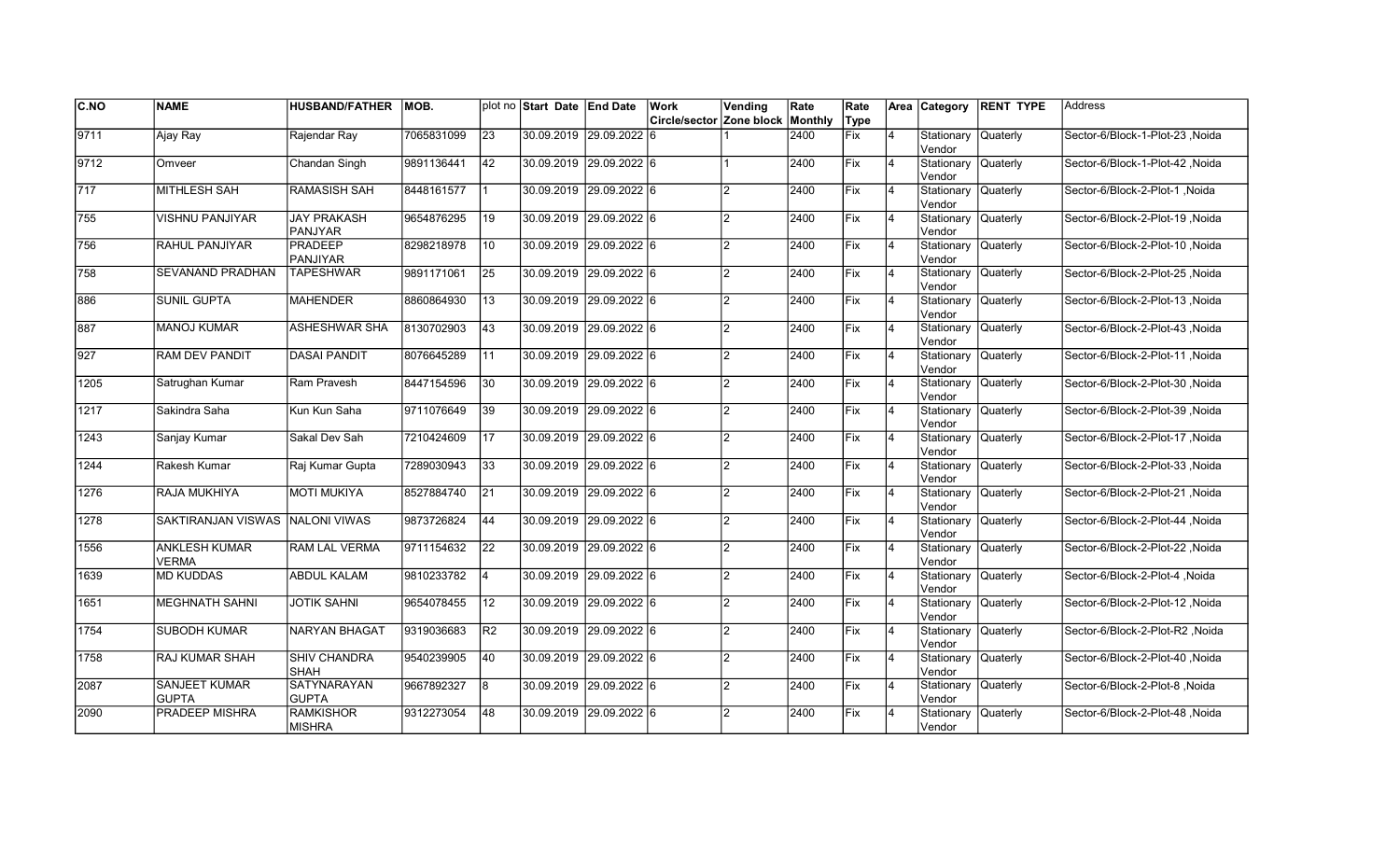| <b>C.NO</b> | <b>NAME</b>                               | <b>HUSBAND/FATHER</b>                | <b>IMOB.</b> |                | plot no Start Date End Date |              | Work                                    | Vending        | Rate | Rate       |                | Area Category                 | <b>RENT TYPE</b> | <b>Address</b>                       |
|-------------|-------------------------------------------|--------------------------------------|--------------|----------------|-----------------------------|--------------|-----------------------------------------|----------------|------|------------|----------------|-------------------------------|------------------|--------------------------------------|
|             |                                           |                                      |              |                |                             |              | <b>Circle/sector Zone block Monthly</b> |                |      | Type       |                |                               |                  |                                      |
| 2288        | Ashutosh Tiwari                           | Krishan Govind Tiwari                | 8826209230   | 16             | 30.09.2019 29.09.2022       |              | 16                                      |                | 2400 | Fix        | $\overline{4}$ | Stationary<br>Vendor          | <b>Quaterly</b>  | Sector-6/Block-2-Plot-16, Noida      |
| 2323        | Umesh Kumar                               | Sukhdev Ram                          | 9650109725   | 29             | 30.09.2019 29.09.2022 6     |              |                                         |                | 2400 | <b>Fix</b> | $\overline{4}$ | Stationary<br>Vendor          | Quaterly         | Noida Sector-6/Block-2-Plot-29       |
| 2397        | Indeshwar Ram                             | Ram Das Ram                          | 9973757689   | l3             | 30.09.2019 29.09.2022 6     |              |                                         | $\mathfrak{p}$ | 2400 | Fix        | $\overline{4}$ | Stationary Quaterly<br>Vendor |                  | Sector-6/Block-2-Plot-3 .Noida       |
| 2451        | <b>DHARMENDRA</b><br><b>CHOUDHARY</b>     | <b>LAXMI CHODHARY</b>                | 7550751173   | 18             | 30.09.2019 29.09.2022 6     |              |                                         | $\overline{2}$ | 2400 | Fix        | $\overline{4}$ | Stationary Quaterly<br>Vendor |                  | Sector-6/Block-2-Plot-18, Noida      |
| 2501        | <b>MD SAHNWAJ</b>                         | <b>MD RABBAN</b>                     | 9818359562   | 9              | 30.09.2019 29.09.2022 6     |              |                                         | $\overline{2}$ | 2400 | Fix        | $\overline{4}$ | Stationary<br>Vendor          | <b>Quaterly</b>  | Sector-6/Block-2-Plot-9, Noida       |
| 2502        | <b>NUTAN DEVI</b>                         | <b>PEM SHANKAR</b><br><b>KUMAR</b>   | 9971809615   | 41             | 30.09.2019 29.09.2022 6     |              |                                         | $\mathfrak{p}$ | 2400 | Fix        | $\overline{4}$ | Stationary<br>Vendor          | <b>Quaterly</b>  | Sector-6/Block-2-Plot-41, Noida      |
| 2503        | NIRMILA DEVI                              | <b>DARMENDRA</b><br><b>CHOUDHARY</b> | 7550751173   | 5              | 30.09.2019 29.09.2022 6     |              |                                         | $\mathcal{P}$  | 2400 | Fix        | $\overline{4}$ | Stationary<br>Vendor          | <b>Quaterly</b>  | Sector-6/Block-2-Plot-5, Noida       |
| 2505        | <b>BAJRANG CHOUDHARY RAM VILAS</b>        | <b>CHOUDHARY</b>                     | 9650804834   | 47             | 30.09.2019 29.09.2022 6     |              |                                         | $\mathcal{P}$  | 2400 | Fix        | $\overline{4}$ | Stationary Quaterly<br>Vendor |                  | Sector-6/Block-2-Plot-47, Noida      |
| 2506        | <b>BABITA DEVI</b>                        | <b>BAJRANG</b><br><b>CHOUDHARY</b>   | 9650804834   | 35             | 30.09.2019 29.09.2022 6     |              |                                         | $\mathcal{D}$  | 2400 | Fix        | $\overline{4}$ | Stationary<br>Vendor          | <b>Quaterly</b>  | Sector-6/Block-2-Plot-35, Noida      |
| 3048        | <b>SHANKAR SHAH</b>                       | <b>PRAGAS SHAH</b>                   | 9540851036   | 34             | 30.09.2019 29.09.2022 6     |              |                                         | $\mathfrak{p}$ | 2400 | lFix       | $\overline{4}$ | Stationary Quaterly<br>Vendor |                  | Sector-6/Block-2-Plot-34 , Noida     |
| 3165        | Rakesh Kumar Mahtha                       | Yogendra Mahtha                      | 8448776587   | 36             | 30.09.2019 29.09.2022 6     |              |                                         | $\mathcal{P}$  | 2400 | Fix        | 14             | Stationary Quaterly<br>Vendor |                  | Sector-6/Block-2-Plot-36, Noida      |
| 3832        | Vakil Yadav                               | Devki Yadav                          | 9540778743   | 37             | 30.09.2019 29.09.2022 6     |              |                                         | $\mathcal{P}$  | 2400 | Fix        | 14             | Stationary Quaterly<br>Vendor |                  | Sector-6/Block-2-Plot-37, Noida      |
| 3853        | MOKHTAR YADAV                             | <b>DEVIKA YADAV</b>                  | 742823404    | 28             | 30.09.2019 29.09.2022 6     |              |                                         | $\mathfrak{p}$ | 2400 | Fix        | $\overline{4}$ | Stationary Quaterly<br>Vendor |                  | Sector-6/Block-2-Plot-28, Noida      |
| 3890        | Majibul Haque                             | Baytulya Mia                         | 7898946713   | 23             | 30.09.2019 29.09.2022 6     |              |                                         | $\mathcal{P}$  | 2400 | Fix        | $\overline{4}$ | Stationary<br>Vendor          | <b>Quaterly</b>  | Sector-6/Block-2-Plot-23, Noida      |
| 4156        | HAKIM SINGH                               | <b>ANANHT RAM</b><br><b>SINGH</b>    | 9958235527   | l6             | 30.09.2019 29.09.2022 6     |              |                                         | $\mathcal{P}$  | 2400 | Fix        | 14             | Stationary Quaterly<br>Vendor |                  | Sector-6/Block-2-Plot-6, Noida       |
| 4363        | <b>MD ABU HASAN</b>                       | <b>MD ANAM</b>                       | 9801454064   | 32             | 30.09.2019 29.09.2022 6     |              |                                         | $\mathfrak{p}$ | 2400 | <b>Fix</b> | $\overline{4}$ | Stationary Quaterly<br>Vendor |                  | Noida Sector-6/Block-2-Plot-32       |
| 5079        | Mukut Singh                               | Khuman Pur                           | 8447506296   | 14             | 30.09.2019 29.09.2022 6     |              |                                         | $\mathfrak{p}$ | 2400 | <b>Fix</b> | $\overline{4}$ | Stationary Quaterly<br>Vendor |                  | Noida Noida Sector-6/Block-2-Plot-14 |
| 5081        | Bhim Singh                                | Mukat Singh                          | 9719136789   | <b>27</b>      | 30.09.2019 29.09.2022 6     |              |                                         | $\mathcal{P}$  | 2400 | <b>Fix</b> | $\overline{4}$ | Stationary<br>Vendor          | Quaterly         | Sector-6/Block-2-Plot-27 ,Noida      |
| 5449        | <b>AVADHESH KUMAR</b><br><b>CHAUDHARY</b> | <b>ANAND</b><br><b>CHAUDHARY</b>     | 7065497963   | $\overline{2}$ | 30.09.2019  29.09.2022  6   |              |                                         | $\mathcal{P}$  | 2400 | lFix       | $\overline{4}$ | Stationary<br>Vendor          | <b>Quaterly</b>  | Sector-6/Block-2-Plot-2, Noida       |
| 5532        | Vijay Prakash                             | Thakur Prasad                        | 9711290159   |                | 30.09.2019 29.09.2022 6     |              |                                         | $\mathcal{P}$  | 2400 | Fix        | $\overline{4}$ | Stationary<br>Vendor          | <b>Quaterly</b>  | Sector-6/Block-2-Plot-7, Noida       |
| 5534        | Sarita Yadav                              | Vijay Prakash Yadav                  | 9711290159   | 38             | 30.09.2019 29.09.2022 6     |              |                                         | $\mathfrak{p}$ | 2400 | Fix        | $\overline{4}$ | Stationary Quaterly<br>Vendor |                  | Sector-6/Block-2-Plot-38, Noida      |
| 6299        | Sajana                                    | Jagdish                              | 9643041890   | 42             | 30.09.2019                  | 29.09.2022 6 |                                         | $\mathcal{P}$  | 2400 | Fix        |                | Stationary<br>Vendor          | <b>Quaterly</b>  | Sector-6/Block-2-Plot-42, Noida      |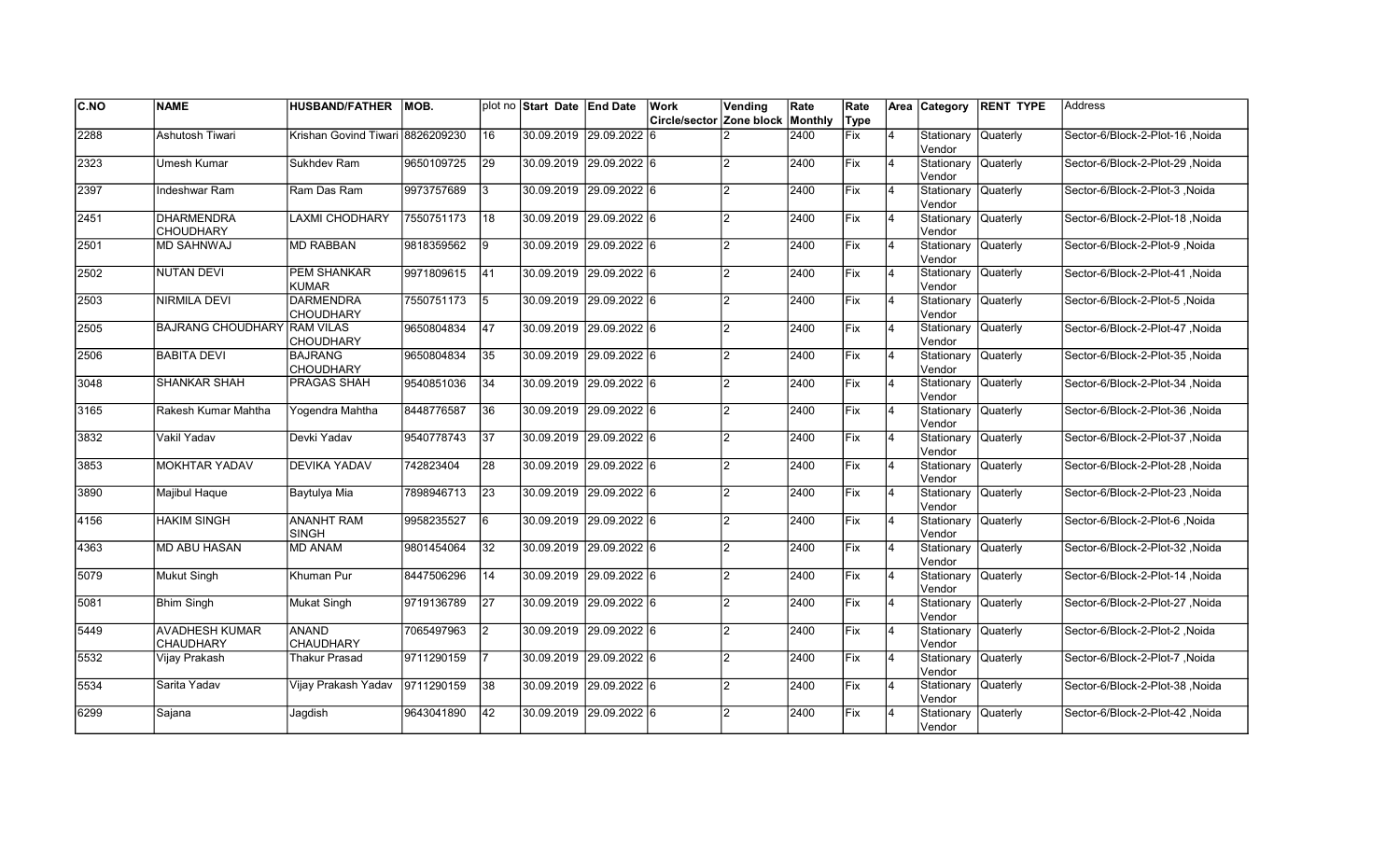| <b>C.NO</b> | <b>NAME</b>                          | <b>HUSBAND/FATHER</b>                      | <b>IMOB.</b> |    | plot no Start Date End Date | Work                                    | Vending        | Rate | Rate       |                | Area Category                 | <b>RENT TYPE</b> | <b>Address</b>                   |
|-------------|--------------------------------------|--------------------------------------------|--------------|----|-----------------------------|-----------------------------------------|----------------|------|------------|----------------|-------------------------------|------------------|----------------------------------|
|             |                                      |                                            |              |    |                             | <b>Circle/sector Zone block Monthly</b> |                |      | Type       |                |                               |                  |                                  |
| 6480        | <b>VINOD KUMAR</b>                   | <b>BHAGWAT</b><br><b>SWAROOP</b>           | 8802726644   | 15 | 30.09.2019 29.09.2022       | 16                                      |                | 2400 | Fix        | $\overline{4}$ | Stationary<br>Vendor          | <b>Quaterly</b>  | Sector-6/Block-2-Plot-15, Noida  |
| 9095        | <b>GOVIND VARMA</b>                  | <b>BIRAM SINGH</b><br><b>VARMA</b>         | 8130518072   | 46 | 30.09.2019 29.09.2022 6     |                                         |                | 2400 | Fix        | $\overline{4}$ | Stationary Quaterly<br>Vendor |                  | Noida / Sector-6/Block-2-Plot-46 |
| 9104        | <b>ANIL KUMAR</b>                    | <b>KISHORI</b><br><b>CHAUDHARY</b>         | 7840827238   | 31 | 30.09.2019 29.09.2022 6     |                                         | $\mathfrak{p}$ | 2400 | Fix        | $\overline{4}$ | Stationary Quaterly<br>Vendor |                  | Sector-6/Block-2-Plot-31 .Noida  |
| 9107        | <b>DEVENDRA</b><br><b>CHAUDHARY</b>  | LATE RAMSESAR<br>CHAUDHARY                 | 9810516303   | 45 | 30.09.2019 29.09.2022 6     |                                         | $\overline{2}$ | 2400 | Fix        | $\overline{4}$ | Stationary Quaterly<br>Vendor |                  | Sector-6/Block-2-Plot-45, Noida  |
| 9128        | <b>ASHOK CHAUDHARY</b>               | <b>BHOLA</b><br><b>CHAUDHARY</b>           | 9971663475   | 26 | 30.09.2019 29.09.2022 6     |                                         | $\overline{2}$ | 2400 | Fix        | $\overline{4}$ | Stationary<br>Vendor          | <b>Quaterly</b>  | Sector-6/Block-2-Plot-26, Noida  |
| 9710        | Dipak Kumar                          | Javahar Mahto                              | 9958408985   | 24 | 30.09.2019 29.09.2022 6     |                                         | $\mathfrak{p}$ | 2400 | Fix        | $\overline{4}$ | Stationary<br>Vendor          | <b>Quaterly</b>  | Sector-6/Block-2-Plot-24, Noida  |
| 9728        | Prakash Thakur                       | Dulo Thakur                                | 9654229263   | 20 | 30.09.2019 29.09.2022 6     |                                         | $\mathcal{P}$  | 2400 | Fix        | $\overline{4}$ | Stationary<br>Vendor          | <b>Quaterly</b>  | Sector-6/Block-2-Plot-20, Noida  |
| 9729        | Roshan Kumar Singh                   | Pulkit Singh                               | 8368523077   | 50 | 30.09.2019 29.09.2022 6     |                                         | $\mathcal{P}$  | 2400 | Fix        | $\overline{4}$ | Stationary Quaterly<br>Vendor |                  | Sector-6/Block-2-Plot-50, Noida  |
| <b>200</b>  | Rupa                                 | Shyam Saini                                | 8527349856   | 34 | 30.09.2019 29.09.2022 6     |                                         | 3              | 2400 | Fix        | $\overline{4}$ | Stationary<br>Vendor          | Quaterly         | Sector-6/Block-3-Plot-34, Noida  |
| l210        | <b>SANJEET KUMAR</b><br><b>MAHTO</b> | <b>BAJNATH MAHTO</b>                       | 892791980    | 9  | 30.09.2019 29.09.2022 6     |                                         | 3              | 2400 | Fix        | $\overline{4}$ | Stationary Quaterly<br>Vendor |                  | Sector-6/Block-3-Plot-9, Noida   |
| 533         | <b>MUNNA SINGH</b>                   | BIRENDAR PRASAD 9910143244<br><b>SINGH</b> |              | 40 | 30.09.2019 29.09.2022 6     |                                         | 3              | 2400 | Fix        | 14             | Stationary Quaterly<br>Vendor |                  | Sector-6/Block-3-Plot-40, Noida  |
| 534         | THAKUR DAS MANDAL                    | <b>GOSTO VIHARI</b><br><b>MANADL</b>       | 7835994177   | 43 | 30.09.2019 29.09.2022 6     |                                         | 3              | 2400 | Fix        | 14             | Stationary Quaterly<br>Vendor |                  | Sector-6/Block-3-Plot-43, Noida  |
| 632         | RATAN HALDAR                         | <b>MOHAN</b>                               | 8802226213   | 41 | 30.09.2019 29.09.2022 6     |                                         | 3              | 2400 | Fix        | $\overline{4}$ | Stationary Quaterly<br>Vendor |                  | Sector-6/Block-3-Plot-41, Noida  |
| 637         | <b>VIJAY DWIVEDI</b>                 | <b>VISHNU KANT</b><br><b>DWIVEDI</b>       | 9654328796   | 49 | 30.09.2019 29.09.2022 6     |                                         | 3              | 2400 | Fix        | $\overline{4}$ | Stationary<br>Vendor          | Quaterly         | Sector-6/Block-3-Plot-49, Noida  |
| 663         | <b>KALYAN</b>                        | <b>UDAYVEER</b>                            | 8851816842   |    | 30.09.2019 29.09.2022 6     |                                         | 3              | 2400 | Fix        | 14             | Stationary Quaterly<br>Vendor |                  | Sector-6/Block-3-Plot-7, Noida   |
| 965         | <b>RANJEET RAY</b>                   | <b>RAVINDRA RAY</b>                        | 8368523756   | 18 | 30.09.2019 29.09.2022 6     |                                         | 3              | 2400 | Fix        | $\overline{4}$ | Stationary Quaterly<br>Vendor |                  | Noida Sector-6/Block-3-Plot-18   |
| 1161        | SEETA RAM CHAUPAL                    | <b>ASHAIFI CHAUPAL</b>                     | 9958135099   | 29 | 30.09.2019 29.09.2022 6     |                                         | 3              | 2400 | <b>Fix</b> | $\overline{4}$ | Stationary Quaterly<br>Vendor |                  | Noida Sector-6/Block-3-Plot-29   |
| 1180        | SHARVAN KUMAR<br>CHOPAL              | SHAMBHU CHOPAL                             | 8750117772   | 30 | 30.09.2019 29.09.2022 6     |                                         | 3              | 2400 | lFix       | $\overline{4}$ | Stationary<br>Vendor          | Quaterly         | Sector-6/Block-3-Plot-30, Noida  |
| 1213        | <b>VIJAY DAS</b>                     | <b>PULKIT DAS</b>                          | 8076968353   | 17 | 30.09.2019 29.09.2022 6     |                                         |                | 2400 | lFix       | $\overline{4}$ | Stationary<br>Vendor          | Quaterly         | Sector-6/Block-3-Plot-17 .Noida  |
| 1215        | Ravinder Kumar                       | Ram Mangal Sah                             | 7011950045   | 16 | 30.09.2019 29.09.2022 6     |                                         | 3              | 2400 | Fix        | $\overline{4}$ | Stationary<br>Vendor          | <b>Quaterly</b>  | Sector-6/Block-3-Plot-16, Noida  |
| 1216        | Vakil Sah                            | Bhukhalu Sah                               | 8860587416   | l6 | 30.09.2019 29.09.2022 6     |                                         | 3              | 2400 | Fix        | 14             | Stationary Quaterly<br>Vendor |                  | Sector-6/Block-3-Plot-6, Noida   |
| 1308        | <b>INDREL SHA</b>                    | ANANDI SHA                                 | 3358210710   | 20 | 30.09.2019 29.09.2022 6     |                                         | 3              | 2400 | Fix        |                | Stationary<br>Vendor          | <b>Quaterly</b>  | Sector-6/Block-3-Plot-20, Noida  |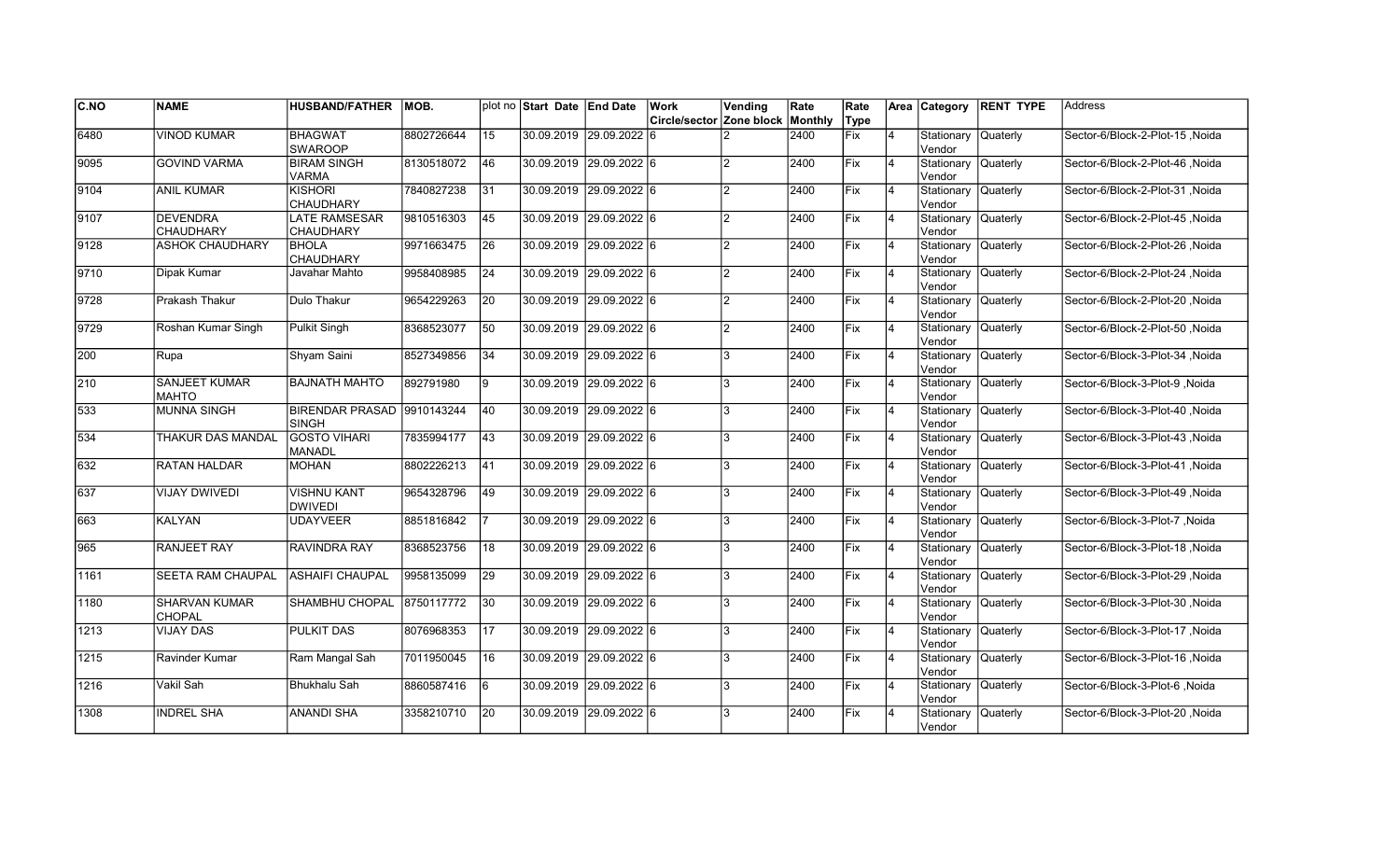| <b>C.NO</b> | <b>NAME</b>                         | <b>HUSBAND/FATHER</b> | IMOB.      |                 | plot no Start Date End Date | Work                             | Vending | Rate | Rate        |                | Area Category                 | <b>RENT TYPE</b> | Address                          |
|-------------|-------------------------------------|-----------------------|------------|-----------------|-----------------------------|----------------------------------|---------|------|-------------|----------------|-------------------------------|------------------|----------------------------------|
|             |                                     |                       |            |                 |                             | Circle/sector Zone block Monthly |         |      | Type        |                |                               |                  |                                  |
| 1333        | Shiv Kumar                          | Surender Pandey       | 8076266389 | 13              | 30.09.2019 29.09.2022 6     |                                  |         | 2400 | Fix         | 4              | Stationary<br>Vendor          | Quaterly         | Sector-6/Block-3-Plot-13, Noida  |
| 1466        | <b>GEETA DEVI</b>                   | <b>UDAL SINGH</b>     | 7683034457 | 50              | 30.09.2019 29.09.2022 6     |                                  | 3       | 2400 | Fix         | $\overline{4}$ | Stationary Quaterly<br>Vendor |                  | Sector-6/Block-3-Plot-50, Noida  |
| 1570        | Pintu Kumar                         | Dukhi Pandit          | 9560208527 | 10              | 30.09.2019 29.09.2022 6     |                                  | 3       | 2400 | Fix         | $\overline{4}$ | Stationary Quaterly<br>Vendor |                  | Sector-6/Block-3-Plot-10 .Noida  |
| 1574        | Nirmal Kumar Pandit                 | Dukhi Pandit          | 8743978020 | 33              | 30.09.2019 29.09.2022 6     |                                  | 3       | 2400 | Fix         | $\overline{4}$ | Stationary Quaterly<br>Vendor |                  | Sector-6/Block-3-Plot-33, Noida  |
| 1688        | <b>RAHUL KUMAR</b>                  | PRAKASH YADAV         | 9810684078 | 3               | 30.09.2019 29.09.2022 6     |                                  | 3       | 2400 | Fix         | $\overline{4}$ | Stationary<br>Vendor          | <b>Quaterly</b>  | Sector-6/Block-3-Plot-3, Noida   |
| 2021        | <b>Bahori Lal</b>                   | Kisan Lal             | 9599757425 | $ 23\rangle$    | 30.09.2019 29.09.2022 6     |                                  | 3       | 2400 | Fix         | $\overline{4}$ | Stationary<br>lVendor         | <b>Quaterly</b>  | Sector-6/Block-3-Plot-23, Noida  |
| 2212        | <b>OMWATI</b>                       | <b>KHUSHIRAM</b>      | 8743937153 | 39              | 30.09.2019 29.09.2022 6     |                                  | 3       | 2400 | Fix         | $\overline{4}$ | Stationary<br>Vendor          | <b>Quaterly</b>  | Sector-6/Block-3-Plot-39 , Noida |
| 2412        | <b>THANGAM</b><br><b>RAMUTHEVAR</b> | <b>RAMUTHEVAR</b>     | 8368769227 | 5               | 30.09.2019 29.09.2022 6     |                                  | 3       | 2400 | Fix         | $\overline{4}$ | Stationary Quaterly<br>Vendor |                  | Sector-6/Block-3-Plot-5, Noida   |
| 2706        | <b>ANVARI</b>                       | <b>ANVAR ALI</b>      | 9958793698 | 36              | 30.09.2019 29.09.2022 6     |                                  | 3       | 2400 | Fix         | $\overline{4}$ | Stationary<br>Vendor          | Quaterly         | Sector-6/Block-3-Plot-36, Noida  |
| 2707        | <b>SAGEER ALI</b>                   | <b>SHABBIR ALI</b>    | 9891012283 | 45              | 30.09.2019 29.09.2022 6     |                                  | 3       | 2400 | Fix         | $\overline{4}$ | Stationary<br>Vendor          | <b>Quaterly</b>  | Sector-6/Block-3-Plot-45, Noida  |
| 2876        | <b>OM PAL SINGH</b>                 | <b>DIPTI SINGH</b>    | 8860921251 | $\overline{11}$ | 30.09.2019 29.09.2022 6     |                                  | 3       | 2400 | Fix         | 4              | Stationary Quaterly<br>Vendor |                  | Sector-6/Block-3-Plot-11 , Noida |
| 2877        | RAVINDAR SINGH                      | <b>RAM BAHADUR</b>    | 8506854545 | 27              | 30.09.2019 29.09.2022 6     |                                  | Ι3      | 2400 | Fix         | $\overline{4}$ | Stationary Quaterly<br>Vendor |                  | Sector-6/Block-3-Plot-27, Noida  |
| 2902        | ORANGJEB                            | <b>SHOHRAB</b>        | 8800513147 | 24              | 30.09.2019 29.09.2022 6     |                                  | 3       | 2400 | Fix         | $\overline{4}$ | Stationary Quaterly<br>Vendor |                  | Sector-6/Block-3-Plot-24, Noida  |
| 3423        | <b>BISHHNATH MANDAL</b>             | <b>BARUN MANDAL</b>   | 9711773850 | 25              | 30.09.2019 29.09.2022 6     |                                  | 3       | 2400 | Fix         | $\overline{4}$ | Stationary<br>Vendor          | Quaterly         | Sector-6/Block-3-Plot-25, Noida  |
| 3643        | <b>UMESH SAH</b>                    | <b>RAMASHISH SAH</b>  | 9910789112 | 14              | 30.09.2019 29.09.2022 6     |                                  | 3       | 2400 | Fix         | $\overline{4}$ | Stationary Quaterly<br>Vendor |                  | Sector-6/Block-3-Plot-14, Noida  |
| 3701        | <b>VINOD KUMAR</b>                  | <b>MOHAN LAL</b>      | 9717428622 | 38              | 30.09.2019 29.09.2022 6     |                                  | 3       | 2400 | Fix         | 4              | Stationary Quaterly<br>Vendor |                  | Sector-6/Block-3-Plot-38, Noida  |
| 4502        | <b>ANIL KUMAR</b>                   | RAMESH                | 9354366382 | 31              | 30.09.2019 29.09.2022 6     |                                  | 3       | 2400 | Fix         | 4              | Stationary Quaterly<br>Vendor |                  | Sector-6/Block-3-Plot-31 , Noida |
| 4515        | <b>SALAHADIN</b>                    | <b>KARIM KHAN</b>     | 8750709869 | 15              | 30.09.2019 29.09.2022 6     |                                  | 3       | 2400 | <b>IFix</b> | 4              | Stationary<br>Vendor          | Quaterly         | Sector-6/Block-3-Plot-15, Noida  |
| 4550        | Subodh Sahani                       | Suresh Sahani         | 8810519660 | lR3             | 30.09.2019 29.09.2022 6     |                                  | 3       | 2400 | Fix         | $\overline{4}$ | Stationary<br>Vendor          | Quaterly         | Sector-6/Block-3-Plot-R3, Noida  |
| 4748        | <b>RITA DEVI</b>                    | <b>VISHNU GUPTA</b>   | 9560197257 | 44              | 30.09.2019 29.09.2022 6     |                                  | 3       | 2400 | Fix         | $\overline{4}$ | Stationary<br>Vendor          | <b>Quaterly</b>  | Sector-6/Block-3-Plot-44, Noida  |
| 4883        | Sunil Thakur                        | Jogi Thakur           | 7783805479 | 48              | 30.09.2019 29.09.2022 6     |                                  | 3       | 2400 | Fix         | $\overline{4}$ | Stationary Quaterly<br>Vendor |                  | Sector-6/Block-3-Plot-48, Noida  |
| 4890        | Ram Ratan Sah                       | Basudev Sah           | 9887733290 | 19              | 30.09.2019 29.09.2022 6     |                                  | 3       | 2400 | Fix         | $\overline{4}$ | Stationary<br>Vendor          | <b>Quaterly</b>  | Sector-6/Block-3-Plot-19, Noida  |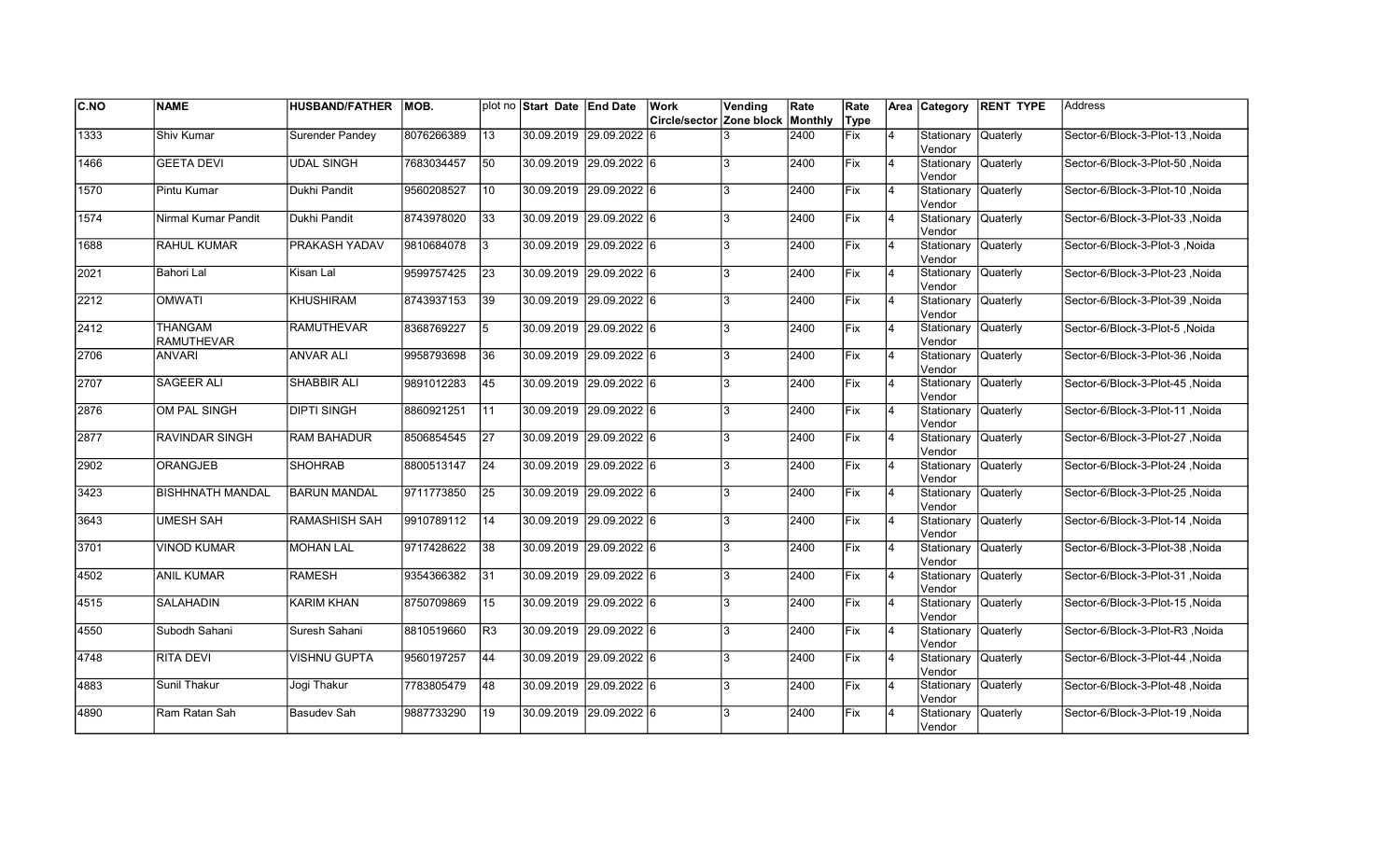| C.NO          | <b>NAME</b>                         | <b>HUSBAND/FATHER</b>         | IMOB.      |                 | plot no Start Date End Date |                         | Work                     | Vending | Rate    | Rate        |                | Area Category                  | <b>RENT TYPE</b> | <b>Address</b>                   |
|---------------|-------------------------------------|-------------------------------|------------|-----------------|-----------------------------|-------------------------|--------------------------|---------|---------|-------------|----------------|--------------------------------|------------------|----------------------------------|
|               |                                     |                               |            |                 |                             |                         | Circle/sector Zone block |         | Monthly | Type        |                |                                |                  |                                  |
| 4914          | Sunil Kumar Sahu                    | Sitaram Sahu                  | 8368188324 | 37              | 30.09.2019 29.09.2022 6     |                         |                          |         | 2400    | <b>Fix</b>  | $\overline{4}$ | Stationary<br>Vendor           | <b>Quaterly</b>  | Sector-6/Block-3-Plot-37, Noida  |
| 5282          | <b>MAHESH KUMAR</b>                 | LALTA                         | 7217690642 | I2              | 30.09.2019 29.09.2022 6     |                         |                          | 3       | 2400    | Fix         | 4              | Stationary Quaterly<br>Vendor  |                  | Sector-6/Block-3-Plot-2, Noida   |
| 5284          | <b>HIRDESH KUMAR</b>                | <b>RAM PAL SINGH</b><br>YADAV | 9719909947 | l 1             | 30.09.2019 29.09.2022 6     |                         |                          | 3       | 2400    | Fix         | 4              | Stationary Quaterly<br>Vendor  |                  | Sector-6/Block-3-Plot-1, Noida   |
| 5389          | <b>JILAJEET</b>                     | <b>SANTRAM</b>                | 6386793719 | 47              | 30.09.2019 29.09.2022 6     |                         |                          | 3       | 2400    | Fix         | $\overline{4}$ | Stationary<br>Vendor           | Quaterly         | Sector-6/Block-3-Plot-47, Noida  |
| 5397          | Guddi Devi                          | Mohan Chodhri                 | 0000000000 | 46              | 30.09.2019 29.09.2022 6     |                         |                          | 3       | 2400    | Fix         | $\overline{4}$ | Stationary<br>Vendor           | <b>Quaterly</b>  | Sector-6/Block-3-Plot-46, Noida  |
| 5453          | <b>DINESH SAH GUPTA</b>             | <b>GOVINDA SAH</b>            | 9599427250 | 4               | 30.09.2019 29.09.2022 6     |                         |                          | 3       | 2400    | Fix         | 4              | Stationary<br>Vendor           | Quaterly         | Sector-6/Block-3-Plot-4, Noida   |
| $\sqrt{5717}$ | <b>CHANDESHWAR</b><br><b>PASWAN</b> | <b>SHIVAN PASAWN</b>          | 9654601514 | 22              | 30.09.2019 29.09.2022 6     |                         |                          | 3       | 2400    | <b>Fix</b>  | $\overline{4}$ | Stationary<br>Vendor           | <b>Quaterly</b>  | Sector-6/Block-3-Plot-22 , Noida |
| 6094          | Harish Ram                          | Jas Ram                       | 8750183133 | 42              | 30.09.2019  29.09.2022  6   |                         |                          | 3       | 2400    | Fix         | 4              | Stationary Quaterly<br>Vendor  |                  | Sector-6/Block-3-Plot-42, Noida  |
| 6173          | <b>MAHENDRA</b>                     | <b>RAM KUMAR</b>              | 8506891998 | 32              | 30.09.2019 29.09.2022 6     |                         |                          | 3       | 2400    | Fix         | $\overline{4}$ | Stationary<br>lVendor          | Quaterly         | Sector-6/Block-3-Plot-32, Noida  |
| 6390          | Md Islam Ansari                     | Md Ahmudullah<br>Ansari       | 9891710166 | $\overline{28}$ | 30.09.2019 29.09.2022 6     |                         |                          | 3       | 2400    | Fix         | $\overline{4}$ | Stationary<br>lVendor          | <b>Quaterly</b>  | Sector-6/Block-3-Plot-28, Noida  |
| 9005          | <b>ZAFARUDEEN</b>                   | <b>HASMAT ALI</b>             | 9953695452 | 8               | 30.09.2019 29.09.2022 6     |                         |                          | 3       | 2400    | Fix         | 4              | Stationary Quaterly<br>lVendor |                  | Sector-6/Block-3-Plot-8, Noida   |
| 9298          | Md Shamim                           | Md Israil                     | 9716526444 | 21              | 30.09.2019 29.09.2022 6     |                         |                          | 3       | 2400    | Fix         | 4              | Stationary Quaterly<br>Vendor  |                  | Sector-6/Block-3-Plot-21 , Noida |
| 9614          | Rama Devi                           | Ajay Kumar                    | 8810582928 | 26              | 30.09.2019 29.09.2022 6     |                         |                          | 3       | 2400    | Fix         | 4              | Stationary Quaterly<br>Vendor  |                  | Sector-6/Block-3-Plot-26, Noida  |
| 9683          | <b>AJAY KUMAR SAH</b>               | <b>RAMSOGARATH</b>            | 8810375589 | 35              | 30.09.2019 29.09.2022 6     |                         |                          | 3       | 2400    | <b>IFix</b> | $\overline{4}$ | Stationary<br>Vendor           | Quaterly         | Sector-6/Block-3-Plot-35, Noida  |
| 300           | RAJ KUMAR YADAV                     | <b>BUDHPAL SINGH</b>          | 9999596107 | 66              |                             | 16.10.2019 15.10.2022 7 |                          |         | 1800    | Fix         | $\overline{4}$ | Stationary<br>Vendor           | Quaterly         | Sector-7/Block-1-Plot-66, Noida  |
| 2213          | <b>DESH RAJ SINGH</b>               | <b>JODH SINGH</b>             | 9718622958 | 79              |                             | 16.10.2019 15.10.2022 7 |                          |         | 1800    | Fix         | $\overline{4}$ | Stationary Quaterly<br>Vendor  |                  | Sector-7/Block-1-Plot-79, Noida  |
| 2214          | <b>GEETA DEVI</b>                   | <b>NARYAN SINGH</b>           | 8588078752 | 6               |                             | 16.10.2019 15.10.2022 7 |                          |         | 1800    | Fix         | 4              | Stationary Quaterly<br>Vendor  |                  | Sector-7/Block-1-Plot-6, Noida   |
| 2304          | lakhmi chand                        | raghunath prasad              | 8860725694 | 26              |                             | 16.10.2019 15.10.2022 7 |                          |         | 1800    | Fix         | 4              | Stationary<br>Vendor           | Quaterly         | Sector-7/Block-1-Plot-26, Noida  |
| 2304          | Lakhmi Chand                        | Late Raghunath<br>Prasad      | 8860725694 | 26              | 16.10.2019                  | $15.10.2022$ 7          |                          |         | 1800    | Fix         | $\overline{4}$ | Stationary<br>Vendor           | Quaterly         | Sector-7/Block-1-Plot-26, Noida  |
| 2305          | Narayan Singh                       | Raghunath Prasad              | 7838510637 | <b>71</b>       | 16.10.2019                  | $15.10.2022$ 7          |                          |         | 1800    | Fix         | $\overline{4}$ | Stationary<br>Vendor           | Quaterly         | Sector-7/Block-1-Plot-71, Noida  |
| 2307          | Shahnaavaj                          | <b>MD Majul</b>               | 8882535480 | 61              |                             | 16.10.2019 15.10.2022 7 |                          |         | 1800    | Fix         | $\overline{4}$ | Stationary Quaterly<br>Vendor  |                  | Sector-7/Block-1-Plot-61, Noida  |
| 2309          | Ravi Gupta                          | Suresh Gupta                  | 999999999  | 42              |                             | 16.10.2019 15.10.2022 7 |                          |         | 1800    | Fix         | $\overline{4}$ | Stationary<br>Vendor           | Quaterly         | Sector-7/Block-1-Plot-42, Noida  |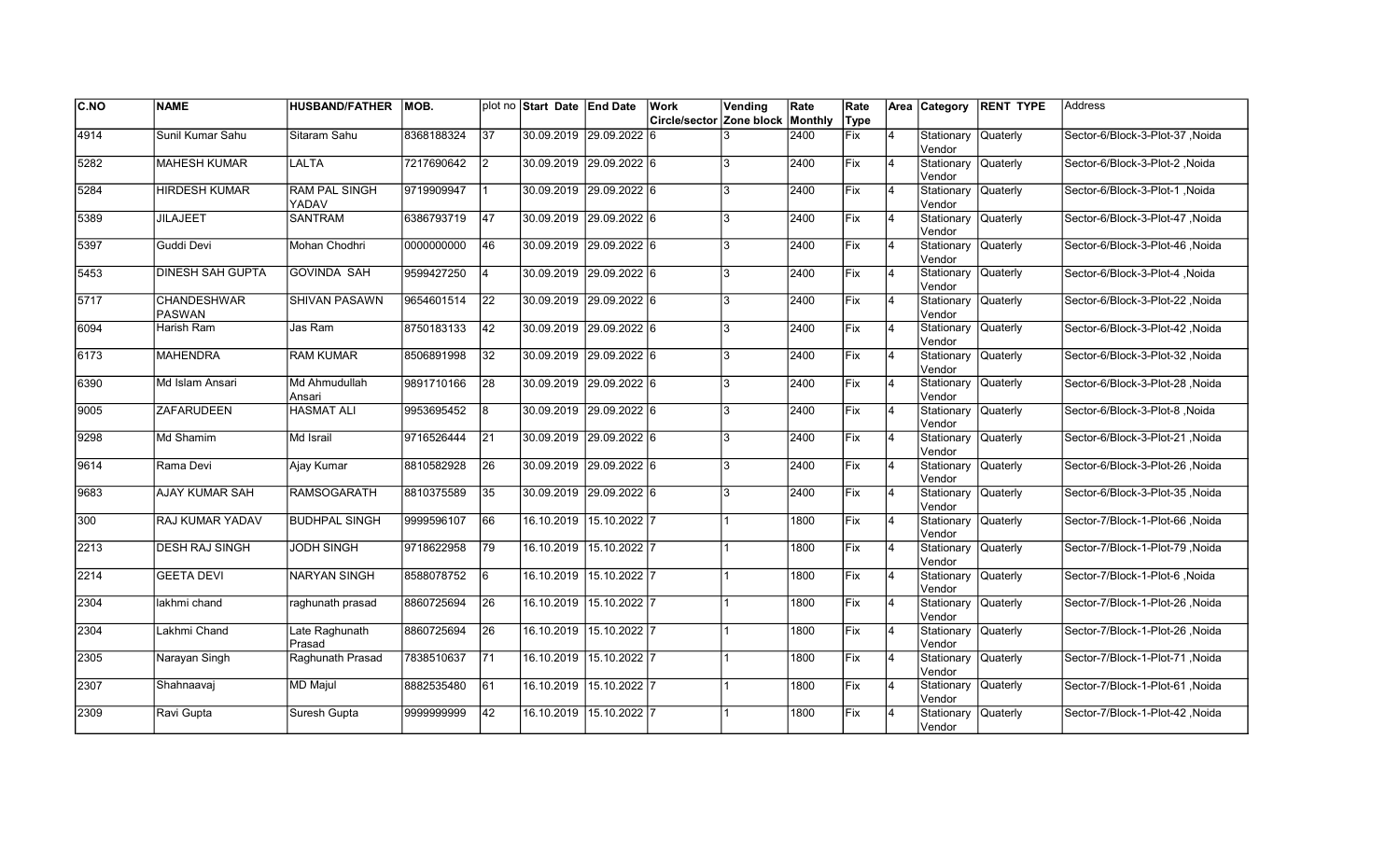| <b>C.NO</b> | <b>NAME</b>                             | <b>HUSBAND/FATHER</b>                    | IMOB.      |                 | plot no Start Date End Date |                         | Work                             | Vending | Rate | Rate        |                | Area Category                 | <b>RENT TYPE</b> | Address                         |
|-------------|-----------------------------------------|------------------------------------------|------------|-----------------|-----------------------------|-------------------------|----------------------------------|---------|------|-------------|----------------|-------------------------------|------------------|---------------------------------|
|             |                                         |                                          |            |                 |                             |                         | Circle/sector Zone block Monthly |         |      | Type        |                |                               |                  |                                 |
| 2396        | Omdatt                                  | Narayan                                  | 9899791821 | 13              |                             | 16.10.2019 15.10.2022   |                                  |         | 1800 | Fix         | 4              | Stationary<br>Vendor          | Quaterly         | Sector-7/Block-1-Plot-13, Noida |
| 2459        | <b>PRAMOD SAINI</b>                     | <b>CHIDDA SAINI</b>                      | 9990544745 | 15              |                             | 16.10.2019 15.10.2022 7 |                                  |         | 1800 | Fix         | $\overline{4}$ | Stationary<br>Vendor          | Quaterly         | Sector-7/Block-1-Plot-15 .Noida |
| 2795        | <b>SURESH KUMAR</b>                     | <b>RAJESH</b>                            | 8826185572 | 86              |                             | 16.10.2019 15.10.2022 7 |                                  |         | 1800 | Fix         | 4              | Stationary Quaterly<br>Vendor |                  | Sector-7/Block-1-Plot-86 Noida  |
| 2829        | <b>KISHAN LAL</b>                       | SATLAL                                   | 9354679185 | 74              |                             | 16.10.2019 15.10.2022 7 |                                  |         | 1800 | Fix         | $\overline{4}$ | Stationary Quaterly<br>Vendor |                  | Sector-7/Block-1-Plot-74 ,Noida |
| 2833        | <b>DHANI RAM SINGH</b>                  | <b>RAMFAL SINGH</b>                      | 9810595427 | 59              |                             | 16.10.2019 15.10.2022 7 |                                  |         | 1800 | Fix         | $\overline{4}$ | Stationary<br>lVendor         | <b>Quaterly</b>  | Sector-7/Block-1-Plot-59, Noida |
| 2834        | SURENDRA SINGH                          | RAGHUNATH SINGH 9213811866               |            | 16              | 16.10.2019                  | $15.10.2022$ 7          |                                  |         | 1800 | Fix         | $\overline{4}$ | Stationary<br>lVendor         | <b>Quaterly</b>  | Sector-7/Block-1-Plot-16, Noida |
| 2867        | <b>MAHESH</b>                           | <b>DHARA SINGH</b>                       | 8449663530 | <b>77</b>       |                             | 16.10.2019 15.10.2022 7 |                                  |         | 1800 | Fix         | $\overline{4}$ | Stationary<br>Vendor          | <b>Quaterly</b>  | Sector-7/Block-1-Plot-77 ,Noida |
| 2879        | <b>JAGAT RAM</b>                        | <b>UDAYBHAN LAL</b>                      | 9650915292 | Ι3              | 16.10.2019 15.10.2022 7     |                         |                                  |         | 1800 | Fix         | $\overline{4}$ | Stationary Quaterly<br>Vendor |                  | Sector-7/Block-1-Plot-3, Noida  |
| 3598        | <b>MOHAD DASTEDIR</b>                   | <b>GULAM HUSAIN</b>                      | 8130399186 | 25              |                             | 16.10.2019 15.10.2022 7 |                                  |         | 1800 | Fix         | $\overline{4}$ | Stationary<br>Vendor          | Quaterly         | Sector-7/Block-1-Plot-25, Noida |
| 3714        | <b>DEEPCHAND</b>                        | <b>JODHA</b>                             | 8860886199 | 35              |                             | 16.10.2019 15.10.2022 7 |                                  |         | 1800 | Fix         | $\overline{4}$ | Stationary<br>Vendor          | <b>Quaterly</b>  | Sector-7/Block-1-Plot-35, Noida |
| 3744        | <b>ULIAA</b>                            | <b>RUPENDER</b>                          | 9582130615 | 10              |                             | 16.10.2019 15.10.2022 7 |                                  |         | 1800 | Fix         | 4              | Stationary Quaterly<br>Vendor |                  | Sector-7/Block-1-Plot-10, Noida |
| 3746        | <b>ANIRUDH GOUD</b>                     | RUPENDRA GOUD                            | 8130377729 | 75              | 16.10.2019 15.10.2022 7     |                         |                                  |         | 1800 | Fix         | $\overline{4}$ | Stationary Quaterly<br>Vendor |                  | Sector-7/Block-1-Plot-75, Noida |
| 3759        | SONU                                    | PM PRAKSAH                               | 9999961235 | 41              |                             | 16.10.2019 15.10.2022 7 |                                  |         | 1800 | Fix         | $\overline{4}$ | Stationary Quaterly<br>Vendor |                  | Sector-7/Block-1-Plot-41, Noida |
| 3824        | Narsingh                                | Danshah                                  | 9318413896 | 55              |                             | 16.10.2019 15.10.2022 7 |                                  |         | 1800 | Fix         | $\overline{4}$ | Stationary<br>lVendor         | Quaterly         | Sector-7/Block-1-Plot-55, Noida |
| 3825        | Ramesh                                  | Jagdish                                  | 8860064683 | 170             |                             | 16.10.2019 15.10.2022 7 |                                  |         | 1800 | Fix         | $\overline{4}$ | Stationary Quaterly<br>Vendor |                  | Sector-7/Block-1-Plot-70, Noida |
| 4065        | <b>SUNITA GUPTA</b>                     | <b>VIRENDER GUPTA</b>                    | 9891317886 | $\overline{57}$ | 16.10.2019 15.10.2022 7     |                         |                                  |         | 1800 | Fix         | 4              | Stationary Quaterly<br>Vendor |                  | Sector-7/Block-1-Plot-57, Noida |
| 4072        | ANANDI KUMAR                            | <b>VISWESWAR</b><br><b>MAHTO</b>         | 9716187594 | 14              |                             | 16.10.2019 15.10.2022 7 |                                  |         | 1800 | Fix         | 4              | Stationary Quaterly<br>Vendor |                  | Sector-7/Block-1-Plot-4, Noida  |
| 4072        | <b>JITU AGRAVAL</b>                     | <b>MANOJ KUMAR</b><br><b>AGRAVAL</b>     | 981182559  | 14              |                             | 16.10.2019 15.10.2022 7 |                                  |         | 1800 | <b>IFix</b> | 4              | Stationary<br>Vendor          | Quaterly         | Sector-7/Block-1-Plot-4, Noida  |
| 4138        | <b>RAKESH KUMAR</b><br><b>MANDAL</b>    | <b>GOPAL MANDAL</b>                      | 788698147  | 81              | 16.10.2019                  | $15.10.2022$ 7          |                                  |         | 1800 | Fix         | $\overline{4}$ | Stationary<br>Vendor          | Quaterly         | Sector-7/Block-1-Plot-81 .Noida |
| 4141        | <b>JANAK KISHORE</b><br><b>PANJIYAR</b> | <b>SHRI RAM DAYAL</b><br><b>PANJIYAR</b> | 9990100573 | 31              |                             | 16.10.2019 15.10.2022 7 |                                  |         | 1800 | Fix         | $\overline{4}$ | Stationary<br>Vendor          | <b>Quaterly</b>  | Sector-7/Block-1-Plot-31, Noida |
| 4142        | <b>RAKESH KUMAR</b><br><b>MANDAL</b>    | <b>GOPAL MANDAL</b>                      | I٥         | 56              | 16.10.2019 15.10.2022 7     |                         |                                  |         | 1800 | Fix         | $\overline{4}$ | Stationary Quaterly<br>Vendor |                  | Sector-7/Block-1-Plot-56, Noida |
| 4143        | NIRANJAN KUMAR                          | <b>JANAK KISOR</b>                       | 9931103794 | 36              |                             | 16.10.2019 15.10.2022 7 |                                  |         | 1800 | Fix         | $\overline{4}$ | Stationary<br>Vendor          | <b>Quaterly</b>  | Sector-7/Block-1-Plot-36, Noida |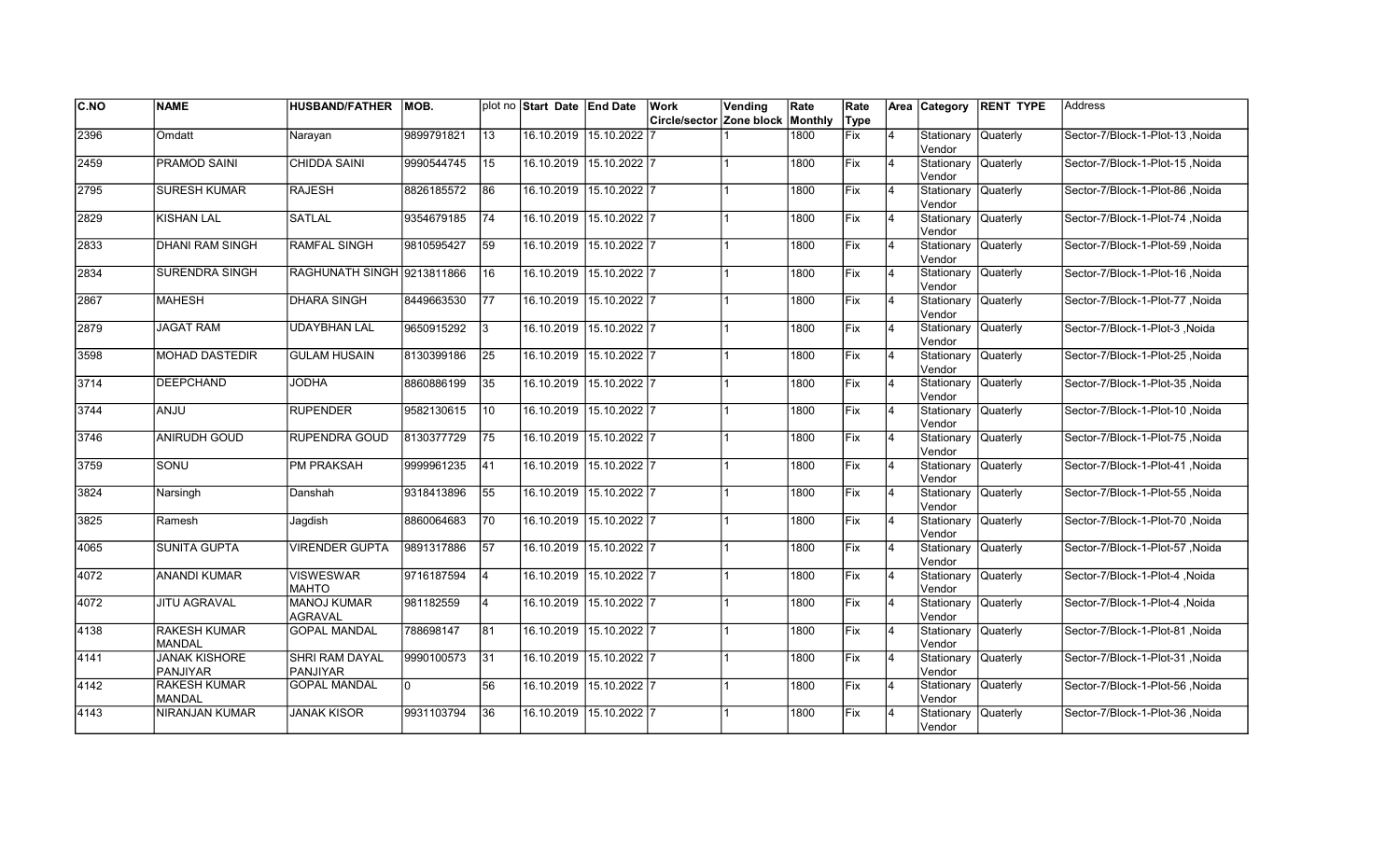| C.NO | <b>NAME</b>                          | <b>HUSBAND/FATHER</b>                  | IMOB.      |                 | plot no Start Date End Date |                         | Work                     | Vending | Rate    | Rate        |                | Area Category                  | <b>RENT TYPE</b> | <b>Address</b>                   |
|------|--------------------------------------|----------------------------------------|------------|-----------------|-----------------------------|-------------------------|--------------------------|---------|---------|-------------|----------------|--------------------------------|------------------|----------------------------------|
|      |                                      |                                        |            |                 |                             |                         | Circle/sector Zone block |         | Monthly | Type        |                |                                |                  |                                  |
| 4192 | <b>SANT RAM</b>                      | <b>GIRDHARI LAL</b>                    | 9971585165 |                 |                             | 16.10.2019 15.10.2022   |                          |         | 1800    | <b>Fix</b>  | $\overline{4}$ | Stationary<br>Vendor           | <b>Quaterly</b>  | Sector-7/Block-1-Plot-7, Noida   |
| 4193 | <b>MUNNA PRASAD</b><br><b>KESHRI</b> | <b>MATHURA PRASAD</b><br><b>KESHRI</b> | 8802904094 | 20              |                             | 16.10.2019 15.10.2022 7 |                          |         | 1800    | Fix         | 4              | Stationary Quaterly<br>Vendor  |                  | Sector-7/Block-1-Plot-20 .Noida  |
| 4229 | <b>JYOTSNA SHARMA</b>                | NANDMUNDAN                             | 9667884347 | 22              |                             | 16.10.2019 15.10.2022 7 |                          |         | 1800    | Fix         | 4              | Stationary Quaterly<br>Vendor  |                  | Sector-7/Block-1-Plot-22, Noida  |
| 4251 | AJAY KUMAR JHA                       | RAJU JHA                               | 7834982157 | 38              |                             | 16.10.2019 15.10.2022 7 |                          |         | 1800    | Fix         | $\overline{4}$ | Stationary Quaterly<br>Vendor  |                  | Sector-7/Block-1-Plot-38, Noida  |
| 4258 | RAJOO JHA                            | <b>JARED JHA</b>                       | 9540069085 | 76              |                             | 16.10.2019 15.10.2022 7 |                          |         | 1800    | Fix         | 4              | Stationary<br>Vendor           | <b>Quaterly</b>  | Sector-7/Block-1-Plot-76, Noida  |
| 4353 | <b>DHARAMVIR</b>                     | <b>MANGE RAM</b>                       | 9999999999 | 78              |                             | 16.10.2019 15.10.2022 7 |                          |         | 1800    | Fix         | 4              | Stationary<br>Vendor           | Quaterly         | Sector-7/Block-1-Plot-78, Noida  |
| 4362 | <b>VINITA</b>                        | JITENDRA SINGH                         | 9717528343 | 80              |                             | 16.10.2019 15.10.2022 7 |                          |         | 1800    | <b>Fix</b>  | 4              | Stationary<br>Vendor           | <b>Quaterly</b>  | Sector-7/Block-1-Plot-80, Noida  |
| 4384 | Vicky                                | Suresh Gupta                           | 0000000000 | 43              | 16.10.2019                  | $15.10.2022$  7         |                          |         | 1800    | Fix         | 4              | Stationary Quaterly<br>Vendor  |                  | Sector-7/Block-1-Plot-43, Noida  |
| 4503 | <b>PAPPU SAHANI</b>                  | BHAKHERU SAHANI 9810733054             |            | 11              | 16.10.2019                  | $15.10.2022$ 7          |                          |         | 1800    | Fix         | $\overline{4}$ | Stationary<br>lVendor          | Quaterly         | Sector-7/Block-1-Plot-11, Noida  |
| 4539 | Suresh Thakur                        | <b>Panchu Thakur</b>                   | 8860578174 | $\overline{23}$ | 16.10.2019                  | $15.10.2022$ 7          |                          |         | 1800    | Fix         | $\overline{4}$ | Stationary<br>lVendor          | <b>Quaterly</b>  | Sector-7/Block-1-Plot-23, Noida  |
| 4542 | LAKHMAN                              | <b>KISHANU</b>                         | 9599523280 | 8               |                             | 16.10.2019 15.10.2022 7 |                          |         | 1800    | Fix         | 4              | Stationary Quaterly<br>lVendor |                  | Sector-7/Block-1-Plot-8, Noida   |
| 4543 | <b>MUKESH</b>                        | <b>VISMBAR SINGH</b>                   | 9868972798 | 29              |                             | 16.10.2019 15.10.2022 7 |                          |         | 1800    | Fix         | 4              | Stationary Quaterly<br>Vendor  |                  | Sector-7/Block-1-Plot-29, Noida  |
| 4595 | RAJENDRA PANDIT                      | <b>AMIRIK PANDIT</b>                   | 7210729090 | 52              |                             | 16.10.2019 15.10.2022 7 |                          |         | 1800    | Fix         | 4              | Stationary Quaterly<br>Vendor  |                  | Sector-7/Block-1-Plot-52, Noida  |
| 4676 | <b>RANJEET KESHARI</b>               | <b>RAMCHARAN DAS</b>                   | 9560625205 | 28              | 16.10.2019                  | $15.10.2022$ 7          |                          |         | 1800    | <b>IFix</b> | $\overline{4}$ | Stationary<br>Vendor           | Quaterly         | Sector-7/Block-1-Plot-28 Noida   |
| 5000 | <b>PRATIMA DEVI</b>                  | SHIVANAND JHA                          | 9560052042 | 62              |                             | 16.10.2019 15.10.2022 7 |                          |         | 1800    | Fix         | $\overline{4}$ | Stationary<br>Vendor           | Quaterly         | Sector-7/Block-1-Plot-62, Noida  |
| 5013 | Singeshwar Sah                       | Rudal Sah                              | 7838127097 | $\overline{5}$  |                             | 16.10.2019 15.10.2022 7 |                          |         | 1800    | Fix         | $\overline{4}$ | Stationary Quaterly<br>Vendor  |                  | Sector-7/Block-1-Plot-5, Noida   |
| 5014 | Avdhesh Shah                         | Rudal Sah                              | 9716704947 | 19              |                             | 16.10.2019 15.10.2022 7 |                          |         | 1800    | Fix         | 4              | Stationary Quaterly<br>Vendor  |                  | Sector-7/Block-1-Plot-19, Noida  |
| 5015 | Ravindra Nath Raman                  | Abdhikari Dhanush<br>Dhari             | 8375032147 | l 1             |                             | 16.10.2019 15.10.2022 7 |                          |         | 1800    | Fix         | 4              | Stationary<br>Vendor           | <b>Quaterly</b>  | Sector-7/Block-1-Plot-1, Noida   |
| 5230 | <b>RAJU MIAH</b>                     | <b>DHAYND ALI</b>                      | 8376098186 | 21              | 16.10.2019                  | $15.10.2022$ 7          |                          |         | 1800    | Fix         | $\overline{4}$ | Stationary<br>Vendor           | Quaterly         | Sector-7/Block-1-Plot-21 , Noida |
| 5275 | <b>SANJAY KUMAR</b><br><b>MANDAL</b> | <b>SIKANDER MANDAL</b>                 | 9971185094 | 50              |                             | 16.10.2019 15.10.2022 7 |                          |         | 1800    | Fix         | $\overline{4}$ | Stationary<br>Vendor           | Quaterly         | Sector-7/Block-1-Plot-50, Noida  |
| 5277 | <b>SANTOSH MANDAL</b>                | <b>SIKANDER MANDAL</b>                 | 9205653985 | 33              |                             | 16.10.2019 15.10.2022 7 |                          |         | 1800    | Fix         | $\overline{4}$ | Stationary Quaterly<br>Vendor  |                  | Sector-7/Block-1-Plot-33, Noida  |
| 5291 | <b>LOVE SAV</b>                      | RAM ISWAR SAV                          | 7428717279 | 39              |                             | 16.10.2019 15.10.2022 7 |                          |         | 1800    | Fix         | $\overline{4}$ | Stationary<br>Vendor           | <b>Quaterly</b>  | Sector-7/Block-1-Plot-39, Noida  |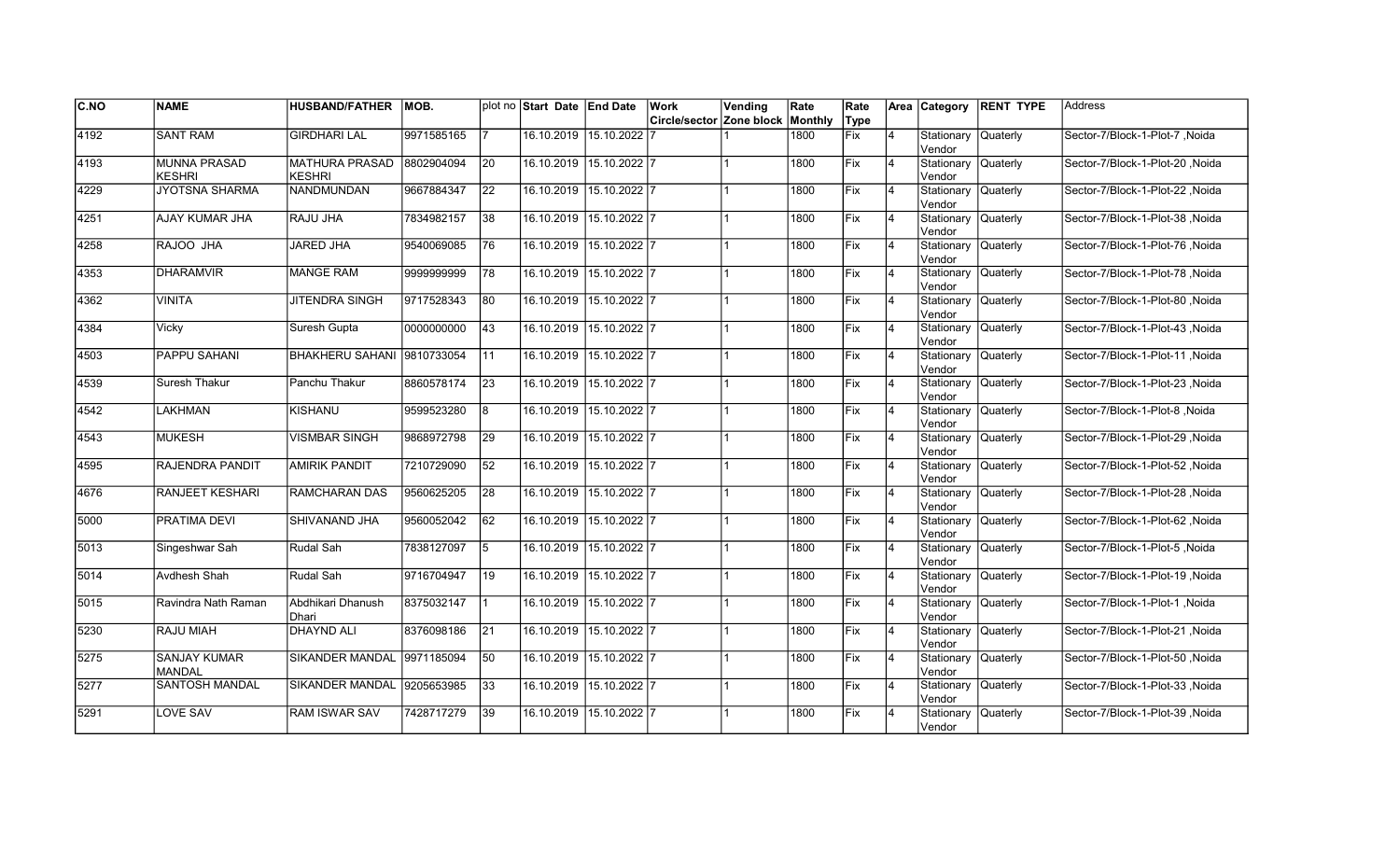| C.NO | <b>NAME</b>                   | <b>HUSBAND/FATHER</b>                | IMOB.      |    | plot no Start Date End Date |                         | Work<br>Circle/sector Zone block | Vending | Rate<br>Monthly | Rate<br>Type |                |                                      | Area Category RENT TYPE | <b>Address</b>                         |
|------|-------------------------------|--------------------------------------|------------|----|-----------------------------|-------------------------|----------------------------------|---------|-----------------|--------------|----------------|--------------------------------------|-------------------------|----------------------------------------|
| 5297 | <b>RAGHU NATH RAI</b>         | <b>DURGA NAND RAI</b>                | 9971605498 | 53 |                             | 16.10.2019 15.10.2022   |                                  |         | 1800            | Fix          | $\overline{4}$ | Stationary                           | <b>Quaterly</b>         | Sector-7/Block-1-Plot-53, Noida        |
|      |                               |                                      |            |    |                             |                         |                                  |         |                 |              |                | Vendor                               |                         |                                        |
| 5364 | <b>AVDESH MANDAL</b>          | <b>MALIK MANDAL</b>                  | 9315406366 | 18 |                             | 16.10.2019 15.10.2022 7 |                                  |         | 1800            | Fix          | $\overline{4}$ | Stationary Quaterly<br>Vendor        |                         | Sector-7/Block-1-Plot-18 Noida         |
| 5383 | Satyveer                      | Makkhan Singh                        | 9891351862 | 45 | 16.10.2019                  | 15.10.2022 7            |                                  |         | 1800            | Fix          | $\overline{4}$ | Stationary Quaterly<br>Vendor        |                         | Sector-7/Block-1-Plot-45, Noida        |
| 5407 | Vilesh Kumar                  | Shivlal                              | 9654631044 | 47 | 16.10.2019                  | $15.10.2022$ 7          |                                  |         | 1800            | Fix          | $\overline{4}$ | Stationary Quaterly<br>Vendor        |                         | Sector-7/Block-1-Plot-47, Noida        |
| 5408 | Ramekbal Sah                  | Anuplal Sah                          | 8287824166 | 34 | 16.10.2019                  | 15.10.2022 7            |                                  |         | 1800            | lFix         | $\overline{4}$ | Stationary<br>Vendor                 | Quaterly                | Noida   Sector-7/Block-1-Plot-34       |
| 5412 | Jitendra                      | Pancham                              | 9355203543 | 37 | 16.10.2019                  | $15.10.2022$ 7          |                                  |         | 1800            | Fix          | 4              | Stationary Quaterly<br>Vendor        |                         | Sector-7/Block-1-Plot-37, Noida        |
| 5423 | <b>SHATRUDHAN GUPTA</b>       | <b>RAMLAKHAN</b>                     | 9540456686 | 54 | 16.10.2019                  | $15.10.2022$ 7          |                                  |         | 1800            | Fix          | $\overline{4}$ | Stationary Quaterly<br>Vendor        |                         | Sector-7/Block-1-Plot-54, Noida        |
| 5429 | RAJU SINGH                    | <b>OMPAL SINGH</b>                   | 7065675266 | 27 | 16.10.2019                  | $15.10.2022$ 7          |                                  |         | 1800            | Fix          |                | Stationary Quaterly<br>Vendor        |                         | Sector-7/Block-1-Plot-27 ,Noida        |
| 5431 | <b>MAHI PAL</b>               | <b>RAM PAL</b>                       | 9911454719 | 14 | 16.10.2019                  | $15.10.2022$ 7          |                                  |         | 1800            | Fix          | 4              | Stationary<br>Vendor                 | Quaterly                | Noida  Sector-7/Block-1-Plot-14, Noida |
| 5432 | Uttim Lal Sahu                | Ram Lakhan Sahu                      | 8130111138 | 69 | 16.10.2019                  | 15.10.2022 7            |                                  |         | 1800            | Fix          | 4              | Stationary<br>Vendor                 | <b>Quaterly</b>         | Sector-7/Block-1-Plot-69, Noida        |
| 5545 | Susheel                       | Rati Lal                             | 9717424844 | 72 | 16.10.2019                  | 15.10.2022 7            |                                  |         | 1800            | Fix          | 4              | Stationary Quaterly<br><b>Vendor</b> |                         | Sector-7/Block-1-Plot-72 ,Noida        |
| 5618 | <b>BACHHU LAL</b>             | NARAYAN RAI                          | 9999999999 | 83 |                             | 16.10.2019 15.10.2022 7 |                                  |         | 1800            | <b>Fix</b>   | <b>4</b>       | Stationary Quaterly<br>Vendor        |                         | Sector-7/Block-1-Plot-83, Noida        |
| 5968 | Chandrama Ram                 | Vikram Ram                           | 8826341992 | 64 |                             | 16.10.2019 15.10.2022 7 |                                  |         | 1800            | Fix          | $\overline{4}$ | Stationary Quaterly<br>Vendor        |                         | Noida   Sector-7/Block-1-Plot-64       |
| 5987 | <b>JITENDRA</b>               | <b>RAJISTAR SINGH</b>                | 9718715202 | 30 | 16.10.2019                  | $15.10.2022$ 7          |                                  |         | 1800            | lFix         | $\overline{4}$ | Stationary<br>Vendor                 | Quaterly                | Sector-7/Block-1-Plot-30, Noida        |
| 6007 | <b>KAMLESH</b>                | <b>AMAR SINGH</b>                    | 8860886199 | 82 |                             | 16.10.2019 15.10.2022 7 |                                  |         | 1800            | Fix          | 4              | Stationary Quaterly<br>Vendor        |                         | Sector-7/Block-1-Plot-82, Noida        |
| 6066 | <b>TAHASIM</b>                | <b>MAVEEN</b>                        | 8447696714 | 46 |                             | 16.10.2019 15.10.2022 7 |                                  |         | 1800            | Fix          | 14             | Stationary Quaterly<br>Vendor        |                         | Sector-7/Block-1-Plot-46, Noida        |
| 6068 | <b>IMRAN</b>                  | <b>NOORU</b>                         | 9910598249 | 48 | 16.10.2019                  | $15.10.2022$ 7          |                                  |         | 1800            | Fix          | 4              | Stationary Quaterly<br>Vendor        |                         | Sector-7/Block-1-Plot-48, Noida        |
| 6442 | Ashokalal Shrivastav          | Naganarayan Lal<br>Singh             | 7503261778 | 24 | 16.10.2019                  | 15.10.2022 7            |                                  |         | 1800            | lFix         | $\overline{4}$ | Stationary<br>Vendor                 | Quaterly                | Noida   Sector-7/Block-1-Plot-24       |
| 6442 | <b>RUBY</b>                   | <b>INDRA NARAYAN</b><br><b>YADAV</b> | 8178820979 | 24 | 16.10.2019                  | 15.10.2022 7            |                                  |         | 1800            | Fix          | $\overline{4}$ | Stationary Quaterly<br>Vendor        |                         | Sector-7/Block-1-Plot-24 .Noida        |
| 6467 | <b>SUBHASH</b>                | <b>ANGREJ</b>                        | 7703960899 | 44 | 16.10.2019                  | 15.10.2022 7            |                                  |         | 1800            | Fix          | 14             | Stationary Quaterly<br>Vendor        |                         | Sector-7/Block-1-Plot-44 .Noida        |
| 6484 | ASHOK KUMAR GUPTA RAM BACCHAN | <b>GUPTA</b>                         | 9540468533 | 67 |                             | 16.10.2019 15.10.2022 7 |                                  |         | 1800            | Fix          |                | Stationary Quaterly<br>Vendor        |                         | Sector-7/Block-1-Plot-67, Noida        |
| 6520 | SHATRUGHAM KUMAR              | <b>RAM SHIYA</b><br><b>POODHR</b>    | 9560533826 | 85 | 16.10.2019                  | 15.10.2022 7            |                                  |         | 1800            | Fix          |                | Stationary Quaterly<br>Vendor        |                         | Sector-7/Block-1-Plot-85, Noida        |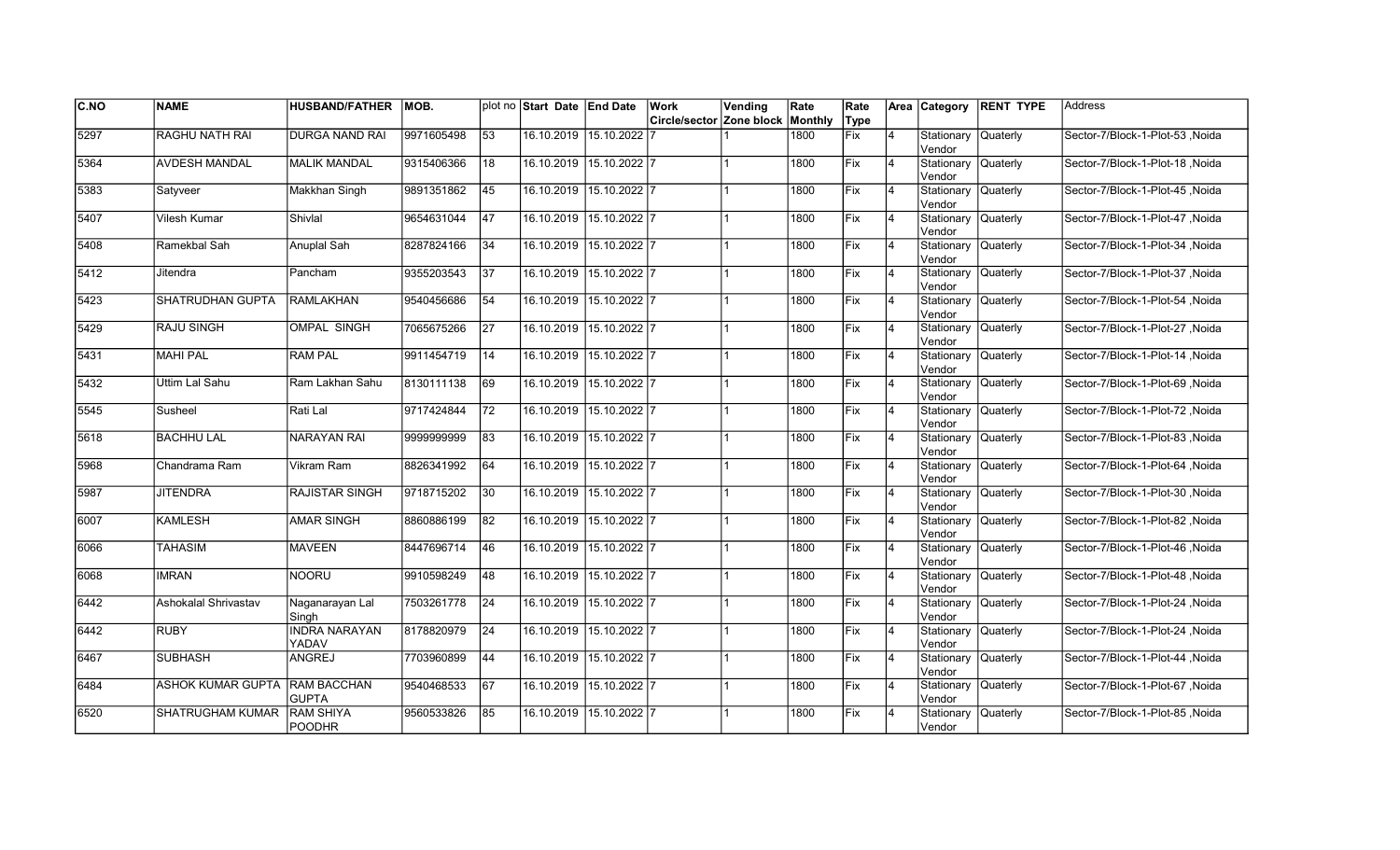| C.NO | <b>NAME</b>          | <b>HUSBAND/FATHER</b>              | IMOB.      |    | plot no Start Date End Date |                         | Work                     | Vending        | Rate    | Rate        |                | Area Category                  | <b>RENT TYPE</b> | <b>Address</b>                   |
|------|----------------------|------------------------------------|------------|----|-----------------------------|-------------------------|--------------------------|----------------|---------|-------------|----------------|--------------------------------|------------------|----------------------------------|
|      |                      |                                    |            |    |                             |                         | Circle/sector Zone block |                | Monthly | Type        |                |                                |                  |                                  |
| 6550 | <b>ARATI MAGAR</b>   | <b>DIL BAHADUR</b><br><b>MAGAR</b> | 9873678163 | 73 |                             | 16.10.2019 15.10.2022   |                          |                | 1800    | <b>Fix</b>  | $\overline{4}$ | Stationary<br>Vendor           | <b>Quaterly</b>  | Sector-7/Block-1-Plot-73, Noida  |
| 6598 | <b>SUNITA DEVI</b>   | <b>NATHUNI SAH</b>                 | 9910798724 | 51 |                             | 16.10.2019 15.10.2022 7 |                          |                | 1800    | Fix         | 4              | Stationary Quaterly<br>Vendor  |                  | Sector-7/Block-1-Plot-51 .Noida  |
| 6726 | Dharmendra Kumar     | Rambalak Sahani                    | 9540593678 | 84 |                             | 16.10.2019 15.10.2022 7 |                          |                | 1800    | Fix         | 4              | Stationary Quaterly<br>Vendor  |                  | Sector-7/Block-1-Plot-84, Noida  |
| 6727 | Umesh Sahani         | Makharu Sahani                     | 9818709267 | 65 |                             | 16.10.2019 15.10.2022 7 |                          |                | 1800    | Fix         | $\overline{4}$ | Stationary Quaterly<br>Vendor  |                  | Sector-7/Block-1-Plot-65, Noida  |
| 8995 | Mahendra             | Dashwat                            | 9958780811 | 49 |                             | 16.10.2019 15.10.2022 7 |                          |                | 1800    | Fix         | $\overline{4}$ | Stationary<br>Vendor           | <b>Quaterly</b>  | Sector-7/Block-1-Plot-49, Noida  |
| 9019 | <b>MUNNI LAL</b>     | <b>RAM FAR</b>                     | 8929084706 | 9  |                             | 16.10.2019 15.10.2022 7 |                          |                | 1800    | Fix         | 4              | Stationary<br>Vendor           | Quaterly         | Sector-7/Block-1-Plot-9, Noida   |
| 9020 | <b>SABHALAL</b>      | <b>KULLU</b>                       | 7042823985 | 32 |                             | 16.10.2019 15.10.2022 7 |                          |                | 1800    | <b>Fix</b>  | $\overline{4}$ | Stationary<br>Vendor           | <b>Quaterly</b>  | Sector-7/Block-1-Plot-32 , Noida |
| 9021 | ANIL KUMAR GUPTA     | <b>BACHAKAN SHAH</b>               | 9821439342 | I2 | 16.10.2019                  | 15.10.2022 7            |                          |                | 1800    | Fix         | 4              | Stationary Quaterly<br>Vendor  |                  | Sector-7/Block-1-Plot-2, Noida   |
| 9027 | <b>HARI SINGH</b>    | <b>GOPAL</b>                       | 9999999999 | 60 | 16.10.2019                  | $15.10.2022$ 7          |                          |                | 1800    | Fix         | $\overline{4}$ | Stationary<br>lVendor          | Quaterly         | Sector-7/Block-1-Plot-60, Noida  |
| 9361 | Vimlesh              | Balveer                            | 9811487301 | 12 | 16.10.2019                  | $15.10.2022$ 7          |                          |                | 1800    | Fix         | $\overline{4}$ | Stationary<br>lVendor          | <b>Quaterly</b>  | Sector-7/Block-1-Plot-12, Noida  |
| 9370 | Chhida Saini         | Dalpat                             | 8745088128 | 68 |                             | 16.10.2019 15.10.2022 7 |                          |                | 1800    | Fix         | 4              | Stationary Quaterly<br>lVendor |                  | Sector-7/Block-1-Plot-68, Noida  |
| 9421 | <b>UNUS</b>          | NABIHASAN MIYAN                    | 7827711579 | 40 |                             | 16.10.2019 15.10.2022 7 |                          |                | 1800    | Fix         | 4              | Stationary Quaterly<br>Vendor  |                  | Sector-7/Block-1-Plot-40, Noida  |
| 9544 | <b>AKASH</b>         | KAILASH BABU                       | 8506052773 | 58 |                             | 16.10.2019 15.10.2022 7 |                          |                | 1800    | Fix         | 4              | Stationary Quaterly<br>Vendor  |                  | Sector-7/Block-1-Plot-58, Noida  |
| 9576 | <b>RAM KISHORE</b>   | <b>DEVI DAYAL</b>                  | 9953759472 | 63 | 16.10.2019                  | $15.10.2022$ 7          |                          |                | 1800    | <b>IFix</b> | $\overline{4}$ | Stationary<br>Vendor           | Quaterly         | Sector-7/Block-1-Plot-63 .Noida  |
| 9764 | <b>SANGEETA DEVI</b> | <b>SABHA LAL</b>                   | 7042823985 | 17 |                             | 16.10.2019 15.10.2022 7 |                          |                | 1800    | Fix         | $\overline{4}$ | Stationary<br>Vendor           | Quaterly         | Sector-7/Block-1-Plot-17, Noida  |
| 2797 | <b>MOSMI SHAKYA</b>  | <b>RADESAYAM</b>                   | 7838521587 | 9  |                             | 16.10.2019 15.10.2022 7 |                          | $\overline{2}$ | 1800    | Fix         | $\overline{4}$ | Stationary Quaterly<br>Vendor  |                  | Sector-7/Block-2-Plot-9, Noida   |
| 2880 | <b>LALIT KUMAR</b>   | <b>NEM CHAND</b>                   | 7088143184 | 2  |                             | 16.10.2019 15.10.2022 7 |                          | $\overline{2}$ | 1800    | Fix         | 4              | Stationary Quaterly<br>Vendor  |                  | Sector-7/Block-2-Plot-2, Noida   |
| 2882 | OM PRAKESH           | <b>MANIRAM</b>                     | 7065407921 | l8 |                             | 16.10.2019 15.10.2022 7 |                          | $\overline{2}$ | 1800    | Fix         | 4              | Stationary<br>Vendor           | Quaterly         | Sector-7/Block-2-Plot-8, Noida   |
| 2892 | <b>HARBIR SINGH</b>  | <b>UDAY SINGH</b>                  | 8800674500 |    | 16.10.2019                  | $15.10.2022$ 7          |                          | $\overline{2}$ | 1800    | Fix         | $\overline{4}$ | Stationary<br>Vendor           | Quaterly         | Sector-7/Block-2-Plot-4, Noida   |
| 3849 | <b>NEM CHANDRA</b>   | <b>DVARIKA PARASD</b>              | 7838521587 | 5  |                             | 16.10.2019 15.10.2022 7 |                          | $\overline{2}$ | 1800    | Fix         | $\overline{4}$ | Stationary<br>Vendor           | Quaterly         | Sector-7/Block-2-Plot-5, Noida   |
| 5417 | Shitla Devi          | Mahendra                           | 9873685214 | 3  |                             | 16.10.2019 15.10.2022 7 |                          | $\overline{2}$ | 1800    | Fix         | $\overline{4}$ | Stationary Quaterly<br>Vendor  |                  | Sector-7/Block-2-Plot-3, Noida   |
| 6730 | Sadanand Gupta       | Mahadev Sav                        | 9818935253 |    |                             | 16.10.2019 15.10.2022 7 |                          | $\overline{2}$ | 1800    | Fix         | $\overline{4}$ | Stationary<br>Vendor           | <b>Quaterly</b>  | Sector-7/Block-2-Plot-7, Noida   |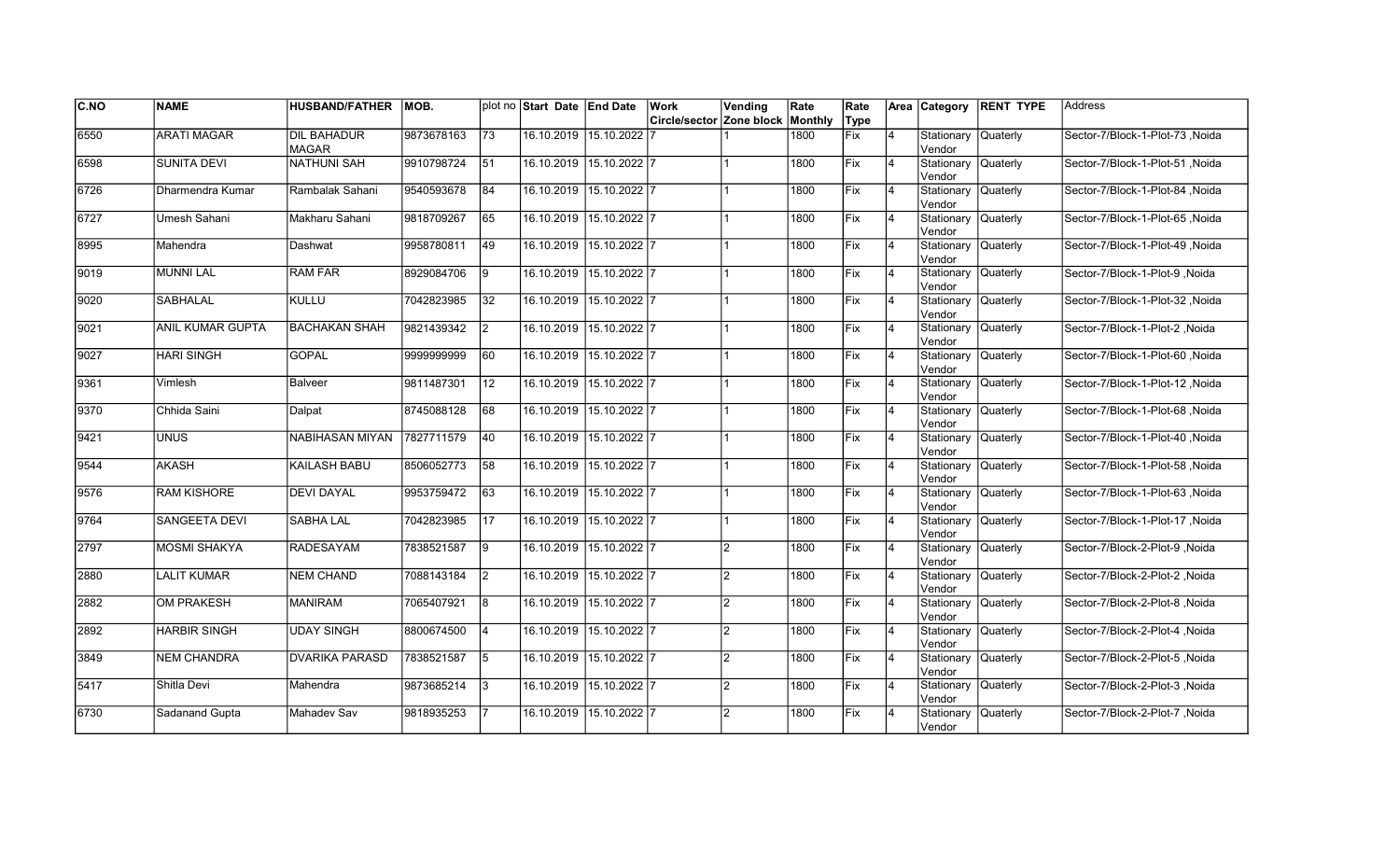| <b>C.NO</b>      | <b>NAME</b>                    | <b>HUSBAND/FATHER</b>              | IMOB.      |                 | plot no Start Date End Date |                         | Work                     | Vending        | Rate    | Rate |                |                                | Area Category RENT TYPE | Address                         |
|------------------|--------------------------------|------------------------------------|------------|-----------------|-----------------------------|-------------------------|--------------------------|----------------|---------|------|----------------|--------------------------------|-------------------------|---------------------------------|
|                  |                                |                                    |            |                 |                             |                         | Circle/sector Zone block |                | Monthly | Type |                |                                |                         |                                 |
| 9117             | <b>MAHENDRA KUMAR</b>          | KALLU                              | 8810548024 | 6               |                             | 16.10.2019 15.10.2022   |                          |                | 1800    | Fix  | $\overline{4}$ | Stationary<br>Vendor           | <b>Quaterly</b>         | Sector-7/Block-2-Plot-6, Noida  |
| 9155             | LAXMI                          | <b>RAM KISHORE</b>                 | 7503913788 | 10              |                             | 16.10.2019 15.10.2022 7 |                          |                | 1800    | Fix  | $\overline{4}$ | Stationary Quaterly<br>Vendor  |                         | Sector-7/Block-2-Plot-10, Noida |
| 9170             | <b>AMAR PAL</b>                | <b>NATTHU</b>                      | 9654850967 | 1               |                             | 16.10.2019 15.10.2022 7 |                          | $\overline{2}$ | 1800    | Fix  | $\overline{4}$ | Stationary Quaterly<br>Vendor  |                         | Sector-7/Block-2-Plot-1, Noida  |
| $\sqrt{23}$      | <b>JAHIRUL ISLAM</b>           | <b>MUSUR HUSEN</b>                 | 9718630509 | 13              |                             | 16.10.2019 15.10.2022 7 |                          | 3              | 1800    | Fix  | 4              | Stationary Quaterly<br>Vendor  |                         | Sector-7/Block-3-Plot-13, Noida |
| $\overline{175}$ | REKHA DEVI KHUSWAH CS KUSWAH   |                                    | 886035089  | 28              | 16.10.2019                  | $15.10.2022$ 7          |                          | 3              | 1800    | Fix  | $\overline{4}$ | Stationary<br>Vendor           | Quaterly                | Sector-7/Block-3-Plot-28, Noida |
| 1280             | SHANKAR SINGH SAHU RAMSIS SAHU |                                    | 9973286788 | 25              | 16.10.2019                  | 15.10.2022 7            |                          | 3              | 1800    | Fix  | $\overline{4}$ | Stationary Quaterly<br>lVendor |                         | Sector-7/Block-3-Plot-25, Noida |
| 1504             | <b>Dilip Choudhary</b>         | Rameshwar<br>Choudharv             | 9910325646 | 8               | 16.10.2019                  | 15.10.2022 7            |                          | 3              | 1800    | Fix  | $\overline{4}$ | Stationary Quaterly<br>Vendor  |                         | Sector-7/Block-3-Plot-8, Noida  |
| 1696             | <b>SUKHVEER SINGH</b>          | <b>JAGGU SINGH</b>                 | 9540108837 | 19              |                             | 16.10.2019 15.10.2022 7 |                          | 3              | 1800    | lFix | <b>4</b>       | Stationary Quaterly<br>Vendor  |                         | Sector-7/Block-3-Plot-19, Noida |
| 1947             | AJAY KUMAR SAHU                | RAMASHISH SAHU                     | 8860578561 | <b>27</b>       | 16.10.2019                  | 15.10.2022 7            |                          | 3              | 1800    | lFix | $\overline{4}$ | Stationary Quaterly<br>Vendor  |                         | Sector-7/Block-3-Plot-27, Noida |
| 2753             | md rahman                      | nijam                              | 9599424275 |                 |                             | 16.10.2019 15.10.2022 7 |                          | 3              | 1800    | Fix  | $\overline{4}$ | Stationary Quaterly<br>Vendor  |                         | Sector-7/Block-3-Plot-7, Noida  |
| 3481             | <b>ASHIF ALI</b>               | KALAM                              | 9555502416 | 16              |                             | 16.10.2019 15.10.2022 7 |                          | 3              | 1800    | Fix  | $\overline{4}$ | Stationary Quaterly<br>Vendor  |                         | Sector-7/Block-3-Plot-16, Noida |
| 3567             | <b>SHISHUPAL</b>               | <b>CHANDRA PAL</b>                 | 9205509108 | 31              | 16.10.2019 15.10.2022 7     |                         |                          | 3              | 1800    | Fix  | <b>4</b>       | Stationary Quaterly<br>Vendor  |                         | Sector-7/Block-3-Plot-31, Noida |
| 3745             | <b>VIKAS</b>                   | <b>RUPENDRA</b>                    | 8750203325 | 29              |                             | 16.10.2019 15.10.2022 7 |                          | 3              | 1800    | Fix  | 4              | Stationary Quaterly<br>Vendor  |                         | Sector-7/Block-3-Plot-29, Noida |
| 3753             | <b>VISHNU GUPTA</b>            | CHHOTELAL GUPTA 8442533871         |            | 10              | 16.10.2019                  | $15.10.2022$ 7          |                          | 3              | 1800    | Fix  | $\overline{4}$ | Stationary<br>Vendor           | <b>Quaterly</b>         | Sector-7/Block-3-Plot-10, Noida |
| 3865             | <b>DARMENDRA SINGH</b>         | <b>TEHSILDAR SINGH</b>             | 9971704654 | 11              |                             | 16.10.2019 15.10.2022 7 |                          | 3              | 1800    | Fix  | $\overline{4}$ | Stationary Quaterly<br>Vendor  |                         | Sector-7/Block-3-Plot-11, Noida |
| 4082             | <b>MAHADEV SAHANI</b>          | <b>JUDAGI SAHNI</b>                | 7065129332 | $\overline{17}$ |                             | 16.10.2019 15.10.2022 7 |                          | 3              | 1800    | Fix  | 14             | Stationary Quaterly<br>Vendor  |                         | Sector-7/Block-3-Plot-17, Noida |
| 4117             | <b>SACHIN</b>                  | <b>SATENDR</b>                     | 0000000000 | 18              |                             | 16.10.2019 15.10.2022 7 |                          | 3              | 1800    | Fix  | $\overline{4}$ | Stationary Quaterly<br>Vendor  |                         | Sector-7/Block-3-Plot-18, Noida |
| 4118             | JAGATPAL                       | <b>SURAJPAL</b>                    | 0000000000 | 26              | 16.10.2019                  | 15.10.2022 7            |                          | 3              | 1800    | lFix | $\overline{4}$ | Stationary Quaterly<br>Vendor  |                         | Sector-7/Block-3-Plot-26, Noida |
| 4262             | <b>BIRAPAL</b>                 | <b>BATHUA</b>                      | 8700501225 | 5               | 16.10.2019                  | 15.10.2022 7            |                          | 3              | 1800    | Fix  | $\overline{4}$ | Stationary Quaterly<br>Vendor  |                         | Sector-7/Block-3-Plot-5, Noida  |
| 4460             | <b>NARESHPAL</b>               | <b>SHRI DALPAT</b><br><b>SINGH</b> | 9871357655 | 23              | 16.10.2019                  | $15.10.2022$ 7          |                          | 3              | 1800    | Fix  | $\overline{4}$ | Stationary Quaterly<br>Vendor  |                         | Sector-7/Block-3-Plot-23, Noida |
| 4827             | Md Kamrey Alam                 | Md Kalamuddin                      | 9582026644 | 21              |                             | 16.10.2019 15.10.2022 7 |                          | 3              | 1800    | Fix  | $\overline{4}$ | Stationary Quaterly<br>Vendor  |                         | Sector-7/Block-3-Plot-21, Noida |
| 5283             | PAHLAD SAH                     | <b>GANONI SAH</b>                  | 9582407807 | 20              |                             | 16.10.2019 15.10.2022 7 |                          | 3              | 1800    | Fix  |                | Stationary Quaterly<br>Vendor  |                         | Sector-7/Block-3-Plot-20, Noida |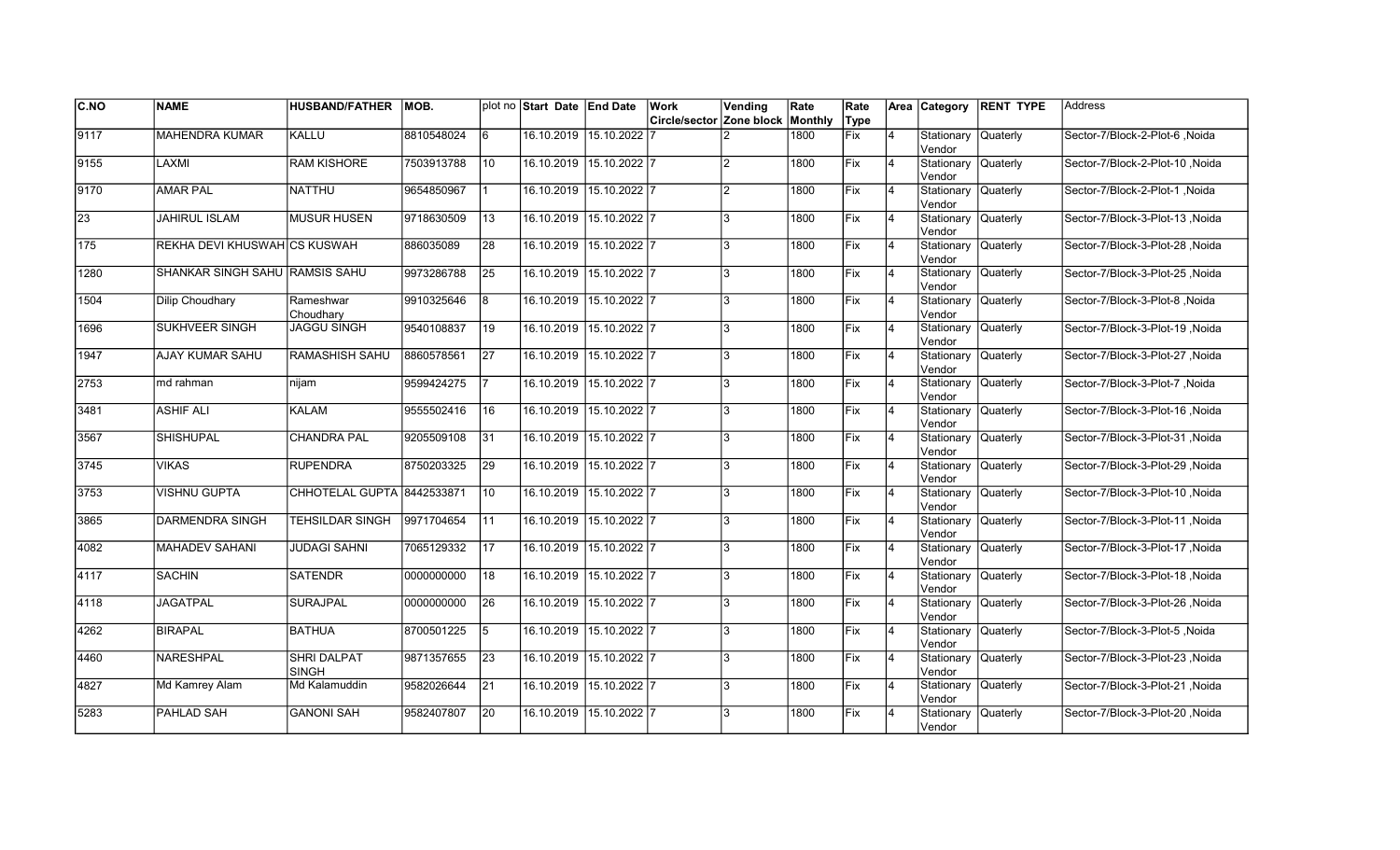| <b>C.NO</b> | <b>NAME</b>          | <b>HUSBAND/FATHER</b>                | IMOB.      |     | plot no Start Date End Date |                         | Work                     | Vending        | Rate    | Rate |                | Area Category                 | <b>RENT TYPE</b> | Address                          |
|-------------|----------------------|--------------------------------------|------------|-----|-----------------------------|-------------------------|--------------------------|----------------|---------|------|----------------|-------------------------------|------------------|----------------------------------|
|             |                      |                                      |            |     |                             |                         | Circle/sector Zone block |                | Monthly | Type |                |                               |                  |                                  |
| 5318        | Sulekha devi         | Prahlad Shah                         | 9582407807 | 30  | 16.10.2019 15.10.2022       |                         |                          |                | 1800    | Fix  | 4              | Stationary<br>Vendor          | Quaterly         | Sector-7/Block-3-Plot-30, Noida  |
| 5568        | <b>AJAY KUMAR</b>    | <b>SHYAM SUNDAR</b><br><b>SHARMA</b> | 9313963345 |     | 16.10.2019 15.10.2022 7     |                         |                          | 3              | 1800    | Fix  | $\overline{4}$ | Stationary<br>Vendor          | Quaterly         | Sector-7/Block-3-Plot-1 .Noida   |
| 5569        | <b>HARIOM SINGH</b>  | <b>HAKIM SINGH</b>                   | 9758208701 | 14  | 16.10.2019 15.10.2022 7     |                         |                          | 3              | 1800    | Fix  | 4              | Stationary Quaterly<br>Vendor |                  | Sector-7/Block-3-Plot-4 .Noida   |
| 6011        | RANDHEER SINGH       | <b>MIHURAM</b>                       | 9810688903 | 22  | 16.10.2019 15.10.2022 7     |                         |                          | 3              | 1800    | Fix  | $\overline{4}$ | Stationary Quaterly<br>Vendor |                  | Sector-7/Block-3-Plot-22, Noida  |
| 6438        | <b>IRSAD KHAN</b>    | <b>JAHAGIR KHAN</b>                  | 7042236685 | 15  | 16.10.2019 15.10.2022 7     |                         |                          | 3              | 1800    | Fix  | $\overline{4}$ | Stationary<br>Vendor          | <b>Quaterly</b>  | Sector-7/Block-3-Plot-15, Noida  |
| 6599        | <b>AJIT</b>          | <b>RAMPARIKISHAN</b><br>SAH          | 9990234124 | 14  | 16.10.2019                  | $15.10.2022$ 7          |                          | 3              | 1800    | Fix  | $\overline{4}$ | Stationary<br>lVendor         | <b>Quaterly</b>  | Noida - Sector-7/Block-3-Plot-14 |
| 6618        | <b>SONALI KHATUN</b> | SAPIYAR MIAH                         | 9899698789 | l 3 | 16.10.2019 15.10.2022 7     |                         |                          | 3              | 1800    | Fix  | $\overline{4}$ | Stationary<br>Vendor          | <b>Quaterly</b>  | Sector-7/Block-3-Plot-3, Noida   |
| 9210        | Lalit Kumar          | Pappu                                | 9810243303 | I2  | 16.10.2019 15.10.2022 7     |                         |                          | 3              | 1800    | Fix  | $\overline{4}$ | Stationary Quaterly<br>Vendor |                  | Sector-7/Block-3-Plot-2, Noida   |
| 9264        | Rajesh Babu          | Prabhu Dayal                         | 8860475798 | 24  | 16.10.2019 15.10.2022 7     |                         |                          | 3              | 1800    | Fix  | $\overline{4}$ | Stationary<br>Vendor          | Quaterly         | Sector-7/Block-3-Plot-24, Noida  |
| 9278        | Prabhu Dayal         | Rama Das                             | 7217782152 | 12  | 16.10.2019 15.10.2022 7     |                         |                          | 3              | 1800    | Fix  | $\overline{4}$ | Stationary<br>Vendor          | Quaterly         | Sector-7/Block-3-Plot-12, Noida  |
| 9355        | Pradeep Kumar Varma  | Shriram                              | 7042995344 | 19  | 16.10.2019 15.10.2022 7     |                         |                          | 3              | 1800    | Fix  | 4              | Stationary Quaterly<br>Vendor |                  | Sector-7/Block-3-Plot-9, Noida   |
| 9668        | PUSHPA DEVI          | <b>MANOJ PANDAY</b>                  | 7210300093 | 6   | 16.10.2019 15.10.2022 7     |                         |                          | 3              | 1800    | Fix  | $\overline{4}$ | Stationary Quaterly<br>Vendor |                  | Sector-7/Block-3-Plot-6, Noida   |
| 2375        | Akash Kumar          | Dil Mohan                            | 9990050740 | 16  | 16.10.2019 15.10.2022 7     |                         |                          | $\overline{4}$ | 1800    | Fix  | $\overline{4}$ | Stationary Quaterly<br>Vendor |                  | Sector-7/Block-4-Plot-16, Noida  |
| 3616        | RAJ KARAN SINGH      | <b>INDRAJ SINGH</b>                  | 9811060916 | Ι3  | 16.10.2019 15.10.2022 7     |                         |                          |                | 1800    | Fix  | $\overline{4}$ | Stationary<br>Vendor          | Quaterly         | Sector-7/Block-4-Plot-3, Noida   |
| 3761        | <b>NITIN GUPTA</b>   | <b>OM PRAKASH</b><br><b>GUPTA</b>    | 9990166531 |     | 16.10.2019 15.10.2022 7     |                         |                          |                | 1800    | Fix  | $\overline{4}$ | Stationary<br>Vendor          | Quaterly         | Sector-7/Block-4-Plot-7, Noida   |
| 3762        | <b>SANDEEP GUPTA</b> | <b>OM PRAKASH</b><br><b>GUPTA</b>    | 9711238028 |     | 16.10.2019 15.10.2022 7     |                         |                          | 4              | 1800    | Fix  | 4              | Stationary Quaterly<br>Vendor |                  | Sector-7/Block-4-Plot-1, Noida   |
| 3763        | RADHA RANI           | <b>OM PRAKASH</b><br><b>GUPTA</b>    | 7834943684 | 9   | 16.10.2019 15.10.2022 7     |                         |                          |                | 1800    | Fix  | 4              | Stationary Quaterly<br>Vendor |                  | Sector-7/Block-4-Plot-9, Noida   |
| 4420        | <b>NARESH KUMAR</b>  | <b>VINOD KUMAR</b>                   | 8900125737 | l6  | 16.10.2019 15.10.2022 7     |                         |                          |                | 1800    | Fix  | 4              | Stationary<br>Vendor          | Quaterly         | Sector-7/Block-4-Plot-6, Noida   |
| 4541        | <b>DHEERAJ</b>       | <b>KISHAN SINGH</b>                  | 886057220  | 12  | 16.10.2019                  | $15.10.2022$ 7          |                          |                | 1800    | Fix  | $\overline{4}$ | Stationary<br>Vendor          | Quaterly         | Sector-7/Block-4-Plot-12, Noida  |
| 6305        | <b>ATAULAH</b>       | <b>MAZUL</b>                         | 9205258351 | 11  | 16.10.2019 15.10.2022 7     |                         |                          |                | 1800    | Fix  | $\overline{4}$ | Stationary<br>Vendor          | <b>Quaterly</b>  | Sector-7/Block-4-Plot-11, Noida  |
| 6413        | <b>MOHD NISHAR</b>   | <b>MOHD YUSUF</b>                    | 6560441327 | 17  | 16.10.2019 15.10.2022 7     |                         |                          |                | 1800    | Fix  | $\overline{4}$ | Stationary Quaterly<br>Vendor |                  | Sector-7/Block-4-Plot-17, Noida  |
| 6769        | satveer singh        | sahjyad singh nagla                  | 7838545100 | 15  |                             | 16.10.2019 15.10.2022 7 |                          |                | 1800    | Fix  | $\overline{4}$ | Stationary<br>Vendor          | <b>Quaterly</b>  | Sector-7/Block-4-Plot-15, Noida  |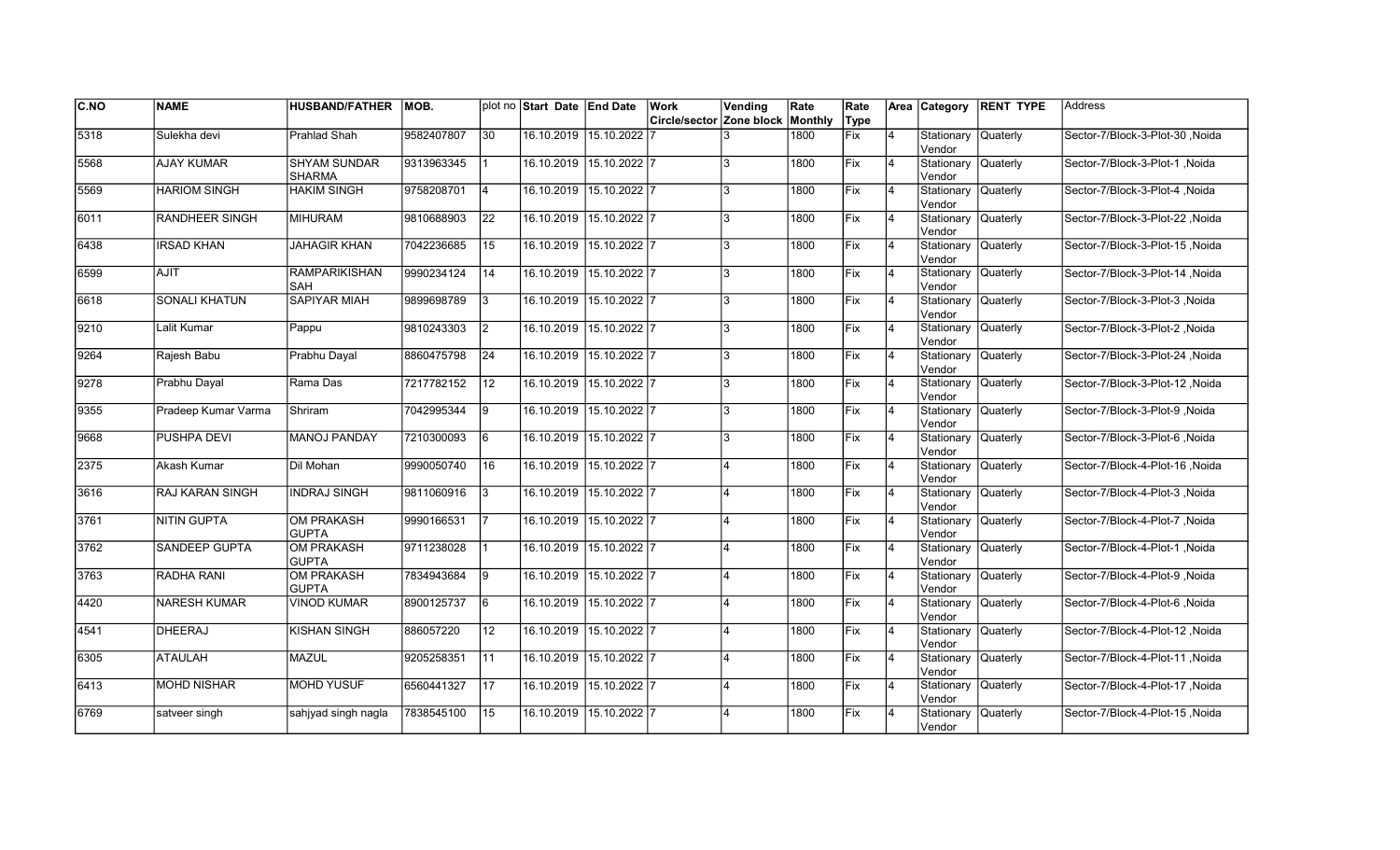| C.NO | <b>NAME</b>                            | <b>HUSBAND/FATHER</b>            | <b>MOB.</b> |                 | plot no Start Date End Date |                         | Work                     | Vending                 | Rate    | Rate        |                | Area Category                 | <b>RENT TYPE</b> | <b>Address</b>                   |
|------|----------------------------------------|----------------------------------|-------------|-----------------|-----------------------------|-------------------------|--------------------------|-------------------------|---------|-------------|----------------|-------------------------------|------------------|----------------------------------|
|      |                                        |                                  |             |                 |                             |                         | Circle/sector Zone block |                         | Monthly | Type        |                |                               |                  |                                  |
| 8984 | Jitendra Kumar Gupta                   | Roshan Lal Gupta                 | 8826932132  | $\overline{13}$ |                             | 16.10.2019 15.10.2022   |                          |                         | 1800    | <b>Fix</b>  | $\overline{4}$ | Stationary<br>Vendor          | <b>Quaterly</b>  | Sector-7/Block-4-Plot-13, Noida  |
| 9412 | Rajiv Kumar                            | Omparkesh                        | 9990524133  | 14              |                             | 16.10.2019 15.10.2022 7 |                          |                         | 1800    | Fix         | 4              | Stationary Quaterly<br>Vendor |                  | Sector-7/Block-4-Plot-4 .Noida   |
| 9422 | <b>SAFINA KHANAM</b>                   | <b>JABBAR</b>                    | 9599424276  | l8              |                             | 16.10.2019 15.10.2022 7 |                          | $\overline{\mathbf{A}}$ | 1800    | Fix         | 4              | Stationary Quaterly<br>Vendor |                  | Sector-7/Block-4-Plot-8, Noida   |
| 9527 | TARA CHANDRA<br><b>PANDEY</b>          | JAGANATH PANDEY 18802909816      |             | 15              |                             | 16.10.2019 15.10.2022 7 |                          | $\overline{\mathbf{A}}$ | 1800    | Fix         | $\overline{4}$ | Stationary<br>Vendor          | <b>Quaterly</b>  | Sector-7/Block-4-Plot-5, Noida   |
| 9585 | <b>MUKESH KUMAR</b>                    | <b>SHIV RAJ</b>                  | 9717840218  | 14              |                             | 16.10.2019 15.10.2022 7 |                          | $\overline{\mathbf{A}}$ | 1800    | <b>IFix</b> | 4              | Stationary<br>Vendor          | <b>Quaterly</b>  | Sector-7/Block-4-Plot-14, Noida  |
| 9605 | Chandrakanta Tiwari                    | Vedaparkash                      | 9410012227  | I2              |                             | 16.10.2019 15.10.2022 7 |                          |                         | 1800    | Fix         | $\overline{4}$ | Stationary<br>Vendor          | Quaterly         | Sector-7/Block-4-Plot-2, Noida   |
| 345  | <b>RAM BABU</b>                        | <b>GANOUR SHA</b>                | 9718013099  | 14              | 30.09.2019 29.09.2022 8     |                         |                          |                         | 2400    | <b>Fix</b>  | 4              | Stationary<br>Vendor          | Quaterly         | Sector-8/Block-1-Plot-4 .Noida   |
| 543  | <b>MD NAUSHAD</b>                      | MD KALAM                         | 7707825569  | 30              | 30.09.2019  29.09.2022  8   |                         |                          |                         | 2400    | Fix         | 4              | Stationary Quaterly<br>Vendor |                  | Sector-8/Block-1-Plot-30, Noida  |
| 1143 | SUDHIR SINGH                           | SURESH PAL SINGH 9818355122      |             | 10              | 30.09.2019 29.09.2022 8     |                         |                          |                         | 2400    | Fix         | $\overline{4}$ | Stationary<br>Vendor          | <b>Quaterly</b>  | Sector-8/Block-1-Plot-10, Noida  |
| 1227 | Naveen Kumar                           | Vinod Sah                        | 8744962898  | $\overline{32}$ | 30.09.2019 29.09.2022 8     |                         |                          |                         | 2400    | Fix         | $\overline{4}$ | Stationary<br>lVendor         | <b>Quaterly</b>  | Sector-8/Block-1-Plot-32, Noida  |
| 1228 | Subodh Kumar                           | Nandalal Sah                     | 9716721289  | 6               |                             | 30.09.2019 29.09.2022 8 |                          |                         | 2400    | Fix         | $\overline{4}$ | Stationary Quaterly<br>Vendor |                  | Sector-8/Block-1-Plot-6, Noida   |
| 1230 | <b>NITESH KUMAR</b>                    | RAMCHAND SHA                     | 9910878160  | 29              | 30.09.2019 29.09.2022 8     |                         |                          |                         | 2400    | Fix         | 4              | Stationary Quaterly<br>Vendor |                  | Sector-8/Block-1-Plot-29, Noida  |
| 1566 | Md Sanaul                              | Md Kalam                         | 9650168213  | 22              | 30.09.2019 29.09.2022 8     |                         |                          |                         | 2400    | Fix         | $\overline{4}$ | Stationary<br>Vendor          | Quaterly         | Sector-8/Block-1-Plot-22 , Noida |
| 1666 | RAKHI SHARMA                           | <b>ANIL SHARMA</b>               | I۵          | 17              | 30.09.2019 29.09.2022 8     |                         |                          |                         | 2400    | <b>IFix</b> | $\overline{4}$ | Stationary<br>Vendor          | Quaterly         | Sector-8/Block-1-Plot-17 Noida   |
| 1712 | Sudhir Kumar Sah                       | Muneshwar Sah                    | 9910335293  | I2              | 30.09.2019 29.09.2022 8     |                         |                          |                         | 2400    | Fix         | $\overline{4}$ | Stationary<br>Vendor          | <b>Quaterly</b>  | Sector-8/Block-1-Plot-2, Noida   |
| 1764 | RAGHUWAR KUMAR                         | <b>CHANDESWAR SAH 9870121774</b> |             | $\overline{27}$ | 30.09.2019 29.09.2022 8     |                         |                          |                         | 2400    | Fix         | $\overline{4}$ | Stationary Quaterly<br>Vendor |                  | Sector-8/Block-1-Plot-27, Noida  |
| 1887 | Ram Charit Sah                         | Rakht Sah                        | 9773811135  | 38              | 30.09.2019 29.09.2022 8     |                         |                          |                         | 2400    | Fix         | 4              | Stationary Quaterly<br>Vendor |                  | Sector-8/Block-1-Plot-38, Noida  |
| 2155 | <b>VIJENDRA KUMAR</b><br><b>SHARMA</b> | <b>JAGAN SHARMA</b>              | 8810255906  | 19              |                             | 30.09.2019 29.09.2022 8 |                          |                         | 2400    | Fix         | 4              | Stationary<br>Vendor          | Quaterly         | Sector-8/Block-1-Plot-19, Noida  |
| 2254 | <b>VIJAY KUMAR</b><br>CHAURASHIYA      | <b>CHHOTELAL</b><br>CHAURASHIYA  | 8586090472  | $\overline{11}$ |                             | 30.09.2019 29.09.2022 8 |                          |                         | 2400    | Fix         | $\overline{4}$ | Stationary<br>Vendor          | Quaterly         | Sector-8/Block-1-Plot-11 , Noida |
| 2256 | <b>MAMTA VASHNREY</b>                  | <b>DILIP VASHNREY</b>            | 9582474690  | IR4             | 30.09.2019 29.09.2022 8     |                         |                          |                         | 2400    | <b>IFix</b> | $\overline{4}$ | Stationary<br>Vendor          | Quaterly         | Sector-8/Block-1-Plot-R4 ,Noida  |
| 2265 | <b>HARIHAR RAMS</b>                    | <b>BUDHU RAM</b>                 | 9911642972  | 28              | 30.09.2019 29.09.2022 8     |                         |                          |                         | 2400    | Fix         | $\overline{4}$ | Stationary Quaterly<br>Vendor |                  | Sector-8/Block-1-Plot-28, Noida  |
| 2317 | Govind Rathore                         | Ramdas Rathore                   | 7289035762  | 5               |                             | 30.09.2019 29.09.2022 8 |                          |                         | 2400    | Fix         | 4              | Stationary<br>Vendor          | Quaterly         | Sector-8/Block-1-Plot-5, Noida   |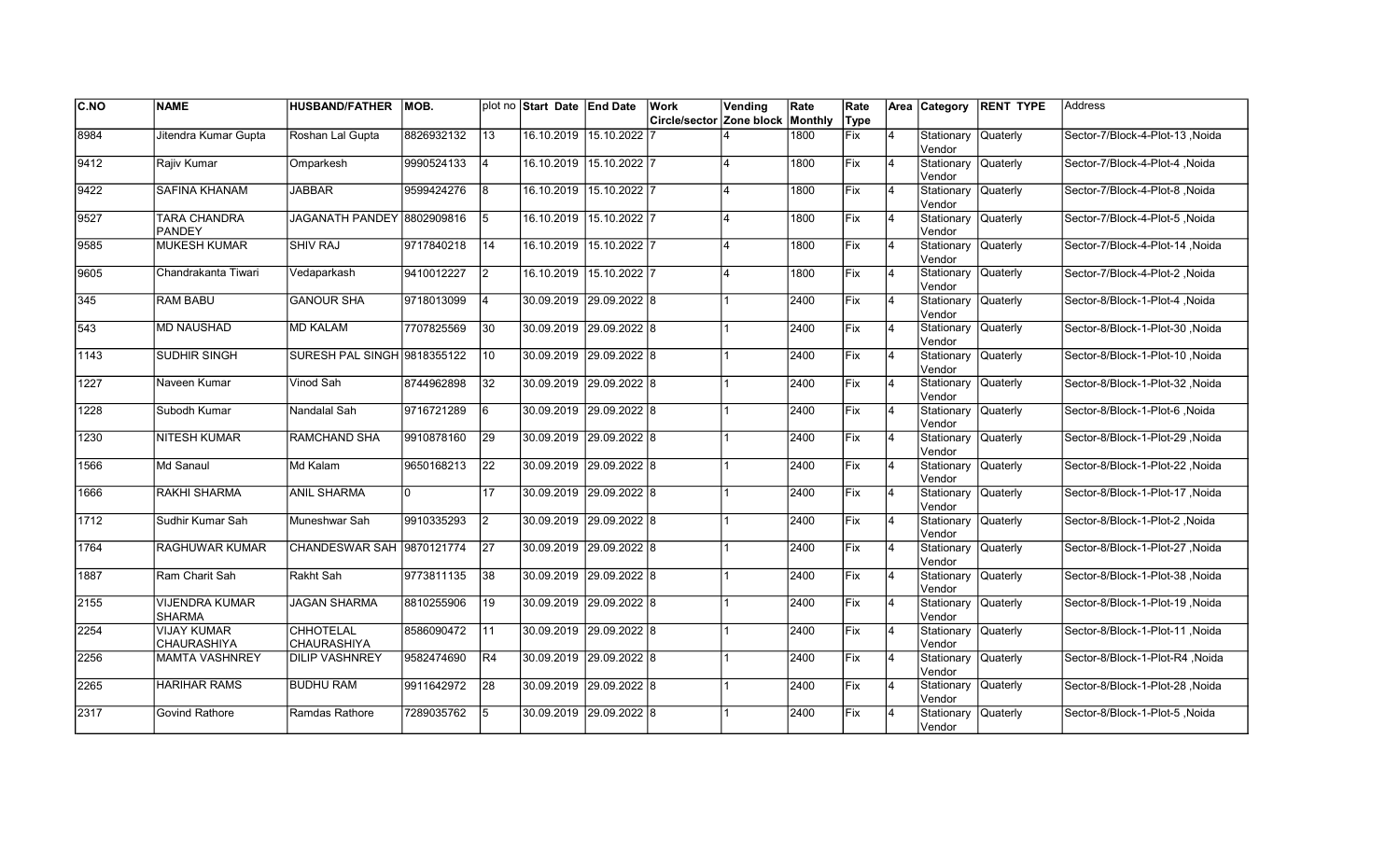| <b>C.NO</b> | <b>NAME</b>                            | <b>HUSBAND/FATHER</b>           | MOB.       |                 | plot no Start Date End Date | Work                             | Vending | Rate | Rate |                | Area Category                 | <b>RENT TYPE</b> | Address                         |
|-------------|----------------------------------------|---------------------------------|------------|-----------------|-----------------------------|----------------------------------|---------|------|------|----------------|-------------------------------|------------------|---------------------------------|
|             |                                        |                                 |            |                 |                             | Circle/sector Zone block Monthly |         |      | Type |                |                               |                  |                                 |
| 2358        | Avnesh Kumar                           | Madan Pal Singh                 | 9717800409 | 21              | 30.09.2019 29.09.2022 8     |                                  |         | 2400 | Fix  | 4              | Stationary<br>Vendor          | Quaterly         | Sector-8/Block-1-Plot-21, Noida |
| 2593        | <b>Mukesh Gupta</b>                    | Suresh Chand Gupta              | 9650650290 | $\overline{24}$ | 30.09.2019 29.09.2022 8     |                                  |         | 2400 | Fix  | $\overline{4}$ | Stationary<br>Vendor          | <b>Quaterly</b>  | Sector-8/Block-1-Plot-24 .Noida |
| 2915        | Geeta Devi                             | Lalan Sah                       | 8744874669 | 13              | 30.09.2019 29.09.2022 8     |                                  |         | 2400 | Fix  | $\overline{4}$ | Stationary Quaterly<br>Vendor |                  | Sector-8/Block-1-Plot-13 .Noida |
| 3576        | <b>RANJIT</b>                          | LAL BABU SAH                    | 9650864459 | 31              | 30.09.2019 29.09.2022 8     |                                  |         | 2400 | Fix  | $\overline{4}$ | Stationary Quaterly<br>Vendor |                  | Sector-8/Block-1-Plot-31, Noida |
| 3870        | Anil Kumar Ram                         | Chandeshwari Ram                | 7077428933 |                 | 30.09.2019 29.09.2022 8     |                                  |         | 2400 | Fix  | $\overline{4}$ | Stationary<br>Vendor          | Quaterly         | Sector-8/Block-1-Plot-1, Noida  |
| 3884        | <b>INDRJIT</b>                         | <b>BALRAM</b>                   | 9971703573 | 37              | 30.09.2019 29.09.2022 8     |                                  |         | 2400 | Fix  | $\overline{4}$ | Stationary<br>lVendor         | <b>Quaterly</b>  | Sector-8/Block-1-Plot-37, Noida |
| 4204        | <b>MANISH KUMARA</b>                   | <b>PRAKASH</b>                  | 9899756132 | 35              | 30.09.2019 29.09.2022 8     |                                  |         | 2400 | Fix  | $\overline{4}$ | Stationary<br>Vendor          | <b>Quaterly</b>  | Sector-8/Block-1-Plot-35, Noida |
| 4335        | <b>SUNIL KUMAR</b>                     | <b>AMRISH KUMAR</b>             | 8750300325 | 18              | 30.09.2019 29.09.2022 8     |                                  |         | 2400 | Fix  | $\overline{4}$ | Stationary Quaterly<br>Vendor |                  | Sector-8/Block-1-Plot-18, Noida |
| 4614        | NARESH SHARMA                          | SUKH DEV SAHRMA 8860362557      |            | 25              | 30.09.2019 29.09.2022 8     |                                  |         | 2400 | Fix  | $\overline{4}$ | Stationary<br>Vendor          | Quaterly         | Sector-8/Block-1-Plot-25, Noida |
| 4989        | <b>ARJUN SARKAR</b>                    | <b>TAPAN SARKAR</b>             | 9818729496 | 23              | 30.09.2019 29.09.2022 8     |                                  |         | 2400 | Fix  | $\overline{4}$ | Stationary<br>Vendor          | Quaterly         | Sector-8/Block-1-Plot-23, Noida |
| 5173        | <b>BUDH PRAKESH SINGH PRITAM SINGH</b> |                                 | 9910075909 | 14              | 30.09.2019 29.09.2022 8     |                                  |         | 2400 | Fix  | 4              | Stationary Quaterly<br>Vendor |                  | Sector-8/Block-1-Plot-14, Noida |
| 5491        | PAWAN KUMAR                            | <b>AMARISH KUMAR</b>            | 9899146301 | 34              | 30.09.2019 29.09.2022 8     |                                  |         | 2400 | Fix  | $\overline{4}$ | Stationary Quaterly<br>Vendor |                  | Sector-8/Block-1-Plot-34, Noida |
| 5937        | Biharilal Chaurasiya                   | Ram Bilas Chaurasiya 9716283201 |            |                 | 30.09.2019 29.09.2022 8     |                                  |         | 2400 | Fix  | $\overline{4}$ | Stationary Quaterly<br>Vendor |                  | Sector-8/Block-1-Plot-7, Noida  |
| 6293        | <b>SAHTI DEVI</b>                      | <b>DILIP YADAV</b>              | 9069706960 | 26              | 30.09.2019 29.09.2022 8     |                                  |         | 2400 | Fix  | $\overline{4}$ | Stationary<br>Vendor          | Quaterly         | Sector-8/Block-1-Plot-26, Noida |
| 6295        | <b>DINBANDHU PRASAD</b>                | <b>SITA RAM PRASAD</b>          | 8860192959 | 3               | 30.09.2019 29.09.2022 8     |                                  |         | 2400 | Fix  | $\overline{4}$ | Stationary Quaterly<br>Vendor |                  | Sector-8/Block-1-Plot-3, Noida  |
| 6340        | <b>GOPIYA</b>                          | <b>USMAN</b>                    | 9821942068 | 20              | 30.09.2019 29.09.2022 8     |                                  |         | 2400 | Fix  | 4              | Stationary Quaterly<br>Vendor |                  | Sector-8/Block-1-Plot-20, Noida |
| 9149        | AMAR KUMAR SAH                         | <b>JUGESHWAR SAH</b>            | 8929961322 | 15              | 30.09.2019 29.09.2022 8     |                                  |         | 2400 | Fix  | 4              | Stationary Quaterly<br>Vendor |                  | Sector-8/Block-1-Plot-15, Noida |
| 9186        | <b>DURGESH DEVI</b>                    | <b>OMPAL SINGH</b>              | 8447410955 | 19              | 30.09.2019 29.09.2022 8     |                                  |         | 2400 | Fix  | 4              | Stationary<br>Vendor          | Quaterly         | Sector-8/Block-1-Plot-9, Noida  |
| 9254        | Imran Khan                             | Fekrudin                        | 8826154749 | 33              | 30.09.2019 29.09.2022 8     |                                  |         | 2400 | Fix  | $\overline{4}$ | Stationary<br>Vendor          | Quaterly         | Sector-8/Block-1-Plot-33, Noida |
| 9321        | Arjun Sah                              | Jugeshwar Sah                   | 9999309824 | l8              | 30.09.2019 29.09.2022 8     |                                  |         | 2400 | Fix  | $\overline{4}$ | Stationary<br>Vendor          | <b>Quaterly</b>  | Sector-8/Block-1-Plot-8, Noida  |
| 9346        | Ali Uchhman                            | Akbar                           | 9650423351 | 16              | 30.09.2019 29.09.2022 8     |                                  |         | 2400 | Fix  | $\overline{4}$ | Stationary Quaterly<br>Vendor |                  | Sector-8/Block-1-Plot-16, Noida |
| 9389        | Jirendra Kumar                         | Vijendra Singh                  | 9718074025 | 36              | 30.09.2019 29.09.2022 8     |                                  |         | 2400 | Fix  | $\overline{4}$ | Stationary<br>Vendor          | <b>Quaterly</b>  | Sector-8/Block-1-Plot-36, Noida |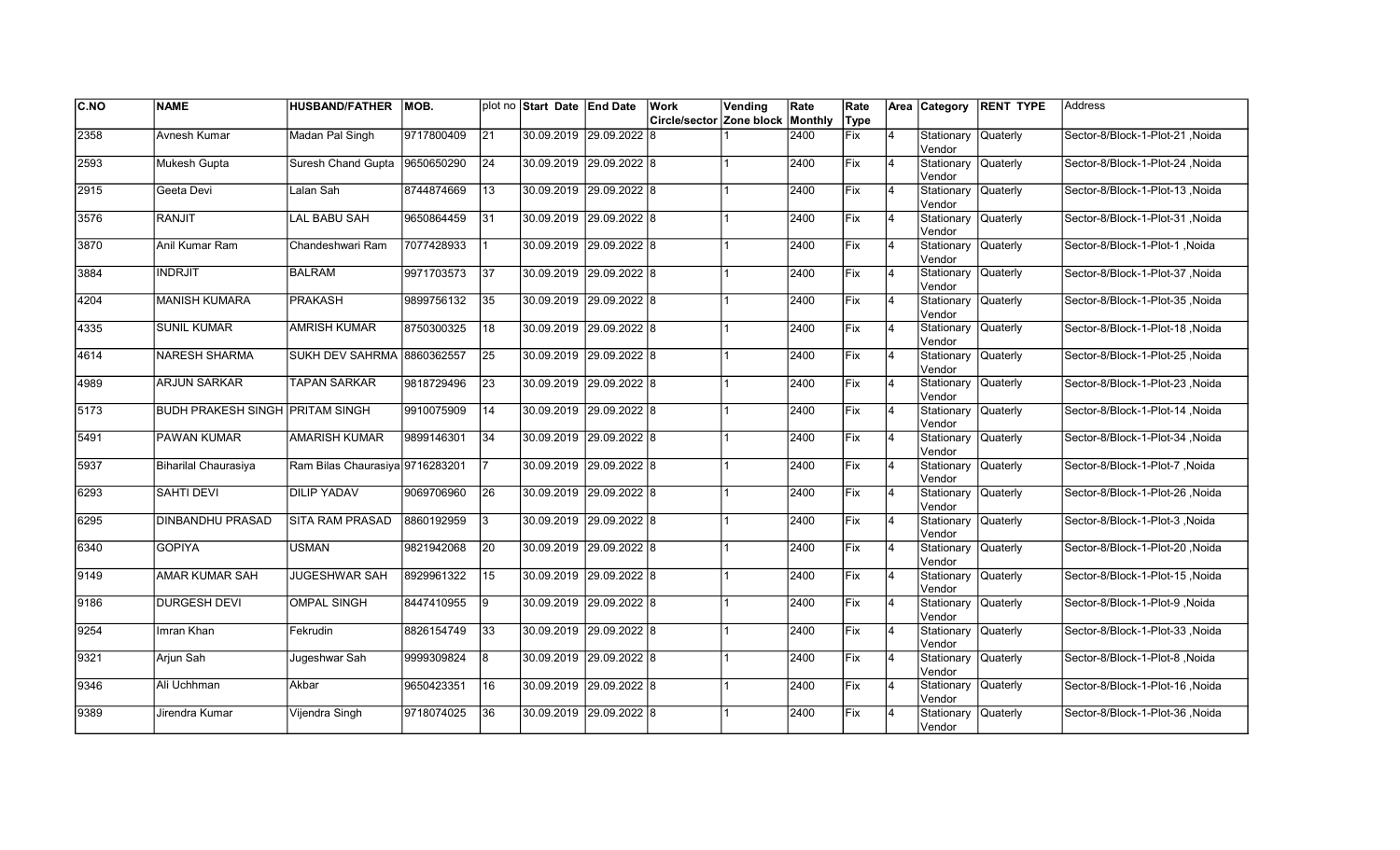| C.NO             | <b>NAME</b>                                 | <b>HUSBAND/FATHER</b>  | MOB.       |                 | plot no Start Date End Date |                         | Work                                    | Vending        | Rate | Rate |                |                               | Area Category RENT TYPE | <b>Address</b>                   |
|------------------|---------------------------------------------|------------------------|------------|-----------------|-----------------------------|-------------------------|-----------------------------------------|----------------|------|------|----------------|-------------------------------|-------------------------|----------------------------------|
|                  |                                             |                        |            |                 |                             |                         | <b>Circle/sector Zone block Monthly</b> |                |      | Type |                |                               |                         |                                  |
| $\overline{425}$ | <b>JITAN MAHTO</b>                          | <b>BHARAT MAHTO</b>    | 8810616268 | 74              |                             | 30.09.2019 29.09.2022 8 |                                         |                | 2400 | Fix  | $\overline{4}$ | Stationary Quaterly<br>Vendor |                         | Sector-8/Block-2-Plot-74, Noida  |
| 426              | <b>NIRANJAN KUMAR</b><br><b>MAHTO</b>       | <b>BHARAT MAHTO</b>    | 7011226885 | 16              |                             | 30.09.2019 29.09.2022 8 |                                         |                | 2400 | Fix  | 4              | Stationary Quaterly<br>Vendor |                         | Sector-8/Block-2-Plot-16, Noida  |
| 444              | <b>REWATI DEVI</b>                          | <b>SANT LAL PRASAD</b> | 9910430525 |                 | 30.09.2019 29.09.2022 8     |                         |                                         | $\mathfrak{p}$ | 2400 | Fix  | 14             | Stationary Quaterly<br>Vendor |                         | Sector-8/Block-2-Plot-1 .Noida   |
| 445              | <b>DINESH PANDIT</b>                        | <b>SUKHA PANDIT</b>    | 8929184431 | $\overline{32}$ | 30.09.2019 29.09.2022 8     |                         |                                         | $\overline{2}$ | 2400 | Fix  | 14             | Stationary Quaterly<br>Vendor |                         | Sector-8/Block-2-Plot-32, Noida  |
| 447              | YASHVANT KUMAR                              | <b>LAL SAH</b>         | 8298647125 | 27              |                             | 30.09.2019 29.09.2022 8 |                                         | $\overline{2}$ | 2400 | Fix  | $\overline{4}$ | Stationary<br>Vendor          | Quaterly                | Sector-8/Block-2-Plot-27, Noida  |
| 692              | RAVINDRA PARTAB                             | <b>ARJUN PRASAD</b>    | 9582496498 | 171             | 30.09.2019 29.09.2022 8     |                         |                                         | $\mathfrak{p}$ | 2400 | Fix  | $\overline{4}$ | Stationary Quaterly<br>Vendor |                         | Sector-8/Block-2-Plot-71, Noida  |
| 798              | <b>BRAHAMDEC SAH</b>                        | <b>BALESWAR SAH</b>    | 9953764192 | 62              | 30.09.2019 29.09.2022 8     |                         |                                         | $\mathcal{P}$  | 2400 | Fix  | $\overline{4}$ | Stationary Quaterly<br>Vendor |                         | Sector-8/Block-2-Plot-62, Noida  |
| 1021             | <b>SATENDRA KUMAR</b>                       | <b>BHINDI SINGH</b>    | 8700619960 | 24              | 30.09.2019 29.09.2022 8     |                         |                                         | $\mathfrak{p}$ | 2400 | Fix  | $\overline{4}$ | Stationary Quaterly<br>Vendor |                         | Sector-8/Block-2-Plot-24 , Noida |
| 1038             | NISHANT RAJPUT                              | <b>BHOPAL SINGH</b>    | 9711550089 | 68              | 30.09.2019 29.09.2022 8     |                         |                                         | $\mathcal{P}$  | 2400 | Fix  | $\overline{4}$ | Stationary<br>Vendor          | <b>Quaterly</b>         | Sector-8/Block-2-Plot-68, Noida  |
| 1080             | ASHOK KUMAR MAHTO MAHENDRA MAHTO 9871210457 |                        |            | 36              |                             | 30.09.2019 29.09.2022 8 |                                         | $\mathfrak{p}$ | 2400 | Fix  | 4              | Stationary Quaterly<br>Vendor |                         | Sector-8/Block-2-Plot-36, Noida  |
| 1083             | <b>JITENDRA KUMAR</b>                       | <b>SUDHIR MISTRI</b>   | 9871829376 | $\overline{19}$ |                             | 30.09.2019 29.09.2022 8 |                                         | $\mathcal{P}$  | 2400 | Fix  | 4              | Stationary Quaterly<br>Vendor |                         | Sector-8/Block-2-Plot-19, Noida  |
| 1084             | <b>BIJAY MISTRI</b>                         | <b>CHOTU MISTRI</b>    | 9990966671 | 42              | 30.09.2019 29.09.2022 8     |                         |                                         | $\mathcal{P}$  | 2400 | Fix  | 14             | Stationary Quaterly<br>Vendor |                         | Sector-8/Block-2-Plot-42, Noida  |
| 1087             | SIVRAJ SINGH                                | <b>KIRAN SINGH</b>     | 9810697006 | 6               | 30.09.2019 29.09.2022 8     |                         |                                         | $\mathfrak{p}$ | 2400 | Fix  | 14             | Stationary Quaterly<br>Vendor |                         | Sector-8/Block-2-Plot-6, Noida   |
| 1102             | <b>NITIN AHAMD</b>                          | <b>MD SALIM</b>        | I٥         | 44              | 30.09.2019 29.09.2022 8     |                         |                                         | $\mathfrak{p}$ | 2400 | Fix  | $\overline{4}$ | Stationary Quaterly<br>Vendor |                         | Sector-8/Block-2-Plot-44, Noida  |
| 1104             | <b>KHAKSAR AHMED</b>                        | <b>FAIZAHMED</b>       | 9582174178 | 10              | 30.09.2019 29.09.2022 8     |                         |                                         | $\mathcal{P}$  | 2400 | Fix  | 4              | Stationary Quaterly<br>Vendor |                         | Sector-8/Block-2-Plot-10, Noida  |
| $\sqrt{1107}$    | <b>NASIM ANWAR</b>                          | <b>ASUF ANSARI</b>     | 7683068445 | 51              | 30.09.2019 29.09.2022 8     |                         |                                         | $\mathfrak{p}$ | 2400 | Fix  | 14             | Stationary Quaterly<br>Vendor |                         | Sector-8/Block-2-Plot-51, Noida  |
| 1709             | <b>PRAMAOD</b>                              | SALENDRA SHA           | 7835843215 | 14              | 30.09.2019 29.09.2022 8     |                         |                                         | $\mathfrak{p}$ | 2400 | Fix  | 14             | Stationary Quaterly<br>Vendor |                         | Sector-8/Block-2-Plot-4, Noida   |
| 1716             | <b>MAHESH KUAMR</b><br><b>NAYAK</b>         | YOGENDRA NAYAK         | 9999274821 | 39              |                             | 30.09.2019 29.09.2022 8 |                                         | $\mathfrak{p}$ | 2400 | Fix  | $\overline{4}$ | Stationary Quaterly<br>Vendor |                         | Sector-8/Block-2-Plot-39 ,Noida  |
| 2247             | <b>RAM SURAJ</b>                            | LALMANI MAURYA         | 9971220836 | 47              | 30.09.2019 29.09.2022 8     |                         |                                         | $\mathfrak{p}$ | 2400 | Fix  | $\overline{4}$ | Stationary Quaterly<br>Vendor |                         | Sector-8/Block-2-Plot-47, Noida  |
| 2295             | Prabhavati Devi                             | Vashudev Singh         | 9310443076 | 67              | 30.09.2019 29.09.2022 8     |                         |                                         | $\mathcal{P}$  | 2400 | Fix  | 4              | Stationary Quaterly<br>Vendor |                         | Sector-8/Block-2-Plot-67, Noida  |
| 2296             | Man Singh                                   | Amar Singh             | 8920071646 |                 | 30.09.2019 29.09.2022 8     |                         |                                         | $\mathfrak{p}$ | 2400 | Fix  | 14             | Stationary Quaterly<br>Vendor |                         | Sector-8/Block-2-Plot-7, Noida   |
| 2297             | Raj Bala Singh                              | Rohit Manoj Singh      | 8287108930 | I2              |                             | 30.09.2019 29.09.2022 8 |                                         | $\mathfrak{p}$ | 2400 | Fix  | $\overline{4}$ | Stationary<br>Vendor          | <b>Quaterly</b>         | Sector-8/Block-2-Plot-2, Noida   |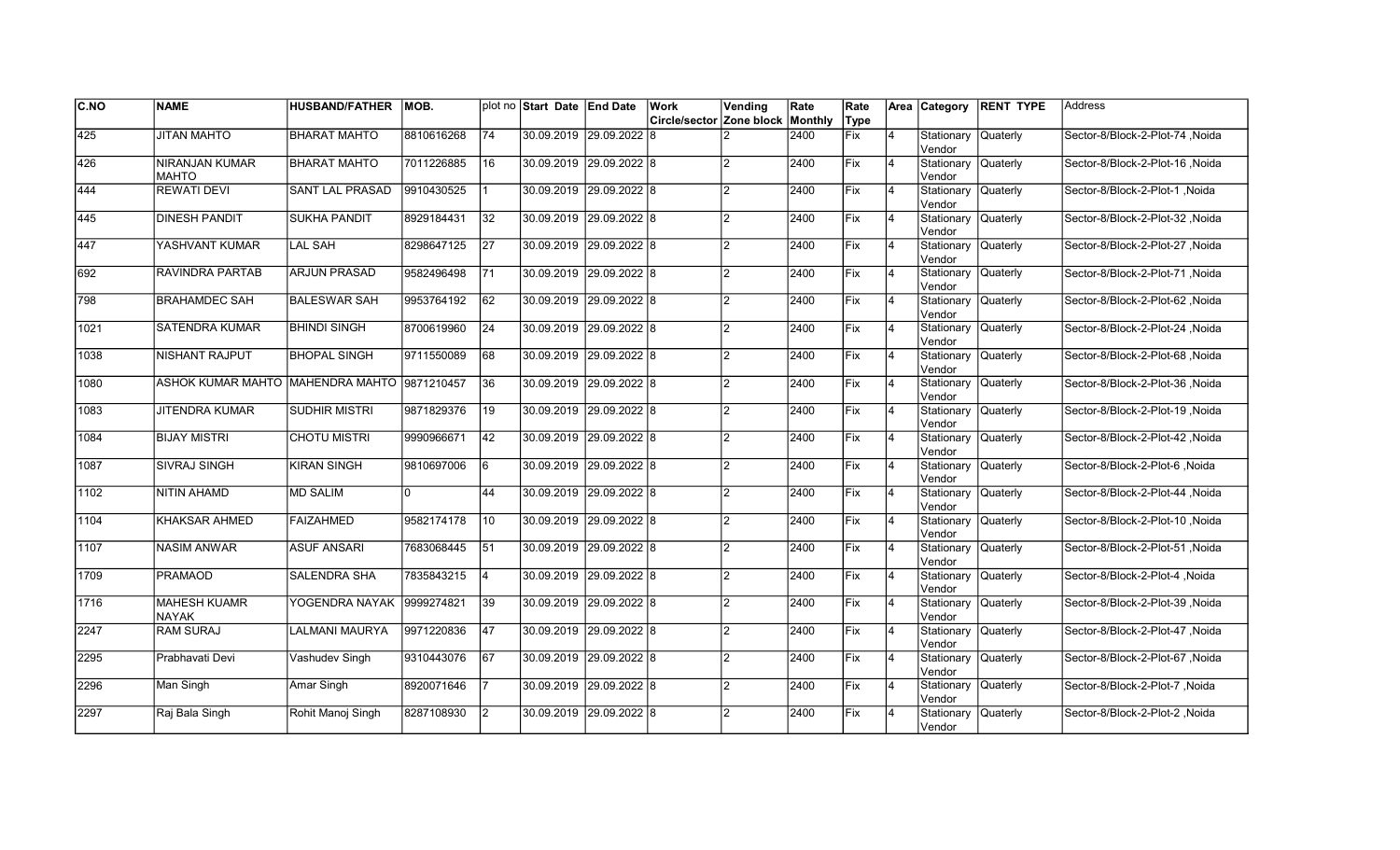| <b>C.NO</b>   | <b>NAME</b>                                 | <b>HUSBAND/FATHER</b>             | MOB.       |                 | plot no Start Date End Date | Work                                    | Vending        | Rate | Rate        |                | Area Category                 | <b>RENT TYPE</b> | Address                          |
|---------------|---------------------------------------------|-----------------------------------|------------|-----------------|-----------------------------|-----------------------------------------|----------------|------|-------------|----------------|-------------------------------|------------------|----------------------------------|
|               |                                             |                                   |            |                 |                             | <b>Circle/sector Zone block Monthly</b> |                |      | Type        |                |                               |                  |                                  |
| 2573          | <b>RAJESH SAH</b>                           | <b>VIDYA SAH</b>                  | 9582585030 | 40              | 30.09.2019 29.09.2022 8     |                                         |                | 2400 | Fix         | 4              | Stationary<br>Vendor          | Quaterly         | Sector-8/Block-2-Plot-40, Noida  |
| 2641          | <b>SALEEM</b>                               | <b>ISLAM</b>                      | 8527163544 | 20              | 30.09.2019 29.09.2022 8     |                                         | $\overline{2}$ | 2400 | Fix         | $\overline{4}$ | Stationary<br>Vendor          | Quaterly         | Sector-8/Block-2-Plot-20, Noida  |
| 2763          | <b>GOTAM PRASAD</b>                         | <b>MUNESWAR SINGH</b>             | 9910962325 | 61              | 30.09.2019 29.09.2022 8     |                                         | $\overline{2}$ | 2400 | Fix         | $\overline{4}$ | Stationary Quaterly<br>Vendor |                  | Sector-8/Block-2-Plot-61 .Noida  |
| 2985          | Roopam Singh                                | Sukram Singh                      | 9910845075 | 58              | 30.09.2019 29.09.2022 8     |                                         | 2              | 2400 | Fix         | $\overline{4}$ | Stationary Quaterly<br>Vendor |                  | Sector-8/Block-2-Plot-58, Noida  |
| 3145          | <b>GAURAV KUMAR</b>                         | <b>RAMCHANDRA</b><br><b>SINGH</b> | 7088757474 | 21              | 30.09.2019 29.09.2022 8     |                                         | $\overline{2}$ | 2400 | Fix         | $\overline{4}$ | Stationary<br>lVendor         | <b>Quaterly</b>  | Sector-8/Block-2-Plot-21, Noida  |
| 3289          | <b>GEETA DEVI</b>                           | <b>MAHESH DAS DIXIT</b>           | 7835852802 | 3               | 30.09.2019 29.09.2022 8     |                                         | $\overline{2}$ | 2400 | Fix         | $\overline{4}$ | Stationary<br>lVendor         | <b>Quaterly</b>  | Sector-8/Block-2-Plot-3, Noida   |
| 3412          | <b>GUDIYA DEVI</b>                          | SUNIL PANJIYARA                   | 9318311324 | 52              | 30.09.2019 29.09.2022 8     |                                         | $\overline{2}$ | 2400 | Fix         | $\overline{4}$ | Stationary<br>Vendor          | <b>Quaterly</b>  | Sector-8/Block-2-Plot-52, Noida  |
| 3628          | MD Azad                                     | <b>MD Kalam</b>                   | 9711652535 | 45              | 30.09.2019 29.09.2022 8     |                                         | 2              | 2400 | Fix         | $\overline{4}$ | Stationary Quaterly<br>Vendor |                  | Sector-8/Block-2-Plot-45, Noida  |
| 3743          | <b>DILEEP KUMAR</b>                         | <b>LALO MAHATO</b>                | 9643593687 | 23              | 30.09.2019 29.09.2022 8     |                                         | $\overline{2}$ | 2400 | lFix.       | $\overline{4}$ | Stationary<br>Vendor          | Quaterly         | Sector-8/Block-2-Plot-23, Noida  |
| 3767          | <b>PARMOD SINGH</b>                         | <b>RAMENDRA SINGH</b>             | 9910413539 | 60              | 30.09.2019 29.09.2022 8     |                                         | $\overline{2}$ | 2400 | <b>IFix</b> | $\overline{4}$ | Stationary<br>Vendor          | Quaterly         | Sector-8/Block-2-Plot-60, Noida  |
| 3768          | <b>CHANDRA SHEKHAR</b><br><b>CHOURASIYA</b> | <b>SHAMBHOO NATH</b>              | 9899589943 | 29              | 30.09.2019 29.09.2022 8     |                                         | $\overline{2}$ | 2400 | Fix         | 4              | Stationary Quaterly<br>Vendor |                  | Sector-8/Block-2-Plot-29, Noida  |
| 3808          | Shiv Kumar Bhagat                           | Nand Kishore Bhagat 9891359017    |            | l8              | 30.09.2019 29.09.2022 8     |                                         | $\overline{2}$ | 2400 | Fix         | $\overline{4}$ | Stationary Quaterly<br>Vendor |                  | Sector-8/Block-2-Plot-8, Noida   |
| 3829          | <b>GURIYA DEVI</b>                          | SANJEET KUMAR                     | 8130125148 | 59              | 30.09.2019 29.09.2022 8     |                                         | 2              | 2400 | Fix         | $\overline{4}$ | Stationary Quaterly<br>Vendor |                  | Sector-8/Block-2-Plot-59, Noida  |
| $\sqrt{4132}$ | Ranjeet Kumar Thakur                        | Shyam Sundar<br>Thakur            | 9910914546 | 22              | 30.09.2019 29.09.2022 8     |                                         | $\overline{2}$ | 2400 | Fix         | $\overline{4}$ | Stationary<br>lVendor         | Quaterly         | Sector-8/Block-2-Plot-22, Noida  |
| 4160          | Radha Devi                                  | Kapildev                          | 9711918154 | $\overline{73}$ | 30.09.2019 29.09.2022 8     |                                         | 2              | 2400 | Fix         | $\overline{4}$ | Stationary<br>Vendor          | Quaterly         | Sector-8/Block-2-Plot-73 , Noida |
| 4161          | Pavan Kumar Bhagat                          | Nand Kishor Bhagat                | 8588027096 | 14              | 30.09.2019 29.09.2022 8     |                                         | $\overline{2}$ | 2400 | Fix         | 4              | Stationary<br>Vendor          | Quaterly         | Sector-8/Block-2-Plot-14, Noida  |
| 4311          | RAN VIJAY SINGH<br>YADAV                    | <b>JAGDISH PRASAD</b><br>YADAV    | 9811670373 | 56              | 30.09.2019 29.09.2022 8     |                                         | $\overline{2}$ | 2400 | Fix         | 4              | Stationary Quaterly<br>Vendor |                  | Sector-8/Block-2-Plot-56, Noida  |
| 4325          | Govind                                      | Bhoore                            | 9759014802 | 46              | 30.09.2019 29.09.2022 8     |                                         | $\overline{2}$ | 2400 | <b>IFix</b> | 4              | Stationary<br>Vendor          | Quaterly         | Sector-8/Block-2-Plot-46, Noida  |
| 4326          | <b>NAEEM</b>                                | <b>ISHAK</b>                      | 9999096943 | 18              | 30.09.2019 29.09.2022 8     |                                         | $\overline{2}$ | 2400 | Fix         | $\overline{4}$ | Stationary<br>Vendor          | Quaterly         | Sector-8/Block-2-Plot-18, Noida  |
| 4454          | <b>DHARMENDRA BAITHA</b>                    | <b>GANESH BAITHA</b>              | 9971630996 | 30              | 30.09.2019 29.09.2022 8     |                                         | $\mathfrak{p}$ | 2400 | Fix         | $\overline{4}$ | Stationary<br>Vendor          | <b>Quaterly</b>  | Sector-8/Block-2-Plot-30, Noida  |
| 4525          | <b>ARCHNA YADAV</b>                         | <b>SHIV KUMAR</b><br>YADAV        | 9717958597 | $\overline{28}$ | 30.09.2019 29.09.2022 8     |                                         | $\overline{2}$ | 2400 | Fix         | $\overline{4}$ | Stationary Quaterly<br>Vendor |                  | Sector-8/Block-2-Plot-28, Noida  |
| 4526          | <b>NEELAM YADAV</b>                         | <b>SHIV KUMAR</b><br>YADAV        | 9873349511 | 65              | 30.09.2019 29.09.2022 8     |                                         | $\overline{2}$ | 2400 | Fix         | 4              | Stationary<br>Vendor          | Quaterly         | Sector-8/Block-2-Plot-65, Noida  |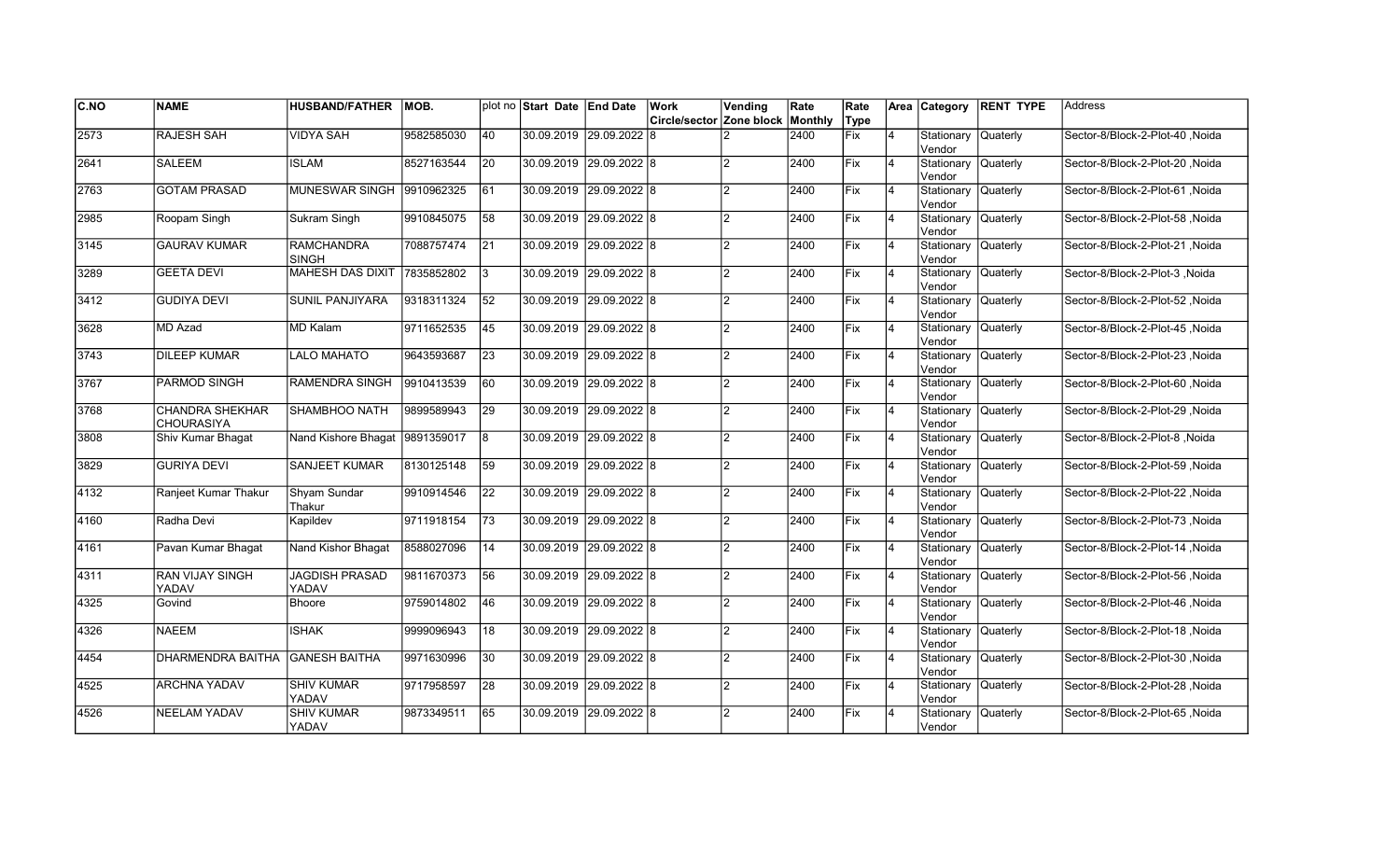| <b>C.NO</b>   | <b>NAME</b>                          | <b>HUSBAND/FATHER</b>                 | MOB.       |                 | plot no Start Date End Date | <b>Work</b>                      | Vending        | Rate | Rate       |    |                                | Area Category RENT TYPE | <b>Address</b>                   |
|---------------|--------------------------------------|---------------------------------------|------------|-----------------|-----------------------------|----------------------------------|----------------|------|------------|----|--------------------------------|-------------------------|----------------------------------|
|               |                                      |                                       |            |                 |                             | Circle/sector Zone block Monthly |                |      | Type       |    |                                |                         |                                  |
| 4715          | Rameshwar                            | Vikram Prasad                         | 8510822081 | $\overline{33}$ | 30.09.2019 29.09.2022 8     |                                  |                | 2400 | Fix        | 4  | Stationary Quaterly<br>Vendor  |                         | Sector-8/Block-2-Plot-33, Noida  |
| $\sqrt{4717}$ | Veer Pal                             | Roop Chandra                          | 9911324293 | 54              | 30.09.2019 29.09.2022 8     |                                  |                | 2400 | Fix        | 4  | Stationary Quaterly<br>Vendor  |                         | Sector-8/Block-2-Plot-54, Noida  |
| 4810          | <b>MD KASIM</b>                      | <b>HASIM</b>                          | 5886834380 | $\overline{57}$ | 30.09.2019 29.09.2022 8     |                                  | 2              | 2400 | Fix        | 4  | Stationary Quaterly<br>Vendor  |                         | Sector-8/Block-2-Plot-57 .Noida  |
| 4862          | <b>VINOD PRASAD</b>                  | <b>SUNIL PRASAD</b>                   | 9990347001 | 15              | 30.09.2019 29.09.2022 8     |                                  | 2              | 2400 | Fix        | 4  | Stationary Quaterly<br>Vendor  |                         | Sector-8/Block-2-Plot-15, Noida  |
| 5073          | Geeta Devi                           | Dulam Sah                             | 9582142250 | 72              | 30.09.2019 29.09.2022 8     |                                  | 2              | 2400 | Fix        | 4  | Stationary Quaterly<br>Vendor  |                         | Sector-8/Block-2-Plot-72, Noida  |
| 5159          | CHHEL RAM VERMA                      | <b>BHAGRATH VERMA</b>                 | 7011991506 | 15              | 30.09.2019 29.09.2022 8     |                                  |                | 2400 | Fix        | 4  | Stationary Quaterly<br>lVendor |                         | Sector-8/Block-2-Plot-5, Noida   |
| 5366          | SADHU SARAKAR                        | <b>NOREN SARAKAR</b>                  | 9717406358 | 12              | 30.09.2019 29.09.2022 8     |                                  | $\mathcal{D}$  | 2400 | Fix        | 4  | Stationary Quaterly<br>Vendor  |                         | Sector-8/Block-2-Plot-12, Noida  |
| 5384          | <b>PUSHPA</b>                        | <b>JITENDRA NATH</b><br><b>TIWARI</b> | 9871235304 | 66              | 30.09.2019 29.09.2022 8     |                                  | $\mathcal{D}$  | 2400 | Fix        | 4  | Stationary Quaterly<br>Vendor  |                         | Sector-8/Block-2-Plot-66, Noida  |
| 5387          | SUNDARAM                             | RAJESH KUMAR                          | 9540095603 | 69              | 30.09.2019 29.09.2022 8     |                                  | $\mathcal{D}$  | 2400 | Fix        | 4  | Stationary Quaterly<br>Vendor  |                         | Sector-8/Block-2-Plot-69, Noida  |
| 5455          | Jamuna Devi                          | Lakshman Prasad                       | 9540069134 | 38              | 30.09.2019 29.09.2022 8     |                                  | $\overline{2}$ | 2400 | lFix       | 4  | Stationary Quaterly<br>Vendor  |                         | Sector-8/Block-2-Plot-38, Noida  |
| 5463          | <b>HAVIV KHAN</b>                    | <b>ALLADIN</b>                        | 9773910160 | 35              | 30.09.2019 29.09.2022 8     |                                  |                | 2400 | Fix        | 4  | Stationary Quaterly<br>Vendor  |                         | Sector-8/Block-2-Plot-35, Noida  |
| 5494          | JYOTI CHAUHAN                        | <b>VIJAY CHAUHAN</b>                  | 8588023241 | 53              | 30.09.2019 29.09.2022 8     |                                  | $\mathcal{D}$  | 2400 | Fix        | 14 | Stationary Quaterly<br>Vendor  |                         | Sector-8/Block-2-Plot-53, Noida  |
| 5546          | Md Azad                              | Sah Mohammad                          | 9999705540 | 37              | 30.09.2019 29.09.2022 8     |                                  | $\overline{2}$ | 2400 | Fix        | 4  | Stationary Quaterly<br>Vendor  |                         | Sector-8/Block-2-Plot-37, Noida  |
| 5605          | Yogendra Kumar                       | Gopal Singh                           | 9999071952 | 34              | 30.09.2019 29.09.2022 8     |                                  | 2              | 2400 | Fix        | 4  | Stationary Quaterly<br>Vendor  |                         | Sector-8/Block-2-Plot-34, Noida  |
| 5664          | <b>DAYA SHANAKR</b><br><b>PANDEY</b> | <b>RAM NARESH</b><br>PANDEY           | 9711918154 | $\overline{26}$ | 30.09.2019 29.09.2022 8     |                                  |                | 2400 | Fix        | 4  | Stationary Quaterly<br>lVendor |                         | Sector-8/Block-2-Plot-26, Noida  |
| 5928          | <b>TARA DEVI</b>                     | <b>DEVENDRA NATH</b>                  | 8130969553 | 17              | 30.09.2019 29.09.2022 8     |                                  | $\overline{2}$ | 2400 | Fix        | 4  | Stationary Quaterly<br>Vendor  |                         | Noida Sector-8/Block-2-Plot-17   |
| 5991          | JAY PRAKASH NAYAK                    | <b>DEVENDRA NAYAK</b>                 | 9971436342 | 19              | 30.09.2019 29.09.2022 8     |                                  | $\overline{2}$ | 2400 | <b>Fix</b> | 4  | Stationary Quaterly<br>Vendor  |                         | Sector-8/Block-2-Plot-9, Noida   |
| 5999          | <b>SUNITA</b>                        | OM PRAKASH<br><b>NAYAK</b>            | 716002280  | 43              | 30.09.2019 29.09.2022 8     |                                  | 2              | 2400 | lFix       | 4  | Stationary Quaterly<br>Vendor  |                         | Sector-8/Block-2-Plot-43, Noida  |
| 6036          | RADHAKLSUN BHAKTA                    | IUTIM BHAKTA                          | 8860116395 | 31              | 30.09.2019 29.09.2022 8     |                                  |                | 2400 | Fix        | 4  | Stationary Quaterly<br>lVendor |                         | Sector-8/Block-2-Plot-31 , Noida |
| 6043          | <b>SAPNA KHARI</b>                   | <b>SARJIT KHARI</b>                   | 9911139284 | 13              | 30.09.2019 29.09.2022 8     |                                  | $\overline{2}$ | 2400 | Fix        | 4  | Stationary Quaterly<br>Vendor  |                         | Sector-8/Block-2-Plot-13, Noida  |
| 6137          | <b>DORI LAL</b>                      | <b>PREM SINGH</b>                     | 8802036777 | 25              | 30.09.2019 29.09.2022 8     |                                  | $\overline{2}$ | 2400 | Fix        | 4  | Stationary Quaterly<br>Vendor  |                         | Sector-8/Block-2-Plot-25, Noida  |
| 6210          | Shatrudhan Sah                       | Bihari Sah                            | 9582004791 | 49              | 30.09.2019 29.09.2022 8     |                                  |                | 2400 | Fix        |    | Stationary Quaterly<br>Vendor  |                         | Sector-8/Block-2-Plot-49, Noida  |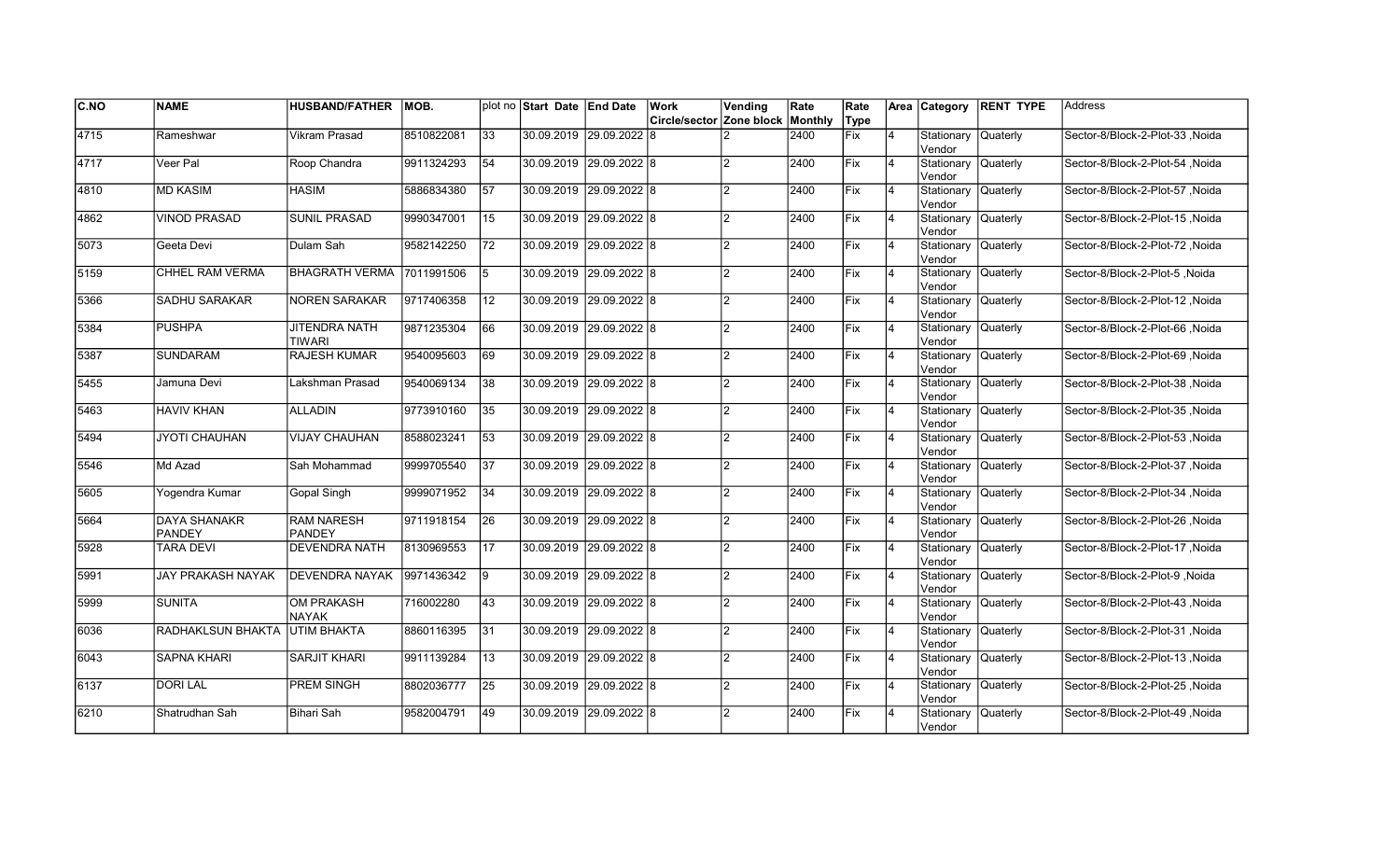| IC.NO | <b>NAME</b>                              | <b>HUSBAND/FATHER</b>             | MOB.        |                 | plot no Start Date End Date |                         | Work                             | Vending        | Rate | Rate       |                | Area Category                 | <b>RENT TYPE</b> | <b>Address</b>                       |
|-------|------------------------------------------|-----------------------------------|-------------|-----------------|-----------------------------|-------------------------|----------------------------------|----------------|------|------------|----------------|-------------------------------|------------------|--------------------------------------|
|       |                                          |                                   |             |                 |                             |                         | Circle/sector Zone block Monthly |                |      | Type       |                |                               |                  |                                      |
| 6310  | <b>BANDNA HALDAR</b>                     | <b>SADHAN HALDAR</b>              | 8826157232  | 41              |                             | 30.09.2019 29.09.2022 8 |                                  |                | 2400 | Fix        | $\overline{4}$ | Stationary<br>Vendor          | <b>Quaterly</b>  | Sector-8/Block-2-Plot-41 ,Noida      |
| 6311  | TARAK HALDAR                             | <b>BELA HALDAR</b>                | 9821647560  | 63              | 30.09.2019 29.09.2022 8     |                         |                                  | $\mathcal{D}$  | 2400 | <b>Fix</b> | 14             | Stationary Quaterly<br>Vendor |                  | Sector-8/Block-2-Plot-63 .Noida      |
| 6396  | <b>ABHISHEK KUMAR</b><br><b>SACHDEVA</b> | <b>RAM LAL</b><br><b>SACHDEVA</b> | 9811874431  | 70              | 30.09.2019 29.09.2022 8     |                         |                                  | $\mathfrak{p}$ | 2400 | Fix        | $\overline{4}$ | Stationary Quaterly<br>Vendor |                  | Sector-8/Block-2-Plot-70, Noida      |
| 6712  | RITU CHAUHAN                             | TEJ SINGH                         | 9759659977  | 48              | 30.09.2019 29.09.2022 8     |                         |                                  | $\overline{2}$ | 2400 | Fix        | 14             | Stationary Quaterly<br>Vendor |                  | Sector-8/Block-2-Plot-48, Noida      |
| 6751  | rubi devi                                | vinodanand                        | 9560627553  | 50              |                             | 30.09.2019 29.09.2022 8 |                                  | $\mathfrak{p}$ | 2400 | Fix        | $\overline{4}$ | Stationary<br>Vendor          | Quaterly         | Sector-8/Block-2-Plot-50, Noida      |
| 9144  | <b>SATISH</b>                            | DAYAL SINGH                       | 9711127770  | 55              |                             | 30.09.2019 29.09.2022 8 |                                  | $\mathfrak{p}$ | 2400 | <b>Fix</b> | 4              | Stationary Quaterly<br>Vendor |                  | Noida Sector-8/Block-2-Plot-55       |
| 9391  | Komal Devi                               | Arun Kumar                        | 7503846289  | 64              | 30.09.2019 29.09.2022 8     |                         |                                  | $\mathfrak{p}$ | 2400 | <b>Fix</b> | 14             | Stationary Quaterly<br>Vendor |                  | Noida Noida Sector-8/Block-2-Plot-64 |
| 9589  | <b>DINESH KUMAR</b>                      | <b>JAGAT RAM</b>                  | 19910691612 | $\overline{11}$ | 30.09.2019 29.09.2022 8     |                         |                                  | $\mathfrak{p}$ | 2400 | lFix       | $\overline{4}$ | Stationary Quaterly<br>Vendor |                  | Noida Sector-8/Block-2-Plot-11       |
| 116   | <b>VIJAY SAH</b>                         | <b>NEPALI SAH</b>                 | 9722002238  | 38              | 27.01.2020 26.01.2023 8     |                         |                                  | 3              | 2400 | Fix        | $\overline{4}$ | Stationary<br>Vendor          | <b>Quaterly</b>  | Sector-8/Block-3-Plot-38, Noida      |
| 596   | Md Sikandar                              | Md Khurshid                       | 9540718147  | 13              | 27.01.2020 26.01.2023 8     |                         |                                  | 3              | 2400 | Fix        | $\overline{4}$ | Stationary Quaterly<br>Vendor |                  | Sector-8/Block-3-Plot-13, Noida      |
| 1611  | JAGLISH RAM                              | SHIVNAND RAM                      | 9667653368  | 16              | 27.01.2020 26.01.2023 8     |                         |                                  | 3              | 2400 | Fix        | 14             | Stationary<br>Vendor          | <b>Quaterly</b>  | Sector-8/Block-3-Plot-16, Noida      |
| 611   | <b>NILAM DEVI</b>                        | <b>NILESH VERMA</b>               | 9318486436  | R5              | 27.01.2020 26.01.2023 8     |                         |                                  | 3              | 2400 | Fix        | 14             | Stationary Quaterly<br>Vendor |                  | Sector-8/Block-3-Plot-R5, Noida      |
| l669  | <b>VINOD KUMAR</b>                       | JAGAN NATH                        | 9718397891  | 22              | 27.01.2020 26.01.2023 8     |                         |                                  | 3              | 2400 | Fix        | 14             | Stationary Quaterly<br>Vendor |                  | Sector-8/Block-3-Plot-22, Noida      |
| 797   | <b>KRISHNA SAH</b>                       | <b>KUSHESAR SAH</b>               | 9205428295  | 12              | 27.01.2020 26.01.2023 8     |                         |                                  | 3              | 2400 | Fix        | $\overline{4}$ | Stationary Quaterly<br>Vendor |                  | Sector-8/Block-3-Plot-12 .Noida      |
| 799   | <b>SATENDRA KUMAR</b>                    | <b>HARKESWAR</b>                  | 9457733677  |                 | 27.01.2020 26.01.2023 8     |                         |                                  | 3              | 2400 | Fix        | 4              | Stationary Quaterly<br>Vendor |                  | Sector-8/Block-3-Plot-7, Noida       |
| 800   | <b>SURESH PRASAD</b><br><b>GUPTA</b>     | <b>BINDERASH SAHU</b>             | 8010360069  | 18              | 27.01.2020 26.01.2023 8     |                         |                                  | 3              | 2400 | Fix        | 14             | Stationary Quaterly<br>Vendor |                  | Sector-8/Block-3-Plot-18, Noida      |
| 802   | LALIT SAH                                | KUSHESWAR SAH                     | 9868560269  | 17              | 27.01.2020 26.01.2023 8     |                         |                                  | 3              | 2400 | Fix        | 14             | Stationary Quaterly<br>Vendor |                  | Sector-8/Block-3-Plot-17, Noida      |
| 833   | <b>MD Najre Alam</b>                     | Amanat Husain                     | 8800347640  | 39              | 27.01.2020 26.01.2023 8     |                         |                                  | 3              | 2400 | lFix       | $\overline{4}$ | Stationary<br>Vendor          | Quaterly         | Sector-8/Block-3-Plot-39, Noida      |
| 834   | MD Alam                                  | <b>MD Kudus</b>                   | 9354312032  | 34              | 27.01.2020 26.01.2023 8     |                         |                                  | 3              | 2400 | lFix       | $\overline{4}$ | Stationary<br>Vendor          | <b>Quaterly</b>  | Sector-8/Block-3-Plot-34, Noida      |
| 1002  | Mange                                    | Ramaveer                          | 9910930074  | 24              | 27.01.2020 26.01.2023 8     |                         |                                  | 3              | 2400 | lFix       | $\overline{4}$ | Stationary<br>Vendor          | Quaterly         | Noida / Sector-8/Block-3-Plot-24     |
| 1073  | <b>MEENA</b>                             | <b>RAKESH</b>                     | 9971353432  | 31              | 27.01.2020 26.01.2023 8     |                         |                                  | 3              | 2400 | Fix        | $\overline{4}$ | Stationary Quaterly<br>Vendor |                  | Sector-8/Block-3-Plot-31, Noida      |
| 1074  | <b>AJIT</b>                              | <b>BHIKKHU</b>                    | 9958326722  | $\overline{2}$  | 27.01.2020                  | 26.01.2023 8            |                                  | 3              | 2400 | Fix        |                | Stationary<br>Vendor          | <b>Quaterly</b>  | Sector-8/Block-3-Plot-2, Noida       |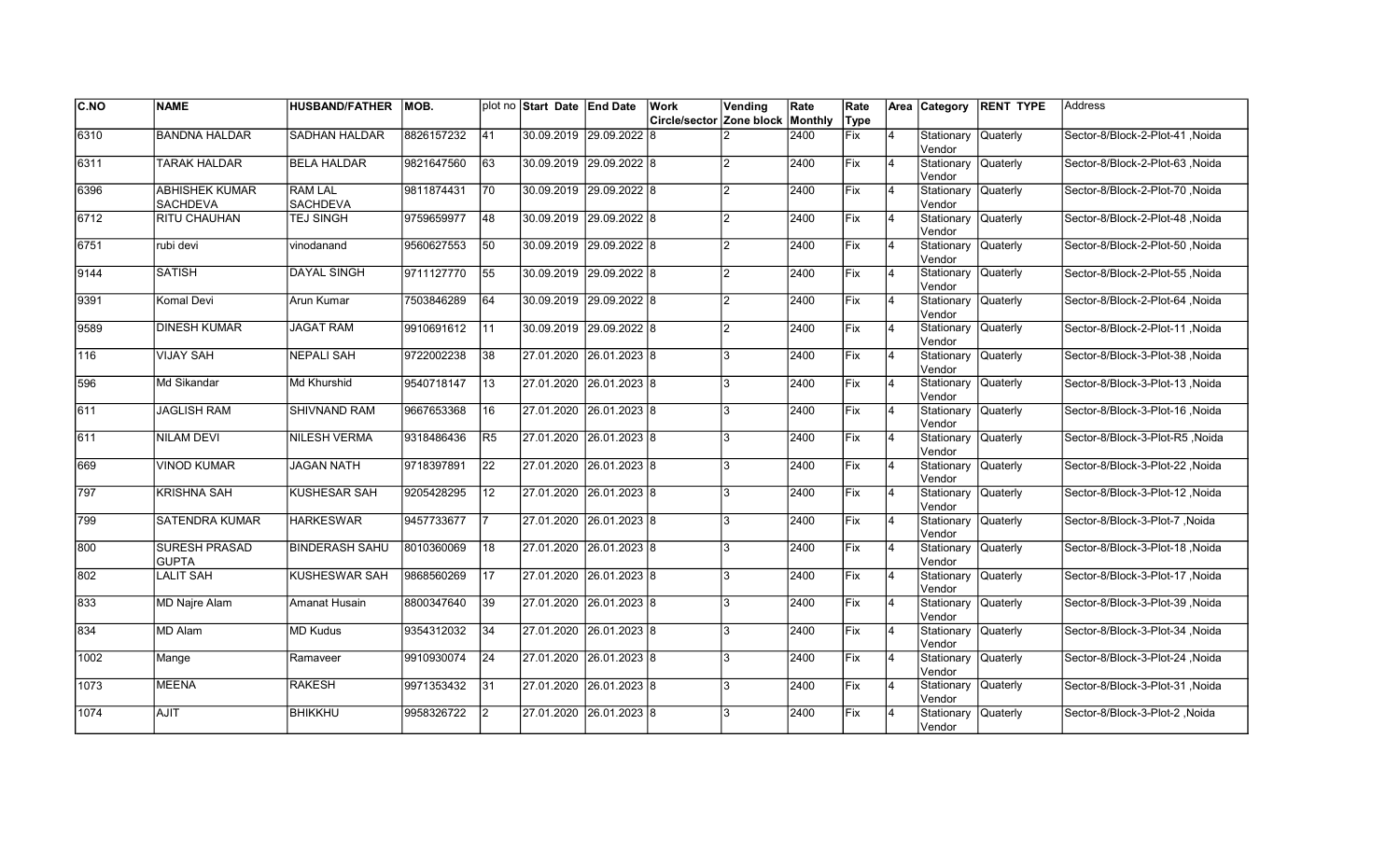| <b>C.NO</b> | <b>NAME</b>                          | <b>HUSBAND/FATHER</b>            | IMOB.      |                 | plot no Start Date End Date | Work                             | Vending | Rate | Rate       |                | Area Category                 | <b>RENT TYPE</b> | <b>Address</b>                  |
|-------------|--------------------------------------|----------------------------------|------------|-----------------|-----------------------------|----------------------------------|---------|------|------------|----------------|-------------------------------|------------------|---------------------------------|
|             |                                      |                                  |            |                 |                             | Circle/sector Zone block Monthly |         |      | Type       |                |                               |                  |                                 |
| 1162        | <b>SUBODH SHAH</b>                   | LALBAHADUR SHAH 9716763387       |            | 5               | 27.01.2020 26.01.2023 8     |                                  |         | 2400 | Fix        | $\overline{4}$ | Stationary Quaterly<br>Vendor |                  | Sector-8/Block-3-Plot-5, Noida  |
| 1163        | <b>KAMOD PRASAD</b><br><b>GUPTA</b>  | LAL BIHARI SHAH                  | 9650166280 | 29              | 27.01.2020 26.01.2023 8     |                                  | 3       | 2400 | <b>Fix</b> | 14             | Stationary Quaterly<br>Vendor |                  | Sector-8/Block-3-Plot-29 .Noida |
| 1354        | Rachna Diwedi                        | Anil Kumar                       | 8285978271 | 8               | 27.01.2020 26.01.2023 8     |                                  | 3       | 2400 | Fix        | 14             | Stationary Quaterly<br>Vendor |                  | Sector-8/Block-3-Plot-8, Noida  |
| 1516        | Ramesh Kumar Nayak                   | Yogender Nayak                   | 7703939488 | 28              | 27.01.2020 26.01.2023 8     |                                  | 3       | 2400 | Fix        | 14             | Stationary Quaterly<br>Vendor |                  | Sector-8/Block-3-Plot-28, Noida |
| 1607        | <b>DILIP PRASAD</b>                  | <b>SURAJ PRASAD</b>              | 8510988996 | 4               | 27.01.2020 26.01.2023 8     |                                  | 3       | 2400 | Fix        | $\overline{4}$ | Stationary<br>Vendor          | <b>Quaterly</b>  | Sector-8/Block-3-Plot-4, Noida  |
| 1796        | HASANAIN KHAN                        | <b>AUSAN KHAN</b>                | 8743033965 | <b>26</b>       | 27.01.2020 26.01.2023 8     |                                  | 3       | 2400 | <b>Fix</b> | 4              | Stationary Quaterly<br>Vendor |                  | Noida Sector-8/Block-3-Plot-26  |
| 1849        | NAGESHWAR SAHU                       | <b>JAHRU SAHU</b>                | 8377835798 |                 | 27.01.2020 26.01.2023 8     |                                  | 3       | 2400 | <b>Fix</b> | 14             | Stationary Quaterly<br>Vendor |                  | Sector-8/Block-3-Plot-1, Noida  |
| 2479        | <b>KEDAR SAH</b>                     | RAMESHWAR SAH                    | 8010406847 | 37              | 27.01.2020 26.01.2023 8     |                                  | 3       | 2400 | lFix       | $\overline{4}$ | Stationary Quaterly<br>Vendor |                  | Noida Sector-8/Block-3-Plot-37  |
| 2739        | <b>SOKAT</b>                         | <b>GAFFAR</b>                    | 8800428946 | 33              | 27.01.2020 26.01.2023 8     |                                  | 3       | 2400 | Fix        | $\overline{4}$ | Stationary<br>Vendor          | <b>Quaterly</b>  | Sector-8/Block-3-Plot-33, Noida |
| 3290        | <b>SHYAM SUNDER DIXIT</b>            | <b>MAHESH DAS DIXIT</b>          | 7835852802 | 9               | 27.01.2020 26.01.2023 8     |                                  | 3       | 2400 | Fix        | $\overline{4}$ | Stationary Quaterly<br>Vendor |                  | Sector-8/Block-3-Plot-9, Noida  |
| 3769        | <b>SURESH PRASAD</b><br><b>GUPTA</b> | <b>BALSHWAR</b><br><b>PARASD</b> | 8285775985 | $\overline{21}$ | 27.01.2020 26.01.2023 8     |                                  | 3       | 2400 | Fix        | 14             | Stationary<br>Vendor          | Quaterly         | Sector-8/Block-3-Plot-21, Noida |
| 4807        | <b>MANISH SHARMA</b>                 | <b>DHARMPAL</b><br><b>SHARMA</b> | 9650370251 | 35              | 27.01.2020 26.01.2023 8     |                                  | 3       | 2400 | Fix        | 14             | Stationary Quaterly<br>Vendor |                  | Sector-8/Block-3-Plot-35, Noida |
| 4880        | Neeraj Kumar                         | Nandakishor                      | 9871731626 | 25              | 27.01.2020 26.01.2023 8     |                                  | 3       | 2400 | Fix        | 14             | Stationary Quaterly<br>Vendor |                  | Sector-8/Block-3-Plot-25, Noida |
| 4906        | Mange Ram                            | Nand Kishor                      | 9560369038 | 23              | 27.01.2020 26.01.2023 8     |                                  | 3       | 2400 | Fix        | $\overline{4}$ | Stationary Quaterly<br>Vendor |                  | Sector-8/Block-3-Plot-23, Noida |
| 4934        | Prince Kumar Mishra                  | <b>Pramod Kumar</b><br>Mishra    | 9871634351 | 11              | 27.01.2020 26.01.2023 8     |                                  | 3       | 2400 | Fix        | 4              | Stationary Quaterly<br>Vendor |                  | Sector-8/Block-3-Plot-11, Noida |
| 5032        | Rakesh Kumar                         | Kunvar Sen Sharma                | 9999562178 | 30              | 27.01.2020 26.01.2023 8     |                                  | 3       | 2400 | Fix        | 14             | Stationary Quaterly<br>Vendor |                  | Sector-8/Block-3-Plot-30, Noida |
| 5244        | SADANAND SINGH                       | <b>MADAN KUMAR</b><br>SINGH      | 8700852528 | 15              | 27.01.2020 26.01.2023 8     |                                  | 3       | 2400 | Fix        | 14             | Stationary Quaterly<br>Vendor |                  | Sector-8/Block-3-Plot-15, Noida |
| 5732        | <b>BRAJLAL</b>                       | SHEELA DEVI                      | 971707411  | l 6             | 27.01.2020 26.01.2023 8     |                                  | 3       | 2400 | Fix        | $\overline{4}$ | Stationary<br>Vendor          | <b>Quaterly</b>  | Sector-8/Block-3-Plot-6, Noida  |
| 6306        | PRABHU KUMAR JHA                     | <b>HEMNATH JHA</b>               | 8742975970 | 19              | 27.01.2020 26.01.2023 8     |                                  | 3       | 2400 | Fix        | $\overline{4}$ | Stationary<br>Vendor          | Quaterly         | Sector-8/Block-3-Plot-19, Noida |
| 6592        | <b>DASHRATH SAH</b>                  | <b>BIHARI SAH</b>                | 8587934143 | 36              | 27.01.2020 26.01.2023 8     |                                  | 3       | 2400 | Fix        | $\overline{4}$ | Stationary<br>Vendor          | Quaterly         | Sector-8/Block-3-Plot-36, Noida |
| 6748        | <b>MADANLAL</b>                      | <b>HARISH CHANDRA</b>            | 8285839054 | 3               | 27.01.2020 26.01.2023 8     |                                  | 3       | 2400 | Fix        | $\overline{4}$ | Stationary Quaterly<br>Vendor |                  | Sector-8/Block-3-Plot-3, Noida  |
| 9108        | SAURABH KUMAR                        | <b>VIJAY PAL SINGH</b>           | 8076045088 | 32              | 27.01.2020 26.01.2023 8     |                                  | 3       | 2400 | Fix        |                | Stationary<br>Vendor          | <b>Quaterly</b>  | Sector-8/Block-3-Plot-32, Noida |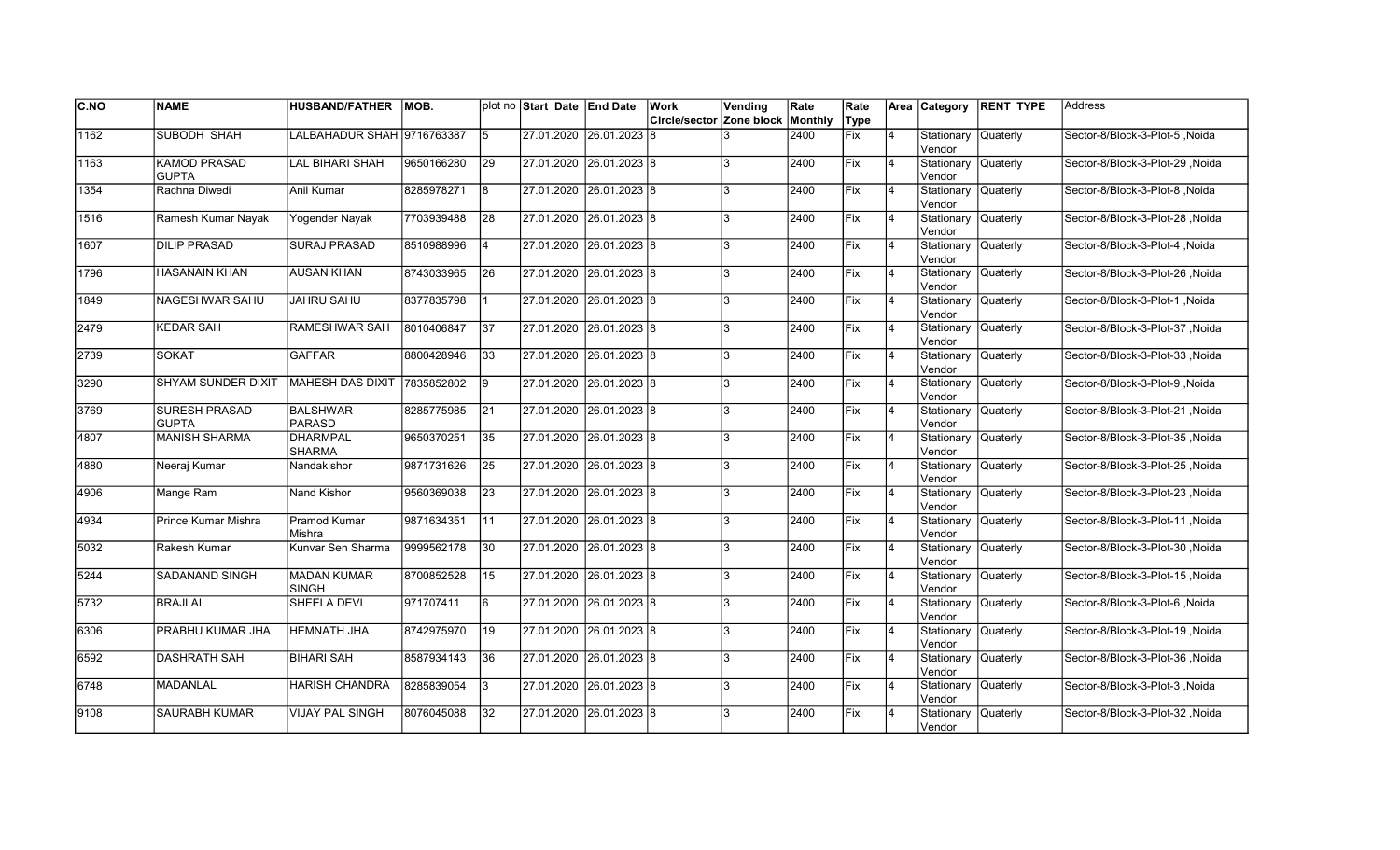| C.NO | <b>NAME</b>            | <b>HUSBAND/FATHER</b>               | IMOB.      |    | plot no Start Date End Date     | Work                     | Vending                 | Rate    | Rate        |                | Area Category                  | <b>RENT TYPE</b> | <b>Address</b>                  |
|------|------------------------|-------------------------------------|------------|----|---------------------------------|--------------------------|-------------------------|---------|-------------|----------------|--------------------------------|------------------|---------------------------------|
|      |                        |                                     |            |    |                                 | Circle/sector Zone block |                         | Monthly | Type        |                |                                |                  |                                 |
| 9109 | <b>SHIV HARI GUPTA</b> | <b>DHARAM VEER</b><br><b>GUPTA</b>  | 9717232727 | 14 | 27.01.2020 26.01.2023 8         |                          |                         | 2400    | <b>Fix</b>  | $\overline{4}$ | Stationary<br>Vendor           | <b>Quaterly</b>  | Sector-8/Block-3-Plot-14, Noida |
| 286  | PRAMOD SHAH            | <b>RAM VILAS SHAH</b>               | 7678136283 | 4  | 27.01.2020 26.01.2023 8         |                          |                         | 2400    | Fix         | 4              | Stationary Quaterly<br>Vendor  |                  | Sector-8/Block-4-Plot-4, Noida  |
| 362  | <b>SUBODH SAH</b>      | <b>RAMVILAS SAH</b>                 | 8750110876 | l6 | 27.01.2020 26.01.2023 8         |                          | $\overline{\mathbf{A}}$ | 2400    | <b>IFix</b> | 4              | Stationary Quaterly<br>Vendor  |                  | Sector-8/Block-4-Plot-6 .Noida  |
| 488  | SHIVAJI SAH            | <b>DEVNANDAN SAH</b>                | 8130367144 | 11 | 27.01.2020 26.01.2023 8         |                          | $\overline{4}$          | 2400    | Fix         | $\overline{4}$ | Stationary<br>Vendor           | <b>Quaterly</b>  | Sector-8/Block-4-Plot-11, Noida |
| 1229 | Vipin Kumar Sah        | Punit Sah                           | 9599415133 | 13 | 27.01.2020 26.01.2023 8         |                          | $\overline{\mathbf{A}}$ | 2400    | Fix         | $\overline{4}$ | Stationary<br>lVendor          | Quaterly         | Sector-8/Block-4-Plot-13, Noida |
| 1255 | Mantu Kumar            | <b>Baidnath Sah</b>                 | 9911369313 | 15 | 27.01.2020 26.01.2023 8         |                          |                         | 2400    | Fix         | $\overline{4}$ | Stationary<br>Vendor           | Quaterly         | Sector-8/Block-4-Plot-15, Noida |
| 1938 | Deepak Kumar           | Arun Sah                            | 9582490830 | 14 | 27.01.2020 26.01.2023 8         |                          | 4                       | 2400    | Fix         | 4              | Stationary Quaterly<br>Vendor  |                  | Sector-8/Block-4-Plot-14, Noida |
| 2588 | SHIV KUMAR YADAV       | <b>TANUK YADAV</b>                  | 8825366020 | 8  | 27.01.2020 26.01.2023 8         |                          | $\overline{\mathbf{A}}$ | 2400    | Fix         | 4              | Stationary Quaterly<br>Vendor  |                  | Sector-8/Block-4-Plot-8, Noida  |
| 2679 | <b>SUNIL KUMAR</b>     | <b>RAMESH SINGH</b>                 | 9717385428 | 2  | 27.01.2020 26.01.2023 8         |                          | 4                       | 2400    | <b>IFix</b> | 4              | Stationary<br>Vendor           | Quaterly         | Sector-8/Block-4-Plot-2, Noida  |
| 3215 | <b>RUDAL SINGH</b>     | VISHVANATH SINGH 9910083663         |            | 16 | 27.01.2020 26.01.2023 8         |                          |                         | 2400    | Fix         | $\overline{4}$ | Stationary<br>Vendor           | Quaterly         | Sector-8/Block-4-Plot-16, Noida |
| 3558 | <b>NAVIN KUMAR</b>     | <b>SATY NARAYAN</b><br><b>MAHTO</b> | 9818152108 | 9  | 27.01.2020 26.01.2023 8         |                          |                         | 2400    | Fix         | $\overline{4}$ | Stationary<br>Vendor           | Quaterly         | Sector-8/Block-4-Plot-9, Noida  |
| 4927 | Sanjay Mehta           | Ran Chand Mehta                     | 8851398638 | 17 | 27.01.2020 26.01.2023 8         |                          | $\overline{A}$          | 2400    | Fix         | $\overline{4}$ | Stationary Quaterly<br>Vendor  |                  | Sector-8/Block-4-Plot-17, Noida |
| 4928 | Banvaree Lal           | Lal Singh                           | 9871947371 | 13 | 27.01.2020 26.01.2023 8         |                          | $\overline{\mathbf{A}}$ | 2400    | Fix         | $\overline{4}$ | Stationary<br>Vendor           | Quaterly         | Sector-8/Block-4-Plot-3, Noida  |
| 5009 | Ram Sagun Yadav        | Ram Nandi Yadav                     | 9540476283 | 10 | 27.01.2020 26.01.2023 8         |                          |                         | 2400    | Fix         | $\overline{4}$ | Stationary<br>Vendor           | <b>Quaterly</b>  | Sector-8/Block-4-Plot-10, Noida |
| 5010 | Ramuday Yadav          | <b>Bhoollu Yadav</b>                | 7683085599 |    | 27.01.2020 26.01.2023 8         |                          |                         | 2400    | Fix         | 4              | Stationary Quaterly<br>lVendor |                  | Sector-8/Block-4-Plot-7, Noida  |
| 5012 | Ram Banu Ray           | Bahor Ray                           | 9667974924 | 11 | 27.01.2020 26.01.2023 8         |                          | $\overline{\mathbf{A}}$ | 2400    | lFix.       | 4              | Stationary Quaterly<br>Vendor  |                  | Sector-8/Block-4-Plot-1, Noida  |
| 5842 | SHOBHA DEVI            | <b>RUDAL SINGH</b>                  | 8510824473 | 12 | 27.01.2020 26.01.2023 8         |                          | $\overline{4}$          | 2400    | <b>IFix</b> | $\overline{4}$ | Stationary Quaterly<br>Vendor  |                  | Sector-8/Block-4-Plot-12, Noida |
| 6801 | PINTU KUMAR            | <b>JAY PRAKASH</b>                  | 9911135020 | 5  | 27.01.2020 26.01.2023 8         |                          | $\overline{\mathbf{A}}$ | 2400    | <b>IFix</b> | $\overline{4}$ | Stationary<br>Vendor           | <b>Quaterly</b>  | Sector-8/Block-4-Plot-5, Noida  |
| 104  | <b>JULESH</b>          | <b>GULAL</b>                        | 7838816909 | 21 | 01.10.2019 30.09.2022 9         |                          |                         | 3000    | Fix         | $\overline{4}$ | Stationary<br>Vendor           | <b>Quaterly</b>  | Sector-9/Block-1-Plot-21 .Noida |
| 287  | Satyanarayan Chaudhary | Dhaneshwar<br>Chaudhary             | 8800217093 | 3  | $\vert$ 01.10.2019 30.09.2022 9 |                          |                         | 3000    | Fix         | $\overline{4}$ | Stationary<br>Vendor           | <b>Quaterly</b>  | Sector-9/Block-1-Plot-3, Noida  |
| 354  | PRAVEEN CHAUHAN        | <b>SUBHASH</b><br><b>CHAUHAN</b>    | 9990190022 | 18 | 01.10.2019 30.09.2022 9         |                          |                         | 3000    | Fix         | $\overline{4}$ | Stationary Quaterly<br>Vendor  |                  | Sector-9/Block-1-Plot-18, Noida |
| 419  | NITESH YADAV           | LAL BABU YADAV                      | 9560201323 | 23 | $01.10.2019$ 30.09.2022 9       |                          |                         | 3000    | Fix         | 4              | Stationary<br>Vendor           | Quaterly         | Sector-9/Block-1-Plot-23, Noida |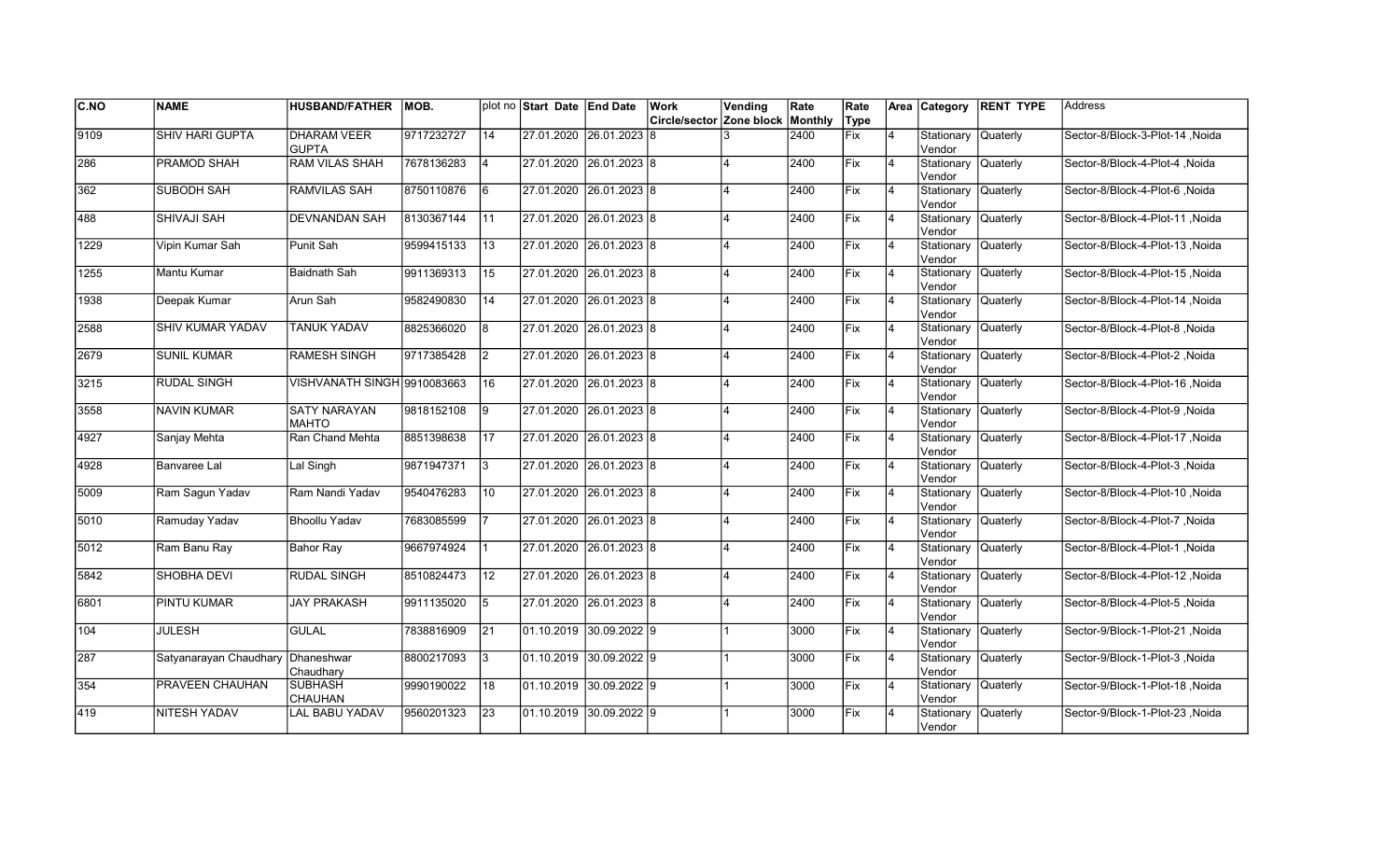| <b>C.NO</b> | <b>NAME</b>                              | <b>HUSBAND/FATHER</b>             | IMOB.      |                 | plot no Start Date End Date             |                | Work                     | Vending | Rate    | Rate        |                | Area Category                          | <b>RENT TYPE</b> | <b>Address</b>                   |
|-------------|------------------------------------------|-----------------------------------|------------|-----------------|-----------------------------------------|----------------|--------------------------|---------|---------|-------------|----------------|----------------------------------------|------------------|----------------------------------|
|             |                                          |                                   |            |                 |                                         |                | Circle/sector Zone block |         | Monthly | Type        |                |                                        |                  |                                  |
| 1093        | Geeta Devi                               | Gautam Vishwas                    | 9654521816 | 35              | 01.10.2019 30.09.2022 9                 |                |                          |         | 3000    | <b>Fix</b>  | $\overline{4}$ | Stationary<br>Vendor                   | Quaterly         | Sector-9/Block-1-Plot-35, Noida  |
| 1108        | OM PRAKESH YADAV                         | AJAY RAJ YADAV                    | 8130261230 | 16              | 01.10.2019 30.09.2022 9                 |                |                          |         | 3000    | Fix         | 4              | Stationary Quaterly<br>Vendor          |                  | Sector-9/Block-1-Plot-6 .Noida   |
| 1110        | <b>GRAISH MADI TRIPATHI UMASHANKAR</b>   | <b>THIPATHI</b>                   | 7042716171 | 32              | 01.10.2019 30.09.2022 9                 |                |                          |         | 3000    | Fix         | 4              | Stationary Quaterly<br>Vendor          |                  | Sector-9/Block-1-Plot-32, Noida  |
| 1111        | <b>VIPIN SONI</b>                        | <b>GAMA PRASAD</b><br><b>SONI</b> | 9716034424 | 16              | $[01.10.2019 \vert 30.09.2022 \vert 9]$ |                |                          |         | 3000    | Fix         | $\overline{4}$ | Stationary<br>Vendor                   | <b>Quaterly</b>  | Sector-9/Block-1-Plot-16, Noida  |
| 1128        | <b>VIJAY VISKARMA</b>                    | <b>DASRATH</b>                    | 8510084481 | 8               | 01.10.2019 30.09.2022 9                 |                |                          |         | 3000    | <b>IFix</b> | $\overline{4}$ | Stationary<br>Vendor                   | <b>Quaterly</b>  | Sector-9/Block-1-Plot-8, Noida   |
| 1299        | <b>KAUSEN ALAM</b>                       | <b>RAFEEK AHMAD</b>               | 9958599141 | 19              | $[01.10.2019 \vert 30.09.2022 \vert 9]$ |                |                          |         | 3000    | Fix         | $\overline{4}$ | Stationary<br>Vendor                   | Quaterly         | Sector-9/Block-1-Plot-19, Noida  |
| 1434        | <b>SHALINI PAL</b>                       | SHIVRAJ SINGH                     | 8287109388 | 49              | 01.10.2019 30.09.2022 9                 |                |                          |         | 3000    | <b>Fix</b>  | $\overline{4}$ | Stationary<br>Vendor                   | Quaterly         | Sector-9/Block-1-Plot-49, Noida  |
| 1449        | <b>UMESH SHAH</b>                        | <b>RAM SOBHIT SHAH</b>            | 8510808612 | 15              | 01.10.2019 30.09.2022 9                 |                |                          |         | 3000    | Fix         | 4              | Stationary Quaterly<br>Vendor          |                  | Sector-9/Block-1-Plot-5, Noida   |
| 1763        | SHYAM BABU KUMAR                         | <b>NATHUNI SAH</b>                | 9540048170 | 26              | 01.10.2019                              | $30.09.2022$ 9 |                          |         | 3000    | Fix         | $\overline{4}$ | Stationary<br>lVendor                  | Quaterly         | Sector-9/Block-1-Plot-26, Noida  |
| 1903        | Naresh                                   | Ramchandra                        | 7982172830 | 2               | 01.10.2019 30.09.2022 9                 |                |                          |         | 3000    | Fix         | $\overline{4}$ | Stationary<br>lVendor                  | <b>Quaterly</b>  | Sector-9/Block-1-Plot-2, Noida   |
| 1921        | <b>GANSH</b>                             | <b>HARIRAM</b>                    | 8375896534 | 13              | $01.10.2019$ 30.09.2022 9               |                |                          |         | 3000    | Fix         | $\overline{4}$ | Stationary   Quaterly<br><b>Vendor</b> |                  | Sector-9/Block-1-Plot-13, Noida  |
| 1932        | Hariram                                  | Muse Ram                          | 8375896534 | 44              | $01.10.2019$ 30.09.2022 9               |                |                          |         | 3000    | <b>Fix</b>  | 4              | Stationary Quaterly<br>Vendor          |                  | Sector-9/Block-1-Plot-44, Noida  |
| 1937        | Manoj Sahani                             | Gopilal Sahani                    | 9958409938 | 24              | 01.10.2019 30.09.2022 9                 |                |                          |         | 3000    | Fix         | $\overline{4}$ | Stationary<br>Vendor                   | Quaterly         | Sector-9/Block-1-Plot-24 , Noida |
| 2019        | <b>BUNTY SINGH</b>                       | <b>HARASWRUPA</b>                 | 9711124063 | Ι9              | 01.10.2019 30.09.2022 9                 |                |                          |         | 3000    | <b>IFix</b> | $\overline{4}$ | Stationary<br>Vendor                   | Quaterly         | Sector-9/Block-1-Plot-9 .Noida   |
| 2020        | <b>RAMESHWAR DAYAL</b><br><b>KAUSHAL</b> | <b>KAMAL SINGH</b>                | 9650825085 | 40              | 01.10.2019 30.09.2022 9                 |                |                          |         | 3000    | Fix         | $\overline{4}$ | Stationary<br>Vendor                   | <b>Quaterly</b>  | Sector-9/Block-1-Plot-40, Noida  |
| 2195        | <b>SHIV RAM SINGH</b>                    | <b>DEVI DEEN</b>                  | 9540888086 | $\overline{29}$ | $01.10.2019$ 30.09.2022 9               |                |                          |         | 3000    | Fix         | $\overline{4}$ | Stationary Quaterly<br>Vendor          |                  | Sector-9/Block-1-Plot-29, Noida  |
| 2196        | PUSHPENDER SINGH                         | <b>MAHENDRA SINGH</b>             | 9643835074 | 10              | $01.10.2019$ 30.09.2022 9               |                |                          |         | 3000    | Fix         | 4              | Stationary Quaterly<br>Vendor          |                  | Sector-9/Block-1-Plot-10, Noida  |
| 2197        | <b>BEER SINGH</b>                        | <b>HARI BABU</b>                  | 9015706199 | 15              | 01.10.2019 30.09.2022 9                 |                |                          |         | 3000    | Fix         | 4              | Stationary<br>Vendor                   | Quaterly         | Sector-9/Block-1-Plot-15, Noida  |
| 2205        | <b>USHA DEVI</b>                         | SATYANARAYAN<br><b>CHAUDHRY</b>   | 7838096870 | 28              | 01.10.2019 30.09.2022 9                 |                |                          |         | 3000    | Fix         | $\overline{4}$ | Stationary<br>Vendor                   | Quaterly         | Sector-9/Block-1-Plot-28, Noida  |
| 2236        | Rakesh Kumar Singh                       | Ayodhya Singh                     | 9910449753 | 39              | $01.10.2019$ 30.09.2022 9               |                |                          |         | 3000    | Fix         | $\overline{4}$ | Stationary<br>Vendor                   | Quaterly         | Sector-9/Block-1-Plot-39 , Noida |
| 2237        | Ramveer                                  | <b>Babu Pal</b>                   | 9174334889 | 4               | $01.10.2019$ 30.09.2022 9               |                |                          |         | 3000    | Fix         | $\overline{4}$ | Stationary Quaterly<br>Vendor          |                  | Sector-9/Block-1-Plot-4, Noida   |
| 2402        | Sajid Husain                             | Jamshid hosain                    | 7408520365 | 31              | 01.10.2019 30.09.2022 9                 |                |                          |         | 3000    | Fix         | 4              | Stationary<br>Vendor                   | Quaterly         | Sector-9/Block-1-Plot-31, Noida  |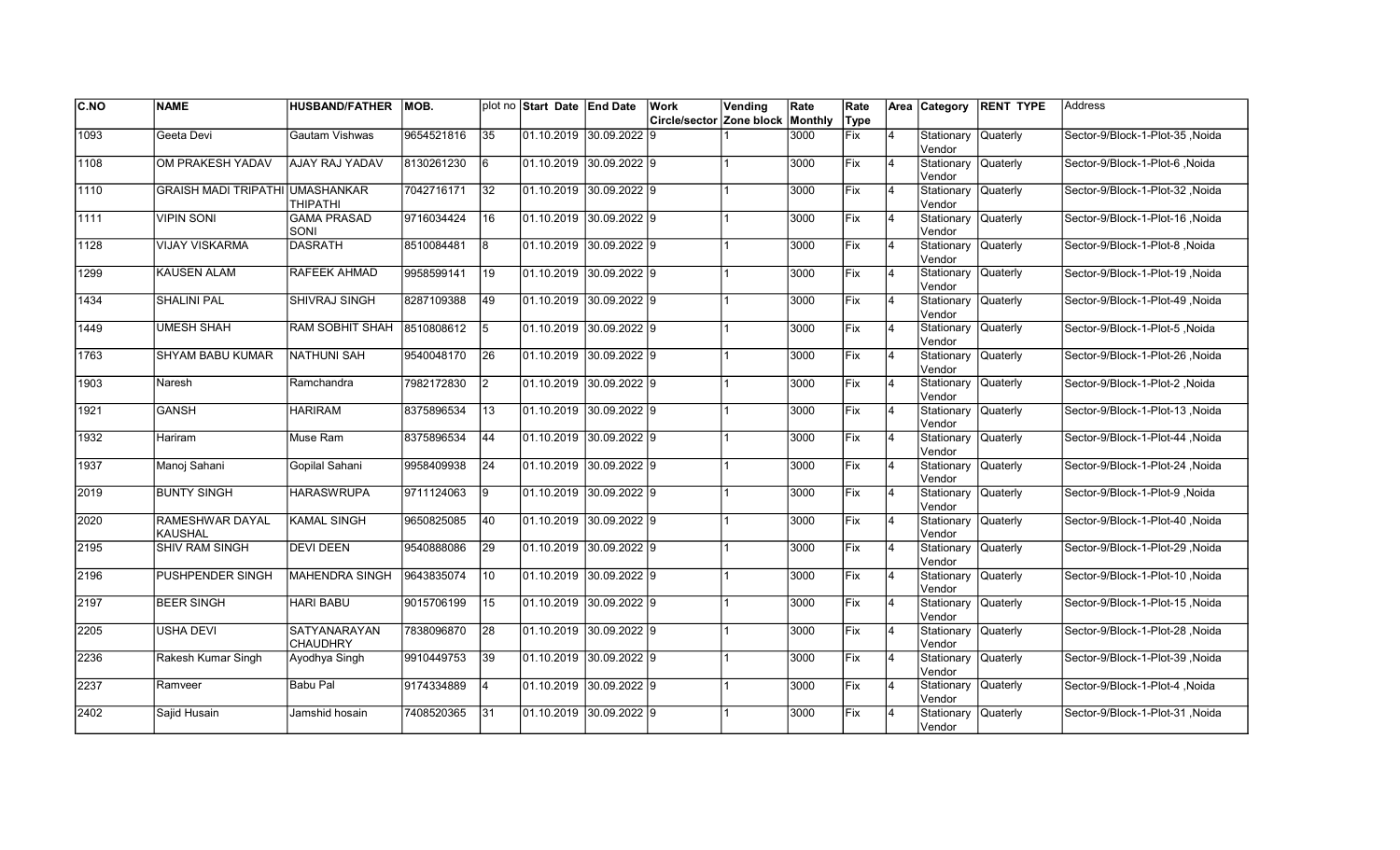| <b>C.NO</b> | <b>NAME</b>                      | <b>HUSBAND/FATHER</b>             | IMOB.      |                 | plot no Start Date End Date     | Work                             | Vending | Rate | Rate        |                | Area Category                 | <b>RENT TYPE</b> | Address                          |
|-------------|----------------------------------|-----------------------------------|------------|-----------------|---------------------------------|----------------------------------|---------|------|-------------|----------------|-------------------------------|------------------|----------------------------------|
|             |                                  |                                   |            |                 |                                 | Circle/sector Zone block Monthly |         |      | Type        |                |                               |                  |                                  |
| 2680        | VIPIN                            | <b>VIJAY PAL</b>                  | 9027127875 | 50              | 01.10.2019 30.09.2022 9         |                                  |         | 3000 | Fix         | 4              | Stationary<br>Vendor          | Quaterly         | Sector-9/Block-1-Plot-50, Noida  |
| 2681        | <b>KAPIL RATHI</b>               | <b>DHARA SINGH</b>                | 9643831683 |                 | 01.10.2019 30.09.2022 9         |                                  |         | 3000 | Fix         | $\overline{4}$ | Stationary<br>Vendor          | Quaterly         | Sector-9/Block-1-Plot-1 .Noida   |
| 2716        | <b>SUNIL KUMAR</b>               | <b>VINAY KUMAR</b>                | 9990009965 | 22              | 01.10.2019 30.09.2022 9         |                                  |         | 3000 | Fix         | 4              | Stationary Quaterly<br>Vendor |                  | Sector-9/Block-1-Plot-22 .Noida  |
| 2899        | <b>MADHUSUDAN</b><br>CHAUDHARY   | <b>DHURAN</b><br><b>CHAUDHARY</b> | 9711875346 | 20              | 01.10.2019 30.09.2022 9         |                                  |         | 3000 | Fix         | $\overline{4}$ | Stationary Quaterly<br>Vendor |                  | Sector-9/Block-1-Plot-20 .Noida  |
| 3143        | Munnalal                         | Dalchand                          | 9958976814 | 42              | l01.10.2019 30.09.2022 l9       |                                  |         | 3000 | <b>IFix</b> | $\overline{4}$ | Stationary<br>Vendor          | Quaterly         | Sector-9/Block-1-Plot-42 .Noida  |
| 3409        | ANIL KUMAR                       | MAHAVEER                          | 8826984764 | 33              | $01.10.2019$ 30.09.2022 9       |                                  |         | 3000 | Fix         | $\overline{4}$ | Stationary<br>Vendor          | <b>Quaterly</b>  | Sector-9/Block-1-Plot-33, Noida  |
| 3561        | <b>JABIR</b>                     | <b>SABIT ALI</b>                  | 9943809733 | 48              | $01.10.2019$ 30.09.2022 9       |                                  |         | 3000 | Fix         | $\overline{4}$ | Stationary<br>Vendor          | <b>Quaterly</b>  | Sector-9/Block-1-Plot-48, Noida  |
| 4098        | Chandresh Kumar Singh            | Javahar Lal                       | 9891228728 | 11              | 01.10.2019 30.09.2022 9         |                                  |         | 3000 | Fix         | 4              | Stationary Quaterly<br>Vendor |                  | Sector-9/Block-1-Plot-11, Noida  |
| 4099        | Shambhu Lal                      | <b>Bhullal</b>                    | 8851098986 | 37              | 01.10.2019 30.09.2022 9         |                                  |         | 3000 | Fix         | 4              | Stationary<br>Vendor          | Quaterly         | Sector-9/Block-1-Plot-37, Noida  |
| 4213        | <b>MAMTA DEVI</b>                | <b>GIRISHPAL</b>                  | 8375836081 | $\overline{25}$ | 01.10.2019 30.09.2022 9         |                                  |         | 3000 | Fix         | $\overline{4}$ | Stationary<br>lVendor         | <b>Quaterly</b>  | Sector-9/Block-1-Plot-25, Noida  |
| 4925        | Shiv Ganesh                      | Ganga Shya Deksit                 | 9116257787 | 45              | 01.10.2019 30.09.2022 9         |                                  |         | 3000 | Fix         | 4              | Stationary<br>Vendor          | <b>Quaterly</b>  | Sector-9/Block-1-Plot-45, Noida  |
| 5175        | <b>MANOJ KUMAR</b>               | <b>PARMESHWAR</b><br><b>MEHTO</b> | 7982120964 | 36              | 01.10.2019 30.09.2022 9         |                                  |         | 3000 | Fix         | $\overline{4}$ | Stationary Quaterly<br>Vendor |                  | Sector-9/Block-1-Plot-36, Noida  |
| 5586        | <b>DILIP PURBAY</b>              | <b>BALDEV PURBAY</b>              | 5777966659 | 12              | 01.10.2019 30.09.2022 9         |                                  |         | 3000 | Fix         | $\overline{4}$ | Stationary Quaterly<br>Vendor |                  | Sector-9/Block-1-Plot-12, Noida  |
| 5660        | <b>SUNEEL KUMAR</b>              | BRAJENDRA SINGH 7703926295        |            | 30              | 01.10.2019 30.09.2022 9         |                                  |         | 3000 | Fix         | $\overline{4}$ | Stationary<br>Vendor          | Quaterly         | Sector-9/Block-1-Plot-30, Noida  |
| 5805        | <b>SANJAY CHOUDHARY</b>          | <b>RAM BABU</b><br>CHAUDHARY      | 9971538905 | 47              | 01.10.2019 30.09.2022 9         |                                  |         | 3000 | Fix         | 4              | Stationary Quaterly<br>Vendor |                  | Sector-9/Block-1-Plot-47 , Noida |
| 5806        | <b>BHAGAWAT THAKUR</b>           | MAHESH THAKUR                     | 9818416397 | 41              | 01.10.2019 30.09.2022 9         |                                  |         | 3000 | <b>Fix</b>  | 4              | Stationary Quaterly<br>Vendor |                  | Sector-9/Block-1-Plot-41 Noida   |
| 5844        | <b>VAISHALI KUMARI</b>           | <b>DHAN PAL SINGH</b>             | 9643262667 | 43              | 01.10.2019 30.09.2022 9         |                                  |         | 3000 | Fix         | 4              | Stationary Quaterly<br>Vendor |                  | Sector-9/Block-1-Plot-43 .Noida  |
| 6041        | SURJEET SINGH                    | <b>RAMESH SINGH</b>               | 9312470047 | 27              | l01.10.2019 30.09.2022 l9       |                                  |         | 3000 | <b>IFix</b> | $\overline{4}$ | Stationary<br>Vendor          | Quaterly         | Sector-9/Block-1-Plot-27 .Noida  |
| 6056        | <b>KRISHAN KUMAR</b><br>TRIPATHI | <b>VIRENDRA KUMAR</b>             | 9654864646 | 17              | 01.10.2019 30.09.2022 9         |                                  |         | 3000 | Fix         | 4              | Stationary<br>Vendor          | <b>Quaterly</b>  | Sector-9/Block-1-Plot-17, Noida  |
| 6057        | <b>PRASANT JOSHI</b>             | TARA CHAND                        | 9911321503 |                 | $\vert$ 01.10.2019 30.09.2022 9 |                                  |         | 3000 | Fix         | $\overline{4}$ | Stationary<br>Vendor          | <b>Quaterly</b>  | Sector-9/Block-1-Plot-7, Noida   |
| 6058        | SAMART JOSHI                     | TARA CHAND JOSHI 9012979558       |            | 14              | 01.10.2019 30.09.2022 9         |                                  |         | 3000 | Fix         | $\overline{4}$ | Stationary Quaterly<br>Vendor |                  | Sector-9/Block-1-Plot-14, Noida  |
| 6180        | <b>DILIP SHARMA</b>              | <b>MOTI BADHI</b>                 | 9810281376 | 38              | 01.10.2019 30.09.2022 9         |                                  |         | 3000 | Fix         | 4              | Stationary<br>Vendor          | Quaterly         | Sector-9/Block-1-Plot-38, Noida  |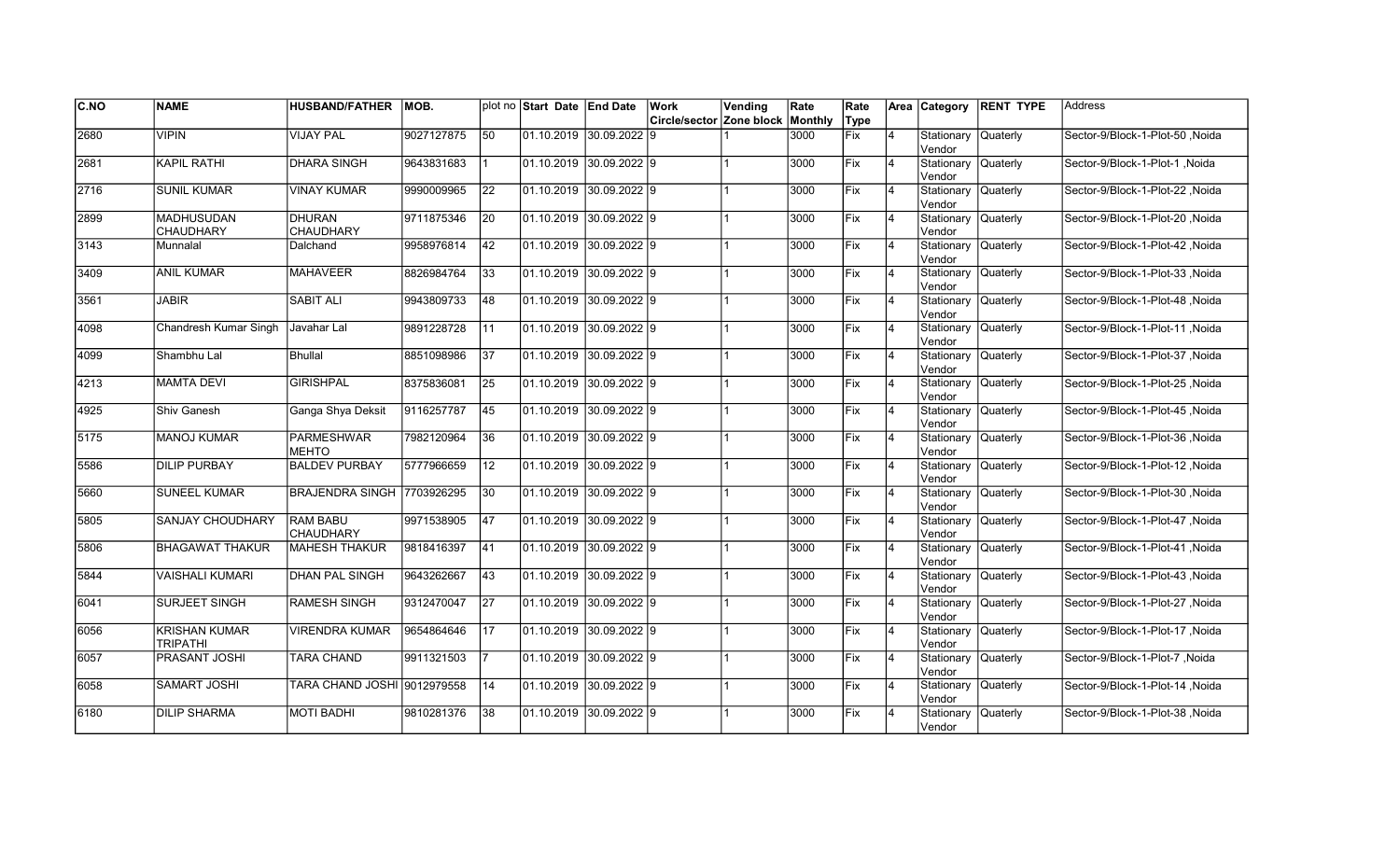| C.NO        | <b>NAME</b>             | <b>HUSBAND/FATHER</b>                | IMOB.      |                 | plot no Start Date End Date |                           | Work                     | Vending | Rate    | Rate        |                         | Area Category                 | <b>RENT TYPE</b> | <b>Address</b>                  |
|-------------|-------------------------|--------------------------------------|------------|-----------------|-----------------------------|---------------------------|--------------------------|---------|---------|-------------|-------------------------|-------------------------------|------------------|---------------------------------|
|             |                         |                                      |            |                 |                             |                           | Circle/sector Zone block |         | Monthly | Type        |                         |                               |                  |                                 |
| 6803        | <b>SATISH CHANDRA</b>   | <b>NATHU LAL</b>                     | 8799700445 | 34              | 01.10.2019 30.09.2022 9     |                           |                          |         | 3000    | Fix         | 4                       | Stationary<br>Vendor          | Quaterly         | Sector-9/Block-1-Plot-34, Noida |
| 6804        | <b>JAYVEER SINGH</b>    | <b>SHADU RAM</b>                     | 9675977111 | 46              | 01.10.2019 30.09.2022 9     |                           |                          |         | 3000    | Fix         | $\overline{4}$          | Stationary Quaterly<br>Vendor |                  | Sector-9/Block-1-Plot-46 .Noida |
| $\sqrt{87}$ | Gauri Shankar Panjaiyar | Ravi Panjaiyar                       | 9643635838 | 62              | 01.10.2019 30.09.2022 9     |                           |                          | 3       | 3000    | Fix         | 4                       | Stationary Quaterly<br>Vendor |                  | Sector-9/Block-3-Plot-62, Noida |
| 195         | <b>VINOD SINGH</b>      | PANCHAM SINGH                        | 9654021682 | 50              | 01.10.2019 30.09.2022 9     |                           |                          | 3       | 3000    | Fix         | 4                       | Stationary<br>Vendor          | Quaterly         | Sector-9/Block-3-Plot-50, Noida |
| 237         | Anandi Devi             | Vijay Sha                            | 6200490548 | 16              | 01.10.2019 30.09.2022 9     |                           |                          | 3       | 3000    | lFix        | $\overline{4}$          | Stationary<br>Vendor          | <b>Quaterly</b>  | Sector-9/Block-3-Plot-16, Noida |
| 261         | Nand Kishor Roy         | Khakhan Roy                          | 7835834361 | 38              | 01.10.2019 30.09.2022 9     |                           |                          | 3       | 3000    | Fix         | $\overline{4}$          | Stationary<br>Vendor          | Quaterly         | Sector-9/Block-3-Plot-38, Noida |
| 262         | Sahul Kumar             | Ramchand Prasad<br>Singh             | 8210816658 | 30              | 01.10.2019 30.09.2022 9     |                           |                          | 3       | 3000    | <b>IFix</b> | 4                       | Stationary<br>Vendor          | Quaterly         | Sector-9/Block-3-Plot-30, Noida |
| 281         | Kanhaiya                | Ramji Lal                            | 8750247412 | 45              | l01.10.2019 30.09.2022 l9   |                           |                          | 3       | 3000    | lFix        | 4                       | Stationary Quaterly<br>Vendor |                  | Sector-9/Block-3-Plot-45, Noida |
| 299         | <b>NANDAN KUMAR</b>     | <b>LALIAN PRASAD</b><br><b>GUPTA</b> | 9650095792 | 170             | 01.10.2019                  | $30.09.2022$ 9            |                          | 3       | 3000    | Fix         | $\overline{4}$          | Stationary<br>Vendor          | Quaterly         | Sector-9/Block-3-Plot-70, Noida |
| 305         | <b>MOHD AHSAN KHAN</b>  | <b>BAHADUR KHAN</b>                  | 9811525174 | 68              | 01.10.2019                  | 30.09.2022 9              |                          | 3       | 3000    | Fix         | $\overline{4}$          | Stationary<br>Vendor          | <b>Quaterly</b>  | Sector-9/Block-3-Plot-68, Noida |
| 306         | <b>FARMAN KHAN</b>      | <b>MD AHSAN KHAN</b>                 | 8076382250 | 73              |                             | $01.10.2019$ 30.09.2022 9 |                          | 3       | 3000    | Fix         | 4                       | Stationary Quaterly<br>Vendor |                  | Sector-9/Block-3-Plot-73, Noida |
| 307         | MD TAJAMMUL KHAN        | LATE BAHUDAR<br>KHAN                 | 8512821618 | l8              | $01.10.2019$ 30.09.2022 9   |                           |                          | 3       | 3000    | <b>IFix</b> | 4                       | Stationary Quaterly<br>Vendor |                  | Sector-9/Block-3-Plot-8, Noida  |
| 333         | <b>MEEN HAJ</b>         | <b>ISRAPHIL</b>                      | 9560818173 | 25              | 01.10.2019 30.09.2022 9     |                           |                          | 3       | 3000    | <b>IFix</b> | 4                       | Stationary<br>Vendor          | Quaterly         | Sector-9/Block-3-Plot-25, Noida |
| 334         | <b>HARUN ALI</b>        | <b>AKABAR ALI</b>                    | 8373992409 | <b>20</b>       | 01.10.2019                  | 30.09.2022 9              |                          | 3       | 3000    | lFix        | $\overline{4}$          | Stationary<br>Vendor          | Quaterly         | Sector-9/Block-3-Plot-20 .Noida |
| 406         | <b>SHIBU RAM</b>        | <b>FAUJI RAM</b>                     | 9910484051 | 48              | 01.10.2019 30.09.2022 9     |                           |                          | 3       | 3000    | Fix         | 4                       | Stationary<br>Vendor          | Quaterly         | Sector-9/Block-3-Plot-48, Noida |
| 411         | <b>NASIM</b>            | <b>HAMID</b>                         | 7217866310 | $\overline{32}$ | $01.10.2019$ 30.09.2022 9   |                           |                          | 3       | 3000    | Fix         | 4                       | Stationary Quaterly<br>Vendor |                  | Sector-9/Block-3-Plot-32, Noida |
| 506         | <b>Bhudatt Singh</b>    | Jawahar Singh                        | 9897888266 | 53              | $01.10.2019$ 30.09.2022 9   |                           |                          | 3       | 3000    | Fix         | Ι4                      | Stationary Quaterly<br>Vendor |                  | Sector-9/Block-3-Plot-53, Noida |
| 507         | Deepak Kumar            | Ram Nivas                            | 9540608899 | $\overline{4}$  | 01.10.2019 30.09.2022 9     |                           |                          | 3       | 3000    | Fix         | Ι4                      | Stationary<br>Vendor          | Quaterly         | Sector-9/Block-3-Plot-4, Noida  |
| 649         | <b>BHUPENDER KUMAR</b>  | NORANGI                              | 9650818069 | 23              | 01.10.2019 30.09.2022 9     |                           |                          | 3       | 3000    | Fix         | 4                       | Stationary<br>Vendor          | Quaterly         | Sector-9/Block-3-Plot-23, Noida |
| 738         | <b>RAVINDER KUMAR</b>   | <b>RAJ KUMAR</b>                     | 9953107800 | 54              | 01.10.2019 30.09.2022 9     |                           |                          | 3       | 3000    | Fix         | 4                       | Stationary<br>Vendor          | <b>Quaterly</b>  | Sector-9/Block-3-Plot-54, Noida |
| 783         | RAJBHAN SINGH           | RAMESH CHANDRA 7017425711            |            | 41              | $01.10.2019$ 30.09.2022 9   |                           |                          | 3       | 3000    | Fix         | $\overline{4}$          | Stationary Quaterly<br>Vendor |                  | Sector-9/Block-3-Plot-41, Noida |
| 917         | VIDYASAGAR YADAV        | DEVNARAYAN<br>YADAV                  | 8130824311 | 64              |                             | 01.10.2019 30.09.2022 9   |                          | 3       | 3000    | Fix         | $\overline{\mathbf{4}}$ | Stationary<br>Vendor          | <b>Quaterly</b>  | Sector-9/Block-3-Plot-64, Noida |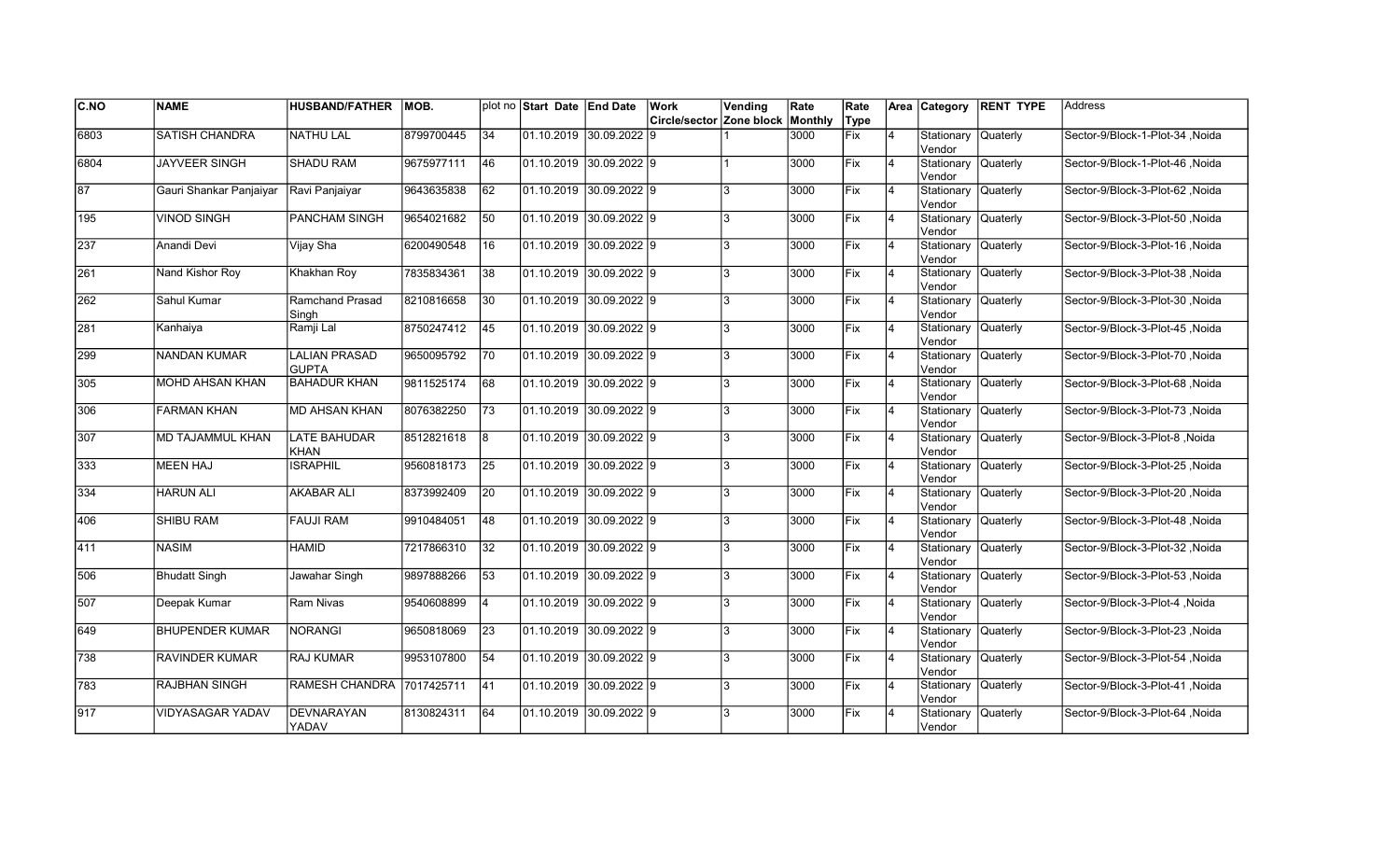| <b>C.NO</b> | <b>NAME</b>            | <b>HUSBAND/FATHER</b>               | MOB.       |     | plot no Start Date End Date             |                | <b>Work</b>                      | Vending      | Rate | Rate |    |                                | Area Category RENT TYPE | <b>Address</b>                  |
|-------------|------------------------|-------------------------------------|------------|-----|-----------------------------------------|----------------|----------------------------------|--------------|------|------|----|--------------------------------|-------------------------|---------------------------------|
|             |                        |                                     |            |     |                                         |                | Circle/sector Zone block Monthly |              |      | Type |    |                                |                         |                                 |
| 1024        | <b>RAHUL KUMAR</b>     | <b>RAM CHANDRA</b><br>SINGH         | 8860698325 | 47  | 01.10.2019 30.09.2022 9                 |                |                                  |              | 3000 | Fix  | 4  | Stationary Quaterly<br>Vendor  |                         | Sector-9/Block-3-Plot-47, Noida |
| 1025        | <b>BALESHWAR YADAV</b> | <b>BHOLA YADAV</b>                  | 9958095504 | 15  | $01.10.2019$ 30.09.2022 9               |                |                                  |              | 3000 | Fix  | 4  | Stationary Quaterly<br>Vendor  |                         | Sector-9/Block-3-Plot-15, Noida |
| 1088        | <b>DINESH KUMAR</b>    | <b>SHANKAR</b>                      | 9718733536 | 39  | 01.10.2019 30.09.2022 9                 |                |                                  | l3           | 3000 | Fix  | 4  | Stationary Quaterly<br>Vendor  |                         | Sector-9/Block-3-Plot-39 .Noida |
| 1089        | <b>GOPI</b>            | <b>SHANKAR</b>                      | 9911940792 | 74  | $01.10.2019$ 30.09.2022 9               |                |                                  | l3           | 3000 | Fix  | 4  | Stationary Quaterly<br>Vendor  |                         | Sector-9/Block-3-Plot-74, Noida |
| 1094        | Gautam Bishwas         | Narayan Bishwas                     | 9953729981 | 57  | $[01.10.2019 \vert 30.09.2022 \vert 9]$ |                |                                  | l3           | 3000 | Fix  | 4  | Stationary Quaterly<br>Vendor  |                         | Sector-9/Block-3-Plot-57, Noida |
| 1135        | <b>ARCHANA KUSWAH</b>  | <b>RAMSUNDER</b><br><b>KUSWAH</b>   | 8800366549 | 40  | 01.10.2019                              | 30.09.20229    |                                  |              | 3000 | Fix  | 4  | Stationary Quaterly<br>Vendor  |                         | Sector-9/Block-3-Plot-40, Noida |
| 1240        | Rakesh Kumar           | Ram Dayal Shah                      | 9958985446 | 60  | 01.10.2019 30.09.2022 9                 |                |                                  | R            | 3000 | Fix  | 4  | Stationary Quaterly<br>Vendor  |                         | Sector-9/Block-3-Plot-60, Noida |
| 1287        | MADAN KUMAR SHA        | <b>VANSLAL SHA</b>                  | 9958427177 | 171 | 01.10.2019 30.09.2022 9                 |                |                                  |              | 3000 | Fix  | Ι4 | Stationary Quaterly<br>Vendor  |                         | Sector-9/Block-3-Plot-71 Noida  |
| 1826        | Lalita Devi            | Ashok Kumar                         | 8527386408 | 18  | 01.10.2019 30.09.2022 9                 |                |                                  | 2            | 3000 | Fix  | 4  | Stationary Quaterly<br>Vendor  |                         | Sector-9/Block-3-Plot-18, Noida |
| 2221        | Sakeena Begam          | Patarake                            | 8588827245 | 55  | 01.10.2019                              | $30.09.2022$ 9 |                                  |              | 3000 | lFix | 4  | Stationary Quaterly<br>Vendor  |                         | Sector-9/Block-3-Plot-55, Noida |
| 2423        | <b>MURARI</b>          | <b>NAURANGI SINGH</b>               | 9871303697 | 56  | $01.10.2019$ 30.09.2022 9               |                |                                  |              | 3000 | Fix  | 4  | Stationary Quaterly<br>Vendor  |                         | Sector-9/Block-3-Plot-56, Noida |
| 2515        | <b>KAMLESH</b>         | <b>GIRIRAJ KISHOR</b>               | 9540274119 | 37  | $[01.10.2019 \ 30.09.2022]9$            |                |                                  | l3           | 3000 | Fix  | 14 | Stationary Quaterly<br>Vendor  |                         | Sector-9/Block-3-Plot-37, Noida |
| 2582        | Md Jakir               | Afzal                               | 8395011786 | 44  | 01.10.2019 30.09.2022 9                 |                |                                  | l3           | 3000 | Fix  | 4  | Stationary Quaterly<br>lVendor |                         | Sector-9/Block-3-Plot-44, Noida |
| 2683        | <b>IMRAN</b>           | <b>MD JALIL</b>                     | 9971622525 | 35  | 01.10.2019 30.09.2022 9                 |                |                                  | l3           | 3000 | Fix  | 4  | Stationary Quaterly<br>Vendor  |                         | Sector-9/Block-3-Plot-35, Noida |
| 2968        | <b>ROHIT KUMAR</b>     | <b>DAYA CHAND</b>                   | 8860121862 | 61  | $01.10.2019$ 30.09.2022 9               |                |                                  | l3           | 3000 | Fix  | 4  | Stationary Quaterly<br>lVendor |                         | Sector-9/Block-3-Plot-61, Noida |
| 2970        | <b>SANTOSH KUMAR</b>   | <b>RAM CHANDRA</b><br><b>PRASAD</b> | 7631242660 | 42  | $[01.10.2019 \ 30.09.2022]9$            |                |                                  | l3           | 3000 | Fix  | 14 | Stationary Quaterly<br>Vendor  |                         | Sector-9/Block-3-Plot-42, Noida |
| 2983        | Anil                   | Lalit Chauhan                       | 8076132898 | 31  | 01.10.2019 30.09.2022 9                 |                |                                  | $\mathbf{R}$ | 3000 | Fix  | 4  | Stationary Quaterly<br>Vendor  |                         | Sector-9/Block-3-Plot-31, Noida |
| 2997        | Suman                  | Mahip Kumar                         | 7982528080 | I11 | 01.10.2019 30.09.2022 9                 |                |                                  | l3           | 3000 | lFix | 4  | Stationary Quaterly<br>Vendor  |                         | Sector-9/Block-3-Plot-11, Noida |
| 3021        | <b>JITENDER</b>        | <b>GAJENDER SINGH</b>               | 9999831219 | 12  | 01.10.2019                              | $30.09.2022$ 9 |                                  |              | 3000 | Fix  | 4  | Stationary Quaterly<br>lVendor |                         | Sector-9/Block-3-Plot-12, Noida |
| 3023        | <b>PRAMOD</b>          | <b>GAJENDRA</b>                     | 7838784664 | 17  | 01.10.2019 30.09.2022 9                 |                |                                  | $\mathbf{R}$ | 3000 | Fix  | 4  | Stationary Quaterly<br>Vendor  |                         | Sector-9/Block-3-Plot-17, Noida |
| 3063        | <b>SAROJ KUMAR</b>     | <b>SURESH KUMAR</b>                 | 9955728674 | 13  | $01.10.2019$ 30.09.2022 9               |                |                                  | l3           | 3000 | Fix  | 4  | Stationary Quaterly<br>Vendor  |                         | Sector-9/Block-3-Plot-13, Noida |
| 3106        | <b>PINTU SHARMA</b>    | RAJESH SHARMA                       | 9911064231 | 15  | $01.10.2019$ 30.09.2022 9               |                |                                  | l3           | 3000 | Fix  |    | Stationary<br>Vendor           | Quaterly                | Sector-9/Block-3-Plot-5, Noida  |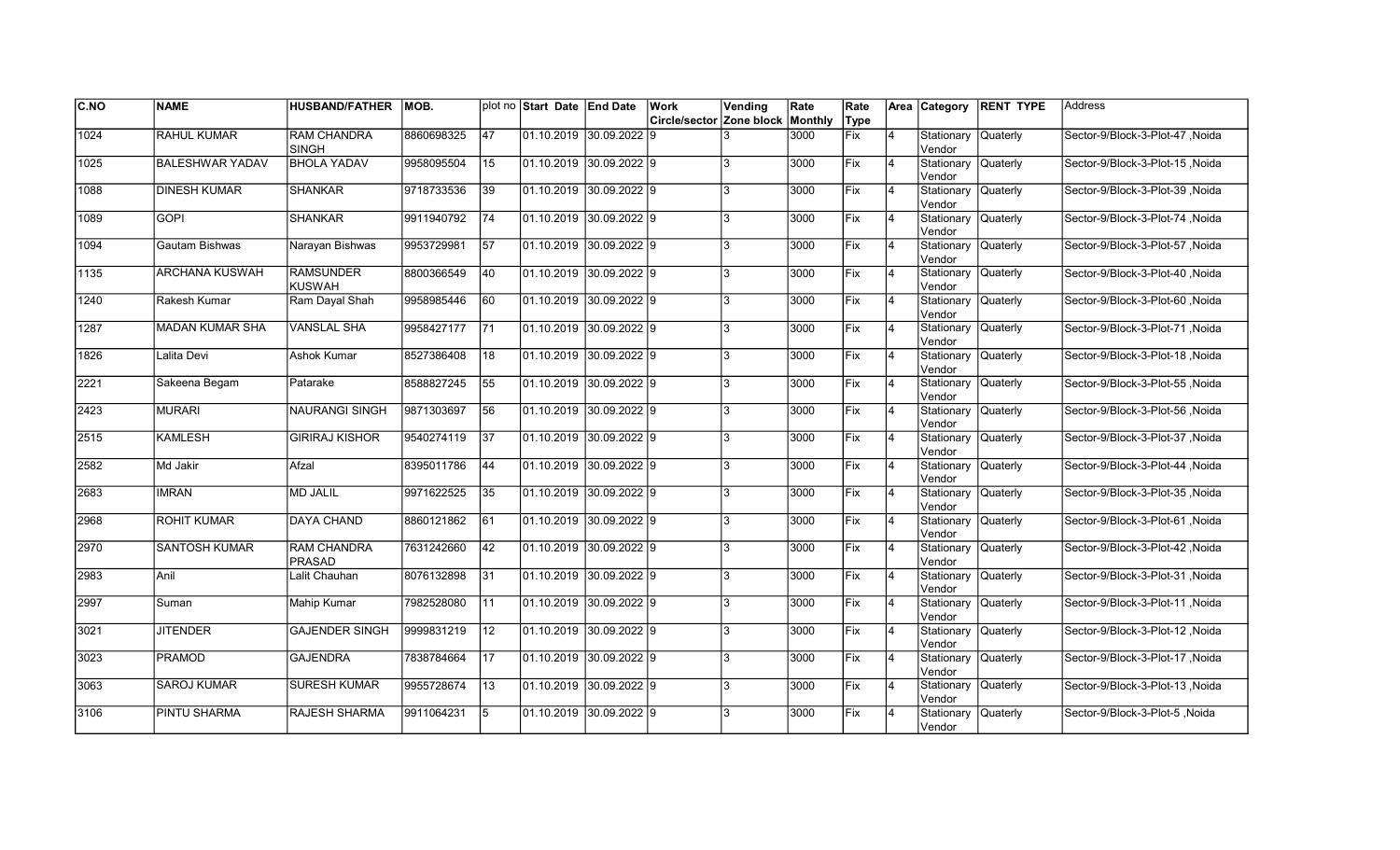| C.NO | <b>NAME</b>                                           | <b>HUSBAND/FATHER</b>                | IMOB.      |                 | plot no Start Date End Date             | Work                     | Vending | Rate    | Rate        |                | Area Category                  | <b>RENT TYPE</b> | <b>Address</b>                   |
|------|-------------------------------------------------------|--------------------------------------|------------|-----------------|-----------------------------------------|--------------------------|---------|---------|-------------|----------------|--------------------------------|------------------|----------------------------------|
|      |                                                       |                                      |            |                 |                                         | Circle/sector Zone block |         | Monthly | Type        |                |                                |                  |                                  |
| 3362 | Dharmvir Singh                                        | Ram Nivas                            | 7065454112 | $\overline{26}$ | 01.10.2019 30.09.2022 9                 |                          |         | 3000    | <b>Fix</b>  | $\overline{4}$ | Stationary<br>Vendor           | <b>Quaterly</b>  | Sector-9/Block-3-Plot-26, Noida  |
| 3586 | <b>ANAND YADAV</b>                                    | DAYARATH YADAV                       | 9953230750 | 49              | 01.10.2019 30.09.2022 9                 |                          | 3       | 3000    | Fix         | 4              | Stationary Quaterly<br>Vendor  |                  | Sector-9/Block-3-Plot-49 .Noida  |
| 3587 | <b>UPENDRA KUMAR</b><br>YADAV                         | BALCHANDRA<br><b>PRASAD YADAV</b>    | 7703903228 | 51              | $[01.10.2019 \vert 30.09.2022 \vert 9]$ |                          | 3       | 3000    | Fix         | 4              | Stationary Quaterly<br>Vendor  |                  | Sector-9/Block-3-Plot-51, Noida  |
| 3708 | PANCH LAL SAHU                                        | <b>BANSHI LAL SAHU</b>               | 9650731369 |                 | $[01.10.2019 \vert 30.09.2022 \vert 9]$ |                          | 3       | 3000    | Fix         | $\overline{4}$ | Stationary Quaterly<br>Vendor  |                  | Sector-9/Block-3-Plot-1, Noida   |
| 3766 | <b>RUBI DEVI</b>                                      | <b>DHEERENDRA</b>                    | 9560164603 | 69              | 01.10.2019 30.09.2022 9                 |                          | 3       | 3000    | <b>IFix</b> | $\overline{4}$ | Stationary<br>Vendor           | <b>Quaterly</b>  | Sector-9/Block-3-Plot-69, Noida  |
| 3788 | <b>GAJENDRA SINGH URF PIRU SINGH</b><br><b>GAJRAJ</b> |                                      | 9313825004 | 46              | $01.10.2019$ 30.09.2022 9               |                          | 3       | 3000    | Fix         | 4              | Stationary<br>Vendor           | Quaterly         | Sector-9/Block-3-Plot-46, Noida  |
| 4066 | <b>MANOJ KUMAR</b>                                    | <b>SISUPAL</b>                       | 9891404082 | 33              | $[01.10.2019 \vert 30.09.2022 \vert 9]$ |                          | 3       | 3000    | <b>Fix</b>  | $\overline{4}$ | Stationary<br>Vendor           | Quaterly         | Sector-9/Block-3-Plot-33, Noida  |
| 4067 | Veerpal                                               | Lakhan                               | 9643546358 | 67              | 01.10.2019 30.09.2022 9                 |                          | 3       | 3000    | Fix         | 4              | Stationary Quaterly<br>Vendor  |                  | Sector-9/Block-3-Plot-67, Noida  |
| 4296 | <b>IQBAL</b>                                          | <b>ALLAPHER</b>                      | 9643789613 | 72              | 01.10.2019 30.09.2022 9                 |                          | 3       | 3000    | Fix         | $\overline{4}$ | Stationary<br>lVendor          | Quaterly         | Sector-9/Block-3-Plot-72, Noida  |
| 4323 | Abhishek Kumar                                        | <b>Dhirendra Singh</b>               | 8920064286 | $\overline{27}$ | 01.10.2019 30.09.2022 9                 |                          | 3       | 3000    | Fix         | $\overline{4}$ | Stationary<br>lVendor          | <b>Quaterly</b>  | Sector-9/Block-3-Plot-27, Noida  |
| 4474 | <b>BARAKAT ALAM</b>                                   | JAMAHIR MIYAN                        | 8130247680 | 58              | $01.10.2019$ 30.09.2022 9               |                          | 3       | 3000    | Fix         | 4              | Stationary Quaterly<br>lVendor |                  | Sector-9/Block-3-Plot-58, Noida  |
| 4600 | <b>RAVI</b>                                           | <b>RACHPAL</b>                       | 8376071390 | 24              | $01.10.2019$ 30.09.2022 9               |                          | 3       | 3000    | Fix         | 4              | Stationary Quaterly<br>Vendor  |                  | Sector-9/Block-3-Plot-24 , Noida |
| 4603 | MD Belal                                              | <b>MD Yunus</b>                      | 9625423071 | 65              | 01.10.2019 30.09.2022 9                 |                          | 3       | 3000    | Fix         | 4              | Stationary Quaterly<br>Vendor  |                  | Sector-9/Block-3-Plot-65, Noida  |
| 4623 | CHANDRA DUTT<br>TIWARI                                | <b>NARPATI DUTT</b><br><b>TIWARI</b> | 8058976246 | 63              | 01.10.2019 30.09.2022 9                 |                          | 3       | 3000    | <b>IFix</b> | $\overline{4}$ | Stationary<br>Vendor           | Quaterly         | Sector-9/Block-3-Plot-63 .Noida  |
| 4922 | Armaan Choudhary                                      | Tajammul                             | 8512821618 |                 | 01.10.2019 30.09.2022 9                 |                          | 3       | 3000    | Fix         | $\overline{4}$ | Stationary<br>Vendor           | Quaterly         | Sector-9/Block-3-Plot-7, Noida   |
| 4952 | <b>Vikash Singh</b>                                   | Shambhu Singh                        | 8860389807 | 34              | $01.10.2019$ 30.09.2022 9               |                          | 3       | 3000    | Fix         | $\overline{4}$ | Stationary Quaterly<br>Vendor  |                  | Sector-9/Block-3-Plot-34, Noida  |
| 5102 | <b>LALMAN PAL</b>                                     | <b>RAMNARESH PAL</b>                 | 8826741941 | $\overline{29}$ | $01.10.2019$ 30.09.2022 9               |                          | 3       | 3000    | Fix         | 4              | Stationary Quaterly<br>Vendor  |                  | Sector-9/Block-3-Plot-29, Noida  |
| 5110 | Prabodh Raut                                          | Sukhdev Raut                         | 7503278593 | 52              | 01.10.2019 30.09.2022 9                 |                          | 3       | 3000    | Fix         | 4              | Stationary<br>Vendor           | Quaterly         | Sector-9/Block-3-Plot-52, Noida  |
| 5360 | <b>SANT LAL PANJIYAR</b>                              | <b>JAGAT PANJIYAR</b>                | 9958984304 | 36              | 01.10.2019 30.09.2022 9                 |                          | 3       | 3000    | Fix         | $\overline{4}$ | Stationary<br>Vendor           | Quaterly         | Sector-9/Block-3-Plot-36, Noida  |
| 5368 | <b>JOGINDRA</b>                                       | <b>RAM SWARUP</b>                    | 9540528863 | l9              | 01.10.2019 30.09.2022 9                 |                          | 3       | 3000    | Fix         | $\overline{4}$ | Stationary<br>Vendor           | Quaterly         | Sector-9/Block-3-Plot-9 .Noida   |
| 5381 | Dalachand                                             | Baliram                              | 8368195209 | 22              | $01.10.2019$ 30.09.2022 9               |                          | 3       | 3000    | Fix         | $\overline{4}$ | Stationary Quaterly<br>Vendor  |                  | Sector-9/Block-3-Plot-22, Noida  |
| 5661 | <b>KAMLESH KUMAR</b>                                  | <b>KAMTA SINGH</b>                   | 7835901891 | 59              | 01.10.2019 30.09.2022 9                 |                          | 3       | 3000    | Fix         | $\overline{4}$ | Stationary<br>Vendor           | <b>Quaterly</b>  | Sector-9/Block-3-Plot-59, Noida  |